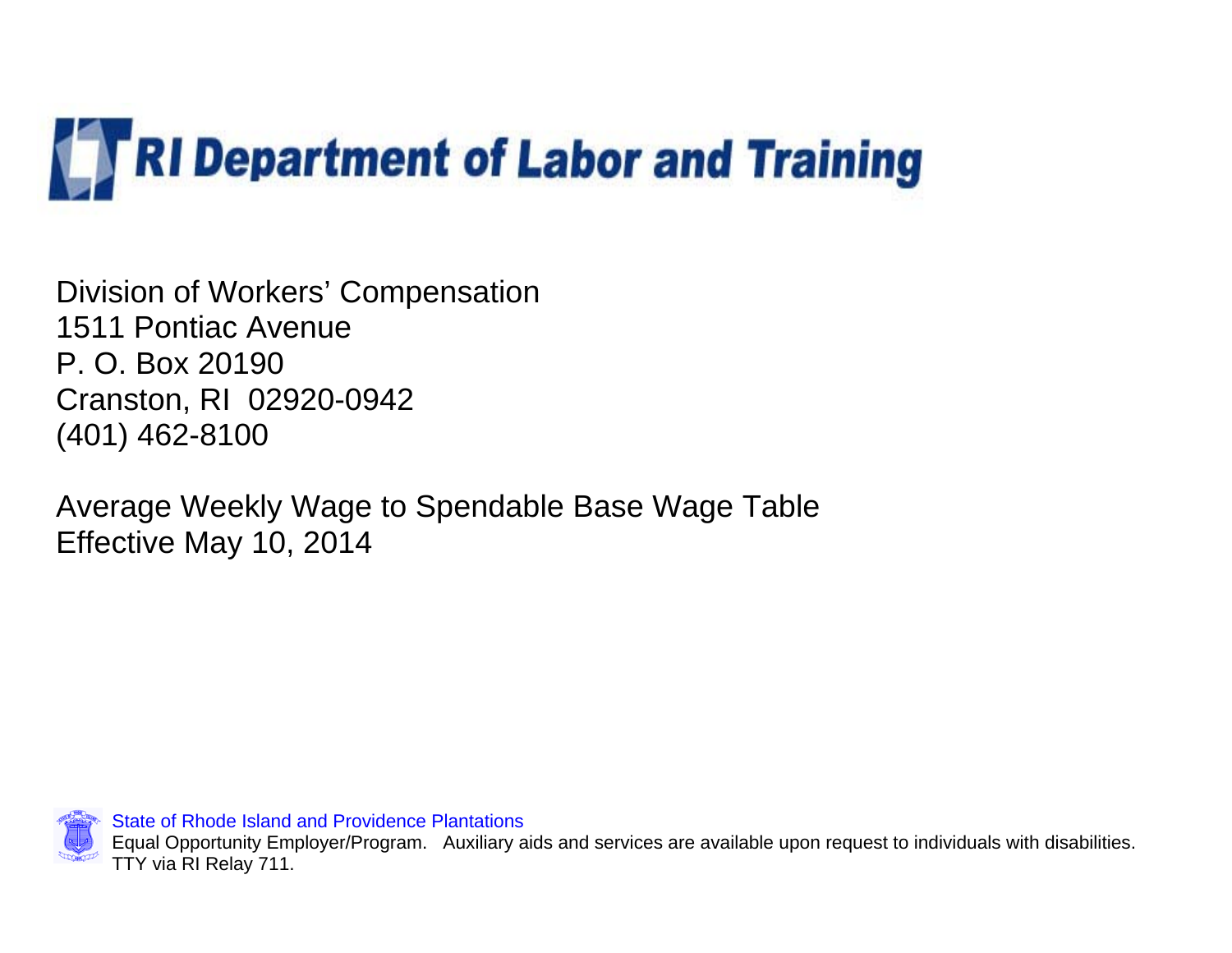## Average Weekly Wage to Spendable Base Wage Table Effective May 10, 2014

This table is promulgated by the Director of Labor and Training May 10, 2014, pursuant to the statutory authority of R. I. General Laws Section 28-33-17 (a)(3)(ii), as amended, May 18, 1992.

Spendable base wage can be determined using formulas or tables. The formulas are on the following pages, and the tables follow the formulas. The tables cover average weekly wages up to \$4,000 per week. For average weekly wages over \$4,000 per week, use the formulas or contact a Claims Analyst at (401) 462-8100, options # 6 then #1 or wcclaimsanalyst@dlt.ri.gov.

For a spendable base wage, you need to:

- 1. Determine the employee's average weekly wage based on wages provided by the employer. Use a Wage Statement, form DWC-03F, DWC-03S, or DWC-03P.
- 2. Determine the employee's marital status: single or married. The single category includes head of household. The marital status used here might not be the same marital status the employee actually claims for withholding. An employee may be married with several exemptions but choose withholding of single, zero exemptions to increase payroll withholding. If the employee can legally claim married status for taxes, the marital status is married.
- 3. Determine the employee's number of exemptions. This is the maximum number of personal exemptions allowed for federal taxes. The maximum number of allowed federal exemptions used here might not be the same number of exemptions the employee actually claims for withholding. A single employee with no dependents has a maximum number of personal exemptions of at least one (1). A married employee with three (3) dependent children has a maximum number of personal exemptions of at least five (5), the employee, spouse and three children. An employee may be entitled to additional exemptions. Please refer to the Employee's Certificate of Dependency Status, form DWC-04.
- 4. To determine spendable base wage using the table, please turn to the table area of this publication. To calculate a spendable base wage using formulas, please turn to the formulas section.
- 5. Use the spendable base wage you obtain to calculate the employee's compensation rate. Base compensation rate is 75% of the spendable base wage, subject to the annual maximum compensation rate. For maximum compensation rate information, refer to web page: http://www.dlt.ri.gov/wc/maxcomprates.htm.

If you have any questions, please call the Division of Workers' Compensation at (401) 462-8100 between 8:00 a.m. and 3:30 p.m. Select option # 6 and then option #1 to speak with a Claims Analyst.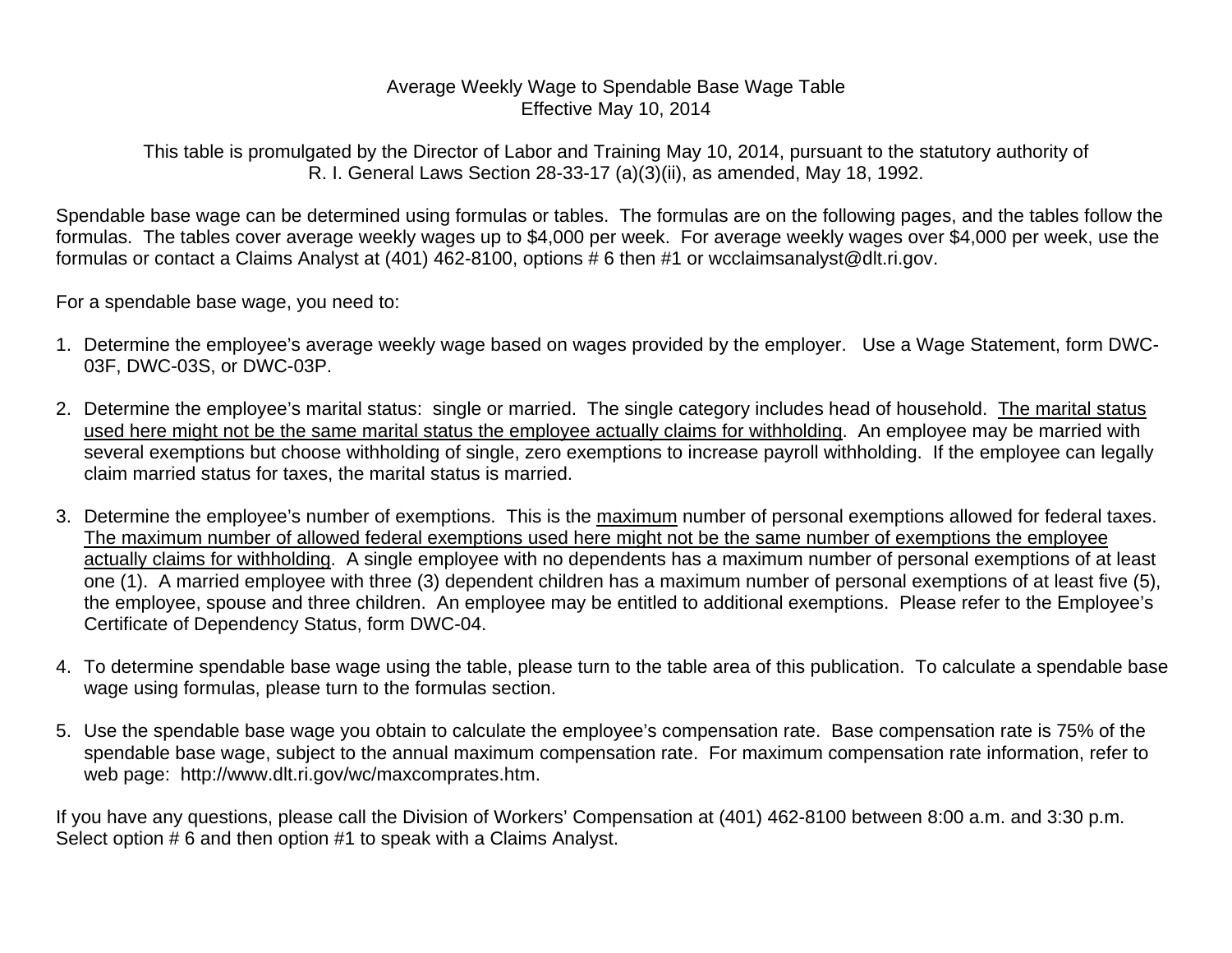## **Formulas**

# Spendable Base Wage Calculations Effective May 10, 2014

Variables:

- AL = Number of exemptions allowed including self
- AWW = Average Weekly Wage
- $ESF = Earnings subject to with holding for Federal Tax$
- ESS = Earnings subject to withholding for State Tax
- FW = Federal withholding
- SW = State withholding
- FICA = Social Security Tax
- SBW = Spendable base wage (net earnings)
- 1. Calculate earnings subject to withholding for Federal tax (ESF).
	- Multiply the number of exemptions allowed (AL) by the amount per one withholding allowance, \$76.00, to give the total allowed for exemptions.
	- Subtract total allowed for exemptions from the average weekly wage to give earnings subject to withholding for Federal tax:  $ESF = AWW - (AL \times $76.00)$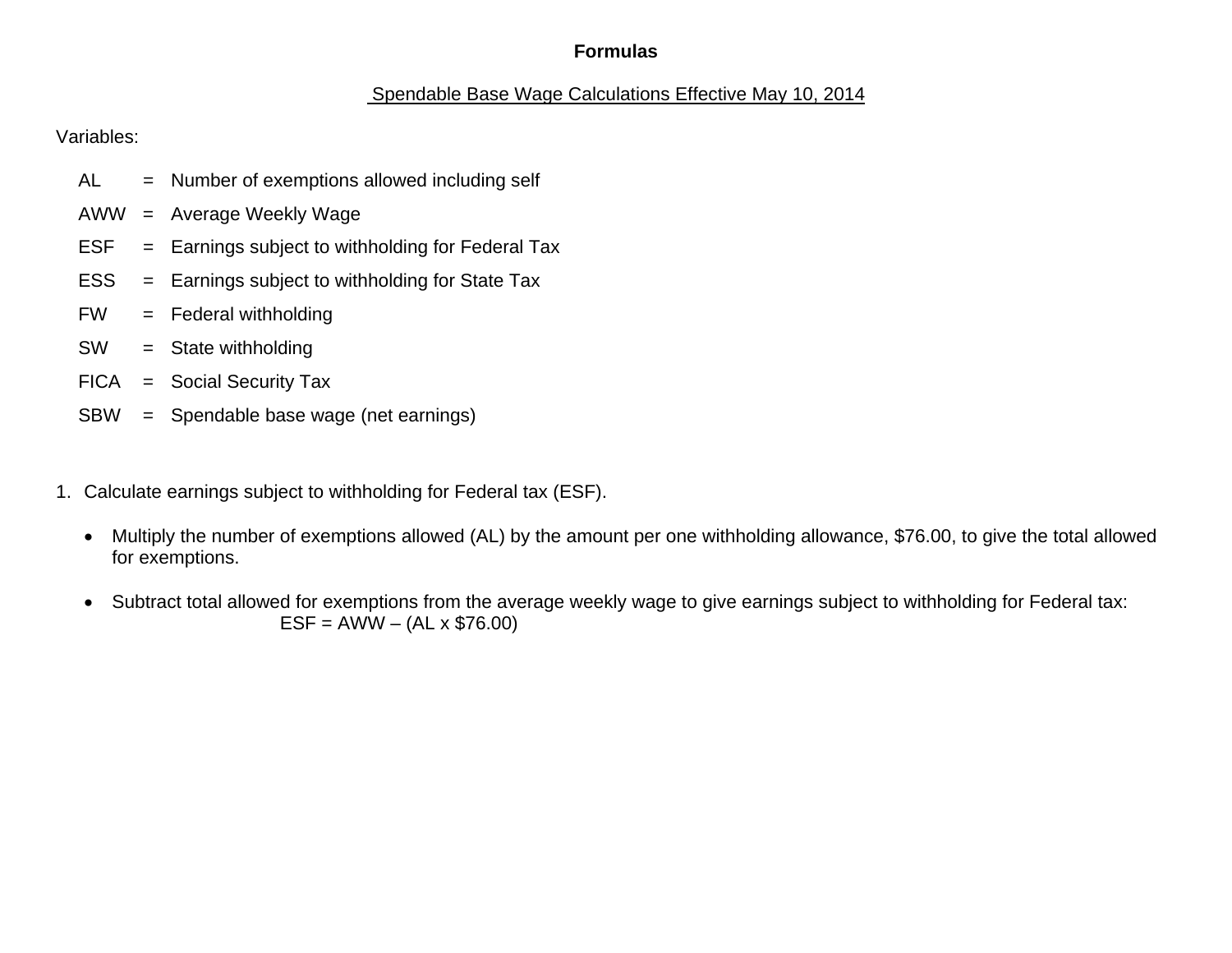2. Calculate federal withholding (FW) depending on the value of earnings subject to withholding for Federal (ESF):

| Over:   | But not over: | Federal withholding (FW) is: |                           |     |            |
|---------|---------------|------------------------------|---------------------------|-----|------------|
| \$0     | \$43          | $FW = $0.00$                 |                           |     |            |
| \$43    | \$218         | $FW = (ESF -$                | $$43)$ $X0.100$           |     |            |
| \$218   | \$753         | $FW = (ESF -$                | $$218$ $X 0.150 +$        |     | \$17.50    |
| \$753   | \$1,762       | $FW = (ESF -$                | $$753$ ) $X0.250 +$       |     | \$97.75    |
| \$1,762 | \$3,627       | $FW = (ESF -$                | $$1,762$ $X 0.280$        | $+$ | \$350.00   |
| \$3,627 | \$7,834       | $FW = (ESF -$                | $$3,627$ $\times 0.330$ + |     | \$872.20   |
| \$7,834 | \$7,865       | $FW = (ESF -$                | $$7,834$ $\times$ 0.350   | $+$ | \$2,260.51 |
| \$7,865 |               | $FW = (ESF -$                | $$7,865$ $\times$ 0.396   | $+$ | \$2,271.36 |

For single (including head of household), if earnings subject to withholding for Federal (ESF) is:

For married, if earnings subject to withholding for Federal (ESF) is:

| Over:   | But not over: | Federal withholding (FW) is: |                           |     |            |
|---------|---------------|------------------------------|---------------------------|-----|------------|
| \$0     | \$163         | $FW = $0.00$                 |                           |     |            |
| \$163   | \$512         | $FW = (ESF -$                | $$163)$ $X0.100$          |     |            |
| \$512   | \$1,582       | $FW = (ESF -$                | $$512$ ) $X 0.150$        | $+$ | \$34.90    |
| \$1,582 | \$3,025       | $FW = (ESF -$                | $$1,582$ $\times$ 0.250   | $+$ | \$195.40   |
| \$3,025 | \$4,525       | $FW = (ESF -$                | $$3,025$ $X 0.280$        | $+$ | \$556.15   |
| \$4,525 | \$7,953       | $FW = (ESF -$                | $$4,525$ $X 0.330$        | $+$ | \$976.15   |
| \$7,953 | \$8,963       | $FW = (ESF -$                | $$7,953$ $\times$ 0.350 + |     | \$2,107.39 |
| \$8,963 |               | $FW = (ESF -$                | $$8,963)$ $X0.396$        | $+$ | \$2,460.89 |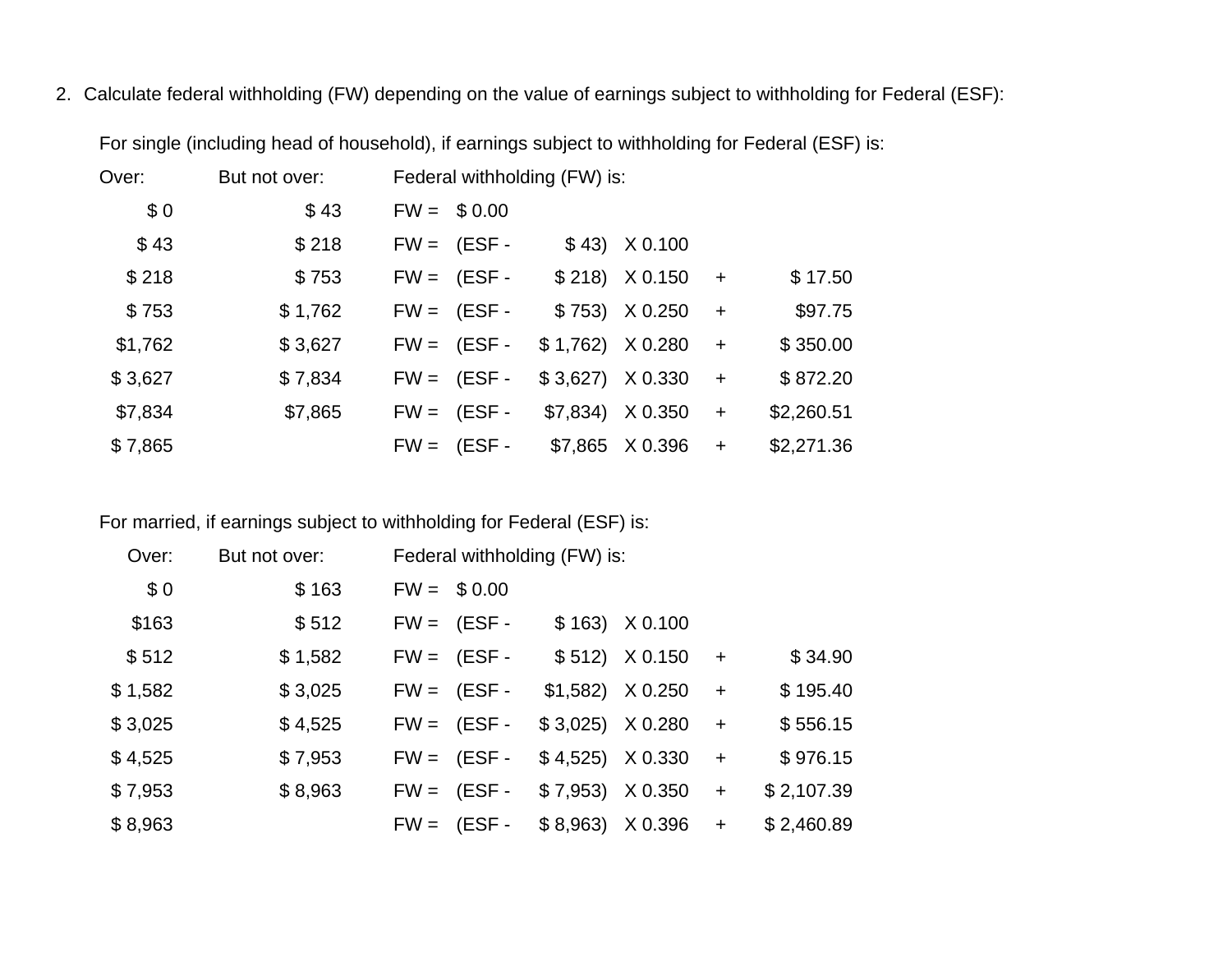- 3. Calculate earnings subject to withholding for State tax (ESS).
	- Multiply the number of exemptions allowed (AL) by the amount of one withholding exemption, \$19.23, to give the total allowed for exemptions.
	- Subtract total allowed for exemptions from the average weekly wage to give earnings subject to withholding for State tax:  $ESS = AWW - (AL \times $19.23)$
- 4. Calculate state withholding (SW) depending on the value of earnings subject to withholding for State tax (ESS):

For **single**, **married** or **head of household**, if earnings subject to withholding for State (ESS) is:

| Over:   | But not over: |            | State withholding (SW) is:            |          |          |
|---------|---------------|------------|---------------------------------------|----------|----------|
| \$0     | \$1.146       | $SW = ESS$ |                                       | X 0.0375 |          |
| \$1,146 | \$2.606       |            | $SW = (ESS - $1,146) \times 0.0475 +$ |          | \$42.98  |
| \$2,606 |               |            | $SW = (ESS - $2,606) \times 0.0599 +$ |          | \$112.33 |

- 5. Calculate other withholding amounts:
	- FICA withholding is 6.2% of average weekly wage.
	- FICA =  $AWW \times 0.062$
- 6. Calculate spendable base wage:
	- Spendable base wage equals average weekly wage minus federal withholding, minus state withholding, and minus FICA withholding.
	- SBW =  $AWW FW SW FICA$

7. Use the spendable base wage figure to calculate the employee's compensation rate. The base compensation rate is 75% of spendable base wage subject to the maximum compensation rate. For maximum compensation rate information, refer to web page: http://www.dlt.ri.gov/wc/maxcomprates.htm.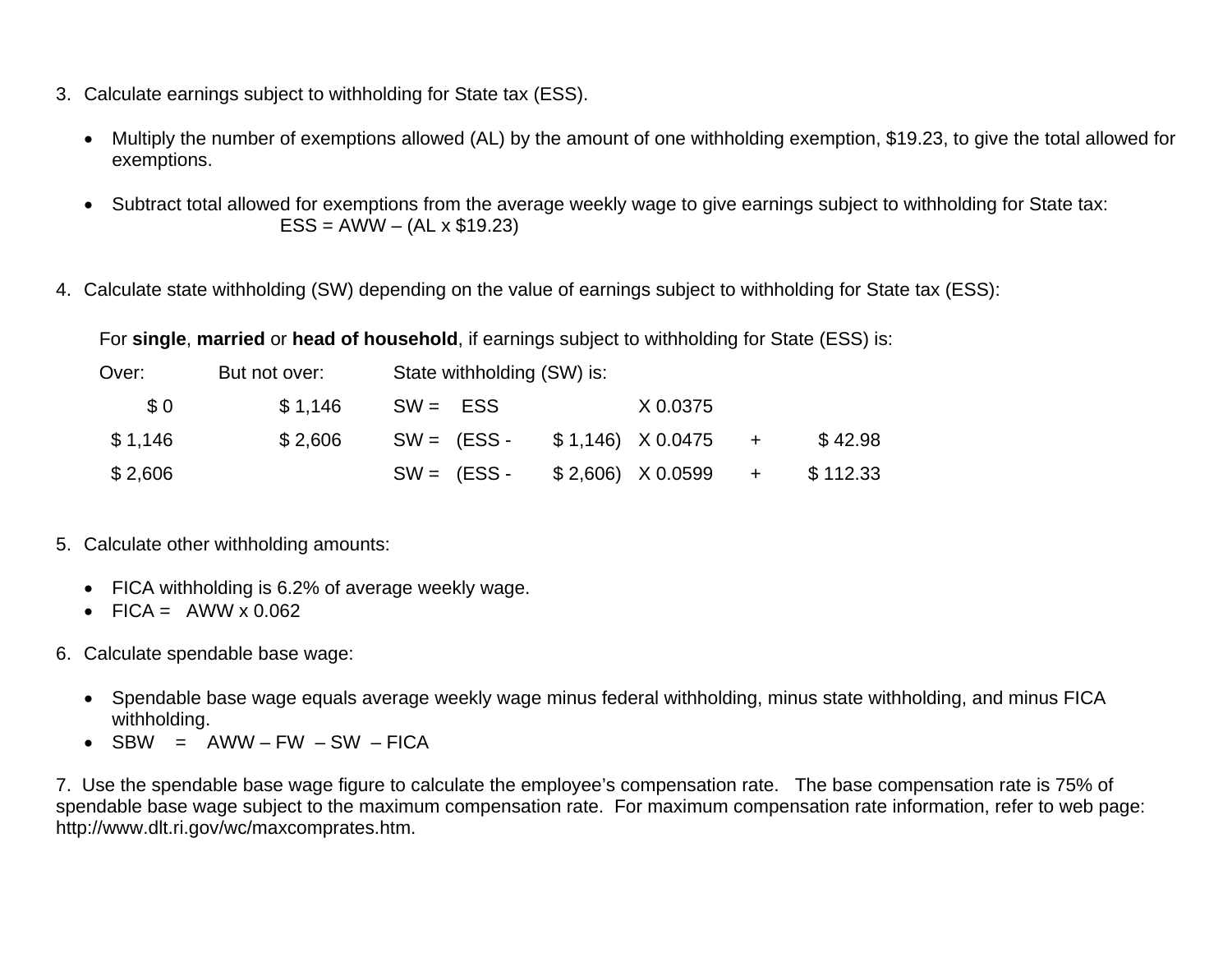## **Tables**

Instructions to determine a spendable base wage using the table provided:

- 1. Determine the employee's average weekly wage based on wages provided by the employer. Use a Wage Statement, form DWC-03F, DWC-03S, or DWC-03P.
- 2. Determine the employee's marital status: single or married. The single category includes head of household. The marital status used here might not be the same marital status the employee actually claims for withholding. An employee may be married with several exemptions but choose withholding of single, zero exemptions to increase payroll withholding. If the employee can legally claim married status for taxes, the marital status is married.
- 3. Determine the employee's number of exemptions. This is the maximum number of personal exemptions allowed for federal taxes. The maximum number of allowed federal exemptions used here might not be the same number of exemptions the employee actually claims for withholding. A single employee with no dependents has a maximum number of personal exemptions of at least one (1). A married employee with three (3) dependent children has a maximum number of personal exemptions of at least five (5), the employee, spouse and three children. An employee may be entitled to additional exemptions. Please refer to the Employee's Certificate of Dependency Status, form DWC-04.
- 4. Find the place to start in the table. If the employee is single, use the single part in the front half of the table. If the employee is married, use the married part in the second half of the table.
- 5. Round the employee's average weekly wage to the nearest dollar. Find the row in the table that matches the employee's rounded average weekly wage. Average weekly wage is listed in the first column of each page of this book under the column titled "Average Weekly Wage". If the wage is higher than \$4,000, refer to the formulas for calculation.
- 6. Find the column that matches the employee's maximum number of personal exemptions. If the employee has more exemptions than the table lists, refer to the formulas for calculation.
- 7. Follow the average weekly wage row across to the exemptions column. The figure shown is the employee's spendable base wage.
- 8. Use the spendable base wage figure to calculate the employee's compensation rate. Base compensation rate is 75% of the spendable base wage, subject to the annual maximum compensation rate. For maximum compensation rate information, refer to web page: http://www.dlt.ri.gov/wc/maxcomprates.htm.

If you have any questions, please contact a Claims Analyst at the Division of Workers' Compensation at (401) 462-8100, option # 6 then #1 or wcclaimsanalyst@dlt.ri.gov. Visit our web site at http://www.dlt.ri.gov/wc/.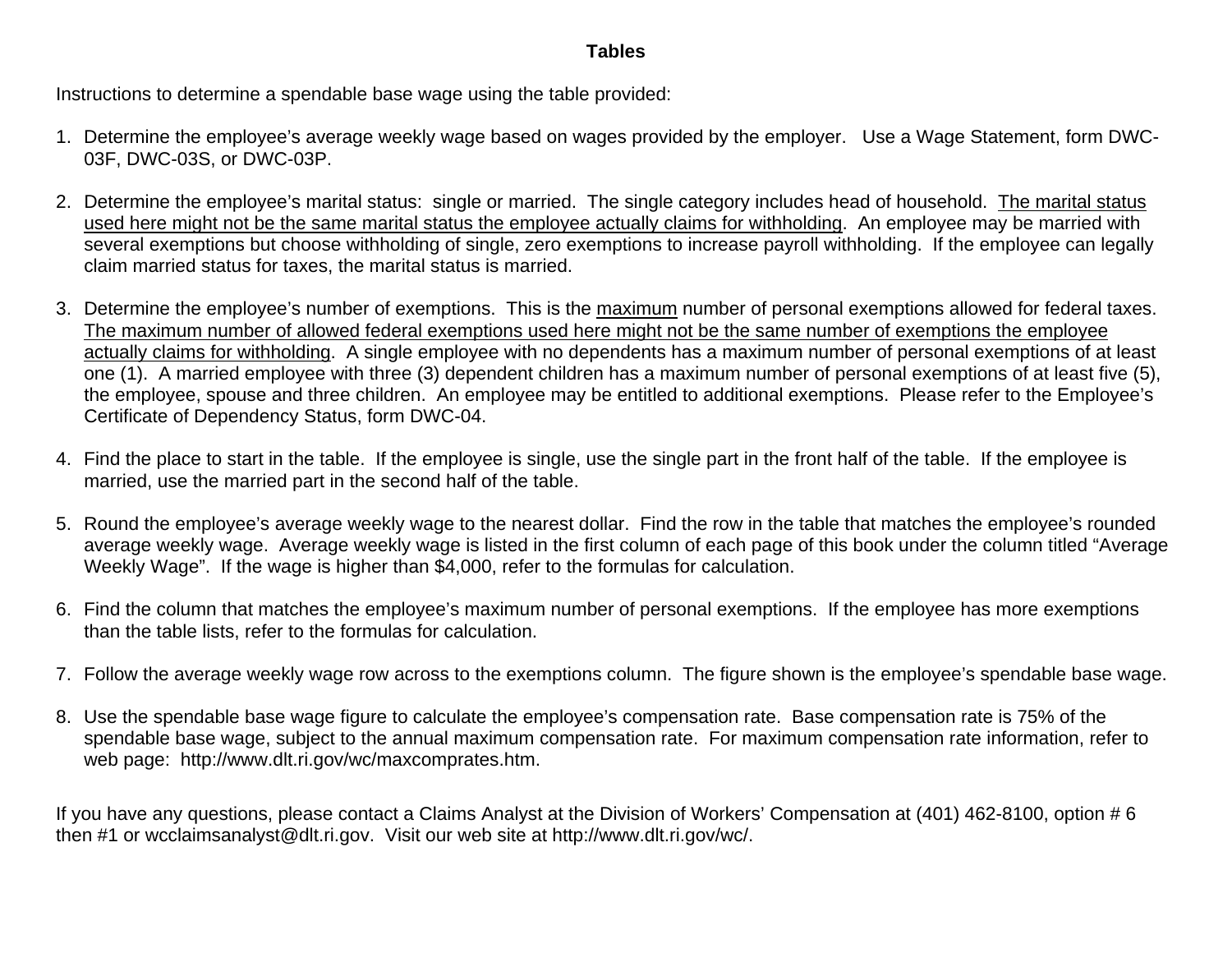#### Rhode Island Department of Labor and Training Division of Workers' Compensation PAGE 0001 Average Weekly Wage to Spendable Base Wage Table Effective May 10, 2014

| <b>PAGE</b> | 0001 |
|-------------|------|
|             |      |

| Average |                |                                                                                                                   |       |                |                                                                            |                                   |                                                                    |       |       |                    |
|---------|----------------|-------------------------------------------------------------------------------------------------------------------|-------|----------------|----------------------------------------------------------------------------|-----------------------------------|--------------------------------------------------------------------|-------|-------|--------------------|
| Weekly  |                | Single 1 Single 2 Single 3 Single 4 Single 5 Single 6 Single 7 Single 8                                           |       |                |                                                                            |                                   |                                                                    |       |       | Single 9 Single 10 |
|         |                | Wage Exemption Exemptions Exemptions Exemptions Exemptions Exemptions Exemptions Exemptions Exemptions Exemptions |       |                |                                                                            |                                   |                                                                    |       |       |                    |
|         |                |                                                                                                                   |       |                |                                                                            |                                   |                                                                    |       |       |                    |
| 1.00    | 0.94           | 0.94                                                                                                              | 0.94  | 0.94           | 0.94                                                                       |                                   | 0.94<br>0.94                                                       | 0.94  | 0.94  | 0.94               |
| 2.00    | 1.88           | 1.88                                                                                                              | 1.88  |                | 1.88                                                                       |                                   |                                                                    | 1.88  | 1.88  | 1.88               |
| 3.00    | 2.81           | 2.81                                                                                                              | 2.81  |                | 2.81                                                                       |                                   |                                                                    | 2.81  | 2.81  | 2.81               |
| 4.00    | 3.75           | 3.75                                                                                                              | 3.75  |                | 3.75                                                                       |                                   |                                                                    | 3.75  | 3.75  | 3.75               |
| 5.00    | 4.69           | 4.69                                                                                                              | 4.69  |                | 4.69                                                                       | 1.88<br>2.81<br>3.75<br>4.69<br>- |                                                                    | 4.69  | 4.69  | 4.69               |
| 6.00    | 5.63           | 5.63                                                                                                              | 5.63  |                | $1.88$<br>$1.81$<br>$3.75$<br>$4.69$<br>$5.63$<br>$6.57$<br>$7.50$<br>5.63 | 5.63                              | $1.88$<br>$2.81$<br>$3.75$<br>$4.69$<br>$5.63$<br>$6.57$<br>$7.50$ | 5.63  | 5.63  | 5.63               |
| 7.00    | 6.57           | 6.57                                                                                                              | 6.57  |                | 6.57                                                                       |                                   |                                                                    | 6.57  | 6.57  | 6.57               |
| 8.00    | 7.50           | 7.50                                                                                                              | 7.50  |                | 7.50                                                                       |                                   | 6.57<br>7.50                                                       | 7.50  | 7.50  | 7.50               |
| 9.00    | $8.44$         | 8.44                                                                                                              | 8.44  | 8.44           | 8.44                                                                       | 8.44                              | 8.44                                                               | 8.44  | 8.44  | 8.44               |
| 10.00   | 9.38           | 9.38                                                                                                              | 9.38  | 9.38           | 9.38                                                                       | 9.38                              | 9.38                                                               | 9.38  | 9.38  | 9.38               |
| 11.00   | 10.32          | 10.32                                                                                                             | 10.32 | 10.32          |                                                                            | 10.32                             | 10.32                                                              | 10.32 | 10.32 | 10.32              |
|         |                |                                                                                                                   |       |                | 10.32                                                                      |                                   |                                                                    |       |       |                    |
| 12.00   | 11.26          | 11.26<br>11.26<br>12.19                                                                                           | 11.26 | 11.26          | 11.26                                                                      | 11.26                             | 11.26                                                              | 11.26 | 11.26 | 11.26              |
| 13.00   | 12.19          |                                                                                                                   | 12.19 | 12.19          | 12.19                                                                      | 12.19                             | 12.19                                                              | 12.19 | 12.19 | 12.19              |
| 14.00   | 13.13          | 13.13                                                                                                             | 13.13 | 13.13          | 13.13                                                                      | 13.13                             | 13.13                                                              | 13.13 | 13.13 | 13.13              |
| 15.00   | 14.07          | 14.07                                                                                                             | 14.07 | 14.07          | 14.07                                                                      | 14.07                             | 14.07                                                              | 14.07 | 14.07 | 14.07              |
| 16.00   | 15.01          | 15.01                                                                                                             | 15.01 | 15.01          | 15.01                                                                      | 15.01                             | 15.01                                                              | 15.01 | 15.01 | 15.01              |
| 17.00   | 15.95          | 15.95                                                                                                             | 15.95 | 15.95          | 15.95                                                                      | 15.95                             | 15.95                                                              | 15.95 | 15.95 | 15.95              |
| 18.00   | 16.88          | 16.88                                                                                                             | 16.88 | 16.88          | 16.88                                                                      | 16.88                             | 16.88                                                              | 16.88 | 16.88 | 16.88              |
| 19.00   | 17.82          | 17.82                                                                                                             | 17.82 | 17.82          | 17.82                                                                      | 17.82                             | 17.82                                                              | 17.82 | 17.82 | 17.82              |
| 20.00   | 18.73          | 18.76                                                                                                             | 18.76 | 18.76          | 18.76                                                                      | 18.76                             | 18.76                                                              | 18.76 | 18.76 | 18.76              |
| 21.00   | 19.63          | 19.70                                                                                                             | 19.70 | 19.70          | 19.70                                                                      | 19.70                             | 19.70                                                              | 19.70 | 19.70 | 19.70              |
| 22.00   | 20.54          | 20.64                                                                                                             | 20.64 | 20.64          | 20.64                                                                      | 20.64                             | 20.64                                                              | 20.64 | 20.64 | 20.64              |
| 23.00   | 21.43          | 21.57                                                                                                             | 21.57 | 21.57          | 21.57                                                                      | 21.57                             | 21.57                                                              | 21.57 | 21.57 | 21.57              |
| 24.00   | 22.33          | 22.51                                                                                                             | 22.51 | 22.51          | 22.51                                                                      | 22.51                             | 22.51                                                              | 22.51 | 22.51 | 22.51              |
| 25.00   | 23.23          | 23.45                                                                                                             | 23.45 | 23.45          | 23.45                                                                      | 23.45                             | 23.45                                                              | 23.45 | 23.45 | 23.45              |
| 26.00   | 24.14          | 24.39                                                                                                             | 24.39 | 24.39          | 24.39                                                                      | 24.39                             | 24.39                                                              | 24.39 | 24.39 | 24.39              |
| 27.00   | 25.04          | 25.33                                                                                                             | 25.33 | 25.33          | 25.33                                                                      | 25.33                             | 25.33                                                              | 25.33 | 25.33 | 25.33              |
| 28.00   | 25.93          | 26.26                                                                                                             | 26.26 | 26.26          | 26.26                                                                      | 26.26                             | 26.26                                                              | 26.26 | 26.26 | 26.26              |
| 29.00   | 26.83          | 27.20                                                                                                             | 27.20 | 27.20          | 27.20                                                                      | 27.20                             | 27.20                                                              | 27.20 | 27.20 | 27.20              |
| 30.00   | 27.74          | 28.14                                                                                                             | 28.14 | 28.14          | 28.14                                                                      | 28.14                             | 28.14                                                              | 28.14 | 28.14 | 28.14              |
| 31.00   | 28.64          | 29.08                                                                                                             | 29.08 | 29.08          | 29.08                                                                      | 29.08                             | 29.08                                                              | 29.08 | 29.08 | 29.08              |
| 32.00   | 29.54          | 30.02                                                                                                             | 30.02 | 30.02          | 30.02                                                                      | 30.02                             | 30.02                                                              | 30.02 | 30.02 | 30.02              |
| 33.00   | 30.43          | 30.95                                                                                                             | 30.95 | 30.95          | 30.95                                                                      | 30.95                             | 30.95                                                              | 30.95 | 30.95 | 30.95              |
| 34.00   | 31.34          | 31.89                                                                                                             | 31.89 | 31.89          | 31.89                                                                      | 31.89                             | 31.89                                                              | 31.89 | 31.89 | 31.89              |
| 35.00   | 32.24          |                                                                                                                   | 32.83 | 32.83          | 32.83                                                                      | 32.83                             | 32.83                                                              | 32.83 | 32.83 | 32.83              |
| 36.00   | 33.14          | 32.83<br>33.77                                                                                                    | 33.77 | 33.77          | 33.77                                                                      | 33.77                             | 33.77                                                              | 33.77 | 33.77 | 33.77              |
| 37.00   | 34.04          | 34.71                                                                                                             | 34.71 | 34.71          | 34.71                                                                      | 34.71                             | 34.71                                                              | 34.71 | 34.71 | 34.71              |
| 38.00   | 34.94          | 35.64                                                                                                             | 35.64 | 35.64          | 35.64                                                                      | 35.64                             | 35.64                                                              | 35.64 | 35.64 | 35.64              |
| 39.00   | 35.84          | 36.56                                                                                                             | 36.58 | 36.58          | 36.58                                                                      | 36.58                             | 36.58                                                              | 36.58 | 36.58 | 36.58              |
| 40.00   | 36.74          | 37.46                                                                                                             | 37.52 | 37.52          | 37.52                                                                      | 37.52                             | 37.52                                                              | 37.52 | 37.52 | 37.52              |
| 41.00   | 37.64          | 38.36                                                                                                             | 38.46 | 38.46          | 38.46                                                                      | 38.46                             | 38.46                                                              | 38.46 | 38.46 | 38.46              |
| 42.00   | 38.55          | 39.27                                                                                                             | 39.40 | 39.40          | 39.40                                                                      | 39.40                             | 39.40                                                              | 39.40 | 39.40 | 39.40              |
| 43.00   | 39.44          | 40.16                                                                                                             | 40.33 | 40.33          | 40.33                                                                      | 40.33                             | 40.33                                                              | 40.33 | 40.33 | 40.33              |
| 44.00   | 40.34          | 41.06                                                                                                             | 41.27 | 41.27          | 41.27                                                                      | 41.27                             | 41.27                                                              | 41.27 | 41.27 | 41.27              |
| 45.00   | 41.24          | 41.96                                                                                                             | 42.21 | 42.21          | 42.21                                                                      | 42.21                             | 42.21                                                              | 42.21 | 42.21 | 42.21              |
| 46.00   | 42.15          | 42.87                                                                                                             | 43.15 | 43.15          | 43.15                                                                      | 43.15                             | 43.15                                                              | 43.15 | 43.15 | 43.15              |
|         |                |                                                                                                                   | 44.09 |                |                                                                            |                                   |                                                                    | 44.09 |       |                    |
| 47.00   | 43.05<br>43.94 | 43.77                                                                                                             | 45.02 | 44.09          | 44.09                                                                      | 44.09<br>45.02                    | 44.09<br>45.02                                                     |       | 44.09 | 44.09              |
| 48.00   |                | $44.66$<br>$45.56$<br>$46.47$                                                                                     |       | 45.02<br>45.96 | 45.02                                                                      |                                   |                                                                    | 45.02 | 45.02 | 45.02              |
| 49.00   | 44.84          |                                                                                                                   | 45.96 | 45.96          | 45.96                                                                      | 45.96                             | 45.96                                                              | 45.96 | 45.96 | 45.96              |
| 50.00   | 45.75          | 46.47                                                                                                             | 46.90 | 46.90          | 46.90                                                                      | 46.90                             | 46.90                                                              | 46.90 | 46.90 | 46.90              |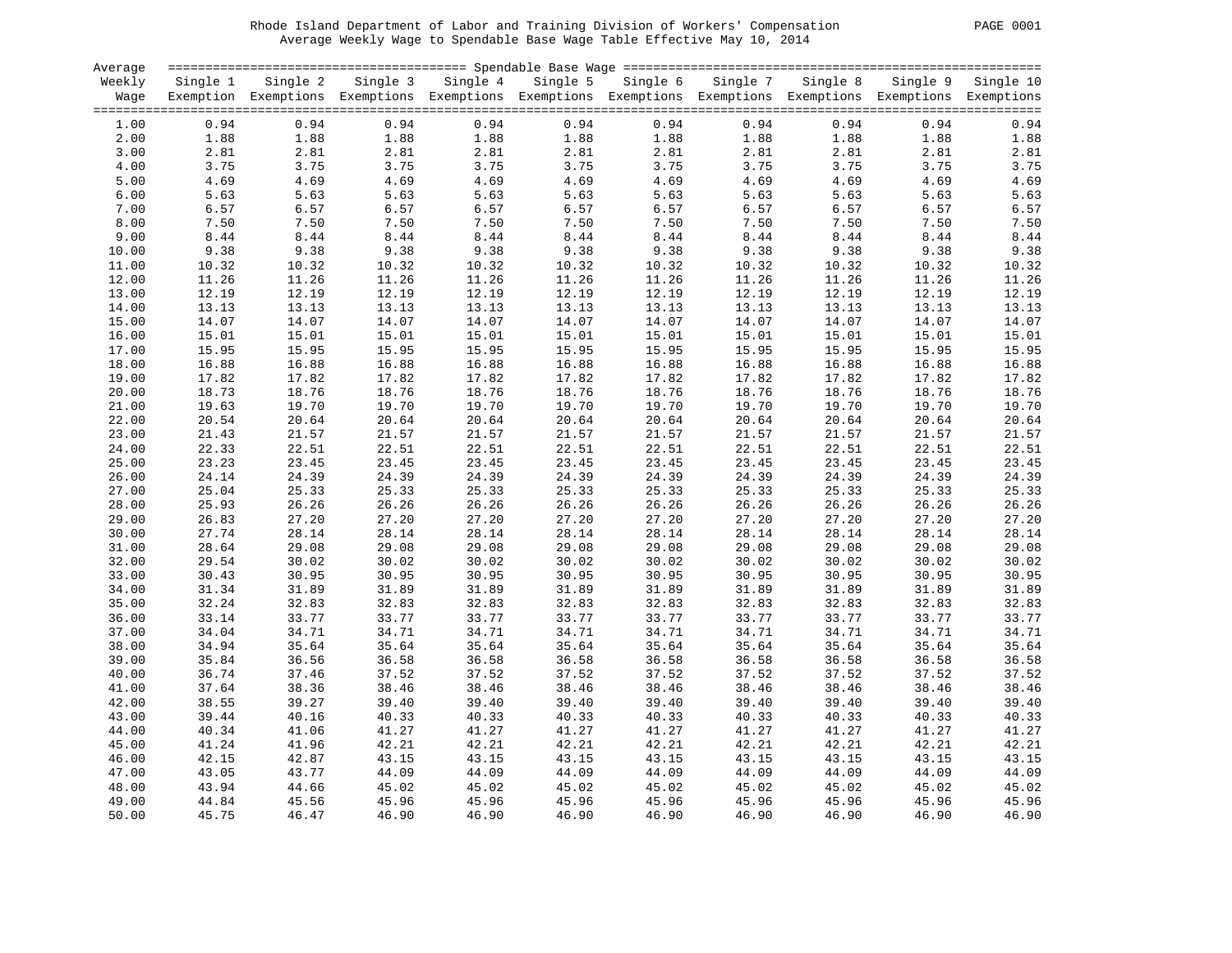#### Rhode Island Department of Labor and Training Division of Workers' Compensation PAGE 0002 Average Weekly Wage to Spendable Base Wage Table Effective May 10, 2014

| PAGE | 0002 |
|------|------|
|      |      |

| Average |          |                                                                                                              |                            |       |       |                                     |       |       |       |                    |
|---------|----------|--------------------------------------------------------------------------------------------------------------|----------------------------|-------|-------|-------------------------------------|-------|-------|-------|--------------------|
| Weekly  | Single 1 |                                                                                                              | Single 2 Single 3 Single 4 |       |       | Single 5 Single 6 Single 7 Single 8 |       |       |       | Single 9 Single 10 |
| Wage    |          | Exemption Exemptions Exemptions Exemptions Exemptions Exemptions Exemptions Exemptions Exemptions Exemptions |                            |       |       |                                     |       |       |       |                    |
|         |          |                                                                                                              |                            |       |       |                                     |       |       |       |                    |
| 51.00   | 46.65    | 47.37                                                                                                        | 47.84                      | 47.84 | 47.84 | 47.84                               | 47.84 | 47.84 | 47.84 | 47.84              |
| 52.00   | 47.55    |                                                                                                              | 48.78                      | 48.78 | 48.78 | 48.78                               | 48.78 | 48.78 | 48.78 | 48.78              |
|         |          |                                                                                                              |                            |       |       |                                     |       |       |       |                    |
| 53.00   | 48.44    |                                                                                                              | 49.71                      | 49.71 | 49.71 | 49.71                               | 49.71 | 49.71 | 49.71 | 49.71              |
| 54.00   | 49.35    |                                                                                                              | 50.65                      | 50.65 | 50.65 | 50.65                               | 50.65 | 50.65 | 50.65 | 50.65              |
| 55.00   | 50.25    | $48.27$<br>$49.16$<br>$50.07$<br>$50.97$<br>$51.97$                                                          | 51.59                      | 51.59 | 51.59 | 51.59                               | 51.59 | 51.59 | 51.59 | 51.59              |
| 56.00   | 51.15    | 51.87                                                                                                        | 52.53                      | 52.53 | 52.53 | 52.53                               | 52.53 | 52.53 | 52.53 | 52.53              |
| 57.00   | 52.05    | 52.77                                                                                                        | 53.47                      | 53.47 | 53.47 | 53.47                               | 53.47 | 53.47 | 53.47 | 53.47              |
| 58.00   | 52.95    | 53.67                                                                                                        | 54.39                      | 54.40 | 54.40 | 54.40                               | 54.40 | 54.40 | 54.40 | 54.40              |
| 59.00   | 53.85    | 54.57                                                                                                        | 55.29                      | 55.34 | 55.34 | 55.34                               | 55.34 | 55.34 | 55.34 | 55.34              |
| 60.00   | 54.75    | 55.47                                                                                                        | 56.19                      | 56.28 | 56.28 | 56.28                               | 56.28 | 56.28 | 56.28 | 56.28              |
| 61.00   | 55.65    | 56.37                                                                                                        | 57.10                      | 57.22 | 57.22 | 57.22                               | 57.22 | 57.22 | 57.22 | 57.22              |
| 62.00   | 56.56    | 57.28                                                                                                        | 58.00                      | 58.16 | 58.16 | 58.16                               | 58.16 | 58.16 | 58.16 | 58.16              |
| 63.00   | 57.45    | 58.17                                                                                                        | 58.89                      | 59.09 | 59.09 | 59.09                               | 59.09 | 59.09 | 59.09 | 59.09              |
| 64.00   | 58.35    | 59.07                                                                                                        | 59.79                      | 60.03 | 60.03 | 60.03                               | 60.03 | 60.03 | 60.03 | 60.03              |
| 65.00   | 59.25    | 59.97                                                                                                        | 60.70                      | 60.97 | 60.97 | 60.97                               | 60.97 | 60.97 | 60.97 | 60.97              |
| 66.00   | 60.16    | 60.88                                                                                                        | 61.60                      | 61.91 | 61.91 | 61.91                               | 61.91 | 61.91 | 61.91 | 61.91              |
|         |          |                                                                                                              |                            |       |       |                                     |       |       |       |                    |
| 67.00   | 61.06    | 61.78                                                                                                        | 62.50                      | 62.85 | 62.85 | 62.85                               | 62.85 | 62.85 | 62.85 | 62.85              |
| 68.00   | 61.95    | 62.67                                                                                                        | 63.39                      | 63.78 | 63.78 | 63.78                               | 63.78 | 63.78 | 63.78 | 63.78              |
| 69.00   | 62.85    | 63.57                                                                                                        | 64.30                      | 64.72 | 64.72 | 64.72                               | 64.72 | 64.72 | 64.72 | 64.72              |
| 70.00   | 63.76    | 64.48                                                                                                        | 65.20                      | 65.66 | 65.66 | 65.66                               | 65.66 | 65.66 | 65.66 | 65.66              |
| 71.00   | 64.66    | 65.38                                                                                                        | 66.10                      | 66.60 | 66.60 | 66.60                               | 66.60 | 66.60 | 66.60 | 66.60              |
| 72.00   | 65.56    | 66.28                                                                                                        | 67.00                      | 67.54 | 67.54 | 67.54                               | 67.54 | 67.54 | 67.54 | 67.54              |
| 73.00   | 66.45    | 67.17                                                                                                        | 67.90                      | 68.47 | 68.47 | 68.47                               | 68.47 | 68.47 | 68.47 | 68.47              |
| 74.00   | 67.36    | 68.08                                                                                                        | 68.80                      | 69.41 | 69.41 | 69.41                               | 69.41 | 69.41 | 69.41 | 69.41              |
| 75.00   | 68.26    | 68.98                                                                                                        | 69.70                      | 70.35 | 70.35 | 70.35                               | 70.35 | 70.35 | 70.35 | 70.35              |
| 76.00   | 69.16    | 69.88                                                                                                        | 70.60                      | 71.29 | 71.29 | 71.29                               | 71.29 | 71.29 | 71.29 | 71.29              |
| 77.00   | 70.06    | 70.78                                                                                                        | 71.51                      | 72.23 | 72.23 | 72.23                               | 72.23 | 72.23 | 72.23 | 72.23              |
| 78.00   | 70.96    | 71.68                                                                                                        | 72.40                      | 73.12 | 73.16 | 73.16                               | 73.16 | 73.16 | 73.16 | 73.16              |
| 79.00   | 71.86    | 72.58                                                                                                        | 73.30                      | 74.02 | 74.10 | 74.10                               | 74.10 | 74.10 | 74.10 | 74.10              |
| 80.00   | 72.76    | 73.48                                                                                                        | 74.20                      | 74.92 | 75.04 | 75.04                               | 75.04 | 75.04 | 75.04 | 75.04              |
| 81.00   | 73.66    | 74.38                                                                                                        | 75.11                      | 75.83 | 75.98 | 75.98                               | 75.98 | 75.98 | 75.98 | 75.98              |
| 82.00   | 74.57    | 75.29                                                                                                        | 76.01                      | 76.73 | 76.92 | 76.92                               | 76.92 | 76.92 | 76.92 | 76.92              |
|         |          |                                                                                                              |                            |       |       |                                     |       |       |       |                    |
| 83.00   | 75.46    | 76.18                                                                                                        | 76.90                      | 77.62 | 77.85 | 77.85                               | 77.85 | 77.85 | 77.85 | 77.85              |
| 84.00   | 76.36    | 77.08                                                                                                        | 77.80                      | 78.52 | 78.79 | 78.79                               | 78.79 | 78.79 | 78.79 | 78.79              |
| 85.00   | 77.26    | 77.98                                                                                                        | 78.71                      | 79.43 | 79.73 | 79.73                               | 79.73 | 79.73 | 79.73 | 79.73              |
| 86.00   | 78.17    | 78.89                                                                                                        | 79.61                      | 80.33 | 80.67 | 80.67                               | 80.67 | 80.67 | 80.67 | 80.67              |
| 87.00   | 79.07    | 79.79                                                                                                        | 80.51                      | 81.23 | 81.61 | 81.61                               | 81.61 | 81.61 | 81.61 | 81.61              |
| 88.00   | 79.96    | 80.68                                                                                                        | 81.40                      | 82.12 | 82.54 | 82.54                               | 82.54 | 82.54 | 82.54 | 82.54              |
| 89.00   | 80.86    | 81.58                                                                                                        | 82.31                      | 83.03 | 83.48 | 83.48                               | 83.48 | 83.48 | 83.48 | 83.48              |
| 90.00   | 81.77    | 82.49                                                                                                        | 83.21                      | 83.93 | 84.42 | 84.42                               | 84.42 | 84.42 | 84.42 | 84.42              |
| 91.00   | 82.67    | 83.39                                                                                                        | 84.11                      | 84.83 | 85.36 | 85.36                               | 85.36 | 85.36 | 85.36 | 85.36              |
| 92.00   | 83.57    | 84.29                                                                                                        | 85.01                      | 85.73 | 86.30 | 86.30                               | 86.30 | 86.30 | 86.30 | 86.30              |
| 93.00   | 84.46    | 85.18                                                                                                        | 85.91                      | 86.63 | 87.23 | 87.23                               | 87.23 | 87.23 | 87.23 | 87.23              |
| 94.00   | 85.37    | 86.09                                                                                                        | 86.81                      | 87.53 | 88.17 | 88.17                               | 88.17 | 88.17 | 88.17 | 88.17              |
| 95.00   | 86.27    | 86.99                                                                                                        | 87.71                      | 88.43 | 89.11 | 89.11                               | 89.11 | 89.11 | 89.11 | 89.11              |
| 96.00   | 87.17    | 87.89                                                                                                        | 88.61                      | 89.33 | 90.05 | 90.05                               | 90.05 | 90.05 | 90.05 | 90.05              |
| 97.00   | 88.07    | 88.79                                                                                                        | 89.52                      | 90.24 | 90.96 | 90.99                               | 90.99 | 90.99 | 90.99 | 90.99              |
| 98.00   | 88.97    | 89.69                                                                                                        | 90.41                      | 91.13 | 91.85 | 91.92                               | 91.92 | 91.92 | 91.92 | 91.92              |
| 99.00   | 89.87    | 90.59                                                                                                        | 91.31                      | 92.03 | 92.75 | 92.86                               | 92.86 | 92.86 | 92.86 | 92.86              |
|         |          |                                                                                                              |                            |       |       |                                     |       |       |       |                    |
| 100.00  | 90.77    | 91.49                                                                                                        | 92.21                      | 92.93 | 93.66 | 93.80                               | 93.80 | 93.80 | 93.80 | 93.80              |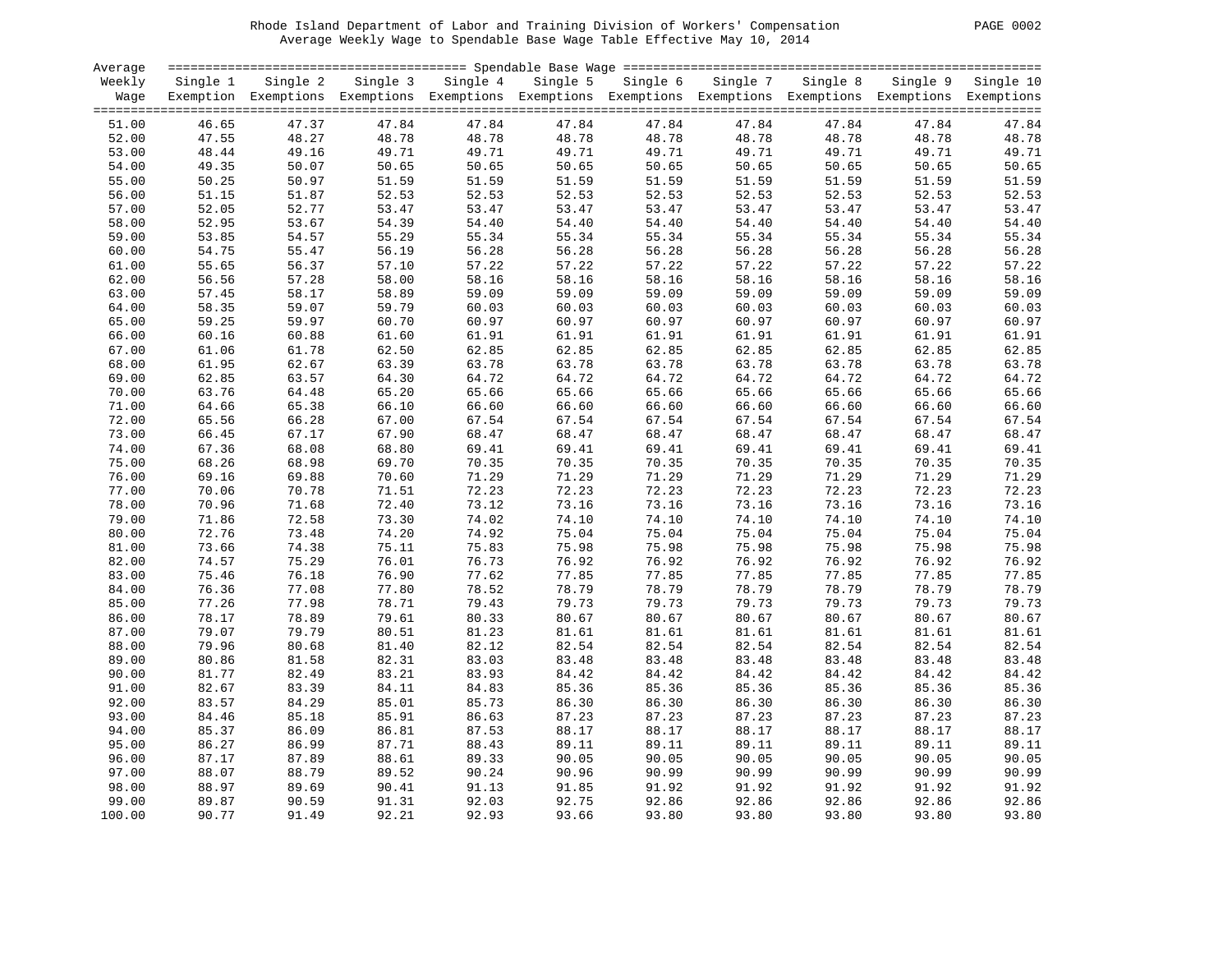#### Rhode Island Department of Labor and Training Division of Workers' Compensation PAGE 0003 Average Weekly Wage to Spendable Base Wage Table Effective May 10, 2014

| PAGE 0003 |  |  |
|-----------|--|--|
|-----------|--|--|

| Average          |          |                |          |          | stational access to the contract the contract term and the contract term and the contract term access to the c |                   |        |                   |        |                    |
|------------------|----------|----------------|----------|----------|----------------------------------------------------------------------------------------------------------------|-------------------|--------|-------------------|--------|--------------------|
| Weekly           | Single 1 | Single 2       | Single 3 | Single 4 |                                                                                                                | Single 5 Single 6 |        | Single 7 Single 8 |        | Single 9 Single 10 |
| Waqe             |          |                |          |          | Exemption Exemptions Exemptions Exemptions Exemptions Exemptions Exemptions Exemptions Exemptions Exemptions   |                   |        |                   |        |                    |
|                  |          |                |          |          |                                                                                                                |                   |        |                   |        |                    |
| 101.00           | 91.67    | 92.39          | 93.12    | 93.84    | 94.56                                                                                                          | 94.74             | 94.74  | 94.74             | 94.74  | 94.74              |
| 102.00           | 92.58    | 93.30          | 94.02    | 94.74    | 95.46                                                                                                          | 95.68             | 95.68  | 95.68             | 95.68  | 95.68              |
| 103.00           | 93.47    | 94.19          | 94.91    | 95.63    | 96.35                                                                                                          | 96.61             | 96.61  | 96.61             | 96.61  | 96.61              |
| 104.00           | 94.37    | 95.09          | 95.81    | 96.53    | 97.26                                                                                                          | 97.55             | 97.55  | 97.55             | 97.55  | 97.55              |
| 105.00           | 95.27    | 95.99          | 96.72    | 50.44    | 98.16                                                                                                          | 98.49             | 98.49  | 98.49             | 98.49  | 98.49              |
| 106.00           | 96.18    | 96.90          | 97.62    | 98.34    | 99.06                                                                                                          | 99.43             | 99.43  | 99.43             | 99.43  | 99.43              |
| 107.00           | 97.08    | 97.80          | 98.52    | 99.24    | 99.96                                                                                                          | 100.37            | 100.37 | 100.37            | 100.37 | 100.37             |
| 108.00           | 97.97    | 97.80<br>98.69 | 99.41    | 100.13   | 100.86                                                                                                         | 101.30            | 101.30 | 101.30            | 101.30 | 101.30             |
| 109.00           | 98.87    | 99.59          | 100.32   | 101.04   | 101.76                                                                                                         | 102.24            | 102.24 | 102.24            | 102.24 | 102.24             |
| 110.00           | 99.78    | 100.50         | 101.22   | 101.94   | 102.66                                                                                                         | 103.18            | 103.18 | 103.18            | 103.18 | 103.18             |
| 111.00           | 100.68   | 101.40         | 102.12   | 102.84   | 103.56                                                                                                         | 104.12            | 104.12 | 104.12            | 104.12 | 104.12             |
| 112.00           | 101.58   | 102.30         | 103.02   | 103.74   | 104.47                                                                                                         | 105.06            | 105.06 | 105.06            | 105.06 | 105.06             |
| 113.00           | 102.47   | 103.19         | 103.92   | 104.64   | 105.36                                                                                                         | 105.99            | 105.99 | 105.99            | 105.99 | 105.99             |
| 114.00           | 103.38   | 104.10         | 104.82   | 105.54   | 106.26                                                                                                         | 106.93            | 106.93 | 106.93            | 106.93 | 106.93             |
| 115.00           | 104.28   | 105.00         | 105.72   | 106.44   | 107.16                                                                                                         | 107.87            | 107.87 | 107.87            | 107.87 | 107.87             |
| 116.00           | 105.18   | 105.90         | 106.62   | 107.34   | 108.07                                                                                                         | 108.79            | 108.81 | 108.81            | 108.81 | 108.81             |
|                  | 106.08   | 106.80         | 107.53   | 108.25   | 108.97                                                                                                         | 109.69            | 109.75 | 109.75            | 109.75 | 109.75             |
| 117.00<br>118.00 | 106.98   | 107.70         | 108.42   | 109.14   | 109.86                                                                                                         | 110.58            | 110.68 | 110.68            | 110.68 | 110.68             |
| 119.00           | 107.88   | 108.60         | 109.32   | 110.04   | 110.76                                                                                                         | 111.48            | 111.62 | 111.62            | 111.62 | 111.62             |
|                  | 108.68   | 109.50         |          | 110.94   |                                                                                                                |                   | 112.56 |                   |        |                    |
| 120.00           |          |                | 110.22   |          | 111.67                                                                                                         | 112.39            |        | 112.56            | 112.56 | 112.56             |
| 121.00           | 109.48   | 110.40         | 111.13   | 111.85   | 112.57                                                                                                         | 113.29            | 113.50 | 113.50            | 113.50 | 113.50             |
| 122.00           | 110.29   | 111.31         | 112.03   | 112.75   | 113.47                                                                                                         | 114.19            | 114.44 | 114.44            | 114.44 | 114.44             |
| 123.00           | 111.08   | 112.20         | 112.92   | 113.64   | 114.36                                                                                                         | 115.08            | 115.37 | 115.37            | 115.37 | 115.37             |
| 124.00           | 111.88   | 113.10         | 113.82   | 114.54   | 115.27                                                                                                         | 115.99            | 116.31 | 116.31            | 116.31 | 116.31             |
| 125.00           | 112.68   | 114.00         | 114.73   | 115.45   | 116.17                                                                                                         | 116.89            | 117.25 | 117.25            | 117.25 | 117.25             |
| 126.00           | 113.49   | 114.91         | 115.63   | 116.35   | 117.07                                                                                                         | 117.79            | 118.19 | 118.19            | 118.19 | 118.19             |
| 127.00           | 114.29   | 115.81         | 116.53   | 117.25   | 117.97                                                                                                         | 118.69            | 119.13 | 119.13            | 119.13 | 119.13             |
| 128.00           | 115.08   | 116.70         | 117.42   | 118.14   | 118.87                                                                                                         | 119.59            | 120.06 | 120.06            | 120.06 | 120.06             |
| 129.00           | 115.88   | 117.60         | 118.33   | 119.05   | 119.77                                                                                                         | 120.49            | 121.00 | 121.00            | 121.00 | 121.00             |
| 130.00           | 116.69   | 118.51         | 119.23   | 119.95   | 120.67                                                                                                         | 121.39            | 121.94 | 121.94            | 121.94 | 121.94             |
| 131.00           | 117.49   | 119.41         | 120.13   | 120.85   | 121.57                                                                                                         | 122.29            | 122.88 | 122.88            | 122.88 | 122.88             |
| 132.00           | 118.29   | 120.31         | 121.03   | 121.75   | 122.48                                                                                                         | 123.20            | 123.82 | 123.82            | 123.82 | 123.82             |
| 133.00           | 119.08   | 121.20         | 121.93   | 122.65   | 123.37                                                                                                         | 124.09            | 124.75 | 124.75            | 124.75 | 124.75             |
| 134.00           | 119.89   | 122.11         | 122.83   | 123.55   | 124.27                                                                                                         | 124.99            | 125.69 | 125.69            | 125.69 | 125.69             |
| 135.00           | 120.69   | 123.01         | 123.73   | 124.45   | 125.17                                                                                                         | 125.89            | 126.62 | 126.63            | 126.63 | 126.63             |
| 136.00           | 121.49   | 123.91         | 124.63   | 125.35   | 126.08                                                                                                         | 126.80            | 127.52 | 127.57            | 127.57 | 127.57             |
| 137.00           | 122.29   | 124.81         | 125.54   | 126.26   | 126.98                                                                                                         | 127.70            | 128.42 | 128.51            | 128.51 | 128.51             |
| 138.00           | 123.09   | 125.71         | 126.43   | 127.15   | 127.87                                                                                                         | 128.59            | 129.31 | 129.44            | 129.44 | 129.44             |
| 139.00           | 123.89   | 126.61         | 127.33   | 128.05   | 128.77                                                                                                         | 129.49            | 130.22 | 130.38            | 130.38 | 130.38             |
| 140.00           | 124.69   | 127.51         | 128.23   | 128.95   | 129.68                                                                                                         | 130.40            | 131.12 | 131.32            | 131.32 | 131.32             |
| 141.00           | 125.49   | 128.41         | 129.14   | 129.86   | 130.58                                                                                                         | 131.30            | 132.02 | 132.26            | 132.26 | 132.26             |
| 142.00           | 126.30   | 129.32         | 130.04   | 130.76   | 131.48                                                                                                         | 132.20            | 132.92 | 133.20            | 133.20 | 133.20             |
| 143.00           | 127.09   | 130.21         | 130.93   | 131.65   | 132.37                                                                                                         | 133.09            | 133.82 | 134.13            | 134.13 | 134.13             |
| 144.00           | 127.89   | 131.11         | 131.83   | 132.55   | 133.28                                                                                                         | 134.00            | 134.72 | 135.07            | 135.07 | 135.07             |
| 145.00           | 128.69   | 132.01         | 132.74   | 133.46   | 134.18                                                                                                         | 134.90            | 135.62 | 136.01            | 136.01 | 136.01             |
| 146.00           | 129.50   | 132.92         | 133.64   | 134.36   | 135.08                                                                                                         | 135.80            | 136.52 | 136.95            | 136.95 | 136.95             |
| 147.00           | 130.30   | 133.82         | 134.54   | 135.26   | 135.98                                                                                                         | 136.70            | 137.43 | 137.89            | 137.89 | 137.89             |
| 148.00           | 131.09   | 134.71         | 135.43   | 136.15   | 136.88                                                                                                         | 137.60            | 138.32 | 138.82            | 138.82 | 138.82             |
| 149.00           | 131.89   | 135.61         | 136.34   | 137.06   | 137.78                                                                                                         | 138.50            | 139.22 | 139.76            | 139.76 | 139.76             |
| 150.00           | 132.70   | 136.52         | 137.24   | 137.96   | 138.68                                                                                                         | 139.40            | 140.12 | 140.70            | 140.70 | 140.70             |
|                  |          |                |          |          |                                                                                                                |                   |        |                   |        |                    |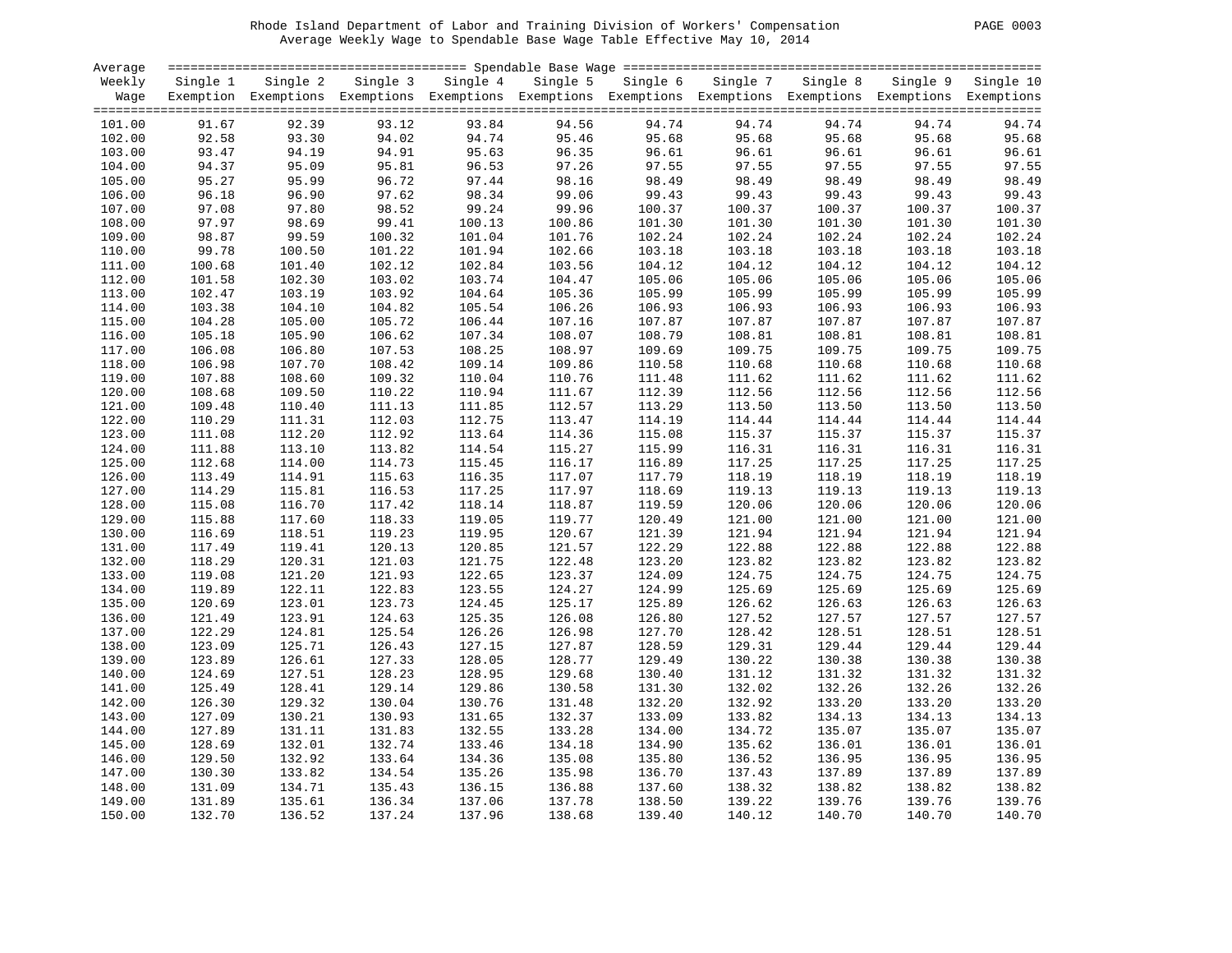#### Rhode Island Department of Labor and Training Division of Workers' Compensation PAGE 0004 Average Weekly Wage to Spendable Base Wage Table Effective May 10, 2014

| PAGE |  | 0004 |
|------|--|------|
|------|--|------|

| Average |          |                                                                                                                   |        |                   |        |                   |          |          |        |                    |
|---------|----------|-------------------------------------------------------------------------------------------------------------------|--------|-------------------|--------|-------------------|----------|----------|--------|--------------------|
| Weekly  | Single 1 | Single 2                                                                                                          |        | Single 3 Single 4 |        | Single 5 Single 6 | Single 7 | Single 8 |        | Single 9 Single 10 |
|         |          | Wage Exemption Exemptions Exemptions Exemptions Exemptions Exemptions Exemptions Exemptions Exemptions Exemptions |        |                   |        |                   |          |          |        |                    |
|         |          |                                                                                                                   |        |                   |        |                   |          |          |        |                    |
| 151.00  | 133.50   | 137.42                                                                                                            | 138.14 | 138.86            | 139.58 | 140.30            | 141.03   | 141.64   | 141.64 | 141.64             |
| 152.00  | 134.30   | 138.32                                                                                                            | 139.04 | 139.76            | 140.49 | 141.21            | 141.93   | 142.58   | 142.58 | 142.58             |
| 153.00  | 135.09   | 139.21                                                                                                            | 139.94 | 140.66            | 141.38 | 142.10            | 142.82   | 143.51   | 143.51 | 143.51             |
| 154.00  | 135.90   | 140.12                                                                                                            | 140.84 | 141.56            | 142.28 | 143.00            | 143.72   | 144.44   | 144.45 | 144.45             |
| 155.00  | 136.70   | 141.02                                                                                                            | 141.74 | 142.46            | 143.18 | 143.90            | 144.63   | 145.35   | 145.39 | 145.39             |
| 156.00  | 137.50   | 141.92                                                                                                            | 142.64 | 143.36            | 144.09 | 144.81            | 145.53   | 146.25   | 146.33 | 146.33             |
| 157.00  | 138.30   | 142.82                                                                                                            | 143.55 | 144.27            | 144.99 | 145.71            | 146.43   | 147.15   | 147.27 | 147.27             |
| 158.00  | 139.10   | 143.72                                                                                                            | 144.44 | 145.16            | 145.88 | 146.60            | 147.32   | 148.04   | 148.20 | 148.20             |
| 159.00  | 139.90   | 144.62                                                                                                            | 145.34 | 146.06            | 146.78 | 147.50            | 148.23   | 148.95   | 149.14 | 149.14             |
| 160.00  | 140.70   | 145.52                                                                                                            | 146.24 | 146.96            | 147.69 | 148.41            | 149.13   | 149.85   | 150.08 | 150.08             |
| 161.00  | 141.50   | 146.42                                                                                                            | 147.15 | 147.87            | 148.59 | 149.31            | 150.03   | 150.75   | 151.02 | 151.02             |
| 162.00  | 142.31   | 147.33                                                                                                            | 148.05 | 148.77            | 149.49 | 150.21            | 150.93   | 151.65   | 151.96 | 151.96             |
| 163.00  | 143.10   | 148.22                                                                                                            | 148.94 | 149.66            | 150.38 | 151.10            | 151.83   | 152.55   | 152.89 | 152.89             |
| 164.00  | 143.90   | 149.12                                                                                                            | 149.84 | 150.56            | 151.29 | 152.01            | 152.73   | 153.45   | 153.83 | 153.83             |
| 165.00  | 144.70   | 150.02                                                                                                            | 150.75 | 151.47            | 152.19 | 152.91            | 153.63   | 154.35   | 154.77 | 154.77             |
| 166.00  | 145.51   | 150.93                                                                                                            | 151.65 | 152.37            | 153.09 | 153.81            | 154.53   | 155.25   | 155.71 | 155.71             |
| 167.00  | 146.31   | 151.83                                                                                                            | 152.55 | 153.27            | 153.99 | 154.71            | 155.44   | 156.16   | 156.65 | 156.65             |
| 168.00  | 147.10   | 152.72                                                                                                            | 153.44 | 154.16            | 154.89 | 155.61            | 156.33   | 157.05   | 157.58 | 157.58             |
| 169.00  | 147.90   | 153.62                                                                                                            | 154.35 | 155.07            | 155.79 | 156.51            | 157.23   | 157.95   | 158.52 | 158.52             |
|         | 148.71   |                                                                                                                   |        | 155.97            |        |                   | 158.13   | 158.85   | 159.46 | 159.46             |
| 170.00  |          | 154.53                                                                                                            | 155.25 |                   | 156.69 | 157.41            |          |          |        |                    |
| 171.00  | 149.51   | 155.43                                                                                                            | 156.15 | 156.87            | 157.59 | 158.31            | 159.04   | 159.76   | 160.40 | 160.40             |
| 172.00  | 150.31   | 156.33                                                                                                            | 157.05 | 157.77            | 158.50 | 159.22            | 159.94   | 160.66   | 161.34 | 161.34             |
| 173.00  | 151.10   | 157.22                                                                                                            | 157.95 | 158.67            | 159.39 | 160.11            | 160.83   | 161.55   | 162.27 | 162.27             |
| 174.00  | 151.91   | 158.13                                                                                                            | 158.85 | 159.57            | 160.29 | 161.01            | 161.73   | 162.45   | 163.18 | 163.21             |
| 175.00  | 152.71   | 159.03                                                                                                            | 159.75 | 160.47            | 161.19 | 161.91            | 162.64   | 163.36   | 164.08 | 164.15             |
| 176.00  | 153.51   | 159.93                                                                                                            | 160.65 | 161.37            | 162.10 | 162.82            | 163.54   | 164.26   | 164.98 | 165.09             |
| 177.00  | 154.31   | 160.83                                                                                                            | 161.56 | 162.28            | 163.00 | 163.72            | 164.44   | 165.16   | 165.88 | 166.03             |
| 178.00  | 155.11   | 161.73                                                                                                            | 162.45 | 163.17            | 163.89 | 164.61            | 165.33   | 166.05   | 166.78 | 166.96             |
| 179.00  | 155.91   | 162.63                                                                                                            | 163.35 | 164.07            | 164.79 | 165.51            | 166.24   | 166.96   | 167.68 | 167.90             |
| 180.00  | 156.71   | 163.53                                                                                                            | 164.25 | 164.97            | 165.70 | 166.42            | 167.14   | 167.86   | 168.58 | 168.84             |
| 181.00  | 157.51   | 164.43                                                                                                            | 165.16 | 165.88            | 166.60 | 167.32            | 168.04   | 168.76   | 169.48 | 169.78             |
| 182.00  | 158.32   | 165.34                                                                                                            | 166.06 | 166.78            | 167.50 | 168.22            | 168.94   | 169.66   | 170.39 | 170.72             |
| 183.00  | 159.11   | 166.23                                                                                                            | 166.95 | 167.67            | 168.39 | 169.11            | 169.84   | 170.56   | 171.28 | 171.65             |
| 184.00  | 159.91   | 167.13                                                                                                            | 167.85 | 168.57            | 169.30 | 170.02            | 170.74   | 171.46   | 172.18 | 172.59             |
| 185.00  | 160.71   | 168.03                                                                                                            | 168.76 | 169.48            | 170.20 | 170.92            | 171.64   | 172.36   | 173.08 | 173.53             |
| 186.00  | 161.52   | 168.94                                                                                                            | 169.66 | 170.38            | 171.10 | 171.82            | 172.54   | 173.26   | 173.99 | 174.47             |
| 187.00  | 162.32   | 169.84                                                                                                            | 170.56 | 171.28            | 172.00 | 172.72            | 173.45   | 174.17   | 174.89 | 175.41             |
| 188.00  | 163.11   | 170.73                                                                                                            | 171.45 | 172.17            | 172.90 | 173.62            | 174.34   | 175.06   | 175.78 | 176.34             |
| 189.00  | 163.91   | 171.63                                                                                                            | 172.36 | 173.08            | 173.80 | 174.52            | 175.24   | 175.96   | 176.68 | 177.28             |
| 190.00  | 164.72   | 172.54                                                                                                            | 173.26 | 173.98            | 174.70 | 175.42            | 176.14   | 176.86   | 177.59 | 178.22             |
| 191.00  | 165.52   | 173.44                                                                                                            | 174.16 | 174.88            | 175.60 | 176.32            | 177.05   | 177.77   | 178.49 | 179.16             |
| 192.00  | 166.32   | 174.34                                                                                                            | 175.06 | 175.78            | 176.51 | 177.23            | 177.95   | 178.67   | 179.39 | 180.10             |
| 193.00  | 167.11   | 175.23                                                                                                            | 175.96 | 176.68            | 177.40 | 178.12            | 178.84   | 179.56   | 180.28 | 181.00             |
| 194.00  | 167.92   | 176.14                                                                                                            | 176.86 | 177.58            | 178.30 | 179.02            | 179.74   | 180.46   | 181.19 | 181.91             |
| 195.00  | 168.72   | 177.04                                                                                                            | 177.76 | 178.48            | 179.20 | 179.92            | 180.65   | 181.37   | 182.09 | 182.81             |
| 196.00  | 169.52   | 177.84                                                                                                            | 178.66 | 179.38            | 180.11 | 180.83            | 181.55   | 182.27   | 182.99 | 183.71             |
| 197.00  | 170.32   | 178.64                                                                                                            | 179.57 | 180.29            | 181.01 | 181.73            | 182.45   | 183.17   | 183.89 | 184.61             |
| 198.00  | 171.12   | 179.44                                                                                                            | 180.46 | 181.18            | 181.90 | 182.62            | 183.34   | 184.06   | 184.79 | 185.51             |
| 199.00  | 171.92   | 180.24                                                                                                            | 181.36 | 182.08            | 182.80 | 183.52            | 184.25   | 184.97   | 185.69 | 186.41             |
| 200.00  | 172.72   | 181.04                                                                                                            | 182.26 | 182.98            | 183.71 | 184.43            | 185.15   | 185.87   | 186.59 | 187.31             |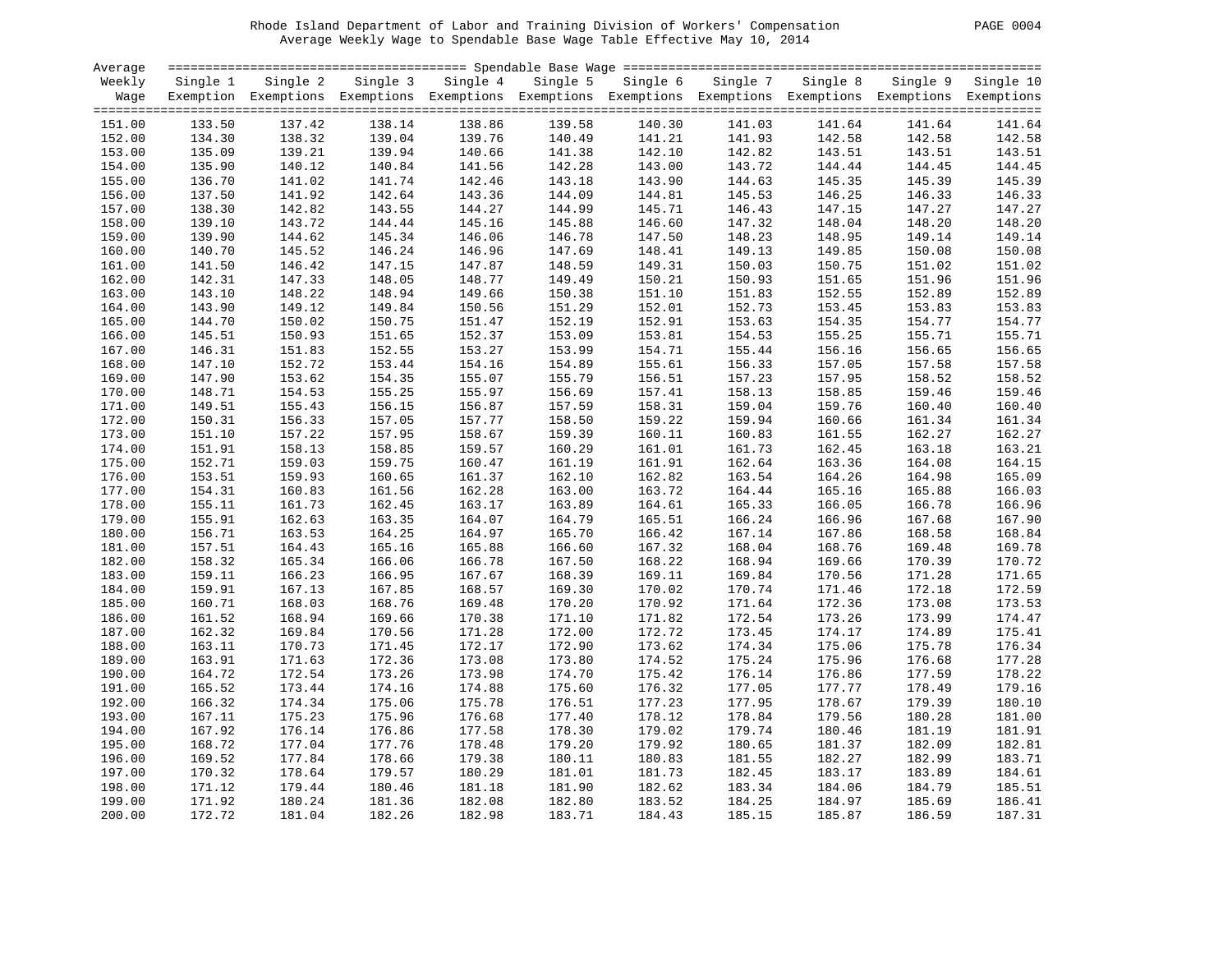#### Rhode Island Department of Labor and Training Division of Workers' Compensation PAGE 0005 Average Weekly Wage to Spendable Base Wage Table Effective May 10, 2014

| PAGE<br>0005 |  |  |
|--------------|--|--|
|--------------|--|--|

| Average |          |                                                                                                              |          |          |          |          |          |          |          |           |
|---------|----------|--------------------------------------------------------------------------------------------------------------|----------|----------|----------|----------|----------|----------|----------|-----------|
| Weekly  | Single 1 | Single 2                                                                                                     | Single 3 | Single 4 | Single 5 | Single 6 | Single 7 | Single 8 | Single 9 | Single 10 |
| Wage    |          | Exemption Exemptions Exemptions Exemptions Exemptions Exemptions Exemptions Exemptions Exemptions Exemptions |          |          |          |          |          |          |          |           |
|         |          |                                                                                                              |          |          |          |          |          |          |          |           |
| 201.00  | 173.52   | 181.84                                                                                                       | 183.17   | 183.89   | 184.61   | 185.33   | 186.05   | 186.77   | 187.49   | 188.21    |
| 202.00  | 174.33   | 182.65                                                                                                       | 184.07   | 184.79   | 185.51   | 186.23   | 186.95   | 187.67   | 188.40   | 189.12    |
|         |          |                                                                                                              |          |          |          |          |          |          |          |           |
| 203.00  | 175.12   | 183.44                                                                                                       | 184.96   | 185.68   | 186.40   | 187.12   | 187.85   | 188.57   | 189.29   | 190.01    |
| 204.00  | 175.92   | 184.24                                                                                                       | 185.86   | 186.58   | 187.31   | 188.03   | 188.75   | 189.47   | 190.19   | 190.91    |
| 205.00  | 176.72   | 185.04                                                                                                       | 186.77   | 187.49   | 188.21   | 188.93   | 189.65   | 190.37   | 191.09   | 191.81    |
| 206.00  | 177.53   | 185.85                                                                                                       | 187.67   | 188.39   | 189.11   | 189.83   | 190.55   | 191.27   | 192.00   | 192.72    |
| 207.00  | 178.33   | 186.65                                                                                                       | 188.57   | 189.29   | 190.01   | 190.73   | 191.46   | 192.18   | 192.90   | 193.62    |
| 208.00  | 179.12   | 187.44                                                                                                       | 189.46   | 190.18   | 190.91   | 191.63   | 192.35   | 193.07   | 193.79   | 194.51    |
| 209.00  | 179.92   | 188.24                                                                                                       | 190.37   | 191.09   | 191.81   | 192.53   | 193.25   | 193.97   | 194.69   | 195.41    |
| 210.00  | 180.73   | 189.05                                                                                                       | 191.27   | 191.99   | 192.71   | 193.43   | 194.15   | 194.87   | 195.60   | 196.32    |
| 211.00  | 181.53   | 189.85                                                                                                       | 192.17   | 192.89   | 193.61   | 194.33   | 195.06   | 195.78   | 196.50   | 197.22    |
| 212.00  | 182.33   | 190.65                                                                                                       | 193.07   | 193.79   | 194.52   | 195.24   | 195.96   | 196.68   | 197.40   | 198.12    |
| 213.00  | 183.12   | 191.44                                                                                                       | 193.97   | 194.69   | 195.41   | 196.13   | 196.85   | 197.57   | 198.29   | 199.01    |
| 214.00  | 183.93   | 192.25                                                                                                       | 194.87   | 195.59   | 196.31   | 197.03   | 197.75   | 198.47   | 199.20   | 199.92    |
| 215.00  | 184.73   | 193.05                                                                                                       | 195.77   | 196.49   | 197.21   | 197.93   | 198.66   | 199.38   | 200.10   | 200.82    |
| 216.00  | 185.53   | 193.85                                                                                                       | 196.67   | 197.39   | 198.12   | 198.84   | 199.56   | 200.28   | 201.00   | 201.72    |
| 217.00  | 186.33   | 194.65                                                                                                       | 197.58   | 198.30   | 199.02   | 199.74   | 200.46   | 201.18   | 201.90   | 202.62    |
| 218.00  | 187.13   | 195.45                                                                                                       | 198.47   | 199.19   | 199.91   | 200.63   | 201.35   | 202.07   | 202.80   | 203.52    |
| 219.00  | 187.93   | 196.25                                                                                                       | 199.37   | 200.09   | 200.81   | 201.53   | 202.26   | 202.98   | 203.70   | 204.42    |
| 220.00  | 188.73   | 197.05                                                                                                       | 200.27   | 200.99   | 201.72   | 202.44   | 203.16   | 203.88   |          |           |
|         |          |                                                                                                              |          |          |          |          |          |          | 204.60   | 205.32    |
| 221.00  | 189.53   | 197.85                                                                                                       | 201.18   | 201.90   | 202.62   | 203.34   | 204.06   | 204.78   | 205.50   | 206.22    |
| 222.00  | 190.34   | 198.66                                                                                                       | 202.08   | 202.80   | 203.52   | 204.24   | 204.96   | 205.68   | 206.41   | 207.13    |
| 223.00  | 191.13   | 199.45                                                                                                       | 202.97   | 203.69   | 204.41   | 205.13   | 205.86   | 206.58   | 207.30   | 208.02    |
| 224.00  | 191.93   | 200.25                                                                                                       | 203.87   | 204.59   | 205.32   | 206.04   | 206.76   | 207.48   | 208.20   | 208.92    |
| 225.00  | 192.73   | 201.05                                                                                                       | 204.78   | 205.50   | 206.22   | 206.94   | 207.66   | 208.38   | 209.10   | 209.82    |
| 226.00  | 193.54   | 201.86                                                                                                       | 205.68   | 206.40   | 207.12   | 207.84   | 208.56   | 209.28   | 210.01   | 210.73    |
| 227.00  | 194.34   | 202.66                                                                                                       | 206.58   | 207.30   | 208.02   | 208.74   | 209.47   | 210.19   | 210.91   | 211.63    |
| 228.00  | 195.13   | 203.45                                                                                                       | 207.47   | 208.19   | 208.92   | 209.64   | 210.36   | 211.08   | 211.80   | 212.52    |
| 229.00  | 195.93   | 204.25                                                                                                       | 208.38   | 209.10   | 209.82   | 210.54   | 211.26   | 211.98   | 212.70   | 213.42    |
| 230.00  | 196.74   | 205.06                                                                                                       | 209.28   | 210.00   | 210.72   | 211.44   | 212.16   | 212.88   | 213.61   | 214.33    |
| 231.00  | 197.54   | 205.86                                                                                                       | 210.18   | 210.90   | 211.62   | 212.34   | 213.07   | 213.79   | 214.51   | 215.23    |
| 232.00  | 198.34   | 206.66                                                                                                       | 211.08   | 211.80   | 212.53   | 213.25   | 213.97   | 214.69   | 215.41   | 216.13    |
| 233.00  | 199.13   | 207.45                                                                                                       | 211.98   | 212.70   | 213.42   | 214.14   | 214.86   | 215.58   | 216.30   | 217.02    |
| 234.00  | 199.94   | 208.26                                                                                                       | 212.88   | 213.60   | 214.32   | 215.04   | 215.76   | 216.48   | 217.21   | 217.93    |
| 235.00  | 200.74   | 209.06                                                                                                       | 213.78   | 214.50   | 215.22   | 215.94   | 216.67   | 217.39   | 218.11   | 218.83    |
| 236.00  | 201.54   | 209.86                                                                                                       | 214.68   | 215.40   | 216.13   | 216.85   | 217.57   | 218.29   | 219.01   | 219.73    |
| 237.00  | 202.34   | 210.66                                                                                                       | 215.59   | 216.31   | 217.03   | 217.75   | 218.47   | 219.19   | 219.91   | 220.63    |
| 238.00  | 203.14   | 211.46                                                                                                       | 216.48   | 217.20   | 217.92   | 218.64   | 219.36   | 220.08   | 220.81   | 221.53    |
| 239.00  | 203.94   | 212.26                                                                                                       | 217.38   | 218.10   | 218.82   | 219.54   | 220.27   | 220.99   | 221.71   | 222.43    |
| 240.00  | 204.74   | 213.06                                                                                                       | 218.28   | 219.00   | 219.73   | 220.45   | 221.17   | 221.89   | 222.61   | 223.33    |
| 241.00  | 205.54   | 213.86                                                                                                       | 219.19   | 219.91   | 220.63   | 221.35   | 222.07   | 222.79   | 223.51   | 224.23    |
| 242.00  | 206.35   | 214.67                                                                                                       | 220.09   | 220.81   | 221.53   | 222.25   | 222.97   | 223.69   | 224.42   | 225.14    |
| 243.00  | 207.14   | 215.46                                                                                                       | 220.98   | 221.70   | 222.42   | 223.14   | 223.87   | 224.59   | 225.31   | 226.03    |
| 244.00  | 207.94   | 216.26                                                                                                       | 221.88   | 222.60   | 223.33   | 224.05   | 224.77   | 225.49   | 226.21   | 226.93    |
| 245.00  | 208.74   | 217.06                                                                                                       | 222.79   | 223.51   | 224.23   | 224.95   | 225.67   | 226.39   | 227.11   | 227.83    |
| 246.00  | 209.55   | 217.87                                                                                                       | 223.69   | 224.41   | 225.13   | 225.85   | 226.57   | 227.29   | 228.02   | 228.74    |
|         |          |                                                                                                              |          |          |          |          |          |          |          | 229.64    |
| 247.00  | 210.35   | 218.67                                                                                                       | 224.59   | 225.31   | 226.03   | 226.75   | 227.48   | 228.20   | 228.92   |           |
| 248.00  | 211.14   | 219.46                                                                                                       | 225.48   | 226.20   | 226.93   | 227.65   | 228.37   | 229.09   | 229.81   | 230.53    |
| 249.00  | 211.94   | 220.26                                                                                                       | 226.39   | 227.11   | 227.83   | 228.55   | 229.27   | 229.99   | 230.71   | 231.43    |
| 250.00  | 212.75   | 221.07                                                                                                       | 227.29   | 228.01   | 228.73   | 229.45   | 230.17   | 230.89   | 231.62   | 232.34    |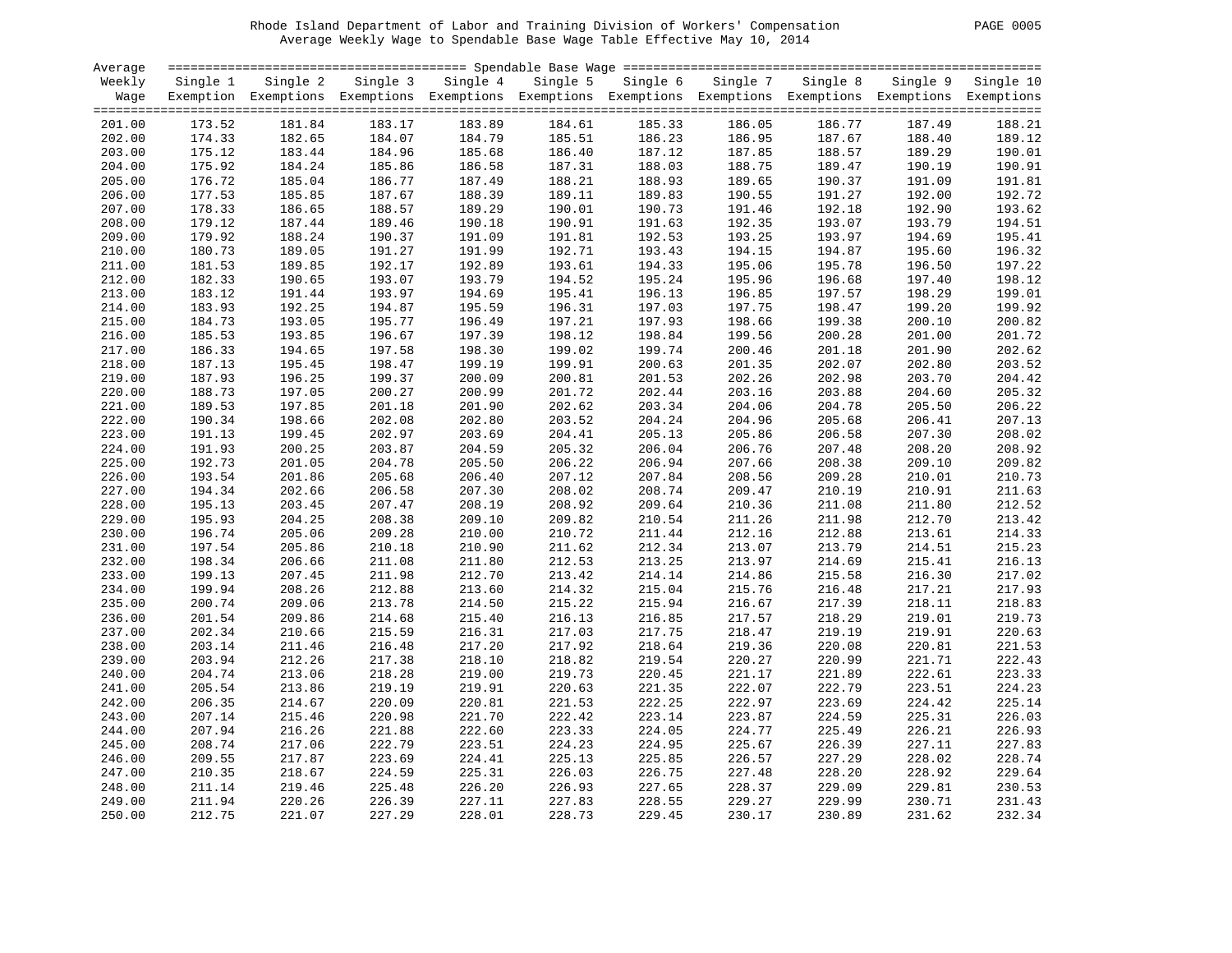#### Rhode Island Department of Labor and Training Division of Workers' Compensation PAGE 0006 Average Weekly Wage to Spendable Base Wage Table Effective May 10, 2014

| PAGE<br>- 0006 |  |  |
|----------------|--|--|
|----------------|--|--|

| Average |          |                                                                                                              |          |          |          |          |          |          |          | $=$ $=$ $=$ $=$ |
|---------|----------|--------------------------------------------------------------------------------------------------------------|----------|----------|----------|----------|----------|----------|----------|-----------------|
| Weekly  | Single 1 | Single 2                                                                                                     | Single 3 | Single 4 | Single 5 | Single 6 | Single 7 | Single 8 | Single 9 | Single 10       |
| Wage    |          | Exemption Exemptions Exemptions Exemptions Exemptions Exemptions Exemptions Exemptions Exemptions Exemptions |          |          |          |          |          |          |          |                 |
|         |          |                                                                                                              |          |          |          |          |          |          |          |                 |
| 251.00  | 213.55   | 221.87                                                                                                       | 228.19   | 228.91   | 229.63   | 230.35   | 231.08   | 231.80   | 232.52   | 233.24          |
| 252.00  | 214.35   | 222.67                                                                                                       | 229.09   | 229.81   | 230.54   | 231.26   | 231.98   | 232.70   | 233.42   | 234.14          |
|         |          |                                                                                                              |          |          |          |          |          |          |          | 235.03          |
| 253.00  | 215.14   | 223.46                                                                                                       | 229.99   | 230.71   | 231.43   | 232.15   | 232.87   | 233.59   | 234.31   |                 |
| 254.00  | 215.95   | 224.27                                                                                                       | 230.89   | 231.61   | 232.33   | 233.05   | 233.77   | 234.49   | 235.22   | 235.94          |
| 255.00  | 216.75   | 225.07                                                                                                       | 231.79   | 232.51   | 233.23   | 233.95   | 234.68   | 235.40   | 236.12   | 236.84          |
| 256.00  | 217.55   | 225.87                                                                                                       | 232.69   | 233.41   | 234.14   | 234.86   | 235.58   | 236.30   | 237.02   | 237.74          |
| 257.00  | 218.35   | 226.67                                                                                                       | 233.60   | 234.32   | 235.04   | 235.76   | 236.48   | 237.20   | 237.92   | 238.64          |
| 258.00  | 219.15   | 227.47                                                                                                       | 234.49   | 235.21   | 235.93   | 236.65   | 237.37   | 238.09   | 238.82   | 239.54          |
| 259.00  | 219.95   | 228.27                                                                                                       | 235.39   | 236.11   | 236.83   | 237.55   | 238.28   | 239.00   | 239.72   | 240.44          |
| 260.00  | 220.75   | 229.07                                                                                                       | 236.29   | 237.01   | 237.74   | 238.46   | 239.18   | 239.90   | 240.62   | 241.34          |
| 261.00  | 221.55   | 229.87                                                                                                       | 237.20   | 237.92   | 238.64   | 239.36   | 240.08   | 240.80   | 241.52   | 242.24          |
| 262.00  | 222.36   | 230.68                                                                                                       | 238.10   | 238.82   | 239.54   | 240.26   | 240.98   | 241.70   | 242.43   | 243.15          |
| 263.00  | 223.15   | 231.47                                                                                                       | 238.99   | 239.71   | 240.43   | 241.15   | 241.88   | 242.60   | 243.32   | 244.04          |
| 264.00  | 223.95   | 232.27                                                                                                       | 239.89   | 240.61   | 241.34   | 242.06   | 242.78   | 243.50   | 244.22   | 244.94          |
| 265.00  | 224.75   | 233.07                                                                                                       | 240.80   | 241.52   | 242.24   | 242.96   | 243.68   | 244.40   | 245.12   | 245.84          |
| 266.00  | 225.56   | 233.88                                                                                                       | 241.70   | 242.42   | 243.14   | 243.86   | 244.58   | 245.30   | 246.03   | 246.75          |
| 267.00  | 226.36   | 234.68                                                                                                       | 242.60   | 243.32   | 244.04   | 244.76   | 245.49   | 246.21   | 246.93   | 247.65          |
| 268.00  | 227.15   | 235.47                                                                                                       | 243.49   | 244.21   | 244.94   | 245.66   | 246.38   | 247.10   | 247.82   | 248.54          |
| 269.00  | 227.95   | 236.27                                                                                                       | 244.40   | 245.12   | 245.84   | 246.56   | 247.28   | 248.00   | 248.72   | 249.44          |
| 270.00  | 228.76   | 237.08                                                                                                       | 245.30   | 246.02   | 246.74   | 247.46   | 248.18   | 248.90   | 249.63   | 250.35          |
|         |          |                                                                                                              |          | 246.92   |          |          |          |          |          |                 |
| 271.00  | 229.56   | 237.88                                                                                                       | 246.20   |          | 247.64   | 248.36   | 249.09   | 249.81   | 250.53   | 251.25          |
| 272.00  | 230.36   | 238.68                                                                                                       | 247.00   | 247.82   | 248.55   | 249.27   | 249.99   | 250.71   | 251.43   | 252.15          |
| 273.00  | 231.15   | 239.47                                                                                                       | 247.80   | 248.72   | 249.44   | 250.16   | 250.88   | 251.60   | 252.32   | 253.04          |
| 274.00  | 231.96   | 240.28                                                                                                       | 248.60   | 249.62   | 250.34   | 251.06   | 251.78   | 252.50   | 253.23   | 253.95          |
| 275.00  | 232.76   | 241.08                                                                                                       | 249.40   | 250.52   | 251.24   | 251.96   | 252.69   | 253.41   | 254.13   | 254.85          |
| 276.00  | 233.56   | 241.88                                                                                                       | 250.20   | 251.42   | 252.15   | 252.87   | 253.59   | 254.31   | 255.03   | 255.75          |
| 277.00  | 234.36   | 242.68                                                                                                       | 251.01   | 252.33   | 253.05   | 253.77   | 254.49   | 255.21   | 255.93   | 256.65          |
| 278.00  | 235.16   | 243.48                                                                                                       | 251.80   | 253.22   | 253.94   | 254.66   | 255.38   | 256.10   | 256.83   | 257.55          |
| 279.00  | 235.96   | 244.28                                                                                                       | 252.60   | 254.12   | 254.84   | 255.56   | 256.29   | 257.01   | 257.73   | 258.45          |
| 280.00  | 236.76   | 245.08                                                                                                       | 253.40   | 255.02   | 255.75   | 256.47   | 257.19   | 257.91   | 258.63   | 259.35          |
| 281.00  | 237.56   | 245.88                                                                                                       | 254.21   | 255.93   | 256.65   | 257.37   | 258.09   | 258.81   | 259.53   | 260.25          |
| 282.00  | 238.37   | 246.69                                                                                                       | 255.01   | 256.83   | 257.55   | 258.27   | 258.99   | 259.71   | 260.44   | 261.16          |
| 283.00  | 239.16   | 247.48                                                                                                       | 255.80   | 257.72   | 258.44   | 259.16   | 259.89   | 260.61   | 261.33   | 262.05          |
| 284.00  | 239.96   | 248.28                                                                                                       | 256.60   | 258.62   | 259.35   | 260.07   | 260.79   | 261.51   | 262.23   | 262.95          |
| 285.00  | 240.76   | 249.08                                                                                                       | 257.41   | 259.53   | 260.25   | 260.97   | 261.69   | 262.41   | 263.13   | 263.85          |
| 286.00  | 241.57   | 249.89                                                                                                       | 258.21   | 260.43   | 261.15   | 261.87   | 262.59   | 263.31   | 264.04   | 264.76          |
| 287.00  | 242.37   | 250.69                                                                                                       | 259.01   | 261.33   | 262.05   | 262.77   | 263.50   | 264.22   | 264.94   | 265.66          |
| 288.00  | 243.16   | 251.48                                                                                                       | 259.80   | 262.22   | 262.95   | 263.67   | 264.39   | 265.11   | 265.83   | 266.55          |
| 289.00  | 243.96   | 252.28                                                                                                       | 260.61   | 263.13   | 263.85   | 264.57   | 265.29   | 266.01   | 266.73   | 267.45          |
| 290.00  | 244.77   | 253.09                                                                                                       | 261.41   | 264.03   | 264.75   | 265.47   | 266.19   | 266.91   | 267.64   | 268.36          |
| 291.00  | 245.57   | 253.89                                                                                                       | 262.21   | 264.93   | 265.65   | 266.37   | 267.10   | 267.82   | 268.54   | 269.26          |
| 292.00  | 246.37   | 254.69                                                                                                       | 263.01   | 265.83   | 266.56   | 267.28   | 268.00   | 268.72   | 269.44   | 270.16          |
|         |          |                                                                                                              |          |          |          |          |          |          |          |                 |
| 293.00  | 247.16   | 255.48                                                                                                       | 263.81   | 266.73   | 267.45   | 268.17   | 268.89   | 269.61   | 270.33   | 271.05          |
| 294.00  | 247.97   | 256.29                                                                                                       | 264.61   | 267.63   | 268.35   | 269.07   | 269.79   | 270.51   | 271.24   | 271.96          |
| 295.00  | 248.72   | 257.09                                                                                                       | 265.41   | 268.53   | 269.25   | 269.97   | 270.70   | 271.42   | 272.14   | 272.86          |
| 296.00  | 249.47   | 257.89                                                                                                       | 266.21   | 269.43   | 270.16   | 270.88   | 271.60   | 272.32   | 273.04   | 273.76          |
| 297.00  | 250.22   | 258.69                                                                                                       | 267.02   | 270.34   | 271.06   | 271.78   | 272.50   | 273.22   | 273.94   | 274.66          |
| 298.00  | 250.97   | 259.49                                                                                                       | 267.81   | 271.23   | 271.95   | 272.67   | 273.39   | 274.11   | 274.84   | 275.56          |
| 299.00  | 251.72   | 260.29                                                                                                       | 268.61   | 272.13   | 272.85   | 273.57   | 274.30   | 275.02   | 275.74   | 276.46          |
| 300.00  | 252.47   | 261.09                                                                                                       | 269.41   | 273.03   | 273.76   | 274.48   | 275.20   | 275.92   | 276.64   | 277.36          |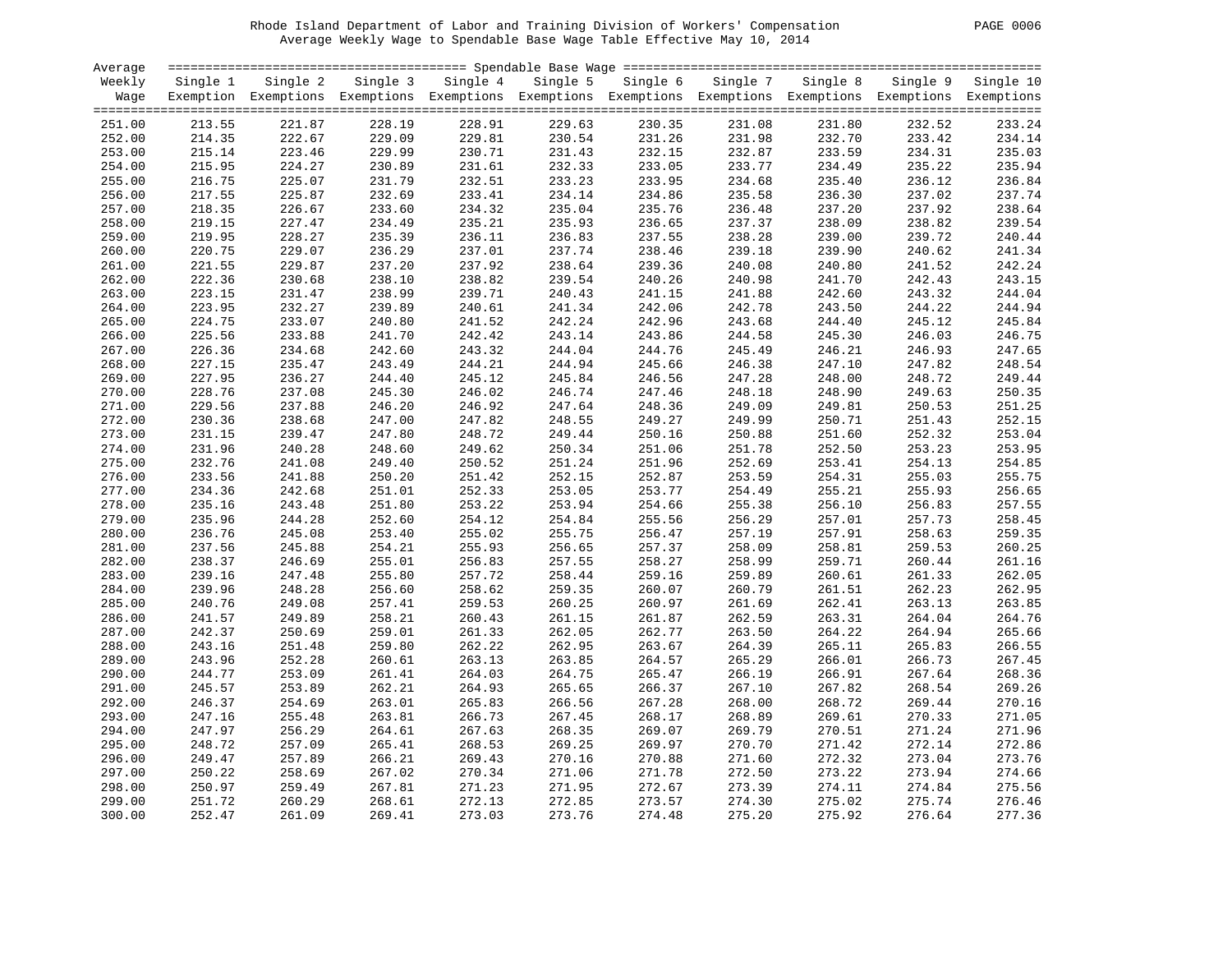#### Rhode Island Department of Labor and Training Division of Workers' Compensation PAGE 0007 Average Weekly Wage to Spendable Base Wage Table Effective May 10, 2014

| PAGE 0007 |  |  |
|-----------|--|--|
|-----------|--|--|

| Average |          |                                                                                                              |          |          |          |          |          |          |          |           |
|---------|----------|--------------------------------------------------------------------------------------------------------------|----------|----------|----------|----------|----------|----------|----------|-----------|
| Weekly  | Single 1 | Single 2                                                                                                     | Single 3 | Single 4 | Single 5 | Single 6 | Single 7 | Single 8 | Single 9 | Single 10 |
| Wage    |          | Exemption Exemptions Exemptions Exemptions Exemptions Exemptions Exemptions Exemptions Exemptions Exemptions |          |          |          |          |          |          |          |           |
|         |          |                                                                                                              |          |          |          |          |          |          |          |           |
| 301.00  | 253.22   | 261.89                                                                                                       | 270.22   | 273.94   | 274.66   | 275.38   | 276.10   | 276.82   | 277.54   | 278.26    |
| 302.00  | 253.98   | 262.70                                                                                                       | 271.02   | 274.84   | 275.56   | 276.28   | 277.00   | 277.72   | 278.45   | 279.17    |
| 303.00  | 254.72   | 263.49                                                                                                       | 271.81   | 275.73   | 276.45   | 277.17   | 277.90   | 278.62   | 279.34   | 280.06    |
| 304.00  | 255.47   | 264.29                                                                                                       | 272.61   | 276.63   | 277.36   | 278.08   | 278.80   | 279.52   | 280.24   | 280.96    |
| 305.00  | 256.22   | 265.09                                                                                                       | 273.42   | 277.54   | 278.26   | 278.98   | 279.70   | 280.42   | 281.14   | 281.86    |
| 306.00  | 256.98   | 265.90                                                                                                       | 274.22   | 278.44   | 279.16   | 279.88   | 280.60   | 281.32   | 282.05   | 282.77    |
| 307.00  | 257.73   | 266.70                                                                                                       | 275.02   | 279.34   | 280.06   | 280.78   | 281.51   | 282.23   | 282.95   | 283.67    |
| 308.00  | 258.47   | 267.49                                                                                                       | 275.81   | 280.23   | 280.96   | 281.68   | 282.40   | 283.12   | 283.84   | 284.56    |
| 309.00  | 259.22   | 268.29                                                                                                       | 276.62   | 281.14   | 281.86   | 282.58   | 283.30   | 284.02   | 284.74   | 285.46    |
| 310.00  | 259.98   | 269.10                                                                                                       | 277.42   | 282.04   | 282.76   | 283.48   | 284.20   | 284.92   | 285.65   | 286.37    |
| 311.00  | 260.73   | 269.90                                                                                                       | 278.22   | 282.94   | 283.66   | 284.38   | 285.11   | 285.83   | 286.55   | 287.27    |
| 312.00  | 261.48   | 270.70                                                                                                       | 279.02   | 283.84   | 284.57   | 285.29   | 286.01   | 286.73   | 287.45   | 288.17    |
| 313.00  | 262.22   | 271.49                                                                                                       | 279.82   | 284.74   | 285.46   | 286.18   | 286.90   | 287.62   | 288.34   | 289.06    |
| 314.00  | 262.98   | 272.30                                                                                                       | 280.62   | 285.64   | 286.36   | 287.08   | 287.80   | 288.52   | 289.25   | 289.97    |
| 315.00  | 263.73   | 273.10                                                                                                       | 281.42   | 286.54   | 287.26   | 287.98   | 288.71   | 289.43   | 290.15   | 290.87    |
| 316.00  | 264.48   | 273.90                                                                                                       | 282.22   | 287.44   | 288.17   | 288.89   | 289.61   | 290.33   | 291.05   | 291.77    |
| 317.00  | 265.23   | 274.70                                                                                                       | 283.03   | 288.35   | 289.07   | 289.79   | 290.51   | 291.23   | 291.95   | 292.67    |
| 318.00  | 265.98   | 275.50                                                                                                       | 283.82   | 289.24   | 289.96   | 290.68   | 291.40   | 292.12   | 292.85   | 293.57    |
| 319.00  | 266.73   | 276.30                                                                                                       | 284.62   | 290.14   | 290.86   | 291.58   | 292.31   | 293.03   | 293.75   | 294.47    |
| 320.00  | 267.48   | 277.10                                                                                                       | 285.42   | 291.04   | 291.77   | 292.49   | 293.21   | 293.93   | 294.65   | 295.37    |
|         |          |                                                                                                              |          |          |          |          |          | 294.83   |          |           |
| 321.00  | 268.23   | 277.90                                                                                                       | 286.23   | 291.95   | 292.67   | 293.39   | 294.11   |          | 295.55   | 296.27    |
| 322.00  | 268.99   | 278.71                                                                                                       | 287.03   | 292.85   | 293.57   | 294.29   | 295.01   | 295.73   | 296.46   | 297.18    |
| 323.00  | 269.73   | 279.50                                                                                                       | 287.82   | 293.74   | 294.46   | 295.18   | 295.91   | 296.63   | 297.35   | 298.07    |
| 324.00  | 270.48   | 280.30                                                                                                       | 288.62   | 294.64   | 295.37   | 296.09   | 296.81   | 297.53   | 298.25   | 298.97    |
| 325.00  | 271.23   | 281.10                                                                                                       | 289.43   | 295.55   | 296.27   | 296.99   | 297.71   | 298.43   | 299.15   | 299.87    |
| 326.00  | 271.99   | 281.91                                                                                                       | 290.23   | 296.45   | 297.17   | 297.89   | 298.61   | 299.33   | 300.06   | 300.78    |
| 327.00  | 272.74   | 282.71                                                                                                       | 291.03   | 297.35   | 298.07   | 298.79   | 299.52   | 300.24   | 300.96   | 301.68    |
| 328.00  | 273.48   | 283.50                                                                                                       | 291.82   | 298.24   | 298.97   | 299.69   | 300.41   | 301.13   | 301.85   | 302.57    |
| 329.00  | 274.23   | 284.30                                                                                                       | 292.63   | 299.15   | 299.87   | 300.59   | 301.31   | 302.03   | 302.75   | 303.47    |
| 330.00  | 274.99   | 285.11                                                                                                       | 293.43   | 300.05   | 300.77   | 301.49   | 302.21   | 302.93   | 303.66   | 304.38    |
| 331.00  | 275.74   | 285.91                                                                                                       | 294.23   | 300.95   | 301.67   | 302.39   | 303.12   | 303.84   | 304.56   | 305.28    |
| 332.00  | 276.49   | 286.71                                                                                                       | 295.03   | 301.85   | 302.58   | 303.30   | 304.02   | 304.74   | 305.46   | 306.18    |
| 333.00  | 277.23   | 287.50                                                                                                       | 295.83   | 302.75   | 303.47   | 304.19   | 304.91   | 305.63   | 306.35   | 307.07    |
| 334.00  | 277.99   | 288.31                                                                                                       | 296.63   | 303.65   | 304.37   | 305.09   | 305.81   | 306.53   | 307.26   | 307.98    |
| 335.00  | 278.74   | 289.11                                                                                                       | 297.43   | 304.55   | 305.27   | 305.99   | 306.72   | 307.44   | 308.16   | 308.88    |
| 336.00  | 279.49   | 289.91                                                                                                       | 298.23   | 305.45   | 306.18   | 306.90   | 307.62   | 308.34   | 309.06   | 309.78    |
| 337.00  | 280.24   | 290.71                                                                                                       | 299.04   | 306.36   | 307.08   | 307.80   | 308.52   | 309.24   | 309.96   | 310.68    |
| 338.00  | 280.99   | 291.51                                                                                                       | 299.83   | 307.25   | 307.97   | 308.69   | 309.41   | 310.13   | 310.86   | 311.58    |
| 339.00  | 281.74   | 292.31                                                                                                       | 300.63   | 308.15   | 308.87   | 309.59   | 310.32   | 311.04   | 311.76   | 312.48    |
| 340.00  | 282.49   | 293.11                                                                                                       | 301.43   | 309.05   | 309.78   | 310.50   | 311.22   | 311.94   | 312.66   | 313.38    |
| 341.00  | 283.24   | 293.91                                                                                                       | 302.24   | 309.96   | 310.68   | 311.40   | 312.12   | 312.84   | 313.56   | 314.28    |
| 342.00  | 284.00   | 294.72                                                                                                       | 303.04   | 310.86   | 311.58   | 312.30   | 313.02   | 313.74   | 314.47   | 315.19    |
| 343.00  | 284.74   | 295.51                                                                                                       | 303.83   | 311.75   | 312.47   | 313.19   | 313.92   | 314.64   | 315.36   | 316.08    |
| 344.00  | 285.49   | 296.31                                                                                                       | 304.63   | 312.65   | 313.38   | 314.10   | 314.82   | 315.54   | 316.26   | 316.98    |
| 345.00  | 286.24   | 297.11                                                                                                       | 305.44   | 313.56   | 314.28   | 315.00   | 315.72   | 316.44   | 317.16   | 317.88    |
| 346.00  | 287.00   | 297.92                                                                                                       | 306.24   | 314.46   | 315.18   | 315.90   | 316.62   | 317.34   | 318.07   | 318.79    |
| 347.00  | 287.75   | 298.72                                                                                                       | 307.04   | 315.36   | 316.08   | 316.80   | 317.53   | 318.25   | 318.97   | 319.69    |
| 348.00  | 288.49   | 299.51                                                                                                       | 307.83   | 316.15   | 316.98   | 317.70   | 318.42   | 319.14   | 319.86   | 320.58    |
| 349.00  | 289.24   | 300.31                                                                                                       | 308.64   | 316.96   | 317.88   | 318.60   | 319.32   | 320.04   | 320.76   | 321.48    |
| 350.00  | 290.00   | 301.12                                                                                                       | 309.44   | 317.76   | 318.78   | 319.50   | 320.22   | 320.94   | 321.67   | 322.39    |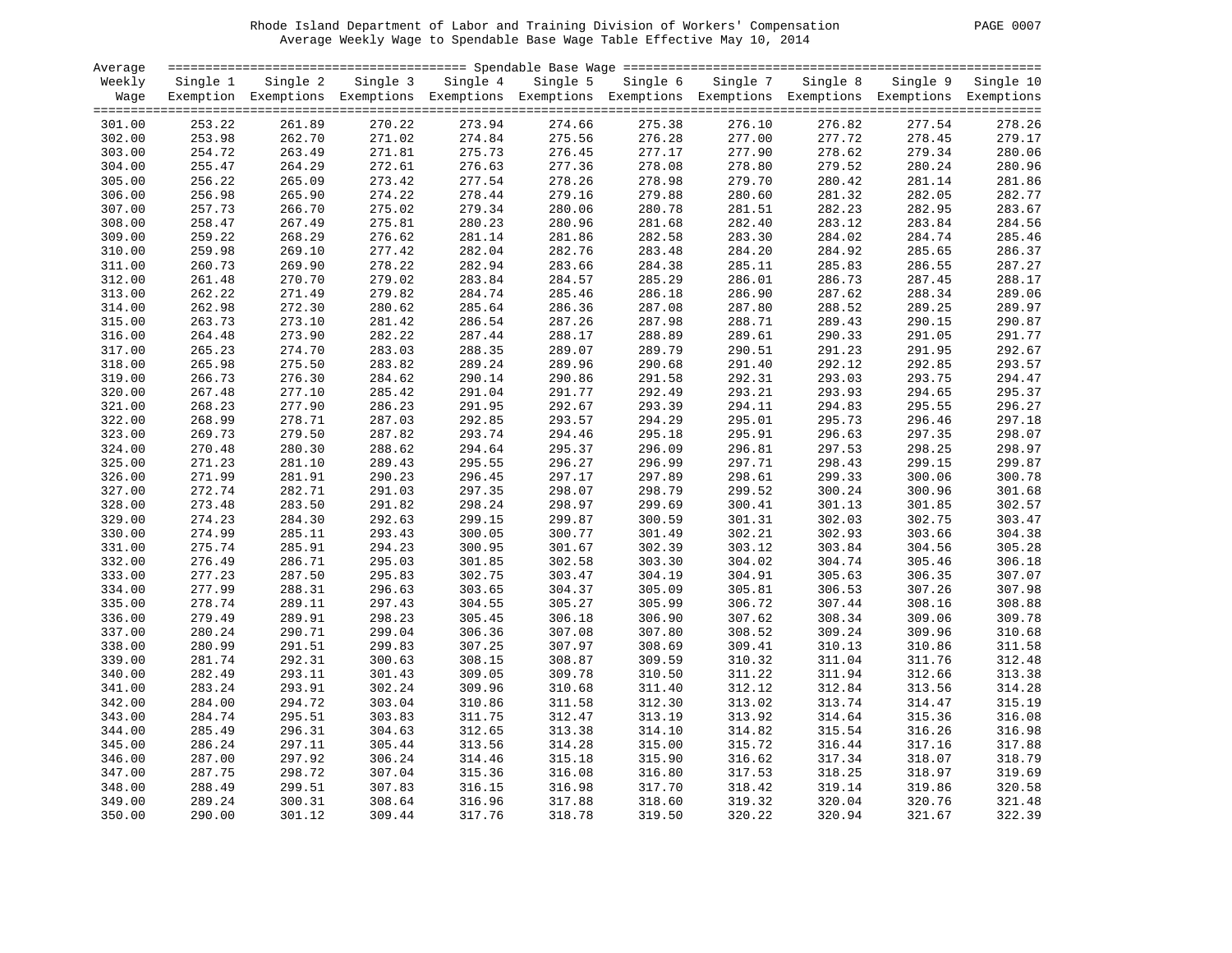#### Rhode Island Department of Labor and Training Division of Workers' Compensation PAGE 0008 Average Weekly Wage to Spendable Base Wage Table Effective May 10, 2014

| PAGE<br>- 0008 |  |  |  |
|----------------|--|--|--|
|----------------|--|--|--|

| Average |          |                                                                                                              |          |          |          |          |          |          |          |           |
|---------|----------|--------------------------------------------------------------------------------------------------------------|----------|----------|----------|----------|----------|----------|----------|-----------|
| Weekly  | Single 1 | Single 2                                                                                                     | Single 3 | Single 4 | Single 5 | Single 6 | Single 7 | Single 8 | Single 9 | Single 10 |
| Wage    |          | Exemption Exemptions Exemptions Exemptions Exemptions Exemptions Exemptions Exemptions Exemptions Exemptions |          |          |          |          |          |          |          |           |
|         |          |                                                                                                              |          |          |          |          |          |          |          |           |
| 351.00  | 290.75   | 301.92                                                                                                       | 310.24   | 318.56   | 319.68   | 320.40   | 321.13   | 321.85   | 322.57   | 323.29    |
| 352.00  | 291.50   | 302.72                                                                                                       | 311.04   | 319.36   | 320.59   | 321.31   | 322.03   | 322.75   | 323.47   | 324.19    |
|         |          |                                                                                                              |          |          |          |          |          |          |          |           |
| 353.00  | 292.24   | 303.51                                                                                                       | 311.84   | 320.16   | 321.48   | 322.20   | 322.92   | 323.64   | 324.36   | 325.08    |
| 354.00  | 293.00   | 304.32                                                                                                       | 312.64   | 320.96   | 322.38   | 323.10   | 323.82   | 324.54   | 325.27   | 325.99    |
| 355.00  | 293.75   | 305.12                                                                                                       | 313.44   | 321.76   | 323.28   | 324.00   | 324.73   | 325.45   | 326.17   | 326.89    |
| 356.00  | 294.50   | 305.92                                                                                                       | 314.24   | 322.56   | 324.19   | 324.91   | 325.63   | 326.35   | 327.07   | 327.79    |
| 357.00  | 295.25   | 306.72                                                                                                       | 315.05   | 323.37   | 325.09   | 325.81   | 326.53   | 327.25   | 327.97   | 328.69    |
| 358.00  | 296.00   | 307.52                                                                                                       | 315.84   | 324.16   | 325.98   | 326.70   | 327.42   | 328.14   | 328.87   | 329.59    |
| 359.00  | 296.75   | 308.32                                                                                                       | 316.64   | 324.96   | 326.88   | 327.60   | 328.33   | 329.05   | 329.77   | 330.49    |
| 360.00  | 297.50   | 309.12                                                                                                       | 317.44   | 325.76   | 327.79   | 328.51   | 329.23   | 329.95   | 330.67   | 331.39    |
| 361.00  | 298.25   | 309.92                                                                                                       | 318.25   | 326.57   | 328.69   | 329.41   | 330.13   | 330.85   | 331.57   | 332.29    |
| 362.00  | 299.01   | 310.73                                                                                                       | 319.05   | 327.37   | 329.59   | 330.31   | 331.03   | 331.75   | 332.48   | 333.20    |
| 363.00  | 299.75   | 311.52                                                                                                       | 319.84   | 328.16   | 330.48   | 331.20   | 331.93   | 332.65   | 333.37   | 334.09    |
| 364.00  | 300.50   | 312.32                                                                                                       | 320.64   | 328.96   | 331.39   | 332.11   | 332.83   | 333.55   | 334.27   | 334.99    |
| 365.00  | 301.25   | 313.12                                                                                                       | 321.45   | 329.77   | 332.29   | 333.01   | 333.73   | 334.45   | 335.17   | 335.89    |
| 366.00  | 302.01   | 313.93                                                                                                       | 322.25   | 330.57   | 333.19   | 333.91   | 334.63   | 335.35   | 336.08   | 336.80    |
| 367.00  | 302.76   | 314.73                                                                                                       | 323.05   | 331.37   | 334.09   | 334.81   | 335.54   | 336.26   | 336.98   | 337.70    |
| 368.00  | 303.50   | 315.52                                                                                                       | 323.84   | 332.16   | 334.99   | 335.71   | 336.43   | 337.15   | 337.87   | 338.59    |
|         |          |                                                                                                              |          |          |          |          |          |          |          |           |
| 369.00  | 304.25   | 316.32                                                                                                       | 324.65   | 332.97   | 335.89   | 336.61   | 337.33   | 338.05   | 338.77   | 339.49    |
| 370.00  | 305.01   | 317.13                                                                                                       | 325.45   | 333.77   | 336.79   | 337.51   | 338.23   | 338.95   | 339.68   | 340.40    |
| 371.00  | 305.76   | 317.88                                                                                                       | 326.25   | 334.57   | 337.69   | 338.41   | 339.14   | 339.86   | 340.58   | 341.30    |
| 372.00  | 306.51   | 318.63                                                                                                       | 327.05   | 335.37   | 338.60   | 339.32   | 340.04   | 340.76   | 341.48   | 342.20    |
| 373.00  | 307.25   | 319.37                                                                                                       | 327.85   | 336.17   | 339.49   | 340.21   | 340.93   | 341.65   | 342.37   | 343.09    |
| 374.00  | 308.01   | 320.13                                                                                                       | 328.65   | 336.97   | 340.39   | 341.11   | 341.83   | 342.55   | 343.28   | 344.00    |
| 375.00  | 308.76   | 320.88                                                                                                       | 329.45   | 337.77   | 341.29   | 342.01   | 342.74   | 343.46   | 344.18   | 344.90    |
| 376.00  | 309.51   | 321.63                                                                                                       | 330.25   | 338.57   | 342.20   | 342.92   | 343.64   | 344.36   | 345.08   | 345.80    |
| 377.00  | 310.26   | 322.38                                                                                                       | 331.06   | 339.38   | 343.10   | 343.82   | 344.54   | 345.26   | 345.98   | 346.70    |
| 378.00  | 311.01   | 323.13                                                                                                       | 331.85   | 340.17   | 343.99   | 344.71   | 345.43   | 346.15   | 346.88   | 347.60    |
| 379.00  | 311.76   | 323.88                                                                                                       | 332.65   | 340.97   | 344.89   | 345.61   | 346.34   | 347.06   | 347.78   | 348.50    |
| 380.00  | 312.51   | 324.63                                                                                                       | 333.45   | 341.77   | 345.80   | 346.52   | 347.24   | 347.96   | 348.68   | 349.40    |
| 381.00  | 313.26   | 325.38                                                                                                       | 334.26   | 342.58   | 346.70   | 347.42   | 348.14   | 348.86   | 349.58   | 350.30    |
| 382.00  | 314.02   | 326.14                                                                                                       | 335.06   | 343.38   | 347.60   | 348.32   | 349.04   | 349.76   | 350.49   | 351.21    |
| 383.00  | 314.76   | 326.88                                                                                                       | 335.85   | 344.17   | 348.49   | 349.21   | 349.94   | 350.66   | 351.38   | 352.10    |
| 384.00  | 315.51   | 327.63                                                                                                       | 336.65   | 344.97   | 349.40   | 350.12   | 350.84   | 351.56   | 352.28   | 353.00    |
| 385.00  | 316.26   | 328.38                                                                                                       | 337.46   | 345.78   | 350.30   | 351.02   | 351.74   | 352.46   | 353.18   | 353.90    |
| 386.00  | 317.02   | 329.14                                                                                                       | 338.26   | 346.58   | 351.20   | 351.92   | 352.64   | 353.36   | 354.09   | 354.81    |
| 387.00  | 317.77   | 329.89                                                                                                       | 339.06   | 347.38   | 352.10   | 352.82   | 353.55   | 354.27   | 354.99   | 355.71    |
| 388.00  | 318.51   | 330.63                                                                                                       | 339.85   | 348.17   | 353.00   | 353.72   | 354.44   | 355.16   | 355.88   | 356.60    |
| 389.00  | 319.26   | 331.38                                                                                                       | 340.66   | 348.98   | 353.90   | 354.62   | 355.34   | 356.06   | 356.78   | 357.50    |
|         | 320.02   | 332.14                                                                                                       |          | 349.78   | 354.80   | 355.52   | 356.24   |          | 357.69   |           |
| 390.00  |          |                                                                                                              | 341.46   |          |          |          |          | 356.96   |          | 358.41    |
| 391.00  | 320.77   | 332.89                                                                                                       | 342.26   | 350.58   | 355.70   | 356.42   | 357.15   | 357.87   | 358.59   | 359.31    |
| 392.00  | 321.52   | 333.64                                                                                                       | 343.06   | 351.38   | 356.61   | 357.33   | 358.05   | 358.77   | 359.49   | 360.21    |
| 393.00  | 322.26   | 334.38                                                                                                       | 343.86   | 352.18   | 357.50   | 358.22   | 358.94   | 359.66   | 360.38   | 361.10    |
| 394.00  | 323.02   | 335.14                                                                                                       | 344.66   | 352.98   | 358.40   | 359.12   | 359.84   | 360.56   | 361.29   | 362.01    |
| 395.00  | 323.77   | 335.89                                                                                                       | 345.46   | 353.78   | 359.30   | 360.02   | 360.75   | 361.47   | 362.19   | 362.91    |
| 396.00  | 324.52   | 336.64                                                                                                       | 346.26   | 354.58   | 360.21   | 360.93   | 361.65   | 362.37   | 363.09   | 363.81    |
| 397.00  | 325.27   | 337.39                                                                                                       | 347.07   | 355.39   | 361.11   | 361.83   | 362.55   | 363.27   | 363.99   | 364.71    |
| 398.00  | 326.02   | 338.14                                                                                                       | 347.86   | 356.18   | 362.00   | 362.72   | 363.44   | 364.16   | 364.89   | 365.61    |
| 399.00  | 326.77   | 338.89                                                                                                       | 348.66   | 356.98   | 362.90   | 363.62   | 364.35   | 365.07   | 365.79   | 366.51    |
| 400.00  | 327.52   | 339.64                                                                                                       | 349.46   | 357.78   | 363.81   | 364.53   | 365.25   | 365.97   | 366.69   | 367.41    |
|         |          |                                                                                                              |          |          |          |          |          |          |          |           |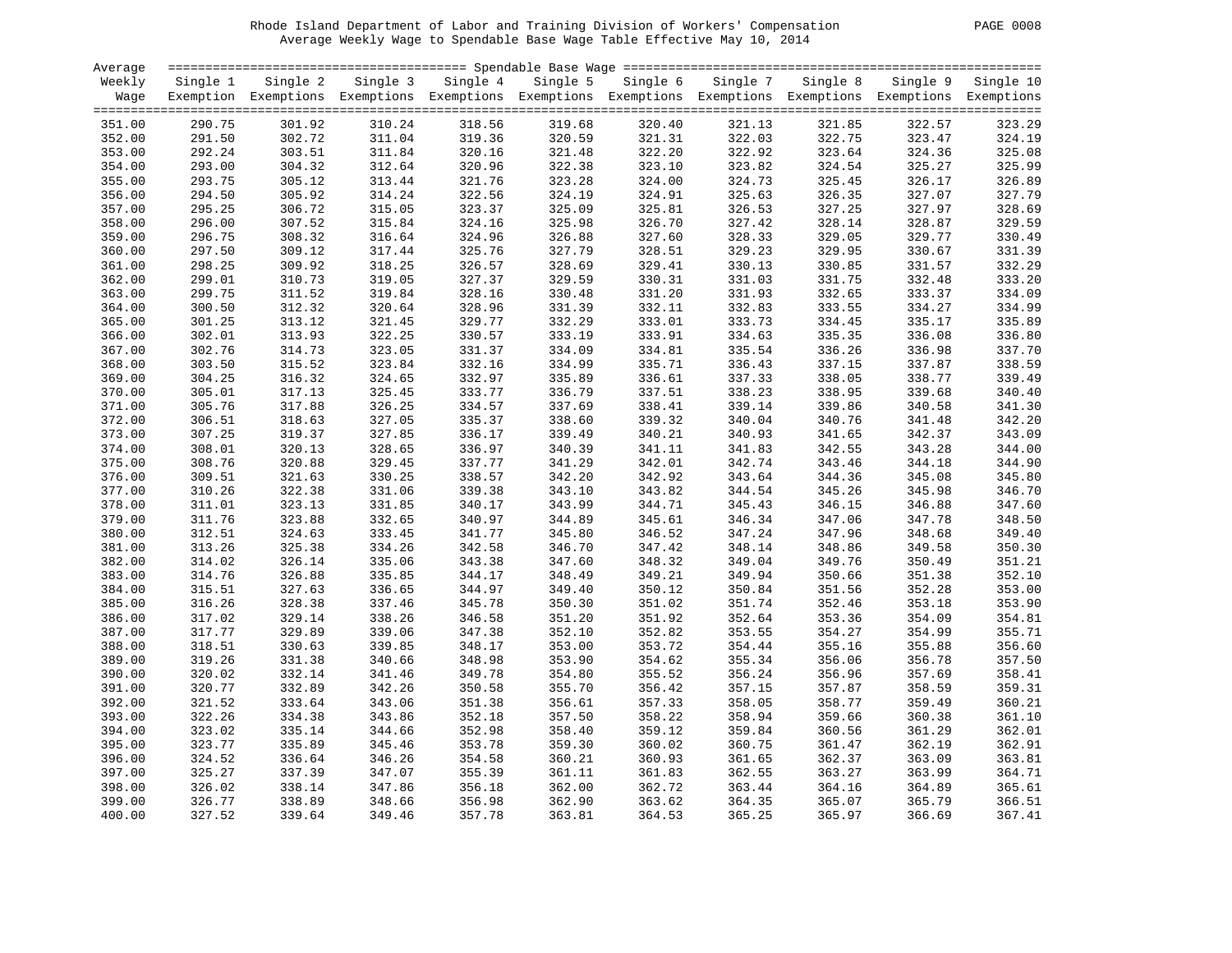#### Rhode Island Department of Labor and Training Division of Workers' Compensation PAGE 0009 Average Weekly Wage to Spendable Base Wage Table Effective May 10, 2014

| PAGE 0009 |  |
|-----------|--|
|-----------|--|

| Average |          |                                                                                                              |          |          |        |                   |          |          |          |           |
|---------|----------|--------------------------------------------------------------------------------------------------------------|----------|----------|--------|-------------------|----------|----------|----------|-----------|
| Weekly  | Single 1 | Single 2                                                                                                     | Single 3 | Single 4 |        | Single 5 Single 6 | Single 7 | Single 8 | Single 9 | Single 10 |
| Wage    |          | Exemption Exemptions Exemptions Exemptions Exemptions Exemptions Exemptions Exemptions Exemptions Exemptions |          |          |        |                   |          |          |          |           |
|         |          |                                                                                                              |          |          |        |                   |          |          |          |           |
| 401.00  | 328.27   | 340.39                                                                                                       | 350.27   | 358.59   | 364.71 | 365.43            | 366.15   | 366.87   | 367.59   | 368.31    |
| 402.00  | 329.03   | 341.15                                                                                                       | 351.07   | 359.39   | 365.61 | 366.33            | 367.05   | 367.77   | 368.50   | 369.22    |
| 403.00  | 329.77   | 341.89                                                                                                       | 351.86   | 360.18   | 366.50 | 367.22            | 367.95   | 368.67   | 369.39   | 370.11    |
| 404.00  | 330.52   | 342.64                                                                                                       | 352.66   | 360.98   | 367.41 | 368.13            | 368.85   | 369.57   | 370.29   | 371.01    |
| 405.00  | 331.27   | 343.39                                                                                                       | 353.47   | 361.79   | 368.31 | 369.03            | 369.75   | 370.47   | 371.19   | 371.91    |
| 406.00  | 332.03   | 344.15                                                                                                       | 354.27   | 362.59   | 369.21 | 369.93            | 370.65   | 371.37   | 372.10   | 372.82    |
|         | 332.78   | 344.90                                                                                                       | 355.07   | 363.39   | 370.11 | 370.83            | 371.56   | 372.28   | 373.00   | 373.72    |
| 407.00  | 333.52   | 345.64                                                                                                       | 355.86   | 364.18   | 371.01 | 371.73            | 372.45   | 373.17   | 373.89   | 374.61    |
| 408.00  |          |                                                                                                              |          |          |        |                   |          |          |          |           |
| 409.00  | 334.27   | 346.39                                                                                                       | 356.67   | 364.99   | 371.91 | 372.63            | 373.35   | 374.07   | 374.79   | 375.51    |
| 410.00  | 335.03   | 347.15                                                                                                       | 357.47   | 365.79   | 372.81 | 373.53            | 374.25   | 374.97   | 375.70   | 376.42    |
| 411.00  | 335.78   | 347.90                                                                                                       | 358.27   | 366.59   | 373.71 | 374.43            | 375.16   | 375.88   | 376.60   | 377.32    |
| 412.00  | 336.53   | 348.65                                                                                                       | 359.07   | 367.39   | 374.62 | 375.34            | 376.06   | 376.78   | 377.50   | 378.22    |
| 413.00  | 337.27   | 349.39                                                                                                       | 359.87   | 368.19   | 375.51 | 376.23            | 376.95   | 377.67   | 378.39   | 379.11    |
| 414.00  | 338.03   | 350.15                                                                                                       | 360.67   | 368.99   | 376.41 | 377.13            | 377.85   | 378.57   | 379.30   | 380.02    |
| 415.00  | 338.78   | 350.90                                                                                                       | 361.47   | 369.79   | 377.31 | 378.03            | 378.76   | 379.48   | 380.20   | 380.92    |
| 416.00  | 339.53   | 351.65                                                                                                       | 362.27   | 370.59   | 378.22 | 378.94            | 379.66   | 380.38   | 381.10   | 381.82    |
| 417.00  | 340.28   | 352.40                                                                                                       | 363.08   | 371.40   | 379.12 | 379.84            | 380.56   | 381.28   | 382.00   | 382.72    |
| 418.00  | 341.03   | 353.15                                                                                                       | 363.87   | 372.19   | 380.01 | 380.73            | 381.45   | 382.17   | 382.90   | 383.62    |
| 419.00  | 341.78   | 353.90                                                                                                       | 364.67   | 372.99   | 380.91 | 381.63            | 382.36   | 383.08   | 383.80   | 384.52    |
| 420.00  | 342.53   | 354.65                                                                                                       | 365.47   | 373.79   | 381.82 | 382.54            | 383.26   | 383.98   | 384.70   | 385.42    |
| 421.00  | 343.28   | 355.40                                                                                                       | 366.28   | 374.60   | 382.72 | 383.44            | 384.16   | 384.88   | 385.60   | 386.32    |
| 422.00  | 344.04   | 356.16                                                                                                       | 367.08   | 375.40   | 383.62 | 384.34            | 385.06   | 385.78   | 386.51   | 387.23    |
| 423.00  | 344.78   | 356.90                                                                                                       | 367.87   | 376.19   | 384.51 | 385.23            | 385.96   | 386.68   | 387.40   | 388.12    |
| 424.00  | 345.53   | 357.65                                                                                                       | 368.67   | 376.99   | 385.32 | 386.14            | 386.86   | 387.58   | 388.30   | 389.02    |
| 425.00  | 346.28   | 358.40                                                                                                       | 369.48   | 377.80   | 386.12 | 387.04            | 387.76   | 388.48   | 389.20   | 389.92    |
| 426.00  | 347.04   | 359.16                                                                                                       | 370.28   | 378.60   | 386.92 | 387.94            | 388.66   | 389.38   | 390.11   | 390.83    |
| 427.00  | 347.79   | 359.91                                                                                                       | 371.08   | 379.40   | 387.72 | 388.84            | 389.57   | 390.29   | 391.01   | 391.73    |
| 428.00  | 348.53   | 360.65                                                                                                       | 371.87   | 380.19   | 388.52 | 389.74            | 390.46   | 391.18   | 391.90   | 392.62    |
| 429.00  | 349.28   | 361.40                                                                                                       | 372.68   | 381.00   | 389.32 | 390.64            | 391.36   | 392.08   | 392.80   | 393.52    |
| 430.00  | 350.04   | 362.16                                                                                                       | 373.48   | 381.80   | 390.12 | 391.54            | 392.26   | 392.98   | 393.71   | 394.43    |
| 431.00  | 350.79   | 362.91                                                                                                       | 374.28   | 382.60   | 390.92 | 392.44            | 393.17   | 393.89   | 394.61   | 395.33    |
| 432.00  | 351.54   | 363.66                                                                                                       | 375.08   | 383.40   | 391.73 | 393.35            | 394.07   | 394.79   | 395.51   | 396.23    |
| 433.00  | 352.28   | 364.40                                                                                                       | 375.88   | 384.20   | 392.52 | 394.24            | 394.96   | 395.68   | 396.40   | 397.12    |
| 434.00  | 353.04   | 365.16                                                                                                       | 376.68   | 385.00   | 393.32 | 395.14            | 395.86   | 396.58   | 397.31   | 398.03    |
|         |          |                                                                                                              |          | 385.80   |        | 396.04            |          | 397.49   | 398.21   | 398.93    |
| 435.00  | 353.79   | 365.91                                                                                                       | 377.48   |          | 394.12 |                   | 396.77   |          |          |           |
| 436.00  | 354.54   | 366.66                                                                                                       | 378.28   | 386.60   | 394.93 | 396.95            | 397.67   | 398.39   | 399.11   | 399.83    |
| 437.00  | 355.29   | 367.41                                                                                                       | 379.09   | 387.41   | 395.73 | 397.85            | 398.57   | 399.29   | 400.01   | 400.73    |
| 438.00  | 356.04   | 368.16                                                                                                       | 379.88   | 388.20   | 396.52 | 398.74            | 399.46   | 400.18   | 400.91   | 401.63    |
| 439.00  | 356.79   | 368.91                                                                                                       | 380.68   | 389.00   | 397.32 | 399.64            | 400.37   | 401.09   | 401.81   | 402.53    |
| 440.00  | 357.54   | 369.66                                                                                                       | 381.48   | 389.80   | 398.13 | 400.55            | 401.27   | 401.99   | 402.71   | 403.43    |
| 441.00  | 358.29   | 370.41                                                                                                       | 382.29   | 390.61   | 398.93 | 401.45            | 402.17   | 402.89   | 403.61   | 404.33    |
| 442.00  | 359.05   | 371.17                                                                                                       | 383.09   | 391.41   | 399.73 | 402.35            | 403.07   | 403.79   | 404.52   | 405.24    |
| 443.00  | 359.79   | 371.91                                                                                                       | 383.88   | 392.20   | 400.52 | 403.24            | 403.97   | 404.69   | 405.41   | 406.13    |
| 444.00  | 360.54   | 372.66                                                                                                       | 384.68   | 393.00   | 401.33 | 404.15            | 404.87   | 405.59   | 406.31   | 407.03    |
| 445.00  | 361.29   | 373.41                                                                                                       | 385.49   | 393.81   | 402.13 | 405.05            | 405.77   | 406.49   | 407.21   | 407.93    |
| 446.00  | 362.05   | 374.17                                                                                                       | 386.29   | 394.61   | 402.93 | 405.95            | 406.67   | 407.39   | 408.12   | 408.84    |
| 447.00  | 362.80   | 374.92                                                                                                       | 387.04   | 395.41   | 403.73 | 406.85            | 407.58   | 408.30   | 409.02   | 409.74    |
| 448.00  | 363.54   | 375.66                                                                                                       | 387.78   | 396.20   | 404.53 | 407.75            | 408.47   | 409.19   | 409.91   | 410.63    |
| 449.00  | 364.29   | 376.41                                                                                                       | 388.54   | 397.01   | 405.33 | 408.65            | 409.37   | 410.09   | 410.81   | 411.53    |
| 450.00  | 365.05   | 377.17                                                                                                       | 389.29   | 397.81   | 406.13 | 409.55            | 410.27   | 410.99   | 411.72   | 412.44    |
|         |          |                                                                                                              |          |          |        |                   |          |          |          |           |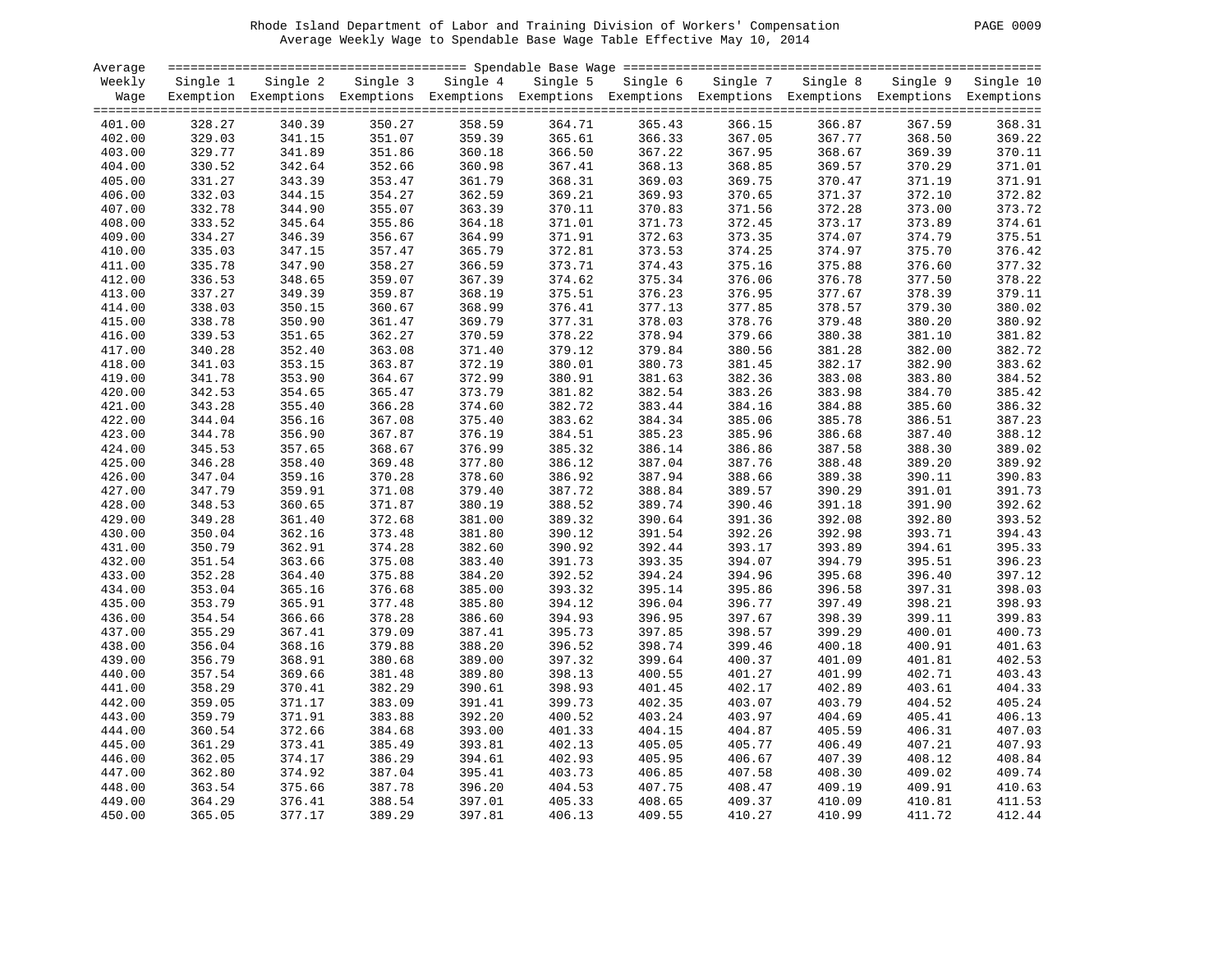#### Rhode Island Department of Labor and Training Division of Workers' Compensation PAGE 0010 Average Weekly Wage to Spendable Base Wage Table Effective May 10, 2014

|--|

| Average |          |                                                                                                              |          |          |          |          |          |          |          | $=$ $=$ $=$ $=$ |
|---------|----------|--------------------------------------------------------------------------------------------------------------|----------|----------|----------|----------|----------|----------|----------|-----------------|
| Weekly  | Single 1 | Single 2                                                                                                     | Single 3 | Single 4 | Single 5 | Single 6 | Single 7 | Single 8 | Single 9 | Single 10       |
| Wage    |          | Exemption Exemptions Exemptions Exemptions Exemptions Exemptions Exemptions Exemptions Exemptions Exemptions |          |          |          |          |          |          |          |                 |
|         |          |                                                                                                              |          |          |          |          |          |          |          |                 |
| 451.00  | 365.80   | 377.92                                                                                                       | 390.04   | 398.61   | 406.93   | 410.45   | 411.18   | 411.90   | 412.62   | 413.34          |
| 452.00  | 366.55   | 378.67                                                                                                       | 390.79   | 399.41   | 407.74   | 411.36   | 412.08   | 412.80   | 413.52   | 414.24          |
|         |          |                                                                                                              |          |          |          |          |          |          |          |                 |
| 453.00  | 367.29   | 379.41                                                                                                       | 391.54   | 400.21   | 408.53   | 412.25   | 412.97   | 413.69   | 414.41   | 415.13          |
| 454.00  | 368.05   | 380.17                                                                                                       | 392.29   | 401.01   | 409.33   | 413.15   | 413.87   | 414.59   | 415.32   | 416.04          |
| 455.00  | 368.80   | 380.92                                                                                                       | 393.04   | 401.81   | 410.13   | 414.05   | 414.78   | 415.50   | 416.22   | 416.94          |
| 456.00  | 369.55   | 381.67                                                                                                       | 393.79   | 402.61   | 410.94   | 414.96   | 415.68   | 416.40   | 417.12   | 417.84          |
| 457.00  | 370.30   | 382.42                                                                                                       | 394.55   | 403.42   | 411.74   | 415.86   | 416.58   | 417.30   | 418.02   | 418.74          |
| 458.00  | 371.05   | 383.17                                                                                                       | 395.29   | 404.21   | 412.53   | 416.75   | 417.47   | 418.19   | 418.92   | 419.64          |
| 459.00  | 371.80   | 383.92                                                                                                       | 396.04   | 405.01   | 413.33   | 417.65   | 418.38   | 419.10   | 419.82   | 420.54          |
| 460.00  | 372.55   | 384.67                                                                                                       | 396.79   | 405.81   | 414.14   | 418.56   | 419.28   | 420.00   | 420.72   | 421.44          |
| 461.00  | 373.30   | 385.42                                                                                                       | 397.55   | 406.62   | 414.94   | 419.46   | 420.18   | 420.90   | 421.62   | 422.34          |
| 462.00  | 374.06   | 386.18                                                                                                       | 398.30   | 407.42   | 415.74   | 420.36   | 421.08   | 421.80   | 422.53   | 423.25          |
| 463.00  | 374.80   | 386.92                                                                                                       | 399.04   | 408.21   | 416.53   | 421.25   | 421.98   | 422.70   | 423.42   | 424.14          |
| 464.00  | 375.55   | 387.67                                                                                                       | 399.79   | 409.01   | 417.34   | 422.16   | 422.88   | 423.60   | 424.32   | 425.04          |
| 465.00  | 376.30   | 388.42                                                                                                       | 400.55   | 409.82   | 418.14   | 423.06   | 423.78   | 424.50   | 425.22   | 425.94          |
| 466.00  | 377.06   | 389.18                                                                                                       | 401.30   | 410.62   | 418.94   | 423.96   | 424.68   | 425.40   | 426.13   | 426.85          |
| 467.00  | 377.81   | 389.93                                                                                                       | 402.05   | 411.42   | 419.74   | 424.86   | 425.59   | 426.31   | 427.03   | 427.75          |
| 468.00  | 378.55   | 390.67                                                                                                       | 402.79   | 412.21   | 420.54   | 425.76   | 426.48   | 427.20   | 427.92   | 428.64          |
| 469.00  | 379.30   | 391.42                                                                                                       | 403.55   | 413.02   | 421.34   | 426.66   | 427.38   | 428.10   | 428.82   | 429.54          |
| 470.00  | 380.06   | 392.18                                                                                                       | 404.30   | 413.82   | 422.14   | 427.56   | 428.28   | 429.00   | 429.73   | 430.45          |
|         |          |                                                                                                              |          | 414.62   |          | 428.46   |          |          |          | 431.35          |
| 471.00  | 380.81   | 392.93                                                                                                       | 405.05   |          | 422.94   |          | 429.19   | 429.91   | 430.63   |                 |
| 472.00  | 381.56   | 393.68                                                                                                       | 405.80   | 415.42   | 423.75   | 429.37   | 430.09   | 430.81   | 431.53   | 432.25          |
| 473.00  | 382.30   | 394.42                                                                                                       | 406.55   | 416.22   | 424.54   | 430.26   | 430.98   | 431.70   | 432.42   | 433.14          |
| 474.00  | 383.06   | 395.18                                                                                                       | 407.30   | 417.02   | 425.34   | 431.16   | 431.88   | 432.60   | 433.33   | 434.05          |
| 475.00  | 383.81   | 395.93                                                                                                       | 408.05   | 417.82   | 426.14   | 432.06   | 432.79   | 433.51   | 434.23   | 434.95          |
| 476.00  | 384.56   | 396.68                                                                                                       | 408.80   | 418.62   | 426.95   | 432.97   | 433.69   | 434.41   | 435.13   | 435.85          |
| 477.00  | 385.31   | 397.43                                                                                                       | 409.56   | 419.43   | 427.75   | 433.87   | 434.59   | 435.31   | 436.03   | 436.75          |
| 478.00  | 386.06   | 398.18                                                                                                       | 410.30   | 420.22   | 428.54   | 434.76   | 435.48   | 436.20   | 436.93   | 437.65          |
| 479.00  | 386.81   | 398.93                                                                                                       | 411.05   | 421.02   | 429.34   | 435.66   | 436.39   | 437.11   | 437.83   | 438.55          |
| 480.00  | 387.56   | 399.68                                                                                                       | 411.80   | 421.82   | 430.15   | 436.57   | 437.29   | 438.01   | 438.73   | 439.45          |
| 481.00  | 388.31   | 400.43                                                                                                       | 412.56   | 422.63   | 430.95   | 437.47   | 438.19   | 438.91   | 439.63   | 440.35          |
| 482.00  | 389.07   | 401.19                                                                                                       | 413.31   | 423.43   | 431.75   | 438.37   | 439.09   | 439.81   | 440.54   | 441.26          |
| 483.00  | 389.81   | 401.93                                                                                                       | 414.05   | 424.22   | 432.54   | 439.26   | 439.99   | 440.71   | 441.43   | 442.15          |
| 484.00  | 390.56   | 402.68                                                                                                       | 414.80   | 425.02   | 433.35   | 440.17   | 440.89   | 441.61   | 442.33   | 443.05          |
| 485.00  | 391.31   | 403.43                                                                                                       | 415.56   | 425.83   | 434.15   | 441.07   | 441.79   | 442.51   | 443.23   | 443.95          |
| 486.00  | 392.07   | 404.19                                                                                                       | 416.31   | 426.63   | 434.95   | 441.97   | 442.69   | 443.41   | 444.14   | 444.86          |
| 487.00  | 392.82   | 404.94                                                                                                       | 417.06   | 427.43   | 435.75   | 442.87   | 443.60   | 444.32   | 445.04   | 445.76          |
| 488.00  | 393.56   | 405.68                                                                                                       | 417.80   | 428.22   | 436.55   | 443.77   | 444.49   | 445.21   | 445.93   | 446.65          |
| 489.00  | 394.31   | 406.43                                                                                                       | 418.56   | 429.03   | 437.35   | 444.67   | 445.39   | 446.11   | 446.83   | 447.55          |
| 490.00  | 395.07   | 407.19                                                                                                       | 419.31   | 429.83   | 438.15   | 445.57   | 446.29   | 447.01   | 447.74   | 448.46          |
| 491.00  | 395.82   | 407.94                                                                                                       | 420.06   | 430.63   | 438.95   | 446.47   | 447.20   | 447.92   | 448.64   | 449.36          |
| 492.00  | 396.57   | 408.69                                                                                                       | 420.81   | 431.43   | 439.76   | 447.38   | 448.10   | 448.82   | 449.54   | 450.26          |
| 493.00  | 397.31   | 409.43                                                                                                       | 421.56   | 432.23   | 440.55   | 448.27   | 448.99   | 449.71   | 450.43   | 451.15          |
| 494.00  | 398.07   | 410.19                                                                                                       | 422.31   | 433.03   | 441.35   | 449.17   | 449.89   | 450.61   | 451.34   | 452.06          |
| 495.00  | 398.82   | 410.94                                                                                                       | 423.06   | 433.83   | 442.15   | 450.07   | 450.80   | 451.52   | 452.24   | 452.96          |
| 496.00  | 399.57   | 411.69                                                                                                       | 423.81   | 434.63   | 442.96   | 450.98   | 451.70   | 452.42   | 453.14   | 453.86          |
| 497.00  | 400.32   | 412.44                                                                                                       | 424.57   | 435.44   | 443.76   | 451.88   | 452.60   | 453.32   | 454.04   | 454.76          |
| 498.00  | 401.07   | 413.19                                                                                                       | 425.31   | 436.23   | 444.55   | 452.77   | 453.49   | 454.21   | 454.94   | 455.66          |
| 499.00  | 401.82   | 413.94                                                                                                       | 426.06   | 437.03   | 445.35   | 453.67   | 454.40   | 455.12   | 455.84   | 456.56          |
| 500.00  | 402.57   | 414.69                                                                                                       | 426.81   | 437.83   | 446.16   | 454.48   | 455.30   | 456.02   | 456.74   | 457.46          |
|         |          |                                                                                                              |          |          |          |          |          |          |          |                 |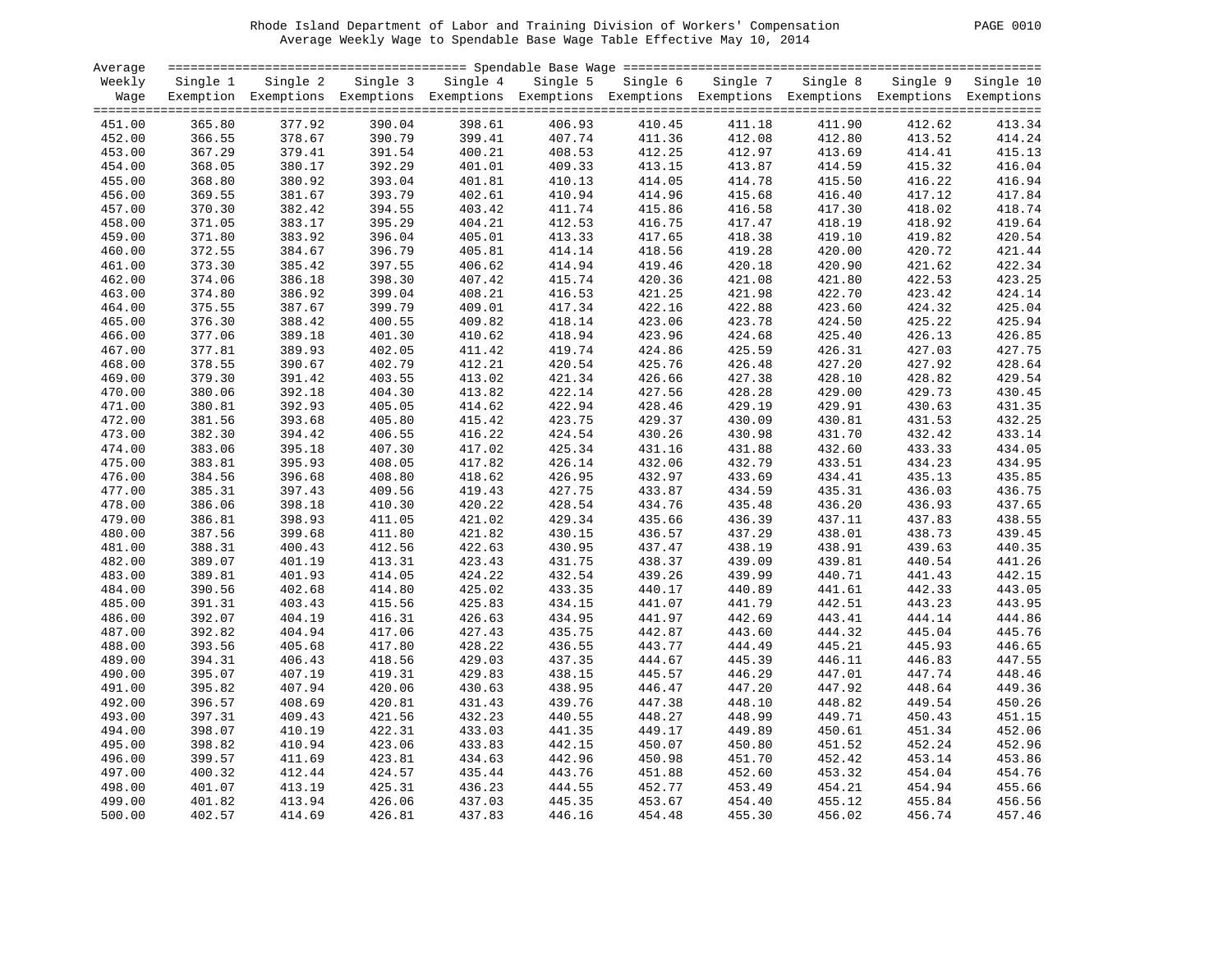#### Rhode Island Department of Labor and Training Division of Workers' Compensation PAGE 0011 Average Weekly Wage to Spendable Base Wage Table Effective May 10, 2014

|--|

| Average          |                  |                                                                                                              |                  |                  |                  |                  |                  |                  |                  |                  |
|------------------|------------------|--------------------------------------------------------------------------------------------------------------|------------------|------------------|------------------|------------------|------------------|------------------|------------------|------------------|
| Weekly           | Single 1         | Single 2                                                                                                     | Single 3         | Single 4         | Single 5         | Single 6         | Single 7         | Single 8         | Single 9         | Single 10        |
| Wage             |                  | Exemption Exemptions Exemptions Exemptions Exemptions Exemptions Exemptions Exemptions Exemptions Exemptions |                  |                  |                  |                  |                  |                  |                  |                  |
|                  |                  |                                                                                                              |                  |                  |                  |                  |                  |                  |                  |                  |
| 501.00           | 403.32           | 415.44                                                                                                       | 427.57           | 438.64           | 446.96           | 455.28           | 456.20           | 456.92           | 457.64           | 458.36           |
| 502.00           | 404.08           | 416.20                                                                                                       | 428.32           | 439.44           | 447.76           | 456.08           | 457.10           | 457.82           | 458.55           | 459.27           |
| 503.00           | 404.82           | 416.94                                                                                                       | 429.06           | 440.23           | 448.55           | 456.87           | 458.00           | 458.72           | 459.44           | 460.16           |
| 504.00           | 405.57           | 417.69                                                                                                       | 429.81           | 441.03           | 449.36           | 457.68           | 458.90           | 459.62           | 460.34           | 461.06           |
| 505.00           | 406.32           | 418.44                                                                                                       | 430.57           | 441.84           | 450.16           | 458.48           | 459.80           | 460.52           | 461.24           | 461.96           |
| 506.00           | 407.08           | 419.20                                                                                                       | 431.32           | 442.64           | 450.96           | 459.28           | 460.70           | 461.42           | 462.15           | 462.87           |
| 507.00           | 407.83           | 419.95                                                                                                       | 432.07           | 443.44           | 451.76           | 460.08           | 461.61           | 462.33           | 463.05           | 463.77           |
| 508.00           | 408.57           | 420.69                                                                                                       | 432.81           | 444.23           | 452.56           | 460.88           | 462.50           | 463.22           | 463.94           | 464.66           |
| 509.00           | 409.32           | 421.44                                                                                                       | 433.57           | 445.04           | 453.36           | 461.68           | 463.40           | 464.12           | 464.84           | 465.56           |
| 510.00           | 410.08           | 422.20                                                                                                       | 434.32           | 445.84           | 454.16           | 462.48           | 464.30           | 465.02           | 465.75           | 466.47           |
| 511.00           | 410.83           | 422.95                                                                                                       | 435.07           | 446.64           | 454.96           | 463.28           | 465.21           | 465.93           | 466.65           | 467.37           |
| 512.00           | 411.58           | 423.70                                                                                                       | 435.82           | 447.44           | 455.77           | 464.09           | 466.11           | 466.83           | 467.55           | 468.27           |
| 513.00           | 412.32           | 424.44                                                                                                       | 436.57           | 448.24           | 456.56           | 464.88           | 467.00           | 467.72           | 468.44           | 469.16           |
| 514.00           | 413.08           | 425.20                                                                                                       | 437.32           | 449.04           | 457.36           | 465.68           | 467.90           | 468.62           | 469.35           | 470.07           |
| 515.00           | 413.83           | 425.95                                                                                                       | 438.07           | 449.84           | 458.16           | 466.48           | 468.81           | 469.53           | 470.25           | 470.97           |
| 516.00           | 414.58           | 426.70                                                                                                       | 438.82           | 450.64           | 458.97           | 467.29           | 469.71           | 470.43           | 471.15           | 471.87           |
| 517.00           | 415.33           | 427.45                                                                                                       | 439.58           | 451.45           | 459.77           | 468.09           | 470.61           | 471.33           | 472.05           | 472.77           |
| 518.00           | 416.08           | 428.20                                                                                                       | 440.32           | 452.24           | 460.56           | 468.88           | 471.50           | 472.22           | 472.95           | 473.67           |
| 519.00           | 416.83           | 428.95                                                                                                       | 441.07           | 453.04           | 461.36           | 469.68           | 472.41           | 473.13           | 473.85           | 474.57           |
| 520.00           | 417.58           | 429.70                                                                                                       | 441.82           | 453.84           | 462.17           | 470.49           | 473.31           | 474.03           | 474.75           | 475.47           |
| 521.00           | 418.33           | 430.45                                                                                                       | 442.58           | 454.65           | 462.97           | 471.29           | 474.21           | 474.93           | 475.65           | 476.37           |
| 522.00           | 419.09           | 431.21                                                                                                       | 443.33           | 455.45           | 463.77           | 472.09           | 475.11           | 475.83           | 476.56           | 477.28           |
| 523.00           | 419.83           | 431.95                                                                                                       | 444.07           | 456.19           | 464.56           | 472.88           | 476.01           | 476.73           | 477.45           | 478.17           |
| 524.00           | 420.58           | 432.70                                                                                                       | 444.82           | 456.94           | 465.37           | 473.69           | 476.91           | 477.63           | 478.35           | 479.07           |
| 525.00           | 421.33           | 433.45                                                                                                       | 445.58           | 457.70           | 466.17           | 474.49           | 477.81           | 478.53           | 479.25           | 479.97           |
| 526.00           | 422.09           | 434.21                                                                                                       | 446.33           | 458.45           | 466.97           | 475.29           | 478.71           | 479.43           | 480.16           | 480.88           |
|                  | 422.84           | 434.96                                                                                                       | 447.08           | 459.20           | 467.77           | 476.09           | 479.62           | 480.34           | 481.06           | 481.78           |
| 527.00           | 423.58           |                                                                                                              |                  | 459.94           |                  | 476.89           |                  | 481.23           | 481.95           | 482.67           |
| 528.00<br>529.00 | 424.33           | 435.70<br>436.45                                                                                             | 447.82<br>448.58 | 460.70           | 468.57<br>469.37 | 477.69           | 480.51<br>481.41 | 482.13           | 482.85           | 483.57           |
|                  | 425.09           |                                                                                                              | 449.33           | 461.45           | 470.17           | 478.49           | 482.31           | 483.03           | 483.76           | 484.48           |
| 530.00<br>531.00 | 425.84           | 437.21<br>437.96                                                                                             | 450.08           | 462.20           | 470.97           | 479.29           | 483.22           | 483.94           | 484.66           | 485.38           |
| 532.00           | 426.59           | 438.71                                                                                                       | 450.83           | 462.95           | 471.78           | 480.10           | 484.12           | 484.84           | 485.56           | 486.28           |
|                  |                  |                                                                                                              |                  | 463.70           |                  |                  |                  |                  |                  |                  |
| 533.00           | 427.33           | 439.45                                                                                                       | 451.58           |                  | 472.57           | 480.89           | 485.01           | 485.73           | 486.45           | 487.17           |
| 534.00           | 428.09<br>428.84 | 440.21<br>440.96                                                                                             | 452.33<br>453.08 | 464.45<br>465.20 | 473.37<br>474.17 | 481.69<br>482.49 | 485.91<br>486.82 | 486.63<br>487.54 | 487.36<br>488.26 | 488.08<br>488.98 |
| 535.00<br>536.00 | 429.59           | 441.71                                                                                                       | 453.83           | 465.95           | 474.98           | 483.30           | 487.72           | 488.44           | 489.16           | 489.88           |
| 537.00           | 430.34           | 442.46                                                                                                       | 454.59           | 466.71           | 475.78           | 484.10           | 488.62           | 489.34           | 490.06           | 490.78           |
| 538.00           | 431.09           | 443.21                                                                                                       | 455.33           | 467.45           | 476.57           | 484.89           | 489.51           | 490.23           | 490.96           | 491.68           |
|                  |                  |                                                                                                              |                  |                  |                  |                  |                  |                  |                  |                  |
| 539.00           | 431.84           | 443.96                                                                                                       | 456.08           | 468.20           | 477.37           | 485.69           | 490.42           | 491.14           | 491.86           | 492.58           |
| 540.00           | 432.59<br>433.34 | 444.71                                                                                                       | 456.83           | 468.95           | 478.18           | 486.50           | 491.32<br>492.22 | 492.04<br>492.94 | 492.76<br>493.66 | 493.48<br>494.38 |
| 541.00           | 434.10           | 445.46                                                                                                       | 457.59           | 469.71<br>470.46 | 478.98           | 487.30           |                  |                  |                  | 495.29           |
| 542.00<br>543.00 | 434.84           | 446.22<br>446.96                                                                                             | 458.34           | 471.20           | 479.78<br>480.57 | 488.10           | 493.12<br>494.02 | 493.84<br>494.74 | 494.57<br>495.46 |                  |
|                  | 435.59           |                                                                                                              | 459.08           |                  |                  | 488.89           |                  |                  |                  | 496.18           |
| 544.00           |                  | 447.71                                                                                                       | 459.83           | 471.95           | 481.38           | 489.70           | 494.92           | 495.64           | 496.36           | 497.08           |
| 545.00           | 436.34           | 448.46                                                                                                       | 460.59           | 472.71           | 482.18           | 490.50           | 495.82           | 496.54           | 497.26           | 497.98           |
| 546.00           | 437.10           | 449.22                                                                                                       | 461.34           | 473.46           | 482.98           | 491.30           | 496.72           | 497.44           | 498.17           | 498.89           |
| 547.00           | 437.85           | 449.97                                                                                                       | 462.09           | 474.21           | 483.78           | 492.10           | 497.63           | 498.35           | 499.07           | 499.79           |
| 548.00           | 438.59           | 450.71                                                                                                       | 462.83           | 474.95           | 484.58           | 492.90           | 498.52           | 499.24           | 499.96           | 500.68           |
| 549.00           | 439.34           | 451.46                                                                                                       | 463.59           | 475.71           | 485.38           | 493.70           | 499.42           | 500.14           | 500.86           | 501.58           |
| 550.00           | 440.10           | 452.22                                                                                                       | 464.34           | 476.46           | 486.18           | 494.50           | 500.32           | 501.04           | 501.77           | 502.49           |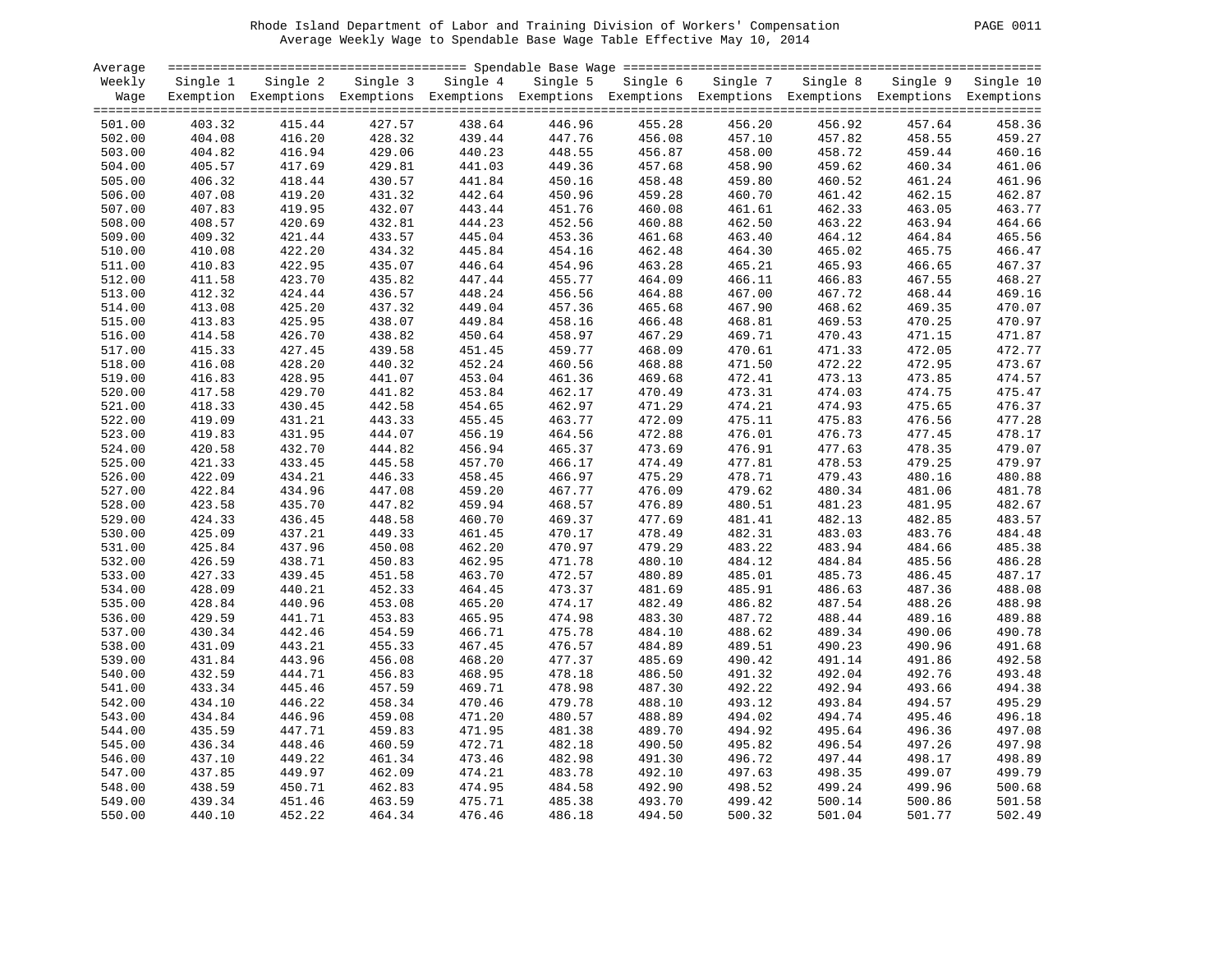#### Rhode Island Department of Labor and Training Division of Workers' Compensation PAGE 0012 Average Weekly Wage to Spendable Base Wage Table Effective May 10, 2014

| Average          |                  |                                                                                                              |                  |                  |                  |                  |                  |                  |                  |                  |
|------------------|------------------|--------------------------------------------------------------------------------------------------------------|------------------|------------------|------------------|------------------|------------------|------------------|------------------|------------------|
| Weekly           | Single 1         | Single 2                                                                                                     | Single 3         | Single 4         | Single 5         | Single 6         | Single 7         | Single 8         | Single 9         | Single 10        |
| Waqe             |                  | Exemption Exemptions Exemptions Exemptions Exemptions Exemptions Exemptions Exemptions Exemptions Exemptions |                  |                  |                  |                  |                  |                  |                  |                  |
|                  |                  |                                                                                                              |                  |                  |                  |                  |                  |                  |                  |                  |
| 551.00           | 440.85           | 452.97                                                                                                       | 465.09           | 477.21           | 486.98           | 495.30           | 501.23           | 501.95           | 502.67           | 503.39           |
| 552.00           | 441.60           | 453.72                                                                                                       | 465.84           | 477.96           | 487.79           | 496.11           | 502.13           | 502.85           | 503.57           | 504.29           |
| 553.00           | 442.34           | 454.46                                                                                                       | 466.59           | 478.71           | 488.58           | 496.90           | 503.02           | 503.74           | 504.46           | 505.18           |
| 554.00           | 443.10           | 455.22                                                                                                       | 467.34           | 479.46           | 489.38           | 497.70           | 503.92           | 504.64           | 505.37           | 506.09           |
| 555.00           | 443.85           | 455.97                                                                                                       | 468.09           | 480.21           | 490.18           | 498.50           | 504.83           | 505.55           | 506.27           | 506.99           |
| 556.00           | 444.60           | 456.72                                                                                                       | 468.84           | 480.96           | 490.99           | 499.31           | 505.73           | 506.45           | 507.17           | 507.89           |
| 557.00           | 445.35           | 457.47                                                                                                       | 469.60           | 481.72           | 491.79           | 500.11           | 506.63           | 507.35           | 508.07           | 508.79           |
| 558.00           | 446.10           | 458.22                                                                                                       | 470.34           | 482.46           | 492.58           | 500.90           | 507.52           | 508.24           | 508.97           | 509.69           |
| 559.00           | 446.85           | 458.97                                                                                                       | 471.09           | 483.21           | 493.38           | 501.70           | 508.43           | 509.15           | 509.87           | 510.59           |
| 560.00           | 447.60           | 459.72                                                                                                       | 471.84           | 483.96           | 494.19           | 502.51           | 509.33           | 510.05           | 510.77           | 511.49           |
| 561.00           | 448.35           | 460.47                                                                                                       | 472.60           | 484.72           | 494.99           | 503.31           | 510.23           | 510.95           | 511.67           | 512.39           |
| 562.00           | 449.11           | 461.23                                                                                                       | 473.35           | 485.47           | 495.79           | 504.11           | 511.13           | 511.85           | 512.58           | 513.30           |
| 563.00           | 449.85           | 461.97                                                                                                       | 474.09           | 486.21           | 496.58           | 504.90           | 512.03           | 512.75           | 513.47           | 514.19           |
| 564.00           | 450.60           | 462.72                                                                                                       | 474.84           | 486.96           | 497.39           | 505.71           | 512.93           | 513.65           | 514.37           | 515.09           |
| 565.00           | 451.35           | 463.47                                                                                                       | 475.60           | 487.72           | 498.19           | 506.51           | 513.83           | 514.55           | 515.27           | 515.99           |
| 566.00           | 452.11           | 464.23                                                                                                       | 476.35           | 488.47           | 498.99           | 507.31           | 514.73           | 515.45           | 516.18           | 516.90           |
| 567.00           | 452.86           | 464.98                                                                                                       | 477.10           | 489.22           | 499.79           | 508.11           | 515.64           | 516.36           | 517.08           | 517.80           |
| 568.00           | 453.60           | 465.72                                                                                                       | 477.84           | 489.96           | 500.59           | 508.91           | 516.53           | 517.25           | 517.97           | 518.69           |
| 569.00           | 454.35           | 466.47                                                                                                       | 478.60           | 490.72           | 501.39           | 509.71           | 517.43           | 518.15           | 518.87           | 519.59           |
| 570.00           | 455.11           | 467.23                                                                                                       | 479.35           | 491.47           | 502.19           | 510.51           | 518.33           | 519.05           | 519.78           | 520.50           |
| 571.00           | 455.86           | 467.98                                                                                                       | 480.10           | 492.22           | 502.99           | 511.31           | 519.24           | 519.96           | 520.68           | 521.40           |
| 572.00           | 456.61           | 468.73                                                                                                       | 480.85           | 492.97           | 503.80           | 512.12           | 520.14           | 520.86           | 521.58           | 522.30           |
| 573.00           | 457.35           | 469.47                                                                                                       | 481.60           | 493.72           | 504.59           | 512.91           | 521.03           | 521.75           | 522.47           | 523.19           |
| 574.00           | 458.11           | 470.23                                                                                                       | 482.35           | 494.47           | 505.39           | 513.71           | 521.93           | 522.65           | 523.38           | 524.10           |
| 575.00           | 458.86           | 470.98                                                                                                       | 483.10           | 495.22           | 506.19           | 514.51           | 522.84           | 523.56           | 524.28           | 525.00           |
| 576.00           | 459.61           | 471.73                                                                                                       | 483.85           | 495.97           | 507.00           | 515.32           | 523.64           | 524.46           | 525.18           | 525.90           |
| 577.00           | 460.36           | 472.48                                                                                                       | 484.61           | 496.73           | 507.80           |                  | 524.44           |                  |                  |                  |
|                  | 461.11           |                                                                                                              | 485.35           | 497.47           | 508.59           | 516.12<br>516.91 | 525.23           | 525.36<br>526.25 | 526.08<br>526.98 | 526.80<br>527.70 |
| 578.00           | 461.86           | 473.23                                                                                                       | 486.10           | 498.22           | 509.39           | 517.71           | 526.04           | 527.16           | 527.88           | 528.60           |
| 579.00           |                  | 473.98                                                                                                       |                  | 498.97           |                  | 518.52           |                  |                  | 528.78           | 529.50           |
| 580.00<br>581.00 | 462.61           | 474.73<br>475.48                                                                                             | 486.85<br>487.61 | 499.73           | 510.20<br>511.00 | 519.32           | 526.84<br>527.64 | 528.06<br>528.96 | 529.68           | 530.40           |
| 582.00           | 463.36<br>464.12 | 476.24                                                                                                       | 488.36           | 500.48           | 511.80           | 520.12           | 528.44           | 529.86           | 530.59           | 531.31           |
|                  | 464.86           | 476.98                                                                                                       | 489.10           | 501.22           | 512.59           | 520.91           | 529.24           | 530.76           | 531.48           | 532.20           |
| 583.00           |                  | 477.73                                                                                                       | 489.85           |                  |                  |                  |                  |                  |                  |                  |
| 584.00           | 465.61<br>466.36 | 478.48                                                                                                       | 490.61           | 501.97<br>502.73 | 513.40           | 521.72<br>522.52 | 530.04<br>530.84 | 531.66<br>532.56 | 532.38<br>533.28 | 533.10<br>534.00 |
| 585.00           |                  | 479.24                                                                                                       | 491.36           | 503.48           | 514.20           | 523.32           |                  | 533.46           | 534.19           | 534.91           |
| 586.00           | 467.12           |                                                                                                              |                  |                  | 515.00           |                  | 531.64           |                  |                  |                  |
| 587.00           | 467.87           | 479.99                                                                                                       | 492.11           | 504.23           | 515.80           | 524.12           | 532.45           | 534.37           | 535.09           | 535.81           |
| 588.00           | 468.61           | 480.73                                                                                                       | 492.85           | 504.97           | 516.60           | 524.92           | 533.24           | 535.26           | 535.98           | 536.70           |
| 589.00           | 469.36           | 481.48                                                                                                       | 493.61           | 505.73           | 517.40           | 525.72           | 534.04           | 536.16           | 536.88           | 537.60           |
| 590.00           | 470.12           | 482.24                                                                                                       | 494.36           | 506.48           | 518.20           | 526.52           | 534.84           | 537.06           | 537.79           | 538.51           |
| 591.00           | 470.87           | 482.99                                                                                                       | 495.11           | 507.23           | 519.00           | 527.32           | 535.65           | 537.97           | 538.69           | 539.41           |
| 592.00           | 471.62           | 483.74                                                                                                       | 495.86           | 507.98           | 519.81           | 528.13           | 536.45           | 538.87           | 539.59           | 540.31           |
| 593.00           | 472.36           | 484.48                                                                                                       | 496.61           | 508.73           | 520.60           | 528.92           | 537.24           | 539.76           | 540.48           | 541.20           |
| 594.00           | 473.12           | 485.24                                                                                                       | 497.36           | 509.48           | 521.40           | 529.72           | 538.04           | 540.66           | 541.39           | 542.11           |
| 595.00           | 473.87           | 485.99                                                                                                       | 498.11           | 510.23           | 522.20           | 530.52           | 538.85           | 541.57           | 542.29           | 543.01           |
| 596.00           | 474.62           | 486.74                                                                                                       | 498.86           | 510.98           | 523.01           | 531.33           | 539.65           | 542.47           | 543.19           | 543.91           |
| 597.00           | 475.37           | 487.49                                                                                                       | 499.62           | 511.74           | 523.81           | 532.13           | 540.45           | 543.37           | 544.09           | 544.81           |
| 598.00           | 476.12           | 488.24                                                                                                       | 500.36           | 512.48           | 524.60           | 532.92           | 541.24           | 544.26           | 544.99           | 545.71           |
| 599.00           | 476.87           | 488.99                                                                                                       | 501.11           | 513.23           | 525.35           | 533.72           | 542.05           | 545.17           | 545.89           | 546.61           |
| 600.00           | 477.62           | 489.74                                                                                                       | 501.86           | 513.98           | 526.11           | 534.53           | 542.85           | 546.07           | 546.79           | 547.51           |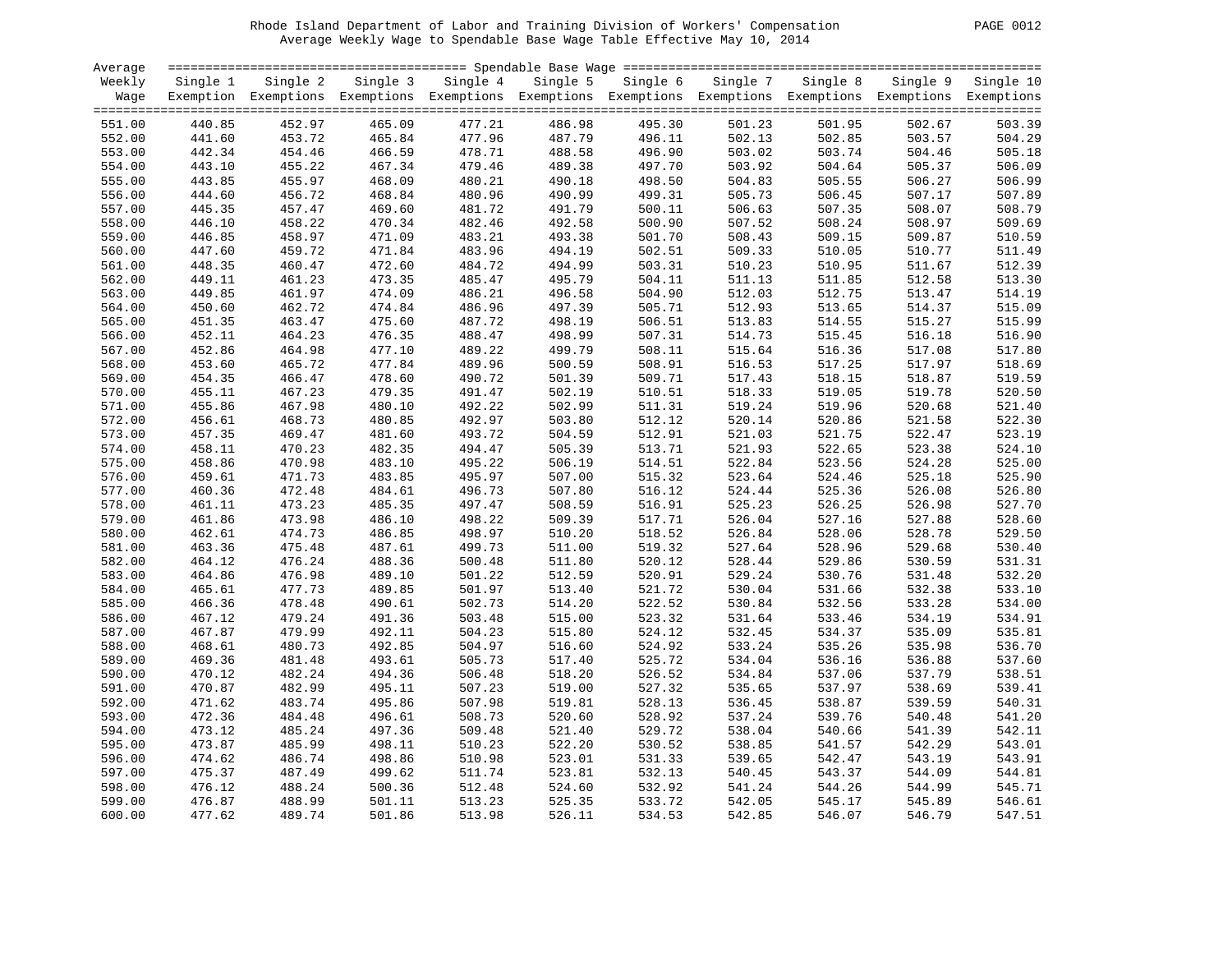#### Rhode Island Department of Labor and Training Division of Workers' Compensation PAGE 0013 Average Weekly Wage to Spendable Base Wage Table Effective May 10, 2014

|  | PAGE. | 001 |
|--|-------|-----|
|--|-------|-----|

| Average |          |          |          |          |                                                                                                              |          |          |          |          |           |
|---------|----------|----------|----------|----------|--------------------------------------------------------------------------------------------------------------|----------|----------|----------|----------|-----------|
| Weekly  | Single 1 | Single 2 | Single 3 | Single 4 | Single 5                                                                                                     | Single 6 | Single 7 | Single 8 | Single 9 | Single 10 |
| Wage    |          |          |          |          | Exemption Exemptions Exemptions Exemptions Exemptions Exemptions Exemptions Exemptions Exemptions Exemptions |          |          |          |          |           |
|         |          |          |          |          |                                                                                                              |          |          |          |          |           |
| 601.00  | 478.37   | 490.49   | 502.62   | 514.74   | 526.86                                                                                                       | 535.33   | 543.65   | 546.97   | 547.69   | 548.41    |
| 602.00  | 479.13   | 491.25   | 503.37   | 515.49   | 527.61                                                                                                       | 536.13   | 544.45   | 547.87   | 548.60   | 549.32    |
| 603.00  | 479.87   | 491.99   | 504.11   | 516.23   | 528.35                                                                                                       | 536.92   | 545.25   | 548.77   | 549.49   | 550.21    |
| 604.00  | 480.62   | 492.74   | 504.86   | 516.98   | 529.11                                                                                                       | 537.73   | 546.05   | 549.67   | 550.39   | 551.11    |
| 605.00  | 481.37   | 493.49   | 505.62   | 517.74   | 529.86                                                                                                       | 538.53   | 546.85   | 550.57   | 551.29   | 552.01    |
| 606.00  | 482.13   | 494.25   | 506.37   | 518.49   | 530.61                                                                                                       | 539.33   | 547.65   | 551.47   | 552.20   | 552.92    |
| 607.00  | 482.88   | 495.00   | 507.12   | 519.24   | 531.36                                                                                                       | 540.13   | 548.46   | 552.38   | 553.10   | 553.82    |
| 608.00  | 483.62   | 495.74   | 507.86   | 519.98   | 532.11                                                                                                       | 540.93   | 549.25   | 553.27   | 553.99   | 554.71    |
| 609.00  | 484.37   | 496.49   | 508.62   | 520.74   | 532.86                                                                                                       | 541.73   | 550.05   | 554.17   | 554.89   | 555.61    |
| 610.00  | 485.13   | 497.25   | 509.37   | 521.49   | 533.61                                                                                                       | 542.53   | 550.85   | 555.07   | 555.80   | 556.52    |
| 611.00  | 485.88   | 498.00   | 510.12   | 522.24   | 534.36                                                                                                       | 543.33   | 551.66   | 555.98   | 556.70   | 557.42    |
| 612.00  | 486.63   | 498.75   | 510.87   | 522.99   | 535.12                                                                                                       | 544.14   | 552.46   | 556.88   | 557.60   | 558.32    |
| 613.00  | 487.37   | 499.49   | 511.62   | 523.74   | 535.86                                                                                                       | 544.93   | 553.25   | 557.77   | 558.49   | 559.21    |
| 614.00  | 488.13   | 500.25   | 512.37   | 524.49   | 536.61                                                                                                       | 545.73   | 554.05   | 558.67   | 559.40   | 560.12    |
| 615.00  | 488.88   | 501.00   | 513.12   | 525.24   | 537.36                                                                                                       | 546.53   | 554.86   | 559.58   | 560.30   | 561.02    |
| 616.00  | 489.63   | 501.75   | 513.87   | 525.99   | 538.12                                                                                                       | 547.34   | 555.66   | 560.48   | 561.20   | 561.92    |
| 617.00  | 490.38   | 502.50   | 514.63   | 526.75   | 538.87                                                                                                       | 548.14   | 556.46   | 561.38   | 562.10   | 562.82    |
| 618.00  | 491.13   | 503.25   | 515.37   | 527.49   | 539.61                                                                                                       | 548.93   | 557.25   | 562.27   | 563.00   | 563.72    |
| 619.00  | 491.88   | 504.00   | 516.12   | 528.24   | 540.36                                                                                                       | 549.73   | 558.06   | 563.18   | 563.90   | 564.62    |
| 620.00  | 492.63   | 504.75   | 516.87   | 528.99   | 541.12                                                                                                       | 550.54   | 558.86   | 564.08   | 564.80   | 565.52    |
| 621.00  | 493.38   | 505.50   | 517.63   | 529.75   | 541.87                                                                                                       | 551.34   | 559.66   | 564.98   | 565.70   | 566.42    |
| 622.00  | 494.14   | 506.26   | 518.38   | 530.50   | 542.62                                                                                                       | 552.14   | 560.46   | 565.88   | 566.61   | 567.33    |
|         | 494.88   |          | 519.12   | 531.24   | 543.36                                                                                                       | 552.93   | 561.26   |          | 567.50   |           |
| 623.00  |          | 507.00   |          |          |                                                                                                              |          |          | 566.78   |          | 568.22    |
| 624.00  | 495.63   | 507.75   | 519.87   | 531.99   | 544.12                                                                                                       | 553.74   | 562.06   | 567.68   | 568.40   | 569.12    |
| 625.00  | 496.38   | 508.50   | 520.63   | 532.75   | 544.87                                                                                                       | 554.54   | 562.86   | 568.58   | 569.30   | 570.02    |
| 626.00  | 497.14   | 509.26   | 521.38   | 533.50   | 545.62                                                                                                       | 555.34   | 563.66   | 569.48   | 570.21   | 570.93    |
| 627.00  | 497.89   | 510.01   | 522.13   | 534.25   | 546.37                                                                                                       | 556.14   | 564.47   | 570.39   | 571.11   | 571.83    |
| 628.00  | 498.63   | 510.75   | 522.87   | 534.99   | 547.12                                                                                                       | 556.94   | 565.26   | 571.28   | 572.00   | 572.72    |
| 629.00  | 499.38   | 511.50   | 523.63   | 535.75   | 547.87                                                                                                       | 557.74   | 566.06   | 572.18   | 572.90   | 573.62    |
| 630.00  | 500.14   | 512.26   | 524.38   | 536.50   | 548.62                                                                                                       | 558.54   | 566.86   | 573.08   | 573.81   | 574.53    |
| 631.00  | 500.89   | 513.01   | 525.13   | 537.25   | 549.37                                                                                                       | 559.34   | 567.67   | 573.99   | 574.71   | 575.43    |
| 632.00  | 501.64   | 513.76   | 525.88   | 538.00   | 550.13                                                                                                       | 560.15   | 568.47   | 574.89   | 575.61   | 576.33    |
| 633.00  | 502.38   | 514.50   | 526.63   | 538.75   | 550.87                                                                                                       | 560.94   | 569.26   | 575.78   | 576.50   | 577.22    |
| 634.00  | 503.14   | 515.26   | 527.38   | 539.50   | 551.62                                                                                                       | 561.74   | 570.06   | 576.68   | 577.41   | 578.13    |
| 635.00  | 503.89   | 516.01   | 528.13   | 540.25   | 552.37                                                                                                       | 562.54   | 570.87   | 577.59   | 578.31   | 579.03    |
| 636.00  | 504.64   | 516.76   | 528.88   | 541.00   | 553.13                                                                                                       | 563.35   | 571.67   | 578.49   | 579.21   | 579.93    |
| 637.00  | 505.39   | 517.51   | 529.64   | 541.76   | 553.88                                                                                                       | 564.15   | 572.47   | 579.39   | 580.11   | 580.83    |
| 638.00  | 506.14   | 518.26   | 530.38   | 542.50   | 554.62                                                                                                       | 564.94   | 573.26   | 580.28   | 581.01   | 581.73    |
| 639.00  | 506.89   | 519.01   | 531.13   | 543.25   | 555.37                                                                                                       | 565.74   | 574.07   | 581.19   | 581.91   | 582.63    |
| 640.00  | 507.64   | 519.76   | 531.88   | 544.00   | 556.13                                                                                                       | 566.55   | 574.87   | 582.09   | 582.81   | 583.53    |
| 641.00  | 508.39   | 520.51   | 532.64   | 544.76   | 556.88                                                                                                       | 567.35   | 575.67   | 582.99   | 583.71   | 584.43    |
| 642.00  | 509.15   | 521.27   | 533.39   | 545.51   | 557.63                                                                                                       | 568.15   | 576.47   | 583.89   | 584.62   | 585.34    |
| 643.00  | 509.89   | 522.01   | 534.13   | 546.25   | 558.37                                                                                                       | 568.94   | 577.27   | 584.79   | 585.51   | 586.23    |
| 644.00  | 510.64   | 522.76   | 534.88   | 547.00   | 559.13                                                                                                       | 569.75   | 578.07   | 585.69   | 586.41   | 587.13    |
| 645.00  | 511.39   | 523.51   | 535.64   | 547.76   | 559.88                                                                                                       | 570.55   | 578.87   | 586.59   | 587.31   | 588.03    |
| 646.00  | 512.15   | 524.27   | 536.39   | 548.51   | 560.63                                                                                                       | 571.35   | 579.67   | 587.49   | 588.22   | 588.94    |
| 647.00  | 512.90   | 525.02   | 537.14   | 549.26   | 561.38                                                                                                       | 572.15   | 580.48   | 588.40   | 589.12   | 589.84    |
| 648.00  | 513.64   | 525.76   | 537.88   | 550.00   | 562.13                                                                                                       | 572.95   | 581.27   | 589.29   | 590.01   | 590.73    |
| 649.00  | 514.39   | 526.51   | 538.64   | 550.76   | 562.88                                                                                                       | 573.75   | 582.07   | 590.19   | 590.91   | 591.63    |
| 650.00  | 515.15   | 527.27   | 539.39   | 551.51   | 563.63                                                                                                       | 574.55   | 582.87   | 591.09   | 591.82   | 592.54    |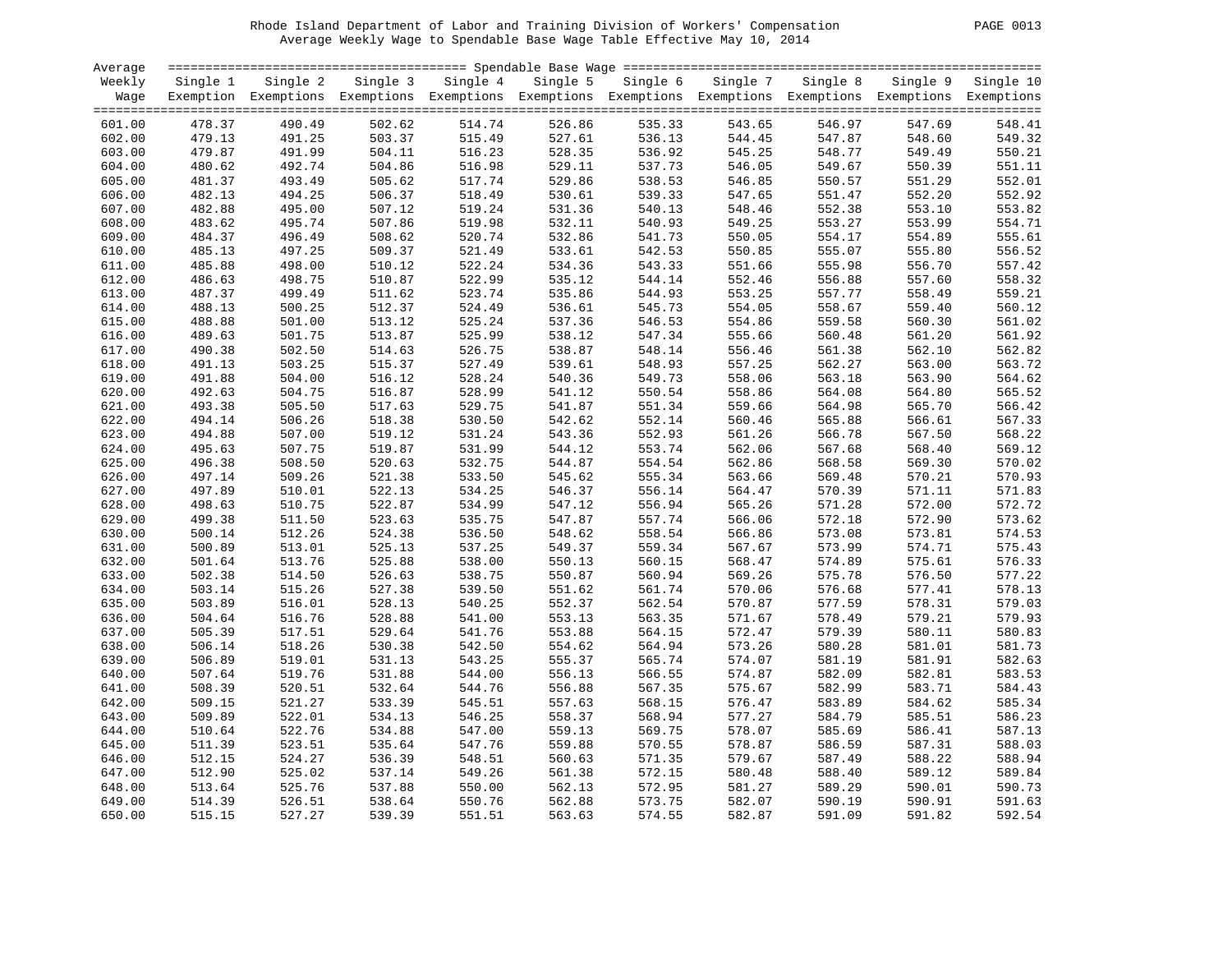#### Rhode Island Department of Labor and Training Division of Workers' Compensation PAGE 0014 Average Weekly Wage to Spendable Base Wage Table Effective May 10, 2014

| PAGE. | 001 |
|-------|-----|
|-------|-----|

| Average |          |                                                                                                              |          |          |          |          |          |          |          |           |
|---------|----------|--------------------------------------------------------------------------------------------------------------|----------|----------|----------|----------|----------|----------|----------|-----------|
| Weekly  | Single 1 | Single 2                                                                                                     | Single 3 | Single 4 | Single 5 | Single 6 | Single 7 | Single 8 | Single 9 | Single 10 |
| Wage    |          | Exemption Exemptions Exemptions Exemptions Exemptions Exemptions Exemptions Exemptions Exemptions Exemptions |          |          |          |          |          |          |          |           |
|         |          |                                                                                                              |          |          |          |          |          |          |          |           |
| 651.00  | 515.90   | 528.02                                                                                                       | 540.14   | 552.26   | 564.38   | 575.35   | 583.68   | 592.00   | 592.72   | 593.44    |
| 652.00  | 516.65   | 528.77                                                                                                       | 540.89   | 553.01   | 565.14   | 576.16   | 584.48   | 592.80   | 593.62   | 594.34    |
| 653.00  | 517.39   | 529.51                                                                                                       | 541.64   | 553.76   | 565.88   | 576.95   | 585.27   | 593.59   | 594.51   | 595.23    |
| 654.00  | 518.15   | 530.27                                                                                                       | 542.39   | 554.51   | 566.63   | 577.75   | 586.07   | 594.39   | 595.42   | 596.14    |
| 655.00  | 518.90   | 531.02                                                                                                       | 543.14   | 555.26   | 567.38   | 578.55   | 586.88   | 595.20   | 596.32   | 597.04    |
| 656.00  | 519.65   | 531.77                                                                                                       | 543.89   | 556.01   | 568.14   | 579.36   | 587.68   | 596.00   | 597.22   | 597.94    |
| 657.00  | 520.40   | 532.52                                                                                                       | 544.65   | 556.77   | 568.89   | 580.16   | 588.48   | 596.80   | 598.12   | 598.84    |
| 658.00  | 521.15   | 533.27                                                                                                       | 545.39   | 557.51   | 569.63   | 580.95   | 589.27   | 597.59   | 599.02   | 599.74    |
| 659.00  | 521.90   | 534.02                                                                                                       | 546.14   | 558.26   | 570.38   | 581.75   | 590.08   | 598.40   | 599.92   | 600.64    |
| 660.00  | 522.65   | 534.77                                                                                                       | 546.89   | 559.01   | 571.14   | 582.56   | 590.88   | 599.20   | 600.82   | 601.54    |
| 661.00  | 523.40   | 535.52                                                                                                       | 547.65   | 559.77   | 571.89   | 583.36   | 591.68   | 600.00   | 601.72   | 602.44    |
| 662.00  | 524.16   | 536.28                                                                                                       | 548.40   | 560.52   | 572.64   | 584.16   | 592.48   | 600.80   | 602.63   | 603.35    |
| 663.00  | 524.90   | 537.02                                                                                                       | 549.14   | 561.26   | 573.38   | 584.95   | 593.28   | 601.60   | 603.52   | 604.24    |
| 664.00  | 525.65   | 537.77                                                                                                       | 549.89   | 562.01   | 574.14   | 585.76   | 594.08   | 602.40   | 604.42   | 605.14    |
| 665.00  | 526.40   | 538.52                                                                                                       | 550.65   | 562.77   | 574.89   | 586.56   | 594.88   | 603.20   | 605.32   | 606.04    |
| 666.00  | 527.16   | 539.28                                                                                                       | 551.40   | 563.52   | 575.64   | 587.36   | 595.68   | 604.00   | 606.23   | 606.95    |
| 667.00  | 527.91   | 540.03                                                                                                       | 552.15   | 564.27   | 576.39   | 588.16   | 596.49   | 604.81   | 607.13   | 607.85    |
| 668.00  | 528.65   | 540.77                                                                                                       | 552.89   | 565.01   | 577.14   | 588.96   | 597.28   | 605.60   | 608.02   | 608.74    |
| 669.00  | 529.40   | 541.52                                                                                                       | 553.65   | 565.77   | 577.89   | 589.76   | 598.08   | 606.40   | 608.92   | 609.64    |
| 670.00  | 530.16   | 542.28                                                                                                       | 554.40   | 566.52   | 578.64   | 590.56   | 598.88   | 607.20   | 609.83   | 610.55    |
| 671.00  | 530.91   | 543.03                                                                                                       | 555.15   | 567.27   | 579.39   | 591.36   | 599.69   | 608.01   | 610.73   | 611.45    |
| 672.00  | 531.66   | 543.78                                                                                                       | 555.90   | 568.02   | 580.15   | 592.17   | 600.49   | 608.81   | 611.63   | 612.35    |
| 673.00  | 532.40   | 544.52                                                                                                       | 556.65   | 568.77   | 580.89   | 592.96   | 601.28   | 609.60   | 612.52   | 613.24    |
| 674.00  | 533.16   | 545.28                                                                                                       | 557.40   | 569.52   | 581.64   | 593.76   | 602.08   | 610.40   | 613.43   | 614.15    |
| 675.00  | 533.91   | 546.03                                                                                                       | 558.15   | 570.27   | 582.39   | 594.51   | 602.89   | 611.21   | 614.33   | 615.05    |
| 676.00  | 534.66   | 546.78                                                                                                       | 558.90   | 571.02   | 583.15   | 595.27   | 603.69   | 612.01   | 615.23   | 615.95    |
| 677.00  | 535.41   | 547.53                                                                                                       | 559.66   | 571.78   | 583.90   | 596.02   | 604.49   | 612.81   | 616.13   | 616.85    |
| 678.00  | 536.16   | 548.28                                                                                                       | 560.40   | 572.52   | 584.64   | 596.76   | 605.28   | 613.60   | 617.03   | 617.75    |
| 679.00  | 536.91   | 549.03                                                                                                       | 561.15   | 573.27   | 585.39   | 597.51   | 606.09   | 614.41   | 617.93   | 618.65    |
| 680.00  | 537.66   | 549.78                                                                                                       | 561.90   | 574.02   | 586.15   | 598.27   | 606.89   | 615.21   | 618.83   | 619.55    |
| 681.00  | 538.41   | 550.53                                                                                                       | 562.66   | 574.78   | 586.90   | 599.02   | 607.69   | 616.01   | 619.73   | 620.45    |
| 682.00  | 539.17   | 551.29                                                                                                       | 563.41   | 575.53   | 587.65   | 599.77   | 608.49   | 616.81   | 620.64   | 621.36    |
| 683.00  | 539.91   | 552.03                                                                                                       | 564.15   | 576.27   | 588.39   | 600.51   | 609.29   | 617.61   | 621.53   | 622.25    |
| 684.00  | 540.66   | 552.78                                                                                                       | 564.90   | 577.02   | 589.15   | 601.27   | 610.09   | 618.41   | 622.43   | 623.15    |
| 685.00  | 541.41   | 553.53                                                                                                       | 565.66   | 577.78   | 589.90   | 602.02   | 610.89   | 619.21   | 623.33   | 624.05    |
| 686.00  | 542.17   | 554.29                                                                                                       | 566.41   | 578.53   | 590.65   | 602.77   | 611.69   | 620.01   | 624.24   | 624.96    |
| 687.00  | 542.92   | 555.04                                                                                                       | 567.16   | 579.28   | 591.40   | 603.52   | 612.50   | 620.82   | 625.14   | 625.86    |
| 688.00  | 543.66   | 555.78                                                                                                       | 567.90   | 580.02   | 592.15   | 604.27   | 613.29   | 621.61   | 626.03   | 626.75    |
| 689.00  | 544.41   | 556.53                                                                                                       | 568.66   | 580.78   | 592.90   | 605.02   | 614.09   | 622.41   | 626.93   | 627.65    |
| 690.00  | 545.17   | 557.29                                                                                                       | 569.41   | 581.53   | 593.65   | 605.77   | 614.89   | 623.21   | 627.84   | 628.56    |
| 691.00  | 545.92   | 558.04                                                                                                       | 570.16   | 582.28   | 594.40   | 606.52   | 615.70   | 624.02   | 628.74   | 629.46    |
| 692.00  | 546.67   | 558.79                                                                                                       | 570.91   | 583.03   | 595.16   | 607.28   | 616.50   | 624.82   | 629.64   | 630.36    |
| 693.00  | 547.41   | 559.53                                                                                                       | 571.66   | 583.78   | 595.90   | 608.02   | 617.29   | 625.61   | 630.53   | 631.25    |
| 694.00  | 548.17   | 560.29                                                                                                       | 572.41   | 584.53   | 596.65   | 608.77   | 618.09   | 626.41   | 631.44   | 632.16    |
| 695.00  | 548.92   | 561.04                                                                                                       | 573.16   | 585.28   | 597.40   | 609.52   | 618.90   | 627.22   | 632.34   | 633.06    |
| 696.00  | 549.67   | 561.79                                                                                                       | 573.91   | 586.03   | 598.16   | 610.28   | 619.70   | 628.02   | 633.24   | 633.96    |
| 697.00  | 550.42   | 562.54                                                                                                       | 574.67   | 586.79   | 598.91   | 611.03   | 620.50   | 628.82   | 634.14   | 634.86    |
| 698.00  | 551.17   | 563.29                                                                                                       | 575.41   | 587.53   | 599.65   | 611.77   | 621.29   | 629.61   | 635.04   | 635.76    |
| 699.00  | 551.92   | 564.04                                                                                                       | 576.16   | 588.28   | 600.40   | 612.52   | 622.10   | 630.42   | 635.94   | 636.66    |
| 700.00  | 552.67   | 564.79                                                                                                       | 576.91   | 589.03   | 601.16   | 613.28   | 622.90   | 631.22   | 636.84   | 637.56    |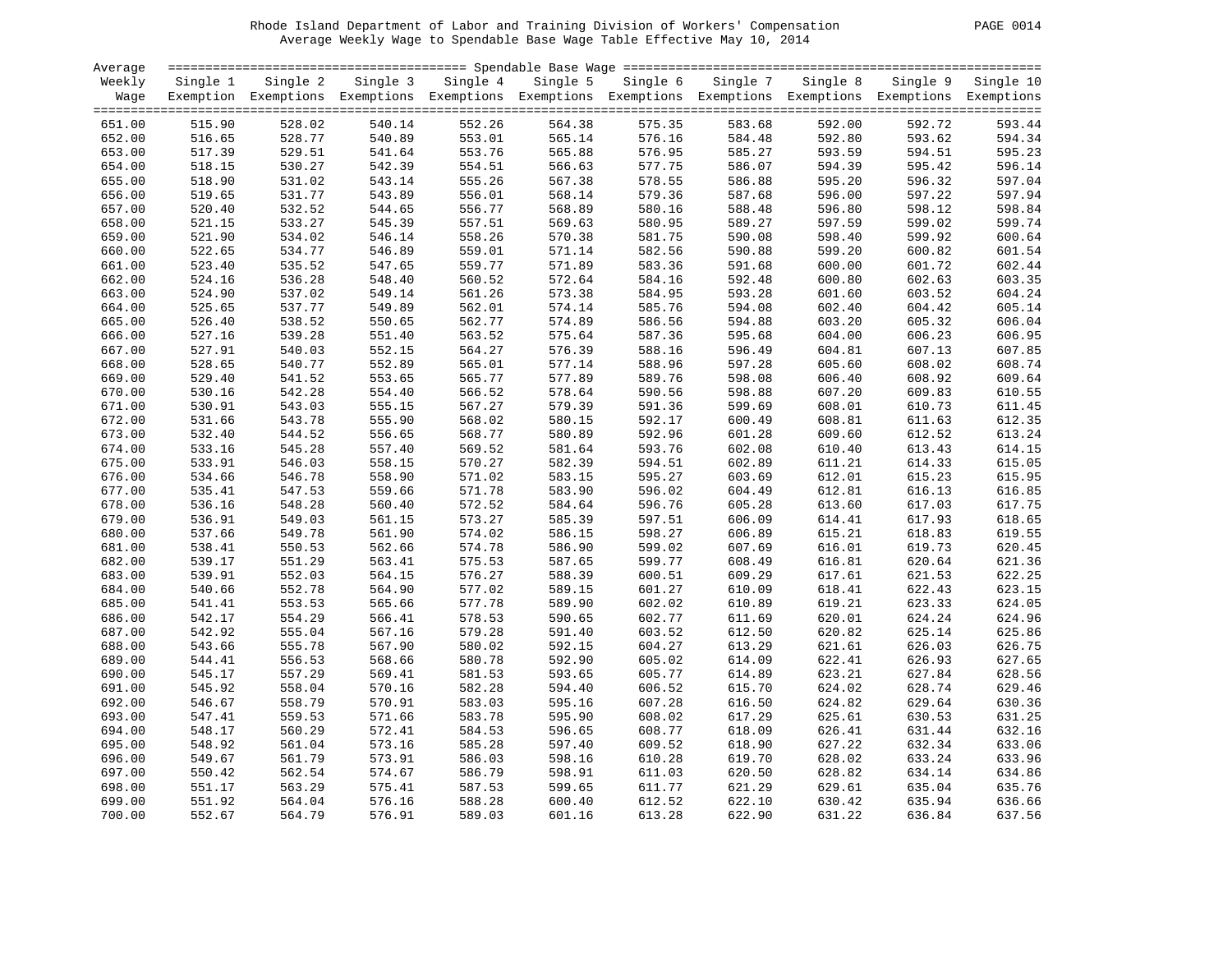#### Rhode Island Department of Labor and Training Division of Workers' Compensation PAGE 0015 Average Weekly Wage to Spendable Base Wage Table Effective May 10, 2014

| Average |          |                                                                                                              |          |          |          |          |          |          |        |                    |
|---------|----------|--------------------------------------------------------------------------------------------------------------|----------|----------|----------|----------|----------|----------|--------|--------------------|
| Weekly  | Single 1 | Single 2                                                                                                     | Single 3 | Single 4 | Single 5 | Single 6 | Single 7 | Single 8 |        | Single 9 Single 10 |
| Waqe    |          | Exemption Exemptions Exemptions Exemptions Exemptions Exemptions Exemptions Exemptions Exemptions Exemptions |          |          |          |          |          |          |        |                    |
|         |          |                                                                                                              |          |          |          |          |          |          |        |                    |
| 701.00  | 553.42   | 565.54                                                                                                       | 577.67   | 589.79   | 601.91   | 614.03   | 623.70   | 632.02   | 637.74 | 638.46             |
| 702.00  | 554.18   | 566.30                                                                                                       | 578.42   | 590.54   | 602.66   | 614.78   | 624.50   | 632.82   | 638.65 | 639.37             |
| 703.00  | 554.92   | 567.04                                                                                                       | 579.16   | 591.28   | 603.40   | 615.52   | 625.30   | 633.62   | 639.54 | 640.26             |
| 704.00  | 555.67   | 567.79                                                                                                       | 579.91   | 592.03   | 604.16   | 616.28   | 626.10   | 634.42   | 640.44 | 641.16             |
| 705.00  | 556.42   | 568.54                                                                                                       | 580.67   | 592.79   | 604.91   | 617.03   | 626.90   | 635.22   | 641.34 | 642.06             |
| 706.00  | 557.18   | 569.30                                                                                                       | 581.42   | 593.54   | 605.66   | 617.78   | 627.70   | 636.02   | 642.25 | 642.97             |
| 707.00  | 557.93   | 570.05                                                                                                       | 582.17   | 594.29   | 606.41   | 618.53   | 628.51   | 636.83   | 643.15 | 643.87             |
| 708.00  | 558.67   | 570.79                                                                                                       | 582.91   | 595.03   | 607.16   | 619.28   | 629.30   | 637.62   | 644.04 | 644.76             |
| 709.00  | 559.42   | 571.54                                                                                                       | 583.67   | 595.79   | 607.91   | 620.03   | 630.10   | 638.42   | 644.94 | 645.66             |
| 710.00  | 560.18   | 572.30                                                                                                       | 584.42   | 596.54   | 608.66   | 620.78   | 630.90   | 639.22   | 645.85 | 646.57             |
| 711.00  | 560.93   | 573.05                                                                                                       | 585.17   | 597.29   | 609.41   | 621.53   | 631.71   | 640.03   | 646.75 | 647.47             |
| 712.00  | 561.68   | 573.80                                                                                                       | 585.92   | 598.04   | 610.17   | 622.29   | 632.51   | 640.83   | 647.65 | 648.37             |
| 713.00  | 562.42   | 574.54                                                                                                       | 586.67   | 598.79   | 610.91   | 623.03   | 633.30   | 641.62   | 648.54 | 649.26             |
| 714.00  | 563.18   | 575.30                                                                                                       | 587.42   | 599.54   | 611.66   | 623.78   | 634.10   | 642.42   | 649.45 | 650.17             |
| 715.00  | 563.93   | 576.05                                                                                                       | 588.17   | 600.29   | 612.41   | 624.53   | 634.91   | 643.23   | 650.35 | 651.07             |
| 716.00  | 564.68   | 576.80                                                                                                       | 588.92   | 601.04   | 613.17   | 625.29   | 635.71   | 644.03   | 651.25 | 651.97             |
| 717.00  | 565.43   | 577.55                                                                                                       | 589.68   | 601.80   | 613.92   | 626.04   | 636.51   | 644.83   | 652.15 | 652.87             |
| 718.00  | 566.18   | 578.30                                                                                                       | 590.42   | 602.54   | 614.66   | 626.78   | 637.30   | 645.62   | 653.05 | 653.77             |
| 719.00  | 566.93   | 579.05                                                                                                       | 591.17   | 603.29   | 615.41   | 627.53   | 638.11   | 646.43   | 653.95 | 654.67             |
| 720.00  | 567.68   | 579.80                                                                                                       | 591.92   | 604.04   | 616.17   | 628.29   | 638.91   | 647.23   | 654.85 | 655.57             |
| 721.00  | 568.43   | 580.55                                                                                                       | 592.68   | 604.80   | 616.92   | 629.04   | 639.71   | 648.03   | 655.75 | 656.47             |
| 722.00  | 569.19   | 581.31                                                                                                       | 593.43   | 605.55   | 617.67   | 629.79   | 640.51   | 648.83   | 656.66 | 657.38             |
| 723.00  | 569.93   | 582.05                                                                                                       | 594.17   | 606.29   | 618.41   | 630.53   | 641.31   | 649.63   | 657.55 | 658.27             |
| 724.00  | 570.68   | 582.80                                                                                                       | 594.92   | 607.04   | 619.17   | 631.29   | 642.11   | 650.43   | 658.45 | 659.17             |
| 725.00  | 571.43   | 583.55                                                                                                       | 595.68   | 607.80   | 619.92   | 632.04   | 642.91   | 651.23   | 659.35 | 660.07             |
| 726.00  | 572.19   | 584.31                                                                                                       | 596.43   | 608.55   | 620.67   | 632.79   | 643.71   | 652.03   | 660.26 | 660.98             |
| 727.00  | 572.94   | 585.06                                                                                                       | 597.18   | 609.30   | 621.42   | 633.54   | 644.52   | 652.84   | 661.16 | 661.88             |
| 728.00  | 573.68   | 585.80                                                                                                       | 597.92   | 610.04   | 622.17   | 634.29   | 645.31   | 653.63   | 661.95 | 662.77             |
| 729.00  | 574.43   | 586.55                                                                                                       | 598.68   | 610.80   | 622.92   | 635.04   | 646.11   | 654.43   | 662.75 | 663.67             |
| 730.00  | 575.19   | 587.31                                                                                                       | 599.43   | 611.55   | 623.67   | 635.79   | 646.91   | 655.23   | 663.56 | 664.58             |
| 731.00  | 575.94   | 588.06                                                                                                       | 600.18   | 612.30   | 624.42   | 636.54   | 647.72   | 656.04   | 664.36 | 665.48             |
| 732.00  | 576.69   | 588.81                                                                                                       | 600.93   | 613.05   | 625.18   | 637.30   | 648.52   | 656.84   | 665.16 | 666.38             |
| 733.00  | 577.43   | 589.55                                                                                                       | 601.68   | 613.80   | 625.92   | 638.04   | 649.31   | 657.63   | 665.95 | 667.27             |
| 734.00  | 578.19   | 590.31                                                                                                       | 602.43   | 614.55   | 626.67   | 638.79   | 650.11   | 658.43   | 666.76 | 668.18             |
| 735.00  | 578.94   | 591.06                                                                                                       | 603.18   | 615.30   | 627.42   | 639.54   | 650.92   | 659.24   | 667.56 | 669.08             |
| 736.00  | 579.69   | 591.81                                                                                                       | 603.93   | 616.05   | 628.18   | 640.30   | 651.72   | 660.04   | 668.36 | 669.98             |
| 737.00  | 580.44   | 592.56                                                                                                       | 604.69   | 616.81   | 628.93   | 641.05   | 652.52   | 660.84   | 669.16 | 670.88             |
| 738.00  | 581.19   | 593.31                                                                                                       | 605.43   | 617.55   | 629.67   | 641.79   | 653.31   | 661.63   | 669.96 | 671.78             |
| 739.00  | 581.94   | 594.06                                                                                                       | 606.18   | 618.30   | 630.42   | 642.54   | 654.12   | 662.44   | 670.76 | 672.68             |
| 740.00  | 582.69   | 594.81                                                                                                       | 606.93   | 619.05   | 631.18   | 643.30   | 654.92   | 663.24   | 671.56 | 673.58             |
| 741.00  | 583.44   | 595.56                                                                                                       | 607.69   | 619.81   | 631.93   | 644.05   | 655.72   | 664.04   | 672.36 | 674.48             |
| 742.00  | 584.20   | 596.32                                                                                                       | 608.44   | 620.56   | 632.68   | 644.80   | 656.52   | 664.84   | 673.17 | 675.39             |
| 743.00  | 584.94   | 597.06                                                                                                       | 609.18   | 621.30   | 633.42   | 645.54   | 657.32   | 665.64   | 673.96 | 676.28             |
| 744.00  | 585.69   | 597.81                                                                                                       | 609.93   | 622.05   | 634.18   | 646.30   | 658.12   | 666.44   | 674.76 | 677.18             |
| 745.00  | 586.44   | 598.56                                                                                                       | 610.69   | 622.81   | 634.93   | 647.05   | 658.92   | 667.24   | 675.56 | 678.08             |
| 746.00  | 587.20   | 599.32                                                                                                       | 611.44   | 623.56   | 635.68   | 647.80   | 659.72   | 668.04   | 676.37 | 678.99             |
| 747.00  | 587.95   | 600.07                                                                                                       | 612.19   | 624.31   | 636.43   | 648.55   | 660.53   | 668.85   | 677.17 | 679.89             |
| 748.00  | 588.69   | 600.81                                                                                                       | 612.93   | 625.05   | 637.18   | 649.30   | 661.32   | 669.64   | 677.96 | 680.78             |
| 749.00  | 589.44   | 601.56                                                                                                       | 613.69   | 625.81   | 637.93   | 650.05   | 662.12   | 670.44   | 678.76 | 681.68             |
| 750.00  | 590.20   | 602.32                                                                                                       | 614.44   | 626.56   | 638.68   | 650.80   | 662.92   | 671.24   | 679.57 | 682.59             |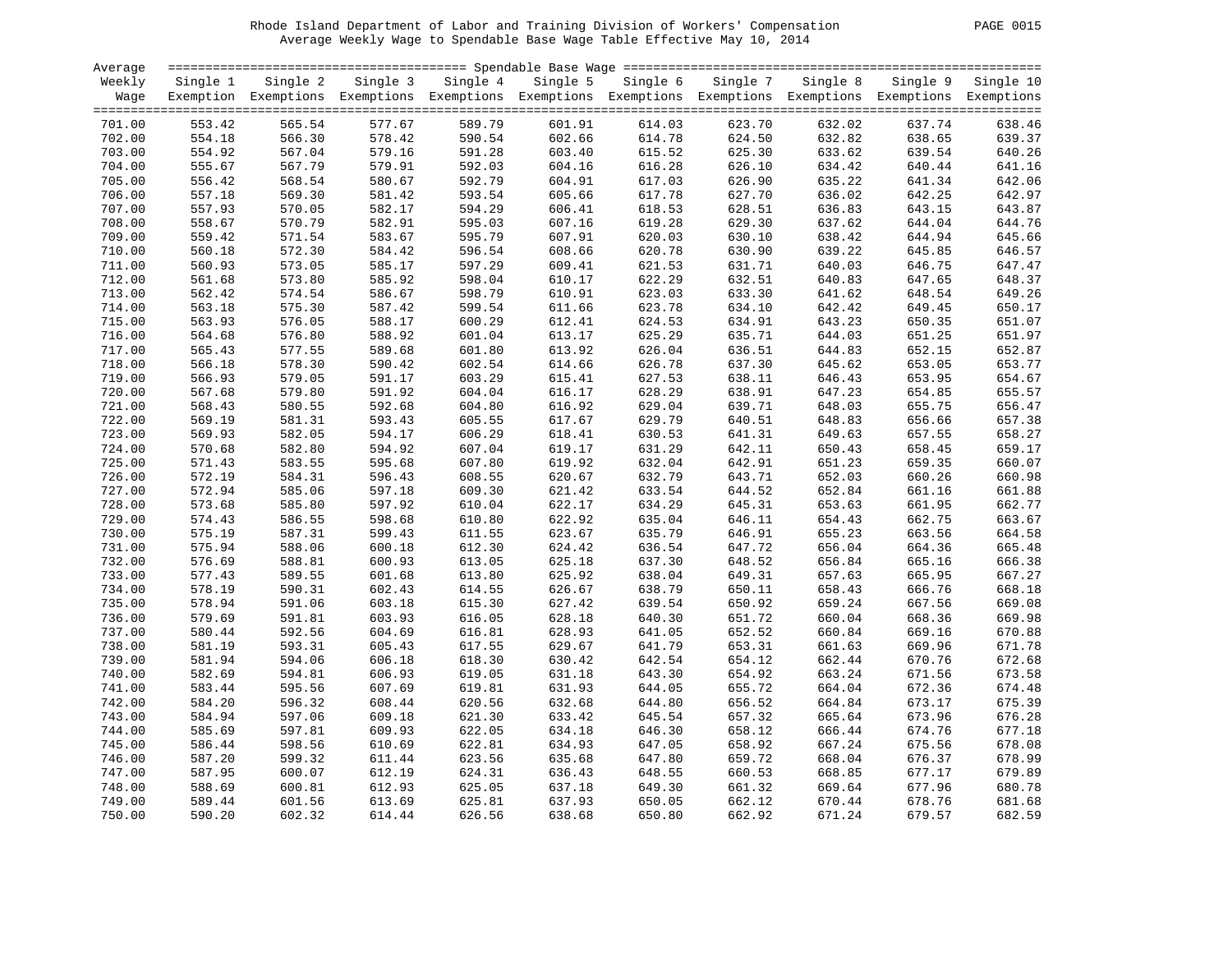#### Rhode Island Department of Labor and Training Division of Workers' Compensation PAGE 0016 Average Weekly Wage to Spendable Base Wage Table Effective May 10, 2014

|--|

| Average          |                  |                  |                  |                  |                  |                                                                                                              |                  |                  |                  |                  |
|------------------|------------------|------------------|------------------|------------------|------------------|--------------------------------------------------------------------------------------------------------------|------------------|------------------|------------------|------------------|
| Weekly           | Single 1         | Single 2         | Single 3         | Single 4         |                  | Single 5 Single 6                                                                                            | Single 7         | Single 8         | Single 9         | Single 10        |
| Wage             |                  |                  |                  |                  |                  | Exemption Exemptions Exemptions Exemptions Exemptions Exemptions Exemptions Exemptions Exemptions Exemptions |                  |                  |                  |                  |
|                  |                  |                  |                  |                  |                  |                                                                                                              |                  |                  |                  |                  |
| 751.00           | 590.95           | 603.07           | 615.19           | 627.31           | 639.43           | 651.55                                                                                                       | 663.68           | 672.05           | 680.37           | 683.49           |
| 752.00           | 591.70           | 603.82           | 615.94           | 628.06           | 640.19           | 652.31                                                                                                       | 664.43           | 672.85           | 681.17           | 684.39           |
| 753.00           | 592.44           | 604.56           | 616.69           | 628.81           | 640.93           | 653.05                                                                                                       | 665.17           | 673.64           | 681.96           | 685.28           |
| 754.00           | 593.20           | 605.32           | 617.44           | 629.56           | 641.68           | 653.80                                                                                                       | 665.92           | 674.44           | 682.77           | 686.19           |
| 755.00           | 593.95           | 606.07           | 618.19           | 630.31           | 642.43           | 654.55                                                                                                       | 666.68           | 675.25           | 683.57           | 687.09           |
| 756.00           | 594.70           | 606.82           | 618.94           | 631.06           | 643.19           | 655.31                                                                                                       | 667.43           | 676.05           | 684.37           | 687.99           |
| 757.00           | 595.45           | 607.57           | 619.70           | 631.82           | 643.94           | 656.06                                                                                                       | 668.18           | 676.85           | 685.17           | 688.89           |
| 758.00           | 596.20           | 608.32           | 620.44           | 632.56           | 644.68           | 656.80                                                                                                       | 668.92           | 677.64           | 685.97           | 689.79           |
| 759.00           | 596.95           | 609.07           | 621.19           | 633.31           | 645.43           | 657.55                                                                                                       | 669.68           | 678.45           | 686.77           | 690.69           |
| 760.00           | 597.70           | 609.82           | 621.94           | 634.06           | 646.19           | 658.31                                                                                                       | 670.43           | 679.25           | 687.57           | 691.59           |
| 761.00           | 598.45           | 610.57           | 622.70           | 634.82           | 646.94           | 659.06                                                                                                       | 671.18           | 680.05           | 688.37           | 692.49           |
| 762.00           | 599.21           | 611.33           | 623.45           | 635.57           | 647.69           | 659.81                                                                                                       | 671.93           | 680.85           | 689.18           | 693.40           |
| 763.00           | 599.95           | 612.07           | 624.19           | 636.31           | 648.43           | 660.55                                                                                                       | 672.68           | 681.65           | 689.97           | 694.29           |
| 764.00           | 600.70           | 612.82           | 624.94           | 637.06           | 649.19           | 661.31                                                                                                       | 673.43           | 682.45           | 690.77           | 695.19           |
| 765.00           | 601.45           | 613.57           | 625.70           | 637.82           | 649.94           | 662.06                                                                                                       | 674.18           | 683.25           | 691.57           | 696.09           |
| 766.00           | 602.21           | 614.33           | 626.45           | 638.57           | 650.69           | 662.81                                                                                                       | 674.93           | 684.05           | 692.38           | 697.00           |
| 767.00           | 602.96           | 615.08           | 627.20           | 639.32           | 651.44           | 663.56                                                                                                       | 675.69           | 684.86           | 693.18           | 697.90           |
| 768.00           | 603.70           | 615.82           | 627.94           | 640.06           | 652.19           | 664.31                                                                                                       | 676.43           | 685.65           | 693.97           | 698.79           |
| 769.00           | 604.45           | 616.57           | 628.70           | 640.82           | 652.94           | 665.06                                                                                                       | 677.18           | 686.45           | 694.77           | 699.69           |
| 770.00           | 605.21           | 617.33           | 629.45           | 641.57           | 653.69           | 665.81                                                                                                       | 677.93           | 687.25           | 695.58           | 700.60           |
| 771.00           | 605.96           | 618.08           | 630.20           | 642.32           | 654.44           | 666.56                                                                                                       | 678.69           | 688.06           | 696.38           | 701.50           |
| 772.00           | 606.71           | 618.83           | 630.95           | 643.07           | 655.20           | 667.32                                                                                                       | 679.44           | 688.86           | 697.18           | 702.40           |
| 773.00           | 607.45           | 619.57           | 631.70           | 643.82           | 655.94           | 668.06                                                                                                       | 680.18           | 689.65           | 697.97           | 703.29           |
| 774.00           | 608.21           | 620.33           | 632.45           | 644.57           | 656.69           | 668.81                                                                                                       | 680.93           | 690.45           | 698.78           | 704.20           |
| 775.00           | 608.96           | 621.08           | 633.20           | 645.32           | 657.44           | 669.56                                                                                                       | 681.69           | 691.26           | 699.58           | 705.10           |
| 776.00           | 609.71           | 621.83           | 633.95           | 646.07           | 658.20           | 670.32                                                                                                       | 682.44           | 692.06           | 700.38           | 706.00           |
| 777.00           | 610.46           | 622.58           | 634.71           | 646.83           | 658.95           | 671.07                                                                                                       | 683.19           | 692.86           | 701.18           | 706.90           |
| 778.00           | 611.21           | 623.33           | 635.45           | 647.57           | 659.69           | 671.81                                                                                                       | 683.93           | 693.65           | 701.98           | 707.80           |
| 779.00           | 611.96           | 624.08           | 636.20           | 648.32           | 660.44           | 672.56                                                                                                       | 684.69           | 694.46           | 702.78           | 708.70           |
| 780.00           | 612.71           | 624.83           | 636.95           | 649.07           | 661.20           | 673.32                                                                                                       | 685.44           | 695.26           | 703.58           | 709.60           |
| 781.00           | 613.46           | 625.58           | 637.71           | 649.83           | 661.95           | 674.07                                                                                                       | 686.19           | 696.06           | 704.38           | 710.50           |
| 782.00           | 614.22           | 626.34           | 638.46           | 650.58           | 662.70           | 674.82                                                                                                       | 686.94           | 696.86           | 705.19           | 711.41           |
| 783.00           | 614.96           | 627.08           | 639.20           | 651.32           | 663.44           | 675.56                                                                                                       | 687.69           | 697.66           | 705.98           | 712.30           |
| 784.00           | 615.71           | 627.83           | 639.95           | 652.07           | 664.20           | 676.32                                                                                                       | 688.44           | 698.46           | 706.78           | 713.20           |
| 785.00           | 616.46           | 628.58           | 640.71           | 652.83           | 664.95           | 677.07                                                                                                       | 689.19           | 699.26           | 707.58           | 714.10           |
| 786.00           | 617.22           | 629.34           | 641.46           | 653.58           | 665.70           | 677.82                                                                                                       | 689.94           | 700.06           | 708.39           | 715.01           |
| 787.00           | 617.97           | 630.09           | 642.21           | 654.33           | 666.45           | 678.57                                                                                                       | 690.70           | 700.87           | 709.19           | 715.91           |
| 788.00           | 618.71           | 630.83           | 642.95           | 655.07           | 667.20           | 679.32                                                                                                       | 691.44           | 701.66           | 709.98           | 716.80           |
| 789.00           | 619.46           | 631.58           | 643.71           | 655.83           | 667.95           | 680.07                                                                                                       | 692.19           | 702.46           | 710.78           | 717.70           |
| 790.00           | 620.22           | 632.34           | 644.46           | 656.58           | 668.70           | 680.82                                                                                                       | 692.94           | 703.26           | 711.59           | 718.61           |
| 791.00           | 620.97           | 633.09           | 645.21           | 657.33           | 669.45           | 681.57                                                                                                       | 693.70           | 704.07           | 712.39           | 719.51           |
| 792.00           | 621.72           | 633.84           | 645.96           | 658.08           | 670.21           | 682.33                                                                                                       | 694.45           | 704.87           | 713.19           | 720.41           |
| 793.00           | 622.46           | 634.58           | 646.71           | 658.83           | 670.95           | 683.07                                                                                                       | 695.19           | 705.66           | 713.98           | 721.30           |
| 794.00           | 623.22           | 635.34           | 647.46           | 659.58           | 671.70           | 683.82                                                                                                       | 695.94           | 706.46           | 714.79           | 722.21           |
|                  |                  |                  |                  |                  |                  |                                                                                                              |                  | 707.27           | 715.59           | 723.11           |
| 795.00<br>796.00 | 623.97<br>624.72 | 636.09<br>636.84 | 648.21<br>648.96 | 660.33<br>661.08 | 672.45           | 684.57                                                                                                       | 696.70<br>697.45 | 708.07           | 716.39           | 724.01           |
| 797.00           |                  | 637.59           | 649.72           |                  | 673.21<br>673.96 | 685.33                                                                                                       | 698.20           | 708.87           | 717.19           |                  |
|                  | 625.47           |                  |                  | 661.84           |                  | 686.08                                                                                                       |                  |                  |                  | 724.91           |
| 798.00<br>799.00 | 626.22<br>626.97 | 638.34           | 650.46           | 662.58           | 674.70<br>675.45 | 686.82<br>687.57                                                                                             | 698.94<br>699.70 | 709.66<br>710.47 | 717.99<br>718.79 | 725.81<br>726.71 |
| 800.00           | 627.72           | 639.09<br>639.84 | 651.21<br>651.96 | 663.33<br>664.08 | 676.21           |                                                                                                              | 700.45           | 711.27           | 719.59           | 727.61           |
|                  |                  |                  |                  |                  |                  | 688.33                                                                                                       |                  |                  |                  |                  |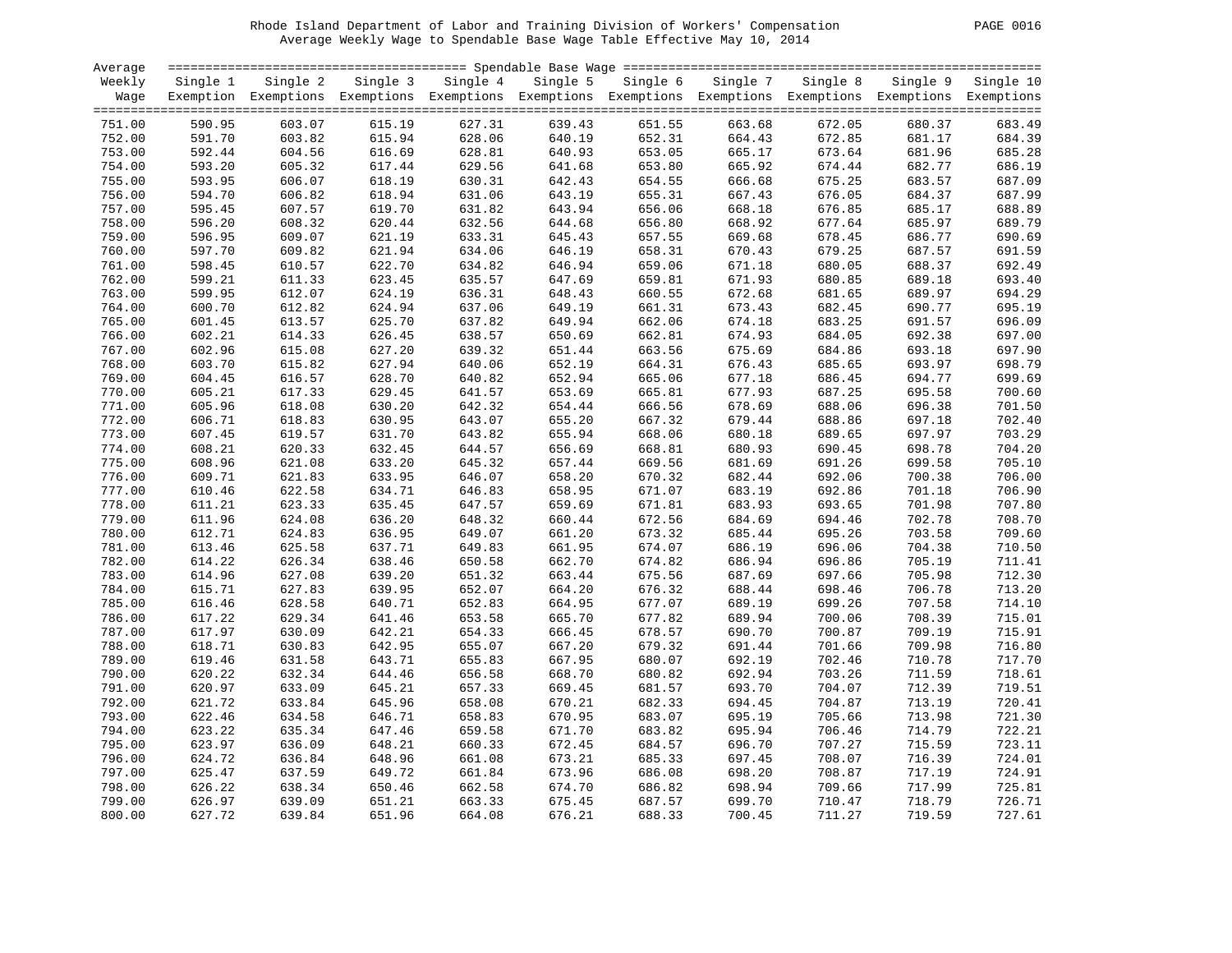#### Rhode Island Department of Labor and Training Division of Workers' Compensation PAGE 0017 Average Weekly Wage to Spendable Base Wage Table Effective May 10, 2014

|  | PAGE. | $00^{\circ}$ |
|--|-------|--------------|
|--|-------|--------------|

| Average |          |                                                                                                              |          |          |          |          |          |          |          |           |
|---------|----------|--------------------------------------------------------------------------------------------------------------|----------|----------|----------|----------|----------|----------|----------|-----------|
| Weekly  | Single 1 | Single 2                                                                                                     | Single 3 | Single 4 | Single 5 | Single 6 | Single 7 | Single 8 | Single 9 | Single 10 |
| Wage    |          | Exemption Exemptions Exemptions Exemptions Exemptions Exemptions Exemptions Exemptions Exemptions Exemptions |          |          |          |          |          |          |          |           |
|         |          |                                                                                                              |          |          |          |          |          |          |          |           |
| 801.00  | 628.47   | 640.59                                                                                                       | 652.72   | 664.84   | 676.96   | 689.08   | 701.20   | 712.07   | 720.39   | 728.51    |
| 802.00  | 629.23   | 641.35                                                                                                       | 653.47   | 665.59   | 677.71   | 689.83   | 701.95   | 712.87   | 721.20   | 729.42    |
| 803.00  | 629.97   | 642.09                                                                                                       | 654.21   | 666.33   | 678.45   | 690.57   | 702.70   | 713.67   | 721.99   | 730.31    |
| 804.00  | 630.72   | 642.84                                                                                                       | 654.96   | 667.08   | 679.21   | 691.33   | 703.45   | 714.47   | 722.79   | 731.11    |
| 805.00  | 631.47   | 643.59                                                                                                       | 655.72   | 667.84   | 679.96   | 692.08   | 704.20   | 715.27   | 723.59   | 731.91    |
| 806.00  | 632.23   | 644.35                                                                                                       | 656.47   | 668.59   | 680.71   | 692.83   | 704.95   | 716.07   | 724.40   | 732.72    |
| 807.00  | 632.98   | 645.10                                                                                                       | 657.22   | 669.34   | 681.46   | 693.58   | 705.71   | 716.88   | 725.20   | 733.52    |
| 808.00  | 633.72   | 645.84                                                                                                       | 657.96   | 670.08   | 682.21   | 694.33   | 706.45   | 717.67   | 725.99   | 734.31    |
| 809.00  | 634.47   | 646.59                                                                                                       | 658.72   | 670.84   | 682.96   | 695.08   | 707.20   | 718.47   | 726.79   | 735.11    |
| 810.00  | 635.23   | 647.35                                                                                                       | 659.47   | 671.59   | 683.71   | 695.83   | 707.95   | 719.27   | 727.60   | 735.92    |
| 811.00  | 635.98   | 648.10                                                                                                       | 660.22   | 672.34   | 684.46   | 696.58   | 708.71   | 720.08   | 728.40   | 736.72    |
| 812.00  | 636.73   | 648.85                                                                                                       | 660.97   | 673.09   | 685.22   | 697.34   | 709.46   | 720.88   | 729.20   | 737.52    |
| 813.00  | 637.47   | 649.59                                                                                                       | 661.72   | 673.84   | 685.96   | 698.08   | 710.20   | 721.67   | 729.99   | 738.31    |
| 814.00  | 638.23   | 650.35                                                                                                       | 662.47   | 674.59   | 686.71   | 698.83   | 710.95   | 722.47   | 730.80   | 739.12    |
| 815.00  | 638.98   | 651.10                                                                                                       | 663.22   | 675.34   | 687.46   | 699.58   | 711.71   | 723.28   | 731.60   | 739.92    |
| 816.00  | 639.73   | 651.85                                                                                                       | 663.97   | 676.09   | 688.22   | 700.34   | 712.46   | 724.08   | 732.40   | 740.72    |
| 817.00  | 640.48   | 652.60                                                                                                       | 664.73   | 676.85   | 688.97   | 701.09   | 713.21   | 724.88   | 733.20   | 741.52    |
| 818.00  | 641.23   | 653.35                                                                                                       | 665.47   | 677.59   | 689.71   | 701.83   | 713.95   | 725.67   | 734.00   | 742.32    |
| 819.00  | 641.98   | 654.10                                                                                                       | 666.22   | 678.34   | 690.46   | 702.58   | 714.71   | 726.48   | 734.80   | 743.12    |
| 820.00  | 642.73   | 654.85                                                                                                       | 666.97   | 679.09   | 691.22   | 703.34   | 715.46   | 727.28   | 735.60   | 743.92    |
| 821.00  | 643.48   | 655.60                                                                                                       | 667.73   | 679.85   | 691.97   | 704.09   | 716.21   | 728.08   | 736.40   | 744.72    |
| 822.00  | 644.24   | 656.36                                                                                                       | 668.48   | 680.60   | 692.72   | 704.84   | 716.96   | 728.88   | 737.21   | 745.53    |
| 823.00  | 644.98   | 657.10                                                                                                       | 669.22   | 681.34   | 693.46   | 705.58   | 717.71   | 729.68   | 738.00   | 746.32    |
| 824.00  | 645.73   | 657.85                                                                                                       | 669.97   | 682.09   | 694.22   | 706.34   | 718.46   | 730.48   | 738.80   | 747.12    |
| 825.00  | 646.48   | 658.60                                                                                                       | 670.73   | 682.85   | 694.97   | 707.09   | 719.21   | 731.28   | 739.60   | 747.92    |
| 826.00  | 647.24   | 659.36                                                                                                       | 671.48   | 683.60   | 695.72   | 707.84   | 719.96   | 732.08   | 740.41   | 748.73    |
| 827.00  | 647.99   | 660.11                                                                                                       | 672.23   | 684.35   | 696.47   | 708.59   | 720.72   | 732.84   | 741.21   | 749.53    |
| 828.00  | 648.73   | 660.85                                                                                                       | 672.97   | 685.09   | 697.22   | 709.34   | 721.46   | 733.58   | 742.00   | 750.32    |
| 829.00  | 649.48   | 661.60                                                                                                       | 673.73   | 685.85   | 697.97   | 710.09   | 722.21   | 734.33   | 742.80   | 751.12    |
| 830.00  | 650.14   | 662.36                                                                                                       | 674.48   | 686.60   | 698.72   | 710.84   | 722.96   | 735.08   | 743.61   | 751.93    |
| 831.00  | 650.79   | 663.11                                                                                                       | 675.23   | 687.35   | 699.47   | 711.59   | 723.72   | 735.84   | 744.41   | 752.73    |
| 832.00  | 651.44   | 663.86                                                                                                       | 675.98   | 688.10   | 700.23   | 712.35   | 724.47   | 736.59   | 745.21   | 753.53    |
| 833.00  | 652.08   | 664.60                                                                                                       | 676.73   | 688.85   | 700.97   | 713.09   | 725.21   | 737.33   | 746.00   | 754.32    |
| 834.00  | 652.74   | 665.36                                                                                                       | 677.48   | 689.60   | 701.72   | 713.84   | 725.96   | 738.08   | 746.81   | 755.13    |
| 835.00  | 653.39   | 666.11                                                                                                       | 678.23   | 690.35   | 702.47   | 714.59   | 726.72   | 738.84   | 747.61   | 755.93    |
| 836.00  | 654.04   | 666.86                                                                                                       | 678.98   | 691.10   | 703.23   | 715.35   | 727.47   | 739.59   | 748.41   | 756.73    |
| 837.00  | 654.69   | 667.61                                                                                                       | 679.74   | 691.86   | 703.98   | 716.10   | 728.22   | 740.34   | 749.21   | 757.53    |
| 838.00  | 655.34   | 668.36                                                                                                       | 680.48   | 692.60   | 704.72   | 716.84   | 728.96   | 741.08   | 750.01   | 758.33    |
| 839.00  | 655.99   | 669.11                                                                                                       | 681.23   | 693.35   | 705.47   | 717.59   | 729.72   | 741.84   | 750.81   | 759.13    |
| 840.00  | 656.64   | 669.86                                                                                                       | 681.98   | 694.10   | 706.23   | 718.35   | 730.47   | 742.59   | 751.61   | 759.93    |
| 841.00  | 657.29   | 670.61                                                                                                       | 682.74   | 694.86   | 706.98   | 719.10   | 731.22   | 743.34   | 752.41   | 760.73    |
| 842.00  | 657.95   | 671.37                                                                                                       | 683.49   | 695.61   | 707.73   | 719.85   | 731.97   | 744.09   | 753.22   | 761.54    |
| 843.00  | 658.59   | 672.11                                                                                                       | 684.23   | 696.35   | 708.47   | 720.59   | 732.72   | 744.84   | 754.01   | 762.33    |
| 844.00  | 659.24   | 672.86                                                                                                       | 684.98   | 697.10   | 709.23   | 721.35   | 733.47   | 745.59   | 754.81   | 763.13    |
| 845.00  | 659.89   | 673.61                                                                                                       | 685.74   | 697.86   | 709.98   | 722.10   | 734.22   | 746.34   | 755.61   | 763.93    |
| 846.00  | 660.55   | 674.37                                                                                                       | 686.49   | 698.61   | 710.73   | 722.85   | 734.97   | 747.09   | 756.42   | 764.74    |
| 847.00  | 661.20   | 675.12                                                                                                       | 687.24   | 699.36   | 711.48   | 723.60   | 735.73   | 747.85   | 757.22   | 765.54    |
| 848.00  | 661.84   | 675.86                                                                                                       | 687.98   | 700.10   | 712.23   | 724.35   | 736.47   | 748.59   | 758.01   | 766.33    |
| 849.00  | 662.49   | 676.61                                                                                                       | 688.74   | 700.86   | 712.98   | 725.10   | 737.22   | 749.34   | 758.81   | 767.13    |
| 850.00  | 663.15   | 677.37                                                                                                       | 689.49   | 701.61   | 713.73   | 725.85   | 737.97   | 750.09   | 759.62   | 767.94    |
|         |          |                                                                                                              |          |          |          |          |          |          |          |           |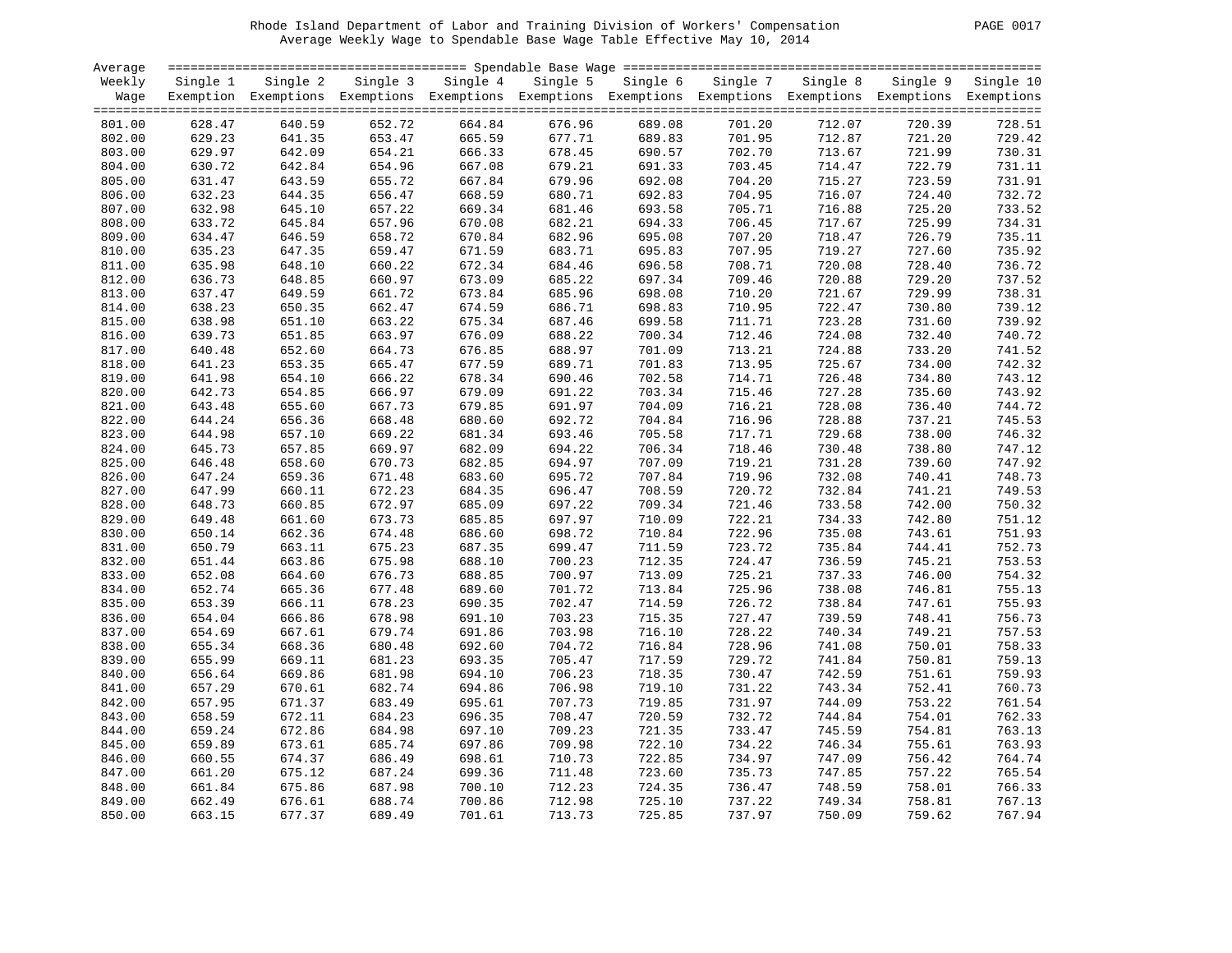#### Rhode Island Department of Labor and Training Division of Workers' Compensation PAGE 0018 Average Weekly Wage to Spendable Base Wage Table Effective May 10, 2014

| PAGE | -0018 |  |
|------|-------|--|
|------|-------|--|

| Average |          |                                                                                                              |          |          |          |          |          |          |          |           |
|---------|----------|--------------------------------------------------------------------------------------------------------------|----------|----------|----------|----------|----------|----------|----------|-----------|
| Weekly  | Single 1 | Single 2                                                                                                     | Single 3 | Single 4 | Single 5 | Single 6 | Single 7 | Single 8 | Single 9 | Single 10 |
| Wage    |          | Exemption Exemptions Exemptions Exemptions Exemptions Exemptions Exemptions Exemptions Exemptions Exemptions |          |          |          |          |          |          |          |           |
|         |          |                                                                                                              |          |          |          |          |          |          |          |           |
| 851.00  | 663.80   | 678.12                                                                                                       | 690.24   | 702.36   | 714.48   | 726.60   | 738.73   | 750.85   | 760.42   | 768.74    |
| 852.00  | 664.45   | 678.87                                                                                                       | 690.99   | 703.11   | 715.24   | 727.36   | 739.48   | 751.60   | 761.22   | 769.54    |
| 853.00  | 665.09   | 679.61                                                                                                       | 691.74   | 703.86   | 715.98   | 728.10   | 740.22   | 752.34   | 762.01   | 770.33    |
| 854.00  | 665.75   | 680.37                                                                                                       | 692.49   | 704.61   | 716.73   | 728.85   | 740.97   | 753.09   | 762.82   | 771.14    |
| 855.00  | 666.40   | 681.12                                                                                                       | 693.24   | 705.36   | 717.48   | 729.60   | 741.73   | 753.85   | 763.62   | 771.94    |
| 856.00  | 667.05   | 681.87                                                                                                       | 693.99   | 706.11   | 718.24   | 730.36   | 742.48   | 754.60   | 764.42   | 772.74    |
| 857.00  | 667.70   | 682.62                                                                                                       | 694.75   | 706.87   | 718.99   | 731.11   | 743.23   | 755.35   | 765.22   | 773.54    |
| 858.00  | 668.35   | 683.37                                                                                                       | 695.49   | 707.61   | 719.73   | 731.85   | 743.97   | 756.09   | 766.02   | 774.34    |
| 859.00  | 669.00   | 684.12                                                                                                       | 696.24   | 708.36   | 720.48   | 732.60   | 744.73   | 756.85   | 766.82   | 775.14    |
| 860.00  | 669.65   | 684.87                                                                                                       | 696.99   | 709.11   | 721.24   | 733.36   | 745.48   | 757.60   | 767.62   | 775.94    |
| 861.00  | 670.30   | 685.62                                                                                                       | 697.75   | 709.87   | 721.99   | 734.11   | 746.23   | 758.35   | 768.42   | 776.74    |
| 862.00  | 670.96   | 686.38                                                                                                       | 698.50   | 710.62   | 722.74   | 734.86   | 746.98   | 759.10   | 769.23   | 777.55    |
| 863.00  | 671.60   | 687.12                                                                                                       | 699.24   | 711.36   | 723.48   | 735.60   | 747.73   | 759.85   | 770.02   | 778.34    |
| 864.00  | 672.25   | 687.87                                                                                                       | 699.99   | 712.11   | 724.24   | 736.36   | 748.48   | 760.60   | 770.82   | 779.14    |
| 865.00  | 672.90   | 688.62                                                                                                       | 700.75   | 712.87   | 724.99   | 737.11   | 749.23   | 761.35   | 771.62   | 779.94    |
| 866.00  | 673.56   | 689.38                                                                                                       | 701.50   | 713.62   | 725.74   | 737.86   | 749.98   | 762.10   | 772.43   | 780.75    |
| 867.00  | 674.21   | 690.13                                                                                                       | 702.25   | 714.37   | 726.49   | 738.61   | 750.74   | 762.86   | 773.23   | 781.55    |
| 868.00  | 674.85   | 690.87                                                                                                       | 702.99   | 715.11   | 727.24   | 739.36   | 751.48   | 763.60   | 774.02   | 782.34    |
| 869.00  | 675.50   | 691.62                                                                                                       | 703.75   | 715.87   | 727.99   | 740.11   | 752.23   | 764.35   | 774.82   | 783.14    |
| 870.00  | 676.16   | 692.38                                                                                                       | 704.50   | 716.62   | 728.74   | 740.86   | 752.98   | 765.10   | 775.63   | 783.95    |
| 871.00  | 676.81   | 693.13                                                                                                       | 705.25   | 717.37   | 729.49   | 741.61   | 753.74   | 765.86   | 776.43   | 784.75    |
| 872.00  | 677.46   | 693.88                                                                                                       | 706.00   | 718.12   | 730.25   | 742.37   | 754.49   | 766.61   | 777.23   | 785.55    |
| 873.00  | 678.10   | 694.62                                                                                                       | 706.75   | 718.87   | 730.99   | 743.11   | 755.23   | 767.35   | 778.02   | 786.34    |
| 874.00  | 678.76   | 695.38                                                                                                       | 707.50   | 719.62   | 731.74   | 743.86   | 755.98   | 768.10   | 778.83   | 787.15    |
| 875.00  | 679.41   | 696.13                                                                                                       | 708.25   | 720.37   | 732.49   | 744.61   | 756.74   | 768.86   | 779.63   | 787.95    |
| 876.00  | 680.06   | 696.88                                                                                                       | 709.00   | 721.12   | 733.25   | 745.37   | 757.49   | 769.61   | 780.43   | 788.75    |
| 877.00  | 680.71   | 697.63                                                                                                       | 709.76   | 721.88   | 734.00   | 746.12   | 758.24   | 770.36   | 781.23   | 789.55    |
| 878.00  | 681.36   | 698.38                                                                                                       | 710.50   | 722.62   | 734.74   | 746.86   | 758.98   | 771.10   | 782.03   | 790.35    |
| 879.00  | 682.01   | 699.13                                                                                                       | 711.25   | 723.37   | 735.49   | 747.61   | 759.74   | 771.86   | 782.83   | 791.15    |
| 880.00  | 682.66   | 699.88                                                                                                       | 712.00   | 724.12   | 736.25   | 748.37   | 760.49   | 772.61   | 783.63   | 791.95    |
| 881.00  | 683.31   | 700.63                                                                                                       | 712.76   | 724.88   | 737.00   | 749.12   | 761.24   | 773.36   | 784.43   | 792.75    |
| 882.00  | 683.97   | 701.39                                                                                                       | 713.51   | 725.63   | 737.75   | 749.87   | 761.99   | 774.11   | 785.24   | 793.56    |
| 883.00  | 684.61   | 702.13                                                                                                       | 714.25   | 726.37   | 738.49   | 750.61   | 762.74   | 774.86   | 786.03   | 794.35    |
| 884.00  | 685.26   | 702.88                                                                                                       | 715.00   | 727.12   | 739.25   | 751.37   | 763.49   | 775.61   | 786.83   | 795.15    |
| 885.00  | 685.91   | 703.63                                                                                                       | 715.76   | 727.88   | 740.00   | 752.12   | 764.24   | 776.36   | 787.63   | 795.95    |
| 886.00  | 686.57   | 704.39                                                                                                       | 716.51   | 728.63   | 740.75   | 752.87   | 764.99   | 777.11   | 788.44   | 796.76    |
| 887.00  | 687.22   | 705.14                                                                                                       | 717.26   | 729.38   | 741.50   | 753.62   | 765.75   | 777.87   | 789.24   | 797.56    |
| 888.00  | 687.86   | 705.88                                                                                                       | 718.00   | 730.12   | 742.25   | 754.37   | 766.49   | 778.61   | 790.03   | 798.35    |
| 889.00  | 688.51   | 706.63                                                                                                       | 718.76   | 730.88   | 743.00   | 755.12   | 767.24   | 779.36   | 790.83   | 799.15    |
| 890.00  | 689.17   | 707.39                                                                                                       | 719.51   | 731.63   | 743.75   | 755.87   | 767.99   | 780.11   | 791.64   | 799.96    |
| 891.00  | 689.82   | 708.14                                                                                                       | 720.26   | 732.38   | 744.50   | 756.62   | 768.75   | 780.87   | 792.44   | 800.76    |
| 892.00  | 690.47   | 708.89                                                                                                       | 721.01   | 733.13   | 745.26   | 757.38   | 769.50   | 781.62   | 793.24   | 801.56    |
| 893.00  | 691.11   | 709.63                                                                                                       | 721.76   | 733.88   | 746.00   | 758.12   | 770.24   | 782.36   | 794.03   | 802.35    |
| 894.00  | 691.77   | 710.39                                                                                                       | 722.51   | 734.63   | 746.75   | 758.87   | 770.99   | 783.11   | 794.84   | 803.16    |
| 895.00  | 692.42   | 711.14                                                                                                       | 723.26   | 735.38   | 747.50   | 759.62   | 771.75   | 783.87   | 795.64   | 803.96    |
| 896.00  | 693.07   | 711.89                                                                                                       | 724.01   | 736.13   | 748.26   | 760.38   | 772.50   | 784.62   | 796.44   | 804.76    |
| 897.00  | 693.72   | 712.64                                                                                                       | 724.77   | 736.89   | 749.01   | 761.13   | 773.25   | 785.37   | 797.24   | 805.56    |
| 898.00  | 694.37   | 713.39                                                                                                       | 725.51   | 737.63   | 749.75   | 761.87   | 773.99   | 786.11   | 798.04   | 806.36    |
| 899.00  | 695.02   | 714.14                                                                                                       | 726.26   | 738.38   | 750.50   | 762.62   | 774.75   | 786.87   | 798.84   | 807.16    |
| 900.00  | 695.67   | 714.89                                                                                                       | 727.01   | 739.13   | 751.26   | 763.38   | 775.50   | 787.62   | 799.64   | 807.96    |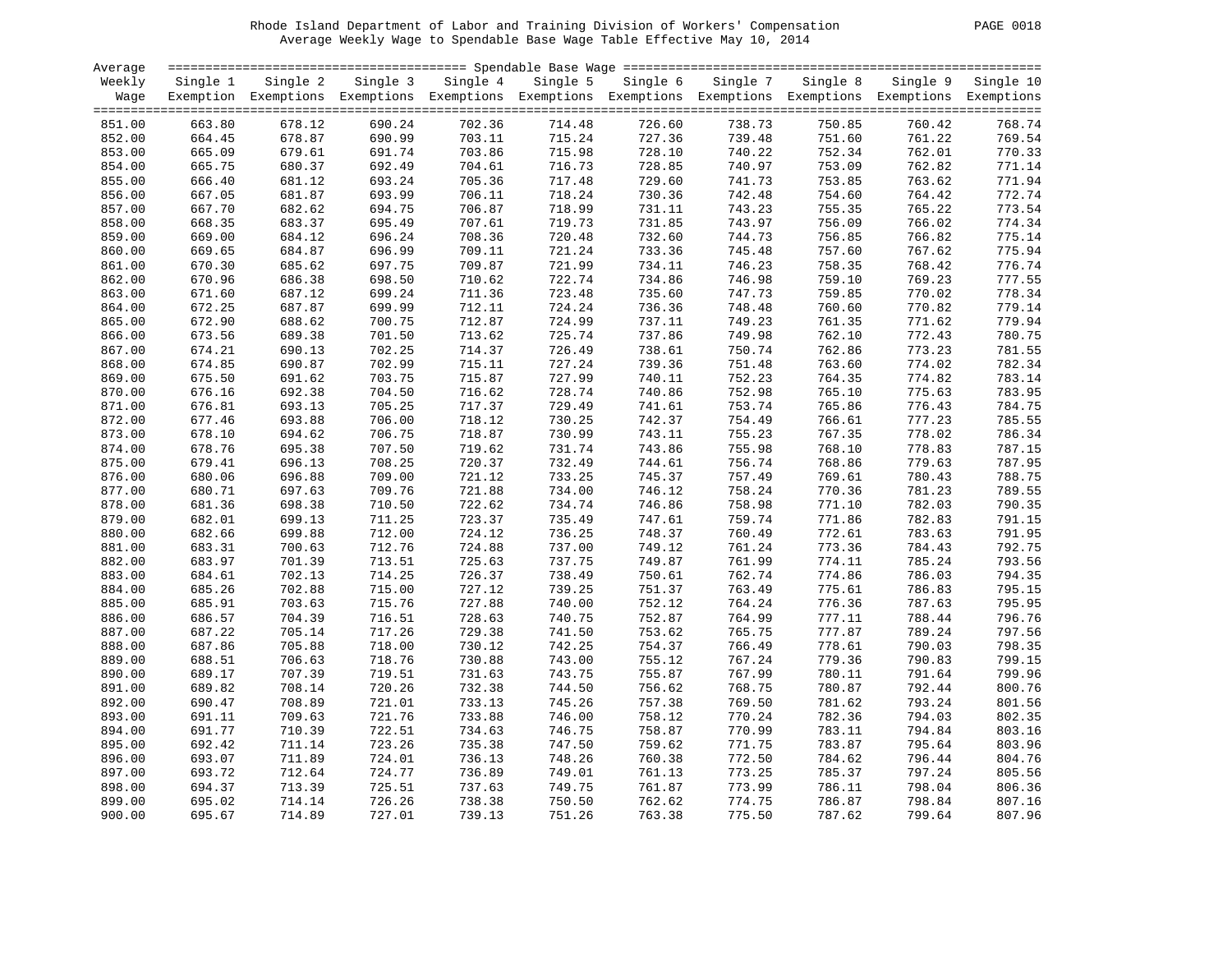#### Rhode Island Department of Labor and Training Division of Workers' Compensation PAGE 0019 Average Weekly Wage to Spendable Base Wage Table Effective May 10, 2014

| PAGE 0019 |  |  |  |
|-----------|--|--|--|
|-----------|--|--|--|

| Average |          |          |          |          |          |                                                                                                   |          |          |          |           |
|---------|----------|----------|----------|----------|----------|---------------------------------------------------------------------------------------------------|----------|----------|----------|-----------|
| Weekly  | Single 1 | Single 2 | Single 3 | Single 4 | Single 5 | Single 6                                                                                          | Single 7 | Single 8 | Single 9 | Single 10 |
| Wage    |          |          |          |          |          | Exemption Exemptions Exemptions Exemptions Exemptions Exemptions Exemptions Exemptions Exemptions |          |          |          |           |
|         |          |          |          |          |          |                                                                                                   |          |          |          |           |
| 901.00  | 696.32   | 715.64   | 727.77   | 739.89   | 752.01   | 764.13                                                                                            | 776.25   | 788.37   | 800.44   | 808.76    |
| 902.00  | 696.98   | 716.40   | 728.52   | 740.64   | 752.76   | 764.88                                                                                            | 777.00   | 789.12   | 801.25   | 809.57    |
| 903.00  | 697.62   | 717.14   | 729.26   | 741.38   | 753.50   | 765.62                                                                                            | 777.75   | 789.87   | 801.99   | 810.36    |
| 904.00  | 698.27   | 717.89   | 730.01   | 742.13   | 754.26   | 766.38                                                                                            | 778.50   | 790.62   | 802.74   | 811.16    |
| 905.00  | 698.92   | 718.64   | 730.77   | 742.89   | 755.01   | 767.13                                                                                            | 779.25   | 791.37   | 803.49   | 811.96    |
| 906.00  | 699.58   | 719.30   | 731.52   | 743.64   | 755.76   | 767.88                                                                                            | 780.00   | 792.12   | 804.25   | 812.77    |
| 907.00  | 700.23   | 719.95   | 732.27   | 744.39   | 756.51   | 768.63                                                                                            | 780.76   | 792.88   | 805.00   | 813.57    |
| 908.00  | 700.87   | 720.59   | 733.01   | 745.13   | 757.26   | 769.38                                                                                            | 781.50   | 793.62   | 805.74   | 814.36    |
| 909.00  | 701.52   | 721.24   | 733.77   | 745.89   | 758.01   | 770.13                                                                                            | 782.25   | 794.37   | 806.49   | 815.16    |
| 910.00  | 702.18   | 721.90   | 734.52   | 746.64   | 758.76   | 770.88                                                                                            | 783.00   | 795.12   | 807.25   | 815.97    |
| 911.00  | 702.83   | 722.55   | 735.27   | 747.39   | 759.51   | 771.63                                                                                            | 783.76   | 795.88   | 808.00   | 816.77    |
|         |          |          |          | 748.14   |          |                                                                                                   |          | 796.63   |          |           |
| 912.00  | 703.48   | 723.20   | 736.02   |          | 760.27   | 772.39                                                                                            | 784.51   |          | 808.75   | 817.57    |
| 913.00  | 704.12   | 723.84   | 736.77   | 748.89   | 761.01   | 773.13                                                                                            | 785.25   | 797.37   | 809.49   | 818.36    |
| 914.00  | 704.78   | 724.50   | 737.52   | 749.64   | 761.76   | 773.88                                                                                            | 786.00   | 798.12   | 810.25   | 819.17    |
| 915.00  | 705.43   | 725.15   | 738.27   | 750.39   | 762.51   | 774.63                                                                                            | 786.76   | 798.88   | 811.00   | 819.97    |
| 916.00  | 706.08   | 725.80   | 739.02   | 751.14   | 763.27   | 775.39                                                                                            | 787.51   | 799.63   | 811.75   | 820.77    |
| 917.00  | 706.73   | 726.45   | 739.78   | 751.90   | 764.02   | 776.14                                                                                            | 788.26   | 800.38   | 812.50   | 821.57    |
| 918.00  | 707.38   | 727.10   | 740.52   | 752.64   | 764.76   | 776.88                                                                                            | 789.00   | 801.12   | 813.25   | 822.37    |
| 919.00  | 708.03   | 727.75   | 741.27   | 753.39   | 765.51   | 777.63                                                                                            | 789.76   | 801.88   | 814.00   | 823.17    |
| 920.00  | 708.68   | 728.40   | 742.02   | 754.14   | 766.27   | 778.39                                                                                            | 790.51   | 802.63   | 814.75   | 823.97    |
| 921.00  | 709.33   | 729.05   | 742.78   | 754.90   | 767.02   | 779.14                                                                                            | 791.26   | 803.38   | 815.50   | 824.77    |
| 922.00  | 709.99   | 729.71   | 743.53   | 755.65   | 767.77   | 779.89                                                                                            | 792.01   | 804.13   | 816.26   | 825.58    |
| 923.00  | 710.63   | 730.35   | 744.27   | 756.39   | 768.51   | 780.63                                                                                            | 792.76   | 804.88   | 817.00   | 826.37    |
| 924.00  | 711.28   | 731.00   | 745.02   | 757.14   | 769.27   | 781.39                                                                                            | 793.51   | 805.63   | 817.75   | 827.17    |
| 925.00  | 711.93   | 731.65   | 745.78   | 757.90   | 770.02   | 782.14                                                                                            | 794.26   | 806.38   | 818.50   | 827.97    |
| 926.00  | 712.59   | 732.31   | 746.53   | 758.65   | 770.77   | 782.89                                                                                            | 795.01   | 807.13   | 819.26   | 828.78    |
| 927.00  | 713.24   | 732.96   | 747.28   | 759.40   | 771.52   | 783.64                                                                                            | 795.77   | 807.89   | 820.01   | 829.58    |
| 928.00  | 713.88   | 733.60   | 748.02   | 760.14   | 772.27   | 784.39                                                                                            | 796.51   | 808.63   | 820.75   | 830.37    |
| 929.00  | 714.53   | 734.25   | 748.78   | 760.90   | 773.02   | 785.14                                                                                            | 797.26   | 809.38   | 821.50   | 831.17    |
| 930.00  | 715.19   | 734.91   | 749.53   | 761.65   | 773.77   | 785.89                                                                                            | 798.01   | 810.13   | 822.26   | 831.98    |
| 931.00  | 715.84   | 735.56   | 750.28   | 762.40   | 774.52   | 786.64                                                                                            | 798.77   | 810.89   | 823.01   | 832.78    |
| 932.00  | 716.49   | 736.21   | 751.03   | 763.15   | 775.28   | 787.40                                                                                            | 799.52   | 811.64   | 823.76   | 833.58    |
| 933.00  | 717.13   | 736.85   | 751.78   | 763.90   | 776.02   | 788.14                                                                                            | 800.26   | 812.38   | 824.50   | 834.37    |
| 934.00  | 717.79   | 737.51   | 752.53   | 764.65   | 776.77   | 788.89                                                                                            | 801.01   | 813.13   | 825.26   | 835.18    |
| 935.00  | 718.44   | 738.16   | 753.28   | 765.40   | 777.52   | 789.64                                                                                            | 801.77   | 813.89   | 826.01   | 835.98    |
| 936.00  | 719.09   | 738.81   | 754.03   | 766.15   | 778.28   | 790.40                                                                                            | 802.52   | 814.64   | 826.76   | 836.78    |
| 937.00  | 719.74   | 739.46   | 754.79   | 766.91   | 779.03   | 791.15                                                                                            | 803.27   | 815.39   | 827.51   | 837.58    |
| 938.00  | 720.39   | 740.11   | 755.53   | 767.65   | 779.77   | 791.89                                                                                            | 804.01   | 816.13   | 828.26   | 838.38    |
| 939.00  | 721.04   | 740.76   | 756.28   | 768.40   | 780.52   | 792.64                                                                                            | 804.77   | 816.89   | 829.01   | 839.18    |
| 940.00  | 721.69   | 741.41   | 757.03   | 769.15   | 781.28   | 793.40                                                                                            | 805.52   | 817.64   | 829.76   | 839.98    |
| 941.00  | 722.34   | 742.06   | 757.79   | 769.91   | 782.03   | 794.15                                                                                            | 806.27   | 818.39   | 830.51   | 840.78    |
| 942.00  | 723.00   | 742.72   | 758.54   | 770.66   | 782.78   | 794.90                                                                                            | 807.02   | 819.14   | 831.27   | 841.59    |
| 943.00  | 723.64   | 743.36   | 759.28   | 771.40   | 783.52   | 795.64                                                                                            | 807.77   | 819.89   | 832.01   | 842.38    |
| 944.00  | 724.29   | 744.01   | 760.03   | 772.15   | 784.28   | 796.40                                                                                            | 808.52   | 820.64   | 832.76   | 843.18    |
| 945.00  | 724.94   | 744.66   | 760.79   | 772.91   | 785.03   | 797.15                                                                                            | 809.27   | 821.39   | 833.51   | 843.98    |
| 946.00  | 725.60   | 745.32   | 761.54   | 773.66   | 785.78   | 797.90                                                                                            | 810.02   | 822.14   | 834.27   | 844.79    |
| 947.00  | 726.25   | 745.97   | 762.29   | 774.41   | 786.53   | 798.65                                                                                            | 810.78   | 822.90   | 835.02   | 845.59    |
| 948.00  | 726.89   | 746.61   | 763.03   | 775.15   | 787.28   | 799.40                                                                                            | 811.52   | 823.64   | 835.76   | 846.38    |
| 949.00  | 727.54   | 747.26   | 763.79   | 775.91   | 788.03   | 800.15                                                                                            | 812.27   | 824.39   | 836.51   | 847.18    |
| 950.00  | 728.20   | 747.92   | 764.54   | 776.66   | 788.78   | 800.90                                                                                            | 813.02   | 825.14   | 837.27   | 847.99    |
|         |          |          |          |          |          |                                                                                                   |          |          |          |           |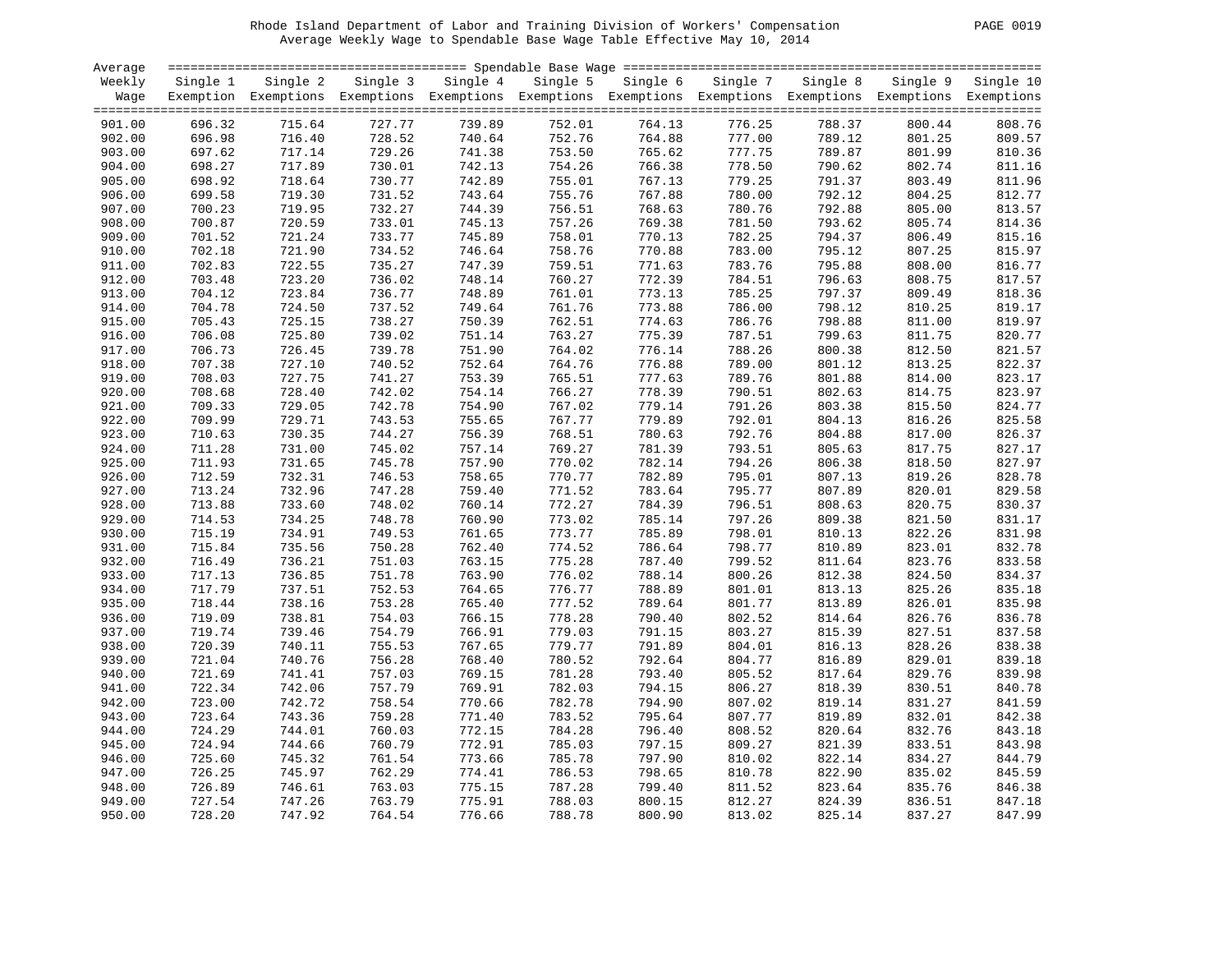#### Rhode Island Department of Labor and Training Division of Workers' Compensation PAGE 0020 Average Weekly Wage to Spendable Base Wage Table Effective May 10, 2014

|--|

| Average |          |                                                                                                              |          |          |          |          |          |          |          |           |
|---------|----------|--------------------------------------------------------------------------------------------------------------|----------|----------|----------|----------|----------|----------|----------|-----------|
| Weekly  | Single 1 | Single 2                                                                                                     | Single 3 | Single 4 | Single 5 | Single 6 | Single 7 | Single 8 | Single 9 | Single 10 |
| Wage    |          | Exemption Exemptions Exemptions Exemptions Exemptions Exemptions Exemptions Exemptions Exemptions Exemptions |          |          |          |          |          |          |          |           |
|         |          |                                                                                                              |          |          |          |          |          |          |          |           |
| 951.00  | 728.85   | 748.57                                                                                                       | 765.29   | 777.41   | 789.53   | 801.65   | 813.78   | 825.90   | 838.02   | 848.79    |
| 952.00  | 729.50   | 749.22                                                                                                       | 766.04   | 778.16   | 790.29   | 802.41   | 814.53   | 826.65   | 838.77   |           |
|         |          |                                                                                                              |          |          |          |          |          |          |          | 849.59    |
| 953.00  | 730.14   | 749.86                                                                                                       | 766.79   | 778.91   | 791.03   | 803.15   | 815.27   | 827.39   | 839.51   | 850.38    |
| 954.00  | 730.80   | 750.52                                                                                                       | 767.54   | 779.66   | 791.78   | 803.90   | 816.02   | 828.14   | 840.27   | 851.19    |
| 955.00  | 731.45   | 751.17                                                                                                       | 768.29   | 780.41   | 792.53   | 804.65   | 816.78   | 828.90   | 841.02   | 851.99    |
| 956.00  | 732.10   | 751.82                                                                                                       | 769.04   | 781.16   | 793.29   | 805.41   | 817.53   | 829.65   | 841.77   | 852.79    |
| 957.00  | 732.75   | 752.47                                                                                                       | 769.80   | 781.92   | 794.04   | 806.16   | 818.28   | 830.40   | 842.52   | 853.59    |
| 958.00  | 733.40   | 753.12                                                                                                       | 770.54   | 782.66   | 794.78   | 806.90   | 819.02   | 831.14   | 843.27   | 854.39    |
| 959.00  | 734.05   | 753.77                                                                                                       | 771.29   | 783.41   | 795.53   | 807.65   | 819.78   | 831.90   | 844.02   | 855.19    |
| 960.00  | 734.70   | 754.42                                                                                                       | 772.04   | 784.16   | 796.29   | 808.41   | 820.53   | 832.65   | 844.77   | 855.99    |
| 961.00  | 735.35   | 755.07                                                                                                       | 772.80   | 784.92   | 797.04   | 809.16   | 821.28   | 833.40   | 845.52   | 856.79    |
| 962.00  | 736.01   | 755.73                                                                                                       | 773.55   | 785.67   | 797.79   | 809.91   | 822.03   | 834.15   | 846.28   | 857.60    |
| 963.00  | 736.65   | 756.37                                                                                                       | 774.29   | 786.41   | 798.53   | 810.65   | 822.78   | 834.90   | 847.02   | 858.39    |
| 964.00  | 737.30   | 757.02                                                                                                       | 775.04   | 787.16   | 799.29   | 811.41   | 823.53   | 835.65   | 847.77   | 859.19    |
| 965.00  | 737.95   | 757.67                                                                                                       | 775.80   | 787.92   | 800.04   | 812.16   | 824.28   | 836.40   | 848.52   | 859.99    |
| 966.00  | 738.61   | 758.33                                                                                                       | 776.55   | 788.67   | 800.79   | 812.91   | 825.03   | 837.15   | 849.28   | 860.80    |
| 967.00  | 739.26   | 758.98                                                                                                       | 777.30   | 789.42   | 801.54   | 813.66   | 825.79   | 837.91   | 850.03   | 861.60    |
|         |          |                                                                                                              |          | 790.16   |          |          |          |          |          |           |
| 968.00  | 739.90   | 759.62                                                                                                       | 778.04   |          | 802.29   | 814.41   | 826.53   | 838.65   | 850.77   | 862.39    |
| 969.00  | 740.55   | 760.27                                                                                                       | 778.80   | 790.92   | 803.04   | 815.16   | 827.28   | 839.40   | 851.52   | 863.19    |
| 970.00  | 741.21   | 760.93                                                                                                       | 779.55   | 791.67   | 803.79   | 815.91   | 828.03   | 840.15   | 852.28   | 864.00    |
| 971.00  | 741.86   | 761.58                                                                                                       | 780.30   | 792.42   | 804.54   | 816.66   | 828.79   | 840.91   | 853.03   | 864.80    |
| 972.00  | 742.51   | 762.23                                                                                                       | 781.05   | 793.17   | 805.30   | 817.42   | 829.54   | 841.66   | 853.78   | 865.60    |
| 973.00  | 743.15   | 762.87                                                                                                       | 781.80   | 793.92   | 806.04   | 818.16   | 830.28   | 842.40   | 854.52   | 866.39    |
| 974.00  | 743.81   | 763.53                                                                                                       | 782.55   | 794.67   | 806.79   | 818.91   | 831.03   | 843.15   | 855.28   | 867.20    |
| 975.00  | 744.46   | 764.18                                                                                                       | 783.30   | 795.42   | 807.54   | 819.66   | 831.79   | 843.91   | 856.03   | 868.00    |
| 976.00  | 745.11   | 764.83                                                                                                       | 784.05   | 796.17   | 808.30   | 820.42   | 832.54   | 844.66   | 856.78   | 868.80    |
| 977.00  | 745.76   | 765.48                                                                                                       | 784.81   | 796.93   | 809.05   | 821.17   | 833.29   | 845.41   | 857.53   | 869.60    |
| 978.00  | 746.41   | 766.13                                                                                                       | 785.55   | 797.67   | 809.79   | 821.91   | 834.03   | 846.15   | 858.28   | 870.40    |
| 979.00  | 747.06   | 766.78                                                                                                       | 786.30   | 798.42   | 810.54   | 822.66   | 834.79   | 846.91   | 859.03   | 871.15    |
| 980.00  | 747.71   | 767.43                                                                                                       | 787.05   | 799.17   | 811.30   | 823.42   | 835.54   | 847.66   | 859.78   | 871.90    |
| 981.00  | 748.36   | 768.08                                                                                                       | 787.81   | 799.93   | 812.05   | 824.17   | 836.29   | 848.41   | 860.53   | 872.65    |
| 982.00  | 749.02   | 768.74                                                                                                       | 788.46   | 800.68   | 812.80   | 824.92   | 837.04   | 849.16   | 861.29   | 873.41    |
| 983.00  | 749.66   | 769.38                                                                                                       | 789.10   | 801.42   | 813.54   | 825.66   | 837.79   | 849.91   | 862.03   | 874.15    |
| 984.00  | 750.31   | 770.03                                                                                                       | 789.75   | 802.17   | 814.30   | 826.42   | 838.54   | 850.66   | 862.78   | 874.90    |
| 985.00  | 750.96   | 770.68                                                                                                       | 790.41   | 802.93   | 815.05   | 827.17   | 839.29   | 851.41   | 863.53   | 875.65    |
| 986.00  | 751.62   | 771.34                                                                                                       | 791.06   | 803.68   | 815.80   | 827.92   | 840.04   | 852.16   | 864.29   | 876.41    |
| 987.00  | 752.27   | 771.99                                                                                                       | 791.71   | 804.43   | 816.55   | 828.67   | 840.80   | 852.92   | 865.04   | 877.16    |
| 988.00  | 752.91   | 772.63                                                                                                       | 792.35   | 805.17   | 817.30   | 829.42   | 841.54   | 853.66   | 865.78   | 877.90    |
|         |          |                                                                                                              |          |          |          |          |          |          |          |           |
| 989.00  | 753.56   | 773.28                                                                                                       | 793.01   | 805.93   | 818.05   | 830.17   | 842.29   | 854.41   | 866.53   | 878.65    |
| 990.00  | 754.22   | 773.94                                                                                                       | 793.66   | 806.68   | 818.80   | 830.92   | 843.04   | 855.16   | 867.29   | 879.41    |
| 991.00  | 754.87   | 774.59                                                                                                       | 794.31   | 807.43   | 819.55   | 831.67   | 843.80   | 855.92   | 868.04   | 880.16    |
| 992.00  | 755.52   | 775.24                                                                                                       | 794.96   | 808.18   | 820.31   | 832.43   | 844.55   | 856.67   | 868.79   | 880.91    |
| 993.00  | 756.16   | 775.88                                                                                                       | 795.61   | 808.93   | 821.05   | 833.17   | 845.29   | 857.41   | 869.53   | 881.65    |
| 994.00  | 756.82   | 776.54                                                                                                       | 796.26   | 809.68   | 821.80   | 833.92   | 846.04   | 858.16   | 870.29   | 882.41    |
| 995.00  | 757.47   | 777.19                                                                                                       | 796.91   | 810.43   | 822.55   | 834.67   | 846.80   | 858.92   | 871.04   | 883.16    |
| 996.00  | 758.12   | 777.84                                                                                                       | 797.56   | 811.18   | 823.31   | 835.43   | 847.55   | 859.67   | 871.79   | 883.91    |
| 997.00  | 758.77   | 778.49                                                                                                       | 798.22   | 811.94   | 824.06   | 836.18   | 848.30   | 860.42   | 872.54   | 884.66    |
| 998.00  | 759.42   | 779.14                                                                                                       | 798.86   | 812.68   | 824.80   | 836.92   | 849.04   | 861.16   | 873.29   | 885.41    |
| 999.00  | 760.07   | 779.79                                                                                                       | 799.51   | 813.43   | 825.55   | 837.67   | 849.80   | 861.92   | 874.04   | 886.16    |
| 1000.00 | 760.72   | 780.44                                                                                                       | 800.16   | 814.18   | 826.31   | 838.43   | 850.55   | 862.67   | 874.79   | 886.91    |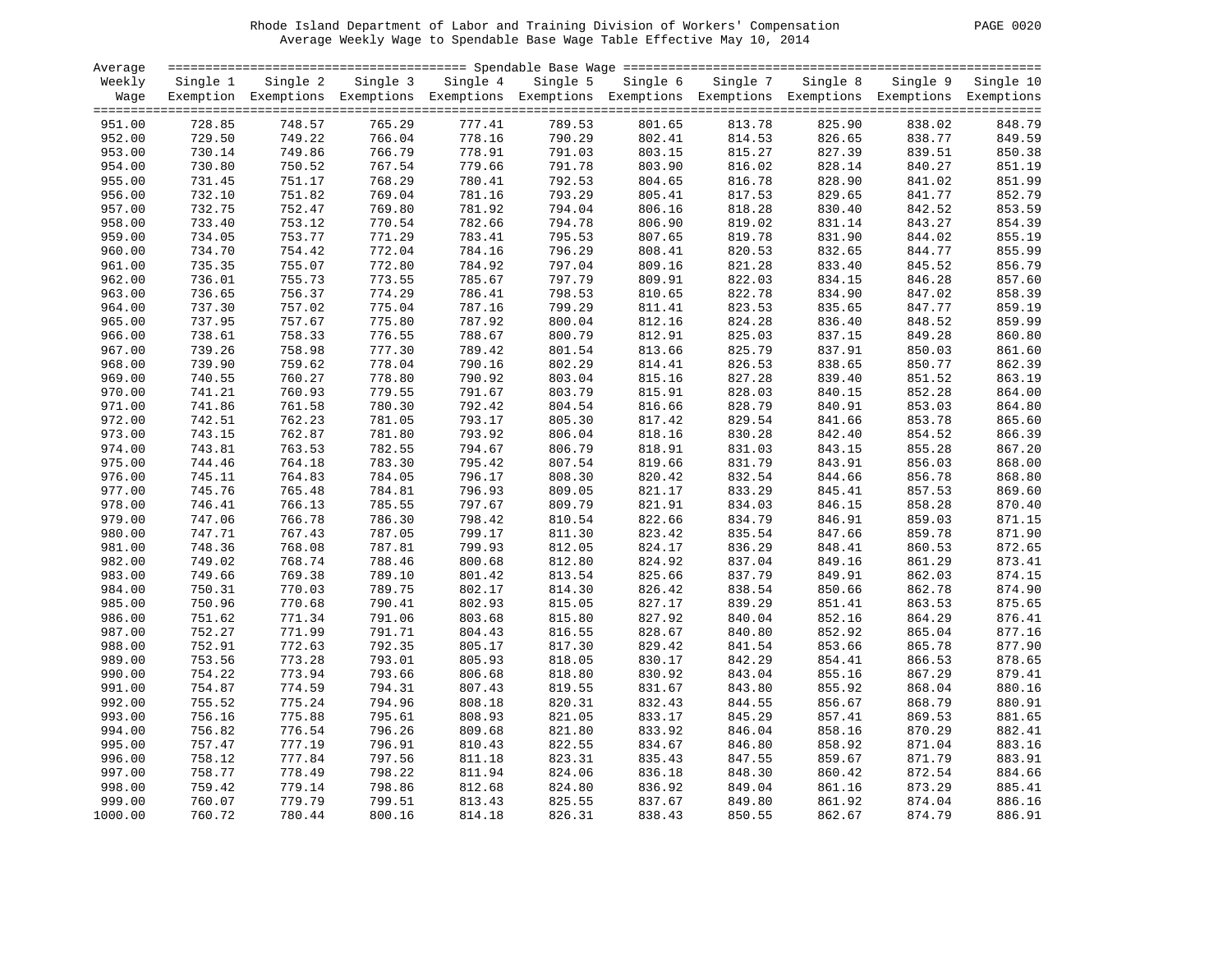#### Rhode Island Department of Labor and Training Division of Workers' Compensation PAGE 0021 Average Weekly Wage to Spendable Base Wage Table Effective May 10, 2014

|--|

| Average |          |                                                                                                                   |                  |                   |        |                   |          |                  |        |                    |
|---------|----------|-------------------------------------------------------------------------------------------------------------------|------------------|-------------------|--------|-------------------|----------|------------------|--------|--------------------|
| Weekly  | Single 1 | Single 2                                                                                                          |                  | Single 3 Single 4 |        | Single 5 Single 6 | Single 7 | Single 8         |        | Single 9 Single 10 |
|         |          | Wage Exemption Exemptions Exemptions Exemptions Exemptions Exemptions Exemptions Exemptions Exemptions Exemptions |                  |                   |        |                   |          |                  |        |                    |
|         |          |                                                                                                                   |                  |                   |        |                   |          |                  |        |                    |
| 1001.00 | 761.37   | 781.09                                                                                                            | 800.82           | 814.94            | 827.06 | 839.18            | 851.30   | 863.42           | 875.54 | 887.66             |
| 1002.00 | 762.03   | 781.75                                                                                                            | 801.47           | 815.69            | 827.81 | 839.93            | 852.05   | 864.17           | 876.30 | 888.42             |
| 1003.00 | 762.67   | 782.39                                                                                                            | 802.11           | 816.43            | 828.55 | 840.67            | 852.80   | 864.92           | 877.04 | 889.16             |
| 1004.00 | 763.32   | 783.04                                                                                                            | 802.76           | 817.18            | 829.31 | 841.43            | 853.55   | 865.67           | 877.79 | 889.91             |
| 1005.00 | 763.97   | 783.69                                                                                                            | 803.42           | 817.94            | 830.06 | 842.18            | 854.30   | 866.42           | 878.54 | 890.66             |
| 1006.00 | 764.63   | 784.35                                                                                                            | 804.07           | 818.69            | 830.81 | 842.93            | 855.05   | 867.17           | 879.30 | 891.42             |
| 1007.00 | 765.28   | 785.00                                                                                                            | 804.72           | 819.44            | 831.56 | 843.68            | 855.81   | 867.93           | 880.05 | 892.17             |
| 1008.00 | 765.92   | 785.64                                                                                                            | 805.36           | 820.18            | 832.31 | 844.43            | 856.55   | 868.67           | 880.79 | 892.91             |
| 1009.00 | 766.57   | 786.29                                                                                                            | 806.02           | 820.94            | 833.06 | 845.18            | 857.30   | 869.42           | 881.54 | 893.66             |
| 1010.00 | 767.23   | 786.95                                                                                                            | 806.67           | 821.69            | 833.81 | 845.93            | 858.05   | 870.17           | 882.30 | 894.42             |
| 1011.00 | 767.88   | 787.60                                                                                                            | 807.32           | 822.44            | 834.56 | 846.68            | 858.81   | 870.93           | 883.05 | 895.17             |
| 1012.00 | 768.53   | 788.25                                                                                                            | 807.97           | 823.19            | 835.32 | 847.44            | 859.56   | 871.68           | 883.80 | 895.92             |
| 1013.00 | 769.17   | 788.89                                                                                                            | 808.62           | 823.94            | 836.06 | 848.18            | 860.30   | 872.42           | 884.54 | 896.66             |
| 1014.00 | 769.83   | 789.55                                                                                                            | 809.27           | 824.69            | 836.81 | 848.93            | 861.05   | 873.17           | 885.30 | 897.42             |
| 1015.00 | 770.48   | 790.20                                                                                                            | 809.92           | 825.44            | 837.56 | 849.68            | 861.81   | 873.93           | 886.05 | 898.17             |
| 1016.00 | 771.13   | 790.85                                                                                                            | 810.57           | 826.19            | 838.32 | 850.44            | 862.56   | 874.68           | 886.80 | 898.92             |
| 1017.00 | 771.78   | 791.50                                                                                                            | 811.23           | 826.95            | 839.07 | 851.19            | 863.31   | 875.43           | 887.55 | 899.67             |
| 1018.00 | 772.43   | 792.15                                                                                                            | 811.87           | 827.69            | 839.81 | 851.93            | 864.05   | 876.17           | 888.30 | 900.42             |
| 1019.00 | 773.08   | 792.80                                                                                                            | 812.52           | 828.44            | 840.56 | 852.68            | 864.81   | 876.93           | 889.05 | 901.17             |
| 1020.00 | 773.73   | 793.45                                                                                                            | 813.17           | 829.19            | 841.32 | 853.44            | 865.56   | 877.68           | 889.80 | 901.92             |
| 1021.00 | 774.38   | 794.10                                                                                                            | 813.83           | 829.95            | 842.07 | 854.19            | 866.31   | 878.43           | 890.55 | 902.67             |
| 1022.00 | 775.04   | 794.76                                                                                                            | 814.48           | 830.70            | 842.82 | 854.94            | 867.06   | 879.18           | 891.31 | 903.43             |
| 1023.00 | 775.68   | 795.40                                                                                                            | 815.12           | 831.44            | 843.56 | 855.68            | 867.81   | 879.93           | 892.05 | 904.17             |
| 1024.00 | 776.33   | 796.05                                                                                                            | 815.77           | 832.19            | 844.32 | 856.44            | 868.56   | 880.68           | 892.80 | 904.92             |
| 1025.00 | 776.98   | 796.70                                                                                                            | 816.43           | 832.95            | 845.07 | 857.19            | 869.31   | 881.43           | 893.55 | 905.67             |
| 1026.00 | 777.64   | 797.36                                                                                                            | 817.08           | 833.70            | 845.82 | 857.94            | 870.06   | 882.18           | 894.31 | 906.43             |
| 1027.00 | 778.29   | 798.01                                                                                                            | 817.73           | 834.45            | 846.57 | 858.69            | 870.82   | 882.94           | 895.06 | 907.18             |
| 1028.00 | 778.93   |                                                                                                                   | 818.37           | 835.19            | 847.32 | 859.44            | 871.56   | 883.68           | 895.80 | 907.92             |
| 1029.00 | 779.58   | 798.65<br>799.30                                                                                                  | 819.03           | 835.95            | 848.07 | 860.19            | 872.31   | 884.43           | 896.55 | 908.67             |
| 1030.00 | 780.24   | 799.96                                                                                                            | 819.68           | 836.70            | 848.82 | 860.94            | 873.06   | 885.18           | 897.31 | 909.43             |
| 1031.00 | 780.89   | 800.61                                                                                                            | 820.33           | 837.45            | 849.57 | 861.69            | 873.82   | 885.94           | 898.06 | 910.18             |
|         | 781.54   | 801.26                                                                                                            | 820.98           | 838.20            | 850.33 | 862.45            | 874.57   | 886.69           | 898.81 | 910.93             |
| 1032.00 |          |                                                                                                                   |                  | 838.95            |        |                   |          |                  |        |                    |
| 1033.00 | 782.18   | 801.90                                                                                                            | 821.63<br>822.28 |                   | 851.07 | 863.19            | 875.31   | 887.43<br>888.18 | 899.55 | 911.67<br>912.43   |
| 1034.00 | 782.84   | 802.56                                                                                                            | 822.93           | 839.70<br>840.45  | 851.82 | 863.94<br>864.69  | 876.06   |                  | 900.31 |                    |
| 1035.00 | 783.49   | 803.21                                                                                                            |                  |                   | 852.57 |                   | 876.82   | 888.94           | 901.06 | 913.18             |
| 1036.00 | 784.14   | 803.86                                                                                                            | 823.58           | 841.20            | 853.33 | 865.45            | 877.57   | 889.69           | 901.81 | 913.93             |
| 1037.00 | 784.79   | 804.51                                                                                                            | 824.24           | 841.96            | 854.08 | 866.20            | 878.32   | 890.44           | 902.56 | 914.68             |
| 1038.00 | 785.44   | 805.16                                                                                                            | 824.88           | 842.70            | 854.82 | 866.94            | 879.06   | 891.18           | 903.31 | 915.43             |
| 1039.00 | 786.09   | 805.81                                                                                                            | 825.53           | 843.45            | 855.57 | 867.69            | 879.82   | 891.94           | 904.06 | 916.18             |
| 1040.00 | 786.74   | 806.46                                                                                                            | 826.18           | 844.20            | 856.33 | 868.45            | 880.57   | 892.69           | 904.81 | 916.93             |
| 1041.00 | 787.39   | 807.11                                                                                                            | 826.84           | 844.96            | 857.08 | 869.20            | 881.32   | 893.44           | 905.56 | 917.68             |
| 1042.00 | 788.05   | 807.77                                                                                                            | 827.49           | 845.71            | 857.83 | 869.95            | 882.07   | 894.19           | 906.32 | 918.44             |
| 1043.00 | 788.69   | 808.41                                                                                                            | 828.13           | 846.45            | 858.57 | 870.69            | 882.82   | 894.94           | 907.06 | 919.18             |
| 1044.00 | 789.34   | 809.06                                                                                                            | 828.78           | 847.20            | 859.33 | 871.45            | 883.57   | 895.69           | 907.81 | 919.93             |
| 1045.00 | 789.99   | 809.71                                                                                                            | 829.44           | 847.96            | 860.08 | 872.20            | 884.32   | 896.44           | 908.56 | 920.68             |
| 1046.00 | 790.65   | 810.37                                                                                                            | 830.09           | 848.71            | 860.83 | 872.95            | 885.07   | 897.19           | 909.32 | 921.44             |
| 1047.00 | 791.30   | 811.02                                                                                                            | 830.74           | 849.46            | 861.58 | 873.70            | 885.83   | 897.95           | 910.07 | 922.19             |
| 1048.00 | 791.94   | 811.66                                                                                                            | 831.38           | 850.20            | 862.33 | 874.45            | 886.57   | 898.69           | 910.81 | 922.93             |
| 1049.00 | 792.59   | 812.31                                                                                                            | 832.04           | 850.96            | 863.08 | 875.20            | 887.32   | 899.44           | 911.56 | 923.68             |
| 1050.00 | 793.25   | 812.97                                                                                                            | 832.69           | 851.71            | 863.83 | 875.95            | 888.07   | 900.19           | 912.32 | 924.44             |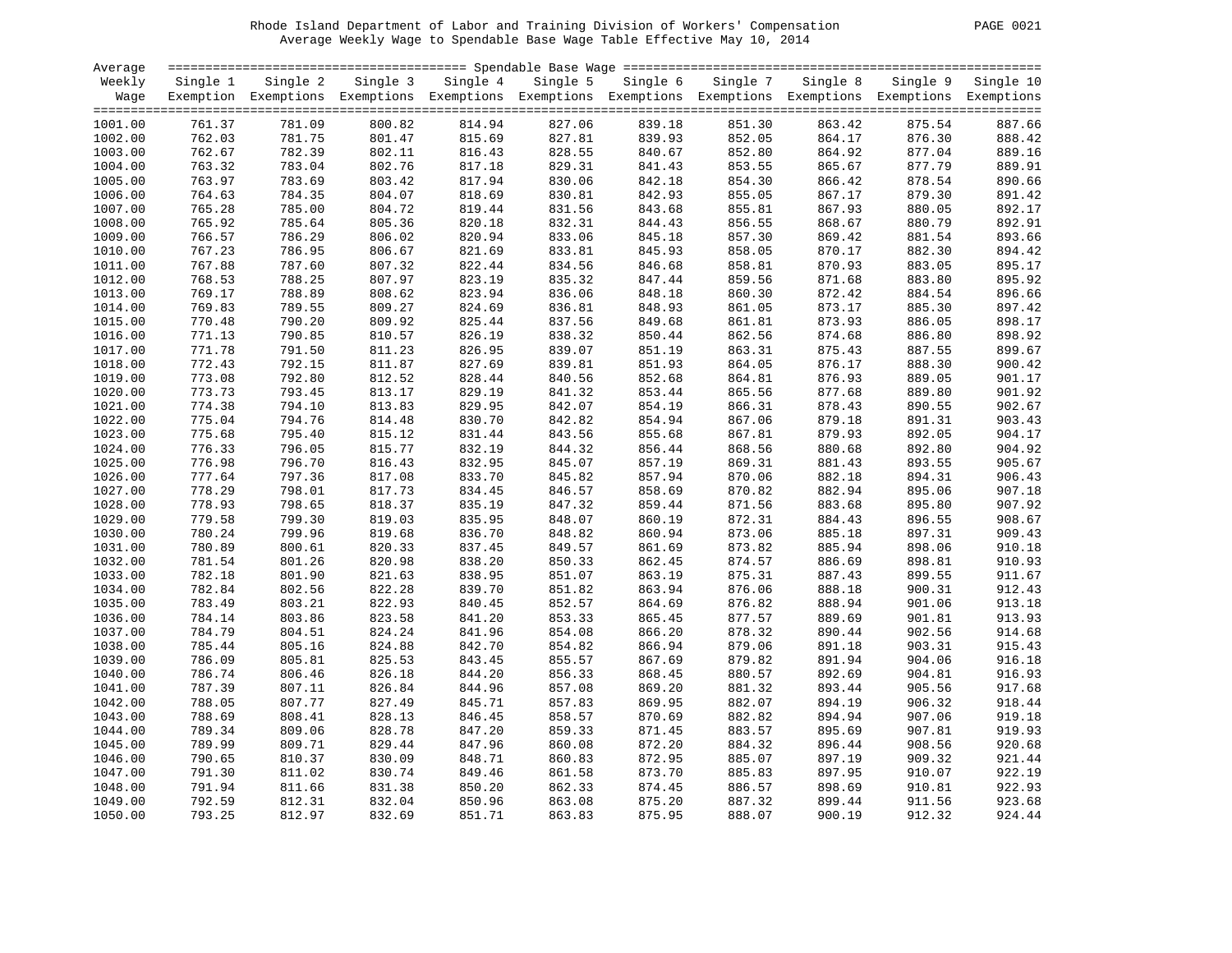#### Rhode Island Department of Labor and Training Division of Workers' Compensation PAGE 0022 Average Weekly Wage to Spendable Base Wage Table Effective May 10, 2014

| PAGE | 0022 |
|------|------|
|      |      |

| Average |          |                                                                                                                   |        |                   |        |                   |          |          |        |                    |
|---------|----------|-------------------------------------------------------------------------------------------------------------------|--------|-------------------|--------|-------------------|----------|----------|--------|--------------------|
| Weekly  | Single 1 | Single 2                                                                                                          |        | Single 3 Single 4 |        | Single 5 Single 6 | Single 7 | Single 8 |        | Single 9 Single 10 |
|         |          | Wage Exemption Exemptions Exemptions Exemptions Exemptions Exemptions Exemptions Exemptions Exemptions Exemptions |        |                   |        |                   |          |          |        |                    |
|         |          |                                                                                                                   |        |                   |        |                   |          |          |        |                    |
| 1051.00 | 793.90   | 813.62                                                                                                            | 833.34 | 852.46            | 864.58 | 876.70            | 888.83   | 900.95   | 913.07 | 925.19             |
| 1052.00 | 794.55   | 814.27                                                                                                            | 833.99 | 853.21            | 865.34 | 877.46            | 889.58   | 901.70   | 913.82 | 925.94             |
| 1053.00 | 795.19   | 814.91                                                                                                            | 834.64 | 853.96            | 866.08 | 878.20            | 890.32   | 902.44   | 914.56 | 926.68             |
| 1054.00 | 795.85   | 815.57                                                                                                            | 835.29 | 854.71            | 866.83 | 878.95            | 891.07   | 903.19   | 915.32 | 927.44             |
| 1055.00 | 796.50   | 816.22                                                                                                            | 835.94 | 855.46            | 867.58 | 879.70            | 891.83   | 903.95   | 916.07 | 928.19             |
| 1056.00 | 797.15   | 816.87                                                                                                            | 836.59 | 856.21            | 868.34 | 880.46            | 892.58   | 904.70   | 916.82 | 928.94             |
| 1057.00 | 797.80   | 817.52                                                                                                            | 837.25 | 856.97            | 869.09 | 881.21            | 893.33   | 905.45   | 917.57 | 929.69             |
| 1058.00 | 798.45   | 818.17                                                                                                            | 837.89 | 857.61            | 869.83 | 881.95            | 894.07   | 906.19   | 918.32 | 930.44             |
| 1059.00 | 799.10   | 818.82                                                                                                            | 838.54 | 858.26            | 870.58 | 882.70            | 894.83   | 906.95   | 919.07 | 931.19             |
| 1060.00 | 799.75   | 819.47                                                                                                            | 839.19 | 858.91            | 871.34 | 883.46            | 895.58   | 907.70   | 919.82 | 931.94             |
| 1061.00 | 800.40   | 820.12                                                                                                            | 839.85 | 859.57            | 872.09 | 884.21            | 896.33   | 908.45   | 920.57 | 932.69             |
| 1062.00 | 801.06   | 820.78                                                                                                            | 840.50 | 860.22            | 872.84 | 884.96            | 897.08   | 909.20   | 921.33 | 933.45             |
| 1063.00 | 801.70   | 821.42                                                                                                            | 841.14 | 860.86            | 873.58 | 885.70            | 897.83   | 909.95   | 922.07 | 934.19             |
| 1064.00 | 802.35   | 822.07                                                                                                            | 841.79 | 861.51            | 874.34 | 886.46            | 898.58   | 910.70   | 922.82 | 934.94             |
| 1065.00 | 803.00   | 822.72                                                                                                            | 842.45 | 862.17            | 875.09 | 887.21            | 899.33   | 911.45   | 923.57 | 935.69             |
| 1066.00 | 803.66   | 823.38                                                                                                            | 843.10 | 862.82            | 875.84 | 887.96            | 900.08   | 912.20   | 924.33 | 936.45             |
| 1067.00 | 804.31   | 824.03                                                                                                            | 843.75 | 863.47            | 876.59 | 888.71            | 900.84   | 912.96   | 925.08 | 937.20             |
| 1068.00 | 804.95   | 824.67                                                                                                            | 844.39 | 864.11            | 877.34 | 889.46            | 901.58   | 913.70   | 925.82 | 937.94             |
| 1069.00 | 805.60   | 825.32                                                                                                            | 845.05 | 864.77            | 878.09 | 890.21            | 902.33   | 914.45   | 926.57 | 938.69             |
| 1070.00 | 806.26   | 825.98                                                                                                            | 845.70 | 865.42            | 878.84 | 890.96            | 903.08   | 915.20   | 927.33 | 939.45             |
|         |          |                                                                                                                   |        |                   |        |                   |          | 915.96   |        | 940.20             |
| 1071.00 | 806.91   | 826.63                                                                                                            | 846.35 | 866.07            | 879.59 | 891.71            | 903.84   |          | 928.08 |                    |
| 1072.00 | 807.56   | 827.28                                                                                                            | 847.00 | 866.72            | 880.35 | 892.47            | 904.59   | 916.71   | 928.83 | 940.95             |
| 1073.00 | 808.20   | 827.92                                                                                                            | 847.65 | 867.37            | 881.09 | 893.21            | 905.33   | 917.45   | 929.57 | 941.69             |
| 1074.00 | 808.86   | 828.58                                                                                                            | 848.30 | 868.02            | 881.84 | 893.96            | 906.08   | 918.20   | 930.33 | 942.45             |
| 1075.00 | 809.51   | 829.23                                                                                                            | 848.95 | 868.67            | 882.59 | 894.71            | 906.84   | 918.96   | 931.08 | 943.20             |
| 1076.00 | 810.16   | 829.88                                                                                                            | 849.60 | 869.32            | 883.35 | 895.47            | 907.59   | 919.71   | 931.83 | 943.95             |
| 1077.00 | 810.81   | 830.53                                                                                                            | 850.26 | 869.98            | 884.10 | 896.22            | 908.34   | 920.46   | 932.58 | 944.70             |
| 1078.00 | 811.46   | 831.18                                                                                                            | 850.90 | 870.62            | 884.84 | 896.96            | 909.08   | 921.20   | 933.33 | 945.45             |
| 1079.00 | 812.11   | 831.83                                                                                                            | 851.55 | 871.27            | 885.59 | 897.71            | 909.84   | 921.96   | 934.08 | 946.20             |
| 1080.00 | 812.76   | 832.48                                                                                                            | 852.20 | 871.92            | 886.35 | 898.47            | 910.59   | 922.71   | 934.83 | 946.95             |
| 1081.00 | 813.41   | 833.13                                                                                                            | 852.86 | 872.58            | 887.10 | 899.22            | 911.34   | 923.46   | 935.58 | 947.70             |
| 1082.00 | 814.07   | 833.79                                                                                                            | 853.51 | 873.23            | 887.85 | 899.97            | 912.09   | 924.21   | 936.34 | 948.46             |
| 1083.00 | 814.71   | 834.43                                                                                                            | 854.15 | 873.87            | 888.59 | 900.71            | 912.84   | 924.96   | 937.08 | 949.20             |
| 1084.00 | 815.36   | 835.08                                                                                                            | 854.80 | 874.52            | 889.35 | 901.47            | 913.59   | 925.71   | 937.83 | 949.95             |
| 1085.00 | 816.01   | 835.73                                                                                                            | 855.46 | 875.18            | 890.10 | 902.22            | 914.34   | 926.46   | 938.58 | 950.70             |
| 1086.00 | 816.67   | 836.39                                                                                                            | 856.11 | 875.83            | 890.85 | 902.97            | 915.09   | 927.21   | 939.34 | 951.46             |
| 1087.00 | 817.32   | 837.04                                                                                                            | 856.76 | 876.48            | 891.60 | 903.72            | 915.85   | 927.97   | 940.09 | 952.21             |
| 1088.00 | 817.96   | 837.68                                                                                                            | 857.40 | 877.12            | 892.35 | 904.47            | 916.59   | 928.71   | 940.83 | 952.95             |
| 1089.00 | 818.61   | 838.33                                                                                                            | 858.06 | 877.78            | 893.10 | 905.22            | 917.34   | 929.46   | 941.58 | 953.70             |
| 1090.00 | 819.27   | 838.99                                                                                                            | 858.71 | 878.43            | 893.85 | 905.97            | 918.09   | 930.21   | 942.34 | 954.46             |
| 1091.00 | 819.92   | 839.64                                                                                                            | 859.36 | 879.08            | 894.60 | 906.72            | 918.85   | 930.97   | 943.09 | 955.21             |
| 1092.00 | 820.57   | 840.29                                                                                                            | 860.01 | 879.73            | 895.36 | 907.48            | 919.60   | 931.72   | 943.84 | 955.96             |
| 1093.00 | 821.21   | 840.93                                                                                                            | 860.66 | 880.38            | 896.10 | 908.22            | 920.34   | 932.46   | 944.58 | 956.70             |
| 1094.00 | 821.87   | 841.59                                                                                                            | 861.31 | 881.03            | 896.85 | 908.97            | 921.09   | 933.21   | 945.34 | 957.46             |
| 1095.00 | 822.52   | 842.24                                                                                                            | 861.96 | 881.68            | 897.60 | 909.72            | 921.85   | 933.97   | 946.09 | 958.21             |
| 1096.00 | 823.17   | 842.89                                                                                                            | 862.61 | 882.33            | 898.36 | 910.48            | 922.60   | 934.72   | 946.84 | 958.96             |
| 1097.00 | 823.82   | 843.54                                                                                                            | 863.27 | 882.99            | 899.11 | 911.23            | 923.35   | 935.47   | 947.59 | 959.71             |
| 1098.00 | 824.47   | 844.19                                                                                                            | 863.91 | 883.63            | 899.85 | 911.97            | 924.09   | 936.21   | 948.34 | 960.46             |
| 1099.00 | 825.12   | 844.84                                                                                                            | 864.56 | 884.28            | 900.60 | 912.72            | 924.85   | 936.97   | 949.09 | 961.21             |
| 1100.00 | 825.77   | 845.49                                                                                                            | 865.21 | 884.93            | 901.36 | 913.48            | 925.60   | 937.72   | 949.84 | 961.96             |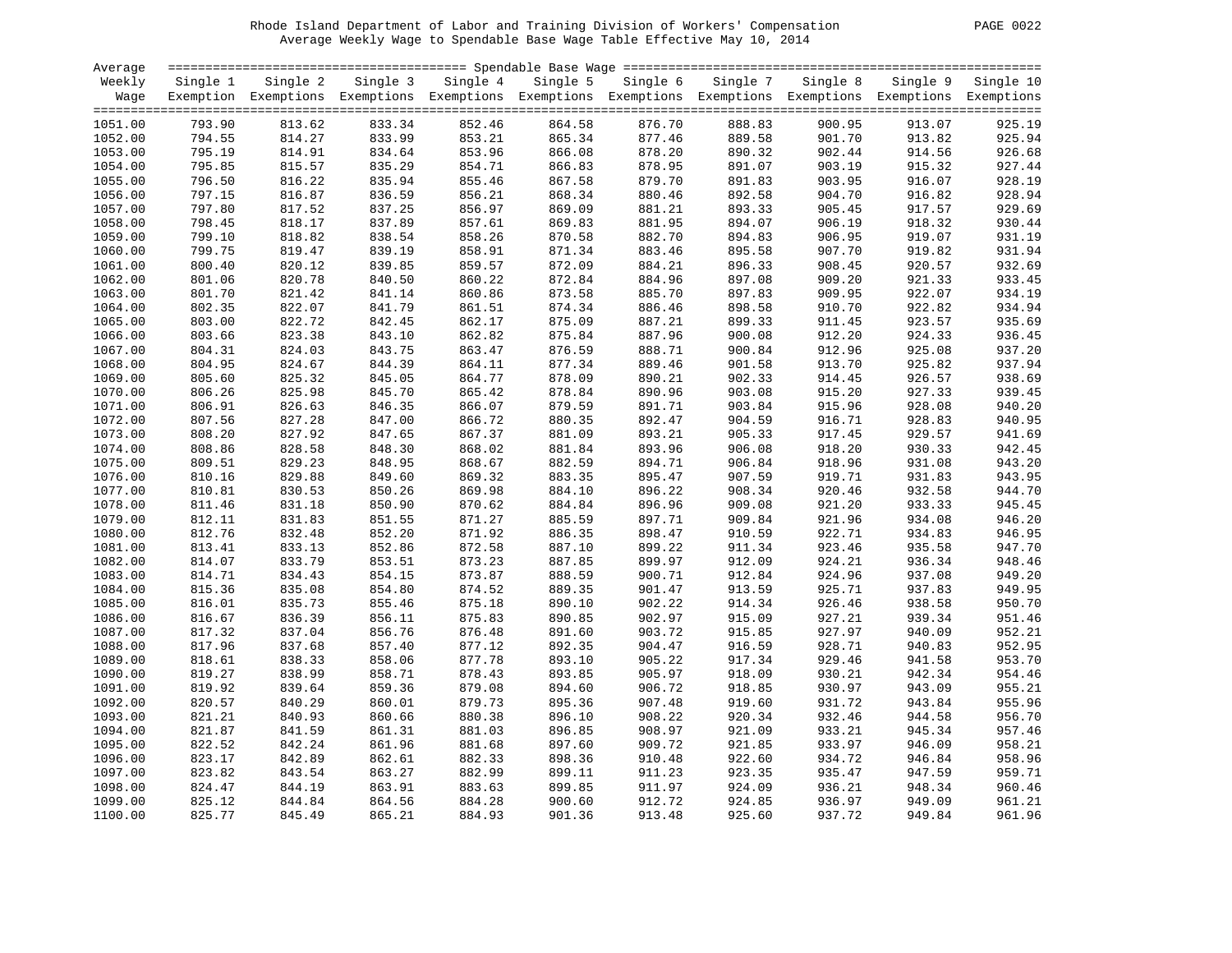#### Rhode Island Department of Labor and Training Division of Workers' Compensation PAGE 0023 Average Weekly Wage to Spendable Base Wage Table Effective May 10, 2014

| PAGE. | 0023 |
|-------|------|
|       |      |

| Average |          |                                                                                                                   |        |                   |                  |                   |          |          |        |                    |
|---------|----------|-------------------------------------------------------------------------------------------------------------------|--------|-------------------|------------------|-------------------|----------|----------|--------|--------------------|
| Weekly  | Single 1 | Single 2                                                                                                          |        | Single 3 Single 4 |                  | Single 5 Single 6 | Single 7 | Single 8 |        | Single 9 Single 10 |
|         |          | Wage Exemption Exemptions Exemptions Exemptions Exemptions Exemptions Exemptions Exemptions Exemptions Exemptions |        |                   |                  |                   |          |          |        |                    |
|         |          |                                                                                                                   |        |                   |                  |                   |          |          |        |                    |
| 1101.00 | 826.42   | 846.14                                                                                                            | 865.87 | 885.59            | 902.11           | 914.23            | 926.35   | 938.47   | 950.59 | 962.71             |
| 1102.00 | 827.08   | 846.80                                                                                                            | 866.52 | 886.24            | 902.86           | 914.98            | 927.10   | 939.22   | 951.35 | 963.47             |
| 1103.00 | 827.72   | 847.44                                                                                                            | 867.16 | 886.88            | 903.60           | 915.72            | 927.85   | 939.97   | 952.09 | 964.21             |
| 1104.00 | 828.37   | 848.09                                                                                                            | 867.81 | 887.53            | 904.36           | 916.48            | 928.60   | 940.72   | 952.84 | 964.96             |
| 1105.00 | 829.02   | 848.74                                                                                                            | 868.47 | 888.19            | 905.11           | 917.23            | 929.35   | 941.47   | 953.59 | 965.71             |
| 1106.00 | 829.68   | 849.40                                                                                                            | 869.12 | 888.84            | 905.86           | 917.98            | 930.10   | 942.22   | 954.35 | 966.47             |
| 1107.00 | 830.33   | 850.05                                                                                                            | 869.77 | 889.49            | 906.61           | 918.73            | 930.86   | 942.98   | 955.10 | 967.22             |
| 1108.00 | 830.97   | 850.69                                                                                                            | 870.41 | 890.13            | 907.36           | 919.48            | 931.60   | 943.72   | 955.84 | 967.96             |
| 1109.00 | 831.62   | 851.34                                                                                                            | 871.07 | 890.79            | 908.11           | 920.23            | 932.35   | 944.47   | 956.59 | 968.71             |
| 1110.00 | 832.28   | 852.00                                                                                                            | 871.72 | 891.44            | 908.86           | 920.98            | 933.10   | 945.22   | 957.35 | 969.47             |
| 1111.00 | 832.93   | 852.65                                                                                                            | 872.37 | 892.09            | 909.61           | 921.73            | 933.86   | 945.98   | 958.10 | 970.22             |
| 1112.00 | 833.58   | 853.30                                                                                                            | 873.02 | 892.74            | 910.37           | 922.49            | 934.61   | 946.73   | 958.85 | 970.97             |
| 1113.00 | 834.22   | 853.94                                                                                                            | 873.67 | 893.39            | 911.11           | 923.23            | 935.35   | 947.47   | 959.59 | 971.71             |
| 1114.00 | 834.88   | 854.60                                                                                                            | 874.32 | 894.04            | 911.86           | 923.98            | 936.10   | 948.22   | 960.35 | 972.47             |
| 1115.00 | 835.53   | 855.25                                                                                                            | 874.97 | 894.69            | 912.61           | 924.73            | 936.86   | 948.98   | 961.10 | 973.22             |
| 1116.00 | 836.18   | 855.90                                                                                                            | 875.62 | 895.34            | 913.37           | 925.49            | 937.61   | 949.73   | 961.85 | 973.97             |
|         |          |                                                                                                                   |        |                   | 914.12           |                   |          | 950.48   |        |                    |
| 1117.00 | 836.83   | 856.55                                                                                                            | 876.28 | 896.00            |                  | 926.24            | 938.36   |          | 962.60 | 974.72             |
| 1118.00 | 837.48   | 857.20                                                                                                            | 876.92 | 896.64            | 914.86           | 926.98            | 939.10   | 951.22   | 963.35 | 975.47             |
| 1119.00 | 838.13   | 857.85                                                                                                            | 877.57 | 897.29            | 915.61<br>916.37 | 927.73            | 939.86   | 951.98   | 964.10 | 976.22             |
| 1120.00 | 838.78   | 858.50                                                                                                            | 878.22 | 897.94            |                  | 928.49            | 940.61   | 952.73   | 964.85 | 976.97             |
| 1121.00 | 839.43   | 859.15                                                                                                            | 878.88 | 898.60            | 917.12           | 929.24            | 941.36   | 953.48   | 965.60 | 977.72             |
| 1122.00 | 840.09   | 859.81                                                                                                            | 879.53 | 899.25            | 917.87           | 929.99            | 942.11   | 954.23   | 966.36 | 978.48             |
| 1123.00 | 840.73   | 860.45                                                                                                            | 880.17 | 899.89            | 918.61           | 930.73            | 942.86   | 954.98   | 967.10 | 979.22             |
| 1124.00 | 841.38   | 861.10                                                                                                            | 880.82 | 900.54            | 919.37           | 931.49            | 943.61   | 955.73   | 967.85 | 979.97             |
| 1125.00 | 842.03   | 861.75                                                                                                            | 881.48 | 901.20            | 920.12           | 932.24            | 944.36   | 956.48   | 968.60 | 980.72             |
| 1126.00 | 842.69   | 862.41                                                                                                            | 882.13 | 901.85            | 920.87           | 932.99            | 945.11   | 957.23   | 969.36 | 981.48             |
| 1127.00 | 843.34   | 863.06                                                                                                            | 882.78 | 902.50            | 921.62           | 933.74            | 945.87   | 957.99   | 970.11 | 982.23             |
| 1128.00 | 843.98   | 863.70                                                                                                            | 883.42 | 903.14            | 922.37           | 934.49            | 946.61   | 958.73   | 970.85 | 982.97             |
| 1129.00 | 844.63   | 864.35                                                                                                            | 884.08 | 903.80            | 923.12           | 935.24            | 947.36   | 959.48   | 971.60 | 983.72             |
| 1130.00 | 845.29   | 865.01                                                                                                            | 884.73 | 904.45            | 923.87           | 935.99            | 948.11   | 960.23   | 972.36 | 984.48             |
| 1131.00 | 845.94   | 865.66                                                                                                            | 885.38 | 905.10            | 924.62           | 936.74            | 948.87   | 960.99   | 973.11 | 985.23             |
| 1132.00 | 846.59   | 866.31                                                                                                            | 886.03 | 905.75            | 925.38           | 937.50            | 949.62   | 961.74   | 973.86 | 985.98             |
| 1133.00 | 847.23   | 866.95                                                                                                            | 886.68 | 906.40            | 926.12           | 938.24            | 950.36   | 962.48   | 974.60 | 986.72             |
| 1134.00 | 847.89   | 867.61                                                                                                            | 887.33 | 907.05            | 926.77           | 938.99            | 951.11   | 963.23   | 975.36 | 987.48             |
| 1135.00 | 848.54   | 868.26                                                                                                            | 887.98 | 907.70            | 927.42           | 939.74            | 951.87   | 963.99   | 976.11 | 988.23             |
| 1136.00 | 849.19   | 868.91                                                                                                            | 888.63 | 908.35            | 928.08           | 940.50            | 952.62   | 964.74   | 976.86 | 988.98             |
| 1137.00 | 849.84   | 869.56                                                                                                            | 889.29 | 909.01            | 928.73           | 941.25            | 953.37   | 965.49   | 977.61 | 989.73             |
| 1138.00 | 850.49   | 870.21                                                                                                            | 889.93 | 909.65            | 929.37           | 941.99            | 954.11   | 966.23   | 978.36 | 990.48             |
| 1139.00 | 851.14   | 870.86                                                                                                            | 890.58 | 910.30            | 930.02           | 942.74            | 954.87   | 966.99   | 979.11 | 991.23             |
| 1140.00 | 851.79   | 871.51                                                                                                            | 891.23 | 910.95            | 930.68           | 943.50            | 955.62   | 967.74   | 979.86 | 991.98             |
| 1141.00 | 852.44   | 872.16                                                                                                            | 891.89 | 911.61            | 931.33           | 944.25            | 956.37   | 968.49   | 980.61 | 992.73             |
| 1142.00 | 853.10   | 872.82                                                                                                            | 892.54 | 912.26            | 931.98           | 945.00            | 957.12   | 969.24   | 981.37 | 993.49             |
| 1143.00 | 853.74   | 873.46                                                                                                            | 893.18 | 912.90            | 932.62           | 945.74            | 957.87   | 969.99   | 982.11 | 994.23             |
| 1144.00 | 854.39   | 874.11                                                                                                            | 893.83 | 913.55            | 933.28           | 946.50            | 958.62   | 970.74   | 982.86 | 994.98             |
| 1145.00 | 855.04   | 874.76                                                                                                            | 894.49 | 914.21            | 933.93           | 947.25            | 959.37   | 971.49   | 983.61 | 995.73             |
| 1146.00 | 855.70   | 875.42                                                                                                            | 895.14 | 914.86            | 934.58           | 948.00            | 960.12   | 972.24   | 984.37 | 996.49             |
| 1147.00 | 856.35   | 876.07                                                                                                            | 895.79 | 915.51            | 935.23           | 948.75            | 960.88   | 973.00   | 985.12 | 997.24             |
| 1148.00 | 856.99   | 876.71                                                                                                            | 896.43 | 916.15            | 935.88           | 949.50            | 961.62   | 973.74   | 985.86 | 997.98             |
| 1149.00 | 857.64   | 877.36                                                                                                            | 897.09 | 916.81            | 936.53           | 950.25            | 962.37   | 974.49   | 986.61 | 998.73             |
| 1150.00 | 858.30   | 878.02                                                                                                            | 897.74 | 917.46            | 937.18           | 951.00            | 963.12   | 975.24   | 987.37 | 999.49             |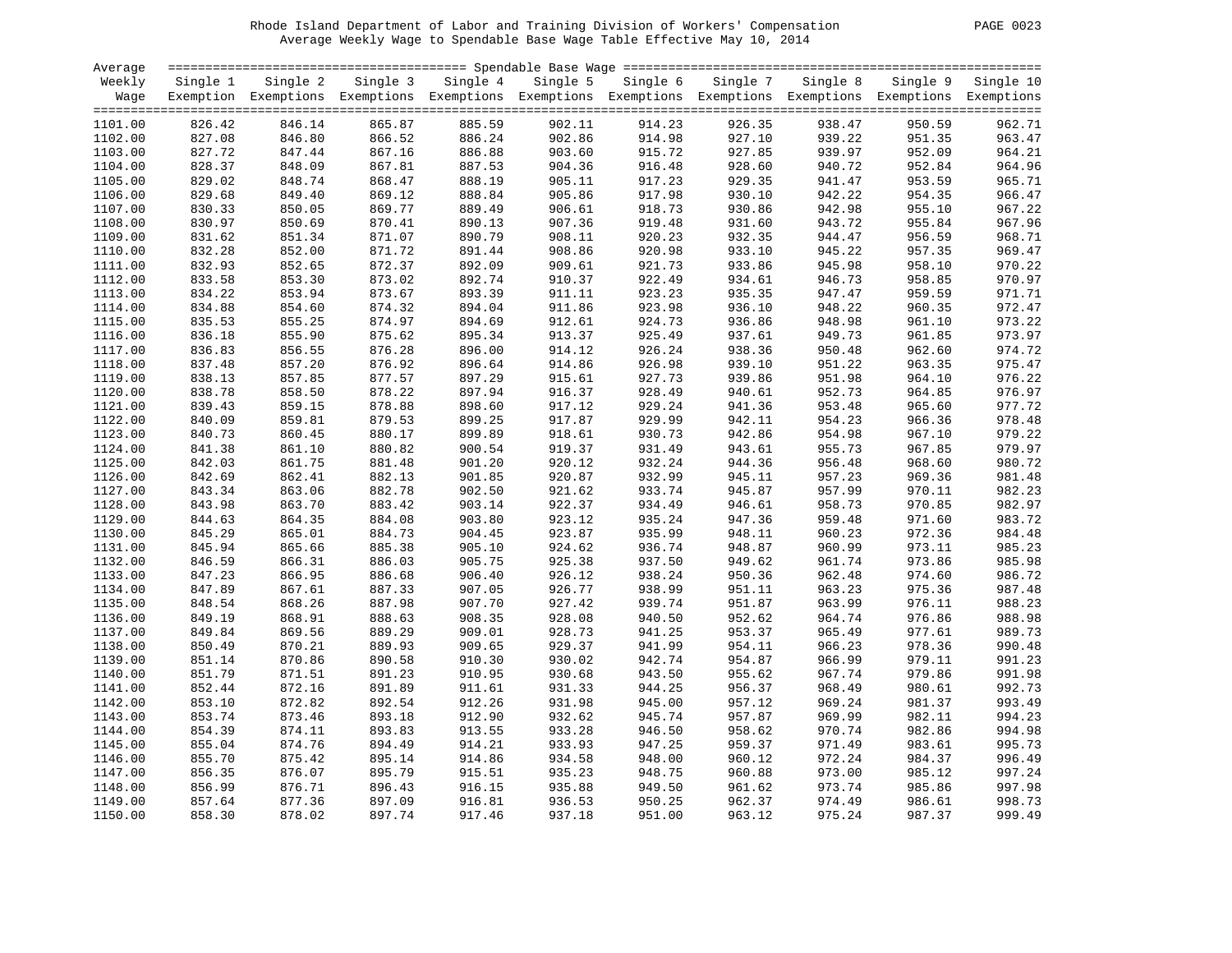#### Rhode Island Department of Labor and Training Division of Workers' Compensation PAGE 0024 Average Weekly Wage to Spendable Base Wage Table Effective May 10, 2014

| PAGE |  |  | 0024 |  |
|------|--|--|------|--|
|------|--|--|------|--|

| Average |                  |                                                                                                              |                  |          |                  |                   |          |                  |         |                    |
|---------|------------------|--------------------------------------------------------------------------------------------------------------|------------------|----------|------------------|-------------------|----------|------------------|---------|--------------------|
| Weekly  | Single 1         | Single 2                                                                                                     | Single 3         | Single 4 |                  | Single 5 Single 6 | Single 7 | Single 8         |         | Single 9 Single 10 |
| Waqe    |                  | Exemption Exemptions Exemptions Exemptions Exemptions Exemptions Exemptions Exemptions Exemptions Exemptions |                  |          |                  |                   |          |                  |         |                    |
|         |                  |                                                                                                              |                  |          |                  |                   |          |                  |         |                    |
| 1151.00 | 858.95           | 878.67                                                                                                       | 898.39           | 918.11   | 937.83           | 951.75            | 963.88   | 976.00           | 988.12  | 1000.24            |
| 1152.00 | 859.60           | 879.32                                                                                                       | 899.04           | 918.76   | 938.49           | 952.51            | 964.63   | 976.75           | 988.87  | 1000.99            |
| 1153.00 | 860.24           | 879.96                                                                                                       | 899.69           | 919.41   | 939.13           | 953.25            | 965.37   | 977.49           | 989.61  | 1001.73            |
| 1154.00 | 860.90           | 880.62                                                                                                       | 900.34           | 920.06   | 939.78           | 954.00            | 966.12   | 978.24           | 990.37  | 1002.49            |
| 1155.00 | 861.55           | 881.27                                                                                                       | 900.99           | 920.71   | 940.43           | 954.75            | 966.88   | 979.00           | 991.12  | 1003.24            |
| 1156.00 | 862.20           | 881.92                                                                                                       | 901.64           | 921.36   | 941.09           | 955.51            | 967.63   | 979.75           | 991.87  | 1003.99            |
| 1157.00 | 862.85           | 882.57                                                                                                       | 902.30           | 922.02   | 941.74           | 956.26            | 968.38   | 980.50           | 992.62  | 1004.74            |
| 1158.00 | 863.50           | 883.22                                                                                                       | 902.94           | 922.66   | 942.38           | 957.00            | 969.12   | 981.24           | 993.37  | 1005.49            |
| 1159.00 | 864.15           | 883.87                                                                                                       | 903.59           | 923.31   | 943.03           | 957.75            | 969.88   | 982.00           | 994.12  | 1006.24            |
| 1160.00 | 864.80           | 884.52                                                                                                       | 904.24           | 923.96   | 943.69           | 958.51            | 970.63   | 982.75           | 994.87  | 1006.99            |
| 1161.00 | 865.45           | 885.17                                                                                                       | 904.90           | 924.62   | 944.34           | 959.26            | 971.38   | 983.50           | 995.62  | 1007.74            |
| 1162.00 | 866.11           | 885.83                                                                                                       | 905.55           | 925.27   | 944.99           | 960.01            | 972.13   | 984.25           | 996.38  | 1008.50            |
| 1163.00 | 866.75           | 886.47                                                                                                       | 906.19           | 925.91   | 945.63           | 960.75            | 972.88   | 985.00           | 997.12  | 1009.24            |
| 1164.00 | 867.40           | 887.12                                                                                                       | 906.84           | 926.56   | 946.29           | 961.51            | 973.63   | 985.75           | 997.87  | 1009.99            |
| 1165.00 | 868.05           | 887.77                                                                                                       | 907.50           | 927.22   | 946.94           | 962.26            | 974.38   | 986.50           | 998.62  | 1010.74            |
| 1166.00 | 868.69           | 888.43                                                                                                       | 908.15           | 927.87   | 947.59           | 963.01            | 975.13   | 987.25           | 999.38  | 1011.50            |
| 1167.00 | 869.34           | 889.08                                                                                                       | 908.80           | 928.52   | 948.24           | 963.76            | 975.89   | 988.01           | 1000.13 | 1012.25            |
|         | 869.97           |                                                                                                              | 909.44           | 929.16   | 948.89           |                   |          |                  |         | 1012.99            |
| 1168.00 |                  | 889.72                                                                                                       |                  | 929.82   |                  | 964.51<br>965.26  | 976.63   | 988.75           | 1000.87 |                    |
| 1169.00 | 870.61<br>871.25 | 890.37<br>891.03                                                                                             | 910.10<br>910.75 | 930.47   | 949.54<br>950.19 | 966.01            | 977.38   | 989.50<br>990.25 | 1001.62 | 1013.74<br>1014.50 |
| 1170.00 |                  |                                                                                                              |                  |          |                  |                   | 978.13   |                  | 1002.38 |                    |
| 1171.00 | 871.90           | 891.68                                                                                                       | 911.40           | 931.12   | 950.84           | 966.76            | 978.89   | 991.01           | 1003.13 | 1015.25            |
| 1172.00 | 872.54           | 892.33                                                                                                       | 912.05           | 931.77   | 951.50           | 967.52            | 979.64   | 991.76           | 1003.88 | 1016.00            |
| 1173.00 | 873.17           | 892.97                                                                                                       | 912.70           | 932.42   | 952.14           | 968.26            | 980.38   | 992.50           | 1004.62 | 1016.74            |
| 1174.00 | 873.81           | 893.63                                                                                                       | 913.35           | 933.07   | 952.79           | 969.01            | 981.13   | 993.25           | 1005.38 | 1017.50            |
| 1175.00 | 874.46           | 894.28                                                                                                       | 914.00           | 933.72   | 953.44           | 969.76            | 981.89   | 994.01           | 1006.13 | 1018.25            |
| 1176.00 | 875.10           | 894.93                                                                                                       | 914.65           | 934.37   | 954.10           | 970.52            | 982.64   | 994.76           | 1006.88 | 1019.00            |
| 1177.00 | 875.74           | 895.58                                                                                                       | 915.31           | 935.03   | 954.75           | 971.27            | 983.39   | 995.51           | 1007.63 | 1019.75            |
| 1178.00 | 876.37           | 896.23                                                                                                       | 915.95           | 935.67   | 955.39           | 972.01            | 984.13   | 996.25           | 1008.38 | 1020.50            |
| 1179.00 | 877.02           | 896.88                                                                                                       | 916.60           | 936.32   | 956.04           | 972.76            | 984.89   | 997.01           | 1009.13 | 1021.25            |
| 1180.00 | 877.66           | 897.53                                                                                                       | 917.25           | 936.97   | 956.70           | 973.52            | 985.64   | 997.76           | 1009.88 | 1022.00            |
| 1181.00 | 878.30           | 898.18                                                                                                       | 917.91           | 937.63   | 957.35           | 974.27            | 986.39   | 998.51           | 1010.63 | 1022.75            |
| 1182.00 | 878.94           | 898.84                                                                                                       | 918.56           | 938.28   | 958.00           | 975.02            | 987.14   | 999.26           | 1011.39 | 1023.51            |
| 1183.00 | 879.58           | 899.48                                                                                                       | 919.20           | 938.92   | 958.64           | 975.76            | 987.89   | 1000.01          | 1012.13 | 1024.25            |
| 1184.00 | 880.22           | 900.13                                                                                                       | 919.85           | 939.57   | 959.30           | 976.52            | 988.64   | 1000.76          | 1012.88 | 1025.00            |
| 1185.00 | 880.86           | 900.77                                                                                                       | 920.51           | 940.23   | 959.95           | 977.27            | 989.39   | 1001.51          | 1013.63 | 1025.75            |
| 1186.00 | 881.50           | 901.42                                                                                                       | 921.16           | 940.88   | 960.60           | 978.02            | 990.14   | 1002.26          | 1014.39 | 1026.51            |
| 1187.00 | 882.15           | 902.06                                                                                                       | 921.81           | 941.53   | 961.25           | 978.77            | 990.90   | 1003.02          | 1015.14 | 1027.26            |
| 1188.00 | 882.78           | 902.69                                                                                                       | 922.45           | 942.17   | 961.90           | 979.52            | 991.64   | 1003.76          | 1015.88 | 1028.00            |
| 1189.00 | 883.42           | 903.33                                                                                                       | 923.11           | 942.83   | 962.55           | 980.27            | 992.39   | 1004.51          | 1016.63 | 1028.75            |
| 1190.00 | 884.06           | 903.98                                                                                                       | 923.76           | 943.48   | 963.20           | 981.02            | 993.14   | 1005.26          | 1017.39 | 1029.51            |
| 1191.00 | 884.71           | 904.62                                                                                                       | 924.41           | 944.13   | 963.85           | 981.77            | 993.90   | 1006.02          | 1018.14 | 1030.26            |
| 1192.00 | 885.35           | 905.26                                                                                                       | 925.06           | 944.78   | 964.51           | 982.53            | 994.65   | 1006.77          | 1018.89 | 1031.01            |
| 1193.00 | 885.98           | 905.89                                                                                                       | 925.71           | 945.43   | 965.15           | 983.27            | 995.39   | 1007.51          | 1019.63 | 1031.75            |
| 1194.00 | 886.62           | 906.54                                                                                                       | 926.36           | 946.08   | 965.80           | 984.02            | 996.14   | 1008.26          | 1020.39 | 1032.51            |
| 1195.00 | 887.27           | 907.18                                                                                                       | 927.01           | 946.73   | 966.45           | 984.77            | 996.90   | 1009.02          | 1021.14 | 1033.26            |
| 1196.00 | 887.91           | 907.82                                                                                                       | 927.66           | 947.38   | 967.11           | 985.53            | 997.65   | 1009.77          | 1021.89 | 1034.01            |
| 1197.00 | 888.55           | 908.46                                                                                                       | 928.32           | 948.04   | 967.76           | 986.28            | 998.40   | 1010.52          | 1022.64 | 1034.76            |
| 1198.00 | 889.18           | 909.10                                                                                                       | 928.96           | 948.68   | 968.40           | 987.02            | 999.14   | 1011.26          | 1023.39 | 1035.51            |
| 1199.00 | 889.83           | 909.74                                                                                                       | 929.61           | 949.33   | 969.05           | 987.77            | 999.90   | 1012.02          | 1024.14 | 1036.26            |
| 1200.00 | 890.47           | 910.38                                                                                                       | 930.26           | 949.98   | 969.71           | 988.53            | 1000.65  | 1012.77          | 1024.89 | 1037.01            |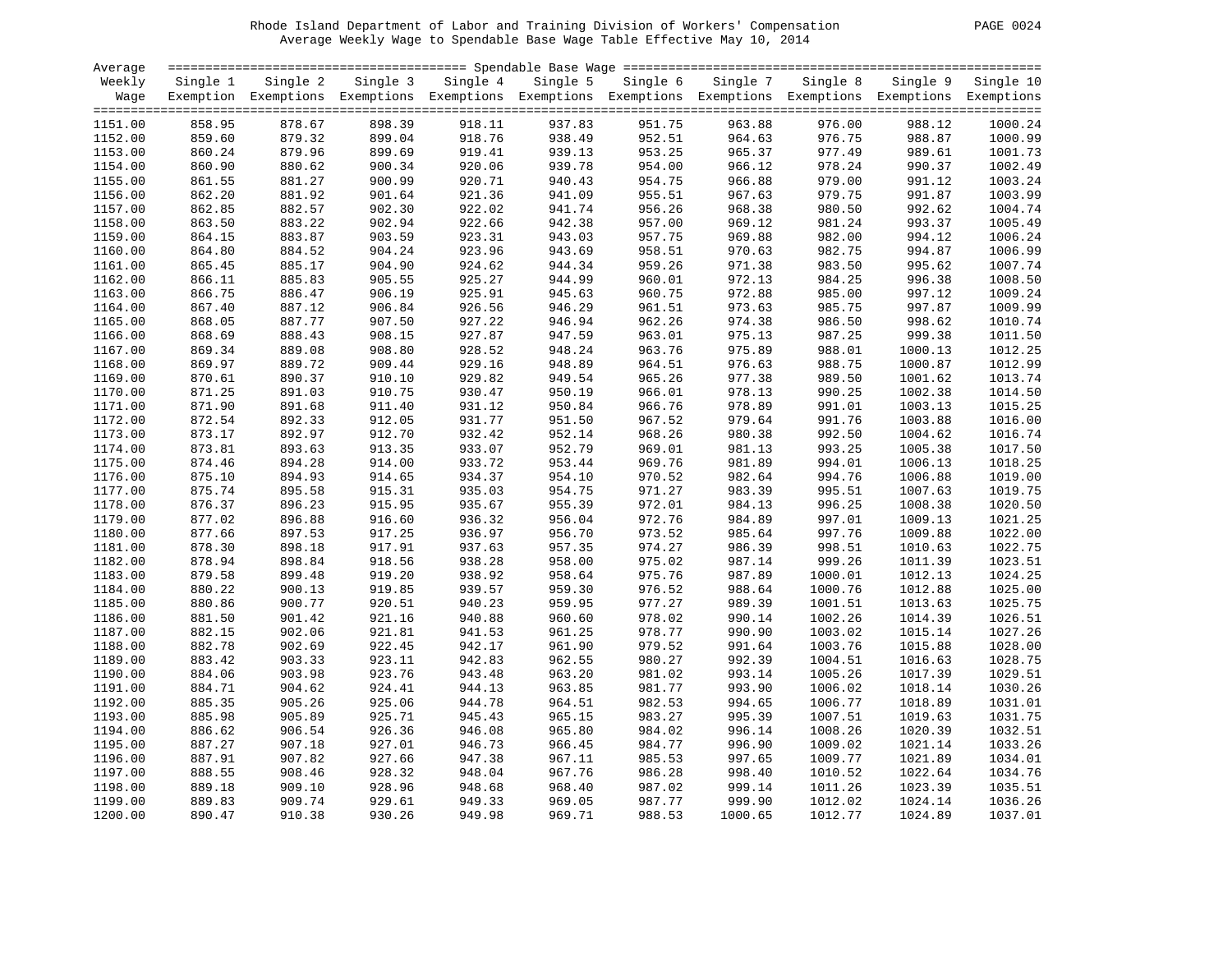#### Rhode Island Department of Labor and Training Division of Workers' Compensation PAGE 0025 Average Weekly Wage to Spendable Base Wage Table Effective May 10, 2014

| PAGE | 0025 |
|------|------|
|      |      |

| Average |          |                                                                                                              |          |          |          |          |          |          |         |                    |
|---------|----------|--------------------------------------------------------------------------------------------------------------|----------|----------|----------|----------|----------|----------|---------|--------------------|
| Weekly  | Single 1 | Single 2                                                                                                     | Single 3 | Single 4 | Single 5 | Single 6 | Single 7 | Single 8 |         | Single 9 Single 10 |
| Wage    |          | Exemption Exemptions Exemptions Exemptions Exemptions Exemptions Exemptions Exemptions Exemptions Exemptions |          |          |          |          |          |          |         |                    |
|         |          |                                                                                                              |          |          |          |          |          |          |         |                    |
| 1201.00 | 891.11   | 911.02                                                                                                       | 930.92   | 950.64   | 970.36   | 989.28   | 1001.40  | 1013.52  | 1025.64 | 1037.76            |
| 1202.00 | 891.75   | 911.67                                                                                                       | 931.57   | 951.29   | 971.01   | 990.03   | 1002.15  | 1014.27  | 1026.40 | 1038.52            |
| 1203.00 | 892.39   | 912.30                                                                                                       | 932.21   | 951.93   | 971.65   | 990.77   | 1002.90  | 1015.02  | 1027.14 | 1039.26            |
| 1204.00 | 893.03   | 912.94                                                                                                       | 932.86   | 952.58   | 972.31   | 991.53   | 1003.65  | 1015.77  | 1027.89 | 1040.01            |
| 1205.00 | 893.67   | 913.58                                                                                                       | 933.50   | 953.24   | 972.96   | 992.28   | 1004.40  | 1016.52  | 1028.64 | 1040.76            |
| 1206.00 | 894.31   | 914.23                                                                                                       | 934.14   | 953.89   | 973.61   | 993.03   | 1005.15  | 1017.27  | 1029.40 | 1041.52            |
| 1207.00 | 894.96   | 914.87                                                                                                       | 934.78   | 954.54   | 974.26   | 993.78   | 1005.91  | 1018.03  | 1030.15 | 1042.27            |
| 1208.00 | 895.59   | 915.50                                                                                                       | 935.42   | 955.18   | 974.91   | 994.53   | 1006.65  | 1018.77  | 1030.89 | 1043.01            |
| 1209.00 | 896.23   | 916.14                                                                                                       | 936.06   | 955.84   | 975.56   | 995.28   | 1007.40  | 1019.52  | 1031.64 | 1043.76            |
| 1210.00 | 896.87   | 916.79                                                                                                       | 936.70   | 956.49   | 976.21   | 995.93   | 1008.15  | 1020.27  | 1032.40 | 1044.52            |
| 1211.00 | 897.52   | 917.43                                                                                                       | 937.34   | 957.14   | 976.86   | 996.58   | 1008.91  | 1021.03  | 1033.15 | 1045.27            |
| 1212.00 | 898.16   | 918.07                                                                                                       | 937.99   | 957.79   | 977.52   | 997.24   | 1009.66  | 1021.78  | 1033.90 | 1046.02            |
| 1213.00 | 898.79   | 918.70                                                                                                       | 938.62   | 958.44   | 978.16   | 997.88   | 1010.40  | 1022.52  | 1034.64 | 1046.76            |
| 1214.00 | 899.43   | 919.35                                                                                                       | 939.26   | 959.09   | 978.81   | 998.53   | 1011.15  | 1023.27  | 1035.40 | 1047.52            |
| 1215.00 | 900.08   | 919.99                                                                                                       | 939.90   | 959.74   | 979.46   | 999.18   | 1011.91  | 1024.03  | 1036.15 | 1048.27            |
| 1216.00 | 900.72   | 920.63                                                                                                       | 940.55   | 960.39   | 980.12   | 999.84   | 1012.66  | 1024.78  | 1036.90 | 1049.02            |
| 1217.00 | 901.36   | 921.27                                                                                                       | 941.19   | 961.05   | 980.77   | 1000.49  | 1013.41  | 1025.53  | 1037.65 | 1049.77            |
| 1218.00 | 901.99   | 921.91                                                                                                       | 941.82   | 961.69   | 981.41   | 1001.13  | 1014.15  | 1026.27  | 1038.40 | 1050.52            |
| 1219.00 | 902.64   | 922.55                                                                                                       | 942.46   | 962.34   | 982.06   | 1001.78  | 1014.91  | 1027.03  | 1039.15 | 1051.27            |
| 1220.00 | 903.28   | 923.19                                                                                                       | 943.11   | 962.99   | 982.72   | 1002.44  | 1015.66  | 1027.78  | 1039.90 | 1052.02            |
| 1221.00 | 903.92   | 923.83                                                                                                       | 943.75   | 963.65   | 983.37   | 1003.09  | 1016.41  | 1028.53  | 1040.65 | 1052.77            |
|         |          |                                                                                                              |          |          |          |          |          |          |         |                    |
| 1222.00 | 904.56   | 924.48                                                                                                       | 944.39   | 964.30   | 984.02   | 1003.74  | 1017.16  | 1029.28  | 1041.41 | 1053.53            |
| 1223.00 | 905.20   | 925.11                                                                                                       | 945.02   | 964.94   | 984.66   | 1004.38  | 1017.91  | 1030.03  | 1042.15 | 1054.27            |
| 1224.00 | 905.84   | 925.75                                                                                                       | 945.67   | 965.58   | 985.32   | 1005.04  | 1018.66  | 1030.78  | 1042.90 | 1055.02            |
| 1225.00 | 906.48   | 926.39                                                                                                       | 946.31   | 966.22   | 985.97   | 1005.69  | 1019.41  | 1031.53  | 1043.65 | 1055.77            |
| 1226.00 | 907.12   | 927.04                                                                                                       | 946.95   | 966.86   | 986.62   | 1006.34  | 1020.16  | 1032.28  | 1044.41 | 1056.53            |
| 1227.00 | 907.77   | 927.68                                                                                                       | 947.59   | 967.51   | 987.27   | 1006.99  | 1020.92  | 1033.04  | 1045.16 | 1057.28            |
| 1228.00 | 908.40   | 928.31                                                                                                       | 948.23   | 968.14   | 987.92   | 1007.64  | 1021.66  | 1033.78  | 1045.90 | 1058.02            |
| 1229.00 | 909.04   | 928.95                                                                                                       | 948.87   | 968.78   | 988.57   | 1008.29  | 1022.41  | 1034.53  | 1046.65 | 1058.77            |
| 1230.00 | 909.68   | 929.60                                                                                                       | 949.51   | 969.42   | 989.22   | 1008.94  | 1023.16  | 1035.28  | 1047.41 | 1059.53            |
| 1231.00 | 910.33   | 930.24                                                                                                       | 950.15   | 970.07   | 989.87   | 1009.59  | 1023.92  | 1036.04  | 1048.16 | 1060.28            |
| 1232.00 | 910.97   | 930.88                                                                                                       | 950.80   | 970.71   | 990.53   | 1010.25  | 1024.67  | 1036.79  | 1048.91 | 1061.03            |
| 1233.00 | 911.60   | 931.51                                                                                                       | 951.43   | 971.34   | 991.17   | 1010.89  | 1025.41  | 1037.53  | 1049.65 | 1061.77            |
| 1234.00 | 912.24   | 932.16                                                                                                       | 952.07   | 971.98   | 991.82   | 1011.54  | 1026.16  | 1038.28  | 1050.41 | 1062.53            |
| 1235.00 | 912.89   | 932.80                                                                                                       | 952.71   | 972.63   | 992.47   | 1012.19  | 1026.92  | 1039.04  | 1051.16 | 1063.28            |
| 1236.00 | 913.53   | 933.44                                                                                                       | 953.36   | 973.27   | 993.13   | 1012.85  | 1027.67  | 1039.79  | 1051.91 | 1064.03            |
| 1237.00 | 914.17   | 934.08                                                                                                       | 954.00   | 973.91   | 993.78   | 1013.50  | 1028.42  | 1040.54  | 1052.66 | 1064.78            |
| 1238.00 | 914.80   | 934.72                                                                                                       | 954.63   | 974.54   | 994.42   | 1014.14  | 1029.16  | 1041.28  | 1053.41 | 1065.53            |
| 1239.00 | 915.45   | 935.36                                                                                                       | 955.27   | 975.19   | 995.07   | 1014.79  | 1029.92  | 1042.04  | 1054.16 | 1066.28            |
| 1240.00 | 916.09   | 936.00                                                                                                       | 955.92   | 975.83   | 995.73   | 1015.45  | 1030.67  | 1042.79  | 1054.91 | 1067.03            |
| 1241.00 | 916.73   | 936.64                                                                                                       | 956.56   | 976.47   | 996.38   | 1016.10  | 1031.42  | 1043.54  | 1055.66 | 1067.78            |
| 1242.00 | 917.37   | 937.29                                                                                                       | 957.20   | 977.11   | 997.03   | 1016.75  | 1032.17  | 1044.29  | 1056.42 | 1068.54            |
| 1243.00 | 918.01   | 937.92                                                                                                       | 957.83   | 977.75   | 997.66   | 1017.39  | 1032.92  | 1045.04  | 1057.16 | 1069.28            |
| 1244.00 | 918.65   | 938.56                                                                                                       | 958.48   | 978.39   | 998.30   | 1018.05  | 1033.67  | 1045.79  | 1057.91 | 1070.03            |
| 1245.00 | 919.29   | 939.20                                                                                                       | 959.12   | 979.03   | 998.94   | 1018.70  | 1034.42  | 1046.54  | 1058.66 | 1070.78            |
| 1246.00 | 919.93   | 939.85                                                                                                       | 959.76   | 979.67   | 999.59   | 1019.35  | 1035.17  | 1047.29  | 1059.42 | 1071.54            |
| 1247.00 | 920.58   | 940.49                                                                                                       | 960.40   | 980.32   | 1000.23  | 1020.00  | 1035.93  | 1048.05  | 1060.17 | 1072.29            |
| 1248.00 | 921.21   | 941.12                                                                                                       | 961.04   | 980.95   | 1000.86  | 1020.65  | 1036.67  | 1048.79  | 1060.91 | 1073.03            |
| 1249.00 | 921.85   | 941.76                                                                                                       | 961.68   | 981.59   | 1001.50  | 1021.30  | 1037.42  | 1049.54  | 1061.66 | 1073.78            |
| 1250.00 | 922.49   | 942.41                                                                                                       | 962.32   | 982.23   | 1002.15  | 1021.95  | 1038.17  | 1050.29  | 1062.42 | 1074.54            |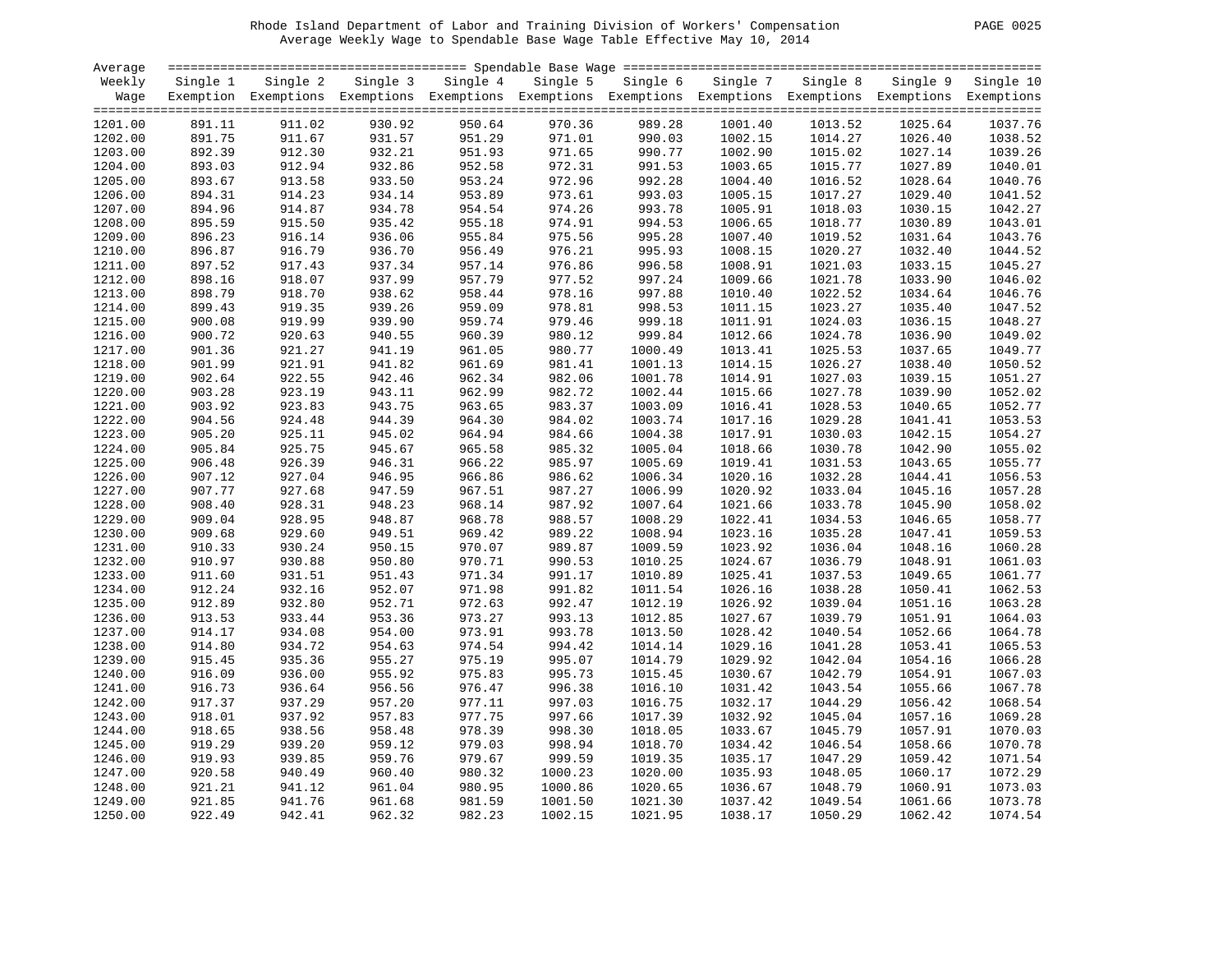#### Rhode Island Department of Labor and Training Division of Workers' Compensation PAGE 0026 Average Weekly Wage to Spendable Base Wage Table Effective May 10, 2014

| PAGE | 0026 |
|------|------|
|      |      |

| Average |          |                                                                                                              |        |                   |         |                   |          |          |         |                    |
|---------|----------|--------------------------------------------------------------------------------------------------------------|--------|-------------------|---------|-------------------|----------|----------|---------|--------------------|
| Weekly  | Single 1 | Single 2                                                                                                     |        | Single 3 Single 4 |         | Single 5 Single 6 | Single 7 | Single 8 |         | Single 9 Single 10 |
| Wage    |          | Exemption Exemptions Exemptions Exemptions Exemptions Exemptions Exemptions Exemptions Exemptions Exemptions |        |                   |         |                   |          |          |         |                    |
|         |          |                                                                                                              |        |                   |         |                   |          |          |         |                    |
| 1251.00 | 923.14   | 943.05                                                                                                       | 962.96 | 982.88            | 1002.79 | 1022.60           | 1038.93  | 1051.05  | 1063.17 | 1075.29            |
| 1252.00 | 923.78   | 943.69                                                                                                       | 963.61 | 983.52            | 1003.43 | 1023.26           | 1039.68  | 1051.80  | 1063.92 | 1076.04            |
| 1253.00 | 924.41   | 944.32                                                                                                       | 964.24 | 984.15            | 1004.06 | 1023.90           | 1040.42  | 1052.54  | 1064.66 | 1076.78            |
| 1254.00 | 925.05   | 944.97                                                                                                       | 964.88 | 984.79            | 1004.71 | 1024.55           | 1041.17  | 1053.29  | 1065.42 | 1077.54            |
| 1255.00 | 925.70   | 945.61                                                                                                       | 965.52 | 985.44            | 1005.35 | 1025.20           | 1041.93  | 1054.05  | 1066.17 | 1078.29            |
| 1256.00 | 926.34   | 946.25                                                                                                       | 966.17 | 986.08            | 1005.99 | 1025.86           | 1042.68  | 1054.80  | 1066.92 | 1079.04            |
| 1257.00 | 926.98   | 946.89                                                                                                       | 966.81 | 986.72            | 1006.63 | 1026.51           | 1043.43  | 1055.55  | 1067.67 | 1079.79            |
| 1258.00 | 927.61   | 947.53                                                                                                       | 967.44 | 987.35            | 1007.27 | 1027.15           | 1044.17  | 1056.29  | 1068.42 | 1080.54            |
| 1259.00 | 928.26   | 948.17                                                                                                       | 968.08 | 988.00            | 1007.91 | 1027.80           | 1044.93  | 1057.05  | 1069.17 | 1081.29            |
| 1260.00 | 928.90   | 948.81                                                                                                       | 968.73 | 988.64            | 1008.55 | 1028.46           | 1045.68  | 1057.80  | 1069.92 | 1082.04            |
| 1261.00 | 929.54   | 949.45                                                                                                       | 969.37 | 989.28            | 1009.19 | 1029.11           | 1046.43  | 1058.55  | 1070.67 | 1082.79            |
| 1262.00 | 930.18   | 950.10                                                                                                       | 970.01 | 989.92            | 1009.84 | 1029.75           | 1047.18  | 1059.30  | 1071.43 | 1083.55            |
| 1263.00 | 930.82   | 950.73                                                                                                       | 970.64 | 990.56            | 1010.47 | 1030.38           | 1047.93  | 1060.05  | 1072.17 | 1084.29            |
| 1264.00 | 931.46   | 951.37                                                                                                       | 971.29 | 991.20            | 1011.11 | 1031.03           | 1048.68  | 1060.80  | 1072.92 | 1085.04            |
| 1265.00 | 932.10   | 952.01                                                                                                       | 971.93 | 991.84            | 1011.75 | 1031.67           | 1049.43  | 1061.55  | 1073.67 | 1085.79            |
| 1266.00 | 932.74   | 952.66                                                                                                       | 972.57 | 992.48            | 1012.40 | 1032.31           | 1050.18  | 1062.30  | 1074.43 | 1086.55            |
| 1267.00 | 933.39   | 953.30                                                                                                       | 973.21 | 993.13            | 1013.04 | 1032.95           | 1050.94  | 1063.06  | 1075.18 | 1087.30            |
| 1268.00 | 934.02   | 953.93                                                                                                       | 973.85 | 993.76            | 1013.67 | 1033.59           | 1051.68  | 1063.80  | 1075.92 | 1088.04            |
| 1269.00 | 934.66   | 954.57                                                                                                       | 974.49 | 994.40            | 1014.31 | 1034.23           | 1052.43  | 1064.55  | 1076.67 | 1088.79            |
| 1270.00 | 935.30   | 955.22                                                                                                       | 975.13 | 995.04            | 1014.96 | 1034.87           | 1053.18  | 1065.30  | 1077.43 | 1089.55            |
| 1271.00 | 935.95   | 955.86                                                                                                       | 975.77 | 995.69            | 1015.60 | 1035.51           | 1053.94  | 1066.06  | 1078.18 | 1090.30            |
| 1272.00 | 936.59   | 956.50                                                                                                       | 976.42 | 996.33            | 1016.24 | 1036.16           | 1054.69  | 1066.81  | 1078.93 | 1091.05            |
| 1273.00 | 937.22   | 957.13                                                                                                       | 977.05 | 996.96            | 1016.87 | 1036.79           | 1055.43  | 1067.55  | 1079.67 | 1091.79            |
| 1274.00 | 937.86   | 957.78                                                                                                       | 977.69 | 997.60            | 1017.52 | 1037.43           | 1056.18  | 1068.30  | 1080.43 | 1092.55            |
| 1275.00 | 938.51   | 958.42                                                                                                       | 978.33 | 998.25            | 1018.16 | 1038.07           | 1056.94  | 1069.06  | 1081.18 | 1093.30            |
| 1276.00 | 939.15   | 959.06                                                                                                       | 978.98 | 998.89            | 1018.80 | 1038.72           | 1057.69  | 1069.81  | 1081.93 | 1094.05            |
| 1277.00 | 939.79   | 959.70                                                                                                       | 979.62 | 999.53            | 1019.44 | 1039.36           | 1058.44  | 1070.56  | 1082.68 | 1094.80            |
| 1278.00 | 940.42   | 960.34                                                                                                       | 980.25 | 1000.16           | 1020.08 | 1039.99           | 1059.18  | 1071.30  | 1083.43 | 1095.55            |
| 1279.00 | 941.07   | 960.98                                                                                                       | 980.89 | 1000.81           | 1020.72 | 1040.63           | 1059.94  | 1072.06  | 1084.18 | 1096.30            |
| 1280.00 | 941.71   | 961.62                                                                                                       | 981.54 | 1001.45           | 1021.36 | 1041.28           | 1060.69  | 1072.81  | 1084.93 | 1097.05            |
| 1281.00 | 942.35   | 962.26                                                                                                       | 982.18 | 1002.09           | 1022.00 | 1041.92           | 1061.43  | 1073.56  | 1085.68 | 1097.80            |
| 1282.00 | 942.99   | 962.91                                                                                                       | 982.82 | 1002.73           | 1022.65 | 1042.56           | 1062.17  | 1074.31  | 1086.44 | 1098.56            |
| 1283.00 | 943.63   | 963.54                                                                                                       | 983.45 | 1003.37           | 1023.28 | 1043.19           | 1062.91  | 1075.06  | 1087.18 | 1099.30            |
| 1284.00 | 944.27   | 964.18                                                                                                       | 984.10 | 1004.01           | 1023.92 | 1043.84           | 1063.65  | 1075.81  | 1087.93 | 1100.05            |
| 1285.00 | 944.91   | 964.82                                                                                                       | 984.74 | 1004.65           | 1024.56 | 1044.48           | 1064.39  | 1076.56  | 1088.68 | 1100.80            |
| 1286.00 | 945.55   | 965.47                                                                                                       | 985.38 | 1005.29           | 1025.21 | 1045.12           | 1065.03  | 1077.31  | 1089.44 | 1101.56            |
| 1287.00 | 946.20   | 966.11                                                                                                       | 986.02 | 1005.94           | 1025.85 | 1045.76           | 1065.68  | 1078.07  | 1090.19 | 1102.31            |
| 1288.00 | 946.83   | 966.74                                                                                                       | 986.66 | 1006.57           | 1026.48 | 1046.40           | 1066.31  | 1078.81  | 1090.93 | 1103.05            |
| 1289.00 | 947.47   | 967.38                                                                                                       | 987.30 | 1007.21           | 1027.12 | 1047.04           | 1066.95  | 1079.56  | 1091.68 | 1103.80            |
| 1290.00 | 948.11   | 968.03                                                                                                       | 987.94 | 1007.85           | 1027.77 | 1047.68           | 1067.59  | 1080.31  | 1092.44 | 1104.56            |
| 1291.00 | 948.76   | 968.67                                                                                                       | 988.58 | 1008.50           | 1028.41 | 1048.32           | 1068.24  | 1081.07  | 1093.19 | 1105.31            |
| 1292.00 | 949.40   | 969.31                                                                                                       | 989.23 | 1009.14           | 1029.05 | 1048.97           | 1068.88  | 1081.82  | 1093.94 | 1106.06            |
| 1293.00 | 950.03   | 969.94                                                                                                       | 989.86 | 1009.77           | 1029.68 | 1049.60           | 1069.51  | 1082.56  | 1094.68 | 1106.80            |
| 1294.00 | 950.67   | 970.59                                                                                                       | 990.50 | 1010.41           | 1030.33 | 1050.24           | 1070.15  | 1083.31  | 1095.44 | 1107.56            |
| 1295.00 | 951.32   | 971.23                                                                                                       | 991.14 | 1011.06           | 1030.97 | 1050.88           | 1070.80  | 1084.07  | 1096.19 | 1108.31            |
| 1296.00 | 951.96   | 971.87                                                                                                       | 991.79 | 1011.70           | 1031.61 | 1051.53           | 1071.44  | 1084.82  | 1096.94 | 1109.06            |
| 1297.00 | 952.60   | 972.51                                                                                                       | 992.43 | 1012.34           | 1032.25 | 1052.17           | 1072.08  | 1085.57  | 1097.69 | 1109.81            |
| 1298.00 | 953.23   | 973.15                                                                                                       | 993.06 | 1012.97           | 1032.89 | 1052.80           | 1072.71  | 1086.31  | 1098.44 | 1110.56            |
| 1299.00 | 953.88   | 973.79                                                                                                       | 993.70 | 1013.62           | 1033.53 | 1053.44           | 1073.36  | 1087.07  | 1099.19 | 1111.31            |
| 1300.00 | 954.52   | 974.43                                                                                                       | 994.35 | 1014.26           | 1034.17 | 1054.09           | 1074.00  | 1087.81  | 1099.94 | 1112.06            |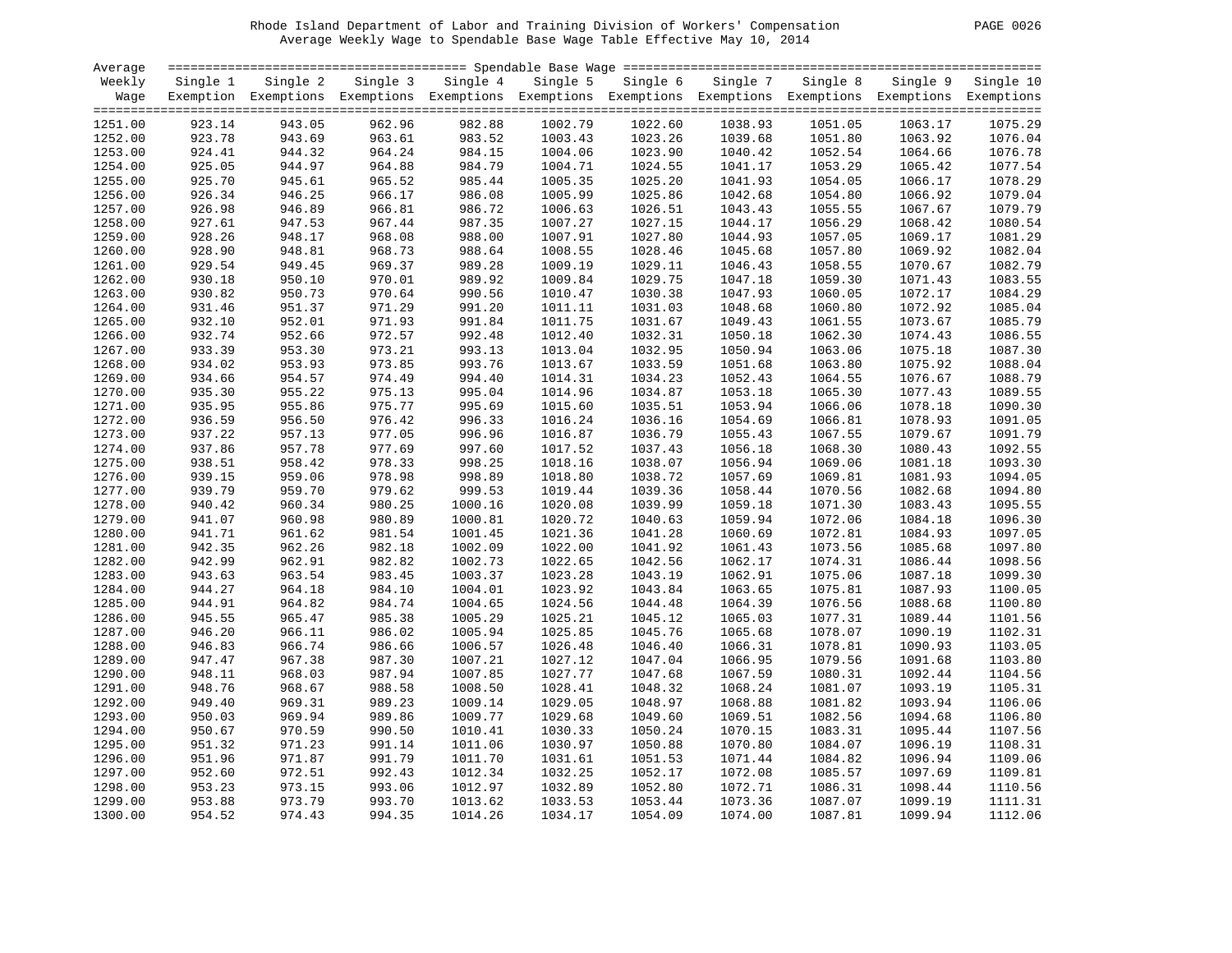#### Rhode Island Department of Labor and Training Division of Workers' Compensation PAGE 0027 Average Weekly Wage to Spendable Base Wage Table Effective May 10, 2014

| PAGE | $002^{\circ}$ |
|------|---------------|
|      |               |

| Average |          |                                                                                                              |          |                    |          |          |          |          |         |                    |
|---------|----------|--------------------------------------------------------------------------------------------------------------|----------|--------------------|----------|----------|----------|----------|---------|--------------------|
| Weekly  | Single 1 | Single 2                                                                                                     | Single 3 | Single 4           | Single 5 | Single 6 | Single 7 | Single 8 |         | Single 9 Single 10 |
| Wage    |          | Exemption Exemptions Exemptions Exemptions Exemptions Exemptions Exemptions Exemptions Exemptions Exemptions |          |                    |          |          |          |          |         |                    |
|         |          |                                                                                                              |          |                    |          |          |          |          |         |                    |
| 1301.00 | 955.16   | 975.07                                                                                                       | 994.99   | 1014.90            | 1034.81  | 1054.73  | 1074.64  | 1088.55  | 1100.69 | 1112.81            |
| 1302.00 | 955.80   | 975.72                                                                                                       | 995.63   | 1015.54            | 1035.46  | 1055.37  | 1075.28  | 1089.30  | 1101.45 | 1113.57            |
| 1303.00 | 956.44   | 976.35                                                                                                       | 996.26   | 1016.18            | 1036.09  | 1056.00  | 1075.92  | 1090.03  | 1102.19 | 1114.31            |
| 1304.00 | 957.08   | 976.99                                                                                                       | 996.91   | 1016.82            | 1036.73  | 1056.65  | 1076.56  | 1090.77  | 1102.94 | 1115.06            |
| 1305.00 | 957.72   | 977.63                                                                                                       | 997.55   | 1017.46            | 1037.37  | 1057.29  | 1077.20  | 1091.51  | 1103.69 | 1115.81            |
| 1306.00 | 958.36   | 978.28                                                                                                       | 998.19   | 1018.10            | 1038.02  | 1057.93  | 1077.84  | 1092.26  | 1104.45 | 1116.57            |
| 1307.00 | 959.01   | 978.92                                                                                                       | 998.83   | 1018.75            | 1038.66  | 1058.57  | 1078.49  | 1093.00  | 1105.20 | 1117.32            |
| 1308.00 | 959.64   | 979.55                                                                                                       | 999.47   | 1019.38            | 1039.29  | 1059.21  | 1079.12  | 1093.73  | 1105.94 | 1118.06            |
| 1309.00 | 960.28   | 980.19                                                                                                       | 1000.11  | 1020.02            | 1039.93  | 1059.85  | 1079.76  | 1094.47  | 1106.69 | 1118.81            |
| 1310.00 | 960.92   | 980.84                                                                                                       | 1000.75  | 1020.66            | 1040.58  | 1060.49  | 1080.40  | 1095.22  | 1107.45 | 1119.57            |
| 1311.00 | 961.57   | 981.48                                                                                                       | 1001.39  | 1021.31            | 1041.22  | 1061.13  | 1081.05  | 1095.96  | 1108.20 | 1120.32            |
| 1312.00 | 962.21   | 982.12                                                                                                       | 1002.04  | 1021.95            | 1041.86  | 1061.78  | 1081.69  | 1096.70  | 1108.95 | 1121.07            |
| 1313.00 | 962.84   | 982.75                                                                                                       | 1002.67  | 1022.58            | 1042.49  | 1062.41  | 1082.32  | 1097.43  | 1109.69 | 1121.81            |
| 1314.00 | 963.48   | 983.40                                                                                                       | 1003.31  | 1023.22            | 1043.14  | 1063.05  | 1082.96  | 1098.18  | 1110.45 | 1122.57            |
| 1315.00 | 964.13   | 984.04                                                                                                       | 1003.95  | 1023.87            | 1043.78  | 1063.69  | 1083.61  | 1098.92  | 1111.20 | 1123.32            |
| 1316.00 | 964.77   | 984.68                                                                                                       | 1004.60  | 1024.51            | 1044.42  | 1064.34  | 1084.25  | 1099.66  | 1111.95 | 1124.07            |
| 1317.00 | 965.41   | 985.32                                                                                                       | 1005.24  | 1025.15            | 1045.06  | 1064.98  | 1084.89  | 1100.40  | 1112.70 | 1124.82            |
| 1318.00 | 966.04   | 985.96                                                                                                       | 1005.87  |                    | 1045.70  |          | 1085.52  | 1101.14  |         | 1125.57            |
|         |          |                                                                                                              |          | 1025.78            |          | 1065.61  |          |          | 1113.45 | 1126.32            |
| 1319.00 | 966.69   | 986.60                                                                                                       | 1006.51  | 1026.43<br>1027.07 | 1046.34  | 1066.25  | 1086.17  | 1101.88  | 1114.20 | 1127.07            |
| 1320.00 | 967.33   | 987.24                                                                                                       | 1007.16  |                    | 1046.98  | 1066.90  | 1086.81  | 1102.62  | 1114.94 |                    |
| 1321.00 | 967.97   | 987.88                                                                                                       | 1007.80  | 1027.71            | 1047.62  | 1067.54  | 1087.45  | 1103.36  | 1115.68 | 1127.82            |
| 1322.00 | 968.61   | 988.53                                                                                                       | 1008.44  | 1028.35            | 1048.27  | 1068.18  | 1088.09  | 1104.11  | 1116.42 | 1128.58            |
| 1323.00 | 969.25   | 989.16                                                                                                       | 1009.07  | 1028.99            | 1048.90  | 1068.81  | 1088.73  | 1104.84  | 1117.15 | 1129.32            |
| 1324.00 | 969.89   | 989.80                                                                                                       | 1009.72  | 1029.63            | 1049.54  | 1069.46  | 1089.37  | 1105.58  | 1117.90 | 1130.07            |
| 1325.00 | 970.53   | 990.44                                                                                                       | 1010.36  | 1030.27            | 1050.18  | 1070.10  | 1090.01  | 1106.32  | 1118.64 | 1130.82            |
| 1326.00 | 971.17   | 991.09                                                                                                       | 1011.00  | 1030.91            | 1050.83  | 1070.74  | 1090.65  | 1107.07  | 1119.38 | 1131.58            |
| 1327.00 | 971.82   | 991.73                                                                                                       | 1011.64  | 1031.56            | 1051.47  | 1071.38  | 1091.30  | 1107.81  | 1120.12 | 1132.33            |
| 1328.00 | 972.45   | 992.36                                                                                                       | 1012.28  | 1032.19            | 1052.10  | 1072.02  | 1091.93  | 1108.54  | 1120.86 | 1133.07            |
| 1329.00 | 973.09   | 993.00                                                                                                       | 1012.92  | 1032.83            | 1052.74  | 1072.66  | 1092.57  | 1109.28  | 1121.60 | 1133.82            |
| 1330.00 | 973.73   | 993.65                                                                                                       | 1013.56  | 1033.47            | 1053.39  | 1073.30  | 1093.21  | 1110.03  | 1122.34 | 1134.58            |
| 1331.00 | 974.38   | 994.29                                                                                                       | 1014.20  | 1034.12            | 1054.03  | 1073.94  | 1093.86  | 1110.77  | 1123.08 | 1135.33            |
| 1332.00 | 975.02   | 994.93                                                                                                       | 1014.85  | 1034.76            | 1054.67  | 1074.59  | 1094.50  | 1111.51  | 1123.83 | 1136.08            |
| 1333.00 | 975.65   | 995.56                                                                                                       | 1015.48  | 1035.39            | 1055.30  | 1075.22  | 1095.13  | 1112.24  | 1124.56 | 1136.82            |
| 1334.00 | 976.29   | 996.21                                                                                                       | 1016.12  | 1036.03            | 1055.95  | 1075.86  | 1095.77  | 1112.99  | 1125.30 | 1137.58            |
| 1335.00 | 976.94   | 996.85                                                                                                       | 1016.76  | 1036.68            | 1056.59  | 1076.50  | 1096.42  | 1113.73  | 1126.04 | 1138.33            |
| 1336.00 | 977.58   | 997.49                                                                                                       | 1017.41  | 1037.32            | 1057.23  | 1077.15  | 1097.06  | 1114.47  | 1126.79 | 1139.08            |
| 1337.00 | 978.22   | 998.13                                                                                                       | 1018.05  | 1037.96            | 1057.87  | 1077.79  | 1097.70  | 1115.21  | 1127.53 | 1139.83            |
| 1338.00 | 978.85   | 998.77                                                                                                       | 1018.68  | 1038.59            | 1058.51  | 1078.42  | 1098.33  | 1115.95  | 1128.26 | 1140.58            |
| 1339.00 | 979.50   | 999.41                                                                                                       | 1019.32  | 1039.24            | 1059.15  | 1079.06  | 1098.98  | 1116.69  | 1129.00 | 1141.32            |
| 1340.00 | 980.14   | 1000.05                                                                                                      | 1019.97  | 1039.88            | 1059.79  | 1079.71  | 1099.62  | 1117.43  | 1129.75 | 1142.06            |
| 1341.00 | 980.78   | 1000.69                                                                                                      | 1020.61  | 1040.52            | 1060.43  | 1080.35  | 1100.26  | 1118.17  | 1130.49 | 1142.80            |
| 1342.00 | 981.42   | 1001.34                                                                                                      | 1021.25  | 1041.16            | 1061.08  | 1080.99  | 1100.90  | 1118.92  | 1131.23 | 1143.54            |
| 1343.00 | 982.06   | 1001.97                                                                                                      | 1021.88  | 1041.80            | 1061.71  | 1081.62  | 1101.54  | 1119.65  | 1131.96 | 1144.28            |
| 1344.00 | 982.70   | 1002.61                                                                                                      | 1022.53  | 1042.44            | 1062.35  | 1082.27  | 1102.18  | 1120.39  | 1132.71 | 1145.02            |
| 1345.00 | 983.34   | 1003.25                                                                                                      | 1023.17  | 1043.08            | 1062.99  | 1082.91  | 1102.82  | 1121.13  | 1133.45 | 1145.76            |
| 1346.00 | 983.98   | 1003.90                                                                                                      | 1023.81  | 1043.72            | 1063.64  | 1083.55  | 1103.46  | 1121.88  | 1134.19 | 1146.50            |
| 1347.00 | 984.63   | 1004.54                                                                                                      | 1024.45  | 1044.37            | 1064.28  | 1084.19  | 1104.11  | 1122.62  | 1134.93 | 1147.25            |
| 1348.00 | 985.26   | 1005.17                                                                                                      | 1025.09  | 1045.00            | 1064.91  | 1084.83  | 1104.74  | 1123.35  | 1135.67 | 1147.98            |
| 1349.00 | 985.90   | 1005.81                                                                                                      | 1025.73  | 1045.64            | 1065.55  | 1085.47  | 1105.38  | 1124.09  | 1136.41 | 1148.72            |
| 1350.00 | 986.54   | 1006.46                                                                                                      | 1026.37  | 1046.28            | 1066.20  | 1086.11  | 1106.02  | 1124.84  | 1137.15 | 1149.46            |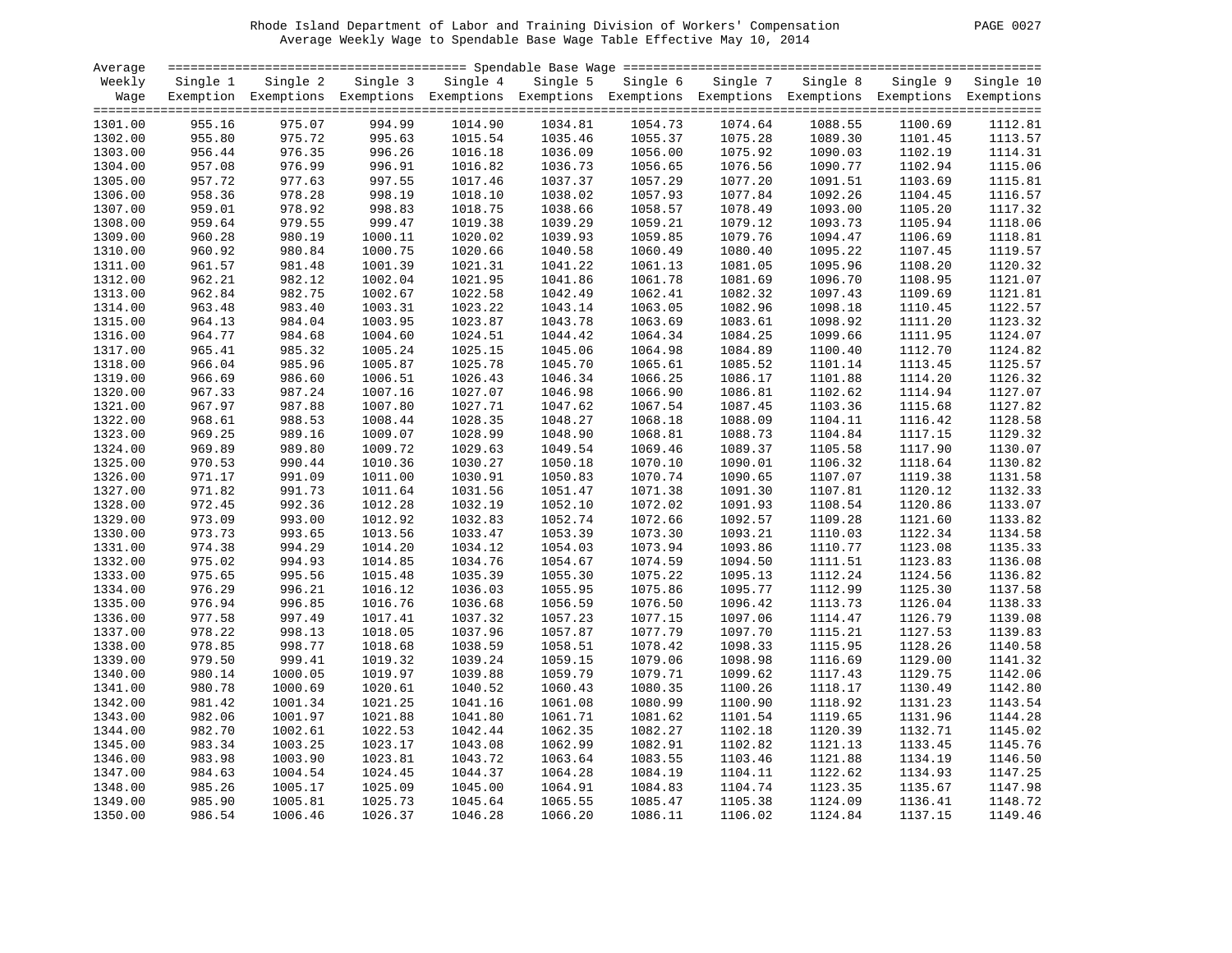#### Rhode Island Department of Labor and Training Division of Workers' Compensation PAGE 0028 Average Weekly Wage to Spendable Base Wage Table Effective May 10, 2014

| PAGE<br>0028 |  |  |
|--------------|--|--|
|--------------|--|--|

| Average |          |                                                                                                              |          |          |          |          |          |          |         |                    |
|---------|----------|--------------------------------------------------------------------------------------------------------------|----------|----------|----------|----------|----------|----------|---------|--------------------|
| Weekly  | Single 1 | Single 2                                                                                                     | Single 3 | Single 4 | Single 5 | Single 6 | Single 7 | Single 8 |         | Single 9 Single 10 |
| Waqe    |          | Exemption Exemptions Exemptions Exemptions Exemptions Exemptions Exemptions Exemptions Exemptions Exemptions |          |          |          |          |          |          |         |                    |
|         |          |                                                                                                              |          |          |          |          |          |          |         |                    |
| 1351.00 | 987.19   | 1007.10                                                                                                      | 1027.01  | 1046.93  | 1066.84  | 1086.75  | 1106.67  | 1125.58  | 1137.89 | 1150.21            |
| 1352.00 | 987.83   | 1007.74                                                                                                      | 1027.66  | 1047.57  | 1067.48  | 1087.40  | 1107.31  | 1126.32  | 1138.64 | 1150.95            |
| 1353.00 | 988.46   | 1008.37                                                                                                      | 1028.29  | 1048.20  | 1068.11  | 1088.03  | 1107.94  | 1127.05  | 1139.37 | 1151.68            |
| 1354.00 | 989.10   | 1009.02                                                                                                      | 1028.93  | 1048.84  | 1068.76  | 1088.67  | 1108.58  | 1127.80  | 1140.11 | 1152.42            |
| 1355.00 | 989.75   | 1009.66                                                                                                      | 1029.57  | 1049.49  | 1069.40  | 1089.31  | 1109.23  | 1128.54  | 1140.85 | 1153.17            |
| 1356.00 | 990.39   | 1010.30                                                                                                      | 1030.22  | 1050.13  | 1070.04  | 1089.96  | 1109.87  | 1129.28  | 1141.60 | 1153.91            |
| 1357.00 | 991.03   | 1010.94                                                                                                      | 1030.86  | 1050.77  | 1070.68  | 1090.60  | 1110.51  | 1130.02  | 1142.34 | 1154.65            |
| 1358.00 | 991.66   | 1011.58                                                                                                      | 1031.49  | 1051.40  | 1071.32  | 1091.23  | 1111.14  | 1130.76  | 1143.07 | 1155.38            |
| 1359.00 | 992.31   | 1012.22                                                                                                      | 1032.13  | 1052.05  | 1071.96  | 1091.87  | 1111.79  | 1131.50  | 1143.81 | 1156.13            |
| 1360.00 | 992.95   | 1012.86                                                                                                      | 1032.78  | 1052.69  | 1072.60  | 1092.52  | 1112.43  | 1132.24  | 1144.56 | 1156.87            |
| 1361.00 | 993.59   | 1013.50                                                                                                      | 1033.42  | 1053.33  | 1073.24  | 1093.16  | 1113.07  | 1132.98  | 1145.30 | 1157.61            |
| 1362.00 | 994.23   | 1014.15                                                                                                      | 1034.06  | 1053.97  | 1073.89  | 1093.80  | 1113.71  | 1133.63  | 1146.04 | 1158.35            |
| 1363.00 | 994.87   | 1014.78                                                                                                      | 1034.69  | 1054.61  | 1074.52  | 1094.43  | 1114.35  | 1134.26  | 1146.77 | 1159.09            |
| 1364.00 | 995.51   | 1015.42                                                                                                      | 1035.34  | 1055.25  | 1075.16  | 1095.08  | 1114.99  | 1134.90  | 1147.52 | 1159.83            |
| 1365.00 | 996.15   | 1016.06                                                                                                      | 1035.98  | 1055.89  | 1075.80  | 1095.72  | 1115.63  | 1135.54  | 1148.26 | 1160.57            |
| 1366.00 | 996.79   | 1016.71                                                                                                      | 1036.62  | 1056.53  | 1076.45  | 1096.36  | 1116.27  | 1136.19  | 1149.00 | 1161.31            |
| 1367.00 | 997.44   | 1017.35                                                                                                      | 1037.26  | 1057.18  | 1077.09  | 1097.00  | 1116.92  | 1136.83  | 1149.74 | 1162.06            |
| 1368.00 | 998.07   | 1017.98                                                                                                      | 1037.90  | 1057.81  | 1077.72  | 1097.64  | 1117.55  | 1137.46  | 1150.48 | 1162.79            |
| 1369.00 | 998.71   | 1018.62                                                                                                      | 1038.54  | 1058.45  | 1078.36  | 1098.28  | 1118.19  | 1138.10  | 1151.22 | 1163.53            |
| 1370.00 | 999.35   | 1019.27                                                                                                      | 1039.18  | 1059.09  | 1079.01  | 1098.92  | 1118.83  | 1138.75  | 1151.96 | 1164.27            |
| 1371.00 | 1000.00  | 1019.91                                                                                                      | 1039.82  | 1059.74  | 1079.65  | 1099.56  | 1119.48  | 1139.39  | 1152.70 | 1165.02            |
| 1372.00 | 1000.64  | 1020.55                                                                                                      | 1040.47  | 1060.38  | 1080.29  | 1100.21  | 1120.12  | 1140.03  | 1153.45 | 1165.76            |
| 1373.00 | 1001.27  | 1021.18                                                                                                      | 1041.10  | 1061.01  | 1080.92  | 1100.84  | 1120.75  | 1140.66  | 1154.18 | 1166.49            |
| 1374.00 | 1001.91  | 1021.83                                                                                                      | 1041.74  | 1061.65  | 1081.57  | 1101.48  | 1121.39  | 1141.31  | 1154.92 | 1167.23            |
| 1375.00 | 1002.56  | 1022.47                                                                                                      | 1042.38  | 1062.30  | 1082.21  | 1102.12  | 1122.04  | 1141.95  | 1155.66 | 1167.98            |
| 1376.00 | 1003.20  | 1023.11                                                                                                      | 1043.03  | 1062.94  | 1082.85  | 1102.77  | 1122.68  | 1142.59  | 1156.41 | 1168.72            |
| 1377.00 | 1003.84  | 1023.75                                                                                                      | 1043.67  | 1063.58  | 1083.49  | 1103.41  | 1123.32  | 1143.23  | 1157.15 | 1169.46            |
| 1378.00 | 1004.47  | 1024.39                                                                                                      | 1044.30  | 1064.21  | 1084.13  | 1104.04  | 1123.95  | 1143.87  | 1157.88 | 1170.19            |
| 1379.00 | 1005.12  | 1025.03                                                                                                      | 1044.94  | 1064.86  | 1084.77  | 1104.68  | 1124.60  | 1144.51  | 1158.62 | 1170.94            |
| 1380.00 | 1005.76  | 1025.67                                                                                                      | 1045.59  | 1065.50  | 1085.41  | 1105.33  | 1125.24  | 1145.15  | 1159.37 | 1171.68            |
| 1381.00 | 1006.40  | 1026.31                                                                                                      | 1046.23  | 1066.14  | 1086.05  | 1105.97  | 1125.88  | 1145.79  | 1160.11 | 1172.42            |
| 1382.00 | 1007.04  | 1026.96                                                                                                      | 1046.87  | 1066.78  | 1086.70  | 1106.61  | 1126.52  | 1146.44  | 1160.85 | 1173.16            |
| 1383.00 | 1007.68  | 1027.59                                                                                                      | 1047.50  | 1067.42  | 1087.33  | 1107.24  | 1127.16  | 1147.07  | 1161.58 | 1173.90            |
| 1384.00 | 1008.32  | 1028.23                                                                                                      | 1048.15  | 1068.06  | 1087.97  | 1107.89  | 1127.80  | 1147.71  | 1162.33 | 1174.64            |
| 1385.00 | 1008.96  | 1028.87                                                                                                      | 1048.79  | 1068.70  | 1088.61  | 1108.53  | 1128.44  | 1148.35  | 1163.07 | 1175.38            |
| 1386.00 | 1009.60  | 1029.52                                                                                                      | 1049.43  | 1069.34  | 1089.26  | 1109.17  | 1129.08  | 1149.00  | 1163.81 | 1176.12            |
| 1387.00 | 1010.25  | 1030.16                                                                                                      | 1050.07  | 1069.99  | 1089.90  | 1109.81  | 1129.73  | 1149.64  | 1164.55 | 1176.87            |
| 1388.00 | 1010.88  | 1030.79                                                                                                      | 1050.71  | 1070.62  | 1090.53  | 1110.45  | 1130.36  | 1150.27  | 1165.29 | 1177.60            |
| 1389.00 | 1011.52  | 1031.43                                                                                                      | 1051.35  | 1071.26  | 1091.17  | 1111.09  | 1131.00  | 1150.91  | 1166.03 | 1178.34            |
| 1390.00 | 1012.16  | 1032.08                                                                                                      | 1051.99  | 1071.90  | 1091.82  | 1111.73  | 1131.64  | 1151.56  | 1166.77 | 1179.08            |
| 1391.00 | 1012.81  | 1032.72                                                                                                      | 1052.63  | 1072.55  | 1092.46  | 1112.37  | 1132.29  | 1152.20  | 1167.51 | 1179.83            |
| 1392.00 | 1013.45  | 1033.36                                                                                                      | 1053.28  | 1073.19  | 1093.10  | 1113.02  | 1132.93  | 1152.84  | 1168.26 | 1180.57            |
| 1393.00 | 1014.08  | 1033.99                                                                                                      | 1053.91  | 1073.82  | 1093.73  | 1113.65  | 1133.56  | 1153.47  | 1168.99 | 1181.30            |
| 1394.00 | 1014.72  | 1034.64                                                                                                      | 1054.55  | 1074.46  | 1094.38  | 1114.29  | 1134.20  | 1154.12  | 1169.73 | 1182.04            |
| 1395.00 | 1015.37  | 1035.28                                                                                                      | 1055.19  | 1075.11  | 1095.02  | 1114.93  | 1134.85  | 1154.76  | 1170.47 | 1182.79            |
| 1396.00 | 1016.01  | 1035.92                                                                                                      | 1055.84  | 1075.75  | 1095.66  | 1115.58  | 1135.49  | 1155.40  | 1171.22 | 1183.53            |
| 1397.00 | 1016.65  | 1036.56                                                                                                      | 1056.48  | 1076.39  | 1096.30  | 1116.22  | 1136.13  | 1156.04  | 1171.96 | 1184.27            |
| 1398.00 | 1017.28  | 1037.20                                                                                                      | 1057.11  | 1077.02  | 1096.94  | 1116.85  | 1136.76  | 1156.68  | 1172.69 | 1185.00            |
| 1399.00 | 1017.93  | 1037.84                                                                                                      | 1057.75  | 1077.67  | 1097.58  | 1117.49  | 1137.41  | 1157.32  | 1173.43 | 1185.75            |
| 1400.00 | 1018.57  | 1038.48                                                                                                      | 1058.40  | 1078.31  | 1098.22  | 1118.14  | 1138.05  | 1157.96  | 1174.18 | 1186.49            |
|         |          |                                                                                                              |          |          |          |          |          |          |         |                    |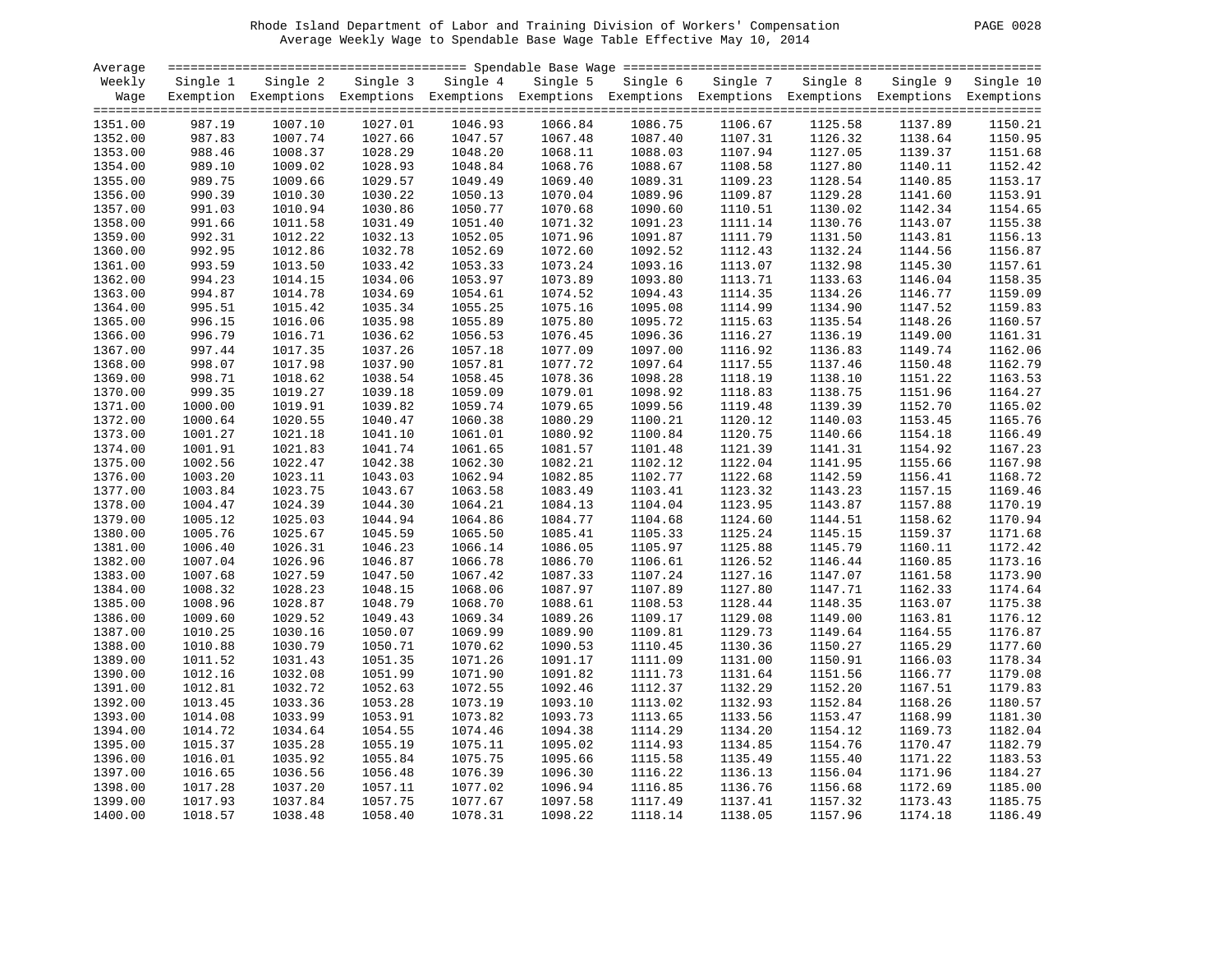#### Rhode Island Department of Labor and Training Division of Workers' Compensation PAGE 0029 Average Weekly Wage to Spendable Base Wage Table Effective May 10, 2014

| PAGE | 0029 |
|------|------|
|      |      |

| Average |          |                                                                                                              |          |          |          |          |          |          |         |                    |
|---------|----------|--------------------------------------------------------------------------------------------------------------|----------|----------|----------|----------|----------|----------|---------|--------------------|
| Weekly  | Single 1 | Single 2                                                                                                     | Single 3 | Single 4 | Single 5 | Single 6 | Single 7 | Single 8 |         | Single 9 Single 10 |
| Waqe    |          | Exemption Exemptions Exemptions Exemptions Exemptions Exemptions Exemptions Exemptions Exemptions Exemptions |          |          |          |          |          |          |         |                    |
|         |          |                                                                                                              |          |          |          |          |          |          |         |                    |
| 1401.00 | 1019.21  | 1039.12                                                                                                      | 1059.04  | 1078.95  | 1098.86  | 1118.78  | 1138.69  | 1158.60  | 1174.92 | 1187.23            |
| 1402.00 | 1019.85  | 1039.77                                                                                                      | 1059.68  | 1079.59  | 1099.51  | 1119.42  | 1139.33  | 1159.25  | 1175.66 | 1187.97            |
| 1403.00 | 1020.49  | 1040.40                                                                                                      | 1060.31  | 1080.23  | 1100.14  | 1120.05  | 1139.97  | 1159.88  | 1176.39 | 1188.71            |
| 1404.00 | 1021.13  | 1041.04                                                                                                      | 1060.96  | 1080.87  | 1100.78  | 1120.70  | 1140.61  | 1160.52  | 1177.14 | 1189.45            |
| 1405.00 | 1021.77  | 1041.68                                                                                                      | 1061.60  | 1081.51  | 1101.42  | 1121.34  | 1141.25  | 1161.16  | 1177.88 | 1190.19            |
| 1406.00 | 1022.41  | 1042.33                                                                                                      | 1062.24  | 1082.15  | 1102.07  | 1121.98  | 1141.89  | 1161.81  | 1178.62 | 1190.93            |
| 1407.00 | 1023.06  | 1042.97                                                                                                      | 1062.88  | 1082.80  | 1102.71  | 1122.62  | 1142.54  | 1162.45  | 1179.36 | 1191.68            |
| 1408.00 | 1023.69  | 1043.60                                                                                                      | 1063.52  | 1083.43  | 1103.34  | 1123.26  | 1143.17  | 1163.08  | 1180.10 | 1192.41            |
| 1409.00 | 1024.33  | 1044.24                                                                                                      | 1064.16  | 1084.07  | 1103.98  | 1123.90  | 1143.81  | 1163.72  | 1180.84 | 1193.15            |
| 1410.00 | 1024.97  | 1044.89                                                                                                      | 1064.80  | 1084.71  | 1104.63  | 1124.54  | 1144.45  | 1164.37  | 1181.58 | 1193.89            |
| 1411.00 | 1025.62  | 1045.53                                                                                                      | 1065.44  | 1085.36  | 1105.27  | 1125.18  | 1145.10  | 1165.01  | 1182.32 | 1194.64            |
| 1412.00 | 1026.26  | 1046.17                                                                                                      | 1066.09  | 1086.00  | 1105.91  | 1125.83  | 1145.74  | 1165.65  | 1183.07 | 1195.38            |
| 1413.00 | 1026.89  | 1046.80                                                                                                      | 1066.72  | 1086.63  | 1106.54  | 1126.46  | 1146.37  | 1166.28  | 1183.80 | 1196.11            |
| 1414.00 | 1027.53  | 1047.45                                                                                                      | 1067.36  | 1087.27  | 1107.19  | 1127.10  | 1147.01  | 1166.93  | 1184.54 | 1196.85            |
| 1415.00 | 1028.18  | 1048.09                                                                                                      | 1068.00  | 1087.92  | 1107.83  | 1127.74  | 1147.66  | 1167.57  | 1185.28 | 1197.60            |
| 1416.00 | 1028.82  | 1048.73                                                                                                      | 1068.65  | 1088.56  | 1108.47  | 1128.39  | 1148.30  | 1168.21  | 1186.03 | 1198.34            |
| 1417.00 | 1029.46  | 1049.37                                                                                                      | 1069.29  | 1089.20  | 1109.11  | 1129.03  | 1148.94  | 1168.85  | 1186.77 | 1199.08            |
| 1418.00 | 1030.09  | 1050.01                                                                                                      | 1069.92  | 1089.83  | 1109.75  | 1129.66  | 1149.57  | 1169.49  | 1187.50 | 1199.81            |
| 1419.00 | 1030.74  | 1050.65                                                                                                      | 1070.56  | 1090.48  | 1110.39  | 1130.30  | 1150.22  | 1170.13  | 1188.24 | 1200.56            |
| 1420.00 | 1031.38  | 1051.29                                                                                                      | 1071.21  | 1091.12  | 1111.03  | 1130.95  | 1150.86  | 1170.77  | 1188.99 | 1201.30            |
| 1421.00 | 1032.02  | 1051.93                                                                                                      | 1071.85  | 1091.76  | 1111.67  | 1131.59  | 1151.50  | 1171.41  | 1189.73 | 1202.04            |
| 1422.00 | 1032.66  | 1052.58                                                                                                      | 1072.49  | 1092.40  | 1112.32  | 1132.23  | 1152.14  | 1172.06  | 1190.47 | 1202.78            |
| 1423.00 | 1033.30  | 1053.21                                                                                                      | 1073.12  | 1093.04  | 1112.95  | 1132.86  | 1152.78  | 1172.69  | 1191.20 | 1203.52            |
| 1424.00 | 1033.94  | 1053.85                                                                                                      | 1073.77  | 1093.68  | 1113.59  | 1133.51  | 1153.42  | 1173.33  | 1191.95 | 1204.26            |
| 1425.00 | 1034.58  | 1054.49                                                                                                      | 1074.41  | 1094.32  | 1114.23  | 1134.15  | 1154.06  | 1173.97  | 1192.69 | 1205.00            |
| 1426.00 | 1035.22  | 1055.14                                                                                                      | 1075.05  | 1094.96  | 1114.88  | 1134.79  | 1154.70  | 1174.62  | 1193.43 | 1205.74            |
| 1427.00 | 1035.87  | 1055.78                                                                                                      | 1075.69  | 1095.61  | 1115.52  | 1135.43  | 1155.35  | 1175.26  | 1194.17 | 1206.49            |
| 1428.00 | 1036.50  | 1056.41                                                                                                      | 1076.33  | 1096.24  | 1116.15  | 1136.07  | 1155.98  | 1175.89  | 1194.91 | 1207.22            |
| 1429.00 | 1037.14  | 1057.05                                                                                                      | 1076.97  | 1096.88  | 1116.79  | 1136.71  | 1156.62  | 1176.53  | 1195.65 | 1207.96            |
| 1430.00 | 1037.78  | 1057.70                                                                                                      | 1077.61  | 1097.52  | 1117.44  | 1137.35  | 1157.26  | 1177.18  | 1196.39 | 1208.70            |
| 1431.00 | 1038.43  | 1058.34                                                                                                      | 1078.25  | 1098.17  | 1118.08  | 1137.99  | 1157.91  | 1177.82  | 1197.13 | 1209.45            |
| 1432.00 | 1039.07  | 1058.98                                                                                                      | 1078.90  | 1098.81  | 1118.72  | 1138.64  | 1158.55  | 1178.46  | 1197.88 | 1210.19            |
| 1433.00 | 1039.70  | 1059.61                                                                                                      | 1079.53  | 1099.44  | 1119.35  | 1139.27  | 1159.18  | 1179.09  | 1198.61 | 1210.92            |
| 1434.00 | 1040.34  | 1060.26                                                                                                      | 1080.17  | 1100.08  | 1120.00  | 1139.91  | 1159.82  | 1179.74  | 1199.35 | 1211.66            |
| 1435.00 | 1040.99  | 1060.90                                                                                                      | 1080.81  | 1100.73  | 1120.64  | 1140.55  | 1160.47  | 1180.38  | 1200.09 | 1212.41            |
| 1436.00 | 1041.63  | 1061.54                                                                                                      | 1081.46  | 1101.37  | 1121.28  | 1141.20  | 1161.11  | 1181.02  | 1200.84 | 1213.15            |
| 1437.00 | 1042.27  | 1062.18                                                                                                      | 1082.10  | 1102.01  | 1121.92  | 1141.84  | 1161.75  | 1181.66  | 1201.58 | 1213.89            |
|         |          |                                                                                                              |          |          |          |          |          |          |         |                    |
| 1438.00 | 1042.90  | 1062.82                                                                                                      | 1082.73  | 1102.64  | 1122.56  | 1142.47  | 1162.38  | 1182.30  | 1202.21 | 1214.62            |
| 1439.00 | 1043.55  | 1063.46                                                                                                      | 1083.37  | 1103.29  | 1123.20  | 1143.11  | 1163.03  | 1182.94  | 1202.85 | 1215.37            |
| 1440.00 | 1044.19  | 1064.10                                                                                                      | 1084.02  | 1103.93  | 1123.84  | 1143.76  | 1163.67  | 1183.58  | 1203.50 | 1216.11            |
| 1441.00 | 1044.83  | 1064.74                                                                                                      | 1084.66  | 1104.57  | 1124.48  | 1144.40  | 1164.31  | 1184.22  | 1204.14 | 1216.85            |
| 1442.00 | 1045.47  | 1065.39                                                                                                      | 1085.30  | 1105.21  | 1125.13  | 1145.04  | 1164.95  | 1184.87  | 1204.78 | 1217.59            |
| 1443.00 | 1046.11  | 1066.02                                                                                                      | 1085.93  | 1105.85  | 1125.76  | 1145.67  | 1165.59  | 1185.50  | 1205.41 | 1218.33            |
| 1444.00 | 1046.75  | 1066.66                                                                                                      | 1086.58  | 1106.49  | 1126.40  | 1146.32  | 1166.23  | 1186.14  | 1206.06 | 1219.07            |
| 1445.00 | 1047.39  | 1067.30                                                                                                      | 1087.22  | 1107.13  | 1127.04  | 1146.96  | 1166.87  | 1186.78  | 1206.70 | 1219.81            |
| 1446.00 | 1048.03  | 1067.95                                                                                                      | 1087.86  | 1107.77  | 1127.69  | 1147.60  | 1167.51  | 1187.43  | 1207.34 | 1220.55            |
| 1447.00 | 1048.68  | 1068.59                                                                                                      | 1088.50  | 1108.42  | 1128.33  | 1148.24  | 1168.16  | 1188.07  | 1207.98 | 1221.30            |
| 1448.00 | 1049.31  | 1069.22                                                                                                      | 1089.14  | 1109.05  | 1128.96  | 1148.88  | 1168.79  | 1188.70  | 1208.62 | 1222.03            |
| 1449.00 | 1049.95  | 1069.86                                                                                                      | 1089.78  | 1109.69  | 1129.60  | 1149.52  | 1169.43  | 1189.34  | 1209.26 | 1222.77            |
| 1450.00 | 1050.59  | 1070.51                                                                                                      | 1090.42  | 1110.33  | 1130.25  | 1150.16  | 1170.07  | 1189.99  | 1209.90 | 1223.51            |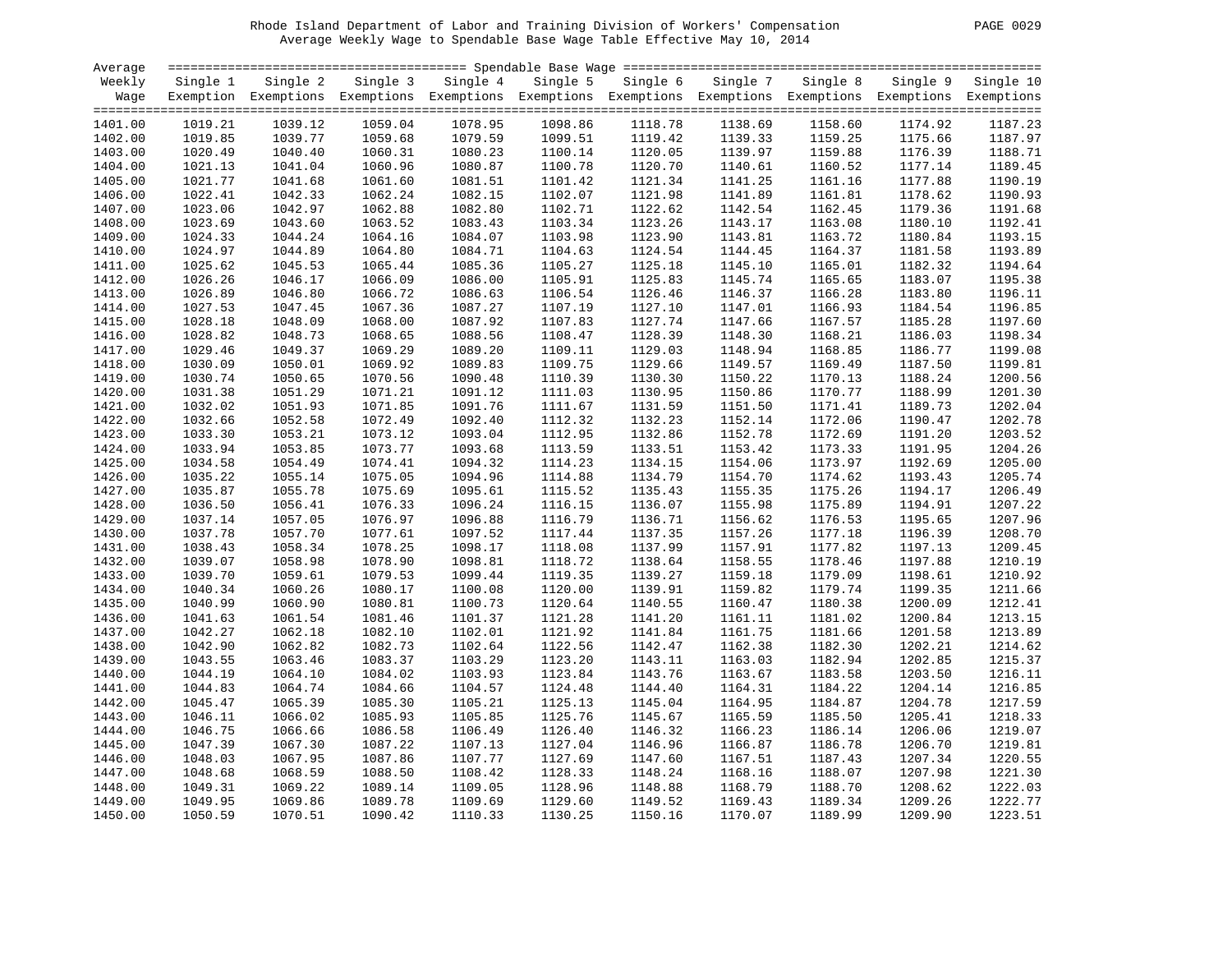#### Rhode Island Department of Labor and Training Division of Workers' Compensation PAGE 0030 Average Weekly Wage to Spendable Base Wage Table Effective May 10, 2014

| PAGE | 0030 |  |
|------|------|--|
|      |      |  |

| Average |          |                                                                                                              |          |          |          |          |          |          |          |           |
|---------|----------|--------------------------------------------------------------------------------------------------------------|----------|----------|----------|----------|----------|----------|----------|-----------|
| Weekly  | Single 1 | Single 2                                                                                                     | Single 3 | Single 4 | Single 5 | Single 6 | Single 7 | Single 8 | Single 9 | Single 10 |
| Wage    |          | Exemption Exemptions Exemptions Exemptions Exemptions Exemptions Exemptions Exemptions Exemptions Exemptions |          |          |          |          |          |          |          |           |
|         |          |                                                                                                              |          |          |          |          |          |          |          |           |
| 1451.00 | 1051.24  | 1071.15                                                                                                      | 1091.06  | 1110.98  | 1130.89  | 1150.80  | 1170.72  | 1190.63  | 1210.54  | 1224.26   |
| 1452.00 | 1051.88  | 1071.79                                                                                                      | 1091.71  | 1111.62  | 1131.53  | 1151.45  | 1171.36  | 1191.27  | 1211.19  | 1225.00   |
| 1453.00 | 1052.51  | 1072.42                                                                                                      | 1092.34  | 1112.25  | 1132.16  | 1152.08  | 1171.99  | 1191.90  | 1211.82  | 1225.73   |
| 1454.00 | 1053.15  | 1073.07                                                                                                      | 1092.98  | 1112.89  | 1132.81  | 1152.72  | 1172.63  | 1192.55  | 1212.46  | 1226.47   |
| 1455.00 | 1053.80  | 1073.71                                                                                                      | 1093.62  | 1113.54  | 1133.45  | 1153.36  | 1173.28  | 1193.19  | 1213.10  | 1227.22   |
| 1456.00 | 1054.44  | 1074.35                                                                                                      | 1094.27  | 1114.18  | 1134.09  | 1154.01  | 1173.92  | 1193.83  | 1213.75  | 1227.96   |
| 1457.00 | 1055.08  | 1074.99                                                                                                      | 1094.91  | 1114.82  | 1134.73  | 1154.65  | 1174.56  | 1194.47  | 1214.39  | 1228.70   |
| 1458.00 | 1055.71  | 1075.63                                                                                                      | 1095.54  | 1115.45  | 1135.37  | 1155.28  | 1175.19  | 1195.11  | 1215.02  | 1229.43   |
| 1459.00 | 1056.36  | 1076.27                                                                                                      | 1096.18  | 1116.10  | 1136.01  | 1155.92  | 1175.84  | 1195.75  | 1215.66  | 1230.18   |
|         |          |                                                                                                              |          |          |          |          |          |          |          | 1230.92   |
| 1460.00 | 1057.00  | 1076.91                                                                                                      | 1096.83  | 1116.74  | 1136.65  | 1156.57  | 1176.48  | 1196.39  | 1216.31  |           |
| 1461.00 | 1057.64  | 1077.55                                                                                                      | 1097.47  | 1117.38  | 1137.29  | 1157.21  | 1177.12  | 1197.03  | 1216.95  | 1231.66   |
| 1462.00 | 1058.28  | 1078.20                                                                                                      | 1098.11  | 1118.02  | 1137.94  | 1157.85  | 1177.76  | 1197.68  | 1217.59  | 1232.40   |
| 1463.00 | 1058.92  | 1078.83                                                                                                      | 1098.74  | 1118.66  | 1138.57  | 1158.48  | 1178.40  | 1198.31  | 1218.22  | 1233.14   |
| 1464.00 | 1059.56  | 1079.47                                                                                                      | 1099.39  | 1119.30  | 1139.21  | 1159.13  | 1179.04  | 1198.95  | 1218.87  | 1233.88   |
| 1465.00 | 1060.20  | 1080.11                                                                                                      | 1100.03  | 1119.94  | 1139.85  | 1159.77  | 1179.68  | 1199.59  | 1219.51  | 1234.62   |
| 1466.00 | 1060.84  | 1080.76                                                                                                      | 1100.67  | 1120.58  | 1140.50  | 1160.41  | 1180.32  | 1200.24  | 1220.15  | 1235.36   |
| 1467.00 | 1061.49  | 1081.40                                                                                                      | 1101.31  | 1121.23  | 1141.14  | 1161.05  | 1180.97  | 1200.88  | 1220.79  | 1236.11   |
| 1468.00 | 1062.12  | 1082.03                                                                                                      | 1101.95  | 1121.86  | 1141.77  | 1161.69  | 1181.60  | 1201.51  | 1221.43  | 1236.84   |
| 1469.00 | 1062.76  | 1082.67                                                                                                      | 1102.59  | 1122.50  | 1142.41  | 1162.33  | 1182.24  | 1202.15  | 1222.07  | 1237.58   |
| 1470.00 | 1063.40  | 1083.32                                                                                                      | 1103.23  | 1123.14  | 1143.06  | 1162.97  | 1182.88  | 1202.80  | 1222.71  | 1238.32   |
| 1471.00 | 1064.05  | 1083.96                                                                                                      | 1103.87  | 1123.79  | 1143.70  | 1163.61  | 1183.53  | 1203.44  | 1223.35  | 1239.07   |
| 1472.00 | 1064.69  | 1084.60                                                                                                      | 1104.52  | 1124.43  | 1144.34  | 1164.26  | 1184.17  | 1204.08  | 1224.00  | 1239.81   |
| 1473.00 | 1065.32  | 1085.23                                                                                                      | 1105.15  | 1125.06  | 1144.97  | 1164.89  | 1184.80  | 1204.71  | 1224.63  | 1240.54   |
| 1474.00 | 1065.96  | 1085.88                                                                                                      | 1105.79  | 1125.70  | 1145.62  | 1165.53  | 1185.44  | 1205.36  | 1225.27  | 1241.28   |
| 1475.00 | 1066.61  | 1086.52                                                                                                      | 1106.43  | 1126.35  | 1146.26  | 1166.17  | 1186.09  | 1206.00  | 1225.91  | 1242.03   |
| 1476.00 | 1067.25  | 1087.16                                                                                                      | 1107.08  | 1126.99  | 1146.90  | 1166.82  | 1186.73  | 1206.64  | 1226.56  | 1242.77   |
| 1477.00 | 1067.89  | 1087.80                                                                                                      | 1107.72  | 1127.63  | 1147.54  | 1167.46  | 1187.37  | 1207.28  | 1227.20  | 1243.51   |
|         | 1068.52  | 1088.44                                                                                                      | 1108.35  | 1128.26  | 1148.18  | 1168.09  | 1188.00  | 1207.92  |          | 1244.24   |
| 1478.00 |          |                                                                                                              |          |          |          |          |          |          | 1227.83  | 1244.99   |
| 1479.00 | 1069.17  | 1089.08                                                                                                      | 1108.99  | 1128.91  | 1148.82  | 1168.73  | 1188.65  | 1208.56  | 1228.47  |           |
| 1480.00 | 1069.81  | 1089.72                                                                                                      | 1109.64  | 1129.55  | 1149.46  | 1169.38  | 1189.29  | 1209.20  | 1229.12  | 1245.73   |
| 1481.00 | 1070.45  | 1090.36                                                                                                      | 1110.28  | 1130.19  | 1150.10  | 1170.02  | 1189.93  | 1209.84  | 1229.76  | 1246.47   |
| 1482.00 | 1071.09  | 1091.01                                                                                                      | 1110.92  | 1130.83  | 1150.75  | 1170.66  | 1190.57  | 1210.49  | 1230.40  | 1247.21   |
| 1483.00 | 1071.73  | 1091.64                                                                                                      | 1111.55  | 1131.47  | 1151.38  | 1171.29  | 1191.21  | 1211.12  | 1231.03  | 1247.95   |
| 1484.00 | 1072.37  | 1092.28                                                                                                      | 1112.20  | 1132.11  | 1152.02  | 1171.94  | 1191.85  | 1211.76  | 1231.68  | 1248.69   |
| 1485.00 | 1073.01  | 1092.92                                                                                                      | 1112.84  | 1132.75  | 1152.66  | 1172.58  | 1192.49  | 1212.40  | 1232.32  | 1249.43   |
| 1486.00 | 1073.65  | 1093.57                                                                                                      | 1113.48  | 1133.39  | 1153.31  | 1173.22  | 1193.13  | 1213.05  | 1232.96  | 1250.17   |
| 1487.00 | 1074.30  | 1094.21                                                                                                      | 1114.12  | 1134.04  | 1153.95  | 1173.86  | 1193.78  | 1213.69  | 1233.60  | 1250.92   |
| 1488.00 | 1074.93  | 1094.84                                                                                                      | 1114.76  | 1134.67  | 1154.58  | 1174.50  | 1194.41  | 1214.32  | 1234.24  | 1251.65   |
| 1489.00 | 1075.57  | 1095.48                                                                                                      | 1115.40  | 1135.31  | 1155.22  | 1175.14  | 1195.05  | 1214.96  | 1234.88  | 1252.39   |
| 1490.00 | 1076.21  | 1096.13                                                                                                      | 1116.04  | 1135.95  | 1155.87  | 1175.78  | 1195.69  | 1215.61  | 1235.52  | 1253.13   |
| 1491.00 | 1076.86  | 1096.77                                                                                                      | 1116.68  | 1136.60  | 1156.51  | 1176.42  | 1196.34  | 1216.25  | 1236.16  | 1253.88   |
| 1492.00 | 1077.50  | 1097.41                                                                                                      | 1117.33  | 1137.24  | 1157.15  | 1177.07  | 1196.98  | 1216.89  | 1236.81  | 1254.62   |
| 1493.00 | 1078.13  | 1098.04                                                                                                      | 1117.96  | 1137.87  | 1157.78  | 1177.70  | 1197.61  | 1217.52  | 1237.44  | 1255.35   |
| 1494.00 | 1078.77  | 1098.69                                                                                                      | 1118.60  | 1138.51  | 1158.43  | 1178.34  | 1198.25  | 1218.17  | 1238.08  | 1256.09   |
| 1495.00 | 1079.42  | 1099.33                                                                                                      | 1119.24  | 1139.16  | 1159.07  | 1178.98  | 1198.90  | 1218.81  | 1238.72  | 1256.84   |
| 1496.00 | 1080.06  | 1099.97                                                                                                      | 1119.89  | 1139.80  | 1159.71  | 1179.63  | 1199.54  | 1219.45  | 1239.37  | 1257.58   |
|         |          |                                                                                                              |          |          |          |          |          |          |          |           |
| 1497.00 | 1080.70  | 1100.61                                                                                                      | 1120.53  | 1140.44  | 1160.35  | 1180.27  | 1200.18  | 1220.09  | 1240.01  | 1258.32   |
| 1498.00 | 1081.33  | 1101.25                                                                                                      | 1121.16  | 1141.07  | 1160.99  | 1180.90  | 1200.81  | 1220.73  | 1240.64  | 1259.05   |
| 1499.00 | 1081.98  | 1101.89                                                                                                      | 1121.80  | 1141.72  | 1161.63  | 1181.54  | 1201.46  | 1221.37  | 1241.28  | 1259.80   |
| 1500.00 | 1082.62  | 1102.53                                                                                                      | 1122.45  | 1142.36  | 1162.27  | 1182.19  | 1202.10  | 1222.01  | 1241.93  | 1260.54   |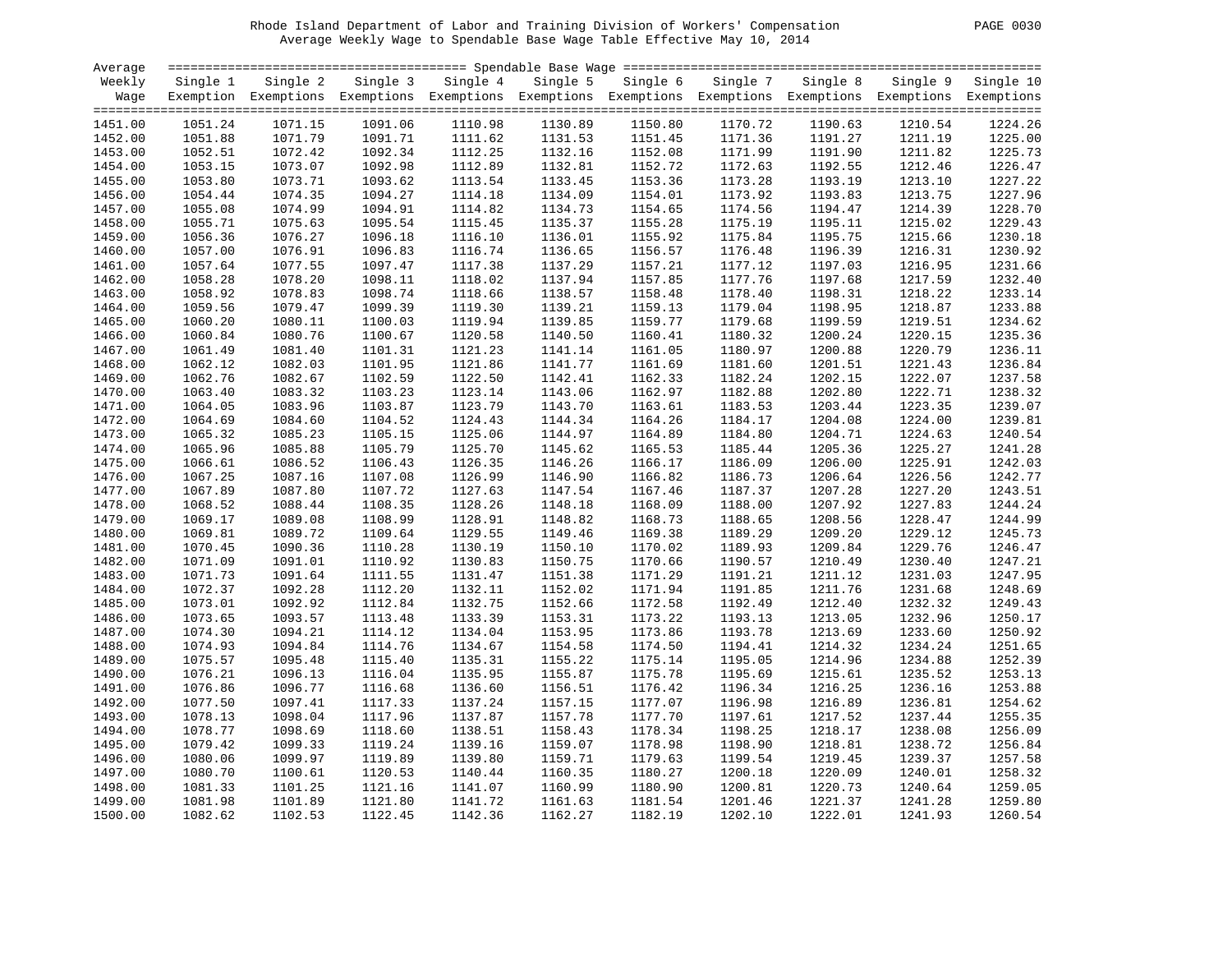# Rhode Island Department of Labor and Training Division of Workers' Compensation PAGE 0031 Average Weekly Wage to Spendable Base Wage Table Effective May 10, 2014

| PAGE.<br>003 |  |  |
|--------------|--|--|
|--------------|--|--|

| Average |          |                                                                                                              |          |          |          |                    |          |          |         |                    |
|---------|----------|--------------------------------------------------------------------------------------------------------------|----------|----------|----------|--------------------|----------|----------|---------|--------------------|
| Weekly  | Single 1 | Single 2                                                                                                     | Single 3 | Single 4 | Single 5 | Single 6           | Single 7 | Single 8 |         | Single 9 Single 10 |
| Wage    |          | Exemption Exemptions Exemptions Exemptions Exemptions Exemptions Exemptions Exemptions Exemptions Exemptions |          |          |          |                    |          |          |         |                    |
|         |          |                                                                                                              |          |          |          |                    |          |          |         |                    |
| 1501.00 | 1083.26  | 1103.17                                                                                                      | 1123.09  | 1143.00  | 1162.91  | 1182.83            | 1202.74  | 1222.65  | 1242.57 | 1261.28            |
| 1502.00 | 1083.90  | 1103.82                                                                                                      | 1123.73  | 1143.64  | 1163.56  | 1183.47            | 1203.38  | 1223.30  | 1243.21 | 1262.02            |
| 1503.00 | 1084.54  | 1104.45                                                                                                      | 1124.36  | 1144.28  | 1164.19  | 1184.10            | 1204.02  | 1223.93  | 1243.84 | 1262.76            |
| 1504.00 | 1085.18  | 1105.09                                                                                                      | 1125.01  | 1144.92  | 1164.83  | 1184.75            | 1204.66  | 1224.57  | 1244.49 | 1263.50            |
|         | 1085.82  | 1105.73                                                                                                      | 1125.65  | 1145.56  | 1165.47  | 1185.39            | 1205.30  | 1225.21  | 1245.13 | 1264.24            |
| 1505.00 |          |                                                                                                              |          |          |          |                    |          |          |         |                    |
| 1506.00 | 1086.46  | 1106.38                                                                                                      | 1126.29  | 1146.20  | 1166.12  | 1186.03            | 1205.94  | 1225.86  | 1245.77 | 1264.98            |
| 1507.00 | 1087.11  | 1107.02                                                                                                      | 1126.93  | 1146.85  | 1166.76  | 1186.67            | 1206.59  | 1226.50  | 1246.41 | 1265.73            |
| 1508.00 | 1087.74  | 1107.65                                                                                                      | 1127.57  | 1147.48  | 1167.39  | 1187.31            | 1207.22  | 1227.13  | 1247.05 | 1266.46            |
| 1509.00 | 1088.38  | 1108.29                                                                                                      | 1128.21  | 1148.12  | 1168.03  | 1187.95            | 1207.86  | 1227.77  | 1247.69 | 1267.20            |
| 1510.00 | 1089.02  | 1108.94                                                                                                      | 1128.85  | 1148.76  | 1168.68  | 1188.59            | 1208.50  | 1228.42  | 1248.33 | 1267.94            |
| 1511.00 | 1089.67  | 1109.58                                                                                                      | 1129.49  | 1149.41  | 1169.32  | 1189.23            | 1209.15  | 1229.06  | 1248.97 | 1268.69            |
| 1512.00 | 1090.31  | 1110.22                                                                                                      | 1130.14  | 1150.05  | 1169.96  | 1189.88            | 1209.79  | 1229.70  | 1249.62 | 1269.43            |
| 1513.00 | 1090.94  | 1110.85                                                                                                      | 1130.77  | 1150.68  | 1170.59  | 1190.51            | 1210.42  | 1230.33  | 1250.25 | 1270.16            |
| 1514.00 | 1091.58  | 1111.50                                                                                                      | 1131.41  | 1151.32  | 1171.24  | 1191.15            | 1211.06  | 1230.98  | 1250.89 | 1270.80            |
| 1515.00 | 1092.23  | 1112.14                                                                                                      | 1132.05  | 1151.97  | 1171.88  | 1191.79            | 1211.71  | 1231.62  | 1251.53 | 1271.45            |
| 1516.00 | 1092.87  | 1112.78                                                                                                      | 1132.70  | 1152.61  | 1172.52  | 1192.44            | 1212.35  | 1232.26  | 1252.18 | 1272.09            |
| 1517.00 | 1093.51  | 1113.42                                                                                                      | 1133.34  | 1153.25  | 1173.16  | 1193.08            | 1212.99  | 1232.90  | 1252.82 | 1272.73            |
| 1518.00 | 1094.14  | 1114.06                                                                                                      | 1133.97  | 1153.88  | 1173.80  | 1193.71            | 1213.62  | 1233.54  | 1253.45 | 1273.36            |
| 1519.00 | 1094.79  | 1114.70                                                                                                      | 1134.61  | 1154.53  | 1174.44  | 1194.35            | 1214.27  | 1234.18  | 1254.09 | 1274.01            |
| 1520.00 | 1095.43  | 1115.34                                                                                                      | 1135.26  | 1155.17  | 1175.08  | 1195.00            | 1214.91  | 1234.82  | 1254.74 | 1274.65            |
| 1521.00 | 1096.07  | 1115.98                                                                                                      | 1135.90  | 1155.81  | 1175.72  | 1195.64            | 1215.55  | 1235.46  | 1255.38 | 1275.29            |
| 1522.00 | 1096.71  | 1116.63                                                                                                      | 1136.54  | 1156.45  | 1176.37  | 1196.28            | 1216.19  | 1236.11  | 1256.02 | 1275.93            |
| 1523.00 | 1097.35  | 1117.26                                                                                                      | 1137.17  | 1157.09  | 1177.00  | 1196.91            | 1216.83  | 1236.74  | 1256.65 | 1276.57            |
| 1524.00 | 1097.99  | 1117.90                                                                                                      | 1137.82  | 1157.73  | 1177.64  | 1197.56            | 1217.47  | 1237.38  | 1257.30 | 1277.21            |
| 1525.00 | 1098.63  | 1118.54                                                                                                      | 1138.46  | 1158.37  | 1178.28  | 1198.20            | 1218.11  | 1238.02  | 1257.94 | 1277.85            |
| 1526.00 | 1099.27  | 1119.19                                                                                                      | 1139.10  | 1159.01  | 1178.93  | 1198.84            | 1218.75  | 1238.67  | 1258.58 | 1278.49            |
| 1527.00 | 1099.92  | 1119.83                                                                                                      | 1139.74  | 1159.66  | 1179.57  | 1199.48            | 1219.40  | 1239.31  | 1259.22 | 1279.14            |
| 1528.00 | 1100.55  | 1120.46                                                                                                      | 1140.38  | 1160.29  | 1180.20  | 1200.12            | 1220.03  | 1239.94  | 1259.86 | 1279.77            |
| 1529.00 | 1101.19  | 1121.10                                                                                                      | 1141.02  | 1160.93  | 1180.84  | 1200.76            | 1220.67  | 1240.58  | 1260.50 | 1280.41            |
| 1530.00 | 1101.83  | 1121.75                                                                                                      | 1141.66  | 1161.57  | 1181.49  | 1201.40            | 1221.31  | 1241.23  | 1261.14 | 1281.05            |
| 1531.00 | 1102.48  | 1122.39                                                                                                      | 1142.30  | 1162.22  | 1182.13  | 1202.04            | 1221.96  | 1241.87  | 1261.78 | 1281.70            |
| 1532.00 | 1103.12  | 1123.03                                                                                                      | 1142.95  | 1162.86  | 1182.77  | 1202.69            | 1222.60  | 1242.51  | 1262.43 | 1282.34            |
| 1533.00 | 1103.75  | 1123.66                                                                                                      | 1143.58  | 1163.49  | 1183.40  | 1203.32            | 1223.23  | 1243.14  | 1263.06 | 1282.97            |
| 1534.00 | 1104.39  | 1124.31                                                                                                      | 1144.22  | 1164.13  | 1184.05  | 1203.96            | 1223.87  | 1243.79  | 1263.70 | 1283.61            |
| 1535.00 | 1105.04  | 1124.95                                                                                                      | 1144.86  | 1164.78  | 1184.69  | 1204.60            | 1224.52  | 1244.43  | 1264.34 | 1284.26            |
|         | 1105.68  | 1125.59                                                                                                      | 1145.51  | 1165.42  |          |                    | 1225.16  |          |         | 1284.90            |
| 1536.00 |          | 1126.23                                                                                                      |          | 1166.06  | 1185.33  | 1205.25<br>1205.89 | 1225.80  | 1245.07  | 1264.99 | 1285.54            |
| 1537.00 | 1106.32  |                                                                                                              | 1146.15  |          | 1185.97  |                    |          | 1245.71  | 1265.63 |                    |
| 1538.00 | 1106.95  | 1126.87                                                                                                      | 1146.78  | 1166.69  | 1186.61  | 1206.52            | 1226.43  | 1246.35  | 1266.26 | 1286.17            |
| 1539.00 | 1107.60  | 1127.51                                                                                                      | 1147.42  | 1167.34  | 1187.25  | 1207.16            | 1227.08  | 1246.99  | 1266.90 | 1286.82            |
| 1540.00 | 1108.24  | 1128.15                                                                                                      | 1148.07  | 1167.98  | 1187.89  | 1207.81            | 1227.72  | 1247.63  | 1267.55 | 1287.46            |
| 1541.00 | 1108.88  | 1128.79                                                                                                      | 1148.71  | 1168.62  | 1188.53  | 1208.45            | 1228.36  | 1248.27  | 1268.19 | 1288.10            |
| 1542.00 | 1109.52  | 1129.44                                                                                                      | 1149.35  | 1169.26  | 1189.18  | 1209.09            | 1229.00  | 1248.92  | 1268.83 | 1288.74            |
| 1543.00 | 1110.16  | 1130.07                                                                                                      | 1149.98  | 1169.90  | 1189.81  | 1209.72            | 1229.64  | 1249.55  | 1269.46 | 1289.38            |
| 1544.00 | 1110.80  | 1130.71                                                                                                      | 1150.63  | 1170.54  | 1190.45  | 1210.37            | 1230.28  | 1250.19  | 1270.11 | 1290.02            |
| 1545.00 | 1111.44  | 1131.35                                                                                                      | 1151.27  | 1171.18  | 1191.09  | 1211.01            | 1230.92  | 1250.83  | 1270.75 | 1290.66            |
| 1546.00 | 1112.08  | 1132.00                                                                                                      | 1151.91  | 1171.82  | 1191.74  | 1211.65            | 1231.56  | 1251.48  | 1271.39 | 1291.30            |
| 1547.00 | 1112.73  | 1132.64                                                                                                      | 1152.55  | 1172.47  | 1192.38  | 1212.29            | 1232.21  | 1252.12  | 1272.03 | 1291.95            |
| 1548.00 | 1113.36  | 1133.27                                                                                                      | 1153.19  | 1173.10  | 1193.01  | 1212.93            | 1232.84  | 1252.75  | 1272.67 | 1292.58            |
| 1549.00 | 1114.00  | 1133.91                                                                                                      | 1153.83  | 1173.74  | 1193.65  | 1213.57            | 1233.48  | 1253.39  | 1273.31 | 1293.22            |
| 1550.00 | 1114.64  | 1134.56                                                                                                      | 1154.47  | 1174.38  | 1194.30  | 1214.21            | 1234.12  | 1254.04  | 1273.95 | 1293.86            |
|         |          |                                                                                                              |          |          |          |                    |          |          |         |                    |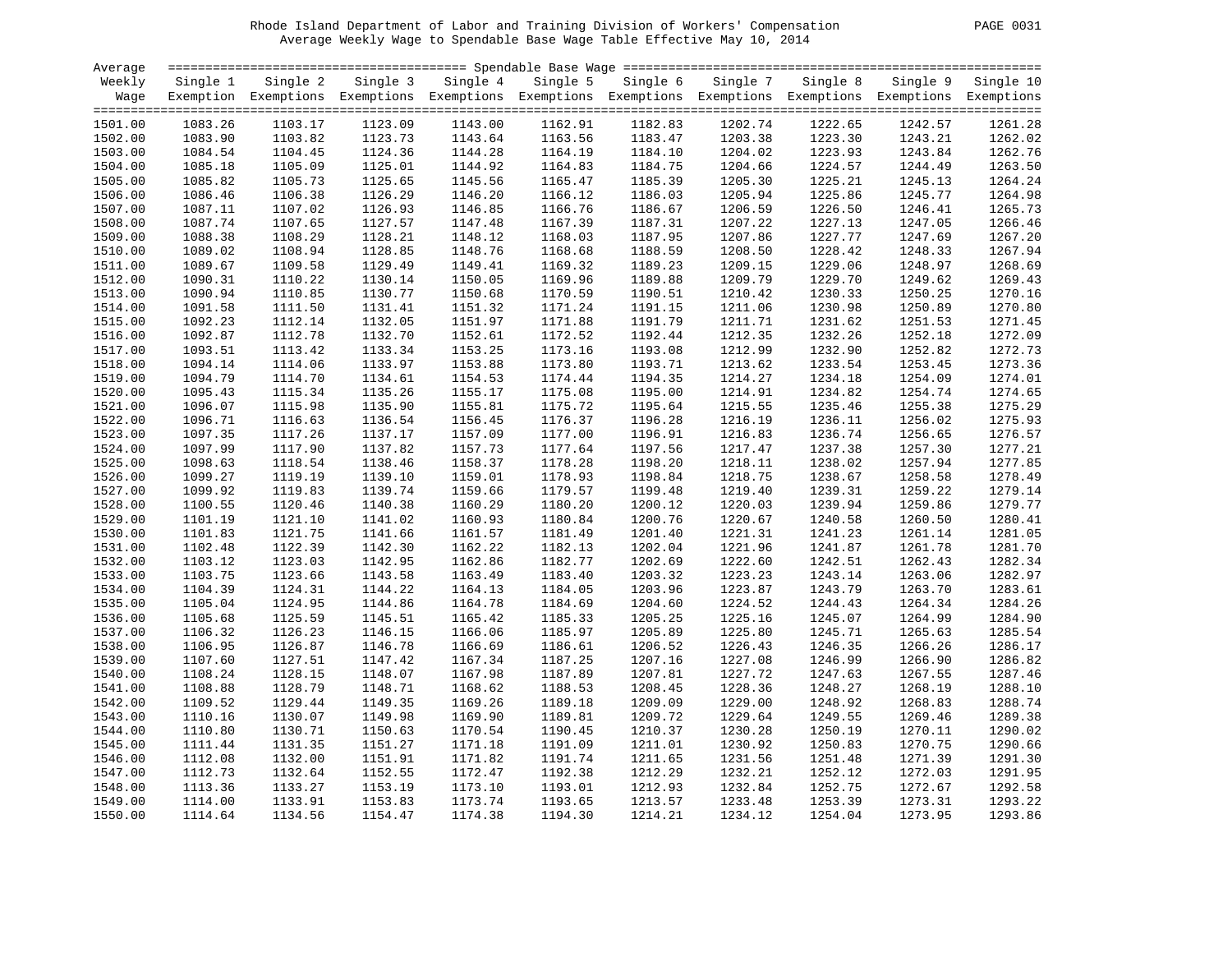# Rhode Island Department of Labor and Training Division of Workers' Compensation PAGE 0032 Average Weekly Wage to Spendable Base Wage Table Effective May 10, 2014

| PAGE<br>0032 |
|--------------|
|--------------|

| Average            |                    |                    |                    |                    |                                                                                                              |                    |                    |                    |                    |                    |
|--------------------|--------------------|--------------------|--------------------|--------------------|--------------------------------------------------------------------------------------------------------------|--------------------|--------------------|--------------------|--------------------|--------------------|
| Weekly             | Single 1           | Single 2           | Single 3           | Single 4           | Single 5                                                                                                     | Single 6           | Single 7           | Single 8           |                    | Single 9 Single 10 |
| Wage               |                    |                    |                    |                    | Exemption Exemptions Exemptions Exemptions Exemptions Exemptions Exemptions Exemptions Exemptions Exemptions |                    |                    |                    |                    |                    |
|                    |                    |                    |                    |                    |                                                                                                              |                    |                    |                    |                    |                    |
| 1551.00            | 1115.29            | 1135.20            | 1155.11            | 1175.03            | 1194.94                                                                                                      | 1214.85            | 1234.77            | 1254.68            | 1274.59            | 1294.51            |
| 1552.00            | 1115.93            | 1135.84            | 1155.76            | 1175.67            | 1195.58                                                                                                      | 1215.50            | 1235.41            | 1255.32            | 1275.24            | 1295.15            |
| 1553.00            | 1116.56            | 1136.47            | 1156.39            | 1176.30            | 1196.21                                                                                                      | 1216.13            | 1236.04            | 1255.95            | 1275.87            | 1295.78            |
| 1554.00            | 1117.20            | 1137.12            | 1157.03            | 1176.94            | 1196.86                                                                                                      | 1216.77            | 1236.68            | 1256.60            | 1276.51            | 1296.42            |
| 1555.00            | 1117.85            | 1137.76            | 1157.67            | 1177.59            | 1197.50                                                                                                      | 1217.41            | 1237.33            | 1257.24            | 1277.15            | 1297.07            |
| 1556.00            | 1118.49            | 1138.40            | 1158.32            | 1178.23            | 1198.14                                                                                                      | 1218.06            | 1237.97            | 1257.88            | 1277.80            | 1297.71            |
| 1557.00            | 1119.13            | 1139.04            | 1158.96            | 1178.87            | 1198.78                                                                                                      | 1218.70            | 1238.61            | 1258.52            | 1278.44            | 1298.35            |
| 1558.00            | 1119.76            | 1139.68            | 1159.59            | 1179.50            | 1199.42                                                                                                      | 1219.33            | 1239.24            | 1259.16            | 1279.07            | 1298.98            |
| 1559.00            | 1120.41            | 1140.32            | 1160.23            | 1180.15            | 1200.06                                                                                                      | 1219.97            | 1239.89            | 1259.80            | 1279.71            | 1299.63            |
| 1560.00            | 1121.05            | 1140.96            | 1160.88            | 1180.79            | 1200.70                                                                                                      | 1220.62            | 1240.53            | 1260.44            | 1280.36            | 1300.27            |
| 1561.00            | 1121.69            | 1141.60            | 1161.52            | 1181.43            | 1201.34                                                                                                      | 1221.26            | 1241.17            | 1261.08            | 1281.00            | 1300.91            |
| 1562.00            | 1122.33            | 1142.25            | 1162.16            | 1182.07            | 1201.99                                                                                                      | 1221.90            | 1241.81            | 1261.73            | 1281.64            | 1301.55            |
| 1563.00            | 1122.97            | 1142.88            | 1162.79            | 1182.71            | 1202.62                                                                                                      | 1222.53            | 1242.45            | 1262.36            | 1282.27            | 1302.19            |
| 1564.00            | 1123.61            | 1143.52            | 1163.44            | 1183.35            | 1203.26                                                                                                      | 1223.18            | 1243.09            | 1263.00            | 1282.92            | 1302.83            |
| 1565.00            | 1124.25            | 1144.16            | 1164.08            | 1183.99            | 1203.90                                                                                                      | 1223.82            | 1243.73            | 1263.64            | 1283.56            | 1303.47            |
| 1566.00            | 1124.89            | 1144.81            | 1164.72            | 1184.63            | 1204.55                                                                                                      | 1224.46            | 1244.37            | 1264.29            | 1284.20            | 1304.11            |
| 1567.00            | 1125.54            | 1145.45            | 1165.36            | 1185.28            | 1205.19                                                                                                      | 1225.10            | 1245.02            | 1264.93            | 1284.84            | 1304.76            |
| 1568.00            | 1126.17            | 1146.08            | 1166.00            | 1185.91            | 1205.82                                                                                                      | 1225.74            | 1245.65            | 1265.56            | 1285.48            | 1305.39            |
| 1569.00            | 1126.81            | 1146.72            | 1166.64            | 1186.55            | 1206.46                                                                                                      | 1226.38            | 1246.29            | 1266.20            | 1286.12            | 1306.03            |
| 1570.00            | 1127.45            | 1147.37            | 1167.28            | 1187.19            | 1207.11                                                                                                      | 1227.02            | 1246.93            | 1266.85            | 1286.76            | 1306.67            |
| 1571.00            | 1128.10            | 1148.01            | 1167.92            | 1187.84            | 1207.75                                                                                                      | 1227.66            | 1247.58            | 1267.49            | 1287.40            | 1307.32            |
| 1572.00            | 1128.74            | 1148.65            | 1168.57            | 1188.48            | 1208.39                                                                                                      | 1228.31            | 1248.22            | 1268.13            | 1288.05            | 1307.96            |
| 1573.00            | 1129.37            | 1149.28            | 1169.20            | 1189.11            | 1209.02                                                                                                      | 1228.94            | 1248.85            | 1268.76            | 1288.68            | 1308.59            |
| 1574.00            | 1130.01            | 1149.93            | 1169.84            | 1189.75            | 1209.67                                                                                                      | 1229.58            | 1249.49            | 1269.41            | 1289.32            | 1309.23            |
| 1575.00            | 1130.66            | 1150.57            | 1170.48            | 1190.40            | 1210.31                                                                                                      | 1230.22            | 1250.14            | 1270.05            | 1289.96            | 1309.88            |
| 1576.00            | 1131.30            | 1151.21            | 1171.13            | 1191.04            | 1210.95                                                                                                      | 1230.87            | 1250.78            | 1270.69            | 1290.61            | 1310.52            |
|                    |                    |                    |                    |                    |                                                                                                              |                    |                    |                    |                    | 1311.16            |
| 1577.00            | 1131.94            | 1151.85<br>1152.49 | 1171.77            | 1191.68<br>1192.31 | 1211.59                                                                                                      | 1231.51<br>1232.14 | 1251.42<br>1252.05 | 1271.33            | 1291.25            | 1311.79            |
| 1578.00<br>1579.00 | 1132.57<br>1133.22 | 1153.13            | 1172.40<br>1173.04 | 1192.96            | 1212.23<br>1212.87                                                                                           | 1232.78            | 1252.70            | 1271.97<br>1272.61 | 1291.88<br>1292.52 | 1312.44            |
| 1580.00            | 1133.86            | 1153.77            | 1173.69            | 1193.60            | 1213.51                                                                                                      | 1233.43            | 1253.34            | 1273.25            | 1293.17            | 1313.08            |
|                    |                    | 1154.41            | 1174.33            |                    |                                                                                                              |                    |                    |                    |                    | 1313.72            |
| 1581.00            | 1134.50<br>1135.14 | 1155.06            | 1174.97            | 1194.24<br>1194.88 | 1214.15<br>1214.80                                                                                           | 1234.07<br>1234.71 | 1253.98<br>1254.62 | 1273.89<br>1274.54 | 1293.81<br>1294.45 | 1314.36            |
| 1582.00            |                    |                    |                    |                    |                                                                                                              |                    |                    |                    |                    |                    |
| 1583.00            | 1135.78            | 1155.69            | 1175.60            | 1195.52            | 1215.43                                                                                                      | 1235.34            | 1255.26            | 1275.17            | 1295.08            | 1315.00<br>1315.64 |
| 1584.00            | 1136.42            | 1156.33            | 1176.25            | 1196.16            | 1216.07                                                                                                      | 1235.99            | 1255.90            | 1275.81            | 1295.73            |                    |
| 1585.00            | 1137.06            | 1156.97            | 1176.89            | 1196.80            | 1216.71                                                                                                      | 1236.63            | 1256.54            | 1276.45            | 1296.37            | 1316.28            |
| 1586.00            | 1137.70            | 1157.62            | 1177.53            | 1197.44            | 1217.36                                                                                                      | 1237.27            | 1257.18            | 1277.10            | 1297.01            | 1316.92            |
| 1587.00            | 1138.35            | 1158.26            | 1178.17            | 1198.09            | 1218.00                                                                                                      | 1237.91            | 1257.83            | 1277.74            | 1297.65            | 1317.57            |
| 1588.00            | 1138.98            | 1158.89            | 1178.81            | 1198.72            | 1218.63                                                                                                      | 1238.55            | 1258.46            | 1278.37            | 1298.29            | 1318.20            |
| 1589.00            | 1139.62            | 1159.53            | 1179.45            | 1199.36            | 1219.27                                                                                                      | 1239.19            | 1259.10            | 1279.01            | 1298.93            | 1318.84            |
| 1590.00            | 1140.26            | 1160.18            | 1180.09            | 1200.00            | 1219.92                                                                                                      | 1239.83            | 1259.74            | 1279.66            | 1299.57            | 1319.48            |
| 1591.00            | 1140.91            | 1160.82            | 1180.73            | 1200.65            | 1220.56                                                                                                      | 1240.47            | 1260.39            | 1280.30            | 1300.21            | 1320.13            |
| 1592.00            | 1141.55            | 1161.46            | 1181.38            | 1201.29            | 1221.20                                                                                                      | 1241.12            | 1261.03            | 1280.94            | 1300.86            | 1320.77            |
| 1593.00            | 1142.18            | 1162.09            | 1182.01            | 1201.92            | 1221.83                                                                                                      | 1241.75            | 1261.66            | 1281.57            | 1301.49            | 1321.40            |
| 1594.00            | 1142.82            | 1162.74            | 1182.65            | 1202.56            | 1222.48                                                                                                      | 1242.39            | 1262.30            | 1282.22            | 1302.13            | 1322.04            |
| 1595.00            | 1143.47            | 1163.38            | 1183.29            | 1203.21            | 1223.12                                                                                                      | 1243.03            | 1262.95            | 1282.86            | 1302.77            | 1322.69            |
| 1596.00            | 1144.11            | 1164.02            | 1183.94            | 1203.85            | 1223.76                                                                                                      | 1243.68            | 1263.59            | 1283.50            | 1303.42            | 1323.33            |
| 1597.00            | 1144.75            | 1164.66            | 1184.58            | 1204.49            | 1224.40                                                                                                      | 1244.32            | 1264.23            | 1284.14            | 1304.06            | 1323.97            |
| 1598.00            | 1145.38            | 1165.30            | 1185.21            | 1205.12            | 1225.04                                                                                                      | 1244.95            | 1264.86            | 1284.78            | 1304.69            | 1324.60            |
| 1599.00            | 1146.03            | 1165.94            | 1185.85            | 1205.77            | 1225.68                                                                                                      | 1245.59            | 1265.51            | 1285.42            | 1305.33            | 1325.25            |
| 1600.00            | 1146.67            | 1166.58            | 1186.50            | 1206.41            | 1226.32                                                                                                      | 1246.24            | 1266.15            | 1286.06            | 1305.98            | 1325.89            |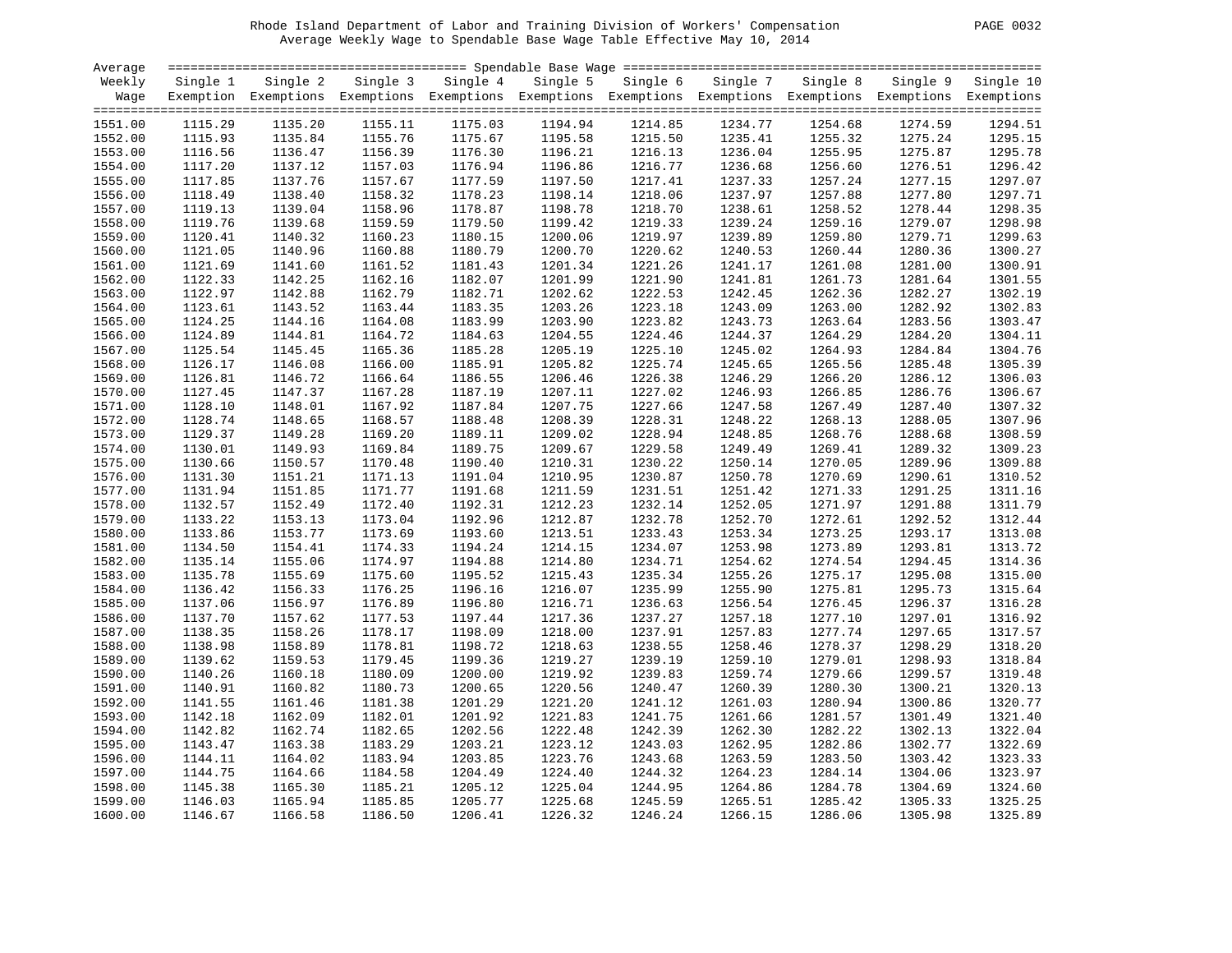# Rhode Island Department of Labor and Training Division of Workers' Compensation PAGE 0033 Average Weekly Wage to Spendable Base Wage Table Effective May 10, 2014

|  | PAGE | 0033 |
|--|------|------|
|--|------|------|

| Average |          |                                                                                                              |          |          |          |          |          |          |         |                    |
|---------|----------|--------------------------------------------------------------------------------------------------------------|----------|----------|----------|----------|----------|----------|---------|--------------------|
| Weekly  | Single 1 | Single 2                                                                                                     | Single 3 | Single 4 | Single 5 | Single 6 | Single 7 | Single 8 |         | Single 9 Single 10 |
| Wage    |          | Exemption Exemptions Exemptions Exemptions Exemptions Exemptions Exemptions Exemptions Exemptions Exemptions |          |          |          |          |          |          |         |                    |
|         |          |                                                                                                              |          |          |          |          |          |          |         |                    |
| 1601.00 | 1147.31  | 1167.22                                                                                                      | 1187.14  | 1207.05  | 1226.96  | 1246.88  | 1266.79  | 1286.70  | 1306.62 | 1326.53            |
| 1602.00 | 1147.95  | 1167.87                                                                                                      | 1187.78  | 1207.69  | 1227.61  | 1247.52  | 1267.43  | 1287.35  | 1307.26 | 1327.17            |
| 1603.00 | 1148.59  | 1168.50                                                                                                      | 1188.41  | 1208.33  | 1228.24  | 1248.15  | 1268.07  | 1287.98  | 1307.89 | 1327.81            |
| 1604.00 | 1149.23  | 1169.14                                                                                                      | 1189.06  | 1208.97  | 1228.88  | 1248.80  | 1268.71  | 1288.62  | 1308.54 | 1328.45            |
| 1605.00 | 1149.87  | 1169.78                                                                                                      | 1189.70  | 1209.61  | 1229.52  | 1249.44  | 1269.35  | 1289.26  | 1309.18 | 1329.09            |
| 1606.00 | 1150.51  | 1170.43                                                                                                      | 1190.34  | 1210.25  | 1230.17  | 1250.08  | 1269.99  | 1289.91  | 1309.82 | 1329.73            |
| 1607.00 | 1151.16  | 1171.07                                                                                                      | 1190.98  | 1210.90  | 1230.81  | 1250.72  | 1270.64  | 1290.55  | 1310.46 | 1330.38            |
| 1608.00 | 1151.79  | 1171.70                                                                                                      | 1191.62  | 1211.53  | 1231.44  | 1251.36  | 1271.27  | 1291.18  | 1311.10 | 1331.01            |
| 1609.00 | 1152.43  | 1172.34                                                                                                      | 1192.26  | 1212.17  | 1232.08  | 1252.00  | 1271.91  | 1291.82  | 1311.74 | 1331.65            |
|         |          | 1172.99                                                                                                      |          | 1212.81  |          |          | 1272.55  |          |         | 1332.29            |
| 1610.00 | 1153.07  |                                                                                                              | 1192.90  |          | 1232.73  | 1252.64  |          | 1292.47  | 1312.38 | 1332.94            |
| 1611.00 | 1153.72  | 1173.63                                                                                                      | 1193.54  | 1213.46  | 1233.37  | 1253.28  | 1273.20  | 1293.11  | 1313.02 |                    |
| 1612.00 | 1154.36  | 1174.27                                                                                                      | 1194.19  | 1214.10  | 1234.01  | 1253.93  | 1273.84  | 1293.75  | 1313.67 | 1333.58            |
| 1613.00 | 1154.99  | 1174.90                                                                                                      | 1194.82  | 1214.73  | 1234.64  | 1254.56  | 1274.47  | 1294.38  | 1314.30 | 1334.21            |
| 1614.00 | 1155.63  | 1175.55                                                                                                      | 1195.46  | 1215.37  | 1235.29  | 1255.20  | 1275.11  | 1295.03  | 1314.94 | 1334.85            |
| 1615.00 | 1156.28  | 1176.19                                                                                                      | 1196.10  | 1216.02  | 1235.93  | 1255.84  | 1275.76  | 1295.67  | 1315.58 | 1335.50            |
| 1616.00 | 1156.92  | 1176.83                                                                                                      | 1196.75  | 1216.66  | 1236.57  | 1256.49  | 1276.40  | 1296.31  | 1316.23 | 1336.14            |
| 1617.00 | 1157.56  | 1177.47                                                                                                      | 1197.39  | 1217.30  | 1237.21  | 1257.13  | 1277.04  | 1296.95  | 1316.87 | 1336.78            |
| 1618.00 | 1158.19  | 1178.11                                                                                                      | 1198.02  | 1217.93  | 1237.85  | 1257.76  | 1277.67  | 1297.59  | 1317.50 | 1337.41            |
| 1619.00 | 1158.84  | 1178.75                                                                                                      | 1198.66  | 1218.58  | 1238.49  | 1258.40  | 1278.32  | 1298.23  | 1318.14 | 1338.06            |
| 1620.00 | 1159.48  | 1179.39                                                                                                      | 1199.31  | 1219.22  | 1239.13  | 1259.05  | 1278.96  | 1298.87  | 1318.79 | 1338.70            |
| 1621.00 | 1160.12  | 1180.03                                                                                                      | 1199.95  | 1219.86  | 1239.77  | 1259.69  | 1279.60  | 1299.51  | 1319.43 | 1339.34            |
| 1622.00 | 1160.76  | 1180.68                                                                                                      | 1200.59  | 1220.50  | 1240.42  | 1260.33  | 1280.24  | 1300.16  | 1320.07 | 1339.98            |
| 1623.00 | 1161.40  | 1181.31                                                                                                      | 1201.22  | 1221.14  | 1241.05  | 1260.96  | 1280.88  | 1300.79  | 1320.70 | 1340.62            |
| 1624.00 | 1162.04  | 1181.95                                                                                                      | 1201.87  | 1221.78  | 1241.69  | 1261.61  | 1281.52  | 1301.43  | 1321.35 | 1341.26            |
| 1625.00 | 1162.68  | 1182.59                                                                                                      | 1202.51  | 1222.42  | 1242.33  | 1262.25  | 1282.16  | 1302.07  | 1321.99 | 1341.90            |
| 1626.00 | 1163.32  | 1183.24                                                                                                      | 1203.15  | 1223.06  | 1242.98  | 1262.89  | 1282.80  | 1302.72  | 1322.63 | 1342.54            |
| 1627.00 | 1163.97  | 1183.88                                                                                                      | 1203.79  | 1223.71  | 1243.62  | 1263.53  | 1283.45  | 1303.36  | 1323.27 | 1343.19            |
| 1628.00 | 1164.60  | 1184.51                                                                                                      | 1204.43  | 1224.34  | 1244.25  | 1264.17  | 1284.08  | 1303.99  | 1323.91 | 1343.82            |
| 1629.00 | 1165.24  | 1185.15                                                                                                      | 1205.07  | 1224.98  | 1244.89  | 1264.81  | 1284.72  | 1304.63  | 1324.55 | 1344.46            |
| 1630.00 | 1165.88  | 1185.80                                                                                                      | 1205.71  | 1225.62  | 1245.54  | 1265.45  | 1285.36  | 1305.28  | 1325.19 | 1345.10            |
| 1631.00 | 1166.53  | 1186.44                                                                                                      | 1206.35  | 1226.27  | 1246.18  | 1266.09  | 1286.01  | 1305.92  | 1325.83 | 1345.75            |
| 1632.00 | 1167.17  | 1187.08                                                                                                      | 1207.00  | 1226.91  | 1246.82  | 1266.74  | 1286.65  | 1306.56  | 1326.48 | 1346.39            |
| 1633.00 | 1167.80  | 1187.71                                                                                                      | 1207.63  | 1227.54  | 1247.45  | 1267.37  | 1287.28  | 1307.19  | 1327.11 | 1347.02            |
| 1634.00 | 1168.44  | 1188.36                                                                                                      | 1208.27  | 1228.18  | 1248.10  | 1268.01  | 1287.92  | 1307.84  | 1327.75 | 1347.66            |
| 1635.00 | 1169.09  | 1189.00                                                                                                      | 1208.91  | 1228.83  | 1248.74  | 1268.65  | 1288.57  | 1308.48  | 1328.39 | 1348.31            |
| 1636.00 | 1169.73  | 1189.64                                                                                                      | 1209.56  | 1229.47  | 1249.38  | 1269.30  | 1289.21  | 1309.12  | 1329.04 | 1348.95            |
| 1637.00 | 1170.37  | 1190.28                                                                                                      | 1210.20  | 1230.11  | 1250.02  | 1269.94  | 1289.85  | 1309.76  | 1329.68 | 1349.59            |
| 1638.00 | 1171.00  | 1190.92                                                                                                      | 1210.83  | 1230.74  | 1250.66  | 1270.57  | 1290.48  | 1310.40  | 1330.31 | 1350.22            |
| 1639.00 | 1171.65  | 1191.56                                                                                                      | 1211.47  | 1231.39  | 1251.30  | 1271.21  | 1291.13  | 1311.04  | 1330.95 | 1350.87            |
| 1640.00 | 1172.29  | 1192.20                                                                                                      | 1212.12  | 1232.03  | 1251.94  | 1271.86  | 1291.77  | 1311.68  | 1331.60 | 1351.51            |
| 1641.00 | 1172.93  | 1192.84                                                                                                      | 1212.76  | 1232.67  | 1252.58  | 1272.50  | 1292.41  | 1312.32  | 1332.24 | 1352.15            |
| 1642.00 | 1173.57  | 1193.49                                                                                                      | 1213.40  | 1233.31  | 1253.23  | 1273.14  | 1293.05  | 1312.97  | 1332.88 | 1352.79            |
| 1643.00 | 1174.21  | 1194.12                                                                                                      | 1214.03  | 1233.95  | 1253.86  | 1273.77  | 1293.69  | 1313.60  | 1333.51 | 1353.43            |
| 1644.00 | 1174.85  | 1194.76                                                                                                      | 1214.68  | 1234.59  | 1254.50  | 1274.42  | 1294.33  | 1314.24  | 1334.16 | 1354.07            |
| 1645.00 | 1175.49  | 1195.40                                                                                                      | 1215.32  | 1235.23  | 1255.14  | 1275.06  | 1294.97  | 1314.88  | 1334.80 | 1354.71            |
| 1646.00 | 1176.13  | 1196.05                                                                                                      | 1215.96  | 1235.87  | 1255.79  | 1275.70  | 1295.61  | 1315.53  | 1335.44 | 1355.35            |
| 1647.00 | 1176.78  | 1196.69                                                                                                      | 1216.60  | 1236.52  | 1256.43  | 1276.34  | 1296.26  | 1316.17  | 1336.08 | 1356.00            |
| 1648.00 | 1177.41  | 1197.32                                                                                                      | 1217.24  | 1237.15  | 1257.06  | 1276.98  | 1296.89  | 1316.80  | 1336.72 | 1356.63            |
| 1649.00 | 1178.05  | 1197.96                                                                                                      | 1217.88  | 1237.79  | 1257.70  | 1277.62  | 1297.53  | 1317.44  | 1337.36 | 1357.27            |
| 1650.00 | 1178.69  | 1198.61                                                                                                      | 1218.52  | 1238.43  | 1258.35  | 1278.26  | 1298.17  | 1318.09  | 1338.00 | 1357.91            |
|         |          |                                                                                                              |          |          |          |          |          |          |         |                    |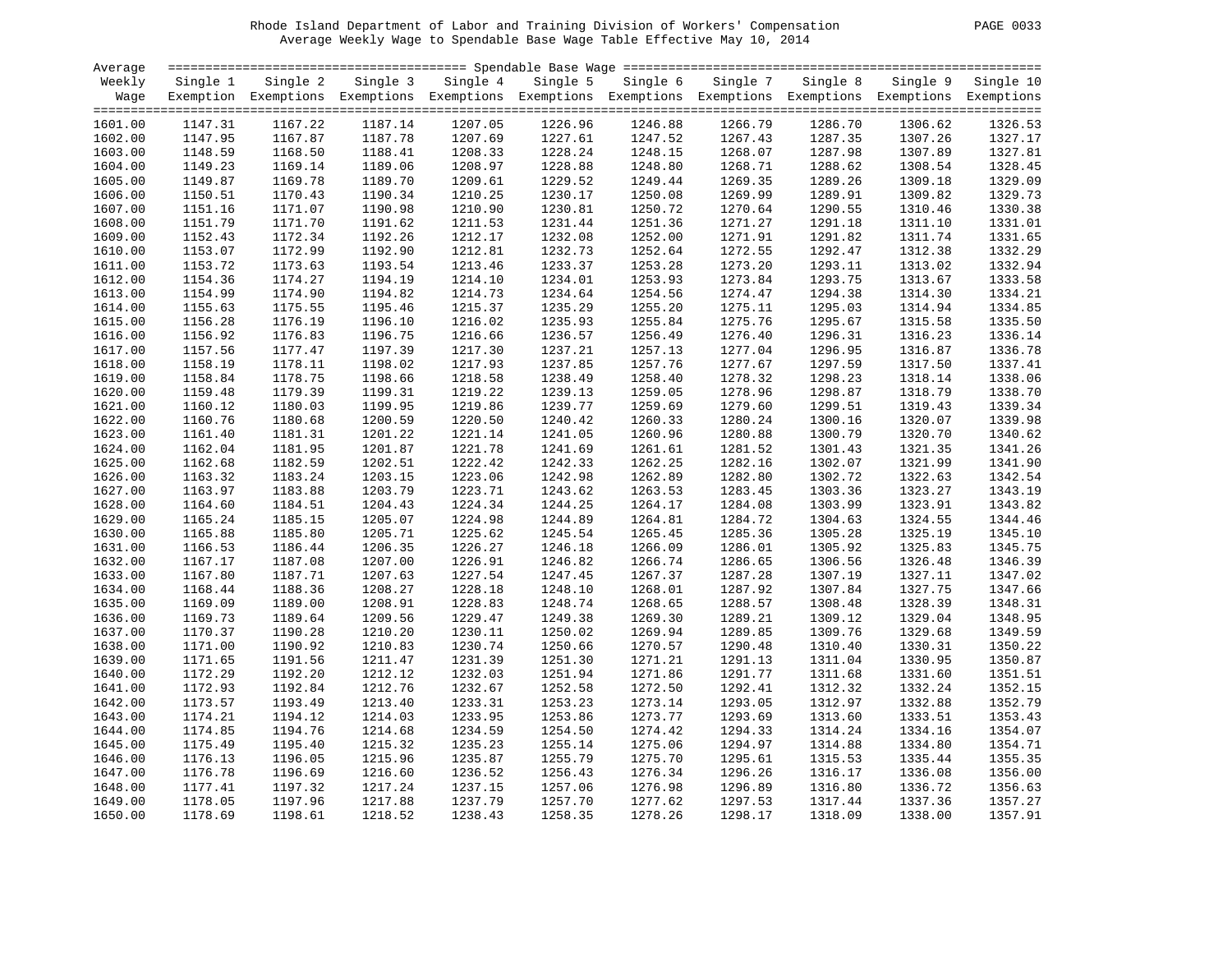# Rhode Island Department of Labor and Training Division of Workers' Compensation PAGE 0034 Average Weekly Wage to Spendable Base Wage Table Effective May 10, 2014

| <b>PAGE</b> | 0034 |
|-------------|------|
|-------------|------|

| Average |          |                                                                                                              |         |                   |          |          |          |          |         |                    |
|---------|----------|--------------------------------------------------------------------------------------------------------------|---------|-------------------|----------|----------|----------|----------|---------|--------------------|
| Weekly  | Single 1 | Single 2                                                                                                     |         | Single 3 Single 4 | Single 5 | Single 6 | Single 7 | Single 8 |         | Single 9 Single 10 |
| Waqe    |          | Exemption Exemptions Exemptions Exemptions Exemptions Exemptions Exemptions Exemptions Exemptions Exemptions |         |                   |          |          |          |          |         |                    |
|         |          |                                                                                                              |         |                   |          |          |          |          |         |                    |
| 1651.00 | 1179.34  | 1199.25                                                                                                      | 1219.16 | 1239.08           | 1258.99  | 1278.90  | 1298.82  | 1318.73  | 1338.64 | 1358.56            |
| 1652.00 | 1179.98  | 1199.89                                                                                                      | 1219.81 | 1239.72           | 1259.63  | 1279.55  | 1299.46  | 1319.37  | 1339.29 | 1359.20            |
| 1653.00 | 1180.61  | 1200.52                                                                                                      | 1220.44 | 1240.35           | 1260.26  | 1280.18  | 1300.09  | 1320.00  | 1339.92 | 1359.83            |
| 1654.00 | 1181.25  | 1201.17                                                                                                      | 1221.08 | 1240.99           | 1260.91  | 1280.82  | 1300.73  | 1320.65  | 1340.56 | 1360.47            |
| 1655.00 | 1181.90  | 1201.81                                                                                                      | 1221.72 | 1241.64           | 1261.55  | 1281.46  | 1301.38  | 1321.29  | 1341.20 | 1361.12            |
| 1656.00 | 1182.54  | 1202.45                                                                                                      | 1222.37 | 1242.28           | 1262.19  | 1282.11  | 1302.02  | 1321.93  | 1341.85 | 1361.76            |
| 1657.00 | 1183.18  | 1203.09                                                                                                      | 1223.01 | 1242.92           | 1262.83  | 1282.75  | 1302.66  | 1322.57  | 1342.49 | 1362.40            |
| 1658.00 | 1183.81  | 1203.73                                                                                                      | 1223.64 | 1243.55           | 1263.47  | 1283.38  | 1303.29  | 1323.21  | 1343.12 | 1363.03            |
| 1659.00 | 1184.46  | 1204.37                                                                                                      | 1224.28 | 1244.20           | 1264.11  | 1284.02  | 1303.94  | 1323.85  | 1343.76 | 1363.68            |
| 1660.00 | 1185.10  | 1205.01                                                                                                      | 1224.93 | 1244.84           | 1264.75  | 1284.67  | 1304.58  | 1324.49  | 1344.41 | 1364.32            |
| 1661.00 | 1185.74  | 1205.65                                                                                                      | 1225.57 | 1245.48           | 1265.39  | 1285.31  | 1305.22  | 1325.13  | 1345.05 | 1364.96            |
| 1662.00 | 1186.38  | 1206.30                                                                                                      | 1226.21 | 1246.12           | 1266.04  | 1285.95  | 1305.86  | 1325.78  | 1345.69 | 1365.60            |
| 1663.00 | 1187.02  | 1206.93                                                                                                      | 1226.84 | 1246.76           | 1266.67  | 1286.58  | 1306.50  | 1326.41  | 1346.32 | 1366.24            |
| 1664.00 | 1187.66  | 1207.57                                                                                                      | 1227.49 | 1247.40           | 1267.31  | 1287.23  | 1307.14  | 1327.05  | 1346.97 | 1366.88            |
| 1665.00 | 1188.30  | 1208.21                                                                                                      | 1228.13 | 1248.04           | 1267.95  | 1287.87  | 1307.78  | 1327.69  | 1347.61 | 1367.52            |
| 1666.00 | 1188.94  | 1208.86                                                                                                      | 1228.77 | 1248.68           | 1268.60  | 1288.51  | 1308.42  | 1328.34  | 1348.25 | 1368.16            |
| 1667.00 | 1189.59  | 1209.50                                                                                                      | 1229.41 | 1249.33           | 1269.24  | 1289.15  | 1309.07  | 1328.98  | 1348.89 | 1368.81            |
| 1668.00 | 1190.22  | 1210.13                                                                                                      | 1230.05 | 1249.96           | 1269.87  | 1289.79  | 1309.70  | 1329.61  | 1349.53 | 1369.44            |
| 1669.00 | 1190.86  | 1210.77                                                                                                      | 1230.69 | 1250.60           | 1270.51  | 1290.43  | 1310.34  | 1330.25  | 1350.17 | 1370.08            |
| 1670.00 | 1191.50  | 1211.42                                                                                                      | 1231.33 | 1251.24           | 1271.16  | 1291.07  | 1310.98  | 1330.90  | 1350.81 | 1370.72            |
| 1671.00 | 1192.15  | 1212.06                                                                                                      | 1231.97 | 1251.89           | 1271.80  | 1291.71  | 1311.63  | 1331.54  | 1351.45 | 1371.37            |
| 1672.00 | 1192.79  | 1212.70                                                                                                      | 1232.62 | 1252.53           | 1272.44  | 1292.36  | 1312.27  | 1332.18  | 1352.10 | 1372.01            |
| 1673.00 | 1193.42  | 1213.33                                                                                                      | 1233.25 | 1253.16           | 1273.07  | 1292.99  | 1312.90  | 1332.81  | 1352.73 | 1372.64            |
| 1674.00 | 1194.06  | 1213.98                                                                                                      | 1233.89 | 1253.80           | 1273.72  | 1293.63  | 1313.54  | 1333.46  | 1353.37 | 1373.28            |
| 1675.00 | 1194.71  | 1214.62                                                                                                      | 1234.53 | 1254.45           | 1274.36  | 1294.27  | 1314.19  | 1334.10  | 1354.01 | 1373.93            |
| 1676.00 | 1195.35  | 1215.26                                                                                                      | 1235.18 | 1255.09           | 1275.00  | 1294.92  | 1314.83  | 1334.74  | 1354.66 | 1374.57            |
| 1677.00 | 1195.99  | 1215.90                                                                                                      | 1235.82 | 1255.73           | 1275.64  | 1295.56  | 1315.47  | 1335.38  | 1355.30 | 1375.21            |
| 1678.00 | 1196.62  | 1216.54                                                                                                      | 1236.45 | 1256.36           | 1276.28  | 1296.19  | 1316.10  | 1336.02  | 1355.93 | 1375.84            |
| 1679.00 | 1197.27  | 1217.18                                                                                                      | 1237.09 | 1257.01           | 1276.92  | 1296.83  | 1316.75  | 1336.66  | 1356.57 | 1376.49            |
| 1680.00 | 1197.91  | 1217.82                                                                                                      | 1237.74 | 1257.65           | 1277.56  | 1297.48  | 1317.39  | 1337.30  | 1357.22 | 1377.13            |
| 1681.00 | 1198.55  | 1218.46                                                                                                      | 1238.38 | 1258.29           | 1278.20  | 1298.12  | 1318.03  | 1337.94  | 1357.86 | 1377.77            |
|         |          |                                                                                                              |         |                   |          |          |          |          |         | 1378.41            |
| 1682.00 | 1199.19  | 1219.11                                                                                                      | 1239.02 | 1258.93           | 1278.85  | 1298.76  | 1318.67  | 1338.59  | 1358.50 | 1379.05            |
| 1683.00 | 1199.83  | 1219.74                                                                                                      | 1239.65 | 1259.57           | 1279.48  | 1299.39  | 1319.31  | 1339.22  | 1359.13 |                    |
| 1684.00 | 1200.47  | 1220.38                                                                                                      | 1240.30 | 1260.21           | 1280.12  | 1300.04  | 1319.95  | 1339.86  | 1359.78 | 1379.69            |
| 1685.00 | 1201.11  | 1221.02                                                                                                      | 1240.94 | 1260.85           | 1280.76  | 1300.68  | 1320.59  | 1340.50  | 1360.42 | 1380.33            |
| 1686.00 | 1201.75  | 1221.67                                                                                                      | 1241.58 | 1261.49           | 1281.41  | 1301.32  | 1321.23  | 1341.15  | 1361.06 | 1380.97            |
| 1687.00 | 1202.40  | 1222.31                                                                                                      | 1242.22 | 1262.14           | 1282.05  | 1301.96  | 1321.88  | 1341.79  | 1361.70 | 1381.62            |
| 1688.00 | 1203.03  | 1222.94                                                                                                      | 1242.86 | 1262.77           | 1282.68  | 1302.60  | 1322.51  | 1342.42  | 1362.34 | 1382.25            |
| 1689.00 | 1203.67  | 1223.58                                                                                                      | 1243.50 | 1263.41           | 1283.32  | 1303.24  | 1323.15  | 1343.06  | 1362.98 | 1382.89            |
| 1690.00 | 1204.31  | 1224.23                                                                                                      | 1244.14 | 1264.05           | 1283.97  | 1303.88  | 1323.79  | 1343.71  | 1363.62 | 1383.53            |
| 1691.00 | 1204.96  | 1224.87                                                                                                      | 1244.78 | 1264.70           | 1284.61  | 1304.52  | 1324.44  | 1344.35  | 1364.26 | 1384.18            |
| 1692.00 | 1205.60  | 1225.51                                                                                                      | 1245.43 | 1265.34           | 1285.25  | 1305.17  | 1325.08  | 1344.99  | 1364.91 | 1384.82            |
| 1693.00 | 1206.23  | 1226.14                                                                                                      | 1246.06 | 1265.97           | 1285.88  | 1305.80  | 1325.71  | 1345.62  | 1365.54 | 1385.45            |
| 1694.00 | 1206.87  | 1226.79                                                                                                      | 1246.70 | 1266.61           | 1286.53  | 1306.44  | 1326.35  | 1346.27  | 1366.18 | 1386.09            |
| 1695.00 | 1207.52  | 1227.43                                                                                                      | 1247.34 | 1267.26           | 1287.17  | 1307.08  | 1327.00  | 1346.91  | 1366.82 | 1386.74            |
| 1696.00 | 1208.16  | 1228.07                                                                                                      | 1247.99 | 1267.90           | 1287.81  | 1307.73  | 1327.64  | 1347.55  | 1367.47 | 1387.38            |
| 1697.00 | 1208.80  | 1228.71                                                                                                      | 1248.63 | 1268.54           | 1288.45  | 1308.37  | 1328.28  | 1348.19  | 1368.11 | 1388.02            |
| 1698.00 | 1209.43  | 1229.35                                                                                                      | 1249.26 | 1269.17           | 1289.09  | 1309.00  | 1328.91  | 1348.83  | 1368.74 | 1388.65            |
| 1699.00 | 1210.08  | 1229.99                                                                                                      | 1249.90 | 1269.82           | 1289.73  | 1309.64  | 1329.56  | 1349.47  | 1369.38 | 1389.30            |
| 1700.00 | 1210.72  | 1230.63                                                                                                      | 1250.55 | 1270.46           | 1290.37  | 1310.29  | 1330.20  | 1350.11  | 1370.03 | 1389.94            |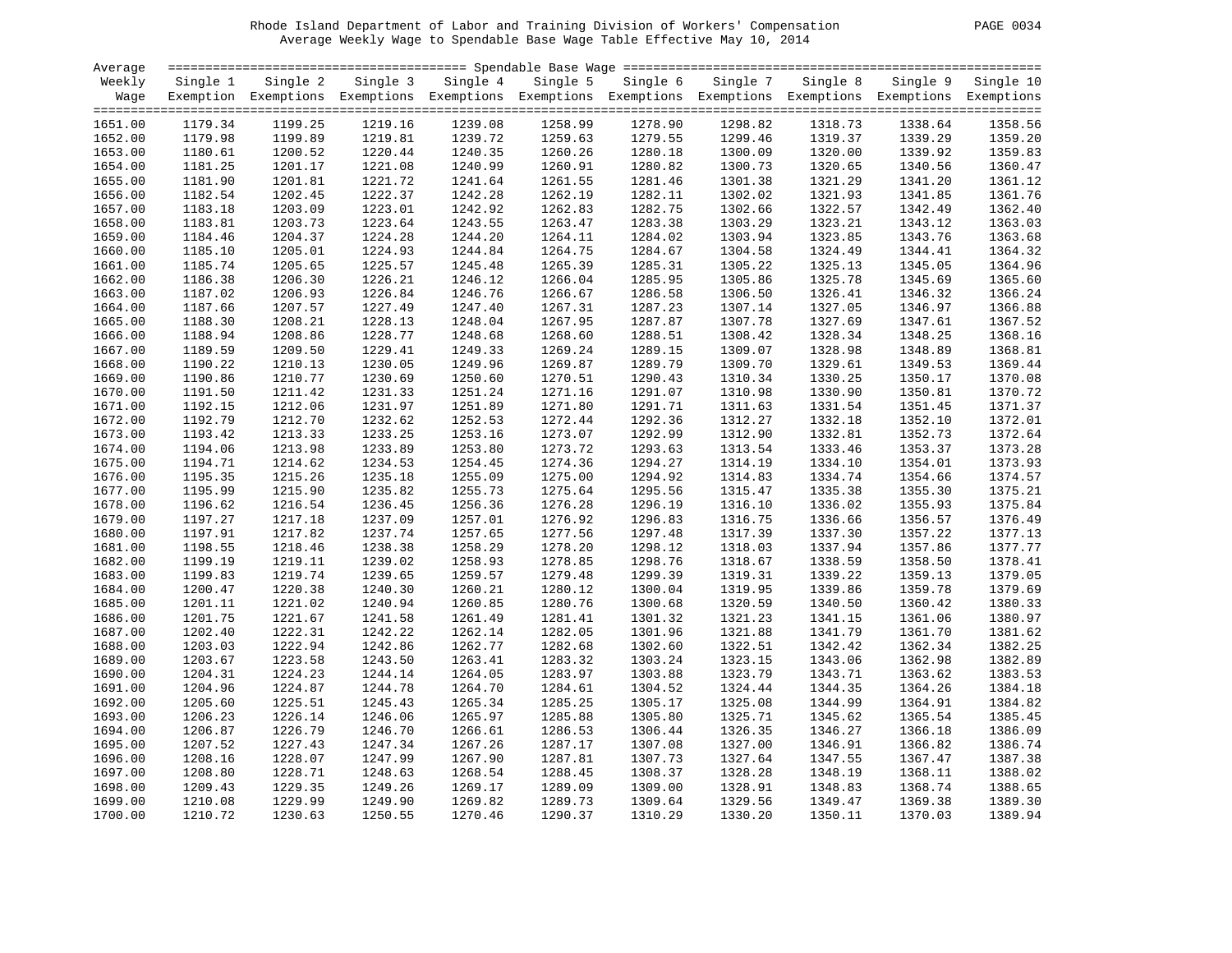# Rhode Island Department of Labor and Training Division of Workers' Compensation PAGE 0035 Average Weekly Wage to Spendable Base Wage Table Effective May 10, 2014

| PAGE | 0035 |  |
|------|------|--|
|------|------|--|

| Average |          |                                                                                                              |          |          |          |          |          |          |         |                    |
|---------|----------|--------------------------------------------------------------------------------------------------------------|----------|----------|----------|----------|----------|----------|---------|--------------------|
| Weekly  | Single 1 | Single 2                                                                                                     | Single 3 | Single 4 | Single 5 | Single 6 | Single 7 | Single 8 |         | Single 9 Single 10 |
| Wage    |          | Exemption Exemptions Exemptions Exemptions Exemptions Exemptions Exemptions Exemptions Exemptions Exemptions |          |          |          |          |          |          |         |                    |
|         |          |                                                                                                              |          |          |          |          |          |          |         |                    |
| 1701.00 | 1211.36  | 1231.27                                                                                                      | 1251.19  | 1271.10  | 1291.01  | 1310.93  | 1330.84  | 1350.75  | 1370.67 | 1390.58            |
| 1702.00 | 1212.00  | 1231.92                                                                                                      | 1251.83  | 1271.74  | 1291.66  | 1311.57  | 1331.48  | 1351.40  | 1371.31 | 1391.22            |
| 1703.00 | 1212.64  | 1232.55                                                                                                      | 1252.46  | 1272.38  | 1292.29  | 1312.20  | 1332.12  | 1352.03  | 1371.94 | 1391.86            |
| 1704.00 | 1213.28  | 1233.19                                                                                                      | 1253.11  | 1273.02  | 1292.93  | 1312.85  | 1332.76  | 1352.67  | 1372.59 | 1392.50            |
| 1705.00 | 1213.92  | 1233.83                                                                                                      | 1253.75  | 1273.66  | 1293.57  | 1313.49  | 1333.40  | 1353.31  | 1373.23 | 1393.14            |
| 1706.00 | 1214.56  | 1234.48                                                                                                      | 1254.39  | 1274.30  | 1294.22  | 1314.13  | 1334.04  | 1353.96  | 1373.87 | 1393.78            |
| 1707.00 | 1215.21  | 1235.12                                                                                                      | 1255.03  | 1274.95  | 1294.86  | 1314.77  | 1334.69  | 1354.60  | 1374.51 | 1394.43            |
| 1708.00 | 1215.84  | 1235.75                                                                                                      | 1255.67  | 1275.58  | 1295.49  | 1315.41  | 1335.32  | 1355.23  | 1375.15 | 1395.06            |
| 1709.00 | 1216.48  | 1236.39                                                                                                      | 1256.31  | 1276.22  | 1296.13  | 1316.05  | 1335.96  | 1355.87  | 1375.79 | 1395.70            |
| 1710.00 | 1217.12  | 1237.04                                                                                                      | 1256.95  | 1276.86  | 1296.78  | 1316.69  | 1336.60  | 1356.52  | 1376.43 | 1396.34            |
|         |          |                                                                                                              |          |          |          |          |          |          |         | 1396.99            |
| 1711.00 | 1217.77  | 1237.68                                                                                                      | 1257.59  | 1277.51  | 1297.42  | 1317.33  | 1337.25  | 1357.16  | 1377.07 |                    |
| 1712.00 | 1218.41  | 1238.32                                                                                                      | 1258.24  | 1278.15  | 1298.06  | 1317.98  | 1337.89  | 1357.80  | 1377.72 | 1397.63            |
| 1713.00 | 1219.04  | 1238.95                                                                                                      | 1258.87  | 1278.78  | 1298.69  | 1318.61  | 1338.52  | 1358.43  | 1378.35 | 1398.26            |
| 1714.00 | 1219.68  | 1239.60                                                                                                      | 1259.51  | 1279.42  | 1299.34  | 1319.25  | 1339.16  | 1359.08  | 1378.99 | 1398.90            |
| 1715.00 | 1220.33  | 1240.24                                                                                                      | 1260.15  | 1280.07  | 1299.98  | 1319.89  | 1339.81  | 1359.72  | 1379.63 | 1399.55            |
| 1716.00 | 1220.97  | 1240.88                                                                                                      | 1260.80  | 1280.71  | 1300.62  | 1320.54  | 1340.45  | 1360.36  | 1380.28 | 1400.19            |
| 1717.00 | 1221.61  | 1241.52                                                                                                      | 1261.44  | 1281.35  | 1301.26  | 1321.18  | 1341.09  | 1361.00  | 1380.92 | 1400.83            |
| 1718.00 | 1222.24  | 1242.16                                                                                                      | 1262.07  | 1281.98  | 1301.90  | 1321.81  | 1341.72  | 1361.64  | 1381.55 | 1401.46            |
| 1719.00 | 1222.89  | 1242.80                                                                                                      | 1262.71  | 1282.63  | 1302.54  | 1322.45  | 1342.37  | 1362.28  | 1382.19 | 1402.11            |
| 1720.00 | 1223.53  | 1243.44                                                                                                      | 1263.36  | 1283.27  | 1303.18  | 1323.10  | 1343.01  | 1362.92  | 1382.84 | 1402.75            |
| 1721.00 | 1224.17  | 1244.08                                                                                                      | 1264.00  | 1283.91  | 1303.82  | 1323.74  | 1343.65  | 1363.56  | 1383.48 | 1403.39            |
| 1722.00 | 1224.81  | 1244.73                                                                                                      | 1264.64  | 1284.55  | 1304.47  | 1324.38  | 1344.29  | 1364.21  | 1384.12 | 1404.03            |
| 1723.00 | 1225.45  | 1245.36                                                                                                      | 1265.27  | 1285.19  | 1305.10  | 1325.01  | 1344.93  | 1364.84  | 1384.75 | 1404.67            |
| 1724.00 | 1226.09  | 1246.00                                                                                                      | 1265.92  | 1285.83  | 1305.74  | 1325.66  | 1345.57  | 1365.48  | 1385.40 | 1405.31            |
| 1725.00 | 1226.73  | 1246.64                                                                                                      | 1266.56  | 1286.47  | 1306.38  | 1326.30  | 1346.21  | 1366.12  | 1386.04 | 1405.95            |
| 1726.00 | 1227.37  | 1247.29                                                                                                      | 1267.20  | 1287.11  | 1307.03  | 1326.94  | 1346.85  | 1366.77  | 1386.68 | 1406.59            |
| 1727.00 | 1228.02  | 1247.93                                                                                                      | 1267.84  | 1287.76  | 1307.67  | 1327.58  | 1347.50  | 1367.41  | 1387.32 | 1407.24            |
| 1728.00 | 1228.65  | 1248.56                                                                                                      | 1268.48  | 1288.39  | 1308.30  | 1328.22  | 1348.13  | 1368.04  | 1387.96 | 1407.87            |
| 1729.00 | 1229.29  | 1249.20                                                                                                      | 1269.12  | 1289.03  | 1308.94  | 1328.86  | 1348.77  | 1368.68  | 1388.60 | 1408.51            |
| 1730.00 | 1229.93  | 1249.85                                                                                                      | 1269.76  | 1289.67  | 1309.59  | 1329.50  | 1349.41  | 1369.33  | 1389.24 | 1409.15            |
| 1731.00 | 1230.58  | 1250.49                                                                                                      | 1270.40  | 1290.32  | 1310.23  | 1330.14  | 1350.06  | 1369.97  | 1389.88 | 1409.80            |
| 1732.00 | 1231.22  | 1251.13                                                                                                      | 1271.05  | 1290.96  | 1310.87  | 1330.79  | 1350.70  | 1370.61  | 1390.53 | 1410.44            |
| 1733.00 | 1231.85  | 1251.76                                                                                                      | 1271.68  | 1291.59  | 1311.50  | 1331.42  | 1351.33  | 1371.24  | 1391.16 | 1411.07            |
| 1734.00 | 1232.49  | 1252.41                                                                                                      | 1272.32  | 1292.23  | 1312.15  | 1332.06  | 1351.97  | 1371.89  | 1391.80 | 1411.71            |
| 1735.00 | 1233.14  | 1253.05                                                                                                      | 1272.96  | 1292.88  | 1312.79  | 1332.70  | 1352.62  | 1372.53  | 1392.44 | 1412.36            |
| 1736.00 | 1233.78  | 1253.69                                                                                                      | 1273.61  | 1293.52  | 1313.43  | 1333.35  | 1353.26  | 1373.17  | 1393.09 | 1413.00            |
| 1737.00 | 1234.42  | 1254.33                                                                                                      | 1274.25  | 1294.16  | 1314.07  | 1333.99  | 1353.90  | 1373.81  | 1393.73 | 1413.64            |
| 1738.00 | 1235.05  | 1254.97                                                                                                      | 1274.88  | 1294.79  | 1314.71  | 1334.62  | 1354.53  | 1374.45  | 1394.36 | 1414.27            |
| 1739.00 | 1235.70  | 1255.61                                                                                                      | 1275.52  | 1295.44  | 1315.35  | 1335.26  | 1355.18  | 1375.09  | 1395.00 | 1414.92            |
| 1740.00 | 1236.34  | 1256.25                                                                                                      | 1276.17  | 1296.08  | 1315.99  | 1335.91  | 1355.82  | 1375.73  | 1395.65 | 1415.56            |
| 1741.00 | 1236.98  | 1256.89                                                                                                      |          | 1296.72  | 1316.63  | 1336.55  | 1356.46  | 1376.37  | 1396.29 | 1416.20            |
|         |          |                                                                                                              | 1276.81  |          |          |          |          |          |         |                    |
| 1742.00 | 1237.62  | 1257.54                                                                                                      | 1277.45  | 1297.36  | 1317.28  | 1337.19  | 1357.10  | 1377.02  | 1396.93 | 1416.84            |
| 1743.00 | 1238.26  | 1258.17                                                                                                      | 1278.08  | 1298.00  | 1317.91  | 1337.82  | 1357.74  | 1377.65  | 1397.56 | 1417.48            |
| 1744.00 | 1238.90  | 1258.81                                                                                                      | 1278.73  | 1298.64  | 1318.55  | 1338.47  | 1358.38  | 1378.29  | 1398.21 | 1418.12            |
| 1745.00 | 1239.54  | 1259.45                                                                                                      | 1279.37  | 1299.28  | 1319.19  | 1339.11  | 1359.02  | 1378.93  | 1398.85 | 1418.76            |
| 1746.00 | 1240.18  | 1260.10                                                                                                      | 1280.01  | 1299.92  | 1319.84  | 1339.75  | 1359.66  | 1379.58  | 1399.49 | 1419.40            |
| 1747.00 | 1240.83  | 1260.74                                                                                                      | 1280.65  | 1300.57  | 1320.48  | 1340.39  | 1360.31  | 1380.22  | 1400.13 | 1420.05            |
| 1748.00 | 1241.46  | 1261.37                                                                                                      | 1281.29  | 1301.20  | 1321.11  | 1341.03  | 1360.94  | 1380.85  | 1400.77 | 1420.68            |
| 1749.00 | 1242.10  | 1262.01                                                                                                      | 1281.93  | 1301.84  | 1321.75  | 1341.67  | 1361.58  | 1381.49  | 1401.41 | 1421.32            |
| 1750.00 | 1242.74  | 1262.66                                                                                                      | 1282.57  | 1302.48  | 1322.40  | 1342.31  | 1362.22  | 1382.14  | 1402.05 | 1421.96            |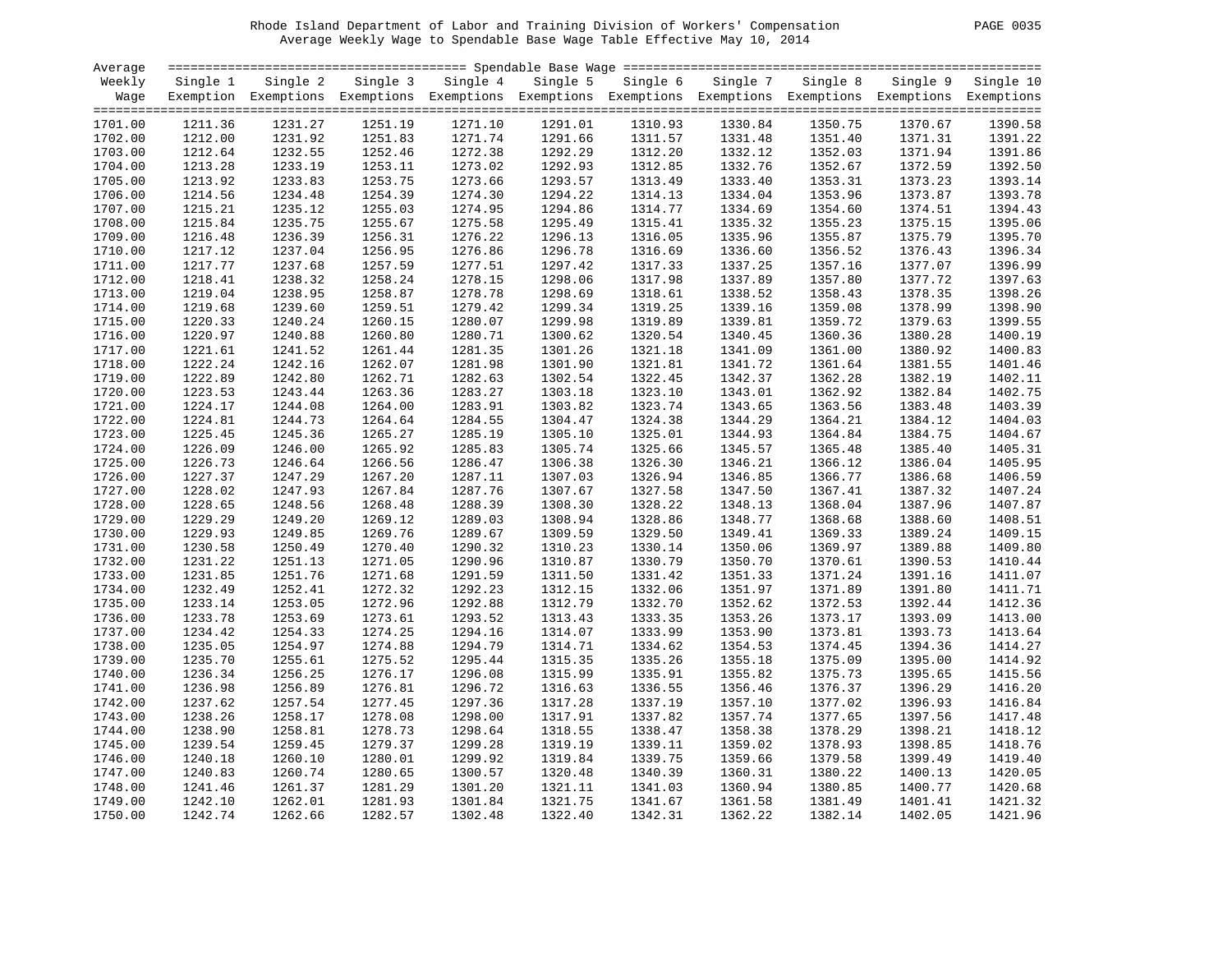# Rhode Island Department of Labor and Training Division of Workers' Compensation PAGE 0036 Average Weekly Wage to Spendable Base Wage Table Effective May 10, 2014

| PAGE 0036 |  |  |
|-----------|--|--|
|-----------|--|--|

| Average            |          |                                                                                                              |         |                   |          |          |          |          |         |                    |
|--------------------|----------|--------------------------------------------------------------------------------------------------------------|---------|-------------------|----------|----------|----------|----------|---------|--------------------|
| Weekly             | Single 1 | Single 2                                                                                                     |         | Single 3 Single 4 | Single 5 | Single 6 | Single 7 | Single 8 |         | Single 9 Single 10 |
| Wage               |          | Exemption Exemptions Exemptions Exemptions Exemptions Exemptions Exemptions Exemptions Exemptions Exemptions |         |                   |          |          |          |          |         |                    |
|                    |          |                                                                                                              |         |                   |          |          |          |          |         |                    |
| 1751.00            | 1243.39  | 1263.30                                                                                                      | 1283.21 | 1303.13           | 1323.04  | 1342.95  | 1362.87  | 1382.78  | 1402.69 | 1422.61            |
| 1752.00            | 1244.03  | 1263.94                                                                                                      | 1283.86 | 1303.77           | 1323.68  | 1343.60  | 1363.51  | 1383.42  | 1403.34 | 1423.25            |
| 1753.00            | 1244.66  | 1264.57                                                                                                      | 1284.49 | 1304.40           | 1324.31  | 1344.23  | 1364.14  | 1384.05  | 1403.97 | 1423.88            |
| 1754.00            | 1245.30  | 1265.22                                                                                                      | 1285.13 | 1305.04           | 1324.96  | 1344.87  | 1364.78  | 1384.70  | 1404.61 | 1424.52            |
| 1755.00            | 1245.95  | 1265.86                                                                                                      | 1285.77 | 1305.69           | 1325.60  | 1345.51  | 1365.43  | 1385.34  | 1405.25 | 1425.17            |
| 1756.00            | 1246.59  | 1266.50                                                                                                      | 1286.42 | 1306.33           | 1326.24  | 1346.16  | 1366.07  | 1385.98  | 1405.90 | 1425.81            |
| 1757.00            | 1247.23  | 1267.14                                                                                                      | 1287.06 | 1306.97           | 1326.88  | 1346.80  | 1366.71  | 1386.62  | 1406.54 | 1426.45            |
| 1758.00            | 1247.86  | 1267.78                                                                                                      | 1287.69 | 1307.60           | 1327.52  | 1347.43  | 1367.34  | 1387.26  | 1407.17 | 1427.08            |
| 1759.00            | 1248.51  | 1268.42                                                                                                      | 1288.33 | 1308.25           | 1328.16  | 1348.07  | 1367.99  | 1387.90  | 1407.81 | 1427.73            |
| 1760.00            | 1249.15  | 1269.06                                                                                                      | 1288.98 | 1308.89           | 1328.80  | 1348.72  | 1368.63  | 1388.54  | 1408.46 | 1428.37            |
| 1761.00            | 1249.79  | 1269.70                                                                                                      | 1289.62 | 1309.53           | 1329.44  | 1349.36  | 1369.27  | 1389.18  | 1409.10 | 1429.01            |
| 1762.00            | 1250.43  | 1270.35                                                                                                      | 1290.26 | 1310.17           | 1330.09  | 1350.00  | 1369.91  | 1389.83  | 1409.74 | 1429.65            |
| 1763.00            | 1251.07  | 1270.98                                                                                                      | 1290.89 | 1310.81           | 1330.72  | 1350.63  | 1370.55  | 1390.46  | 1410.37 | 1430.29            |
| 1764.00            | 1251.71  | 1271.62                                                                                                      | 1291.54 | 1311.45           | 1331.36  | 1351.28  | 1371.19  | 1391.10  | 1411.02 | 1430.93            |
| 1765.00            | 1252.35  | 1272.26                                                                                                      | 1292.18 | 1312.09           | 1332.00  | 1351.92  | 1371.83  | 1391.74  | 1411.66 | 1431.57            |
| 1766.00            | 1252.99  | 1272.91                                                                                                      | 1292.82 | 1312.73           | 1332.65  | 1352.56  | 1372.47  | 1392.39  | 1412.30 | 1432.21            |
| 1767.00            | 1253.64  | 1273.55                                                                                                      | 1293.46 | 1313.38           | 1333.29  | 1353.20  | 1373.12  | 1393.03  | 1412.94 | 1432.86            |
|                    | 1254.27  | 1274.18                                                                                                      | 1294.10 | 1314.01           | 1333.92  | 1353.84  | 1373.75  | 1393.66  | 1413.58 | 1433.49            |
| 1768.00<br>1769.00 |          |                                                                                                              | 1294.74 |                   |          |          |          | 1394.30  |         |                    |
|                    | 1254.91  | 1274.82                                                                                                      |         | 1314.65           | 1334.56  | 1354.48  | 1374.39  |          | 1414.22 | 1434.13<br>1434.77 |
| 1770.00            | 1255.55  | 1275.47                                                                                                      | 1295.38 | 1315.29           | 1335.21  | 1355.12  | 1375.03  | 1394.95  | 1414.86 |                    |
| 1771.00            | 1256.20  | 1276.11                                                                                                      | 1296.02 | 1315.94           | 1335.85  | 1355.76  | 1375.68  | 1395.59  | 1415.50 | 1435.42            |
| 1772.00            | 1256.84  | 1276.75                                                                                                      | 1296.67 | 1316.58           | 1336.49  | 1356.41  | 1376.32  | 1396.23  | 1416.15 | 1436.06            |
| 1773.00            | 1257.47  | 1277.38                                                                                                      | 1297.30 | 1317.21           | 1337.12  | 1357.04  | 1376.95  | 1396.86  | 1416.78 | 1436.69            |
| 1774.00            | 1258.11  | 1278.03                                                                                                      | 1297.94 | 1317.85           | 1337.77  | 1357.68  | 1377.59  | 1397.51  | 1417.42 | 1437.33            |
| 1775.00            | 1258.76  | 1278.67                                                                                                      | 1298.58 | 1318.50           | 1338.41  | 1358.32  | 1378.24  | 1398.15  | 1418.06 | 1437.98            |
| 1776.00            | 1259.40  | 1279.31                                                                                                      | 1299.23 | 1319.14           | 1339.05  | 1358.97  | 1378.88  | 1398.79  | 1418.71 | 1438.62            |
| 1777.00            | 1260.04  | 1279.95                                                                                                      | 1299.87 | 1319.78           | 1339.69  | 1359.61  | 1379.52  | 1399.43  | 1419.35 | 1439.26            |
| 1778.00            | 1260.67  | 1280.59                                                                                                      | 1300.50 | 1320.41           | 1340.33  | 1360.24  | 1380.15  | 1400.07  | 1419.98 | 1439.89            |
| 1779.00            | 1261.32  | 1281.23                                                                                                      | 1301.14 | 1321.06           | 1340.97  | 1360.88  | 1380.80  | 1400.71  | 1420.62 | 1440.54            |
| 1780.00            | 1261.96  | 1281.87                                                                                                      | 1301.79 | 1321.70           | 1341.61  | 1361.53  | 1381.44  | 1401.35  | 1421.27 | 1441.18            |
| 1781.00            | 1262.60  | 1282.51                                                                                                      | 1302.43 | 1322.34           | 1342.25  | 1362.17  | 1382.08  | 1401.99  | 1421.91 | 1441.82            |
| 1782.00            | 1263.24  | 1283.16                                                                                                      | 1303.07 | 1322.98           | 1342.90  | 1362.81  | 1382.72  | 1402.64  | 1422.55 | 1442.46            |
| 1783.00            | 1263.88  | 1283.79                                                                                                      | 1303.70 | 1323.62           | 1343.53  | 1363.44  | 1383.36  | 1403.27  | 1423.18 | 1443.10            |
| 1784.00            | 1264.52  | 1284.43                                                                                                      | 1304.35 | 1324.26           | 1344.17  | 1364.09  | 1384.00  | 1403.91  | 1423.83 | 1443.74            |
| 1785.00            | 1265.16  | 1285.07                                                                                                      | 1304.99 | 1324.90           | 1344.81  | 1364.73  | 1384.64  | 1404.55  | 1424.47 | 1444.38            |
| 1786.00            | 1265.80  | 1285.72                                                                                                      | 1305.63 | 1325.54           | 1345.46  | 1365.37  | 1385.28  | 1405.20  | 1425.11 | 1445.02            |
| 1787.00            | 1266.45  | 1286.36                                                                                                      | 1306.27 | 1326.19           | 1346.10  | 1366.01  | 1385.93  | 1405.84  | 1425.75 | 1445.67            |
| 1788.00            | 1267.08  | 1286.99                                                                                                      | 1306.91 | 1326.82           | 1346.73  | 1366.65  | 1386.56  | 1406.47  | 1426.39 | 1446.30            |
| 1789.00            | 1267.72  | 1287.63                                                                                                      | 1307.55 | 1327.46           | 1347.37  | 1367.29  | 1387.20  | 1407.11  | 1427.03 | 1446.94            |
| 1790.00            | 1268.36  | 1288.28                                                                                                      | 1308.19 | 1328.10           | 1348.02  | 1367.93  | 1387.84  | 1407.76  | 1427.67 | 1447.58            |
| 1791.00            | 1269.01  | 1288.92                                                                                                      | 1308.83 | 1328.75           | 1348.66  | 1368.57  | 1388.49  | 1408.40  | 1428.31 | 1448.23            |
| 1792.00            | 1269.65  | 1289.56                                                                                                      | 1309.48 | 1329.39           | 1349.30  | 1369.22  | 1389.13  | 1409.04  | 1428.96 | 1448.87            |
| 1793.00            | 1270.28  | 1290.19                                                                                                      | 1310.11 | 1330.02           | 1349.93  | 1369.85  | 1389.76  | 1409.67  | 1429.59 | 1449.50            |
| 1794.00            | 1270.92  | 1290.84                                                                                                      | 1310.75 | 1330.66           | 1350.58  | 1370.49  | 1390.40  | 1410.32  | 1430.23 | 1450.14            |
| 1795.00            | 1271.57  | 1291.48                                                                                                      | 1311.39 | 1331.31           | 1351.22  | 1371.13  | 1391.05  | 1410.96  | 1430.87 | 1450.79            |
| 1796.00            | 1272.21  | 1292.12                                                                                                      | 1312.04 | 1331.95           | 1351.86  | 1371.78  | 1391.69  | 1411.60  | 1431.52 | 1451.43            |
| 1797.00            | 1272.85  | 1292.76                                                                                                      | 1312.68 | 1332.59           | 1352.50  | 1372.42  | 1392.33  | 1412.24  | 1432.16 | 1452.07            |
| 1798.00            | 1273.48  | 1293.40                                                                                                      | 1313.31 | 1333.22           | 1353.14  | 1373.05  | 1392.96  | 1412.88  | 1432.79 | 1452.70            |
| 1799.00            | 1274.13  | 1294.04                                                                                                      | 1313.95 | 1333.87           | 1353.78  | 1373.69  | 1393.61  | 1413.52  | 1433.43 | 1453.35            |
|                    |          |                                                                                                              |         |                   |          |          |          |          |         | 1453.99            |
| 1800.00            | 1274.77  | 1294.68                                                                                                      | 1314.60 | 1334.51           | 1354.42  | 1374.34  | 1394.25  | 1414.16  | 1434.08 |                    |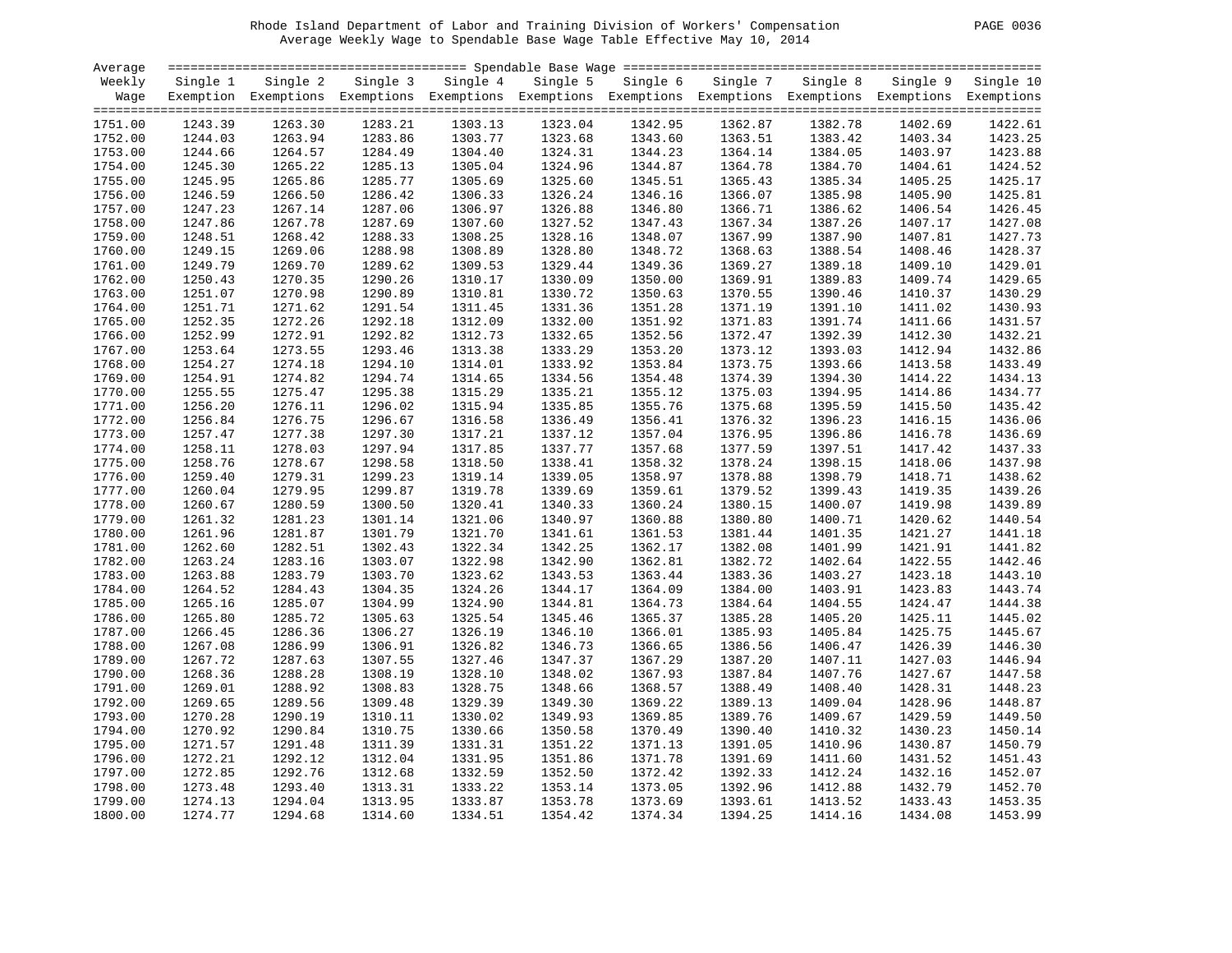# Rhode Island Department of Labor and Training Division of Workers' Compensation PAGE 0037 Average Weekly Wage to Spendable Base Wage Table Effective May 10, 2014

| PAGE. | - 0037 |
|-------|--------|
|       |        |

| Average |          |                                                                                                              |         |                   |          |          |          |          |         |                    |
|---------|----------|--------------------------------------------------------------------------------------------------------------|---------|-------------------|----------|----------|----------|----------|---------|--------------------|
| Weekly  | Single 1 | Single 2                                                                                                     |         | Single 3 Single 4 | Single 5 | Single 6 | Single 7 | Single 8 |         | Single 9 Single 10 |
| Wage    |          | Exemption Exemptions Exemptions Exemptions Exemptions Exemptions Exemptions Exemptions Exemptions Exemptions |         |                   |          |          |          |          |         |                    |
|         |          |                                                                                                              |         |                   |          |          |          |          |         |                    |
| 1801.00 | 1275.41  | 1295.32                                                                                                      | 1315.24 | 1335.15           | 1355.06  | 1374.98  | 1394.89  | 1414.80  | 1434.72 | 1454.63            |
| 1802.00 | 1276.05  | 1295.97                                                                                                      | 1315.88 | 1335.79           | 1355.71  | 1375.62  | 1395.53  | 1415.45  | 1435.36 | 1455.27            |
| 1803.00 | 1276.69  | 1296.60                                                                                                      | 1316.51 | 1336.43           | 1356.34  | 1376.25  | 1396.17  | 1416.08  | 1435.99 | 1455.91            |
| 1804.00 | 1277.33  | 1297.24                                                                                                      | 1317.16 | 1337.07           | 1356.98  | 1376.90  | 1396.81  | 1416.72  | 1436.64 | 1456.55            |
| 1805.00 | 1277.97  | 1297.88                                                                                                      | 1317.80 | 1337.71           | 1357.62  | 1377.54  | 1397.45  | 1417.36  | 1437.28 | 1457.19            |
| 1806.00 | 1278.61  | 1298.53                                                                                                      | 1318.44 | 1338.35           | 1358.27  | 1378.18  | 1398.09  | 1418.01  | 1437.92 | 1457.83            |
|         |          |                                                                                                              |         |                   |          |          |          |          |         | 1458.48            |
| 1807.00 | 1279.26  | 1299.17                                                                                                      | 1319.08 | 1339.00           | 1358.91  | 1378.82  | 1398.74  | 1418.65  | 1438.56 |                    |
| 1808.00 | 1279.89  | 1299.80                                                                                                      | 1319.72 | 1339.63           | 1359.54  | 1379.46  | 1399.37  | 1419.28  | 1439.20 | 1459.11            |
| 1809.00 | 1280.53  | 1300.44                                                                                                      | 1320.36 | 1340.27           | 1360.18  | 1380.10  | 1400.01  | 1419.92  | 1439.84 | 1459.75            |
| 1810.00 | 1281.17  | 1301.09                                                                                                      | 1321.00 | 1340.91           | 1360.83  | 1380.74  | 1400.65  | 1420.57  | 1440.48 | 1460.39            |
| 1811.00 | 1281.82  | 1301.73                                                                                                      | 1321.64 | 1341.56           | 1361.47  | 1381.38  | 1401.30  | 1421.21  | 1441.12 | 1461.04            |
| 1812.00 | 1282.46  | 1302.37                                                                                                      | 1322.29 | 1342.20           | 1362.11  | 1382.03  | 1401.94  | 1421.85  | 1441.77 | 1461.68            |
| 1813.00 | 1283.09  | 1303.00                                                                                                      | 1322.92 | 1342.83           | 1362.74  | 1382.66  | 1402.57  | 1422.48  | 1442.40 | 1462.31            |
| 1814.00 | 1283.73  | 1303.65                                                                                                      | 1323.56 | 1343.47           | 1363.39  | 1383.30  | 1403.21  | 1423.13  | 1443.04 | 1462.95            |
| 1815.00 | 1284.38  | 1304.29                                                                                                      | 1324.20 | 1344.12           | 1364.03  | 1383.94  | 1403.86  | 1423.77  | 1443.68 | 1463.60            |
| 1816.00 | 1285.02  | 1304.93                                                                                                      | 1324.85 | 1344.76           | 1364.67  | 1384.59  | 1404.50  | 1424.41  | 1444.33 | 1464.24            |
| 1817.00 | 1285.66  | 1305.57                                                                                                      | 1325.49 | 1345.40           | 1365.31  | 1385.23  | 1405.14  | 1425.05  | 1444.97 | 1464.88            |
| 1818.00 | 1286.29  | 1306.21                                                                                                      | 1326.12 | 1346.03           | 1365.95  | 1385.86  | 1405.77  | 1425.69  | 1445.60 | 1465.51            |
| 1819.00 | 1286.94  | 1306.85                                                                                                      | 1326.76 | 1346.68           | 1366.59  | 1386.50  | 1406.42  | 1426.33  | 1446.24 | 1466.16            |
| 1820.00 | 1287.58  | 1307.49                                                                                                      | 1327.41 | 1347.32           | 1367.23  | 1387.15  | 1407.06  | 1426.97  | 1446.89 | 1466.80            |
| 1821.00 | 1288.22  | 1308.13                                                                                                      | 1328.05 | 1347.96           | 1367.87  | 1387.79  | 1407.70  | 1427.61  | 1447.53 | 1467.44            |
| 1822.00 | 1288.86  | 1308.78                                                                                                      | 1328.69 | 1348.60           | 1368.52  | 1388.43  | 1408.34  | 1428.26  | 1448.17 | 1468.08            |
| 1823.00 | 1289.50  | 1309.41                                                                                                      | 1329.32 | 1349.24           | 1369.15  | 1389.06  | 1408.98  | 1428.89  | 1448.80 | 1468.72            |
| 1824.00 | 1290.14  | 1310.05                                                                                                      | 1329.97 | 1349.88           | 1369.79  | 1389.71  | 1409.62  | 1429.53  | 1449.45 | 1469.36            |
| 1825.00 | 1290.78  | 1310.69                                                                                                      | 1330.61 | 1350.52           | 1370.43  | 1390.35  | 1410.26  | 1430.17  | 1450.09 | 1470.00            |
| 1826.00 | 1291.42  | 1311.34                                                                                                      | 1331.25 | 1351.16           | 1371.08  | 1390.99  | 1410.90  | 1430.82  | 1450.73 | 1470.64            |
| 1827.00 | 1292.07  | 1311.98                                                                                                      | 1331.89 | 1351.81           | 1371.72  | 1391.63  | 1411.55  | 1431.46  | 1451.37 | 1471.29            |
| 1828.00 | 1292.70  | 1312.61                                                                                                      | 1332.53 | 1352.44           | 1372.35  | 1392.27  | 1412.18  | 1432.09  | 1452.01 | 1471.92            |
| 1829.00 | 1293.34  | 1313.25                                                                                                      | 1333.17 | 1353.08           | 1372.99  | 1392.91  | 1412.82  | 1432.73  | 1452.65 | 1472.56            |
| 1830.00 | 1293.98  | 1313.90                                                                                                      | 1333.81 | 1353.72           | 1373.64  | 1393.55  | 1413.46  | 1433.38  | 1453.29 | 1473.20            |
| 1831.00 | 1294.63  | 1314.54                                                                                                      | 1334.45 | 1354.37           | 1374.28  | 1394.19  | 1414.11  | 1434.02  | 1453.93 | 1473.85            |
| 1832.00 | 1295.27  | 1315.18                                                                                                      | 1335.10 | 1355.01           | 1374.92  | 1394.84  | 1414.75  | 1434.66  | 1454.58 | 1474.49            |
| 1833.00 | 1295.90  | 1315.81                                                                                                      | 1335.73 | 1355.64           | 1375.55  | 1395.47  | 1415.38  | 1435.29  | 1455.21 | 1475.12            |
| 1834.00 | 1296.54  | 1316.46                                                                                                      | 1336.37 | 1356.28           | 1376.20  | 1396.11  | 1416.02  | 1435.94  | 1455.85 | 1475.76            |
| 1835.00 | 1297.19  | 1317.10                                                                                                      | 1337.01 | 1356.93           | 1376.84  | 1396.75  | 1416.67  | 1436.58  | 1456.49 | 1476.41            |
| 1836.00 | 1297.83  | 1317.74                                                                                                      | 1337.66 | 1357.57           | 1377.48  | 1397.40  | 1417.31  | 1437.22  | 1457.14 | 1477.05            |
| 1837.00 | 1298.47  | 1318.38                                                                                                      | 1338.30 | 1358.21           | 1378.12  | 1398.04  | 1417.95  | 1437.86  | 1457.78 | 1477.69            |
| 1838.00 | 1299.10  | 1319.02                                                                                                      | 1338.93 | 1358.84           | 1378.76  | 1398.67  | 1418.58  | 1438.50  | 1458.41 | 1478.32            |
|         |          |                                                                                                              |         |                   |          |          |          |          |         | 1478.97            |
| 1839.00 | 1299.72  | 1319.66                                                                                                      | 1339.57 | 1359.49           | 1379.40  | 1399.31  | 1419.23  | 1439.14  | 1459.05 |                    |
| 1840.00 | 1300.33  | 1320.30                                                                                                      | 1340.22 | 1360.13           | 1380.04  | 1399.96  | 1419.87  | 1439.78  | 1459.70 | 1479.61            |
| 1841.00 | 1300.94  | 1320.94                                                                                                      | 1340.86 | 1360.77           | 1380.68  | 1400.60  | 1420.51  | 1440.42  | 1460.34 | 1480.25            |
| 1842.00 | 1301.55  | 1321.59                                                                                                      | 1341.50 | 1361.41           | 1381.33  | 1401.24  | 1421.15  | 1441.07  | 1460.98 | 1480.89            |
| 1843.00 | 1302.16  | 1322.22                                                                                                      | 1342.13 | 1362.05           | 1381.96  | 1401.87  | 1421.79  | 1441.70  | 1461.61 | 1481.53            |
| 1844.00 | 1302.77  | 1322.86                                                                                                      | 1342.78 | 1362.69           | 1382.60  | 1402.52  | 1422.43  | 1442.34  | 1462.26 | 1482.17            |
| 1845.00 | 1303.38  | 1323.50                                                                                                      | 1343.42 | 1363.33           | 1383.24  | 1403.16  | 1423.07  | 1442.98  | 1462.90 | 1482.81            |
| 1846.00 | 1303.99  | 1324.15                                                                                                      | 1344.06 | 1363.97           | 1383.89  | 1403.80  | 1423.71  | 1443.63  | 1463.54 | 1483.45            |
| 1847.00 | 1304.61  | 1324.79                                                                                                      | 1344.70 | 1364.62           | 1384.53  | 1404.44  | 1424.36  | 1444.27  | 1464.18 | 1484.10            |
| 1848.00 | 1305.21  | 1325.42                                                                                                      | 1345.34 | 1365.25           | 1385.16  | 1405.08  | 1424.99  | 1444.90  | 1464.82 | 1484.73            |
| 1849.00 | 1305.82  | 1326.06                                                                                                      | 1345.98 | 1365.89           | 1385.80  | 1405.72  | 1425.63  | 1445.54  | 1465.46 | 1485.37            |
| 1850.00 | 1306.43  | 1326.71                                                                                                      | 1346.62 | 1366.53           | 1386.45  | 1406.36  | 1426.27  | 1446.19  | 1466.10 | 1486.01            |
|         |          |                                                                                                              |         |                   |          |          |          |          |         |                    |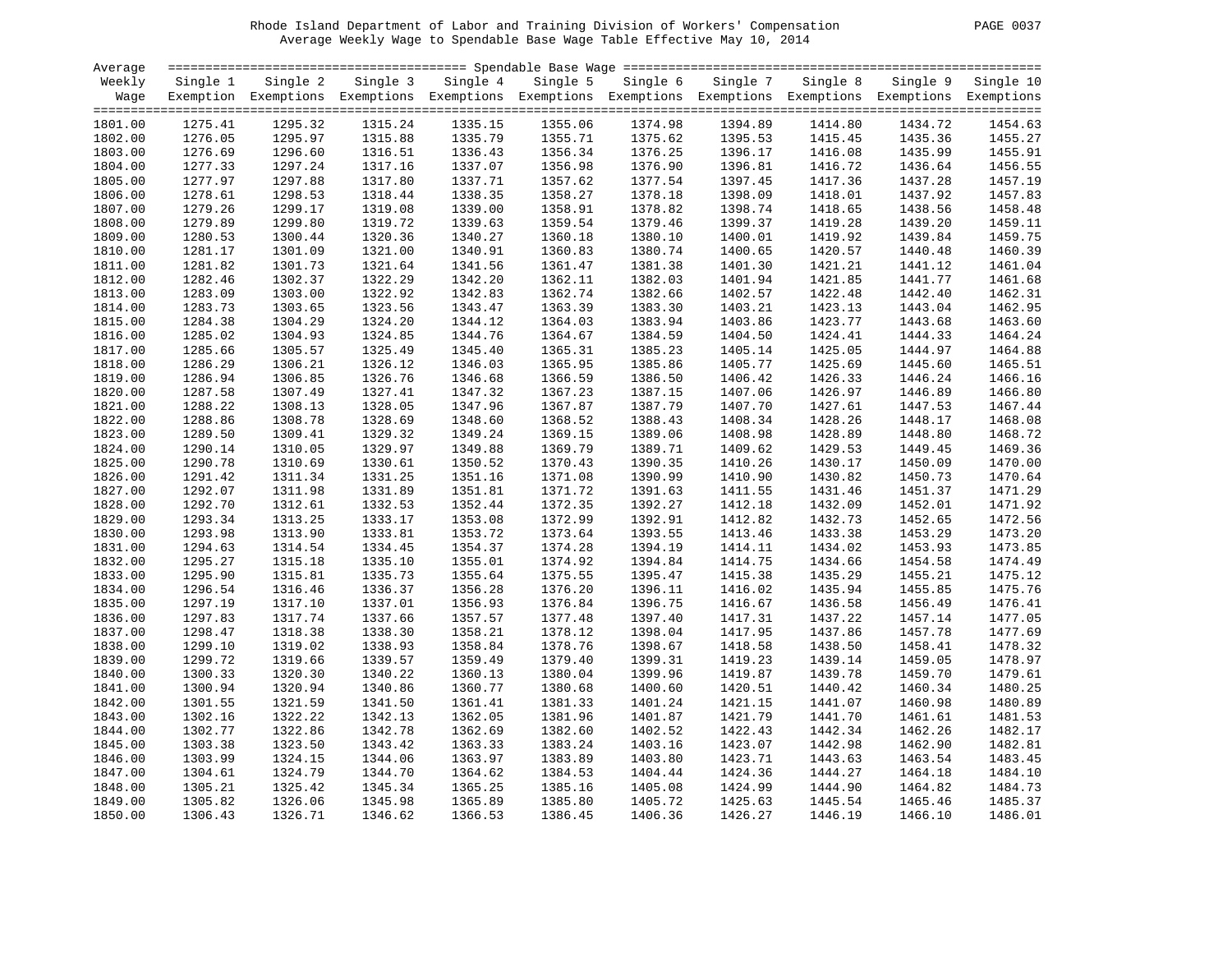# Rhode Island Department of Labor and Training Division of Workers' Compensation PAGE 0038 Average Weekly Wage to Spendable Base Wage Table Effective May 10, 2014

| PAGE | -0038 |  |
|------|-------|--|
|------|-------|--|

| Average            |                    |                                                                                                              |                    |                    |                    |                    |                    |                    |                    |                    |
|--------------------|--------------------|--------------------------------------------------------------------------------------------------------------|--------------------|--------------------|--------------------|--------------------|--------------------|--------------------|--------------------|--------------------|
| Weekly             | Single 1           | Single 2                                                                                                     | Single 3           | Single 4           | Single 5           | Single 6           | Single 7           | Single 8           |                    | Single 9 Single 10 |
| Wage               |                    | Exemption Exemptions Exemptions Exemptions Exemptions Exemptions Exemptions Exemptions Exemptions Exemptions |                    |                    |                    |                    |                    |                    |                    |                    |
|                    |                    |                                                                                                              |                    |                    |                    |                    |                    |                    |                    |                    |
| 1851.00            | 1307.05            | 1327.35                                                                                                      | 1347.26            | 1367.18            | 1387.09            | 1407.00            | 1426.92            | 1446.83            | 1466.74            | 1486.66            |
| 1852.00            | 1307.66            | 1327.99                                                                                                      | 1347.91            | 1367.82            | 1387.73            | 1407.65            | 1427.56            | 1447.47            | 1467.39            | 1487.30            |
| 1853.00            | 1308.26            | 1328.62                                                                                                      | 1348.54            | 1368.45            | 1388.36            | 1408.28            | 1428.19            | 1448.10            | 1468.02            | 1487.93            |
| 1854.00            | 1308.87            | 1329.27                                                                                                      | 1349.18            | 1369.09            | 1389.01            | 1408.92            | 1428.83            | 1448.75            | 1468.66            | 1488.57            |
| 1855.00            | 1309.49            | 1329.91                                                                                                      | 1349.82            | 1369.74            | 1389.65            | 1409.56            | 1429.48            | 1449.39            | 1469.30            | 1489.22            |
| 1856.00            | 1310.10            | 1330.55                                                                                                      | 1350.47            | 1370.38            | 1390.29            | 1410.21            | 1430.12            | 1450.03            | 1469.95            | 1489.86            |
| 1857.00            | 1310.71            | 1331.19                                                                                                      | 1351.11            | 1371.02            | 1390.93            | 1410.85            | 1430.76            | 1450.67            | 1470.59            | 1490.50            |
| 1858.00            | 1311.31            | 1331.83                                                                                                      | 1351.74            | 1371.65            | 1391.57            | 1411.48            | 1431.39            | 1451.31            | 1471.22            | 1491.13            |
| 1859.00            | 1311.93            | 1332.47                                                                                                      | 1352.38            | 1372.30            | 1392.21            | 1412.12            | 1432.04            | 1451.95            | 1471.86            | 1491.78            |
| 1860.00            | 1312.54            | 1333.11                                                                                                      | 1353.03            | 1372.94            | 1392.85            | 1412.77            | 1432.68            | 1452.59            | 1472.51            | 1492.42            |
| 1861.00            | 1313.15            | 1333.75                                                                                                      | 1353.67            | 1373.58            | 1393.49            | 1413.41            | 1433.32            | 1453.23            | 1473.15            | 1493.06            |
| 1862.00            | 1313.76            | 1334.40                                                                                                      | 1354.31            | 1374.22            | 1394.14            | 1414.05            | 1433.96            | 1453.88            | 1473.79            | 1493.70            |
| 1863.00            | 1314.37            | 1335.03                                                                                                      | 1354.94            | 1374.86            | 1394.77            | 1414.68            | 1434.60            | 1454.51            | 1474.42            | 1494.34            |
| 1864.00            | 1314.98            | 1335.67                                                                                                      | 1355.59            | 1375.50            | 1395.41            | 1415.33            | 1435.24            | 1455.15            | 1475.07            | 1494.98            |
| 1865.00            | 1315.59            | 1336.31                                                                                                      | 1356.23            | 1376.14            | 1396.05            | 1415.97            | 1435.88            | 1455.79            | 1475.71            | 1495.62            |
| 1866.00            | 1316.20            | 1336.96                                                                                                      | 1356.87            | 1376.78            | 1396.70            | 1416.61            | 1436.52            | 1456.44            | 1476.35            | 1496.26            |
| 1867.00            | 1316.82            | 1337.60                                                                                                      | 1357.51            | 1377.43            | 1397.34            | 1417.25            | 1437.17            | 1457.08            | 1476.99            | 1496.91            |
| 1868.00            | 1317.42            | 1338.23                                                                                                      | 1358.15            | 1378.06            | 1397.97            | 1417.89            | 1437.80            | 1457.71            | 1477.63            | 1497.54            |
| 1869.00            | 1318.03            | 1338.87                                                                                                      | 1358.79            | 1378.70            | 1398.61            | 1418.53            | 1438.44            | 1458.35            | 1478.27            | 1498.18            |
| 1870.00            | 1318.64            | 1339.52                                                                                                      | 1359.43            | 1379.34            | 1399.26            | 1419.17            | 1439.08            | 1459.00            | 1478.91            | 1498.82            |
| 1871.00            | 1319.26            | 1340.16                                                                                                      | 1360.07            | 1379.99            | 1399.90            | 1419.81            | 1439.73            | 1459.64            | 1479.55            | 1499.47            |
| 1872.00            | 1319.87            | 1340.80                                                                                                      | 1360.72            | 1380.63            | 1400.54            | 1420.46            | 1440.37            | 1460.28            | 1480.20            | 1500.11            |
| 1873.00            | 1320.47            | 1341.43                                                                                                      | 1361.35            | 1381.26            | 1401.17            | 1421.09            | 1441.00            | 1460.91            | 1480.83            | 1500.74            |
| 1874.00            | 1321.08            | 1342.08                                                                                                      | 1361.99            | 1381.90            | 1401.82            | 1421.73            | 1441.64            | 1461.56            | 1481.47            | 1501.38            |
| 1875.00            | 1321.70            | 1342.72                                                                                                      | 1362.63            | 1382.55            | 1402.46            | 1422.37            | 1442.29            | 1462.20            | 1482.11            | 1502.03            |
| 1876.00            | 1322.31            | 1343.36                                                                                                      | 1363.28            | 1383.19            | 1403.10            | 1423.02            | 1442.93            | 1462.84            | 1482.76            | 1502.67            |
|                    |                    |                                                                                                              |                    |                    |                    |                    |                    |                    |                    | 1503.31            |
| 1877.00            | 1322.92            | 1344.00<br>1344.64                                                                                           | 1363.92            | 1383.83<br>1384.46 | 1403.74<br>1404.38 | 1423.66<br>1424.29 | 1443.57<br>1444.20 | 1463.48            | 1483.40<br>1484.03 | 1503.94            |
| 1878.00<br>1879.00 | 1323.52<br>1324.14 | 1345.28                                                                                                      | 1364.55<br>1365.19 | 1385.11            | 1405.02            | 1424.93            | 1444.85            | 1464.12<br>1464.76 | 1484.67            | 1504.59            |
| 1880.00            | 1324.75            | 1345.92                                                                                                      | 1365.84            | 1385.75            | 1405.66            | 1425.58            | 1445.49            | 1465.40            | 1485.32            | 1505.23            |
|                    |                    |                                                                                                              | 1366.48            |                    | 1406.30            |                    |                    | 1466.04            |                    | 1505.87            |
| 1881.00            | 1325.36            | 1346.56                                                                                                      |                    | 1386.39            |                    | 1426.22            | 1446.13            |                    | 1485.96            |                    |
| 1882.00            | 1325.97            | 1347.21                                                                                                      | 1367.12            | 1387.03            | 1406.95            | 1426.86            | 1446.77            | 1466.69            | 1486.60            | 1506.51            |
| 1883.00            | 1326.58            | 1347.84                                                                                                      | 1367.75            | 1387.67            | 1407.58            | 1427.49            | 1447.41            | 1467.32            | 1487.23            | 1507.15            |
| 1884.00            | 1327.19            | 1348.48                                                                                                      | 1368.40            | 1388.31            | 1408.22            | 1428.14            | 1448.05            | 1467.96            | 1487.88            | 1507.79            |
| 1885.00            | 1327.80            | 1349.12                                                                                                      | 1369.04            | 1388.95            | 1408.86            | 1428.78            | 1448.69            | 1468.60            | 1488.52            | 1508.43            |
| 1886.00            | 1328.41            | 1349.77                                                                                                      | 1369.68            | 1389.59            | 1409.51            | 1429.42            | 1449.33            | 1469.25            | 1489.16            | 1509.07            |
| 1887.00            | 1329.03            | 1350.41                                                                                                      | 1370.32            | 1390.24            | 1410.15            | 1430.06            | 1449.98            | 1469.89            | 1489.80            | 1509.72            |
| 1888.00            | 1329.63            | 1351.04                                                                                                      | 1370.96            | 1390.87            | 1410.78            | 1430.70            | 1450.61            | 1470.52            | 1490.44            | 1510.35            |
| 1889.00            | 1330.24            | 1351.68                                                                                                      | 1371.60            | 1391.51            | 1411.42            | 1431.34            | 1451.25            | 1471.16            | 1491.08            | 1510.99            |
| 1890.00            | 1330.85            | 1352.33                                                                                                      | 1372.24            | 1392.15            | 1412.07            | 1431.98            | 1451.89            | 1471.81            | 1491.72            | 1511.63            |
| 1891.00            | 1331.47            | 1352.97                                                                                                      | 1372.88            | 1392.80            | 1412.71            | 1432.62            | 1452.54            | 1472.45            | 1492.36            | 1512.28            |
| 1892.00            | 1332.08            | 1353.61                                                                                                      | 1373.53            | 1393.44            | 1413.35            | 1433.27            | 1453.18            | 1473.09            | 1493.01            | 1512.92            |
| 1893.00            | 1332.68            | 1354.24                                                                                                      | 1374.16            | 1394.07            | 1413.98            | 1433.90            | 1453.81            | 1473.72            | 1493.64            | 1513.55            |
| 1894.00            | 1333.29            | 1354.89                                                                                                      | 1374.80            | 1394.71            | 1414.63            | 1434.54            | 1454.45            | 1474.37            | 1494.28            | 1514.19            |
| 1895.00            | 1333.91            | 1355.53                                                                                                      | 1375.44            | 1395.36            | 1415.27            | 1435.18            | 1455.10            | 1475.01            | 1494.92            | 1514.84            |
| 1896.00            | 1334.52            | 1356.17                                                                                                      | 1376.09            | 1396.00            | 1415.91            | 1435.83            | 1455.74            | 1475.65            | 1495.57            | 1515.48            |
| 1897.00            | 1335.13            | 1356.81                                                                                                      | 1376.73            | 1396.64            | 1416.55            | 1436.47            | 1456.38            | 1476.29            | 1496.21            | 1516.12            |
| 1898.00            | 1335.73            | 1357.45                                                                                                      | 1377.36            | 1397.27            | 1417.19            | 1437.10            | 1457.01            | 1476.93            | 1496.84            | 1516.75            |
| 1899.00            | 1336.35            | 1358.09                                                                                                      | 1378.00            | 1397.92            | 1417.83            | 1437.74            | 1457.66            | 1477.57            | 1497.48            | 1517.40            |
| 1900.00            | 1336.96            | 1358.73                                                                                                      | 1378.65            | 1398.56            | 1418.47            | 1438.39            | 1458.30            | 1478.21            | 1498.13            | 1518.04            |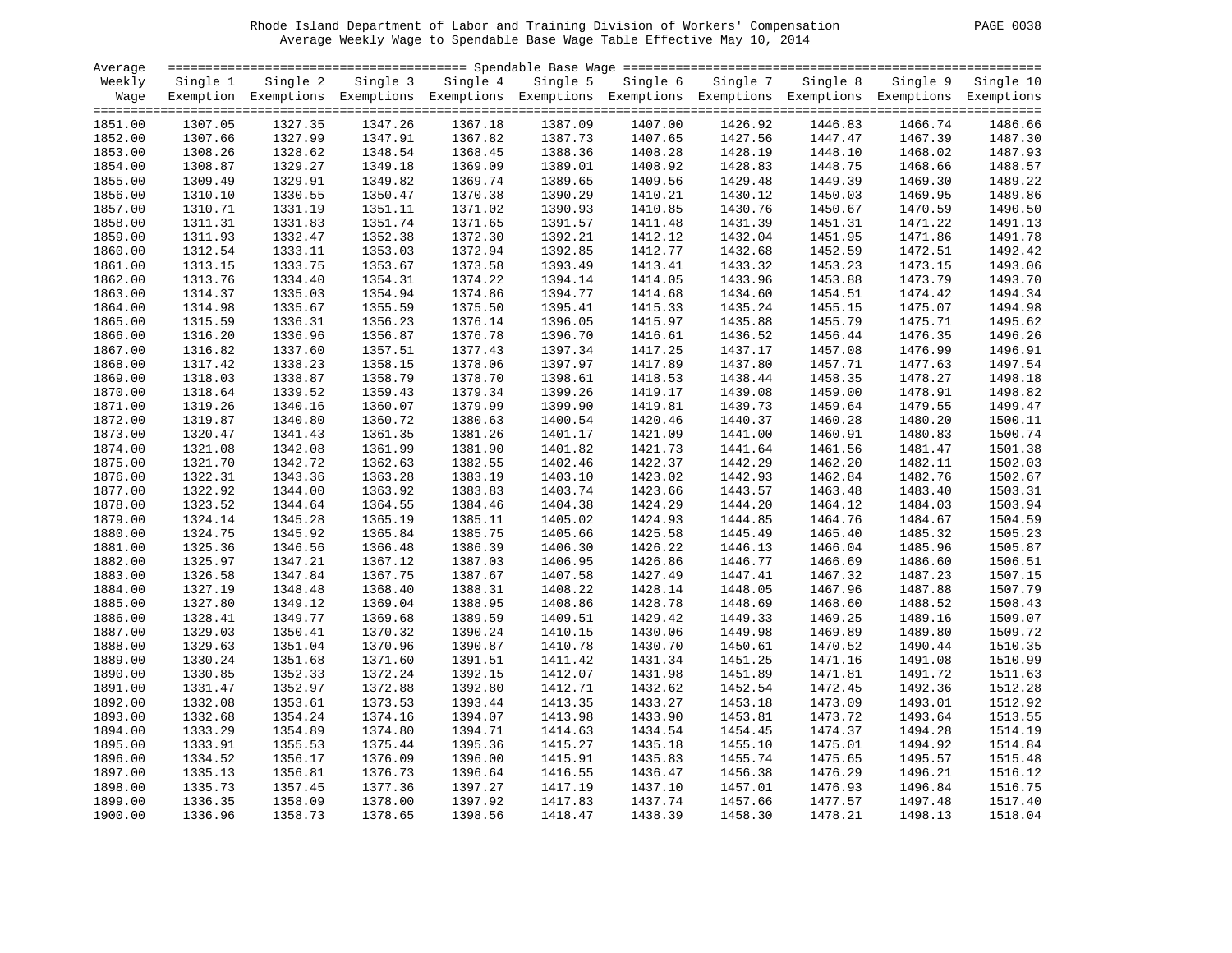# Rhode Island Department of Labor and Training Division of Workers' Compensation PAGE 0039 Average Weekly Wage to Spendable Base Wage Table Effective May 10, 2014

|--|

| Average |          |                                                                                                              |          |          |          |          |          |          |         |                    |
|---------|----------|--------------------------------------------------------------------------------------------------------------|----------|----------|----------|----------|----------|----------|---------|--------------------|
| Weekly  | Single 1 | Single 2                                                                                                     | Single 3 | Single 4 | Single 5 | Single 6 | Single 7 | Single 8 |         | Single 9 Single 10 |
| Wage    |          | Exemption Exemptions Exemptions Exemptions Exemptions Exemptions Exemptions Exemptions Exemptions Exemptions |          |          |          |          |          |          |         |                    |
|         |          |                                                                                                              |          |          |          |          |          |          |         |                    |
| 1901.00 | 1337.57  | 1359.37                                                                                                      | 1379.29  | 1399.20  | 1419.11  | 1439.03  | 1458.94  | 1478.85  | 1498.77 | 1518.68            |
| 1902.00 | 1338.18  | 1360.02                                                                                                      | 1379.93  | 1399.84  | 1419.76  | 1439.67  | 1459.58  | 1479.50  | 1499.41 | 1519.32            |
| 1903.00 | 1338.79  | 1360.65                                                                                                      | 1380.56  | 1400.48  | 1420.39  | 1440.30  | 1460.22  | 1480.13  | 1500.04 | 1519.96            |
| 1904.00 | 1339.40  | 1361.29                                                                                                      | 1381.21  | 1401.12  | 1421.03  | 1440.95  | 1460.86  | 1480.77  | 1500.69 | 1520.60            |
| 1905.00 | 1340.01  | 1361.93                                                                                                      | 1381.85  | 1401.76  | 1421.67  | 1441.59  | 1461.50  | 1481.41  | 1501.33 | 1521.24            |
| 1906.00 | 1340.62  | 1362.58                                                                                                      | 1382.49  | 1402.40  | 1422.32  | 1442.23  | 1462.14  | 1482.06  | 1501.97 | 1521.88            |
| 1907.00 | 1341.24  | 1363.22                                                                                                      | 1383.13  | 1403.05  | 1422.96  | 1442.87  | 1462.79  | 1482.70  | 1502.61 | 1522.53            |
| 1908.00 | 1341.84  | 1363.85                                                                                                      | 1383.77  | 1403.68  | 1423.59  | 1443.51  | 1463.42  | 1483.33  | 1503.25 | 1523.16            |
|         |          |                                                                                                              |          |          |          |          |          | 1483.97  |         | 1523.80            |
| 1909.00 | 1342.45  | 1364.49                                                                                                      | 1384.41  | 1404.32  | 1424.23  | 1444.15  | 1464.06  |          | 1503.89 |                    |
| 1910.00 | 1343.06  | 1365.14                                                                                                      | 1385.05  | 1404.96  | 1424.88  | 1444.79  | 1464.70  | 1484.62  | 1504.53 | 1524.44            |
| 1911.00 | 1343.68  | 1365.78                                                                                                      | 1385.69  | 1405.61  | 1425.52  | 1445.43  | 1465.35  | 1485.26  | 1505.17 | 1525.09            |
| 1912.00 | 1344.29  | 1366.42                                                                                                      | 1386.34  | 1406.25  | 1426.16  | 1446.08  | 1465.99  | 1485.90  | 1505.82 | 1525.73            |
| 1913.00 | 1344.89  | 1367.05                                                                                                      | 1386.97  | 1406.88  | 1426.79  | 1446.71  | 1466.62  | 1486.53  | 1506.45 | 1526.36            |
| 1914.00 | 1345.50  | 1367.70                                                                                                      | 1387.61  | 1407.52  | 1427.44  | 1447.35  | 1467.26  | 1487.18  | 1507.09 | 1527.00            |
| 1915.00 | 1346.12  | 1368.31                                                                                                      | 1388.25  | 1408.17  | 1428.08  | 1447.99  | 1467.91  | 1487.82  | 1507.73 | 1527.65            |
| 1916.00 | 1346.73  | 1368.92                                                                                                      | 1388.90  | 1408.81  | 1428.72  | 1448.64  | 1468.55  | 1488.46  | 1508.38 | 1528.29            |
| 1917.00 | 1347.34  | 1369.53                                                                                                      | 1389.54  | 1409.45  | 1429.36  | 1449.28  | 1469.19  | 1489.10  | 1509.02 | 1528.93            |
| 1918.00 | 1347.94  | 1370.14                                                                                                      | 1390.17  | 1410.08  | 1430.00  | 1449.91  | 1469.82  | 1489.74  | 1509.65 | 1529.56            |
| 1919.00 | 1348.56  | 1370.75                                                                                                      | 1390.81  | 1410.73  | 1430.64  | 1450.55  | 1470.47  | 1490.38  | 1510.29 | 1530.21            |
| 1920.00 | 1349.17  | 1371.36                                                                                                      | 1391.46  | 1411.37  | 1431.28  | 1451.20  | 1471.11  | 1491.02  | 1510.94 | 1530.85            |
| 1921.00 | 1349.78  | 1371.97                                                                                                      | 1392.10  | 1412.01  | 1431.92  | 1451.84  | 1471.75  | 1491.66  | 1511.58 | 1531.49            |
| 1922.00 | 1350.39  | 1372.59                                                                                                      | 1392.74  | 1412.65  | 1432.57  | 1452.48  | 1472.39  | 1492.31  | 1512.22 | 1532.13            |
| 1923.00 | 1351.00  | 1373.19                                                                                                      | 1393.37  | 1413.29  | 1433.20  | 1453.11  | 1473.03  | 1492.94  | 1512.85 | 1532.77            |
| 1924.00 | 1351.61  | 1373.80                                                                                                      | 1394.02  | 1413.93  | 1433.84  | 1453.76  | 1473.67  | 1493.58  | 1513.50 | 1533.41            |
| 1925.00 | 1352.22  | 1374.41                                                                                                      | 1394.66  | 1414.57  | 1434.48  | 1454.40  | 1474.31  | 1494.22  | 1514.14 | 1534.05            |
| 1926.00 | 1352.83  | 1375.03                                                                                                      | 1395.30  | 1415.21  | 1435.13  | 1455.04  | 1474.95  | 1494.87  | 1514.78 | 1534.69            |
| 1927.00 | 1353.45  | 1375.64                                                                                                      | 1395.94  | 1415.86  | 1435.77  | 1455.68  | 1475.60  | 1495.51  | 1515.42 | 1535.34            |
| 1928.00 | 1354.05  | 1376.24                                                                                                      | 1396.58  | 1416.49  | 1436.40  | 1456.32  | 1476.23  | 1496.14  | 1516.06 | 1535.97            |
| 1929.00 | 1354.66  | 1376.85                                                                                                      | 1397.22  | 1417.13  | 1437.04  | 1456.96  | 1476.87  | 1496.78  | 1516.70 | 1536.61            |
| 1930.00 | 1355.27  | 1377.47                                                                                                      | 1397.86  | 1417.77  | 1437.69  | 1457.60  | 1477.51  | 1497.43  | 1517.34 | 1537.25            |
| 1931.00 | 1355.89  | 1378.08                                                                                                      | 1398.50  | 1418.42  | 1438.33  | 1458.24  | 1478.16  | 1498.07  | 1517.98 | 1537.90            |
| 1932.00 | 1356.50  | 1378.69                                                                                                      | 1399.15  | 1419.06  | 1438.97  | 1458.89  | 1478.80  | 1498.71  | 1518.63 | 1538.54            |
| 1933.00 | 1357.10  | 1379.29                                                                                                      | 1399.78  | 1419.69  | 1439.60  | 1459.52  | 1479.43  | 1499.34  | 1519.26 | 1539.17            |
| 1934.00 | 1357.71  | 1379.91                                                                                                      | 1400.42  | 1420.33  | 1440.25  | 1460.16  | 1480.07  | 1499.99  | 1519.90 | 1539.81            |
| 1935.00 | 1358.33  | 1380.52                                                                                                      | 1401.06  | 1420.98  | 1440.89  | 1460.80  | 1480.72  | 1500.63  | 1520.54 | 1540.46            |
| 1936.00 | 1358.94  | 1381.13                                                                                                      | 1401.71  | 1421.62  | 1441.53  | 1461.45  | 1481.36  | 1501.27  | 1521.19 | 1541.10            |
| 1937.00 | 1359.55  | 1381.74                                                                                                      | 1402.35  | 1422.26  | 1442.17  | 1462.09  | 1482.00  | 1501.91  | 1521.83 | 1541.74            |
|         |          |                                                                                                              |          |          |          |          |          |          |         |                    |
| 1938.00 | 1360.15  | 1382.35                                                                                                      | 1402.98  | 1422.89  | 1442.81  | 1462.72  | 1482.63  | 1502.55  | 1522.46 | 1542.37            |
| 1939.00 | 1360.77  | 1382.96                                                                                                      | 1403.62  | 1423.54  | 1443.45  | 1463.36  | 1483.28  | 1503.19  | 1523.10 | 1543.02            |
| 1940.00 | 1361.38  | 1383.57                                                                                                      | 1404.27  | 1424.18  | 1444.09  | 1464.01  | 1483.92  | 1503.83  | 1523.75 | 1543.66            |
| 1941.00 | 1361.99  | 1384.18                                                                                                      | 1404.91  | 1424.82  | 1444.73  | 1464.65  | 1484.56  | 1504.47  | 1524.39 | 1544.30            |
| 1942.00 | 1362.60  | 1384.80                                                                                                      | 1405.55  | 1425.46  | 1445.38  | 1465.29  | 1485.20  | 1505.12  | 1525.03 | 1544.94            |
| 1943.00 | 1363.21  | 1385.40                                                                                                      | 1406.18  | 1426.10  | 1446.01  | 1465.92  | 1485.84  | 1505.75  | 1525.66 | 1545.58            |
| 1944.00 | 1363.82  | 1386.01                                                                                                      | 1406.83  | 1426.74  | 1446.65  | 1466.57  | 1486.48  | 1506.39  | 1526.31 | 1546.22            |
| 1945.00 | 1364.43  | 1386.62                                                                                                      | 1407.47  | 1427.38  | 1447.29  | 1467.21  | 1487.12  | 1507.03  | 1526.95 | 1546.86            |
| 1946.00 | 1365.04  | 1387.24                                                                                                      | 1408.11  | 1428.02  | 1447.94  | 1467.85  | 1487.76  | 1507.68  | 1527.59 | 1547.50            |
| 1947.00 | 1365.66  | 1387.85                                                                                                      | 1408.75  | 1428.67  | 1448.58  | 1468.49  | 1488.41  | 1508.32  | 1528.23 | 1548.15            |
| 1948.00 | 1366.26  | 1388.45                                                                                                      | 1409.39  | 1429.30  | 1449.21  | 1469.13  | 1489.04  | 1508.95  | 1528.87 | 1548.78            |
| 1949.00 | 1366.87  | 1389.06                                                                                                      | 1410.03  | 1429.94  | 1449.85  | 1469.77  | 1489.68  | 1509.59  | 1529.51 | 1549.42            |
| 1950.00 | 1367.48  | 1389.68                                                                                                      | 1410.67  | 1430.58  | 1450.50  | 1470.41  | 1490.32  | 1510.24  | 1530.15 | 1550.06            |
|         |          |                                                                                                              |          |          |          |          |          |          |         |                    |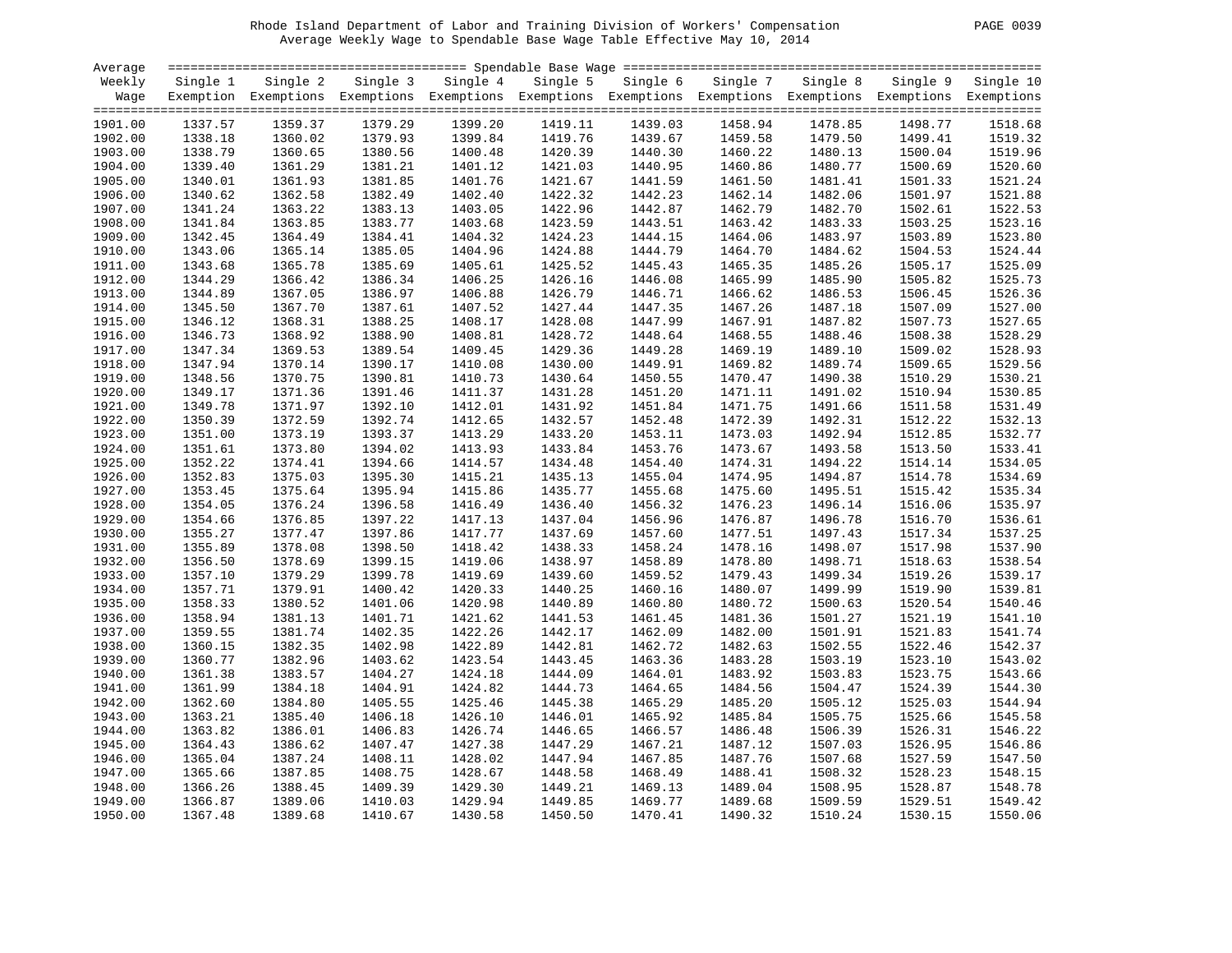# Rhode Island Department of Labor and Training Division of Workers' Compensation PAGE 0040 Average Weekly Wage to Spendable Base Wage Table Effective May 10, 2014

| Average |          |                                                                                                              |          |          |          |          |          |          |          |           |
|---------|----------|--------------------------------------------------------------------------------------------------------------|----------|----------|----------|----------|----------|----------|----------|-----------|
| Weekly  | Single 1 | Single 2                                                                                                     | Single 3 | Single 4 | Single 5 | Single 6 | Single 7 | Single 8 | Single 9 | Single 10 |
| Wage    |          | Exemption Exemptions Exemptions Exemptions Exemptions Exemptions Exemptions Exemptions Exemptions Exemptions |          |          |          |          |          |          |          |           |
|         |          |                                                                                                              |          |          |          |          |          |          |          |           |
| 1951.00 | 1368.10  | 1390.29                                                                                                      | 1411.31  | 1431.23  | 1451.14  | 1471.05  | 1490.97  | 1510.88  | 1530.79  | 1550.71   |
| 1952.00 | 1368.71  | 1390.90                                                                                                      | 1411.96  | 1431.87  | 1451.78  | 1471.70  | 1491.61  | 1511.52  | 1531.44  | 1551.35   |
| 1953.00 | 1369.31  | 1391.50                                                                                                      | 1412.59  | 1432.50  | 1452.41  | 1472.33  | 1492.24  | 1512.15  | 1532.07  | 1551.98   |
| 1954.00 | 1369.92  | 1392.12                                                                                                      | 1413.23  | 1433.14  | 1453.06  | 1472.97  | 1492.88  | 1512.80  | 1532.71  | 1552.62   |
| 1955.00 | 1370.54  | 1392.73                                                                                                      | 1413.87  | 1433.79  | 1453.70  | 1473.61  | 1493.53  | 1513.44  | 1533.35  | 1553.27   |
| 1956.00 | 1371.15  | 1393.34                                                                                                      | 1414.52  | 1434.43  | 1454.34  | 1474.26  | 1494.17  | 1514.08  | 1534.00  | 1553.91   |
| 1957.00 | 1371.76  | 1393.95                                                                                                      | 1415.16  | 1435.07  | 1454.98  | 1474.90  | 1494.81  | 1514.72  | 1534.64  | 1554.55   |
| 1958.00 | 1372.36  | 1394.56                                                                                                      | 1415.79  | 1435.70  | 1455.62  | 1475.53  | 1495.44  | 1515.36  | 1535.27  | 1555.18   |
| 1959.00 | 1372.98  | 1395.17                                                                                                      | 1416.43  | 1436.35  | 1456.26  | 1476.17  | 1496.09  | 1516.00  | 1535.91  | 1555.83   |
| 1960.00 | 1373.59  | 1395.78                                                                                                      | 1417.08  | 1436.99  | 1456.90  | 1476.82  | 1496.73  | 1516.64  | 1536.56  | 1556.47   |
| 1961.00 | 1374.20  | 1396.39                                                                                                      | 1417.72  | 1437.63  | 1457.54  | 1477.46  | 1497.37  | 1517.28  | 1537.20  | 1557.11   |
| 1962.00 | 1374.81  | 1397.01                                                                                                      | 1418.36  | 1438.27  | 1458.19  | 1478.10  | 1498.01  | 1517.93  | 1537.84  | 1557.75   |
| 1963.00 | 1375.42  | 1397.61                                                                                                      | 1418.99  | 1438.91  | 1458.82  | 1478.73  | 1498.65  | 1518.56  | 1538.47  | 1558.39   |
| 1964.00 | 1376.03  | 1398.22                                                                                                      | 1419.64  | 1439.55  | 1459.46  | 1479.38  | 1499.29  | 1519.20  | 1539.12  | 1559.03   |
| 1965.00 | 1376.64  | 1398.83                                                                                                      | 1420.28  | 1440.19  | 1460.10  | 1480.02  | 1499.93  | 1519.84  | 1539.76  | 1559.67   |
| 1966.00 | 1377.25  | 1399.45                                                                                                      | 1420.92  | 1440.83  | 1460.75  | 1480.66  | 1500.57  | 1520.49  | 1540.40  | 1560.31   |
| 1967.00 | 1377.87  | 1400.06                                                                                                      | 1421.56  | 1441.48  | 1461.39  | 1481.30  | 1501.22  | 1521.13  | 1541.04  | 1560.96   |
| 1968.00 | 1378.47  | 1400.66                                                                                                      | 1422.20  | 1442.11  | 1462.02  | 1481.94  | 1501.85  | 1521.76  | 1541.68  | 1561.59   |
|         |          | 1401.27                                                                                                      |          | 1442.75  | 1462.66  |          | 1502.49  |          |          | 1562.23   |
| 1969.00 | 1379.08  |                                                                                                              | 1422.84  |          |          | 1482.58  |          | 1522.40  | 1542.32  |           |
| 1970.00 | 1379.69  | 1401.89                                                                                                      | 1423.48  | 1443.39  | 1463.31  | 1483.22  | 1503.13  | 1523.05  | 1542.96  | 1562.87   |
| 1971.00 | 1380.31  | 1402.50                                                                                                      | 1424.12  | 1444.04  | 1463.95  | 1483.86  | 1503.78  | 1523.69  | 1543.60  | 1563.52   |
| 1972.00 | 1380.92  | 1403.11                                                                                                      | 1424.77  | 1444.68  | 1464.59  | 1484.51  | 1504.42  | 1524.33  | 1544.25  | 1564.16   |
| 1973.00 | 1381.52  | 1403.71                                                                                                      | 1425.40  | 1445.31  | 1465.22  | 1485.14  | 1505.05  | 1524.96  | 1544.88  | 1564.79   |
| 1974.00 | 1382.13  | 1404.33                                                                                                      | 1426.04  | 1445.95  | 1465.87  | 1485.78  | 1505.69  | 1525.61  | 1545.52  | 1565.43   |
| 1975.00 | 1382.75  | 1404.94                                                                                                      | 1426.68  | 1446.60  | 1466.51  | 1486.42  | 1506.34  | 1526.25  | 1546.16  | 1566.08   |
| 1976.00 | 1383.36  | 1405.55                                                                                                      | 1427.33  | 1447.24  | 1467.15  | 1487.07  | 1506.98  | 1526.89  | 1546.81  | 1566.72   |
| 1977.00 | 1383.97  | 1406.16                                                                                                      | 1427.97  | 1447.88  | 1467.79  | 1487.71  | 1507.62  | 1527.53  | 1547.45  | 1567.36   |
| 1978.00 | 1384.57  | 1406.77                                                                                                      | 1428.60  | 1448.51  | 1468.43  | 1488.34  | 1508.25  | 1528.17  | 1548.08  | 1567.99   |
| 1979.00 | 1385.19  | 1407.38                                                                                                      | 1429.24  | 1449.16  | 1469.07  | 1488.98  | 1508.90  | 1528.81  | 1548.72  | 1568.64   |
| 1980.00 | 1385.80  | 1407.99                                                                                                      | 1429.89  | 1449.80  | 1469.71  | 1489.63  | 1509.54  | 1529.45  | 1549.37  | 1569.28   |
| 1981.00 | 1386.41  | 1408.60                                                                                                      | 1430.53  | 1450.44  | 1470.35  | 1490.27  | 1510.18  | 1530.09  | 1550.01  | 1569.92   |
| 1982.00 | 1387.02  | 1409.22                                                                                                      | 1431.17  | 1451.08  | 1471.00  | 1490.91  | 1510.82  | 1530.74  | 1550.65  | 1570.56   |
| 1983.00 | 1387.63  | 1409.82                                                                                                      | 1431.80  | 1451.72  | 1471.63  | 1491.54  | 1511.46  | 1531.37  | 1551.28  | 1571.20   |
| 1984.00 | 1388.24  | 1410.43                                                                                                      | 1432.45  | 1452.36  | 1472.27  | 1492.19  | 1512.10  | 1532.01  | 1551.93  | 1571.84   |
| 1985.00 | 1388.85  | 1411.04                                                                                                      | 1433.09  | 1453.00  | 1472.91  | 1492.83  | 1512.74  | 1532.65  | 1552.57  | 1572.48   |
| 1986.00 | 1389.46  | 1411.66                                                                                                      | 1433.73  | 1453.64  | 1473.56  | 1493.47  | 1513.38  | 1533.30  | 1553.21  | 1573.12   |
| 1987.00 | 1390.08  | 1412.27                                                                                                      | 1434.37  | 1454.29  | 1474.20  | 1494.11  | 1514.03  | 1533.94  | 1553.85  | 1573.77   |
| 1988.00 | 1390.68  | 1412.87                                                                                                      | 1435.01  | 1454.92  | 1474.83  | 1494.75  | 1514.66  | 1534.57  | 1554.49  | 1574.40   |
| 1989.00 | 1391.29  | 1413.48                                                                                                      | 1435.65  | 1455.56  | 1475.47  | 1495.39  | 1515.30  | 1535.21  | 1555.13  | 1575.04   |
| 1990.00 | 1391.90  | 1414.10                                                                                                      | 1436.29  | 1456.20  | 1476.12  | 1496.03  | 1515.94  | 1535.86  | 1555.77  | 1575.68   |
| 1991.00 | 1392.52  | 1414.71                                                                                                      | 1436.90  | 1456.85  | 1476.76  | 1496.67  | 1516.59  | 1536.50  | 1556.41  | 1576.33   |
| 1992.00 | 1393.13  | 1415.32                                                                                                      | 1437.52  | 1457.49  | 1477.40  | 1497.32  | 1517.23  | 1537.14  | 1557.06  | 1576.97   |
| 1993.00 | 1393.73  | 1415.92                                                                                                      | 1438.12  | 1458.12  | 1478.03  | 1497.95  | 1517.86  | 1537.77  | 1557.69  | 1577.60   |
| 1994.00 | 1394.34  | 1416.54                                                                                                      | 1438.73  | 1458.76  | 1478.68  | 1498.59  | 1518.50  | 1538.42  | 1558.33  | 1578.24   |
| 1995.00 | 1394.96  | 1417.15                                                                                                      | 1439.34  | 1459.41  | 1479.32  | 1499.23  | 1519.15  | 1539.06  | 1558.97  | 1578.89   |
| 1996.00 | 1395.57  | 1417.76                                                                                                      | 1439.96  | 1460.05  | 1479.96  | 1499.88  | 1519.79  | 1539.70  | 1559.62  | 1579.53   |
| 1997.00 | 1396.18  | 1418.37                                                                                                      | 1440.57  | 1460.69  | 1480.60  | 1500.52  | 1520.43  | 1540.34  | 1560.26  | 1580.17   |
| 1998.00 | 1396.78  | 1418.98                                                                                                      | 1441.17  | 1461.32  | 1481.24  | 1501.15  | 1521.06  | 1540.98  | 1560.89  | 1580.80   |
| 1999.00 | 1397.40  | 1419.59                                                                                                      | 1441.78  | 1461.97  | 1481.88  | 1501.79  | 1521.71  | 1541.62  | 1561.53  | 1581.45   |
| 2000.00 | 1398.01  | 1420.20                                                                                                      | 1442.40  | 1462.61  | 1482.52  | 1502.44  | 1522.35  | 1542.26  | 1562.18  | 1582.09   |
|         |          |                                                                                                              |          |          |          |          |          |          |          |           |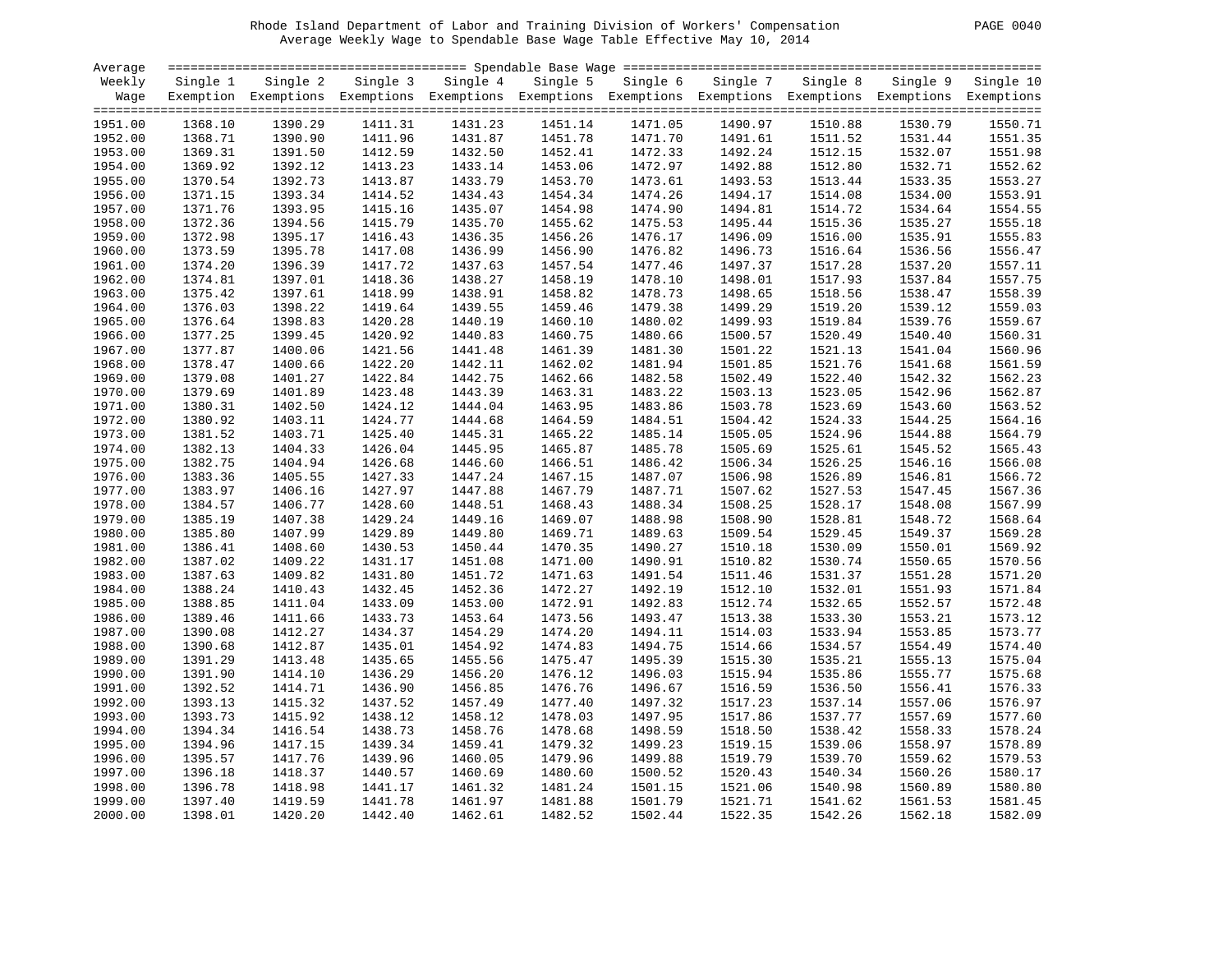# Rhode Island Department of Labor and Training Division of Workers' Compensation PAGE 0041 Average Weekly Wage to Spendable Base Wage Table Effective May 10, 2014

| PAGE. |
|-------|
|       |

| Average            |                    |                                                                                                              |          |          |          |          |          |          |          |           |
|--------------------|--------------------|--------------------------------------------------------------------------------------------------------------|----------|----------|----------|----------|----------|----------|----------|-----------|
| Weekly             | Single 1           | Single 2                                                                                                     | Single 3 | Single 4 | Single 5 | Single 6 | Single 7 | Single 8 | Single 9 | Single 10 |
| Wage               |                    | Exemption Exemptions Exemptions Exemptions Exemptions Exemptions Exemptions Exemptions Exemptions Exemptions |          |          |          |          |          |          |          |           |
|                    |                    |                                                                                                              |          |          |          |          |          |          |          |           |
| 2001.00            | 1398.62            | 1420.81                                                                                                      | 1443.01  | 1463.25  | 1483.16  | 1503.08  | 1522.99  | 1542.90  | 1562.82  | 1582.73   |
| 2002.00            | 1399.23            | 1421.43                                                                                                      | 1443.62  | 1463.89  | 1483.81  | 1503.72  | 1523.63  | 1543.55  | 1563.46  | 1583.37   |
| 2003.00            | 1399.84            | 1422.03                                                                                                      | 1444.22  | 1464.53  | 1484.44  | 1504.35  | 1524.27  | 1544.18  | 1564.09  | 1584.01   |
| 2004.00            | 1400.45            | 1422.64                                                                                                      | 1444.84  | 1465.17  | 1485.08  | 1505.00  | 1524.91  | 1544.82  | 1564.74  | 1584.65   |
| 2005.00            | 1401.06            | 1423.25                                                                                                      | 1445.45  | 1465.81  | 1485.72  | 1505.64  | 1525.55  | 1545.46  | 1565.38  | 1585.29   |
| 2006.00            | 1401.67            | 1423.87                                                                                                      | 1446.06  | 1466.45  | 1486.37  | 1506.28  | 1526.19  | 1546.11  | 1566.02  | 1585.93   |
| 2007.00            | 1402.29            | 1424.48                                                                                                      | 1446.67  | 1467.10  | 1487.01  | 1506.92  | 1526.84  | 1546.75  | 1566.66  | 1586.58   |
| 2008.00            | 1402.89            | 1425.08                                                                                                      | 1447.28  | 1467.73  | 1487.64  | 1507.56  | 1527.47  | 1547.38  | 1567.30  | 1587.21   |
| 2009.00            | 1403.50            | 1425.69                                                                                                      | 1447.89  | 1468.37  | 1488.28  | 1508.20  | 1528.11  | 1548.02  | 1567.94  | 1587.85   |
| 2010.00            | 1404.11            | 1426.31                                                                                                      | 1448.50  | 1469.01  | 1488.93  | 1508.84  | 1528.75  | 1548.67  | 1568.58  | 1588.49   |
| 2011.00            | 1404.73            | 1426.92                                                                                                      | 1449.11  | 1469.66  | 1489.57  | 1509.48  | 1529.40  | 1549.31  | 1569.22  | 1589.14   |
| 2012.00            | 1405.34            | 1427.53                                                                                                      | 1449.73  | 1470.30  | 1490.21  | 1510.13  | 1530.04  | 1549.95  | 1569.87  | 1589.78   |
| 2013.00            | 1405.94            | 1428.13                                                                                                      | 1450.33  | 1470.93  | 1490.84  | 1510.76  | 1530.67  | 1550.58  | 1570.50  | 1590.41   |
| 2014.00            | 1406.55            | 1428.75                                                                                                      | 1450.94  | 1471.57  | 1491.49  | 1511.40  | 1531.31  | 1551.23  | 1571.14  | 1591.05   |
| 2015.00            | 1407.17            | 1429.36                                                                                                      | 1451.55  | 1472.22  | 1492.13  | 1512.04  | 1531.96  | 1551.87  | 1571.78  | 1591.70   |
| 2016.00            | 1407.78            | 1429.97                                                                                                      | 1452.17  | 1472.86  | 1492.77  | 1512.69  | 1532.60  | 1552.51  | 1572.43  | 1592.34   |
| 2017.00            | 1408.39            | 1430.58                                                                                                      | 1452.78  | 1473.50  | 1493.41  | 1513.33  | 1533.24  | 1553.15  | 1573.07  | 1592.98   |
| 2018.00            | 1408.99            | 1431.19                                                                                                      | 1453.38  | 1474.13  | 1494.05  | 1513.96  | 1533.87  | 1553.79  | 1573.70  | 1593.61   |
|                    | 1409.61            | 1431.80                                                                                                      | 1453.99  | 1474.78  | 1494.69  | 1514.60  | 1534.52  | 1554.43  | 1574.34  | 1594.26   |
| 2019.00<br>2020.00 |                    |                                                                                                              | 1454.61  | 1475.42  | 1495.33  |          |          |          |          | 1594.90   |
|                    | 1410.22<br>1410.83 | 1432.41<br>1433.02                                                                                           |          |          |          | 1515.25  | 1535.16  | 1555.07  | 1574.99  | 1595.54   |
| 2021.00            |                    |                                                                                                              | 1455.22  | 1476.06  | 1495.97  | 1515.89  | 1535.80  | 1555.71  | 1575.63  |           |
| 2022.00            | 1411.44            | 1433.64                                                                                                      | 1455.83  | 1476.70  | 1496.62  | 1516.53  | 1536.44  | 1556.36  | 1576.27  | 1596.18   |
| 2023.00            | 1412.05            | 1434.24                                                                                                      | 1456.43  | 1477.34  | 1497.25  | 1517.16  | 1537.08  | 1556.99  | 1576.90  | 1596.82   |
| 2024.00            | 1412.66            | 1434.85                                                                                                      | 1457.05  | 1477.98  | 1497.89  | 1517.81  | 1537.72  | 1557.63  | 1577.55  | 1597.46   |
| 2025.00            | 1413.27            | 1435.46                                                                                                      | 1457.66  | 1478.62  | 1498.53  | 1518.45  | 1538.36  | 1558.27  | 1578.19  | 1598.10   |
| 2026.00            | 1413.88            | 1436.08                                                                                                      | 1458.27  | 1479.26  | 1499.18  | 1519.09  | 1539.00  | 1558.92  | 1578.83  | 1598.74   |
| 2027.00            | 1414.50            | 1436.69                                                                                                      | 1458.88  | 1479.91  | 1499.82  | 1519.73  | 1539.65  | 1559.56  | 1579.47  | 1599.39   |
| 2028.00            | 1415.10            | 1437.29                                                                                                      | 1459.49  | 1480.54  | 1500.45  | 1520.37  | 1540.28  | 1560.19  | 1580.11  | 1600.02   |
| 2029.00            | 1415.71            | 1437.90                                                                                                      | 1460.10  | 1481.18  | 1501.09  | 1521.01  | 1540.92  | 1560.83  | 1580.75  | 1600.66   |
| 2030.00            | 1416.32            | 1438.52                                                                                                      | 1460.71  | 1481.82  | 1501.74  | 1521.65  | 1541.56  | 1561.48  | 1581.39  | 1601.30   |
| 2031.00            | 1416.94            | 1439.13                                                                                                      | 1461.32  | 1482.47  | 1502.38  | 1522.29  | 1542.21  | 1562.12  | 1582.03  | 1601.95   |
| 2032.00            | 1417.55            | 1439.74                                                                                                      | 1461.94  | 1483.11  | 1503.02  | 1522.94  | 1542.85  | 1562.76  | 1582.68  | 1602.59   |
| 2033.00            | 1418.15            | 1440.34                                                                                                      | 1462.54  | 1483.74  | 1503.65  | 1523.57  | 1543.48  | 1563.39  | 1583.31  | 1603.22   |
| 2034.00            | 1418.76            | 1440.96                                                                                                      | 1463.15  | 1484.38  | 1504.30  | 1524.21  | 1544.12  | 1564.04  | 1583.95  | 1603.86   |
| 2035.00            | 1419.38            | 1441.57                                                                                                      | 1463.76  | 1485.03  | 1504.94  | 1524.85  | 1544.77  | 1564.68  | 1584.59  | 1604.51   |
| 2036.00            | 1419.99            | 1442.18                                                                                                      | 1464.38  | 1485.67  | 1505.58  | 1525.50  | 1545.41  | 1565.32  | 1585.24  | 1605.15   |
| 2037.00            | 1420.60            | 1442.79                                                                                                      | 1464.99  | 1486.31  | 1506.22  | 1526.14  | 1546.05  | 1565.96  | 1585.88  | 1605.79   |
| 2038.00            | 1421.20            | 1443.40                                                                                                      | 1465.59  | 1486.94  | 1506.86  | 1526.77  | 1546.68  | 1566.60  | 1586.51  | 1606.42   |
| 2039.00            | 1421.82            | 1444.01                                                                                                      | 1466.20  | 1487.59  | 1507.50  | 1527.41  | 1547.33  | 1567.24  | 1587.15  | 1607.07   |
| 2040.00            | 1422.43            | 1444.62                                                                                                      | 1466.82  | 1488.23  | 1508.14  | 1528.06  | 1547.97  | 1567.88  | 1587.80  | 1607.71   |
| 2041.00            | 1423.04            | 1445.23                                                                                                      | 1467.43  | 1488.87  | 1508.78  | 1528.70  | 1548.61  | 1568.52  | 1588.44  | 1608.35   |
| 2042.00            | 1423.65            | 1445.85                                                                                                      | 1468.04  | 1489.51  | 1509.43  | 1529.34  | 1549.25  | 1569.17  | 1589.08  | 1608.99   |
| 2043.00            | 1424.26            | 1446.45                                                                                                      | 1468.64  | 1490.15  | 1510.06  | 1529.97  | 1549.89  | 1569.80  | 1589.71  | 1609.63   |
| 2044.00            | 1424.87            | 1447.06                                                                                                      | 1469.26  | 1490.79  | 1510.70  | 1530.62  | 1550.53  | 1570.44  | 1590.36  | 1610.27   |
| 2045.00            | 1425.48            | 1447.67                                                                                                      | 1469.87  | 1491.43  | 1511.34  | 1531.26  | 1551.17  | 1571.08  | 1591.00  | 1610.91   |
| 2046.00            | 1426.09            | 1448.29                                                                                                      | 1470.48  | 1492.07  | 1511.99  | 1531.90  | 1551.81  | 1571.73  | 1591.64  | 1611.55   |
| 2047.00            | 1426.71            | 1448.90                                                                                                      | 1471.09  | 1492.72  | 1512.63  | 1532.54  | 1552.46  | 1572.37  | 1592.28  | 1612.20   |
| 2048.00            | 1427.31            | 1449.50                                                                                                      | 1471.70  | 1493.35  | 1513.26  | 1533.18  | 1553.09  | 1573.00  | 1592.92  | 1612.83   |
| 2049.00            | 1427.92            | 1450.11                                                                                                      | 1472.31  | 1493.99  | 1513.90  | 1533.82  | 1553.73  | 1573.64  | 1593.56  | 1613.47   |
| 2050.00            | 1428.53            | 1450.73                                                                                                      | 1472.92  | 1494.63  | 1514.55  | 1534.46  | 1554.37  | 1574.29  | 1594.20  | 1614.11   |
|                    |                    |                                                                                                              |          |          |          |          |          |          |          |           |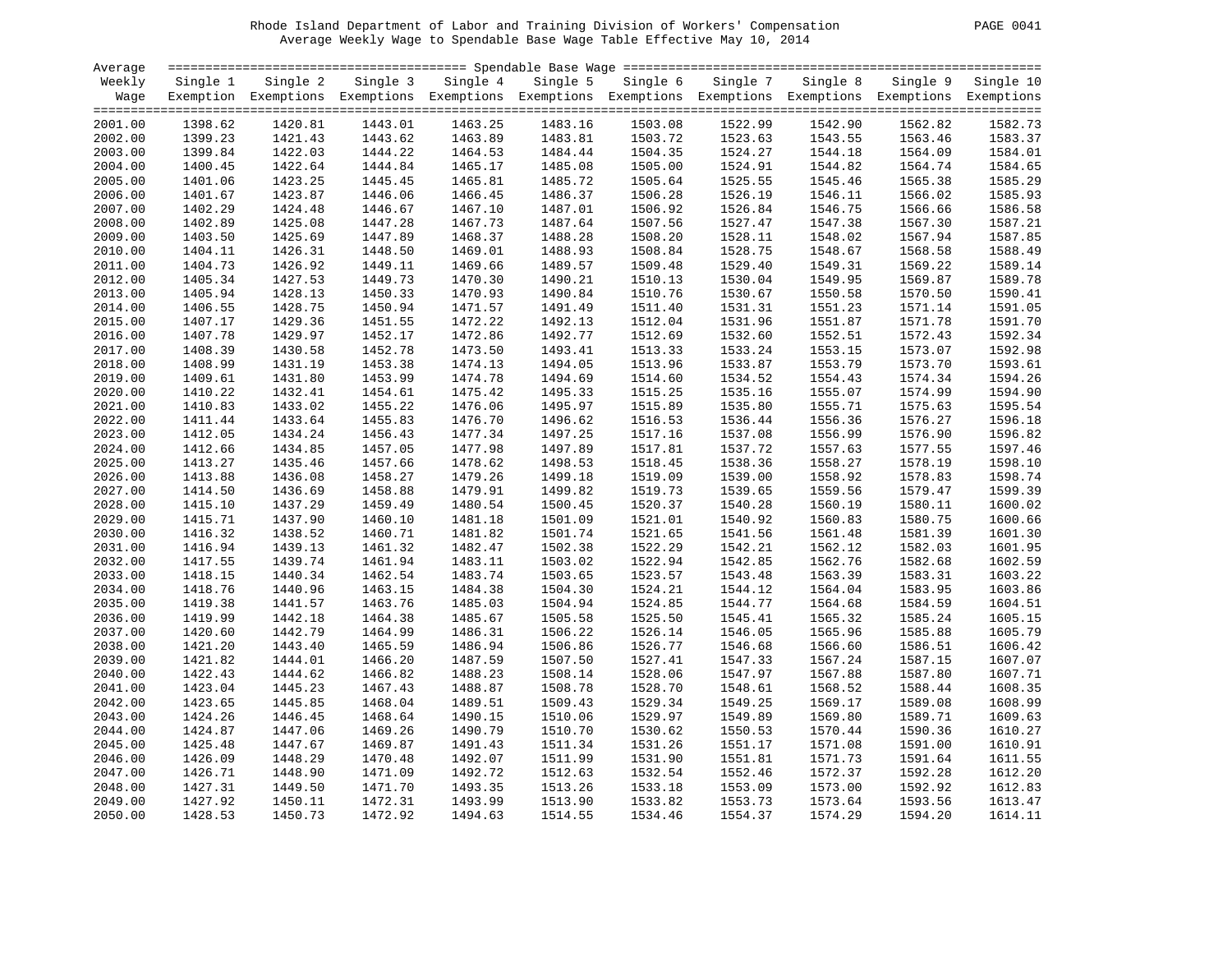# Rhode Island Department of Labor and Training Division of Workers' Compensation PAGE 0042 Average Weekly Wage to Spendable Base Wage Table Effective May 10, 2014

| PAGE | 0042 |
|------|------|
|      |      |

| Average |          |                                                                                                              |          |          |          |          |          |          |          |           |
|---------|----------|--------------------------------------------------------------------------------------------------------------|----------|----------|----------|----------|----------|----------|----------|-----------|
| Weekly  | Single 1 | Single 2                                                                                                     | Single 3 | Single 4 | Single 5 | Single 6 | Single 7 | Single 8 | Single 9 | Single 10 |
| Wage    |          | Exemption Exemptions Exemptions Exemptions Exemptions Exemptions Exemptions Exemptions Exemptions Exemptions |          |          |          |          |          |          |          |           |
|         |          |                                                                                                              |          |          |          |          |          |          |          |           |
| 2051.00 | 1429.15  | 1451.34                                                                                                      | 1473.53  | 1495.28  | 1515.19  | 1535.10  | 1555.02  | 1574.93  | 1594.84  | 1614.76   |
| 2052.00 | 1429.76  | 1451.95                                                                                                      | 1474.15  | 1495.92  | 1515.83  | 1535.75  | 1555.66  | 1575.57  | 1595.49  | 1615.40   |
| 2053.00 | 1430.36  | 1452.55                                                                                                      | 1474.75  | 1496.55  | 1516.46  | 1536.38  | 1556.29  | 1576.20  | 1596.12  | 1616.03   |
| 2054.00 | 1430.97  | 1453.17                                                                                                      | 1475.36  | 1497.19  | 1517.11  | 1537.02  | 1556.93  | 1576.85  | 1596.76  | 1616.67   |
| 2055.00 | 1431.59  | 1453.78                                                                                                      | 1475.97  | 1497.84  | 1517.75  | 1537.66  | 1557.58  | 1577.49  | 1597.40  | 1617.32   |
| 2056.00 | 1432.20  | 1454.39                                                                                                      | 1476.59  | 1498.48  | 1518.39  | 1538.31  | 1558.22  | 1578.13  | 1598.05  | 1617.96   |
| 2057.00 | 1432.81  | 1455.00                                                                                                      | 1477.20  | 1499.12  | 1519.03  | 1538.95  | 1558.86  | 1578.77  | 1598.69  | 1618.60   |
| 2058.00 | 1433.41  | 1455.61                                                                                                      | 1477.80  | 1499.75  | 1519.67  | 1539.58  | 1559.49  | 1579.41  | 1599.32  | 1619.23   |
| 2059.00 | 1434.03  | 1456.22                                                                                                      | 1478.41  | 1500.40  | 1520.31  | 1540.22  | 1560.14  | 1580.05  | 1599.96  | 1619.88   |
| 2060.00 | 1434.64  | 1456.83                                                                                                      | 1479.03  | 1501.04  | 1520.95  | 1540.87  | 1560.78  | 1580.69  | 1600.61  | 1620.52   |
| 2061.00 | 1435.25  | 1457.44                                                                                                      | 1479.64  | 1501.68  | 1521.59  | 1541.51  | 1561.42  | 1581.33  | 1601.25  | 1621.16   |
| 2062.00 | 1435.86  | 1458.06                                                                                                      | 1480.25  | 1502.32  | 1522.24  | 1542.15  | 1562.06  | 1581.98  | 1601.89  | 1621.80   |
| 2063.00 | 1436.47  | 1458.66                                                                                                      | 1480.85  | 1502.96  | 1522.87  | 1542.78  | 1562.70  | 1582.61  | 1602.52  | 1622.44   |
| 2064.00 | 1437.08  | 1459.27                                                                                                      | 1481.47  | 1503.60  | 1523.51  | 1543.43  | 1563.34  | 1583.25  | 1603.17  | 1623.08   |
| 2065.00 | 1437.69  | 1459.88                                                                                                      | 1482.08  | 1504.24  | 1524.15  | 1544.07  | 1563.98  | 1583.89  | 1603.81  | 1623.72   |
| 2066.00 | 1438.30  | 1460.50                                                                                                      | 1482.69  | 1504.88  | 1524.80  | 1544.71  | 1564.62  | 1584.54  | 1604.45  | 1624.36   |
| 2067.00 | 1438.92  | 1461.11                                                                                                      | 1483.30  | 1505.50  | 1525.44  | 1545.35  | 1565.27  | 1585.18  | 1605.09  | 1625.01   |
| 2068.00 | 1439.52  | 1461.71                                                                                                      | 1483.91  | 1506.10  | 1526.07  | 1545.99  | 1565.90  | 1585.81  | 1605.73  | 1625.64   |
| 2069.00 | 1440.13  | 1462.32                                                                                                      | 1484.52  | 1506.71  | 1526.71  | 1546.63  | 1566.54  | 1586.45  | 1606.37  | 1626.28   |
| 2070.00 | 1440.74  | 1462.94                                                                                                      | 1485.13  | 1507.32  | 1527.36  | 1547.27  | 1567.18  | 1587.10  | 1607.01  | 1626.92   |
| 2071.00 | 1441.36  | 1463.55                                                                                                      | 1485.74  | 1507.94  | 1528.00  | 1547.91  | 1567.83  | 1587.74  | 1607.65  | 1627.57   |
| 2072.00 | 1441.97  | 1464.16                                                                                                      | 1486.36  | 1508.55  | 1528.64  | 1548.56  | 1568.47  | 1588.38  | 1608.30  | 1628.21   |
| 2073.00 | 1442.57  | 1464.76                                                                                                      | 1486.96  | 1509.15  | 1529.27  | 1549.19  | 1569.10  | 1589.01  | 1608.93  | 1628.84   |
| 2074.00 | 1443.18  | 1465.38                                                                                                      | 1487.57  | 1509.76  | 1529.92  | 1549.83  | 1569.74  | 1589.66  | 1609.57  | 1629.48   |
| 2075.00 | 1443.80  | 1465.99                                                                                                      | 1488.18  | 1510.38  | 1530.56  | 1550.47  | 1570.39  | 1590.30  | 1610.21  | 1630.13   |
| 2076.00 | 1444.41  | 1466.60                                                                                                      | 1488.80  | 1510.99  | 1531.20  | 1551.12  | 1571.03  | 1590.94  | 1610.86  | 1630.77   |
| 2077.00 | 1445.02  | 1467.21                                                                                                      | 1489.41  | 1511.60  | 1531.84  | 1551.76  | 1571.67  | 1591.58  | 1611.50  | 1631.41   |
| 2078.00 | 1445.62  | 1467.82                                                                                                      | 1490.01  | 1512.20  | 1532.48  | 1552.39  | 1572.30  | 1592.22  | 1612.13  | 1632.04   |
| 2079.00 | 1446.24  | 1468.43                                                                                                      | 1490.62  | 1512.82  | 1533.12  | 1553.03  | 1572.95  | 1592.86  | 1612.77  | 1632.69   |
| 2080.00 | 1446.85  | 1469.04                                                                                                      | 1491.24  | 1513.43  | 1533.76  | 1553.68  | 1573.59  | 1593.50  | 1613.42  | 1633.33   |
| 2081.00 | 1447.46  | 1469.65                                                                                                      | 1491.85  | 1514.04  | 1534.40  | 1554.32  | 1574.23  | 1594.14  | 1614.06  | 1633.97   |
| 2082.00 | 1448.07  | 1470.27                                                                                                      | 1492.46  | 1514.65  | 1535.05  | 1554.96  | 1574.87  | 1594.79  | 1614.70  | 1634.61   |
| 2083.00 | 1448.68  | 1470.87                                                                                                      | 1493.06  | 1515.26  | 1535.68  | 1555.59  | 1575.51  | 1595.42  | 1615.33  | 1635.25   |
| 2084.00 | 1449.29  | 1471.48                                                                                                      | 1493.68  | 1515.87  | 1536.32  | 1556.24  | 1576.15  | 1596.06  | 1615.98  | 1635.89   |
| 2085.00 | 1449.90  | 1472.09                                                                                                      | 1494.29  | 1516.48  | 1536.96  | 1556.88  | 1576.79  | 1596.70  | 1616.62  | 1636.53   |
| 2086.00 | 1450.51  | 1472.71                                                                                                      | 1494.90  | 1517.09  | 1537.61  | 1557.52  | 1577.43  | 1597.35  | 1617.26  | 1637.17   |
| 2087.00 | 1451.13  | 1473.32                                                                                                      | 1495.51  | 1517.71  | 1538.25  | 1558.16  | 1578.08  | 1597.99  | 1617.90  | 1637.82   |
| 2088.00 | 1451.73  | 1473.92                                                                                                      | 1496.12  | 1518.31  | 1538.88  | 1558.80  | 1578.71  | 1598.62  | 1618.54  | 1638.45   |
| 2089.00 | 1452.34  | 1474.53                                                                                                      | 1496.73  | 1518.92  | 1539.52  | 1559.44  | 1579.35  | 1599.26  | 1619.18  | 1639.09   |
| 2090.00 | 1452.95  | 1475.15                                                                                                      | 1497.34  | 1519.53  | 1540.17  | 1560.08  | 1579.99  | 1599.91  | 1619.82  | 1639.73   |
| 2091.00 | 1453.57  | 1475.76                                                                                                      | 1497.95  | 1520.15  | 1540.81  | 1560.72  | 1580.64  | 1600.55  | 1620.46  | 1640.38   |
| 2092.00 | 1454.18  | 1476.37                                                                                                      | 1498.57  | 1520.76  | 1541.45  | 1561.37  | 1581.28  | 1601.19  | 1621.11  | 1641.02   |
| 2093.00 | 1454.78  | 1476.97                                                                                                      | 1499.17  | 1521.36  | 1542.08  | 1562.00  | 1581.91  | 1601.82  | 1621.74  | 1641.65   |
| 2094.00 | 1455.39  | 1477.59                                                                                                      | 1499.78  | 1521.97  | 1542.73  | 1562.64  | 1582.55  | 1602.47  | 1622.38  | 1642.29   |
| 2095.00 | 1456.01  | 1478.20                                                                                                      | 1500.39  | 1522.59  | 1543.37  | 1563.28  | 1583.20  | 1603.11  | 1623.02  | 1642.94   |
| 2096.00 | 1456.62  | 1478.81                                                                                                      | 1501.01  | 1523.20  | 1544.01  | 1563.93  | 1583.84  | 1603.75  | 1623.67  | 1643.58   |
| 2097.00 | 1457.23  | 1479.42                                                                                                      | 1501.62  | 1523.81  | 1544.65  | 1564.57  | 1584.48  | 1604.39  | 1624.31  | 1644.22   |
| 2098.00 | 1457.83  | 1480.03                                                                                                      | 1502.22  | 1524.41  | 1545.29  | 1565.20  | 1585.11  | 1605.03  | 1624.94  | 1644.85   |
| 2099.00 | 1458.45  | 1480.64                                                                                                      | 1502.83  | 1525.03  | 1545.93  | 1565.84  | 1585.76  | 1605.67  | 1625.58  | 1645.50   |
| 2100.00 | 1459.06  | 1481.25                                                                                                      | 1503.45  | 1525.64  | 1546.57  | 1566.49  | 1586.40  | 1606.31  | 1626.23  | 1646.14   |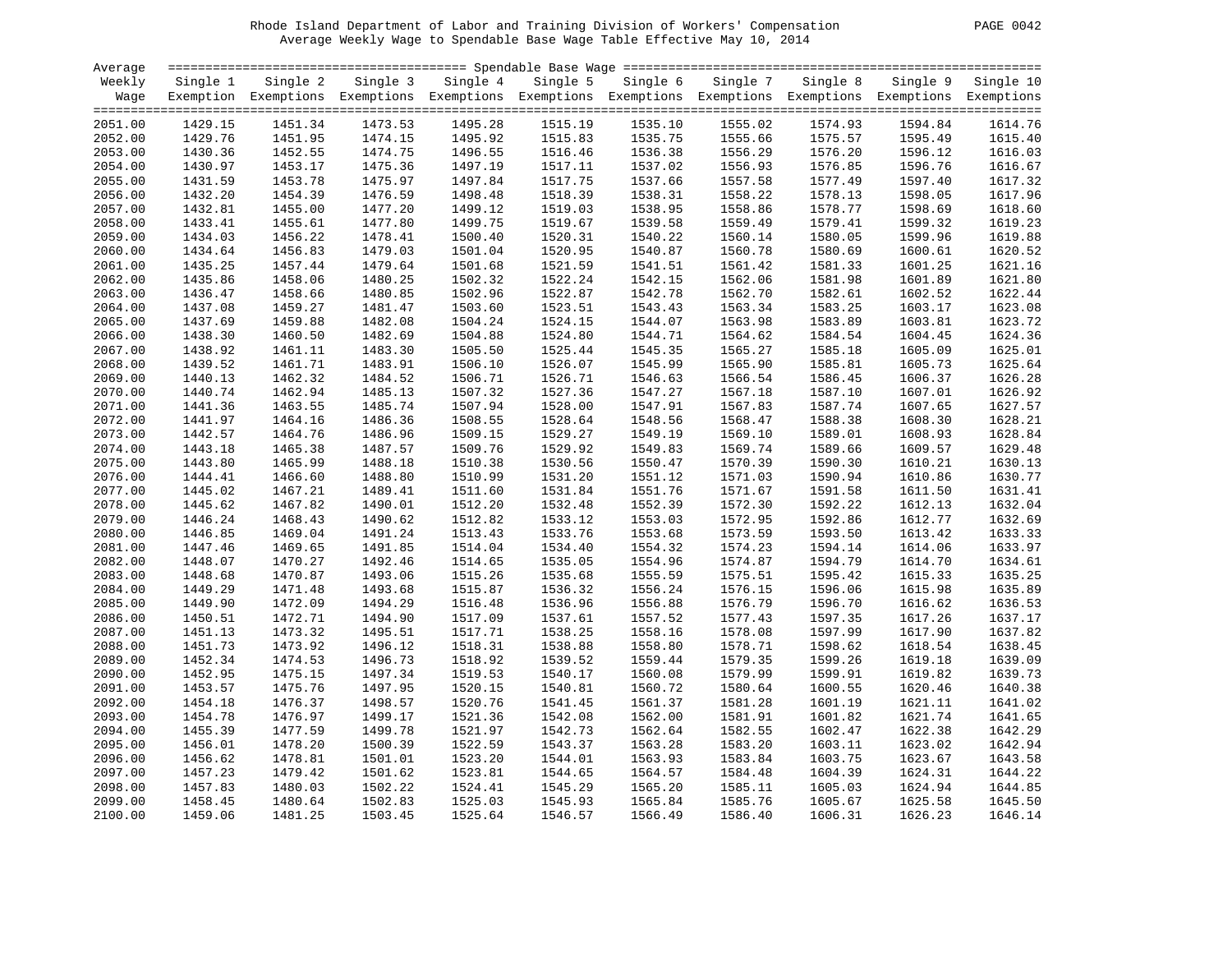# Rhode Island Department of Labor and Training Division of Workers' Compensation PAGE 0043 Average Weekly Wage to Spendable Base Wage Table Effective May 10, 2014

| PAGE | 0043 |
|------|------|
|      |      |

| Average |          |                                                                                                              |          |          |          |          |          |          |          |           |
|---------|----------|--------------------------------------------------------------------------------------------------------------|----------|----------|----------|----------|----------|----------|----------|-----------|
| Weekly  | Single 1 | Single 2                                                                                                     | Single 3 | Single 4 | Single 5 | Single 6 | Single 7 | Single 8 | Single 9 | Single 10 |
| Wage    |          | Exemption Exemptions Exemptions Exemptions Exemptions Exemptions Exemptions Exemptions Exemptions Exemptions |          |          |          |          |          |          |          |           |
|         |          |                                                                                                              |          |          |          |          |          |          |          |           |
| 2101.00 | 1459.67  | 1481.86                                                                                                      | 1504.06  | 1526.25  | 1547.21  | 1567.13  | 1587.04  | 1606.95  | 1626.87  | 1646.78   |
| 2102.00 | 1460.28  | 1482.48                                                                                                      | 1504.67  | 1526.86  | 1547.86  | 1567.77  | 1587.68  | 1607.60  | 1627.51  | 1647.42   |
| 2103.00 | 1460.89  | 1483.08                                                                                                      | 1505.27  | 1527.47  | 1548.49  | 1568.40  | 1588.32  | 1608.23  | 1628.14  | 1648.06   |
| 2104.00 | 1461.50  | 1483.69                                                                                                      | 1505.89  | 1528.08  | 1549.13  | 1569.05  | 1588.96  | 1608.87  | 1628.79  | 1648.70   |
| 2105.00 | 1462.11  | 1484.30                                                                                                      | 1506.50  | 1528.69  | 1549.77  | 1569.69  | 1589.60  | 1609.51  | 1629.43  | 1649.34   |
| 2106.00 | 1462.72  | 1484.92                                                                                                      | 1507.11  | 1529.30  | 1550.42  | 1570.33  | 1590.24  | 1610.16  | 1630.07  | 1649.98   |
| 2107.00 | 1463.34  | 1485.53                                                                                                      | 1507.72  | 1529.92  | 1551.06  | 1570.97  | 1590.89  | 1610.80  | 1630.71  | 1650.63   |
| 2108.00 | 1463.94  | 1486.13                                                                                                      | 1508.33  | 1530.52  | 1551.69  | 1571.61  | 1591.52  | 1611.43  | 1631.35  | 1651.26   |
| 2109.00 | 1464.55  | 1486.74                                                                                                      | 1508.94  | 1531.13  | 1552.33  | 1572.25  | 1592.16  | 1612.07  | 1631.99  | 1651.90   |
| 2110.00 | 1465.16  | 1487.36                                                                                                      | 1509.55  | 1531.74  | 1552.98  | 1572.89  | 1592.80  | 1612.72  | 1632.63  | 1652.54   |
| 2111.00 | 1465.78  | 1487.97                                                                                                      | 1510.16  | 1532.36  | 1553.62  | 1573.53  | 1593.45  | 1613.36  | 1633.27  | 1653.19   |
| 2112.00 | 1466.39  | 1488.58                                                                                                      | 1510.78  | 1532.97  | 1554.26  | 1574.18  | 1594.09  | 1614.00  | 1633.92  | 1653.83   |
| 2113.00 | 1466.99  | 1489.18                                                                                                      | 1511.38  | 1533.57  | 1554.89  | 1574.81  | 1594.72  | 1614.63  | 1634.55  | 1654.46   |
| 2114.00 | 1467.60  | 1489.80                                                                                                      | 1511.99  | 1534.18  | 1555.54  | 1575.45  | 1595.36  | 1615.28  | 1635.19  | 1655.10   |
| 2115.00 | 1468.22  | 1490.41                                                                                                      | 1512.60  | 1534.80  | 1556.18  | 1576.09  | 1596.01  | 1615.92  | 1635.83  | 1655.75   |
| 2116.00 | 1468.83  | 1491.02                                                                                                      | 1513.22  | 1535.41  | 1556.82  | 1576.74  | 1596.65  | 1616.56  | 1636.48  | 1656.39   |
| 2117.00 | 1469.44  | 1491.63                                                                                                      | 1513.83  | 1536.02  | 1557.46  | 1577.38  | 1597.29  | 1617.20  | 1637.12  | 1657.03   |
| 2118.00 | 1470.04  | 1492.24                                                                                                      | 1514.43  | 1536.62  | 1558.10  | 1578.01  | 1597.92  | 1617.84  | 1637.75  | 1657.66   |
| 2119.00 | 1470.66  | 1492.85                                                                                                      | 1515.04  | 1537.24  | 1558.74  | 1578.65  | 1598.57  | 1618.48  | 1638.39  | 1658.31   |
| 2120.00 | 1471.27  | 1493.46                                                                                                      | 1515.66  | 1537.85  | 1559.38  | 1579.30  | 1599.21  | 1619.12  | 1639.04  | 1658.95   |
| 2121.00 | 1471.88  | 1494.07                                                                                                      | 1516.27  | 1538.46  | 1560.02  | 1579.94  | 1599.85  | 1619.76  | 1639.68  | 1659.59   |
| 2122.00 | 1472.49  | 1494.69                                                                                                      | 1516.88  | 1539.07  | 1560.67  | 1580.58  | 1600.49  | 1620.41  | 1640.32  | 1660.23   |
| 2123.00 | 1473.10  | 1495.29                                                                                                      | 1517.48  | 1539.68  | 1561.30  | 1581.21  | 1601.13  | 1621.04  | 1640.95  | 1660.87   |
| 2124.00 | 1473.71  | 1495.90                                                                                                      | 1518.10  | 1540.29  | 1561.94  | 1581.86  | 1601.77  | 1621.68  | 1641.60  | 1661.51   |
| 2125.00 | 1474.32  | 1496.51                                                                                                      | 1518.71  | 1540.90  | 1562.58  | 1582.50  | 1602.41  | 1622.32  | 1642.24  | 1662.15   |
| 2126.00 | 1474.93  | 1497.13                                                                                                      | 1519.32  | 1541.51  | 1563.23  | 1583.14  | 1603.05  | 1622.97  | 1642.88  | 1662.79   |
| 2127.00 | 1475.55  | 1497.74                                                                                                      | 1519.93  | 1542.13  | 1563.87  | 1583.78  | 1603.70  | 1623.61  | 1643.52  | 1663.44   |
| 2128.00 | 1476.15  | 1498.34                                                                                                      | 1520.54  | 1542.73  | 1564.50  | 1584.42  | 1604.33  | 1624.24  | 1644.16  | 1664.07   |
| 2129.00 | 1476.76  | 1498.95                                                                                                      | 1521.15  | 1543.34  | 1565.14  | 1585.06  | 1604.97  | 1624.88  | 1644.80  | 1664.71   |
| 2130.00 | 1477.37  | 1499.57                                                                                                      | 1521.76  | 1543.95  | 1565.79  | 1585.70  | 1605.61  | 1625.53  | 1645.44  | 1665.35   |
| 2131.00 | 1477.99  | 1500.18                                                                                                      | 1522.37  | 1544.57  | 1566.43  | 1586.34  | 1606.26  | 1626.17  | 1646.08  | 1666.00   |
| 2132.00 | 1478.60  | 1500.79                                                                                                      | 1522.99  | 1545.18  | 1567.07  | 1586.99  | 1606.90  | 1626.81  | 1646.73  | 1666.64   |
| 2133.00 | 1479.20  | 1501.39                                                                                                      | 1523.59  | 1545.78  | 1567.70  | 1587.62  | 1607.53  | 1627.44  | 1647.36  | 1667.27   |
| 2134.00 | 1479.81  | 1502.01                                                                                                      | 1524.20  | 1546.39  | 1568.35  | 1588.26  | 1608.17  | 1628.09  | 1648.00  | 1667.91   |
| 2135.00 | 1480.43  | 1502.62                                                                                                      | 1524.81  | 1547.01  | 1568.99  | 1588.90  | 1608.82  | 1628.73  | 1648.64  | 1668.56   |
| 2136.00 | 1481.04  | 1503.23                                                                                                      | 1525.43  | 1547.62  | 1569.63  | 1589.55  | 1609.46  | 1629.37  | 1649.29  | 1669.20   |
| 2137.00 | 1481.65  | 1503.84                                                                                                      | 1526.04  | 1548.23  | 1570.27  | 1590.19  | 1610.10  | 1630.01  | 1649.93  | 1669.84   |
| 2138.00 | 1482.25  | 1504.45                                                                                                      | 1526.64  | 1548.83  | 1570.91  | 1590.82  | 1610.73  | 1630.65  | 1650.56  | 1670.47   |
| 2139.00 | 1482.87  | 1505.06                                                                                                      | 1527.25  | 1549.45  | 1571.55  | 1591.46  | 1611.38  | 1631.29  | 1651.20  | 1671.12   |
| 2140.00 | 1483.48  | 1505.67                                                                                                      | 1527.87  | 1550.06  | 1572.19  | 1592.11  | 1612.02  | 1631.93  | 1651.85  | 1671.76   |
| 2141.00 | 1484.09  | 1506.28                                                                                                      | 1528.48  | 1550.67  | 1572.83  | 1592.75  | 1612.66  | 1632.57  | 1652.49  | 1672.40   |
| 2142.00 | 1484.70  | 1506.90                                                                                                      | 1529.09  | 1551.28  | 1573.48  | 1593.39  | 1613.30  | 1633.22  | 1653.13  | 1673.04   |
| 2143.00 | 1485.31  | 1507.50                                                                                                      | 1529.69  | 1551.89  | 1574.08  | 1594.02  | 1613.94  | 1633.85  | 1653.76  | 1673.68   |
| 2144.00 | 1485.92  | 1508.11                                                                                                      | 1530.31  | 1552.50  | 1574.69  | 1594.67  | 1614.58  | 1634.49  | 1654.41  | 1674.32   |
| 2145.00 | 1486.53  | 1508.72                                                                                                      | 1530.92  | 1553.11  | 1575.30  | 1595.31  | 1615.22  | 1635.13  | 1655.05  | 1674.96   |
| 2146.00 | 1487.14  | 1509.34                                                                                                      | 1531.53  | 1553.72  | 1575.92  | 1595.95  | 1615.86  | 1635.78  | 1655.69  | 1675.60   |
| 2147.00 | 1487.76  | 1509.95                                                                                                      | 1532.14  | 1554.34  | 1576.53  | 1596.59  | 1616.51  | 1636.42  | 1656.33  | 1676.25   |
| 2148.00 | 1488.36  | 1510.55                                                                                                      | 1532.75  | 1554.94  | 1577.13  | 1597.23  | 1617.14  | 1637.05  | 1656.97  | 1676.88   |
| 2149.00 | 1488.97  | 1511.16                                                                                                      | 1533.36  | 1555.55  | 1577.74  | 1597.87  | 1617.78  | 1637.69  | 1657.61  | 1677.52   |
| 2150.00 | 1489.58  | 1511.78                                                                                                      | 1533.97  | 1556.16  | 1578.36  | 1598.51  | 1618.42  | 1638.34  | 1658.25  | 1678.16   |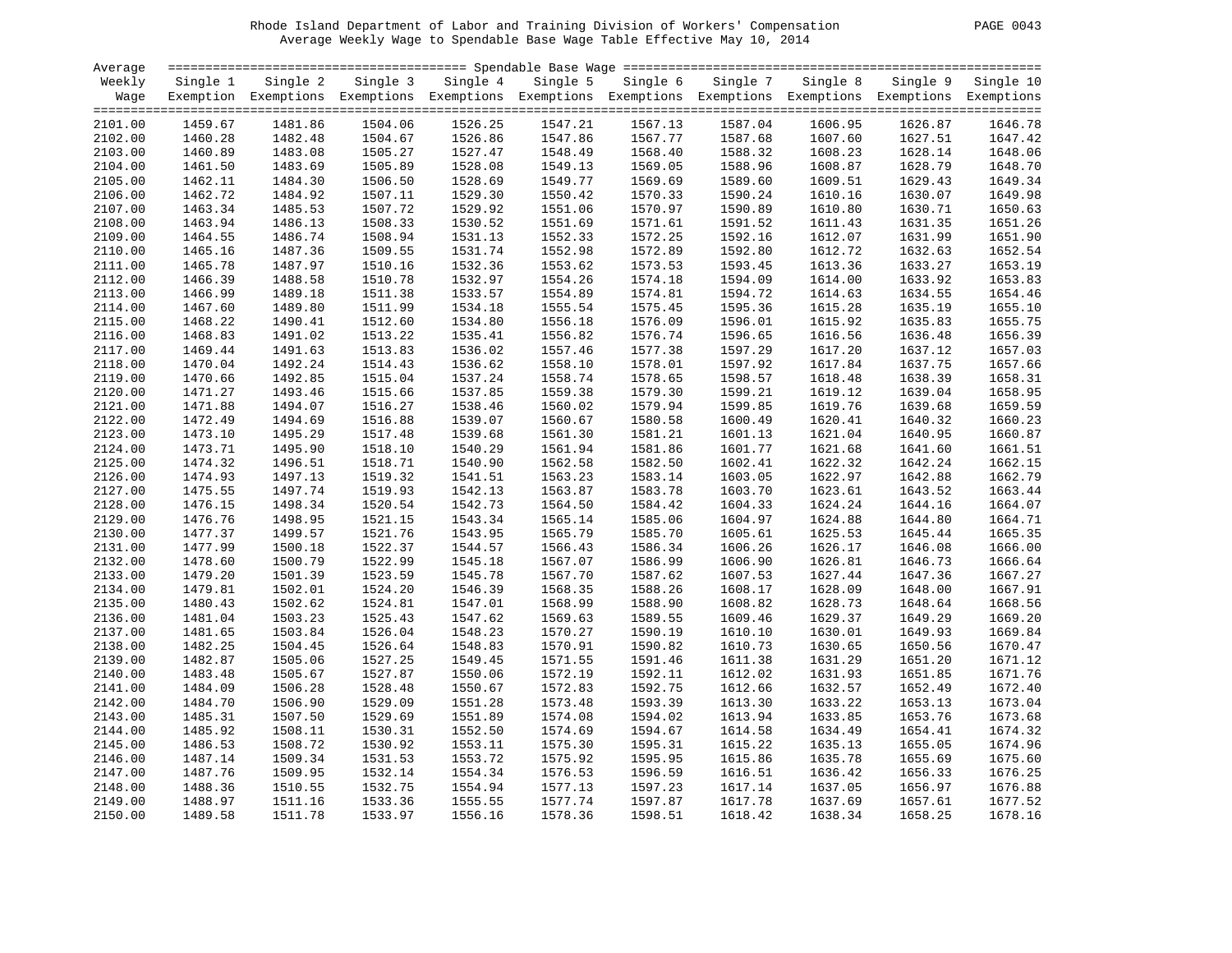# Rhode Island Department of Labor and Training Division of Workers' Compensation PAGE 0044 Average Weekly Wage to Spendable Base Wage Table Effective May 10, 2014

| PAGE. |  |  | 0044 |
|-------|--|--|------|
|-------|--|--|------|

| Average            |          |                                                                                                              |          |          |          |          |          |                    |          |           |
|--------------------|----------|--------------------------------------------------------------------------------------------------------------|----------|----------|----------|----------|----------|--------------------|----------|-----------|
| Weekly             | Single 1 | Single 2                                                                                                     | Single 3 | Single 4 | Single 5 | Single 6 | Single 7 | Single 8           | Single 9 | Single 10 |
| Wage               |          | Exemption Exemptions Exemptions Exemptions Exemptions Exemptions Exemptions Exemptions Exemptions Exemptions |          |          |          |          |          |                    |          |           |
|                    |          |                                                                                                              |          |          |          |          |          |                    |          |           |
| 2151.00            | 1490.20  | 1512.39                                                                                                      | 1534.58  | 1556.78  | 1578.97  | 1599.15  | 1619.07  | 1638.98            | 1658.89  | 1678.81   |
| 2152.00            | 1490.81  | 1513.00                                                                                                      | 1535.20  | 1557.39  | 1579.58  | 1599.80  | 1619.71  | 1639.62            | 1659.54  | 1679.45   |
| 2153.00            | 1491.41  | 1513.60                                                                                                      | 1535.80  | 1557.99  | 1580.18  | 1600.43  | 1620.34  | 1640.25            | 1660.17  | 1680.08   |
| 2154.00            | 1492.02  | 1514.22                                                                                                      | 1536.41  | 1558.60  | 1580.80  | 1601.07  | 1620.98  | 1640.90            | 1660.81  | 1680.72   |
| 2155.00            | 1492.64  | 1514.83                                                                                                      | 1537.02  | 1559.22  | 1581.41  | 1601.71  | 1621.63  | 1641.54            | 1661.45  | 1681.37   |
| 2156.00            | 1493.25  | 1515.44                                                                                                      | 1537.64  | 1559.83  | 1582.02  | 1602.36  | 1622.27  | 1642.18            | 1662.10  | 1682.01   |
| 2157.00            | 1493.86  | 1516.05                                                                                                      | 1538.25  | 1560.44  | 1582.63  | 1603.00  | 1622.91  | 1642.82            | 1662.74  | 1682.65   |
| 2158.00            | 1494.46  | 1516.66                                                                                                      | 1538.85  | 1561.04  | 1583.24  | 1603.63  | 1623.54  | 1643.46            | 1663.37  | 1683.28   |
| 2159.00            | 1495.08  | 1517.27                                                                                                      | 1539.46  | 1561.66  | 1583.85  | 1604.27  | 1624.19  | 1644.10            | 1664.01  | 1683.93   |
| 2160.00            | 1495.69  | 1517.88                                                                                                      | 1540.08  | 1562.27  | 1584.46  | 1604.92  | 1624.83  | 1644.74            | 1664.66  | 1684.57   |
| 2161.00            | 1496.30  | 1518.49                                                                                                      | 1540.69  | 1562.88  | 1585.07  | 1605.56  | 1625.47  | 1645.38            | 1665.30  | 1685.21   |
| 2162.00            | 1496.91  | 1519.11                                                                                                      | 1541.30  | 1563.49  | 1585.69  | 1606.20  | 1626.11  | 1646.03            | 1665.94  | 1685.85   |
| 2163.00            | 1497.52  | 1519.71                                                                                                      | 1541.90  | 1564.10  | 1586.29  | 1606.83  | 1626.75  | 1646.66            | 1666.57  | 1686.49   |
| 2164.00            | 1498.13  | 1520.32                                                                                                      | 1542.52  | 1564.71  | 1586.90  | 1607.48  | 1627.39  | 1647.30            | 1667.22  | 1687.13   |
| 2165.00            | 1498.74  | 1520.93                                                                                                      | 1543.13  | 1565.32  | 1587.51  | 1608.12  | 1628.03  | 1647.94            | 1667.86  | 1687.77   |
| 2166.00            | 1499.35  | 1521.55                                                                                                      | 1543.74  | 1565.93  | 1588.13  | 1608.76  | 1628.67  | 1648.59            | 1668.50  | 1688.41   |
| 2167.00            | 1499.97  | 1522.16                                                                                                      | 1544.35  | 1566.55  | 1588.74  | 1609.40  | 1629.32  | 1649.23            | 1669.14  | 1689.06   |
| 2168.00            | 1500.57  | 1522.76                                                                                                      | 1544.96  | 1567.15  | 1589.34  | 1610.04  | 1629.95  | 1649.86            | 1669.78  | 1689.69   |
| 2169.00            | 1501.18  | 1523.37                                                                                                      | 1545.57  | 1567.76  | 1589.95  | 1610.68  | 1630.59  | 1650.50            | 1670.42  | 1690.33   |
| 2170.00            | 1501.79  | 1523.99                                                                                                      | 1546.18  | 1568.37  | 1590.57  | 1611.32  | 1631.23  | 1651.15            | 1671.06  | 1690.97   |
| 2171.00            | 1502.41  | 1524.60                                                                                                      | 1546.79  | 1568.99  | 1591.18  | 1611.96  | 1631.88  | 1651.79            | 1671.70  | 1691.62   |
| 2172.00            | 1503.02  | 1525.21                                                                                                      | 1547.41  | 1569.60  | 1591.79  | 1612.61  | 1632.52  | 1652.43            | 1672.35  | 1692.26   |
|                    |          | 1525.81                                                                                                      | 1548.01  | 1570.20  | 1592.39  |          |          |                    |          | 1692.89   |
| 2173.00<br>2174.00 | 1503.62  | 1526.43                                                                                                      | 1548.62  | 1570.81  | 1593.01  | 1613.24  | 1633.15  | 1653.06<br>1653.71 | 1672.98  | 1693.53   |
|                    | 1504.23  |                                                                                                              |          |          |          | 1613.88  | 1633.79  |                    | 1673.62  | 1694.18   |
| 2175.00            | 1504.85  | 1527.04                                                                                                      | 1549.23  | 1571.43  | 1593.62  | 1614.52  | 1634.44  | 1654.35            | 1674.26  |           |
| 2176.00            | 1505.46  | 1527.65                                                                                                      | 1549.85  | 1572.04  | 1594.23  | 1615.17  | 1635.08  | 1654.99            | 1674.91  | 1694.82   |
| 2177.00            | 1506.07  | 1528.26                                                                                                      | 1550.46  | 1572.65  | 1594.84  | 1615.81  | 1635.72  | 1655.63            | 1675.55  | 1695.46   |
| 2178.00            | 1506.67  | 1528.87                                                                                                      | 1551.06  | 1573.25  | 1595.45  | 1616.44  | 1636.35  | 1656.27            | 1676.18  | 1696.09   |
| 2179.00            | 1507.29  | 1529.48                                                                                                      | 1551.67  | 1573.87  | 1596.06  | 1617.08  | 1637.00  | 1656.91            | 1676.82  | 1696.74   |
| 2180.00            | 1507.90  | 1530.09                                                                                                      | 1552.29  | 1574.48  | 1596.67  | 1617.73  | 1637.64  | 1657.55            | 1677.47  | 1697.38   |
| 2181.00            | 1508.51  | 1530.70                                                                                                      | 1552.90  | 1575.09  | 1597.28  | 1618.37  | 1638.28  | 1658.19            | 1678.11  | 1698.02   |
| 2182.00            | 1509.12  | 1531.32                                                                                                      | 1553.51  | 1575.70  | 1597.90  | 1619.01  | 1638.92  | 1658.84            | 1678.75  | 1698.66   |
| 2183.00            | 1509.73  | 1531.92                                                                                                      | 1554.11  | 1576.31  | 1598.50  | 1619.64  | 1639.56  | 1659.47            | 1679.38  | 1699.30   |
| 2184.00            | 1510.34  | 1532.53                                                                                                      | 1554.73  | 1576.92  | 1599.11  | 1620.29  | 1640.20  | 1660.11            | 1680.03  | 1699.94   |
| 2185.00            | 1510.95  | 1533.14                                                                                                      | 1555.34  | 1577.53  | 1599.72  | 1620.93  | 1640.84  | 1660.75            | 1680.67  | 1700.58   |
| 2186.00            | 1511.56  | 1533.76                                                                                                      | 1555.95  | 1578.14  | 1600.34  | 1621.57  | 1641.48  | 1661.40            | 1681.31  | 1701.22   |
| 2187.00            | 1512.18  | 1534.37                                                                                                      | 1556.56  | 1578.76  | 1600.95  | 1622.21  | 1642.13  | 1662.04            | 1681.95  | 1701.87   |
| 2188.00            | 1512.78  | 1534.97                                                                                                      | 1557.17  | 1579.36  | 1601.55  | 1622.85  | 1642.76  | 1662.67            | 1682.59  | 1702.50   |
| 2189.00            | 1513.39  | 1535.58                                                                                                      | 1557.78  | 1579.97  | 1602.16  | 1623.49  | 1643.40  | 1663.31            | 1683.23  | 1703.14   |
| 2190.00            | 1514.00  | 1536.20                                                                                                      | 1558.39  | 1580.58  | 1602.78  | 1624.13  | 1644.04  | 1663.96            | 1683.87  | 1703.78   |
| 2191.00            | 1514.62  | 1536.81                                                                                                      | 1559.00  | 1581.20  | 1603.39  | 1624.77  | 1644.69  | 1664.60            | 1684.51  | 1704.43   |
| 2192.00            | 1515.23  | 1537.42                                                                                                      | 1559.62  | 1581.81  | 1604.00  | 1625.42  | 1645.33  | 1665.24            | 1685.16  | 1705.07   |
| 2193.00            | 1515.83  | 1538.02                                                                                                      | 1560.22  | 1582.41  | 1604.60  | 1626.05  | 1645.96  | 1665.87            | 1685.79  | 1705.70   |
| 2194.00            | 1516.44  | 1538.64                                                                                                      | 1560.83  | 1583.02  | 1605.22  | 1626.69  | 1646.60  | 1666.52            | 1686.43  | 1706.34   |
| 2195.00            | 1517.06  | 1539.25                                                                                                      | 1561.44  | 1583.64  | 1605.83  | 1627.33  | 1647.25  | 1667.16            | 1687.07  | 1706.99   |
| 2196.00            | 1517.67  | 1539.86                                                                                                      | 1562.06  | 1584.25  | 1606.44  | 1627.98  | 1647.89  | 1667.80            | 1687.72  | 1707.63   |
| 2197.00            | 1518.28  | 1540.47                                                                                                      | 1562.67  | 1584.86  | 1607.05  | 1628.62  | 1648.53  | 1668.44            | 1688.36  | 1708.27   |
| 2198.00            | 1518.88  | 1541.08                                                                                                      | 1563.27  | 1585.46  | 1607.66  | 1629.25  | 1649.16  | 1669.08            | 1688.99  | 1708.90   |
| 2199.00            | 1519.50  | 1541.69                                                                                                      | 1563.88  | 1586.08  | 1608.27  | 1629.89  | 1649.81  | 1669.72            | 1689.63  | 1709.55   |
| 2200.00            | 1520.11  | 1542.30                                                                                                      | 1564.50  | 1586.69  | 1608.88  | 1630.54  | 1650.45  | 1670.36            | 1690.28  | 1710.19   |
|                    |          |                                                                                                              |          |          |          |          |          |                    |          |           |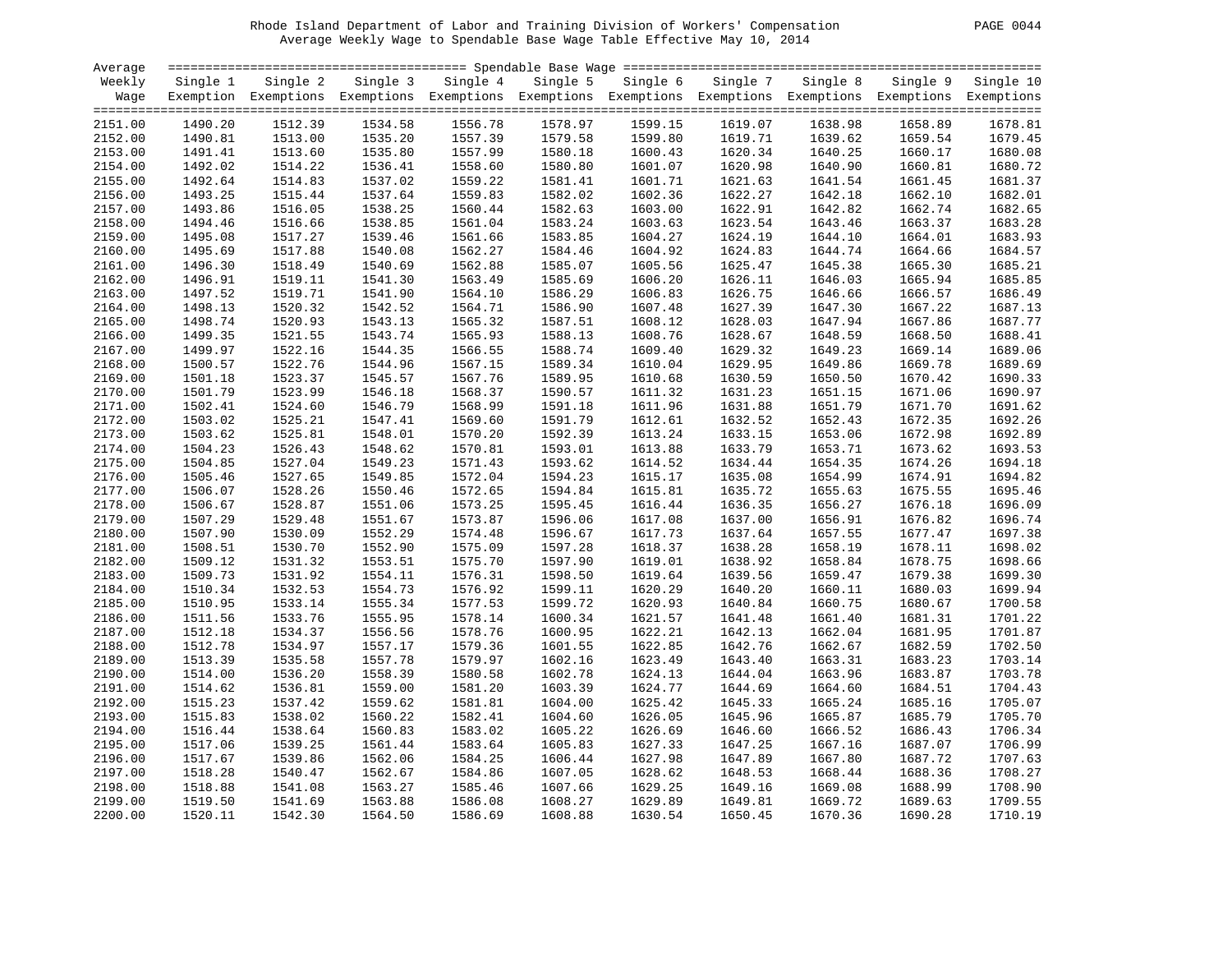# Rhode Island Department of Labor and Training Division of Workers' Compensation PAGE 0045 Average Weekly Wage to Spendable Base Wage Table Effective May 10, 2014

| PAGE | 0045 |  |
|------|------|--|
|------|------|--|

| Average |          |                                                                                                              |          |          |          |          |          |          |          |           |
|---------|----------|--------------------------------------------------------------------------------------------------------------|----------|----------|----------|----------|----------|----------|----------|-----------|
| Weekly  | Single 1 | Single 2                                                                                                     | Single 3 | Single 4 | Single 5 | Single 6 | Single 7 | Single 8 | Single 9 | Single 10 |
| Waqe    |          | Exemption Exemptions Exemptions Exemptions Exemptions Exemptions Exemptions Exemptions Exemptions Exemptions |          |          |          |          |          |          |          |           |
| 2201.00 | 1520.72  | 1542.91                                                                                                      | 1565.11  | 1587.30  | 1609.49  | 1631.18  | 1651.09  | 1671.00  | 1690.92  | 1710.83   |
| 2202.00 | 1521.33  | 1543.53                                                                                                      | 1565.72  | 1587.91  | 1610.11  | 1631.82  | 1651.73  | 1671.65  | 1691.56  | 1711.47   |
| 2203.00 | 1521.94  | 1544.13                                                                                                      | 1566.32  | 1588.52  | 1610.71  | 1632.45  | 1652.37  | 1672.28  | 1692.19  | 1712.11   |
| 2204.00 | 1522.55  | 1544.74                                                                                                      | 1566.94  | 1589.13  | 1611.32  | 1633.10  | 1653.01  | 1672.92  | 1692.84  | 1712.75   |
| 2205.00 | 1523.16  | 1545.35                                                                                                      | 1567.55  | 1589.74  | 1611.93  | 1633.74  | 1653.65  | 1673.56  | 1693.48  | 1713.39   |
| 2206.00 | 1523.77  | 1545.97                                                                                                      | 1568.16  | 1590.35  | 1612.55  | 1634.38  | 1654.29  | 1674.21  | 1694.12  | 1714.03   |
| 2207.00 | 1524.39  | 1546.58                                                                                                      | 1568.77  | 1590.97  | 1613.16  | 1635.02  | 1654.94  | 1674.85  | 1694.76  | 1714.68   |
| 2208.00 | 1524.99  | 1547.18                                                                                                      | 1569.38  | 1591.57  | 1613.76  | 1635.66  | 1655.57  | 1675.48  | 1695.40  | 1715.31   |
| 2209.00 | 1525.60  | 1547.79                                                                                                      | 1569.99  | 1592.18  | 1614.37  | 1636.30  | 1656.21  | 1676.12  | 1696.04  | 1715.95   |
| 2210.00 | 1526.21  | 1548.41                                                                                                      | 1570.60  | 1592.79  | 1614.99  | 1636.94  | 1656.85  | 1676.77  | 1696.68  | 1716.59   |
| 2211.00 | 1526.83  | 1549.02                                                                                                      | 1571.21  | 1593.41  | 1615.60  | 1637.58  | 1657.50  | 1677.41  | 1697.32  | 1717.24   |
| 2212.00 | 1527.44  | 1549.63                                                                                                      | 1571.83  | 1594.02  | 1616.21  | 1638.23  | 1658.14  | 1678.05  | 1697.97  | 1717.88   |
| 2213.00 | 1528.04  | 1550.23                                                                                                      | 1572.43  | 1594.62  | 1616.81  | 1638.86  | 1658.77  | 1678.68  | 1698.60  | 1718.51   |
| 2214.00 | 1528.65  | 1550.85                                                                                                      | 1573.04  | 1595.23  | 1617.43  | 1639.50  | 1659.41  | 1679.33  | 1699.24  | 1719.15   |
| 2215.00 | 1529.27  | 1551.46                                                                                                      | 1573.65  | 1595.85  | 1618.04  | 1640.14  | 1660.06  | 1679.97  | 1699.88  | 1719.80   |
| 2216.00 | 1529.88  | 1552.07                                                                                                      | 1574.27  | 1596.46  | 1618.65  | 1640.79  | 1660.70  | 1680.61  | 1700.53  | 1720.44   |
| 2217.00 | 1530.49  | 1552.68                                                                                                      | 1574.88  | 1597.07  | 1619.26  | 1641.43  | 1661.34  | 1681.25  | 1701.17  | 1721.08   |
| 2218.00 | 1531.09  | 1553.29                                                                                                      | 1575.48  | 1597.67  | 1619.87  | 1642.06  | 1661.97  | 1681.89  | 1701.80  | 1721.71   |
| 2219.00 | 1531.71  | 1553.90                                                                                                      | 1576.09  | 1598.29  | 1620.48  | 1642.67  | 1662.62  | 1682.53  | 1702.44  | 1722.36   |
| 2220.00 | 1532.32  | 1554.51                                                                                                      | 1576.71  | 1598.90  | 1621.09  | 1643.29  | 1663.26  | 1683.17  | 1703.09  | 1723.00   |
| 2221.00 | 1532.93  | 1555.12                                                                                                      | 1577.32  | 1599.51  | 1621.70  | 1643.90  | 1663.90  | 1683.81  | 1703.73  | 1723.64   |
| 2222.00 | 1533.54  | 1555.74                                                                                                      | 1577.93  | 1600.12  | 1622.32  | 1644.51  | 1664.54  | 1684.46  | 1704.37  | 1724.28   |
| 2223.00 | 1534.15  | 1556.34                                                                                                      | 1578.53  | 1600.73  | 1622.92  | 1645.11  | 1665.18  | 1685.09  | 1705.00  | 1724.92   |
| 2224.00 | 1534.76  | 1556.95                                                                                                      | 1579.15  | 1601.34  | 1623.53  | 1645.73  | 1665.82  | 1685.73  | 1705.65  | 1725.56   |
| 2225.00 | 1535.37  | 1557.56                                                                                                      | 1579.76  | 1601.95  | 1624.14  | 1646.34  | 1666.46  | 1686.37  | 1706.29  | 1726.20   |
| 2226.00 | 1535.98  | 1558.18                                                                                                      | 1580.37  | 1602.56  | 1624.76  | 1646.95  | 1667.10  | 1687.02  | 1706.93  | 1726.84   |
| 2227.00 | 1536.60  | 1558.79                                                                                                      | 1580.98  | 1603.18  | 1625.37  | 1647.56  | 1667.75  | 1687.66  | 1707.57  | 1727.49   |
| 2228.00 | 1537.20  | 1559.39                                                                                                      | 1581.59  | 1603.78  | 1625.97  | 1648.17  | 1668.38  | 1688.29  | 1708.21  | 1728.12   |
| 2229.00 | 1537.81  | 1560.00                                                                                                      | 1582.20  | 1604.39  | 1626.58  | 1648.78  | 1669.02  | 1688.93  | 1708.85  | 1728.76   |
| 2230.00 | 1538.42  | 1560.62                                                                                                      | 1582.81  | 1605.00  | 1627.20  | 1649.39  | 1669.66  | 1689.58  | 1709.49  | 1729.40   |
| 2231.00 | 1539.04  | 1561.23                                                                                                      | 1583.42  | 1605.62  | 1627.81  | 1650.00  | 1670.31  | 1690.22  | 1710.13  | 1730.05   |
| 2232.00 | 1539.65  | 1561.84                                                                                                      | 1584.04  | 1606.23  | 1628.42  | 1650.62  | 1670.95  | 1690.86  | 1710.78  | 1730.69   |
| 2233.00 | 1540.25  | 1562.44                                                                                                      | 1584.64  | 1606.83  | 1629.02  | 1651.22  | 1671.58  | 1691.49  | 1711.41  | 1731.32   |
| 2234.00 | 1540.86  | 1563.06                                                                                                      | 1585.25  | 1607.44  | 1629.64  | 1651.83  | 1672.22  | 1692.14  | 1712.05  | 1731.96   |
| 2235.00 | 1541.48  | 1563.67                                                                                                      | 1585.86  | 1608.06  | 1630.25  | 1652.44  | 1672.87  | 1692.78  | 1712.69  | 1732.61   |
| 2236.00 | 1542.09  | 1564.28                                                                                                      | 1586.48  | 1608.67  | 1630.86  | 1653.06  | 1673.51  | 1693.42  | 1713.34  | 1733.25   |
| 2237.00 | 1542.70  | 1564.89                                                                                                      | 1587.09  | 1609.28  | 1631.47  | 1653.67  | 1674.15  | 1694.06  | 1713.98  | 1733.89   |
| 2238.00 | 1543.30  | 1565.50                                                                                                      | 1587.69  | 1609.88  | 1632.08  | 1654.27  | 1674.78  | 1694.70  | 1714.61  | 1734.52   |
| 2239.00 | 1543.92  | 1566.11                                                                                                      | 1588.30  | 1610.50  | 1632.69  | 1654.88  | 1675.43  | 1695.34  | 1715.25  | 1735.17   |
| 2240.00 | 1544.53  | 1566.72                                                                                                      | 1588.92  | 1611.11  | 1633.30  | 1655.50  | 1676.07  | 1695.98  | 1715.90  | 1735.81   |
| 2241.00 | 1545.14  | 1567.33                                                                                                      | 1589.53  | 1611.72  | 1633.91  | 1656.11  | 1676.71  | 1696.62  | 1716.54  | 1736.45   |
| 2242.00 | 1545.75  | 1567.95                                                                                                      | 1590.14  | 1612.33  | 1634.53  | 1656.72  | 1677.35  | 1697.27  | 1717.18  | 1737.09   |
| 2243.00 | 1546.36  | 1568.55                                                                                                      | 1590.74  | 1612.94  | 1635.13  | 1657.32  | 1677.99  | 1697.90  | 1717.81  | 1737.73   |
| 2244.00 | 1546.97  | 1569.16                                                                                                      | 1591.36  | 1613.55  | 1635.74  | 1657.94  | 1678.63  | 1698.54  | 1718.46  | 1738.37   |
| 2245.00 | 1547.58  | 1569.77                                                                                                      | 1591.97  | 1614.16  | 1636.35  | 1658.55  | 1679.27  | 1699.18  | 1719.10  | 1739.01   |
| 2246.00 | 1548.19  | 1570.39                                                                                                      | 1592.58  | 1614.77  | 1636.97  | 1659.16  | 1679.91  | 1699.83  | 1719.74  | 1739.65   |
| 2247.00 | 1548.81  | 1571.00                                                                                                      | 1593.19  | 1615.39  | 1637.58  | 1659.77  | 1680.56  | 1700.47  | 1720.38  | 1740.30   |
| 2248.00 | 1549.41  | 1571.60                                                                                                      | 1593.80  | 1615.99  | 1638.18  | 1660.38  | 1681.19  | 1701.10  | 1721.02  | 1740.93   |
| 2249.00 | 1550.02  | 1572.21                                                                                                      | 1594.41  | 1616.60  | 1638.79  | 1660.99  | 1681.83  | 1701.74  | 1721.66  | 1741.57   |
| 2250.00 | 1550.63  | 1572.83                                                                                                      | 1595.02  | 1617.21  | 1639.41  | 1661.60  | 1682.47  | 1702.39  | 1722.30  | 1742.21   |
|         |          |                                                                                                              |          |          |          |          |          |          |          |           |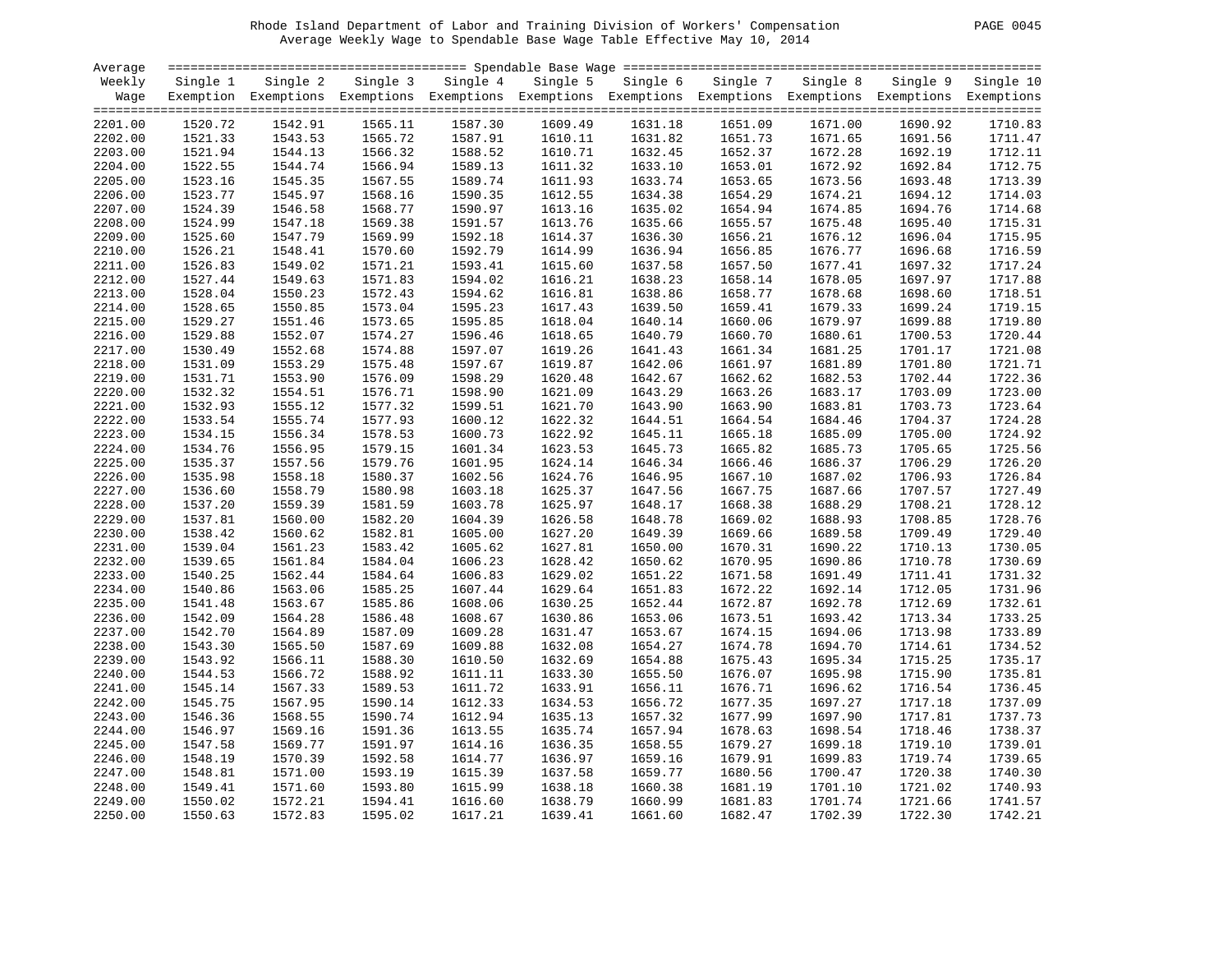# Rhode Island Department of Labor and Training Division of Workers' Compensation PAGE 0046 Average Weekly Wage to Spendable Base Wage Table Effective May 10, 2014

| PAGE.<br>0046 |  |  |
|---------------|--|--|
|---------------|--|--|

| Average |          |                                                                                                              |          |          |          |          |          |          |          |                    |
|---------|----------|--------------------------------------------------------------------------------------------------------------|----------|----------|----------|----------|----------|----------|----------|--------------------|
| Weekly  | Single 1 | Single 2                                                                                                     | Single 3 | Single 4 | Single 5 | Single 6 | Single 7 | Single 8 | Single 9 | Single 10          |
| Wage    |          | Exemption Exemptions Exemptions Exemptions Exemptions Exemptions Exemptions Exemptions Exemptions Exemptions |          |          |          |          |          |          |          |                    |
|         |          |                                                                                                              |          |          |          |          |          |          |          |                    |
| 2251.00 | 1551.25  | 1573.44                                                                                                      | 1595.63  | 1617.83  | 1640.02  | 1662.21  | 1683.12  | 1703.03  | 1722.94  | 1742.86            |
| 2252.00 | 1551.86  | 1574.05                                                                                                      | 1596.25  | 1618.44  | 1640.63  | 1662.83  | 1683.76  | 1703.67  | 1723.59  | 1743.50            |
| 2253.00 | 1552.46  | 1574.65                                                                                                      | 1596.85  | 1619.04  | 1641.23  | 1663.43  | 1684.39  | 1704.30  | 1724.22  | 1744.13            |
| 2254.00 | 1553.07  | 1575.27                                                                                                      | 1597.46  | 1619.65  | 1641.85  | 1664.04  | 1685.03  | 1704.95  | 1724.86  | 1744.77            |
| 2255.00 | 1553.69  | 1575.88                                                                                                      | 1598.07  | 1620.27  | 1642.46  | 1664.65  | 1685.68  | 1705.59  | 1725.50  | 1745.42            |
| 2256.00 | 1554.30  | 1576.49                                                                                                      | 1598.69  | 1620.88  | 1643.07  | 1665.27  | 1686.32  | 1706.23  | 1726.15  | 1746.06            |
| 2257.00 | 1554.91  | 1577.10                                                                                                      | 1599.30  | 1621.49  | 1643.68  | 1665.88  | 1686.96  | 1706.87  | 1726.79  | 1746.70            |
| 2258.00 | 1555.51  | 1577.71                                                                                                      | 1599.90  | 1622.09  | 1644.29  | 1666.48  | 1687.59  | 1707.51  | 1727.42  | 1747.33            |
| 2259.00 | 1556.13  | 1578.32                                                                                                      | 1600.51  | 1622.71  | 1644.90  | 1667.09  | 1688.24  | 1708.15  | 1728.06  | 1747.98            |
| 2260.00 | 1556.74  | 1578.93                                                                                                      | 1601.13  | 1623.32  | 1645.51  | 1667.71  | 1688.88  | 1708.79  | 1728.71  | 1748.62            |
| 2261.00 | 1557.35  | 1579.54                                                                                                      | 1601.74  | 1623.93  | 1646.12  | 1668.32  | 1689.52  | 1709.43  | 1729.35  | 1749.26            |
| 2262.00 | 1557.96  | 1580.16                                                                                                      | 1602.35  | 1624.54  | 1646.74  | 1668.93  | 1690.16  | 1710.08  | 1729.99  | 1749.90            |
| 2263.00 | 1558.57  | 1580.76                                                                                                      | 1602.95  | 1625.15  | 1647.34  | 1669.53  | 1690.80  | 1710.71  | 1730.62  | 1750.54            |
| 2264.00 | 1559.18  | 1581.37                                                                                                      | 1603.57  | 1625.76  | 1647.95  | 1670.15  | 1691.44  | 1711.35  | 1731.27  | 1751.18            |
| 2265.00 | 1559.79  | 1581.98                                                                                                      | 1604.18  | 1626.37  | 1648.56  | 1670.76  | 1692.08  | 1711.99  | 1731.91  | 1751.82            |
| 2266.00 | 1560.40  | 1582.60                                                                                                      | 1604.79  | 1626.98  | 1649.18  | 1671.37  | 1692.72  | 1712.64  | 1732.55  | 1752.46            |
| 2267.00 | 1561.02  | 1583.21                                                                                                      | 1605.40  | 1627.60  | 1649.79  | 1671.98  | 1693.37  | 1713.28  | 1733.19  | 1753.11            |
|         | 1561.62  | 1583.81                                                                                                      |          | 1628.20  | 1650.39  | 1672.59  | 1694.00  | 1713.91  | 1733.83  | 1753.74            |
| 2268.00 |          | 1584.42                                                                                                      | 1606.01  | 1628.81  |          |          |          | 1714.55  |          |                    |
| 2269.00 | 1562.23  |                                                                                                              | 1606.62  |          | 1651.00  | 1673.20  | 1694.64  |          | 1734.47  | 1754.38<br>1755.02 |
| 2270.00 | 1562.84  | 1585.04                                                                                                      | 1607.23  | 1629.42  | 1651.62  | 1673.81  | 1695.28  | 1715.20  | 1735.11  |                    |
| 2271.00 | 1563.46  | 1585.65                                                                                                      | 1607.84  | 1630.04  | 1652.23  | 1674.42  | 1695.93  | 1715.84  | 1735.75  | 1755.67            |
| 2272.00 | 1564.07  | 1586.26                                                                                                      | 1608.46  | 1630.65  | 1652.84  | 1675.04  | 1696.57  | 1716.48  | 1736.40  | 1756.31            |
| 2273.00 | 1564.67  | 1586.86                                                                                                      | 1609.06  | 1631.25  | 1653.44  | 1675.64  | 1697.20  | 1717.11  | 1737.03  | 1756.94            |
| 2274.00 | 1565.28  | 1587.48                                                                                                      | 1609.67  | 1631.86  | 1654.06  | 1676.25  | 1697.84  | 1717.76  | 1737.67  | 1757.58            |
| 2275.00 | 1565.90  | 1588.09                                                                                                      | 1610.28  | 1632.48  | 1654.67  | 1676.86  | 1698.49  | 1718.40  | 1738.31  | 1758.23            |
| 2276.00 | 1566.51  | 1588.70                                                                                                      | 1610.90  | 1633.09  | 1655.28  | 1677.48  | 1699.13  | 1719.04  | 1738.96  | 1758.87            |
| 2277.00 | 1567.12  | 1589.31                                                                                                      | 1611.51  | 1633.70  | 1655.89  | 1678.09  | 1699.77  | 1719.68  | 1739.60  | 1759.51            |
| 2278.00 | 1567.72  | 1589.92                                                                                                      | 1612.11  | 1634.30  | 1656.50  | 1678.69  | 1700.40  | 1720.32  | 1740.23  | 1760.14            |
| 2279.00 | 1568.34  | 1590.53                                                                                                      | 1612.72  | 1634.92  | 1657.11  | 1679.30  | 1701.05  | 1720.96  | 1740.87  | 1760.79            |
| 2280.00 | 1568.95  | 1591.14                                                                                                      | 1613.34  | 1635.53  | 1657.72  | 1679.92  | 1701.69  | 1721.60  | 1741.52  | 1761.43            |
| 2281.00 | 1569.56  | 1591.75                                                                                                      | 1613.95  | 1636.14  | 1658.33  | 1680.53  | 1702.33  | 1722.24  | 1742.16  | 1762.07            |
| 2282.00 | 1570.17  | 1592.37                                                                                                      | 1614.56  | 1636.75  | 1658.95  | 1681.14  | 1702.97  | 1722.89  | 1742.80  | 1762.71            |
| 2283.00 | 1570.78  | 1592.97                                                                                                      | 1615.16  | 1637.36  | 1659.55  | 1681.74  | 1703.61  | 1723.52  | 1743.43  | 1763.35            |
| 2284.00 | 1571.39  | 1593.58                                                                                                      | 1615.78  | 1637.97  | 1660.16  | 1682.36  | 1704.25  | 1724.16  | 1744.08  | 1763.99            |
| 2285.00 | 1572.00  | 1594.19                                                                                                      | 1616.39  | 1638.58  | 1660.77  | 1682.97  | 1704.89  | 1724.80  | 1744.72  | 1764.63            |
| 2286.00 | 1572.61  | 1594.81                                                                                                      | 1617.00  | 1639.19  | 1661.39  | 1683.58  | 1705.53  | 1725.45  | 1745.36  | 1765.27            |
| 2287.00 | 1573.23  | 1595.42                                                                                                      | 1617.61  | 1639.81  | 1662.00  | 1684.19  | 1706.18  | 1726.09  | 1746.00  | 1765.92            |
| 2288.00 | 1573.83  | 1596.02                                                                                                      | 1618.22  | 1640.41  | 1662.60  | 1684.80  | 1706.81  | 1726.72  | 1746.64  | 1766.55            |
| 2289.00 | 1574.44  | 1596.63                                                                                                      | 1618.83  | 1641.02  | 1663.21  | 1685.41  | 1707.45  | 1727.36  | 1747.28  | 1767.19            |
| 2290.00 | 1575.05  | 1597.25                                                                                                      | 1619.44  | 1641.63  | 1663.83  | 1686.02  | 1708.09  | 1728.01  | 1747.92  | 1767.83            |
| 2291.00 | 1575.67  | 1597.86                                                                                                      | 1620.05  | 1642.25  | 1664.44  | 1686.63  | 1708.74  | 1728.65  | 1748.56  | 1768.48            |
| 2292.00 | 1576.28  | 1598.47                                                                                                      | 1620.67  | 1642.86  | 1665.05  | 1687.25  | 1709.38  | 1729.29  | 1749.21  | 1769.12            |
| 2293.00 | 1576.88  | 1599.07                                                                                                      | 1621.27  | 1643.46  | 1665.65  | 1687.85  | 1710.01  | 1729.92  | 1749.84  | 1769.75            |
| 2294.00 | 1577.49  | 1599.69                                                                                                      | 1621.88  | 1644.07  | 1666.27  | 1688.46  | 1710.65  | 1730.57  | 1750.48  | 1770.39            |
| 2295.00 | 1578.11  | 1600.30                                                                                                      | 1622.49  | 1644.69  | 1666.88  | 1689.07  | 1711.27  | 1731.21  | 1751.12  | 1771.04            |
| 2296.00 | 1578.72  | 1600.91                                                                                                      | 1623.11  | 1645.30  | 1667.49  | 1689.69  | 1711.88  | 1731.85  | 1751.77  | 1771.68            |
| 2297.00 | 1579.33  | 1601.52                                                                                                      | 1623.72  | 1645.91  | 1668.10  | 1690.30  | 1712.49  | 1732.49  | 1752.41  | 1772.32            |
| 2298.00 | 1579.93  | 1602.13                                                                                                      | 1624.32  | 1646.51  | 1668.71  | 1690.90  | 1713.09  | 1733.13  | 1753.04  | 1772.95            |
| 2299.00 | 1580.55  | 1602.74                                                                                                      | 1624.93  | 1647.13  | 1669.32  | 1691.51  | 1713.71  | 1733.77  | 1753.68  | 1773.60            |
| 2300.00 | 1581.16  | 1603.35                                                                                                      | 1625.55  | 1647.74  | 1669.93  | 1692.13  | 1714.32  | 1734.41  | 1754.33  | 1774.24            |
|         |          |                                                                                                              |          |          |          |          |          |          |          |                    |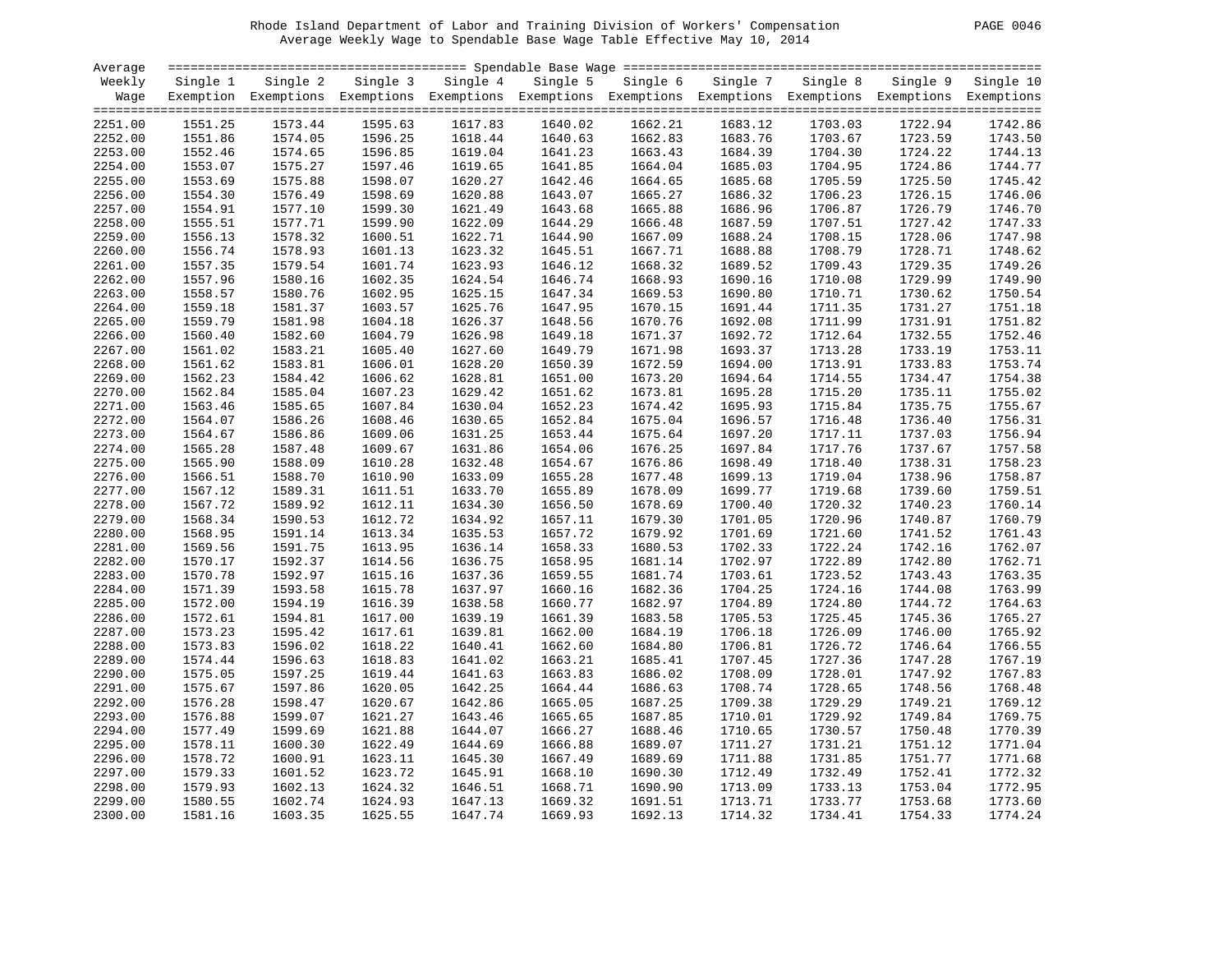# Rhode Island Department of Labor and Training Division of Workers' Compensation PAGE 0047 Average Weekly Wage to Spendable Base Wage Table Effective May 10, 2014

| PAGE | 0047 |
|------|------|
|      |      |

| Weekly<br>Single 4<br>Single 5<br>Single 6<br>Single 7<br>Single 1<br>Single 2<br>Single 3<br>Exemption Exemptions Exemptions Exemptions Exemptions Exemptions Exemptions Exemptions Exemptions Exemptions<br>Wage<br>1603.96<br>1626.16<br>1648.35<br>1670.54<br>1692.74<br>1714.93<br>2301.00<br>1581.77 | Single 8<br>Single 9<br>1735.05<br>1754.97<br>1735.70<br>1755.61<br>1736.33<br>1756.24 | Single 10<br>1774.88 |
|------------------------------------------------------------------------------------------------------------------------------------------------------------------------------------------------------------------------------------------------------------------------------------------------------------|----------------------------------------------------------------------------------------|----------------------|
|                                                                                                                                                                                                                                                                                                            |                                                                                        |                      |
|                                                                                                                                                                                                                                                                                                            |                                                                                        |                      |
|                                                                                                                                                                                                                                                                                                            |                                                                                        |                      |
|                                                                                                                                                                                                                                                                                                            |                                                                                        |                      |
| 1671.16<br>1693.35<br>2302.00<br>1582.38<br>1604.58<br>1626.77<br>1648.96<br>1715.54                                                                                                                                                                                                                       |                                                                                        | 1775.52              |
| 1671.76<br>1693.95<br>2303.00<br>1582.99<br>1605.18<br>1627.37<br>1649.57<br>1716.15                                                                                                                                                                                                                       |                                                                                        | 1776.16              |
| 2304.00<br>1583.60<br>1605.79<br>1627.99<br>1650.18<br>1672.37<br>1694.57<br>1716.76                                                                                                                                                                                                                       | 1736.97<br>1756.89                                                                     | 1776.80              |
| 1584.21<br>1606.40<br>1650.79<br>1672.98<br>1695.18<br>1717.37<br>2305.00<br>1628.60                                                                                                                                                                                                                       | 1757.53<br>1737.61                                                                     | 1777.44              |
| 1584.82<br>1607.02<br>1629.21<br>1651.40<br>1673.60<br>1695.79<br>1717.98<br>2306.00                                                                                                                                                                                                                       | 1738.26<br>1758.17                                                                     | 1778.08              |
| 1607.63<br>1696.40<br>1718.60<br>2307.00<br>1585.44<br>1629.82<br>1652.02<br>1674.21                                                                                                                                                                                                                       | 1738.90<br>1758.81                                                                     | 1778.73              |
| 2308.00<br>1586.04<br>1608.23<br>1630.43<br>1652.62<br>1674.81<br>1697.01<br>1719.20                                                                                                                                                                                                                       | 1739.53<br>1759.45                                                                     | 1779.36              |
| 1697.62<br>2309.00<br>1586.65<br>1608.84<br>1631.04<br>1653.23<br>1675.42<br>1719.81                                                                                                                                                                                                                       | 1740.17<br>1760.09                                                                     | 1780.00              |
| 1609.46<br>1653.84<br>1698.23<br>1720.42<br>2310.00<br>1587.26<br>1631.65<br>1676.04                                                                                                                                                                                                                       | 1740.82<br>1760.73                                                                     | 1780.64              |
| 2311.00<br>1587.88<br>1610.07<br>1632.26<br>1654.46<br>1676.65<br>1698.84<br>1721.04                                                                                                                                                                                                                       | 1741.46<br>1761.37                                                                     | 1781.29              |
| 1588.49<br>1610.68<br>1655.07<br>1677.26<br>1699.46<br>1721.65<br>2312.00<br>1632.88                                                                                                                                                                                                                       | 1742.10<br>1762.02                                                                     | 1781.93              |
| 1611.28<br>1722.25<br>2313.00<br>1589.09<br>1633.48<br>1655.67<br>1677.86<br>1700.06                                                                                                                                                                                                                       | 1742.73<br>1762.65                                                                     | 1782.56              |
| 1611.90<br>1722.86<br>2314.00<br>1589.70<br>1634.09<br>1656.28<br>1678.48<br>1700.67                                                                                                                                                                                                                       | 1743.38<br>1763.29                                                                     | 1783.20              |
| 1590.32<br>1612.51<br>1634.70<br>1656.90<br>1679.09<br>1701.28<br>1723.48<br>2315.00                                                                                                                                                                                                                       | 1744.02<br>1763.93                                                                     | 1783.85              |
| 1679.70<br>2316.00<br>1590.93<br>1613.12<br>1635.32<br>1657.51<br>1701.90<br>1724.09                                                                                                                                                                                                                       | 1744.66<br>1764.58                                                                     | 1784.49              |
| 1591.54<br>1613.73<br>1635.93<br>1658.12<br>1680.31<br>1702.51<br>1724.70<br>2317.00                                                                                                                                                                                                                       | 1745.30<br>1765.22                                                                     | 1785.13              |
| 1592.14<br>1614.34<br>1658.72<br>1680.92<br>1703.11<br>1725.30<br>2318.00<br>1636.53                                                                                                                                                                                                                       | 1745.94<br>1765.85                                                                     | 1785.76              |
| 1592.76<br>1614.95<br>1637.14<br>1659.34<br>1681.53<br>1703.72<br>1725.92                                                                                                                                                                                                                                  | 1746.58<br>1766.49                                                                     | 1786.41              |
| 2319.00<br>2320.00<br>1593.37<br>1615.56<br>1637.76<br>1659.95                                                                                                                                                                                                                                             | 1747.22                                                                                | 1787.05              |
| 1682.14<br>1704.34<br>1726.53                                                                                                                                                                                                                                                                              | 1767.14                                                                                |                      |
| 2321.00<br>1593.98<br>1616.17<br>1638.37<br>1660.56<br>1682.75<br>1704.95<br>1727.14                                                                                                                                                                                                                       | 1747.86<br>1767.78                                                                     | 1787.69              |
| 1594.59<br>1616.79<br>1638.98<br>1705.56<br>2322.00<br>1661.17<br>1683.37<br>1727.75                                                                                                                                                                                                                       | 1748.51<br>1768.42                                                                     | 1788.33              |
| 2323.00<br>1595.20<br>1617.39<br>1639.58<br>1661.78<br>1683.97<br>1706.16<br>1728.36                                                                                                                                                                                                                       | 1749.14<br>1769.05                                                                     | 1788.97              |
| 1618.00<br>1595.81<br>1640.20<br>1662.39<br>1684.58<br>1706.78<br>1728.97<br>2324.00                                                                                                                                                                                                                       | 1749.78<br>1769.70                                                                     | 1789.61              |
| 2325.00<br>1596.42<br>1618.61<br>1640.81<br>1663.00<br>1685.19<br>1707.39<br>1729.58                                                                                                                                                                                                                       | 1750.42<br>1770.34                                                                     | 1790.25              |
| 1597.03<br>1619.23<br>1685.81<br>1708.00<br>1730.19<br>2326.00<br>1641.42<br>1663.61                                                                                                                                                                                                                       | 1751.07<br>1770.98                                                                     | 1790.89              |
| 2327.00<br>1597.65<br>1619.84<br>1642.03<br>1664.23<br>1686.42<br>1708.61<br>1730.81                                                                                                                                                                                                                       | 1751.71<br>1771.62                                                                     | 1791.54              |
| 1598.25<br>1620.44<br>1687.02<br>1709.22<br>1731.41<br>2328.00<br>1642.64<br>1664.83                                                                                                                                                                                                                       | 1752.34<br>1772.26                                                                     | 1792.17              |
| 1598.86<br>1621.05<br>1665.44<br>1687.63<br>1732.02<br>2329.00<br>1643.25<br>1709.83                                                                                                                                                                                                                       | 1752.98<br>1772.90                                                                     | 1792.81              |
| 1621.67<br>1688.25<br>1732.63<br>2330.00<br>1599.47<br>1643.86<br>1666.05<br>1710.44                                                                                                                                                                                                                       | 1753.63<br>1773.54                                                                     | 1793.45              |
| 1600.09<br>1622.28<br>1644.47<br>1666.67<br>1688.86<br>1711.05<br>1733.25<br>2331.00                                                                                                                                                                                                                       | 1754.27<br>1774.18                                                                     | 1794.10              |
| 1600.70<br>1622.89<br>1667.28<br>1689.47<br>1711.67<br>1733.86<br>2332.00<br>1645.09                                                                                                                                                                                                                       | 1754.91<br>1774.83                                                                     | 1794.74              |
| 2333.00<br>1601.30<br>1623.49<br>1645.69<br>1667.88<br>1690.07<br>1712.27<br>1734.46                                                                                                                                                                                                                       | 1755.54<br>1775.46                                                                     | 1795.37              |
| 1601.91<br>1624.11<br>1646.30<br>1668.49<br>1690.69<br>1712.88<br>1735.07<br>2334.00                                                                                                                                                                                                                       | 1756.19<br>1776.10                                                                     | 1796.01              |
| 1602.53<br>1624.72<br>1669.11<br>1691.30<br>1713.49<br>1735.69<br>2335.00<br>1646.91                                                                                                                                                                                                                       | 1756.83<br>1776.74                                                                     | 1796.66              |
| 1625.33<br>1691.91<br>1736.30<br>2336.00<br>1603.14<br>1647.53<br>1669.72<br>1714.11                                                                                                                                                                                                                       | 1757.47<br>1777.39                                                                     | 1797.30              |
| 2337.00<br>1603.75<br>1625.94<br>1648.14<br>1670.33<br>1692.52<br>1714.72<br>1736.91                                                                                                                                                                                                                       | 1758.11<br>1778.03                                                                     | 1797.94              |
| 1604.35<br>1626.55<br>1670.93<br>2338.00<br>1648.74<br>1693.13<br>1715.32<br>1737.51                                                                                                                                                                                                                       | 1758.75<br>1778.66                                                                     | 1798.57              |
| 1627.16<br>1671.55<br>1693.74<br>1738.13<br>2339.00<br>1604.97<br>1649.35<br>1715.93                                                                                                                                                                                                                       | 1759.39<br>1779.30                                                                     | 1799.22              |
| 2340.00<br>1605.58<br>1627.77<br>1649.97<br>1672.16<br>1694.35<br>1716.55<br>1738.74                                                                                                                                                                                                                       | 1760.03<br>1779.95                                                                     | 1799.86              |
| 1606.19<br>1628.38<br>1694.96<br>1739.35<br>2341.00<br>1650.58<br>1672.77<br>1717.16                                                                                                                                                                                                                       | 1760.67<br>1780.59                                                                     | 1800.50              |
| 1717.77<br>1739.96<br>2342.00<br>1606.80<br>1629.00<br>1651.19<br>1673.38<br>1695.58                                                                                                                                                                                                                       | 1761.32<br>1781.23                                                                     | 1801.14              |
| 1629.60<br>1673.99<br>1718.37<br>1740.57<br>2343.00<br>1607.41<br>1651.79<br>1696.18                                                                                                                                                                                                                       | 1781.86<br>1761.95                                                                     | 1801.78              |
| 2344.00<br>1608.02<br>1630.21<br>1652.41<br>1674.60<br>1696.79<br>1718.99<br>1741.18                                                                                                                                                                                                                       | 1762.59<br>1782.51                                                                     | 1802.42              |
| 1608.63<br>1630.82<br>1653.02<br>1675.21<br>1697.40<br>1719.60<br>1741.79<br>2345.00                                                                                                                                                                                                                       | 1763.23<br>1783.15                                                                     | 1803.06              |
| 1631.44<br>2346.00<br>1609.24<br>1653.63<br>1675.82<br>1698.02<br>1720.21<br>1742.40                                                                                                                                                                                                                       | 1763.88<br>1783.79                                                                     | 1803.70              |
| 1609.86<br>1632.05<br>1654.24<br>1676.44<br>1720.82<br>1743.02<br>2347.00<br>1698.63                                                                                                                                                                                                                       | 1764.52<br>1784.43                                                                     | 1804.35              |
| 2348.00<br>1610.46<br>1632.65<br>1654.85<br>1677.04<br>1699.23<br>1721.43<br>1743.62                                                                                                                                                                                                                       | 1765.15<br>1785.07                                                                     | 1804.98              |
| 1633.26<br>1677.65<br>1699.84<br>1722.04<br>1744.23<br>2349.00<br>1611.07<br>1655.46                                                                                                                                                                                                                       | 1785.71<br>1765.79                                                                     | 1805.62              |
| 2350.00<br>1611.68<br>1633.88<br>1656.07<br>1678.26<br>1700.46<br>1722.65<br>1744.84                                                                                                                                                                                                                       | 1766.44<br>1786.35                                                                     | 1806.26              |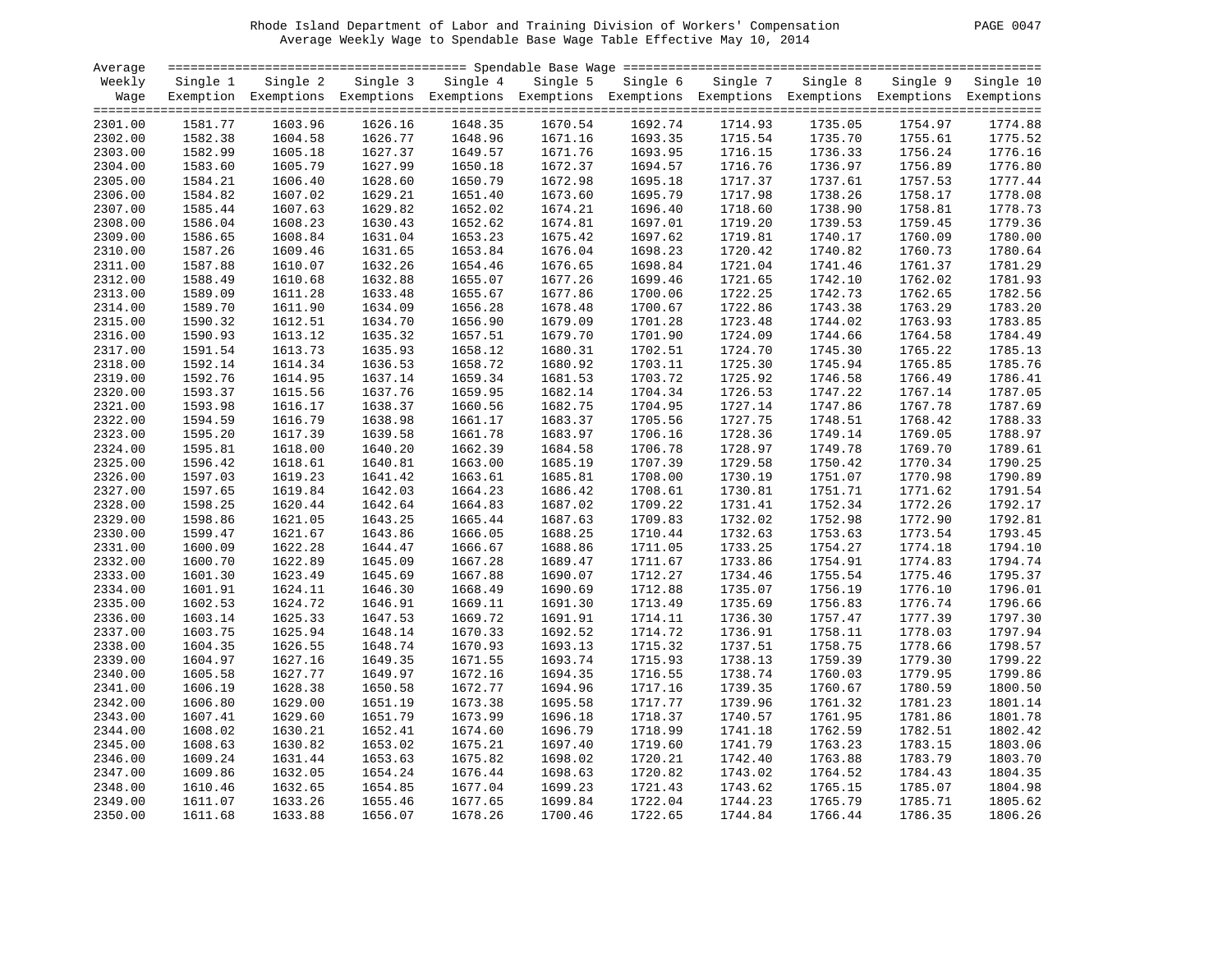# Rhode Island Department of Labor and Training Division of Workers' Compensation PAGE 0048 Average Weekly Wage to Spendable Base Wage Table Effective May 10, 2014

| PAGE.<br>0048 |  |  |
|---------------|--|--|
|---------------|--|--|

| Average            |                    |                                                                                                              |                    |                    |                    |                    |                    |                    |                    |           |
|--------------------|--------------------|--------------------------------------------------------------------------------------------------------------|--------------------|--------------------|--------------------|--------------------|--------------------|--------------------|--------------------|-----------|
| Weekly             | Single 1           | Single 2                                                                                                     | Single 3           | Single 4           | Single 5           | Single 6           | Single 7           | Single 8           | Single 9           | Single 10 |
| Wage               |                    | Exemption Exemptions Exemptions Exemptions Exemptions Exemptions Exemptions Exemptions Exemptions Exemptions |                    |                    |                    |                    |                    |                    |                    |           |
|                    |                    |                                                                                                              |                    |                    |                    |                    |                    |                    |                    |           |
| 2351.00            | 1612.30            | 1634.49                                                                                                      | 1656.68            | 1678.88            | 1701.07            | 1723.26            | 1745.46            | 1767.08            | 1786.99            | 1806.91   |
| 2352.00            | 1612.91            | 1635.10                                                                                                      | 1657.30            | 1679.49            | 1701.68            | 1723.88            | 1746.07            | 1767.72            | 1787.64            | 1807.55   |
| 2353.00            | 1613.51            | 1635.70                                                                                                      | 1657.90            | 1680.09            | 1702.28            | 1724.48            | 1746.67            | 1768.35            | 1788.27            | 1808.18   |
| 2354.00            | 1614.12            | 1636.32                                                                                                      | 1658.51            | 1680.70            | 1702.90            | 1725.09            | 1747.28            | 1769.00            | 1788.91            | 1808.82   |
| 2355.00            | 1614.74            | 1636.93                                                                                                      | 1659.12            | 1681.32            | 1703.51            | 1725.70            | 1747.90            | 1769.64            | 1789.55            | 1809.47   |
| 2356.00            | 1615.35            | 1637.54                                                                                                      | 1659.74            | 1681.93            | 1704.12            | 1726.32            | 1748.51            | 1770.28            | 1790.20            | 1810.11   |
| 2357.00            | 1615.96            | 1638.15                                                                                                      | 1660.35            | 1682.54            | 1704.73            | 1726.93            | 1749.12            | 1770.92            | 1790.84            | 1810.75   |
| 2358.00            | 1616.56            | 1638.76                                                                                                      | 1660.95            | 1683.14            | 1705.34            | 1727.53            | 1749.72            | 1771.56            | 1791.47            | 1811.38   |
| 2359.00            | 1617.18            | 1639.37                                                                                                      | 1661.56            | 1683.76            | 1705.95            | 1728.14            | 1750.34            | 1772.20            | 1792.11            | 1812.03   |
| 2360.00            | 1617.79            | 1639.98                                                                                                      | 1662.18            | 1684.37            | 1706.56            | 1728.76            | 1750.95            | 1772.84            | 1792.76            | 1812.67   |
| 2361.00            | 1618.40            | 1640.59                                                                                                      | 1662.79            | 1684.98            | 1707.17            | 1729.37            | 1751.56            | 1773.48            | 1793.40            | 1813.31   |
| 2362.00            | 1619.01            | 1641.21                                                                                                      | 1663.40            | 1685.59            | 1707.79            | 1729.98            | 1752.17            | 1774.13            | 1794.04            | 1813.95   |
| 2363.00            | 1619.62            | 1641.81                                                                                                      | 1664.00            | 1686.20            | 1708.39            | 1730.58            | 1752.78            | 1774.76            | 1794.67            | 1814.59   |
| 2364.00            | 1620.23            | 1642.42                                                                                                      | 1664.62            | 1686.81            | 1709.00            | 1731.20            | 1753.39            | 1775.40            | 1795.32            | 1815.23   |
| 2365.00            | 1620.84            | 1643.03                                                                                                      | 1665.23            | 1687.42            | 1709.61            | 1731.81            | 1754.00            | 1776.04            | 1795.96            | 1815.87   |
| 2366.00            | 1621.45            | 1643.65                                                                                                      | 1665.84            | 1688.03            | 1710.23            | 1732.42            | 1754.61            | 1776.69            | 1796.60            | 1816.51   |
| 2367.00            | 1622.07            | 1644.26                                                                                                      | 1666.45            | 1688.65            | 1710.84            | 1733.03            | 1755.23            | 1777.33            | 1797.24            | 1817.16   |
| 2368.00            | 1622.67            | 1644.86                                                                                                      | 1667.06            | 1689.25            | 1711.44            | 1733.64            | 1755.83            | 1777.96            | 1797.88            | 1817.79   |
| 2369.00            | 1623.28            | 1645.47                                                                                                      | 1667.67            | 1689.86            | 1712.05            | 1734.25            | 1756.44            | 1778.60            | 1798.52            | 1818.43   |
| 2370.00            | 1623.89            | 1646.09                                                                                                      | 1668.28            | 1690.47            | 1712.67            | 1734.86            | 1757.05            | 1779.25            | 1799.16            | 1819.07   |
| 2371.00            | 1624.51            | 1646.70                                                                                                      | 1668.89            | 1691.09            | 1713.28            | 1735.47            | 1757.67            | 1779.86            | 1799.80            | 1819.72   |
| 2372.00            | 1625.12            | 1647.31                                                                                                      | 1669.51            | 1691.70            | 1713.89            | 1736.09            | 1758.28            | 1780.47            | 1800.45            | 1820.36   |
| 2373.00            | 1625.72            | 1647.91                                                                                                      | 1670.11            | 1692.30            | 1714.49            | 1736.69            | 1758.88            | 1781.07            | 1801.08            | 1820.99   |
| 2374.00            | 1626.33            | 1648.53                                                                                                      | 1670.72            | 1692.91            | 1715.11            | 1737.30            | 1759.49            | 1781.69            | 1801.72            | 1821.63   |
| 2375.00            | 1626.95            | 1649.14                                                                                                      | 1671.33            | 1693.53            | 1715.72            | 1737.91            | 1760.11            | 1782.30            | 1802.36            | 1822.28   |
| 2376.00            | 1627.56            | 1649.75                                                                                                      | 1671.95            | 1694.14            | 1716.33            | 1738.53            | 1760.72            | 1782.91            | 1803.01            | 1822.92   |
|                    |                    |                                                                                                              |                    |                    |                    |                    |                    |                    |                    | 1823.56   |
| 2377.00            | 1628.17            | 1650.36<br>1650.97                                                                                           | 1672.56            | 1694.75<br>1695.35 | 1716.94<br>1717.55 | 1739.14<br>1739.74 | 1761.33<br>1761.93 | 1783.52            | 1803.65<br>1804.28 | 1824.19   |
| 2378.00<br>2379.00 | 1628.77<br>1629.39 | 1651.58                                                                                                      | 1673.16<br>1673.77 | 1695.97            | 1718.16            | 1740.35            | 1762.55            | 1784.13<br>1784.74 | 1804.92            | 1824.84   |
| 2380.00            | 1630.00            | 1652.19                                                                                                      | 1674.39            | 1696.58            | 1718.77            | 1740.97            | 1763.16            | 1785.35            | 1805.57            | 1825.48   |
|                    | 1630.61            | 1652.80                                                                                                      |                    | 1697.19            |                    | 1741.58            | 1763.77            |                    |                    | 1826.12   |
| 2381.00            |                    |                                                                                                              | 1675.00            |                    | 1719.38            |                    |                    | 1785.96            | 1806.21            |           |
| 2382.00            | 1631.22            | 1653.42                                                                                                      | 1675.61            | 1697.80            | 1720.00            | 1742.19            | 1764.38            | 1786.58            | 1806.85            | 1826.76   |
| 2383.00            | 1631.83            | 1654.02                                                                                                      | 1676.21            | 1698.41            | 1720.60            | 1742.79            | 1764.99            | 1787.18            | 1807.48            | 1827.40   |
| 2384.00            | 1632.44            | 1654.63                                                                                                      | 1676.83            | 1699.02            | 1721.21            | 1743.41            | 1765.60            | 1787.79            | 1808.13            | 1828.04   |
| 2385.00            | 1633.05            | 1655.24                                                                                                      | 1677.44            | 1699.63            | 1721.82            | 1744.02            | 1766.21            | 1788.40            | 1808.77            | 1828.68   |
| 2386.00            | 1633.66            | 1655.86                                                                                                      | 1678.05            | 1700.24            | 1722.44            | 1744.63            | 1766.82            | 1789.02            | 1809.41            | 1829.32   |
| 2387.00            | 1634.28            | 1656.47                                                                                                      | 1678.66            | 1700.86            | 1723.05            | 1745.24            | 1767.44            | 1789.63            | 1810.05            | 1829.97   |
| 2388.00            | 1634.88            | 1657.07                                                                                                      | 1679.27            | 1701.46            | 1723.65            | 1745.85            | 1768.04            | 1790.23            | 1810.69            | 1830.60   |
| 2389.00            | 1635.49            | 1657.68                                                                                                      | 1679.88            | 1702.07            | 1724.26            | 1746.46            | 1768.65            | 1790.84            | 1811.33            | 1831.24   |
| 2390.00            | 1636.10            | 1658.30                                                                                                      | 1680.49            | 1702.68            | 1724.88            | 1747.07            | 1769.26            | 1791.46            | 1811.97            | 1831.88   |
| 2391.00            | 1636.72            | 1658.91                                                                                                      | 1681.10            | 1703.30            | 1725.49            | 1747.68            | 1769.88            | 1792.07            | 1812.61            | 1832.53   |
| 2392.00            | 1637.33            | 1659.52                                                                                                      | 1681.72            | 1703.91            | 1726.10            | 1748.30            | 1770.49            | 1792.68            | 1813.26            | 1833.17   |
| 2393.00            | 1637.93            | 1660.12                                                                                                      | 1682.32            | 1704.51            | 1726.70            | 1748.90            | 1771.09            | 1793.28            | 1813.89            | 1833.80   |
| 2394.00            | 1638.54            | 1660.74                                                                                                      | 1682.93            | 1705.12            | 1727.32            | 1749.51            | 1771.70            | 1793.90            | 1814.53            | 1834.44   |
| 2395.00            | 1639.16            | 1661.35                                                                                                      | 1683.54            | 1705.74            | 1727.93            | 1750.12            | 1772.32            | 1794.51            | 1815.17            | 1835.09   |
| 2396.00            | 1639.77            | 1661.96                                                                                                      | 1684.16            | 1706.35            | 1728.54            | 1750.74            | 1772.93            | 1795.12            | 1815.82            | 1835.73   |
| 2397.00            | 1640.38            | 1662.57                                                                                                      | 1684.77            | 1706.96            | 1729.15            | 1751.35            | 1773.54            | 1795.73            | 1816.46            | 1836.37   |
| 2398.00            | 1640.98            | 1663.18                                                                                                      | 1685.37            | 1707.56            | 1729.76            | 1751.95            | 1774.14            | 1796.34            | 1817.09            | 1837.00   |
| 2399.00            | 1641.60            | 1663.79                                                                                                      | 1685.98            | 1708.18            | 1730.37            | 1752.56            | 1774.76            | 1796.95            | 1817.73            | 1837.65   |
| 2400.00            | 1642.21            | 1664.40                                                                                                      | 1686.60            | 1708.79            | 1730.98            | 1753.18            | 1775.37            | 1797.56            | 1818.38            | 1838.29   |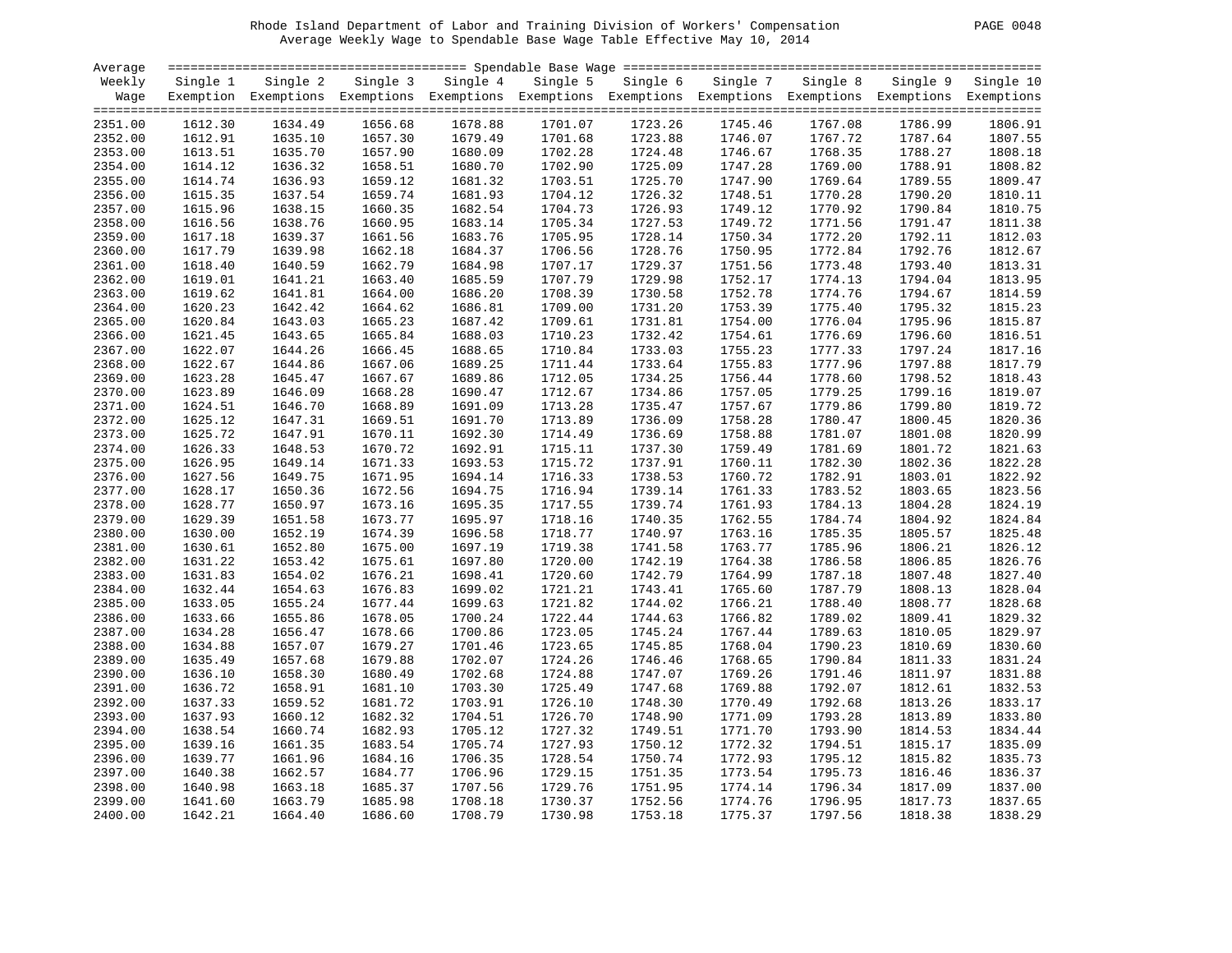# Rhode Island Department of Labor and Training Division of Workers' Compensation PAGE 0049 Average Weekly Wage to Spendable Base Wage Table Effective May 10, 2014

| Average |          |                                                                                                              |          |          |          |          |          |          |          |           |
|---------|----------|--------------------------------------------------------------------------------------------------------------|----------|----------|----------|----------|----------|----------|----------|-----------|
| Weekly  | Single 1 | Single 2                                                                                                     | Single 3 | Single 4 | Single 5 | Single 6 | Single 7 | Single 8 | Single 9 | Single 10 |
| Wage    |          | Exemption Exemptions Exemptions Exemptions Exemptions Exemptions Exemptions Exemptions Exemptions Exemptions |          |          |          |          |          |          |          |           |
|         |          |                                                                                                              |          |          |          |          |          |          |          |           |
| 2401.00 | 1642.82  | 1665.01                                                                                                      | 1687.21  | 1709.40  | 1731.59  | 1753.79  | 1775.98  | 1798.17  | 1819.02  | 1838.93   |
| 2402.00 | 1643.43  | 1665.63                                                                                                      | 1687.82  | 1710.01  | 1732.21  | 1754.40  | 1776.59  | 1798.79  | 1819.66  | 1839.57   |
| 2403.00 | 1644.04  | 1666.23                                                                                                      | 1688.42  | 1710.62  | 1732.81  | 1755.00  | 1777.20  | 1799.39  | 1820.29  | 1840.21   |
| 2404.00 | 1644.65  | 1666.84                                                                                                      | 1689.04  | 1711.23  | 1733.42  | 1755.62  | 1777.81  | 1800.00  | 1820.94  | 1840.85   |
| 2405.00 | 1645.26  | 1667.45                                                                                                      | 1689.65  | 1711.84  | 1734.03  | 1756.23  | 1778.42  | 1800.61  | 1821.58  | 1841.49   |
| 2406.00 | 1645.87  | 1668.07                                                                                                      | 1690.26  | 1712.45  | 1734.65  | 1756.84  | 1779.03  | 1801.23  | 1822.22  | 1842.13   |
| 2407.00 | 1646.49  | 1668.68                                                                                                      | 1690.87  | 1713.07  | 1735.26  | 1757.45  | 1779.65  | 1801.84  | 1822.86  | 1842.78   |
| 2408.00 | 1647.09  | 1669.28                                                                                                      | 1691.48  | 1713.67  | 1735.86  | 1758.06  | 1780.25  | 1802.44  | 1823.50  | 1843.41   |
| 2409.00 | 1647.70  | 1669.89                                                                                                      | 1692.09  | 1714.28  | 1736.47  | 1758.67  | 1780.86  | 1803.05  | 1824.14  | 1844.05   |
| 2410.00 | 1648.31  | 1670.51                                                                                                      | 1692.70  | 1714.89  | 1737.09  | 1759.28  | 1781.47  | 1803.67  | 1824.78  | 1844.69   |
| 2411.00 | 1648.93  | 1671.12                                                                                                      | 1693.31  | 1715.51  | 1737.70  | 1759.89  | 1782.09  | 1804.28  | 1825.42  | 1845.34   |
| 2412.00 | 1649.54  | 1671.73                                                                                                      | 1693.93  | 1716.12  | 1738.31  | 1760.51  | 1782.70  | 1804.89  | 1826.07  | 1845.98   |
| 2413.00 | 1650.14  | 1672.33                                                                                                      | 1694.53  | 1716.72  | 1738.91  | 1761.11  | 1783.30  | 1805.49  | 1826.70  | 1846.61   |
| 2414.00 | 1650.75  | 1672.95                                                                                                      | 1695.14  | 1717.33  | 1739.53  | 1761.72  | 1783.91  | 1806.11  | 1827.34  | 1847.25   |
| 2415.00 | 1651.37  | 1673.56                                                                                                      | 1695.75  | 1717.95  | 1740.14  | 1762.33  | 1784.53  | 1806.72  | 1827.98  | 1847.90   |
| 2416.00 | 1651.98  | 1674.17                                                                                                      | 1696.37  | 1718.56  | 1740.75  | 1762.95  | 1785.14  | 1807.33  | 1828.63  | 1848.54   |
| 2417.00 | 1652.59  | 1674.78                                                                                                      | 1696.98  | 1719.17  | 1741.36  | 1763.56  | 1785.75  | 1807.94  | 1829.27  | 1849.18   |
| 2418.00 | 1653.19  | 1675.39                                                                                                      | 1697.58  | 1719.77  | 1741.97  | 1764.16  | 1786.35  | 1808.55  | 1829.90  | 1849.81   |
| 2419.00 | 1653.81  |                                                                                                              | 1698.19  | 1720.39  | 1742.58  | 1764.77  | 1786.97  | 1809.16  |          | 1850.46   |
|         |          | 1676.00                                                                                                      |          | 1721.00  |          |          |          |          | 1830.54  | 1851.10   |
| 2420.00 | 1654.42  | 1676.61                                                                                                      | 1698.81  |          | 1743.19  | 1765.39  | 1787.58  | 1809.77  | 1831.19  |           |
| 2421.00 | 1655.03  | 1677.22                                                                                                      | 1699.42  | 1721.61  | 1743.80  | 1766.00  | 1788.19  | 1810.38  | 1831.83  | 1851.74   |
| 2422.00 | 1655.64  | 1677.84                                                                                                      | 1700.03  | 1722.22  | 1744.42  | 1766.61  | 1788.80  | 1811.00  | 1832.47  | 1852.38   |
| 2423.00 | 1656.25  | 1678.44                                                                                                      | 1700.63  | 1722.83  | 1745.02  | 1767.21  | 1789.41  | 1811.60  | 1833.10  | 1853.02   |
| 2424.00 | 1656.86  | 1679.05                                                                                                      | 1701.25  | 1723.44  | 1745.63  | 1767.83  | 1790.02  | 1812.21  | 1833.75  | 1853.66   |
| 2425.00 | 1657.47  | 1679.66                                                                                                      | 1701.86  | 1724.05  | 1746.24  | 1768.44  | 1790.63  | 1812.82  | 1834.39  | 1854.30   |
| 2426.00 | 1658.08  | 1680.28                                                                                                      | 1702.47  | 1724.66  | 1746.86  | 1769.05  | 1791.24  | 1813.44  | 1835.03  | 1854.94   |
| 2427.00 | 1658.70  | 1680.89                                                                                                      | 1703.08  | 1725.28  | 1747.47  | 1769.66  | 1791.86  | 1814.05  | 1835.67  | 1855.59   |
| 2428.00 | 1659.30  | 1681.49                                                                                                      | 1703.69  | 1725.88  | 1748.07  | 1770.27  | 1792.46  | 1814.65  | 1836.31  | 1856.22   |
| 2429.00 | 1659.91  | 1682.10                                                                                                      | 1704.30  | 1726.49  | 1748.68  | 1770.88  | 1793.07  | 1815.26  | 1836.95  | 1856.86   |
| 2430.00 | 1660.52  | 1682.72                                                                                                      | 1704.91  | 1727.10  | 1749.30  | 1771.49  | 1793.68  | 1815.88  | 1837.59  | 1857.50   |
| 2431.00 | 1661.14  | 1683.33                                                                                                      | 1705.52  | 1727.72  | 1749.91  | 1772.10  | 1794.30  | 1816.49  | 1838.23  | 1858.15   |
| 2432.00 | 1661.75  | 1683.94                                                                                                      | 1706.14  | 1728.33  | 1750.52  | 1772.72  | 1794.91  | 1817.10  | 1838.88  | 1858.79   |
| 2433.00 | 1662.35  | 1684.54                                                                                                      | 1706.74  | 1728.93  | 1751.12  | 1773.32  | 1795.51  | 1817.70  | 1839.51  | 1859.42   |
| 2434.00 | 1662.96  | 1685.16                                                                                                      | 1707.35  | 1729.54  | 1751.74  | 1773.93  | 1796.12  | 1818.32  | 1840.15  | 1860.06   |
| 2435.00 | 1663.58  | 1685.77                                                                                                      | 1707.96  | 1730.16  | 1752.35  | 1774.54  | 1796.74  | 1818.93  | 1840.79  | 1860.71   |
| 2436.00 | 1664.19  | 1686.38                                                                                                      | 1708.58  | 1730.77  | 1752.96  | 1775.16  | 1797.35  | 1819.54  | 1841.44  | 1861.35   |
| 2437.00 | 1664.80  | 1686.99                                                                                                      | 1709.19  | 1731.38  | 1753.57  | 1775.77  | 1797.96  | 1820.15  | 1842.08  | 1861.99   |
| 2438.00 | 1665.40  | 1687.60                                                                                                      | 1709.79  | 1731.98  | 1754.18  | 1776.37  | 1798.56  | 1820.76  | 1842.71  | 1862.62   |
| 2439.00 | 1666.02  | 1688.21                                                                                                      | 1710.40  | 1732.60  | 1754.79  | 1776.98  | 1799.18  | 1821.37  | 1843.35  | 1863.27   |
| 2440.00 | 1666.63  | 1688.82                                                                                                      | 1711.02  | 1733.21  | 1755.40  | 1777.60  | 1799.79  | 1821.98  | 1844.00  | 1863.91   |
| 2441.00 | 1667.24  | 1689.43                                                                                                      | 1711.63  | 1733.82  | 1756.01  | 1778.21  | 1800.40  | 1822.59  | 1844.64  | 1864.55   |
| 2442.00 | 1667.85  | 1690.05                                                                                                      | 1712.24  | 1734.43  | 1756.63  | 1778.82  | 1801.01  | 1823.21  | 1845.28  | 1865.19   |
| 2443.00 | 1668.46  | 1690.65                                                                                                      | 1712.84  | 1735.04  | 1757.23  | 1779.42  | 1801.62  | 1823.81  | 1845.91  | 1865.83   |
| 2444.00 | 1669.07  | 1691.26                                                                                                      | 1713.46  | 1735.65  | 1757.84  | 1780.04  | 1802.23  | 1824.42  | 1846.56  | 1866.47   |
| 2445.00 | 1669.68  | 1691.87                                                                                                      | 1714.07  | 1736.26  | 1758.45  | 1780.65  | 1802.84  | 1825.03  | 1847.20  | 1867.11   |
| 2446.00 | 1670.29  | 1692.49                                                                                                      | 1714.68  | 1736.87  | 1759.07  | 1781.26  | 1803.45  | 1825.65  | 1847.84  | 1867.75   |
| 2447.00 | 1670.91  | 1693.10                                                                                                      | 1715.29  | 1737.49  | 1759.68  | 1781.87  | 1804.07  | 1826.26  | 1848.45  | 1868.40   |
| 2448.00 | 1671.51  | 1693.70                                                                                                      | 1715.90  | 1738.09  | 1760.28  | 1782.48  | 1804.67  | 1826.86  | 1849.06  | 1869.03   |
| 2449.00 | 1672.12  | 1694.31                                                                                                      | 1716.51  | 1738.70  | 1760.89  | 1783.09  | 1805.28  | 1827.47  | 1849.67  | 1869.67   |
| 2450.00 | 1672.73  | 1694.93                                                                                                      | 1717.12  | 1739.31  | 1761.51  | 1783.70  | 1805.89  | 1828.09  | 1850.28  | 1870.31   |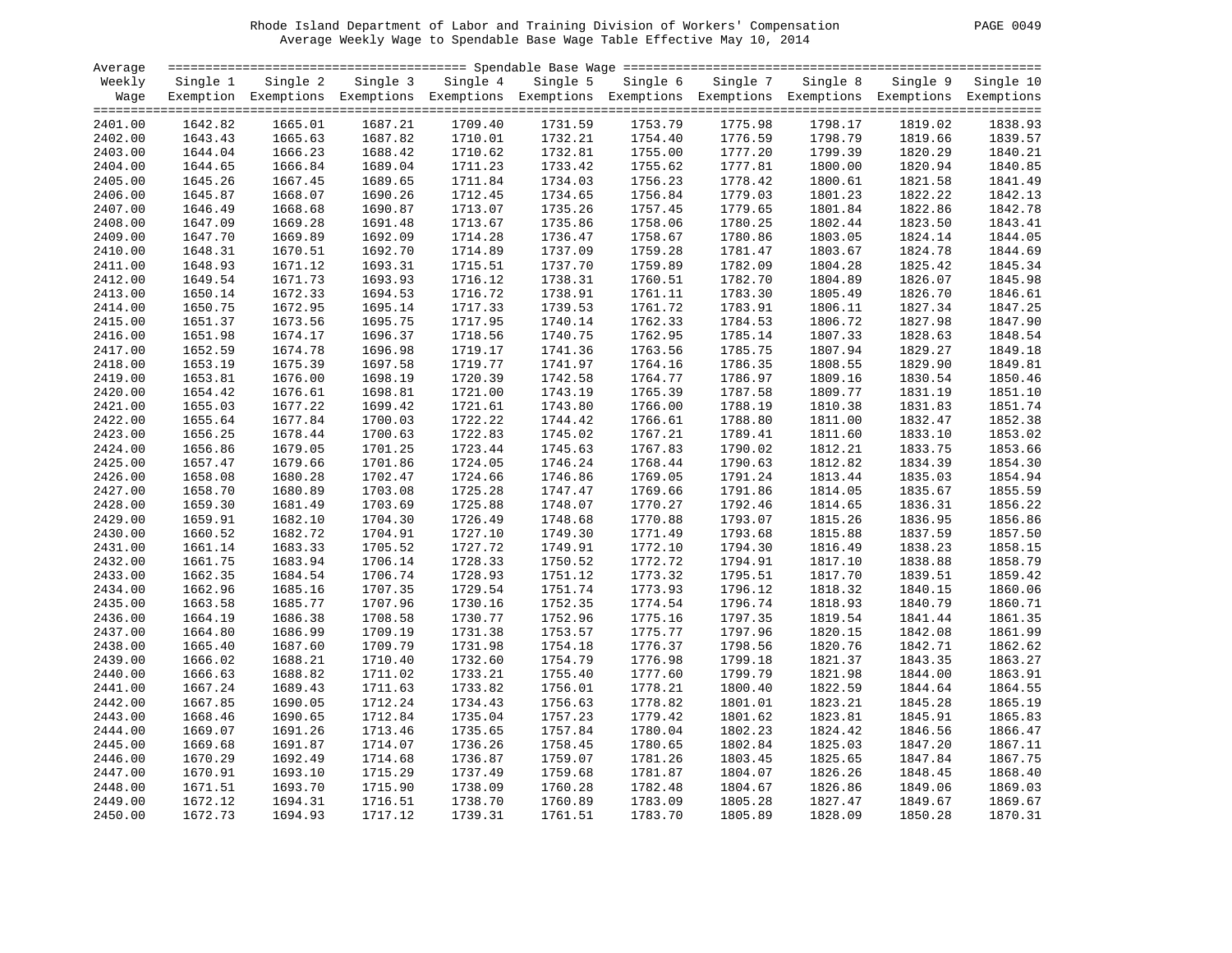# Rhode Island Department of Labor and Training Division of Workers' Compensation PAGE 0050 Average Weekly Wage to Spendable Base Wage Table Effective May 10, 2014

| PAGE. | 0050 |
|-------|------|
|       |      |

| Average            |                    |                                                                                                              |                    |                    |                    |                    |                    |                    |                    |                    |
|--------------------|--------------------|--------------------------------------------------------------------------------------------------------------|--------------------|--------------------|--------------------|--------------------|--------------------|--------------------|--------------------|--------------------|
| Weekly             | Single 1           | Single 2                                                                                                     | Single 3           | Single 4           | Single 5           | Single 6           | Single 7           | Single 8           | Single 9           | Single 10          |
| Wage               |                    | Exemption Exemptions Exemptions Exemptions Exemptions Exemptions Exemptions Exemptions Exemptions Exemptions |                    |                    |                    |                    |                    |                    |                    |                    |
|                    |                    |                                                                                                              |                    |                    |                    |                    |                    |                    |                    |                    |
| 2451.00            | 1673.35            | 1695.54                                                                                                      | 1717.73            | 1739.93            | 1762.12            | 1784.31            | 1806.51            | 1828.70            | 1850.89            | 1870.96            |
| 2452.00            | 1673.96            | 1696.15                                                                                                      | 1718.35            | 1740.54            | 1762.73            | 1784.93            | 1807.12            | 1829.31            | 1851.51            | 1871.60            |
| 2453.00            | 1674.56            | 1696.75                                                                                                      | 1718.95            | 1741.14            | 1763.33            | 1785.53            | 1807.72            | 1829.91            | 1852.11            | 1872.23            |
| 2454.00            | 1675.17            | 1697.37                                                                                                      | 1719.56            | 1741.75            | 1763.95            | 1786.14            | 1808.33            | 1830.53            | 1852.72            | 1872.87            |
| 2455.00            | 1675.79            | 1697.98                                                                                                      | 1720.17            | 1742.37            | 1764.56            | 1786.75            | 1808.95            | 1831.14            | 1853.33            | 1873.52            |
| 2456.00            | 1676.40            | 1698.59                                                                                                      | 1720.79            | 1742.98            | 1765.17            | 1787.37            | 1809.56            | 1831.75            | 1853.95            | 1874.16            |
| 2457.00            | 1677.01            | 1699.20                                                                                                      | 1721.40            | 1743.59            | 1765.78            | 1787.98            | 1810.17            | 1832.36            | 1854.56            | 1874.80            |
| 2458.00            | 1677.61            | 1699.81                                                                                                      | 1722.00            | 1744.19            | 1766.39            | 1788.58            | 1810.77            | 1832.97            | 1855.16            | 1875.43            |
| 2459.00            | 1678.23            | 1700.42                                                                                                      | 1722.61            | 1744.81            | 1767.00            | 1789.19            | 1811.39            | 1833.58            | 1855.77            | 1876.08            |
| 2460.00            | 1678.84            | 1701.03                                                                                                      | 1723.23            | 1745.42            | 1767.61            | 1789.81            | 1812.00            | 1834.19            | 1856.39            | 1876.72            |
| 2461.00            | 1679.45            | 1701.64                                                                                                      | 1723.84            | 1746.03            | 1768.22            | 1790.42            | 1812.61            | 1834.80            | 1857.00            | 1877.36            |
| 2462.00            | 1680.06            | 1702.26                                                                                                      | 1724.45            | 1746.64            | 1768.84            | 1791.03            | 1813.22            | 1835.42            | 1857.61            | 1878.00            |
| 2463.00            | 1680.67            | 1702.86                                                                                                      | 1725.05            | 1747.25            | 1769.44            | 1791.63            | 1813.83            | 1836.02            | 1858.21            | 1878.64            |
| 2464.00            | 1681.28            | 1703.47                                                                                                      | 1725.67            | 1747.86            | 1770.05            | 1792.25            | 1814.44            | 1836.63            | 1858.83            | 1879.28            |
| 2465.00            | 1681.89            | 1704.08                                                                                                      | 1726.28            | 1748.47            | 1770.66            | 1792.86            | 1815.05            | 1837.24            | 1859.44            | 1879.92            |
| 2466.00            | 1682.50            | 1704.70                                                                                                      | 1726.89            | 1749.08            | 1771.28            | 1793.47            | 1815.66            | 1837.86            | 1860.05            | 1880.56            |
| 2467.00            | 1683.12            | 1705.31                                                                                                      | 1727.50            | 1749.70            | 1771.89            | 1794.08            | 1816.28            | 1838.47            | 1860.66            | 1881.21            |
| 2468.00            | 1683.72            | 1705.91                                                                                                      | 1728.11            | 1750.30            | 1772.49            | 1794.69            | 1816.88            | 1839.07            | 1861.27            | 1881.84            |
| 2469.00            | 1684.33            | 1706.52                                                                                                      | 1728.72            | 1750.91            | 1773.10            | 1795.30            | 1817.49            | 1839.68            | 1861.88            | 1882.48            |
| 2470.00            | 1684.94            | 1707.14                                                                                                      | 1729.33            | 1751.52            | 1773.72            | 1795.91            | 1818.10            | 1840.30            | 1862.49            | 1883.12            |
| 2471.00            | 1685.56            | 1707.75                                                                                                      | 1729.94            | 1752.14            | 1774.33            | 1796.52            | 1818.72            | 1840.91            | 1863.10            | 1883.77            |
| 2472.00            | 1686.17            | 1708.36                                                                                                      | 1730.56            | 1752.75            | 1774.94            | 1797.14            | 1819.33            | 1841.52            | 1863.72            | 1884.41            |
| 2473.00            | 1686.77            | 1708.96                                                                                                      | 1731.16            | 1753.35            | 1775.54            | 1797.74            | 1819.93            | 1842.12            | 1864.32            | 1885.04            |
| 2474.00            | 1687.38            | 1709.58                                                                                                      | 1731.77            | 1753.96            | 1776.16            | 1798.35            | 1820.54            | 1842.74            | 1864.93            | 1885.68            |
| 2475.00            | 1688.00            | 1710.19                                                                                                      | 1732.38            | 1754.58            | 1776.77            | 1798.96            | 1821.16            | 1843.35            | 1865.54            | 1886.33            |
| 2476.00            | 1688.61            | 1710.80                                                                                                      | 1733.00            | 1755.19            | 1777.38            | 1799.58            | 1821.77            | 1843.96            | 1866.16            | 1886.97            |
| 2477.00            | 1689.22            | 1711.41                                                                                                      | 1733.61            | 1755.80            | 1777.99            | 1800.19            | 1822.38            | 1844.57            | 1866.77            | 1887.61            |
| 2478.00            | 1689.82            | 1712.02                                                                                                      | 1734.21            | 1756.40            | 1778.60            | 1800.79            | 1822.98            | 1845.18            | 1867.37            | 1888.24            |
| 2479.00            | 1690.44            | 1712.63                                                                                                      | 1734.82            | 1757.02            | 1779.21            | 1801.40            | 1823.60            | 1845.79            | 1867.98            | 1888.89            |
| 2480.00            | 1691.05            | 1713.24                                                                                                      | 1735.44            | 1757.63            | 1779.82            | 1802.02            | 1824.21            | 1846.40            | 1868.60            | 1889.53            |
| 2481.00            | 1691.66            | 1713.85                                                                                                      | 1736.05            | 1758.24            | 1780.43            | 1802.63            | 1824.82            | 1847.01            | 1869.21            | 1890.17            |
| 2482.00            | 1692.27            | 1714.47                                                                                                      | 1736.66            | 1758.85            | 1781.05            | 1803.24            | 1825.43            | 1847.63            | 1869.82            | 1890.81            |
| 2483.00            | 1692.88            | 1715.07                                                                                                      | 1737.26            | 1759.46            | 1781.65            | 1803.84            | 1826.04            | 1848.23            | 1870.42            | 1891.45            |
| 2484.00            | 1693.49            | 1715.68                                                                                                      | 1737.88            | 1760.07            | 1782.26            | 1804.46            | 1826.65            | 1848.84            | 1871.04            | 1892.09            |
| 2485.00            | 1694.10            | 1716.29                                                                                                      | 1738.49            | 1760.68            | 1782.87            | 1805.07            | 1827.26            | 1849.45            | 1871.65            | 1892.73            |
| 2486.00            | 1694.71            | 1716.91                                                                                                      | 1739.10            | 1761.29            | 1783.49            | 1805.68            | 1827.87            | 1850.07            | 1872.26            | 1893.37            |
| 2487.00            | 1695.33            | 1717.52                                                                                                      | 1739.71            | 1761.91            | 1784.10            | 1806.29            | 1828.49            | 1850.68            | 1872.87            | 1894.02            |
| 2488.00            | 1695.93            | 1718.12                                                                                                      | 1740.32            | 1762.51            | 1784.70            | 1806.90            | 1829.09            | 1851.28            | 1873.48            | 1894.65            |
| 2489.00            | 1696.54            | 1718.73                                                                                                      | 1740.93            | 1763.12            | 1785.31            | 1807.51            | 1829.70            | 1851.89            | 1874.09            | 1895.29            |
| 2490.00            | 1697.15            | 1719.35                                                                                                      | 1741.54            | 1763.73            | 1785.93            | 1808.12            | 1830.31            | 1852.51            | 1874.70            | 1895.93            |
|                    |                    |                                                                                                              |                    |                    |                    |                    |                    |                    |                    | 1896.58            |
| 2491.00<br>2492.00 | 1697.77<br>1698.38 | 1719.96<br>1720.57                                                                                           | 1742.15<br>1742.77 | 1764.35<br>1764.96 | 1786.54<br>1787.15 | 1808.73<br>1809.35 | 1830.93<br>1831.54 | 1853.12<br>1853.73 | 1875.31<br>1875.93 | 1897.22            |
|                    |                    |                                                                                                              |                    |                    |                    |                    |                    |                    |                    |                    |
| 2493.00            | 1698.98            | 1721.17                                                                                                      | 1743.37            | 1765.56            | 1787.75            | 1809.95            | 1832.14            | 1854.33            | 1876.53            | 1897.85<br>1898.49 |
| 2494.00            | 1699.59            | 1721.79                                                                                                      | 1743.98            | 1766.17            | 1788.37            | 1810.56            | 1832.75            | 1854.95            | 1877.14<br>1877.75 |                    |
| 2495.00            | 1700.21            | 1722.40                                                                                                      | 1744.59            | 1766.79            | 1788.98            | 1811.17            | 1833.37            | 1855.56            |                    | 1899.14            |
| 2496.00            | 1700.82            | 1723.01                                                                                                      | 1745.21            | 1767.40            | 1789.59            | 1811.79            | 1833.98            | 1856.17            | 1878.37            | 1899.78            |
| 2497.00            | 1701.43            | 1723.62                                                                                                      | 1745.82            | 1768.01            | 1790.20            | 1812.40            | 1834.59            | 1856.78            | 1878.98            | 1900.42            |
| 2498.00            | 1702.03            | 1724.23                                                                                                      | 1746.42            | 1768.61            | 1790.81            | 1813.00            | 1835.19            | 1857.39            | 1879.58            | 1901.05            |
| 2499.00            | 1702.65            | 1724.84                                                                                                      | 1747.03            | 1769.23            | 1791.42            | 1813.61            | 1835.81            | 1858.00            | 1880.19            | 1901.70            |
| 2500.00            | 1703.26            | 1725.45                                                                                                      | 1747.65            | 1769.84            | 1792.03            | 1814.23            | 1836.42            | 1858.61            | 1880.81            | 1902.34            |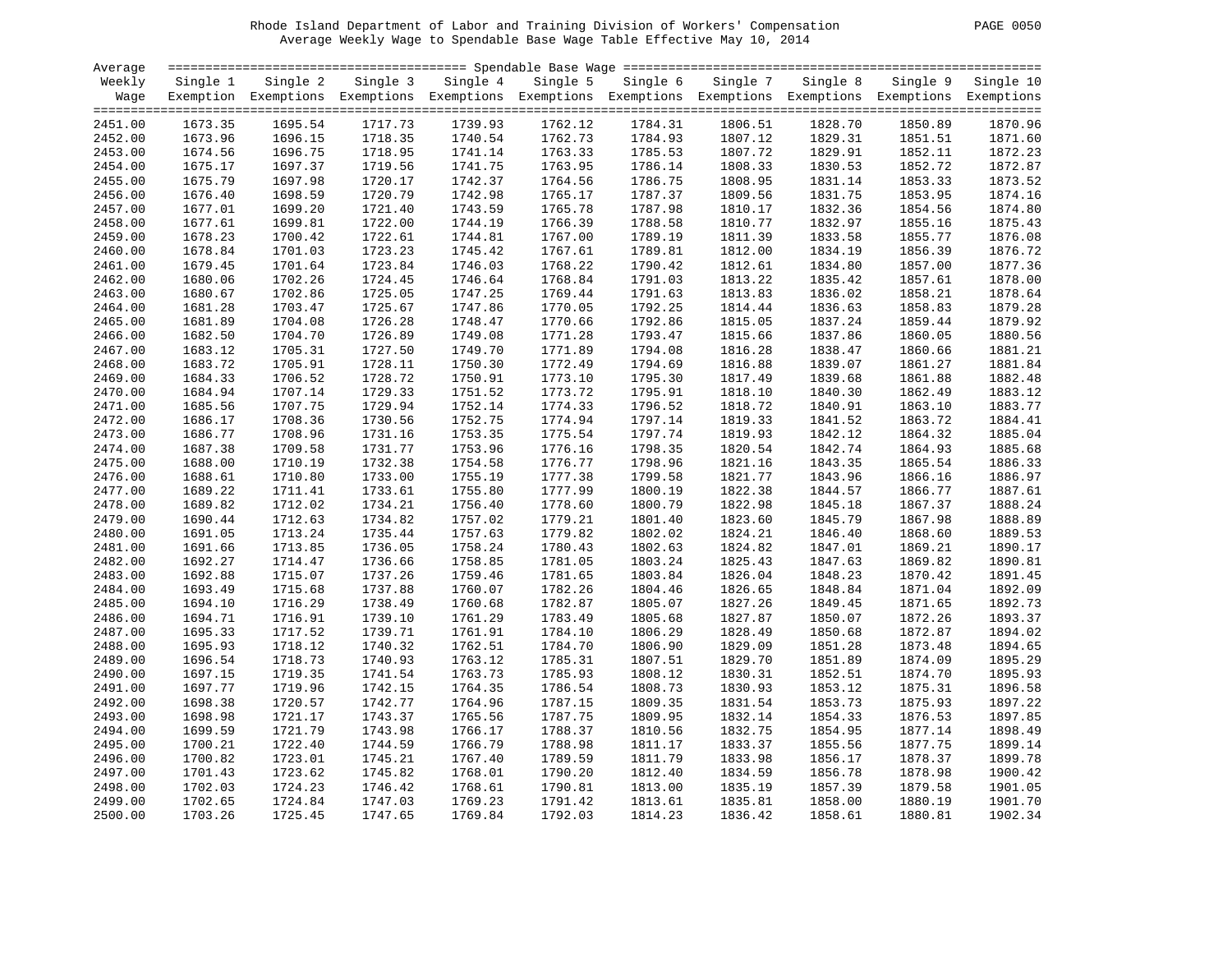# Rhode Island Department of Labor and Training Division of Workers' Compensation PAGE 0051 Average Weekly Wage to Spendable Base Wage Table Effective May 10, 2014

| PAGE.<br>0051 |
|---------------|
|---------------|

| Average |          |                                                                                                              |          |                    |          |          |          |          |          |                    |
|---------|----------|--------------------------------------------------------------------------------------------------------------|----------|--------------------|----------|----------|----------|----------|----------|--------------------|
| Weekly  | Single 1 | Single 2                                                                                                     | Single 3 | Single 4           | Single 5 | Single 6 | Single 7 | Single 8 | Single 9 | Single 10          |
| Wage    |          | Exemption Exemptions Exemptions Exemptions Exemptions Exemptions Exemptions Exemptions Exemptions Exemptions |          |                    |          |          |          |          |          |                    |
|         |          |                                                                                                              |          |                    |          |          |          |          |          |                    |
| 2501.00 | 1703.87  | 1726.06                                                                                                      | 1748.26  | 1770.45            | 1792.64  | 1814.84  | 1837.03  | 1859.22  | 1881.42  | 1902.98            |
| 2502.00 | 1704.48  | 1726.68                                                                                                      | 1748.87  | 1771.06            | 1793.26  | 1815.45  | 1837.64  | 1859.84  | 1882.03  | 1903.62            |
| 2503.00 | 1705.09  | 1727.28                                                                                                      | 1749.47  | 1771.67            | 1793.86  | 1816.05  | 1838.25  | 1860.44  | 1882.63  | 1904.26            |
| 2504.00 | 1705.70  | 1727.89                                                                                                      | 1750.09  | 1772.28            | 1794.47  | 1816.67  | 1838.86  | 1861.05  | 1883.25  | 1904.90            |
| 2505.00 | 1706.31  | 1728.50                                                                                                      | 1750.70  | 1772.89            | 1795.08  | 1817.28  | 1839.47  | 1861.66  | 1883.86  | 1905.54            |
| 2506.00 | 1706.92  | 1729.12                                                                                                      | 1751.31  | 1773.50            | 1795.70  | 1817.89  | 1840.08  | 1862.28  | 1884.47  | 1906.18            |
| 2507.00 | 1707.54  | 1729.73                                                                                                      | 1751.92  | 1774.12            | 1796.31  | 1818.50  | 1840.70  | 1862.89  | 1885.08  | 1906.83            |
| 2508.00 | 1708.14  | 1730.33                                                                                                      | 1752.53  | 1774.72            | 1796.91  | 1819.11  | 1841.30  | 1863.49  | 1885.69  | 1907.46            |
| 2509.00 | 1708.75  | 1730.94                                                                                                      | 1753.14  | 1775.33            | 1797.52  | 1819.72  | 1841.91  | 1864.10  | 1886.30  | 1908.10            |
| 2510.00 | 1709.36  | 1731.56                                                                                                      | 1753.75  | 1775.94            | 1798.14  | 1820.33  | 1842.52  | 1864.72  | 1886.91  | 1908.74            |
| 2511.00 | 1709.98  | 1732.17                                                                                                      | 1754.36  | 1776.56            | 1798.75  | 1820.94  | 1843.14  | 1865.33  | 1887.52  | 1909.39            |
| 2512.00 | 1710.59  | 1732.78                                                                                                      | 1754.98  | 1777.17            | 1799.36  | 1821.56  | 1843.75  | 1865.94  | 1888.14  | 1910.03            |
| 2513.00 | 1711.19  | 1733.38                                                                                                      | 1755.58  | 1777.77            | 1799.96  | 1822.16  | 1844.35  | 1866.54  | 1888.74  | 1910.66            |
| 2514.00 | 1711.80  | 1734.00                                                                                                      | 1756.19  | 1778.38            | 1800.58  | 1822.77  | 1844.96  | 1867.16  | 1889.35  | 1911.30            |
| 2515.00 | 1712.42  | 1734.61                                                                                                      | 1756.80  | 1779.00            | 1801.19  | 1823.38  | 1845.58  | 1867.77  | 1889.96  | 1911.95            |
| 2516.00 | 1713.03  | 1735.22                                                                                                      | 1757.42  | 1779.61            | 1801.80  | 1824.00  | 1846.19  | 1868.38  | 1890.58  | 1912.59            |
| 2517.00 | 1713.64  | 1735.83                                                                                                      | 1758.03  | 1780.22            | 1802.41  | 1824.61  | 1846.80  | 1868.99  | 1891.19  | 1913.23            |
| 2518.00 |          | 1736.44                                                                                                      | 1758.63  | 1780.82            | 1803.02  |          | 1847.40  | 1869.60  | 1891.79  | 1913.86            |
|         | 1714.24  |                                                                                                              |          |                    |          | 1825.21  |          |          |          | 1914.51            |
| 2519.00 | 1714.86  | 1737.05                                                                                                      | 1759.24  | 1781.44<br>1782.05 | 1803.63  | 1825.82  | 1848.02  | 1870.21  | 1892.40  |                    |
| 2520.00 | 1715.47  | 1737.66                                                                                                      | 1759.86  |                    | 1804.24  | 1826.44  | 1848.63  | 1870.82  | 1893.02  | 1915.15<br>1915.79 |
| 2521.00 | 1716.08  | 1738.27                                                                                                      | 1760.47  | 1782.66            | 1804.85  | 1827.05  | 1849.24  | 1871.43  | 1893.63  |                    |
| 2522.00 | 1716.69  | 1738.89                                                                                                      | 1761.08  | 1783.27            | 1805.47  | 1827.66  | 1849.85  | 1872.05  | 1894.24  | 1916.43            |
| 2523.00 | 1717.30  | 1739.49                                                                                                      | 1761.68  | 1783.88            | 1806.07  | 1828.26  | 1850.46  | 1872.65  | 1894.84  | 1917.04            |
| 2524.00 | 1717.91  | 1740.10                                                                                                      | 1762.30  | 1784.49            | 1806.68  | 1828.88  | 1851.07  | 1873.26  | 1895.46  | 1917.65            |
| 2525.00 | 1718.52  | 1740.71                                                                                                      | 1762.91  | 1785.10            | 1807.29  | 1829.49  | 1851.68  | 1873.87  | 1896.07  | 1918.26            |
| 2526.00 | 1719.13  | 1741.33                                                                                                      | 1763.52  | 1785.71            | 1807.91  | 1830.10  | 1852.29  | 1874.49  | 1896.68  | 1918.87            |
| 2527.00 | 1719.75  | 1741.94                                                                                                      | 1764.13  | 1786.33            | 1808.52  | 1830.71  | 1852.91  | 1875.10  | 1897.29  | 1919.49            |
| 2528.00 | 1720.35  | 1742.54                                                                                                      | 1764.74  | 1786.93            | 1809.12  | 1831.32  | 1853.51  | 1875.70  | 1897.90  | 1920.09            |
| 2529.00 | 1720.96  | 1743.15                                                                                                      | 1765.35  | 1787.54            | 1809.73  | 1831.93  | 1854.12  | 1876.31  | 1898.51  | 1920.70            |
| 2530.00 | 1721.57  | 1743.77                                                                                                      | 1765.96  | 1788.15            | 1810.35  | 1832.54  | 1854.73  | 1876.93  | 1899.12  | 1921.31            |
| 2531.00 | 1722.19  | 1744.38                                                                                                      | 1766.57  | 1788.77            | 1810.96  | 1833.15  | 1855.35  | 1877.54  | 1899.73  | 1921.93            |
| 2532.00 | 1722.80  | 1744.99                                                                                                      | 1767.19  | 1789.38            | 1811.57  | 1833.77  | 1855.96  | 1878.15  | 1900.35  | 1922.54            |
| 2533.00 | 1723.40  | 1745.59                                                                                                      | 1767.79  | 1789.98            | 1812.17  | 1834.37  | 1856.56  | 1878.75  | 1900.95  | 1923.14            |
| 2534.00 | 1724.01  | 1746.21                                                                                                      | 1768.40  | 1790.59            | 1812.79  | 1834.98  | 1857.17  | 1879.37  | 1901.56  | 1923.75            |
| 2535.00 | 1724.63  | 1746.82                                                                                                      | 1769.01  | 1791.21            | 1813.40  | 1835.59  | 1857.79  | 1879.98  | 1902.17  | 1924.37            |
| 2536.00 | 1725.24  | 1747.43                                                                                                      | 1769.63  | 1791.82            | 1814.01  | 1836.21  | 1858.40  | 1880.59  | 1902.79  | 1924.98            |
| 2537.00 | 1725.85  | 1748.04                                                                                                      | 1770.24  | 1792.43            | 1814.62  | 1836.82  | 1859.01  | 1881.20  | 1903.40  | 1925.59            |
| 2538.00 | 1726.45  | 1748.65                                                                                                      | 1770.84  | 1793.03            | 1815.23  | 1837.42  | 1859.61  | 1881.81  | 1904.00  | 1926.19            |
| 2539.00 | 1727.07  | 1749.26                                                                                                      | 1771.45  | 1793.65            | 1815.84  | 1838.03  | 1860.23  | 1882.42  | 1904.61  | 1926.81            |
| 2540.00 | 1727.68  | 1749.87                                                                                                      | 1772.07  | 1794.26            | 1816.45  | 1838.65  | 1860.84  | 1883.03  | 1905.23  | 1927.42            |
| 2541.00 | 1728.29  | 1750.48                                                                                                      | 1772.68  | 1794.87            | 1817.06  | 1839.26  | 1861.45  | 1883.64  | 1905.84  | 1928.03            |
| 2542.00 | 1728.90  | 1751.10                                                                                                      | 1773.29  | 1795.48            | 1817.68  | 1839.87  | 1862.06  | 1884.26  | 1906.45  | 1928.64            |
| 2543.00 | 1729.51  | 1751.70                                                                                                      | 1773.89  | 1796.09            | 1818.28  | 1840.47  | 1862.67  | 1884.86  | 1907.05  | 1929.25            |
| 2544.00 | 1730.12  | 1752.31                                                                                                      | 1774.51  | 1796.70            | 1818.89  | 1841.09  | 1863.28  | 1885.47  | 1907.67  | 1929.86            |
| 2545.00 | 1730.73  | 1752.92                                                                                                      | 1775.12  | 1797.31            | 1819.50  | 1841.70  | 1863.89  | 1886.08  | 1908.28  | 1930.47            |
| 2546.00 | 1731.34  | 1753.54                                                                                                      | 1775.73  | 1797.92            | 1820.12  | 1842.31  | 1864.50  | 1886.70  | 1908.89  | 1931.08            |
| 2547.00 | 1731.96  | 1754.15                                                                                                      | 1776.34  | 1798.54            | 1820.73  | 1842.92  | 1865.12  | 1887.31  | 1909.50  | 1931.70            |
| 2548.00 | 1732.56  | 1754.75                                                                                                      | 1776.95  | 1799.14            | 1821.33  | 1843.53  | 1865.72  | 1887.91  | 1910.11  | 1932.30            |
| 2549.00 | 1733.17  | 1755.36                                                                                                      | 1777.56  | 1799.75            | 1821.94  | 1844.14  | 1866.33  | 1888.52  | 1910.72  | 1932.91            |
| 2550.00 | 1733.78  | 1755.98                                                                                                      | 1778.17  | 1800.36            | 1822.56  | 1844.75  | 1866.94  | 1889.14  | 1911.33  | 1933.52            |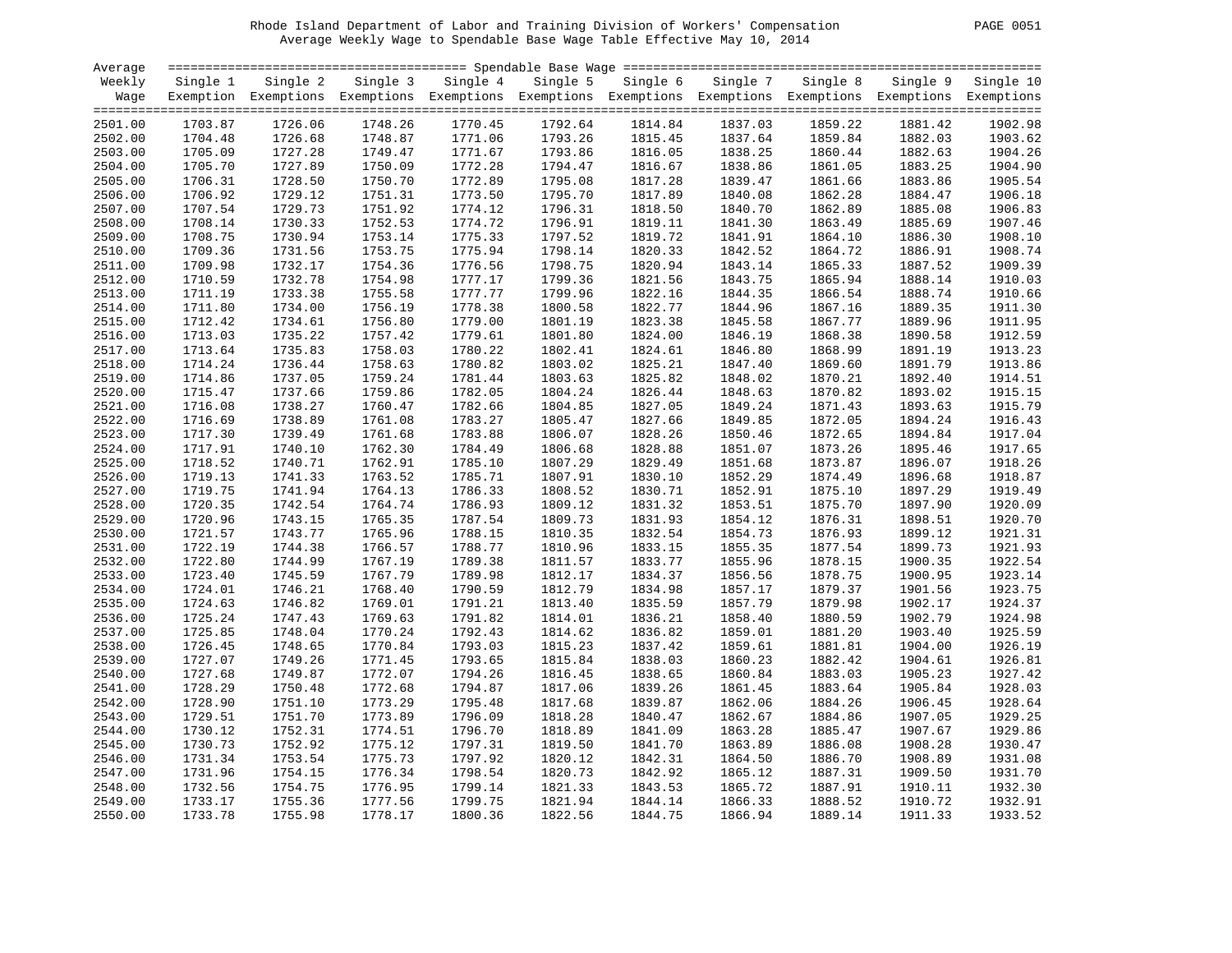# Rhode Island Department of Labor and Training Division of Workers' Compensation PAGE 0052 Average Weekly Wage to Spendable Base Wage Table Effective May 10, 2014

| 0052 |
|------|
|      |

| Average |          |                                                                                                              |          |          |          |          |          |          |          |           |
|---------|----------|--------------------------------------------------------------------------------------------------------------|----------|----------|----------|----------|----------|----------|----------|-----------|
| Weekly  | Single 1 | Single 2                                                                                                     | Single 3 | Single 4 | Single 5 | Single 6 | Single 7 | Single 8 | Single 9 | Single 10 |
| Waqe    |          | Exemption Exemptions Exemptions Exemptions Exemptions Exemptions Exemptions Exemptions Exemptions Exemptions |          |          |          |          |          |          |          |           |
|         |          |                                                                                                              |          |          |          |          |          |          |          |           |
| 2551.00 | 1734.40  | 1756.59                                                                                                      | 1778.78  | 1800.98  | 1823.17  | 1845.36  | 1867.56  | 1889.75  | 1911.94  | 1934.14   |
| 2552.00 | 1735.01  | 1757.20                                                                                                      | 1779.40  | 1801.59  | 1823.78  | 1845.98  | 1868.17  | 1890.36  | 1912.56  | 1934.75   |
| 2553.00 | 1735.61  | 1757.80                                                                                                      | 1780.00  | 1802.19  | 1824.38  | 1846.58  | 1868.77  | 1890.96  | 1913.16  | 1935.35   |
| 2554.00 | 1736.22  | 1758.42                                                                                                      | 1780.61  | 1802.80  | 1825.00  | 1847.19  | 1869.38  | 1891.58  | 1913.77  | 1935.96   |
| 2555.00 | 1736.84  | 1759.03                                                                                                      | 1781.22  | 1803.42  | 1825.61  | 1847.80  | 1870.00  | 1892.19  | 1914.38  | 1936.58   |
| 2556.00 | 1737.45  | 1759.64                                                                                                      | 1781.84  | 1804.03  | 1826.22  | 1848.42  | 1870.61  | 1892.80  | 1915.00  | 1937.19   |
| 2557.00 | 1738.06  | 1760.25                                                                                                      | 1782.45  | 1804.64  | 1826.83  | 1849.03  | 1871.22  | 1893.41  | 1915.61  | 1937.80   |
| 2558.00 | 1738.66  | 1760.86                                                                                                      | 1783.05  | 1805.24  | 1827.44  | 1849.63  | 1871.82  | 1894.02  | 1916.21  | 1938.40   |
| 2559.00 | 1739.28  | 1761.47                                                                                                      | 1783.66  | 1805.86  | 1828.05  | 1850.24  | 1872.44  | 1894.63  | 1916.82  | 1939.02   |
| 2560.00 | 1739.89  | 1762.08                                                                                                      | 1784.28  | 1806.47  | 1828.66  | 1850.86  | 1873.05  | 1895.24  | 1917.44  | 1939.63   |
| 2561.00 | 1740.50  | 1762.69                                                                                                      | 1784.89  | 1807.08  | 1829.27  | 1851.47  | 1873.66  | 1895.85  | 1918.05  | 1940.24   |
| 2562.00 | 1741.11  | 1763.31                                                                                                      | 1785.50  | 1807.69  | 1829.89  | 1852.08  | 1874.27  | 1896.47  | 1918.66  | 1940.85   |
| 2563.00 | 1741.72  | 1763.91                                                                                                      | 1786.10  | 1808.30  | 1830.49  | 1852.68  | 1874.88  | 1897.07  | 1919.26  | 1941.46   |
| 2564.00 | 1742.33  | 1764.52                                                                                                      | 1786.72  | 1808.91  | 1831.10  | 1853.30  | 1875.49  | 1897.68  | 1919.88  | 1942.07   |
| 2565.00 | 1742.94  | 1765.13                                                                                                      | 1787.33  | 1809.52  | 1831.71  | 1853.91  | 1876.10  | 1898.29  | 1920.49  | 1942.68   |
| 2566.00 | 1743.55  | 1765.75                                                                                                      | 1787.94  | 1810.13  | 1832.33  | 1854.52  | 1876.71  | 1898.91  | 1921.10  | 1943.29   |
| 2567.00 | 1744.17  | 1766.36                                                                                                      | 1788.55  | 1810.75  | 1832.94  | 1855.13  | 1877.33  | 1899.52  | 1921.71  | 1943.91   |
| 2568.00 | 1744.77  | 1766.96                                                                                                      | 1789.16  | 1811.35  | 1833.54  | 1855.74  | 1877.93  | 1900.12  | 1922.32  | 1944.51   |
| 2569.00 | 1745.38  | 1767.57                                                                                                      | 1789.77  | 1811.96  | 1834.15  | 1856.35  | 1878.54  | 1900.73  | 1922.93  | 1945.12   |
| 2570.00 | 1745.99  | 1768.19                                                                                                      | 1790.38  | 1812.57  | 1834.77  | 1856.96  | 1879.15  | 1901.35  | 1923.54  | 1945.73   |
| 2571.00 | 1746.61  | 1768.80                                                                                                      | 1790.99  | 1813.19  | 1835.38  | 1857.57  | 1879.77  | 1901.96  | 1924.15  | 1946.35   |
| 2572.00 | 1747.22  | 1769.41                                                                                                      | 1791.61  | 1813.80  | 1835.99  | 1858.19  | 1880.38  | 1902.57  | 1924.77  | 1946.96   |
| 2573.00 | 1747.82  | 1770.01                                                                                                      | 1792.21  | 1814.40  | 1836.59  | 1858.79  | 1880.98  | 1903.17  | 1925.37  | 1947.56   |
| 2574.00 | 1748.43  | 1770.63                                                                                                      | 1792.82  | 1815.01  | 1837.21  | 1859.40  | 1881.59  | 1903.79  | 1925.98  | 1948.17   |
| 2575.00 | 1749.05  | 1771.24                                                                                                      | 1793.43  | 1815.63  | 1837.82  | 1860.01  | 1882.21  | 1904.40  | 1926.59  | 1948.79   |
| 2576.00 | 1749.66  | 1771.85                                                                                                      | 1794.05  | 1816.24  | 1838.43  | 1860.63  | 1882.82  | 1905.01  | 1927.21  | 1949.40   |
| 2577.00 | 1750.27  | 1772.46                                                                                                      | 1794.66  | 1816.85  | 1839.04  | 1861.24  | 1883.43  | 1905.62  | 1927.82  | 1950.01   |
| 2578.00 | 1750.87  | 1773.07                                                                                                      | 1795.26  | 1817.45  | 1839.65  | 1861.84  | 1884.03  | 1906.23  | 1928.42  | 1950.61   |
| 2579.00 | 1751.49  | 1773.68                                                                                                      | 1795.87  | 1818.07  | 1840.26  | 1862.45  | 1884.65  | 1906.84  | 1929.03  | 1951.23   |
| 2580.00 | 1752.10  | 1774.29                                                                                                      | 1796.49  | 1818.68  | 1840.87  | 1863.07  | 1885.26  | 1907.45  | 1929.65  | 1951.84   |
| 2581.00 | 1752.71  | 1774.90                                                                                                      | 1797.10  | 1819.29  | 1841.48  | 1863.68  | 1885.87  | 1908.06  | 1930.26  | 1952.45   |
| 2582.00 | 1753.32  | 1775.52                                                                                                      | 1797.71  | 1819.90  | 1842.10  | 1864.29  | 1886.48  | 1908.68  | 1930.87  | 1953.06   |
| 2583.00 | 1753.93  | 1776.12                                                                                                      | 1798.31  | 1820.51  | 1842.70  | 1864.89  | 1887.09  | 1909.28  | 1931.47  | 1953.67   |
| 2584.00 | 1754.54  | 1776.73                                                                                                      | 1798.93  | 1821.12  | 1843.31  | 1865.51  | 1887.70  | 1909.89  | 1932.09  | 1954.28   |
| 2585.00 | 1755.15  | 1777.34                                                                                                      | 1799.54  | 1821.73  | 1843.92  | 1866.12  | 1888.31  | 1910.50  | 1932.70  | 1954.89   |
| 2586.00 | 1755.76  | 1777.96                                                                                                      | 1800.15  | 1822.34  | 1844.54  | 1866.73  | 1888.92  | 1911.12  | 1933.31  | 1955.50   |
| 2587.00 | 1756.38  | 1778.57                                                                                                      | 1800.76  | 1822.96  | 1845.15  | 1867.34  | 1889.54  | 1911.73  | 1933.92  | 1956.12   |
| 2588.00 | 1756.98  | 1779.17                                                                                                      | 1801.37  | 1823.56  | 1845.75  | 1867.95  | 1890.14  | 1912.33  | 1934.53  | 1956.72   |
| 2589.00 | 1757.59  | 1779.78                                                                                                      | 1801.98  | 1824.17  | 1846.36  | 1868.56  | 1890.75  | 1912.94  | 1935.14  | 1957.33   |
| 2590.00 | 1758.20  | 1780.40                                                                                                      | 1802.59  | 1824.78  | 1846.98  | 1869.17  | 1891.36  | 1913.56  | 1935.75  | 1957.94   |
| 2591.00 | 1758.82  | 1781.01                                                                                                      | 1803.20  | 1825.40  | 1847.59  | 1869.78  | 1891.98  | 1914.17  | 1936.36  | 1958.56   |
| 2592.00 | 1759.43  | 1781.62                                                                                                      | 1803.82  | 1826.01  | 1848.20  | 1870.40  | 1892.59  | 1914.78  | 1936.98  | 1959.17   |
| 2593.00 | 1760.03  | 1782.22                                                                                                      | 1804.42  | 1826.61  | 1848.80  | 1871.00  | 1893.19  | 1915.38  | 1937.58  | 1959.77   |
| 2594.00 | 1760.64  | 1782.84                                                                                                      | 1805.03  | 1827.22  | 1849.42  | 1871.61  | 1893.80  | 1916.00  | 1938.19  | 1960.38   |
| 2595.00 | 1761.26  | 1783.45                                                                                                      | 1805.64  | 1827.84  | 1850.03  | 1872.22  | 1894.42  | 1916.61  | 1938.80  | 1961.00   |
| 2596.00 | 1761.87  | 1784.06                                                                                                      | 1806.26  | 1828.45  | 1850.64  | 1872.84  | 1895.03  | 1917.22  | 1939.42  | 1961.61   |
| 2597.00 | 1762.48  | 1784.67                                                                                                      | 1806.87  | 1829.06  | 1851.25  | 1873.45  | 1895.64  | 1917.83  | 1940.03  | 1962.22   |
| 2598.00 | 1763.08  | 1785.28                                                                                                      | 1807.47  | 1829.66  | 1851.86  | 1874.05  | 1896.24  | 1918.44  | 1940.63  | 1962.82   |
| 2599.00 | 1763.70  | 1785.89                                                                                                      | 1808.08  | 1830.28  | 1852.47  | 1874.66  | 1896.86  | 1919.05  | 1941.24  | 1963.44   |
| 2600.00 | 1764.31  | 1786.50                                                                                                      | 1808.70  | 1830.89  | 1853.08  | 1875.28  | 1897.47  | 1919.66  | 1941.86  | 1964.05   |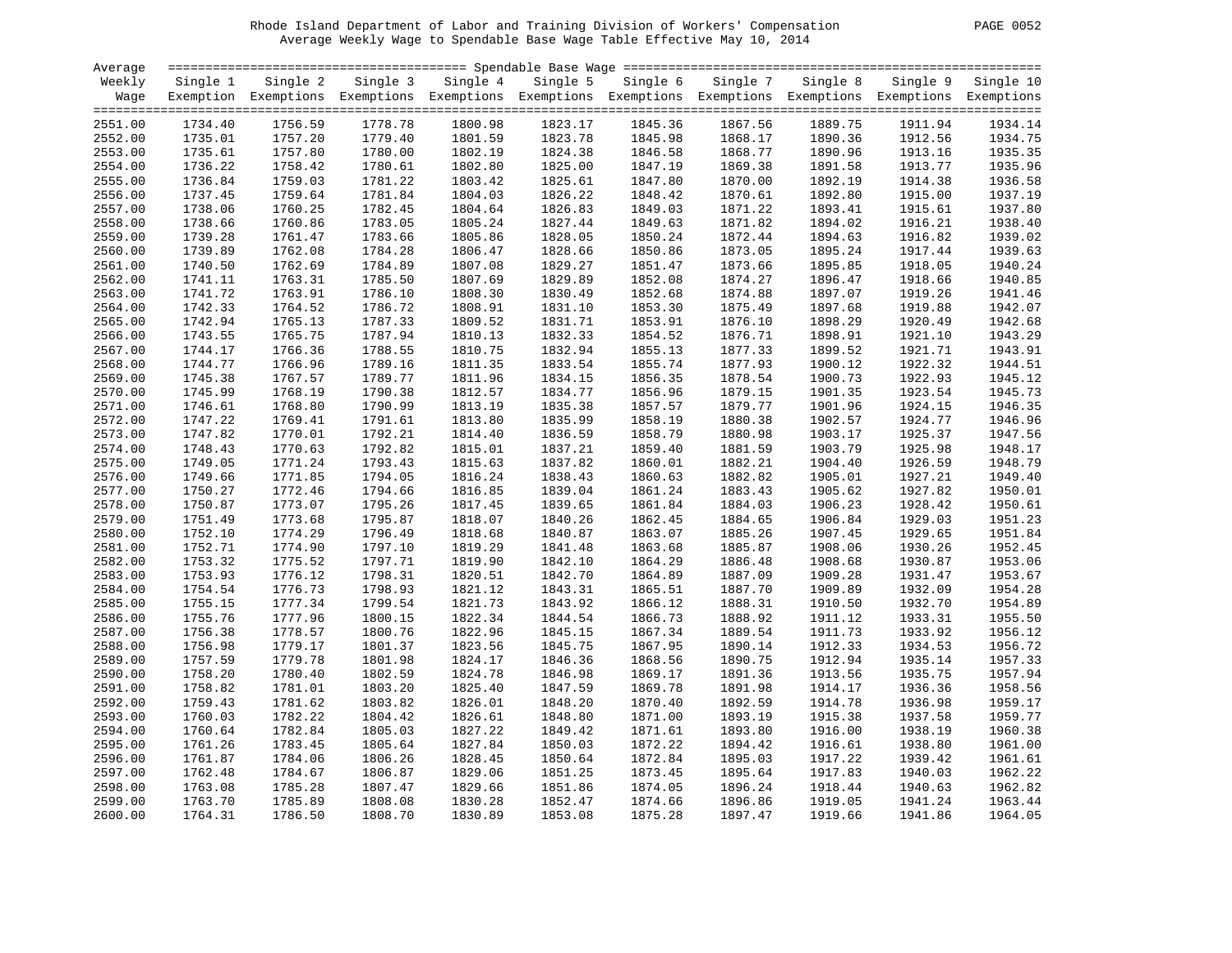# Rhode Island Department of Labor and Training Division of Workers' Compensation PAGE 0053 Average Weekly Wage to Spendable Base Wage Table Effective May 10, 2014

| PAGE | 0053 |
|------|------|
|      |      |

| Average            |                    |                    |                    |                                                                                                              |                    |                    |                    |                    |                    |                    |
|--------------------|--------------------|--------------------|--------------------|--------------------------------------------------------------------------------------------------------------|--------------------|--------------------|--------------------|--------------------|--------------------|--------------------|
| Weekly             | Single 1           | Single 2           |                    | Single 3 Single 4                                                                                            | Single 5           | Single 6           | Single 7           | Single 8           | Single 9           | Single 10          |
| Waqe               |                    |                    |                    | Exemption Exemptions Exemptions Exemptions Exemptions Exemptions Exemptions Exemptions Exemptions Exemptions |                    |                    |                    |                    |                    |                    |
|                    | 1764.92            | 1787.11            | 1809.31            | 1831.50                                                                                                      | 1853.69            | 1875.89            | 1898.08            | 1920.27            | 1942.47            | 1964.66            |
| 2601.00<br>2602.00 | 1765.53            | 1787.73            | 1809.92            |                                                                                                              | 1854.31            | 1876.50            | 1898.69            | 1920.89            | 1943.08            | 1965.27            |
|                    |                    |                    |                    | 1832.11                                                                                                      |                    |                    |                    |                    |                    |                    |
| 2603.00            | 1766.14<br>1766.75 | 1788.33<br>1788.94 | 1810.52<br>1811.14 | 1832.72<br>1833.33                                                                                           | 1854.91<br>1855.52 | 1877.10<br>1877.72 | 1899.30<br>1899.91 | 1921.49<br>1922.10 | 1943.68<br>1944.30 | 1965.88<br>1966.49 |
| 2604.00            |                    |                    |                    |                                                                                                              |                    |                    |                    |                    |                    | 1967.10            |
| 2605.00            | 1767.36            | 1789.55            | 1811.75            | 1833.94                                                                                                      | 1856.13            | 1878.33            | 1900.52            | 1922.71            | 1944.91            | 1967.71            |
| 2606.00            | 1767.97            | 1790.17<br>1790.78 | 1812.36            | 1834.55                                                                                                      | 1856.75            | 1878.94            | 1901.13            | 1923.33            | 1945.52            | 1968.33            |
| 2607.00            | 1768.59            |                    | 1812.97            | 1835.17<br>1835.77                                                                                           | 1857.36            | 1879.55            | 1901.75<br>1902.35 | 1923.94            | 1946.13            | 1968.93            |
| 2608.00            | 1769.19            | 1791.38            | 1813.58            |                                                                                                              | 1857.96            | 1880.16            |                    | 1924.54            | 1946.74            |                    |
| 2609.00            | 1769.80            | 1791.99            | 1814.19            | 1836.38                                                                                                      | 1858.57            | 1880.77            | 1902.96            | 1925.15            | 1947.35            | 1969.54            |
| 2610.00            | 1770.41            | 1792.61            | 1814.80            | 1836.99                                                                                                      | 1859.19            | 1881.38            | 1903.57            | 1925.77            | 1947.96            | 1970.15<br>1970.77 |
| 2611.00            | 1771.03            | 1793.22<br>1793.83 | 1815.41            | 1837.61<br>1838.22                                                                                           | 1859.80            | 1881.99            | 1904.19            | 1926.38            | 1948.57            | 1971.38            |
| 2612.00            | 1771.64            |                    | 1816.03            |                                                                                                              | 1860.41            | 1882.61            | 1904.80            | 1926.99            | 1949.19            | 1971.98            |
| 2613.00            | 1772.24            | 1794.43            | 1816.63            | 1838.82                                                                                                      | 1861.01            | 1883.21            | 1905.40            | 1927.59            | 1949.79            | 1972.59            |
| 2614.00            | 1772.85            | 1795.05            | 1817.24            | 1839.43                                                                                                      | 1861.63            | 1883.82            | 1906.01            | 1928.21            | 1950.40            |                    |
| 2615.00            | 1773.47            | 1795.66            | 1817.85            | 1840.05                                                                                                      | 1862.24            | 1884.43            | 1906.63            | 1928.82            | 1951.01            | 1973.21            |
| 2616.00            | 1774.08            | 1796.27            | 1818.47            | 1840.66                                                                                                      | 1862.85            | 1885.05            | 1907.24            | 1929.43            | 1951.63            | 1973.82            |
| 2617.00            | 1774.69            | 1796.88            | 1819.08            | 1841.27                                                                                                      | 1863.46            | 1885.66            | 1907.85            | 1930.04            | 1952.24            | 1974.43            |
| 2618.00            | 1775.29            | 1797.49            | 1819.68            | 1841.87                                                                                                      | 1864.07            | 1886.26            | 1908.45            | 1930.65            | 1952.84            | 1975.03            |
| 2619.00            | 1775.91            | 1798.10            | 1820.29            | 1842.49                                                                                                      | 1864.68            | 1886.87            | 1909.07            | 1931.26            | 1953.45            | 1975.65            |
| 2620.00            | 1776.52            | 1798.71            | 1820.91            | 1843.10                                                                                                      | 1865.29            | 1887.49            | 1909.68            | 1931.87            | 1954.07            | 1976.26            |
| 2621.00            | 1777.13            | 1799.32            | 1821.52            | 1843.71                                                                                                      | 1865.90            | 1888.10            | 1910.29            | 1932.48            | 1954.68            | 1976.87            |
| 2622.00            | 1777.74            | 1799.94            | 1822.13            | 1844.32                                                                                                      | 1866.52            | 1888.71            | 1910.90            | 1933.10            | 1955.29            | 1977.48            |
| 2623.00            | 1778.35            | 1800.54            | 1822.73            | 1844.93                                                                                                      | 1867.12            | 1889.31            | 1911.51            | 1933.70            | 1955.89            | 1978.09            |
| 2624.00            | 1778.96            | 1801.15            | 1823.35            | 1845.54                                                                                                      | 1867.73            | 1889.93            | 1912.12            | 1934.31            | 1956.51            | 1978.70            |
| 2625.00            | 1779.57            | 1801.76            | 1823.96            | 1846.15                                                                                                      | 1868.34            | 1890.54            | 1912.73            | 1934.92            | 1957.12            | 1979.31            |
| 2626.00            | 1780.17            | 1802.38            | 1824.57            | 1846.76                                                                                                      | 1868.96            | 1891.15            | 1913.34            | 1935.54            | 1957.73            | 1979.92            |
| 2627.00            | 1780.77            | 1802.99            | 1825.18            | 1847.38                                                                                                      | 1869.57            | 1891.76            | 1913.96            | 1936.15            | 1958.34            | 1980.54            |
| 2628.00            | 1781.36            | 1803.59            | 1825.79            | 1847.98                                                                                                      | 1870.17            | 1892.37            | 1914.56            | 1936.75            | 1958.95            | 1981.14            |
| 2629.00            | 1781.96            | 1804.20            | 1826.40            | 1848.59                                                                                                      | 1870.78            | 1892.98            | 1915.17            | 1937.36            | 1959.56            | 1981.75            |
| 2630.00            | 1782.56            | 1804.82            | 1827.01            | 1849.20                                                                                                      | 1871.40            | 1893.59            | 1915.78            | 1937.98            | 1960.17            | 1982.36            |
| 2631.00            | 1783.16            | 1805.43            | 1827.62            | 1849.82                                                                                                      | 1872.01            | 1894.20            | 1916.40            | 1938.59            | 1960.78            | 1982.98            |
| 2632.00            | 1783.76            | 1806.04            | 1828.24            | 1850.43                                                                                                      | 1872.62            | 1894.82            | 1917.01            | 1939.20            | 1961.40            | 1983.59            |
| 2633.00            | 1784.35            | 1806.64            | 1828.84            | 1851.03                                                                                                      | 1873.22            | 1895.42            | 1917.61            | 1939.80            | 1962.00            | 1984.19            |
| 2634.00            | 1784.95            | 1807.26            | 1829.45            | 1851.64                                                                                                      | 1873.84            | 1896.03            | 1918.22            | 1940.42            | 1962.61            | 1984.80<br>1985.42 |
| 2635.00            | 1785.55            | 1807.87            | 1830.06            | 1852.26                                                                                                      | 1874.45            | 1896.64            | 1918.84            | 1941.03            | 1963.22            | 1986.03            |
| 2636.00            | 1786.15            | 1808.48            | 1830.68            | 1852.87                                                                                                      | 1875.06            | 1897.26            | 1919.45            | 1941.64            | 1963.84            | 1986.64            |
| 2637.00            | 1786.75            | 1809.09            | 1831.29            | 1853.48                                                                                                      | 1875.67            | 1897.87            | 1920.06            | 1942.25            | 1964.45            |                    |
| 2638.00            | 1787.35            | 1809.70            | 1831.89            | 1854.08                                                                                                      | 1876.28            | 1898.47            | 1920.66            | 1942.86            | 1965.05            | 1987.24            |
| 2639.00            | 1787.95            | 1810.31            | 1832.50            | 1854.70                                                                                                      | 1876.89            | 1899.08            | 1921.28            | 1943.47            | 1965.66            | 1987.86            |
| 2640.00            | 1788.55            | 1810.92            | 1833.12            | 1855.31                                                                                                      | 1877.50            | 1899.70            | 1921.89            | 1944.08            | 1966.28            | 1988.47            |
| 2641.00            | 1789.15            | 1811.53            | 1833.73            | 1855.92                                                                                                      | 1878.11            | 1900.31            | 1922.50            | 1944.69            | 1966.89            | 1989.08            |
| 2642.00            | 1789.75            | 1812.15            | 1834.34            | 1856.53                                                                                                      | 1878.73            | 1900.92            | 1923.11            | 1945.31            | 1967.50            | 1989.69            |
| 2643.00            | 1790.34            | 1812.75            | 1834.94            | 1857.14                                                                                                      | 1879.33            | 1901.52            | 1923.72            | 1945.91            | 1968.10            | 1990.30            |
| 2644.00            | 1790.94            | 1813.36            | 1835.56            | 1857.75                                                                                                      | 1879.94            | 1902.14            | 1924.33            | 1946.52            | 1968.72            | 1990.91            |
| 2645.00            | 1791.54            | 1813.97            | 1836.17            | 1858.36                                                                                                      | 1880.55            | 1902.75            | 1924.94            | 1947.13            | 1969.33            | 1991.52            |
| 2646.00            | 1792.14            | 1814.57            | 1836.78            | 1858.97                                                                                                      | 1881.17            | 1903.36            | 1925.55            | 1947.75            | 1969.94            | 1992.13            |
| 2647.00            | 1792.74            | 1815.17            | 1837.39            | 1859.59                                                                                                      | 1881.78            | 1903.97            | 1926.17            | 1948.36            | 1970.55            | 1992.75            |
| 2648.00            | 1793.33            | 1815.76            | 1838.00            | 1860.19                                                                                                      | 1882.38            | 1904.58            | 1926.77            | 1948.96            | 1971.16            | 1993.35            |
| 2649.00            | 1793.93            | 1816.36            | 1838.61            | 1860.80                                                                                                      | 1882.99            | 1905.19            | 1927.38            | 1949.57            | 1971.77            | 1993.96            |
| 2650.00            | 1794.53            | 1816.96            | 1839.22            | 1861.41                                                                                                      | 1883.61            | 1905.80            | 1927.99            | 1950.19            | 1972.38            | 1994.57            |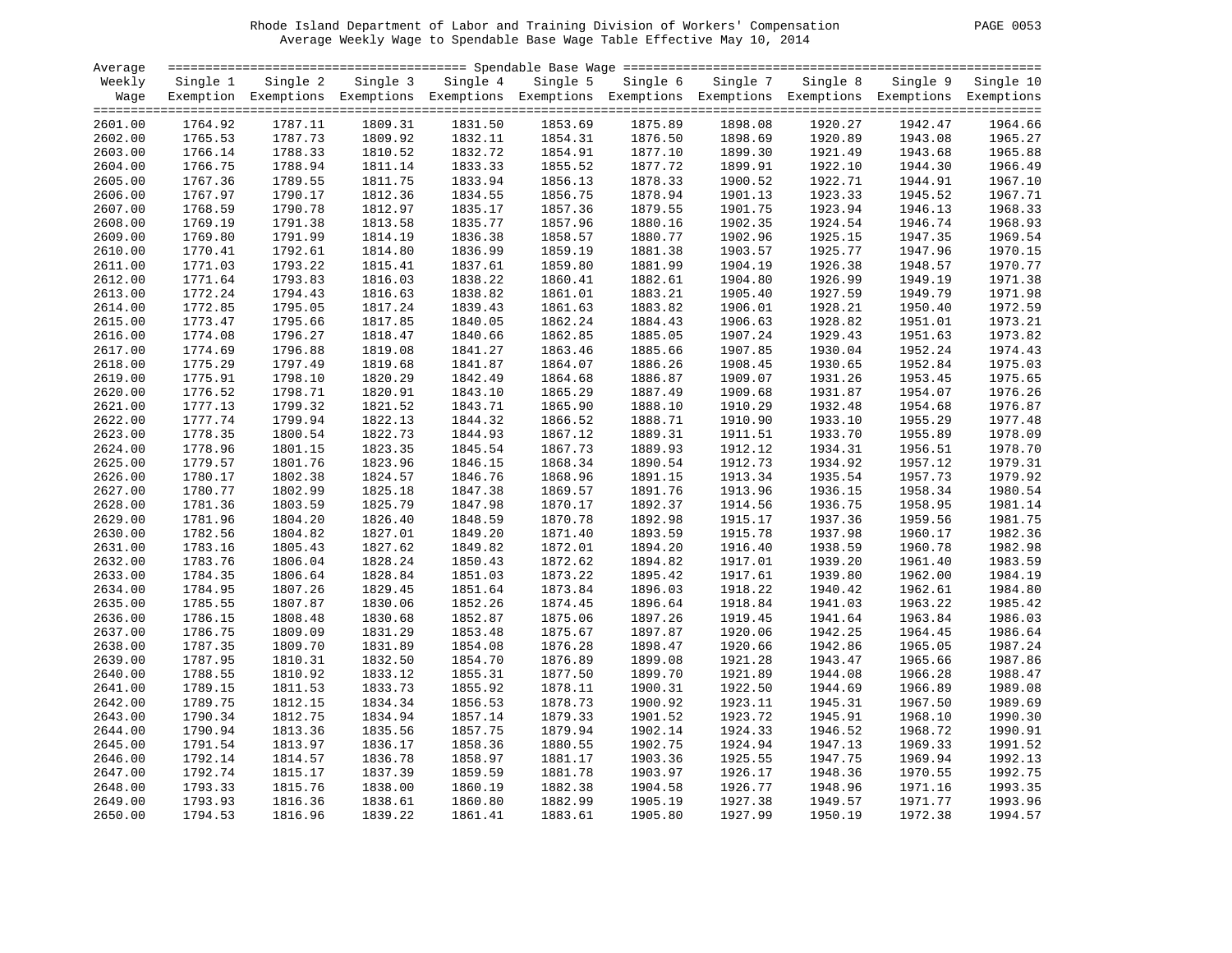# Rhode Island Department of Labor and Training Division of Workers' Compensation PAGE 0054 Average Weekly Wage to Spendable Base Wage Table Effective May 10, 2014

| PAGE. | 0054 |
|-------|------|
|-------|------|

| Average            |                    |                                                                                                              |                    |                    |                    |                    |                    |                    |                    |           |
|--------------------|--------------------|--------------------------------------------------------------------------------------------------------------|--------------------|--------------------|--------------------|--------------------|--------------------|--------------------|--------------------|-----------|
| Weekly             | Single 1           | Single 2                                                                                                     | Single 3           | Single 4           | Single 5           | Single 6           | Single 7           | Single 8           | Single 9           | Single 10 |
| Wage               |                    | Exemption Exemptions Exemptions Exemptions Exemptions Exemptions Exemptions Exemptions Exemptions Exemptions |                    |                    |                    |                    |                    |                    |                    |           |
|                    |                    |                                                                                                              |                    |                    |                    |                    |                    |                    |                    |           |
| 2651.00            | 1795.13            | 1817.56                                                                                                      | 1839.83            | 1862.03            | 1884.22            | 1906.41            | 1928.61            | 1950.80            | 1972.99            | 1995.19   |
| 2652.00            | 1795.73            | 1818.16                                                                                                      | 1840.45            | 1862.64            | 1884.83            | 1907.03            | 1929.22            | 1951.41            | 1973.61            | 1995.80   |
| 2653.00            | 1796.32            | 1818.75                                                                                                      | 1841.05            | 1863.24            | 1885.43            | 1907.63            | 1929.82            | 1952.01            | 1974.21            | 1996.40   |
| 2654.00            | 1796.92            | 1819.35                                                                                                      | 1841.66            | 1863.85            | 1886.05            | 1908.24            | 1930.43            | 1952.63            | 1974.82            | 1997.01   |
| 2655.00            | 1797.52            | 1819.95                                                                                                      | 1842.27            | 1864.47            | 1886.66            | 1908.85            | 1931.05            | 1953.24            | 1975.43            | 1997.63   |
| 2656.00            | 1798.12            | 1820.55                                                                                                      | 1842.89            | 1865.08            | 1887.27            | 1909.47            | 1931.66            | 1953.85            | 1976.05            | 1998.24   |
| 2657.00            | 1798.72            | 1821.15                                                                                                      | 1843.50            | 1865.69            | 1887.88            | 1910.08            | 1932.27            | 1954.46            | 1976.66            | 1998.85   |
| 2658.00            | 1799.31            | 1821.74                                                                                                      | 1844.10            | 1866.29            | 1888.49            | 1910.68            | 1932.87            | 1955.07            | 1977.26            | 1999.45   |
| 2659.00            | 1799.91            | 1822.34                                                                                                      | 1844.71            | 1866.91            | 1889.10            | 1911.29            | 1933.49            | 1955.68            | 1977.87            | 2000.07   |
| 2660.00            | 1800.51            | 1822.94                                                                                                      | 1845.33            | 1867.52            | 1889.71            | 1911.91            | 1934.10            | 1956.29            | 1978.49            | 2000.68   |
| 2661.00            | 1801.11            | 1823.54                                                                                                      | 1845.94            | 1868.13            | 1890.32            | 1912.52            | 1934.71            | 1956.90            | 1979.10            | 2001.29   |
| 2662.00            | 1801.71            | 1824.14                                                                                                      | 1846.55            | 1868.74            | 1890.94            | 1913.13            | 1935.32            | 1957.52            | 1979.71            | 2001.90   |
| 2663.00            | 1802.30            | 1824.73                                                                                                      | 1847.15            | 1869.35            | 1891.54            | 1913.73            | 1935.93            | 1958.12            | 1980.31            | 2002.51   |
| 2664.00            | 1802.90            | 1825.33                                                                                                      | 1847.76            | 1869.96            | 1892.15            | 1914.35            | 1936.54            | 1958.73            | 1980.93            | 2003.12   |
| 2665.00            | 1803.50            | 1825.93                                                                                                      | 1848.36            | 1870.57            | 1892.76            | 1914.96            | 1937.15            | 1959.34            | 1981.54            | 2003.73   |
| 2666.00            | 1804.10            | 1826.53                                                                                                      | 1848.96            | 1871.18            | 1893.38            | 1915.57            | 1937.76            | 1959.96            | 1982.15            | 2004.34   |
| 2667.00            | 1804.70            | 1827.13                                                                                                      | 1849.56            | 1871.80            | 1893.99            | 1916.18            | 1938.38            | 1960.57            | 1982.76            | 2004.96   |
| 2668.00            | 1805.29            | 1827.72                                                                                                      | 1850.15            | 1872.40            | 1894.59            | 1916.79            | 1938.98            | 1961.17            | 1983.37            | 2005.56   |
| 2669.00            | 1805.89            | 1828.32                                                                                                      | 1850.75            | 1873.01            | 1895.20            | 1917.40            | 1939.59            | 1961.78            | 1983.98            | 2006.17   |
| 2670.00            | 1806.49            | 1828.92                                                                                                      | 1851.35            | 1873.62            | 1895.82            | 1918.01            | 1940.20            | 1962.40            | 1984.59            | 2006.78   |
| 2671.00            | 1807.09            | 1829.52                                                                                                      | 1851.95            | 1874.24            | 1896.43            | 1918.62            | 1940.82            | 1963.01            | 1985.20            | 2007.40   |
| 2672.00            | 1807.69            | 1830.12                                                                                                      | 1852.55            | 1874.85            | 1897.04            | 1919.24            | 1941.43            | 1963.62            | 1985.82            | 2008.01   |
| 2673.00            | 1808.28            | 1830.71                                                                                                      | 1853.14            | 1875.45            | 1897.64            | 1919.84            | 1942.03            | 1964.22            | 1986.42            | 2008.61   |
| 2674.00            | 1808.88            | 1831.31                                                                                                      | 1853.74            | 1876.06            | 1898.26            | 1920.45            | 1942.64            | 1964.84            | 1987.03            | 2009.22   |
| 2675.00            | 1809.48            | 1831.91                                                                                                      | 1854.34            | 1876.68            | 1898.87            | 1921.06            | 1943.26            | 1965.45            | 1987.64            | 2009.84   |
| 2676.00            | 1810.08            | 1832.51                                                                                                      | 1854.94            | 1877.29            | 1899.48            | 1921.68            | 1943.87            | 1966.06            | 1988.26            | 2010.45   |
|                    |                    |                                                                                                              |                    |                    |                    |                    |                    |                    |                    | 2011.06   |
| 2677.00            | 1810.68            | 1833.11<br>1833.70                                                                                           | 1855.54            | 1877.90<br>1878.50 | 1900.09<br>1900.70 | 1922.29<br>1922.89 | 1944.48<br>1945.08 | 1966.67            | 1988.87<br>1989.47 | 2011.66   |
| 2678.00<br>2679.00 | 1811.27<br>1811.87 | 1834.30                                                                                                      | 1856.13<br>1856.73 | 1879.12            | 1901.31            | 1923.50            | 1945.70            | 1967.28<br>1967.89 | 1990.08            | 2012.28   |
| 2680.00            | 1812.47            | 1834.90                                                                                                      | 1857.33            | 1879.73            | 1901.92            | 1924.12            | 1946.31            | 1968.50            | 1990.70            | 2012.89   |
|                    | 1813.07            | 1835.50                                                                                                      | 1857.93            | 1880.34            | 1902.53            |                    |                    | 1969.11            |                    | 2013.50   |
| 2681.00            |                    |                                                                                                              |                    |                    |                    | 1924.73            | 1946.92            |                    | 1991.31            |           |
| 2682.00            | 1813.67            | 1836.10                                                                                                      | 1858.53            | 1880.95            | 1903.15            | 1925.34            | 1947.53            | 1969.73            | 1991.92            | 2014.11   |
| 2683.00            | 1814.26            | 1836.69                                                                                                      | 1859.12            | 1881.56            | 1903.75            | 1925.94            | 1948.14            | 1970.33            | 1992.52            | 2014.72   |
| 2684.00            | 1814.86            | 1837.29                                                                                                      | 1859.72            | 1882.16            | 1904.36            | 1926.56            | 1948.75            | 1970.94            | 1993.14            | 2015.33   |
| 2685.00            | 1815.46            | 1837.89                                                                                                      | 1860.32            | 1882.76            | 1904.97            | 1927.17            | 1949.36            | 1971.55            | 1993.75            | 2015.94   |
| 2686.00            | 1816.06            | 1838.49                                                                                                      | 1860.92            | 1883.36            | 1905.59            | 1927.78            | 1949.97            | 1972.17            | 1994.36            | 2016.55   |
| 2687.00            | 1816.66            | 1839.09                                                                                                      | 1861.52            | 1883.96            | 1906.20            | 1928.39            | 1950.59            | 1972.78            | 1994.97            | 2017.17   |
| 2688.00            | 1817.25            | 1839.68                                                                                                      | 1862.11            | 1884.55            | 1906.80            | 1929.00            | 1951.19            | 1973.38            | 1995.58            | 2017.77   |
| 2689.00            | 1817.85            | 1840.28                                                                                                      | 1862.71            | 1885.15            | 1907.41            | 1929.61            | 1951.80            | 1973.99            | 1996.19            | 2018.38   |
| 2690.00            | 1818.45            | 1840.88                                                                                                      | 1863.31            | 1885.75            | 1908.03            | 1930.22            | 1952.41            | 1974.61            | 1996.80            | 2018.99   |
| 2691.00            | 1819.05            | 1841.48                                                                                                      | 1863.91            | 1886.35            | 1908.64            | 1930.83            | 1953.03            | 1975.22            | 1997.41            | 2019.61   |
| 2692.00            | 1819.65            | 1842.08                                                                                                      | 1864.51            | 1886.95            | 1909.25            | 1931.45            | 1953.64            | 1975.83            | 1998.03            | 2020.22   |
| 2693.00            | 1820.24            | 1842.67                                                                                                      | 1865.10            | 1887.54            | 1909.85            | 1932.05            | 1954.24            | 1976.43            | 1998.63            | 2020.82   |
| 2694.00            | 1820.84            | 1843.27                                                                                                      | 1865.70            | 1888.14            | 1910.47            | 1932.66            | 1954.85            | 1977.05            | 1999.24            | 2021.43   |
| 2695.00            | 1821.44            | 1843.87                                                                                                      | 1866.30            | 1888.74            | 1911.08            | 1933.27            | 1955.47            | 1977.66            | 1999.85            | 2022.05   |
| 2696.00            | 1822.04            | 1844.47                                                                                                      | 1866.90            | 1889.34            | 1911.69            | 1933.89            | 1956.08            | 1978.27            | 2000.47            | 2022.66   |
| 2697.00            | 1822.64            | 1845.07                                                                                                      | 1867.50            | 1889.94            | 1912.30            | 1934.50            | 1956.69            | 1978.88            | 2001.08            | 2023.27   |
| 2698.00            | 1823.23            | 1845.66                                                                                                      | 1868.09            | 1890.53            | 1912.91            | 1935.10            | 1957.29            | 1979.49            | 2001.68            | 2023.87   |
| 2699.00            | 1823.83            | 1846.26                                                                                                      | 1868.69            | 1891.13            | 1913.52            | 1935.71            | 1957.91            | 1980.10            | 2002.29            | 2024.49   |
| 2700.00            | 1824.43            | 1846.86                                                                                                      | 1869.30            | 1891.73            | 1914.13            | 1936.33            | 1958.52            | 1980.71            | 2002.91            | 2025.10   |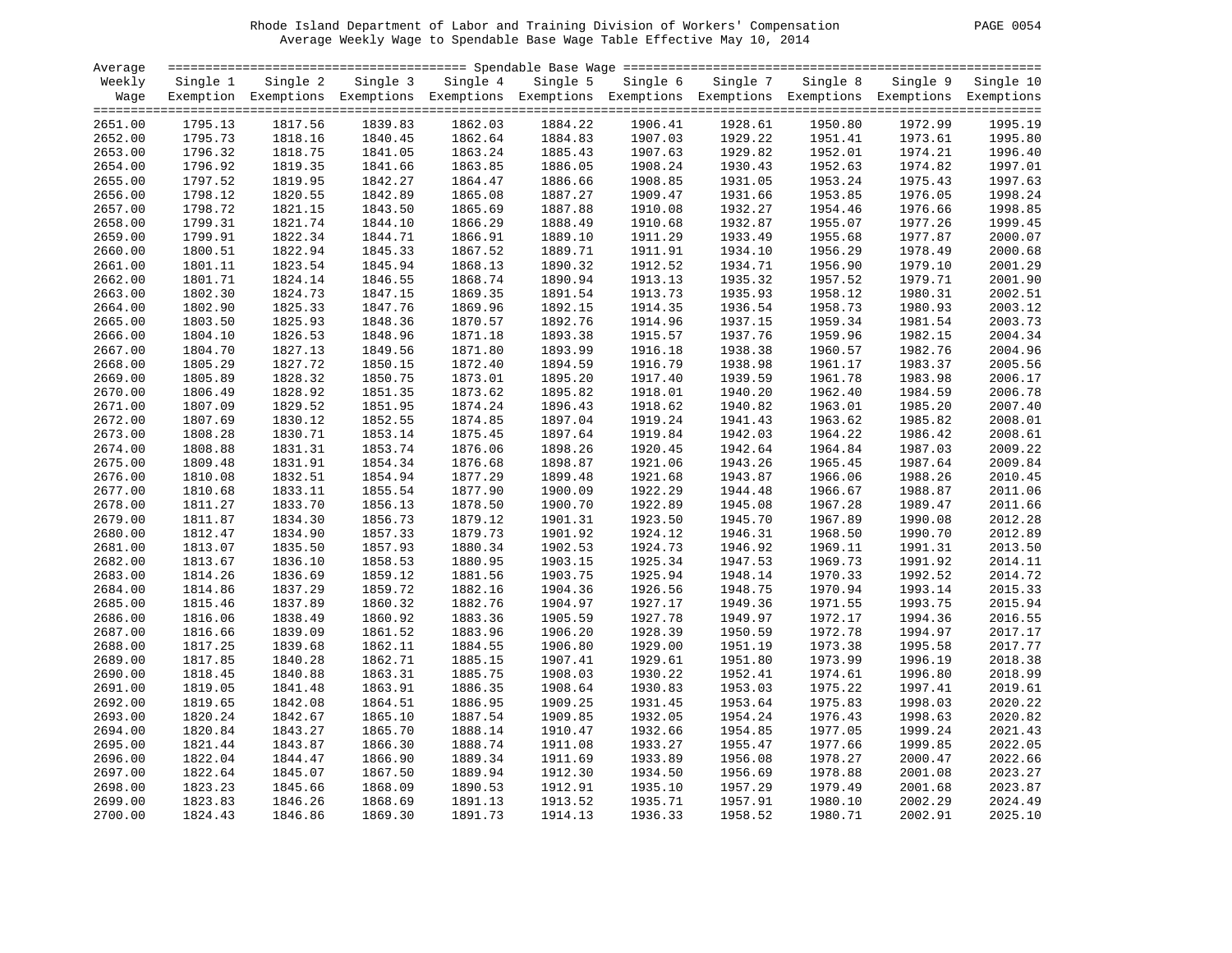# Rhode Island Department of Labor and Training Division of Workers' Compensation PAGE 0055 Average Weekly Wage to Spendable Base Wage Table Effective May 10, 2014

| PAGE. | 0055 |
|-------|------|
|       |      |

| Average |          |                                                                                                              |          |          |          |          |          |          |          |                    |
|---------|----------|--------------------------------------------------------------------------------------------------------------|----------|----------|----------|----------|----------|----------|----------|--------------------|
| Weekly  | Single 1 | Single 2                                                                                                     | Single 3 | Single 4 | Single 5 | Single 6 | Single 7 | Single 8 | Single 9 | Single 10          |
| Wage    |          | Exemption Exemptions Exemptions Exemptions Exemptions Exemptions Exemptions Exemptions Exemptions Exemptions |          |          |          |          |          |          |          |                    |
|         |          |                                                                                                              |          |          |          |          |          |          |          |                    |
| 2701.00 | 1825.03  | 1847.46                                                                                                      | 1869.90  | 1892.33  | 1914.74  | 1936.94  | 1959.13  | 1981.32  | 2003.52  | 2025.71            |
| 2702.00 | 1825.63  | 1848.06                                                                                                      | 1870.50  | 1892.93  | 1915.36  | 1937.55  | 1959.74  | 1981.94  | 2004.13  | 2026.32            |
| 2703.00 | 1826.22  | 1848.65                                                                                                      | 1871.09  | 1893.52  | 1915.95  | 1938.15  | 1960.35  | 1982.54  | 2004.73  | 2026.93            |
| 2704.00 | 1826.82  | 1849.25                                                                                                      | 1871.69  | 1894.12  | 1916.55  | 1938.77  | 1960.96  | 1983.15  | 2005.35  | 2027.54            |
| 2705.00 | 1827.42  | 1849.85                                                                                                      | 1872.29  | 1894.72  | 1917.15  | 1939.38  | 1961.57  | 1983.76  | 2005.96  | 2028.15            |
| 2706.00 | 1828.02  | 1850.45                                                                                                      | 1872.89  | 1895.32  | 1917.75  | 1939.99  | 1962.18  | 1984.38  | 2006.57  | 2028.76            |
| 2707.00 | 1828.62  | 1851.05                                                                                                      | 1873.49  | 1895.92  | 1918.35  | 1940.60  | 1962.80  | 1984.99  | 2007.18  | 2029.38            |
| 2708.00 | 1829.21  | 1851.64                                                                                                      | 1874.08  | 1896.51  | 1918.94  | 1941.21  | 1963.40  | 1985.59  | 2007.79  | 2029.98            |
| 2709.00 | 1829.81  | 1852.24                                                                                                      | 1874.68  | 1897.11  | 1919.54  | 1941.82  | 1964.01  | 1986.20  | 2008.40  | 2030.59            |
| 2710.00 | 1830.41  | 1852.84                                                                                                      | 1875.28  | 1897.71  | 1920.14  | 1942.43  | 1964.62  | 1986.82  | 2009.01  | 2031.20            |
| 2711.00 | 1831.01  | 1853.44                                                                                                      | 1875.88  | 1898.31  | 1920.74  | 1943.04  | 1965.24  | 1987.43  | 2009.62  | 2031.82            |
| 2712.00 | 1831.61  | 1854.04                                                                                                      | 1876.48  | 1898.91  | 1921.34  | 1943.66  | 1965.85  | 1988.04  | 2010.24  | 2032.43            |
| 2713.00 | 1832.20  | 1854.63                                                                                                      | 1877.07  | 1899.50  | 1921.93  | 1944.26  | 1966.45  | 1988.64  | 2010.84  | 2033.03            |
| 2714.00 | 1832.80  | 1855.23                                                                                                      | 1877.67  | 1900.10  | 1922.53  | 1944.87  | 1967.06  | 1989.26  | 2011.45  | 2033.64            |
| 2715.00 | 1833.40  | 1855.83                                                                                                      | 1878.27  | 1900.70  | 1923.13  | 1945.48  | 1967.68  | 1989.87  | 2012.06  | 2034.26            |
| 2716.00 | 1834.00  | 1856.43                                                                                                      | 1878.87  | 1901.30  | 1923.73  | 1946.10  | 1968.29  | 1990.48  | 2012.68  | 2034.87            |
| 2717.00 | 1834.60  | 1857.03                                                                                                      | 1879.47  | 1901.90  | 1924.33  | 1946.71  | 1968.90  | 1991.09  | 2013.29  | 2035.48            |
| 2718.00 | 1835.19  | 1857.62                                                                                                      | 1880.06  | 1902.49  | 1924.92  | 1947.31  | 1969.50  | 1991.70  | 2013.89  | 2036.08            |
| 2719.00 | 1835.79  | 1858.23                                                                                                      | 1880.66  | 1903.09  | 1925.52  | 1947.92  | 1970.12  | 1992.31  | 2014.50  | 2036.70            |
| 2720.00 | 1836.39  | 1858.83                                                                                                      | 1881.26  | 1903.69  | 1926.12  | 1948.54  | 1970.73  | 1992.92  | 2015.12  | 2037.31            |
| 2721.00 | 1836.99  | 1859.43                                                                                                      | 1881.86  | 1904.29  | 1926.72  | 1949.15  | 1971.34  | 1993.53  | 2015.73  | 2037.92            |
| 2722.00 | 1837.59  | 1860.03                                                                                                      | 1882.46  | 1904.89  | 1927.32  | 1949.75  | 1971.95  | 1994.15  | 2016.34  | 2038.53            |
| 2723.00 | 1838.18  | 1860.62                                                                                                      | 1883.05  | 1905.48  | 1927.91  | 1950.34  | 1972.56  | 1994.75  | 2016.94  | 2039.14            |
| 2724.00 | 1838.78  | 1861.22                                                                                                      | 1883.65  | 1906.08  | 1928.51  | 1950.94  | 1973.17  | 1995.36  | 2017.56  | 2039.75            |
| 2725.00 | 1839.38  | 1861.82                                                                                                      | 1884.25  | 1906.68  | 1929.11  | 1951.54  | 1973.78  | 1995.97  | 2018.17  | 2040.36            |
| 2726.00 | 1839.98  | 1862.42                                                                                                      | 1884.85  | 1907.28  | 1929.71  | 1952.14  | 1974.39  | 1996.59  | 2018.78  | 2040.97            |
| 2727.00 | 1840.58  | 1863.02                                                                                                      | 1885.45  | 1907.88  | 1930.31  | 1952.74  | 1975.01  | 1997.20  | 2019.39  | 2041.59            |
| 2728.00 | 1841.17  | 1863.61                                                                                                      | 1886.04  | 1908.47  | 1930.90  | 1953.33  | 1975.61  | 1997.80  | 2020.00  | 2042.19            |
| 2729.00 | 1841.77  | 1864.21                                                                                                      | 1886.64  | 1909.07  | 1931.50  | 1953.93  | 1976.22  | 1998.41  | 2020.61  | 2042.80            |
| 2730.00 | 1842.37  | 1864.81                                                                                                      | 1887.24  | 1909.67  | 1932.10  | 1954.53  | 1976.83  | 1999.03  | 2021.22  | 2043.41            |
|         |          |                                                                                                              | 1887.84  | 1910.27  | 1932.70  |          | 1977.45  | 1999.64  |          | 2044.03            |
| 2731.00 | 1842.97  | 1865.41                                                                                                      |          | 1910.87  |          | 1955.13  |          |          | 2021.83  |                    |
| 2732.00 | 1843.57  | 1866.01                                                                                                      | 1888.44  |          | 1933.30  | 1955.73  | 1978.06  | 2000.25  | 2022.45  | 2044.64            |
| 2733.00 | 1844.16  | 1866.60                                                                                                      | 1889.03  | 1911.46  | 1933.89  | 1956.32  | 1978.66  | 2000.85  | 2023.05  | 2045.24            |
| 2734.00 | 1844.76  | 1867.20                                                                                                      | 1889.63  | 1912.06  | 1934.49  | 1956.92  | 1979.27  | 2001.47  | 2023.66  | 2045.85<br>2046.47 |
| 2735.00 | 1845.36  | 1867.80                                                                                                      | 1890.23  | 1912.66  | 1935.09  | 1957.52  | 1979.89  | 2002.08  | 2024.27  |                    |
| 2736.00 | 1845.96  | 1868.40                                                                                                      | 1890.83  | 1913.26  | 1935.69  | 1958.12  | 1980.50  | 2002.69  | 2024.89  | 2047.08            |
| 2737.00 | 1846.56  | 1869.00                                                                                                      | 1891.43  | 1913.86  | 1936.29  | 1958.72  | 1981.11  | 2003.30  | 2025.50  | 2047.69            |
| 2738.00 | 1847.16  | 1869.59                                                                                                      | 1892.02  | 1914.45  | 1936.88  | 1959.31  | 1981.71  | 2003.91  | 2026.10  | 2048.29            |
| 2739.00 | 1847.76  | 1870.19                                                                                                      | 1892.62  | 1915.05  | 1937.48  | 1959.91  | 1982.33  | 2004.52  | 2026.71  | 2048.91            |
| 2740.00 | 1848.36  | 1870.79                                                                                                      | 1893.22  | 1915.65  | 1938.08  | 1960.51  | 1982.94  | 2005.13  | 2027.33  | 2049.52            |
| 2741.00 | 1848.96  | 1871.39                                                                                                      | 1893.82  | 1916.25  | 1938.68  | 1961.11  | 1983.55  | 2005.74  | 2027.94  | 2050.13            |
| 2742.00 | 1849.56  | 1871.99                                                                                                      | 1894.42  | 1916.85  | 1939.28  | 1961.71  | 1984.15  | 2006.36  | 2028.55  | 2050.74            |
| 2743.00 | 1850.15  | 1872.58                                                                                                      | 1895.01  | 1917.44  | 1939.87  | 1962.30  | 1984.74  | 2006.96  | 2029.15  | 2051.35            |
| 2744.00 | 1850.75  | 1873.18                                                                                                      | 1895.61  | 1918.04  | 1940.47  | 1962.91  | 1985.34  | 2007.57  | 2029.77  | 2051.96            |
| 2745.00 | 1851.35  | 1873.78                                                                                                      | 1896.21  | 1918.64  | 1941.07  | 1963.51  | 1985.94  | 2008.18  | 2030.38  | 2052.57            |
| 2746.00 | 1851.95  | 1874.38                                                                                                      | 1896.81  | 1919.24  | 1941.67  | 1964.11  | 1986.54  | 2008.80  | 2030.99  | 2053.18            |
| 2747.00 | 1852.55  | 1874.98                                                                                                      | 1897.41  | 1919.84  | 1942.27  | 1964.71  | 1987.14  | 2009.41  | 2031.60  | 2053.80            |
| 2748.00 | 1853.14  | 1875.57                                                                                                      | 1898.00  | 1920.43  | 1942.86  | 1965.30  | 1987.73  | 2010.01  | 2032.21  | 2054.40            |
| 2749.00 | 1853.74  | 1876.17                                                                                                      | 1898.60  | 1921.03  | 1943.46  | 1965.90  | 1988.33  | 2010.62  | 2032.82  | 2055.01            |
| 2750.00 | 1854.34  | 1876.77                                                                                                      | 1899.20  | 1921.63  | 1944.06  | 1966.50  | 1988.93  | 2011.24  | 2033.43  | 2055.62            |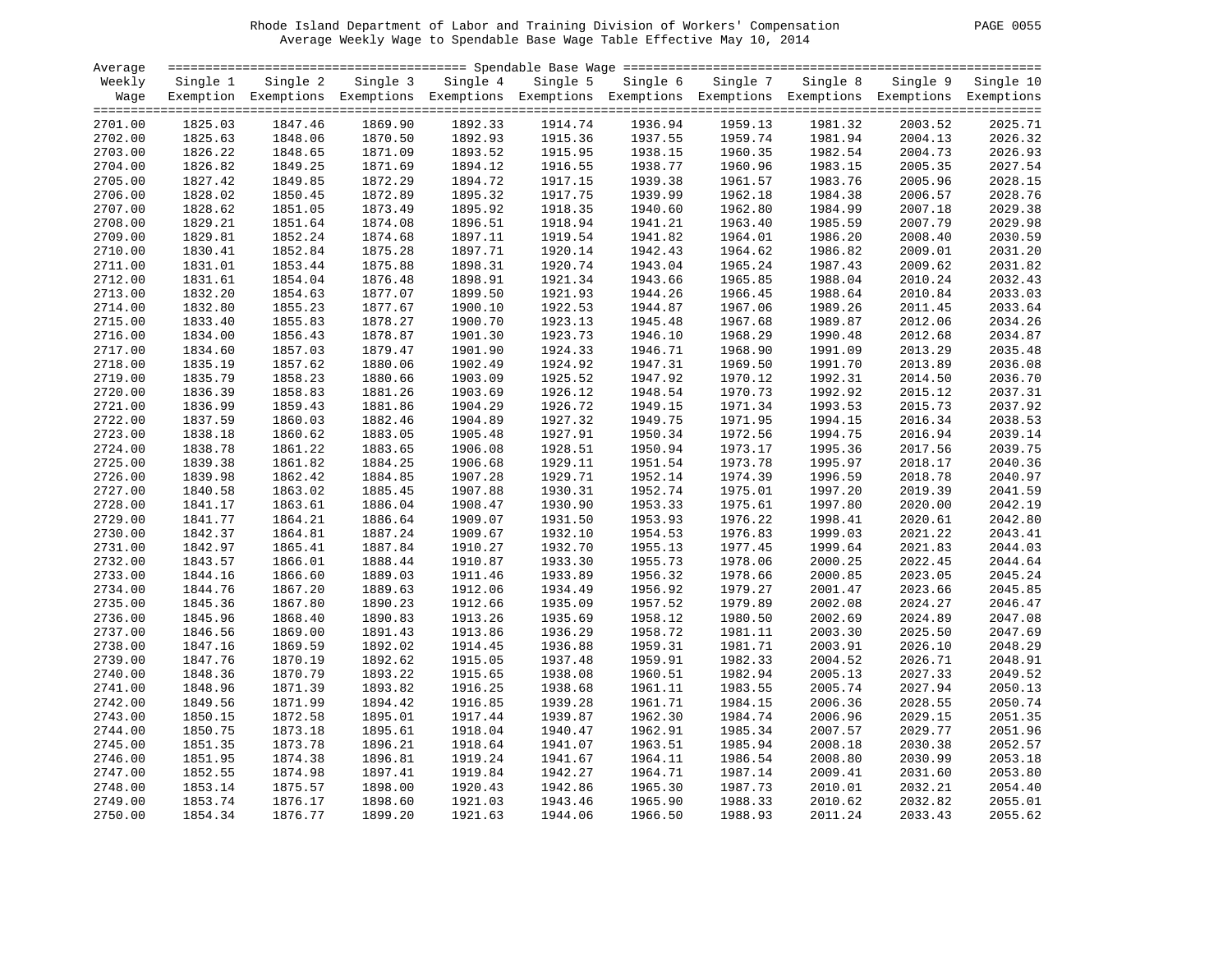# Rhode Island Department of Labor and Training Division of Workers' Compensation PAGE 0056 Average Weekly Wage to Spendable Base Wage Table Effective May 10, 2014

| 0056 | PAGE |
|------|------|
|------|------|

| Average |          |                                                                                                              |          |          |          |          |          |          |          |           |
|---------|----------|--------------------------------------------------------------------------------------------------------------|----------|----------|----------|----------|----------|----------|----------|-----------|
| Weekly  | Single 1 | Single 2                                                                                                     | Single 3 | Single 4 | Single 5 | Single 6 | Single 7 | Single 8 | Single 9 | Single 10 |
| Wage    |          | Exemption Exemptions Exemptions Exemptions Exemptions Exemptions Exemptions Exemptions Exemptions Exemptions |          |          |          |          |          |          |          |           |
|         |          |                                                                                                              |          |          |          |          |          |          |          |           |
| 2751.00 | 1854.94  | 1877.37                                                                                                      | 1899.80  | 1922.23  | 1944.66  | 1967.10  | 1989.53  | 2011.85  | 2034.04  | 2056.24   |
| 2752.00 | 1855.54  | 1877.97                                                                                                      | 1900.40  | 1922.83  | 1945.26  | 1967.70  | 1990.13  | 2012.46  | 2034.66  | 2056.85   |
| 2753.00 | 1856.13  | 1878.56                                                                                                      | 1900.99  | 1923.42  | 1945.85  | 1968.29  | 1990.72  | 2013.06  | 2035.26  | 2057.45   |
| 2754.00 | 1856.73  | 1879.16                                                                                                      | 1901.59  | 1924.02  | 1946.45  | 1968.89  | 1991.32  | 2013.68  | 2035.87  | 2058.06   |
| 2755.00 | 1857.33  | 1879.76                                                                                                      | 1902.19  | 1924.62  | 1947.05  | 1969.49  | 1991.92  | 2014.29  | 2036.48  | 2058.68   |
| 2756.00 | 1857.93  | 1880.36                                                                                                      | 1902.79  | 1925.22  | 1947.65  | 1970.09  | 1992.52  | 2014.90  | 2037.10  | 2059.29   |
| 2757.00 | 1858.53  | 1880.96                                                                                                      | 1903.39  | 1925.82  | 1948.25  | 1970.69  | 1993.12  | 2015.51  | 2037.71  | 2059.90   |
| 2758.00 | 1859.12  | 1881.55                                                                                                      | 1903.98  | 1926.41  | 1948.84  | 1971.28  | 1993.71  | 2016.12  | 2038.31  | 2060.50   |
| 2759.00 | 1859.72  | 1882.15                                                                                                      | 1904.58  | 1927.01  | 1949.44  | 1971.88  | 1994.31  | 2016.73  | 2038.92  | 2061.12   |
| 2760.00 | 1860.32  | 1882.75                                                                                                      | 1905.18  | 1927.61  | 1950.04  | 1972.48  | 1994.91  | 2017.34  | 2039.54  | 2061.73   |
| 2761.00 | 1860.92  | 1883.35                                                                                                      | 1905.78  | 1928.21  | 1950.64  | 1973.08  | 1995.51  | 2017.94  | 2040.15  | 2062.34   |
| 2762.00 | 1861.52  | 1883.95                                                                                                      | 1906.38  | 1928.81  | 1951.24  | 1973.68  | 1996.11  | 2018.54  | 2040.76  | 2062.95   |
| 2763.00 | 1862.11  | 1884.54                                                                                                      | 1906.97  | 1929.40  | 1951.84  | 1974.27  | 1996.70  | 2019.13  | 2041.36  | 2063.56   |
| 2764.00 | 1862.71  | 1885.14                                                                                                      | 1907.57  | 1930.00  | 1952.44  | 1974.87  | 1997.30  | 2019.73  | 2041.98  | 2064.17   |
| 2765.00 | 1863.31  | 1885.74                                                                                                      | 1908.17  | 1930.60  | 1953.04  | 1975.47  | 1997.90  | 2020.33  | 2042.59  | 2064.78   |
| 2766.00 | 1863.91  | 1886.34                                                                                                      | 1908.77  | 1931.20  | 1953.64  | 1976.07  | 1998.50  | 2020.93  | 2043.20  | 2065.39   |
| 2767.00 | 1864.51  | 1886.94                                                                                                      | 1909.37  | 1931.80  | 1954.24  | 1976.67  | 1999.10  | 2021.53  | 2043.81  | 2066.01   |
| 2768.00 | 1865.10  | 1887.53                                                                                                      | 1909.96  | 1932.39  | 1954.83  | 1977.26  | 1999.69  | 2022.12  | 2044.42  | 2066.61   |
| 2769.00 | 1865.70  | 1888.13                                                                                                      | 1910.56  | 1932.99  | 1955.43  | 1977.86  | 2000.29  | 2022.72  | 2045.03  | 2067.22   |
| 2770.00 | 1866.30  | 1888.73                                                                                                      | 1911.16  | 1933.59  | 1956.03  | 1978.46  | 2000.89  | 2023.32  | 2045.64  | 2067.83   |
| 2771.00 | 1866.90  | 1889.33                                                                                                      | 1911.76  | 1934.19  | 1956.63  | 1979.06  | 2001.49  | 2023.92  | 2046.25  | 2068.45   |
| 2772.00 | 1867.50  | 1889.93                                                                                                      | 1912.36  | 1934.79  | 1957.23  | 1979.66  | 2002.09  | 2024.52  | 2046.87  | 2069.06   |
| 2773.00 | 1868.09  | 1890.52                                                                                                      | 1912.95  | 1935.38  | 1957.82  | 1980.25  | 2002.68  | 2025.11  | 2047.47  | 2069.66   |
| 2774.00 | 1868.69  | 1891.12                                                                                                      | 1913.55  | 1935.98  | 1958.42  | 1980.85  | 2003.28  | 2025.71  | 2048.08  | 2070.27   |
| 2775.00 | 1869.29  | 1891.72                                                                                                      | 1914.15  | 1936.58  | 1959.02  | 1981.45  | 2003.88  | 2026.31  | 2048.69  | 2070.89   |
| 2776.00 | 1869.89  | 1892.32                                                                                                      | 1914.75  | 1937.18  | 1959.62  | 1982.05  | 2004.48  | 2026.91  | 2049.31  | 2071.50   |
| 2777.00 | 1870.49  | 1892.92                                                                                                      | 1915.35  | 1937.78  | 1960.22  | 1982.65  | 2005.08  | 2027.51  | 2049.92  | 2072.11   |
| 2778.00 | 1871.08  | 1893.51                                                                                                      | 1915.94  | 1938.37  | 1960.81  | 1983.24  | 2005.67  | 2028.10  | 2050.52  | 2072.71   |
| 2779.00 | 1871.68  | 1894.11                                                                                                      | 1916.54  | 1938.97  | 1961.41  | 1983.84  | 2006.27  | 2028.70  | 2051.13  | 2073.33   |
| 2780.00 | 1872.28  | 1894.71                                                                                                      | 1917.14  | 1939.57  | 1962.01  | 1984.44  | 2006.87  | 2029.30  | 2051.73  | 2073.94   |
| 2781.00 | 1872.88  | 1895.31                                                                                                      | 1917.74  | 1940.18  | 1962.61  | 1985.04  | 2007.47  | 2029.90  | 2052.33  | 2074.55   |
| 2782.00 | 1873.48  | 1895.91                                                                                                      | 1918.34  | 1940.78  | 1963.21  | 1985.64  | 2008.07  | 2030.50  | 2052.93  | 2075.16   |
| 2783.00 | 1874.07  | 1896.50                                                                                                      | 1918.93  | 1941.37  | 1963.80  | 1986.23  | 2008.66  | 2031.09  | 2053.52  | 2075.77   |
| 2784.00 | 1874.67  | 1897.10                                                                                                      | 1919.53  | 1941.97  | 1964.40  | 1986.83  | 2009.26  | 2031.69  | 2054.12  | 2076.38   |
| 2785.00 | 1875.27  | 1897.70                                                                                                      | 1920.13  | 1942.57  | 1965.00  | 1987.43  | 2009.86  | 2032.29  | 2054.72  | 2076.99   |
| 2786.00 | 1875.87  | 1898.30                                                                                                      | 1920.73  | 1943.17  | 1965.60  | 1988.03  | 2010.46  | 2032.89  | 2055.32  | 2077.60   |
| 2787.00 | 1876.47  | 1898.90                                                                                                      | 1921.33  | 1943.77  | 1966.20  | 1988.63  | 2011.06  | 2033.49  | 2055.92  | 2078.22   |
| 2788.00 | 1877.06  | 1899.49                                                                                                      | 1921.92  | 1944.36  | 1966.79  | 1989.22  | 2011.65  | 2034.08  | 2056.52  | 2078.82   |
| 2789.00 | 1877.66  | 1900.09                                                                                                      | 1922.52  | 1944.96  | 1967.39  | 1989.82  | 2012.25  | 2034.68  | 2057.12  | 2079.43   |
| 2790.00 | 1878.26  | 1900.69                                                                                                      | 1923.12  | 1945.56  | 1967.99  | 1990.42  | 2012.85  | 2035.28  | 2057.72  | 2080.04   |
| 2791.00 | 1878.86  | 1901.29                                                                                                      | 1923.72  | 1946.16  | 1968.59  | 1991.02  | 2013.45  | 2035.88  | 2058.32  | 2080.66   |
| 2792.00 | 1879.46  | 1901.89                                                                                                      | 1924.32  | 1946.76  | 1969.19  | 1991.62  | 2014.05  | 2036.48  | 2058.92  | 2081.27   |
| 2793.00 | 1880.05  | 1902.48                                                                                                      | 1924.91  | 1947.35  | 1969.78  | 1992.21  | 2014.64  | 2037.07  | 2059.51  | 2081.87   |
| 2794.00 | 1880.65  | 1903.08                                                                                                      | 1925.51  | 1947.95  | 1970.38  | 1992.81  | 2015.24  | 2037.67  | 2060.11  | 2082.48   |
| 2795.00 | 1881.25  | 1903.68                                                                                                      | 1926.11  | 1948.55  | 1970.98  | 1993.41  | 2015.84  | 2038.27  | 2060.71  | 2083.10   |
| 2796.00 | 1881.85  | 1904.28                                                                                                      | 1926.71  | 1949.15  | 1971.58  | 1994.01  | 2016.44  | 2038.87  | 2061.31  | 2083.71   |
| 2797.00 | 1882.45  | 1904.88                                                                                                      | 1927.31  | 1949.75  | 1972.18  | 1994.61  | 2017.04  | 2039.47  | 2061.91  | 2084.32   |
| 2798.00 | 1883.04  | 1905.47                                                                                                      | 1927.90  | 1950.34  | 1972.77  | 1995.20  | 2017.63  | 2040.06  | 2062.50  | 2084.92   |
| 2799.00 | 1883.64  | 1906.07                                                                                                      | 1928.50  | 1950.94  | 1973.37  | 1995.80  | 2018.23  | 2040.66  | 2063.10  | 2085.53   |
|         | 1884.24  | 1906.67                                                                                                      | 1929.11  | 1951.54  | 1973.97  | 1996.40  | 2018.83  | 2041.26  | 2063.70  | 2086.13   |
| 2800.00 |          |                                                                                                              |          |          |          |          |          |          |          |           |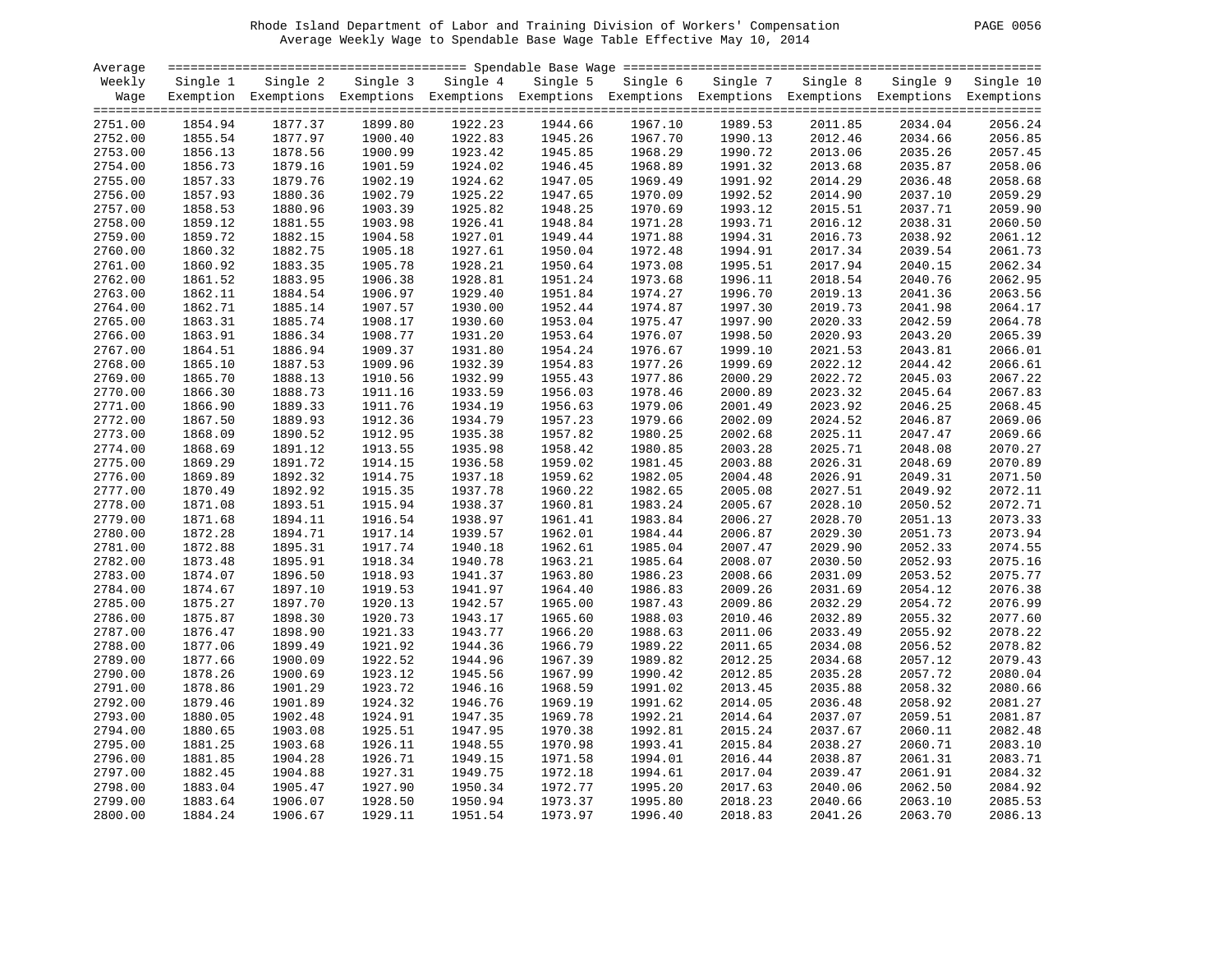# Rhode Island Department of Labor and Training Division of Workers' Compensation PAGE 0057 Average Weekly Wage to Spendable Base Wage Table Effective May 10, 2014

| PAGE | 0057 |
|------|------|
|      |      |

| Average            |                    |                                                                                                              |                    |                    |                    |                    |                    |                    |                    |                    |
|--------------------|--------------------|--------------------------------------------------------------------------------------------------------------|--------------------|--------------------|--------------------|--------------------|--------------------|--------------------|--------------------|--------------------|
| Weekly             | Single 1           | Single 2                                                                                                     | Single 3           | Single 4           | Single 5           | Single 6           | Single 7           | Single 8           | Single 9           | Single 10          |
| Wage               |                    | Exemption Exemptions Exemptions Exemptions Exemptions Exemptions Exemptions Exemptions Exemptions Exemptions |                    |                    |                    |                    |                    |                    |                    |                    |
|                    |                    |                                                                                                              |                    |                    |                    |                    |                    |                    |                    |                    |
| 2801.00            | 1884.84            | 1907.27                                                                                                      | 1929.71            | 1952.14            | 1974.57            | 1997.00            | 2019.43            | 2041.86            | 2064.30            | 2086.73            |
| 2802.00            | 1885.44            | 1907.87                                                                                                      | 1930.31            | 1952.74            | 1975.17            | 1997.60            | 2020.03            | 2042.46            | 2064.90            | 2087.33            |
| 2803.00            | 1886.03            | 1908.46                                                                                                      | 1930.90            | 1953.33            | 1975.76            | 1998.19            | 2020.62            | 2043.05            | 2065.49            | 2087.92            |
| 2804.00            | 1886.63            | 1909.06                                                                                                      | 1931.50            | 1953.93            | 1976.36            | 1998.79            | 2021.22            | 2043.65            | 2066.09            | 2088.52            |
| 2805.00            | 1887.23            | 1909.66                                                                                                      | 1932.10            | 1954.53            | 1976.96            | 1999.39            | 2021.82            | 2044.25            | 2066.69            | 2089.12            |
| 2806.00            | 1887.83            | 1910.26                                                                                                      | 1932.70            | 1955.13            | 1977.56            | 1999.99            | 2022.42            | 2044.86            | 2067.29            | 2089.72            |
| 2807.00            | 1888.43            | 1910.86                                                                                                      | 1933.30            | 1955.73            | 1978.16            | 2000.59            | 2023.02            | 2045.46            | 2067.89            | 2090.32            |
| 2808.00            | 1889.02            | 1911.45                                                                                                      | 1933.89            | 1956.32            | 1978.75            | 2001.18            | 2023.61            | 2046.05            | 2068.48            | 2090.91            |
| 2809.00            | 1889.62            | 1912.05                                                                                                      | 1934.49            | 1956.92            | 1979.35            | 2001.78            | 2024.21            | 2046.65            | 2069.08            | 2091.51            |
| 2810.00            | 1890.22            | 1912.65                                                                                                      | 1935.09            | 1957.52            | 1979.95            | 2002.38            | 2024.81            | 2047.25            | 2069.68            | 2092.11            |
| 2811.00            | 1890.82            | 1913.25                                                                                                      | 1935.69            | 1958.12            | 1980.55            | 2002.98            | 2025.41            | 2047.85            | 2070.28            | 2092.71            |
| 2812.00            | 1891.42            | 1913.85                                                                                                      | 1936.29            | 1958.72            | 1981.15            | 2003.58            | 2026.01            | 2048.45            | 2070.88            | 2093.31            |
| 2813.00            | 1892.01            | 1914.44                                                                                                      | 1936.88            | 1959.31            | 1981.74            | 2004.17            | 2026.60            | 2049.04            | 2071.47            | 2093.90            |
| 2814.00            | 1892.61            | 1915.04                                                                                                      | 1937.48            | 1959.91            | 1982.34            | 2004.77            | 2027.20            | 2049.64            | 2072.07            | 2094.50            |
| 2815.00            | 1893.21            | 1915.64                                                                                                      | 1938.08            | 1960.51            | 1982.94            | 2005.37            | 2027.80            | 2050.24            | 2072.67            | 2095.10            |
| 2816.00            | 1893.81            | 1916.24                                                                                                      | 1938.68            | 1961.11            | 1983.54            | 2005.97            | 2028.40            | 2050.84            | 2073.27            | 2095.70            |
| 2817.00            | 1894.41            | 1916.84                                                                                                      | 1939.28            | 1961.71            | 1984.14            | 2006.57            | 2029.00            | 2051.44            | 2073.87            | 2096.30            |
| 2818.00            | 1895.00            | 1917.43                                                                                                      | 1939.87            | 1962.30            | 1984.73            | 2007.16            | 2029.59            | 2052.03            | 2074.46            | 2096.89            |
| 2819.00            | 1895.60            | 1918.04                                                                                                      | 1940.47            | 1962.90            | 1985.33            | 2007.76            | 2030.19            | 2052.63            | 2075.06            | 2097.49            |
| 2820.00            | 1896.20            | 1918.64                                                                                                      | 1941.07            | 1963.50            | 1985.93            | 2008.36            | 2030.79            | 2053.23            | 2075.66            | 2098.09            |
| 2821.00            | 1896.80            | 1919.24                                                                                                      | 1941.67            | 1964.10            | 1986.53            | 2008.96            | 2031.39            | 2053.83            | 2076.26            | 2098.69            |
| 2822.00            | 1897.40            | 1919.84                                                                                                      | 1942.27            | 1964.70            | 1987.13            | 2009.56            | 2031.99            | 2054.43            | 2076.86            | 2099.29            |
| 2823.00            | 1897.99            | 1920.43                                                                                                      | 1942.86            | 1965.29            | 1987.72            | 2010.15            | 2032.58            | 2055.02            | 2077.45            | 2099.88            |
| 2824.00            | 1898.59            | 1921.03                                                                                                      | 1943.46            | 1965.89            | 1988.32            | 2010.75            | 2033.18            | 2055.62            | 2078.05            | 2100.48            |
| 2825.00            | 1899.19            | 1921.63                                                                                                      | 1944.06            | 1966.49            | 1988.92            | 2011.35            | 2033.79            | 2056.22            | 2078.65            | 2101.08            |
| 2826.00            | 1899.79            | 1922.23                                                                                                      | 1944.66            | 1967.09            | 1989.52            | 2011.95            | 2034.39            | 2056.82            | 2079.25            | 2101.68            |
|                    |                    |                                                                                                              |                    |                    |                    |                    |                    |                    |                    | 2102.28            |
| 2827.00            | 1900.39<br>1900.98 | 1922.83<br>1923.42                                                                                           | 1945.26<br>1945.85 | 1967.69<br>1968.28 | 1990.12<br>1990.71 | 2012.55<br>2013.14 | 2034.99<br>2035.58 | 2057.42            | 2079.85<br>2080.44 | 2102.87            |
| 2828.00<br>2829.00 | 1901.58            | 1924.02                                                                                                      | 1946.45            | 1968.88            | 1991.31            | 2013.74            | 2036.18            | 2058.01<br>2058.61 | 2081.04            | 2103.47            |
| 2830.00            | 1902.18            | 1924.62                                                                                                      | 1947.05            | 1969.48            | 1991.91            | 2014.34            | 2036.78            | 2059.21            | 2081.64            | 2104.07            |
|                    |                    |                                                                                                              | 1947.65            | 1970.08            |                    |                    |                    | 2059.81            |                    | 2104.67            |
| 2831.00            | 1902.78<br>1903.38 | 1925.22<br>1925.82                                                                                           | 1948.25            |                    | 1992.51<br>1993.11 | 2014.94<br>2015.54 | 2037.38<br>2037.98 |                    | 2082.24<br>2082.84 | 2105.27            |
| 2832.00            |                    |                                                                                                              |                    | 1970.68            |                    |                    |                    | 2060.41            |                    |                    |
| 2833.00            | 1903.97            | 1926.41                                                                                                      | 1948.84            | 1971.27            | 1993.70            | 2016.13            | 2038.57            | 2061.00            | 2083.43            | 2105.86            |
| 2834.00            | 1904.57            | 1927.01                                                                                                      | 1949.44            | 1971.87            | 1994.30            | 2016.73            | 2039.17            | 2061.60            | 2084.03            | 2106.46<br>2107.06 |
| 2835.00            | 1905.17            | 1927.61                                                                                                      | 1950.04            | 1972.47            | 1994.90            | 2017.33            | 2039.77            | 2062.20            | 2084.63            | 2107.66            |
| 2836.00            | 1905.77            | 1928.21                                                                                                      | 1950.64            | 1973.07            | 1995.50            | 2017.93            | 2040.37            | 2062.80            | 2085.23            |                    |
| 2837.00            | 1906.37            | 1928.81                                                                                                      | 1951.24            | 1973.67            | 1996.10            | 2018.53            | 2040.97            | 2063.40            | 2085.83            | 2108.26            |
| 2838.00            | 1906.97            | 1929.40                                                                                                      | 1951.83            | 1974.26            | 1996.69            | 2019.12            | 2041.56            | 2063.99            | 2086.42            | 2108.85            |
| 2839.00            | 1907.57            | 1930.00                                                                                                      | 1952.43            | 1974.86            | 1997.29            | 2019.72            | 2042.16            | 2064.59            | 2087.02            | 2109.45            |
| 2840.00            | 1908.17            | 1930.60                                                                                                      | 1953.03            | 1975.46            | 1997.89            | 2020.32            | 2042.76            | 2065.19            | 2087.62            | 2110.05            |
| 2841.00            | 1908.77            | 1931.20                                                                                                      | 1953.63            | 1976.06            | 1998.49            | 2020.92            | 2043.36            | 2065.79            | 2088.22            | 2110.65            |
| 2842.00            | 1909.37            | 1931.80                                                                                                      | 1954.23            | 1976.66            | 1999.09            | 2021.52            | 2043.96            | 2066.39            | 2088.82            | 2111.25            |
| 2843.00            | 1909.96            | 1932.39                                                                                                      | 1954.82            | 1977.25            | 1999.68            | 2022.11            | 2044.55            | 2066.98            | 2089.41            | 2111.84            |
| 2844.00            | 1910.56            | 1932.99                                                                                                      | 1955.42            | 1977.85            | 2000.28            | 2022.72            | 2045.15            | 2067.58            | 2090.01            | 2112.44            |
| 2845.00            | 1911.16            | 1933.59                                                                                                      | 1956.02            | 1978.45            | 2000.88            | 2023.32            | 2045.75            | 2068.18            | 2090.61            | 2113.04            |
| 2846.00            | 1911.76            | 1934.19                                                                                                      | 1956.62            | 1979.05            | 2001.48            | 2023.92            | 2046.35            | 2068.78            | 2091.21            | 2113.64            |
| 2847.00            | 1912.36            | 1934.79                                                                                                      | 1957.22            | 1979.65            | 2002.08            | 2024.52            | 2046.95            | 2069.38            | 2091.81            | 2114.24            |
| 2848.00            | 1912.95            | 1935.38                                                                                                      | 1957.81            | 1980.24            | 2002.67            | 2025.11            | 2047.54            | 2069.97            | 2092.40            | 2114.83            |
| 2849.00            | 1913.55            | 1935.98                                                                                                      | 1958.41            | 1980.84            | 2003.27            | 2025.71            | 2048.14            | 2070.57            | 2093.00            | 2115.43            |
| 2850.00            | 1914.15            | 1936.58                                                                                                      | 1959.01            | 1981.44            | 2003.87            | 2026.31            | 2048.74            | 2071.17            | 2093.60            | 2116.03            |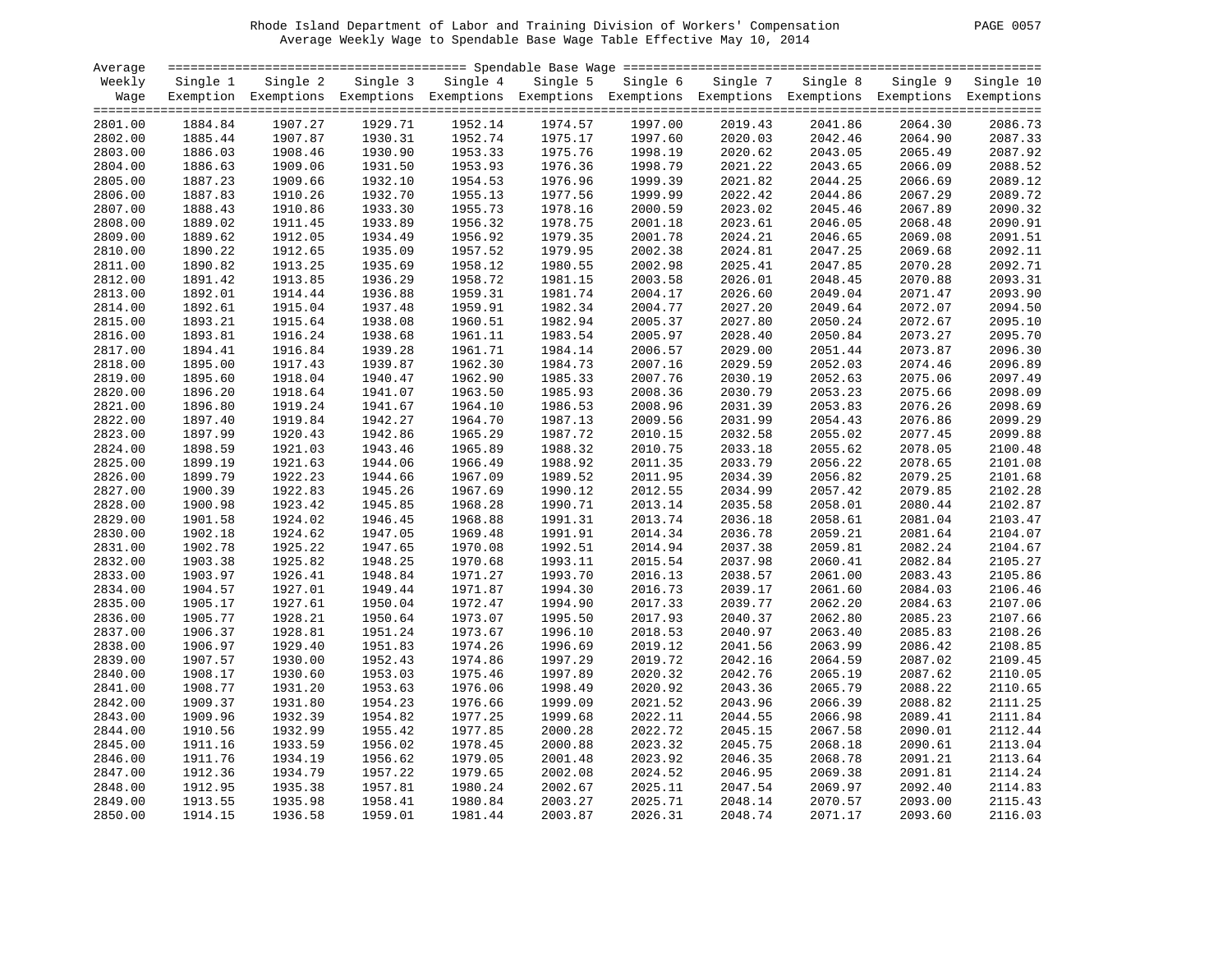# Rhode Island Department of Labor and Training Division of Workers' Compensation PAGE 0058 Average Weekly Wage to Spendable Base Wage Table Effective May 10, 2014

| PAGE<br>0058 |  |  |
|--------------|--|--|
|--------------|--|--|

| Average |          |                                                                                                              |          |          |          |          |          |          |          |           |
|---------|----------|--------------------------------------------------------------------------------------------------------------|----------|----------|----------|----------|----------|----------|----------|-----------|
| Weekly  | Single 1 | Single 2                                                                                                     | Single 3 | Single 4 | Single 5 | Single 6 | Single 7 | Single 8 | Single 9 | Single 10 |
| Wage    |          | Exemption Exemptions Exemptions Exemptions Exemptions Exemptions Exemptions Exemptions Exemptions Exemptions |          |          |          |          |          |          |          |           |
|         |          |                                                                                                              |          |          |          |          |          |          |          |           |
| 2851.00 | 1914.75  | 1937.18                                                                                                      | 1959.61  | 1982.04  | 2004.47  | 2026.91  | 2049.34  | 2071.77  | 2094.20  | 2116.63   |
| 2852.00 | 1915.35  | 1937.78                                                                                                      | 1960.21  | 1982.64  | 2005.07  | 2027.51  | 2049.94  | 2072.37  | 2094.80  | 2117.23   |
| 2853.00 | 1915.94  | 1938.37                                                                                                      | 1960.80  | 1983.23  | 2005.66  | 2028.10  | 2050.53  | 2072.96  | 2095.39  | 2117.82   |
| 2854.00 | 1916.54  | 1938.97                                                                                                      | 1961.40  | 1983.83  | 2006.26  | 2028.70  | 2051.13  | 2073.56  | 2095.99  | 2118.42   |
| 2855.00 | 1917.14  | 1939.57                                                                                                      | 1962.00  | 1984.43  | 2006.86  | 2029.30  | 2051.73  | 2074.16  | 2096.59  | 2119.02   |
| 2856.00 | 1917.74  | 1940.17                                                                                                      | 1962.60  | 1985.03  | 2007.46  | 2029.90  | 2052.33  | 2074.76  | 2097.19  | 2119.62   |
| 2857.00 | 1918.34  | 1940.77                                                                                                      | 1963.20  | 1985.63  | 2008.06  | 2030.50  | 2052.93  | 2075.36  | 2097.79  | 2120.22   |
| 2858.00 | 1918.93  | 1941.36                                                                                                      | 1963.79  | 1986.22  | 2008.65  | 2031.09  | 2053.52  | 2075.95  | 2098.38  | 2120.81   |
| 2859.00 | 1919.53  | 1941.96                                                                                                      | 1964.39  | 1986.82  | 2009.25  | 2031.69  | 2054.12  | 2076.55  | 2098.98  | 2121.41   |
| 2860.00 | 1920.13  | 1942.56                                                                                                      | 1964.99  | 1987.42  | 2009.85  | 2032.29  | 2054.72  | 2077.15  | 2099.58  | 2122.01   |
| 2861.00 | 1920.73  | 1943.16                                                                                                      | 1965.59  | 1988.02  | 2010.45  | 2032.89  | 2055.32  | 2077.75  | 2100.18  | 2122.61   |
| 2862.00 | 1921.33  | 1943.76                                                                                                      | 1966.19  | 1988.62  | 2011.05  | 2033.49  | 2055.92  | 2078.35  | 2100.78  | 2123.21   |
| 2863.00 | 1921.92  | 1944.35                                                                                                      | 1966.78  | 1989.21  | 2011.65  | 2034.08  | 2056.51  | 2078.94  | 2101.37  | 2123.80   |
| 2864.00 | 1922.52  | 1944.95                                                                                                      | 1967.38  | 1989.81  | 2012.25  | 2034.68  | 2057.11  | 2079.54  | 2101.97  | 2124.40   |
| 2865.00 | 1923.12  | 1945.55                                                                                                      | 1967.98  | 1990.41  | 2012.85  | 2035.28  | 2057.71  | 2080.14  | 2102.57  | 2125.00   |
| 2866.00 | 1923.72  | 1946.15                                                                                                      | 1968.58  | 1991.01  | 2013.45  | 2035.88  | 2058.31  | 2080.74  | 2103.17  | 2125.60   |
| 2867.00 |          | 1946.75                                                                                                      | 1969.18  | 1991.61  |          | 2036.48  | 2058.91  | 2081.34  |          | 2126.20   |
|         | 1924.32  | 1947.34                                                                                                      | 1969.77  | 1992.20  | 2014.05  |          | 2059.50  | 2081.93  | 2103.77  | 2126.79   |
| 2868.00 | 1924.91  |                                                                                                              |          |          | 2014.64  | 2037.07  |          |          | 2104.36  | 2127.40   |
| 2869.00 | 1925.51  | 1947.94                                                                                                      | 1970.37  | 1992.80  | 2015.24  | 2037.67  | 2060.10  | 2082.53  | 2104.96  |           |
| 2870.00 | 1926.11  | 1948.54                                                                                                      | 1970.97  | 1993.40  | 2015.84  | 2038.27  | 2060.70  | 2083.13  | 2105.56  | 2128.00   |
| 2871.00 | 1926.71  | 1949.14                                                                                                      | 1971.57  | 1994.00  | 2016.44  | 2038.87  | 2061.30  | 2083.73  | 2106.16  | 2128.60   |
| 2872.00 | 1927.31  | 1949.74                                                                                                      | 1972.17  | 1994.60  | 2017.04  | 2039.47  | 2061.90  | 2084.33  | 2106.76  | 2129.20   |
| 2873.00 | 1927.90  | 1950.33                                                                                                      | 1972.76  | 1995.19  | 2017.63  | 2040.06  | 2062.49  | 2084.92  | 2107.35  | 2129.79   |
| 2874.00 | 1928.50  | 1950.93                                                                                                      | 1973.36  | 1995.79  | 2018.23  | 2040.66  | 2063.09  | 2085.52  | 2107.95  | 2130.39   |
| 2875.00 | 1929.10  | 1951.53                                                                                                      | 1973.96  | 1996.39  | 2018.83  | 2041.26  | 2063.69  | 2086.12  | 2108.55  | 2130.99   |
| 2876.00 | 1929.70  | 1952.13                                                                                                      | 1974.56  | 1996.99  | 2019.43  | 2041.86  | 2064.29  | 2086.72  | 2109.15  | 2131.59   |
| 2877.00 | 1930.30  | 1952.73                                                                                                      | 1975.16  | 1997.59  | 2020.03  | 2042.46  | 2064.89  | 2087.32  | 2109.75  | 2132.19   |
| 2878.00 | 1930.89  | 1953.32                                                                                                      | 1975.75  | 1998.18  | 2020.62  | 2043.05  | 2065.48  | 2087.91  | 2110.34  | 2132.78   |
| 2879.00 | 1931.49  | 1953.92                                                                                                      | 1976.35  | 1998.78  | 2021.22  | 2043.65  | 2066.08  | 2088.51  | 2110.94  | 2133.38   |
| 2880.00 | 1932.09  | 1954.52                                                                                                      | 1976.95  | 1999.38  | 2021.82  | 2044.25  | 2066.68  | 2089.11  | 2111.54  | 2133.98   |
| 2881.00 | 1932.69  | 1955.12                                                                                                      | 1977.55  | 1999.99  | 2022.42  | 2044.85  | 2067.28  | 2089.71  | 2112.14  | 2134.58   |
| 2882.00 | 1933.29  | 1955.72                                                                                                      | 1978.15  | 2000.59  | 2023.02  | 2045.45  | 2067.88  | 2090.31  | 2112.74  | 2135.18   |
| 2883.00 | 1933.88  | 1956.31                                                                                                      | 1978.74  | 2001.18  | 2023.61  | 2046.04  | 2068.47  | 2090.90  | 2113.33  | 2135.77   |
| 2884.00 | 1934.48  | 1956.91                                                                                                      | 1979.34  | 2001.78  | 2024.21  | 2046.64  | 2069.07  | 2091.50  | 2113.93  | 2136.37   |
| 2885.00 | 1935.08  | 1957.51                                                                                                      | 1979.94  | 2002.38  | 2024.81  | 2047.24  | 2069.67  | 2092.10  | 2114.53  | 2136.97   |
| 2886.00 | 1935.68  | 1958.11                                                                                                      | 1980.54  | 2002.98  | 2025.41  | 2047.84  | 2070.27  | 2092.70  | 2115.13  | 2137.57   |
| 2887.00 | 1936.28  | 1958.71                                                                                                      | 1981.14  | 2003.58  | 2026.01  | 2048.44  | 2070.87  | 2093.30  | 2115.73  | 2138.17   |
| 2888.00 | 1936.87  | 1959.30                                                                                                      | 1981.73  | 2004.17  | 2026.60  | 2049.03  | 2071.46  | 2093.89  | 2116.33  | 2138.76   |
| 2889.00 | 1937.47  | 1959.90                                                                                                      | 1982.33  | 2004.77  | 2027.20  | 2049.63  | 2072.06  | 2094.49  | 2116.93  | 2139.36   |
| 2890.00 | 1938.07  | 1960.50                                                                                                      | 1982.93  | 2005.37  | 2027.80  | 2050.23  | 2072.66  | 2095.09  | 2117.53  | 2139.96   |
| 2891.00 | 1938.67  | 1961.10                                                                                                      | 1983.53  | 2005.97  | 2028.40  | 2050.83  | 2073.26  | 2095.69  | 2118.13  | 2140.56   |
| 2892.00 | 1939.27  | 1961.70                                                                                                      | 1984.13  | 2006.57  | 2029.00  | 2051.43  | 2073.86  | 2096.29  | 2118.73  | 2141.16   |
| 2893.00 | 1939.86  | 1962.29                                                                                                      | 1984.72  | 2007.16  | 2029.59  | 2052.02  | 2074.45  | 2096.88  | 2119.32  | 2141.75   |
| 2894.00 | 1940.46  | 1962.89                                                                                                      | 1985.32  | 2007.76  | 2030.19  | 2052.62  | 2075.05  | 2097.48  | 2119.92  | 2142.35   |
| 2895.00 | 1941.06  | 1963.49                                                                                                      | 1985.92  | 2008.36  | 2030.79  | 2053.22  | 2075.65  | 2098.08  | 2120.52  | 2142.95   |
| 2896.00 | 1941.66  | 1964.09                                                                                                      | 1986.52  | 2008.96  | 2031.39  | 2053.82  | 2076.25  | 2098.68  | 2121.12  | 2143.55   |
| 2897.00 | 1942.26  | 1964.69                                                                                                      | 1987.12  | 2009.56  | 2031.99  | 2054.42  | 2076.85  | 2099.28  | 2121.72  | 2144.15   |
| 2898.00 | 1942.85  | 1965.28                                                                                                      | 1987.71  | 2010.15  | 2032.58  | 2055.01  | 2077.44  | 2099.87  | 2122.31  | 2144.74   |
| 2899.00 | 1943.45  | 1965.88                                                                                                      | 1988.31  | 2010.75  | 2033.18  | 2055.61  | 2078.04  | 2100.47  | 2122.91  | 2145.34   |
| 2900.00 | 1944.05  | 1966.48                                                                                                      | 1988.92  | 2011.35  | 2033.78  | 2056.21  | 2078.64  | 2101.07  | 2123.51  | 2145.94   |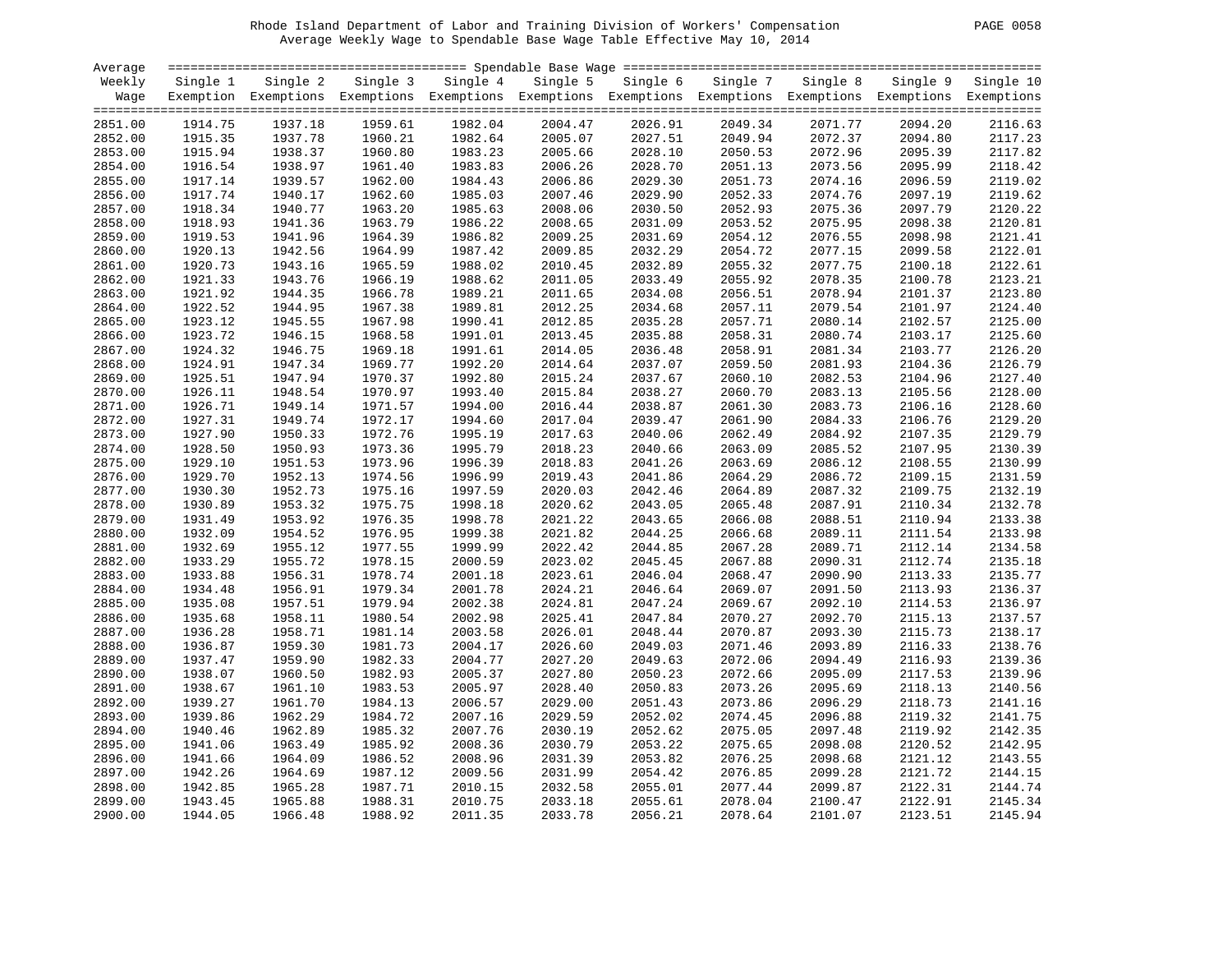# Rhode Island Department of Labor and Training Division of Workers' Compensation PAGE 0059 Average Weekly Wage to Spendable Base Wage Table Effective May 10, 2014

| PAGE 0059 |  |  |
|-----------|--|--|
|-----------|--|--|

| Average            |                    |                                                                                                              |                    |          |                    |                    |                    |                    |                    |           |
|--------------------|--------------------|--------------------------------------------------------------------------------------------------------------|--------------------|----------|--------------------|--------------------|--------------------|--------------------|--------------------|-----------|
| Weekly             | Single 1           | Single 2                                                                                                     | Single 3           | Single 4 | Single 5           | Single 6           | Single 7           | Single 8           | Single 9           | Single 10 |
| Wage               |                    | Exemption Exemptions Exemptions Exemptions Exemptions Exemptions Exemptions Exemptions Exemptions Exemptions |                    |          |                    |                    |                    |                    |                    |           |
|                    |                    |                                                                                                              |                    |          |                    |                    |                    |                    |                    |           |
| 2901.00            | 1944.65            | 1967.08                                                                                                      | 1989.52            | 2011.95  | 2034.38            | 2056.81            | 2079.24            | 2101.67            | 2124.11            | 2146.54   |
| 2902.00            | 1945.25            | 1967.68                                                                                                      | 1990.12            | 2012.55  | 2034.98            | 2057.41            | 2079.84            | 2102.27            | 2124.71            | 2147.14   |
| 2903.00            | 1945.84            | 1968.27                                                                                                      | 1990.71            | 2013.14  | 2035.57            | 2058.00            | 2080.43            | 2102.86            | 2125.30            | 2147.73   |
| 2904.00            | 1946.44            | 1968.87                                                                                                      | 1991.31            | 2013.74  | 2036.17            | 2058.60            | 2081.03            | 2103.46            | 2125.90            | 2148.33   |
| 2905.00            | 1947.04            | 1969.47                                                                                                      | 1991.91            | 2014.34  | 2036.77            | 2059.20            | 2081.63            | 2104.06            | 2126.50            | 2148.93   |
| 2906.00            | 1947.64            | 1970.07                                                                                                      | 1992.51            | 2014.94  | 2037.37            | 2059.80            | 2082.23            | 2104.67            | 2127.10            | 2149.53   |
| 2907.00            | 1948.24            | 1970.67                                                                                                      | 1993.11            | 2015.54  | 2037.97            | 2060.40            | 2082.83            | 2105.27            | 2127.70            | 2150.13   |
| 2908.00            | 1948.83            | 1971.26                                                                                                      | 1993.70            | 2016.13  | 2038.56            | 2060.99            | 2083.42            | 2105.86            | 2128.29            | 2150.72   |
| 2909.00            | 1949.43            | 1971.86                                                                                                      | 1994.30            | 2016.73  | 2039.16            | 2061.59            | 2084.02            | 2106.46            | 2128.89            | 2151.32   |
| 2910.00            | 1950.03            | 1972.46                                                                                                      | 1994.90            | 2017.33  | 2039.76            | 2062.19            | 2084.62            | 2107.06            | 2129.49            | 2151.92   |
| 2911.00            | 1950.63            | 1973.06                                                                                                      | 1995.50            | 2017.93  | 2040.36            | 2062.79            | 2085.22            | 2107.66            | 2130.09            | 2152.52   |
| 2912.00            | 1951.23            | 1973.66                                                                                                      | 1996.10            | 2018.53  | 2040.96            | 2063.39            | 2085.82            | 2108.26            | 2130.69            | 2153.12   |
| 2913.00            | 1951.82            | 1974.25                                                                                                      | 1996.69            | 2019.12  | 2041.55            | 2063.98            | 2086.41            | 2108.85            | 2131.28            | 2153.71   |
| 2914.00            | 1952.42            | 1974.85                                                                                                      | 1997.29            | 2019.72  | 2042.15            | 2064.58            | 2087.01            | 2109.45            | 2131.88            | 2154.31   |
| 2915.00            | 1953.02            | 1975.45                                                                                                      | 1997.89            | 2020.32  | 2042.75            | 2065.18            | 2087.61            | 2110.05            | 2132.48            | 2154.91   |
| 2916.00            | 1953.62            | 1976.05                                                                                                      | 1998.49            | 2020.92  | 2043.35            | 2065.78            | 2088.21            | 2110.65            | 2133.08            | 2155.51   |
| 2917.00            | 1954.22            | 1976.65                                                                                                      | 1999.09            | 2021.52  | 2043.95            | 2066.38            | 2088.81            | 2111.25            | 2133.68            | 2156.11   |
| 2918.00            | 1954.81            | 1977.24                                                                                                      | 1999.68            | 2022.11  | 2044.54            | 2066.97            | 2089.40            | 2111.84            | 2134.27            | 2156.70   |
| 2919.00            | 1955.41            | 1977.85                                                                                                      | 2000.28            | 2022.71  | 2045.14            | 2067.57            | 2090.00            | 2112.44            | 2134.87            | 2157.30   |
| 2920.00            | 1956.01            | 1978.45                                                                                                      | 2000.88            | 2023.31  | 2045.74            | 2068.17            | 2090.60            | 2113.04            | 2135.47            | 2157.90   |
| 2921.00            | 1956.61            | 1979.05                                                                                                      | 2001.48            | 2023.91  | 2046.34            | 2068.77            | 2091.20            | 2113.64            | 2136.07            | 2158.50   |
| 2922.00            | 1957.21            | 1979.65                                                                                                      | 2002.08            | 2024.51  | 2046.94            | 2069.37            | 2091.80            | 2114.24            | 2136.67            | 2159.10   |
| 2923.00            | 1957.80            | 1980.24                                                                                                      | 2002.67            | 2025.10  | 2047.53            | 2069.96            | 2092.39            | 2114.83            | 2137.26            | 2159.69   |
| 2924.00            | 1958.40            | 1980.84                                                                                                      | 2003.27            | 2025.70  | 2048.13            | 2070.56            | 2092.99            | 2115.43            | 2137.86            | 2160.29   |
| 2925.00            | 1959.00            | 1981.44                                                                                                      | 2003.87            | 2026.30  | 2048.73            | 2071.16            | 2093.60            | 2116.03            | 2138.46            | 2160.89   |
| 2926.00            | 1959.60            | 1982.04                                                                                                      | 2004.47            | 2026.90  | 2049.33            | 2071.76            | 2094.20            | 2116.63            | 2139.06            | 2161.49   |
|                    |                    |                                                                                                              |                    | 2027.50  |                    |                    |                    |                    |                    | 2162.09   |
| 2927.00<br>2928.00 | 1960.20<br>1960.79 | 1982.64<br>1983.23                                                                                           | 2005.07<br>2005.66 | 2028.09  | 2049.93<br>2050.52 | 2072.36<br>2072.95 | 2094.80<br>2095.39 | 2117.23            | 2139.66<br>2140.25 | 2162.68   |
| 2929.00            | 1961.39            | 1983.83                                                                                                      | 2006.26            | 2028.69  | 2051.12            | 2073.55            | 2095.99            | 2117.82<br>2118.42 | 2140.85            | 2163.28   |
| 2930.00            | 1961.99            | 1984.43                                                                                                      | 2006.86            | 2029.29  | 2051.72            | 2074.15            | 2096.59            | 2119.02            | 2141.45            | 2163.88   |
|                    |                    | 1985.03                                                                                                      | 2007.46            | 2029.89  |                    |                    | 2097.19            | 2119.62            |                    | 2164.48   |
| 2931.00            | 1962.59<br>1963.19 |                                                                                                              |                    |          | 2052.32            | 2074.75            |                    |                    | 2142.05            |           |
| 2932.00            |                    | 1985.63                                                                                                      | 2008.06            | 2030.49  | 2052.92            | 2075.35            | 2097.79            | 2120.22            | 2142.65            | 2165.08   |
| 2933.00            | 1963.78            | 1986.22                                                                                                      | 2008.65            | 2031.08  | 2053.51            | 2075.94            | 2098.38            | 2120.81            | 2143.24            | 2165.67   |
| 2934.00            | 1964.38            | 1986.82                                                                                                      | 2009.25            | 2031.68  | 2054.11            | 2076.54            | 2098.98            | 2121.41            | 2143.84            | 2166.27   |
| 2935.00            | 1964.98            | 1987.42                                                                                                      | 2009.85            | 2032.28  | 2054.71            | 2077.14            | 2099.58            | 2122.01            | 2144.44            | 2166.87   |
| 2936.00            | 1965.58            | 1988.02                                                                                                      | 2010.45            | 2032.88  | 2055.31            | 2077.74            | 2100.18            | 2122.61            | 2145.04            | 2167.47   |
| 2937.00            | 1966.18            | 1988.62                                                                                                      | 2011.05            | 2033.48  | 2055.91            | 2078.34            | 2100.78            | 2123.21            | 2145.64            | 2168.07   |
| 2938.00            | 1966.78            | 1989.21                                                                                                      | 2011.64            | 2034.07  | 2056.50            | 2078.93            | 2101.37            | 2123.80            | 2146.23            | 2168.66   |
| 2939.00            | 1967.38            | 1989.81                                                                                                      | 2012.24            | 2034.67  | 2057.10            | 2079.53            | 2101.97            | 2124.40            | 2146.83            | 2169.26   |
| 2940.00            | 1967.98            | 1990.41                                                                                                      | 2012.84            | 2035.27  | 2057.70            | 2080.13            | 2102.57            | 2125.00            | 2147.43            | 2169.86   |
| 2941.00            | 1968.58            | 1991.01                                                                                                      | 2013.44            | 2035.87  | 2058.30            | 2080.73            | 2103.17            | 2125.60            | 2148.03            | 2170.46   |
| 2942.00            | 1969.18            | 1991.61                                                                                                      | 2014.04            | 2036.47  | 2058.90            | 2081.33            | 2103.77            | 2126.20            | 2148.63            | 2171.06   |
| 2943.00            | 1969.77            | 1992.20                                                                                                      | 2014.63            | 2037.06  | 2059.49            | 2081.92            | 2104.36            | 2126.79            | 2149.22            | 2171.65   |
| 2944.00            | 1970.37            | 1992.80                                                                                                      | 2015.23            | 2037.66  | 2060.09            | 2082.53            | 2104.96            | 2127.39            | 2149.82            | 2172.25   |
| 2945.00            | 1970.97            | 1993.40                                                                                                      | 2015.83            | 2038.26  | 2060.69            | 2083.13            | 2105.56            | 2127.99            | 2150.42            | 2172.85   |
| 2946.00            | 1971.57            | 1994.00                                                                                                      | 2016.43            | 2038.86  | 2061.29            | 2083.73            | 2106.16            | 2128.59            | 2151.02            | 2173.45   |
| 2947.00            | 1972.17            | 1994.60                                                                                                      | 2017.03            | 2039.46  | 2061.89            | 2084.33            | 2106.76            | 2129.19            | 2151.62            | 2174.05   |
| 2948.00            | 1972.76            | 1995.19                                                                                                      | 2017.62            | 2040.05  | 2062.48            | 2084.92            | 2107.35            | 2129.78            | 2152.21            | 2174.64   |
| 2949.00            | 1973.36            | 1995.79                                                                                                      | 2018.22            | 2040.65  | 2063.08            | 2085.52            | 2107.95            | 2130.38            | 2152.81            | 2175.24   |
| 2950.00            | 1973.96            | 1996.39                                                                                                      | 2018.82            | 2041.25  | 2063.68            | 2086.12            | 2108.55            | 2130.98            | 2153.41            | 2175.84   |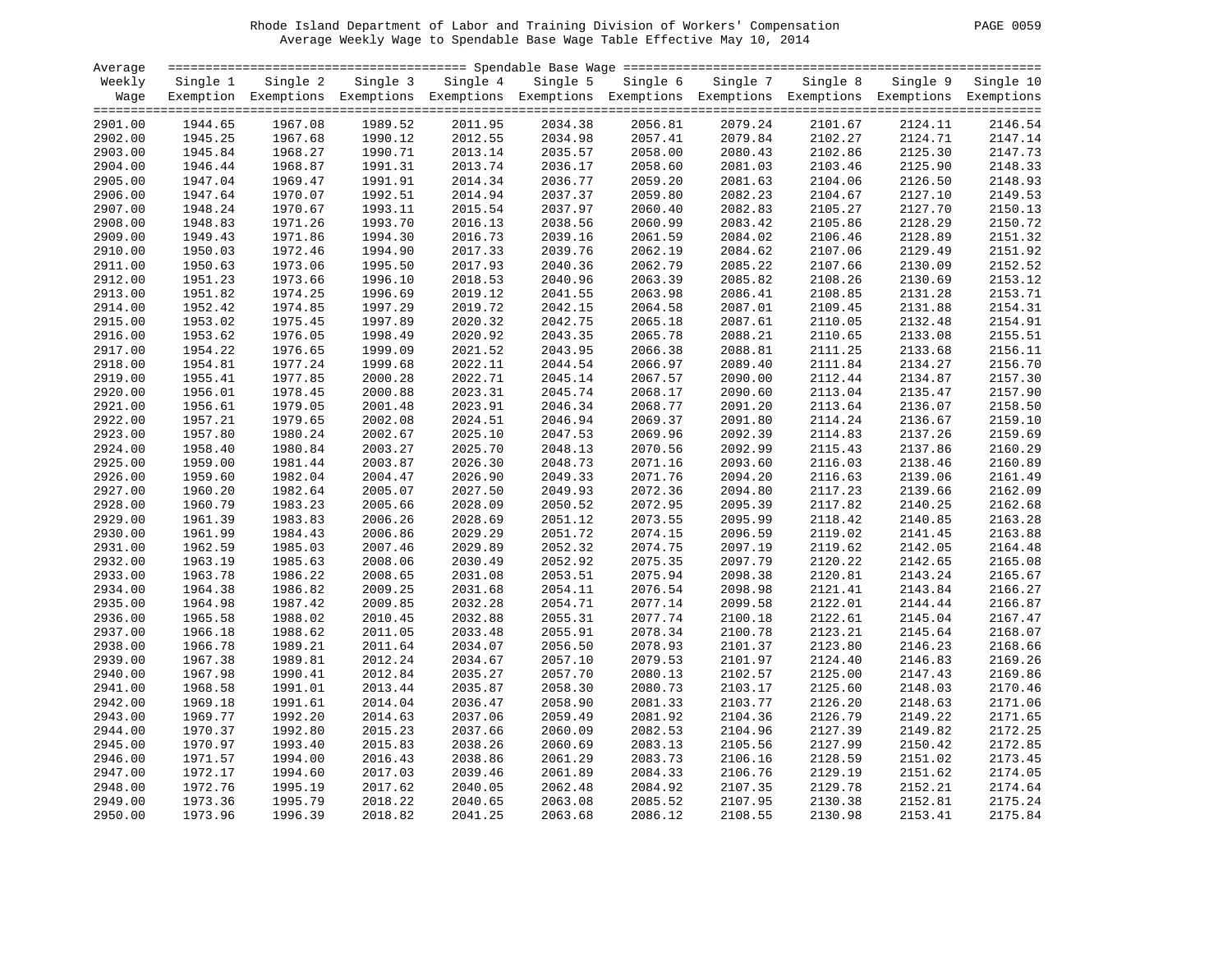# Rhode Island Department of Labor and Training Division of Workers' Compensation PAGE 0060 Average Weekly Wage to Spendable Base Wage Table Effective May 10, 2014

| PAGE | 0060 |  |
|------|------|--|
|------|------|--|

| Average |          |                                                                                                              |          |          |          |          |          |          |          |           |
|---------|----------|--------------------------------------------------------------------------------------------------------------|----------|----------|----------|----------|----------|----------|----------|-----------|
| Weekly  | Single 1 | Single 2                                                                                                     | Single 3 | Single 4 | Single 5 | Single 6 | Single 7 | Single 8 | Single 9 | Single 10 |
| Wage    |          | Exemption Exemptions Exemptions Exemptions Exemptions Exemptions Exemptions Exemptions Exemptions Exemptions |          |          |          |          |          |          |          |           |
|         |          |                                                                                                              |          |          |          |          |          |          |          |           |
| 2951.00 | 1974.56  | 1996.99                                                                                                      | 2019.42  | 2041.85  | 2064.28  | 2086.72  | 2109.15  | 2131.58  | 2154.01  | 2176.44   |
| 2952.00 | 1975.16  | 1997.59                                                                                                      | 2020.02  | 2042.45  | 2064.88  | 2087.32  | 2109.75  | 2132.18  | 2154.61  | 2177.04   |
| 2953.00 | 1975.75  | 1998.18                                                                                                      | 2020.61  | 2043.04  | 2065.47  | 2087.91  | 2110.34  | 2132.77  | 2155.20  | 2177.63   |
| 2954.00 | 1976.35  | 1998.78                                                                                                      | 2021.21  | 2043.64  | 2066.07  | 2088.51  | 2110.94  | 2133.37  | 2155.80  | 2178.23   |
| 2955.00 | 1976.95  | 1999.38                                                                                                      | 2021.81  | 2044.24  | 2066.67  | 2089.11  | 2111.54  | 2133.97  | 2156.40  | 2178.83   |
| 2956.00 | 1977.55  | 1999.98                                                                                                      | 2022.41  | 2044.84  | 2067.27  | 2089.71  | 2112.14  | 2134.57  | 2157.00  | 2179.43   |
| 2957.00 | 1978.15  | 2000.58                                                                                                      | 2023.01  | 2045.44  | 2067.87  | 2090.31  | 2112.74  | 2135.17  | 2157.60  | 2180.03   |
| 2958.00 | 1978.74  | 2001.17                                                                                                      | 2023.60  | 2046.03  | 2068.46  | 2090.90  | 2113.33  | 2135.76  | 2158.19  | 2180.62   |
| 2959.00 | 1979.34  | 2001.77                                                                                                      | 2024.20  | 2046.63  | 2069.06  | 2091.50  | 2113.93  | 2136.36  | 2158.79  | 2181.22   |
| 2960.00 | 1979.94  | 2002.37                                                                                                      | 2024.80  | 2047.23  | 2069.66  | 2092.10  | 2114.53  | 2136.96  | 2159.39  | 2181.82   |
| 2961.00 | 1980.54  | 2002.97                                                                                                      | 2025.40  | 2047.83  | 2070.26  | 2092.70  | 2115.13  | 2137.56  | 2159.99  | 2182.42   |
| 2962.00 | 1981.14  | 2003.57                                                                                                      | 2026.00  | 2048.43  | 2070.86  | 2093.30  | 2115.73  | 2138.16  | 2160.59  | 2183.02   |
| 2963.00 | 1981.73  | 2004.16                                                                                                      | 2026.59  | 2049.02  | 2071.46  | 2093.89  | 2116.32  | 2138.75  | 2161.18  | 2183.61   |
| 2964.00 | 1982.33  | 2004.76                                                                                                      | 2027.19  | 2049.62  | 2072.06  | 2094.49  | 2116.92  | 2139.35  | 2161.78  | 2184.21   |
| 2965.00 | 1982.93  | 2005.36                                                                                                      | 2027.79  | 2050.22  | 2072.66  | 2095.09  | 2117.52  | 2139.95  | 2162.38  | 2184.81   |
| 2966.00 | 1983.53  | 2005.96                                                                                                      | 2028.39  | 2050.82  | 2073.26  | 2095.69  | 2118.12  | 2140.55  | 2162.98  | 2185.41   |
| 2967.00 | 1984.13  | 2006.56                                                                                                      | 2028.99  | 2051.42  | 2073.86  | 2096.29  | 2118.72  | 2141.15  | 2163.58  | 2186.01   |
| 2968.00 | 1984.72  | 2007.15                                                                                                      | 2029.58  | 2052.01  | 2074.45  | 2096.88  | 2119.31  | 2141.74  | 2164.17  | 2186.60   |
|         |          | 2007.75                                                                                                      |          |          |          |          | 2119.91  |          |          | 2187.21   |
| 2969.00 | 1985.32  |                                                                                                              | 2030.18  | 2052.61  | 2075.05  | 2097.48  |          | 2142.34  | 2164.77  | 2187.81   |
| 2970.00 | 1985.92  | 2008.35                                                                                                      | 2030.78  | 2053.21  | 2075.65  | 2098.08  | 2120.51  | 2142.94  | 2165.37  |           |
| 2971.00 | 1986.52  | 2008.95                                                                                                      | 2031.38  | 2053.81  | 2076.25  | 2098.68  | 2121.11  | 2143.54  | 2165.97  | 2188.41   |
| 2972.00 | 1987.12  | 2009.55                                                                                                      | 2031.98  | 2054.41  | 2076.85  | 2099.28  | 2121.71  | 2144.14  | 2166.57  | 2189.01   |
| 2973.00 | 1987.71  | 2010.14                                                                                                      | 2032.57  | 2055.00  | 2077.44  | 2099.87  | 2122.30  | 2144.73  | 2167.16  | 2189.60   |
| 2974.00 | 1988.31  | 2010.74                                                                                                      | 2033.17  | 2055.60  | 2078.04  | 2100.47  | 2122.90  | 2145.33  | 2167.76  | 2190.20   |
| 2975.00 | 1988.91  | 2011.34                                                                                                      | 2033.77  | 2056.20  | 2078.64  | 2101.07  | 2123.50  | 2145.93  | 2168.36  | 2190.80   |
| 2976.00 | 1989.51  | 2011.94                                                                                                      | 2034.37  | 2056.80  | 2079.24  | 2101.67  | 2124.10  | 2146.53  | 2168.96  | 2191.40   |
| 2977.00 | 1990.11  | 2012.54                                                                                                      | 2034.97  | 2057.40  | 2079.84  | 2102.27  | 2124.70  | 2147.13  | 2169.56  | 2192.00   |
| 2978.00 | 1990.70  | 2013.13                                                                                                      | 2035.56  | 2057.99  | 2080.43  | 2102.86  | 2125.29  | 2147.72  | 2170.15  | 2192.59   |
| 2979.00 | 1991.30  | 2013.73                                                                                                      | 2036.16  | 2058.59  | 2081.03  | 2103.46  | 2125.89  | 2148.32  | 2170.75  | 2193.19   |
| 2980.00 | 1991.90  | 2014.33                                                                                                      | 2036.76  | 2059.19  | 2081.63  | 2104.06  | 2126.49  | 2148.92  | 2171.35  | 2193.79   |
| 2981.00 | 1992.50  | 2014.93                                                                                                      | 2037.36  | 2059.80  | 2082.23  | 2104.66  | 2127.09  | 2149.52  | 2171.95  | 2194.39   |
| 2982.00 | 1993.10  | 2015.53                                                                                                      | 2037.96  | 2060.40  | 2082.83  | 2105.26  | 2127.69  | 2150.12  | 2172.55  | 2194.99   |
| 2983.00 | 1993.69  | 2016.12                                                                                                      | 2038.55  | 2060.99  | 2083.42  | 2105.85  | 2128.28  | 2150.71  | 2173.14  | 2195.58   |
| 2984.00 | 1994.29  | 2016.72                                                                                                      | 2039.15  | 2061.59  | 2084.02  | 2106.45  | 2128.88  | 2151.31  | 2173.74  | 2196.18   |
| 2985.00 | 1994.89  | 2017.32                                                                                                      | 2039.75  | 2062.19  | 2084.62  | 2107.05  | 2129.48  | 2151.91  | 2174.34  | 2196.78   |
| 2986.00 | 1995.49  | 2017.92                                                                                                      | 2040.35  | 2062.79  | 2085.22  | 2107.65  | 2130.08  | 2152.51  | 2174.94  | 2197.38   |
| 2987.00 | 1996.09  | 2018.52                                                                                                      | 2040.95  | 2063.39  | 2085.82  | 2108.25  | 2130.68  | 2153.11  | 2175.54  | 2197.98   |
| 2988.00 | 1996.68  | 2019.11                                                                                                      | 2041.54  | 2063.98  | 2086.41  | 2108.84  | 2131.27  | 2153.70  | 2176.14  | 2198.57   |
| 2989.00 | 1997.28  | 2019.71                                                                                                      | 2042.14  | 2064.58  | 2087.01  | 2109.44  | 2131.87  | 2154.30  | 2176.74  | 2199.17   |
| 2990.00 | 1997.88  | 2020.31                                                                                                      | 2042.74  | 2065.18  | 2087.61  | 2110.04  | 2132.47  | 2154.90  | 2177.34  | 2199.77   |
| 2991.00 | 1998.48  | 2020.91                                                                                                      | 2043.34  | 2065.78  | 2088.21  | 2110.64  | 2133.07  | 2155.50  | 2177.94  | 2200.37   |
| 2992.00 | 1999.08  | 2021.51                                                                                                      | 2043.94  | 2066.38  | 2088.81  | 2111.24  | 2133.67  | 2156.10  | 2178.54  | 2200.97   |
| 2993.00 | 1999.67  | 2022.10                                                                                                      | 2044.53  | 2066.97  | 2089.40  | 2111.83  | 2134.26  | 2156.69  | 2179.13  | 2201.56   |
| 2994.00 | 2000.27  | 2022.70                                                                                                      | 2045.13  | 2067.57  | 2090.00  | 2112.43  | 2134.86  | 2157.29  | 2179.73  | 2202.16   |
| 2995.00 | 2000.87  | 2023.30                                                                                                      | 2045.73  | 2068.17  | 2090.60  | 2113.03  | 2135.46  | 2157.89  | 2180.33  | 2202.76   |
| 2996.00 | 2001.47  | 2023.90                                                                                                      | 2046.33  | 2068.77  | 2091.20  | 2113.63  | 2136.06  | 2158.49  | 2180.93  | 2203.36   |
| 2997.00 | 2002.07  | 2024.50                                                                                                      | 2046.93  | 2069.37  | 2091.80  | 2114.23  | 2136.66  | 2159.09  | 2181.53  | 2203.96   |
| 2998.00 | 2002.66  | 2025.09                                                                                                      | 2047.52  | 2069.96  | 2092.39  | 2114.82  | 2137.25  | 2159.68  | 2182.12  | 2204.55   |
| 2999.00 | 2003.26  | 2025.69                                                                                                      | 2048.12  | 2070.56  | 2092.99  | 2115.42  | 2137.85  | 2160.28  | 2182.72  | 2205.15   |
|         |          |                                                                                                              |          |          |          |          |          |          |          |           |
| 3000.00 | 2003.86  | 2026.29                                                                                                      | 2048.73  | 2071.16  | 2093.59  | 2116.02  | 2138.45  | 2160.88  | 2183.32  | 2205.75   |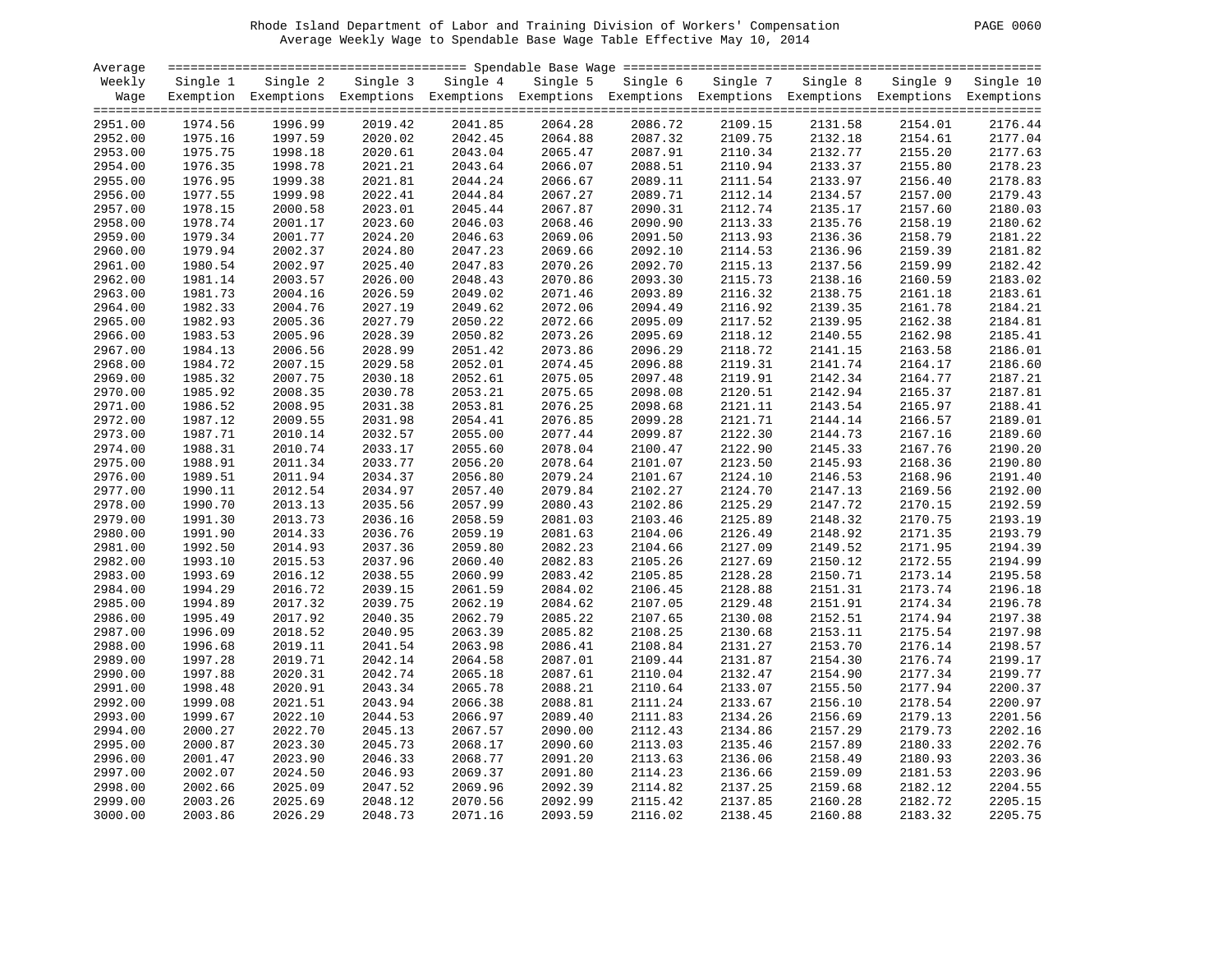# Rhode Island Department of Labor and Training Division of Workers' Compensation PAGE 0061 Average Weekly Wage to Spendable Base Wage Table Effective May 10, 2014

| PAGE.<br>0061 |
|---------------|
|---------------|

| Average            |                    |                                                                                                              |                    |                    |                    |                    |                    |                    |                    |           |
|--------------------|--------------------|--------------------------------------------------------------------------------------------------------------|--------------------|--------------------|--------------------|--------------------|--------------------|--------------------|--------------------|-----------|
| Weekly             | Single 1           | Single 2                                                                                                     | Single 3           | Single 4           | Single 5           | Single 6           | Single 7           | Single 8           | Single 9           | Single 10 |
| Wage               |                    | Exemption Exemptions Exemptions Exemptions Exemptions Exemptions Exemptions Exemptions Exemptions Exemptions |                    |                    |                    |                    |                    |                    |                    |           |
|                    |                    |                                                                                                              |                    |                    |                    |                    |                    |                    |                    |           |
| 3001.00            | 2004.46            | 2026.89                                                                                                      | 2049.33            | 2071.76            | 2094.19            | 2116.62            | 2139.05            | 2161.48            | 2183.92            | 2206.35   |
| 3002.00            | 2005.06            | 2027.49                                                                                                      | 2049.93            | 2072.36            | 2094.79            | 2117.22            | 2139.65            | 2162.08            | 2184.52            | 2206.95   |
| 3003.00            | 2005.65            | 2028.08                                                                                                      | 2050.52            | 2072.95            | 2095.38            | 2117.81            | 2140.24            | 2162.67            | 2185.11            | 2207.54   |
| 3004.00            | 2006.25            | 2028.68                                                                                                      | 2051.12            | 2073.55            | 2095.98            | 2118.41            | 2140.84            | 2163.27            | 2185.71            | 2208.14   |
| 3005.00            | 2006.85            | 2029.28                                                                                                      | 2051.72            | 2074.15            | 2096.58            | 2119.01            | 2141.44            | 2163.87            | 2186.31            | 2208.74   |
| 3006.00            | 2007.45            | 2029.88                                                                                                      | 2052.32            | 2074.75            | 2097.18            | 2119.61            | 2142.04            | 2164.48            | 2186.91            | 2209.34   |
| 3007.00            | 2008.05            | 2030.48                                                                                                      | 2052.92            | 2075.35            | 2097.78            | 2120.21            | 2142.64            | 2165.08            | 2187.51            | 2209.94   |
| 3008.00            | 2008.64            | 2031.07                                                                                                      | 2053.51            | 2075.94            | 2098.37            | 2120.80            | 2143.23            | 2165.67            | 2188.10            | 2210.53   |
| 3009.00            | 2009.24            | 2031.67                                                                                                      | 2054.11            | 2076.54            | 2098.97            | 2121.40            | 2143.83            | 2166.27            | 2188.70            | 2211.13   |
| 3010.00            | 2009.84            | 2032.27                                                                                                      | 2054.71            | 2077.14            | 2099.57            | 2122.00            | 2144.43            | 2166.87            | 2189.30            | 2211.73   |
| 3011.00            | 2010.44            | 2032.87                                                                                                      | 2055.31            | 2077.74            | 2100.17            | 2122.60            | 2145.03            | 2167.47            | 2189.90            | 2212.33   |
| 3012.00            | 2011.04            | 2033.47                                                                                                      | 2055.91            | 2078.34            | 2100.77            | 2123.20            | 2145.63            | 2168.07            | 2190.50            | 2212.93   |
| 3013.00            | 2011.63            | 2034.06                                                                                                      | 2056.50            | 2078.93            | 2101.36            | 2123.79            | 2146.22            | 2168.66            | 2191.09            | 2213.52   |
| 3014.00            | 2012.23            | 2034.66                                                                                                      | 2057.10            | 2079.53            | 2101.96            | 2124.39            | 2146.82            | 2169.26            | 2191.69            | 2214.12   |
| 3015.00            | 2012.83            | 2035.26                                                                                                      | 2057.70            | 2080.13            | 2102.56            | 2124.99            | 2147.42            | 2169.86            | 2192.29            | 2214.72   |
| 3016.00            | 2013.43            | 2035.86                                                                                                      | 2058.30            | 2080.73            | 2103.16            | 2125.59            | 2148.02            | 2170.46            | 2192.89            | 2215.32   |
| 3017.00            | 2014.03            | 2036.46                                                                                                      | 2058.90            | 2081.33            | 2103.76            | 2126.19            | 2148.62            | 2171.06            | 2193.49            | 2215.92   |
| 3018.00            | 2014.62            | 2037.05                                                                                                      | 2059.49            | 2081.92            | 2104.35            | 2126.78            | 2149.21            | 2171.65            | 2194.08            | 2216.51   |
| 3019.00            | 2015.22            | 2037.66                                                                                                      | 2060.09            | 2082.52            | 2104.95            | 2127.38            | 2149.81            | 2172.25            | 2194.68            | 2217.11   |
| 3020.00            | 2015.82            | 2038.26                                                                                                      | 2060.69            | 2083.12            | 2105.55            | 2127.98            | 2150.41            | 2172.85            | 2195.28            | 2217.71   |
| 3021.00            | 2016.42            | 2038.86                                                                                                      | 2061.29            | 2083.72            | 2106.15            | 2128.58            | 2151.01            | 2173.45            | 2195.88            | 2218.31   |
| 3022.00            | 2017.02            | 2039.46                                                                                                      | 2061.89            | 2084.32            | 2106.75            | 2129.18            | 2151.61            | 2174.05            | 2196.48            | 2218.91   |
| 3023.00            | 2017.61            | 2040.05                                                                                                      | 2062.48            | 2084.91            | 2107.34            | 2129.77            | 2152.20            | 2174.64            | 2197.07            | 2219.50   |
|                    | 2018.21            | 2040.65                                                                                                      | 2063.08            | 2085.51            | 2107.94            | 2130.37            | 2152.80            | 2175.24            | 2197.67            | 2220.10   |
| 3024.00<br>3025.00 | 2018.81            | 2041.25                                                                                                      | 2063.68            | 2086.11            | 2108.54            | 2130.97            | 2153.41            | 2175.84            | 2198.27            | 2220.70   |
| 3026.00            | 2019.41            | 2041.85                                                                                                      | 2064.28            | 2086.71            | 2109.14            | 2131.57            | 2154.01            | 2176.44            | 2198.87            | 2221.30   |
|                    |                    |                                                                                                              |                    |                    |                    |                    |                    |                    |                    | 2221.90   |
| 3027.00            | 2020.01            | 2042.45<br>2043.04                                                                                           | 2064.88<br>2065.47 | 2087.31<br>2087.90 | 2109.74<br>2110.33 | 2132.17<br>2132.76 | 2154.61<br>2155.20 | 2177.04            | 2199.47<br>2200.06 | 2222.49   |
| 3028.00<br>3029.00 | 2020.60<br>2021.20 | 2043.64                                                                                                      | 2066.07            | 2088.50            | 2110.93            | 2133.36            | 2155.80            | 2177.63<br>2178.23 | 2200.66            | 2223.09   |
| 3030.00            | 2021.80            | 2044.24                                                                                                      | 2066.67            | 2089.10            | 2111.53            | 2133.96            | 2156.40            | 2178.83            | 2201.26            | 2223.69   |
|                    | 2022.40            | 2044.84                                                                                                      |                    |                    |                    |                    |                    | 2179.43            |                    | 2224.29   |
| 3031.00            |                    |                                                                                                              | 2067.27            | 2089.70            | 2112.13            | 2134.56            | 2157.00            |                    | 2201.86            |           |
| 3032.00            | 2023.00            | 2045.44                                                                                                      | 2067.87            | 2090.30            | 2112.73            | 2135.16            | 2157.60            | 2180.03            | 2202.46            | 2224.89   |
| 3033.00            | 2023.59            | 2046.03                                                                                                      | 2068.46            | 2090.89            | 2113.32            | 2135.75            | 2158.19            | 2180.62            | 2203.05            | 2225.48   |
| 3034.00            | 2024.19            | 2046.63                                                                                                      | 2069.06            | 2091.49            | 2113.92            | 2136.35            | 2158.79            | 2181.22            | 2203.65            | 2226.08   |
| 3035.00            | 2024.79            | 2047.23                                                                                                      | 2069.66            | 2092.09            | 2114.52            | 2136.95            | 2159.39            | 2181.82            | 2204.25            | 2226.68   |
| 3036.00            | 2025.39            | 2047.83                                                                                                      | 2070.26            | 2092.69            | 2115.12            | 2137.55            | 2159.99            | 2182.42            | 2204.85            | 2227.28   |
| 3037.00            | 2025.99            | 2048.43                                                                                                      | 2070.86            | 2093.29            | 2115.72            | 2138.15            | 2160.59            | 2183.02            | 2205.45            | 2227.88   |
| 3038.00            | 2026.59            | 2049.02                                                                                                      | 2071.45            | 2093.88            | 2116.31            | 2138.74            | 2161.18            | 2183.61            | 2206.04            | 2228.47   |
| 3039.00            | 2027.19            | 2049.62                                                                                                      | 2072.05            | 2094.48            | 2116.91            | 2139.34            | 2161.78            | 2184.21            | 2206.64            | 2229.07   |
| 3040.00            | 2027.79            | 2050.22                                                                                                      | 2072.65            | 2095.08            | 2117.51            | 2139.94            | 2162.38            | 2184.81            | 2207.24            | 2229.67   |
| 3041.00            | 2028.39            | 2050.82                                                                                                      | 2073.25            | 2095.68            | 2118.11            | 2140.54            | 2162.98            | 2185.41            | 2207.84            | 2230.27   |
| 3042.00            | 2028.99            | 2051.42                                                                                                      | 2073.85            | 2096.28            | 2118.71            | 2141.14            | 2163.58            | 2186.01            | 2208.44            | 2230.87   |
| 3043.00            | 2029.58            | 2052.01                                                                                                      | 2074.44            | 2096.87            | 2119.30            | 2141.73            | 2164.17            | 2186.60            | 2209.03            | 2231.46   |
| 3044.00            | 2030.18            | 2052.61                                                                                                      | 2075.04            | 2097.47            | 2119.90            | 2142.34            | 2164.77            | 2187.20            | 2209.63            | 2232.06   |
| 3045.00            | 2030.78            | 2053.21                                                                                                      | 2075.64            | 2098.07            | 2120.50            | 2142.94            | 2165.37            | 2187.80            | 2210.23            | 2232.66   |
| 3046.00            | 2031.38            | 2053.81                                                                                                      | 2076.24            | 2098.67            | 2121.10            | 2143.54            | 2165.97            | 2188.40            | 2210.83            | 2233.26   |
| 3047.00            | 2031.98            | 2054.41                                                                                                      | 2076.84            | 2099.27            | 2121.70            | 2144.14            | 2166.57            | 2189.00            | 2211.43            | 2233.86   |
| 3048.00            | 2032.57            | 2055.00                                                                                                      | 2077.43            | 2099.86            | 2122.29            | 2144.73            | 2167.16            | 2189.59            | 2212.02            | 2234.45   |
| 3049.00            | 2033.17            | 2055.60                                                                                                      | 2078.03            | 2100.46            | 2122.89            | 2145.33            | 2167.76            | 2190.19            | 2212.62            | 2235.05   |
| 3050.00            | 2033.77            | 2056.20                                                                                                      | 2078.63            | 2101.06            | 2123.49            | 2145.93            | 2168.36            | 2190.79            | 2213.22            | 2235.65   |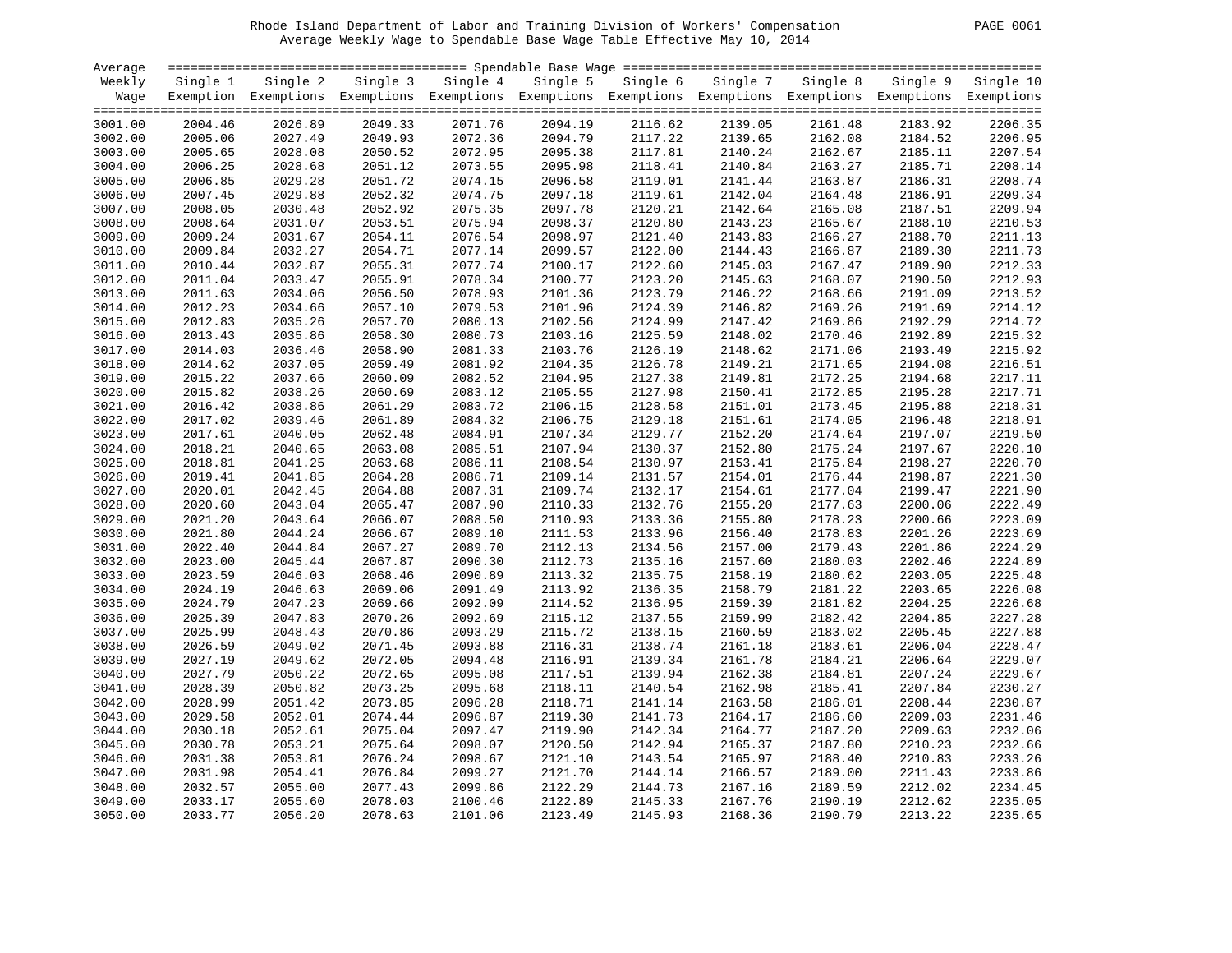# Rhode Island Department of Labor and Training Division of Workers' Compensation PAGE 0062 Average Weekly Wage to Spendable Base Wage Table Effective May 10, 2014

| PAGE.<br>0062 |
|---------------|
|---------------|

| Average |          |                                                                                                              |          |          |          |          |                    |          |          |                    |
|---------|----------|--------------------------------------------------------------------------------------------------------------|----------|----------|----------|----------|--------------------|----------|----------|--------------------|
| Weekly  | Single 1 | Single 2                                                                                                     | Single 3 | Single 4 | Single 5 | Single 6 | Single 7           | Single 8 | Single 9 | Single 10          |
| Wage    |          | Exemption Exemptions Exemptions Exemptions Exemptions Exemptions Exemptions Exemptions Exemptions Exemptions |          |          |          |          |                    |          |          |                    |
|         |          |                                                                                                              |          |          |          |          |                    |          |          |                    |
| 3051.00 | 2034.37  | 2056.80                                                                                                      | 2079.23  | 2101.66  | 2124.09  | 2146.53  | 2168.96            | 2191.39  | 2213.82  | 2236.25            |
| 3052.00 | 2034.97  | 2057.40                                                                                                      | 2079.83  | 2102.26  | 2124.69  | 2147.13  | 2169.56            | 2191.99  | 2214.42  | 2236.85            |
| 3053.00 | 2035.56  | 2057.99                                                                                                      | 2080.42  | 2102.85  | 2125.28  | 2147.72  | 2170.15            | 2192.58  | 2215.01  | 2237.44            |
| 3054.00 | 2036.16  | 2058.59                                                                                                      | 2081.02  | 2103.45  | 2125.88  | 2148.32  | 2170.75            | 2193.18  | 2215.61  | 2238.04            |
| 3055.00 | 2036.76  | 2059.19                                                                                                      | 2081.62  | 2104.05  | 2126.48  | 2148.92  | 2171.35            | 2193.78  | 2216.21  | 2238.64            |
| 3056.00 | 2037.36  | 2059.79                                                                                                      | 2082.22  | 2104.65  | 2127.08  | 2149.52  | 2171.95            | 2194.38  | 2216.81  | 2239.24            |
| 3057.00 | 2037.96  | 2060.39                                                                                                      | 2082.82  | 2105.25  | 2127.68  | 2150.12  | 2172.55            | 2194.98  | 2217.41  | 2239.84            |
| 3058.00 | 2038.55  | 2060.98                                                                                                      | 2083.41  | 2105.84  | 2128.27  | 2150.71  | 2173.14            | 2195.57  | 2218.00  | 2240.43            |
| 3059.00 | 2039.15  | 2061.58                                                                                                      | 2084.01  | 2106.44  | 2128.87  | 2151.31  | 2173.74            | 2196.17  | 2218.60  | 2241.03            |
| 3060.00 | 2039.75  | 2062.18                                                                                                      | 2084.61  | 2107.04  | 2129.47  | 2151.91  | 2174.34            | 2196.77  | 2219.20  | 2241.63            |
| 3061.00 | 2040.35  | 2062.78                                                                                                      | 2085.21  | 2107.64  | 2130.07  | 2152.51  | 2174.94            | 2197.37  | 2219.80  | 2242.23            |
| 3062.00 | 2040.95  | 2063.38                                                                                                      | 2085.81  | 2108.24  | 2130.67  | 2153.11  | 2175.54            | 2197.97  | 2220.40  | 2242.83            |
| 3063.00 | 2041.54  | 2063.97                                                                                                      | 2086.40  | 2108.83  | 2131.27  | 2153.70  | 2176.13            | 2198.56  | 2220.99  | 2243.42            |
| 3064.00 | 2042.14  | 2064.57                                                                                                      | 2087.00  | 2109.43  | 2131.87  | 2154.30  | 2176.73            | 2199.16  | 2221.59  | 2244.02            |
| 3065.00 | 2042.74  | 2065.17                                                                                                      | 2087.60  | 2110.03  | 2132.47  | 2154.90  | 2177.33            | 2199.76  | 2222.19  | 2244.62            |
| 3066.00 | 2043.34  | 2065.77                                                                                                      | 2088.20  | 2110.63  | 2133.07  | 2155.50  | 2177.93            | 2200.36  | 2222.79  | 2245.22            |
| 3067.00 |          | 2066.37                                                                                                      | 2088.80  | 2111.23  | 2133.67  | 2156.10  |                    | 2200.96  |          | 2245.82            |
|         | 2043.94  | 2066.96                                                                                                      | 2089.39  |          |          |          | 2178.53<br>2179.12 | 2201.55  | 2223.39  |                    |
| 3068.00 | 2044.53  |                                                                                                              |          | 2111.82  | 2134.26  | 2156.69  |                    |          | 2223.98  | 2246.41<br>2247.02 |
| 3069.00 | 2045.13  | 2067.56                                                                                                      | 2089.99  | 2112.42  | 2134.86  | 2157.29  | 2179.72            | 2202.15  | 2224.58  |                    |
| 3070.00 | 2045.73  | 2068.16                                                                                                      | 2090.59  | 2113.02  | 2135.46  | 2157.89  | 2180.32            | 2202.75  | 2225.18  | 2247.62            |
| 3071.00 | 2046.33  | 2068.76                                                                                                      | 2091.19  | 2113.62  | 2136.06  | 2158.49  | 2180.92            | 2203.35  | 2225.78  | 2248.22            |
| 3072.00 | 2046.93  | 2069.36                                                                                                      | 2091.79  | 2114.22  | 2136.66  | 2159.09  | 2181.52            | 2203.95  | 2226.38  | 2248.82            |
| 3073.00 | 2047.52  | 2069.95                                                                                                      | 2092.38  | 2114.81  | 2137.25  | 2159.68  | 2182.11            | 2204.54  | 2226.97  | 2249.41            |
| 3074.00 | 2048.12  | 2070.55                                                                                                      | 2092.98  | 2115.41  | 2137.85  | 2160.28  | 2182.71            | 2205.14  | 2227.57  | 2250.01            |
| 3075.00 | 2048.72  | 2071.15                                                                                                      | 2093.58  | 2116.01  | 2138.45  | 2160.88  | 2183.31            | 2205.74  | 2228.17  | 2250.61            |
| 3076.00 | 2049.32  | 2071.75                                                                                                      | 2094.18  | 2116.61  | 2139.05  | 2161.48  | 2183.91            | 2206.34  | 2228.77  | 2251.21            |
| 3077.00 | 2049.92  | 2072.35                                                                                                      | 2094.78  | 2117.21  | 2139.65  | 2162.08  | 2184.51            | 2206.94  | 2229.37  | 2251.81            |
| 3078.00 | 2050.51  | 2072.94                                                                                                      | 2095.37  | 2117.80  | 2140.24  | 2162.67  | 2185.10            | 2207.53  | 2229.96  | 2252.40            |
| 3079.00 | 2051.11  | 2073.54                                                                                                      | 2095.97  | 2118.40  | 2140.84  | 2163.27  | 2185.70            | 2208.13  | 2230.56  | 2253.00            |
| 3080.00 | 2051.71  | 2074.14                                                                                                      | 2096.57  | 2119.00  | 2141.44  | 2163.87  | 2186.30            | 2208.73  | 2231.16  | 2253.60            |
| 3081.00 | 2052.31  | 2074.74                                                                                                      | 2097.17  | 2119.61  | 2142.04  | 2164.47  | 2186.90            | 2209.33  | 2231.76  | 2254.20            |
| 3082.00 | 2052.91  | 2075.34                                                                                                      | 2097.77  | 2120.21  | 2142.64  | 2165.07  | 2187.50            | 2209.93  | 2232.36  | 2254.80            |
| 3083.00 | 2053.50  | 2075.93                                                                                                      | 2098.36  | 2120.80  | 2143.23  | 2165.66  | 2188.09            | 2210.52  | 2232.95  | 2255.39            |
| 3084.00 | 2054.10  | 2076.53                                                                                                      | 2098.96  | 2121.40  | 2143.83  | 2166.26  | 2188.69            | 2211.12  | 2233.55  | 2255.99            |
| 3085.00 | 2054.70  | 2077.13                                                                                                      | 2099.56  | 2122.00  | 2144.43  | 2166.86  | 2189.29            | 2211.72  | 2234.15  | 2256.59            |
| 3086.00 | 2055.30  | 2077.73                                                                                                      | 2100.16  | 2122.60  | 2145.03  | 2167.46  | 2189.89            | 2212.32  | 2234.75  | 2257.19            |
| 3087.00 | 2055.90  | 2078.33                                                                                                      | 2100.76  | 2123.20  | 2145.63  | 2168.06  | 2190.49            | 2212.92  | 2235.35  | 2257.79            |
| 3088.00 | 2056.49  | 2078.92                                                                                                      | 2101.35  | 2123.79  | 2146.22  | 2168.65  | 2191.08            | 2213.51  | 2235.95  | 2258.38            |
| 3089.00 | 2057.09  | 2079.52                                                                                                      | 2101.95  | 2124.39  | 2146.82  | 2169.25  | 2191.68            | 2214.11  | 2236.55  | 2258.98            |
| 3090.00 | 2057.69  | 2080.12                                                                                                      | 2102.55  | 2124.99  | 2147.42  | 2169.85  | 2192.28            | 2214.71  | 2237.15  | 2259.58            |
| 3091.00 | 2058.29  | 2080.72                                                                                                      | 2103.15  | 2125.59  | 2148.02  | 2170.45  | 2192.88            | 2215.31  | 2237.75  | 2260.18            |
| 3092.00 | 2058.89  | 2081.32                                                                                                      | 2103.75  | 2126.19  | 2148.62  | 2171.05  | 2193.48            | 2215.91  | 2238.35  | 2260.78            |
| 3093.00 | 2059.48  | 2081.91                                                                                                      | 2104.34  | 2126.78  | 2149.21  | 2171.64  | 2194.07            | 2216.50  | 2238.94  | 2261.37            |
| 3094.00 | 2060.08  | 2082.51                                                                                                      | 2104.94  | 2127.38  | 2149.81  | 2172.24  | 2194.67            | 2217.10  | 2239.54  | 2261.97            |
| 3095.00 | 2060.68  | 2083.11                                                                                                      | 2105.54  | 2127.98  | 2150.41  | 2172.84  | 2195.27            | 2217.70  | 2240.14  | 2262.57            |
| 3096.00 | 2061.28  | 2083.71                                                                                                      | 2106.14  | 2128.58  | 2151.01  | 2173.44  | 2195.87            | 2218.30  | 2240.74  | 2263.17            |
| 3097.00 | 2061.88  | 2084.31                                                                                                      | 2106.74  | 2129.18  | 2151.61  | 2174.04  | 2196.47            | 2218.90  | 2241.34  | 2263.77            |
| 3098.00 | 2062.47  | 2084.90                                                                                                      | 2107.33  | 2129.77  | 2152.20  | 2174.63  | 2197.06            | 2219.49  | 2241.93  | 2264.36            |
| 3099.00 | 2063.07  | 2085.50                                                                                                      | 2107.93  | 2130.37  | 2152.80  | 2175.23  | 2197.66            | 2220.09  | 2242.53  | 2264.96            |
| 3100.00 | 2063.67  | 2086.10                                                                                                      | 2108.54  | 2130.97  | 2153.40  | 2175.83  | 2198.26            | 2220.69  | 2243.13  | 2265.56            |
|         |          |                                                                                                              |          |          |          |          |                    |          |          |                    |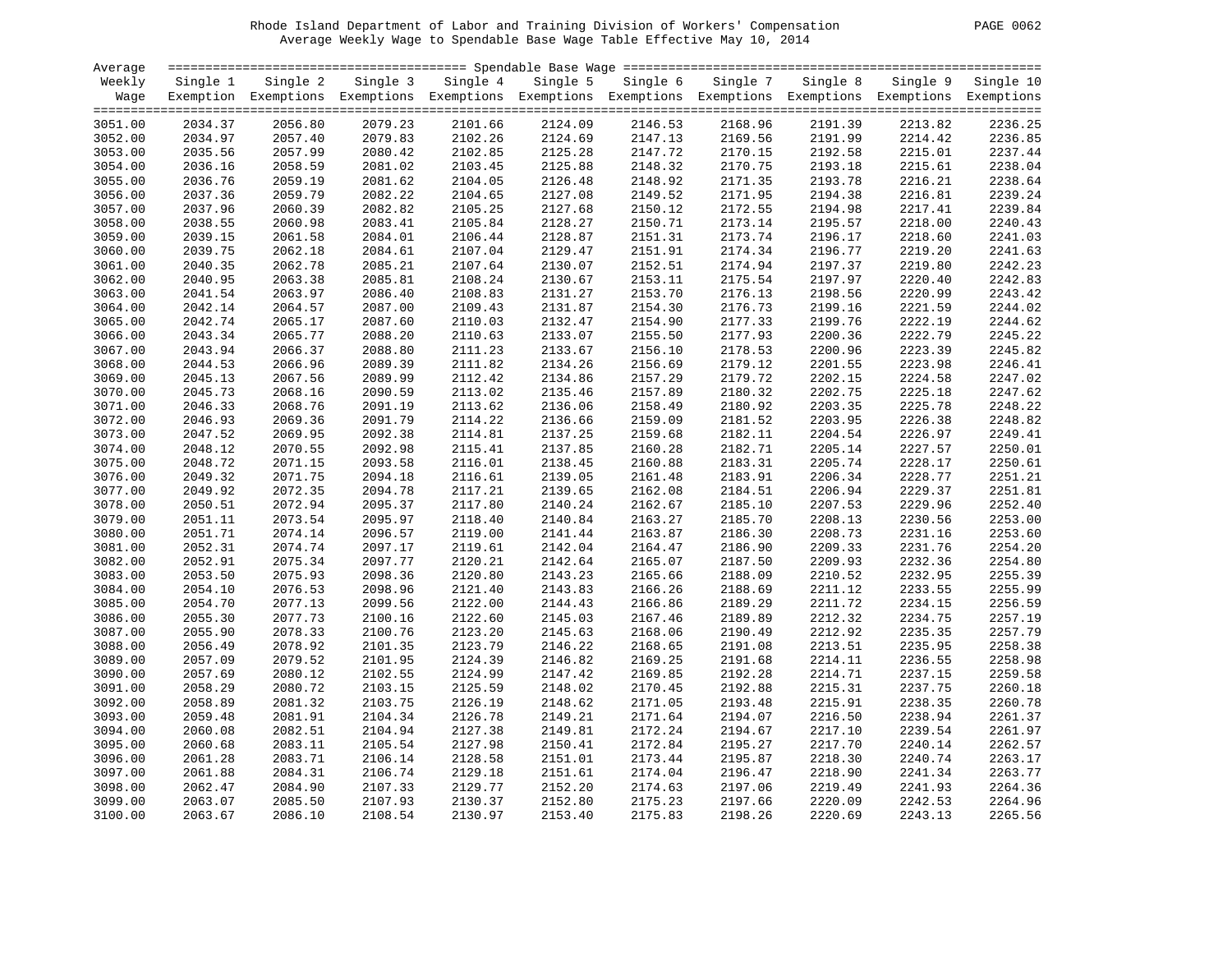# Rhode Island Department of Labor and Training Division of Workers' Compensation PAGE 0063 Average Weekly Wage to Spendable Base Wage Table Effective May 10, 2014

| PAGE<br>0063 |
|--------------|
|--------------|

| Average |          |                                                                                                              |          |          |          |          |          |          |          |           |
|---------|----------|--------------------------------------------------------------------------------------------------------------|----------|----------|----------|----------|----------|----------|----------|-----------|
| Weekly  | Single 1 | Single 2                                                                                                     | Single 3 | Single 4 | Single 5 | Single 6 | Single 7 | Single 8 | Single 9 | Single 10 |
| Waqe    |          | Exemption Exemptions Exemptions Exemptions Exemptions Exemptions Exemptions Exemptions Exemptions Exemptions |          |          |          |          |          |          |          |           |
|         |          |                                                                                                              |          |          |          |          |          |          |          |           |
| 3101.00 | 2064.27  | 2086.70                                                                                                      | 2109.14  | 2131.57  | 2154.00  | 2176.43  | 2198.86  | 2221.29  | 2243.73  | 2266.16   |
| 3102.00 | 2064.87  | 2087.30                                                                                                      | 2109.74  | 2132.17  | 2154.60  | 2177.03  | 2199.46  | 2221.89  | 2244.33  | 2266.76   |
| 3103.00 | 2065.46  | 2087.89                                                                                                      | 2110.33  | 2132.76  | 2155.19  | 2177.62  | 2200.05  | 2222.48  | 2244.92  | 2267.35   |
| 3104.00 | 2066.06  | 2088.49                                                                                                      | 2110.93  | 2133.36  | 2155.79  | 2178.22  | 2200.65  | 2223.08  | 2245.52  | 2267.95   |
| 3105.00 | 2066.66  | 2089.09                                                                                                      | 2111.53  | 2133.96  | 2156.39  | 2178.82  | 2201.25  | 2223.68  | 2246.12  | 2268.55   |
| 3106.00 | 2067.26  | 2089.69                                                                                                      | 2112.13  | 2134.56  | 2156.99  | 2179.42  | 2201.85  | 2224.29  | 2246.72  | 2269.15   |
| 3107.00 | 2067.86  | 2090.29                                                                                                      | 2112.73  | 2135.16  | 2157.59  | 2180.02  | 2202.45  | 2224.89  | 2247.32  | 2269.75   |
| 3108.00 | 2068.45  | 2090.88                                                                                                      | 2113.32  | 2135.75  | 2158.18  | 2180.61  | 2203.04  | 2225.48  | 2247.91  | 2270.34   |
| 3109.00 | 2069.05  | 2091.48                                                                                                      | 2113.92  | 2136.35  | 2158.78  | 2181.21  | 2203.64  | 2226.08  | 2248.51  | 2270.94   |
| 3110.00 | 2069.65  | 2092.08                                                                                                      | 2114.52  | 2136.95  | 2159.38  | 2181.81  | 2204.24  | 2226.68  | 2249.11  | 2271.54   |
| 3111.00 | 2070.25  | 2092.68                                                                                                      | 2115.12  | 2137.55  | 2159.98  | 2182.41  | 2204.84  | 2227.28  | 2249.71  | 2272.14   |
| 3112.00 | 2070.85  | 2093.28                                                                                                      | 2115.72  | 2138.15  | 2160.58  | 2183.01  | 2205.44  | 2227.88  | 2250.31  | 2272.74   |
| 3113.00 | 2071.44  | 2093.87                                                                                                      | 2116.31  | 2138.74  | 2161.17  | 2183.60  | 2206.03  | 2228.47  | 2250.90  | 2273.33   |
| 3114.00 | 2072.04  | 2094.47                                                                                                      | 2116.91  | 2139.34  | 2161.77  | 2184.20  | 2206.63  | 2229.07  | 2251.50  | 2273.93   |
|         | 2072.64  | 2095.07                                                                                                      | 2117.51  | 2139.94  |          |          | 2207.23  | 2229.67  |          | 2274.53   |
| 3115.00 |          |                                                                                                              |          |          | 2162.37  | 2184.80  |          |          | 2252.10  |           |
| 3116.00 | 2073.24  | 2095.67                                                                                                      | 2118.11  | 2140.54  | 2162.97  | 2185.40  | 2207.83  | 2230.27  | 2252.70  | 2275.13   |
| 3117.00 | 2073.84  | 2096.27                                                                                                      | 2118.71  | 2141.14  | 2163.57  | 2186.00  | 2208.43  | 2230.87  | 2253.30  | 2275.73   |
| 3118.00 | 2074.43  | 2096.86                                                                                                      | 2119.30  | 2141.73  | 2164.16  | 2186.59  | 2209.02  | 2231.46  | 2253.89  | 2276.32   |
| 3119.00 | 2075.03  | 2097.47                                                                                                      | 2119.90  | 2142.33  | 2164.76  | 2187.19  | 2209.62  | 2232.06  | 2254.49  | 2276.92   |
| 3120.00 | 2075.63  | 2098.07                                                                                                      | 2120.50  | 2142.93  | 2165.36  | 2187.79  | 2210.22  | 2232.66  | 2255.09  | 2277.52   |
| 3121.00 | 2076.23  | 2098.67                                                                                                      | 2121.10  | 2143.53  | 2165.96  | 2188.39  | 2210.82  | 2233.26  | 2255.69  | 2278.12   |
| 3122.00 | 2076.83  | 2099.27                                                                                                      | 2121.70  | 2144.13  | 2166.56  | 2188.99  | 2211.42  | 2233.86  | 2256.29  | 2278.72   |
| 3123.00 | 2077.42  | 2099.86                                                                                                      | 2122.29  | 2144.72  | 2167.15  | 2189.58  | 2212.01  | 2234.45  | 2256.88  | 2279.31   |
| 3124.00 | 2078.02  | 2100.46                                                                                                      | 2122.89  | 2145.32  | 2167.75  | 2190.18  | 2212.61  | 2235.05  | 2257.48  | 2279.91   |
| 3125.00 | 2078.62  | 2101.06                                                                                                      | 2123.49  | 2145.92  | 2168.35  | 2190.78  | 2213.22  | 2235.65  | 2258.08  | 2280.51   |
| 3126.00 | 2079.22  | 2101.66                                                                                                      | 2124.09  | 2146.52  | 2168.95  | 2191.38  | 2213.82  | 2236.25  | 2258.68  | 2281.11   |
| 3127.00 | 2079.82  | 2102.26                                                                                                      | 2124.69  | 2147.12  | 2169.55  | 2191.98  | 2214.42  | 2236.85  | 2259.28  | 2281.71   |
| 3128.00 | 2080.41  | 2102.85                                                                                                      | 2125.28  | 2147.71  | 2170.14  | 2192.57  | 2215.01  | 2237.44  | 2259.87  | 2282.30   |
| 3129.00 | 2081.01  | 2103.45                                                                                                      | 2125.88  | 2148.31  | 2170.74  | 2193.17  | 2215.61  | 2238.04  | 2260.47  | 2282.90   |
| 3130.00 | 2081.61  | 2104.05                                                                                                      | 2126.48  | 2148.91  | 2171.34  | 2193.77  | 2216.21  | 2238.64  | 2261.07  | 2283.50   |
| 3131.00 | 2082.21  | 2104.65                                                                                                      | 2127.08  | 2149.51  | 2171.94  | 2194.37  | 2216.81  | 2239.24  | 2261.67  | 2284.10   |
| 3132.00 | 2082.81  | 2105.25                                                                                                      | 2127.68  | 2150.11  | 2172.54  | 2194.97  | 2217.41  | 2239.84  | 2262.27  | 2284.70   |
| 3133.00 | 2083.40  | 2105.84                                                                                                      | 2128.27  | 2150.70  | 2173.13  | 2195.56  | 2218.00  | 2240.43  | 2262.86  | 2285.29   |
| 3134.00 | 2084.00  | 2106.44                                                                                                      | 2128.87  | 2151.30  | 2173.73  | 2196.16  | 2218.60  | 2241.03  | 2263.46  | 2285.89   |
| 3135.00 | 2084.60  | 2107.04                                                                                                      | 2129.47  | 2151.90  | 2174.33  | 2196.76  | 2219.20  | 2241.63  | 2264.06  | 2286.49   |
| 3136.00 | 2085.20  | 2107.64                                                                                                      | 2130.07  | 2152.50  | 2174.93  | 2197.36  | 2219.80  | 2242.23  | 2264.66  | 2287.09   |
| 3137.00 | 2085.80  | 2108.24                                                                                                      | 2130.67  | 2153.10  | 2175.53  | 2197.96  | 2220.40  | 2242.83  | 2265.26  | 2287.69   |
| 3138.00 | 2086.40  | 2108.83                                                                                                      | 2131.26  | 2153.69  | 2176.12  | 2198.55  | 2220.99  | 2243.42  | 2265.85  | 2288.28   |
| 3139.00 | 2087.00  | 2109.43                                                                                                      | 2131.86  | 2154.29  | 2176.72  | 2199.15  | 2221.59  | 2244.02  | 2266.45  | 2288.88   |
| 3140.00 | 2087.60  | 2110.03                                                                                                      | 2132.46  | 2154.89  | 2177.32  | 2199.75  | 2222.19  | 2244.62  | 2267.05  | 2289.48   |
| 3141.00 | 2088.20  | 2110.63                                                                                                      | 2133.06  | 2155.49  | 2177.92  | 2200.35  | 2222.79  | 2245.22  | 2267.65  | 2290.08   |
| 3142.00 | 2088.80  | 2111.23                                                                                                      | 2133.66  | 2156.09  | 2178.52  | 2200.95  | 2223.39  | 2245.82  | 2268.25  | 2290.68   |
| 3143.00 | 2089.39  | 2111.82                                                                                                      | 2134.25  | 2156.68  | 2179.11  | 2201.54  | 2223.98  | 2246.41  | 2268.84  | 2291.27   |
| 3144.00 | 2089.99  | 2112.42                                                                                                      | 2134.85  | 2157.28  | 2179.71  | 2202.15  | 2224.58  | 2247.01  | 2269.44  | 2291.87   |
| 3145.00 | 2090.59  | 2113.02                                                                                                      | 2135.45  | 2157.88  | 2180.31  | 2202.75  | 2225.18  | 2247.61  | 2270.04  | 2292.47   |
|         |          |                                                                                                              |          |          |          |          |          |          |          |           |
| 3146.00 | 2091.19  | 2113.62                                                                                                      | 2136.05  | 2158.48  | 2180.91  | 2203.35  | 2225.78  | 2248.21  | 2270.64  | 2293.07   |
| 3147.00 | 2091.79  | 2114.22                                                                                                      | 2136.65  | 2159.08  | 2181.51  | 2203.95  | 2226.38  | 2248.81  | 2271.24  | 2293.67   |
| 3148.00 | 2092.38  | 2114.81                                                                                                      | 2137.24  | 2159.67  | 2182.10  | 2204.54  | 2226.97  | 2249.40  | 2271.83  | 2294.26   |
| 3149.00 | 2092.98  | 2115.41                                                                                                      | 2137.84  | 2160.27  | 2182.70  | 2205.14  | 2227.57  | 2250.00  | 2272.43  | 2294.86   |
| 3150.00 | 2093.58  | 2116.01                                                                                                      | 2138.44  | 2160.87  | 2183.30  | 2205.74  | 2228.17  | 2250.60  | 2273.03  | 2295.46   |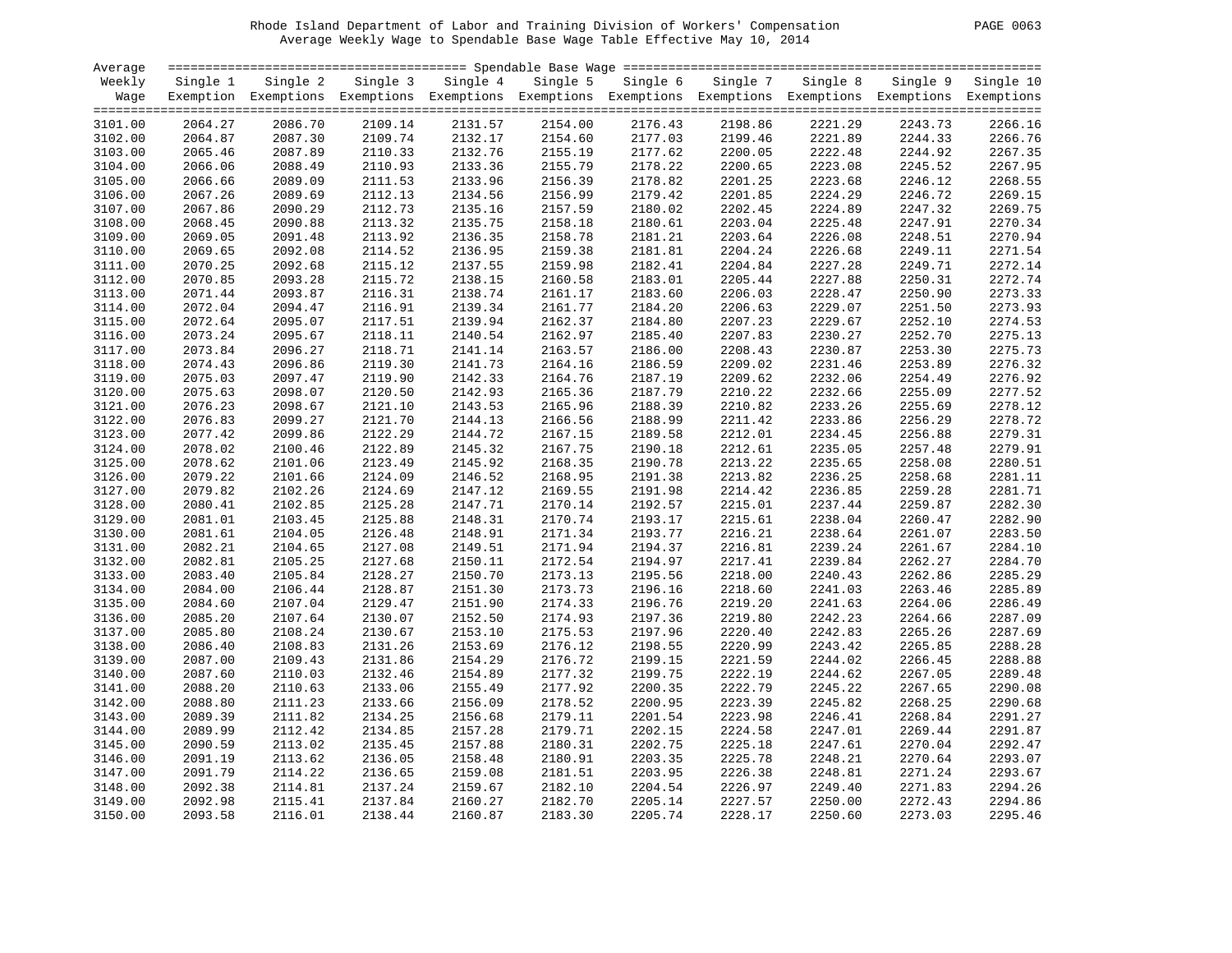# Rhode Island Department of Labor and Training Division of Workers' Compensation PAGE 0064 Average Weekly Wage to Spendable Base Wage Table Effective May 10, 2014

| Average |          |                                                                                                              |                    |          |          |          |          |          |          |                    |
|---------|----------|--------------------------------------------------------------------------------------------------------------|--------------------|----------|----------|----------|----------|----------|----------|--------------------|
| Weekly  | Single 1 | Single 2                                                                                                     | Single 3           | Single 4 | Single 5 | Single 6 | Single 7 | Single 8 | Single 9 | Single 10          |
| Waqe    |          | Exemption Exemptions Exemptions Exemptions Exemptions Exemptions Exemptions Exemptions Exemptions Exemptions |                    |          |          |          |          |          |          |                    |
|         |          |                                                                                                              |                    |          |          |          |          |          |          |                    |
| 3151.00 | 2094.18  | 2116.61                                                                                                      | 2139.04            | 2161.47  | 2183.90  | 2206.34  | 2228.77  | 2251.20  | 2273.63  | 2296.06            |
| 3152.00 | 2094.78  | 2117.21                                                                                                      | 2139.64            | 2162.07  | 2184.50  | 2206.94  | 2229.37  | 2251.80  | 2274.23  | 2296.66            |
| 3153.00 | 2095.37  | 2117.80                                                                                                      | 2140.23            | 2162.66  | 2185.09  | 2207.53  | 2229.96  | 2252.39  | 2274.82  | 2297.25            |
| 3154.00 | 2095.97  | 2118.40                                                                                                      | 2140.83            | 2163.26  | 2185.69  | 2208.13  | 2230.56  | 2252.99  | 2275.42  | 2297.85            |
| 3155.00 | 2096.57  | 2119.00                                                                                                      | 2141.43            | 2163.86  | 2186.29  | 2208.73  | 2231.16  | 2253.59  | 2276.02  | 2298.45            |
| 3156.00 | 2097.17  | 2119.60                                                                                                      | 2142.03            | 2164.46  | 2186.89  | 2209.33  | 2231.76  | 2254.19  | 2276.62  | 2299.05            |
| 3157.00 | 2097.77  | 2120.20                                                                                                      | 2142.63            | 2165.06  | 2187.49  | 2209.93  | 2232.36  | 2254.79  | 2277.22  | 2299.65            |
| 3158.00 | 2098.36  | 2120.79                                                                                                      | 2143.22            | 2165.65  | 2188.08  | 2210.52  | 2232.95  | 2255.38  | 2277.81  | 2300.24            |
| 3159.00 | 2098.96  | 2121.39                                                                                                      | 2143.82            | 2166.25  | 2188.68  | 2211.12  | 2233.55  | 2255.98  | 2278.41  | 2300.84            |
| 3160.00 | 2099.56  | 2121.99                                                                                                      | 2144.42            | 2166.85  | 2189.28  | 2211.72  | 2234.15  | 2256.58  | 2279.01  | 2301.44            |
| 3161.00 | 2100.16  | 2122.59                                                                                                      | 2145.02            | 2167.45  | 2189.88  | 2212.32  | 2234.75  | 2257.18  | 2279.61  | 2302.04            |
| 3162.00 | 2100.76  | 2123.19                                                                                                      | 2145.62            | 2168.05  | 2190.48  | 2212.92  | 2235.35  | 2257.78  | 2280.21  | 2302.64            |
| 3163.00 | 2101.35  | 2123.78                                                                                                      | 2146.21            | 2168.64  | 2191.08  | 2213.51  | 2235.94  | 2258.37  | 2280.80  | 2303.23            |
| 3164.00 | 2101.95  | 2124.38                                                                                                      | 2146.81            | 2169.24  | 2191.68  | 2214.11  | 2236.54  | 2258.97  | 2281.40  | 2303.83            |
| 3165.00 | 2102.55  | 2124.98                                                                                                      | 2147.41            | 2169.84  | 2192.28  | 2214.71  | 2237.14  | 2259.57  | 2282.00  | 2304.43            |
| 3166.00 | 2103.15  | 2125.58                                                                                                      | 2148.01            | 2170.44  | 2192.88  | 2215.31  | 2237.74  | 2260.17  | 2282.60  | 2305.03            |
| 3167.00 | 2103.75  | 2126.18                                                                                                      | 2148.61            | 2171.04  | 2193.48  | 2215.91  | 2238.34  | 2260.77  | 2283.20  | 2305.63            |
| 3168.00 | 2104.34  | 2126.77                                                                                                      | 2149.20            | 2171.63  | 2194.07  | 2216.50  | 2238.93  | 2261.36  | 2283.79  | 2306.22            |
| 3169.00 | 2104.94  | 2127.37                                                                                                      | 2149.80            | 2172.23  | 2194.67  | 2217.10  | 2239.53  | 2261.96  | 2284.39  | 2306.83            |
| 3170.00 | 2105.54  | 2127.97                                                                                                      | 2150.40            | 2172.83  | 2195.27  | 2217.70  | 2240.13  | 2262.56  | 2284.99  | 2307.43            |
| 3171.00 | 2106.14  | 2128.57                                                                                                      | 2151.00            | 2173.43  | 2195.87  | 2218.30  | 2240.73  | 2263.16  | 2285.59  | 2308.03            |
| 3172.00 | 2106.74  | 2129.17                                                                                                      | 2151.60            | 2174.03  | 2196.47  | 2218.90  | 2241.33  | 2263.76  | 2286.19  | 2308.63            |
| 3173.00 | 2107.33  | 2129.76                                                                                                      | 2152.19            | 2174.62  | 2197.06  | 2219.49  | 2241.92  | 2264.35  | 2286.78  | 2309.22            |
| 3174.00 | 2107.93  | 2130.36                                                                                                      | 2152.79            | 2175.22  | 2197.66  | 2220.09  | 2242.52  | 2264.95  | 2287.38  | 2309.82            |
| 3175.00 | 2108.53  | 2130.96                                                                                                      | 2153.39            | 2175.82  | 2198.26  | 2220.69  | 2243.12  | 2265.55  | 2287.98  | 2310.42            |
| 3176.00 | 2109.13  | 2131.56                                                                                                      | 2153.99            | 2176.42  | 2198.86  | 2221.29  | 2243.72  | 2266.15  | 2288.58  | 2311.02            |
|         |          |                                                                                                              |                    | 2177.02  |          |          | 2244.32  |          |          | 2311.62            |
| 3177.00 | 2109.73  | 2132.16                                                                                                      | 2154.59            |          | 2199.46  | 2221.89  |          | 2266.75  | 2289.18  |                    |
| 3178.00 | 2110.32  | 2132.75                                                                                                      | 2155.18            | 2177.61  | 2200.05  | 2222.48  | 2244.91  | 2267.34  | 2289.77  | 2312.21<br>2312.81 |
| 3179.00 | 2110.92  | 2133.35<br>2133.95                                                                                           | 2155.78<br>2156.38 | 2178.21  | 2200.65  | 2223.08  | 2245.51  | 2267.94  | 2290.37  |                    |
| 3180.00 | 2111.52  |                                                                                                              |                    | 2178.81  | 2201.25  | 2223.68  | 2246.11  | 2268.54  | 2290.97  | 2313.41            |
| 3181.00 | 2112.12  | 2134.55                                                                                                      | 2156.98            | 2179.42  | 2201.85  | 2224.28  | 2246.71  | 2269.14  | 2291.57  | 2314.01            |
| 3182.00 | 2112.72  | 2135.15                                                                                                      | 2157.58            | 2180.02  | 2202.45  | 2224.88  | 2247.31  | 2269.74  | 2292.17  | 2314.61            |
| 3183.00 | 2113.31  | 2135.74                                                                                                      | 2158.17            | 2180.61  | 2203.04  | 2225.47  | 2247.90  | 2270.33  | 2292.76  | 2315.20            |
| 3184.00 | 2113.91  | 2136.34                                                                                                      | 2158.77            | 2181.21  | 2203.64  | 2226.07  | 2248.50  | 2270.93  | 2293.36  | 2315.80            |
| 3185.00 | 2114.51  | 2136.94                                                                                                      | 2159.37            | 2181.81  | 2204.24  | 2226.67  | 2249.10  | 2271.53  | 2293.96  | 2316.40            |
| 3186.00 | 2115.11  | 2137.54                                                                                                      | 2159.97            | 2182.41  | 2204.84  | 2227.27  | 2249.70  | 2272.13  | 2294.56  | 2317.00            |
| 3187.00 | 2115.71  | 2138.14                                                                                                      | 2160.57            | 2183.01  | 2205.44  | 2227.87  | 2250.30  | 2272.73  | 2295.16  | 2317.60            |
| 3188.00 | 2116.30  | 2138.73                                                                                                      | 2161.16            | 2183.60  | 2206.03  | 2228.46  | 2250.89  | 2273.32  | 2295.76  | 2318.19            |
| 3189.00 | 2116.90  | 2139.33                                                                                                      | 2161.76            | 2184.20  | 2206.63  | 2229.06  | 2251.49  | 2273.92  | 2296.36  | 2318.79            |
| 3190.00 | 2117.50  | 2139.93                                                                                                      | 2162.36            | 2184.80  | 2207.23  | 2229.66  | 2252.09  | 2274.52  | 2296.96  | 2319.39            |
| 3191.00 | 2118.10  | 2140.53                                                                                                      | 2162.96            | 2185.40  | 2207.83  | 2230.26  | 2252.69  | 2275.12  | 2297.56  | 2319.99            |
| 3192.00 | 2118.70  | 2141.13                                                                                                      | 2163.56            | 2186.00  | 2208.43  | 2230.86  | 2253.29  | 2275.72  | 2298.16  | 2320.59            |
| 3193.00 | 2119.29  | 2141.72                                                                                                      | 2164.15            | 2186.59  | 2209.02  | 2231.45  | 2253.88  | 2276.31  | 2298.75  | 2321.18            |
| 3194.00 | 2119.89  | 2142.32                                                                                                      | 2164.75            | 2187.19  | 2209.62  | 2232.05  | 2254.48  | 2276.91  | 2299.35  | 2321.78            |
| 3195.00 | 2120.49  | 2142.92                                                                                                      | 2165.35            | 2187.79  | 2210.22  | 2232.65  | 2255.08  | 2277.51  | 2299.95  | 2322.38            |
| 3196.00 | 2121.09  | 2143.52                                                                                                      | 2165.95            | 2188.39  | 2210.82  | 2233.25  | 2255.68  | 2278.11  | 2300.55  | 2322.98            |
| 3197.00 | 2121.69  | 2144.12                                                                                                      | 2166.55            | 2188.99  | 2211.42  | 2233.85  | 2256.28  | 2278.71  | 2301.15  | 2323.58            |
| 3198.00 | 2122.28  | 2144.71                                                                                                      | 2167.14            | 2189.58  | 2212.01  | 2234.44  | 2256.87  | 2279.30  | 2301.74  | 2324.17            |
| 3199.00 | 2122.88  | 2145.31                                                                                                      | 2167.74            | 2190.18  | 2212.61  | 2235.04  | 2257.47  | 2279.90  | 2302.34  | 2324.77            |
| 3200.00 | 2123.48  | 2145.91                                                                                                      | 2168.35            | 2190.78  | 2213.21  | 2235.64  | 2258.07  | 2280.50  | 2302.94  | 2325.37            |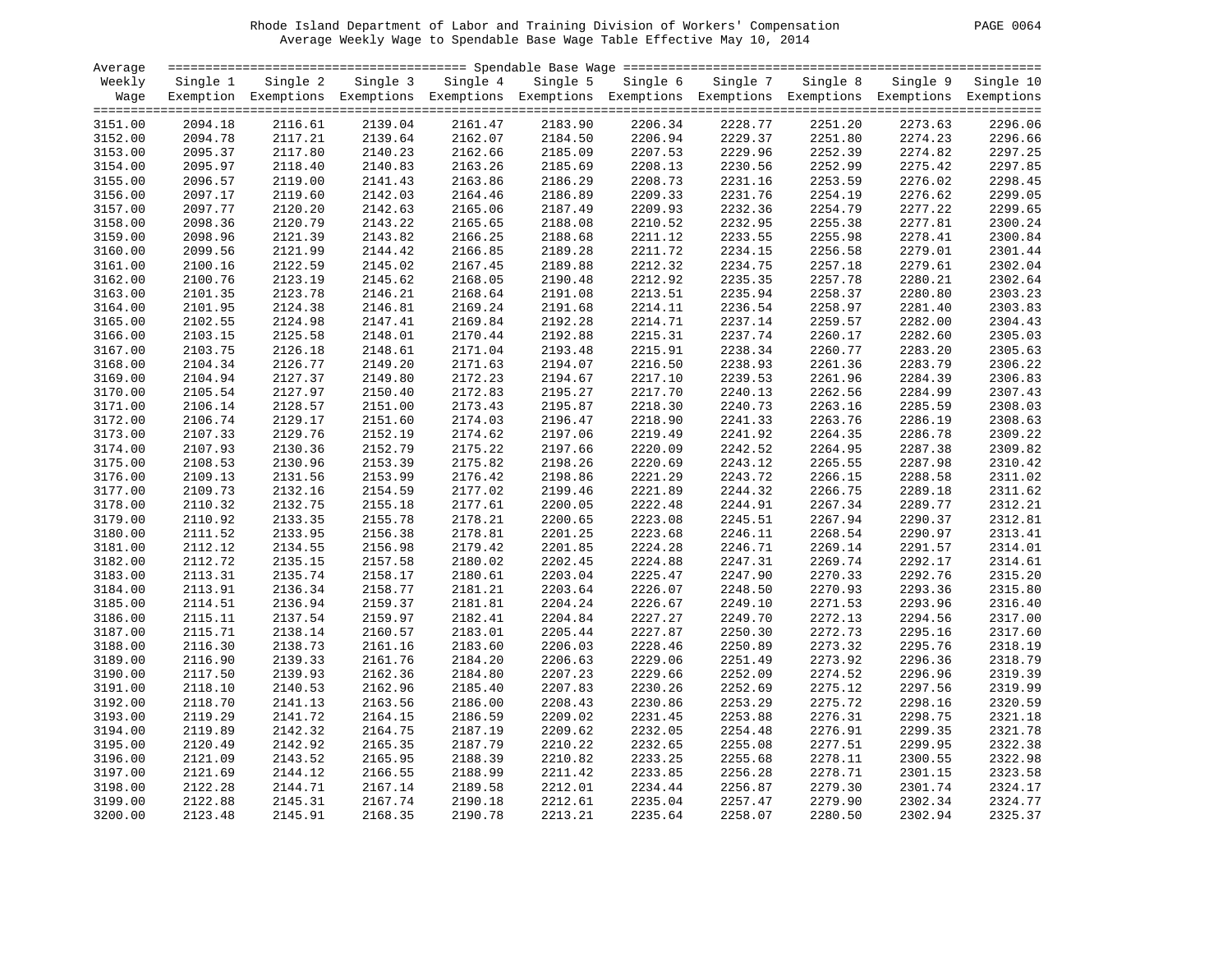# Rhode Island Department of Labor and Training Division of Workers' Compensation PAGE 0065 Average Weekly Wage to Spendable Base Wage Table Effective May 10, 2014

| PAGE<br>0065 |  |  |
|--------------|--|--|
|--------------|--|--|

| Average |          |                                                                                                              |          |          |          |          |          |          |          |           |
|---------|----------|--------------------------------------------------------------------------------------------------------------|----------|----------|----------|----------|----------|----------|----------|-----------|
| Weekly  | Single 1 | Single 2                                                                                                     | Single 3 | Single 4 | Single 5 | Single 6 | Single 7 | Single 8 | Single 9 | Single 10 |
| Wage    |          | Exemption Exemptions Exemptions Exemptions Exemptions Exemptions Exemptions Exemptions Exemptions Exemptions |          |          |          |          |          |          |          |           |
|         |          |                                                                                                              |          |          |          |          |          |          |          |           |
| 3201.00 | 2124.08  | 2146.51                                                                                                      | 2168.95  | 2191.38  | 2213.81  | 2236.24  | 2258.67  | 2281.10  | 2303.54  | 2325.97   |
| 3202.00 | 2124.68  | 2147.11                                                                                                      | 2169.55  | 2191.98  | 2214.41  | 2236.84  | 2259.27  | 2281.70  | 2304.14  | 2326.57   |
| 3203.00 | 2125.27  | 2147.70                                                                                                      | 2170.14  | 2192.57  | 2215.00  | 2237.43  | 2259.86  | 2282.29  | 2304.73  | 2327.16   |
| 3204.00 | 2125.87  | 2148.30                                                                                                      | 2170.74  | 2193.17  | 2215.60  | 2238.03  | 2260.46  | 2282.89  | 2305.33  | 2327.76   |
| 3205.00 | 2126.47  | 2148.90                                                                                                      | 2171.34  | 2193.77  | 2216.20  | 2238.63  | 2261.06  | 2283.49  | 2305.93  | 2328.36   |
| 3206.00 | 2127.07  | 2149.50                                                                                                      | 2171.94  | 2194.37  | 2216.80  | 2239.23  | 2261.66  | 2284.10  | 2306.53  | 2328.96   |
| 3207.00 | 2127.67  | 2150.10                                                                                                      | 2172.54  | 2194.97  | 2217.40  | 2239.83  | 2262.26  | 2284.70  | 2307.13  | 2329.56   |
| 3208.00 | 2128.26  | 2150.69                                                                                                      | 2173.13  | 2195.56  | 2217.99  | 2240.42  | 2262.85  | 2285.29  | 2307.72  | 2330.15   |
| 3209.00 | 2128.86  | 2151.29                                                                                                      | 2173.73  | 2196.16  | 2218.59  | 2241.02  | 2263.45  | 2285.89  | 2308.32  | 2330.75   |
| 3210.00 | 2129.46  | 2151.89                                                                                                      | 2174.33  | 2196.76  | 2219.19  | 2241.62  | 2264.05  | 2286.49  | 2308.92  | 2331.35   |
| 3211.00 | 2130.06  | 2152.49                                                                                                      | 2174.93  | 2197.36  | 2219.79  | 2242.22  | 2264.65  | 2287.09  | 2309.52  | 2331.95   |
| 3212.00 | 2130.66  | 2153.09                                                                                                      | 2175.53  | 2197.96  | 2220.39  | 2242.82  | 2265.25  | 2287.69  | 2310.12  | 2332.55   |
| 3213.00 | 2131.25  | 2153.68                                                                                                      | 2176.12  | 2198.55  | 2220.98  | 2243.41  | 2265.84  | 2288.28  | 2310.71  | 2333.14   |
| 3214.00 | 2131.85  | 2154.28                                                                                                      | 2176.72  | 2199.15  | 2221.58  | 2244.01  | 2266.44  | 2288.88  | 2311.31  | 2333.74   |
| 3215.00 | 2132.45  | 2154.88                                                                                                      | 2177.32  | 2199.75  | 2222.18  | 2244.61  | 2267.04  | 2289.48  | 2311.91  | 2334.34   |
| 3216.00 | 2133.05  | 2155.48                                                                                                      | 2177.92  | 2200.35  | 2222.78  | 2245.21  | 2267.64  | 2290.08  | 2312.51  | 2334.94   |
| 3217.00 | 2133.65  | 2156.08                                                                                                      | 2178.52  | 2200.95  | 2223.38  | 2245.81  | 2268.24  | 2290.68  | 2313.11  | 2335.54   |
| 3218.00 | 2134.24  | 2156.67                                                                                                      | 2179.11  | 2201.54  | 2223.97  | 2246.40  | 2268.83  | 2291.27  | 2313.70  | 2336.13   |
| 3219.00 | 2134.84  | 2157.28                                                                                                      | 2179.71  | 2202.14  | 2224.57  | 2247.00  | 2269.43  | 2291.87  | 2314.30  | 2336.73   |
| 3220.00 | 2135.44  | 2157.88                                                                                                      | 2180.31  | 2202.74  | 2225.17  | 2247.60  | 2270.03  | 2292.47  | 2314.90  | 2337.33   |
| 3221.00 | 2136.04  | 2158.48                                                                                                      | 2180.91  | 2203.34  | 2225.77  | 2248.20  | 2270.63  | 2293.07  | 2315.50  | 2337.93   |
| 3222.00 | 2136.64  | 2159.08                                                                                                      | 2181.51  | 2203.94  | 2226.37  | 2248.80  | 2271.23  | 2293.67  | 2316.10  | 2338.53   |
| 3223.00 | 2137.23  | 2159.67                                                                                                      | 2182.10  | 2204.53  | 2226.96  | 2249.39  | 2271.82  | 2294.26  | 2316.69  | 2339.12   |
| 3224.00 | 2137.83  | 2160.27                                                                                                      | 2182.70  | 2205.13  | 2227.56  | 2249.99  | 2272.42  | 2294.86  | 2317.29  | 2339.72   |
| 3225.00 | 2138.43  | 2160.87                                                                                                      | 2183.30  | 2205.73  | 2228.16  | 2250.59  | 2273.03  | 2295.46  | 2317.89  | 2340.32   |
| 3226.00 | 2139.03  | 2161.47                                                                                                      | 2183.90  | 2206.33  | 2228.76  | 2251.19  | 2273.63  | 2296.06  | 2318.49  | 2340.92   |
| 3227.00 | 2139.63  | 2162.07                                                                                                      | 2184.50  | 2206.93  | 2229.36  | 2251.79  | 2274.23  | 2296.66  | 2319.09  | 2341.52   |
| 3228.00 | 2140.22  | 2162.66                                                                                                      | 2185.09  | 2207.52  | 2229.95  | 2252.38  | 2274.82  | 2297.25  | 2319.68  | 2342.11   |
| 3229.00 | 2140.82  | 2163.26                                                                                                      | 2185.69  | 2208.12  | 2230.55  | 2252.98  | 2275.42  | 2297.85  | 2320.28  | 2342.71   |
| 3230.00 | 2141.42  | 2163.86                                                                                                      | 2186.29  | 2208.72  | 2231.15  | 2253.58  | 2276.02  | 2298.45  | 2320.88  | 2343.31   |
| 3231.00 | 2142.02  | 2164.46                                                                                                      | 2186.89  | 2209.32  | 2231.75  | 2254.18  | 2276.62  | 2299.05  | 2321.48  | 2343.91   |
| 3232.00 | 2142.62  | 2165.06                                                                                                      | 2187.49  | 2209.92  | 2232.35  | 2254.78  | 2277.22  | 2299.65  | 2322.08  | 2344.51   |
| 3233.00 | 2143.21  | 2165.65                                                                                                      | 2188.08  | 2210.51  | 2232.94  | 2255.37  | 2277.81  | 2300.24  | 2322.67  | 2345.10   |
| 3234.00 | 2143.81  | 2166.25                                                                                                      | 2188.68  | 2211.11  | 2233.54  | 2255.97  | 2278.41  | 2300.84  | 2323.27  | 2345.70   |
| 3235.00 | 2144.41  | 2166.85                                                                                                      | 2189.28  | 2211.71  | 2234.14  | 2256.57  | 2279.01  | 2301.44  | 2323.87  | 2346.30   |
| 3236.00 | 2145.01  | 2167.45                                                                                                      | 2189.88  | 2212.31  | 2234.74  | 2257.17  | 2279.61  | 2302.04  | 2324.47  | 2346.90   |
| 3237.00 | 2145.61  | 2168.05                                                                                                      | 2190.48  | 2212.91  | 2235.34  | 2257.77  | 2280.21  | 2302.64  | 2325.07  | 2347.50   |
| 3238.00 | 2146.21  | 2168.64                                                                                                      | 2191.07  | 2213.50  | 2235.93  | 2258.36  | 2280.80  | 2303.23  | 2325.66  | 2348.09   |
| 3239.00 | 2146.81  | 2169.24                                                                                                      | 2191.67  | 2214.10  | 2236.53  | 2258.96  | 2281.40  | 2303.83  | 2326.26  | 2348.69   |
| 3240.00 | 2147.41  | 2169.84                                                                                                      | 2192.27  | 2214.70  | 2237.13  | 2259.56  | 2282.00  | 2304.43  | 2326.86  | 2349.29   |
| 3241.00 | 2148.01  | 2170.44                                                                                                      | 2192.87  | 2215.30  | 2237.73  | 2260.16  | 2282.60  | 2305.03  | 2327.46  | 2349.89   |
| 3242.00 | 2148.61  | 2171.04                                                                                                      | 2193.47  | 2215.90  | 2238.33  | 2260.76  | 2283.20  | 2305.63  | 2328.06  | 2350.49   |
| 3243.00 | 2149.20  | 2171.63                                                                                                      | 2194.06  | 2216.49  | 2238.92  | 2261.35  | 2283.79  | 2306.22  | 2328.65  | 2351.08   |
| 3244.00 | 2149.80  | 2172.23                                                                                                      | 2194.66  | 2217.09  | 2239.52  | 2261.96  | 2284.39  | 2306.82  | 2329.25  | 2351.68   |
| 3245.00 | 2150.40  | 2172.83                                                                                                      | 2195.26  | 2217.69  | 2240.12  | 2262.56  | 2284.99  | 2307.42  | 2329.85  | 2352.28   |
| 3246.00 | 2151.00  | 2173.43                                                                                                      | 2195.86  | 2218.29  | 2240.72  | 2263.16  | 2285.59  | 2308.02  | 2330.45  | 2352.88   |
| 3247.00 | 2151.60  | 2174.03                                                                                                      | 2196.46  | 2218.89  | 2241.32  | 2263.76  | 2286.19  | 2308.62  | 2331.05  | 2353.48   |
| 3248.00 | 2152.19  | 2174.62                                                                                                      | 2197.05  | 2219.48  | 2241.91  | 2264.35  | 2286.78  | 2309.21  | 2331.64  | 2354.07   |
| 3249.00 | 2152.79  | 2175.22                                                                                                      | 2197.65  | 2220.08  | 2242.51  | 2264.95  | 2287.38  | 2309.81  | 2332.24  | 2354.67   |
| 3250.00 | 2153.39  | 2175.82                                                                                                      | 2198.25  | 2220.68  | 2243.11  | 2265.55  | 2287.98  | 2310.41  | 2332.84  | 2355.27   |
|         |          |                                                                                                              |          |          |          |          |          |          |          |           |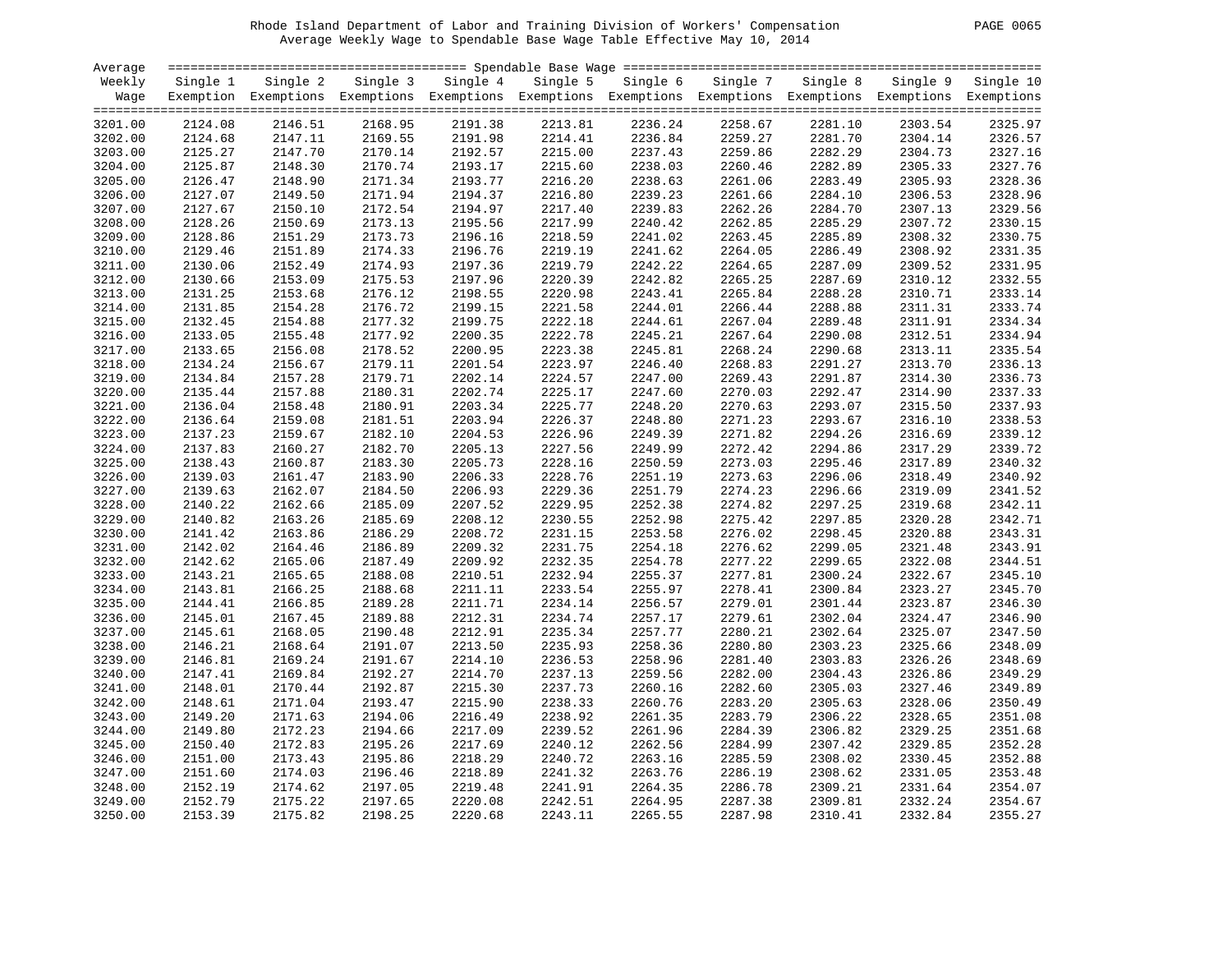# Rhode Island Department of Labor and Training Division of Workers' Compensation PAGE 0066 Average Weekly Wage to Spendable Base Wage Table Effective May 10, 2014

| PAGE | 0066 |  |
|------|------|--|
|      |      |  |

| Average |          |          |          |          |          |                                                                                                              |          |          |          |           |
|---------|----------|----------|----------|----------|----------|--------------------------------------------------------------------------------------------------------------|----------|----------|----------|-----------|
| Weekly  | Single 1 | Single 2 | Single 3 | Single 4 | Single 5 | Single 6                                                                                                     | Single 7 | Single 8 | Single 9 | Single 10 |
| Wage    |          |          |          |          |          | Exemption Exemptions Exemptions Exemptions Exemptions Exemptions Exemptions Exemptions Exemptions Exemptions |          |          |          |           |
|         |          |          |          |          |          |                                                                                                              |          |          |          |           |
| 3251.00 | 2153.99  | 2176.42  | 2198.85  | 2221.28  | 2243.71  | 2266.15                                                                                                      | 2288.58  | 2311.01  | 2333.44  | 2355.87   |
| 3252.00 | 2154.59  | 2177.02  | 2199.45  | 2221.88  | 2244.31  | 2266.75                                                                                                      | 2289.18  | 2311.61  | 2334.04  | 2356.47   |
| 3253.00 | 2155.18  | 2177.61  | 2200.04  | 2222.47  | 2244.90  | 2267.34                                                                                                      | 2289.77  | 2312.20  | 2334.63  | 2357.06   |
| 3254.00 | 2155.78  | 2178.21  | 2200.64  | 2223.07  | 2245.50  | 2267.94                                                                                                      | 2290.37  | 2312.80  | 2335.23  | 2357.66   |
| 3255.00 | 2156.38  | 2178.81  | 2201.24  | 2223.67  | 2246.10  | 2268.54                                                                                                      | 2290.97  | 2313.40  | 2335.83  | 2358.26   |
| 3256.00 | 2156.98  | 2179.41  | 2201.84  | 2224.27  | 2246.70  | 2269.14                                                                                                      | 2291.57  | 2314.00  | 2336.43  | 2358.86   |
| 3257.00 | 2157.58  | 2180.01  | 2202.44  | 2224.87  | 2247.30  | 2269.74                                                                                                      | 2292.17  | 2314.60  | 2337.03  | 2359.46   |
| 3258.00 | 2158.17  | 2180.60  | 2203.03  | 2225.46  | 2247.89  | 2270.33                                                                                                      | 2292.76  | 2315.19  | 2337.62  | 2360.05   |
| 3259.00 | 2158.77  | 2181.20  | 2203.63  | 2226.06  | 2248.49  | 2270.93                                                                                                      | 2293.36  | 2315.79  | 2338.22  | 2360.65   |
| 3260.00 | 2159.37  | 2181.80  | 2204.23  | 2226.66  | 2249.09  | 2271.53                                                                                                      | 2293.96  | 2316.39  | 2338.82  | 2361.25   |
| 3261.00 | 2159.97  | 2182.40  | 2204.83  | 2227.26  | 2249.69  | 2272.13                                                                                                      | 2294.56  | 2316.99  | 2339.42  | 2361.85   |
| 3262.00 | 2160.57  | 2183.00  | 2205.43  | 2227.86  | 2250.29  | 2272.73                                                                                                      | 2295.16  | 2317.59  | 2340.02  | 2362.45   |
| 3263.00 | 2161.16  | 2183.59  | 2206.02  | 2228.45  | 2250.89  | 2273.32                                                                                                      | 2295.75  | 2318.18  | 2340.61  | 2363.04   |
| 3264.00 | 2161.76  | 2184.19  | 2206.62  | 2229.05  | 2251.49  | 2273.92                                                                                                      | 2296.35  | 2318.78  | 2341.21  | 2363.64   |
|         | 2162.36  | 2184.79  | 2207.22  | 2229.65  | 2252.09  | 2274.52                                                                                                      |          | 2319.38  |          |           |
| 3265.00 |          |          |          |          |          |                                                                                                              | 2296.95  |          | 2341.81  | 2364.24   |
| 3266.00 | 2162.96  | 2185.39  | 2207.82  | 2230.25  | 2252.69  | 2275.12                                                                                                      | 2297.55  | 2319.98  | 2342.41  | 2364.84   |
| 3267.00 | 2163.56  | 2185.99  | 2208.42  | 2230.85  | 2253.29  | 2275.72                                                                                                      | 2298.15  | 2320.58  | 2343.01  | 2365.44   |
| 3268.00 | 2164.15  | 2186.58  | 2209.01  | 2231.44  | 2253.88  | 2276.31                                                                                                      | 2298.74  | 2321.17  | 2343.60  | 2366.03   |
| 3269.00 | 2164.75  | 2187.18  | 2209.61  | 2232.04  | 2254.48  | 2276.91                                                                                                      | 2299.34  | 2321.77  | 2344.20  | 2366.64   |
| 3270.00 | 2165.35  | 2187.78  | 2210.21  | 2232.64  | 2255.08  | 2277.51                                                                                                      | 2299.94  | 2322.37  | 2344.80  | 2367.24   |
| 3271.00 | 2165.95  | 2188.38  | 2210.81  | 2233.24  | 2255.68  | 2278.11                                                                                                      | 2300.54  | 2322.97  | 2345.40  | 2367.84   |
| 3272.00 | 2166.55  | 2188.98  | 2211.41  | 2233.84  | 2256.28  | 2278.71                                                                                                      | 2301.14  | 2323.57  | 2346.00  | 2368.44   |
| 3273.00 | 2167.14  | 2189.57  | 2212.00  | 2234.43  | 2256.87  | 2279.30                                                                                                      | 2301.73  | 2324.16  | 2346.59  | 2369.03   |
| 3274.00 | 2167.74  | 2190.17  | 2212.60  | 2235.03  | 2257.47  | 2279.90                                                                                                      | 2302.33  | 2324.76  | 2347.19  | 2369.63   |
| 3275.00 | 2168.34  | 2190.77  | 2213.20  | 2235.63  | 2258.07  | 2280.50                                                                                                      | 2302.93  | 2325.36  | 2347.79  | 2370.23   |
| 3276.00 | 2168.94  | 2191.37  | 2213.80  | 2236.23  | 2258.67  | 2281.10                                                                                                      | 2303.53  | 2325.96  | 2348.39  | 2370.83   |
| 3277.00 | 2169.54  | 2191.97  | 2214.40  | 2236.83  | 2259.27  | 2281.70                                                                                                      | 2304.13  | 2326.56  | 2348.99  | 2371.43   |
| 3278.00 | 2170.13  | 2192.56  | 2214.99  | 2237.42  | 2259.86  | 2282.29                                                                                                      | 2304.72  | 2327.15  | 2349.58  | 2372.02   |
| 3279.00 | 2170.73  | 2193.16  | 2215.59  | 2238.02  | 2260.46  | 2282.89                                                                                                      | 2305.32  | 2327.75  | 2350.18  | 2372.62   |
| 3280.00 | 2171.33  | 2193.76  | 2216.19  | 2238.62  | 2261.06  | 2283.49                                                                                                      | 2305.92  | 2328.35  | 2350.78  | 2373.22   |
| 3281.00 | 2171.93  | 2194.36  | 2216.79  | 2239.23  | 2261.66  | 2284.09                                                                                                      | 2306.52  | 2328.95  | 2351.38  | 2373.82   |
| 3282.00 | 2172.53  | 2194.96  | 2217.39  | 2239.83  | 2262.26  | 2284.69                                                                                                      | 2307.12  | 2329.55  | 2351.98  | 2374.42   |
| 3283.00 | 2173.12  | 2195.55  | 2217.98  | 2240.42  | 2262.85  | 2285.28                                                                                                      | 2307.71  | 2330.14  | 2352.57  | 2375.01   |
| 3284.00 | 2173.72  | 2196.15  | 2218.58  | 2241.02  | 2263.45  | 2285.88                                                                                                      | 2308.31  | 2330.74  | 2353.17  | 2375.61   |
| 3285.00 | 2174.32  | 2196.75  | 2219.18  | 2241.62  | 2264.05  | 2286.48                                                                                                      | 2308.91  | 2331.34  | 2353.77  | 2376.21   |
| 3286.00 | 2174.92  | 2197.35  | 2219.78  | 2242.22  | 2264.65  | 2287.08                                                                                                      | 2309.51  | 2331.94  | 2354.37  | 2376.81   |
| 3287.00 | 2175.52  | 2197.95  | 2220.38  | 2242.82  | 2265.25  | 2287.68                                                                                                      | 2310.11  | 2332.54  | 2354.97  | 2377.41   |
| 3288.00 | 2176.11  | 2198.54  | 2220.97  | 2243.41  | 2265.84  | 2288.27                                                                                                      | 2310.70  | 2333.13  | 2355.57  | 2378.00   |
| 3289.00 | 2176.71  | 2199.14  | 2221.57  | 2244.01  | 2266.44  | 2288.87                                                                                                      | 2311.30  | 2333.73  | 2356.17  | 2378.60   |
| 3290.00 | 2177.31  | 2199.74  | 2222.17  | 2244.61  | 2267.04  | 2289.47                                                                                                      | 2311.90  | 2334.33  | 2356.77  | 2379.20   |
| 3291.00 | 2177.91  | 2200.34  | 2222.77  | 2245.21  | 2267.64  | 2290.07                                                                                                      | 2312.50  | 2334.93  | 2357.37  | 2379.80   |
| 3292.00 | 2178.51  | 2200.94  | 2223.37  | 2245.81  | 2268.24  | 2290.67                                                                                                      | 2313.10  | 2335.53  | 2357.97  | 2380.40   |
| 3293.00 | 2179.10  | 2201.53  | 2223.96  | 2246.40  | 2268.83  | 2291.26                                                                                                      | 2313.69  | 2336.12  | 2358.56  | 2380.99   |
| 3294.00 | 2179.70  | 2202.13  | 2224.56  | 2247.00  | 2269.43  | 2291.86                                                                                                      | 2314.29  | 2336.72  | 2359.16  | 2381.59   |
| 3295.00 | 2180.30  | 2202.73  | 2225.16  | 2247.60  | 2270.03  | 2292.46                                                                                                      | 2314.89  | 2337.32  | 2359.76  | 2382.19   |
| 3296.00 | 2180.90  | 2203.33  | 2225.76  | 2248.20  | 2270.63  | 2293.06                                                                                                      | 2315.49  | 2337.92  | 2360.36  | 2382.79   |
| 3297.00 | 2181.50  | 2203.93  | 2226.36  | 2248.80  | 2271.23  | 2293.66                                                                                                      | 2316.09  | 2338.52  | 2360.96  | 2383.39   |
|         | 2182.09  | 2204.52  | 2226.95  | 2249.39  | 2271.82  | 2294.25                                                                                                      | 2316.68  | 2339.11  |          | 2383.98   |
| 3298.00 |          | 2205.12  | 2227.55  | 2249.99  | 2272.42  | 2294.85                                                                                                      | 2317.28  | 2339.71  | 2361.55  | 2384.58   |
| 3299.00 | 2182.69  |          |          |          |          |                                                                                                              |          |          | 2362.15  |           |
| 3300.00 | 2183.29  | 2205.72  | 2228.16  | 2250.59  | 2273.02  | 2295.45                                                                                                      | 2317.88  | 2340.31  | 2362.75  | 2385.18   |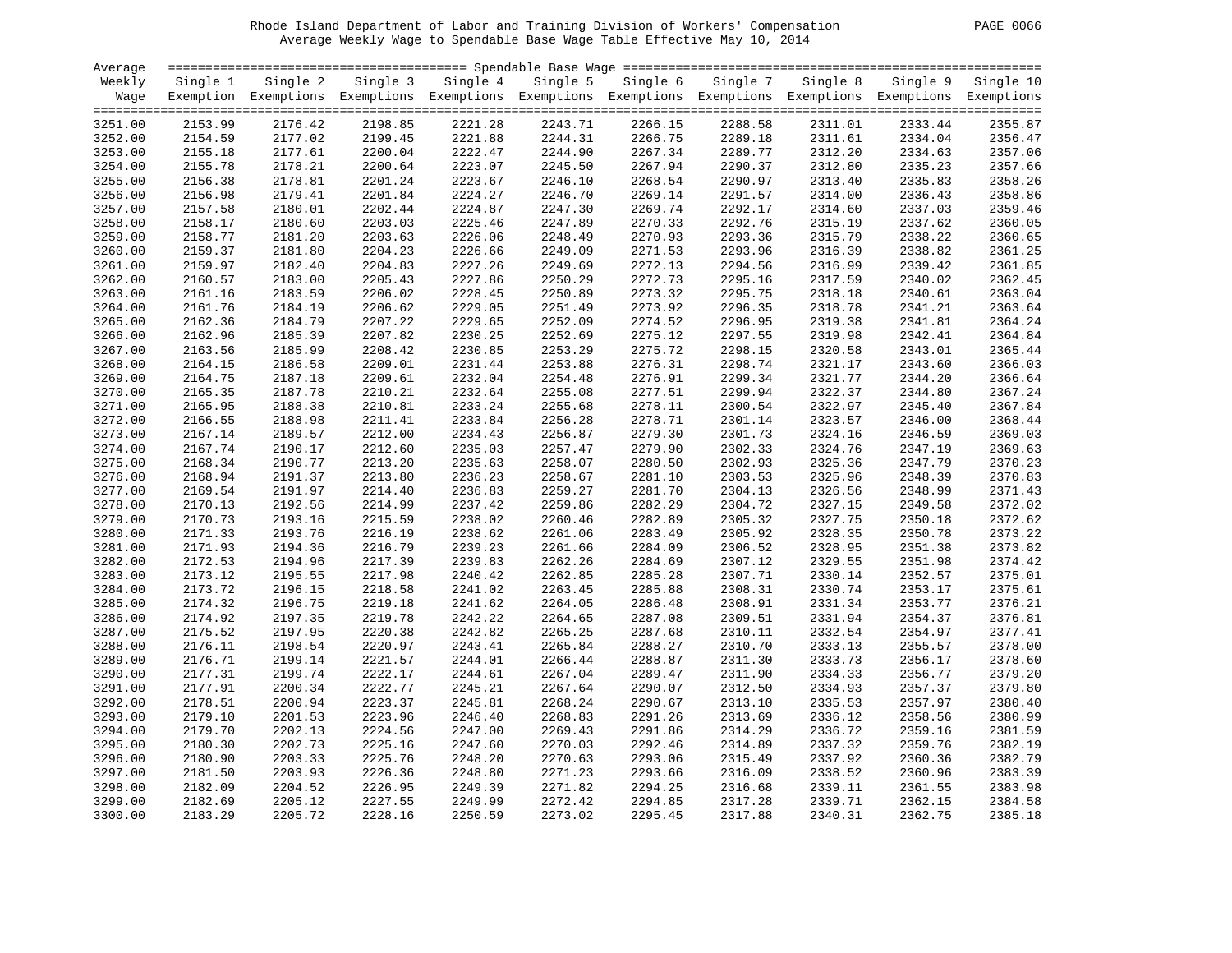# Rhode Island Department of Labor and Training Division of Workers' Compensation PAGE 0067 Average Weekly Wage to Spendable Base Wage Table Effective May 10, 2014

| PAGE. | 0067 |
|-------|------|
|       |      |

| Average |          |                                                                                                              |          |          |          |          |          |          |          |                    |
|---------|----------|--------------------------------------------------------------------------------------------------------------|----------|----------|----------|----------|----------|----------|----------|--------------------|
| Weekly  | Single 1 | Single 2                                                                                                     | Single 3 | Single 4 | Single 5 | Single 6 | Single 7 | Single 8 | Single 9 | Single 10          |
| Wage    |          | Exemption Exemptions Exemptions Exemptions Exemptions Exemptions Exemptions Exemptions Exemptions Exemptions |          |          |          |          |          |          |          |                    |
|         |          |                                                                                                              |          |          |          |          |          |          |          |                    |
| 3301.00 | 2183.89  | 2206.32                                                                                                      | 2228.76  | 2251.19  | 2273.62  | 2296.05  | 2318.48  | 2340.91  | 2363.35  | 2385.78            |
| 3302.00 | 2184.49  | 2206.92                                                                                                      | 2229.36  | 2251.79  | 2274.22  | 2296.65  | 2319.08  | 2341.51  | 2363.95  | 2386.38            |
| 3303.00 | 2185.08  | 2207.51                                                                                                      | 2229.95  | 2252.38  | 2274.81  | 2297.24  | 2319.67  | 2342.10  | 2364.54  | 2386.97            |
| 3304.00 | 2185.68  | 2208.11                                                                                                      | 2230.55  | 2252.98  | 2275.41  | 2297.84  | 2320.27  | 2342.70  | 2365.14  | 2387.57            |
| 3305.00 | 2186.28  | 2208.71                                                                                                      | 2231.15  | 2253.58  | 2276.01  | 2298.44  | 2320.87  | 2343.30  | 2365.74  | 2388.17            |
| 3306.00 | 2186.88  | 2209.31                                                                                                      | 2231.75  | 2254.18  | 2276.61  | 2299.04  | 2321.47  | 2343.91  | 2366.34  | 2388.77            |
| 3307.00 | 2187.48  | 2209.91                                                                                                      | 2232.35  | 2254.78  | 2277.21  | 2299.64  | 2322.07  | 2344.51  | 2366.94  | 2389.37            |
| 3308.00 | 2188.07  | 2210.50                                                                                                      | 2232.94  | 2255.37  | 2277.80  | 2300.23  | 2322.66  | 2345.10  | 2367.53  | 2389.96            |
| 3309.00 | 2188.67  | 2211.10                                                                                                      | 2233.54  | 2255.97  | 2278.40  | 2300.83  | 2323.26  | 2345.70  | 2368.13  | 2390.56            |
| 3310.00 | 2189.27  | 2211.70                                                                                                      | 2234.14  | 2256.57  | 2279.00  | 2301.43  | 2323.86  | 2346.30  | 2368.73  | 2391.16            |
| 3311.00 | 2189.87  | 2212.30                                                                                                      | 2234.74  | 2257.17  | 2279.60  | 2302.03  | 2324.46  | 2346.90  | 2369.33  | 2391.76            |
| 3312.00 | 2190.47  | 2212.90                                                                                                      | 2235.34  | 2257.77  | 2280.20  | 2302.63  | 2325.06  | 2347.50  | 2369.93  | 2392.36            |
| 3313.00 | 2191.06  | 2213.49                                                                                                      | 2235.93  | 2258.36  | 2280.79  | 2303.22  | 2325.65  | 2348.09  | 2370.52  | 2392.95            |
| 3314.00 | 2191.66  | 2214.09                                                                                                      | 2236.53  | 2258.96  | 2281.39  | 2303.82  | 2326.25  | 2348.69  | 2371.12  | 2393.55            |
| 3315.00 | 2192.26  | 2214.69                                                                                                      | 2237.13  | 2259.56  | 2281.99  | 2304.42  | 2326.85  | 2349.29  | 2371.72  | 2394.15            |
| 3316.00 | 2192.86  | 2215.29                                                                                                      | 2237.73  | 2260.16  | 2282.59  | 2305.02  | 2327.45  | 2349.89  | 2372.32  | 2394.75            |
| 3317.00 | 2193.46  | 2215.89                                                                                                      | 2238.33  | 2260.76  | 2283.19  | 2305.62  | 2328.05  | 2350.49  | 2372.92  | 2395.35            |
| 3318.00 | 2194.05  | 2216.48                                                                                                      | 2238.92  | 2261.35  | 2283.78  | 2306.21  | 2328.64  | 2351.08  | 2373.51  | 2395.94            |
| 3319.00 | 2194.65  | 2217.09                                                                                                      | 2239.52  | 2261.95  | 2284.38  | 2306.81  | 2329.24  | 2351.68  | 2374.11  | 2396.54            |
| 3320.00 | 2195.25  | 2217.69                                                                                                      | 2240.12  | 2262.55  | 2284.98  | 2307.41  | 2329.84  | 2352.28  | 2374.71  | 2397.14            |
| 3321.00 | 2195.85  | 2218.29                                                                                                      | 2240.72  | 2263.15  | 2285.58  | 2308.01  | 2330.44  | 2352.88  | 2375.31  | 2397.74            |
|         | 2196.45  | 2218.89                                                                                                      | 2241.32  | 2263.75  |          | 2308.61  | 2331.04  |          |          | 2398.34            |
| 3322.00 |          |                                                                                                              |          |          | 2286.18  |          |          | 2353.48  | 2375.91  |                    |
| 3323.00 | 2197.04  | 2219.48                                                                                                      | 2241.91  | 2264.34  | 2286.77  | 2309.20  | 2331.63  | 2354.07  | 2376.50  | 2398.93<br>2399.53 |
| 3324.00 | 2197.64  | 2220.08                                                                                                      | 2242.51  | 2264.94  | 2287.37  | 2309.80  | 2332.23  | 2354.67  | 2377.10  | 2400.13            |
| 3325.00 | 2198.24  | 2220.68                                                                                                      | 2243.11  | 2265.54  | 2287.97  | 2310.40  | 2332.84  | 2355.27  | 2377.70  | 2400.73            |
| 3326.00 | 2198.84  | 2221.28                                                                                                      | 2243.71  | 2266.14  | 2288.57  | 2311.00  | 2333.44  | 2355.87  | 2378.30  |                    |
| 3327.00 | 2199.44  | 2221.88                                                                                                      | 2244.31  | 2266.74  | 2289.17  | 2311.60  | 2334.04  | 2356.47  | 2378.90  | 2401.33            |
| 3328.00 | 2200.03  | 2222.47                                                                                                      | 2244.90  | 2267.33  | 2289.76  | 2312.19  | 2334.63  | 2357.06  | 2379.49  | 2401.92            |
| 3329.00 | 2200.63  | 2223.07                                                                                                      | 2245.50  | 2267.93  | 2290.36  | 2312.79  | 2335.23  | 2357.66  | 2380.09  | 2402.52            |
| 3330.00 | 2201.23  | 2223.67                                                                                                      | 2246.10  | 2268.53  | 2290.96  | 2313.39  | 2335.83  | 2358.26  | 2380.69  | 2403.12            |
| 3331.00 | 2201.83  | 2224.27                                                                                                      | 2246.70  | 2269.13  | 2291.56  | 2313.99  | 2336.43  | 2358.86  | 2381.29  | 2403.72            |
| 3332.00 | 2202.43  | 2224.87                                                                                                      | 2247.30  | 2269.73  | 2292.16  | 2314.59  | 2337.03  | 2359.46  | 2381.89  | 2404.32            |
| 3333.00 | 2203.02  | 2225.46                                                                                                      | 2247.89  | 2270.32  | 2292.75  | 2315.18  | 2337.62  | 2360.05  | 2382.48  | 2404.91            |
| 3334.00 | 2203.62  | 2226.06                                                                                                      | 2248.49  | 2270.92  | 2293.35  | 2315.78  | 2338.22  | 2360.65  | 2383.08  | 2405.51            |
| 3335.00 | 2204.22  | 2226.66                                                                                                      | 2249.09  | 2271.52  | 2293.95  | 2316.38  | 2338.82  | 2361.25  | 2383.68  | 2406.11            |
| 3336.00 | 2204.82  | 2227.26                                                                                                      | 2249.69  | 2272.12  | 2294.55  | 2316.98  | 2339.42  | 2361.85  | 2384.28  | 2406.71            |
| 3337.00 | 2205.42  | 2227.86                                                                                                      | 2250.29  | 2272.72  | 2295.15  | 2317.58  | 2340.02  | 2362.45  | 2384.88  | 2407.31            |
| 3338.00 | 2206.02  | 2228.45                                                                                                      | 2250.88  | 2273.31  | 2295.74  | 2318.17  | 2340.61  | 2363.04  | 2385.47  | 2407.90            |
| 3339.00 | 2206.62  | 2229.05                                                                                                      | 2251.48  | 2273.91  | 2296.34  | 2318.77  | 2341.21  | 2363.64  | 2386.07  | 2408.50            |
| 3340.00 | 2207.22  | 2229.65                                                                                                      | 2252.08  | 2274.51  | 2296.94  | 2319.37  | 2341.81  | 2364.24  | 2386.67  | 2409.10            |
| 3341.00 | 2207.82  | 2230.25                                                                                                      | 2252.68  | 2275.11  | 2297.54  | 2319.97  | 2342.41  | 2364.84  | 2387.27  | 2409.70            |
| 3342.00 | 2208.42  | 2230.85                                                                                                      | 2253.28  | 2275.71  | 2298.14  | 2320.57  | 2343.01  | 2365.44  | 2387.87  | 2410.30            |
| 3343.00 | 2209.01  | 2231.44                                                                                                      | 2253.87  | 2276.30  | 2298.73  | 2321.16  | 2343.60  | 2366.03  | 2388.46  | 2410.89            |
| 3344.00 | 2209.61  | 2232.04                                                                                                      | 2254.47  | 2276.90  | 2299.33  | 2321.77  | 2344.20  | 2366.63  | 2389.06  | 2411.49            |
| 3345.00 | 2210.21  | 2232.64                                                                                                      | 2255.07  | 2277.50  | 2299.93  | 2322.37  | 2344.80  | 2367.23  | 2389.66  | 2412.09            |
| 3346.00 | 2210.81  | 2233.24                                                                                                      | 2255.67  | 2278.10  | 2300.53  | 2322.97  | 2345.40  | 2367.83  | 2390.26  | 2412.69            |
| 3347.00 | 2211.41  | 2233.84                                                                                                      | 2256.27  | 2278.70  | 2301.13  | 2323.57  | 2346.00  | 2368.43  | 2390.86  | 2413.29            |
| 3348.00 | 2212.00  | 2234.43                                                                                                      | 2256.86  | 2279.29  | 2301.72  | 2324.16  | 2346.59  | 2369.02  | 2391.45  | 2413.88            |
| 3349.00 | 2212.60  | 2235.03                                                                                                      | 2257.46  | 2279.89  | 2302.32  | 2324.76  | 2347.19  | 2369.62  | 2392.05  | 2414.48            |
| 3350.00 | 2213.20  | 2235.63                                                                                                      | 2258.06  | 2280.49  | 2302.92  | 2325.36  | 2347.79  | 2370.22  | 2392.65  | 2415.08            |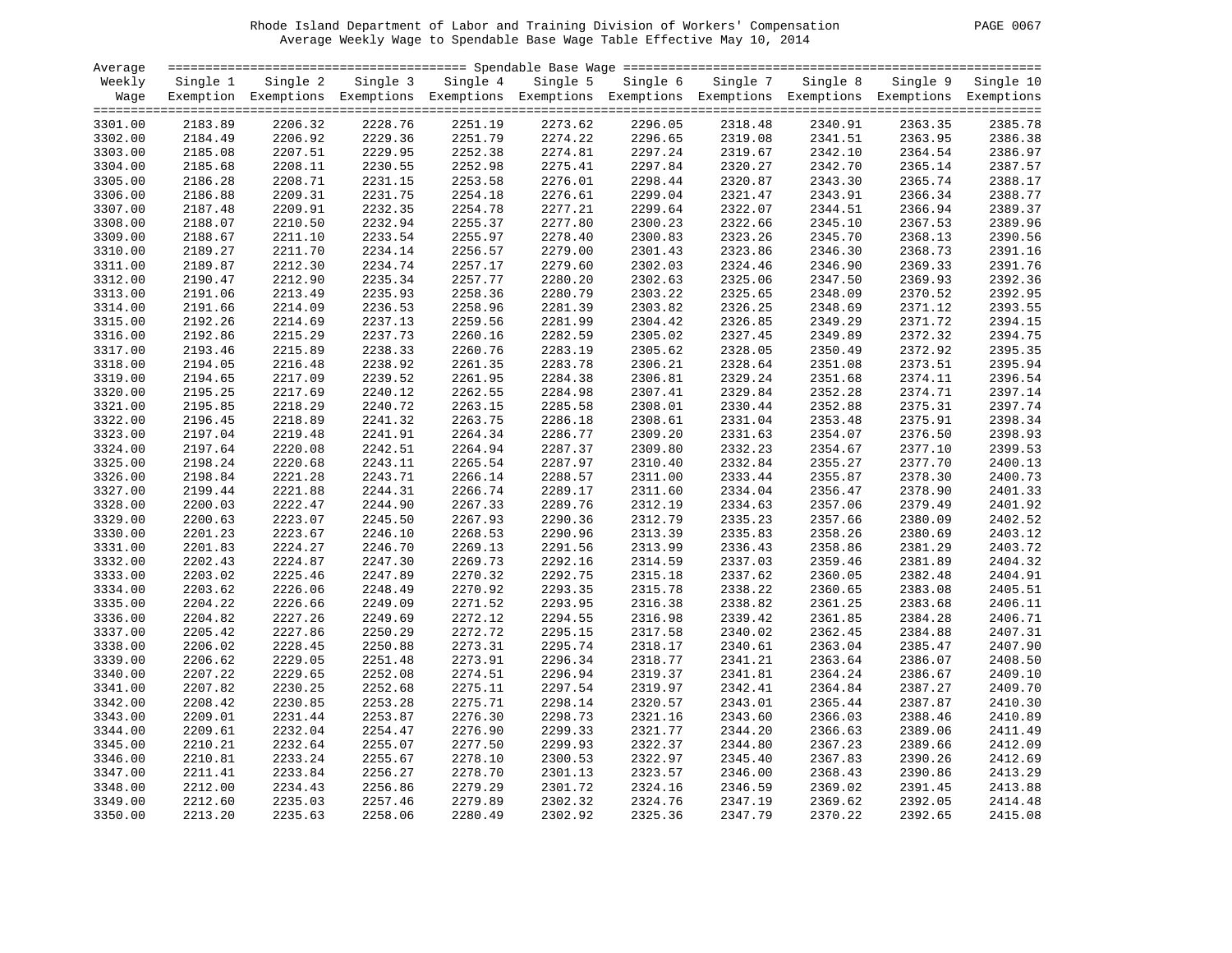# Rhode Island Department of Labor and Training Division of Workers' Compensation PAGE 0068 Average Weekly Wage to Spendable Base Wage Table Effective May 10, 2014

|  | PAGE | 0068 |  |  |
|--|------|------|--|--|
|--|------|------|--|--|

| Average            |                    |                                                                                                              |                    |                    |                    |                    |          |                    |                    |                    |
|--------------------|--------------------|--------------------------------------------------------------------------------------------------------------|--------------------|--------------------|--------------------|--------------------|----------|--------------------|--------------------|--------------------|
| Weekly             | Single 1           | Single 2                                                                                                     | Single 3           | Single 4           | Single 5           | Single 6           | Single 7 | Single 8           | Single 9           | Single 10          |
| Wage               |                    | Exemption Exemptions Exemptions Exemptions Exemptions Exemptions Exemptions Exemptions Exemptions Exemptions |                    |                    |                    |                    |          |                    |                    |                    |
|                    |                    |                                                                                                              |                    |                    |                    |                    |          |                    |                    |                    |
| 3351.00            | 2213.80            | 2236.23                                                                                                      | 2258.66            | 2281.09            | 2303.52            | 2325.96            | 2348.39  | 2370.82            | 2393.25            | 2415.68            |
| 3352.00            | 2214.40            | 2236.83                                                                                                      | 2259.26            | 2281.69            | 2304.12            | 2326.56            | 2348.99  | 2371.42            | 2393.85            | 2416.28            |
| 3353.00            | 2214.99            | 2237.42                                                                                                      | 2259.85            | 2282.28            | 2304.71            | 2327.15            | 2349.58  | 2372.01            | 2394.44            | 2416.87            |
| 3354.00            | 2215.59            | 2238.02                                                                                                      | 2260.45            | 2282.88            | 2305.31            | 2327.75            | 2350.18  | 2372.61            | 2395.04            | 2417.47            |
| 3355.00            | 2216.19            | 2238.62                                                                                                      | 2261.05            | 2283.48            | 2305.91            | 2328.35            | 2350.78  | 2373.21            | 2395.64            | 2418.07            |
| 3356.00            | 2216.79            | 2239.22                                                                                                      | 2261.65            | 2284.08            | 2306.51            | 2328.95            | 2351.38  | 2373.81            | 2396.24            | 2418.67            |
| 3357.00            | 2217.39            | 2239.82                                                                                                      | 2262.25            | 2284.68            | 2307.11            | 2329.55            | 2351.98  | 2374.41            | 2396.84            | 2419.27            |
| 3358.00            | 2217.98            | 2240.41                                                                                                      | 2262.84            | 2285.27            | 2307.70            | 2330.14            | 2352.57  | 2375.00            | 2397.43            | 2419.86            |
| 3359.00            | 2218.58            | 2241.01                                                                                                      | 2263.44            | 2285.87            | 2308.30            | 2330.74            | 2353.17  | 2375.60            | 2398.03            | 2420.46            |
| 3360.00            | 2219.18            | 2241.61                                                                                                      | 2264.04            | 2286.47            | 2308.90            | 2331.34            | 2353.77  | 2376.20            | 2398.63            | 2421.06            |
| 3361.00            | 2219.78            | 2242.21                                                                                                      | 2264.64            | 2287.07            | 2309.50            | 2331.94            | 2354.37  | 2376.80            | 2399.23            | 2421.66            |
| 3362.00            | 2220.38            | 2242.81                                                                                                      | 2265.24            | 2287.67            | 2310.10            | 2332.54            | 2354.97  | 2377.40            | 2399.83            | 2422.26            |
| 3363.00            | 2220.97            | 2243.40                                                                                                      | 2265.83            | 2288.26            | 2310.70            | 2333.13            | 2355.56  | 2377.99            | 2400.42            | 2422.85            |
| 3364.00            | 2221.57            | 2244.00                                                                                                      | 2266.43            | 2288.86            | 2311.30            | 2333.73            | 2356.16  | 2378.59            | 2401.02            | 2423.45            |
| 3365.00            | 2222.17            | 2244.60                                                                                                      | 2267.03            | 2289.46            | 2311.90            | 2334.33            | 2356.76  | 2379.19            | 2401.62            | 2424.05            |
| 3366.00            | 2222.77            | 2245.20                                                                                                      | 2267.63            | 2290.06            | 2312.50            | 2334.93            | 2357.36  | 2379.79            | 2402.22            | 2424.65            |
| 3367.00            | 2223.37            | 2245.80                                                                                                      | 2268.23            | 2290.66            | 2313.10            | 2335.53            | 2357.96  | 2380.39            | 2402.82            | 2425.25            |
| 3368.00            | 2223.96            | 2246.39                                                                                                      | 2268.82            | 2291.25            | 2313.69            | 2336.12            | 2358.55  | 2380.98            | 2403.41            | 2425.84            |
| 3369.00            | 2224.56            | 2246.99                                                                                                      | 2269.42            | 2291.85            | 2314.29            | 2336.72            | 2359.15  | 2381.58            | 2404.01            | 2426.45            |
| 3370.00            | 2225.16            | 2247.59                                                                                                      | 2270.02            | 2292.45            | 2314.89            | 2337.32            | 2359.75  | 2382.18            | 2404.61            | 2427.05            |
| 3371.00            | 2225.76            | 2248.19                                                                                                      | 2270.62            | 2293.05            | 2315.49            | 2337.92            | 2360.35  | 2382.78            | 2405.21            | 2427.65            |
| 3372.00            | 2226.36            | 2248.79                                                                                                      | 2271.22            | 2293.65            | 2316.09            | 2338.52            | 2360.95  | 2383.38            | 2405.81            | 2428.25            |
| 3373.00            | 2226.95            | 2249.38                                                                                                      | 2271.81            | 2294.24            | 2316.68            | 2339.11            | 2361.54  | 2383.97            | 2406.40            | 2428.84            |
|                    |                    | 2249.98                                                                                                      |                    | 2294.84            |                    |                    | 2362.14  |                    |                    | 2429.44            |
| 3374.00<br>3375.00 | 2227.55<br>2228.15 | 2250.58                                                                                                      | 2272.41<br>2273.01 | 2295.44            | 2317.28<br>2317.88 | 2339.71<br>2340.31 | 2362.74  | 2384.57<br>2385.17 | 2407.00<br>2407.60 | 2430.04            |
| 3376.00            | 2228.75            | 2251.18                                                                                                      | 2273.61            | 2296.04            | 2318.48            | 2340.91            | 2363.34  | 2385.77            | 2408.20            | 2430.64            |
|                    |                    |                                                                                                              |                    |                    |                    |                    |          |                    |                    |                    |
| 3377.00            | 2229.35            | 2251.78                                                                                                      | 2274.21            | 2296.64            | 2319.08            | 2341.51            | 2363.94  | 2386.37            | 2408.80            | 2431.24<br>2431.83 |
| 3378.00            | 2229.94            | 2252.37                                                                                                      | 2274.80            | 2297.23<br>2297.83 | 2319.67            | 2342.10            | 2364.53  | 2386.96            | 2409.39            | 2432.43            |
| 3379.00            | 2230.54            | 2252.97                                                                                                      | 2275.40            |                    | 2320.27            | 2342.70            | 2365.13  | 2387.56            | 2409.99            | 2433.03            |
| 3380.00            | 2231.14            | 2253.57                                                                                                      | 2276.00            | 2298.43            | 2320.87            | 2343.30            | 2365.73  | 2388.16            | 2410.59            |                    |
| 3381.00            | 2231.74            | 2254.17                                                                                                      | 2276.60            | 2299.04            | 2321.47            | 2343.90            | 2366.33  | 2388.76            | 2411.19            | 2433.63            |
| 3382.00            | 2232.34            | 2254.77                                                                                                      | 2277.20            | 2299.64            | 2322.07            | 2344.50            | 2366.93  | 2389.36            | 2411.79            | 2434.23            |
| 3383.00            | 2232.93            | 2255.36                                                                                                      | 2277.79            | 2300.23            | 2322.66            | 2345.09            | 2367.52  | 2389.95            | 2412.38            | 2434.82            |
| 3384.00            | 2233.53            | 2255.96                                                                                                      | 2278.39            | 2300.83            | 2323.26            | 2345.69            | 2368.12  | 2390.55            | 2412.98            | 2435.42            |
| 3385.00            | 2234.13            | 2256.56                                                                                                      | 2278.99            | 2301.43            | 2323.86            | 2346.29            | 2368.72  | 2391.15            | 2413.58            | 2436.02            |
| 3386.00            | 2234.73            | 2257.16                                                                                                      | 2279.59            | 2302.03            | 2324.46            | 2346.89            | 2369.32  | 2391.75            | 2414.18            | 2436.62            |
| 3387.00            | 2235.33            | 2257.76                                                                                                      | 2280.19            | 2302.63            | 2325.06            | 2347.49            | 2369.92  | 2392.35            | 2414.78            | 2437.22            |
| 3388.00            | 2235.92            | 2258.35                                                                                                      | 2280.78            | 2303.22            | 2325.65            | 2348.08            | 2370.51  | 2392.94            | 2415.38            | 2437.81            |
| 3389.00            | 2236.52            | 2258.95                                                                                                      | 2281.38            | 2303.82            | 2326.25            | 2348.68            | 2371.11  | 2393.54            | 2415.98            | 2438.41            |
| 3390.00            | 2237.12            | 2259.55                                                                                                      | 2281.98            | 2304.42            | 2326.85            | 2349.28            | 2371.71  | 2394.14            | 2416.58            | 2439.01            |
| 3391.00            | 2237.72            | 2260.15                                                                                                      | 2282.58            | 2305.02            | 2327.45            | 2349.88            | 2372.31  | 2394.74            | 2417.18            | 2439.61            |
| 3392.00            | 2238.32            | 2260.75                                                                                                      | 2283.18            | 2305.62            | 2328.05            | 2350.48            | 2372.91  | 2395.34            | 2417.78            | 2440.21            |
| 3393.00            | 2238.91            | 2261.34                                                                                                      | 2283.77            | 2306.21            | 2328.64            | 2351.07            | 2373.50  | 2395.93            | 2418.37            | 2440.80            |
| 3394.00            | 2239.51            | 2261.94                                                                                                      | 2284.37            | 2306.81            | 2329.24            | 2351.67            | 2374.10  | 2396.53            | 2418.97            | 2441.40            |
| 3395.00            | 2240.11            | 2262.54                                                                                                      | 2284.97            | 2307.41            | 2329.84            | 2352.27            | 2374.70  | 2397.13            | 2419.57            | 2442.00            |
| 3396.00            | 2240.71            | 2263.14                                                                                                      | 2285.57            | 2308.01            | 2330.44            | 2352.87            | 2375.30  | 2397.73            | 2420.17            | 2442.60            |
| 3397.00            | 2241.31            | 2263.74                                                                                                      | 2286.17            | 2308.61            | 2331.04            | 2353.47            | 2375.90  | 2398.33            | 2420.77            | 2443.20            |
| 3398.00            | 2241.90            | 2264.33                                                                                                      | 2286.76            | 2309.20            | 2331.63            | 2354.06            | 2376.49  | 2398.92            | 2421.36            | 2443.79            |
| 3399.00            | 2242.50            | 2264.93                                                                                                      | 2287.36            | 2309.80            | 2332.23            | 2354.66            | 2377.09  | 2399.52            | 2421.96            | 2444.39            |
| 3400.00            | 2243.10            | 2265.53                                                                                                      | 2287.97            | 2310.40            | 2332.83            | 2355.26            | 2377.69  | 2400.12            | 2422.56            | 2444.99            |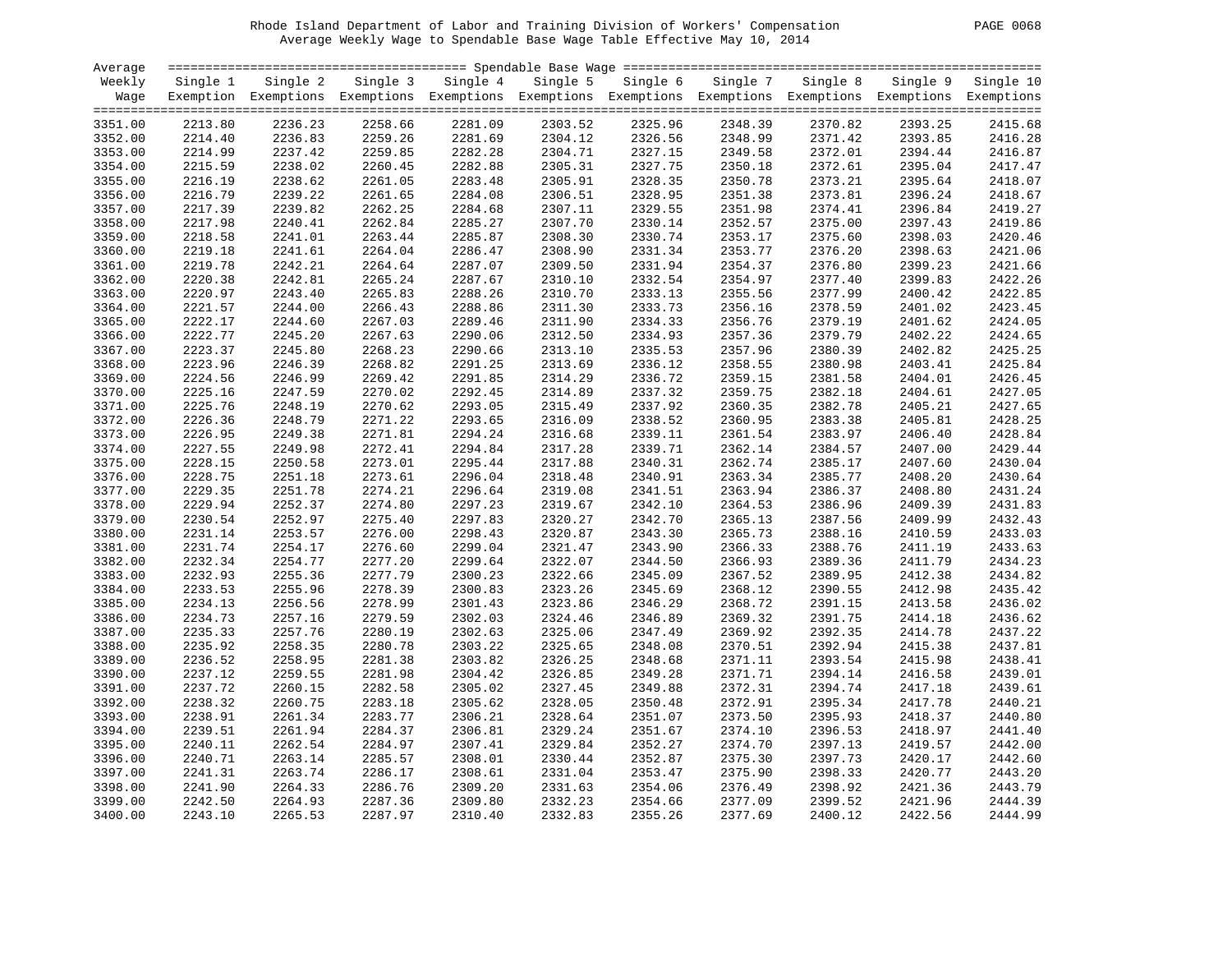# Rhode Island Department of Labor and Training Division of Workers' Compensation PAGE 0069 Average Weekly Wage to Spendable Base Wage Table Effective May 10, 2014

| PAGE.<br>0069 |  |  |  |
|---------------|--|--|--|
|---------------|--|--|--|

| Average |          |                                                                                                              |          |          |          |          |          |          |          |           |
|---------|----------|--------------------------------------------------------------------------------------------------------------|----------|----------|----------|----------|----------|----------|----------|-----------|
| Weekly  | Single 1 | Single 2                                                                                                     | Single 3 | Single 4 | Single 5 | Single 6 | Single 7 | Single 8 | Single 9 | Single 10 |
| Wage    |          | Exemption Exemptions Exemptions Exemptions Exemptions Exemptions Exemptions Exemptions Exemptions Exemptions |          |          |          |          |          |          |          |           |
|         |          |                                                                                                              |          |          |          |          |          |          |          |           |
| 3401.00 | 2243.70  | 2266.13                                                                                                      | 2288.57  | 2311.00  | 2333.43  | 2355.86  | 2378.29  | 2400.72  | 2423.16  | 2445.59   |
| 3402.00 | 2244.30  | 2266.73                                                                                                      | 2289.17  | 2311.60  | 2334.03  | 2356.46  | 2378.89  | 2401.32  | 2423.76  | 2446.19   |
| 3403.00 | 2244.89  | 2267.32                                                                                                      | 2289.76  | 2312.19  | 2334.62  | 2357.05  | 2379.48  | 2401.91  | 2424.35  | 2446.78   |
| 3404.00 | 2245.49  | 2267.92                                                                                                      | 2290.36  | 2312.79  | 2335.22  | 2357.65  | 2380.08  | 2402.51  | 2424.95  | 2447.38   |
| 3405.00 | 2246.09  | 2268.52                                                                                                      | 2290.96  | 2313.39  | 2335.82  | 2358.25  | 2380.68  | 2403.11  | 2425.55  | 2447.98   |
| 3406.00 | 2246.69  | 2269.12                                                                                                      | 2291.56  | 2313.99  | 2336.42  | 2358.85  | 2381.28  | 2403.72  | 2426.15  | 2448.58   |
| 3407.00 | 2247.29  | 2269.72                                                                                                      | 2292.16  | 2314.59  | 2337.02  | 2359.45  | 2381.88  | 2404.32  | 2426.75  | 2449.18   |
| 3408.00 | 2247.88  | 2270.31                                                                                                      | 2292.75  | 2315.18  | 2337.61  | 2360.04  | 2382.47  | 2404.91  | 2427.34  | 2449.77   |
| 3409.00 | 2248.48  | 2270.91                                                                                                      | 2293.35  | 2315.78  | 2338.21  | 2360.64  | 2383.07  | 2405.51  | 2427.94  | 2450.37   |
| 3410.00 | 2249.08  | 2271.51                                                                                                      | 2293.95  | 2316.38  | 2338.81  | 2361.24  | 2383.67  | 2406.11  | 2428.54  | 2450.97   |
| 3411.00 | 2249.68  | 2272.11                                                                                                      | 2294.55  | 2316.98  | 2339.41  | 2361.84  | 2384.27  | 2406.71  | 2429.14  | 2451.57   |
| 3412.00 | 2250.28  | 2272.71                                                                                                      | 2295.15  | 2317.58  | 2340.01  | 2362.44  | 2384.87  | 2407.31  | 2429.74  | 2452.17   |
| 3413.00 | 2250.87  | 2273.30                                                                                                      | 2295.74  | 2318.17  | 2340.60  | 2363.03  | 2385.46  | 2407.90  | 2430.33  | 2452.76   |
| 3414.00 | 2251.47  | 2273.90                                                                                                      | 2296.34  | 2318.77  | 2341.20  | 2363.63  | 2386.06  | 2408.50  | 2430.93  | 2453.36   |
| 3415.00 | 2252.07  | 2274.50                                                                                                      | 2296.94  | 2319.37  | 2341.80  | 2364.23  | 2386.66  | 2409.10  | 2431.53  | 2453.96   |
| 3416.00 | 2252.67  | 2275.10                                                                                                      | 2297.54  | 2319.97  | 2342.40  | 2364.83  | 2387.26  | 2409.70  | 2432.13  | 2454.56   |
| 3417.00 | 2253.27  | 2275.70                                                                                                      | 2298.14  | 2320.57  | 2343.00  | 2365.43  | 2387.86  | 2410.30  | 2432.73  | 2455.16   |
| 3418.00 | 2253.86  | 2276.29                                                                                                      | 2298.73  | 2321.16  | 2343.59  | 2366.02  | 2388.45  | 2410.89  | 2433.32  | 2455.75   |
| 3419.00 | 2254.46  | 2276.90                                                                                                      | 2299.33  | 2321.76  | 2344.19  | 2366.62  | 2389.05  | 2411.49  | 2433.92  | 2456.35   |
| 3420.00 | 2255.06  | 2277.50                                                                                                      | 2299.93  | 2322.36  | 2344.79  | 2367.22  | 2389.65  | 2412.09  | 2434.52  | 2456.95   |
| 3421.00 | 2255.66  | 2278.10                                                                                                      | 2300.53  | 2322.96  | 2345.39  | 2367.82  | 2390.25  | 2412.69  | 2435.12  | 2457.55   |
| 3422.00 | 2256.26  | 2278.70                                                                                                      | 2301.13  | 2323.56  | 2345.99  | 2368.42  | 2390.85  | 2413.29  | 2435.72  | 2458.15   |
| 3423.00 | 2256.85  | 2279.29                                                                                                      | 2301.72  | 2324.15  | 2346.58  | 2369.01  | 2391.44  | 2413.88  | 2436.31  | 2458.74   |
| 3424.00 | 2257.45  | 2279.89                                                                                                      | 2302.32  | 2324.75  | 2347.18  | 2369.61  | 2392.04  | 2414.48  | 2436.91  | 2459.34   |
| 3425.00 | 2258.05  | 2280.49                                                                                                      | 2302.92  | 2325.35  | 2347.78  | 2370.21  | 2392.65  | 2415.08  | 2437.51  | 2459.94   |
| 3426.00 | 2258.65  | 2281.09                                                                                                      | 2303.52  | 2325.95  | 2348.38  | 2370.81  | 2393.25  | 2415.68  | 2438.11  | 2460.54   |
| 3427.00 | 2259.25  | 2281.69                                                                                                      | 2304.12  | 2326.55  | 2348.98  | 2371.41  | 2393.85  | 2416.28  | 2438.71  | 2461.14   |
| 3428.00 | 2259.84  | 2282.28                                                                                                      | 2304.71  | 2327.14  | 2349.57  | 2372.00  | 2394.44  | 2416.87  | 2439.30  | 2461.73   |
| 3429.00 | 2260.44  | 2282.88                                                                                                      | 2305.31  | 2327.74  | 2350.17  | 2372.60  | 2395.04  | 2417.47  | 2439.90  | 2462.33   |
| 3430.00 | 2261.04  | 2283.48                                                                                                      | 2305.91  | 2328.34  | 2350.77  | 2373.20  | 2395.64  | 2418.07  | 2440.50  | 2462.93   |
| 3431.00 | 2261.64  | 2284.08                                                                                                      | 2306.51  | 2328.94  | 2351.37  | 2373.80  | 2396.24  | 2418.67  | 2441.10  | 2463.53   |
| 3432.00 | 2262.24  | 2284.68                                                                                                      | 2307.11  | 2329.54  | 2351.97  | 2374.40  | 2396.84  | 2419.27  | 2441.70  | 2464.13   |
| 3433.00 | 2262.83  | 2285.27                                                                                                      | 2307.70  | 2330.13  | 2352.56  | 2374.99  | 2397.43  | 2419.86  | 2442.29  | 2464.72   |
| 3434.00 | 2263.43  | 2285.87                                                                                                      | 2308.30  | 2330.73  | 2353.16  | 2375.59  | 2398.03  | 2420.46  | 2442.89  | 2465.32   |
| 3435.00 | 2264.03  | 2286.47                                                                                                      | 2308.90  | 2331.33  | 2353.76  | 2376.19  | 2398.63  | 2421.06  | 2443.49  | 2465.92   |
| 3436.00 | 2264.63  | 2287.07                                                                                                      | 2309.50  | 2331.93  | 2354.36  | 2376.79  | 2399.23  | 2421.66  | 2444.09  | 2466.52   |
| 3437.00 | 2265.23  | 2287.67                                                                                                      | 2310.10  | 2332.53  | 2354.96  | 2377.39  | 2399.83  | 2422.26  | 2444.69  | 2467.12   |
| 3438.00 | 2265.83  | 2288.26                                                                                                      | 2310.69  | 2333.12  | 2355.55  | 2377.98  | 2400.42  | 2422.85  | 2445.28  | 2467.71   |
| 3439.00 | 2266.43  | 2288.86                                                                                                      | 2311.29  | 2333.72  | 2356.15  | 2378.58  | 2401.02  | 2423.45  | 2445.88  | 2468.31   |
| 3440.00 | 2267.03  | 2289.46                                                                                                      | 2311.89  | 2334.32  | 2356.75  | 2379.18  | 2401.62  | 2424.05  | 2446.48  | 2468.91   |
| 3441.00 | 2267.63  | 2290.06                                                                                                      | 2312.49  | 2334.92  | 2357.35  | 2379.78  | 2402.22  | 2424.65  | 2447.08  | 2469.51   |
| 3442.00 | 2268.23  | 2290.66                                                                                                      | 2313.09  | 2335.52  | 2357.95  | 2380.38  | 2402.82  | 2425.25  | 2447.68  | 2470.11   |
| 3443.00 | 2268.82  | 2291.25                                                                                                      | 2313.68  | 2336.11  | 2358.54  | 2380.97  | 2403.41  | 2425.84  | 2448.27  | 2470.70   |
| 3444.00 | 2269.42  | 2291.85                                                                                                      | 2314.28  | 2336.71  | 2359.14  | 2381.58  | 2404.01  | 2426.44  | 2448.87  | 2471.30   |
| 3445.00 | 2270.02  | 2292.45                                                                                                      | 2314.88  | 2337.31  | 2359.74  | 2382.18  | 2404.61  | 2427.04  | 2449.47  | 2471.90   |
|         |          |                                                                                                              |          |          |          |          |          |          |          |           |
| 3446.00 | 2270.62  | 2293.05                                                                                                      | 2315.48  | 2337.91  | 2360.34  | 2382.78  | 2405.21  | 2427.64  | 2450.07  | 2472.50   |
| 3447.00 | 2271.22  | 2293.65                                                                                                      | 2316.08  | 2338.51  | 2360.94  | 2383.38  | 2405.81  | 2428.24  | 2450.67  | 2473.10   |
| 3448.00 | 2271.81  | 2294.24                                                                                                      | 2316.67  | 2339.10  | 2361.53  | 2383.97  | 2406.40  | 2428.83  | 2451.26  | 2473.69   |
| 3449.00 | 2272.41  | 2294.84                                                                                                      | 2317.27  | 2339.70  | 2362.13  | 2384.57  | 2407.00  | 2429.43  | 2451.86  | 2474.29   |
| 3450.00 | 2273.01  | 2295.44                                                                                                      | 2317.87  | 2340.30  | 2362.73  | 2385.17  | 2407.60  | 2430.03  | 2452.46  | 2474.89   |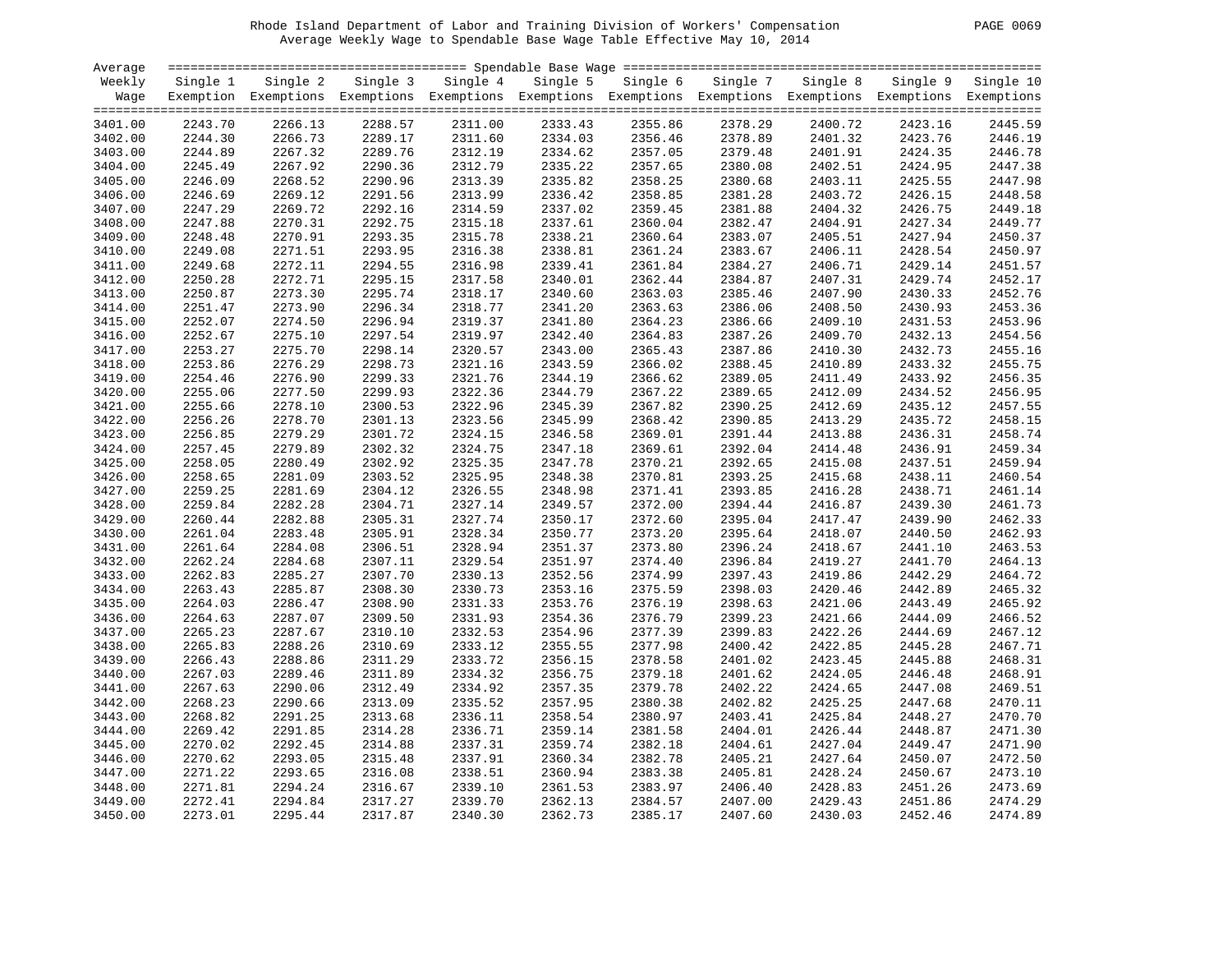# Rhode Island Department of Labor and Training Division of Workers' Compensation PAGE 0070 Average Weekly Wage to Spendable Base Wage Table Effective May 10, 2014

| PAGE 0070 |
|-----------|
|           |

| Average            |          |                                                                                                              |          |          |          |          |          |          |          |           |
|--------------------|----------|--------------------------------------------------------------------------------------------------------------|----------|----------|----------|----------|----------|----------|----------|-----------|
| Weekly             | Single 1 | Single 2                                                                                                     | Single 3 | Single 4 | Single 5 | Single 6 | Single 7 | Single 8 | Single 9 | Single 10 |
| Wage               |          | Exemption Exemptions Exemptions Exemptions Exemptions Exemptions Exemptions Exemptions Exemptions Exemptions |          |          |          |          |          |          |          |           |
|                    |          |                                                                                                              |          |          |          |          |          |          |          |           |
| 3451.00            | 2273.61  | 2296.04                                                                                                      | 2318.47  | 2340.90  | 2363.33  | 2385.77  | 2408.20  | 2430.63  | 2453.06  | 2475.49   |
| 3452.00            | 2274.21  | 2296.64                                                                                                      | 2319.07  | 2341.50  | 2363.93  | 2386.37  | 2408.80  | 2431.23  | 2453.66  | 2476.09   |
| 3453.00            | 2274.80  | 2297.23                                                                                                      | 2319.66  | 2342.09  | 2364.52  | 2386.96  | 2409.39  | 2431.82  | 2454.25  | 2476.68   |
| 3454.00            | 2275.40  | 2297.83                                                                                                      | 2320.26  | 2342.69  | 2365.12  | 2387.56  | 2409.99  | 2432.42  | 2454.85  | 2477.28   |
| 3455.00            | 2276.00  | 2298.43                                                                                                      | 2320.86  | 2343.29  | 2365.72  | 2388.16  | 2410.59  | 2433.02  | 2455.45  | 2477.88   |
| 3456.00            | 2276.60  | 2299.03                                                                                                      | 2321.46  | 2343.89  | 2366.32  | 2388.76  | 2411.19  | 2433.62  | 2456.05  | 2478.48   |
| 3457.00            | 2277.20  | 2299.63                                                                                                      | 2322.06  | 2344.49  | 2366.92  | 2389.36  | 2411.79  | 2434.22  | 2456.65  | 2479.08   |
| 3458.00            | 2277.79  | 2300.22                                                                                                      | 2322.65  | 2345.08  | 2367.51  | 2389.95  | 2412.38  | 2434.81  | 2457.24  | 2479.67   |
| 3459.00            | 2278.39  | 2300.82                                                                                                      | 2323.25  | 2345.68  | 2368.11  | 2390.55  | 2412.98  | 2435.41  | 2457.84  | 2480.27   |
| 3460.00            | 2278.99  | 2301.42                                                                                                      | 2323.85  | 2346.28  | 2368.71  | 2391.15  | 2413.58  | 2436.01  | 2458.44  | 2480.87   |
| 3461.00            | 2279.59  | 2302.02                                                                                                      | 2324.45  | 2346.88  | 2369.31  | 2391.75  | 2414.18  | 2436.61  | 2459.04  | 2481.47   |
| 3462.00            | 2280.19  | 2302.62                                                                                                      | 2325.05  | 2347.48  | 2369.91  | 2392.35  | 2414.78  | 2437.21  | 2459.64  | 2482.07   |
| 3463.00            | 2280.78  | 2303.21                                                                                                      | 2325.64  | 2348.07  | 2370.51  | 2392.94  | 2415.37  | 2437.80  | 2460.23  | 2482.66   |
| 3464.00            | 2281.38  | 2303.81                                                                                                      | 2326.24  | 2348.67  | 2371.11  | 2393.54  | 2415.97  | 2438.40  | 2460.83  | 2483.26   |
| 3465.00            | 2281.98  | 2304.41                                                                                                      | 2326.84  | 2349.27  | 2371.71  | 2394.14  | 2416.57  | 2439.00  | 2461.43  | 2483.86   |
| 3466.00            | 2282.58  | 2305.01                                                                                                      | 2327.44  | 2349.87  | 2372.31  | 2394.74  | 2417.17  | 2439.60  | 2462.03  | 2484.46   |
|                    | 2283.18  | 2305.61                                                                                                      | 2328.04  | 2350.47  | 2372.91  | 2395.34  | 2417.77  | 2440.20  | 2462.63  | 2485.06   |
| 3467.00<br>3468.00 | 2283.77  | 2306.20                                                                                                      | 2328.63  | 2351.06  | 2373.50  | 2395.93  | 2418.36  | 2440.79  | 2463.22  | 2485.65   |
|                    |          |                                                                                                              |          |          |          |          | 2418.96  |          |          | 2486.26   |
| 3469.00            | 2284.37  | 2306.80                                                                                                      | 2329.23  | 2351.66  | 2374.10  | 2396.53  |          | 2441.39  | 2463.82  | 2486.86   |
| 3470.00            | 2284.97  | 2307.40                                                                                                      | 2329.83  | 2352.26  | 2374.70  | 2397.13  | 2419.56  | 2441.99  | 2464.42  |           |
| 3471.00            | 2285.57  | 2308.00                                                                                                      | 2330.43  | 2352.86  | 2375.30  | 2397.73  | 2420.16  | 2442.59  | 2465.02  | 2487.46   |
| 3472.00            | 2286.17  | 2308.60                                                                                                      | 2331.03  | 2353.46  | 2375.90  | 2398.33  | 2420.76  | 2443.19  | 2465.62  | 2488.06   |
| 3473.00            | 2286.76  | 2309.19                                                                                                      | 2331.62  | 2354.05  | 2376.49  | 2398.92  | 2421.35  | 2443.78  | 2466.21  | 2488.65   |
| 3474.00            | 2287.36  | 2309.79                                                                                                      | 2332.22  | 2354.65  | 2377.09  | 2399.52  | 2421.95  | 2444.38  | 2466.81  | 2489.25   |
| 3475.00            | 2287.96  | 2310.39                                                                                                      | 2332.82  | 2355.25  | 2377.69  | 2400.12  | 2422.55  | 2444.98  | 2467.41  | 2489.85   |
| 3476.00            | 2288.56  | 2310.99                                                                                                      | 2333.42  | 2355.85  | 2378.29  | 2400.72  | 2423.15  | 2445.58  | 2468.01  | 2490.45   |
| 3477.00            | 2289.16  | 2311.59                                                                                                      | 2334.02  | 2356.45  | 2378.89  | 2401.32  | 2423.75  | 2446.18  | 2468.61  | 2491.05   |
| 3478.00            | 2289.75  | 2312.18                                                                                                      | 2334.61  | 2357.04  | 2379.48  | 2401.91  | 2424.34  | 2446.77  | 2469.20  | 2491.64   |
| 3479.00            | 2290.35  | 2312.78                                                                                                      | 2335.21  | 2357.64  | 2380.08  | 2402.51  | 2424.94  | 2447.37  | 2469.80  | 2492.24   |
| 3480.00            | 2290.95  | 2313.38                                                                                                      | 2335.81  | 2358.24  | 2380.68  | 2403.11  | 2425.54  | 2447.97  | 2470.40  | 2492.84   |
| 3481.00            | 2291.55  | 2313.98                                                                                                      | 2336.41  | 2358.85  | 2381.28  | 2403.71  | 2426.14  | 2448.57  | 2471.00  | 2493.44   |
| 3482.00            | 2292.15  | 2314.58                                                                                                      | 2337.01  | 2359.45  | 2381.88  | 2404.31  | 2426.74  | 2449.17  | 2471.60  | 2494.04   |
| 3483.00            | 2292.74  | 2315.17                                                                                                      | 2337.60  | 2360.04  | 2382.47  | 2404.90  | 2427.33  | 2449.76  | 2472.19  | 2494.63   |
| 3484.00            | 2293.34  | 2315.77                                                                                                      | 2338.20  | 2360.64  | 2383.07  | 2405.50  | 2427.93  | 2450.36  | 2472.79  | 2495.23   |
| 3485.00            | 2293.94  | 2316.37                                                                                                      | 2338.80  | 2361.24  | 2383.67  | 2406.10  | 2428.53  | 2450.96  | 2473.39  | 2495.83   |
| 3486.00            | 2294.54  | 2316.97                                                                                                      | 2339.40  | 2361.84  | 2384.27  | 2406.70  | 2429.13  | 2451.56  | 2473.99  | 2496.43   |
| 3487.00            | 2295.14  | 2317.57                                                                                                      | 2340.00  | 2362.44  | 2384.87  | 2407.30  | 2429.73  | 2452.16  | 2474.59  | 2497.03   |
| 3488.00            | 2295.73  | 2318.16                                                                                                      | 2340.59  | 2363.03  | 2385.46  | 2407.89  | 2430.32  | 2452.75  | 2475.19  | 2497.62   |
| 3489.00            | 2296.33  | 2318.76                                                                                                      | 2341.19  | 2363.63  | 2386.06  | 2408.49  | 2430.92  | 2453.35  | 2475.79  | 2498.22   |
| 3490.00            | 2296.93  | 2319.36                                                                                                      | 2341.79  | 2364.23  | 2386.66  | 2409.09  | 2431.52  | 2453.95  | 2476.39  | 2498.82   |
| 3491.00            | 2297.53  | 2319.96                                                                                                      | 2342.39  | 2364.83  | 2387.26  | 2409.69  | 2432.12  | 2454.55  | 2476.99  | 2499.42   |
| 3492.00            | 2298.13  | 2320.56                                                                                                      | 2342.99  | 2365.43  | 2387.86  | 2410.29  | 2432.72  | 2455.15  | 2477.59  | 2500.02   |
| 3493.00            | 2298.72  | 2321.15                                                                                                      | 2343.58  | 2366.02  | 2388.45  | 2410.88  | 2433.31  | 2455.74  | 2478.18  | 2500.61   |
| 3494.00            | 2299.32  | 2321.75                                                                                                      | 2344.18  | 2366.62  | 2389.05  | 2411.48  | 2433.91  | 2456.34  | 2478.78  | 2501.21   |
| 3495.00            | 2299.92  | 2322.35                                                                                                      | 2344.78  | 2367.22  | 2389.65  | 2412.08  | 2434.51  | 2456.94  | 2479.38  | 2501.81   |
| 3496.00            | 2300.52  | 2322.95                                                                                                      | 2345.38  | 2367.82  | 2390.25  | 2412.68  | 2435.11  | 2457.54  | 2479.98  | 2502.41   |
| 3497.00            | 2301.12  | 2323.55                                                                                                      | 2345.98  | 2368.42  | 2390.85  | 2413.28  | 2435.71  | 2458.14  | 2480.58  | 2503.01   |
| 3498.00            | 2301.71  | 2324.14                                                                                                      | 2346.57  | 2369.01  | 2391.44  | 2413.87  | 2436.30  | 2458.73  | 2481.17  | 2503.60   |
| 3499.00            | 2302.31  | 2324.74                                                                                                      | 2347.17  | 2369.61  | 2392.04  | 2414.47  | 2436.90  | 2459.33  | 2481.77  | 2504.20   |
| 3500.00            | 2302.91  | 2325.34                                                                                                      | 2347.78  | 2370.21  | 2392.64  | 2415.07  | 2437.50  | 2459.93  | 2482.37  | 2504.80   |
|                    |          |                                                                                                              |          |          |          |          |          |          |          |           |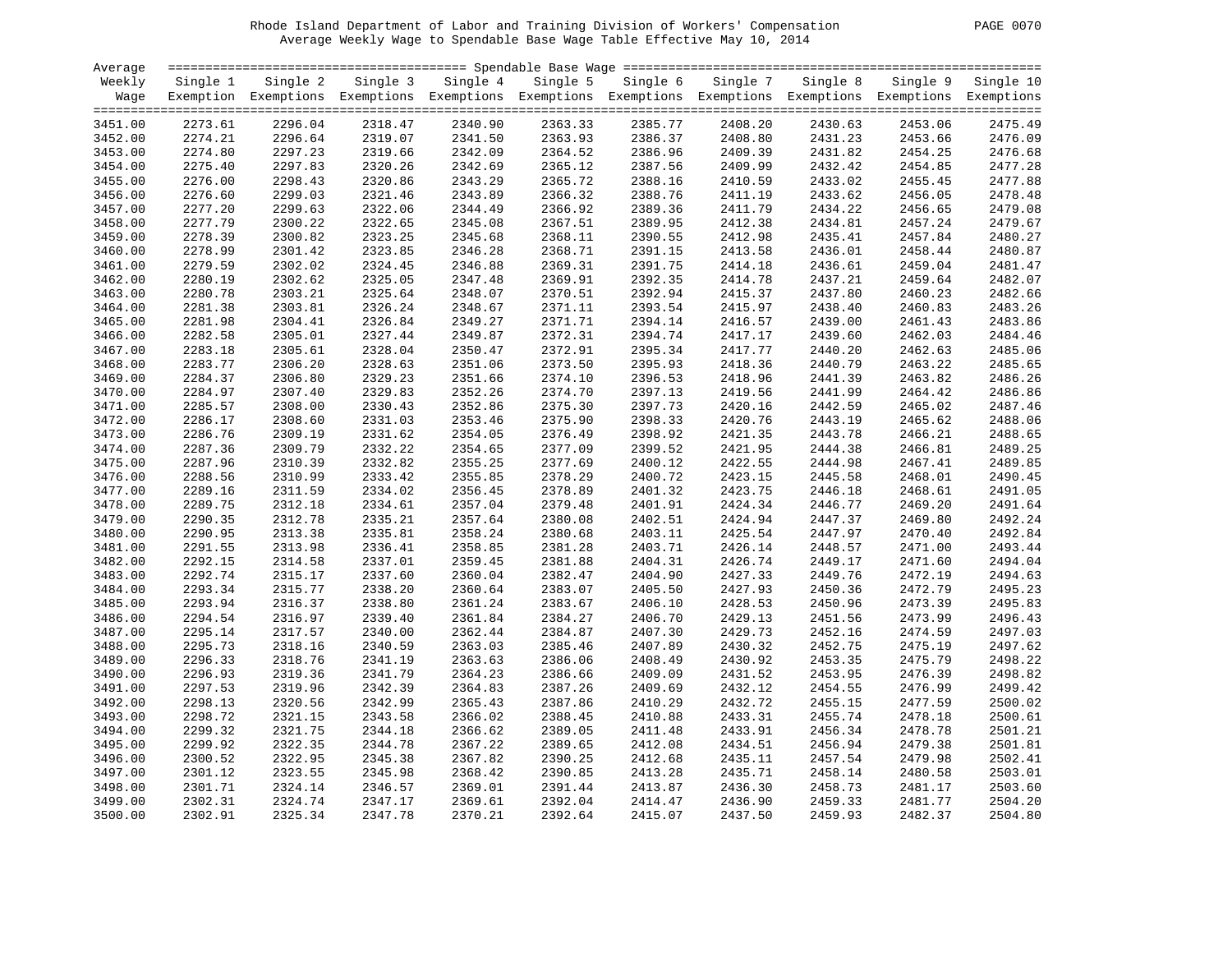# Rhode Island Department of Labor and Training Division of Workers' Compensation PAGE 0071 Average Weekly Wage to Spendable Base Wage Table Effective May 10, 2014

| PAGE. | -007 |  |
|-------|------|--|
|       |      |  |

| Average |          |                                                                                                              |         |                   |          |          |          |          |          |           |
|---------|----------|--------------------------------------------------------------------------------------------------------------|---------|-------------------|----------|----------|----------|----------|----------|-----------|
| Weekly  | Single 1 | Single 2                                                                                                     |         | Single 3 Single 4 | Single 5 | Single 6 | Single 7 | Single 8 | Single 9 | Single 10 |
| Wage    |          | Exemption Exemptions Exemptions Exemptions Exemptions Exemptions Exemptions Exemptions Exemptions Exemptions |         |                   |          |          |          |          |          |           |
|         |          |                                                                                                              |         |                   |          |          |          |          |          |           |
| 3501.00 | 2303.51  | 2325.94                                                                                                      | 2348.38 | 2370.81           | 2393.24  | 2415.67  | 2438.10  | 2460.53  | 2482.97  | 2505.40   |
| 3502.00 | 2304.11  | 2326.54                                                                                                      | 2348.98 | 2371.41           | 2393.84  | 2416.27  | 2438.70  | 2461.13  | 2483.57  | 2506.00   |
| 3503.00 | 2304.70  | 2327.13                                                                                                      | 2349.57 | 2372.00           | 2394.43  | 2416.86  | 2439.29  | 2461.72  | 2484.16  | 2506.59   |
| 3504.00 | 2305.30  | 2327.73                                                                                                      | 2350.17 | 2372.60           | 2395.03  | 2417.46  | 2439.89  | 2462.32  | 2484.76  | 2507.19   |
| 3505.00 | 2305.90  | 2328.33                                                                                                      | 2350.77 | 2373.20           | 2395.63  | 2418.06  | 2440.49  | 2462.92  | 2485.36  | 2507.79   |
| 3506.00 | 2306.50  | 2328.93                                                                                                      | 2351.37 | 2373.80           | 2396.23  | 2418.66  | 2441.09  | 2463.53  | 2485.96  | 2508.39   |
| 3507.00 | 2307.10  | 2329.53                                                                                                      | 2351.97 | 2374.40           | 2396.83  | 2419.26  | 2441.69  | 2464.13  | 2486.56  | 2508.99   |
| 3508.00 | 2307.69  | 2330.12                                                                                                      | 2352.56 | 2374.99           | 2397.42  | 2419.85  | 2442.28  | 2464.72  | 2487.15  | 2509.58   |
| 3509.00 | 2308.29  | 2330.72                                                                                                      | 2353.16 | 2375.59           | 2398.02  | 2420.45  | 2442.88  | 2465.32  | 2487.75  | 2510.18   |
| 3510.00 | 2308.89  | 2331.32                                                                                                      | 2353.76 | 2376.19           | 2398.62  | 2421.05  | 2443.48  | 2465.92  | 2488.35  | 2510.78   |
|         |          |                                                                                                              |         |                   |          |          |          |          |          | 2511.38   |
| 3511.00 | 2309.49  | 2331.92                                                                                                      | 2354.36 | 2376.79           | 2399.22  | 2421.65  | 2444.08  | 2466.52  | 2488.95  |           |
| 3512.00 | 2310.09  | 2332.52                                                                                                      | 2354.96 | 2377.39           | 2399.82  | 2422.25  | 2444.68  | 2467.12  | 2489.55  | 2511.98   |
| 3513.00 | 2310.68  | 2333.11                                                                                                      | 2355.55 | 2377.98           | 2400.41  | 2422.84  | 2445.27  | 2467.71  | 2490.14  | 2512.57   |
| 3514.00 | 2311.28  | 2333.71                                                                                                      | 2356.15 | 2378.58           | 2401.01  | 2423.44  | 2445.87  | 2468.31  | 2490.74  | 2513.17   |
| 3515.00 | 2311.88  | 2334.31                                                                                                      | 2356.75 | 2379.18           | 2401.61  | 2424.04  | 2446.47  | 2468.91  | 2491.34  | 2513.77   |
| 3516.00 | 2312.48  | 2334.91                                                                                                      | 2357.35 | 2379.78           | 2402.21  | 2424.64  | 2447.07  | 2469.51  | 2491.94  | 2514.37   |
| 3517.00 | 2313.08  | 2335.51                                                                                                      | 2357.95 | 2380.38           | 2402.81  | 2425.24  | 2447.67  | 2470.11  | 2492.54  | 2514.97   |
| 3518.00 | 2313.67  | 2336.10                                                                                                      | 2358.54 | 2380.97           | 2403.40  | 2425.83  | 2448.26  | 2470.70  | 2493.13  | 2515.56   |
| 3519.00 | 2314.27  | 2336.71                                                                                                      | 2359.14 | 2381.57           | 2404.00  | 2426.43  | 2448.86  | 2471.30  | 2493.73  | 2516.16   |
| 3520.00 | 2314.87  | 2337.31                                                                                                      | 2359.74 | 2382.17           | 2404.60  | 2427.03  | 2449.46  | 2471.90  | 2494.33  | 2516.76   |
| 3521.00 | 2315.47  | 2337.91                                                                                                      | 2360.34 | 2382.77           | 2405.20  | 2427.63  | 2450.06  | 2472.50  | 2494.93  | 2517.36   |
| 3522.00 | 2316.07  | 2338.51                                                                                                      | 2360.94 | 2383.37           | 2405.80  | 2428.23  | 2450.66  | 2473.10  | 2495.53  | 2517.96   |
| 3523.00 | 2316.66  | 2339.10                                                                                                      | 2361.53 | 2383.96           | 2406.39  | 2428.82  | 2451.25  | 2473.69  | 2496.12  | 2518.55   |
| 3524.00 | 2317.26  | 2339.70                                                                                                      | 2362.13 | 2384.56           | 2406.99  | 2429.42  | 2451.85  | 2474.29  | 2496.72  | 2519.15   |
| 3525.00 | 2317.86  | 2340.30                                                                                                      | 2362.73 | 2385.16           | 2407.59  | 2430.02  | 2452.46  | 2474.89  | 2497.32  | 2519.75   |
| 3526.00 | 2318.46  | 2340.90                                                                                                      | 2363.33 | 2385.76           | 2408.19  | 2430.62  | 2453.06  | 2475.49  | 2497.92  | 2520.35   |
| 3527.00 | 2319.06  | 2341.50                                                                                                      | 2363.93 | 2386.36           | 2408.79  | 2431.22  | 2453.66  | 2476.09  | 2498.52  | 2520.95   |
| 3528.00 | 2319.65  | 2342.09                                                                                                      | 2364.52 | 2386.95           | 2409.38  | 2431.81  | 2454.25  | 2476.68  | 2499.11  | 2521.54   |
| 3529.00 | 2320.25  | 2342.69                                                                                                      | 2365.12 | 2387.55           | 2409.98  | 2432.41  | 2454.85  | 2477.28  | 2499.71  | 2522.14   |
| 3530.00 | 2320.85  | 2343.29                                                                                                      | 2365.72 | 2388.15           | 2410.58  | 2433.01  | 2455.45  | 2477.88  | 2500.31  | 2522.74   |
| 3531.00 | 2321.45  | 2343.89                                                                                                      | 2366.32 | 2388.75           | 2411.18  | 2433.61  | 2456.05  | 2478.48  | 2500.91  | 2523.34   |
| 3532.00 | 2322.05  | 2344.49                                                                                                      | 2366.92 | 2389.35           | 2411.78  | 2434.21  | 2456.65  | 2479.08  | 2501.51  | 2523.94   |
| 3533.00 | 2322.64  | 2345.08                                                                                                      | 2367.51 | 2389.94           | 2412.37  | 2434.80  | 2457.24  | 2479.67  | 2502.10  | 2524.53   |
| 3534.00 | 2323.24  | 2345.68                                                                                                      | 2368.11 | 2390.54           | 2412.97  | 2435.40  | 2457.84  | 2480.27  | 2502.70  | 2525.13   |
| 3535.00 | 2323.84  | 2346.28                                                                                                      | 2368.71 | 2391.14           | 2413.57  | 2436.00  | 2458.44  | 2480.87  | 2503.30  | 2525.73   |
| 3536.00 | 2324.44  | 2346.88                                                                                                      | 2369.31 | 2391.74           | 2414.17  | 2436.60  | 2459.04  | 2481.47  | 2503.90  | 2526.33   |
| 3537.00 | 2325.04  | 2347.48                                                                                                      | 2369.91 | 2392.34           | 2414.77  | 2437.20  | 2459.64  | 2482.07  | 2504.50  | 2526.93   |
|         |          |                                                                                                              |         |                   |          |          |          |          |          | 2527.52   |
| 3538.00 | 2325.64  | 2348.07                                                                                                      | 2370.50 | 2392.93           | 2415.36  | 2437.79  | 2460.23  | 2482.66  | 2505.09  |           |
| 3539.00 | 2326.24  | 2348.67                                                                                                      | 2371.10 | 2393.53           | 2415.96  | 2438.39  | 2460.83  | 2483.26  | 2505.69  | 2528.12   |
| 3540.00 | 2326.84  | 2349.27                                                                                                      | 2371.70 | 2394.13           | 2416.56  | 2438.99  | 2461.43  | 2483.86  | 2506.29  | 2528.72   |
| 3541.00 | 2327.44  | 2349.87                                                                                                      | 2372.30 | 2394.73           | 2417.16  | 2439.59  | 2462.03  | 2484.46  | 2506.89  | 2529.32   |
| 3542.00 | 2328.04  | 2350.47                                                                                                      | 2372.90 | 2395.33           | 2417.76  | 2440.19  | 2462.63  | 2485.06  | 2507.49  | 2529.92   |
| 3543.00 | 2328.63  | 2351.06                                                                                                      | 2373.49 | 2395.92           | 2418.35  | 2440.78  | 2463.22  | 2485.65  | 2508.08  | 2530.51   |
| 3544.00 | 2329.23  | 2351.66                                                                                                      | 2374.09 | 2396.52           | 2418.95  | 2441.39  | 2463.82  | 2486.25  | 2508.68  | 2531.11   |
| 3545.00 | 2329.83  | 2352.26                                                                                                      | 2374.69 | 2397.12           | 2419.55  | 2441.99  | 2464.42  | 2486.85  | 2509.28  | 2531.71   |
| 3546.00 | 2330.43  | 2352.86                                                                                                      | 2375.29 | 2397.72           | 2420.15  | 2442.59  | 2465.02  | 2487.45  | 2509.88  | 2532.31   |
| 3547.00 | 2331.03  | 2353.46                                                                                                      | 2375.89 | 2398.32           | 2420.75  | 2443.19  | 2465.62  | 2488.05  | 2510.48  | 2532.91   |
| 3548.00 | 2331.62  | 2354.05                                                                                                      | 2376.48 | 2398.91           | 2421.34  | 2443.78  | 2466.21  | 2488.64  | 2511.07  | 2533.50   |
| 3549.00 | 2332.22  | 2354.65                                                                                                      | 2377.08 | 2399.51           | 2421.94  | 2444.38  | 2466.81  | 2489.24  | 2511.67  | 2534.10   |
| 3550.00 | 2332.82  | 2355.25                                                                                                      | 2377.68 | 2400.11           | 2422.54  | 2444.98  | 2467.41  | 2489.84  | 2512.27  | 2534.70   |
|         |          |                                                                                                              |         |                   |          |          |          |          |          |           |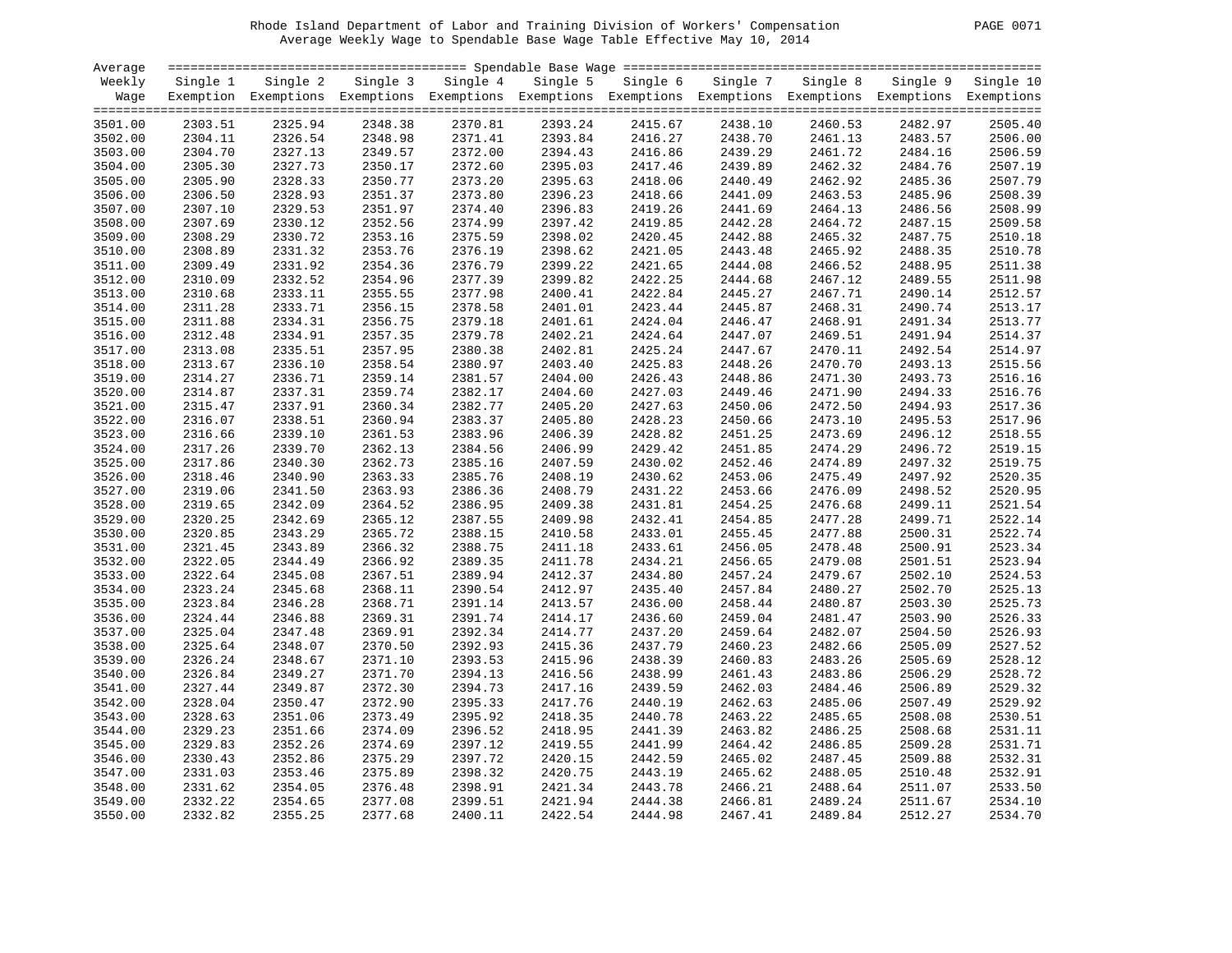# Rhode Island Department of Labor and Training Division of Workers' Compensation PAGE 0072 Average Weekly Wage to Spendable Base Wage Table Effective May 10, 2014

| PAGE<br>0072 |
|--------------|
|--------------|

| Average |          |                                                                                                              |          |          |          |                    |          |          |          |                    |
|---------|----------|--------------------------------------------------------------------------------------------------------------|----------|----------|----------|--------------------|----------|----------|----------|--------------------|
| Weekly  | Single 1 | Single 2                                                                                                     | Single 3 | Single 4 | Single 5 | Single 6           | Single 7 | Single 8 | Single 9 | Single 10          |
| Wage    |          | Exemption Exemptions Exemptions Exemptions Exemptions Exemptions Exemptions Exemptions Exemptions Exemptions |          |          |          |                    |          |          |          |                    |
|         |          |                                                                                                              |          |          |          |                    |          |          |          |                    |
| 3551.00 | 2333.42  | 2355.85                                                                                                      | 2378.28  | 2400.71  | 2423.14  | 2445.58            | 2468.01  | 2490.44  | 2512.87  | 2535.30            |
| 3552.00 | 2334.02  | 2356.45                                                                                                      | 2378.88  | 2401.31  | 2423.74  | 2446.18            | 2468.61  | 2491.04  | 2513.47  | 2535.90            |
| 3553.00 | 2334.61  | 2357.04                                                                                                      | 2379.47  | 2401.90  | 2424.33  | 2446.77            | 2469.20  | 2491.63  | 2514.06  | 2536.49            |
| 3554.00 | 2335.21  | 2357.64                                                                                                      | 2380.07  | 2402.50  | 2424.93  |                    | 2469.80  | 2492.23  | 2514.66  | 2537.09            |
| 3555.00 | 2335.81  | 2358.24                                                                                                      | 2380.67  | 2403.10  | 2425.53  | 2447.37<br>2447.97 | 2470.40  | 2492.83  | 2515.26  | 2537.69            |
| 3556.00 | 2336.41  | 2358.84                                                                                                      | 2381.27  | 2403.70  | 2426.13  | 2448.57            | 2471.00  | 2493.43  | 2515.86  | 2538.29            |
| 3557.00 | 2337.01  | 2359.44                                                                                                      | 2381.87  | 2404.30  | 2426.73  | 2449.17            | 2471.60  | 2494.03  | 2516.46  | 2538.89            |
| 3558.00 | 2337.60  | 2360.03                                                                                                      | 2382.46  | 2404.89  | 2427.32  | 2449.76            | 2472.19  | 2494.62  | 2517.05  | 2539.48            |
| 3559.00 | 2338.20  | 2360.63                                                                                                      | 2383.06  | 2405.49  | 2427.92  | 2450.36            | 2472.79  | 2495.22  | 2517.65  | 2540.08            |
| 3560.00 | 2338.80  | 2361.23                                                                                                      | 2383.66  | 2406.09  | 2428.52  | 2450.96            | 2473.39  | 2495.82  | 2518.25  | 2540.68            |
| 3561.00 | 2339.40  | 2361.83                                                                                                      | 2384.26  | 2406.69  | 2429.12  | 2451.56            | 2473.99  | 2496.42  | 2518.85  | 2541.28            |
| 3562.00 | 2340.00  | 2362.43                                                                                                      | 2384.86  | 2407.29  | 2429.72  | 2452.16            | 2474.59  | 2497.02  | 2519.45  | 2541.88            |
| 3563.00 | 2340.59  | 2363.02                                                                                                      | 2385.45  | 2407.88  | 2430.32  | 2452.75            | 2475.18  | 2497.61  | 2520.04  | 2542.47            |
| 3564.00 | 2341.19  | 2363.62                                                                                                      | 2386.05  | 2408.48  | 2430.92  | 2453.35            | 2475.78  | 2498.21  | 2520.64  | 2543.07            |
| 3565.00 | 2341.79  | 2364.22                                                                                                      | 2386.65  | 2409.08  | 2431.52  | 2453.95            | 2476.38  | 2498.81  | 2521.24  | 2543.67            |
| 3566.00 | 2342.39  | 2364.82                                                                                                      | 2387.25  | 2409.68  | 2432.12  | 2454.55            | 2476.98  | 2499.41  | 2521.84  | 2544.27            |
| 3567.00 | 2342.99  | 2365.42                                                                                                      | 2387.85  | 2410.28  | 2432.72  | 2455.15            | 2477.58  | 2500.01  | 2522.44  | 2544.87            |
| 3568.00 | 2343.58  | 2366.01                                                                                                      | 2388.44  | 2410.87  | 2433.31  | 2455.74            | 2478.17  | 2500.60  | 2523.03  | 2545.46            |
|         | 2344.18  | 2366.61                                                                                                      | 2389.04  | 2411.47  | 2433.91  | 2456.34            | 2478.77  |          | 2523.63  | 2546.07            |
| 3569.00 |          |                                                                                                              |          |          |          |                    | 2479.37  | 2501.20  |          |                    |
| 3570.00 | 2344.78  | 2367.21                                                                                                      | 2389.64  | 2412.07  | 2434.51  | 2456.94            |          | 2501.80  | 2524.23  | 2546.67<br>2547.27 |
| 3571.00 | 2345.38  | 2367.81                                                                                                      | 2390.24  | 2412.67  | 2435.11  | 2457.54            | 2479.97  | 2502.40  | 2524.83  |                    |
| 3572.00 | 2345.98  | 2368.41                                                                                                      | 2390.84  | 2413.27  | 2435.71  | 2458.14            | 2480.57  | 2503.00  | 2525.43  | 2547.87            |
| 3573.00 | 2346.57  | 2369.00                                                                                                      | 2391.43  | 2413.86  | 2436.30  | 2458.73            | 2481.16  | 2503.59  | 2526.02  | 2548.46            |
| 3574.00 | 2347.17  | 2369.60                                                                                                      | 2392.03  | 2414.46  | 2436.90  | 2459.33            | 2481.76  | 2504.19  | 2526.62  | 2549.06            |
| 3575.00 | 2347.77  | 2370.20                                                                                                      | 2392.63  | 2415.06  | 2437.50  | 2459.93            | 2482.36  | 2504.79  | 2527.22  | 2549.66            |
| 3576.00 | 2348.37  | 2370.80                                                                                                      | 2393.23  | 2415.66  | 2438.10  | 2460.53            | 2482.96  | 2505.39  | 2527.82  | 2550.26            |
| 3577.00 | 2348.97  | 2371.40                                                                                                      | 2393.83  | 2416.26  | 2438.70  | 2461.13            | 2483.56  | 2505.99  | 2528.42  | 2550.86            |
| 3578.00 | 2349.56  | 2371.99                                                                                                      | 2394.42  | 2416.85  | 2439.29  | 2461.72            | 2484.15  | 2506.58  | 2529.01  | 2551.45            |
| 3579.00 | 2350.16  | 2372.59                                                                                                      | 2395.02  | 2417.45  | 2439.89  | 2462.32            | 2484.75  | 2507.18  | 2529.61  | 2552.05            |
| 3580.00 | 2350.76  | 2373.19                                                                                                      | 2395.62  | 2418.05  | 2440.49  | 2462.92            | 2485.35  | 2507.78  | 2530.21  | 2552.65            |
| 3581.00 | 2351.36  | 2373.79                                                                                                      | 2396.22  | 2418.66  | 2441.09  | 2463.52            | 2485.95  | 2508.38  | 2530.81  | 2553.25            |
| 3582.00 | 2351.96  | 2374.39                                                                                                      | 2396.82  | 2419.26  | 2441.69  | 2464.12            | 2486.55  | 2508.98  | 2531.41  | 2553.85            |
| 3583.00 | 2352.55  | 2374.98                                                                                                      | 2397.41  | 2419.85  | 2442.28  | 2464.71            | 2487.14  | 2509.57  | 2532.00  | 2554.44            |
| 3584.00 | 2353.15  | 2375.58                                                                                                      | 2398.01  | 2420.45  | 2442.88  | 2465.31            | 2487.74  | 2510.17  | 2532.60  | 2555.04            |
| 3585.00 | 2353.75  | 2376.18                                                                                                      | 2398.61  | 2421.05  | 2443.48  | 2465.91            | 2488.34  | 2510.77  | 2533.20  | 2555.64            |
| 3586.00 | 2354.35  | 2376.78                                                                                                      | 2399.21  | 2421.65  | 2444.08  | 2466.51            | 2488.94  | 2511.37  | 2533.80  | 2556.24            |
| 3587.00 | 2354.95  | 2377.38                                                                                                      | 2399.81  | 2422.25  | 2444.68  | 2467.11            | 2489.54  | 2511.97  | 2534.40  | 2556.84            |
| 3588.00 | 2355.54  | 2377.97                                                                                                      | 2400.40  | 2422.84  | 2445.27  | 2467.70            | 2490.13  | 2512.56  | 2535.00  | 2557.43            |
| 3589.00 | 2356.14  | 2378.57                                                                                                      | 2401.00  | 2423.44  | 2445.87  | 2468.30            | 2490.73  | 2513.16  | 2535.60  | 2558.03            |
| 3590.00 | 2356.74  | 2379.17                                                                                                      | 2401.60  | 2424.04  | 2446.47  | 2468.90            | 2491.33  | 2513.76  | 2536.20  | 2558.63            |
| 3591.00 | 2357.34  | 2379.77                                                                                                      | 2402.20  | 2424.64  | 2447.07  | 2469.50            | 2491.93  | 2514.36  | 2536.80  | 2559.23            |
| 3592.00 | 2357.94  | 2380.37                                                                                                      | 2402.80  | 2425.24  | 2447.67  | 2470.10            | 2492.53  | 2514.96  | 2537.40  | 2559.83            |
| 3593.00 | 2358.53  | 2380.96                                                                                                      | 2403.39  | 2425.83  | 2448.26  | 2470.69            | 2493.12  | 2515.55  | 2537.99  | 2560.42            |
| 3594.00 | 2359.13  | 2381.56                                                                                                      | 2403.99  | 2426.43  | 2448.86  | 2471.29            | 2493.72  | 2516.15  | 2538.59  | 2561.02            |
| 3595.00 | 2359.73  | 2382.16                                                                                                      | 2404.59  | 2427.03  | 2449.46  | 2471.89            | 2494.32  | 2516.75  | 2539.19  | 2561.62            |
| 3596.00 | 2360.33  | 2382.76                                                                                                      | 2405.19  | 2427.63  | 2450.06  | 2472.49            | 2494.92  | 2517.35  | 2539.79  | 2562.22            |
| 3597.00 | 2360.93  | 2383.36                                                                                                      | 2405.79  | 2428.23  | 2450.66  | 2473.09            | 2495.52  | 2517.95  | 2540.39  | 2562.82            |
| 3598.00 | 2361.52  | 2383.95                                                                                                      | 2406.38  | 2428.82  | 2451.25  | 2473.68            | 2496.11  | 2518.54  | 2540.98  | 2563.41            |
| 3599.00 | 2362.12  | 2384.55                                                                                                      | 2406.98  | 2429.42  | 2451.85  | 2474.28            | 2496.71  | 2519.14  | 2541.58  | 2564.01            |
| 3600.00 | 2362.72  | 2385.15                                                                                                      | 2407.59  | 2430.02  | 2452.45  | 2474.88            | 2497.31  | 2519.74  | 2542.18  | 2564.61            |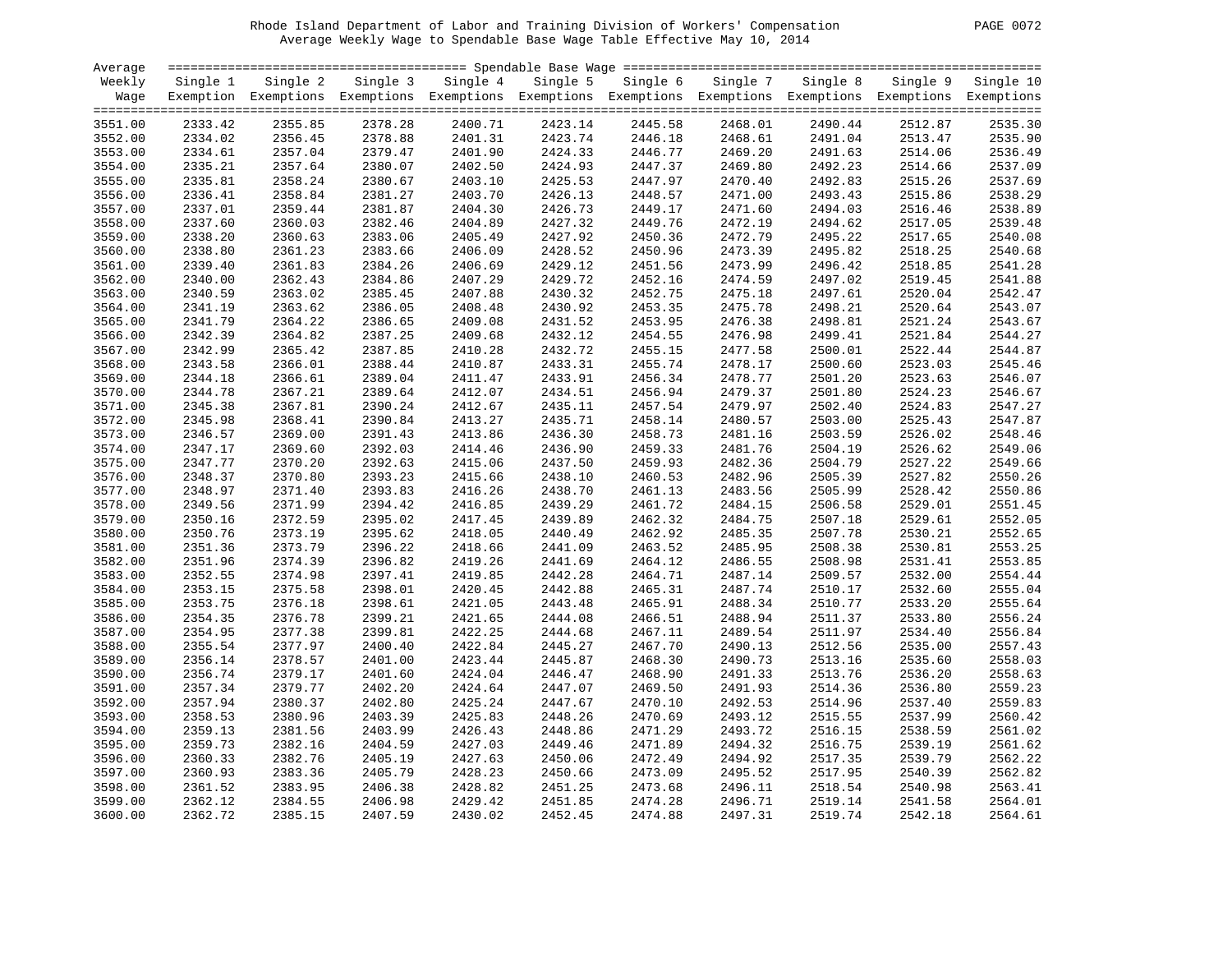# Rhode Island Department of Labor and Training Division of Workers' Compensation PAGE 0073 Average Weekly Wage to Spendable Base Wage Table Effective May 10, 2014

| PAGE<br>-0073 |  |
|---------------|--|
|---------------|--|

| Average |          |                                                                                                              |          |          |          |          |          |          |          |           |
|---------|----------|--------------------------------------------------------------------------------------------------------------|----------|----------|----------|----------|----------|----------|----------|-----------|
| Weekly  | Single 1 | Single 2                                                                                                     | Single 3 | Single 4 | Single 5 | Single 6 | Single 7 | Single 8 | Single 9 | Single 10 |
| Waqe    |          | Exemption Exemptions Exemptions Exemptions Exemptions Exemptions Exemptions Exemptions Exemptions Exemptions |          |          |          |          |          |          |          |           |
|         |          |                                                                                                              |          |          |          |          |          |          |          |           |
| 3601.00 | 2363.32  | 2385.75                                                                                                      | 2408.19  | 2430.62  | 2453.05  | 2475.48  | 2497.91  | 2520.34  | 2542.78  | 2565.21   |
| 3602.00 | 2363.92  | 2386.35                                                                                                      | 2408.79  | 2431.22  | 2453.65  | 2476.08  | 2498.51  | 2520.94  | 2543.38  | 2565.81   |
| 3603.00 | 2364.51  | 2386.94                                                                                                      | 2409.38  | 2431.81  | 2454.24  | 2476.67  | 2499.10  | 2521.53  | 2543.97  | 2566.40   |
| 3604.00 | 2365.11  | 2387.54                                                                                                      | 2409.98  | 2432.41  | 2454.84  | 2477.27  | 2499.70  | 2522.13  | 2544.57  | 2567.00   |
| 3605.00 | 2365.71  | 2388.14                                                                                                      | 2410.58  | 2433.01  | 2455.44  | 2477.87  | 2500.30  | 2522.73  | 2545.17  | 2567.60   |
| 3606.00 | 2366.31  | 2388.74                                                                                                      | 2411.18  | 2433.61  | 2456.04  | 2478.47  | 2500.90  | 2523.34  | 2545.77  | 2568.20   |
| 3607.00 | 2366.91  | 2389.34                                                                                                      | 2411.78  | 2434.21  | 2456.64  | 2479.07  | 2501.50  | 2523.94  | 2546.37  | 2568.80   |
| 3608.00 | 2367.50  | 2389.93                                                                                                      | 2412.37  | 2434.80  | 2457.23  | 2479.66  | 2502.09  | 2524.53  | 2546.96  | 2569.39   |
| 3609.00 | 2368.10  | 2390.53                                                                                                      | 2412.97  | 2435.40  | 2457.83  | 2480.26  | 2502.69  | 2525.13  | 2547.56  | 2569.99   |
| 3610.00 | 2368.70  | 2391.13                                                                                                      | 2413.57  | 2436.00  | 2458.43  | 2480.86  | 2503.29  | 2525.73  | 2548.16  | 2570.59   |
| 3611.00 | 2369.30  | 2391.73                                                                                                      | 2414.17  | 2436.60  | 2459.03  | 2481.46  | 2503.89  | 2526.33  | 2548.76  | 2571.19   |
| 3612.00 | 2369.90  | 2392.33                                                                                                      | 2414.77  | 2437.20  | 2459.63  | 2482.06  | 2504.49  | 2526.93  | 2549.36  | 2571.79   |
| 3613.00 | 2370.49  | 2392.92                                                                                                      | 2415.36  | 2437.79  | 2460.22  | 2482.65  | 2505.08  | 2527.52  | 2549.95  | 2572.38   |
| 3614.00 | 2371.09  | 2393.52                                                                                                      | 2415.96  | 2438.39  | 2460.82  | 2483.25  | 2505.68  | 2528.12  | 2550.55  | 2572.98   |
| 3615.00 | 2371.69  | 2394.12                                                                                                      | 2416.56  | 2438.99  | 2461.42  | 2483.85  | 2506.28  | 2528.72  | 2551.15  | 2573.58   |
| 3616.00 | 2372.29  | 2394.72                                                                                                      | 2417.16  | 2439.59  | 2462.02  | 2484.45  | 2506.88  | 2529.32  | 2551.75  | 2574.18   |
| 3617.00 | 2372.89  | 2395.32                                                                                                      | 2417.76  | 2440.19  | 2462.62  | 2485.05  | 2507.48  | 2529.92  | 2552.35  | 2574.78   |
| 3618.00 | 2373.48  | 2395.91                                                                                                      | 2418.35  | 2440.78  | 2463.21  | 2485.64  | 2508.07  | 2530.51  | 2552.94  | 2575.37   |
| 3619.00 | 2374.08  | 2396.52                                                                                                      | 2418.95  | 2441.38  | 2463.81  | 2486.24  | 2508.67  | 2531.11  | 2553.54  | 2575.97   |
| 3620.00 | 2374.68  | 2397.12                                                                                                      | 2419.55  | 2441.98  | 2464.41  | 2486.84  | 2509.27  | 2531.71  | 2554.14  | 2576.57   |
| 3621.00 | 2375.28  | 2397.72                                                                                                      | 2420.15  | 2442.58  | 2465.01  | 2487.44  | 2509.87  | 2532.31  | 2554.74  | 2577.17   |
| 3622.00 | 2375.88  | 2398.32                                                                                                      | 2420.75  | 2443.18  | 2465.61  | 2488.04  | 2510.47  | 2532.91  | 2555.34  | 2577.77   |
| 3623.00 | 2376.47  | 2398.91                                                                                                      | 2421.34  | 2443.77  | 2466.20  | 2488.63  | 2511.06  | 2533.50  | 2555.93  | 2578.36   |
| 3624.00 | 2377.07  | 2399.51                                                                                                      | 2421.94  | 2444.37  | 2466.80  | 2489.23  | 2511.66  | 2534.10  | 2556.53  | 2578.96   |
| 3625.00 | 2377.67  | 2400.11                                                                                                      | 2422.54  | 2444.97  | 2467.40  | 2489.83  | 2512.27  | 2534.70  | 2557.13  | 2579.56   |
| 3626.00 | 2378.27  | 2400.71                                                                                                      | 2423.14  | 2445.57  | 2468.00  | 2490.43  | 2512.87  | 2535.30  | 2557.73  | 2580.16   |
| 3627.00 | 2378.87  | 2401.31                                                                                                      | 2423.74  | 2446.17  | 2468.60  | 2491.03  | 2513.47  | 2535.90  | 2558.33  | 2580.76   |
| 3628.00 | 2379.46  | 2401.90                                                                                                      | 2424.33  | 2446.76  | 2469.19  | 2491.62  | 2514.06  | 2536.49  | 2558.92  | 2581.35   |
| 3629.00 | 2380.06  | 2402.50                                                                                                      | 2424.93  | 2447.36  | 2469.79  | 2492.22  | 2514.66  | 2537.09  | 2559.52  | 2581.95   |
| 3630.00 | 2380.66  | 2403.10                                                                                                      | 2425.53  | 2447.96  | 2470.39  | 2492.82  | 2515.26  | 2537.69  | 2560.12  | 2582.55   |
| 3631.00 | 2381.26  | 2403.70                                                                                                      | 2426.13  | 2448.56  | 2470.99  | 2493.42  | 2515.86  | 2538.29  | 2560.72  | 2583.15   |
| 3632.00 | 2381.86  | 2404.30                                                                                                      | 2426.73  | 2449.16  | 2471.59  | 2494.02  | 2516.46  | 2538.89  | 2561.32  | 2583.75   |
| 3633.00 | 2382.45  | 2404.89                                                                                                      | 2427.32  | 2449.75  | 2472.18  | 2494.61  | 2517.05  | 2539.48  | 2561.91  | 2584.34   |
| 3634.00 | 2383.05  | 2405.49                                                                                                      | 2427.92  | 2450.35  | 2472.78  | 2495.21  | 2517.65  | 2540.08  | 2562.51  | 2584.94   |
| 3635.00 | 2383.65  | 2406.09                                                                                                      | 2428.52  | 2450.95  | 2473.38  | 2495.81  | 2518.25  | 2540.68  | 2563.11  | 2585.54   |
| 3636.00 | 2384.25  | 2406.69                                                                                                      | 2429.12  | 2451.55  | 2473.98  | 2496.41  | 2518.85  | 2541.28  | 2563.71  | 2586.14   |
| 3637.00 | 2384.85  | 2407.29                                                                                                      | 2429.72  | 2452.15  | 2474.58  | 2497.01  | 2519.45  | 2541.88  | 2564.31  | 2586.74   |
| 3638.00 | 2385.45  | 2407.88                                                                                                      | 2430.31  | 2452.74  | 2475.17  | 2497.60  | 2520.04  | 2542.47  | 2564.90  | 2587.33   |
| 3639.00 | 2386.05  | 2408.48                                                                                                      | 2430.91  | 2453.34  | 2475.77  | 2498.20  | 2520.64  | 2543.07  | 2565.50  | 2587.93   |
| 3640.00 | 2386.65  | 2409.08                                                                                                      | 2431.51  | 2453.94  | 2476.37  | 2498.80  | 2521.24  | 2543.67  | 2566.10  | 2588.53   |
| 3641.00 | 2387.25  | 2409.68                                                                                                      | 2432.11  | 2454.54  | 2476.97  | 2499.40  | 2521.84  | 2544.27  | 2566.70  | 2589.13   |
| 3642.00 | 2387.85  | 2410.28                                                                                                      | 2432.71  | 2455.14  | 2477.57  | 2500.00  | 2522.44  | 2544.87  | 2567.30  | 2589.73   |
| 3643.00 | 2388.44  | 2410.87                                                                                                      | 2433.30  | 2455.73  | 2478.16  | 2500.59  | 2523.03  | 2545.46  | 2567.89  | 2590.32   |
| 3644.00 | 2389.04  | 2411.47                                                                                                      | 2433.90  | 2456.33  | 2478.76  | 2501.20  | 2523.63  | 2546.06  | 2568.49  | 2590.92   |
| 3645.00 | 2389.64  | 2412.07                                                                                                      | 2434.50  | 2456.93  | 2479.36  | 2501.80  | 2524.23  | 2546.66  | 2569.09  | 2591.52   |
| 3646.00 | 2390.24  | 2412.67                                                                                                      | 2435.10  | 2457.53  | 2479.96  | 2502.40  | 2524.83  | 2547.26  | 2569.69  | 2592.12   |
| 3647.00 | 2390.84  | 2413.27                                                                                                      | 2435.70  | 2458.13  | 2480.56  | 2503.00  | 2525.43  | 2547.86  | 2570.29  | 2592.72   |
| 3648.00 | 2391.43  | 2413.86                                                                                                      | 2436.29  | 2458.72  | 2481.15  | 2503.59  | 2526.02  | 2548.45  | 2570.88  | 2593.31   |
| 3649.00 | 2392.03  | 2414.46                                                                                                      | 2436.89  | 2459.32  | 2481.75  | 2504.19  | 2526.62  | 2549.05  | 2571.48  | 2593.91   |
| 3650.00 | 2392.63  | 2415.06                                                                                                      | 2437.49  | 2459.92  | 2482.35  | 2504.79  | 2527.22  | 2549.65  | 2572.08  | 2594.51   |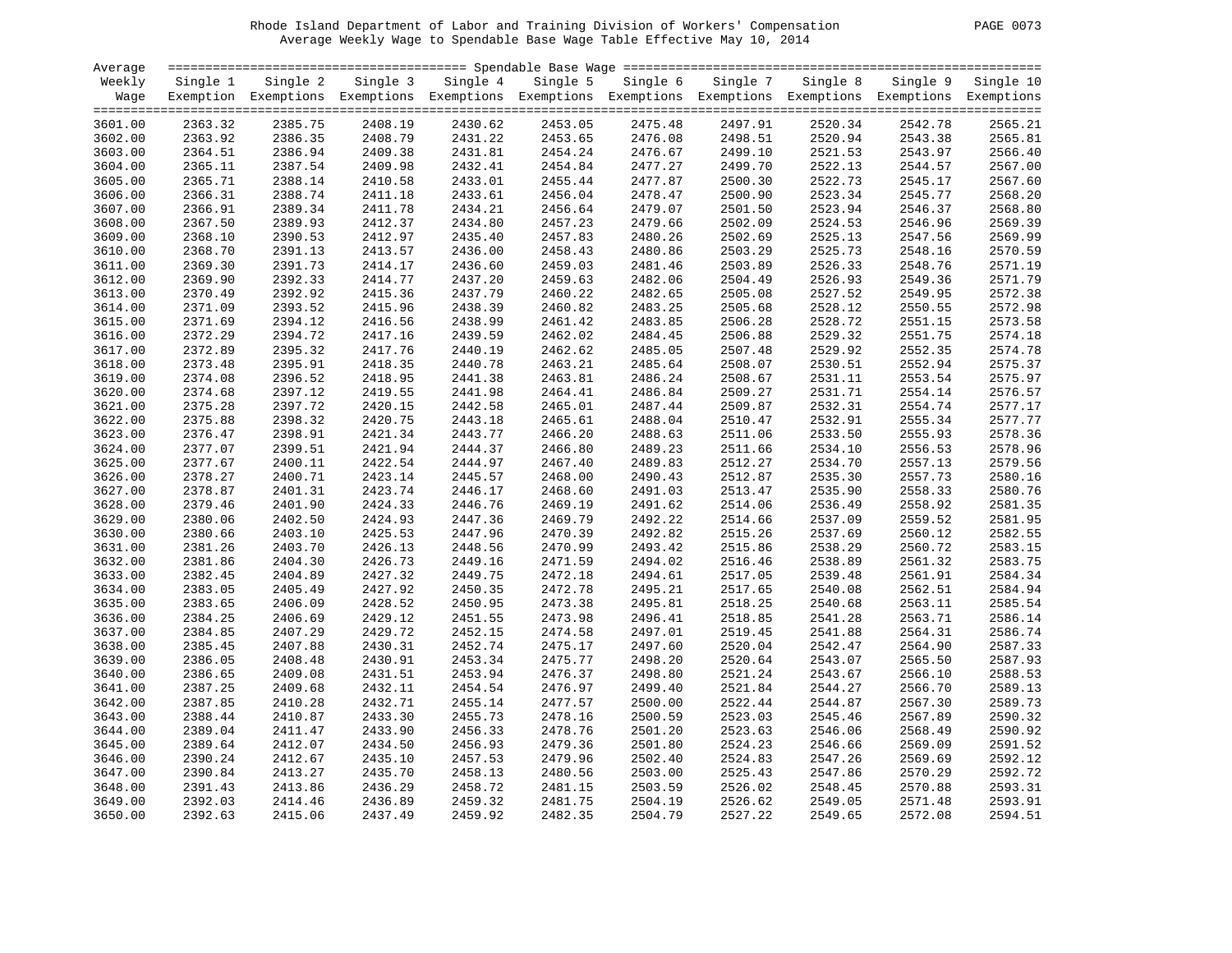# Rhode Island Department of Labor and Training Division of Workers' Compensation PAGE 0074 Average Weekly Wage to Spendable Base Wage Table Effective May 10, 2014

| 0074<br>PAGE |  |  |
|--------------|--|--|
|--------------|--|--|

| Average |          |                                                                                                              |          |          |          |          |          |          |          |                    |
|---------|----------|--------------------------------------------------------------------------------------------------------------|----------|----------|----------|----------|----------|----------|----------|--------------------|
| Weekly  | Single 1 | Single 2                                                                                                     | Single 3 | Single 4 | Single 5 | Single 6 | Single 7 | Single 8 | Single 9 | Single 10          |
| Wage    |          | Exemption Exemptions Exemptions Exemptions Exemptions Exemptions Exemptions Exemptions Exemptions Exemptions |          |          |          |          |          |          |          |                    |
|         |          |                                                                                                              |          |          |          |          |          |          |          |                    |
| 3651.00 | 2393.23  | 2415.66                                                                                                      | 2438.09  | 2460.52  | 2482.95  | 2505.39  | 2527.82  | 2550.25  | 2572.68  | 2595.11            |
| 3652.00 | 2393.83  | 2416.26                                                                                                      | 2438.69  | 2461.12  | 2483.55  | 2505.99  | 2528.42  | 2550.85  | 2573.28  | 2595.71            |
| 3653.00 | 2394.42  | 2416.85                                                                                                      | 2439.28  | 2461.71  | 2484.14  | 2506.58  | 2529.01  | 2551.44  | 2573.87  | 2596.30            |
| 3654.00 | 2395.02  | 2417.45                                                                                                      | 2439.88  | 2462.31  | 2484.74  | 2507.18  | 2529.61  | 2552.04  | 2574.47  | 2596.90            |
| 3655.00 | 2395.62  | 2418.05                                                                                                      | 2440.48  | 2462.91  | 2485.34  | 2507.78  | 2530.21  | 2552.64  | 2575.07  | 2597.50            |
| 3656.00 | 2396.22  | 2418.65                                                                                                      | 2441.08  | 2463.51  | 2485.94  | 2508.38  | 2530.81  | 2553.24  | 2575.67  | 2598.10            |
| 3657.00 | 2396.82  | 2419.25                                                                                                      | 2441.68  | 2464.11  | 2486.54  | 2508.98  | 2531.41  | 2553.84  | 2576.27  | 2598.70            |
| 3658.00 | 2397.41  | 2419.84                                                                                                      | 2442.27  | 2464.70  | 2487.13  | 2509.57  | 2532.00  | 2554.43  | 2576.86  | 2599.29            |
| 3659.00 | 2398.01  | 2420.44                                                                                                      | 2442.87  | 2465.30  | 2487.73  | 2510.17  | 2532.60  | 2555.03  | 2577.46  | 2599.89            |
| 3660.00 | 2398.61  | 2421.04                                                                                                      | 2443.47  | 2465.90  | 2488.33  | 2510.77  | 2533.20  | 2555.63  | 2578.06  | 2600.49            |
| 3661.00 | 2399.21  | 2421.64                                                                                                      | 2444.07  | 2466.50  | 2488.93  | 2511.37  | 2533.80  | 2556.23  | 2578.66  | 2601.09            |
| 3662.00 | 2399.81  | 2422.24                                                                                                      | 2444.67  | 2467.10  | 2489.53  | 2511.97  | 2534.40  | 2556.83  | 2579.26  | 2601.69            |
| 3663.00 | 2400.40  | 2422.83                                                                                                      | 2445.26  | 2467.69  | 2490.13  | 2512.56  | 2534.99  | 2557.42  | 2579.85  | 2602.28            |
| 3664.00 | 2401.00  | 2423.43                                                                                                      | 2445.86  | 2468.29  | 2490.73  | 2513.16  | 2535.59  | 2558.02  | 2580.45  | 2602.88            |
| 3665.00 | 2401.60  | 2424.03                                                                                                      | 2446.46  | 2468.89  | 2491.33  | 2513.76  | 2536.19  | 2558.62  | 2581.05  | 2603.48            |
| 3666.00 | 2402.20  | 2424.63                                                                                                      | 2447.06  | 2469.49  | 2491.93  | 2514.36  | 2536.79  | 2559.22  | 2581.65  | 2604.08            |
| 3667.00 | 2402.80  | 2425.23                                                                                                      | 2447.66  | 2470.09  | 2492.53  | 2514.96  | 2537.39  | 2559.82  | 2582.25  | 2604.68            |
| 3668.00 | 2403.39  | 2425.82                                                                                                      | 2448.25  | 2470.68  | 2493.12  | 2515.55  | 2537.98  | 2560.41  | 2582.84  | 2605.27            |
|         | 2403.99  | 2426.42                                                                                                      | 2448.85  | 2471.28  | 2493.72  | 2516.15  | 2538.58  |          | 2583.44  | 2605.88            |
| 3669.00 | 2404.59  | 2427.02                                                                                                      | 2449.45  |          |          |          |          | 2561.01  |          |                    |
| 3670.00 |          |                                                                                                              |          | 2471.88  | 2494.32  | 2516.75  | 2539.18  | 2561.61  | 2584.04  | 2606.48<br>2607.08 |
| 3671.00 | 2405.19  | 2427.62                                                                                                      | 2450.05  | 2472.48  | 2494.92  | 2517.35  | 2539.78  | 2562.21  | 2584.64  |                    |
| 3672.00 | 2405.79  | 2428.22                                                                                                      | 2450.65  | 2473.08  | 2495.52  | 2517.95  | 2540.38  | 2562.81  | 2585.24  | 2607.68            |
| 3673.00 | 2406.38  | 2428.81                                                                                                      | 2451.24  | 2473.67  | 2496.11  | 2518.54  | 2540.97  | 2563.40  | 2585.83  | 2608.27            |
| 3674.00 | 2406.98  | 2429.41                                                                                                      | 2451.84  | 2474.27  | 2496.71  | 2519.14  | 2541.57  | 2564.00  | 2586.43  | 2608.87            |
| 3675.00 | 2407.58  | 2430.01                                                                                                      | 2452.44  | 2474.87  | 2497.31  | 2519.74  | 2542.17  | 2564.60  | 2587.03  | 2609.47            |
| 3676.00 | 2408.18  | 2430.61                                                                                                      | 2453.04  | 2475.47  | 2497.91  | 2520.34  | 2542.77  | 2565.20  | 2587.63  | 2610.07            |
| 3677.00 | 2408.78  | 2431.21                                                                                                      | 2453.64  | 2476.07  | 2498.51  | 2520.94  | 2543.37  | 2565.80  | 2588.23  | 2610.67            |
| 3678.00 | 2409.37  | 2431.80                                                                                                      | 2454.23  | 2476.66  | 2499.10  | 2521.53  | 2543.96  | 2566.39  | 2588.82  | 2611.26            |
| 3679.00 | 2409.97  | 2432.40                                                                                                      | 2454.83  | 2477.26  | 2499.70  | 2522.13  | 2544.56  | 2566.99  | 2589.42  | 2611.86            |
| 3680.00 | 2410.57  | 2433.00                                                                                                      | 2455.43  | 2477.86  | 2500.30  | 2522.73  | 2545.16  | 2567.59  | 2590.02  | 2612.46            |
| 3681.00 | 2411.17  | 2433.60                                                                                                      | 2456.03  | 2478.47  | 2500.90  | 2523.33  | 2545.76  | 2568.19  | 2590.62  | 2613.06            |
| 3682.00 | 2411.77  | 2434.20                                                                                                      | 2456.63  | 2479.07  | 2501.50  | 2523.93  | 2546.36  | 2568.79  | 2591.22  | 2613.66            |
| 3683.00 | 2412.36  | 2434.79                                                                                                      | 2457.22  | 2479.66  | 2502.09  | 2524.52  | 2546.95  | 2569.38  | 2591.81  | 2614.25            |
| 3684.00 | 2412.96  | 2435.39                                                                                                      | 2457.82  | 2480.26  | 2502.69  | 2525.12  | 2547.55  | 2569.98  | 2592.41  | 2614.85            |
| 3685.00 | 2413.56  | 2435.99                                                                                                      | 2458.42  | 2480.86  | 2503.29  | 2525.72  | 2548.15  | 2570.58  | 2593.01  | 2615.45            |
| 3686.00 | 2414.16  | 2436.59                                                                                                      | 2459.02  | 2481.46  | 2503.89  | 2526.32  | 2548.75  | 2571.18  | 2593.61  | 2616.05            |
| 3687.00 | 2414.76  | 2437.19                                                                                                      | 2459.62  | 2482.06  | 2504.49  | 2526.92  | 2549.35  | 2571.78  | 2594.21  | 2616.65            |
| 3688.00 | 2415.35  | 2437.78                                                                                                      | 2460.21  | 2482.65  | 2505.08  | 2527.51  | 2549.94  | 2572.37  | 2594.81  | 2617.24            |
| 3689.00 | 2415.95  | 2438.38                                                                                                      | 2460.81  | 2483.25  | 2505.68  | 2528.11  | 2550.54  | 2572.97  | 2595.41  | 2617.84            |
| 3690.00 | 2416.55  | 2438.98                                                                                                      | 2461.41  | 2483.85  | 2506.28  | 2528.71  | 2551.14  | 2573.57  | 2596.01  | 2618.44            |
| 3691.00 | 2417.15  | 2439.58                                                                                                      | 2462.01  | 2484.45  | 2506.88  | 2529.31  | 2551.74  | 2574.17  | 2596.61  | 2619.04            |
| 3692.00 | 2417.75  | 2440.18                                                                                                      | 2462.61  | 2485.05  | 2507.48  | 2529.91  | 2552.34  | 2574.77  | 2597.21  | 2619.64            |
| 3693.00 | 2418.34  | 2440.77                                                                                                      | 2463.20  | 2485.64  | 2508.07  | 2530.50  | 2552.93  | 2575.36  | 2597.80  | 2620.23            |
| 3694.00 | 2418.94  | 2441.37                                                                                                      | 2463.80  | 2486.24  | 2508.67  | 2531.10  | 2553.53  | 2575.96  | 2598.40  | 2620.83            |
| 3695.00 | 2419.54  | 2441.97                                                                                                      | 2464.40  | 2486.84  | 2509.27  | 2531.70  | 2554.13  | 2576.56  | 2599.00  | 2621.43            |
| 3696.00 | 2420.14  | 2442.57                                                                                                      | 2465.00  | 2487.44  | 2509.87  | 2532.30  | 2554.73  | 2577.16  | 2599.60  | 2622.03            |
| 3697.00 | 2420.74  | 2443.17                                                                                                      | 2465.60  | 2488.04  | 2510.47  | 2532.90  | 2555.33  | 2577.76  | 2600.20  | 2622.63            |
| 3698.00 | 2421.33  | 2443.76                                                                                                      | 2466.19  | 2488.63  | 2511.06  | 2533.49  | 2555.92  | 2578.35  | 2600.79  | 2623.22            |
| 3699.00 | 2421.93  | 2444.36                                                                                                      | 2466.79  | 2489.23  | 2511.66  | 2534.09  | 2556.52  | 2578.95  | 2601.39  | 2623.82            |
| 3700.00 | 2422.53  | 2444.96                                                                                                      | 2467.40  | 2489.83  | 2512.26  | 2534.69  | 2557.12  | 2579.55  | 2601.99  | 2624.42            |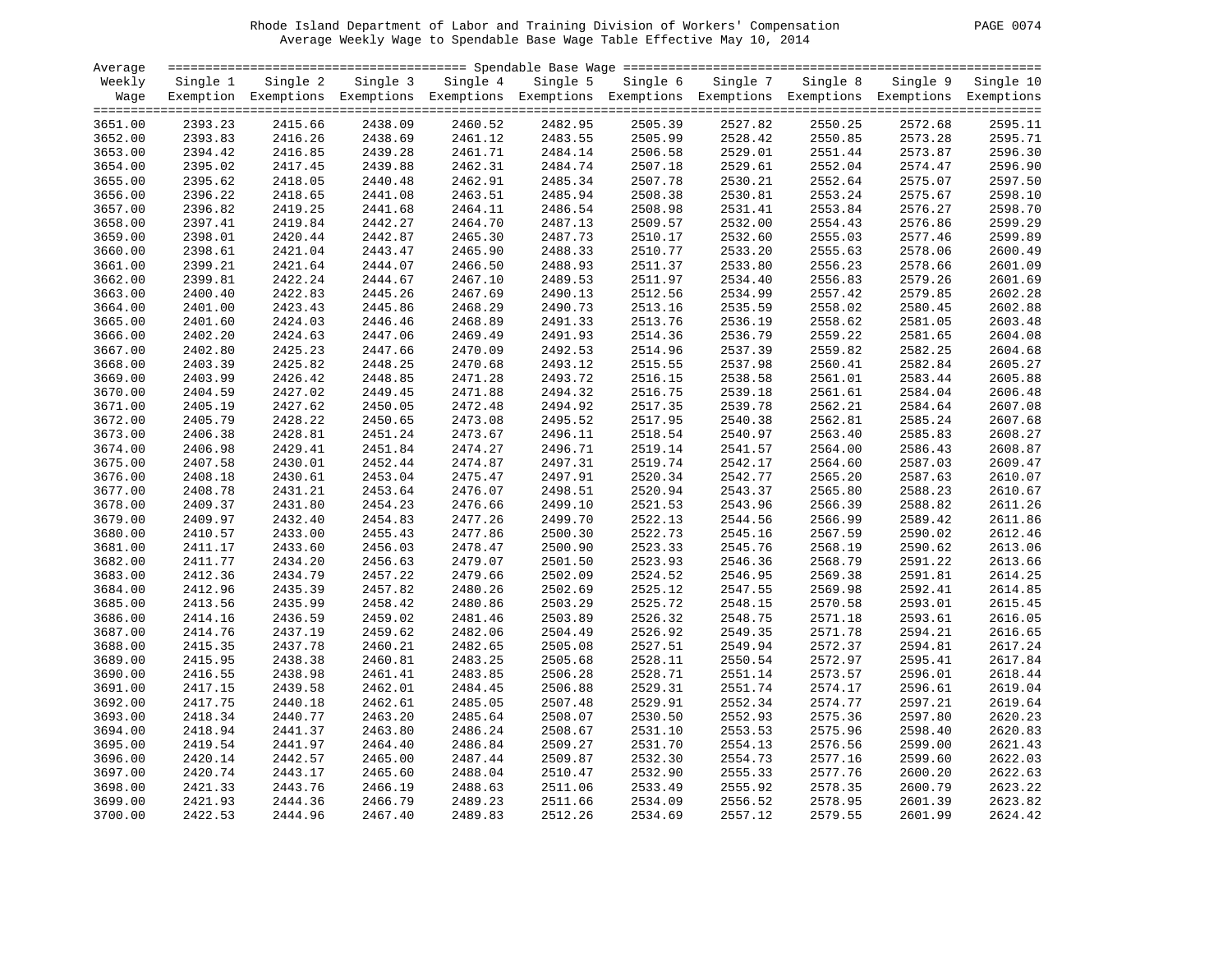# Rhode Island Department of Labor and Training Division of Workers' Compensation PAGE 0075 Average Weekly Wage to Spendable Base Wage Table Effective May 10, 2014

|  | PAGE | 0075 |
|--|------|------|
|--|------|------|

| Average            |                    |                                                                                                              |                    |                    |          |          |          |                    |          |           |
|--------------------|--------------------|--------------------------------------------------------------------------------------------------------------|--------------------|--------------------|----------|----------|----------|--------------------|----------|-----------|
| Weekly             | Single 1           | Single 2                                                                                                     | Single 3           | Single 4           | Single 5 | Single 6 | Single 7 | Single 8           | Single 9 | Single 10 |
| Wage               |                    | Exemption Exemptions Exemptions Exemptions Exemptions Exemptions Exemptions Exemptions Exemptions Exemptions |                    |                    |          |          |          |                    |          |           |
|                    |                    |                                                                                                              |                    |                    |          |          |          |                    |          |           |
| 3701.00            | 2423.13            | 2445.56                                                                                                      | 2468.00            | 2490.43            | 2512.86  | 2535.29  | 2557.72  | 2580.15            | 2602.59  | 2625.02   |
| 3702.00            | 2423.73            | 2446.16                                                                                                      | 2468.60            | 2491.03            | 2513.46  | 2535.89  | 2558.32  | 2580.75            | 2603.19  | 2625.62   |
| 3703.00            | 2424.32            | 2446.75                                                                                                      | 2469.19            | 2491.62            | 2514.05  | 2536.48  | 2558.91  | 2581.34            | 2603.78  | 2626.21   |
| 3704.00            | 2424.87            | 2447.35                                                                                                      | 2469.79            | 2492.22            | 2514.65  | 2537.08  | 2559.51  | 2581.94            | 2604.38  | 2626.81   |
| 3705.00            | 2425.42            | 2447.95                                                                                                      | 2470.39            | 2492.82            | 2515.25  | 2537.68  | 2560.11  | 2582.54            | 2604.98  | 2627.41   |
| 3706.00            | 2425.97            | 2448.55                                                                                                      | 2470.99            | 2493.42            | 2515.85  | 2538.28  | 2560.71  | 2583.15            | 2605.58  | 2628.01   |
| 3707.00            | 2426.52            | 2449.15                                                                                                      | 2471.59            | 2494.02            | 2516.45  | 2538.88  | 2561.31  | 2583.75            | 2606.18  | 2628.61   |
| 3708.00            | 2427.06            | 2449.74                                                                                                      | 2472.18            | 2494.61            | 2517.04  | 2539.47  | 2561.90  | 2584.34            | 2606.77  | 2629.20   |
| 3709.00            | 2427.61            | 2450.34                                                                                                      | 2472.78            | 2495.21            | 2517.64  | 2540.07  | 2562.50  | 2584.94            | 2607.37  | 2629.80   |
| 3710.00            | 2428.16            | 2450.94                                                                                                      | 2473.38            | 2495.81            | 2518.24  | 2540.67  | 2563.10  | 2585.54            | 2607.97  | 2630.40   |
| 3711.00            | 2428.71            | 2451.54                                                                                                      | 2473.98            | 2496.41            | 2518.84  | 2541.27  | 2563.70  | 2586.14            | 2608.57  | 2631.00   |
| 3712.00            | 2429.26            | 2452.14                                                                                                      | 2474.58            | 2497.01            | 2519.44  | 2541.87  | 2564.30  | 2586.74            | 2609.17  | 2631.60   |
| 3713.00            | 2429.80            | 2452.73                                                                                                      | 2475.17            | 2497.60            | 2520.03  | 2542.46  | 2564.89  | 2587.33            | 2609.76  | 2632.19   |
| 3714.00            | 2430.35            | 2453.33                                                                                                      | 2475.77            | 2498.20            | 2520.63  | 2543.06  | 2565.49  | 2587.93            | 2610.36  | 2632.79   |
| 3715.00            | 2430.90            | 2453.93                                                                                                      | 2476.37            | 2498.80            | 2521.23  | 2543.66  | 2566.09  | 2588.53            | 2610.96  | 2633.39   |
| 3716.00            | 2431.45            | 2454.53                                                                                                      | 2476.97            | 2499.40            | 2521.83  | 2544.26  | 2566.69  | 2589.13            | 2611.56  | 2633.99   |
| 3717.00            | 2432.00            | 2455.13                                                                                                      | 2477.57            | 2500.00            | 2522.43  | 2544.86  | 2567.29  | 2589.73            | 2612.16  | 2634.59   |
| 3718.00            | 2432.54            | 2455.72                                                                                                      | 2478.16            | 2500.59            | 2523.02  | 2545.45  | 2567.88  | 2590.32            | 2612.75  | 2635.18   |
| 3719.00            | 2433.09            | 2456.33                                                                                                      | 2478.76            | 2501.19            | 2523.62  | 2546.05  | 2568.48  | 2590.92            | 2613.35  | 2635.78   |
| 3720.00            | 2433.64            | 2456.93                                                                                                      | 2479.36            | 2501.79            | 2524.22  | 2546.65  | 2569.08  | 2591.52            | 2613.95  | 2636.38   |
| 3721.00            | 2434.19            | 2457.53                                                                                                      | 2479.96            | 2502.39            | 2524.82  | 2547.25  | 2569.68  | 2592.12            | 2614.55  | 2636.98   |
| 3722.00            | 2434.74            | 2458.13                                                                                                      | 2480.56            | 2502.99            | 2525.42  | 2547.85  | 2570.28  | 2592.72            | 2615.15  | 2637.58   |
| 3723.00            | 2435.28            | 2458.72                                                                                                      | 2481.15            | 2503.58            | 2526.01  | 2548.44  | 2570.87  | 2593.31            | 2615.74  | 2638.17   |
| 3724.00            | 2435.83            | 2459.32                                                                                                      | 2481.75            | 2504.18            | 2526.61  | 2549.04  | 2571.47  | 2593.91            | 2616.34  | 2638.77   |
| 3725.00            | 2436.38            | 2459.92                                                                                                      | 2482.35            | 2504.78            | 2527.21  | 2549.64  | 2572.08  | 2594.51            | 2616.94  | 2639.37   |
| 3726.00            | 2436.93            | 2460.52                                                                                                      | 2482.95            | 2505.38            | 2527.81  | 2550.24  | 2572.68  | 2595.11            | 2617.54  | 2639.97   |
| 3727.00            | 2437.48            | 2461.12                                                                                                      | 2483.55            | 2505.98            | 2528.41  | 2550.84  | 2573.28  | 2595.71            | 2618.14  | 2640.57   |
| 3728.00            | 2438.02            | 2461.71                                                                                                      | 2484.14            | 2506.57            | 2529.00  | 2551.43  | 2573.87  | 2596.30            | 2618.73  | 2641.16   |
| 3729.00            | 2438.57            | 2462.31                                                                                                      | 2484.74            | 2507.17            | 2529.60  | 2552.03  | 2574.47  | 2596.90            | 2619.33  | 2641.76   |
| 3730.00            | 2439.12            | 2462.91                                                                                                      | 2485.34            | 2507.77            | 2530.20  | 2552.63  | 2575.07  | 2597.50            | 2619.93  | 2642.36   |
| 3731.00            | 2439.67            | 2463.51                                                                                                      | 2485.94            | 2508.37            | 2530.80  | 2553.23  | 2575.67  | 2598.10            | 2620.53  | 2642.96   |
| 3732.00            | 2440.22            | 2464.11                                                                                                      | 2486.54            | 2508.97            | 2531.40  | 2553.83  | 2576.27  | 2598.70            | 2621.13  | 2643.56   |
|                    | 2440.76            | 2464.70                                                                                                      | 2487.13            | 2509.56            | 2531.99  |          | 2576.86  | 2599.29            | 2621.72  | 2644.15   |
| 3733.00            |                    |                                                                                                              |                    |                    |          | 2554.42  |          |                    |          | 2644.75   |
| 3734.00            | 2441.31            | 2465.30                                                                                                      | 2487.73            | 2510.16            | 2532.59  | 2555.02  | 2577.46  | 2599.89            | 2622.32  | 2645.35   |
| 3735.00            | 2441.86<br>2442.41 | 2465.90<br>2466.50                                                                                           | 2488.33<br>2488.93 | 2510.76            | 2533.19  | 2555.62  | 2578.06  | 2600.49<br>2601.09 | 2622.92  | 2645.95   |
| 3736.00<br>3737.00 | 2442.96            | 2467.10                                                                                                      | 2489.53            | 2511.36<br>2511.96 | 2533.79  | 2556.22  | 2578.66  | 2601.69            | 2623.52  |           |
|                    |                    |                                                                                                              |                    |                    | 2534.39  | 2556.82  | 2579.26  |                    | 2624.12  | 2646.55   |
| 3738.00            | 2443.51            | 2467.69                                                                                                      | 2490.12            | 2512.55            | 2534.98  | 2557.41  | 2579.85  | 2602.28            | 2624.71  | 2647.14   |
| 3739.00            | 2444.06            | 2468.29                                                                                                      | 2490.72            | 2513.15            | 2535.58  | 2558.01  | 2580.45  | 2602.88            | 2625.31  | 2647.74   |
| 3740.00            | 2444.61            | 2468.89                                                                                                      | 2491.32            | 2513.75            | 2536.18  | 2558.61  | 2581.05  | 2603.48            | 2625.91  | 2648.34   |
| 3741.00            | 2445.16            | 2469.49                                                                                                      | 2491.92            | 2514.35            | 2536.78  | 2559.21  | 2581.65  | 2604.08            | 2626.51  | 2648.94   |
| 3742.00            | 2445.71            | 2470.09                                                                                                      | 2492.52            | 2514.95            | 2537.38  | 2559.81  | 2582.25  | 2604.68            | 2627.11  | 2649.54   |
| 3743.00            | 2446.25            | 2470.68                                                                                                      | 2493.11            | 2515.54            | 2537.97  | 2560.40  | 2582.84  | 2605.27            | 2627.70  | 2650.13   |
| 3744.00            | 2446.80            | 2471.28                                                                                                      | 2493.71            | 2516.14            | 2538.57  | 2561.01  | 2583.44  | 2605.87            | 2628.30  | 2650.73   |
| 3745.00            | 2447.35            | 2471.88                                                                                                      | 2494.31            | 2516.74            | 2539.17  | 2561.61  | 2584.04  | 2606.47            | 2628.90  | 2651.33   |
| 3746.00            | 2447.90            | 2472.48                                                                                                      | 2494.91            | 2517.34            | 2539.77  | 2562.21  | 2584.64  | 2607.07            | 2629.50  | 2651.93   |
| 3747.00            | 2448.45            | 2473.08                                                                                                      | 2495.51            | 2517.94            | 2540.37  | 2562.81  | 2585.24  | 2607.67            | 2630.10  | 2652.53   |
| 3748.00            | 2448.99            | 2473.67                                                                                                      | 2496.10            | 2518.53            | 2540.96  | 2563.40  | 2585.83  | 2608.26            | 2630.69  | 2653.12   |
| 3749.00            | 2449.54            | 2474.27                                                                                                      | 2496.70            | 2519.13            | 2541.56  | 2564.00  | 2586.43  | 2608.86            | 2631.29  | 2653.72   |
| 3750.00            | 2450.09            | 2474.87                                                                                                      | 2497.30            | 2519.73            | 2542.16  | 2564.60  | 2587.03  | 2609.46            | 2631.89  | 2654.32   |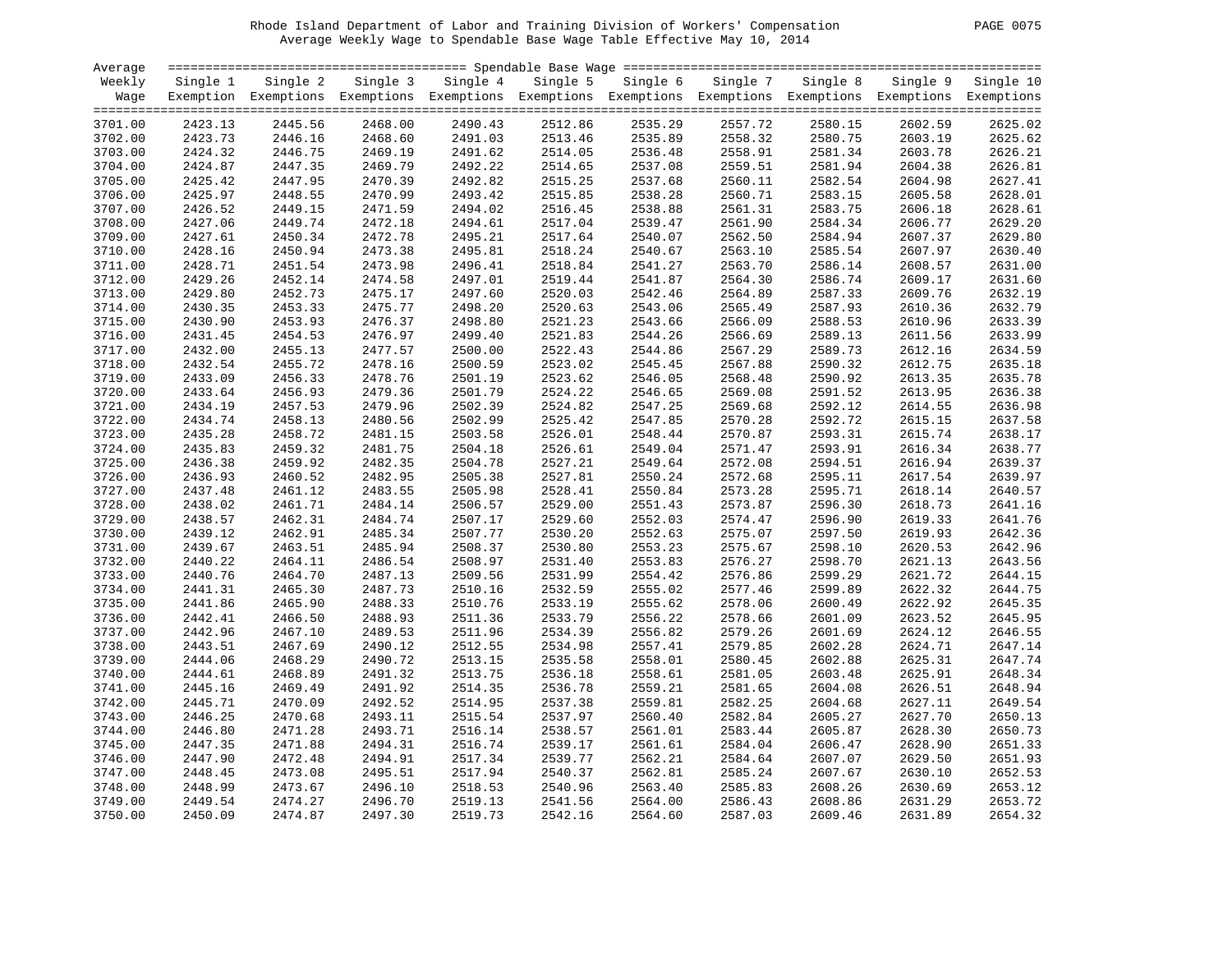# Rhode Island Department of Labor and Training Division of Workers' Compensation PAGE 0076 Average Weekly Wage to Spendable Base Wage Table Effective May 10, 2014

| PAGE<br>0076 |  |  |
|--------------|--|--|
|--------------|--|--|

| Average |          |                                                                                                              |          |          |          |          |          |          |          |           |
|---------|----------|--------------------------------------------------------------------------------------------------------------|----------|----------|----------|----------|----------|----------|----------|-----------|
| Weekly  | Single 1 | Single 2                                                                                                     | Single 3 | Single 4 | Single 5 | Single 6 | Single 7 | Single 8 | Single 9 | Single 10 |
| Wage    |          | Exemption Exemptions Exemptions Exemptions Exemptions Exemptions Exemptions Exemptions Exemptions Exemptions |          |          |          |          |          |          |          |           |
|         |          |                                                                                                              |          |          |          |          |          |          |          |           |
| 3751.00 | 2450.64  | 2475.47                                                                                                      | 2497.90  | 2520.33  | 2542.76  | 2565.20  | 2587.63  | 2610.06  | 2632.49  | 2654.92   |
| 3752.00 | 2451.19  | 2476.07                                                                                                      | 2498.50  | 2520.93  | 2543.36  | 2565.80  | 2588.23  | 2610.66  | 2633.09  | 2655.52   |
| 3753.00 | 2451.73  | 2476.66                                                                                                      | 2499.09  | 2521.52  | 2543.95  | 2566.39  | 2588.82  | 2611.25  | 2633.68  | 2656.11   |
| 3754.00 | 2452.28  | 2477.26                                                                                                      | 2499.69  | 2522.12  | 2544.55  | 2566.99  | 2589.42  | 2611.85  | 2634.28  | 2656.71   |
| 3755.00 | 2452.83  | 2477.86                                                                                                      | 2500.29  | 2522.72  | 2545.15  | 2567.59  | 2590.02  | 2612.45  | 2634.88  | 2657.31   |
| 3756.00 | 2453.38  | 2478.46                                                                                                      | 2500.89  | 2523.32  | 2545.75  | 2568.19  | 2590.62  | 2613.05  | 2635.48  | 2657.91   |
| 3757.00 | 2453.93  | 2479.06                                                                                                      | 2501.49  | 2523.92  | 2546.35  | 2568.79  | 2591.22  | 2613.65  | 2636.08  | 2658.51   |
| 3758.00 | 2454.47  | 2479.65                                                                                                      | 2502.08  | 2524.51  | 2546.94  | 2569.38  | 2591.81  | 2614.24  | 2636.67  | 2659.10   |
| 3759.00 | 2455.02  | 2480.25                                                                                                      | 2502.68  | 2525.11  | 2547.54  | 2569.98  | 2592.41  | 2614.84  | 2637.27  | 2659.70   |
| 3760.00 | 2455.57  | 2480.85                                                                                                      | 2503.28  | 2525.71  | 2548.14  | 2570.58  | 2593.01  | 2615.44  | 2637.87  | 2660.30   |
| 3761.00 | 2456.12  | 2481.45                                                                                                      | 2503.88  | 2526.31  | 2548.74  | 2571.18  | 2593.61  | 2616.04  | 2638.47  | 2660.90   |
| 3762.00 | 2456.67  | 2482.05                                                                                                      | 2504.48  | 2526.91  | 2549.34  | 2571.78  | 2594.21  | 2616.64  | 2639.07  | 2661.50   |
| 3763.00 | 2457.21  | 2482.64                                                                                                      | 2505.07  | 2527.50  | 2549.94  | 2572.37  | 2594.80  | 2617.23  | 2639.66  | 2662.09   |
| 3764.00 | 2457.76  | 2483.24                                                                                                      | 2505.67  | 2528.10  | 2550.54  | 2572.97  | 2595.40  | 2617.83  | 2640.26  | 2662.69   |
| 3765.00 | 2458.31  | 2483.84                                                                                                      | 2506.27  | 2528.70  | 2551.14  | 2573.57  | 2596.00  | 2618.43  | 2640.86  | 2663.29   |
| 3766.00 | 2458.86  | 2484.44                                                                                                      | 2506.87  | 2529.30  | 2551.74  | 2574.17  | 2596.60  | 2619.03  | 2641.46  | 2663.89   |
| 3767.00 | 2459.41  | 2485.04                                                                                                      | 2507.47  | 2529.90  | 2552.34  | 2574.77  | 2597.20  | 2619.63  | 2642.06  | 2664.49   |
| 3768.00 | 2459.95  | 2485.63                                                                                                      | 2508.06  | 2530.49  | 2552.93  | 2575.36  | 2597.79  | 2620.22  | 2642.65  | 2665.08   |
| 3769.00 | 2460.50  | 2486.23                                                                                                      | 2508.66  | 2531.09  | 2553.53  | 2575.96  | 2598.39  | 2620.82  | 2643.25  | 2665.69   |
| 3770.00 | 2461.05  | 2486.83                                                                                                      | 2509.26  | 2531.69  | 2554.13  | 2576.56  | 2598.99  | 2621.42  | 2643.85  | 2666.29   |
| 3771.00 | 2461.60  | 2487.43                                                                                                      | 2509.86  | 2532.29  | 2554.73  | 2577.16  | 2599.59  | 2622.02  | 2644.45  | 2666.89   |
| 3772.00 | 2462.15  | 2488.03                                                                                                      | 2510.46  | 2532.89  | 2555.33  | 2577.76  | 2600.19  | 2622.62  | 2645.05  | 2667.49   |
| 3773.00 | 2462.69  | 2488.62                                                                                                      | 2511.05  | 2533.48  | 2555.92  | 2578.35  | 2600.78  | 2623.21  | 2645.64  | 2668.08   |
| 3774.00 | 2463.24  | 2489.22                                                                                                      | 2511.65  | 2534.08  | 2556.52  | 2578.95  | 2601.38  | 2623.81  | 2646.24  | 2668.68   |
| 3775.00 | 2463.79  | 2489.82                                                                                                      | 2512.25  | 2534.68  | 2557.12  | 2579.55  | 2601.98  | 2624.41  | 2646.84  | 2669.28   |
| 3776.00 | 2464.34  | 2490.42                                                                                                      | 2512.85  | 2535.28  | 2557.72  | 2580.15  | 2602.58  | 2625.01  | 2647.44  | 2669.88   |
| 3777.00 | 2464.89  | 2491.02                                                                                                      | 2513.45  | 2535.88  | 2558.32  | 2580.75  | 2603.18  | 2625.61  | 2648.04  | 2670.48   |
| 3778.00 | 2465.43  | 2491.61                                                                                                      | 2514.04  | 2536.47  | 2558.91  | 2581.34  | 2603.77  | 2626.20  | 2648.63  | 2671.07   |
| 3779.00 | 2465.98  | 2492.21                                                                                                      | 2514.64  | 2537.07  | 2559.51  | 2581.94  | 2604.37  | 2626.80  | 2649.23  | 2671.67   |
| 3780.00 | 2466.53  | 2492.76                                                                                                      | 2515.24  | 2537.67  | 2560.11  | 2582.54  | 2604.97  | 2627.40  | 2649.83  | 2672.27   |
| 3781.00 | 2467.08  | 2493.31                                                                                                      | 2515.84  | 2538.28  | 2560.71  | 2583.14  | 2605.57  | 2628.00  | 2650.43  | 2672.87   |
|         |          |                                                                                                              |          |          |          |          |          |          |          |           |
| 3782.00 | 2467.63  | 2493.86                                                                                                      | 2516.44  | 2538.88  | 2561.31  | 2583.74  | 2606.17  | 2628.60  | 2651.03  | 2673.47   |
| 3783.00 | 2468.17  | 2494.40                                                                                                      | 2517.03  | 2539.47  | 2561.90  | 2584.33  | 2606.76  | 2629.19  | 2651.62  | 2674.06   |
| 3784.00 | 2468.72  | 2494.95                                                                                                      | 2517.63  | 2540.07  | 2562.50  | 2584.93  | 2607.36  | 2629.79  | 2652.22  | 2674.66   |
| 3785.00 | 2469.27  | 2495.50                                                                                                      | 2518.23  | 2540.67  | 2563.10  | 2585.53  | 2607.96  | 2630.39  | 2652.82  | 2675.26   |
| 3786.00 | 2469.82  | 2496.05                                                                                                      | 2518.83  | 2541.27  | 2563.70  | 2586.13  | 2608.56  | 2630.99  | 2653.42  | 2675.86   |
| 3787.00 | 2470.37  | 2496.60                                                                                                      | 2519.43  | 2541.87  | 2564.30  | 2586.73  | 2609.16  | 2631.59  | 2654.02  | 2676.46   |
| 3788.00 | 2470.91  | 2497.14                                                                                                      | 2520.02  | 2542.46  | 2564.89  | 2587.32  | 2609.75  | 2632.18  | 2654.62  | 2677.05   |
| 3789.00 | 2471.46  | 2497.69                                                                                                      | 2520.62  | 2543.06  | 2565.49  | 2587.92  | 2610.35  | 2632.78  | 2655.22  | 2677.65   |
| 3790.00 | 2472.01  | 2498.24                                                                                                      | 2521.22  | 2543.66  | 2566.09  | 2588.52  | 2610.95  | 2633.38  | 2655.82  | 2678.25   |
| 3791.00 | 2472.56  | 2498.79                                                                                                      | 2521.82  | 2544.26  | 2566.69  | 2589.12  | 2611.55  | 2633.98  | 2656.42  | 2678.85   |
| 3792.00 | 2473.11  | 2499.34                                                                                                      | 2522.42  | 2544.86  | 2567.29  | 2589.72  | 2612.15  | 2634.58  | 2657.02  | 2679.45   |
| 3793.00 | 2473.65  | 2499.88                                                                                                      | 2523.01  | 2545.45  | 2567.88  | 2590.31  | 2612.74  | 2635.17  | 2657.61  | 2680.04   |
| 3794.00 | 2474.20  | 2500.43                                                                                                      | 2523.61  | 2546.05  | 2568.48  | 2590.91  | 2613.34  | 2635.77  | 2658.21  | 2680.64   |
| 3795.00 | 2474.75  | 2500.98                                                                                                      | 2524.21  | 2546.65  | 2569.08  | 2591.51  | 2613.94  | 2636.37  | 2658.81  | 2681.24   |
| 3796.00 | 2475.30  | 2501.53                                                                                                      | 2524.81  | 2547.25  | 2569.68  | 2592.11  | 2614.54  | 2636.97  | 2659.41  | 2681.84   |
| 3797.00 | 2475.85  | 2502.08                                                                                                      | 2525.41  | 2547.85  | 2570.28  | 2592.71  | 2615.14  | 2637.57  | 2660.01  | 2682.44   |
| 3798.00 | 2476.39  | 2502.62                                                                                                      | 2526.00  | 2548.44  | 2570.87  | 2593.30  | 2615.73  | 2638.16  | 2660.60  | 2683.03   |
| 3799.00 | 2476.94  | 2503.17                                                                                                      | 2526.60  | 2549.04  | 2571.47  | 2593.90  | 2616.33  | 2638.76  | 2661.20  | 2683.63   |
| 3800.00 | 2477.49  | 2503.72                                                                                                      | 2527.21  | 2549.64  | 2572.07  | 2594.50  | 2616.93  | 2639.36  | 2661.80  | 2684.23   |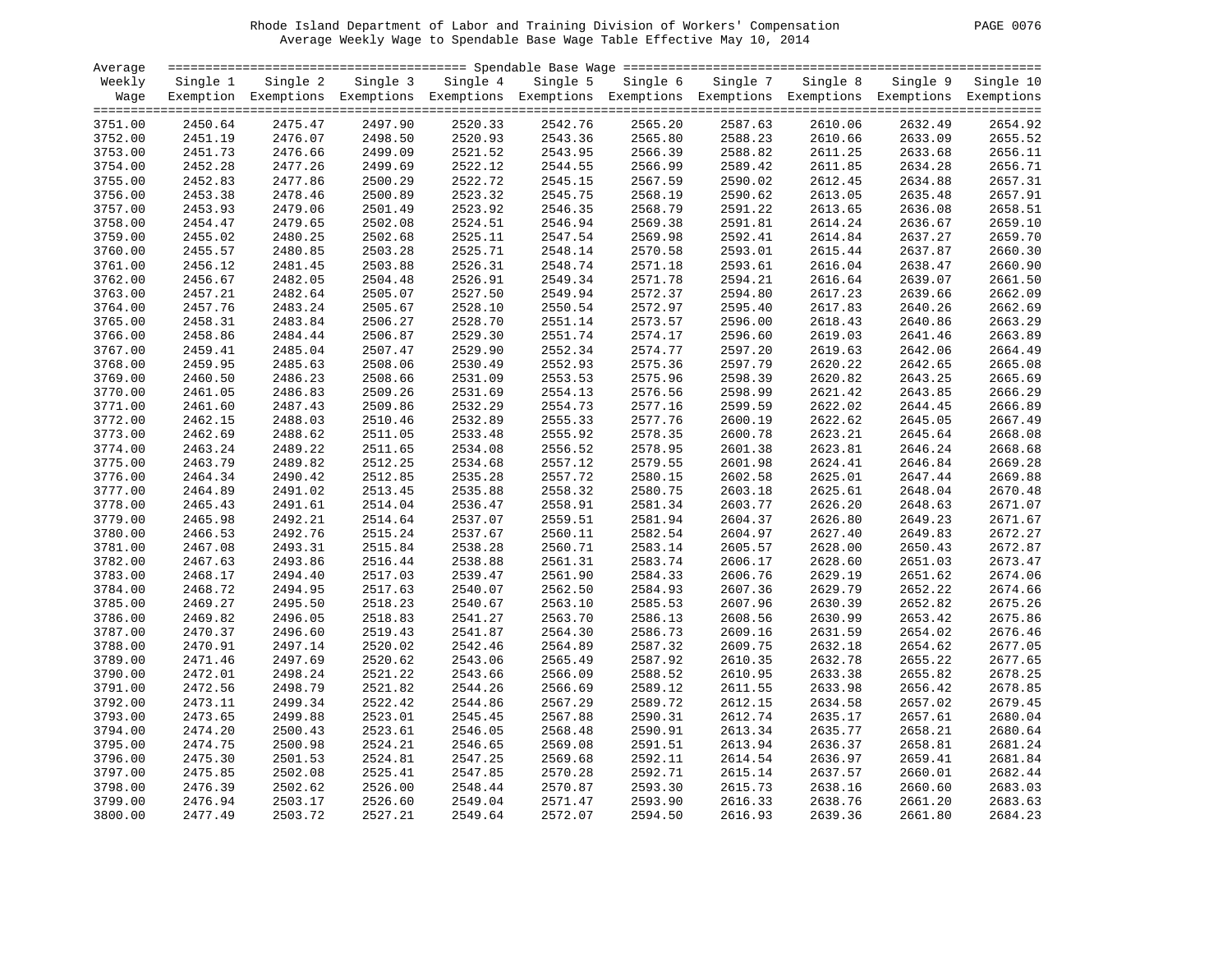# Rhode Island Department of Labor and Training Division of Workers' Compensation PAGE 0077 Average Weekly Wage to Spendable Base Wage Table Effective May 10, 2014

| PAGE. | 0077 |
|-------|------|
|       |      |

| Average |          |                                                                                                              |          |          |          |          |          |          |          |           |
|---------|----------|--------------------------------------------------------------------------------------------------------------|----------|----------|----------|----------|----------|----------|----------|-----------|
| Weekly  | Single 1 | Single 2                                                                                                     | Single 3 | Single 4 | Single 5 | Single 6 | Single 7 | Single 8 | Single 9 | Single 10 |
| Wage    |          | Exemption Exemptions Exemptions Exemptions Exemptions Exemptions Exemptions Exemptions Exemptions Exemptions |          |          |          |          |          |          |          |           |
|         |          |                                                                                                              |          |          |          |          |          |          |          |           |
| 3801.00 | 2478.04  | 2504.27                                                                                                      | 2527.81  | 2550.24  | 2572.67  | 2595.10  | 2617.53  | 2639.96  | 2662.40  | 2684.83   |
| 3802.00 | 2478.59  | 2504.82                                                                                                      | 2528.41  | 2550.84  | 2573.27  | 2595.70  | 2618.13  | 2640.56  | 2663.00  | 2685.43   |
| 3803.00 | 2479.13  | 2505.36                                                                                                      | 2529.00  | 2551.43  | 2573.86  | 2596.29  | 2618.72  | 2641.15  | 2663.59  | 2686.02   |
| 3804.00 | 2479.68  | 2505.91                                                                                                      | 2529.60  | 2552.03  | 2574.46  | 2596.89  | 2619.32  | 2641.75  | 2664.19  | 2686.62   |
| 3805.00 | 2480.23  | 2506.46                                                                                                      | 2530.20  | 2552.63  | 2575.06  | 2597.49  | 2619.92  | 2642.35  | 2664.79  | 2687.22   |
| 3806.00 | 2480.78  | 2507.01                                                                                                      | 2530.80  | 2553.23  | 2575.66  | 2598.09  | 2620.52  | 2642.96  | 2665.39  | 2687.82   |
| 3807.00 | 2481.33  | 2507.56                                                                                                      | 2531.40  | 2553.83  | 2576.26  | 2598.69  | 2621.12  | 2643.56  | 2665.99  | 2688.42   |
| 3808.00 | 2481.87  | 2508.10                                                                                                      | 2531.99  | 2554.42  | 2576.85  | 2599.28  | 2621.71  | 2644.15  | 2666.58  | 2689.01   |
|         | 2482.42  | 2508.65                                                                                                      | 2532.59  | 2555.02  | 2577.45  | 2599.88  | 2622.31  | 2644.75  | 2667.18  | 2689.61   |
| 3809.00 |          |                                                                                                              |          |          |          |          |          |          |          | 2690.21   |
| 3810.00 | 2482.97  | 2509.20                                                                                                      | 2533.19  | 2555.62  | 2578.05  | 2600.48  | 2622.91  | 2645.35  | 2667.78  |           |
| 3811.00 | 2483.52  | 2509.75                                                                                                      | 2533.79  | 2556.22  | 2578.65  | 2601.08  | 2623.51  | 2645.95  | 2668.38  | 2690.81   |
| 3812.00 | 2484.07  | 2510.30                                                                                                      | 2534.39  | 2556.82  | 2579.25  | 2601.68  | 2624.11  | 2646.55  | 2668.98  | 2691.41   |
| 3813.00 | 2484.61  | 2510.84                                                                                                      | 2534.98  | 2557.41  | 2579.84  | 2602.27  | 2624.70  | 2647.14  | 2669.57  | 2692.00   |
| 3814.00 | 2485.16  | 2511.39                                                                                                      | 2535.58  | 2558.01  | 2580.44  | 2602.87  | 2625.30  | 2647.74  | 2670.17  | 2692.60   |
| 3815.00 | 2485.71  | 2511.94                                                                                                      | 2536.18  | 2558.61  | 2581.04  | 2603.47  | 2625.90  | 2648.34  | 2670.77  | 2693.20   |
| 3816.00 | 2486.26  | 2512.49                                                                                                      | 2536.78  | 2559.21  | 2581.64  | 2604.07  | 2626.50  | 2648.94  | 2671.37  | 2693.80   |
| 3817.00 | 2486.81  | 2513.04                                                                                                      | 2537.38  | 2559.81  | 2582.24  | 2604.67  | 2627.10  | 2649.54  | 2671.97  | 2694.40   |
| 3818.00 | 2487.35  | 2513.58                                                                                                      | 2537.97  | 2560.40  | 2582.83  | 2605.26  | 2627.69  | 2650.13  | 2672.56  | 2694.99   |
| 3819.00 | 2487.90  | 2514.14                                                                                                      | 2538.57  | 2561.00  | 2583.43  | 2605.86  | 2628.29  | 2650.73  | 2673.16  | 2695.59   |
| 3820.00 | 2488.45  | 2514.69                                                                                                      | 2539.17  | 2561.60  | 2584.03  | 2606.46  | 2628.89  | 2651.33  | 2673.76  | 2696.19   |
| 3821.00 | 2489.00  | 2515.24                                                                                                      | 2539.77  | 2562.20  | 2584.63  | 2607.06  | 2629.49  | 2651.93  | 2674.36  | 2696.79   |
| 3822.00 | 2489.55  | 2515.79                                                                                                      | 2540.37  | 2562.80  | 2585.23  | 2607.66  | 2630.09  | 2652.53  | 2674.96  | 2697.39   |
| 3823.00 | 2490.09  | 2516.33                                                                                                      | 2540.96  | 2563.39  | 2585.82  | 2608.25  | 2630.68  | 2653.12  | 2675.55  | 2697.98   |
| 3824.00 | 2490.64  | 2516.88                                                                                                      | 2541.56  | 2563.99  | 2586.42  | 2608.85  | 2631.28  | 2653.72  | 2676.15  | 2698.58   |
| 3825.00 | 2491.19  | 2517.43                                                                                                      | 2542.16  | 2564.59  | 2587.02  | 2609.45  | 2631.89  | 2654.32  | 2676.75  | 2699.18   |
| 3826.00 | 2491.74  | 2517.98                                                                                                      | 2542.76  | 2565.19  | 2587.62  | 2610.05  | 2632.49  | 2654.92  | 2677.35  | 2699.78   |
| 3827.00 | 2492.29  | 2518.53                                                                                                      | 2543.36  | 2565.79  | 2588.22  | 2610.65  | 2633.09  | 2655.52  | 2677.95  | 2700.38   |
| 3828.00 | 2492.83  | 2519.07                                                                                                      | 2543.95  | 2566.38  | 2588.81  | 2611.24  | 2633.68  | 2656.11  | 2678.54  | 2700.97   |
| 3829.00 | 2493.38  | 2519.62                                                                                                      | 2544.55  | 2566.98  | 2589.41  | 2611.84  | 2634.28  | 2656.71  | 2679.14  | 2701.57   |
| 3830.00 | 2493.93  | 2520.17                                                                                                      | 2545.15  | 2567.58  | 2590.01  | 2612.44  | 2634.88  | 2657.31  | 2679.74  | 2702.17   |
| 3831.00 | 2494.48  | 2520.72                                                                                                      | 2545.75  | 2568.18  | 2590.61  | 2613.04  | 2635.48  | 2657.91  | 2680.34  | 2702.77   |
|         |          |                                                                                                              |          |          |          |          |          |          |          |           |
| 3832.00 | 2495.03  | 2521.27                                                                                                      | 2546.35  | 2568.78  | 2591.21  | 2613.64  | 2636.08  | 2658.51  | 2680.94  | 2703.37   |
| 3833.00 | 2495.57  | 2521.81                                                                                                      | 2546.94  | 2569.37  | 2591.80  | 2614.23  | 2636.67  | 2659.10  | 2681.53  | 2703.96   |
| 3834.00 | 2496.12  | 2522.36                                                                                                      | 2547.54  | 2569.97  | 2592.40  | 2614.83  | 2637.27  | 2659.70  | 2682.13  | 2704.56   |
| 3835.00 | 2496.67  | 2522.91                                                                                                      | 2548.14  | 2570.57  | 2593.00  | 2615.43  | 2637.87  | 2660.30  | 2682.73  | 2705.16   |
| 3836.00 | 2497.22  | 2523.46                                                                                                      | 2548.74  | 2571.17  | 2593.60  | 2616.03  | 2638.47  | 2660.90  | 2683.33  | 2705.76   |
| 3837.00 | 2497.77  | 2524.01                                                                                                      | 2549.34  | 2571.77  | 2594.20  | 2616.63  | 2639.07  | 2661.50  | 2683.93  | 2706.36   |
| 3838.00 | 2498.32  | 2524.55                                                                                                      | 2549.93  | 2572.36  | 2594.79  | 2617.22  | 2639.66  | 2662.09  | 2684.52  | 2706.95   |
| 3839.00 | 2498.87  | 2525.10                                                                                                      | 2550.53  | 2572.96  | 2595.39  | 2617.82  | 2640.26  | 2662.69  | 2685.12  | 2707.55   |
| 3840.00 | 2499.42  | 2525.65                                                                                                      | 2551.13  | 2573.56  | 2595.99  | 2618.42  | 2640.86  | 2663.29  | 2685.72  | 2708.15   |
| 3841.00 | 2499.97  | 2526.20                                                                                                      | 2551.73  | 2574.16  | 2596.59  | 2619.02  | 2641.46  | 2663.89  | 2686.32  | 2708.75   |
| 3842.00 | 2500.52  | 2526.75                                                                                                      | 2552.33  | 2574.76  | 2597.19  | 2619.62  | 2642.06  | 2664.49  | 2686.92  | 2709.35   |
| 3843.00 | 2501.06  | 2527.29                                                                                                      | 2552.92  | 2575.35  | 2597.78  | 2620.21  | 2642.65  | 2665.08  | 2687.51  | 2709.94   |
| 3844.00 | 2501.61  | 2527.84                                                                                                      | 2553.52  | 2575.95  | 2598.38  | 2620.82  | 2643.25  | 2665.68  | 2688.11  | 2710.54   |
| 3845.00 | 2502.16  | 2528.39                                                                                                      | 2554.12  | 2576.55  | 2598.98  | 2621.42  | 2643.85  | 2666.28  | 2688.71  | 2711.14   |
| 3846.00 | 2502.71  | 2528.94                                                                                                      | 2554.72  | 2577.15  | 2599.58  | 2622.02  | 2644.45  | 2666.88  | 2689.31  | 2711.74   |
| 3847.00 | 2503.26  | 2529.49                                                                                                      | 2555.32  | 2577.75  | 2600.18  | 2622.62  | 2645.05  | 2667.48  | 2689.91  | 2712.34   |
| 3848.00 | 2503.80  | 2530.03                                                                                                      | 2555.91  | 2578.34  | 2600.77  | 2623.21  | 2645.64  | 2668.07  | 2690.50  | 2712.93   |
| 3849.00 | 2504.35  | 2530.58                                                                                                      | 2556.51  | 2578.94  | 2601.37  | 2623.81  | 2646.24  | 2668.67  | 2691.10  | 2713.53   |
| 3850.00 | 2504.90  | 2531.13                                                                                                      | 2557.11  | 2579.54  | 2601.97  | 2624.41  | 2646.84  | 2669.27  | 2691.70  | 2714.13   |
|         |          |                                                                                                              |          |          |          |          |          |          |          |           |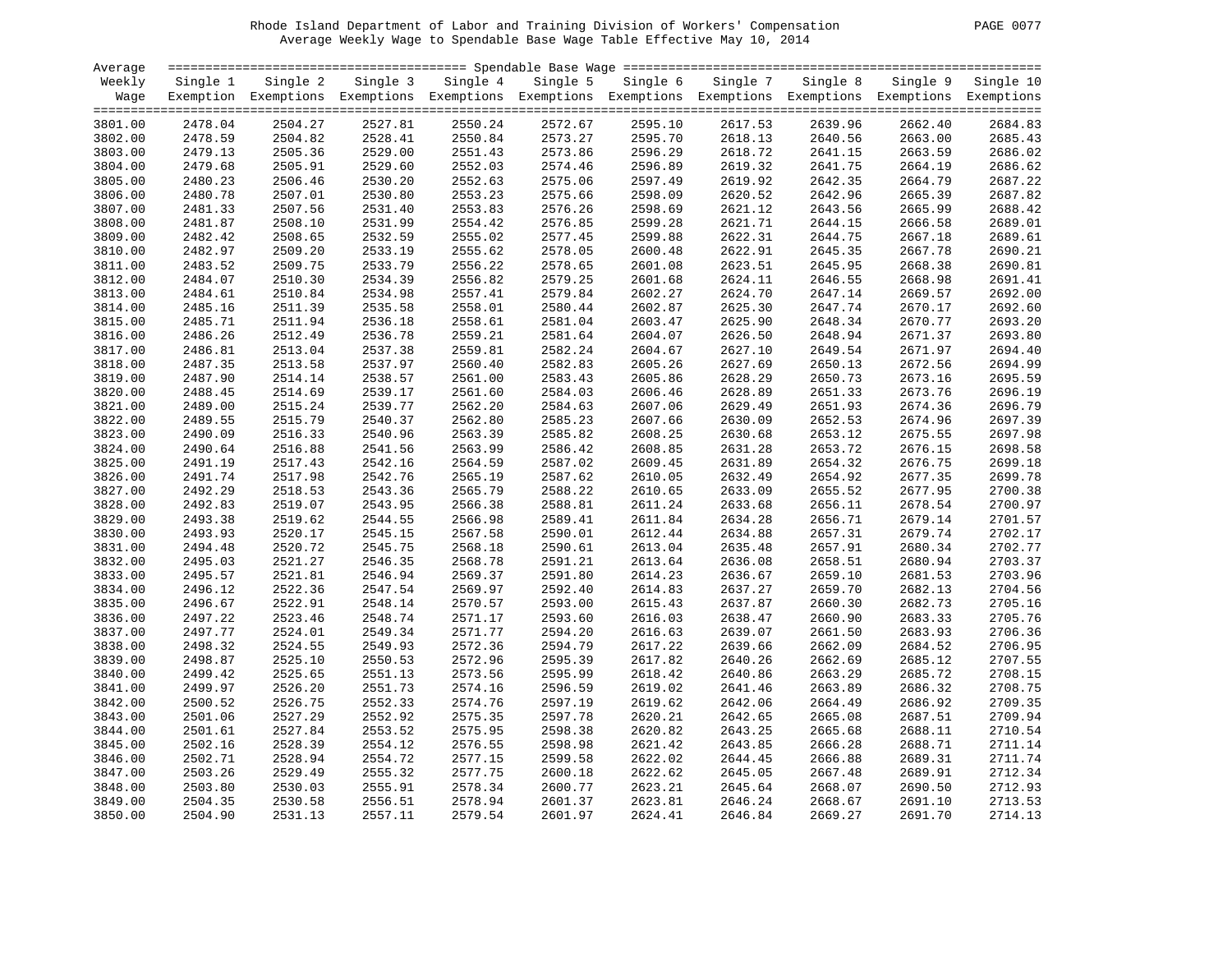# Rhode Island Department of Labor and Training Division of Workers' Compensation PAGE 0078 Average Weekly Wage to Spendable Base Wage Table Effective May 10, 2014

| PAGE.<br>-0078 |  |  |
|----------------|--|--|
|----------------|--|--|

| Average |          |                                                                                                              |          |          |          |          |          |          |          |           |
|---------|----------|--------------------------------------------------------------------------------------------------------------|----------|----------|----------|----------|----------|----------|----------|-----------|
| Weekly  | Single 1 | Single 2                                                                                                     | Single 3 | Single 4 | Single 5 | Single 6 | Single 7 | Single 8 | Single 9 | Single 10 |
| Waqe    |          | Exemption Exemptions Exemptions Exemptions Exemptions Exemptions Exemptions Exemptions Exemptions Exemptions |          |          |          |          |          |          |          |           |
|         |          |                                                                                                              |          |          |          |          |          |          |          |           |
| 3851.00 | 2505.45  | 2531.68                                                                                                      | 2557.71  | 2580.14  | 2602.57  | 2625.01  | 2647.44  | 2669.87  | 2692.30  | 2714.73   |
| 3852.00 | 2506.00  | 2532.23                                                                                                      | 2558.31  | 2580.74  | 2603.17  | 2625.61  | 2648.04  | 2670.47  | 2692.90  | 2715.33   |
| 3853.00 | 2506.54  | 2532.77                                                                                                      | 2558.90  | 2581.33  | 2603.76  | 2626.20  | 2648.63  | 2671.06  | 2693.49  | 2715.92   |
| 3854.00 | 2507.09  | 2533.32                                                                                                      | 2559.50  | 2581.93  | 2604.36  | 2626.80  | 2649.23  | 2671.66  | 2694.09  | 2716.52   |
| 3855.00 | 2507.64  | 2533.87                                                                                                      | 2560.10  | 2582.53  | 2604.96  | 2627.40  | 2649.83  | 2672.26  | 2694.69  | 2717.12   |
| 3856.00 | 2508.19  | 2534.42                                                                                                      | 2560.65  | 2583.13  | 2605.56  | 2628.00  | 2650.43  | 2672.86  | 2695.29  | 2717.72   |
| 3857.00 | 2508.74  | 2534.97                                                                                                      | 2561.20  | 2583.73  | 2606.16  | 2628.60  | 2651.03  | 2673.46  | 2695.89  | 2718.32   |
| 3858.00 | 2509.28  | 2535.51                                                                                                      | 2561.74  | 2584.32  | 2606.75  | 2629.19  | 2651.62  | 2674.05  | 2696.48  | 2718.91   |
| 3859.00 | 2509.83  | 2536.06                                                                                                      | 2562.29  | 2584.92  | 2607.35  | 2629.79  | 2652.22  | 2674.65  | 2697.08  | 2719.51   |
| 3860.00 | 2510.38  | 2536.61                                                                                                      | 2562.84  | 2585.52  | 2607.95  | 2630.39  | 2652.82  | 2675.25  | 2697.68  | 2720.11   |
| 3861.00 | 2510.93  | 2537.16                                                                                                      | 2563.39  | 2586.12  | 2608.55  | 2630.99  | 2653.42  | 2675.85  | 2698.28  | 2720.71   |
| 3862.00 | 2511.48  | 2537.71                                                                                                      | 2563.94  | 2586.72  | 2609.15  | 2631.59  | 2654.02  | 2676.45  | 2698.88  | 2721.31   |
| 3863.00 | 2512.02  | 2538.25                                                                                                      | 2564.48  | 2587.31  | 2609.75  | 2632.18  | 2654.61  | 2677.04  | 2699.47  | 2721.90   |
| 3864.00 | 2512.57  | 2538.80                                                                                                      | 2565.03  | 2587.91  | 2610.35  | 2632.78  | 2655.21  | 2677.64  | 2700.07  | 2722.50   |
| 3865.00 | 2513.12  | 2539.35                                                                                                      | 2565.58  | 2588.51  | 2610.95  | 2633.38  | 2655.81  | 2678.24  | 2700.67  | 2723.10   |
| 3866.00 | 2513.67  | 2539.90                                                                                                      | 2566.13  | 2589.11  | 2611.55  | 2633.98  | 2656.41  | 2678.84  | 2701.27  | 2723.70   |
| 3867.00 | 2514.22  | 2540.45                                                                                                      | 2566.68  | 2589.71  | 2612.15  | 2634.58  | 2657.01  | 2679.44  | 2701.87  | 2724.30   |
| 3868.00 | 2514.76  | 2540.99                                                                                                      | 2567.22  | 2590.30  | 2612.74  | 2635.17  | 2657.60  | 2680.03  | 2702.46  | 2724.89   |
| 3869.00 | 2515.31  | 2541.54                                                                                                      | 2567.77  | 2590.90  | 2613.34  | 2635.77  | 2658.20  | 2680.63  | 2703.06  | 2725.50   |
| 3870.00 | 2515.86  | 2542.09                                                                                                      | 2568.32  | 2591.50  | 2613.94  | 2636.37  | 2658.80  | 2681.23  | 2703.66  | 2726.10   |
| 3871.00 | 2516.41  | 2542.64                                                                                                      | 2568.87  | 2592.10  | 2614.54  | 2636.97  | 2659.40  | 2681.83  | 2704.26  | 2726.70   |
| 3872.00 | 2516.96  | 2543.19                                                                                                      | 2569.42  | 2592.70  | 2615.14  | 2637.57  | 2660.00  | 2682.43  | 2704.86  | 2727.30   |
| 3873.00 | 2517.50  | 2543.73                                                                                                      | 2569.96  | 2593.29  | 2615.73  | 2638.16  | 2660.59  | 2683.02  | 2705.45  | 2727.89   |
| 3874.00 | 2518.05  | 2544.28                                                                                                      | 2570.51  | 2593.89  | 2616.33  | 2638.76  | 2661.19  | 2683.62  | 2706.05  | 2728.49   |
| 3875.00 | 2518.60  | 2544.83                                                                                                      | 2571.06  | 2594.49  | 2616.93  | 2639.36  | 2661.79  | 2684.22  | 2706.65  | 2729.09   |
| 3876.00 | 2519.15  | 2545.38                                                                                                      | 2571.61  | 2595.09  | 2617.53  | 2639.96  | 2662.39  | 2684.82  | 2707.25  | 2729.69   |
| 3877.00 | 2519.70  | 2545.93                                                                                                      | 2572.16  | 2595.69  | 2618.13  | 2640.56  | 2662.99  | 2685.42  | 2707.85  | 2730.29   |
| 3878.00 | 2520.24  | 2546.47                                                                                                      | 2572.70  | 2596.28  | 2618.72  | 2641.15  | 2663.58  | 2686.01  | 2708.44  | 2730.88   |
| 3879.00 | 2520.79  | 2547.02                                                                                                      | 2573.25  | 2596.88  | 2619.32  | 2641.75  | 2664.18  | 2686.61  | 2709.04  | 2731.48   |
| 3880.00 | 2521.34  | 2547.57                                                                                                      | 2573.80  | 2597.48  | 2619.92  | 2642.35  | 2664.78  | 2687.21  | 2709.64  | 2732.08   |
| 3881.00 | 2521.89  | 2548.12                                                                                                      | 2574.35  | 2598.09  | 2620.52  | 2642.95  | 2665.38  | 2687.81  | 2710.24  | 2732.68   |
| 3882.00 | 2522.44  | 2548.67                                                                                                      | 2574.90  | 2598.69  | 2621.12  | 2643.55  | 2665.98  | 2688.41  | 2710.84  | 2733.28   |
| 3883.00 | 2522.98  | 2549.21                                                                                                      | 2575.44  | 2599.28  | 2621.71  | 2644.14  | 2666.57  | 2689.00  | 2711.43  | 2733.87   |
| 3884.00 | 2523.53  | 2549.76                                                                                                      | 2575.99  | 2599.88  | 2622.31  | 2644.74  | 2667.17  | 2689.60  | 2712.03  | 2734.47   |
| 3885.00 | 2524.08  | 2550.31                                                                                                      | 2576.54  | 2600.48  | 2622.91  | 2645.34  | 2667.77  | 2690.20  | 2712.63  | 2735.07   |
| 3886.00 | 2524.63  | 2550.86                                                                                                      | 2577.09  | 2601.08  | 2623.51  | 2645.94  | 2668.37  | 2690.80  | 2713.23  | 2735.67   |
| 3887.00 | 2525.18  | 2551.41                                                                                                      | 2577.64  | 2601.68  | 2624.11  | 2646.54  | 2668.97  | 2691.40  | 2713.83  | 2736.27   |
| 3888.00 | 2525.72  | 2551.95                                                                                                      | 2578.18  | 2602.27  | 2624.70  | 2647.13  | 2669.56  | 2691.99  | 2714.43  | 2736.86   |
| 3889.00 | 2526.27  | 2552.50                                                                                                      | 2578.73  | 2602.87  | 2625.30  | 2647.73  | 2670.16  | 2692.59  | 2715.03  | 2737.46   |
| 3890.00 | 2526.82  | 2553.05                                                                                                      | 2579.28  | 2603.47  | 2625.90  | 2648.33  | 2670.76  | 2693.19  | 2715.63  | 2738.06   |
| 3891.00 | 2527.37  | 2553.60                                                                                                      | 2579.83  | 2604.07  | 2626.50  | 2648.93  | 2671.36  | 2693.79  | 2716.23  | 2738.66   |
| 3892.00 | 2527.92  | 2554.15                                                                                                      | 2580.38  | 2604.67  | 2627.10  | 2649.53  | 2671.96  | 2694.39  | 2716.83  | 2739.26   |
| 3893.00 | 2528.46  | 2554.69                                                                                                      | 2580.92  | 2605.26  | 2627.69  | 2650.12  | 2672.55  | 2694.98  | 2717.42  | 2739.85   |
| 3894.00 | 2529.01  | 2555.24                                                                                                      | 2581.47  | 2605.86  | 2628.29  | 2650.72  | 2673.15  | 2695.58  | 2718.02  | 2740.45   |
| 3895.00 | 2529.56  | 2555.79                                                                                                      | 2582.02  | 2606.46  | 2628.89  | 2651.32  | 2673.75  | 2696.18  | 2718.62  | 2741.05   |
| 3896.00 | 2530.11  | 2556.34                                                                                                      | 2582.57  | 2607.06  | 2629.49  | 2651.92  | 2674.35  | 2696.78  | 2719.22  | 2741.65   |
| 3897.00 | 2530.66  | 2556.89                                                                                                      | 2583.12  | 2607.66  | 2630.09  | 2652.52  | 2674.95  | 2697.38  | 2719.82  | 2742.25   |
| 3898.00 | 2531.20  | 2557.43                                                                                                      | 2583.66  | 2608.25  | 2630.68  | 2653.11  | 2675.54  | 2697.97  | 2720.41  | 2742.84   |
| 3899.00 | 2531.75  | 2557.98                                                                                                      | 2584.21  | 2608.85  | 2631.28  | 2653.71  | 2676.14  | 2698.57  | 2721.01  | 2743.44   |
| 3900.00 | 2532.30  | 2558.53                                                                                                      | 2584.77  | 2609.45  | 2631.88  | 2654.31  | 2676.74  | 2699.17  | 2721.61  | 2744.04   |
|         |          |                                                                                                              |          |          |          |          |          |          |          |           |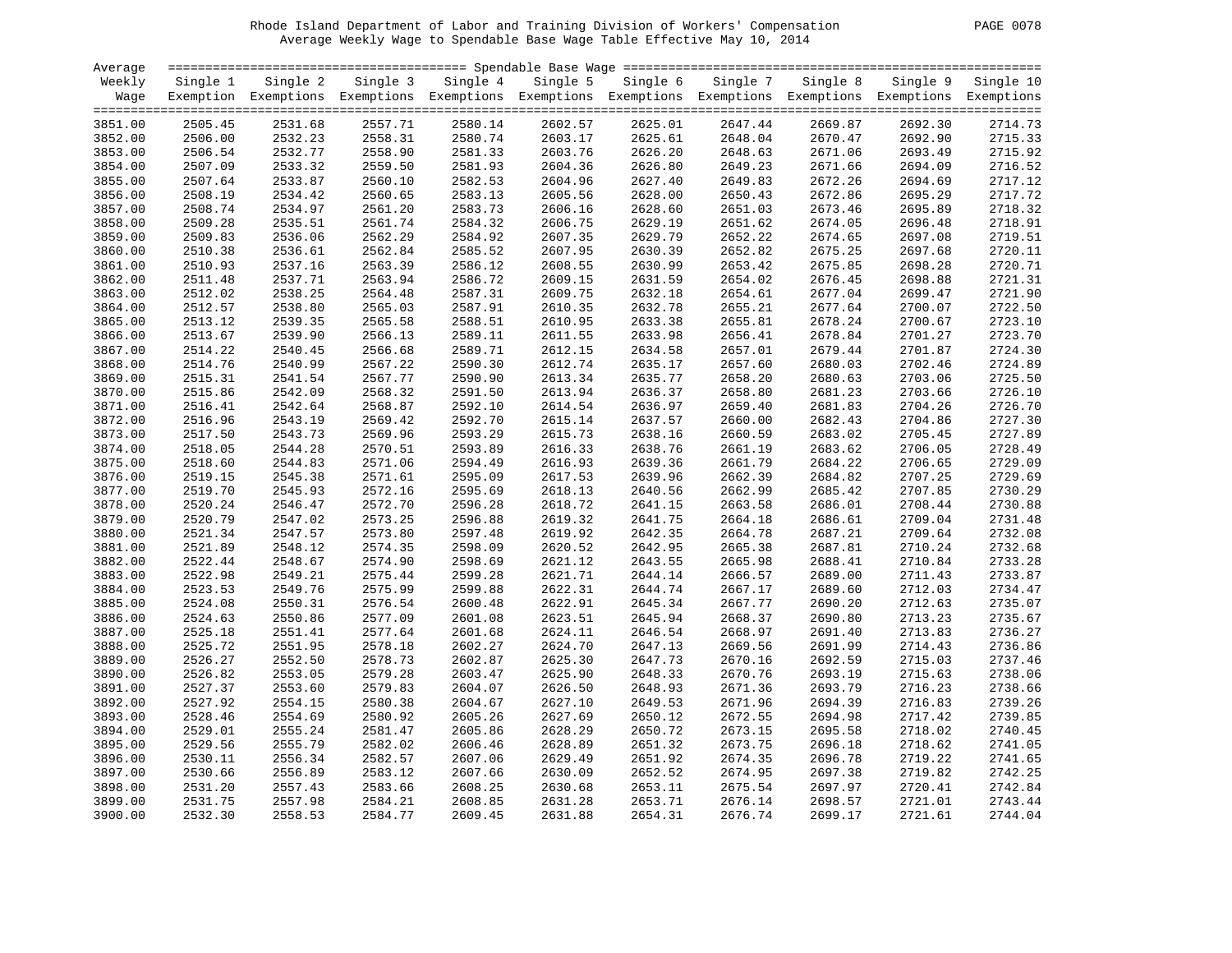# Rhode Island Department of Labor and Training Division of Workers' Compensation PAGE 0079 Average Weekly Wage to Spendable Base Wage Table Effective May 10, 2014

|  | PAGE 0079 |  |
|--|-----------|--|
|--|-----------|--|

| Average |          |                                                                                                              |          |          |          |          |                    |          |          |           |
|---------|----------|--------------------------------------------------------------------------------------------------------------|----------|----------|----------|----------|--------------------|----------|----------|-----------|
| Weekly  | Single 1 | Single 2                                                                                                     | Single 3 | Single 4 | Single 5 | Single 6 | Single 7           | Single 8 | Single 9 | Single 10 |
| Wage    |          | Exemption Exemptions Exemptions Exemptions Exemptions Exemptions Exemptions Exemptions Exemptions Exemptions |          |          |          |          |                    |          |          |           |
|         |          |                                                                                                              |          |          |          |          |                    |          |          |           |
| 3901.00 | 2532.85  | 2559.08                                                                                                      | 2585.32  | 2610.05  | 2632.48  | 2654.91  | 2677.34            | 2699.77  | 2722.21  | 2744.64   |
| 3902.00 | 2533.40  | 2559.63                                                                                                      | 2585.87  | 2610.65  | 2633.08  | 2655.51  | 2677.94            | 2700.37  | 2722.81  | 2745.24   |
| 3903.00 | 2533.94  | 2560.17                                                                                                      | 2586.41  | 2611.24  | 2633.67  | 2656.10  | 2678.53            | 2700.96  | 2723.40  | 2745.83   |
| 3904.00 | 2534.49  | 2560.72                                                                                                      | 2586.96  | 2611.84  | 2634.27  | 2656.70  | 2679.13            | 2701.56  | 2724.00  | 2746.43   |
| 3905.00 | 2535.04  | 2561.27                                                                                                      | 2587.51  | 2612.44  | 2634.87  | 2657.30  | 2679.73            | 2702.16  | 2724.60  | 2747.03   |
| 3906.00 | 2535.59  | 2561.82                                                                                                      | 2588.06  | 2613.04  | 2635.47  | 2657.90  | 2680.33            | 2702.77  | 2725.20  | 2747.63   |
| 3907.00 | 2536.14  | 2562.37                                                                                                      | 2588.61  | 2613.64  | 2636.07  | 2658.50  | 2680.93            | 2703.37  | 2725.80  | 2748.23   |
| 3908.00 | 2536.68  | 2562.91                                                                                                      | 2589.15  | 2614.23  | 2636.66  | 2659.09  | 2681.52            | 2703.96  | 2726.39  | 2748.82   |
| 3909.00 | 2537.23  | 2563.46                                                                                                      | 2589.70  | 2614.83  | 2637.26  | 2659.69  | 2682.12            | 2704.56  | 2726.99  | 2749.42   |
| 3910.00 | 2537.78  | 2564.01                                                                                                      | 2590.25  | 2615.43  | 2637.86  | 2660.29  | 2682.72            | 2705.16  | 2727.59  | 2750.02   |
| 3911.00 | 2538.33  | 2564.56                                                                                                      | 2590.80  | 2616.03  | 2638.46  | 2660.89  | 2683.32            | 2705.76  | 2728.19  | 2750.62   |
| 3912.00 | 2538.88  | 2565.11                                                                                                      | 2591.35  | 2616.63  | 2639.06  | 2661.49  | 2683.92            | 2706.36  | 2728.79  | 2751.22   |
| 3913.00 | 2539.42  | 2565.65                                                                                                      | 2591.89  | 2617.22  | 2639.65  | 2662.08  | 2684.51            | 2706.95  | 2729.38  | 2751.81   |
| 3914.00 | 2539.97  | 2566.20                                                                                                      | 2592.44  | 2617.82  | 2640.25  | 2662.68  | 2685.11            | 2707.55  | 2729.98  | 2752.41   |
| 3915.00 | 2540.52  | 2566.75                                                                                                      | 2592.99  | 2618.42  | 2640.85  | 2663.28  | 2685.71            | 2708.15  | 2730.58  | 2753.01   |
| 3916.00 | 2541.07  | 2567.30                                                                                                      | 2593.54  | 2619.02  | 2641.45  | 2663.88  | 2686.31            | 2708.75  | 2731.18  | 2753.61   |
| 3917.00 | 2541.62  | 2567.85                                                                                                      | 2594.09  | 2619.62  | 2642.05  | 2664.48  | 2686.91            | 2709.35  | 2731.78  | 2754.21   |
| 3918.00 | 2542.16  | 2568.39                                                                                                      | 2594.63  | 2620.21  | 2642.64  | 2665.07  | 2687.50            | 2709.94  | 2732.37  | 2754.80   |
| 3919.00 | 2542.71  | 2568.95                                                                                                      | 2595.18  | 2620.81  | 2643.24  | 2665.67  | 2688.10            | 2710.54  | 2732.97  | 2755.40   |
| 3920.00 | 2543.26  | 2569.50                                                                                                      | 2595.73  | 2621.41  | 2643.84  | 2666.27  | 2688.70            | 2711.14  | 2733.57  | 2756.00   |
| 3921.00 | 2543.81  | 2570.05                                                                                                      | 2596.28  | 2622.01  | 2644.44  | 2666.87  | 2689.30            | 2711.74  | 2734.17  | 2756.60   |
| 3922.00 | 2544.36  | 2570.60                                                                                                      | 2596.83  | 2622.61  | 2645.04  | 2667.47  | 2689.90            | 2712.34  | 2734.77  | 2757.20   |
| 3923.00 | 2544.90  | 2571.14                                                                                                      | 2597.37  | 2623.20  | 2645.63  | 2668.06  | 2690.49            | 2712.93  | 2735.36  | 2757.79   |
| 3924.00 | 2545.45  | 2571.69                                                                                                      | 2597.92  | 2623.80  | 2646.23  | 2668.66  | 2691.09            | 2713.53  | 2735.96  | 2758.39   |
| 3925.00 | 2546.00  | 2572.24                                                                                                      | 2598.47  | 2624.40  | 2646.83  | 2669.26  | 2691.70            | 2714.13  | 2736.56  | 2758.99   |
|         |          | 2572.79                                                                                                      |          | 2625.00  |          | 2669.86  | 2692.30            |          |          | 2759.59   |
| 3926.00 | 2546.55  |                                                                                                              | 2599.02  |          | 2647.43  |          |                    | 2714.73  | 2737.16  |           |
| 3927.00 | 2547.10  | 2573.34                                                                                                      | 2599.57  | 2625.60  | 2648.03  | 2670.46  | 2692.90<br>2693.49 | 2715.33  | 2737.76  | 2760.19   |
| 3928.00 | 2547.64  | 2573.88                                                                                                      | 2600.11  | 2626.19  | 2648.62  | 2671.05  |                    | 2715.92  | 2738.35  | 2760.78   |
| 3929.00 | 2548.19  | 2574.43                                                                                                      | 2600.66  | 2626.79  | 2649.22  | 2671.65  | 2694.09            | 2716.52  | 2738.95  | 2761.38   |
| 3930.00 | 2548.74  | 2574.98                                                                                                      | 2601.21  | 2627.39  | 2649.82  | 2672.25  | 2694.69            | 2717.12  | 2739.55  | 2761.98   |
| 3931.00 | 2549.29  | 2575.53                                                                                                      | 2601.76  | 2627.99  | 2650.42  | 2672.85  | 2695.29            | 2717.72  | 2740.15  | 2762.58   |
| 3932.00 | 2549.84  | 2576.08                                                                                                      | 2602.31  | 2628.54  | 2651.02  | 2673.45  | 2695.89            | 2718.32  | 2740.75  | 2763.18   |
| 3933.00 | 2550.38  | 2576.62                                                                                                      | 2602.85  | 2629.08  | 2651.61  | 2674.04  | 2696.48            | 2718.91  | 2741.34  | 2763.77   |
| 3934.00 | 2550.93  | 2577.17                                                                                                      | 2603.40  | 2629.63  | 2652.21  | 2674.64  | 2697.08            | 2719.51  | 2741.94  | 2764.37   |
| 3935.00 | 2551.48  | 2577.72                                                                                                      | 2603.95  | 2630.18  | 2652.81  | 2675.24  | 2697.68            | 2720.11  | 2742.54  | 2764.97   |
| 3936.00 | 2552.03  | 2578.27                                                                                                      | 2604.50  | 2630.73  | 2653.41  | 2675.84  | 2698.28            | 2720.71  | 2743.14  | 2765.57   |
| 3937.00 | 2552.58  | 2578.82                                                                                                      | 2605.05  | 2631.28  | 2654.01  | 2676.44  | 2698.88            | 2721.31  | 2743.74  | 2766.17   |
| 3938.00 | 2553.13  | 2579.36                                                                                                      | 2605.59  | 2631.82  | 2654.60  | 2677.03  | 2699.47            | 2721.90  | 2744.33  | 2766.76   |
| 3939.00 | 2553.68  | 2579.91                                                                                                      | 2606.14  | 2632.37  | 2655.20  | 2677.63  | 2700.07            | 2722.50  | 2744.93  | 2767.36   |
| 3940.00 | 2554.23  | 2580.46                                                                                                      | 2606.69  | 2632.92  | 2655.80  | 2678.23  | 2700.67            | 2723.10  | 2745.53  | 2767.96   |
| 3941.00 | 2554.78  | 2581.01                                                                                                      | 2607.24  | 2633.47  | 2656.40  | 2678.83  | 2701.27            | 2723.70  | 2746.13  | 2768.56   |
| 3942.00 | 2555.33  | 2581.56                                                                                                      | 2607.79  | 2634.02  | 2657.00  | 2679.43  | 2701.87            | 2724.30  | 2746.73  | 2769.16   |
| 3943.00 | 2555.87  | 2582.10                                                                                                      | 2608.33  | 2634.56  | 2657.59  | 2680.02  | 2702.46            | 2724.89  | 2747.32  | 2769.75   |
| 3944.00 | 2556.42  | 2582.65                                                                                                      | 2608.88  | 2635.11  | 2658.19  | 2680.63  | 2703.06            | 2725.49  | 2747.92  | 2770.35   |
| 3945.00 | 2556.97  | 2583.20                                                                                                      | 2609.43  | 2635.66  | 2658.79  | 2681.23  | 2703.66            | 2726.09  | 2748.52  | 2770.95   |
| 3946.00 | 2557.52  | 2583.75                                                                                                      | 2609.98  | 2636.21  | 2659.39  | 2681.83  | 2704.26            | 2726.69  | 2749.12  | 2771.55   |
| 3947.00 | 2558.07  | 2584.30                                                                                                      | 2610.53  | 2636.76  | 2659.99  | 2682.43  | 2704.86            | 2727.29  | 2749.72  | 2772.15   |
| 3948.00 | 2558.61  | 2584.84                                                                                                      | 2611.07  | 2637.30  | 2660.58  | 2683.02  | 2705.45            | 2727.88  | 2750.31  | 2772.74   |
| 3949.00 | 2559.16  | 2585.39                                                                                                      | 2611.62  | 2637.85  | 2661.18  | 2683.62  | 2706.05            | 2728.48  | 2750.91  | 2773.34   |
| 3950.00 | 2559.71  | 2585.94                                                                                                      | 2612.17  | 2638.40  | 2661.78  | 2684.22  | 2706.65            | 2729.08  | 2751.51  | 2773.94   |
|         |          |                                                                                                              |          |          |          |          |                    |          |          |           |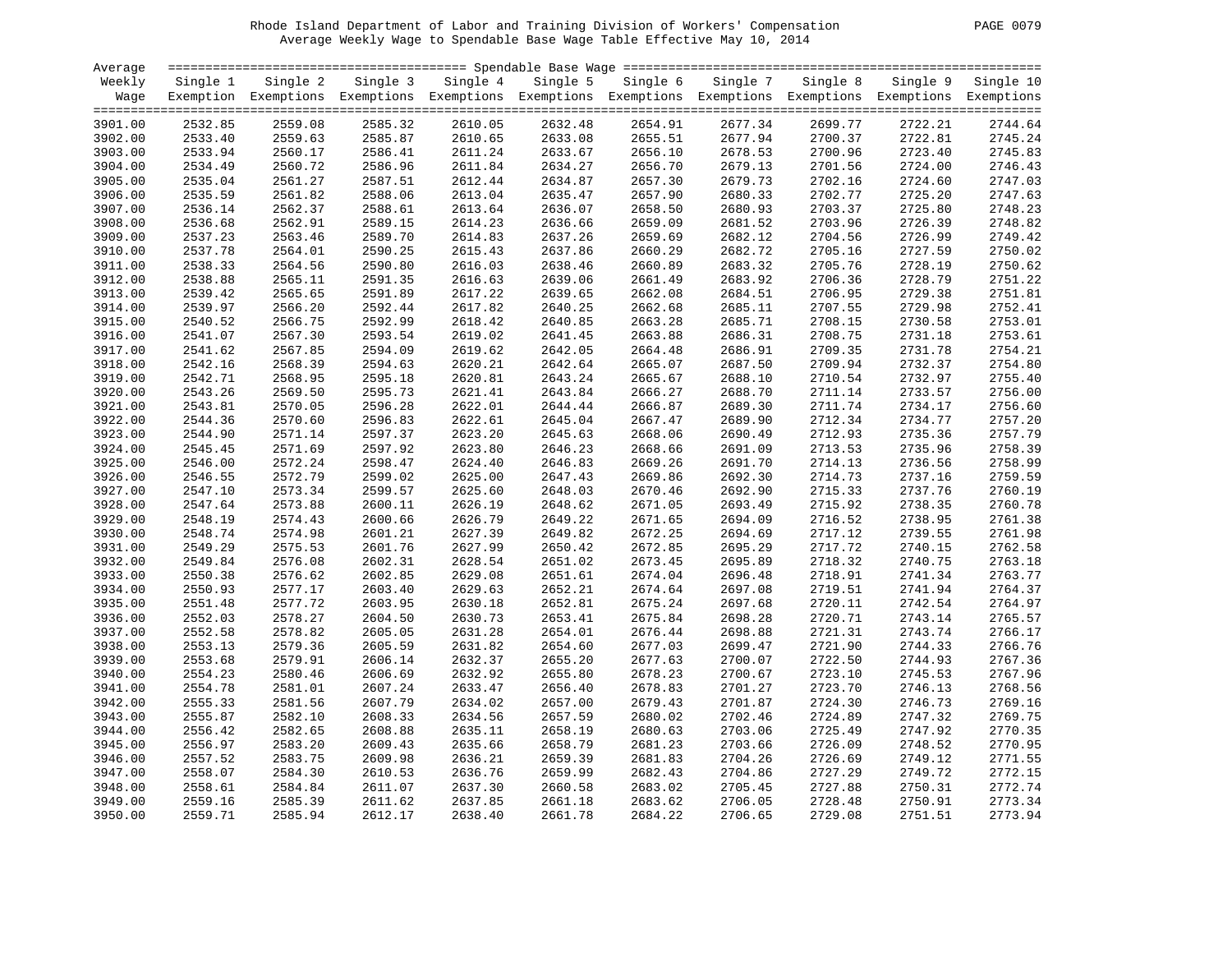# Rhode Island Department of Labor and Training Division of Workers' Compensation PAGE 0080 Average Weekly Wage to Spendable Base Wage Table Effective May 10, 2014

| PAGE<br>0080 |
|--------------|
|--------------|

| Average            |          |                                                                                                              |          |          |          |          |          |          |          |           |
|--------------------|----------|--------------------------------------------------------------------------------------------------------------|----------|----------|----------|----------|----------|----------|----------|-----------|
| Weekly             | Single 1 | Single 2                                                                                                     | Single 3 | Single 4 | Single 5 | Single 6 | Single 7 | Single 8 | Single 9 | Single 10 |
| Wage               |          | Exemption Exemptions Exemptions Exemptions Exemptions Exemptions Exemptions Exemptions Exemptions Exemptions |          |          |          |          |          |          |          |           |
|                    |          |                                                                                                              |          |          |          |          |          |          |          |           |
| 3951.00            | 2560.26  | 2586.49                                                                                                      | 2612.72  | 2638.95  | 2662.38  | 2684.82  | 2707.25  | 2729.68  | 2752.11  | 2774.54   |
| 3952.00            | 2560.81  | 2587.04                                                                                                      | 2613.27  | 2639.50  | 2662.98  | 2685.42  | 2707.85  | 2730.28  | 2752.71  | 2775.14   |
| 3953.00            | 2561.35  | 2587.58                                                                                                      | 2613.81  | 2640.04  | 2663.57  | 2686.01  | 2708.44  | 2730.87  | 2753.30  | 2775.73   |
| 3954.00            | 2561.90  | 2588.13                                                                                                      | 2614.36  | 2640.59  | 2664.17  | 2686.61  | 2709.04  | 2731.47  | 2753.90  | 2776.33   |
| 3955.00            | 2562.45  | 2588.68                                                                                                      | 2614.91  | 2641.14  | 2664.77  | 2687.21  | 2709.64  | 2732.07  | 2754.50  | 2776.93   |
| 3956.00            | 2563.00  | 2589.23                                                                                                      | 2615.46  | 2641.69  | 2665.37  | 2687.81  | 2710.24  | 2732.67  | 2755.10  | 2777.53   |
| 3957.00            | 2563.55  | 2589.78                                                                                                      | 2616.01  | 2642.24  | 2665.97  | 2688.41  | 2710.84  | 2733.27  | 2755.70  | 2778.13   |
| 3958.00            | 2564.09  | 2590.32                                                                                                      | 2616.55  | 2642.78  | 2666.56  | 2689.00  | 2711.43  | 2733.86  | 2756.29  | 2778.72   |
| 3959.00            | 2564.64  | 2590.87                                                                                                      | 2617.10  | 2643.33  | 2667.16  | 2689.60  | 2712.03  | 2734.46  | 2756.89  | 2779.32   |
| 3960.00            | 2565.19  | 2591.42                                                                                                      | 2617.65  | 2643.88  | 2667.76  | 2690.20  | 2712.63  | 2735.06  | 2757.49  | 2779.92   |
| 3961.00            | 2565.74  | 2591.97                                                                                                      | 2618.20  | 2644.43  | 2668.36  | 2690.80  | 2713.23  | 2735.66  | 2758.09  | 2780.52   |
| 3962.00            | 2566.29  | 2592.52                                                                                                      | 2618.75  | 2644.98  | 2668.96  | 2691.40  | 2713.83  | 2736.26  | 2758.69  | 2781.12   |
| 3963.00            | 2566.83  | 2593.06                                                                                                      | 2619.29  | 2645.52  | 2669.56  | 2691.99  | 2714.42  | 2736.85  | 2759.28  | 2781.71   |
| 3964.00            | 2567.38  | 2593.61                                                                                                      | 2619.84  | 2646.07  | 2670.16  | 2692.59  | 2715.02  | 2737.45  | 2759.88  | 2782.31   |
| 3965.00            | 2567.93  | 2594.16                                                                                                      | 2620.39  | 2646.62  | 2670.76  | 2693.19  | 2715.62  | 2738.05  | 2760.48  | 2782.91   |
| 3966.00            | 2568.48  | 2594.71                                                                                                      | 2620.94  | 2647.17  | 2671.36  | 2693.79  | 2716.22  | 2738.65  | 2761.08  | 2783.51   |
| 3967.00            | 2569.03  | 2595.26                                                                                                      | 2621.49  | 2647.72  | 2671.96  | 2694.39  | 2716.82  | 2739.25  | 2761.68  | 2784.11   |
| 3968.00            | 2569.57  | 2595.80                                                                                                      | 2622.03  | 2648.26  | 2672.55  | 2694.98  | 2717.41  | 2739.84  | 2762.27  | 2784.70   |
| 3969.00            | 2570.12  | 2596.35                                                                                                      | 2622.58  | 2648.81  | 2673.15  | 2695.58  | 2718.01  | 2740.44  | 2762.87  | 2785.31   |
| 3970.00            | 2570.67  | 2596.90                                                                                                      | 2623.13  | 2649.36  | 2673.75  | 2696.18  | 2718.61  | 2741.04  | 2763.47  | 2785.91   |
| 3971.00            | 2571.22  | 2597.45                                                                                                      | 2623.68  | 2649.91  | 2674.35  | 2696.78  | 2719.21  | 2741.64  | 2764.07  | 2786.51   |
| 3972.00            | 2571.77  | 2598.00                                                                                                      | 2624.23  | 2650.46  | 2674.95  | 2697.38  | 2719.81  | 2742.24  | 2764.67  | 2787.11   |
| 3973.00            | 2572.31  | 2598.54                                                                                                      | 2624.77  | 2651.00  | 2675.54  | 2697.97  | 2720.40  | 2742.83  | 2765.26  | 2787.70   |
| 3974.00            | 2572.86  | 2599.09                                                                                                      | 2625.32  | 2651.55  | 2676.14  | 2698.57  | 2721.00  | 2743.43  | 2765.86  | 2788.30   |
| 3975.00            | 2573.41  | 2599.64                                                                                                      | 2625.87  | 2652.10  | 2676.74  | 2699.17  | 2721.60  | 2744.03  | 2766.46  | 2788.90   |
| 3976.00            | 2573.96  | 2600.19                                                                                                      | 2626.42  | 2652.65  | 2677.34  | 2699.77  | 2722.20  | 2744.63  | 2767.06  | 2789.50   |
| 3977.00            | 2574.51  | 2600.74                                                                                                      | 2626.97  | 2653.20  | 2677.94  | 2700.37  | 2722.80  | 2745.23  | 2767.66  | 2790.10   |
|                    | 2575.05  | 2601.28                                                                                                      | 2627.51  | 2653.74  | 2678.53  | 2700.96  | 2723.39  | 2745.82  | 2768.25  | 2790.69   |
| 3978.00<br>3979.00 | 2575.60  | 2601.83                                                                                                      | 2628.06  | 2654.29  | 2679.13  | 2701.56  | 2723.99  | 2746.42  | 2768.85  | 2791.29   |
|                    |          |                                                                                                              |          |          |          |          |          |          |          | 2791.89   |
| 3980.00            | 2576.15  | 2602.38                                                                                                      | 2628.61  | 2654.84  | 2679.73  | 2702.16  | 2724.59  | 2747.02  | 2769.45  |           |
| 3981.00            | 2576.70  | 2602.93                                                                                                      | 2629.16  | 2655.40  | 2680.33  | 2702.76  | 2725.19  | 2747.62  | 2770.05  | 2792.49   |
| 3982.00            | 2577.25  | 2603.48                                                                                                      | 2629.71  | 2655.95  | 2680.93  | 2703.36  | 2725.79  | 2748.22  | 2770.65  | 2793.09   |
| 3983.00            | 2577.79  | 2604.02                                                                                                      | 2630.25  | 2656.49  | 2681.52  | 2703.95  | 2726.38  | 2748.81  | 2771.24  | 2793.68   |
| 3984.00            | 2578.34  | 2604.57                                                                                                      | 2630.80  | 2657.04  | 2682.12  | 2704.55  | 2726.98  | 2749.41  | 2771.84  | 2794.28   |
| 3985.00            | 2578.89  | 2605.12                                                                                                      | 2631.35  | 2657.59  | 2682.72  | 2705.15  | 2727.58  | 2750.01  | 2772.44  | 2794.88   |
| 3986.00            | 2579.44  | 2605.67                                                                                                      | 2631.90  | 2658.14  | 2683.32  | 2705.75  | 2728.18  | 2750.61  | 2773.04  | 2795.48   |
| 3987.00            | 2579.99  | 2606.22                                                                                                      | 2632.45  | 2658.69  | 2683.92  | 2706.35  | 2728.78  | 2751.21  | 2773.64  | 2796.08   |
| 3988.00            | 2580.53  | 2606.76                                                                                                      | 2632.99  | 2659.23  | 2684.51  | 2706.94  | 2729.37  | 2751.80  | 2774.24  | 2796.67   |
| 3989.00            | 2581.08  | 2607.31                                                                                                      | 2633.54  | 2659.78  | 2685.11  | 2707.54  | 2729.97  | 2752.40  | 2774.84  | 2797.27   |
| 3990.00            | 2581.63  | 2607.86                                                                                                      | 2634.09  | 2660.33  | 2685.71  | 2708.14  | 2730.57  | 2753.00  | 2775.44  | 2797.87   |
| 3991.00            | 2582.18  | 2608.41                                                                                                      | 2634.64  | 2660.88  | 2686.31  | 2708.74  | 2731.17  | 2753.60  | 2776.04  | 2798.47   |
| 3992.00            | 2582.73  | 2608.96                                                                                                      | 2635.19  | 2661.43  | 2686.91  | 2709.34  | 2731.77  | 2754.20  | 2776.64  | 2799.07   |
| 3993.00            | 2583.27  | 2609.50                                                                                                      | 2635.73  | 2661.97  | 2687.50  | 2709.93  | 2732.36  | 2754.79  | 2777.23  | 2799.66   |
| 3994.00            | 2583.82  | 2610.05                                                                                                      | 2636.28  | 2662.52  | 2688.10  | 2710.53  | 2732.96  | 2755.39  | 2777.83  | 2800.26   |
| 3995.00            | 2584.37  | 2610.60                                                                                                      | 2636.83  | 2663.07  | 2688.70  | 2711.13  | 2733.56  | 2755.99  | 2778.43  | 2800.86   |
| 3996.00            | 2584.92  | 2611.15                                                                                                      | 2637.38  | 2663.62  | 2689.30  | 2711.73  | 2734.16  | 2756.59  | 2779.03  | 2801.46   |
| 3997.00            | 2585.47  | 2611.70                                                                                                      | 2637.93  | 2664.17  | 2689.90  | 2712.33  | 2734.76  | 2757.19  | 2779.63  | 2802.06   |
| 3998.00            | 2586.01  | 2612.24                                                                                                      | 2638.47  | 2664.71  | 2690.49  | 2712.92  | 2735.35  | 2757.78  | 2780.22  | 2802.65   |
| 3999.00            | 2586.56  | 2612.79                                                                                                      | 2639.02  | 2665.26  | 2691.09  | 2713.52  | 2735.95  | 2758.38  | 2780.82  | 2803.25   |
| 4000.00            | 2587.11  | 2613.34                                                                                                      | 2639.58  | 2665.81  | 2691.69  | 2714.12  | 2736.55  | 2758.98  | 2781.42  | 2803.85   |
|                    |          |                                                                                                              |          |          |          |          |          |          |          |           |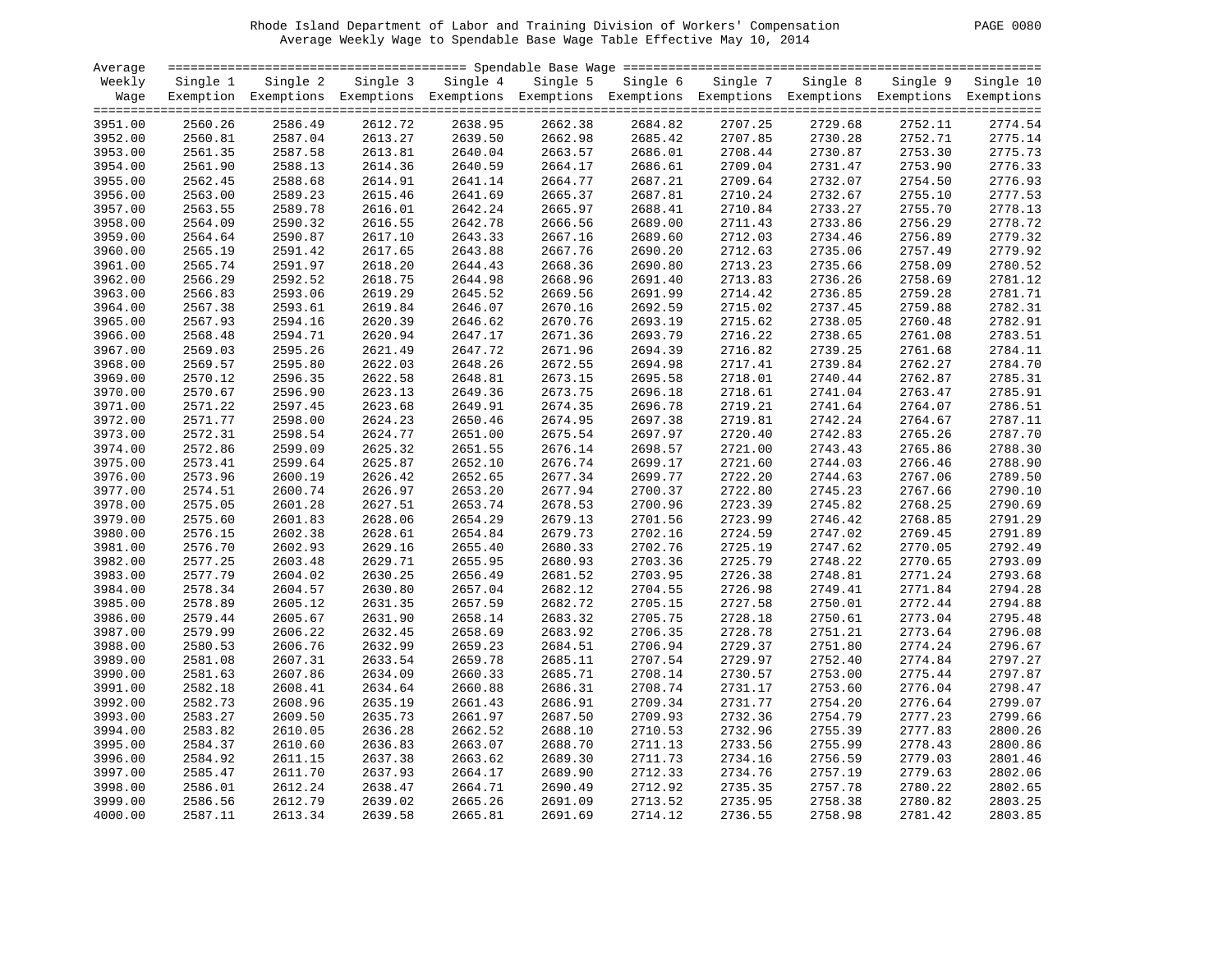# Rhode Island Department of Labor and Training Division of Workers' Compensation PAGE 0081 Average Weekly Wage to Spendable Base Wage Table Effective May 10, 2014

| <b>PAGE</b> | 0081 |
|-------------|------|
|             |      |

| Average |        |                                                                                                                    |                                                                   |                |                                                                            |       |                                                                                                            |       |       |       |
|---------|--------|--------------------------------------------------------------------------------------------------------------------|-------------------------------------------------------------------|----------------|----------------------------------------------------------------------------|-------|------------------------------------------------------------------------------------------------------------|-------|-------|-------|
|         |        | Weekly Married 2 Married 3 Married 4 Married 5 Married 6 Married 7 Married 8 Married 9 Married 10 Married 11       |                                                                   |                |                                                                            |       |                                                                                                            |       |       |       |
|         |        | Wage Exemptions Exemptions Exemptions Exemptions Exemptions Exemptions Exemptions Exemptions Exemptions Exemptions |                                                                   |                |                                                                            |       |                                                                                                            |       |       |       |
|         |        |                                                                                                                    |                                                                   |                |                                                                            |       |                                                                                                            |       |       |       |
| 1.00    | 0.94   |                                                                                                                    | $1.88$<br>$1.88$<br>$2.81$<br>$3.75$<br>$3.75$<br>$4.66$<br>$5.6$ | 0.94           | 0.94                                                                       |       | 0.94<br>0.94                                                                                               | 0.94  | 0.94  | 0.94  |
| 2.00    | 1.88   |                                                                                                                    |                                                                   | 1.88           | 1.88<br>$1.88$<br>$2.81$<br>$3.75$<br>$4.69$<br>$5.63$<br>$6.57$<br>$7.50$ | 1.88  | 1.88<br>2.81<br>3.75<br>4.69<br>5.63<br>$1.88$<br>$2.81$<br>$3.75$<br>$4.69$<br>$5.63$<br>$6.57$<br>$7.50$ | 1.88  | 1.88  | 1.88  |
| 3.00    | 2.81   |                                                                                                                    |                                                                   |                | 2.81                                                                       |       |                                                                                                            | 2.81  | 2.81  | 2.81  |
| 4.00    | 3.75   |                                                                                                                    |                                                                   |                | 3.75                                                                       |       |                                                                                                            | 3.75  | 3.75  | 3.75  |
| 5.00    | 4.69   |                                                                                                                    |                                                                   |                | 4.69                                                                       |       |                                                                                                            | 4.69  | 4.69  | 4.69  |
| 6.00    | 5.63   |                                                                                                                    |                                                                   |                | 5.63                                                                       | 5.63  |                                                                                                            | 5.63  | 5.63  | 5.63  |
| 7.00    | 6.57   | 6.57                                                                                                               | 6.57                                                              |                | 6.57                                                                       |       |                                                                                                            | 6.57  | 6.57  | 6.57  |
| 8.00    | 7.50   | 7.50                                                                                                               | 7.50                                                              |                | 7.50                                                                       |       | $6.57$<br>$7.50$                                                                                           | 7.50  | 7.50  | 7.50  |
| 9.00    | $8.44$ | 8.44                                                                                                               | 8.44                                                              | 8.44           | $8.44$                                                                     | 8.44  | 8.44                                                                                                       | 8.44  | 8.44  | 8.44  |
|         | 9.38   | 9.38                                                                                                               | $8.44$<br>$9.38$                                                  | 9.38           | 9.38                                                                       | 9.38  |                                                                                                            |       |       | 9.38  |
| 10.00   |        |                                                                                                                    |                                                                   |                |                                                                            |       | 9.38                                                                                                       | 9.38  | 9.38  |       |
| 11.00   | 10.32  | 10.32                                                                                                              | 10.32                                                             | 10.32          | 10.32                                                                      | 10.32 | 10.32                                                                                                      | 10.32 | 10.32 | 10.32 |
| 12.00   | 11.26  | 11.26<br>11.26<br>12.19                                                                                            | 11.26                                                             | 11.26          | 11.26                                                                      | 11.26 | 11.26                                                                                                      | 11.26 | 11.26 | 11.26 |
| 13.00   | 12.19  |                                                                                                                    | 12.19                                                             | 12.19          | 12.19                                                                      | 12.19 | 12.19                                                                                                      | 12.19 | 12.19 | 12.19 |
| 14.00   | 13.13  | 13.13                                                                                                              | 13.13                                                             | 13.13          | 13.13                                                                      | 13.13 | 13.13                                                                                                      | 13.13 | 13.13 | 13.13 |
| 15.00   | 14.07  | 14.07                                                                                                              | 14.07                                                             | 14.07          | 14.07                                                                      | 14.07 | 14.07                                                                                                      | 14.07 | 14.07 | 14.07 |
| 16.00   | 15.01  | 15.01                                                                                                              | 15.01                                                             | 15.01          | 15.01                                                                      | 15.01 | 15.01                                                                                                      | 15.01 | 15.01 | 15.01 |
| 17.00   | 15.95  |                                                                                                                    | 15.95                                                             | 15.95          | 15.95                                                                      | 15.95 | 15.95                                                                                                      | 15.95 | 15.95 | 15.95 |
| 18.00   | 16.88  |                                                                                                                    | 16.88                                                             | 16.88          | 16.88                                                                      | 16.88 | 16.88                                                                                                      | 16.88 | 16.88 | 16.88 |
| 19.00   | 17.82  | 15.><br>16.88<br>17.82                                                                                             | 17.82                                                             | 17.82          | 17.82                                                                      | 17.82 | 17.82                                                                                                      | 17.82 | 17.82 | 17.82 |
| 20.00   | 18.76  | 18.76                                                                                                              | 18.76                                                             | 18.76          | 18.76                                                                      | 18.76 | 18.76                                                                                                      | 18.76 | 18.76 | 18.76 |
| 21.00   | 19.70  | 19.70                                                                                                              | 19.70                                                             | 19.70          | 19.70                                                                      | 19.70 | 19.70                                                                                                      | 19.70 | 19.70 | 19.70 |
| 22.00   | 20.64  | 20.64                                                                                                              | 20.64                                                             | 20.64          | 20.64                                                                      | 20.64 | 20.64                                                                                                      | 20.64 | 20.64 | 20.64 |
| 23.00   | 21.57  | 21.57                                                                                                              | 21.57                                                             | 21.57          | 21.57                                                                      | 21.57 | 21.57                                                                                                      | 21.57 | 21.57 | 21.57 |
| 24.00   | 22.51  | 22.51                                                                                                              | 22.51                                                             | 22.51          | 22.51                                                                      | 22.51 | 22.51                                                                                                      | 22.51 | 22.51 | 22.51 |
| 25.00   | 23.45  | 23.45                                                                                                              | 23.45                                                             | 23.45          | 23.45                                                                      | 23.45 | 23.45                                                                                                      | 23.45 | 23.45 | 23.45 |
| 26.00   | 24.39  | 24.39                                                                                                              | 24.39                                                             | 24.39          | 24.39                                                                      | 24.39 | 24.39                                                                                                      | 24.39 | 24.39 | 24.39 |
| 27.00   | 25.33  | 25.33                                                                                                              | 25.33                                                             | 25.33          | 25.33                                                                      | 25.33 | 25.33                                                                                                      | 25.33 | 25.33 | 25.33 |
| 28.00   | 26.26  | 26.26                                                                                                              | 26.26                                                             | 26.26          | 26.26                                                                      | 26.26 | 26.26                                                                                                      | 26.26 | 26.26 | 26.26 |
| 29.00   | 27.20  | 27.20                                                                                                              | 27.20                                                             | 27.20          | 27.20                                                                      | 27.20 | 27.20                                                                                                      | 27.20 | 27.20 | 27.20 |
|         |        |                                                                                                                    |                                                                   |                |                                                                            |       |                                                                                                            |       |       |       |
| 30.00   | 28.14  | 28.14                                                                                                              | 28.14                                                             | 28.14          | 28.14                                                                      | 28.14 | 28.14                                                                                                      | 28.14 | 28.14 | 28.14 |
| 31.00   | 29.08  | 29.08                                                                                                              | 29.08                                                             | 29.08          | 29.08                                                                      | 29.08 | 29.08                                                                                                      | 29.08 | 29.08 | 29.08 |
| 32.00   | 30.02  | 30.02                                                                                                              | 30.02                                                             | 30.02          | 30.02                                                                      | 30.02 | 30.02                                                                                                      | 30.02 | 30.02 | 30.02 |
| 33.00   | 30.95  | 30.95                                                                                                              | 30.95                                                             | 30.95          | 30.95                                                                      | 30.95 | 30.95                                                                                                      | 30.95 | 30.95 | 30.95 |
| 34.00   | 31.89  | 31.89                                                                                                              | 31.89                                                             | 31.89          | 31.89                                                                      | 31.89 | 31.89                                                                                                      | 31.89 | 31.89 | 31.89 |
| 35.00   | 32.83  | 32.83                                                                                                              | 32.83                                                             | 32.83          | 32.83                                                                      | 32.83 | 32.83                                                                                                      | 32.83 | 32.83 | 32.83 |
| 36.00   | 33.77  | 33.77                                                                                                              | 33.77                                                             | 33.77          | 33.77                                                                      | 33.77 | 33.77                                                                                                      | 33.77 | 33.77 | 33.77 |
| 37.00   | 34.71  | 34.71                                                                                                              | 34.71                                                             | 34.71          | 34.71                                                                      | 34.71 | 34.71                                                                                                      | 34.71 | 34.71 | 34.71 |
| 38.00   | 35.64  | 35.64                                                                                                              | 35.64                                                             | 35.64          | 35.64                                                                      | 35.64 | 35.64                                                                                                      | 35.64 | 35.64 | 35.64 |
| 39.00   | 36.56  | 36.58                                                                                                              | 36.58                                                             | 36.58          | 36.58                                                                      | 36.58 | 36.58                                                                                                      | 36.58 | 36.58 | 36.58 |
| 40.00   | 37.46  | 37.52                                                                                                              | 37.52                                                             | 37.52          | 37.52                                                                      | 37.52 | 37.52                                                                                                      | 37.52 | 37.52 | 37.52 |
| 41.00   | 38.36  | 38.46                                                                                                              | 38.46                                                             | 38.46          | 38.46                                                                      | 38.46 | 38.46                                                                                                      | 38.46 | 38.46 | 38.46 |
| 42.00   | 39.27  | 39.40                                                                                                              | 39.40                                                             | 39.40          | 39.40                                                                      | 39.40 | 39.40                                                                                                      | 39.40 | 39.40 | 39.40 |
| 43.00   | 40.16  | 40.33                                                                                                              | 40.33                                                             | 40.33          | 40.33                                                                      | 40.33 | 40.33                                                                                                      | 40.33 | 40.33 | 40.33 |
| 44.00   | 41.06  | 41.27                                                                                                              | 41.27                                                             | 41.27          | 41.27                                                                      | 41.27 | 41.27                                                                                                      | 41.27 | 41.27 | 41.27 |
| 45.00   | 41.96  | 42.21                                                                                                              | 42.21                                                             | 42.21          | 42.21                                                                      | 42.21 | 42.21                                                                                                      | 42.21 | 42.21 | 42.21 |
| 46.00   | 42.87  | 43.15                                                                                                              | 43.15                                                             | 43.15          | 43.15                                                                      | 43.15 | 43.15                                                                                                      | 43.15 | 43.15 | 43.15 |
| 47.00   | 43.77  | 44.09                                                                                                              | 44.09                                                             | 44.09          | 44.09                                                                      | 44.09 | 44.09                                                                                                      | 44.09 | 44.09 | 44.09 |
| 48.00   | 44.66  |                                                                                                                    | 45.02                                                             |                | 45.02                                                                      | 45.02 | 45.02                                                                                                      | 45.02 | 45.02 | 45.02 |
|         |        | $45.02$<br>$45.96$<br>$46.90$                                                                                      |                                                                   | 45.02<br>45.96 |                                                                            |       |                                                                                                            |       |       |       |
| 49.00   | 45.56  |                                                                                                                    | 45.96                                                             | 45.96          | 45.96                                                                      | 45.96 | 45.96                                                                                                      | 45.96 | 45.96 | 45.96 |
| 50.00   | 46.47  | 46.90                                                                                                              | 46.90                                                             | 46.90          | 46.90                                                                      | 46.90 | 46.90                                                                                                      | 46.90 | 46.90 | 46.90 |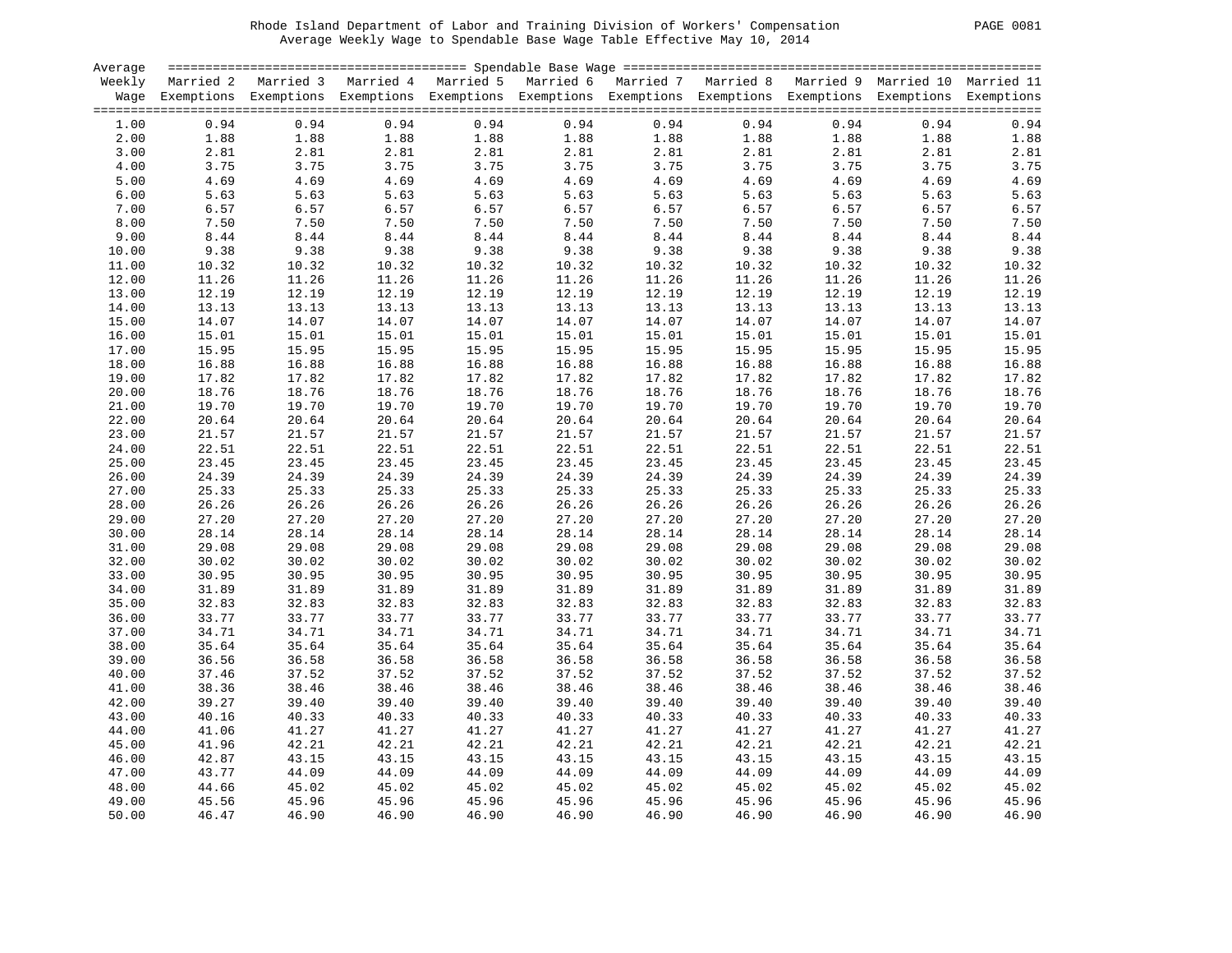# Rhode Island Department of Labor and Training Division of Workers' Compensation PAGE 0082 Average Weekly Wage to Spendable Base Wage Table Effective May 10, 2014

| <b>PAGE</b> | 0082 |
|-------------|------|
|             |      |

| Average |       |                                                                                                                                                                                                                                                                                                                                                                                                                              |       |       |       |       |                                                                                                                                                        |       |       |       |
|---------|-------|------------------------------------------------------------------------------------------------------------------------------------------------------------------------------------------------------------------------------------------------------------------------------------------------------------------------------------------------------------------------------------------------------------------------------|-------|-------|-------|-------|--------------------------------------------------------------------------------------------------------------------------------------------------------|-------|-------|-------|
|         |       | Weekly Married 2 Married 3 Married 4 Married 5 Married 6 Married 7 Married 8 Married 9 Married 10 Married 11                                                                                                                                                                                                                                                                                                                 |       |       |       |       |                                                                                                                                                        |       |       |       |
|         |       | Wage Exemptions Exemptions Exemptions Exemptions Exemptions Exemptions Exemptions Exemptions Exemptions Exemptions                                                                                                                                                                                                                                                                                                           |       |       |       |       |                                                                                                                                                        |       |       |       |
|         |       |                                                                                                                                                                                                                                                                                                                                                                                                                              |       |       |       |       |                                                                                                                                                        |       |       |       |
| 51.00   | 47.37 | 47.84                                                                                                                                                                                                                                                                                                                                                                                                                        | 47.84 | 47.84 | 47.84 | 47.84 | 47.84                                                                                                                                                  | 47.84 | 47.84 | 47.84 |
| 52.00   | 48.27 |                                                                                                                                                                                                                                                                                                                                                                                                                              | 48.78 |       | 48.78 | 48.78 | 48.78                                                                                                                                                  | 48.78 | 48.78 | 48.78 |
| 53.00   | 49.16 |                                                                                                                                                                                                                                                                                                                                                                                                                              | 49.71 |       | 49.71 | 49.71 |                                                                                                                                                        | 49.71 | 49.71 | 49.71 |
| 54.00   | 50.07 |                                                                                                                                                                                                                                                                                                                                                                                                                              | 50.65 |       | 50.65 | 50.65 |                                                                                                                                                        | 50.65 | 50.65 | 50.65 |
| 55.00   | 50.97 |                                                                                                                                                                                                                                                                                                                                                                                                                              | 51.59 |       | 51.59 | 51.59 |                                                                                                                                                        | 51.59 | 51.59 | 51.59 |
| 56.00   | 51.87 | $18.78$<br>$49.71$<br>$50.65$<br>$51.59$<br>$52.53$<br>$47$<br>$54.39$<br>$55.29$<br>$56.10$<br>$58.89$<br>$59.79$<br>$61.60$<br>$62.50$<br>$63.39$<br>$64.30$<br>$65.20$<br>$67.00$<br>$67.90$<br>$68.80$<br>$59.70$<br>$47.84$<br>$48.78$<br>$49.71$<br>$50.65$<br>$51.59$<br>$52.53$<br>$53.47$<br>$54.39$<br>$55.29$<br>$56.19$<br>$57.10$<br>$58.00$<br>$58.89$<br>$59.79$<br>$60.760$<br>$62.50$<br>$63.39$<br>$64.30$ | 52.53 |       | 52.53 | 52.53 | $48.78$<br>$49.71$<br>$50.65$<br>$51.59$<br>$52.53$<br>$53.47$<br>$54.40$<br>$55.34$<br>$56.28$<br>$57.22$<br>$58.16$<br>$59.09$<br>$60.97$<br>$61.91$ | 52.53 | 52.53 | 52.53 |
| 57.00   | 52.77 |                                                                                                                                                                                                                                                                                                                                                                                                                              | 53.47 |       | 53.47 | 53.47 |                                                                                                                                                        | 53.47 | 53.47 | 53.47 |
| 58.00   | 53.67 |                                                                                                                                                                                                                                                                                                                                                                                                                              | 54.40 |       | 54.40 | 54.40 |                                                                                                                                                        | 54.40 | 54.40 | 54.40 |
| 59.00   | 54.57 |                                                                                                                                                                                                                                                                                                                                                                                                                              | 55.34 |       | 55.34 | 55.34 |                                                                                                                                                        | 55.34 | 55.34 | 55.34 |
| 60.00   | 55.47 |                                                                                                                                                                                                                                                                                                                                                                                                                              | 56.28 |       | 56.28 | 56.28 |                                                                                                                                                        | 56.28 | 56.28 | 56.28 |
| 61.00   | 56.37 |                                                                                                                                                                                                                                                                                                                                                                                                                              | 57.22 |       | 57.22 | 57.22 |                                                                                                                                                        | 57.22 | 57.22 | 57.22 |
| 62.00   | 57.28 |                                                                                                                                                                                                                                                                                                                                                                                                                              | 58.16 |       | 58.16 | 58.16 |                                                                                                                                                        | 58.16 | 58.16 | 58.16 |
| 63.00   | 58.17 |                                                                                                                                                                                                                                                                                                                                                                                                                              | 59.09 |       | 59.09 | 59.09 |                                                                                                                                                        | 59.09 | 59.09 | 59.09 |
| 64.00   | 59.07 |                                                                                                                                                                                                                                                                                                                                                                                                                              | 60.03 |       | 60.03 | 60.03 |                                                                                                                                                        | 60.03 | 60.03 | 60.03 |
|         |       |                                                                                                                                                                                                                                                                                                                                                                                                                              |       |       |       |       |                                                                                                                                                        |       |       |       |
| 65.00   | 59.97 |                                                                                                                                                                                                                                                                                                                                                                                                                              | 60.97 |       | 60.97 | 60.97 |                                                                                                                                                        | 60.97 | 60.97 | 60.97 |
| 66.00   | 60.88 |                                                                                                                                                                                                                                                                                                                                                                                                                              | 61.91 |       | 61.91 | 61.91 |                                                                                                                                                        | 61.91 | 61.91 | 61.91 |
| 67.00   | 61.78 |                                                                                                                                                                                                                                                                                                                                                                                                                              | 62.85 |       | 62.85 | 62.85 |                                                                                                                                                        | 62.85 | 62.85 | 62.85 |
| 68.00   | 62.67 |                                                                                                                                                                                                                                                                                                                                                                                                                              | 63.78 |       | 63.78 | 63.78 | $61.91$<br>$61.85$<br>$62.85$<br>$63.78$<br>$64.72$<br>$65.66$<br>$66.60$<br>$67.54$<br>$68.47$<br>$69.41$<br>$70.35$                                  | 63.78 | 63.78 | 63.78 |
| 69.00   | 63.57 |                                                                                                                                                                                                                                                                                                                                                                                                                              | 64.72 |       | 64.72 | 64.72 |                                                                                                                                                        | 64.72 | 64.72 | 64.72 |
| 70.00   | 64.48 |                                                                                                                                                                                                                                                                                                                                                                                                                              | 65.66 |       | 65.66 | 65.66 |                                                                                                                                                        | 65.66 | 65.66 | 65.66 |
| 71.00   | 65.38 |                                                                                                                                                                                                                                                                                                                                                                                                                              | 66.60 |       | 66.60 | 66.60 |                                                                                                                                                        | 66.60 | 66.60 | 66.60 |
| 72.00   | 66.28 |                                                                                                                                                                                                                                                                                                                                                                                                                              | 67.54 |       | 67.54 | 67.54 |                                                                                                                                                        | 67.54 | 67.54 | 67.54 |
| 73.00   | 67.17 |                                                                                                                                                                                                                                                                                                                                                                                                                              | 68.47 |       | 68.47 | 68.47 |                                                                                                                                                        | 68.47 | 68.47 | 68.47 |
| 74.00   | 68.08 |                                                                                                                                                                                                                                                                                                                                                                                                                              | 69.41 |       | 69.41 | 69.41 |                                                                                                                                                        | 69.41 | 69.41 | 69.41 |
| 75.00   | 68.98 |                                                                                                                                                                                                                                                                                                                                                                                                                              | 70.35 |       | 70.35 | 70.35 |                                                                                                                                                        | 70.35 | 70.35 | 70.35 |
| 76.00   | 69.88 | 70.60                                                                                                                                                                                                                                                                                                                                                                                                                        | 71.29 |       | 71.29 | 71.29 | 71.29                                                                                                                                                  | 71.29 | 71.29 | 71.29 |
| 77.00   | 70.78 |                                                                                                                                                                                                                                                                                                                                                                                                                              | 72.23 | 72.23 | 72.23 | 72.23 | 72.23                                                                                                                                                  | 72.23 | 72.23 | 72.23 |
| 78.00   | 71.68 |                                                                                                                                                                                                                                                                                                                                                                                                                              | 73.12 | 73.16 | 73.16 | 73.16 | 73.16                                                                                                                                                  | 73.16 | 73.16 | 73.16 |
| 79.00   | 72.58 |                                                                                                                                                                                                                                                                                                                                                                                                                              | 74.02 | 74.10 | 74.10 | 74.10 | 74.10                                                                                                                                                  | 74.10 | 74.10 | 74.10 |
| 80.00   | 73.48 |                                                                                                                                                                                                                                                                                                                                                                                                                              | 74.92 | 75.04 | 75.04 | 75.04 | 75.04                                                                                                                                                  | 75.04 | 75.04 | 75.04 |
| 81.00   | 74.38 |                                                                                                                                                                                                                                                                                                                                                                                                                              | 75.83 | 75.98 | 75.98 | 75.98 | 75.98                                                                                                                                                  | 75.98 | 75.98 | 75.98 |
| 82.00   | 75.29 |                                                                                                                                                                                                                                                                                                                                                                                                                              | 76.73 | 76.92 | 76.92 | 76.92 | 76.92                                                                                                                                                  | 76.92 | 76.92 | 76.92 |
| 83.00   | 76.18 |                                                                                                                                                                                                                                                                                                                                                                                                                              | 77.62 | 77.85 | 77.85 | 77.85 | 77.85                                                                                                                                                  | 77.85 | 77.85 | 77.85 |
| 84.00   | 77.08 |                                                                                                                                                                                                                                                                                                                                                                                                                              | 78.52 | 78.79 | 78.79 | 78.79 |                                                                                                                                                        | 78.79 | 78.79 | 78.79 |
| 85.00   | 77.98 |                                                                                                                                                                                                                                                                                                                                                                                                                              | 79.43 | 79.73 | 79.73 | 79.73 |                                                                                                                                                        | 79.73 | 79.73 | 79.73 |
| 86.00   | 78.89 | 70.60<br>71.51<br>72.40<br>73.30<br>74.20<br>73.30<br>74.20<br>75.11<br>76.01<br>76.90<br>77.78<br>78.71<br>79.61<br>80.51<br>81.40<br>82.31<br>83.21<br>83.11<br>83.11<br>83.11<br>83.11<br>83.11<br>84.10<br>84.11<br>84.11<br>84.11<br>85.11<br>84.11<br>85.11<br>85.11<br>85.11<br>85.11<br>85.11<br>85.11<br>85.11<br>85.11<br>85.11<br>                                                                                | 80.33 | 80.67 | 80.67 | 80.67 | $78.79$<br>$79.73$<br>$80.67$<br>$81.61$<br>$82.54$<br>$23.48$                                                                                         | 80.67 | 80.67 | 80.67 |
| 87.00   | 79.79 |                                                                                                                                                                                                                                                                                                                                                                                                                              | 81.23 | 81.61 | 81.61 | 81.61 |                                                                                                                                                        | 81.61 | 81.61 | 81.61 |
| 88.00   | 80.68 |                                                                                                                                                                                                                                                                                                                                                                                                                              | 82.12 | 82.54 | 82.54 | 82.54 |                                                                                                                                                        | 82.54 | 82.54 | 82.54 |
| 89.00   | 81.58 |                                                                                                                                                                                                                                                                                                                                                                                                                              | 83.03 | 83.48 | 83.48 | 83.48 | 83.48                                                                                                                                                  | 83.48 | 83.48 | 83.48 |
| 90.00   | 82.49 |                                                                                                                                                                                                                                                                                                                                                                                                                              | 83.93 | 84.42 | 84.42 | 84.42 | 84.42                                                                                                                                                  | 84.42 | 84.42 | 84.42 |
| 91.00   | 83.39 |                                                                                                                                                                                                                                                                                                                                                                                                                              | 84.83 | 85.36 | 85.36 | 85.36 | 85.36                                                                                                                                                  | 85.36 | 85.36 | 85.36 |
| 92.00   | 84.29 |                                                                                                                                                                                                                                                                                                                                                                                                                              | 85.73 | 86.30 | 86.30 | 86.30 | 86.30                                                                                                                                                  | 86.30 | 86.30 | 86.30 |
| 93.00   | 85.18 |                                                                                                                                                                                                                                                                                                                                                                                                                              | 86.63 | 87.23 | 87.23 | 87.23 | 87.23                                                                                                                                                  | 87.23 | 87.23 | 87.23 |
| 94.00   | 86.09 |                                                                                                                                                                                                                                                                                                                                                                                                                              | 87.53 | 88.17 | 88.17 | 88.17 | 88.17                                                                                                                                                  | 88.17 | 88.17 | 88.17 |
| 95.00   | 86.99 | 87.71                                                                                                                                                                                                                                                                                                                                                                                                                        | 88.43 | 89.11 | 89.11 | 89.11 | 89.11                                                                                                                                                  | 89.11 | 89.11 | 89.11 |
| 96.00   | 87.89 | 88.61                                                                                                                                                                                                                                                                                                                                                                                                                        | 89.33 | 90.05 | 90.05 | 90.05 | 90.05                                                                                                                                                  | 90.05 | 90.05 | 90.05 |
| 97.00   | 88.79 | 89.52                                                                                                                                                                                                                                                                                                                                                                                                                        | 90.24 | 90.96 | 90.99 | 90.99 | 90.99                                                                                                                                                  | 90.99 | 90.99 | 90.99 |
| 98.00   | 89.69 | 90.41                                                                                                                                                                                                                                                                                                                                                                                                                        | 91.13 | 91.85 | 91.92 | 91.92 | 91.92                                                                                                                                                  | 91.92 | 91.92 | 91.92 |
| 99.00   | 90.59 | 91.31                                                                                                                                                                                                                                                                                                                                                                                                                        | 92.03 | 92.75 | 92.86 | 92.86 | 92.86                                                                                                                                                  | 92.86 | 92.86 | 92.86 |
| 100.00  | 91.49 | 92.21                                                                                                                                                                                                                                                                                                                                                                                                                        | 92.93 | 93.66 | 93.80 | 93.80 | 93.80                                                                                                                                                  | 93.80 | 93.80 | 93.80 |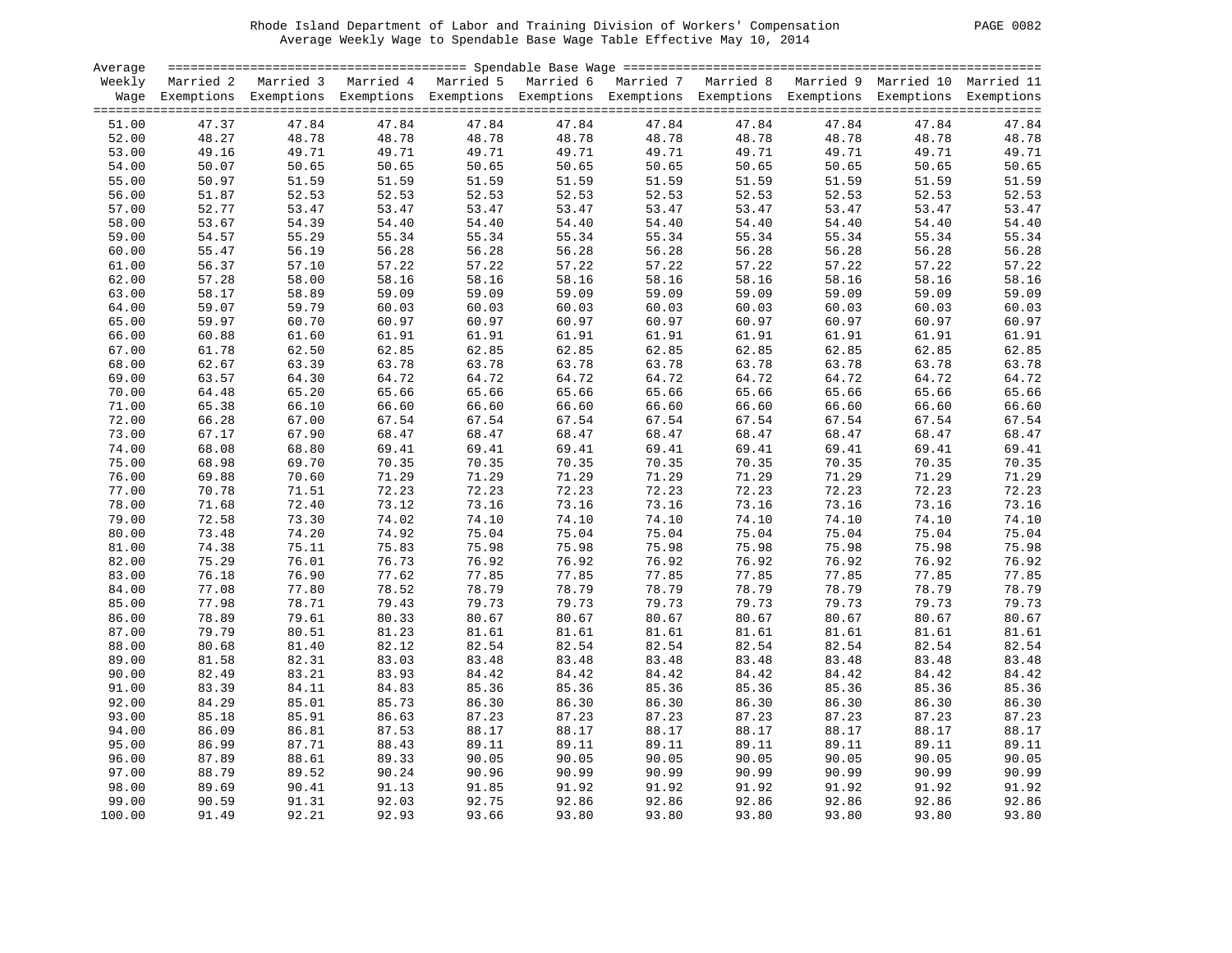# Rhode Island Department of Labor and Training Division of Workers' Compensation PAGE 0083 Average Weekly Wage to Spendable Base Wage Table Effective May 10, 2014

| <b>PAGE</b> | 0083 |
|-------------|------|
|             |      |

| Average |                |                                                                                                                    |                  |        |        |        |        |        |        |        |
|---------|----------------|--------------------------------------------------------------------------------------------------------------------|------------------|--------|--------|--------|--------|--------|--------|--------|
| Weekly  |                | Married 2 Married 3 Married 4 Married 5 Married 6 Married 7 Married 8 Married 9 Married 10 Married 11              |                  |        |        |        |        |        |        |        |
|         |                | Wage Exemptions Exemptions Exemptions Exemptions Exemptions Exemptions Exemptions Exemptions Exemptions Exemptions |                  |        |        |        |        |        |        |        |
|         |                |                                                                                                                    |                  |        |        |        |        |        |        |        |
| 101.00  | 92.39          | 93.12                                                                                                              | 93.84            | 94.56  | 94.74  | 94.74  | 94.74  | 94.74  | 94.74  | 94.74  |
| 102.00  | 93.30          | 94.02                                                                                                              | 94.74            | 95.46  | 95.68  | 95.68  | 95.68  | 95.68  | 95.68  | 95.68  |
| 103.00  | 94.19          | 94.91                                                                                                              | 95.63            | 96.35  | 96.61  | 96.61  | 96.61  | 96.61  | 96.61  | 96.61  |
| 104.00  | 95.09          | 95.81                                                                                                              | 96.53            | 97.26  | 97.55  | 97.55  | 97.55  | 97.55  | 97.55  | 97.55  |
| 105.00  | 95.99          | 96.72                                                                                                              | 97.44            | 98.16  | 98.49  | 98.49  | 98.49  | 98.49  | 98.49  | 98.49  |
| 106.00  | 96.90          | 97.62                                                                                                              | 98.34            | 99.06  | 99.43  | 99.43  | 99.43  | 99.43  | 99.43  | 99.43  |
| 107.00  | 97.80<br>98.69 | 98.52                                                                                                              | 99.24            | 99.96  | 100.37 | 100.37 | 100.37 | 100.37 | 100.37 | 100.37 |
| 108.00  |                | 99.41                                                                                                              | 100.13           | 100.86 | 101.30 | 101.30 | 101.30 | 101.30 | 101.30 | 101.30 |
| 109.00  | 99.59          | 100.32                                                                                                             | 101.04           | 101.76 | 102.24 | 102.24 | 102.24 | 102.24 | 102.24 | 102.24 |
| 110.00  | 100.50         | 101.22                                                                                                             | 101.94           | 102.66 | 103.18 | 103.18 | 103.18 | 103.18 | 103.18 | 103.18 |
| 111.00  | 101.40         | 102.12                                                                                                             | 102.84           | 103.56 | 104.12 | 104.12 | 104.12 | 104.12 | 104.12 | 104.12 |
| 112.00  | 102.30         | 103.02                                                                                                             | 103.74           | 104.47 | 105.06 | 105.06 | 105.06 | 105.06 | 105.06 | 105.06 |
| 113.00  | 103.19         | 103.92                                                                                                             | 104.64           | 105.36 | 105.99 | 105.99 | 105.99 | 105.99 | 105.99 | 105.99 |
| 114.00  | 104.10         | 104.82                                                                                                             | 105.54           | 106.26 | 106.93 | 106.93 | 106.93 | 106.93 | 106.93 | 106.93 |
| 115.00  | 105.00         | 105.72                                                                                                             | 106.44           | 107.16 | 107.87 | 107.87 | 107.87 | 107.87 | 107.87 | 107.87 |
| 116.00  | 105.90         | 106.62                                                                                                             | 107.34           | 108.07 | 108.79 | 108.81 | 108.81 | 108.81 | 108.81 | 108.81 |
| 117.00  | 106.80         | 107.53                                                                                                             | 108.25           | 108.97 | 109.69 | 109.75 | 109.75 | 109.75 | 109.75 | 109.75 |
| 118.00  | 107.70         | 108.42                                                                                                             | 109.14           | 109.86 | 110.58 | 110.68 | 110.68 | 110.68 | 110.68 | 110.68 |
| 119.00  | 108.60         | 109.32                                                                                                             | 110.04           | 110.76 | 111.48 | 111.62 | 111.62 | 111.62 | 111.62 | 111.62 |
| 120.00  | 109.50         | 110.22                                                                                                             | 110.94           | 111.67 | 112.39 | 112.56 | 112.56 | 112.56 | 112.56 | 112.56 |
| 121.00  | 110.40         | 111.13                                                                                                             | 111.85           | 112.57 | 113.29 | 113.50 | 113.50 | 113.50 | 113.50 | 113.50 |
| 122.00  | 111.31         | 112.03                                                                                                             | 112.75<br>113.64 | 113.47 | 114.19 | 114.44 | 114.44 | 114.44 | 114.44 | 114.44 |
| 123.00  | 112.20         | 112.92                                                                                                             |                  | 114.36 | 115.08 | 115.37 | 115.37 | 115.37 | 115.37 | 115.37 |
| 124.00  | 113.10         | 113.82                                                                                                             | 114.54           | 115.27 | 115.99 | 116.31 | 116.31 | 116.31 | 116.31 | 116.31 |
| 125.00  | 114.00         | 114.73                                                                                                             | 115.45           | 116.17 | 116.89 | 117.25 | 117.25 | 117.25 | 117.25 | 117.25 |
| 126.00  | 114.91         | 115.63                                                                                                             | 116.35           | 117.07 | 117.79 | 118.19 | 118.19 | 118.19 | 118.19 | 118.19 |
| 127.00  | 115.81         | 116.53                                                                                                             | 117.25           | 117.97 | 118.69 | 119.13 | 119.13 | 119.13 | 119.13 | 119.13 |
| 128.00  | 116.70         | 117.42                                                                                                             | 118.14           | 118.87 | 119.59 | 120.06 | 120.06 | 120.06 | 120.06 | 120.06 |
| 129.00  | 117.60         | 118.33                                                                                                             | 119.05           | 119.77 | 120.49 | 121.00 | 121.00 | 121.00 | 121.00 | 121.00 |
| 130.00  | 118.51         | 119.23                                                                                                             | 119.95           | 120.67 | 121.39 | 121.94 | 121.94 | 121.94 | 121.94 | 121.94 |
| 131.00  | 119.41         | 120.13                                                                                                             | 120.85           | 121.57 | 122.29 | 122.88 | 122.88 | 122.88 | 122.88 | 122.88 |
| 132.00  | 120.31         | 121.03                                                                                                             | 121.75           | 122.48 | 123.20 | 123.82 | 123.82 | 123.82 | 123.82 | 123.82 |
| 133.00  | 121.20         | 121.93                                                                                                             | 122.65           | 123.37 | 124.09 | 124.75 | 124.75 | 124.75 | 124.75 | 124.75 |
| 134.00  | 122.11         | 122.83                                                                                                             | 123.55           | 124.27 | 124.99 | 125.69 | 125.69 | 125.69 | 125.69 | 125.69 |
| 135.00  | 123.01         | 123.73                                                                                                             | 124.45           | 125.17 | 125.89 | 126.62 | 126.63 | 126.63 | 126.63 | 126.63 |
| 136.00  | 123.91         | 124.63                                                                                                             | 125.35           | 126.08 | 126.80 | 127.52 | 127.57 | 127.57 | 127.57 | 127.57 |
| 137.00  | 124.81         | 125.54                                                                                                             | 126.26           | 126.98 | 127.70 | 128.42 | 128.51 | 128.51 | 128.51 | 128.51 |
| 138.00  | 125.71         | 126.43                                                                                                             | 127.15           | 127.87 | 128.59 | 129.31 | 129.44 | 129.44 | 129.44 | 129.44 |
| 139.00  | 126.61         | 127.33                                                                                                             | 128.05           | 128.77 | 129.49 | 130.22 | 130.38 | 130.38 | 130.38 | 130.38 |
| 140.00  | 127.51         | 128.23                                                                                                             | 128.95           | 129.68 | 130.40 | 131.12 | 131.32 | 131.32 | 131.32 | 131.32 |
| 141.00  | 128.41         | 129.14                                                                                                             | 129.86           | 130.58 | 131.30 | 132.02 | 132.26 | 132.26 | 132.26 | 132.26 |
| 142.00  | 129.32         | 130.04                                                                                                             | 130.76           | 131.48 | 132.20 | 132.92 | 133.20 | 133.20 | 133.20 | 133.20 |
| 143.00  | 130.21         | 130.93                                                                                                             | 131.65           | 132.37 | 133.09 | 133.82 | 134.13 | 134.13 | 134.13 | 134.13 |
| 144.00  | 131.11         | 131.83                                                                                                             | 132.55           | 133.28 | 134.00 | 134.72 | 135.07 | 135.07 | 135.07 | 135.07 |
| 145.00  | 132.01         | 132.74                                                                                                             | 133.46           | 134.18 | 134.90 | 135.62 | 136.01 | 136.01 | 136.01 | 136.01 |
| 146.00  | 132.92         | 133.64                                                                                                             | 134.36           | 135.08 | 135.80 | 136.52 | 136.95 | 136.95 | 136.95 | 136.95 |
| 147.00  | 133.82         | 134.54                                                                                                             | 135.26           | 135.98 | 136.70 | 137.43 | 137.89 | 137.89 | 137.89 | 137.89 |
| 148.00  | 134.71         | 135.43                                                                                                             | 136.15           | 136.88 | 137.60 | 138.32 | 138.82 | 138.82 | 138.82 | 138.82 |
| 149.00  | 135.61         | 136.34                                                                                                             | 137.06           | 137.78 | 138.50 | 139.22 | 139.76 | 139.76 | 139.76 | 139.76 |
| 150.00  | 136.52         | 137.24                                                                                                             | 137.96           | 138.68 | 139.40 | 140.12 | 140.70 | 140.70 | 140.70 | 140.70 |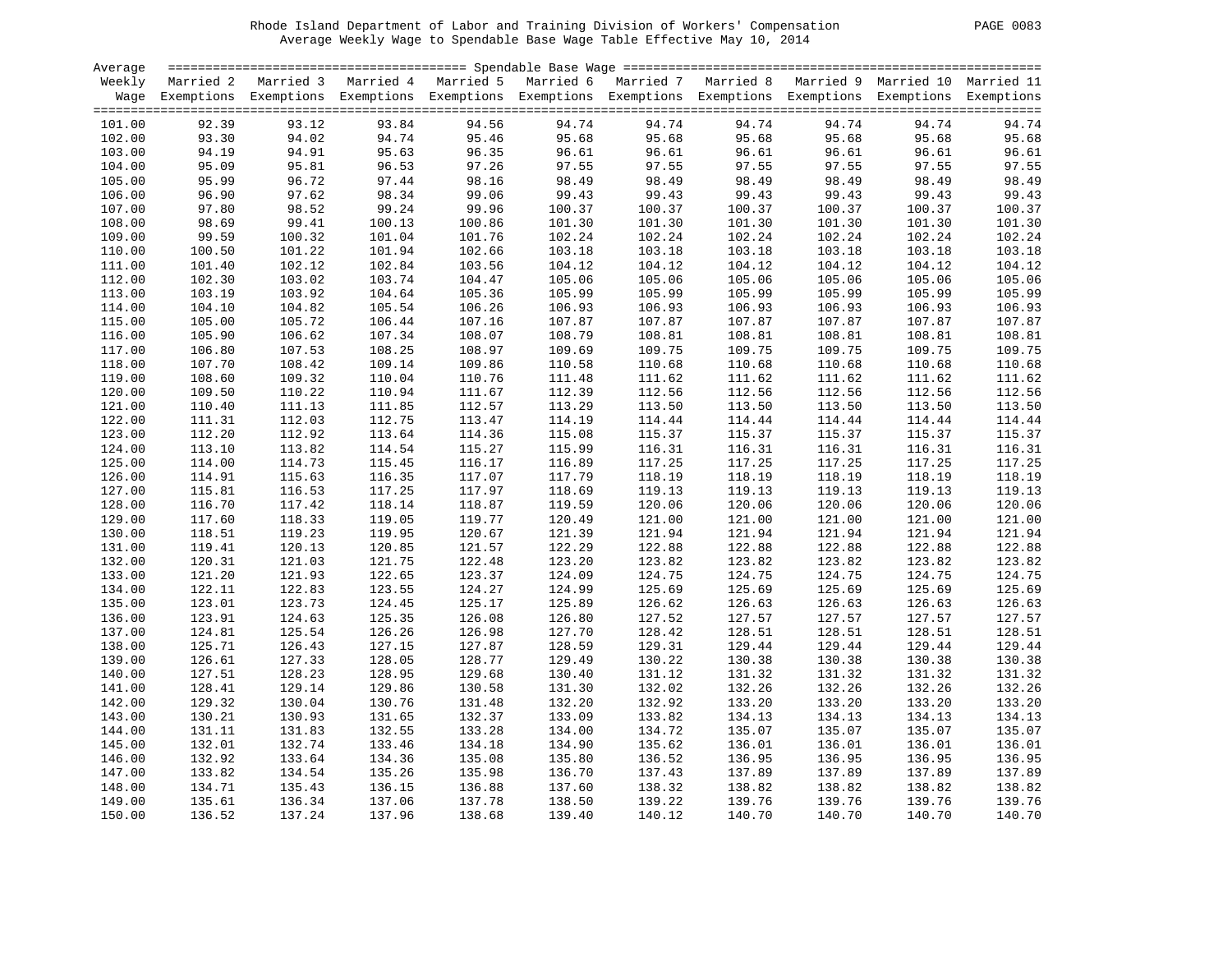| PAGE | 0084 |
|------|------|
|------|------|

| Average |                  |                                                                                                                    |                                              |                  |        |        |        |        |        |                  |
|---------|------------------|--------------------------------------------------------------------------------------------------------------------|----------------------------------------------|------------------|--------|--------|--------|--------|--------|------------------|
| Weekly  |                  | Married 2 Married 3 Married 4 Married 5 Married 6 Married 7 Married 8 Married 9 Married 10 Married 11              |                                              |                  |        |        |        |        |        |                  |
|         |                  | Wage Exemptions Exemptions Exemptions Exemptions Exemptions Exemptions Exemptions Exemptions Exemptions Exemptions |                                              |                  |        |        |        |        |        |                  |
|         |                  |                                                                                                                    |                                              |                  |        |        |        |        |        |                  |
| 151.00  | 137.42           | 138.14                                                                                                             | 138.86                                       | 139.58           | 140.30 | 141.03 | 141.64 | 141.64 | 141.64 | 141.64           |
| 152.00  | 138.32           | 139.04                                                                                                             |                                              | 140.49           | 141.21 | 141.93 | 142.58 | 142.58 | 142.58 | 142.58           |
| 153.00  | 139.21           | 139.94                                                                                                             |                                              | 141.38           | 142.10 | 142.82 | 143.51 | 143.51 | 143.51 | 143.51           |
| 154.00  | 140.12           | 140.84                                                                                                             |                                              | 142.28           | 143.00 | 143.72 | 144.44 | 144.45 | 144.45 | 144.45           |
| 155.00  | 140.12<br>141.02 | 141.74                                                                                                             | $139.76$<br>$140.66$<br>$141.56$<br>$142.46$ | 143.18           | 143.90 | 144.63 | 145.35 | 145.39 | 145.39 | 145.39           |
| 156.00  | 141.92           | 142.64                                                                                                             | 143.36                                       | 144.09           | 144.81 | 145.53 | 146.25 | 146.33 | 146.33 | 146.33           |
| 157.00  | 142.82           | 143.55                                                                                                             | 144.27                                       | 144.99           | 145.71 | 146.43 | 147.15 | 147.27 | 147.27 | 147.27           |
| 158.00  | 143.72           | 144.44                                                                                                             | 145.16                                       | 145.88           | 146.60 | 147.32 | 148.04 | 148.20 | 148.20 | 148.20           |
| 159.00  | 144.62           | 145.34                                                                                                             | 146.06                                       | 146.78           | 147.50 | 148.23 | 148.95 | 149.14 | 149.14 | 149.14           |
| 160.00  | 145.52           | 146.24                                                                                                             | 146.96                                       | 147.69           | 148.41 | 149.13 | 149.85 | 150.08 | 150.08 | 150.08           |
| 161.00  | 146.42           | 147.15                                                                                                             | 147.87                                       | 148.59           | 149.31 | 150.03 | 150.75 | 151.02 | 151.02 | 151.02           |
| 162.00  | 147.33           | 148.05                                                                                                             | 148.77                                       | 149.49           | 150.21 | 150.93 | 151.65 | 151.96 | 151.96 | 151.96           |
| 163.00  | 148.22           | 148.94                                                                                                             | 149.66                                       | 150.38           | 151.10 | 151.83 | 152.55 | 152.89 | 152.89 | 152.89           |
| 164.00  | 149.12           | 149.84                                                                                                             | 150.56                                       | 151.29           | 152.01 | 152.73 | 153.45 | 153.83 | 153.83 | 153.83           |
| 165.00  | 150.02           | 150.75                                                                                                             | 151.47                                       | 152.19           | 152.91 | 153.63 | 154.35 | 154.77 | 154.77 | 154.77           |
| 166.00  | 150.93           | 151.65                                                                                                             | 152.37                                       | 153.09           | 153.81 | 154.53 | 155.25 | 155.71 | 155.71 | 155.71           |
| 167.00  | 151.83           | 152.55                                                                                                             |                                              | 153.99           | 154.71 | 155.44 | 156.16 | 156.65 | 156.65 | 156.65           |
| 168.00  | 152.72           | 153.44                                                                                                             | $153.27$<br>153.27                           | 154.89           | 155.61 | 156.33 | 157.05 | 157.58 | 157.58 | 157.58           |
| 169.00  | 153.62           | 154.35                                                                                                             | 155.07                                       | 155.79           | 156.51 | 157.23 | 157.95 | 158.52 | 158.52 | 158.52           |
| 170.00  | 154.53           | 155.25                                                                                                             | 155.97                                       | 156.69           | 157.41 | 158.13 | 158.85 | 159.46 | 159.46 | 159.46           |
| 171.00  | 155.43           | 156.15                                                                                                             | 156.87                                       | 157.59           | 158.31 | 159.04 | 159.76 | 160.40 | 160.40 | 160.40           |
| 172.00  | 156.33           | 157.05                                                                                                             | 157.77                                       | 158.50           | 159.22 | 159.94 | 160.66 | 161.34 | 161.34 | 161.34           |
| 173.00  | 157.22           | 157.95                                                                                                             | 158.67                                       | 159.39           | 160.11 | 160.83 | 161.55 | 162.27 | 162.27 | 162.27           |
|         | 158.13           | 158.85                                                                                                             | 159.57                                       | 160.29           |        | 161.73 | 162.45 |        | 163.21 | 163.21           |
| 174.00  |                  |                                                                                                                    |                                              |                  | 161.01 |        |        | 163.18 |        |                  |
| 175.00  | 159.03           | 159.75                                                                                                             | 160.47<br>161.37                             | 161.19<br>162.10 | 161.91 | 162.64 | 163.36 | 164.08 | 164.15 | 164.15<br>165.09 |
| 176.00  | 159.93           | 160.65                                                                                                             | 161.37                                       |                  | 162.82 | 163.54 | 164.26 | 164.98 | 165.09 |                  |
| 177.00  | 160.83           | 161.56                                                                                                             | 162.28                                       | 163.00           | 163.72 | 164.44 | 165.16 | 165.88 | 166.03 | 166.03           |
| 178.00  | 161.73           | 162.45                                                                                                             | 163.17                                       | 163.89           | 164.61 | 165.33 | 166.05 | 166.78 | 166.96 | 166.96           |
| 179.00  | 162.63           | 163.35                                                                                                             | 164.07                                       | 164.79           | 165.51 | 166.24 | 166.96 | 167.68 | 167.90 | 167.90           |
| 180.00  | 163.53           | 164.25                                                                                                             | 164.97                                       | 165.70           | 166.42 | 167.14 | 167.86 | 168.58 | 168.84 | 168.84           |
| 181.00  | 164.43           | 165.16                                                                                                             | 165.88                                       | 166.60           | 167.32 | 168.04 | 168.76 | 169.48 | 169.78 | 169.78           |
| 182.00  | 165.34           | 166.06                                                                                                             | 166.78                                       | 167.50           | 168.22 | 168.94 | 169.66 | 170.39 | 170.72 | 170.72           |
| 183.00  | 166.23           | 166.95                                                                                                             | 167.67                                       | 168.39           | 169.11 | 169.84 | 170.56 | 171.28 | 171.65 | 171.65           |
| 184.00  | 167.13           | 167.85                                                                                                             | 168.57                                       | 169.30           | 170.02 | 170.74 | 171.46 | 172.18 | 172.59 | 172.59           |
| 185.00  | 168.03           | 168.76                                                                                                             | 169.48<br>170.38                             | 170.20           | 170.92 | 171.64 | 172.36 | 173.08 | 173.53 | 173.53           |
| 186.00  | 168.94           | 169.66                                                                                                             |                                              | 171.10           | 171.82 | 172.54 | 173.26 | 173.99 | 174.47 | 174.47           |
| 187.00  | 169.84           | 170.56                                                                                                             | 171.28                                       | 172.00           | 172.72 | 173.45 | 174.17 | 174.89 | 175.41 | 175.41           |
| 188.00  | 170.73           | 171.45                                                                                                             | 172.17                                       | 172.90           | 173.62 | 174.34 | 175.06 | 175.78 | 176.34 | 176.34           |
| 189.00  | 171.63           | 172.36                                                                                                             | 173.08                                       | 173.80           | 174.52 | 175.24 | 175.96 | 176.68 | 177.28 | 177.28           |
| 190.00  | 172.54           | 173.26                                                                                                             | 173.98                                       | 174.70           | 175.42 | 176.14 | 176.86 | 177.59 | 178.22 | 178.22           |
| 191.00  | 173.44           | 174.16                                                                                                             | 174.88                                       | 175.60           | 176.32 | 177.05 | 177.77 | 178.49 | 179.16 | 179.16           |
| 192.00  | 174.34           | 175.06                                                                                                             | 175.78                                       | 176.51           | 177.23 | 177.95 | 178.67 | 179.39 | 180.10 | 180.10           |
| 193.00  | 175.23           | 175.96                                                                                                             | 176.68                                       | 177.40           | 178.12 | 178.84 | 179.56 | 180.28 | 181.00 | 181.03           |
| 194.00  | 176.14           | 176.86                                                                                                             | 177.58                                       | 178.30           | 179.02 | 179.74 | 180.46 | 181.19 | 181.91 | 181.97           |
| 195.00  | 177.04           | 177.76                                                                                                             | 178.48                                       | 179.20           | 179.92 | 180.65 | 181.37 | 182.09 | 182.81 | 182.91           |
| 196.00  | 177.94           | 178.66                                                                                                             | 179.38                                       | 180.11           | 180.83 | 181.55 | 182.27 | 182.99 | 183.71 | 183.85           |
| 197.00  | 178.84           | 179.57                                                                                                             | 180.29                                       | 181.01           | 181.73 | 182.45 | 183.17 | 183.89 | 184.61 | 184.79           |
| 198.00  | 179.74           | 180.46                                                                                                             | 181.18                                       | 181.90           | 182.62 | 183.34 | 184.06 | 184.79 | 185.51 | 185.72           |
| 199.00  | 180.64           | 181.36                                                                                                             | 182.08                                       | 182.80           | 183.52 | 184.25 | 184.97 | 185.69 | 186.41 | 186.66           |
| 200.00  | 181.54           | 182.26                                                                                                             | 182.98                                       | 183.71           | 184.43 | 185.15 | 185.87 | 186.59 | 187.31 | 187.60           |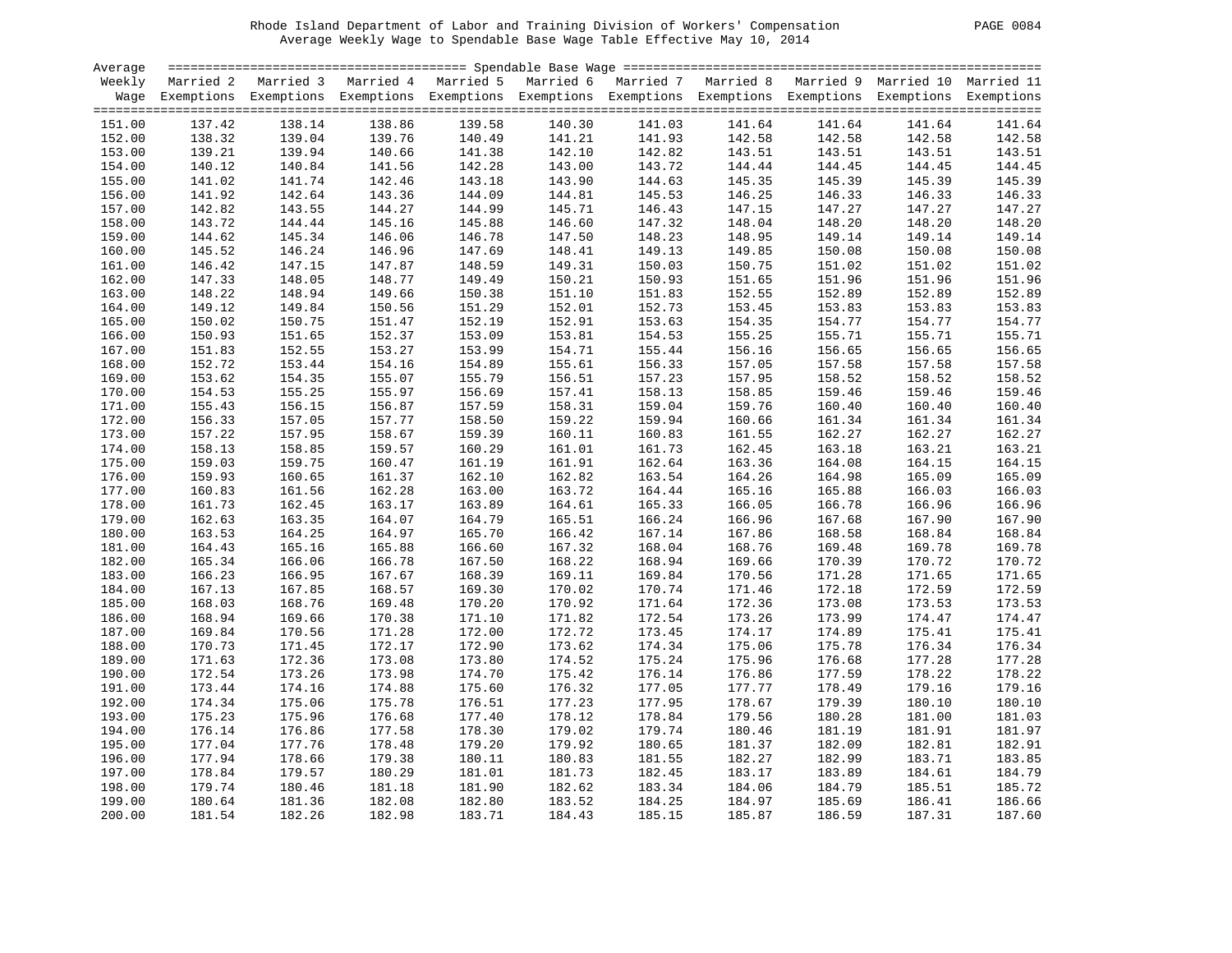| PAGE | 0085 |
|------|------|
|      |      |

| Average          |        |                                                                                                                    |        |        |        |        |        |        |        |        |
|------------------|--------|--------------------------------------------------------------------------------------------------------------------|--------|--------|--------|--------|--------|--------|--------|--------|
| Weekly           |        | Married 2 Married 3 Married 4 Married 5 Married 6 Married 7 Married 8 Married 9 Married 10 Married 11              |        |        |        |        |        |        |        |        |
|                  |        | Wage Exemptions Exemptions Exemptions Exemptions Exemptions Exemptions Exemptions Exemptions Exemptions Exemptions |        |        |        |        |        |        |        |        |
|                  |        |                                                                                                                    |        |        |        |        |        |        |        |        |
| 201.00           | 182.44 | 183.17                                                                                                             | 183.89 | 184.61 | 185.33 | 186.05 | 186.77 | 187.49 | 188.21 | 188.54 |
| 202.00           | 183.35 | 184.07                                                                                                             | 184.79 | 185.51 | 186.23 | 186.95 | 187.67 | 188.40 | 189.12 | 189.48 |
| 203.00           | 184.24 | 184.96                                                                                                             | 185.68 | 186.40 | 187.12 | 187.85 | 188.57 | 189.29 | 190.01 | 190.41 |
| 204.00           | 185.14 | 185.86                                                                                                             | 186.58 | 187.31 | 188.03 | 188.75 | 189.47 | 190.19 | 190.91 | 191.35 |
| 205.00           | 186.04 | 186.77                                                                                                             | 187.49 | 188.21 | 188.93 | 189.65 | 190.37 | 191.09 | 191.81 | 192.29 |
| 206.00           | 186.95 | 187.67                                                                                                             | 188.39 | 189.11 | 189.83 | 190.55 | 191.27 | 192.00 | 192.72 | 193.23 |
| 207.00           | 187.85 | 188.57                                                                                                             | 189.29 | 190.01 | 190.73 | 191.46 | 192.18 | 192.90 | 193.62 | 194.17 |
| 208.00           | 188.74 | 189.46                                                                                                             | 190.18 | 190.91 | 191.63 | 192.35 | 193.07 | 193.79 | 194.51 | 195.10 |
| 209.00           | 189.64 | 190.37                                                                                                             | 191.09 | 191.81 | 192.53 | 193.25 | 193.97 | 194.69 | 195.41 | 196.04 |
| 210.00           | 190.55 | 191.27                                                                                                             | 191.99 | 192.71 | 193.43 | 194.15 | 194.87 | 195.60 | 196.32 | 196.98 |
| 211.00           | 191.45 | 192.17                                                                                                             | 192.89 | 193.61 | 194.33 | 195.06 | 195.78 | 196.50 | 197.22 | 197.92 |
| 212.00           | 192.35 | 193.07                                                                                                             | 193.79 | 194.52 | 195.24 | 195.96 | 196.68 | 197.40 | 198.12 | 198.84 |
| 213.00           | 193.24 | 193.97                                                                                                             | 194.69 | 195.41 | 196.13 | 196.85 | 197.57 | 198.29 | 199.01 | 199.73 |
| 214.00           | 194.15 | 194.87                                                                                                             | 195.59 | 196.31 | 197.03 | 197.75 | 198.47 | 199.20 | 199.92 | 200.64 |
| 215.00           | 195.05 | 195.77                                                                                                             | 196.49 | 197.21 | 197.93 | 198.66 | 199.38 | 200.10 | 200.82 | 201.54 |
| 216.00           | 195.95 | 196.67                                                                                                             | 197.39 | 198.12 | 198.84 | 199.56 | 200.28 | 201.00 | 201.72 | 202.44 |
| 217.00           | 196.85 | 197.58                                                                                                             | 198.30 | 199.02 | 199.74 | 200.46 | 201.18 | 201.90 | 202.62 | 203.34 |
| 218.00           | 197.75 | 198.47                                                                                                             | 199.19 | 199.91 | 200.63 | 201.35 | 202.07 | 202.80 | 203.52 | 204.24 |
| 219.00           | 198.65 | 199.37                                                                                                             | 200.09 | 200.81 | 201.53 | 202.26 | 202.98 | 203.70 | 204.42 | 205.14 |
| 220.00           | 199.55 | 200.27                                                                                                             | 200.99 | 201.72 | 202.44 | 203.16 | 203.88 | 204.60 | 205.32 | 206.04 |
| 221.00           | 200.45 | 201.18                                                                                                             | 201.90 | 202.62 | 203.34 | 204.06 | 204.78 | 205.50 | 206.22 | 206.94 |
| 222.00           | 201.36 | 202.08                                                                                                             | 202.80 | 203.52 | 204.24 | 204.96 | 205.68 | 206.41 | 207.13 | 207.85 |
| 223.00           | 202.25 | 202.97                                                                                                             | 203.69 | 204.41 | 205.13 | 205.86 | 206.58 | 207.30 | 208.02 | 208.74 |
|                  | 203.15 | 203.87                                                                                                             | 204.59 | 205.32 | 206.04 | 206.76 | 207.48 | 208.20 | 208.92 | 209.64 |
| 224.00<br>225.00 | 204.05 | 204.78                                                                                                             | 205.50 | 206.22 | 206.94 | 207.66 | 208.38 | 209.10 | 209.82 | 210.54 |
|                  |        |                                                                                                                    |        |        |        |        |        |        |        |        |
| 226.00           | 204.96 | 205.68                                                                                                             | 206.40 | 207.12 | 207.84 | 208.56 | 209.28 | 210.01 | 210.73 | 211.45 |
| 227.00           | 205.86 | 206.58                                                                                                             | 207.30 | 208.02 | 208.74 | 209.47 | 210.19 | 210.91 | 211.63 | 212.35 |
| 228.00           | 206.75 | 207.47                                                                                                             | 208.19 | 208.92 | 209.64 | 210.36 | 211.08 | 211.80 | 212.52 | 213.24 |
| 229.00           | 207.65 | 208.38                                                                                                             | 209.10 | 209.82 | 210.54 | 211.26 | 211.98 | 212.70 | 213.42 | 214.14 |
| 230.00           | 208.56 | 209.28                                                                                                             | 210.00 | 210.72 | 211.44 | 212.16 | 212.88 | 213.61 | 214.33 | 215.05 |
| 231.00           | 209.46 | 210.18                                                                                                             | 210.90 | 211.62 | 212.34 | 213.07 | 213.79 | 214.51 | 215.23 | 215.95 |
| 232.00           | 210.36 | 211.08                                                                                                             | 211.80 | 212.53 | 213.25 | 213.97 | 214.69 | 215.41 | 216.13 | 216.85 |
| 233.00           | 211.25 | 211.98                                                                                                             | 212.70 | 213.42 | 214.14 | 214.86 | 215.58 | 216.30 | 217.02 | 217.74 |
| 234.00           | 212.16 | 212.88                                                                                                             | 213.60 | 214.32 | 215.04 | 215.76 | 216.48 | 217.21 | 217.93 | 218.65 |
| 235.00           | 213.06 | 213.78                                                                                                             | 214.50 | 215.22 | 215.94 | 216.67 | 217.39 | 218.11 | 218.83 | 219.55 |
| 236.00           | 213.96 | 214.68                                                                                                             | 215.40 | 216.13 | 216.85 | 217.57 | 218.29 | 219.01 | 219.73 | 220.45 |
| 237.00           | 214.86 | 215.59                                                                                                             | 216.31 | 217.03 | 217.75 | 218.47 | 219.19 | 219.91 | 220.63 | 221.35 |
| 238.00           | 215.76 | 216.48                                                                                                             | 217.20 | 217.92 | 218.64 | 219.36 | 220.08 | 220.81 | 221.53 | 222.25 |
| 239.00           | 216.66 | 217.38                                                                                                             | 218.10 | 218.82 | 219.54 | 220.27 | 220.99 | 221.71 | 222.43 | 223.15 |
| 240.00           | 217.56 | 218.28                                                                                                             | 219.00 | 219.73 | 220.45 | 221.17 | 221.89 | 222.61 | 223.33 | 224.05 |
| 241.00           | 218.46 | 219.19                                                                                                             | 219.91 | 220.63 | 221.35 | 222.07 | 222.79 | 223.51 | 224.23 | 224.95 |
| 242.00           | 219.37 | 220.09                                                                                                             | 220.81 | 221.53 | 222.25 | 222.97 | 223.69 | 224.42 | 225.14 | 225.86 |
| 243.00           | 220.26 | 220.98                                                                                                             | 221.70 | 222.42 | 223.14 | 223.87 | 224.59 | 225.31 | 226.03 | 226.75 |
| 244.00           | 221.16 | 221.88                                                                                                             | 222.60 | 223.33 | 224.05 | 224.77 | 225.49 | 226.21 | 226.93 | 227.65 |
| 245.00           | 222.06 | 222.79                                                                                                             | 223.51 | 224.23 | 224.95 | 225.67 | 226.39 | 227.11 | 227.83 | 228.55 |
| 246.00           | 222.97 | 223.69                                                                                                             | 224.41 | 225.13 | 225.85 | 226.57 | 227.29 | 228.02 | 228.74 | 229.46 |
| 247.00           | 223.87 | 224.59                                                                                                             | 225.31 | 226.03 | 226.75 | 227.48 | 228.20 | 228.92 | 229.64 | 230.36 |
| 248.00           | 224.76 | 225.48                                                                                                             | 226.20 | 226.93 | 227.65 | 228.37 | 229.09 | 229.81 | 230.53 | 231.25 |
| 249.00           | 225.66 | 226.39                                                                                                             | 227.11 | 227.83 | 228.55 | 229.27 | 229.99 | 230.71 | 231.43 | 232.15 |
| 250.00           | 226.57 | 227.29                                                                                                             | 228.01 | 228.73 | 229.45 | 230.17 | 230.89 | 231.62 | 232.34 | 233.06 |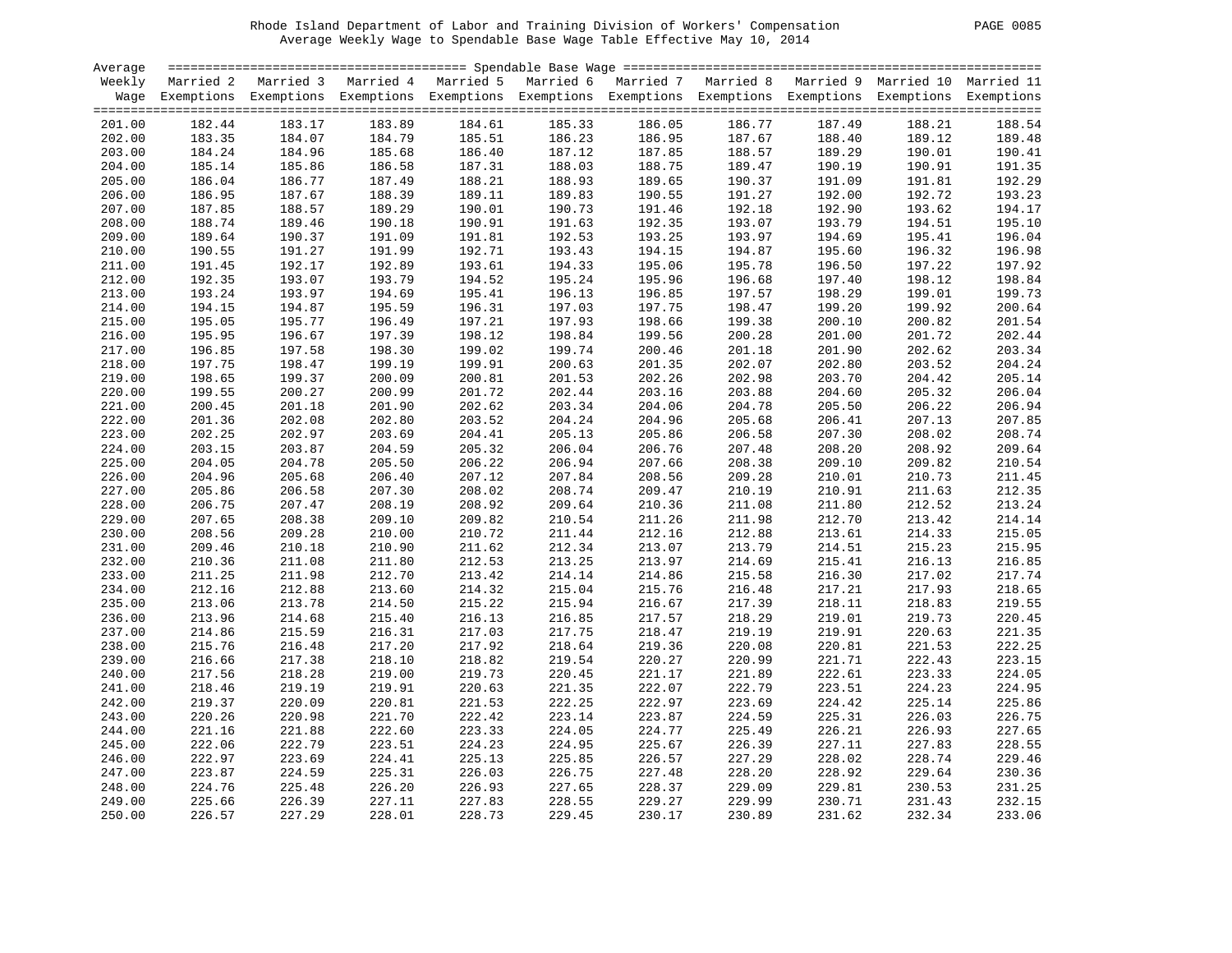| Average |        |                                                                                                                    |        |                  |                  |        |                  |        |                  |        |
|---------|--------|--------------------------------------------------------------------------------------------------------------------|--------|------------------|------------------|--------|------------------|--------|------------------|--------|
| Weekly  |        | Married 2 Married 3 Married 4 Married 5 Married 6 Married 7 Married 8 Married 9 Married 10 Married 11              |        |                  |                  |        |                  |        |                  |        |
|         |        | Wage Exemptions Exemptions Exemptions Exemptions Exemptions Exemptions Exemptions Exemptions Exemptions Exemptions |        |                  |                  |        |                  |        |                  |        |
|         |        |                                                                                                                    |        |                  |                  |        |                  |        |                  |        |
| 251.00  | 227.47 | 228.19                                                                                                             | 228.91 | 229.63           | 230.35           | 231.08 | 231.80           | 232.52 | 233.24           | 233.96 |
| 252.00  | 228.37 | 229.09                                                                                                             | 229.81 | 230.54           | 231.26           | 231.98 | 232.70           | 233.42 | 234.14           | 234.86 |
| 253.00  | 229.26 | 229.99                                                                                                             | 230.71 | 231.43           | 232.15           | 232.87 | 233.59           | 234.31 | 235.03           | 235.75 |
| 254.00  | 230.17 | 230.89                                                                                                             | 231.61 | 232.33           | 233.05           | 233.77 | 234.49           | 235.22 | 235.94           | 236.66 |
| 255.00  | 231.07 | 231.79                                                                                                             | 232.51 | 233.23           | 233.95           | 234.68 | 235.40           | 236.12 | 236.84           | 237.56 |
| 256.00  | 231.97 | 232.69                                                                                                             | 233.41 | 234.14           | 234.86           | 235.58 | 236.30           | 237.02 | 237.74           | 238.46 |
| 257.00  | 232.87 | 233.60                                                                                                             | 234.32 | 235.04           | 235.76           | 236.48 | 237.20           | 237.92 | 238.64           | 239.36 |
| 258.00  | 233.77 | 234.49                                                                                                             | 235.21 | 235.93           | 236.65           | 237.37 | 238.09           | 238.82 | 239.54           | 240.26 |
| 259.00  | 234.67 | 235.39                                                                                                             | 236.11 | 236.83           | 237.55           | 238.28 | 239.00           | 239.72 | 240.44           | 241.16 |
| 260.00  | 235.57 | 236.29                                                                                                             | 237.01 | 237.74           | 238.46           | 239.18 | 239.90           | 240.62 | 241.34           | 242.06 |
| 261.00  | 236.47 | 237.20                                                                                                             | 237.92 | 238.64           | 239.36           | 240.08 | 240.80           | 241.52 | 242.24           | 242.96 |
|         |        |                                                                                                                    |        |                  |                  |        |                  |        |                  |        |
| 262.00  | 237.38 | 238.10<br>238.99                                                                                                   | 238.82 | 239.54<br>240.43 | 240.26<br>241.15 | 240.98 | 241.70<br>242.60 | 242.43 | 243.15<br>244.04 | 243.87 |
| 263.00  | 238.27 |                                                                                                                    | 239.71 |                  |                  | 241.88 |                  | 243.32 |                  | 244.76 |
| 264.00  | 239.17 | 239.89                                                                                                             | 240.61 | 241.34           | 242.06           | 242.78 | 243.50           | 244.22 | 244.94           | 245.66 |
| 265.00  | 240.07 | 240.80                                                                                                             | 241.52 | 242.24           | 242.96           | 243.68 | 244.40           | 245.12 | 245.84           | 246.56 |
| 266.00  | 240.98 | 241.70                                                                                                             | 242.42 | 243.14           | 243.86           | 244.58 | 245.30           | 246.03 | 246.75           | 247.47 |
| 267.00  | 241.88 | 242.60                                                                                                             | 243.32 | 244.04           | 244.76           | 245.49 | 246.21           | 246.93 | 247.65           | 248.37 |
| 268.00  | 242.77 | 243.49                                                                                                             | 244.21 | 244.94           | 245.66           | 246.38 | 247.10           | 247.82 | 248.54           | 249.26 |
| 269.00  | 243.67 | 244.40                                                                                                             | 245.12 | 245.84           | 246.56           | 247.28 | 248.00           | 248.72 | 249.44           | 250.16 |
| 270.00  | 244.58 | 245.30                                                                                                             | 246.02 | 246.74           | 247.46           | 248.18 | 248.90           | 249.63 | 250.35           | 251.07 |
| 271.00  | 245.48 | 246.20                                                                                                             | 246.92 | 247.64           | 248.36           | 249.09 | 249.81           | 250.53 | 251.25           | 251.97 |
| 272.00  | 246.38 | 247.10                                                                                                             | 247.82 | 248.55           | 249.27           | 249.99 | 250.71           | 251.43 | 252.15           | 252.87 |
| 273.00  | 247.27 | 248.00                                                                                                             | 248.72 | 249.44           | 250.16           | 250.88 | 251.60           | 252.32 | 253.04           | 253.76 |
| 274.00  | 248.18 | 248.90                                                                                                             | 249.62 | 250.34           | 251.06           | 251.78 | 252.50           | 253.23 | 253.95           | 254.67 |
| 275.00  | 249.08 | 249.80                                                                                                             | 250.52 | 251.24           | 251.96           | 252.69 | 253.41           | 254.13 | 254.85           | 255.57 |
| 276.00  | 249.98 | 250.70                                                                                                             | 251.42 | 252.15           | 252.87           | 253.59 | 254.31           | 255.03 | 255.75           | 256.47 |
| 277.00  | 250.88 | 251.61                                                                                                             | 252.33 | 253.05           | 253.77           | 254.49 | 255.21           | 255.93 | 256.65           | 257.37 |
| 278.00  | 251.78 | 252.50                                                                                                             | 253.22 | 253.94           | 254.66           | 255.38 | 256.10           | 256.83 | 257.55           | 258.27 |
| 279.00  | 252.68 | 253.40                                                                                                             | 254.12 | 254.84           | 255.56           | 256.29 | 257.01           | 257.73 | 258.45           | 259.17 |
| 280.00  | 253.58 | 254.30                                                                                                             | 255.02 | 255.75           | 256.47           | 257.19 | 257.91           | 258.63 | 259.35           | 260.07 |
| 281.00  | 254.48 | 255.21                                                                                                             | 255.93 | 256.65           | 257.37           | 258.09 | 258.81           | 259.53 | 260.25           | 260.97 |
| 282.00  | 255.39 | 256.11                                                                                                             | 256.83 | 257.55           | 258.27           | 258.99 | 259.71           | 260.44 | 261.16           | 261.88 |
| 283.00  | 256.28 | 257.00                                                                                                             | 257.72 | 258.44           | 259.16           | 259.89 | 260.61           | 261.33 | 262.05           | 262.77 |
| 284.00  | 257.18 | 257.90                                                                                                             | 258.62 | 259.35           | 260.07           | 260.79 | 261.51           | 262.23 | 262.95           | 263.67 |
| 285.00  | 258.08 | 258.81                                                                                                             | 259.53 | 260.25           | 260.97           | 261.69 | 262.41           | 263.13 | 263.85           | 264.57 |
| 286.00  | 258.99 | 259.71                                                                                                             | 260.43 | 261.15           | 261.87           | 262.59 | 263.31           | 264.04 | 264.76           | 265.48 |
| 287.00  | 259.89 | 260.61                                                                                                             | 261.33 | 262.05           | 262.77           | 263.50 | 264.22           | 264.94 | 265.66           | 266.38 |
| 288.00  | 260.78 | 261.50                                                                                                             | 262.22 | 262.95           | 263.67           | 264.39 | 265.11           | 265.83 | 266.55           | 267.27 |
| 289.00  | 261.68 | 262.41                                                                                                             | 263.13 | 263.85           | 264.57           | 265.29 | 266.01           | 266.73 | 267.45           | 268.17 |
| 290.00  | 262.59 | 263.31                                                                                                             | 264.03 | 264.75           | 265.47           | 266.19 | 266.91           | 267.64 | 268.36           | 269.08 |
| 291.00  | 263.49 | 264.21                                                                                                             | 264.93 | 265.65           | 266.37           | 267.10 | 267.82           | 268.54 | 269.26           | 269.98 |
| 292.00  | 264.39 | 265.11                                                                                                             | 265.83 | 266.56           | 267.28           | 268.00 | 268.72           | 269.44 | 270.16           | 270.88 |
| 293.00  | 265.28 | 266.01                                                                                                             | 266.73 | 267.45           | 268.17           | 268.89 | 269.61           | 270.33 | 271.05           | 271.77 |
| 294.00  | 266.19 | 266.91                                                                                                             | 267.63 | 268.35           | 269.07           | 269.79 | 270.51           | 271.24 | 271.96           | 272.68 |
| 295.00  | 267.09 | 267.81                                                                                                             | 268.53 | 269.25           | 269.97           | 270.70 | 271.42           | 272.14 | 272.86           | 273.58 |
| 296.00  | 267.99 | 268.71                                                                                                             | 269.43 | 270.16           | 270.88           | 271.60 | 272.32           | 273.04 | 273.76           | 274.48 |
| 297.00  | 268.89 | 269.62                                                                                                             | 270.34 | 271.06           | 271.78           | 272.50 | 273.22           | 273.94 | 274.66           | 275.38 |
| 298.00  | 269.79 | 270.51                                                                                                             | 271.23 | 271.95           | 272.67           | 273.39 | 274.11           | 274.84 | 275.56           | 276.28 |
| 299.00  | 270.69 | 271.41                                                                                                             | 272.13 | 272.85           | 273.57           | 274.30 | 275.02           | 275.74 | 276.46           | 277.18 |
| 300.00  | 271.59 | 272.31                                                                                                             | 273.03 | 273.76           | 274.48           | 275.20 | 275.92           | 276.64 | 277.36           | 278.08 |
|         |        |                                                                                                                    |        |                  |                  |        |                  |        |                  |        |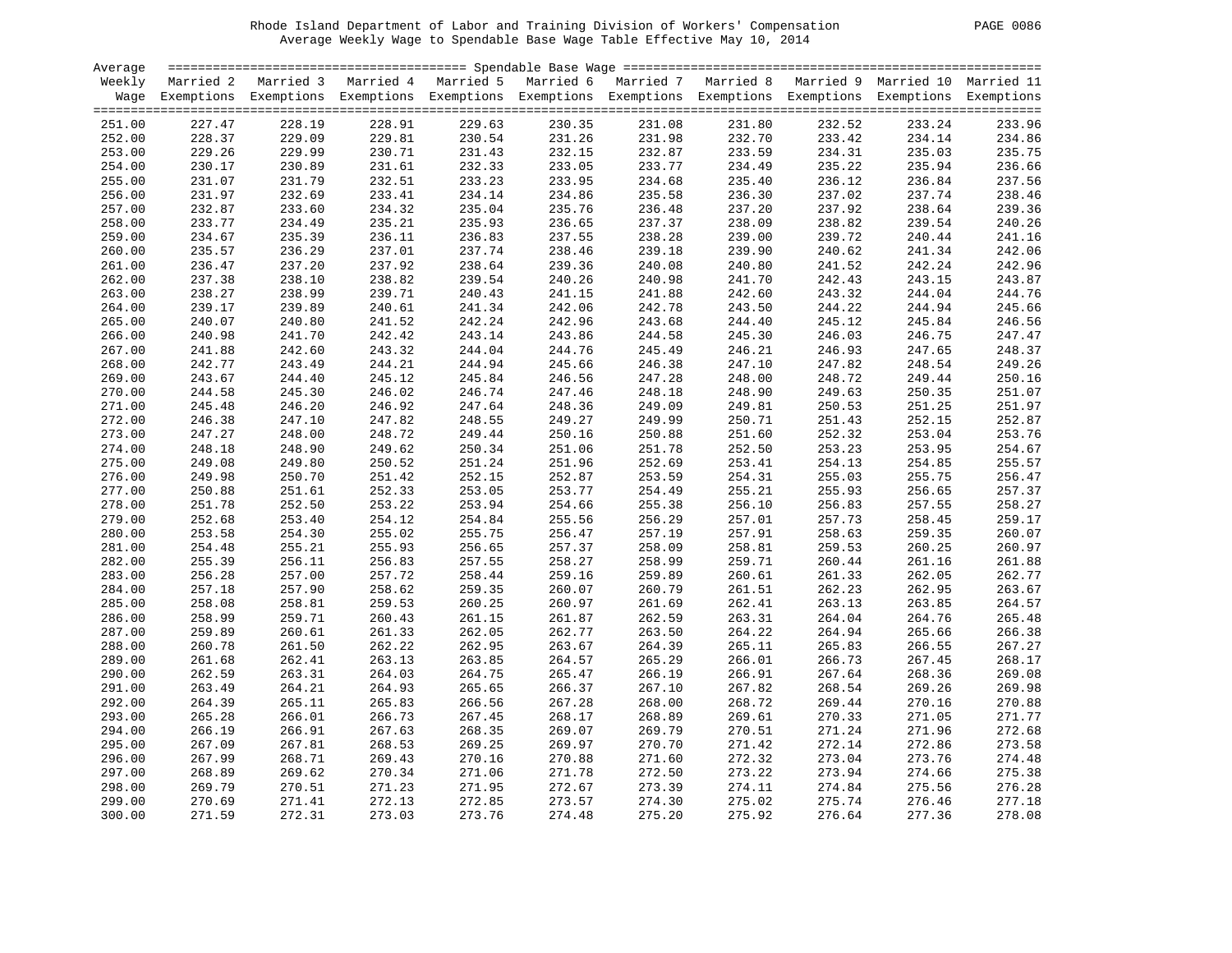| PAGE | 0087 |
|------|------|
|      |      |

| Average |        |                                                                                                                    |        |        |        |        |        |        |        |        |
|---------|--------|--------------------------------------------------------------------------------------------------------------------|--------|--------|--------|--------|--------|--------|--------|--------|
| Weekly  |        | Married 2 Married 3 Married 4 Married 5 Married 6 Married 7 Married 8 Married 9 Married 10 Married 11              |        |        |        |        |        |        |        |        |
|         |        | Wage Exemptions Exemptions Exemptions Exemptions Exemptions Exemptions Exemptions Exemptions Exemptions Exemptions |        |        |        |        |        |        |        |        |
|         |        |                                                                                                                    |        |        |        |        |        |        |        |        |
| 301.00  | 272.49 | 273.22                                                                                                             | 273.94 | 274.66 | 275.38 | 276.10 | 276.82 | 277.54 | 278.26 | 278.98 |
| 302.00  | 273.40 | 274.12                                                                                                             | 274.84 | 275.56 | 276.28 | 277.00 | 277.72 | 278.45 | 279.17 | 279.89 |
| 303.00  | 274.29 | 275.01                                                                                                             | 275.73 | 276.45 | 277.17 | 277.90 | 278.62 | 279.34 | 280.06 | 280.78 |
| 304.00  | 275.19 | 275.91                                                                                                             | 276.63 | 277.36 | 278.08 | 278.80 | 279.52 | 280.24 | 280.96 | 281.68 |
| 305.00  | 276.09 | 276.82                                                                                                             | 277.54 | 278.26 | 278.98 | 279.70 | 280.42 | 281.14 | 281.86 | 282.58 |
| 306.00  | 277.00 | 277.72                                                                                                             | 278.44 | 279.16 | 279.88 | 280.60 | 281.32 | 282.05 | 282.77 | 283.49 |
| 307.00  | 277.90 | 278.62                                                                                                             | 279.34 | 280.06 | 280.78 | 281.51 | 282.23 | 282.95 | 283.67 | 284.39 |
| 308.00  | 278.79 | 279.51                                                                                                             | 280.23 | 280.96 | 281.68 | 282.40 | 283.12 | 283.84 | 284.56 | 285.28 |
| 309.00  | 279.69 | 280.42                                                                                                             | 281.14 | 281.86 | 282.58 | 283.30 | 284.02 | 284.74 | 285.46 | 286.18 |
| 310.00  | 280.60 | 281.32                                                                                                             | 282.04 | 282.76 | 283.48 | 284.20 | 284.92 | 285.65 | 286.37 | 287.09 |
| 311.00  | 281.50 | 282.22                                                                                                             | 282.94 | 283.66 | 284.38 | 285.11 | 285.83 | 286.55 | 287.27 | 287.99 |
|         |        |                                                                                                                    |        |        |        |        |        |        |        |        |
| 312.00  | 282.40 | 283.12                                                                                                             | 283.84 | 284.57 | 285.29 | 286.01 | 286.73 | 287.45 | 288.17 | 288.89 |
| 313.00  | 283.29 | 284.02                                                                                                             | 284.74 | 285.46 | 286.18 | 286.90 | 287.62 | 288.34 | 289.06 | 289.78 |
| 314.00  | 284.20 | 284.92                                                                                                             | 285.64 | 286.36 | 287.08 | 287.80 | 288.52 | 289.25 | 289.97 | 290.69 |
| 315.00  | 285.10 | 285.82                                                                                                             | 286.54 | 287.26 | 287.98 | 288.71 | 289.43 | 290.15 | 290.87 | 291.59 |
| 316.00  | 285.90 | 286.72                                                                                                             | 287.44 | 288.17 | 288.89 | 289.61 | 290.33 | 291.05 | 291.77 | 292.49 |
| 317.00  | 286.70 | 287.63                                                                                                             | 288.35 | 289.07 | 289.79 | 290.51 | 291.23 | 291.95 | 292.67 | 293.39 |
| 318.00  | 287.50 | 288.52                                                                                                             | 289.24 | 289.96 | 290.68 | 291.40 | 292.12 | 292.85 | 293.57 | 294.29 |
| 319.00  | 288.30 | 289.42                                                                                                             | 290.14 | 290.86 | 291.58 | 292.31 | 293.03 | 293.75 | 294.47 | 295.19 |
| 320.00  | 289.10 | 290.32                                                                                                             | 291.04 | 291.77 | 292.49 | 293.21 | 293.93 | 294.65 | 295.37 | 296.09 |
| 321.00  | 289.90 | 291.23                                                                                                             | 291.95 | 292.67 | 293.39 | 294.11 | 294.83 | 295.55 | 296.27 | 296.99 |
| 322.00  | 290.71 | 292.13                                                                                                             | 292.85 | 293.57 | 294.29 | 295.01 | 295.73 | 296.46 | 297.18 | 297.90 |
| 323.00  | 291.50 | 293.02                                                                                                             | 293.74 | 294.46 | 295.18 | 295.91 | 296.63 | 297.35 | 298.07 | 298.79 |
| 324.00  | 292.30 | 293.92                                                                                                             | 294.64 | 295.37 | 296.09 | 296.81 | 297.53 | 298.25 | 298.97 | 299.69 |
| 325.00  | 293.10 | 294.83                                                                                                             | 295.55 | 296.27 | 296.99 | 297.71 | 298.43 | 299.15 | 299.87 | 300.59 |
| 326.00  | 293.91 | 295.73                                                                                                             | 296.45 | 297.17 | 297.89 | 298.61 | 299.33 | 300.06 | 300.78 | 301.50 |
| 327.00  | 294.71 | 296.63                                                                                                             | 297.35 | 298.07 | 298.79 | 299.52 | 300.24 | 300.96 | 301.68 | 302.40 |
| 328.00  | 295.50 | 297.52                                                                                                             | 298.24 | 298.97 | 299.69 | 300.41 | 301.13 | 301.85 | 302.57 | 303.29 |
| 329.00  | 296.30 | 298.43                                                                                                             | 299.15 | 299.87 | 300.59 | 301.31 | 302.03 | 302.75 | 303.47 | 304.19 |
| 330.00  | 297.11 | 299.33                                                                                                             | 300.05 | 300.77 | 301.49 | 302.21 | 302.93 | 303.66 | 304.38 | 305.10 |
| 331.00  | 297.91 | 300.23                                                                                                             | 300.95 | 301.67 | 302.39 | 303.12 | 303.84 | 304.56 | 305.28 | 306.00 |
| 332.00  | 298.71 | 301.13                                                                                                             | 301.85 | 302.58 | 303.30 | 304.02 | 304.74 | 305.46 | 306.18 | 306.90 |
| 333.00  | 299.50 | 302.03                                                                                                             | 302.75 | 303.47 | 304.19 | 304.91 | 305.63 | 306.35 | 307.07 | 307.79 |
| 334.00  | 300.31 | 302.93                                                                                                             | 303.65 | 304.37 | 305.09 | 305.81 | 306.53 | 307.26 | 307.98 | 308.70 |
| 335.00  | 301.11 | 303.83                                                                                                             | 304.55 | 305.27 | 305.99 | 306.72 | 307.44 | 308.16 | 308.88 | 309.60 |
| 336.00  | 301.91 | 304.73                                                                                                             | 305.45 | 306.18 | 306.90 | 307.62 | 308.34 | 309.06 | 309.78 | 310.50 |
| 337.00  | 302.71 | 305.64                                                                                                             | 306.36 | 307.08 | 307.80 | 308.52 | 309.24 | 309.96 | 310.68 | 311.40 |
| 338.00  | 303.51 | 306.53                                                                                                             | 307.25 | 307.97 | 308.69 | 309.41 | 310.13 | 310.86 | 311.58 | 312.30 |
| 339.00  | 304.31 | 307.43                                                                                                             | 308.15 | 308.87 | 309.59 | 310.32 | 311.04 | 311.76 | 312.48 | 313.20 |
| 340.00  | 305.11 | 308.33                                                                                                             | 309.05 | 309.78 | 310.50 | 311.22 | 311.94 | 312.66 | 313.38 | 314.10 |
| 341.00  | 305.91 | 309.24                                                                                                             | 309.96 | 310.68 | 311.40 | 312.12 | 312.84 | 313.56 | 314.28 | 315.00 |
| 342.00  | 306.72 | 310.14                                                                                                             | 310.86 | 311.58 | 312.30 | 313.02 | 313.74 | 314.47 | 315.19 | 315.91 |
| 343.00  | 307.51 | 311.03                                                                                                             | 311.75 | 312.47 | 313.19 | 313.92 | 314.64 | 315.36 | 316.08 | 316.80 |
| 344.00  | 308.31 | 311.93                                                                                                             | 312.65 | 313.38 | 314.10 | 314.82 | 315.54 | 316.26 | 316.98 | 317.70 |
| 345.00  | 309.11 | 312.84                                                                                                             | 313.56 | 314.28 | 315.00 | 315.72 | 316.44 | 317.16 | 317.88 | 318.60 |
| 346.00  | 309.92 | 313.74                                                                                                             | 314.46 | 315.18 | 315.90 | 316.62 | 317.34 | 318.07 | 318.79 | 319.51 |
| 347.00  | 310.72 | 314.64                                                                                                             | 315.36 | 316.08 | 316.80 | 317.53 | 318.25 | 318.97 | 319.69 | 320.41 |
| 348.00  | 311.51 | 315.53                                                                                                             | 316.25 | 316.98 | 317.70 | 318.42 | 319.14 | 319.86 | 320.58 | 321.30 |
| 349.00  | 312.31 | 316.44                                                                                                             | 317.16 | 317.88 | 318.60 | 319.32 | 320.04 | 320.76 | 321.48 | 322.20 |
| 350.00  | 313.12 | 317.34                                                                                                             | 318.06 | 318.78 | 319.50 | 320.22 | 320.94 | 321.67 | 322.39 | 323.11 |
|         |        |                                                                                                                    |        |        |        |        |        |        |        |        |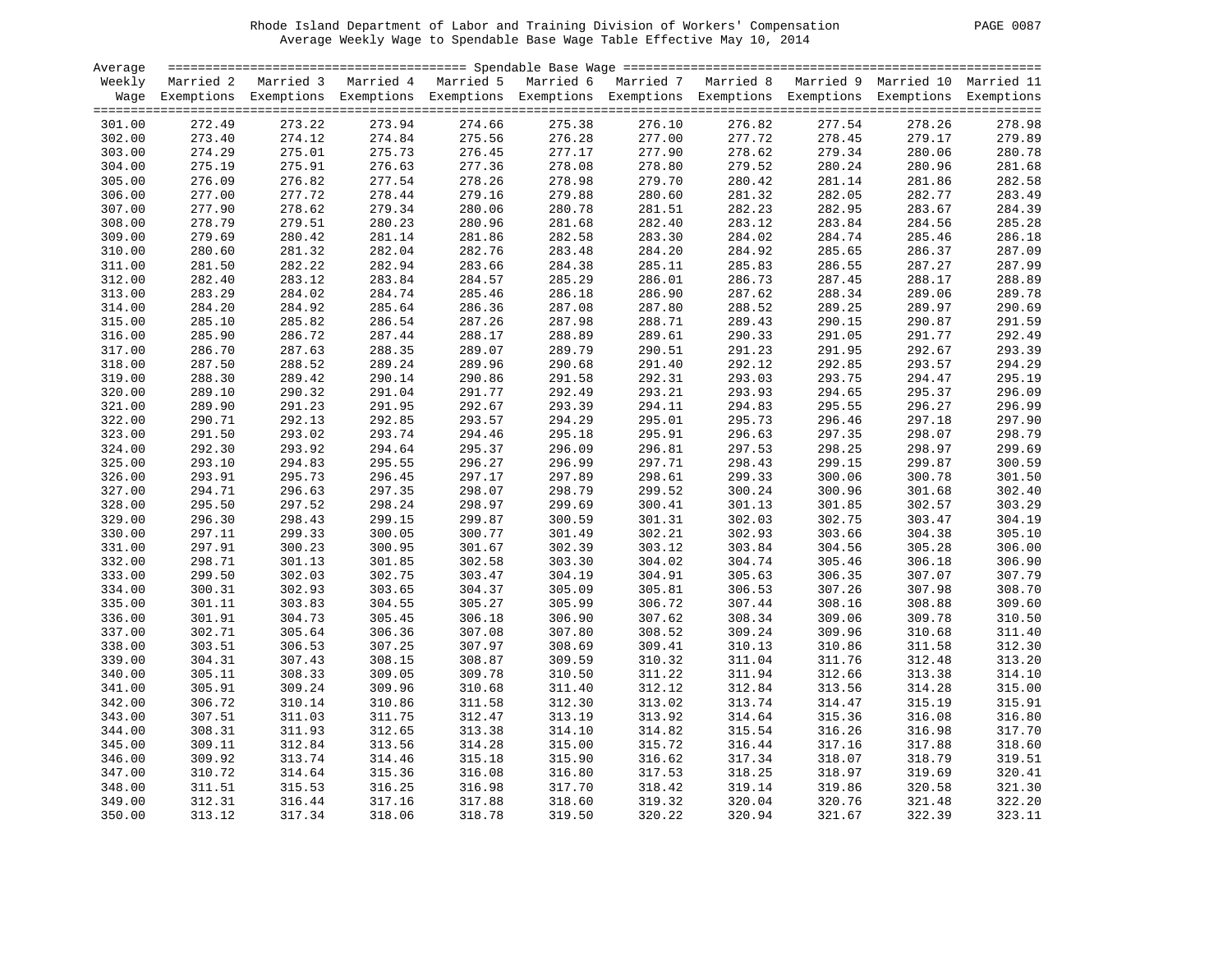| <b>PAGE</b> | 0088 |
|-------------|------|
|             |      |

| Average |        |                                                                                                                    |        |        |        |        |        |        |        |        |
|---------|--------|--------------------------------------------------------------------------------------------------------------------|--------|--------|--------|--------|--------|--------|--------|--------|
| Weekly  |        | Married 2 Married 3 Married 4 Married 5 Married 6 Married 7 Married 8 Married 9 Married 10 Married 11              |        |        |        |        |        |        |        |        |
|         |        | Wage Exemptions Exemptions Exemptions Exemptions Exemptions Exemptions Exemptions Exemptions Exemptions Exemptions |        |        |        |        |        |        |        |        |
|         |        |                                                                                                                    |        |        |        |        |        |        |        |        |
| 351.00  | 313.92 | 318.24                                                                                                             | 318.96 | 319.68 | 320.40 | 321.13 | 321.85 | 322.57 | 323.29 | 324.01 |
| 352.00  | 314.72 | 319.14                                                                                                             | 319.86 | 320.59 | 321.31 | 322.03 | 322.75 | 323.47 | 324.19 | 324.91 |
| 353.00  | 315.51 | 320.04                                                                                                             | 320.76 | 321.48 | 322.20 | 322.92 | 323.64 | 324.36 | 325.08 | 325.80 |
| 354.00  | 316.32 | 320.94                                                                                                             | 321.66 | 322.38 | 323.10 | 323.82 | 324.54 | 325.27 | 325.99 | 326.71 |
|         |        |                                                                                                                    |        |        |        |        |        |        |        |        |
| 355.00  | 317.12 | 321.84                                                                                                             | 322.56 | 323.28 | 324.00 | 324.73 | 325.45 | 326.17 | 326.89 | 327.61 |
| 356.00  | 317.92 | 322.74                                                                                                             | 323.46 | 324.19 | 324.91 | 325.63 | 326.35 | 327.07 | 327.79 | 328.51 |
| 357.00  | 318.72 | 323.65                                                                                                             | 324.37 | 325.09 | 325.81 | 326.53 | 327.25 | 327.97 | 328.69 | 329.41 |
| 358.00  | 319.52 | 324.54                                                                                                             | 325.26 | 325.98 | 326.70 | 327.42 | 328.14 | 328.87 | 329.59 | 330.31 |
| 359.00  | 320.32 | 325.44                                                                                                             | 326.16 | 326.88 | 327.60 | 328.33 | 329.05 | 329.77 | 330.49 | 331.21 |
| 360.00  | 321.12 | 326.34                                                                                                             | 327.06 | 327.79 | 328.51 | 329.23 | 329.95 | 330.67 | 331.39 | 332.11 |
| 361.00  | 321.92 | 327.25                                                                                                             | 327.97 | 328.69 | 329.41 | 330.13 | 330.85 | 331.57 | 332.29 | 333.01 |
| 362.00  | 322.73 | 328.15                                                                                                             | 328.87 | 329.59 | 330.31 | 331.03 | 331.75 | 332.48 | 333.20 | 333.92 |
| 363.00  | 323.52 | 329.04                                                                                                             | 329.76 | 330.48 | 331.20 | 331.93 | 332.65 | 333.37 | 334.09 | 334.81 |
| 364.00  | 324.32 | 329.94                                                                                                             | 330.66 | 331.39 | 332.11 | 332.83 | 333.55 | 334.27 | 334.99 | 335.71 |
| 365.00  | 325.12 | 330.85                                                                                                             | 331.57 | 332.29 | 333.01 | 333.73 | 334.45 | 335.17 | 335.89 | 336.61 |
| 366.00  | 325.93 | 331.75                                                                                                             | 332.47 | 333.19 | 333.91 | 334.63 | 335.35 | 336.08 | 336.80 | 337.52 |
| 367.00  | 326.73 | 332.65                                                                                                             | 333.37 | 334.09 | 334.81 | 335.54 | 336.26 | 336.98 | 337.70 | 338.42 |
| 368.00  | 327.52 | 333.54                                                                                                             | 334.26 | 334.99 | 335.71 | 336.43 | 337.15 | 337.87 | 338.59 | 339.31 |
| 369.00  | 328.32 | 334.45                                                                                                             | 335.17 | 335.89 | 336.61 | 337.33 | 338.05 | 338.77 | 339.49 | 340.21 |
| 370.00  | 329.13 | 335.35                                                                                                             | 336.07 | 336.79 | 337.51 | 338.23 | 338.95 | 339.68 | 340.40 | 341.12 |
| 371.00  | 329.93 | 336.25                                                                                                             | 336.97 | 337.69 | 338.41 | 339.14 | 339.86 | 340.58 | 341.30 | 342.02 |
| 372.00  | 330.73 | 337.15                                                                                                             | 337.87 | 338.60 | 339.32 | 340.04 | 340.76 | 341.48 | 342.20 | 342.92 |
| 373.00  | 331.52 | 338.05                                                                                                             | 338.77 | 339.49 | 340.21 | 340.93 | 341.65 | 342.37 | 343.09 | 343.81 |
| 374.00  | 332.33 | 338.95                                                                                                             | 339.67 | 340.39 | 341.11 | 341.83 | 342.55 | 343.28 | 344.00 | 344.72 |
| 375.00  | 333.13 | 339.85                                                                                                             | 340.57 | 341.29 | 342.01 | 342.74 | 343.46 | 344.18 | 344.90 | 345.62 |
|         |        | 340.75                                                                                                             |        |        | 342.92 |        |        |        |        |        |
| 376.00  | 333.93 |                                                                                                                    | 341.47 | 342.20 |        | 343.64 | 344.36 | 345.08 | 345.80 | 346.52 |
| 377.00  | 334.73 | 341.66                                                                                                             | 342.38 | 343.10 | 343.82 | 344.54 | 345.26 | 345.98 | 346.70 | 347.42 |
| 378.00  | 335.53 | 342.55                                                                                                             | 343.27 | 343.99 | 344.71 | 345.43 | 346.15 | 346.88 | 347.60 | 348.32 |
| 379.00  | 336.33 | 343.45                                                                                                             | 344.17 | 344.89 | 345.61 | 346.34 | 347.06 | 347.78 | 348.50 | 349.22 |
| 380.00  | 337.13 | 344.35                                                                                                             | 345.07 | 345.80 | 346.52 | 347.24 | 347.96 | 348.68 | 349.40 | 350.12 |
| 381.00  | 337.93 | 345.26                                                                                                             | 345.98 | 346.70 | 347.42 | 348.14 | 348.86 | 349.58 | 350.30 | 351.02 |
| 382.00  | 338.74 | 346.16                                                                                                             | 346.88 | 347.60 | 348.32 | 349.04 | 349.76 | 350.49 | 351.21 | 351.93 |
| 383.00  | 339.53 | 347.05                                                                                                             | 347.77 | 348.49 | 349.21 | 349.94 | 350.66 | 351.38 | 352.10 | 352.82 |
| 384.00  | 340.33 | 347.95                                                                                                             | 348.67 | 349.40 | 350.12 | 350.84 | 351.56 | 352.28 | 353.00 | 353.72 |
| 385.00  | 341.13 | 348.86                                                                                                             | 349.58 | 350.30 | 351.02 | 351.74 | 352.46 | 353.18 | 353.90 | 354.62 |
| 386.00  | 341.94 | 349.76                                                                                                             | 350.48 | 351.20 | 351.92 | 352.64 | 353.36 | 354.09 | 354.81 | 355.53 |
| 387.00  | 342.74 | 350.66                                                                                                             | 351.38 | 352.10 | 352.82 | 353.55 | 354.27 | 354.99 | 355.71 | 356.43 |
| 388.00  | 343.53 | 351.55                                                                                                             | 352.27 | 353.00 | 353.72 | 354.44 | 355.16 | 355.88 | 356.60 | 357.32 |
| 389.00  | 344.33 | 352.46                                                                                                             | 353.18 | 353.90 | 354.62 | 355.34 | 356.06 | 356.78 | 357.50 | 358.22 |
| 390.00  | 345.14 | 353.36                                                                                                             | 354.08 | 354.80 | 355.52 | 356.24 | 356.96 | 357.69 | 358.41 | 359.13 |
| 391.00  | 345.94 | 354.26                                                                                                             | 354.98 | 355.70 | 356.42 | 357.15 | 357.87 | 358.59 | 359.31 | 360.03 |
| 392.00  | 346.74 | 355.06                                                                                                             | 355.88 | 356.61 | 357.33 | 358.05 | 358.77 | 359.49 | 360.21 | 360.93 |
| 393.00  | 347.53 | 355.86                                                                                                             | 356.78 | 357.50 | 358.22 | 358.94 | 359.66 | 360.38 | 361.10 | 361.82 |
| 394.00  | 348.34 | 356.66                                                                                                             | 357.68 | 358.40 | 359.12 | 359.84 | 360.56 | 361.29 | 362.01 | 362.73 |
| 395.00  | 349.14 | 357.46                                                                                                             | 358.58 | 359.30 | 360.02 | 360.75 | 361.47 | 362.19 | 362.91 | 363.63 |
| 396.00  | 349.94 | 358.26                                                                                                             | 359.48 | 360.21 | 360.93 | 361.65 | 362.37 | 363.09 | 363.81 | 364.53 |
| 397.00  | 350.74 | 359.07                                                                                                             | 360.39 | 361.11 | 361.83 | 362.55 | 363.27 | 363.99 | 364.71 | 365.43 |
| 398.00  | 351.54 | 359.86                                                                                                             | 361.28 | 362.00 | 362.72 | 363.44 | 364.16 | 364.89 | 365.61 | 366.33 |
| 399.00  | 352.34 | 360.66                                                                                                             | 362.18 | 362.90 | 363.62 | 364.35 | 365.07 | 365.79 | 366.51 | 367.23 |
| 400.00  | 353.14 | 361.46                                                                                                             | 363.08 | 363.81 | 364.53 | 365.25 | 365.97 | 366.69 | 367.41 | 368.13 |
|         |        |                                                                                                                    |        |        |        |        |        |        |        |        |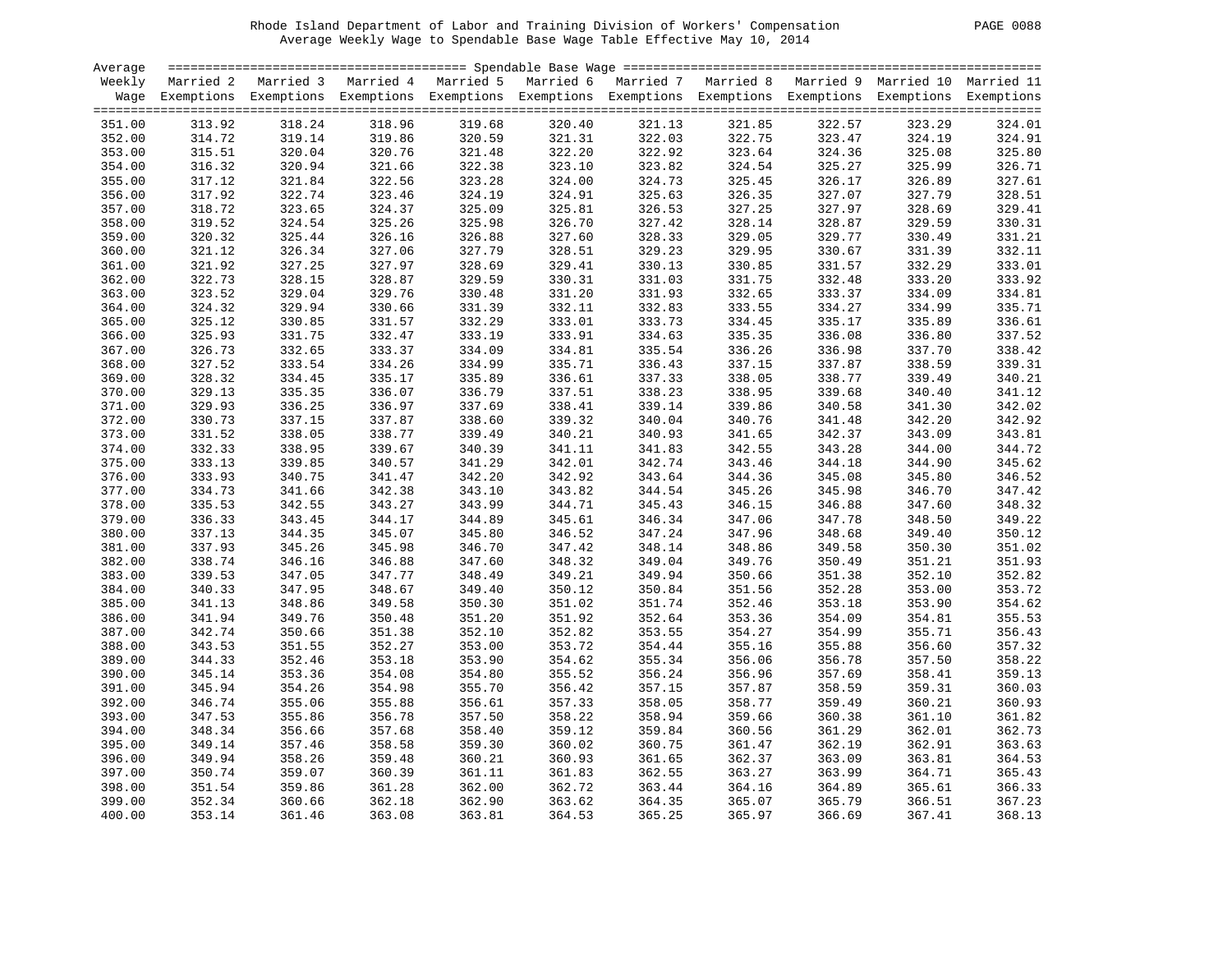| PAGE | 0089 |
|------|------|
|      |      |

| Average          |                  |                                                                                                                    |                  |        |                  |                  |        |                  |                  |                  |
|------------------|------------------|--------------------------------------------------------------------------------------------------------------------|------------------|--------|------------------|------------------|--------|------------------|------------------|------------------|
| Weekly           |                  | Married 2 Married 3 Married 4 Married 5 Married 6 Married 7 Married 8 Married 9 Married 10 Married 11              |                  |        |                  |                  |        |                  |                  |                  |
|                  |                  | Wage Exemptions Exemptions Exemptions Exemptions Exemptions Exemptions Exemptions Exemptions Exemptions Exemptions |                  |        |                  |                  |        |                  |                  |                  |
|                  |                  |                                                                                                                    |                  |        |                  |                  |        |                  |                  |                  |
| 401.00           | 353.94           | 362.27                                                                                                             | 363.99           | 364.71 | 365.43           | 366.15           | 366.87 | 367.59           | 368.31           | 369.03           |
| 402.00           | 354.75           | 363.07                                                                                                             | 364.89           | 365.61 | 366.33           | 367.05           | 367.77 | 368.50           | 369.22           | 369.94           |
| 403.00           | 355.54           | 363.86                                                                                                             | 365.78           | 366.50 | 367.22           | 367.95           | 368.67 | 369.39           | 370.11           | 370.83           |
| 404.00           | 356.34           | 364.66                                                                                                             | 366.68           | 367.41 | 368.13           | 368.85           | 369.57 | 370.29           | 371.01           | 371.73           |
| 405.00           | 357.14           | 365.47                                                                                                             | 367.59           | 368.31 | 369.03           | 369.75           | 370.47 | 371.19           | 371.91           | 372.63           |
| 406.00           | 357.95           | 366.27                                                                                                             | 368.49           | 369.21 | 369.93           | 370.65           | 371.37 | 372.10           | 372.82           | 373.54           |
| 407.00           | 358.75           | 367.07                                                                                                             | 369.39           | 370.11 | 370.83           | 371.56           | 372.28 | 373.00           | 373.72           | 374.44           |
| 408.00           | 359.54           | 367.86                                                                                                             | 370.28           | 371.01 | 371.73           | 372.45           | 373.17 | 373.89           | 374.61           | 375.33           |
| 409.00           | 360.34           | 368.67                                                                                                             | 371.19           | 371.91 | 372.63           | 373.35           | 374.07 | 374.79           | 375.51           | 376.23           |
| 410.00           | 361.15           | 369.47                                                                                                             | 372.09           | 372.81 | 373.53           | 374.25           | 374.97 | 375.70           | 376.42           | 377.14           |
| 411.00           | 361.95           | 370.27                                                                                                             | 372.99           | 373.71 | 374.43           | 375.16           | 375.88 | 376.60           | 377.32           | 378.04           |
| 412.00           | 362.75           | 371.07                                                                                                             | 373.89           | 374.62 | 375.34           | 376.06           | 376.78 | 377.50           | 378.22           | 378.94           |
| 413.00           | 363.54           | 371.87                                                                                                             | 374.79           | 375.51 | 376.23           | 376.95           | 377.67 | 378.39           | 379.11           | 379.83           |
| 414.00           | 364.35           | 372.67                                                                                                             | 375.69           | 376.41 | 377.13           | 377.85           | 378.57 | 379.30           | 380.02           | 380.74           |
| 415.00           | 365.15           | 373.47                                                                                                             | 376.59           | 377.31 | 378.03           | 378.76           | 379.48 | 380.20           | 380.92           | 381.64           |
| 416.00           | 365.95           | 374.27                                                                                                             | 377.49           | 378.22 | 378.94           | 379.66           | 380.38 | 381.10           | 381.82           | 382.54           |
| 417.00           | 366.75           | 375.08                                                                                                             | 378.40           | 379.12 | 379.84           | 380.56           | 381.28 | 382.00           | 382.72           | 383.44           |
| 418.00           | 367.55           | 375.87                                                                                                             | 379.29           | 380.01 | 380.73           | 381.45           | 382.17 | 382.90           | 383.62           | 384.34           |
| 419.00           | 368.35           | 376.67                                                                                                             | 380.19           | 380.91 | 381.63           | 382.36           | 383.08 | 383.80           | 384.52           | 385.24           |
| 420.00           | 369.15           | 377.47                                                                                                             | 381.09           | 381.82 | 382.54           | 383.26           | 383.98 | 384.70           | 385.42           | 386.14           |
| 421.00           | 369.95           | 378.28                                                                                                             | 382.00           | 382.72 | 383.44           | 384.16           | 384.88 | 385.60           | 386.32           | 387.04           |
| 422.00           | 370.76           | 379.08                                                                                                             | 382.90           | 383.62 | 384.34           | 385.06           | 385.78 | 386.51           | 387.23           | 387.95           |
| 423.00           | 371.55           | 379.87                                                                                                             | 383.79           | 384.51 | 385.23           | 385.96           | 386.68 | 387.40           | 388.12           | 388.84           |
| 424.00           | 372.35           | 380.67                                                                                                             | 384.69           | 385.42 | 386.14           | 386.86           | 387.58 | 388.30           | 389.02           | 389.74           |
| 425.00           | 373.15           | 381.48                                                                                                             | 385.60           | 386.32 | 387.04           | 387.76           | 388.48 | 389.20           | 389.92           | 390.64           |
| 426.00           | 373.96           | 382.28                                                                                                             | 386.50           | 387.22 | 387.94           | 388.66           | 389.38 | 390.11           | 390.83           | 391.55           |
| 427.00           | 374.76           | 383.08                                                                                                             |                  | 388.12 | 388.84           |                  | 390.29 |                  |                  |                  |
|                  | 375.55           |                                                                                                                    | 387.40<br>388.29 | 389.02 | 389.74           | 389.57<br>390.46 | 391.18 | 391.01<br>391.90 | 391.73<br>392.62 | 392.45<br>393.34 |
| 428.00           | 376.35           | 383.87<br>384.68                                                                                                   | 389.20           | 389.92 |                  | 391.36           | 392.08 | 392.80           | 393.52           | 394.24           |
| 429.00           |                  |                                                                                                                    |                  | 390.82 | 390.64<br>391.54 | 392.26           | 392.98 | 393.71           | 394.43           | 395.15           |
| 430.00<br>431.00 | 377.16           | 385.48<br>386.28                                                                                                   | 390.10<br>391.00 | 391.72 | 392.44           | 393.17           | 393.89 |                  |                  | 396.05           |
|                  | 377.96<br>378.76 |                                                                                                                    |                  |        | 393.35           |                  | 394.79 | 394.61           | 395.33<br>396.23 |                  |
| 432.00           |                  | 387.08                                                                                                             | 391.90           | 392.63 |                  | 394.07           |        | 395.51           |                  | 396.95           |
| 433.00           | 379.55           | 387.88                                                                                                             | 392.80           | 393.52 | 394.24           | 394.96           | 395.68 | 396.40           | 397.12           | 397.84           |
| 434.00           | 380.36           | 388.68                                                                                                             | 393.70           | 394.42 | 395.14           | 395.86           | 396.58 | 397.31           | 398.03           | 398.75           |
| 435.00           | 381.16           | 389.48                                                                                                             | 394.60           | 395.32 | 396.04           | 396.77           | 397.49 | 398.21           | 398.93           | 399.65           |
| 436.00           | 381.96           | 390.28                                                                                                             | 395.50           | 396.23 | 396.95           | 397.67           | 398.39 | 399.11           | 399.83           | 400.55           |
| 437.00           | 382.76           | 391.09                                                                                                             | 396.41           | 397.13 | 397.85           | 398.57           | 399.29 | 400.01           | 400.73           | 401.45           |
| 438.00           | 383.56           | 391.88                                                                                                             | 397.30           | 398.02 | 398.74           | 399.46           | 400.18 | 400.91           | 401.63           | 402.35           |
| 439.00           | 384.36           | 392.68                                                                                                             | 398.20           | 398.92 | 399.64           | 400.37           | 401.09 | 401.81           | 402.53           | 403.25           |
| 440.00           | 385.16           | 393.48                                                                                                             | 399.10           | 399.83 | 400.55           | 401.27           | 401.99 | 402.71           | 403.43           | 404.15           |
| 441.00           | 385.96           | 394.29                                                                                                             | 400.01           | 400.73 | 401.45           | 402.17           | 402.89 | 403.61           | 404.33           | 405.05           |
| 442.00           | 386.77           | 395.09                                                                                                             | 400.91           | 401.63 | 402.35           | 403.07           | 403.79 | 404.52           | 405.24           | 405.96           |
| 443.00           | 387.56           | 395.88                                                                                                             | 401.80           | 402.52 | 403.24           | 403.97           | 404.69 | 405.41           | 406.13           | 406.85           |
| 444.00           | 388.36           | 396.68                                                                                                             | 402.70           | 403.43 | 404.15           | 404.87           | 405.59 | 406.31           | 407.03           | 407.75           |
| 445.00           | 389.16           | 397.49                                                                                                             | 403.61           | 404.33 | 405.05           | 405.77           | 406.49 | 407.21           | 407.93           | 408.65           |
| 446.00           | 389.97           | 398.29                                                                                                             | 404.51           | 405.23 | 405.95           | 406.67           | 407.39 | 408.12           | 408.84           | 409.56           |
| 447.00           | 390.77           | 399.09                                                                                                             | 405.41           | 406.13 | 406.85           | 407.58           | 408.30 | 409.02           | 409.74           | 410.46           |
| 448.00           | 391.56           | 399.88                                                                                                             | 406.30           | 407.03 | 407.75           | 408.47           | 409.19 | 409.91           | 410.63           | 411.35           |
| 449.00           | 392.36           | 400.69                                                                                                             | 407.21           | 407.93 | 408.65           | 409.37           | 410.09 | 410.81           | 411.53           | 412.25           |
| 450.00           | 393.17           | 401.49                                                                                                             | 408.11           | 408.83 | 409.55           | 410.27           | 410.99 | 411.72           | 412.44           | 413.16           |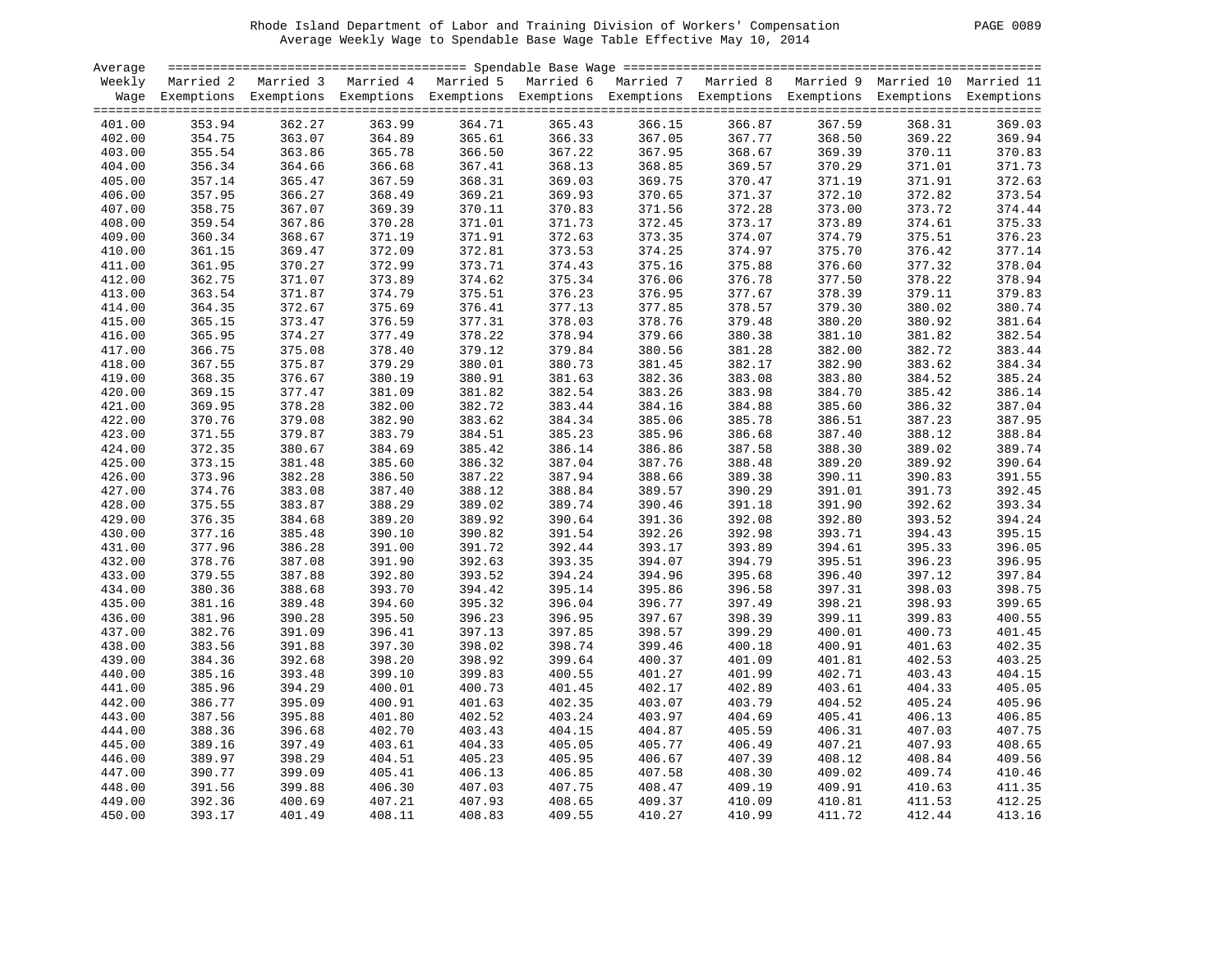| PAGE | 0090 |
|------|------|
|      |      |

| Average |        |                                                                                                                    |        |        |        |        |        |        |        |        |
|---------|--------|--------------------------------------------------------------------------------------------------------------------|--------|--------|--------|--------|--------|--------|--------|--------|
| Weekly  |        | Married 2 Married 3 Married 4 Married 5 Married 6 Married 7 Married 8 Married 9 Married 10 Married 11              |        |        |        |        |        |        |        |        |
|         |        | Wage Exemptions Exemptions Exemptions Exemptions Exemptions Exemptions Exemptions Exemptions Exemptions Exemptions |        |        |        |        |        |        |        |        |
|         |        |                                                                                                                    |        |        |        |        |        |        |        |        |
| 451.00  | 393.97 | 402.29                                                                                                             | 409.01 | 409.73 | 410.45 | 411.18 | 411.90 | 412.62 | 413.34 | 414.06 |
| 452.00  | 394.77 | 403.09                                                                                                             | 409.91 | 410.64 | 411.36 | 412.08 | 412.80 | 413.52 | 414.24 | 414.96 |
| 453.00  | 395.56 | 403.89                                                                                                             | 410.81 | 411.53 | 412.25 | 412.97 | 413.69 | 414.41 | 415.13 | 415.85 |
| 454.00  | 396.37 | 404.69                                                                                                             | 411.71 | 412.43 | 413.15 | 413.87 | 414.59 | 415.32 | 416.04 | 416.76 |
| 455.00  | 397.17 | 405.49                                                                                                             | 412.61 | 413.33 | 414.05 | 414.78 | 415.50 | 416.22 | 416.94 | 417.66 |
| 456.00  | 397.97 | 406.29                                                                                                             | 413.51 | 414.24 | 414.96 | 415.68 | 416.40 | 417.12 | 417.84 | 418.56 |
| 457.00  | 398.77 | 407.10                                                                                                             | 414.42 | 415.14 | 415.86 | 416.58 | 417.30 | 418.02 | 418.74 | 419.46 |
| 458.00  | 399.57 | 407.89                                                                                                             | 415.31 | 416.03 | 416.75 | 417.47 | 418.19 | 418.92 | 419.64 | 420.36 |
| 459.00  | 400.37 | 408.69                                                                                                             | 416.21 | 416.93 | 417.65 | 418.38 | 419.10 | 419.82 | 420.54 | 421.26 |
| 460.00  | 401.17 | 409.49                                                                                                             | 417.11 | 417.84 | 418.56 | 419.28 | 420.00 | 420.72 | 421.44 | 422.16 |
| 461.00  | 401.97 | 410.30                                                                                                             | 418.02 | 418.74 | 419.46 | 420.18 | 420.90 | 421.62 | 422.34 | 423.06 |
| 462.00  | 402.78 | 411.10                                                                                                             | 418.92 | 419.64 | 420.36 | 421.08 | 421.80 | 422.53 | 423.25 | 423.97 |
| 463.00  | 403.57 | 411.89                                                                                                             | 419.81 | 420.53 | 421.25 | 421.98 | 422.70 | 423.42 | 424.14 | 424.86 |
| 464.00  | 404.37 | 412.69                                                                                                             | 420.71 | 421.44 | 422.16 | 422.88 | 423.60 | 424.32 | 425.04 | 425.76 |
| 465.00  | 405.17 | 413.50                                                                                                             |        | 422.34 | 423.06 | 423.78 | 424.50 | 425.22 | 425.94 |        |
|         |        |                                                                                                                    | 421.62 |        |        |        |        |        |        | 426.66 |
| 466.00  | 405.98 | 414.30                                                                                                             | 422.52 | 423.24 | 423.96 | 424.68 | 425.40 | 426.13 | 426.85 | 427.57 |
| 467.00  | 406.78 | 415.10                                                                                                             | 423.42 | 424.14 | 424.86 | 425.59 | 426.31 | 427.03 | 427.75 | 428.47 |
| 468.00  | 407.57 | 415.89                                                                                                             | 424.21 | 425.04 | 425.76 | 426.48 | 427.20 | 427.92 | 428.64 | 429.36 |
| 469.00  | 408.37 | 416.70                                                                                                             | 425.02 | 425.94 | 426.66 | 427.38 | 428.10 | 428.82 | 429.54 | 430.26 |
| 470.00  | 409.18 | 417.50                                                                                                             | 425.82 | 426.84 | 427.56 | 428.28 | 429.00 | 429.73 | 430.45 | 431.17 |
| 471.00  | 409.98 | 418.30                                                                                                             | 426.62 | 427.74 | 428.46 | 429.19 | 429.91 | 430.63 | 431.35 | 432.07 |
| 472.00  | 410.78 | 419.10                                                                                                             | 427.42 | 428.65 | 429.37 | 430.09 | 430.81 | 431.53 | 432.25 | 432.97 |
| 473.00  | 411.57 | 419.90                                                                                                             | 428.22 | 429.54 | 430.26 | 430.98 | 431.70 | 432.42 | 433.14 | 433.86 |
| 474.00  | 412.38 | 420.70                                                                                                             | 429.02 | 430.44 | 431.16 | 431.88 | 432.60 | 433.33 | 434.05 | 434.77 |
| 475.00  | 413.18 | 421.50                                                                                                             | 429.82 | 431.34 | 432.06 | 432.79 | 433.51 | 434.23 | 434.95 | 435.67 |
| 476.00  | 413.98 | 422.30                                                                                                             | 430.62 | 432.25 | 432.97 | 433.69 | 434.41 | 435.13 | 435.85 | 436.57 |
| 477.00  | 414.78 | 423.11                                                                                                             | 431.43 | 433.15 | 433.87 | 434.59 | 435.31 | 436.03 | 436.75 | 437.47 |
| 478.00  | 415.58 | 423.90                                                                                                             | 432.22 | 434.04 | 434.76 | 435.48 | 436.20 | 436.93 | 437.65 | 438.37 |
| 479.00  | 416.38 | 424.70                                                                                                             | 433.02 | 434.94 | 435.66 | 436.39 | 437.11 | 437.83 | 438.55 | 439.27 |
| 480.00  | 417.18 | 425.50                                                                                                             | 433.82 | 435.85 | 436.57 | 437.29 | 438.01 | 438.73 | 439.45 | 440.17 |
| 481.00  | 417.98 | 426.31                                                                                                             | 434.63 | 436.75 | 437.47 | 438.19 | 438.91 | 439.63 | 440.35 | 441.07 |
| 482.00  | 418.79 | 427.11                                                                                                             | 435.43 | 437.65 | 438.37 | 439.09 | 439.81 | 440.54 | 441.26 | 441.98 |
| 483.00  | 419.58 | 427.90                                                                                                             | 436.22 | 438.54 | 439.26 | 439.99 | 440.71 | 441.43 | 442.15 | 442.87 |
| 484.00  | 420.38 | 428.70                                                                                                             | 437.02 | 439.45 | 440.17 | 440.89 | 441.61 | 442.33 | 443.05 | 443.77 |
| 485.00  | 421.18 | 429.51                                                                                                             | 437.83 | 440.35 | 441.07 | 441.79 | 442.51 | 443.23 | 443.95 | 444.67 |
| 486.00  | 421.99 | 430.31                                                                                                             | 438.63 | 441.25 | 441.97 | 442.69 | 443.41 | 444.14 | 444.86 | 445.58 |
| 487.00  | 422.79 | 431.11                                                                                                             | 439.43 | 442.15 | 442.87 | 443.60 | 444.32 | 445.04 | 445.76 | 446.48 |
| 488.00  | 423.58 | 431.90                                                                                                             | 440.22 | 443.05 | 443.77 | 444.49 | 445.21 | 445.93 | 446.65 | 447.37 |
| 489.00  | 424.38 | 432.71                                                                                                             | 441.03 | 443.95 | 444.67 | 445.39 | 446.11 | 446.83 | 447.55 | 448.27 |
| 490.00  | 425.19 | 433.51                                                                                                             | 441.83 | 444.85 | 445.57 | 446.29 | 447.01 | 447.74 | 448.46 | 449.18 |
| 491.00  | 425.99 | 434.31                                                                                                             | 442.63 | 445.75 | 446.47 | 447.20 | 447.92 | 448.64 | 449.36 | 450.08 |
| 492.00  | 426.79 | 435.11                                                                                                             | 443.43 | 446.66 | 447.38 | 448.10 | 448.82 | 449.54 | 450.26 | 450.98 |
| 493.00  | 427.58 | 435.91                                                                                                             | 444.23 | 447.55 | 448.27 | 448.99 | 449.71 | 450.43 | 451.15 | 451.87 |
| 494.00  | 428.39 | 436.71                                                                                                             | 445.03 | 448.45 | 449.17 | 449.89 | 450.61 | 451.34 | 452.06 | 452.78 |
| 495.00  | 429.19 | 437.51                                                                                                             | 445.83 | 449.35 | 450.07 | 450.80 | 451.52 | 452.24 | 452.96 | 453.68 |
| 496.00  | 429.99 | 438.31                                                                                                             | 446.63 | 450.26 | 450.98 | 451.70 | 452.42 | 453.14 | 453.86 | 454.58 |
| 497.00  | 430.79 | 439.12                                                                                                             | 447.44 | 451.16 | 451.88 | 452.60 | 453.32 | 454.04 | 454.76 | 455.48 |
| 498.00  | 431.59 | 439.91                                                                                                             | 448.23 | 452.05 | 452.77 | 453.49 | 454.21 | 454.94 | 455.66 | 456.38 |
| 499.00  | 432.39 | 440.71                                                                                                             | 449.03 | 452.95 | 453.67 | 454.40 | 455.12 | 455.84 | 456.56 | 457.28 |
| 500.00  | 433.19 | 441.51                                                                                                             | 449.83 | 453.86 | 454.58 | 455.30 | 456.02 | 456.74 | 457.46 | 458.18 |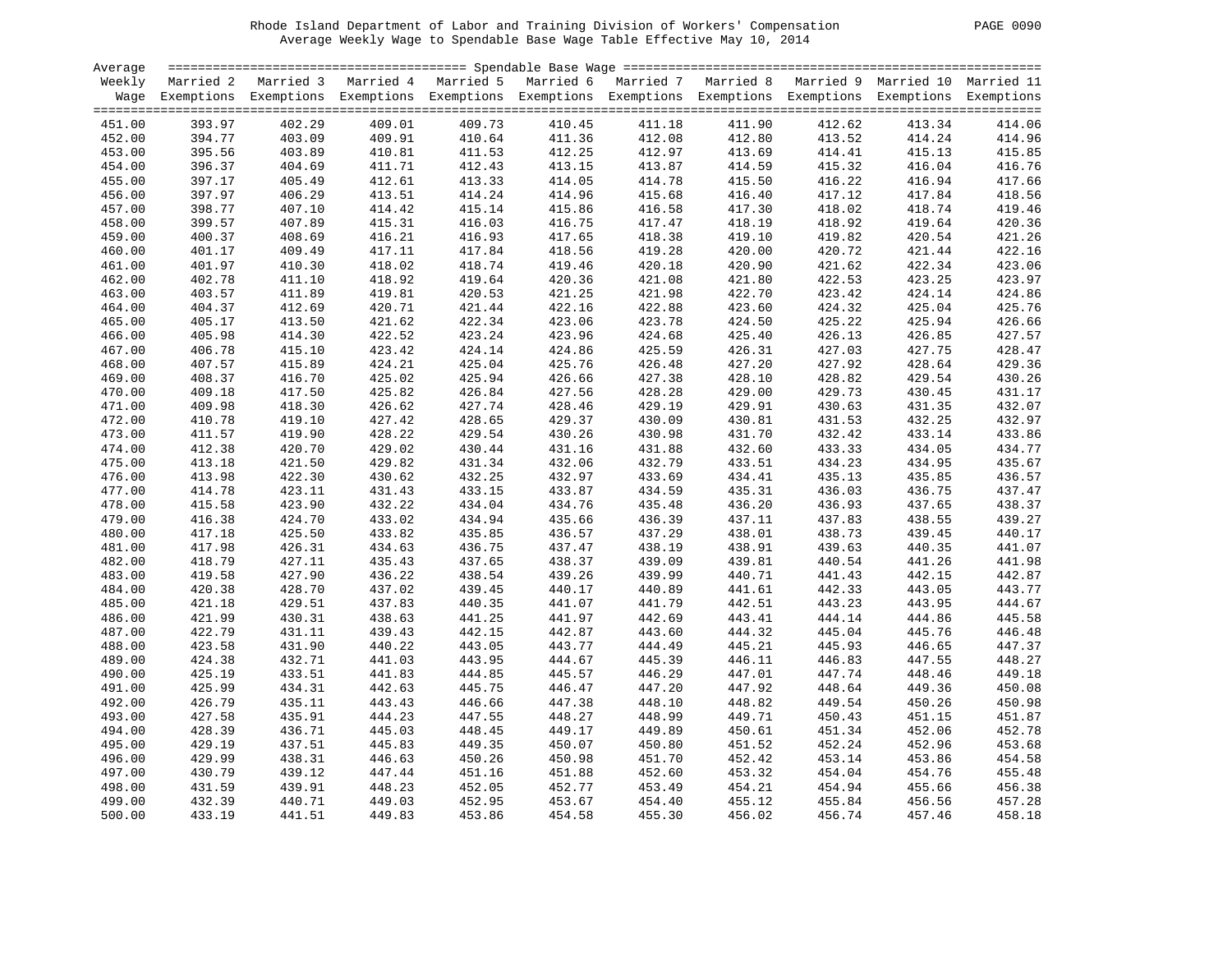Rhode Island Department of Labor and Training Division of Workers' Compensation PAGE 0091 Average Weekly Wage to Spendable Base Wage Table Effective May 10, 2014

| PAGE. | 0091 |  |
|-------|------|--|
|-------|------|--|

| Average |        |                                                                                                                    |        |        |        |        |        |        |        | $=$ $=$ $=$ $=$ |
|---------|--------|--------------------------------------------------------------------------------------------------------------------|--------|--------|--------|--------|--------|--------|--------|-----------------|
| Weekly  |        | Married 2 Married 3 Married 4 Married 5 Married 6 Married 7 Married 8 Married 9 Married 10 Married 11              |        |        |        |        |        |        |        |                 |
|         |        | Wage Exemptions Exemptions Exemptions Exemptions Exemptions Exemptions Exemptions Exemptions Exemptions Exemptions |        |        |        |        |        |        |        |                 |
|         |        |                                                                                                                    |        |        |        |        |        |        |        |                 |
| 501.00  | 433.99 | 442.32                                                                                                             | 450.64 | 454.76 | 455.48 | 456.20 | 456.92 | 457.64 | 458.36 | 459.08          |
| 502.00  | 434.80 | 443.12                                                                                                             | 451.44 | 455.66 | 456.38 | 457.10 | 457.82 | 458.55 | 459.27 | 459.99          |
| 503.00  | 435.59 | 443.91                                                                                                             | 452.23 | 456.55 | 457.27 | 458.00 | 458.72 | 459.44 | 460.16 | 460.88          |
| 504.00  | 436.39 | 444.71                                                                                                             | 453.03 | 457.46 | 458.18 | 458.90 | 459.62 | 460.34 | 461.06 | 461.78          |
| 505.00  | 437.19 | 445.52                                                                                                             | 453.84 | 458.36 | 459.08 | 459.80 | 460.52 | 461.24 | 461.96 | 462.68          |
|         |        |                                                                                                                    |        |        |        |        |        |        |        |                 |
| 506.00  | 438.00 | 446.32                                                                                                             | 454.64 | 459.26 | 459.98 | 460.70 | 461.42 | 462.15 | 462.87 | 463.59          |
| 507.00  | 438.80 | 447.12                                                                                                             | 455.44 | 460.16 | 460.88 | 461.61 | 462.33 | 463.05 | 463.77 | 464.49          |
| 508.00  | 439.59 | 447.91                                                                                                             | 456.23 | 461.06 | 461.78 | 462.50 | 463.22 | 463.94 | 464.66 | 465.38          |
| 509.00  | 440.39 | 448.72                                                                                                             | 457.04 | 461.96 | 462.68 | 463.40 | 464.12 | 464.84 | 465.56 | 466.28          |
| 510.00  | 441.20 | 449.52                                                                                                             | 457.84 | 462.86 | 463.58 | 464.30 | 465.02 | 465.75 | 466.47 | 467.19          |
| 511.00  | 442.00 | 450.32                                                                                                             | 458.64 | 463.76 | 464.48 | 465.21 | 465.93 | 466.65 | 467.37 | 468.09          |
| 512.00  | 442.80 | 451.12                                                                                                             | 459.44 | 464.67 | 465.39 | 466.11 | 466.83 | 467.55 | 468.27 | 468.99          |
| 513.00  | 443.59 | 451.92                                                                                                             | 460.24 | 465.56 | 466.28 | 467.00 | 467.72 | 468.44 | 469.16 | 469.88          |
| 514.00  | 444.40 | 452.72                                                                                                             | 461.04 | 466.46 | 467.18 | 467.90 | 468.62 | 469.35 | 470.07 | 470.79          |
| 515.00  | 445.20 | 453.52                                                                                                             | 461.84 | 467.36 | 468.08 | 468.81 | 469.53 | 470.25 | 470.97 | 471.69          |
| 516.00  | 446.00 | 454.32                                                                                                             | 462.64 | 468.27 | 468.99 | 469.71 | 470.43 | 471.15 | 471.87 | 472.59          |
| 517.00  | 446.80 | 455.13                                                                                                             | 463.45 | 469.17 | 469.89 | 470.61 | 471.33 | 472.05 | 472.77 | 473.49          |
| 518.00  | 447.60 | 455.92                                                                                                             | 464.24 | 470.06 | 470.78 | 471.50 | 472.22 | 472.95 | 473.67 | 474.39          |
| 519.00  | 448.40 | 456.72                                                                                                             | 465.04 | 470.96 | 471.68 | 472.41 | 473.13 | 473.85 | 474.57 | 475.29          |
| 520.00  | 449.20 | 457.52                                                                                                             | 465.84 | 471.87 | 472.59 | 473.31 | 474.03 | 474.75 | 475.47 | 476.19          |
| 521.00  | 450.00 | 458.33                                                                                                             | 466.65 | 472.77 | 473.49 | 474.21 | 474.93 | 475.65 | 476.37 | 477.09          |
| 522.00  | 450.81 | 459.13                                                                                                             | 467.45 | 473.67 | 474.39 | 475.11 | 475.83 | 476.56 | 477.28 | 478.00          |
| 523.00  | 451.60 | 459.92                                                                                                             | 468.24 | 474.56 | 475.28 | 476.01 | 476.73 | 477.45 | 478.17 | 478.89          |
| 524.00  | 452.40 | 460.72                                                                                                             | 469.04 | 475.47 | 476.19 | 476.91 | 477.63 | 478.35 | 479.07 | 479.79          |
| 525.00  | 453.20 | 461.53                                                                                                             | 469.85 | 476.37 | 477.09 | 477.81 | 478.53 | 479.25 | 479.97 | 480.69          |
|         | 454.01 | 462.33                                                                                                             | 470.65 | 477.27 | 477.99 | 478.71 | 479.43 | 480.16 | 480.88 | 481.60          |
| 526.00  |        |                                                                                                                    |        |        |        |        |        |        |        |                 |
| 527.00  | 454.81 | 463.13                                                                                                             | 471.45 | 478.17 | 478.89 | 479.62 | 480.34 | 481.06 | 481.78 | 482.50          |
| 528.00  | 455.60 | 463.92                                                                                                             | 472.24 | 479.07 | 479.79 | 480.51 | 481.23 | 481.95 | 482.67 | 483.39          |
| 529.00  | 456.40 | 464.73                                                                                                             | 473.05 | 479.97 | 480.69 | 481.41 | 482.13 | 482.85 | 483.57 | 484.29          |
| 530.00  | 457.21 | 465.53                                                                                                             | 473.85 | 480.87 | 481.59 | 482.31 | 483.03 | 483.76 | 484.48 | 485.20          |
| 531.00  | 458.01 | 466.33                                                                                                             | 474.65 | 481.77 | 482.49 | 483.22 | 483.94 | 484.66 | 485.38 | 486.10          |
| 532.00  | 458.81 | 467.13                                                                                                             | 475.45 | 482.68 | 483.40 | 484.12 | 484.84 | 485.56 | 486.28 | 487.00          |
| 533.00  | 459.60 | 467.93                                                                                                             | 476.25 | 483.57 | 484.29 | 485.01 | 485.73 | 486.45 | 487.17 | 487.89          |
| 534.00  | 460.41 | 468.73                                                                                                             | 477.05 | 484.47 | 485.19 | 485.91 | 486.63 | 487.36 | 488.08 | 488.80          |
| 535.00  | 461.21 | 469.53                                                                                                             | 477.85 | 485.37 | 486.09 | 486.82 | 487.54 | 488.26 | 488.98 | 489.70          |
| 536.00  | 462.01 | 470.33                                                                                                             | 478.65 | 486.28 | 487.00 | 487.72 | 488.44 | 489.16 | 489.88 | 490.60          |
| 537.00  | 462.81 | 471.14                                                                                                             | 479.46 | 487.18 | 487.90 | 488.62 | 489.34 | 490.06 | 490.78 | 491.50          |
| 538.00  | 463.61 | 471.93                                                                                                             | 480.25 | 488.07 | 488.79 | 489.51 | 490.23 | 490.96 | 491.68 | 492.40          |
| 539.00  | 464.41 | 472.73                                                                                                             | 481.05 | 488.97 | 489.69 | 490.42 | 491.14 | 491.86 | 492.58 | 493.30          |
| 540.00  | 465.21 | 473.53                                                                                                             | 481.85 | 489.88 | 490.60 | 491.32 | 492.04 | 492.76 | 493.48 | 494.20          |
| 541.00  | 466.01 | 474.34                                                                                                             | 482.66 | 490.78 | 491.50 | 492.22 | 492.94 | 493.66 | 494.38 | 495.10          |
| 542.00  | 466.82 | 475.14                                                                                                             | 483.46 | 491.68 | 492.40 | 493.12 | 493.84 | 494.57 | 495.29 | 496.01          |
| 543.00  | 467.61 | 475.93                                                                                                             | 484.25 | 492.57 | 493.29 | 494.02 | 494.74 | 495.46 | 496.18 | 496.90          |
| 544.00  | 468.41 | 476.73                                                                                                             | 485.05 | 493.38 | 494.20 | 494.92 | 495.64 | 496.36 | 497.08 | 497.80          |
| 545.00  | 469.21 | 477.54                                                                                                             | 485.86 | 494.18 | 495.10 | 495.82 | 496.54 | 497.26 | 497.98 | 498.70          |
| 546.00  | 470.02 | 478.34                                                                                                             | 486.66 | 494.98 | 496.00 | 496.72 | 497.44 | 498.17 | 498.89 | 499.61          |
| 547.00  | 470.82 | 479.14                                                                                                             | 487.46 | 495.78 | 496.90 | 497.63 | 498.35 | 499.07 | 499.79 | 500.51          |
| 548.00  | 471.61 | 479.93                                                                                                             | 488.25 | 496.58 | 497.80 | 498.52 | 499.24 | 499.96 | 500.68 | 501.40          |
| 549.00  | 472.41 | 480.74                                                                                                             | 489.06 | 497.38 | 498.70 | 499.42 | 500.14 | 500.86 | 501.58 | 502.30          |
| 550.00  | 473.22 | 481.54                                                                                                             | 489.86 | 498.18 | 499.60 | 500.32 | 501.04 | 501.77 | 502.49 | 503.21          |
|         |        |                                                                                                                    |        |        |        |        |        |        |        |                 |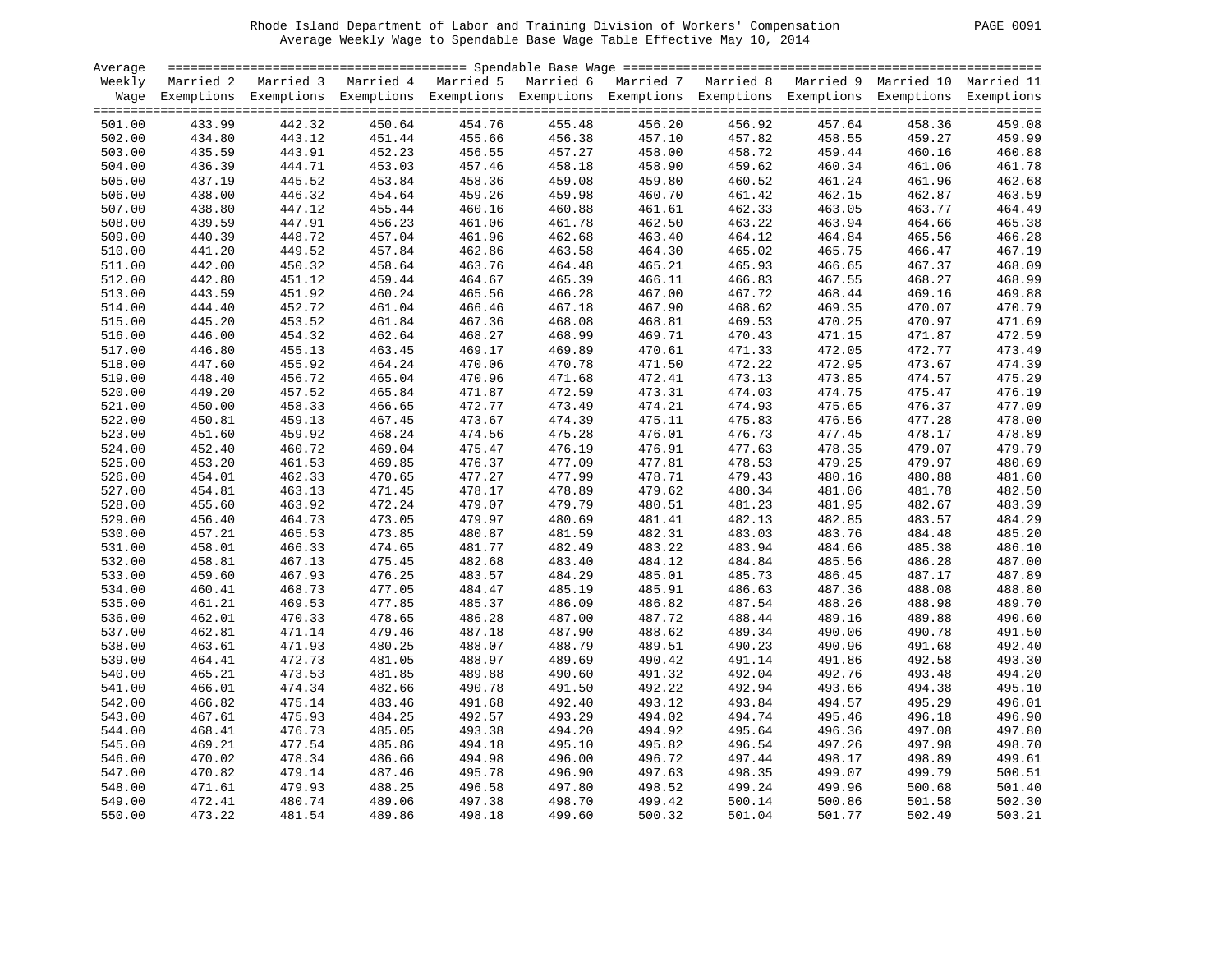| PAGE | 0092 |
|------|------|
|      |      |

| Average          |        |                                                                                                                    |                  |        |                  |                  |                  |                  |        |                  |
|------------------|--------|--------------------------------------------------------------------------------------------------------------------|------------------|--------|------------------|------------------|------------------|------------------|--------|------------------|
| Weekly           |        | Married 2 Married 3 Married 4 Married 5 Married 6 Married 7 Married 8 Married 9 Married 10 Married 11              |                  |        |                  |                  |                  |                  |        |                  |
|                  |        | Wage Exemptions Exemptions Exemptions Exemptions Exemptions Exemptions Exemptions Exemptions Exemptions Exemptions |                  |        |                  |                  |                  |                  |        |                  |
|                  |        |                                                                                                                    |                  |        |                  |                  |                  |                  |        |                  |
| 551.00           | 474.02 | 482.34                                                                                                             | 490.66           | 498.98 | 500.50           | 501.23           | 501.95           | 502.67           | 503.39 | 504.11           |
| 552.00           | 474.82 | 483.14                                                                                                             | 491.46           | 499.79 | 501.41           | 502.13           | 502.85           | 503.57           | 504.29 | 505.01           |
| 553.00           | 475.61 | 483.94                                                                                                             | 492.26           | 500.58 | 502.30           | 503.02           | 503.74           | 504.46           | 505.18 | 505.90           |
| 554.00           | 476.42 | 484.74                                                                                                             | 493.06           | 501.38 | 503.20           | 503.92           | 504.64           | 505.37           | 506.09 | 506.81           |
| 555.00           | 477.22 | 485.54                                                                                                             | 493.86           | 502.18 | 504.10           | 504.83           | 505.55           | 506.27           | 506.99 | 507.71           |
| 556.00           | 478.02 | 486.34                                                                                                             | 494.66           | 502.99 | 505.01           | 505.73           | 506.45           | 507.17           | 507.89 | 508.61           |
| 557.00           | 478.82 | 487.15                                                                                                             | 495.47           | 503.79 | 505.91           | 506.63           | 507.35           | 508.07           | 508.79 | 509.51           |
| 558.00           | 479.62 | 487.94                                                                                                             | 496.26           | 504.58 | 506.80           | 507.52           | 508.24           | 508.97           | 509.69 | 510.41           |
| 559.00           | 480.42 | 488.74                                                                                                             | 497.06           | 505.38 | 507.70           | 508.43           | 509.15           | 509.87           | 510.59 | 511.31           |
| 560.00           | 481.22 | 489.54                                                                                                             | 497.86           | 506.19 | 508.61           | 509.33           | 510.05           | 510.77           | 511.49 | 512.21           |
| 561.00           | 482.02 | 490.35                                                                                                             | 498.67           | 506.99 | 509.51           | 510.23           | 510.95           | 511.67           | 512.39 | 513.11           |
| 562.00           | 482.83 | 491.15                                                                                                             | 499.47           | 507.79 | 510.41           | 511.13           | 511.85           | 512.58           | 513.30 | 514.02           |
| 563.00           | 483.62 | 491.94                                                                                                             | 500.26           | 508.58 | 511.30           | 512.03           | 512.75           | 513.47           | 514.19 | 514.91           |
| 564.00           | 484.42 | 492.74                                                                                                             | 501.06           | 509.39 | 512.21           | 512.93           | 513.65           | 514.37           | 515.09 | 515.81           |
| 565.00           | 485.22 | 493.55                                                                                                             | 501.87           | 510.19 | 513.11           | 513.83           | 514.55           | 515.27           | 515.99 | 516.71           |
| 566.00           | 486.03 | 494.35                                                                                                             | 502.67           | 510.99 | 514.01           | 514.73           | 515.45           | 516.18           | 516.90 | 517.62           |
| 567.00           | 486.83 | 495.15                                                                                                             | 503.47           | 511.79 | 514.91           | 515.64           | 516.36           | 517.08           | 517.80 | 518.52           |
| 568.00           | 487.62 | 495.94                                                                                                             | 504.26           | 512.59 | 515.81           | 516.53           | 517.25           | 517.97           | 518.69 | 519.41           |
| 569.00           | 488.42 | 496.75                                                                                                             | 505.07           | 513.39 | 516.71           | 517.43           | 518.15           | 518.87           | 519.59 | 520.31           |
| 570.00           | 489.23 | 497.55                                                                                                             | 505.87           | 514.19 | 517.61           | 518.33           | 519.05           | 519.78           | 520.50 | 521.22           |
| 571.00           | 490.03 | 498.35                                                                                                             | 506.67           | 514.99 | 518.51           | 519.24           | 519.96           | 520.68           | 521.40 | 522.12           |
| 572.00           | 490.83 | 499.15                                                                                                             | 507.47           | 515.80 | 519.42           | 520.14           | 520.86           | 521.58           | 522.30 | 523.02           |
| 573.00           | 491.62 | 499.95                                                                                                             | 508.27           | 516.59 | 520.31           | 521.03           | 521.75           | 522.47           | 523.19 | 523.91           |
| 574.00           | 492.43 | 500.75                                                                                                             | 509.07           | 517.39 | 521.21           | 521.93           | 522.65           | 523.38           | 524.10 | 524.82           |
| 575.00           | 493.23 | 501.55                                                                                                             | 509.87           | 518.19 | 522.11           | 522.84           | 523.56           | 524.28           | 525.00 | 525.72           |
| 576.00           | 494.03 | 502.35                                                                                                             | 510.67           | 519.00 | 523.02           | 523.74           | 524.46           | 525.18           | 525.90 | 526.62           |
| 577.00           | 494.83 | 503.16                                                                                                             |                  | 519.80 | 523.92           |                  | 525.36           |                  | 526.80 |                  |
|                  | 495.63 |                                                                                                                    | 511.48<br>512.27 | 520.59 | 524.81           | 524.64<br>525.53 |                  | 526.08<br>526.98 | 527.70 | 527.52<br>528.42 |
| 578.00           | 496.43 | 503.95<br>504.75                                                                                                   | 513.07           | 521.39 | 525.71           | 526.44           | 526.25<br>527.16 | 527.88           | 528.60 | 529.32           |
| 579.00           | 497.23 |                                                                                                                    |                  | 522.20 |                  | 527.34           |                  |                  | 529.50 |                  |
| 580.00<br>581.00 | 498.03 | 505.55                                                                                                             | 513.87<br>514.68 | 523.00 | 526.62<br>527.52 | 528.24           | 528.06<br>528.96 | 528.78           |        | 530.22<br>531.12 |
|                  |        | 506.36<br>507.16                                                                                                   |                  |        | 528.42           | 529.14           |                  | 529.68           | 530.40 |                  |
| 582.00           | 498.84 |                                                                                                                    | 515.48           | 523.80 |                  |                  | 529.86           | 530.59           | 531.31 | 532.03           |
| 583.00           | 499.63 | 507.95                                                                                                             | 516.27           | 524.59 | 529.31           | 530.04           | 530.76           | 531.48           | 532.20 | 532.92           |
| 584.00           | 500.43 | 508.75                                                                                                             | 517.07           | 525.40 | 530.22           | 530.94           | 531.66           | 532.38           | 533.10 | 533.82           |
| 585.00           | 501.23 | 509.56                                                                                                             | 517.88           | 526.20 | 531.12           | 531.84           | 532.56           | 533.28           | 534.00 | 534.72           |
| 586.00           | 502.04 | 510.36                                                                                                             | 518.68           | 527.00 | 532.02           | 532.74           | 533.46           | 534.19           | 534.91 | 535.63           |
| 587.00           | 502.84 | 511.16                                                                                                             | 519.48           | 527.80 | 532.92           | 533.65           | 534.37           | 535.09           | 535.81 | 536.53           |
| 588.00           | 503.63 | 511.95                                                                                                             | 520.27           | 528.60 | 533.82           | 534.54           | 535.26           | 535.98           | 536.70 | 537.42           |
| 589.00           | 504.43 | 512.76                                                                                                             | 521.08           | 529.40 | 534.72           | 535.44           | 536.16           | 536.88           | 537.60 | 538.32           |
| 590.00           | 505.24 | 513.56                                                                                                             | 521.88           | 530.20 | 535.62           | 536.34           | 537.06           | 537.79           | 538.51 | 539.23           |
| 591.00           | 506.04 | 514.36                                                                                                             | 522.68           | 531.00 | 536.52           | 537.25           | 537.97           | 538.69           | 539.41 | 540.13           |
| 592.00           | 506.84 | 515.16                                                                                                             | 523.48           | 531.81 | 537.43           | 538.15           | 538.87           | 539.59           | 540.31 | 541.03           |
| 593.00           | 507.63 | 515.96                                                                                                             | 524.28           | 532.60 | 538.32           | 539.04           | 539.76           | 540.48           | 541.20 | 541.92           |
| 594.00           | 508.44 | 516.76                                                                                                             | 525.08           | 533.40 | 539.22           | 539.94           | 540.66           | 541.39           | 542.11 | 542.83           |
| 595.00           | 509.24 | 517.56                                                                                                             | 525.88           | 534.20 | 540.12           | 540.85           | 541.57           | 542.29           | 543.01 | 543.73           |
| 596.00           | 510.04 | 518.36                                                                                                             | 526.68           | 535.01 | 541.03           | 541.75           | 542.47           | 543.19           | 543.91 | 544.63           |
| 597.00           | 510.84 | 519.17                                                                                                             | 527.49           | 535.81 | 541.93           | 542.65           | 543.37           | 544.09           | 544.81 | 545.53           |
| 598.00           | 511.64 | 519.96                                                                                                             | 528.28           | 536.60 | 542.82           | 543.54           | 544.26           | 544.99           | 545.71 | 546.43           |
| 599.00           | 512.44 | 520.76                                                                                                             | 529.08           | 537.40 | 543.72           | 544.45           | 545.17           | 545.89           | 546.61 | 547.33           |
| 600.00           | 513.24 | 521.56                                                                                                             | 529.88           | 538.21 | 544.63           | 545.35           | 546.07           | 546.79           | 547.51 | 548.23           |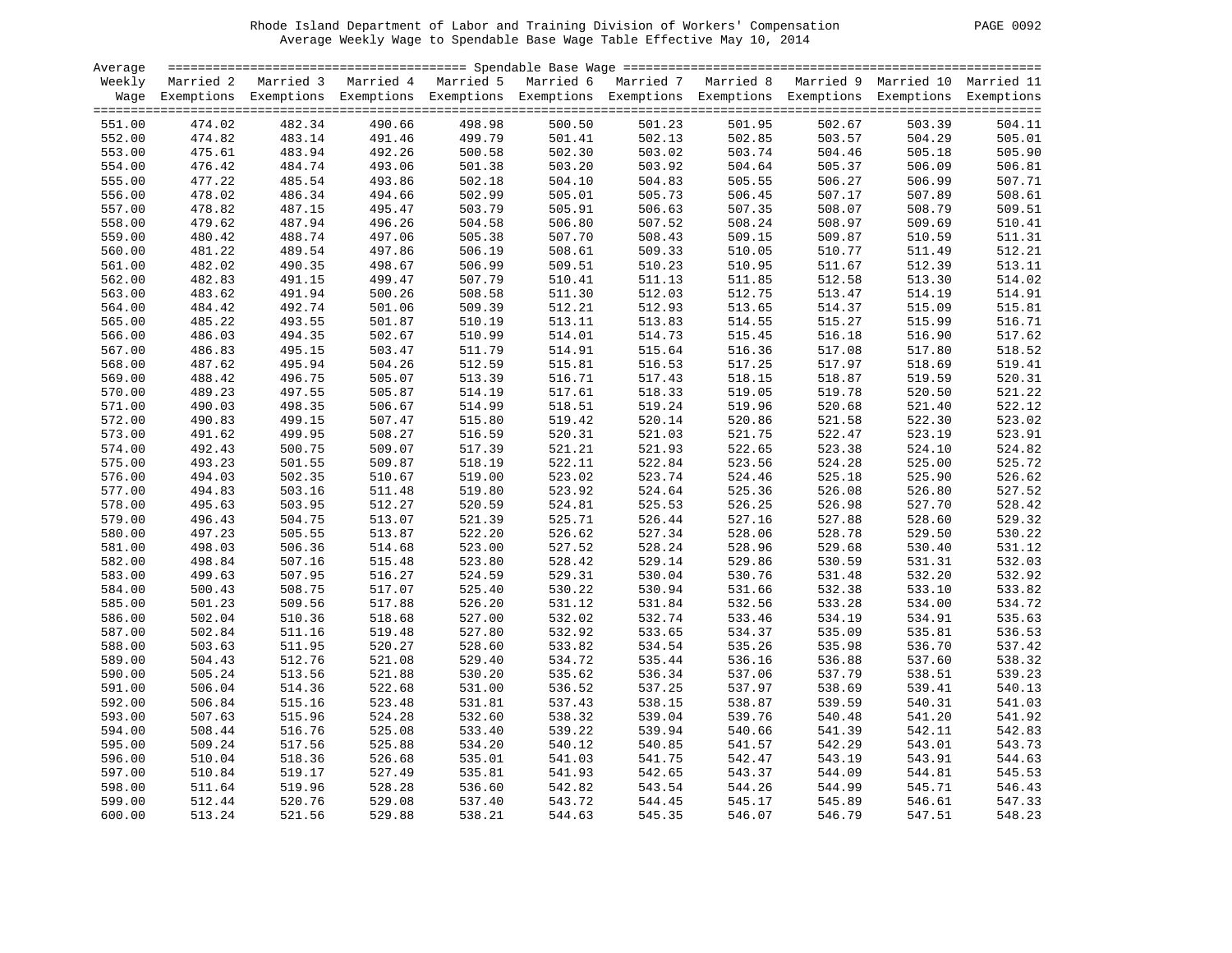| PAGE | 0093 |
|------|------|
|      |      |

| Average |        |                                                                                                                    |        |        |        |        |        |        |        |        |
|---------|--------|--------------------------------------------------------------------------------------------------------------------|--------|--------|--------|--------|--------|--------|--------|--------|
| Weekly  |        | Married 2 Married 3 Married 4 Married 5 Married 6 Married 7 Married 8 Married 9 Married 10 Married 11              |        |        |        |        |        |        |        |        |
|         |        | Wage Exemptions Exemptions Exemptions Exemptions Exemptions Exemptions Exemptions Exemptions Exemptions Exemptions |        |        |        |        |        |        |        |        |
|         |        |                                                                                                                    |        |        |        |        |        |        |        |        |
| 601.00  | 514.04 | 522.37                                                                                                             | 530.69 | 539.01 | 545.53 | 546.25 | 546.97 | 547.69 | 548.41 | 549.13 |
| 602.00  | 514.85 | 523.17                                                                                                             | 531.49 | 539.81 | 546.43 | 547.15 | 547.87 | 548.60 | 549.32 | 550.04 |
| 603.00  | 515.64 | 523.96                                                                                                             | 532.28 | 540.60 | 547.32 | 548.05 | 548.77 | 549.49 | 550.21 | 550.93 |
| 604.00  | 516.44 | 524.76                                                                                                             | 533.08 | 541.41 | 548.23 | 548.95 | 549.67 | 550.39 | 551.11 | 551.83 |
| 605.00  | 517.24 | 525.57                                                                                                             | 533.89 | 542.21 | 549.13 | 549.85 | 550.57 | 551.29 | 552.01 | 552.73 |
| 606.00  | 518.05 | 526.37                                                                                                             | 534.69 | 543.01 | 550.03 | 550.75 | 551.47 | 552.20 | 552.92 | 553.64 |
| 607.00  | 518.85 | 527.17                                                                                                             | 535.49 | 543.81 | 550.93 | 551.66 | 552.38 | 553.10 | 553.82 | 554.54 |
| 608.00  | 519.64 | 527.96                                                                                                             | 536.28 | 544.61 | 551.83 | 552.55 | 553.27 | 553.99 | 554.71 | 555.43 |
| 609.00  | 520.44 | 528.77                                                                                                             | 537.09 | 545.41 | 552.73 | 553.45 | 554.17 | 554.89 | 555.61 | 556.33 |
| 610.00  | 521.25 | 529.57                                                                                                             | 537.89 | 546.21 | 553.63 | 554.35 | 555.07 | 555.80 | 556.52 | 557.24 |
| 611.00  | 522.05 | 530.37                                                                                                             | 538.69 | 547.01 | 554.53 | 555.26 | 555.98 | 556.70 | 557.42 | 558.14 |
| 612.00  | 522.85 | 531.17                                                                                                             | 539.49 | 547.82 | 555.44 | 556.16 | 556.88 | 557.60 | 558.32 | 559.04 |
|         |        |                                                                                                                    | 540.29 | 548.61 |        |        | 557.77 |        | 559.21 |        |
| 613.00  | 523.64 | 531.97                                                                                                             |        |        | 556.33 | 557.05 |        | 558.49 |        | 559.93 |
| 614.00  | 524.45 | 532.77                                                                                                             | 541.09 | 549.41 | 557.23 | 557.95 | 558.67 | 559.40 | 560.12 | 560.84 |
| 615.00  | 525.25 | 533.57                                                                                                             | 541.89 | 550.21 | 558.13 | 558.86 | 559.58 | 560.30 | 561.02 | 561.74 |
| 616.00  | 526.05 | 534.37                                                                                                             | 542.69 | 551.02 | 559.04 | 559.76 | 560.48 | 561.20 | 561.92 | 562.64 |
| 617.00  | 526.85 | 535.18                                                                                                             | 543.50 | 551.82 | 559.94 | 560.66 | 561.38 | 562.10 | 562.82 | 563.54 |
| 618.00  | 527.65 | 535.97                                                                                                             | 544.29 | 552.61 | 560.83 | 561.55 | 562.27 | 563.00 | 563.72 | 564.44 |
| 619.00  | 528.45 | 536.77                                                                                                             | 545.09 | 553.41 | 561.73 | 562.46 | 563.18 | 563.90 | 564.62 | 565.34 |
| 620.00  | 529.25 | 537.57                                                                                                             | 545.89 | 554.22 | 562.54 | 563.36 | 564.08 | 564.80 | 565.52 | 566.24 |
| 621.00  | 530.05 | 538.38                                                                                                             | 546.70 | 555.02 | 563.34 | 564.26 | 564.98 | 565.70 | 566.42 | 567.14 |
| 622.00  | 530.86 | 539.18                                                                                                             | 547.50 | 555.82 | 564.14 | 565.16 | 565.88 | 566.61 | 567.33 | 568.05 |
| 623.00  | 531.65 | 539.97                                                                                                             | 548.29 | 556.61 | 564.93 | 566.06 | 566.78 | 567.50 | 568.22 | 568.94 |
| 624.00  | 532.45 | 540.77                                                                                                             | 549.09 | 557.42 | 565.74 | 566.96 | 567.68 | 568.40 | 569.12 | 569.84 |
| 625.00  | 533.25 | 541.58                                                                                                             | 549.90 | 558.22 | 566.54 | 567.86 | 568.58 | 569.30 | 570.02 | 570.74 |
| 626.00  | 534.06 | 542.38                                                                                                             | 550.70 | 559.02 | 567.34 | 568.76 | 569.48 | 570.21 | 570.93 | 571.65 |
| 627.00  | 534.86 | 543.18                                                                                                             | 551.50 | 559.82 | 568.14 | 569.67 | 570.39 | 571.11 | 571.83 | 572.55 |
| 628.00  | 535.65 | 543.97                                                                                                             | 552.29 | 560.62 | 568.94 | 570.56 | 571.28 | 572.00 | 572.72 | 573.44 |
| 629.00  | 536.45 | 544.78                                                                                                             | 553.10 | 561.42 | 569.74 | 571.46 | 572.18 | 572.90 | 573.62 | 574.34 |
| 630.00  | 537.26 | 545.58                                                                                                             | 553.90 | 562.22 | 570.54 | 572.36 | 573.08 | 573.81 | 574.53 | 575.25 |
| 631.00  | 538.06 | 546.38                                                                                                             | 554.70 | 563.02 | 571.34 | 573.27 | 573.99 | 574.71 | 575.43 | 576.15 |
| 632.00  | 538.86 | 547.18                                                                                                             | 555.50 | 563.83 | 572.15 | 574.17 | 574.89 | 575.61 | 576.33 | 577.05 |
| 633.00  | 539.65 | 547.98                                                                                                             | 556.30 | 564.62 | 572.94 | 575.06 | 575.78 | 576.50 | 577.22 | 577.94 |
| 634.00  | 540.46 | 548.78                                                                                                             | 557.10 | 565.42 | 573.74 | 575.96 | 576.68 | 577.41 | 578.13 | 578.85 |
| 635.00  | 541.26 | 549.58                                                                                                             | 557.90 | 566.22 | 574.54 | 576.87 | 577.59 | 578.31 | 579.03 | 579.75 |
| 636.00  | 542.06 | 550.38                                                                                                             | 558.70 | 567.03 | 575.35 | 577.77 | 578.49 | 579.21 | 579.93 | 580.65 |
| 637.00  | 542.86 | 551.19                                                                                                             | 559.51 | 567.83 | 576.15 | 578.67 | 579.39 | 580.11 | 580.83 | 581.55 |
| 638.00  | 543.66 | 551.98                                                                                                             | 560.30 | 568.62 | 576.94 | 579.56 | 580.28 | 581.01 | 581.73 | 582.45 |
| 639.00  | 544.46 | 552.78                                                                                                             | 561.10 | 569.42 | 577.74 | 580.47 | 581.19 | 581.91 | 582.63 | 583.35 |
| 640.00  | 545.26 | 553.58                                                                                                             | 561.90 | 570.23 | 578.55 | 581.37 | 582.09 | 582.81 | 583.53 | 584.25 |
| 641.00  | 546.06 | 554.39                                                                                                             | 562.71 | 571.03 | 579.35 | 582.27 | 582.99 | 583.71 | 584.43 | 585.15 |
| 642.00  | 546.87 | 555.19                                                                                                             | 563.51 | 571.83 | 580.15 | 583.17 | 583.89 | 584.62 | 585.34 | 586.06 |
| 643.00  | 547.66 | 555.98                                                                                                             | 564.30 | 572.62 | 580.94 | 584.07 | 584.79 | 585.51 | 586.23 | 586.95 |
| 644.00  | 548.46 | 556.78                                                                                                             | 565.10 | 573.43 | 581.75 | 584.97 | 585.69 | 586.41 | 587.13 | 587.85 |
| 645.00  | 549.26 | 557.59                                                                                                             | 565.91 | 574.23 | 582.55 | 585.87 | 586.59 | 587.31 | 588.03 | 588.75 |
| 646.00  | 550.07 | 558.39                                                                                                             | 566.71 | 575.03 | 583.35 | 586.77 | 587.49 | 588.22 | 588.94 | 589.66 |
| 647.00  | 550.87 | 559.19                                                                                                             | 567.51 | 575.83 | 584.15 | 587.68 | 588.40 | 589.12 | 589.84 | 590.56 |
| 648.00  | 551.66 | 559.98                                                                                                             | 568.30 | 576.63 | 584.95 | 588.57 | 589.29 | 590.01 | 590.73 | 591.45 |
| 649.00  | 552.46 | 560.79                                                                                                             | 569.11 | 577.43 | 585.75 | 589.47 | 590.19 | 590.91 | 591.63 | 592.35 |
| 650.00  | 553.27 | 561.59                                                                                                             | 569.91 | 578.23 | 586.55 | 590.37 | 591.09 | 591.82 | 592.54 | 593.26 |
|         |        |                                                                                                                    |        |        |        |        |        |        |        |        |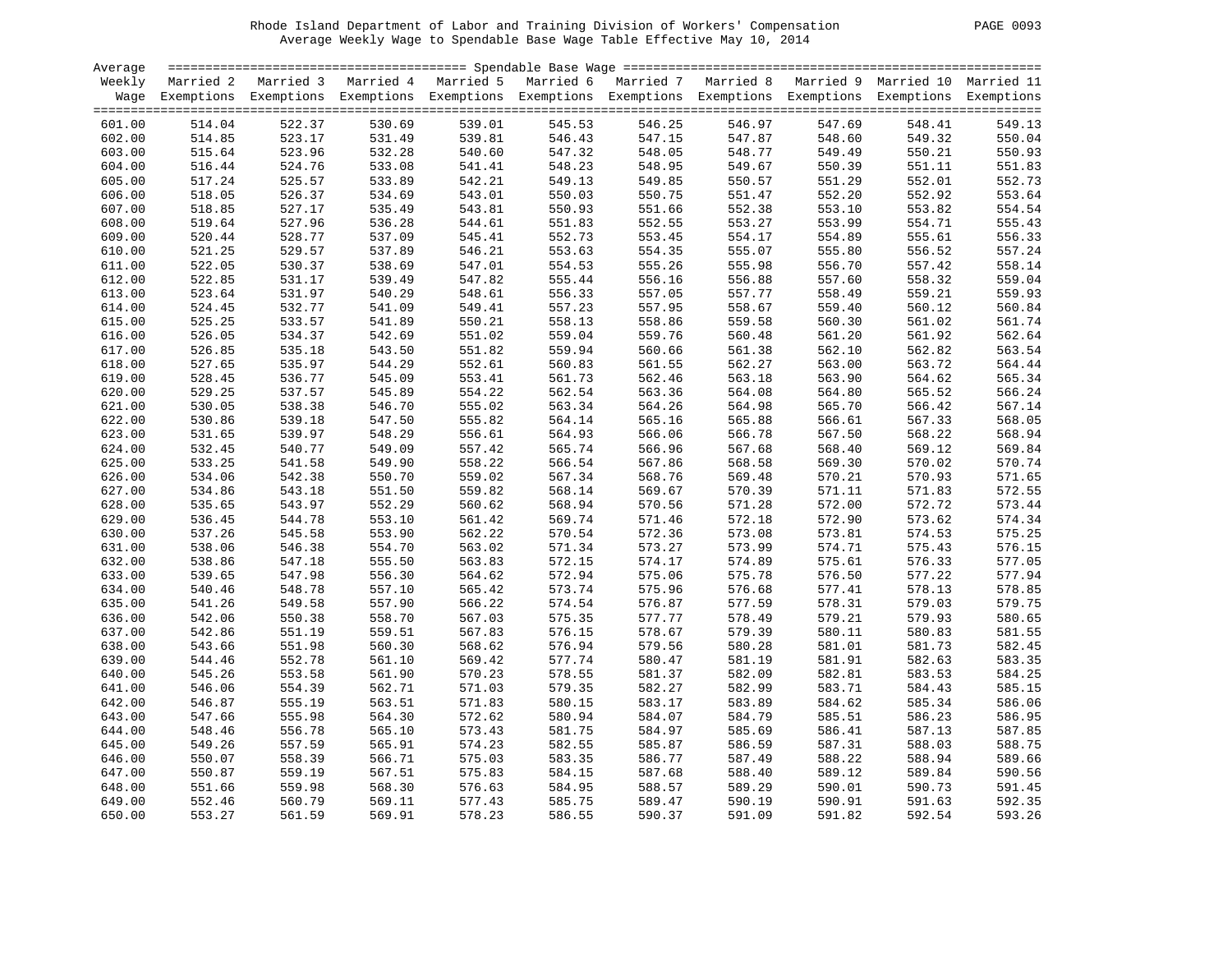| <b>PAGE</b> |  | 0094 |
|-------------|--|------|
|-------------|--|------|

| Average |           |                                                                                                                    |        |        |                                                                                   |        |        |        |        |        |
|---------|-----------|--------------------------------------------------------------------------------------------------------------------|--------|--------|-----------------------------------------------------------------------------------|--------|--------|--------|--------|--------|
| Weekly  | Married 2 | Married 3                                                                                                          |        |        | Married 4 Married 5 Married 6 Married 7 Married 8 Married 9 Married 10 Married 11 |        |        |        |        |        |
|         |           | Wage Exemptions Exemptions Exemptions Exemptions Exemptions Exemptions Exemptions Exemptions Exemptions Exemptions |        |        |                                                                                   |        |        |        |        |        |
|         |           |                                                                                                                    |        |        |                                                                                   |        |        |        |        |        |
| 651.00  | 554.07    | 562.39                                                                                                             | 570.71 | 579.03 | 587.35                                                                            | 591.28 | 592.00 | 592.72 | 593.44 | 594.16 |
| 652.00  | 554.87    | 563.19                                                                                                             | 571.51 | 579.84 | 588.16                                                                            | 592.18 | 592.90 | 593.62 | 594.34 | 595.06 |
| 653.00  | 555.66    | 563.99                                                                                                             | 572.31 | 580.63 | 588.95                                                                            | 593.07 | 593.79 | 594.51 | 595.23 | 595.95 |
| 654.00  | 556.47    | 564.79                                                                                                             | 573.11 | 581.43 | 589.75                                                                            | 593.97 | 594.69 | 595.42 | 596.14 | 596.86 |
|         |           |                                                                                                                    | 573.91 | 582.23 | 590.55                                                                            |        |        | 596.32 | 597.04 | 597.76 |
| 655.00  | 557.27    | 565.59                                                                                                             |        |        |                                                                                   | 594.88 | 595.60 |        |        |        |
| 656.00  | 558.07    | 566.39                                                                                                             | 574.71 | 583.04 | 591.36                                                                            | 595.78 | 596.50 | 597.22 | 597.94 | 598.66 |
| 657.00  | 558.87    | 567.20                                                                                                             | 575.52 | 583.84 | 592.16                                                                            | 596.68 | 597.40 | 598.12 | 598.84 | 599.56 |
| 658.00  | 559.67    | 567.99                                                                                                             | 576.31 | 584.63 | 592.95                                                                            | 597.57 | 598.29 | 599.02 | 599.74 | 600.46 |
| 659.00  | 560.47    | 568.79                                                                                                             | 577.11 | 585.43 | 593.75                                                                            | 598.48 | 599.20 | 599.92 | 600.64 | 601.36 |
| 660.00  | 561.27    | 569.59                                                                                                             | 577.91 | 586.24 | 594.56                                                                            | 599.38 | 600.10 | 600.82 | 601.54 | 602.26 |
| 661.00  | 562.07    | 570.40                                                                                                             | 578.72 | 587.04 | 595.36                                                                            | 600.28 | 601.00 | 601.72 | 602.44 | 603.16 |
| 662.00  | 562.88    | 571.20                                                                                                             | 579.52 | 587.84 | 596.16                                                                            | 601.18 | 601.90 | 602.63 | 603.35 | 604.07 |
| 663.00  | 563.67    | 571.99                                                                                                             | 580.31 | 588.63 | 596.95                                                                            | 602.08 | 602.80 | 603.52 | 604.24 | 604.96 |
| 664.00  | 564.47    | 572.79                                                                                                             | 581.11 | 589.44 | 597.76                                                                            | 602.98 | 603.70 | 604.42 | 605.14 | 605.86 |
| 665.00  | 565.22    | 573.60                                                                                                             | 581.92 | 590.24 | 598.56                                                                            | 603.88 | 604.60 | 605.32 | 606.04 | 606.76 |
| 666.00  | 565.98    | 574.40                                                                                                             | 582.72 | 591.04 | 599.36                                                                            | 604.78 | 605.50 | 606.23 | 606.95 | 607.67 |
| 667.00  | 566.73    | 575.20                                                                                                             | 583.52 | 591.84 | 600.16                                                                            | 605.69 | 606.41 | 607.13 | 607.85 | 608.57 |
| 668.00  | 567.47    | 575.99                                                                                                             | 584.31 | 592.64 | 600.96                                                                            | 606.58 | 607.30 | 608.02 | 608.74 | 609.46 |
| 669.00  | 568.22    | 576.80                                                                                                             | 585.12 | 593.44 | 601.76                                                                            | 607.48 | 608.20 | 608.92 | 609.64 | 610.36 |
| 670.00  | 568.98    | 577.60                                                                                                             | 585.92 | 594.24 | 602.56                                                                            | 608.38 | 609.10 | 609.83 | 610.55 | 611.27 |
| 671.00  | 569.73    | 578.40                                                                                                             | 586.72 | 595.04 | 603.36                                                                            | 609.29 | 610.01 | 610.73 | 611.45 | 612.17 |
| 672.00  | 570.48    | 579.20                                                                                                             | 587.52 | 595.85 | 604.17                                                                            | 610.19 | 610.91 | 611.63 | 612.35 | 613.07 |
| 673.00  | 571.22    | 580.00                                                                                                             | 588.32 | 596.64 | 604.96                                                                            | 611.08 | 611.80 | 612.52 | 613.24 | 613.96 |
| 674.00  | 571.98    | 580.80                                                                                                             | 589.12 | 597.44 | 605.76                                                                            | 611.98 | 612.70 | 613.43 | 614.15 | 614.87 |
| 675.00  | 572.73    | 581.60                                                                                                             | 589.92 | 598.24 | 606.56                                                                            | 612.89 | 613.61 | 614.33 | 615.05 | 615.77 |
| 676.00  | 573.48    | 582.40                                                                                                             | 590.72 | 599.05 | 607.37                                                                            | 613.79 | 614.51 | 615.23 | 615.95 | 616.67 |
| 677.00  | 574.23    | 583.21                                                                                                             | 591.53 | 599.85 | 608.17                                                                            | 614.69 | 615.41 | 616.13 | 616.85 | 617.57 |
| 678.00  | 574.98    | 584.00                                                                                                             | 592.32 | 600.64 | 608.96                                                                            | 615.58 | 616.30 | 617.03 | 617.75 | 618.47 |
| 679.00  | 575.73    | 584.80                                                                                                             | 593.12 | 601.44 | 609.76                                                                            | 616.49 | 617.21 | 617.93 | 618.65 | 619.37 |
| 680.00  | 576.48    | 585.60                                                                                                             | 593.92 | 602.25 | 610.57                                                                            | 617.39 | 618.11 | 618.83 | 619.55 | 620.27 |
| 681.00  | 577.23    | 586.41                                                                                                             | 594.73 | 603.05 | 611.37                                                                            | 618.29 | 619.01 | 619.73 | 620.45 | 621.17 |
| 682.00  | 577.99    | 587.21                                                                                                             | 595.53 | 603.85 | 612.17                                                                            | 619.19 | 619.91 | 620.64 | 621.36 | 622.08 |
| 683.00  | 578.73    | 588.00                                                                                                             | 596.32 | 604.64 | 612.96                                                                            | 620.09 | 620.81 | 621.53 | 622.25 | 622.97 |
| 684.00  | 579.48    | 588.80                                                                                                             | 597.12 | 605.45 | 613.77                                                                            | 620.99 | 621.71 | 622.43 | 623.15 | 623.87 |
| 685.00  | 580.23    | 589.61                                                                                                             | 597.93 | 606.25 | 614.57                                                                            | 621.89 | 622.61 | 623.33 | 624.05 | 624.77 |
| 686.00  | 580.99    | 590.41                                                                                                             | 598.73 | 607.05 | 615.37                                                                            | 622.79 | 623.51 | 624.24 | 624.96 | 625.68 |
| 687.00  | 581.74    | 591.21                                                                                                             | 599.53 | 607.85 | 616.17                                                                            | 623.70 | 624.42 | 625.14 | 625.86 | 626.58 |
|         |           | 592.00                                                                                                             |        | 608.65 |                                                                                   | 624.59 | 625.31 |        |        |        |
| 688.00  | 582.48    |                                                                                                                    | 600.32 |        | 616.97                                                                            |        |        | 626.03 | 626.75 | 627.47 |
| 689.00  | 583.23    | 592.81                                                                                                             | 601.13 | 609.45 | 617.77                                                                            | 625.49 | 626.21 | 626.93 | 627.65 | 628.37 |
| 690.00  | 583.99    | 593.61                                                                                                             | 601.93 | 610.25 | 618.57                                                                            | 626.39 | 627.11 | 627.84 | 628.56 | 629.28 |
| 691.00  | 584.74    | 594.41                                                                                                             | 602.73 | 611.05 | 619.37                                                                            | 627.30 | 628.02 | 628.74 | 629.46 | 630.18 |
| 692.00  | 585.49    | 595.21                                                                                                             | 603.53 | 611.86 | 620.18                                                                            | 628.20 | 628.92 | 629.64 | 630.36 | 631.08 |
| 693.00  | 586.23    | 596.01                                                                                                             | 604.33 | 612.65 | 620.97                                                                            | 629.09 | 629.81 | 630.53 | 631.25 | 631.97 |
| 694.00  | 586.99    | 596.81                                                                                                             | 605.13 | 613.45 | 621.77                                                                            | 629.99 | 630.71 | 631.44 | 632.16 | 632.88 |
| 695.00  | 587.74    | 597.61                                                                                                             | 605.93 | 614.25 | 622.57                                                                            | 630.90 | 631.62 | 632.34 | 633.06 | 633.78 |
| 696.00  | 588.49    | 598.41                                                                                                             | 606.73 | 615.06 | 623.38                                                                            | 631.70 | 632.52 | 633.24 | 633.96 | 634.68 |
| 697.00  | 589.24    | 599.22                                                                                                             | 607.54 | 615.86 | 624.18                                                                            | 632.50 | 633.42 | 634.14 | 634.86 | 635.58 |
| 698.00  | 589.99    | 600.01                                                                                                             | 608.33 | 616.65 | 624.97                                                                            | 633.29 | 634.31 | 635.04 | 635.76 | 636.48 |
| 699.00  | 590.74    | 600.81                                                                                                             | 609.13 | 617.45 | 625.77                                                                            | 634.10 | 635.22 | 635.94 | 636.66 | 637.38 |
| 700.00  | 591.49    | 601.61                                                                                                             | 609.93 | 618.26 | 626.58                                                                            | 634.90 | 636.12 | 636.84 | 637.56 | 638.28 |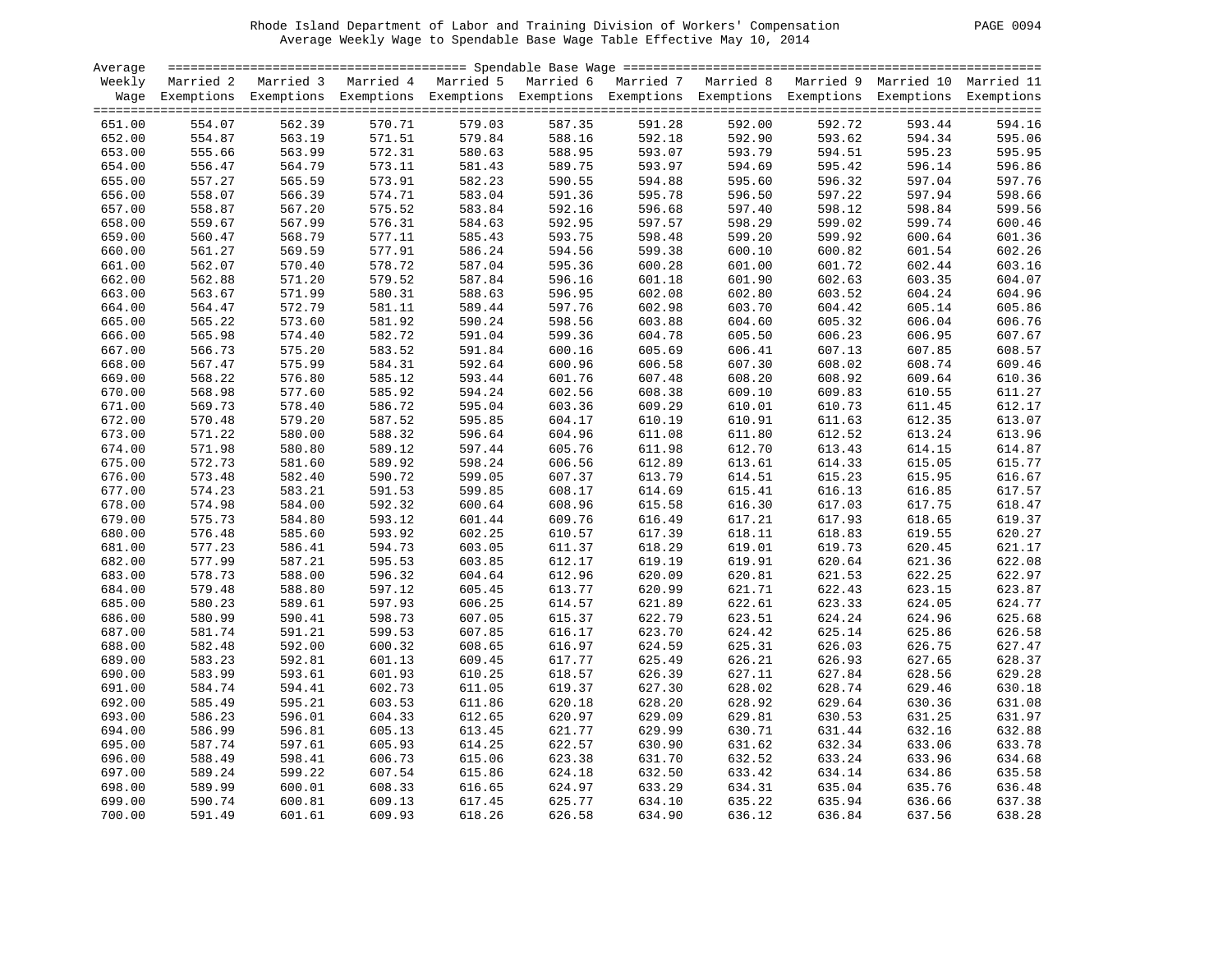| PAGE | 0095 |
|------|------|
|------|------|

| Average |        |                                                                                                                    |        |        |        |        |        |        |        |        |
|---------|--------|--------------------------------------------------------------------------------------------------------------------|--------|--------|--------|--------|--------|--------|--------|--------|
| Weekly  |        | Married 2 Married 3 Married 4 Married 5 Married 6 Married 7 Married 8 Married 9 Married 10 Married 11              |        |        |        |        |        |        |        |        |
|         |        | Wage Exemptions Exemptions Exemptions Exemptions Exemptions Exemptions Exemptions Exemptions Exemptions Exemptions |        |        |        |        |        |        |        |        |
|         |        |                                                                                                                    |        |        |        |        |        |        |        |        |
| 701.00  | 592.24 | 602.42                                                                                                             | 610.74 | 619.06 | 627.38 | 635.70 | 637.02 | 637.74 | 638.46 | 639.18 |
| 702.00  | 593.00 | 603.22                                                                                                             | 611.54 | 619.86 | 628.18 | 636.50 | 637.92 | 638.65 | 639.37 | 640.09 |
| 703.00  | 593.74 | 604.01                                                                                                             | 612.33 | 620.65 | 628.97 | 637.30 | 638.82 | 639.54 | 640.26 | 640.98 |
| 704.00  | 594.49 | 604.81                                                                                                             | 613.13 | 621.46 | 629.78 | 638.10 | 639.72 | 640.44 | 641.16 | 641.88 |
| 705.00  | 595.24 | 605.62                                                                                                             | 613.94 | 622.26 | 630.58 | 638.90 | 640.62 | 641.34 | 642.06 | 642.78 |
| 706.00  | 596.00 | 606.42                                                                                                             | 614.74 | 623.06 | 631.38 | 639.70 | 641.52 | 642.25 | 642.97 | 643.69 |
| 707.00  | 596.75 | 607.22                                                                                                             | 615.54 | 623.86 | 632.18 | 640.51 | 642.43 | 643.15 | 643.87 | 644.59 |
|         |        |                                                                                                                    |        |        |        | 641.30 |        | 644.04 | 644.76 | 645.48 |
| 708.00  | 597.49 | 608.01                                                                                                             | 616.33 | 624.66 | 632.98 |        | 643.32 |        |        |        |
| 709.00  | 598.24 | 608.82                                                                                                             | 617.14 | 625.46 | 633.78 | 642.10 | 644.22 | 644.94 | 645.66 | 646.38 |
| 710.00  | 599.00 | 609.62                                                                                                             | 617.94 | 626.26 | 634.58 | 642.90 | 645.12 | 645.85 | 646.57 | 647.29 |
| 711.00  | 599.75 | 610.42                                                                                                             | 618.74 | 627.06 | 635.38 | 643.71 | 646.03 | 646.75 | 647.47 | 648.19 |
| 712.00  | 600.50 | 611.22                                                                                                             | 619.54 | 627.87 | 636.19 | 644.51 | 646.93 | 647.65 | 648.37 | 649.09 |
| 713.00  | 601.24 | 612.02                                                                                                             | 620.34 | 628.66 | 636.98 | 645.30 | 647.82 | 648.54 | 649.26 | 649.98 |
| 714.00  | 602.00 | 612.82                                                                                                             | 621.14 | 629.46 | 637.78 | 646.10 | 648.72 | 649.45 | 650.17 | 650.89 |
| 715.00  | 602.75 | 613.62                                                                                                             | 621.94 | 630.26 | 638.58 | 646.91 | 649.63 | 650.35 | 651.07 | 651.79 |
| 716.00  | 603.50 | 614.42                                                                                                             | 622.74 | 631.07 | 639.39 | 647.71 | 650.53 | 651.25 | 651.97 | 652.69 |
| 717.00  | 604.25 | 615.23                                                                                                             | 623.55 | 631.87 | 640.19 | 648.51 | 651.43 | 652.15 | 652.87 | 653.59 |
| 718.00  | 605.00 | 616.02                                                                                                             | 624.34 | 632.66 | 640.98 | 649.30 | 652.32 | 653.05 | 653.77 | 654.49 |
| 719.00  | 605.75 | 616.82                                                                                                             | 625.14 | 633.46 | 641.78 | 650.11 | 653.23 | 653.95 | 654.67 | 655.39 |
| 720.00  | 606.50 | 617.62                                                                                                             | 625.94 | 634.27 | 642.59 | 650.91 | 654.13 | 654.85 | 655.57 | 656.29 |
| 721.00  | 607.25 | 618.43                                                                                                             | 626.75 | 635.07 | 643.39 | 651.71 | 655.03 | 655.75 | 656.47 | 657.19 |
| 722.00  | 608.01 | 619.23                                                                                                             | 627.55 | 635.87 | 644.19 | 652.51 | 655.93 | 656.66 | 657.38 | 658.10 |
| 723.00  | 608.75 | 620.02                                                                                                             | 628.34 | 636.66 | 644.98 | 653.31 | 656.83 | 657.55 | 658.27 | 658.99 |
| 724.00  | 609.50 | 620.82                                                                                                             | 629.14 | 637.47 | 645.79 | 654.11 | 657.73 | 658.45 | 659.17 | 659.89 |
| 725.00  | 610.25 | 621.63                                                                                                             | 629.95 | 638.27 | 646.59 | 654.91 | 658.63 | 659.35 | 660.07 | 660.79 |
| 726.00  | 611.01 | 622.43                                                                                                             | 630.75 | 639.07 | 647.39 | 655.71 | 659.53 | 660.26 | 660.98 | 661.70 |
| 727.00  | 611.76 | 623.23                                                                                                             | 631.55 | 639.87 | 648.19 | 656.52 | 660.44 | 661.16 | 661.88 | 662.60 |
| 728.00  | 612.50 | 624.02                                                                                                             | 632.34 | 640.67 | 648.99 | 657.31 | 661.33 | 662.05 | 662.77 | 663.49 |
| 729.00  | 613.25 | 624.83                                                                                                             | 633.15 | 641.47 | 649.79 | 658.11 | 662.23 | 662.95 | 663.67 | 664.39 |
| 730.00  | 614.01 | 625.63                                                                                                             | 633.95 | 642.27 | 650.59 | 658.91 | 663.13 | 663.86 | 664.58 | 665.30 |
| 731.00  | 614.76 | 626.43                                                                                                             | 634.75 | 643.07 | 651.39 | 659.72 | 664.04 | 664.76 | 665.48 | 666.20 |
| 732.00  | 615.51 | 627.23                                                                                                             | 635.55 | 643.88 | 652.20 | 660.52 | 664.94 | 665.66 | 666.38 | 667.10 |
|         |        |                                                                                                                    |        |        |        |        |        |        |        |        |
| 733.00  | 616.25 | 628.03                                                                                                             | 636.35 | 644.67 | 652.99 | 661.31 | 665.83 | 666.55 | 667.27 | 667.99 |
| 734.00  | 617.01 | 628.83                                                                                                             | 637.15 | 645.47 | 653.79 | 662.11 | 666.73 | 667.46 | 668.18 | 668.90 |
| 735.00  | 617.76 | 629.63                                                                                                             | 637.95 | 646.27 | 654.59 | 662.92 | 667.64 | 668.36 | 669.08 | 669.80 |
| 736.00  | 618.51 | 630.43                                                                                                             | 638.75 | 647.08 | 655.40 | 663.72 | 668.54 | 669.26 | 669.98 | 670.70 |
| 737.00  | 619.26 | 631.24                                                                                                             | 639.56 | 647.88 | 656.20 | 664.52 | 669.44 | 670.16 | 670.88 | 671.60 |
| 738.00  | 620.01 | 632.03                                                                                                             | 640.35 | 648.67 | 656.99 | 665.31 | 670.33 | 671.06 | 671.78 | 672.50 |
| 739.00  | 620.76 | 632.83                                                                                                             | 641.15 | 649.47 | 657.79 | 666.12 | 671.24 | 671.96 | 672.68 | 673.40 |
| 740.00  | 621.51 | 633.63                                                                                                             | 641.95 | 650.28 | 658.60 | 666.92 | 672.14 | 672.86 | 673.58 | 674.30 |
| 741.00  | 622.26 | 634.39                                                                                                             | 642.76 | 651.08 | 659.40 | 667.72 | 673.04 | 673.76 | 674.48 | 675.20 |
| 742.00  | 623.02 | 635.14                                                                                                             | 643.56 | 651.88 | 660.20 | 668.52 | 673.94 | 674.67 | 675.39 | 676.11 |
| 743.00  | 623.76 | 635.88                                                                                                             | 644.35 | 652.67 | 660.99 | 669.32 | 674.84 | 675.56 | 676.28 | 677.00 |
| 744.00  | 624.51 | 636.63                                                                                                             | 645.15 | 653.48 | 661.80 | 670.12 | 675.74 | 676.46 | 677.18 | 677.90 |
| 745.00  | 625.26 | 637.39                                                                                                             | 645.96 | 654.28 | 662.60 | 670.92 | 676.64 | 677.36 | 678.08 | 678.80 |
| 746.00  | 626.02 | 638.14                                                                                                             | 646.76 | 655.08 | 663.40 | 671.72 | 677.54 | 678.27 | 678.99 | 679.71 |
| 747.00  | 626.77 | 638.89                                                                                                             | 647.56 | 655.88 | 664.20 | 672.53 | 678.45 | 679.17 | 679.89 | 680.61 |
| 748.00  | 627.51 | 639.63                                                                                                             | 648.35 | 656.68 | 665.00 | 673.32 | 679.34 | 680.06 | 680.78 | 681.50 |
| 749.00  | 628.26 | 640.39                                                                                                             | 649.16 | 657.48 | 665.80 | 674.12 | 680.24 | 680.96 | 681.68 | 682.40 |
| 750.00  | 629.02 | 641.14                                                                                                             | 649.96 | 658.28 | 666.60 | 674.92 | 681.14 | 681.87 | 682.59 | 683.31 |
|         |        |                                                                                                                    |        |        |        |        |        |        |        |        |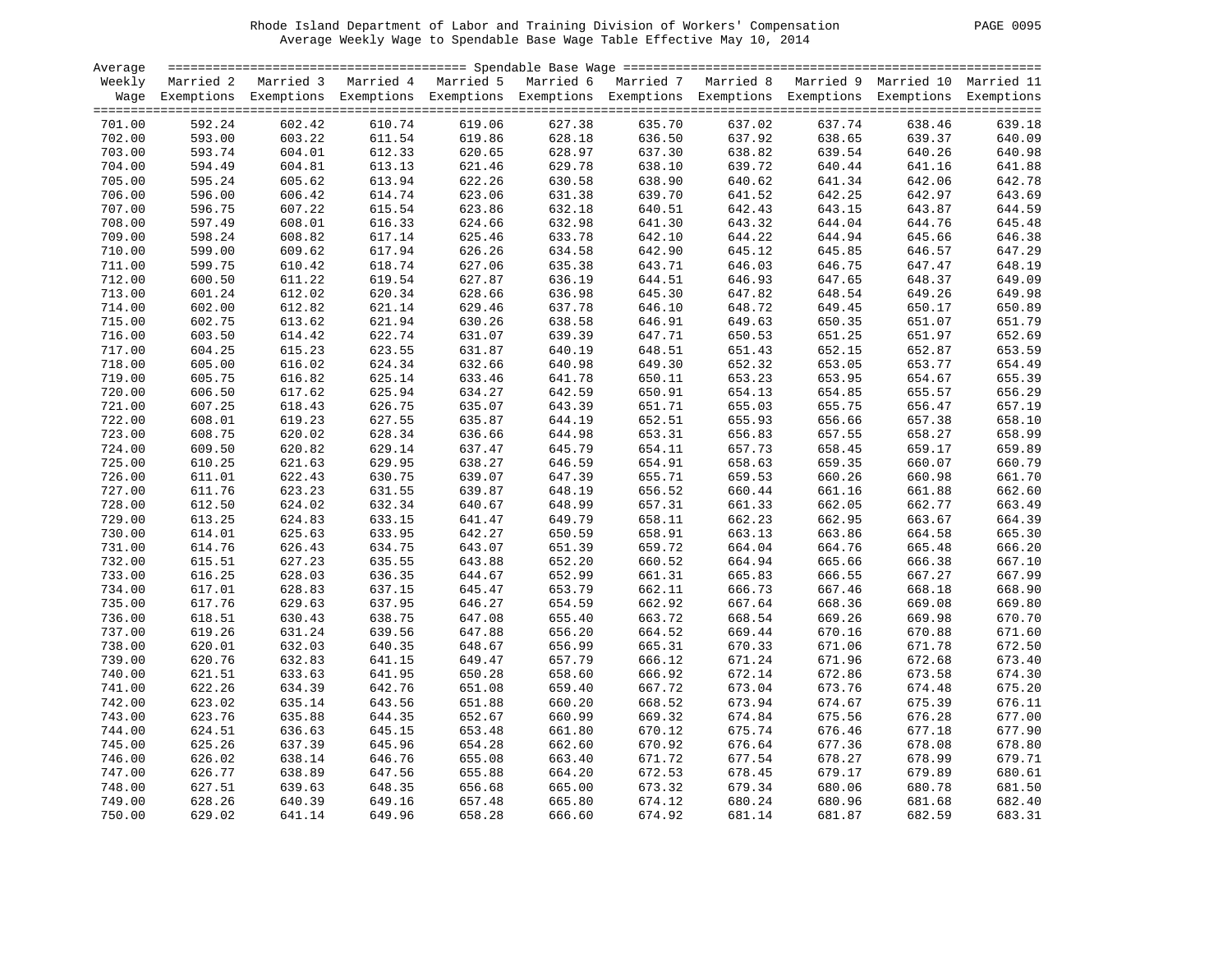|  | 0096<br><b>PAGE</b> |  |
|--|---------------------|--|
|--|---------------------|--|

| Average |        |                     |        |                                                                                                                    |        |        |        |        |        |        |
|---------|--------|---------------------|--------|--------------------------------------------------------------------------------------------------------------------|--------|--------|--------|--------|--------|--------|
| Weekly  |        | Married 2 Married 3 |        | Married 4 Married 5 Married 6 Married 7 Married 8 Married 9 Married 10 Married 11                                  |        |        |        |        |        |        |
|         |        |                     |        | Wage Exemptions Exemptions Exemptions Exemptions Exemptions Exemptions Exemptions Exemptions Exemptions Exemptions |        |        |        |        |        |        |
| 751.00  | 629.77 | 641.89              | 650.76 | 659.08                                                                                                             | 667.40 | 675.73 | 682.05 | 682.77 | 683.49 | 684.21 |
| 752.00  | 630.52 | 642.64              | 651.56 | 659.89                                                                                                             | 668.21 | 676.53 | 682.95 | 683.67 | 684.39 | 685.11 |
| 753.00  | 631.26 | 643.39              | 652.36 | 660.68                                                                                                             | 669.00 | 677.32 | 683.84 | 684.56 | 685.28 | 686.00 |
| 754.00  | 632.02 | 644.14              | 653.16 | 661.48                                                                                                             | 669.80 | 678.12 | 684.74 | 685.47 | 686.19 | 686.91 |
| 755.00  | 632.77 | 644.89              | 653.96 | 662.28                                                                                                             | 670.60 | 678.93 | 685.65 | 686.37 | 687.09 | 687.81 |
| 756.00  | 633.52 | 645.64              | 654.76 | 663.09                                                                                                             | 671.41 | 679.73 | 686.55 | 687.27 | 687.99 | 688.71 |
| 757.00  | 634.27 | 646.40              | 655.57 | 663.89                                                                                                             | 672.21 | 680.53 | 687.45 | 688.17 | 688.89 | 689.61 |
| 758.00  | 635.02 | 647.14              | 656.36 | 664.68                                                                                                             | 673.00 | 681.32 | 688.34 | 689.07 | 689.79 | 690.51 |
| 759.00  | 635.77 | 647.89              | 657.16 | 665.48                                                                                                             | 673.80 | 682.13 | 689.25 | 689.97 | 690.69 | 691.41 |
| 760.00  | 636.52 | 648.64              | 657.96 | 666.29                                                                                                             | 674.61 | 682.93 | 690.15 | 690.87 | 691.59 | 692.31 |
| 761.00  | 637.27 | 649.40              | 658.77 | 667.09                                                                                                             | 675.41 | 683.73 | 691.05 | 691.77 | 692.49 | 693.21 |
| 762.00  | 638.03 | 650.15              | 659.57 | 667.89                                                                                                             | 676.21 | 684.53 | 691.95 | 692.68 | 693.40 | 694.12 |
| 763.00  | 638.77 | 650.89              | 660.36 | 668.68                                                                                                             | 677.00 | 685.33 | 692.85 | 693.57 | 694.29 | 695.01 |
| 764.00  | 639.52 | 651.64              | 661.16 | 669.49                                                                                                             | 677.81 | 686.13 | 693.75 | 694.47 | 695.19 | 695.91 |
| 765.00  | 640.27 | 652.40              | 661.97 | 670.29                                                                                                             | 678.61 | 686.93 | 694.65 | 695.37 | 696.09 | 696.81 |
| 766.00  | 641.03 | 653.15              | 662.77 | 671.09                                                                                                             | 679.41 | 687.73 | 695.55 | 696.28 | 697.00 | 697.72 |
| 767.00  | 641.78 | 653.90              | 663.57 | 671.89                                                                                                             | 680.21 | 688.54 | 696.46 | 697.18 | 697.90 | 698.62 |
| 768.00  | 642.52 | 654.64              | 664.36 | 672.69                                                                                                             | 681.01 | 689.33 | 697.35 | 698.07 | 698.79 | 699.51 |
| 769.00  | 643.27 | 655.40              | 665.17 | 673.49                                                                                                             | 681.81 | 690.13 | 698.25 | 698.97 | 699.69 | 700.41 |
| 770.00  | 644.03 | 656.15              | 665.97 | 674.29                                                                                                             | 682.61 | 690.93 | 699.15 | 699.88 | 700.60 | 701.32 |
| 771.00  | 644.78 | 656.90              | 666.77 | 675.09                                                                                                             | 683.41 | 691.74 | 700.06 | 700.78 | 701.50 | 702.22 |
| 772.00  | 645.53 | 657.65              | 667.57 | 675.90                                                                                                             | 684.22 | 692.54 | 700.86 | 701.68 | 702.40 | 703.12 |
| 773.00  | 646.27 | 658.40              | 668.37 | 676.69                                                                                                             | 685.01 | 693.33 | 701.65 | 702.57 | 703.29 | 704.01 |
| 774.00  | 647.03 | 659.15              | 669.17 | 677.49                                                                                                             | 685.81 | 694.13 | 702.45 | 703.48 | 704.20 | 704.92 |
| 775.00  | 647.78 | 659.90              | 669.97 | 678.29                                                                                                             | 686.61 | 694.94 | 703.26 | 704.38 | 705.10 | 705.82 |
| 776.00  | 648.53 | 660.65              | 670.77 | 679.10                                                                                                             | 687.42 | 695.74 | 704.06 | 705.28 | 706.00 | 706.72 |
| 777.00  | 649.28 | 661.41              | 671.58 | 679.90                                                                                                             | 688.22 | 696.54 | 704.86 | 706.18 | 706.90 | 707.62 |
| 778.00  | 650.03 | 662.15              | 672.37 | 680.69                                                                                                             | 689.01 | 697.33 | 705.65 | 707.08 | 707.80 | 708.52 |
| 779.00  | 650.78 | 662.90              | 673.17 | 681.49                                                                                                             | 689.81 | 698.14 | 706.46 | 707.98 | 708.70 | 709.42 |
| 780.00  | 651.53 | 663.65              | 673.97 | 682.30                                                                                                             | 690.62 | 698.94 | 707.26 | 708.88 | 709.60 | 710.32 |
| 781.00  | 652.28 | 664.41              | 674.78 | 683.10                                                                                                             | 691.42 | 699.74 | 708.06 | 709.78 | 710.50 | 711.22 |
| 782.00  | 653.04 | 665.16              | 675.58 | 683.90                                                                                                             | 692.22 | 700.54 | 708.86 | 710.69 | 711.41 | 712.13 |
| 783.00  | 653.78 | 665.90              | 676.37 | 684.69                                                                                                             | 693.01 | 701.34 | 709.66 | 711.58 | 712.30 | 713.02 |
| 784.00  | 654.53 | 666.65              | 677.17 | 685.50                                                                                                             | 693.82 | 702.14 | 710.46 | 712.48 | 713.20 | 713.92 |
| 785.00  | 655.28 | 667.41              | 677.98 | 686.30                                                                                                             | 694.62 | 702.94 | 711.26 | 713.38 | 714.10 | 714.82 |
| 786.00  | 656.04 | 668.16              | 678.78 | 687.10                                                                                                             | 695.42 | 703.74 | 712.06 | 714.29 | 715.01 | 715.73 |
| 787.00  | 656.79 | 668.91              | 679.58 | 687.90                                                                                                             | 696.22 | 704.55 | 712.87 | 715.19 | 715.91 | 716.63 |
| 788.00  | 657.53 | 669.65              | 680.37 | 688.70                                                                                                             | 697.02 | 705.34 | 713.66 | 716.08 | 716.80 | 717.52 |
| 789.00  | 658.28 | 670.41              | 681.18 | 689.50                                                                                                             | 697.82 | 706.14 | 714.46 | 716.98 | 717.70 | 718.42 |
| 790.00  | 659.04 | 671.16              | 681.98 | 690.30                                                                                                             | 698.62 | 706.94 | 715.26 | 717.89 | 718.61 | 719.33 |
| 791.00  | 659.79 | 671.91              | 682.78 | 691.10                                                                                                             | 699.42 | 707.75 | 716.07 | 718.79 | 719.51 | 720.23 |
| 792.00  | 660.54 | 672.66              | 683.58 | 691.91                                                                                                             | 700.23 | 708.55 | 716.87 | 719.69 | 720.41 | 721.13 |
| 793.00  | 661.28 | 673.41              | 684.38 | 692.70                                                                                                             | 701.02 | 709.34 | 717.66 | 720.58 | 721.30 | 722.02 |
| 794.00  | 662.04 | 674.16              | 685.18 | 693.50                                                                                                             | 701.82 | 710.14 | 718.46 | 721.49 | 722.21 | 722.93 |
| 795.00  | 662.79 | 674.91              | 685.98 | 694.30                                                                                                             | 702.62 | 710.95 | 719.27 | 722.39 | 723.11 | 723.83 |
| 796.00  | 663.54 | 675.66              | 686.78 | 695.11                                                                                                             | 703.43 | 711.75 | 720.07 | 723.29 | 724.01 | 724.73 |
| 797.00  | 664.29 | 676.42              | 687.59 | 695.91                                                                                                             | 704.23 | 712.55 | 720.87 | 724.19 | 724.91 | 725.63 |
| 798.00  | 665.04 | 677.16              | 688.38 | 696.70                                                                                                             | 705.02 | 713.34 | 721.66 | 725.09 | 725.81 | 726.53 |
| 799.00  | 665.79 | 677.91              | 689.18 | 697.50                                                                                                             | 705.82 | 714.15 | 722.47 | 725.99 | 726.71 | 727.43 |
| 800.00  | 666.54 | 678.66              | 689.98 | 698.31                                                                                                             | 706.63 | 714.95 | 723.27 | 726.89 | 727.61 | 728.33 |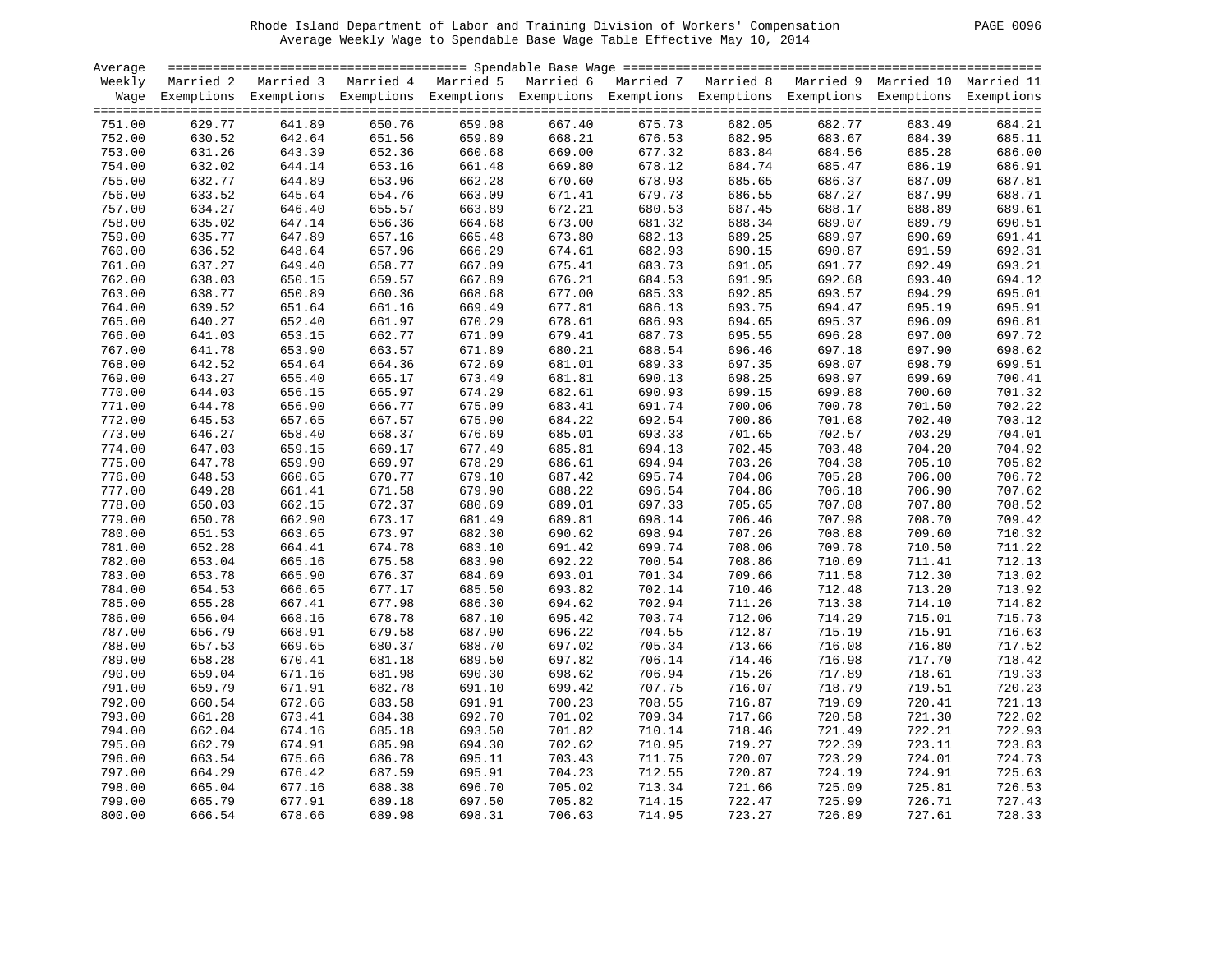| PAGE | 0097 |
|------|------|
|      |      |

| Average |        |                                                                                                                    |        |        |        |        |        |        |        |        |
|---------|--------|--------------------------------------------------------------------------------------------------------------------|--------|--------|--------|--------|--------|--------|--------|--------|
| Weekly  |        | Married 2 Married 3 Married 4 Married 5 Married 6 Married 7 Married 8 Married 9 Married 10 Married 11              |        |        |        |        |        |        |        |        |
|         |        | Wage Exemptions Exemptions Exemptions Exemptions Exemptions Exemptions Exemptions Exemptions Exemptions Exemptions |        |        |        |        |        |        |        |        |
|         |        |                                                                                                                    |        |        |        |        |        |        |        |        |
| 801.00  | 667.29 | 679.42                                                                                                             | 690.79 | 699.11 | 707.43 | 715.75 | 724.07 | 727.79 | 728.51 | 729.23 |
| 802.00  | 668.05 | 680.17                                                                                                             | 691.59 | 699.91 | 708.23 | 716.55 | 724.87 | 728.70 | 729.42 | 730.14 |
| 803.00  | 668.79 | 680.91                                                                                                             | 692.38 | 700.70 | 709.02 | 717.35 | 725.67 | 729.59 | 730.31 | 731.03 |
| 804.00  | 669.54 | 681.66                                                                                                             | 693.18 | 701.51 | 709.83 | 718.15 | 726.47 | 730.49 | 731.21 | 731.93 |
| 805.00  | 670.29 | 682.42                                                                                                             | 693.99 | 702.31 | 710.63 | 718.95 | 727.27 | 731.39 | 732.11 | 732.83 |
| 806.00  | 671.05 | 683.17                                                                                                             | 694.79 | 703.11 | 711.43 | 719.75 | 728.07 | 732.30 | 733.02 | 733.74 |
| 807.00  | 671.80 | 683.92                                                                                                             | 695.59 | 703.91 | 712.23 | 720.56 | 728.88 | 733.20 | 733.92 | 734.64 |
| 808.00  | 672.54 | 684.66                                                                                                             | 696.38 | 704.71 | 713.03 | 721.35 | 729.67 | 734.09 | 734.81 | 735.53 |
| 809.00  | 673.29 | 685.42                                                                                                             | 697.19 | 705.51 | 713.83 | 722.15 | 730.47 | 734.99 | 735.71 | 736.43 |
| 810.00  | 674.05 | 686.17                                                                                                             | 697.99 | 706.31 | 714.63 | 722.95 | 731.27 | 735.90 | 736.62 | 737.34 |
| 811.00  | 674.80 | 686.92                                                                                                             | 698.79 | 707.11 | 715.43 | 723.76 | 732.08 | 736.80 | 737.52 | 738.24 |
|         |        |                                                                                                                    |        |        |        |        |        |        |        |        |
| 812.00  | 675.55 | 687.67                                                                                                             | 699.59 | 707.92 | 716.24 | 724.56 | 732.88 | 737.70 | 738.42 | 739.14 |
| 813.00  | 676.29 | 688.42                                                                                                             | 700.39 | 708.71 | 717.03 | 725.35 | 733.67 | 738.59 | 739.31 | 740.03 |
| 814.00  | 677.05 | 689.17                                                                                                             | 701.19 | 709.51 | 717.83 | 726.15 | 734.47 | 739.50 | 740.22 | 740.94 |
| 815.00  | 677.80 | 689.92                                                                                                             | 701.99 | 710.31 | 718.63 | 726.96 | 735.28 | 740.40 | 741.12 | 741.84 |
| 816.00  | 678.55 | 690.67                                                                                                             | 702.79 | 711.12 | 719.44 | 727.76 | 736.08 | 741.30 | 742.02 | 742.74 |
| 817.00  | 679.30 | 691.43                                                                                                             | 703.55 | 711.92 | 720.24 | 728.56 | 736.88 | 742.20 | 742.92 | 743.64 |
| 818.00  | 680.05 | 692.17                                                                                                             | 704.29 | 712.71 | 721.03 | 729.35 | 737.67 | 743.10 | 743.82 | 744.54 |
| 819.00  | 680.80 | 692.92                                                                                                             | 705.04 | 713.51 | 721.83 | 730.16 | 738.48 | 744.00 | 744.72 | 745.44 |
| 820.00  | 681.55 | 693.67                                                                                                             | 705.79 | 714.32 | 722.64 | 730.96 | 739.28 | 744.90 | 745.62 | 746.34 |
| 821.00  | 682.30 | 694.43                                                                                                             | 706.55 | 715.12 | 723.44 | 731.76 | 740.08 | 745.80 | 746.52 | 747.24 |
| 822.00  | 683.06 | 695.18                                                                                                             | 707.30 | 715.92 | 724.24 | 732.56 | 740.88 | 746.71 | 747.43 | 748.15 |
| 823.00  | 683.80 | 695.92                                                                                                             | 708.04 | 716.71 | 725.03 | 733.36 | 741.68 | 747.60 | 748.32 | 749.04 |
| 824.00  | 684.55 | 696.67                                                                                                             | 708.79 | 717.52 | 725.84 | 734.16 | 742.48 | 748.50 | 749.22 | 749.94 |
| 825.00  | 685.30 | 697.43                                                                                                             | 709.55 | 718.32 | 726.64 | 734.96 | 743.28 | 749.40 | 750.12 | 750.84 |
| 826.00  | 686.06 | 698.18                                                                                                             | 710.30 | 719.12 | 727.44 | 735.76 | 744.08 | 750.31 | 751.03 | 751.75 |
| 827.00  | 686.81 | 698.93                                                                                                             | 711.05 | 719.92 | 728.24 | 736.57 | 744.89 | 751.21 | 751.93 | 752.65 |
| 828.00  | 687.55 | 699.67                                                                                                             | 711.79 | 720.72 | 729.04 | 737.36 | 745.68 | 752.10 | 752.82 | 753.54 |
| 829.00  | 688.30 | 700.43                                                                                                             | 712.55 | 721.52 | 729.84 | 738.16 | 746.48 | 753.00 | 753.72 | 754.44 |
| 830.00  | 689.06 | 701.18                                                                                                             | 713.30 | 722.32 | 730.64 | 738.96 | 747.28 | 753.91 | 754.63 | 755.35 |
| 831.00  | 689.81 | 701.93                                                                                                             | 714.05 | 723.12 | 731.44 | 739.77 | 748.09 | 754.81 | 755.53 | 756.25 |
| 832.00  | 690.56 | 702.68                                                                                                             | 714.80 | 723.93 | 732.25 | 740.57 | 748.89 | 755.71 | 756.43 | 757.15 |
| 833.00  | 691.30 | 703.43                                                                                                             | 715.55 | 724.72 | 733.04 | 741.36 | 749.68 | 756.60 | 757.32 | 758.04 |
| 834.00  | 692.06 | 704.18                                                                                                             | 716.30 | 725.52 | 733.84 | 742.16 | 750.48 | 757.51 | 758.23 | 758.95 |
| 835.00  | 692.81 | 704.93                                                                                                             | 717.05 | 726.32 | 734.64 | 742.97 | 751.29 | 758.41 | 759.13 | 759.85 |
| 836.00  | 693.56 | 705.68                                                                                                             | 717.80 | 727.13 | 735.45 | 743.77 | 752.09 | 759.31 | 760.03 | 760.75 |
| 837.00  | 694.31 | 706.44                                                                                                             | 718.56 | 727.93 | 736.25 | 744.57 | 752.89 | 760.21 | 760.93 | 761.65 |
| 838.00  | 695.06 | 707.18                                                                                                             | 719.30 | 728.72 | 737.04 | 745.36 | 753.68 | 761.11 | 761.83 | 762.55 |
| 839.00  | 695.81 | 707.93                                                                                                             | 720.05 | 729.52 | 737.84 | 746.17 | 754.49 | 762.01 | 762.73 | 763.45 |
| 840.00  | 696.56 | 708.68                                                                                                             | 720.80 | 730.33 | 738.65 | 746.97 | 755.29 | 762.91 | 763.63 | 764.35 |
| 841.00  | 697.31 | 709.44                                                                                                             | 721.56 | 731.13 | 739.45 | 747.77 | 756.09 | 763.81 | 764.53 | 765.25 |
| 842.00  | 698.07 | 710.19                                                                                                             | 722.31 | 731.93 | 740.25 | 748.57 | 756.89 | 764.72 | 765.44 | 766.16 |
| 843.00  | 698.81 | 710.93                                                                                                             | 723.05 | 732.72 | 741.04 | 749.37 | 757.69 | 765.61 | 766.33 | 767.05 |
| 844.00  | 699.56 | 711.68                                                                                                             | 723.80 | 733.53 | 741.85 | 750.17 | 758.49 | 766.51 | 767.23 | 767.95 |
| 845.00  | 700.31 | 712.44                                                                                                             | 724.56 | 734.33 | 742.65 | 750.97 | 759.29 | 767.41 | 768.13 | 768.85 |
| 846.00  | 701.07 | 713.19                                                                                                             | 725.31 | 735.13 | 743.45 | 751.77 | 760.09 | 768.32 | 769.04 | 769.76 |
| 847.00  | 701.82 | 713.94                                                                                                             | 726.06 | 735.93 | 744.25 | 752.58 | 760.90 | 769.22 | 769.94 | 770.66 |
| 848.00  | 702.56 | 714.68                                                                                                             | 726.80 | 736.73 | 745.05 | 753.37 | 761.69 | 770.01 | 770.83 | 771.55 |
| 849.00  | 703.31 | 715.44                                                                                                             | 727.56 | 737.53 | 745.85 | 754.17 | 762.49 | 770.81 | 771.73 | 772.45 |
| 850.00  | 704.07 | 716.19                                                                                                             | 728.31 | 738.33 | 746.65 | 754.97 | 763.29 | 771.62 | 772.64 | 773.36 |
|         |        |                                                                                                                    |        |        |        |        |        |        |        |        |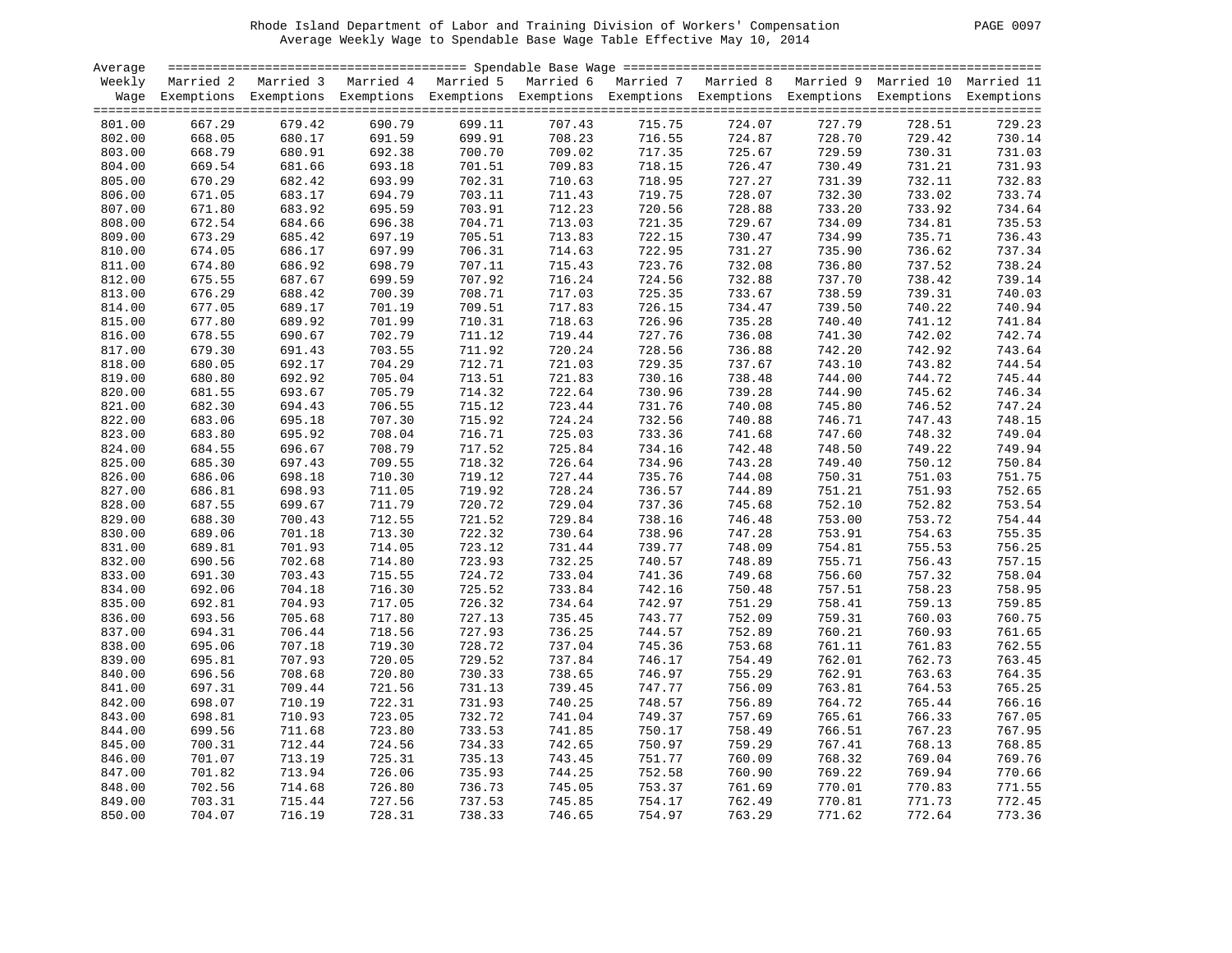| PAGE | 0098 |
|------|------|
|      |      |

| Average          |        |                                                                                                                    |        |        |        |        |        |        |        |        |
|------------------|--------|--------------------------------------------------------------------------------------------------------------------|--------|--------|--------|--------|--------|--------|--------|--------|
| Weekly           |        | Married 2 Married 3 Married 4 Married 5 Married 6 Married 7 Married 8 Married 9 Married 10 Married 11              |        |        |        |        |        |        |        |        |
|                  |        | Wage Exemptions Exemptions Exemptions Exemptions Exemptions Exemptions Exemptions Exemptions Exemptions Exemptions |        |        |        |        |        |        |        |        |
|                  |        |                                                                                                                    |        |        |        |        |        |        |        |        |
| 851.00           | 704.82 | 716.94                                                                                                             | 729.06 | 739.13 | 747.45 | 755.78 | 764.10 | 772.42 | 773.54 | 774.26 |
| 852.00           | 705.57 | 717.69                                                                                                             | 729.81 | 739.94 | 748.26 | 756.58 | 764.90 | 773.22 | 774.44 | 775.16 |
| 853.00           | 706.31 | 718.44                                                                                                             | 730.56 | 740.73 | 749.05 | 757.37 | 765.69 | 774.01 | 775.33 | 776.05 |
| 854.00           | 707.07 | 719.19                                                                                                             | 731.31 | 741.53 | 749.85 | 758.17 | 766.49 | 774.82 | 776.24 | 776.96 |
| 855.00           | 707.82 | 719.94                                                                                                             | 732.06 | 742.33 | 750.65 | 758.98 | 767.30 | 775.62 | 777.14 | 777.86 |
| 856.00           | 708.57 | 720.69                                                                                                             | 732.81 | 743.14 | 751.46 | 759.78 | 768.10 | 776.42 | 778.04 | 778.76 |
| 857.00           | 709.32 | 721.45                                                                                                             | 733.57 | 743.94 | 752.26 | 760.58 | 768.90 | 777.22 | 778.94 | 779.66 |
| 858.00           | 710.07 | 722.19                                                                                                             | 734.31 | 744.73 | 753.05 | 761.37 | 769.69 | 778.02 | 779.84 | 780.56 |
| 859.00           | 710.82 | 722.94                                                                                                             | 735.06 | 745.53 | 753.85 | 762.18 | 770.50 | 778.82 | 780.74 | 781.46 |
| 860.00           | 711.57 | 723.69                                                                                                             | 735.81 | 746.34 | 754.66 | 762.98 | 771.30 | 779.62 | 781.64 | 782.36 |
| 861.00           | 712.32 | 724.45                                                                                                             | 736.57 | 747.14 | 755.46 | 763.78 | 772.10 | 780.42 | 782.54 | 783.26 |
|                  |        |                                                                                                                    |        |        |        |        |        |        |        |        |
| 862.00           | 713.08 | 725.20                                                                                                             | 737.32 | 747.94 | 756.26 | 764.58 | 772.90 | 781.23 | 783.45 | 784.17 |
| 863.00           | 713.82 | 725.94                                                                                                             | 738.06 | 748.73 | 757.05 | 765.38 | 773.70 | 782.02 | 784.34 | 785.06 |
| 864.00           | 714.57 | 726.69                                                                                                             | 738.81 | 749.54 | 757.86 | 766.18 | 774.50 | 782.82 | 785.24 | 785.96 |
| 865.00           | 715.32 | 727.45                                                                                                             | 739.57 | 750.34 | 758.66 | 766.98 | 775.30 | 783.62 | 786.14 | 786.86 |
| 866.00           | 716.08 | 728.20                                                                                                             | 740.32 | 751.14 | 759.46 | 767.78 | 776.10 | 784.43 | 787.05 | 787.77 |
| 867.00           | 716.83 | 728.95                                                                                                             | 741.07 | 751.94 | 760.26 | 768.59 | 776.91 | 785.23 | 787.95 | 788.67 |
| 868.00           | 717.57 | 729.69                                                                                                             | 741.81 | 752.74 | 761.06 | 769.38 | 777.70 | 786.02 | 788.84 | 789.56 |
| 869.00           | 718.32 | 730.45                                                                                                             | 742.57 | 753.54 | 761.86 | 770.18 | 778.50 | 786.82 | 789.74 | 790.46 |
| 870.00           | 719.08 | 731.20                                                                                                             | 743.32 | 754.34 | 762.66 | 770.98 | 779.30 | 787.63 | 790.65 | 791.37 |
| 871.00           | 719.83 | 731.95                                                                                                             | 744.07 | 755.14 | 763.46 | 771.79 | 780.11 | 788.43 | 791.55 | 792.27 |
| 872.00           | 720.58 | 732.70                                                                                                             | 744.82 | 755.95 | 764.27 | 772.59 | 780.91 | 789.23 | 792.45 | 793.17 |
| 873.00           | 721.32 | 733.45                                                                                                             | 745.57 | 756.74 | 765.06 | 773.38 | 781.70 | 790.02 | 793.34 | 794.06 |
| 874.00           | 722.08 | 734.20                                                                                                             | 746.32 | 757.54 | 765.86 | 774.18 | 782.50 | 790.83 | 794.25 | 794.97 |
| 875.00           | 722.83 | 734.95                                                                                                             | 747.07 | 758.34 | 766.66 | 774.99 | 783.31 | 791.63 | 795.15 | 795.87 |
| 876.00           | 723.58 | 735.70                                                                                                             | 747.82 | 759.15 | 767.47 | 775.79 | 784.11 | 792.43 | 796.05 | 796.77 |
| 877.00           | 724.33 | 736.46                                                                                                             | 748.58 | 759.95 | 768.27 | 776.59 | 784.91 | 793.23 | 796.95 | 797.67 |
| 878.00           | 725.08 | 737.20                                                                                                             | 749.32 | 760.74 | 769.06 | 777.38 | 785.70 | 794.03 | 797.85 | 798.57 |
| 879.00           | 725.83 | 737.95                                                                                                             | 750.07 | 761.54 | 769.86 | 778.19 | 786.51 | 794.83 | 798.75 | 799.47 |
| 880.00           | 726.58 | 738.70                                                                                                             | 750.82 | 762.35 | 770.67 | 778.99 | 787.31 | 795.63 | 799.65 | 800.37 |
| 881.00           | 727.33 | 739.46                                                                                                             | 751.58 | 763.15 | 771.47 | 779.79 | 788.11 | 796.43 | 800.55 | 801.27 |
| 882.00           | 728.09 | 740.21                                                                                                             | 752.33 | 763.95 | 772.27 | 780.59 | 788.91 | 797.24 | 801.46 | 802.18 |
| 883.00           | 728.83 | 740.95                                                                                                             | 753.07 | 764.74 | 773.06 | 781.39 | 789.71 | 798.03 | 802.35 | 803.07 |
| 884.00           | 729.58 | 741.70                                                                                                             | 753.82 | 765.55 | 773.87 | 782.19 | 790.51 | 798.83 | 803.25 | 803.97 |
| 885.00           | 730.33 | 742.46                                                                                                             | 754.58 | 766.35 | 774.67 | 782.99 | 791.31 | 799.63 | 804.15 | 804.87 |
| 886.00           | 731.09 | 743.21                                                                                                             | 755.33 | 767.15 | 775.47 | 783.79 | 792.11 | 800.44 | 805.06 | 805.78 |
| 887.00           | 731.84 | 743.96                                                                                                             | 756.08 | 767.95 | 776.27 | 784.60 | 792.92 | 801.24 | 805.96 | 806.68 |
| 888.00           | 732.58 | 744.70                                                                                                             | 756.82 | 768.75 | 777.07 | 785.39 | 793.71 | 802.03 | 806.85 | 807.57 |
| 889.00           | 733.33 | 745.46                                                                                                             | 757.58 | 769.55 | 777.87 | 786.19 | 794.51 | 802.83 | 807.75 | 808.47 |
| 890.00           | 734.09 | 746.21                                                                                                             | 758.33 | 770.35 | 778.67 | 786.99 | 795.31 | 803.64 | 808.66 | 809.38 |
| 891.00           | 734.84 | 746.96                                                                                                             | 759.08 | 771.15 | 779.47 | 787.80 | 796.12 | 804.44 | 809.56 | 810.28 |
| 892.00           | 735.59 | 747.71                                                                                                             | 759.83 | 771.96 | 780.28 | 788.60 | 796.92 | 805.24 | 810.46 | 811.18 |
| 893.00           | 736.33 | 748.46                                                                                                             | 760.58 | 772.70 | 781.07 | 789.39 | 797.71 | 806.03 | 811.35 | 812.07 |
| 894.00           | 737.09 | 749.21                                                                                                             | 761.33 | 773.45 | 781.87 | 790.19 | 798.51 | 806.84 | 812.26 | 812.98 |
| 895.00           | 737.84 | 749.96                                                                                                             | 762.08 | 774.20 | 782.67 | 791.00 | 799.32 | 807.64 | 813.16 | 813.88 |
| 896.00           | 738.59 | 750.71                                                                                                             | 762.83 | 774.96 | 783.48 | 791.80 | 800.12 | 808.44 | 814.06 | 814.78 |
|                  | 739.34 | 751.47                                                                                                             | 763.59 | 775.71 | 784.28 | 792.60 | 800.92 | 809.24 | 814.96 | 815.68 |
| 897.00<br>898.00 | 740.09 | 752.21                                                                                                             | 764.33 | 776.45 | 785.07 | 793.39 | 801.71 | 810.04 | 815.86 | 816.58 |
|                  |        |                                                                                                                    |        |        |        |        |        |        |        |        |
| 899.00           | 740.84 | 752.96                                                                                                             | 765.08 | 777.20 | 785.87 | 794.20 | 802.52 | 810.84 | 816.76 | 817.48 |
| 900.00           | 741.59 | 753.71                                                                                                             | 765.83 | 777.96 | 786.68 | 795.00 | 803.32 | 811.64 | 817.66 | 818.38 |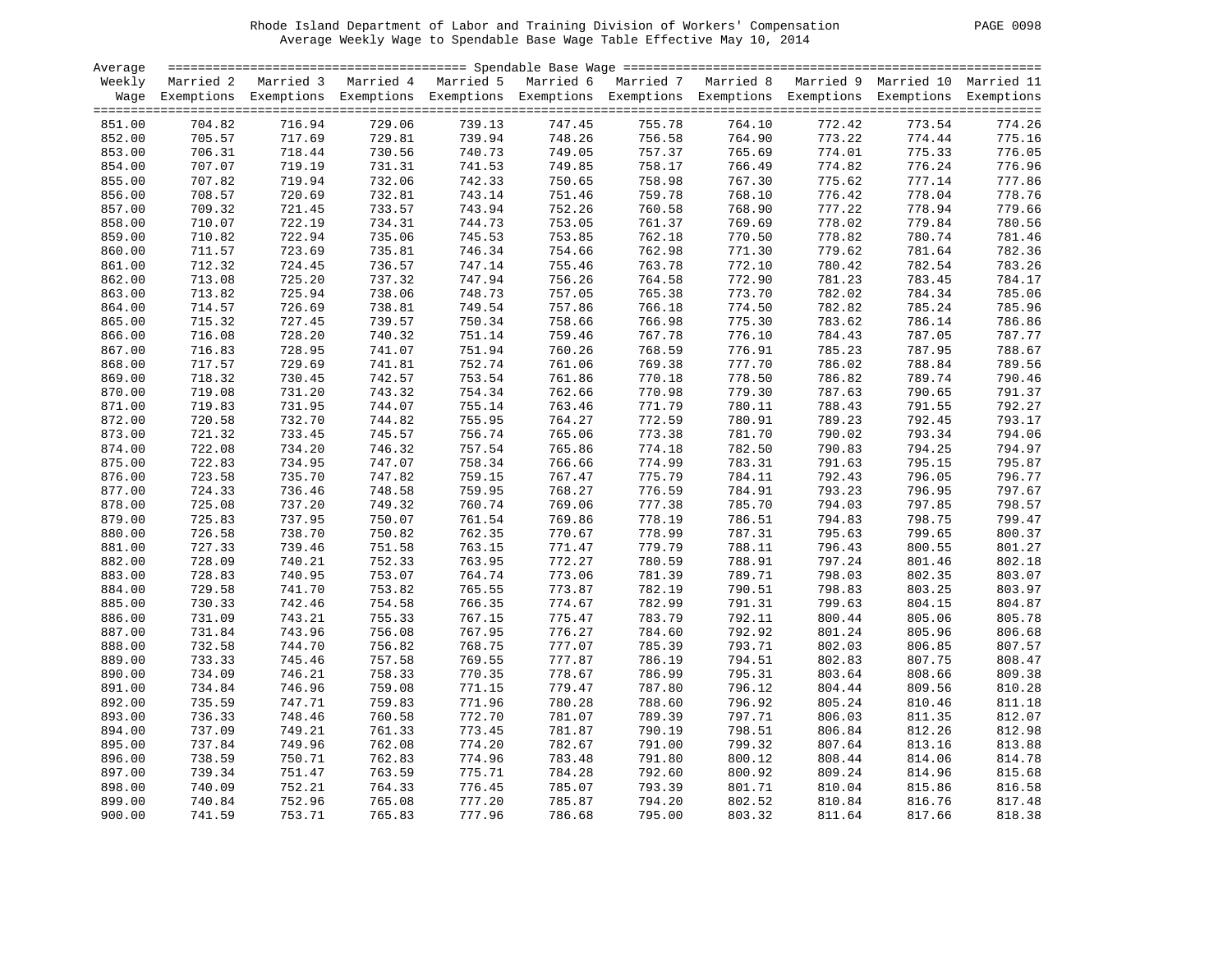| PAGE | 0099 |
|------|------|
|      |      |

| Average |                  |        |                  |                  |                                                                                                                    |        |        |        |        |        |
|---------|------------------|--------|------------------|------------------|--------------------------------------------------------------------------------------------------------------------|--------|--------|--------|--------|--------|
| Weekly  |                  |        |                  |                  | Married 2 Married 3 Married 4 Married 5 Married 6 Married 7 Married 8 Married 9 Married 10 Married 11              |        |        |        |        |        |
|         |                  |        |                  |                  | Wage Exemptions Exemptions Exemptions Exemptions Exemptions Exemptions Exemptions Exemptions Exemptions Exemptions |        |        |        |        |        |
|         |                  |        |                  |                  |                                                                                                                    |        |        |        |        |        |
| 901.00  | 742.34           | 754.47 | 766.59           | 778.71           | 787.48                                                                                                             | 795.80 | 804.12 | 812.44 | 818.56 | 819.28 |
| 902.00  | 743.10           | 755.22 | 767.34           | 779.46           | 788.28                                                                                                             | 796.60 | 804.92 | 813.25 | 819.47 | 820.19 |
| 903.00  | 743.84           | 755.96 | 768.08           | 780.20           | 789.07                                                                                                             | 797.40 | 805.72 | 814.04 | 820.36 | 821.08 |
| 904.00  | 744.59           | 756.71 | 768.83           | 780.96           | 789.88                                                                                                             | 798.20 | 806.52 | 814.84 | 821.26 | 821.98 |
| 905.00  | 745.34           | 757.47 | 769.59           | 781.71           | 790.68                                                                                                             | 799.00 | 807.32 | 815.64 | 822.16 | 822.88 |
| 906.00  | 746.10           | 758.22 | 770.34           | 782.46           | 791.48                                                                                                             | 799.80 | 808.12 | 816.45 | 823.07 | 823.79 |
|         |                  |        |                  |                  |                                                                                                                    |        |        |        |        |        |
| 907.00  | 746.85<br>747.59 | 758.97 | 771.09<br>771.83 | 783.21<br>783.96 | 792.28<br>793.08                                                                                                   | 800.61 | 808.93 | 817.25 | 823.97 | 824.69 |
| 908.00  |                  | 759.71 |                  |                  |                                                                                                                    | 801.40 | 809.72 | 818.04 | 824.86 | 825.58 |
| 909.00  | 748.34           | 760.47 | 772.59           | 784.71           | 793.88                                                                                                             | 802.20 | 810.52 | 818.84 | 825.76 | 826.48 |
| 910.00  | 749.10           | 761.22 | 773.34           | 785.46           | 794.68                                                                                                             | 803.00 | 811.32 | 819.65 | 826.67 | 827.39 |
| 911.00  | 749.85           | 761.97 | 774.09           | 786.21           | 795.48                                                                                                             | 803.81 | 812.13 | 820.45 | 827.57 | 828.29 |
| 912.00  | 750.60           | 762.72 | 774.84           | 786.97           | 796.29                                                                                                             | 804.61 | 812.93 | 821.25 | 828.47 | 829.19 |
| 913.00  | 751.34           | 763.47 | 775.59           | 787.71           | 797.08                                                                                                             | 805.40 | 813.72 | 822.04 | 829.36 | 830.08 |
| 914.00  | 752.10           | 764.22 | 776.34           | 788.46           | 797.88                                                                                                             | 806.20 | 814.52 | 822.85 | 830.27 | 830.99 |
| 915.00  | 752.85           | 764.97 | 777.09           | 789.21           | 798.68                                                                                                             | 807.01 | 815.33 | 823.65 | 831.17 | 831.89 |
| 916.00  | 753.60           | 765.72 | 777.84           | 789.97           | 799.49                                                                                                             | 807.81 | 816.13 | 824.45 | 832.07 | 832.79 |
| 917.00  | 754.35           | 766.48 | 778.60           | 790.72           | 800.29                                                                                                             | 808.61 | 816.93 | 825.25 | 832.97 | 833.69 |
| 918.00  | 755.10           | 767.22 | 779.34           | 791.46           | 801.08                                                                                                             | 809.40 | 817.72 | 826.05 | 833.87 | 834.59 |
| 919.00  | 755.85           | 767.97 | 780.09           | 792.21           | 801.88                                                                                                             | 810.21 | 818.53 | 826.85 | 834.77 | 835.49 |
| 920.00  | 756.60           | 768.72 | 780.84           | 792.97           | 802.69                                                                                                             | 811.01 | 819.33 | 827.65 | 835.67 | 836.39 |
| 921.00  | 757.35           | 769.48 | 781.60           | 793.72           | 803.49                                                                                                             | 811.81 | 820.13 | 828.45 | 836.57 | 837.29 |
| 922.00  | 758.11           | 770.23 | 782.35           | 794.47           | 804.29                                                                                                             | 812.61 | 820.93 | 829.26 | 837.48 | 838.20 |
| 923.00  | 758.85           | 770.97 | 783.09           | 795.21           | 805.08                                                                                                             | 813.41 | 821.73 | 830.05 | 838.37 | 839.09 |
| 924.00  | 759.60           | 771.72 | 783.84           | 795.97           | 805.89                                                                                                             | 814.21 | 822.53 | 830.85 | 839.17 | 839.99 |
| 925.00  | 760.35           | 772.48 | 784.60           | 796.72           | 806.69                                                                                                             | 815.01 | 823.33 | 831.65 | 839.97 | 840.89 |
| 926.00  | 761.11           | 773.23 | 785.35           | 797.47           | 807.49                                                                                                             | 815.81 | 824.13 | 832.46 | 840.78 | 841.80 |
| 927.00  | 761.86           | 773.98 | 786.10           | 798.22           | 808.29                                                                                                             | 816.62 | 824.94 | 833.26 | 841.58 | 842.70 |
| 928.00  | 762.60           | 774.72 | 786.84           | 798.97           | 809.09                                                                                                             | 817.41 | 825.73 | 834.05 | 842.37 | 843.59 |
| 929.00  | 763.35           | 775.48 | 787.60           | 799.72           | 809.89                                                                                                             | 818.21 | 826.53 | 834.85 | 843.17 | 844.49 |
| 930.00  | 764.11           | 776.23 | 788.35           | 800.47           | 810.69                                                                                                             | 819.01 | 827.33 | 835.66 | 843.98 | 845.40 |
| 931.00  | 764.86           | 776.98 | 789.10           | 801.22           | 811.49                                                                                                             | 819.82 | 828.14 | 836.46 | 844.78 | 846.30 |
| 932.00  | 765.61           | 777.73 | 789.85           | 801.98           | 812.30                                                                                                             | 820.62 | 828.94 | 837.26 | 845.58 | 847.20 |
|         |                  |        |                  |                  |                                                                                                                    |        |        |        |        |        |
| 933.00  | 766.35           | 778.48 | 790.60           | 802.72           | 813.09                                                                                                             | 821.41 | 829.73 | 838.05 | 846.37 | 848.09 |
| 934.00  | 767.11           | 779.23 | 791.35           | 803.47           | 813.89                                                                                                             | 822.21 | 830.53 | 838.86 | 847.18 | 849.00 |
| 935.00  | 767.86           | 779.98 | 792.10           | 804.22           | 814.69                                                                                                             | 823.02 | 831.34 | 839.66 | 847.98 | 849.90 |
| 936.00  | 768.61           | 780.73 | 792.85           | 804.98           | 815.50                                                                                                             | 823.82 | 832.14 | 840.46 | 848.78 | 850.80 |
| 937.00  | 769.36           | 781.49 | 793.61           | 805.73           | 816.30                                                                                                             | 824.62 | 832.94 | 841.26 | 849.58 | 851.70 |
| 938.00  | 770.11           | 782.23 | 794.35           | 806.47           | 817.09                                                                                                             | 825.41 | 833.73 | 842.06 | 850.38 | 852.60 |
| 939.00  | 770.86           | 782.98 | 795.10           | 807.22           | 817.89                                                                                                             | 826.22 | 834.54 | 842.86 | 851.18 | 853.50 |
| 940.00  | 771.61           | 783.73 | 795.85           | 807.98           | 818.70                                                                                                             | 827.02 | 835.34 | 843.66 | 851.98 | 854.40 |
| 941.00  | 772.36           | 784.49 | 796.61           | 808.73           | 819.50                                                                                                             | 827.82 | 836.14 | 844.46 | 852.78 | 855.30 |
| 942.00  | 773.12           | 785.24 | 797.36           | 809.48           | 820.30                                                                                                             | 828.62 | 836.94 | 845.27 | 853.59 | 856.21 |
| 943.00  | 773.86           | 785.98 | 798.10           | 810.22           | 821.09                                                                                                             | 829.42 | 837.74 | 846.06 | 854.38 | 857.10 |
| 944.00  | 774.61           | 786.73 | 798.85           | 810.98           | 821.90                                                                                                             | 830.22 | 838.54 | 846.86 | 855.18 | 858.00 |
| 945.00  | 775.36           | 787.49 | 799.61           | 811.73           | 822.70                                                                                                             | 831.02 | 839.34 | 847.66 | 855.98 | 858.90 |
| 946.00  | 776.12           | 788.24 | 800.36           | 812.48           | 823.50                                                                                                             | 831.82 | 840.14 | 848.47 | 856.79 | 859.81 |
| 947.00  | 776.87           | 788.99 | 801.11           | 813.23           | 824.30                                                                                                             | 832.63 | 840.95 | 849.27 | 857.59 | 860.71 |
| 948.00  | 777.61           | 789.73 | 801.85           | 813.98           | 825.10                                                                                                             | 833.42 | 841.74 | 850.06 | 858.38 | 861.60 |
| 949.00  | 778.36           | 790.49 | 802.61           | 814.73           | 825.90                                                                                                             | 834.22 | 842.54 | 850.86 | 859.18 | 862.50 |
| 950.00  | 779.12           | 791.24 | 803.36           | 815.48           | 826.70                                                                                                             | 835.02 | 843.34 | 851.67 | 859.99 | 863.41 |
|         |                  |        |                  |                  |                                                                                                                    |        |        |        |        |        |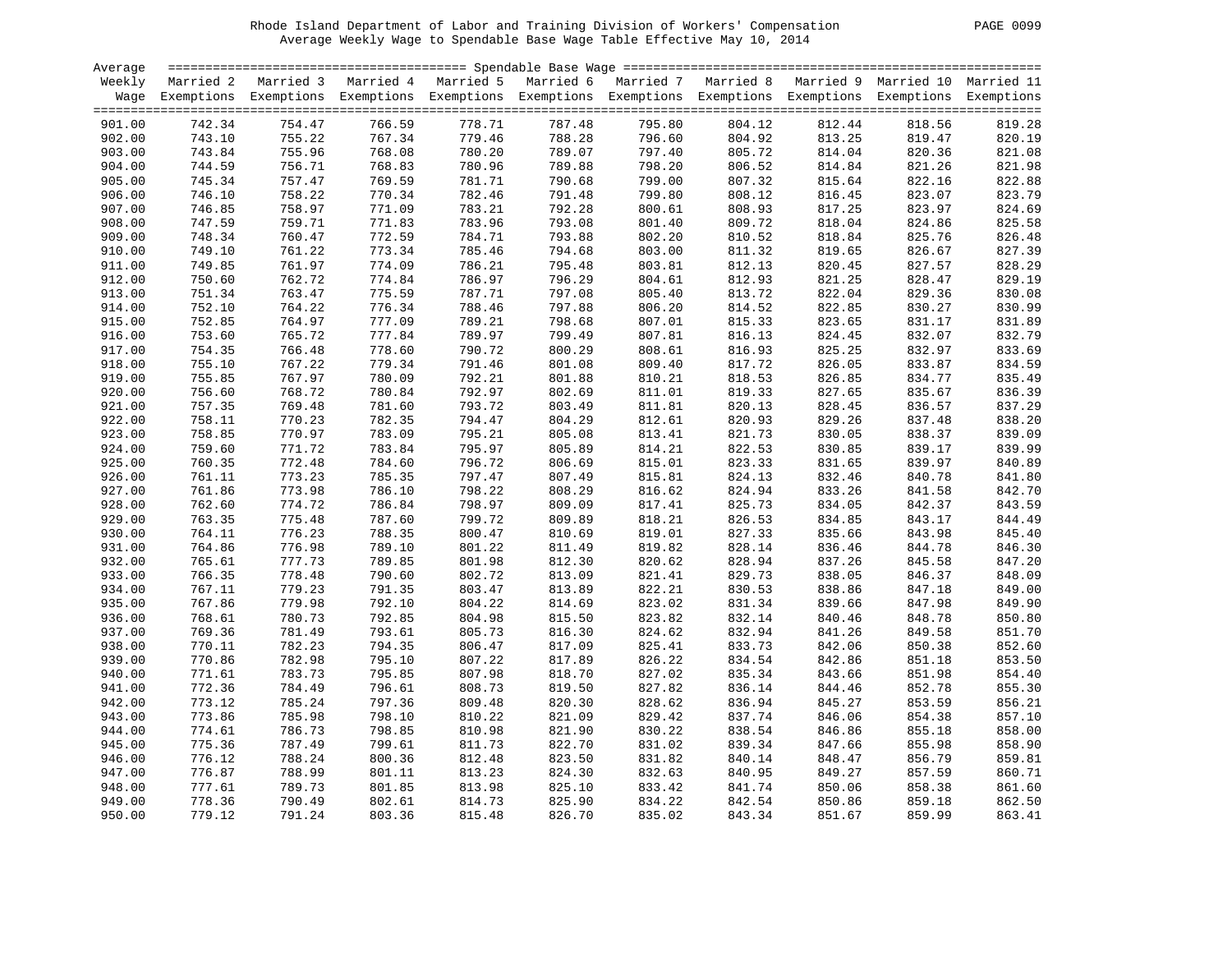| <b>PAGE</b> | 0100 |
|-------------|------|
|             |      |

| Average |        |                                                                                                                    |        |        |        |        |        |        |                  |        |
|---------|--------|--------------------------------------------------------------------------------------------------------------------|--------|--------|--------|--------|--------|--------|------------------|--------|
| Weekly  |        | Married 2 Married 3 Married 4 Married 5 Married 6 Married 7 Married 8 Married 9 Married 10 Married 11              |        |        |        |        |        |        |                  |        |
|         |        | Wage Exemptions Exemptions Exemptions Exemptions Exemptions Exemptions Exemptions Exemptions Exemptions Exemptions |        |        |        |        |        |        |                  |        |
|         |        |                                                                                                                    |        |        |        |        |        |        |                  |        |
| 951.00  | 779.87 | 791.99                                                                                                             | 804.11 | 816.23 | 827.50 | 835.83 | 844.15 | 852.47 | 860.79           | 864.31 |
| 952.00  | 780.62 | 792.74                                                                                                             | 804.86 | 816.99 | 828.31 | 836.63 | 844.95 | 853.27 | 861.59           | 865.21 |
| 953.00  | 781.36 | 793.49                                                                                                             | 805.61 | 817.73 | 829.10 | 837.42 | 845.74 | 854.06 | 862.38           | 866.10 |
| 954.00  | 782.12 | 794.24                                                                                                             | 806.36 | 818.48 | 829.90 | 838.22 | 846.54 | 854.87 | 863.19           | 867.01 |
| 955.00  | 782.87 | 794.99                                                                                                             | 807.11 | 819.23 | 830.70 | 839.03 | 847.35 | 855.67 | 863.99           | 867.91 |
| 956.00  | 783.62 | 795.74                                                                                                             | 807.86 | 819.99 | 831.51 | 839.83 | 848.15 | 856.47 | 864.79           | 868.81 |
| 957.00  | 784.37 | 796.50                                                                                                             | 808.62 | 820.74 | 832.31 | 840.63 | 848.95 | 857.27 | 865.59           | 869.71 |
| 958.00  | 785.12 | 797.24                                                                                                             | 809.36 | 821.48 | 833.10 | 841.42 | 849.74 | 858.07 | 866.39           | 870.61 |
| 959.00  | 785.87 | 797.99                                                                                                             | 810.11 | 822.23 | 833.90 | 842.23 | 850.55 | 858.87 | 867.19           | 871.51 |
| 960.00  | 786.62 | 798.74                                                                                                             | 810.86 | 822.99 | 834.71 | 843.03 | 851.35 | 859.67 | 867.99           | 872.41 |
| 961.00  | 787.37 | 799.50                                                                                                             | 811.62 | 823.74 | 835.51 | 843.83 | 852.15 | 860.47 | 868.79           | 873.31 |
|         |        |                                                                                                                    |        |        |        |        |        |        |                  |        |
| 962.00  | 788.13 | 800.25                                                                                                             | 812.37 | 824.49 | 836.31 | 844.63 | 852.95 | 861.28 | 869.60<br>870.39 | 874.22 |
| 963.00  | 788.87 | 800.99                                                                                                             | 813.11 | 825.23 | 837.10 | 845.43 | 853.75 | 862.07 |                  | 875.11 |
| 964.00  | 789.62 | 801.74                                                                                                             | 813.86 | 825.99 | 837.91 | 846.23 | 854.55 | 862.87 | 871.19           | 876.01 |
| 965.00  | 790.37 | 802.50                                                                                                             | 814.62 | 826.74 | 838.71 | 847.03 | 855.35 | 863.67 | 871.99           | 876.91 |
| 966.00  | 791.13 | 803.25                                                                                                             | 815.37 | 827.49 | 839.51 | 847.83 | 856.15 | 864.48 | 872.80           | 877.82 |
| 967.00  | 791.88 | 804.00                                                                                                             | 816.12 | 828.24 | 840.31 | 848.64 | 856.96 | 865.28 | 873.60           | 878.72 |
| 968.00  | 792.62 | 804.74                                                                                                             | 816.86 | 828.99 | 841.11 | 849.43 | 857.75 | 866.07 | 874.39           | 879.61 |
| 969.00  | 793.37 | 805.50                                                                                                             | 817.62 | 829.74 | 841.86 | 850.23 | 858.55 | 866.87 | 875.19           | 880.51 |
| 970.00  | 794.13 | 806.25                                                                                                             | 818.37 | 830.49 | 842.61 | 851.03 | 859.35 | 867.68 | 876.00           | 881.42 |
| 971.00  | 794.88 | 807.00                                                                                                             | 819.12 | 831.24 | 843.36 | 851.84 | 860.16 | 868.48 | 876.80           | 882.32 |
| 972.00  | 795.63 | 807.75                                                                                                             | 819.87 | 832.00 | 844.12 | 852.64 | 860.96 | 869.28 | 877.60           | 883.22 |
| 973.00  | 796.37 | 808.50                                                                                                             | 820.62 | 832.74 | 844.86 | 853.43 | 861.75 | 870.07 | 878.39           | 884.11 |
| 974.00  | 797.13 | 809.25                                                                                                             | 821.37 | 833.49 | 845.61 | 854.23 | 862.55 | 870.88 | 879.20           | 885.02 |
| 975.00  | 797.88 | 810.00                                                                                                             | 822.12 | 834.24 | 846.36 | 855.04 | 863.36 | 871.68 | 880.00           | 885.92 |
| 976.00  | 798.63 | 810.75                                                                                                             | 822.87 | 835.00 | 847.12 | 855.84 | 864.16 | 872.48 | 880.80           | 886.82 |
| 977.00  | 799.38 | 811.51                                                                                                             | 823.63 | 835.75 | 847.87 | 856.64 | 864.96 | 873.28 | 881.60           | 887.72 |
| 978.00  | 800.13 | 812.25                                                                                                             | 824.37 | 836.49 | 848.61 | 857.43 | 865.75 | 874.08 | 882.40           | 888.62 |
| 979.00  | 800.88 | 813.00                                                                                                             | 825.12 | 837.24 | 849.36 | 858.24 | 866.56 | 874.88 | 883.20           | 889.52 |
| 980.00  | 801.63 | 813.75                                                                                                             | 825.87 | 838.00 | 850.12 | 859.04 | 867.36 | 875.68 | 884.00           | 890.42 |
| 981.00  | 802.38 | 814.51                                                                                                             | 826.63 | 838.75 | 850.87 | 859.84 | 868.16 | 876.48 | 884.80           | 891.32 |
| 982.00  | 803.14 | 815.26                                                                                                             | 827.38 | 839.50 | 851.62 | 860.64 | 868.96 | 877.29 | 885.61           | 892.23 |
| 983.00  | 803.88 | 816.00                                                                                                             | 828.12 | 840.24 | 852.36 | 861.44 | 869.76 | 878.08 | 886.40           | 893.12 |
| 984.00  | 804.63 | 816.75                                                                                                             | 828.87 | 841.00 | 853.12 | 862.24 | 870.56 | 878.88 | 887.20           | 894.02 |
| 985.00  | 805.38 | 817.51                                                                                                             | 829.63 | 841.75 | 853.87 | 863.04 | 871.36 | 879.68 | 888.00           | 894.92 |
| 986.00  | 806.14 | 818.26                                                                                                             | 830.38 | 842.50 | 854.62 | 863.84 | 872.16 | 880.49 | 888.81           | 895.83 |
| 987.00  | 806.89 | 819.01                                                                                                             | 831.13 | 843.25 | 855.37 | 864.65 | 872.97 | 881.29 | 889.61           | 896.73 |
| 988.00  | 807.63 | 819.75                                                                                                             | 831.87 | 844.00 | 856.12 | 865.44 | 873.76 | 882.08 | 890.40           | 897.62 |
| 989.00  | 808.38 | 820.51                                                                                                             | 832.63 | 844.75 | 856.87 | 866.24 | 874.56 | 882.88 | 891.20           | 898.52 |
| 990.00  | 809.14 | 821.26                                                                                                             | 833.38 | 845.50 | 857.62 | 867.04 | 875.36 | 883.69 | 892.01           | 899.43 |
| 991.00  | 809.89 | 822.01                                                                                                             | 834.13 | 846.25 | 858.37 | 867.85 | 876.17 | 884.49 | 892.81           | 900.33 |
| 992.00  | 810.64 | 822.76                                                                                                             | 834.88 | 847.01 | 859.13 | 868.65 | 876.97 | 885.29 | 893.61           | 901.23 |
| 993.00  | 811.38 | 823.51                                                                                                             | 835.63 | 847.75 | 859.87 | 869.44 | 877.76 | 886.08 | 894.40           | 902.12 |
| 994.00  | 812.14 | 824.26                                                                                                             | 836.38 | 848.50 | 860.62 | 870.24 | 878.56 | 886.89 | 895.21           | 903.03 |
| 995.00  | 812.89 | 825.01                                                                                                             | 837.13 | 849.25 | 861.37 | 871.05 | 879.37 | 887.69 | 896.01           | 903.93 |
| 996.00  | 813.64 | 825.76                                                                                                             | 837.88 | 850.01 | 862.13 | 871.85 | 880.17 | 888.49 | 896.81           | 904.83 |
| 997.00  | 814.39 | 826.52                                                                                                             | 838.64 | 850.76 | 862.88 | 872.65 | 880.97 | 889.29 | 897.61           | 905.73 |
| 998.00  | 815.14 | 827.26                                                                                                             | 839.38 | 851.50 | 863.62 | 873.44 | 881.76 | 890.09 | 898.41           | 906.63 |
| 999.00  | 815.89 | 828.01                                                                                                             | 840.13 | 852.25 | 864.37 | 874.25 | 882.57 | 890.89 | 899.21           | 907.53 |
| 1000.00 | 816.64 | 828.76                                                                                                             | 840.88 | 853.01 | 865.13 | 875.05 | 883.37 | 891.69 | 900.01           | 908.33 |
|         |        |                                                                                                                    |        |        |        |        |        |        |                  |        |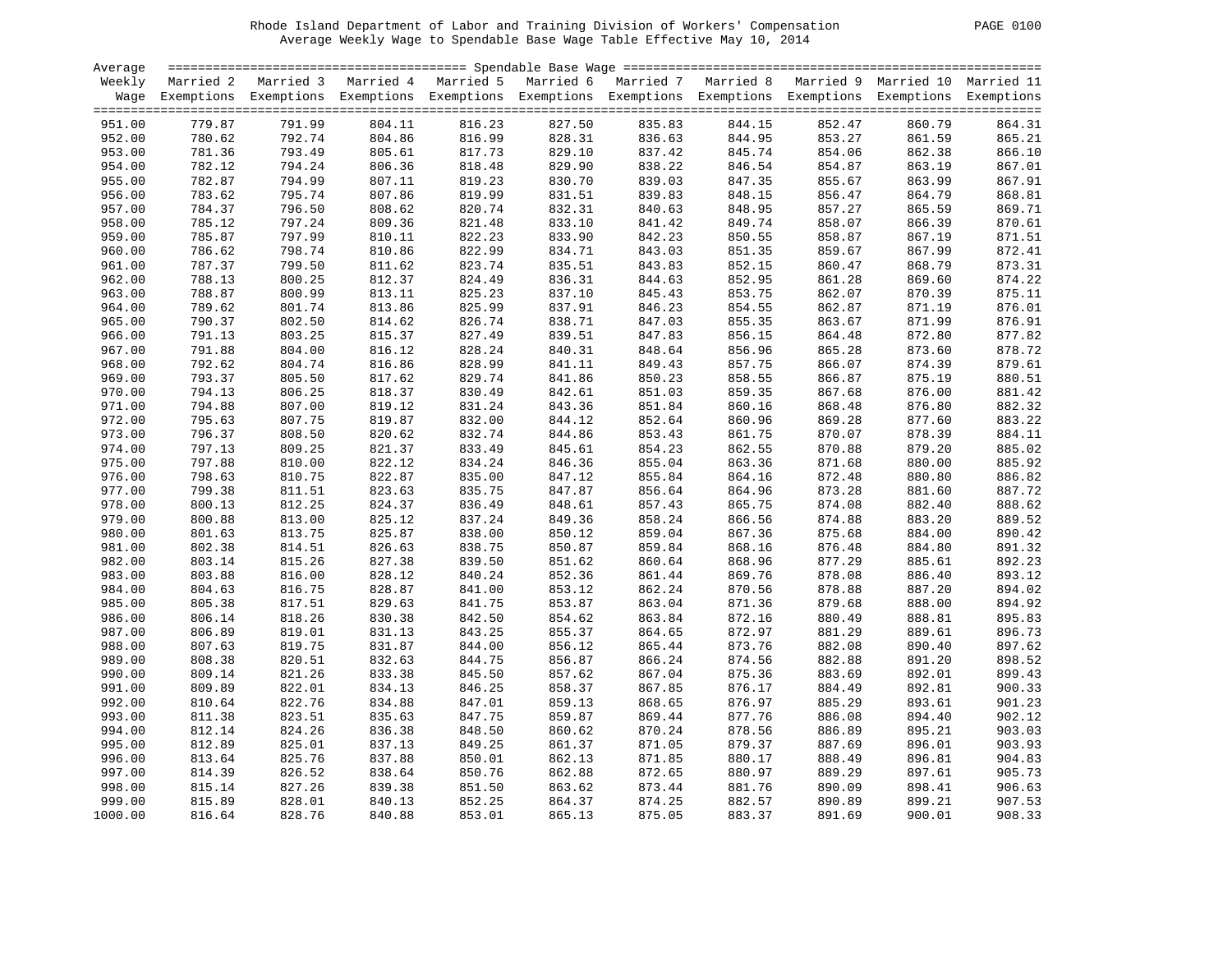| Average |        |                                                                                                                    |        |        |        |        |        |        |        |        |
|---------|--------|--------------------------------------------------------------------------------------------------------------------|--------|--------|--------|--------|--------|--------|--------|--------|
| Weekly  |        | Married 2 Married 3 Married 4 Married 5 Married 6 Married 7 Married 8 Married 9 Married 10 Married 11              |        |        |        |        |        |        |        |        |
|         |        | Wage Exemptions Exemptions Exemptions Exemptions Exemptions Exemptions Exemptions Exemptions Exemptions Exemptions |        |        |        |        |        |        |        |        |
|         |        |                                                                                                                    |        |        |        |        |        |        |        |        |
| 1001.00 | 817.39 | 829.52                                                                                                             | 841.64 | 853.76 | 865.88 | 875.85 | 884.17 | 892.49 | 900.81 | 909.13 |
| 1002.00 | 818.15 | 830.27                                                                                                             | 842.39 | 854.51 | 866.63 | 876.65 | 884.97 | 893.30 | 901.62 | 909.94 |
| 1003.00 | 818.89 | 831.01                                                                                                             | 843.13 | 855.25 | 867.37 | 877.45 | 885.77 | 894.09 | 902.41 | 910.73 |
| 1004.00 | 819.64 | 831.76                                                                                                             | 843.88 | 856.01 | 868.13 | 878.25 | 886.57 | 894.89 | 903.21 | 911.53 |
| 1005.00 | 820.39 | 832.52                                                                                                             | 844.64 | 856.76 | 868.88 | 879.05 | 887.37 | 895.69 | 904.01 | 912.33 |
| 1006.00 | 821.15 | 833.27                                                                                                             | 845.39 | 857.51 | 869.63 | 879.85 | 888.17 | 896.50 | 904.82 | 913.14 |
| 1007.00 | 821.90 | 834.02                                                                                                             | 846.14 | 858.26 | 870.38 | 880.66 | 888.98 | 897.30 | 905.62 | 913.94 |
| 1008.00 | 822.64 | 834.76                                                                                                             | 846.88 | 859.01 | 871.13 | 881.45 | 889.77 | 898.09 | 906.41 | 914.73 |
| 1009.00 | 823.39 | 835.52                                                                                                             | 847.64 | 859.76 | 871.88 | 882.25 | 890.57 | 898.89 | 907.21 | 915.53 |
| 1010.00 | 824.15 | 836.27                                                                                                             | 848.39 | 860.51 | 872.63 | 883.05 | 891.37 | 899.70 | 908.02 | 916.34 |
| 1011.00 | 824.90 | 837.02                                                                                                             | 849.14 | 861.26 | 873.38 | 883.86 | 892.18 | 900.50 | 908.82 | 917.14 |
| 1012.00 | 825.65 | 837.77                                                                                                             | 849.89 | 862.02 | 874.14 | 884.66 | 892.98 | 901.30 | 909.62 | 917.94 |
| 1013.00 | 826.39 | 838.52                                                                                                             | 850.64 | 862.76 | 874.88 | 885.45 | 893.77 | 902.09 | 910.41 | 918.73 |
| 1014.00 | 827.15 | 839.27                                                                                                             | 851.39 | 863.51 | 875.63 | 886.25 | 894.57 | 902.90 | 911.22 | 919.54 |
| 1015.00 | 827.90 | 840.02                                                                                                             | 852.14 | 864.26 | 876.38 | 887.06 | 895.38 | 903.70 | 912.02 | 920.34 |
| 1016.00 | 828.65 | 840.77                                                                                                             | 852.89 | 865.02 | 877.14 | 887.86 | 896.18 | 904.50 | 912.82 | 921.14 |
| 1017.00 | 829.40 | 841.53                                                                                                             | 853.65 | 865.77 | 877.89 | 888.66 | 896.98 | 905.30 | 913.62 | 921.94 |
| 1018.00 | 830.15 | 842.27                                                                                                             | 854.39 | 866.51 | 878.63 | 889.45 | 897.77 | 906.10 | 914.42 | 922.74 |
| 1019.00 | 830.90 | 843.02                                                                                                             | 855.14 | 867.26 | 879.38 | 890.26 | 898.58 | 906.90 | 915.22 | 923.54 |
| 1020.00 | 831.65 | 843.77                                                                                                             | 855.89 | 868.02 | 880.14 | 891.06 | 899.38 | 907.70 | 916.02 | 924.34 |
| 1021.00 | 832.40 | 844.53                                                                                                             | 856.65 | 868.77 | 880.89 | 891.86 | 900.18 | 908.50 | 916.82 | 925.14 |
| 1022.00 | 833.16 | 845.28                                                                                                             | 857.40 | 869.52 | 881.64 | 892.66 | 900.98 | 909.31 | 917.63 | 925.95 |
| 1023.00 | 833.90 | 846.02                                                                                                             | 858.14 | 870.26 | 882.38 | 893.46 | 901.78 | 910.10 | 918.42 | 926.74 |
| 1024.00 | 834.65 | 846.77                                                                                                             | 858.89 | 871.02 | 883.14 | 894.26 | 902.58 | 910.90 | 919.22 | 927.54 |
| 1025.00 | 835.40 | 847.53                                                                                                             | 859.65 | 871.77 | 883.89 | 895.06 | 903.38 | 911.70 | 920.02 | 928.34 |
| 1026.00 | 836.16 | 848.28                                                                                                             | 860.40 | 872.52 | 884.64 | 895.86 | 904.18 | 912.51 | 920.83 | 929.15 |
| 1027.00 | 836.91 | 849.03                                                                                                             | 861.15 | 873.27 | 885.39 | 896.67 | 904.99 | 913.31 | 921.63 | 929.95 |
| 1028.00 | 837.65 | 849.77                                                                                                             | 861.89 | 874.02 | 886.14 | 897.46 | 905.78 | 914.10 | 922.42 | 930.74 |
| 1029.00 | 838.40 | 850.53                                                                                                             | 862.65 | 874.77 | 886.89 | 898.26 | 906.58 | 914.90 | 923.22 | 931.54 |
| 1030.00 | 839.16 | 851.28                                                                                                             | 863.40 | 875.52 | 887.64 | 899.06 | 907.38 | 915.71 | 924.03 | 932.35 |
| 1031.00 | 839.91 | 852.03                                                                                                             | 864.15 | 876.27 | 888.39 | 899.87 | 908.19 | 916.51 | 924.83 | 933.15 |
| 1032.00 | 840.66 | 852.78                                                                                                             | 864.90 | 877.03 | 889.15 | 900.67 | 908.99 | 917.31 | 925.63 | 933.95 |
| 1033.00 | 841.40 | 853.53                                                                                                             | 865.65 | 877.77 | 889.89 | 901.46 | 909.78 | 918.10 | 926.42 | 934.74 |
| 1034.00 | 842.16 | 854.28                                                                                                             | 866.40 | 878.52 | 890.64 | 902.26 | 910.58 | 918.91 | 927.23 | 935.55 |
| 1035.00 | 842.91 | 855.03                                                                                                             | 867.15 | 879.27 | 891.39 | 903.07 | 911.39 | 919.71 | 928.03 | 936.35 |
| 1036.00 | 843.66 | 855.78                                                                                                             | 867.90 | 880.03 | 892.15 | 903.87 | 912.19 | 920.51 | 928.83 | 937.15 |
| 1037.00 | 844.41 | 856.54                                                                                                             | 868.66 | 880.78 | 892.90 | 904.67 | 912.99 | 921.31 | 929.63 | 937.95 |
| 1038.00 | 845.16 | 857.28                                                                                                             | 869.40 | 881.52 | 893.64 | 905.46 | 913.78 | 922.11 | 930.43 | 938.75 |
| 1039.00 | 845.91 | 858.03                                                                                                             | 870.15 | 882.27 | 894.39 | 906.27 | 914.59 | 922.91 | 931.23 | 939.55 |
| 1040.00 | 846.66 | 858.78                                                                                                             | 870.90 | 883.03 | 895.15 | 907.07 | 915.39 | 923.71 | 932.03 | 940.35 |
| 1041.00 | 847.41 | 859.54                                                                                                             | 871.66 | 883.78 | 895.90 | 907.87 | 916.19 | 924.51 | 932.83 | 941.15 |
| 1042.00 | 848.17 | 860.29                                                                                                             | 872.41 | 884.53 | 896.65 | 908.67 | 916.99 | 925.32 | 933.64 | 941.96 |
| 1043.00 | 848.91 | 861.03                                                                                                             | 873.15 | 885.27 | 897.39 | 909.47 | 917.79 | 926.11 | 934.43 | 942.75 |
| 1044.00 | 849.66 | 861.78                                                                                                             | 873.90 | 886.03 | 898.15 | 910.27 | 918.59 | 926.91 | 935.23 | 943.55 |
| 1045.00 | 850.41 | 862.54                                                                                                             | 874.66 | 886.78 | 898.90 | 911.02 | 919.39 | 927.71 | 936.03 | 944.35 |
| 1046.00 | 851.17 | 863.29                                                                                                             | 875.41 | 887.53 | 899.65 | 911.77 | 920.19 | 928.52 | 936.84 | 945.16 |
| 1047.00 | 851.92 | 864.04                                                                                                             | 876.16 | 888.28 | 900.40 | 912.53 | 921.00 | 929.32 | 937.64 | 945.96 |
| 1048.00 | 852.66 | 864.78                                                                                                             | 876.90 | 889.03 | 901.15 | 913.27 | 921.79 | 930.11 | 938.43 | 946.75 |
| 1049.00 | 853.41 | 865.54                                                                                                             | 877.66 | 889.78 | 901.90 | 914.02 | 922.59 | 930.91 | 939.23 | 947.55 |
| 1050.00 | 854.17 | 866.29                                                                                                             | 878.41 | 890.53 | 902.65 | 914.77 | 923.39 | 931.72 | 940.04 | 948.36 |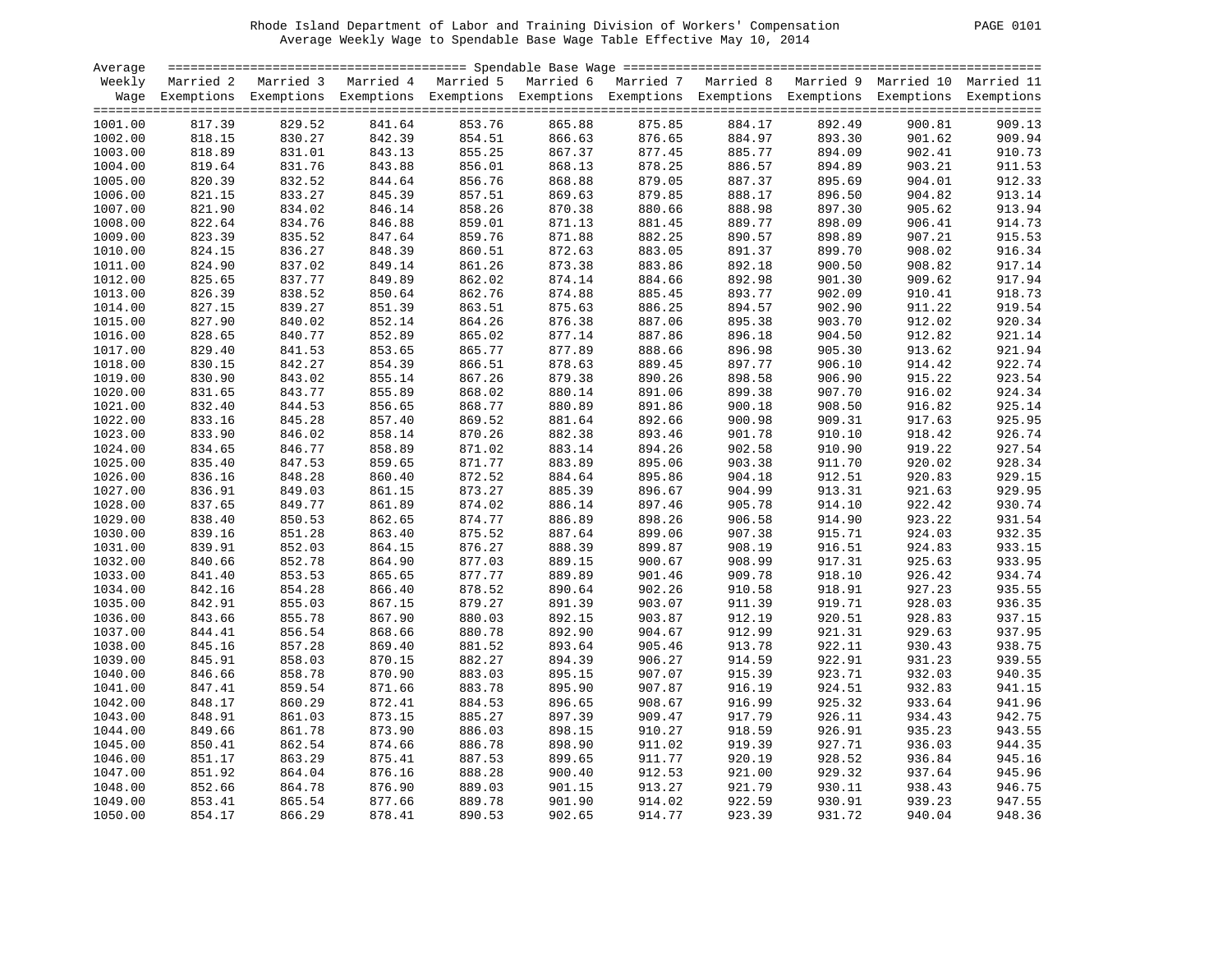| <b>PAGE</b> | 0102 |
|-------------|------|
|             |      |

| Average |                            | stational access to the contract the contract term and the contract term and the contract term access to the c     |                                                                                                                     |        |                            |        |                  |                                                                                                                                                                                                                                                                                                                             |        |        |
|---------|----------------------------|--------------------------------------------------------------------------------------------------------------------|---------------------------------------------------------------------------------------------------------------------|--------|----------------------------|--------|------------------|-----------------------------------------------------------------------------------------------------------------------------------------------------------------------------------------------------------------------------------------------------------------------------------------------------------------------------|--------|--------|
| Weekly  |                            | Married 2 Married 3 Married 4 Married 5 Married 6 Married 7 Married 8 Married 9 Married 10 Married 11              |                                                                                                                     |        |                            |        |                  |                                                                                                                                                                                                                                                                                                                             |        |        |
|         |                            | Wage Exemptions Exemptions Exemptions Exemptions Exemptions Exemptions Exemptions Exemptions Exemptions Exemptions |                                                                                                                     |        |                            |        |                  |                                                                                                                                                                                                                                                                                                                             |        |        |
|         |                            |                                                                                                                    |                                                                                                                     |        |                            |        |                  |                                                                                                                                                                                                                                                                                                                             |        |        |
| 1051.00 | 854.92                     | 867.04                                                                                                             | 879.16                                                                                                              | 891.28 | 903.40                     | 915.53 | 924.20           | 932.52                                                                                                                                                                                                                                                                                                                      | 940.84 | 949.16 |
| 1052.00 | 855.67                     | 867.79<br>97.79 ده<br>868.54<br>869.20                                                                             | 879.91                                                                                                              | 892.04 | 904.16                     | 916.28 | 925.00<br>925.79 |                                                                                                                                                                                                                                                                                                                             | 941.64 | 949.96 |
| 1053.00 | 856.41<br>857.17<br>857.92 |                                                                                                                    | 880.66                                                                                                              | 892.78 | 904.90<br>905.65<br>906.40 | 917.02 |                  | 934.11<br>934.92<br>935.72                                                                                                                                                                                                                                                                                                  | 942.43 | 950.75 |
| 1054.00 |                            |                                                                                                                    | 881.41                                                                                                              | 893.53 |                            | 917.77 | 926.59           |                                                                                                                                                                                                                                                                                                                             | 943.24 | 951.56 |
| 1055.00 |                            | 870.04                                                                                                             | 882.16                                                                                                              | 894.28 |                            | 918.53 | 927.40           |                                                                                                                                                                                                                                                                                                                             | 944.04 | 952.36 |
| 1056.00 | 858.67                     | 870.79                                                                                                             | 882.91                                                                                                              | 895.04 | 907.16                     | 919.28 | 928.20           |                                                                                                                                                                                                                                                                                                                             | 944.84 | 953.16 |
| 1057.00 | 859.42                     | 871.55                                                                                                             | 883.67                                                                                                              | 895.79 | 907.91                     | 920.03 | 929.00           |                                                                                                                                                                                                                                                                                                                             | 945.64 | 953.96 |
| 1058.00 | 860.17                     | 872.29                                                                                                             | 884.41                                                                                                              | 896.53 | 908.65                     | 920.77 | 929.79           |                                                                                                                                                                                                                                                                                                                             | 946.44 | 954.76 |
| 1059.00 | 860.92                     | 873.04                                                                                                             | 885.16                                                                                                              | 897.28 | 909.40                     | 921.53 | 930.60           |                                                                                                                                                                                                                                                                                                                             | 947.24 | 955.56 |
| 1060.00 | 861.67                     | 873.79                                                                                                             | 885.91                                                                                                              | 898.04 | 910.16                     | 922.28 | 931.40           |                                                                                                                                                                                                                                                                                                                             | 948.04 | 956.36 |
| 1061.00 | 862.42                     | 874.55                                                                                                             | 886.67                                                                                                              | 898.79 | 910.91                     | 923.03 | 932.20           |                                                                                                                                                                                                                                                                                                                             | 948.84 | 957.16 |
| 1062.00 | 863.18                     | 875.30                                                                                                             | 887.42                                                                                                              | 899.54 | 911.66<br>912.40           | 923.78 | 933.00           |                                                                                                                                                                                                                                                                                                                             | 949.65 | 957.97 |
| 1063.00 | 863.92                     | 876.04                                                                                                             | 888.16                                                                                                              | 900.28 |                            | 924.53 | 933.80           |                                                                                                                                                                                                                                                                                                                             | 950.44 | 958.76 |
| 1064.00 | 864.67                     | 876.79                                                                                                             | 888.91                                                                                                              | 901.04 | 913.16                     | 925.28 | 934.60           |                                                                                                                                                                                                                                                                                                                             | 951.24 | 959.56 |
| 1065.00 | 865.42                     | 877.55                                                                                                             | 889.67                                                                                                              | 901.79 | 913.91                     | 926.03 | 935.40           |                                                                                                                                                                                                                                                                                                                             | 952.04 | 960.36 |
| 1066.00 | 866.18                     | 878.30                                                                                                             | 890.42                                                                                                              | 902.54 | 914.66                     | 926.78 | 936.20           |                                                                                                                                                                                                                                                                                                                             | 952.85 | 961.17 |
| 1067.00 | 866.93                     | 879.05                                                                                                             | 891.17                                                                                                              | 903.29 | 915.41                     | 927.54 | 937.01           |                                                                                                                                                                                                                                                                                                                             | 953.65 | 961.97 |
| 1068.00 | 867.67                     | 879.79                                                                                                             | 891.91                                                                                                              | 904.04 | 916.16                     | 928.28 | 937.80           |                                                                                                                                                                                                                                                                                                                             | 954.44 | 962.76 |
| 1069.00 | 868.42                     | 880.55                                                                                                             | 892.67                                                                                                              | 904.79 | 916.91                     | 929.03 | 938.60           |                                                                                                                                                                                                                                                                                                                             | 955.24 | 963.56 |
| 1070.00 | 869.18                     | 881.30                                                                                                             | 893.42                                                                                                              | 905.54 | 917.66                     | 929.78 | 939.40           |                                                                                                                                                                                                                                                                                                                             | 956.05 | 964.37 |
| 1071.00 | 869.93                     | 882.05                                                                                                             | 894.17                                                                                                              | 906.29 | 918.41                     | 930.54 | 940.21           |                                                                                                                                                                                                                                                                                                                             | 956.85 | 965.17 |
| 1072.00 | 870.68                     | 882.80                                                                                                             | 894.92                                                                                                              | 907.05 |                            | 931.29 | 941.01           |                                                                                                                                                                                                                                                                                                                             | 957.65 | 965.97 |
| 1073.00 | 871.42                     | 883.55                                                                                                             | 895.67                                                                                                              | 907.79 | 919.17<br>919.91           | 932.03 | 941.80           |                                                                                                                                                                                                                                                                                                                             | 958.44 | 966.76 |
| 1074.00 | 872.18                     | 884.30                                                                                                             | 896.42                                                                                                              | 908.54 | 920.66                     | 932.78 | 942.60           |                                                                                                                                                                                                                                                                                                                             | 959.25 | 967.57 |
| 1075.00 | 872.93                     | 885.05                                                                                                             | 897.17                                                                                                              | 909.29 | 921.41                     | 933.54 | 943.41           |                                                                                                                                                                                                                                                                                                                             | 960.05 | 968.37 |
| 1076.00 | 873.68                     | 885.80                                                                                                             | 897.92                                                                                                              | 910.05 | 922.17                     | 934.29 | 944.21           |                                                                                                                                                                                                                                                                                                                             | 960.85 | 969.17 |
| 1077.00 | 874.43                     | 886.56                                                                                                             | 898.68                                                                                                              | 910.80 | 922.92                     | 935.04 | 945.01           |                                                                                                                                                                                                                                                                                                                             | 961.65 | 969.97 |
| 1078.00 | 875.18                     | 887.30                                                                                                             | 899.42                                                                                                              | 911.54 | 923.66                     | 935.78 | 945.80           |                                                                                                                                                                                                                                                                                                                             | 962.45 | 970.77 |
| 1079.00 | 875.93                     | 888.05                                                                                                             | 900.17                                                                                                              | 912.29 | 924.41                     | 936.54 | 946.61           |                                                                                                                                                                                                                                                                                                                             | 963.25 | 971.57 |
| 1080.00 | 876.68                     | 888.80                                                                                                             | 900.92                                                                                                              | 913.05 | 925.17                     | 937.29 | 947.41           |                                                                                                                                                                                                                                                                                                                             | 964.05 | 972.37 |
| 1081.00 | 877.43                     | 889.56                                                                                                             | 901.68                                                                                                              | 913.80 | 925.92                     | 938.04 | 948.21           |                                                                                                                                                                                                                                                                                                                             | 964.85 | 973.17 |
| 1082.00 | 878.19                     | 890.31                                                                                                             |                                                                                                                     | 914.55 | 926.67                     | 938.79 | 949.01           |                                                                                                                                                                                                                                                                                                                             | 965.66 | 973.98 |
| 1083.00 | 878.93                     | 891.05                                                                                                             | 902.43<br>903.17<br>903.92<br>904.68<br>905.43<br>906.18<br>906.92                                                  | 915.29 | 927.41                     | 939.54 | 949.81           |                                                                                                                                                                                                                                                                                                                             | 966.45 | 974.77 |
| 1084.00 | 879.68                     | 891.80                                                                                                             |                                                                                                                     | 916.05 | 928.17                     | 940.29 | 950.61           |                                                                                                                                                                                                                                                                                                                             | 967.25 | 975.57 |
| 1085.00 | 880.43                     | 892.56                                                                                                             |                                                                                                                     | 916.80 | 928.92                     | 941.04 | 951.41           |                                                                                                                                                                                                                                                                                                                             | 968.05 | 976.37 |
| 1086.00 | 881.19                     | 893.31                                                                                                             |                                                                                                                     | 917.55 | 929.67                     | 941.79 | 952.21           |                                                                                                                                                                                                                                                                                                                             | 968.86 | 977.18 |
| 1087.00 | 881.94                     | 894.06                                                                                                             |                                                                                                                     | 918.30 | 930.42                     | 942.55 | 953.02           |                                                                                                                                                                                                                                                                                                                             | 969.66 | 977.98 |
| 1088.00 | 882.68                     | 894.80                                                                                                             |                                                                                                                     | 919.05 | 931.17                     | 943.29 | 953.81           |                                                                                                                                                                                                                                                                                                                             | 970.45 | 978.77 |
| 1089.00 | 883.43                     | 895.56                                                                                                             | 907.68                                                                                                              | 919.80 | 931.92                     | 944.04 | 954.61           |                                                                                                                                                                                                                                                                                                                             | 971.25 | 979.57 |
| 1090.00 | 884.19                     | 896.31                                                                                                             | 908.43                                                                                                              | 920.55 | 932.67                     | 944.79 | 955.41           |                                                                                                                                                                                                                                                                                                                             | 972.06 | 980.38 |
| 1091.00 | 884.94                     | 897.06                                                                                                             | 909.18                                                                                                              | 921.30 | 933.42                     | 945.55 | 956.22           |                                                                                                                                                                                                                                                                                                                             | 972.86 | 981.18 |
| 1092.00 | 885.69                     | 897.81                                                                                                             | 909.93                                                                                                              | 922.06 | 934.18                     | 946.30 | 957.02           |                                                                                                                                                                                                                                                                                                                             | 973.66 | 981.98 |
| 1093.00 | 886.43                     | 898.56                                                                                                             | 910.68                                                                                                              | 922.80 | 934.92                     | 947.04 | 957.81           | $\begin{array}{l} 933\cdot 32\\ 934\cdot 92\\ 243\cdot 93\\ 25\cdot 72\\ 937\cdot 32\\ 938\cdot 92\\ 240\cdot 52\\ 941\cdot 33\\ 942\cdot 12\\ 242\cdot 92\\ 244\cdot 53\\ 945\cdot 33\\ 945\cdot 33\\ 945\cdot 33\\ 946\cdot 12\\ 944\cdot 53\\ 945\cdot 33\\ 946\cdot 12\\ 944\cdot 53\\ 945\cdot 33\\ 946\cdot 12\\ 947$ | 974.45 | 982.77 |
| 1094.00 | 887.19                     | 899.31                                                                                                             |                                                                                                                     | 923.55 | 935.67                     | 947.79 | 958.61           |                                                                                                                                                                                                                                                                                                                             | 975.26 | 983.58 |
| 1095.00 | 887.94                     | 900.06                                                                                                             |                                                                                                                     | 924.30 | 936.42                     | 948.55 | 959.42           |                                                                                                                                                                                                                                                                                                                             | 976.06 | 984.38 |
| 1096.00 | 888.69                     | 900.81                                                                                                             |                                                                                                                     | 925.06 | 937.18                     | 949.30 | 960.22           |                                                                                                                                                                                                                                                                                                                             | 976.86 | 985.18 |
| 1097.00 | 889.44                     | 901.57                                                                                                             |                                                                                                                     | 925.81 | 937.93                     | 950.05 | 961.02           |                                                                                                                                                                                                                                                                                                                             | 977.66 | 985.98 |
| 1098.00 | 890.19                     | 902.31                                                                                                             |                                                                                                                     | 926.55 | 938.67                     | 950.79 | 961.81           |                                                                                                                                                                                                                                                                                                                             | 978.46 | 986.78 |
| 1099.00 | 890.94                     | 903.06                                                                                                             |                                                                                                                     | 927.30 | 939.42                     | 951.55 | 962.62           |                                                                                                                                                                                                                                                                                                                             | 979.26 | 987.58 |
| 1100.00 | 891.69                     | 903.81                                                                                                             | $\begin{array}{cccc} . & 9 & 9 & \ 0 & 91 & \ 81 & 912 & \ 57 & 913.6 & \ 914.43 & \ 915.1^{\circ} & \ \end{array}$ | 928.06 | 940.18                     | 952.30 | 963.42           | 971.74                                                                                                                                                                                                                                                                                                                      | 980.06 | 988.38 |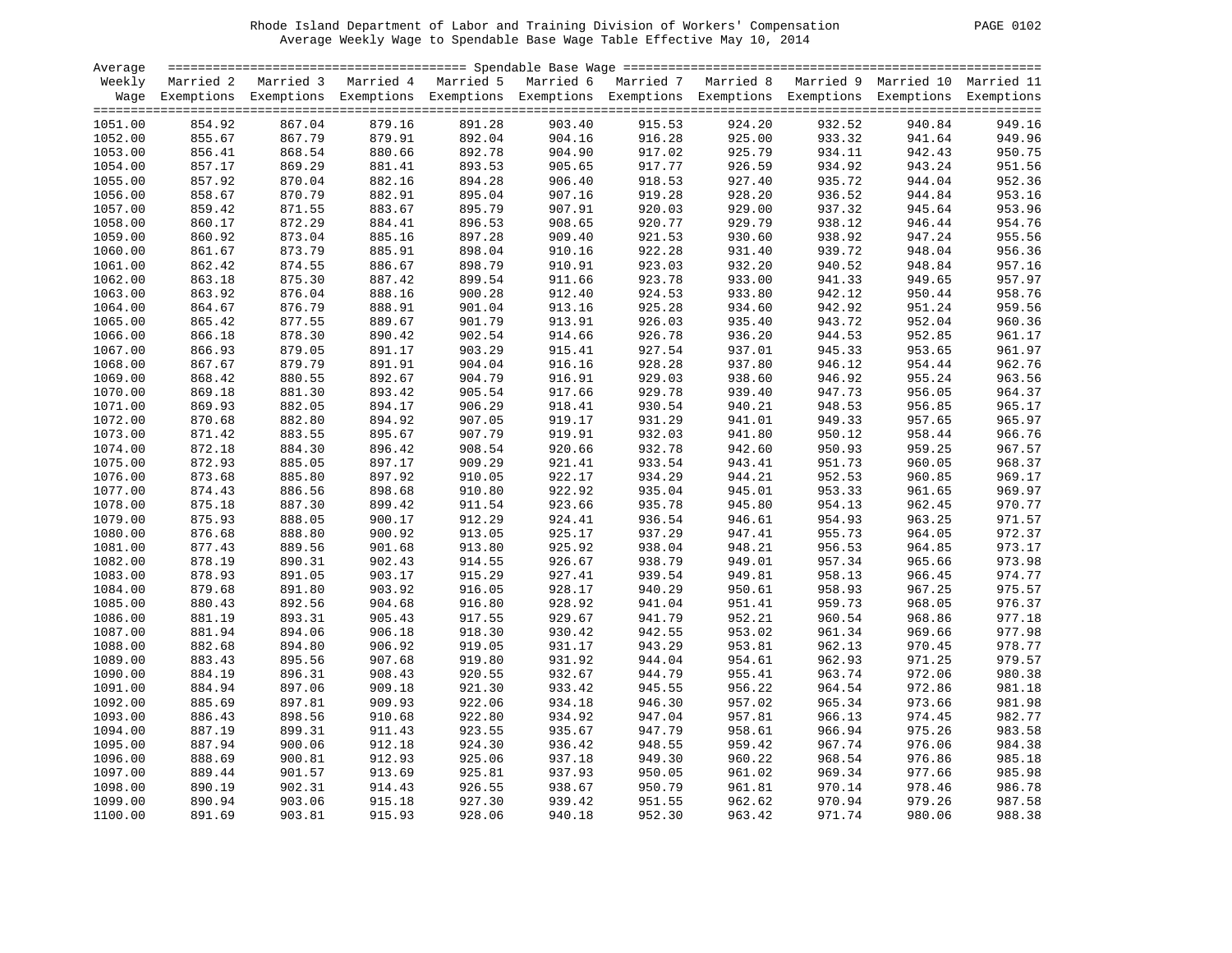|  | <b>PAGE</b> | 0103 |
|--|-------------|------|
|--|-------------|------|

| Average |        |                                                                                                                    |                                                |        |                  |        |                  |                                                                                                                                                                                                                                                                                        |         |         |
|---------|--------|--------------------------------------------------------------------------------------------------------------------|------------------------------------------------|--------|------------------|--------|------------------|----------------------------------------------------------------------------------------------------------------------------------------------------------------------------------------------------------------------------------------------------------------------------------------|---------|---------|
| Weekly  |        | Married 2 Married 3 Married 4 Married 5 Married 6 Married 7 Married 8 Married 9 Married 10 Married 11              |                                                |        |                  |        |                  |                                                                                                                                                                                                                                                                                        |         |         |
|         |        | Wage Exemptions Exemptions Exemptions Exemptions Exemptions Exemptions Exemptions Exemptions Exemptions Exemptions |                                                |        |                  |        |                  |                                                                                                                                                                                                                                                                                        |         |         |
|         |        |                                                                                                                    |                                                |        |                  |        |                  |                                                                                                                                                                                                                                                                                        |         |         |
| 1101.00 | 892.44 | 904.57                                                                                                             | 916.69                                         | 928.81 | 940.93           | 953.05 | 964.22           | 972.54                                                                                                                                                                                                                                                                                 | 980.86  | 989.18  |
| 1102.00 | 893.20 | 905.32                                                                                                             |                                                | 929.56 | 941.68<br>942.42 | 953.80 | 965.02<br>965.82 | 973.35                                                                                                                                                                                                                                                                                 | 981.67  | 989.99  |
| 1103.00 | 893.94 | 906.06                                                                                                             |                                                | 930.30 |                  | 954.55 |                  | 974.14                                                                                                                                                                                                                                                                                 | 982.46  | 990.78  |
| 1104.00 | 894.69 | 906.81                                                                                                             |                                                | 931.06 | 943.18           | 955.30 | 966.62           | 974.94                                                                                                                                                                                                                                                                                 | 983.26  | 991.58  |
| 1105.00 | 895.44 | 907.57                                                                                                             |                                                | 931.81 | 943.93           | 956.05 | 967.42           | 975.74                                                                                                                                                                                                                                                                                 | 984.06  | 992.38  |
| 1106.00 | 896.20 | 908.32                                                                                                             | 917.44<br>918.18<br>918.93<br>919.69<br>920.44 | 932.56 | 944.68           | 956.80 | 968.22           | 976.55                                                                                                                                                                                                                                                                                 | 984.87  | 993.19  |
| 1107.00 | 896.95 | 909.07                                                                                                             | 921.19                                         | 933.31 | 945.43           | 957.56 | 969.03           | 977.35                                                                                                                                                                                                                                                                                 | 985.67  | 993.99  |
| 1108.00 | 897.69 | 909.81                                                                                                             | 921.93                                         | 934.06 | 946.18           | 958.30 | 969.82           | 978.14                                                                                                                                                                                                                                                                                 | 986.46  | 994.78  |
| 1109.00 | 898.44 | 910.57                                                                                                             | 922.69                                         | 934.81 | 946.93           | 959.05 | 970.62           | 978.94                                                                                                                                                                                                                                                                                 | 987.26  | 995.58  |
| 1110.00 | 899.20 | 911.32                                                                                                             | 923.44                                         | 935.56 | 947.68           | 959.80 | 971.42           | 979.75                                                                                                                                                                                                                                                                                 | 988.07  | 996.39  |
| 1111.00 | 899.95 | 912.07                                                                                                             | 924.19                                         | 936.31 | 948.43           | 960.56 | 972.23           | 980.55                                                                                                                                                                                                                                                                                 | 988.87  | 997.19  |
| 1112.00 | 900.70 | 912.82                                                                                                             | 924.94                                         | 937.07 | 949.19           | 961.31 | 973.03           |                                                                                                                                                                                                                                                                                        | 989.67  | 997.99  |
| 1113.00 | 901.44 | 913.57                                                                                                             | 925.69                                         | 937.81 | 949.93           | 962.05 | 973.82           |                                                                                                                                                                                                                                                                                        | 990.46  | 998.78  |
| 1114.00 | 902.20 | 914.32                                                                                                             | 926.44                                         | 938.56 | 950.68           | 962.80 | 974.62           |                                                                                                                                                                                                                                                                                        | 991.27  | 999.59  |
| 1115.00 | 902.95 | 915.07                                                                                                             | 927.19                                         | 939.31 | 951.43           | 963.56 | 975.43           |                                                                                                                                                                                                                                                                                        | 992.07  | 1000.39 |
| 1116.00 | 903.70 | 915.82                                                                                                             | 927.94                                         | 940.07 | 952.19           | 964.31 | 976.23           |                                                                                                                                                                                                                                                                                        | 992.87  | 1001.19 |
| 1117.00 | 904.45 | 916.58                                                                                                             | 928.70                                         | 940.82 | 952.94           | 965.06 | 977.03           |                                                                                                                                                                                                                                                                                        | 993.67  | 1001.99 |
| 1118.00 | 905.20 | 917.32                                                                                                             | 929.44                                         | 941.56 | 953.68           | 965.80 | 977.82           |                                                                                                                                                                                                                                                                                        | 994.47  | 1002.79 |
| 1119.00 | 905.95 | 918.07                                                                                                             | 930.19                                         | 942.31 | 954.43           | 966.56 | 978.63           |                                                                                                                                                                                                                                                                                        | 995.27  | 1003.59 |
| 1120.00 | 906.70 | 918.82                                                                                                             | 930.94                                         | 943.07 | 955.19           | 967.31 | 979.43           |                                                                                                                                                                                                                                                                                        | 996.07  | 1004.39 |
| 1121.00 | 907.45 | 919.58                                                                                                             | 931.70                                         | 943.82 | 955.94           | 968.06 | 980.18           |                                                                                                                                                                                                                                                                                        | 996.87  | 1005.19 |
| 1122.00 | 908.21 | 920.33                                                                                                             | 932.45                                         | 944.57 | 956.69           | 968.81 | 980.93           |                                                                                                                                                                                                                                                                                        | 997.68  | 1006.00 |
| 1123.00 | 908.95 | 921.07                                                                                                             | 933.19                                         | 945.31 | 957.43           | 969.56 | 981.68           |                                                                                                                                                                                                                                                                                        | 998.47  | 1006.79 |
| 1124.00 | 909.70 | 921.82                                                                                                             | 933.94                                         | 946.07 | 958.19           | 970.31 | 982.43           | 981.3<br>982.1<br>982.1<br>982.9<br>983.7<br>984.5<br>985.3!<br>985.3!<br>986.1!<br>986.9!<br>987.75<br>989.36<br>990.95<br>991.75<br>992.56<br>993.36<br>994.15<br>995.75<br>994.15<br>995.75<br>994.15<br>995.75<br>994.15<br>996.56<br>997.75<br>994.15<br>995.76<br>997.75<br>999. | 999.27  | 1007.59 |
| 1125.00 | 910.45 | 922.58                                                                                                             | 934.70                                         | 946.82 | 958.94           | 971.06 | 983.18           |                                                                                                                                                                                                                                                                                        | 1000.07 | 1008.39 |
| 1126.00 | 911.21 | 923.33                                                                                                             | 935.45                                         | 947.57 | 959.69           | 971.81 | 983.93           |                                                                                                                                                                                                                                                                                        | 1000.88 | 1009.20 |
| 1127.00 | 911.96 | 924.08                                                                                                             | 936.20                                         | 948.32 | 960.44           | 972.57 | 984.69           |                                                                                                                                                                                                                                                                                        | 1001.68 | 1010.00 |
| 1128.00 | 912.70 | 924.82                                                                                                             | 936.94                                         | 949.07 | 961.19           | 973.31 | 985.43           |                                                                                                                                                                                                                                                                                        | 1002.47 | 1010.79 |
| 1129.00 | 913.45 | 925.58                                                                                                             | 937.70                                         | 949.82 | 961.94           | 974.06 | 986.18           |                                                                                                                                                                                                                                                                                        | 1003.27 | 1011.59 |
| 1130.00 | 914.21 | 926.33                                                                                                             | $938.45$<br>$939.20$                           | 950.57 | 962.69           | 974.81 | 986.93           |                                                                                                                                                                                                                                                                                        | 1004.08 | 1012.40 |
| 1131.00 | 914.96 | 927.08                                                                                                             |                                                | 951.32 | 963.44           | 975.57 | 987.69           |                                                                                                                                                                                                                                                                                        | 1004.88 | 1013.20 |
| 1132.00 | 915.71 | 927.83                                                                                                             | 939.95                                         | 952.08 | 964.20           | 976.32 | 988.44           |                                                                                                                                                                                                                                                                                        | 1005.68 | 1014.00 |
| 1133.00 | 916.45 | 928.58                                                                                                             | 940.70                                         | 952.82 | 964.94           | 977.06 | 989.18           |                                                                                                                                                                                                                                                                                        | 1006.47 | 1014.79 |
| 1134.00 | 917.21 | 929.33                                                                                                             | 941.45                                         | 953.57 | 965.69           | 977.81 | 989.93           |                                                                                                                                                                                                                                                                                        | 1007.28 | 1015.60 |
| 1135.00 | 917.96 | 930.08                                                                                                             |                                                | 954.32 | 966.44           | 978.57 | 990.69           | 999.76                                                                                                                                                                                                                                                                                 | 1008.08 | 1016.40 |
| 1136.00 | 918.71 | 930.83                                                                                                             |                                                | 955.08 | 967.20           | 979.32 | 991.44           | 1000.56                                                                                                                                                                                                                                                                                | 1008.88 | 1017.20 |
| 1137.00 | 919.46 | 931.59                                                                                                             |                                                | 955.83 | 967.95           | 980.07 | 992.19           | 1001.36                                                                                                                                                                                                                                                                                | 1009.68 | 1018.00 |
| 1138.00 | 920.21 | 932.33                                                                                                             |                                                | 956.57 | 968.69           | 980.81 | 992.93           | 1002.16                                                                                                                                                                                                                                                                                | 1010.48 | 1018.80 |
| 1139.00 | 920.96 | 933.08                                                                                                             | 942.20<br>942.95<br>943.71<br>944.45<br>945.20 | 957.32 | 969.44           | 981.57 | 993.69           | 1002.96                                                                                                                                                                                                                                                                                | 1011.28 | 1019.60 |
| 1140.00 | 921.71 | 933.83                                                                                                             | 945.95                                         | 958.08 | 970.20           | 982.32 | 994.44           | 1003.76                                                                                                                                                                                                                                                                                | 1012.08 | 1020.40 |
| 1141.00 | 922.46 | 934.59                                                                                                             | 946.71                                         | 958.83 | 970.95           | 983.07 | 995.19           | 1004.56                                                                                                                                                                                                                                                                                | 1012.88 | 1021.20 |
| 1142.00 | 923.22 | 935.34                                                                                                             |                                                | 959.58 | 971.70           | 983.82 | 995.94           | 1005.37                                                                                                                                                                                                                                                                                | 1013.69 | 1022.01 |
| 1143.00 | 923.96 | 936.08                                                                                                             |                                                | 960.32 | 972.44           | 984.57 | 996.69           | 1006.16                                                                                                                                                                                                                                                                                | 1014.48 | 1022.80 |
| 1144.00 | 924.71 | 936.83                                                                                                             | 947.46<br>948.20<br>948.95                     | 961.08 | 973.20           | 985.32 | 997.44           | 1006.96                                                                                                                                                                                                                                                                                | 1015.28 | 1023.60 |
| 1145.00 | 925.46 | 937.59                                                                                                             | 949.71                                         | 961.83 | 973.95           | 986.07 | 998.19           | 1007.76                                                                                                                                                                                                                                                                                | 1016.08 | 1024.40 |
| 1146.00 | 926.22 | 938.34                                                                                                             | 950.46                                         | 962.58 | 974.70           | 986.82 | 998.94           | 1008.57                                                                                                                                                                                                                                                                                | 1016.89 | 1025.21 |
| 1147.00 | 926.97 | 939.09                                                                                                             | 951.21                                         | 963.33 | 975.45           | 987.58 | 999.70           | 1009.37                                                                                                                                                                                                                                                                                | 1017.69 | 1026.01 |
| 1148.00 | 927.71 | 939.83                                                                                                             | 951.95                                         | 964.08 | 976.20           | 988.32 | 1000.44          | 1010.16                                                                                                                                                                                                                                                                                | 1018.48 | 1026.80 |
| 1149.00 | 928.46 | 940.59                                                                                                             | 952.71                                         | 964.83 | 976.95           | 989.07 | 1001.19          | 1010.96                                                                                                                                                                                                                                                                                | 1019.28 | 1027.60 |
|         | 929.22 |                                                                                                                    | 953.46                                         | 965.58 | 977.70           | 989.82 | 1001.94          | 1011.77                                                                                                                                                                                                                                                                                | 1020.09 | 1028.41 |
| 1150.00 |        | 941.34                                                                                                             |                                                |        |                  |        |                  |                                                                                                                                                                                                                                                                                        |         |         |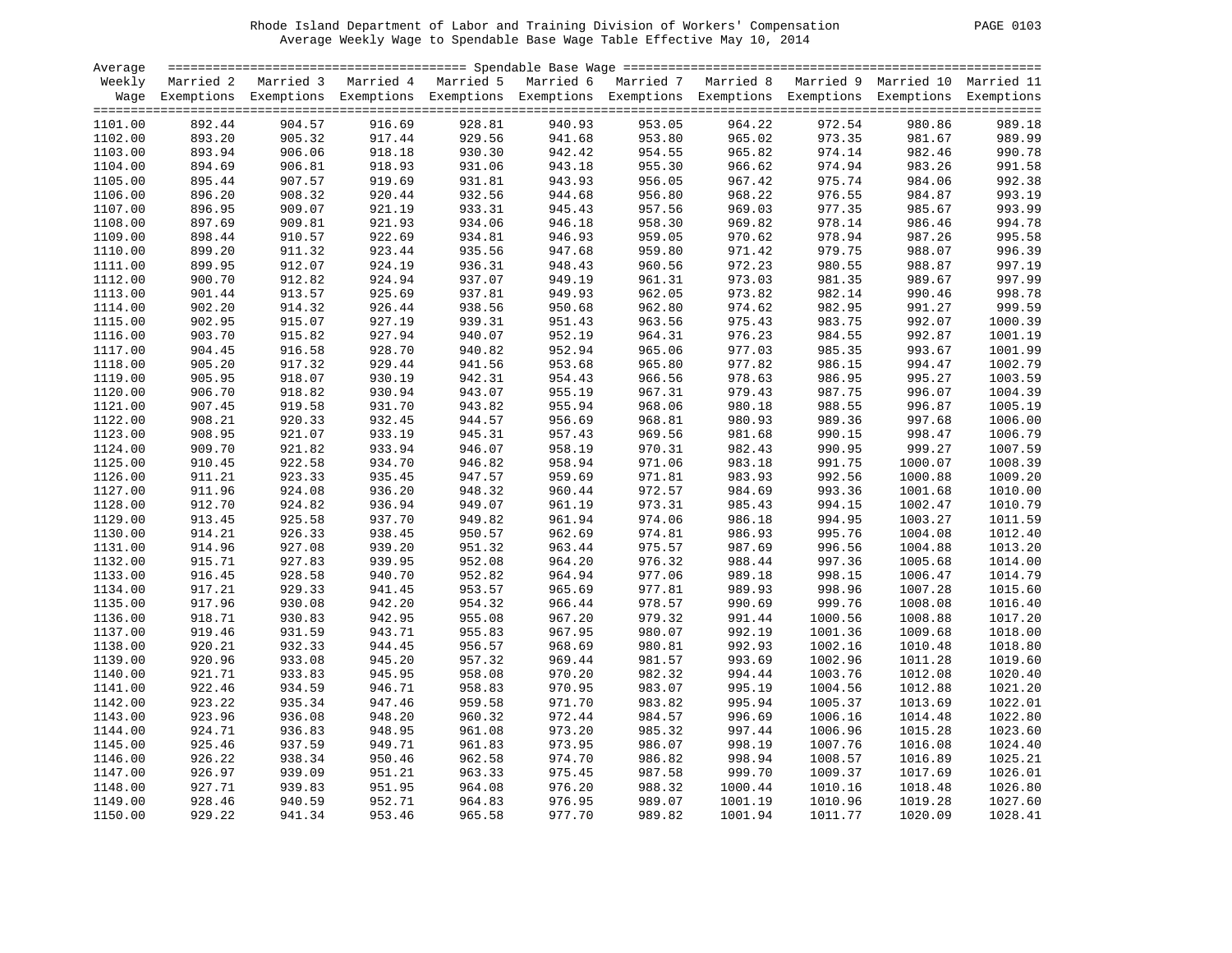|  | PAGE. | 0104 |
|--|-------|------|
|--|-------|------|

| Average |        |                                                                                                                    |                                                |         |                            |         |         |         |         |         |
|---------|--------|--------------------------------------------------------------------------------------------------------------------|------------------------------------------------|---------|----------------------------|---------|---------|---------|---------|---------|
| Weekly  |        | Married 2 Married 3 Married 4 Married 5 Married 6 Married 7 Married 8 Married 9 Married 10 Married 11              |                                                |         |                            |         |         |         |         |         |
|         |        | Wage Exemptions Exemptions Exemptions Exemptions Exemptions Exemptions Exemptions Exemptions Exemptions Exemptions |                                                |         |                            |         |         |         |         |         |
|         |        |                                                                                                                    |                                                |         |                            |         |         |         |         |         |
| 1151.00 | 929.97 | 942.09                                                                                                             | 954.21                                         | 966.33  | 978.45                     | 990.58  | 1002.70 | 1012.57 | 1020.89 | 1029.21 |
| 1152.00 | 930.72 | 942.84                                                                                                             |                                                | 967.09  | 979.21                     | 991.33  | 1003.45 | 1013.37 | 1021.69 | 1030.01 |
| 1153.00 | 931.46 | 943.59                                                                                                             |                                                | 967.83  | 979.95<br>980.70<br>981.45 | 992.07  | 1004.19 | 1014.16 | 1022.48 | 1030.80 |
| 1154.00 | 932.22 | 944.34                                                                                                             |                                                | 968.58  |                            | 992.82  | 1004.94 | 1014.97 | 1023.29 | 1031.61 |
| 1155.00 | 932.97 | 945.09                                                                                                             |                                                | 969.33  |                            | 993.58  | 1005.70 | 1015.77 | 1024.09 | 1032.41 |
| 1156.00 | 933.72 | 945.84                                                                                                             | 954.96<br>955.71<br>956.46<br>957.21<br>957.96 | 970.09  | 982.21                     | 994.33  | 1006.45 | 1016.57 | 1024.89 | 1033.21 |
| 1157.00 | 934.47 | 946.60                                                                                                             | 958.72                                         | 970.84  | 982.96                     | 995.08  | 1007.20 | 1017.37 | 1025.69 | 1034.01 |
| 1158.00 | 935.22 | 947.34                                                                                                             | 959.46                                         | 971.58  | 983.70                     | 995.82  | 1007.94 | 1018.17 | 1026.49 | 1034.81 |
| 1159.00 | 935.97 | 948.09                                                                                                             | 960.21                                         | 972.33  | 984.45                     | 996.58  | 1008.70 | 1018.97 | 1027.29 | 1035.61 |
| 1160.00 | 936.72 | 948.84                                                                                                             | 960.96                                         | 973.09  | 985.21                     | 997.33  | 1009.45 | 1019.77 | 1028.09 | 1036.41 |
| 1161.00 | 937.47 | 949.60                                                                                                             | 961.72                                         | 973.84  | 985.96                     | 998.08  | 1010.20 | 1020.57 | 1028.89 | 1037.21 |
| 1162.00 | 938.23 | 950.35                                                                                                             | 962.47                                         | 974.59  | 986.71                     | 998.83  | 1010.95 | 1021.38 | 1029.70 | 1038.02 |
|         | 938.97 | 951.09                                                                                                             | 963.21                                         | 975.33  |                            | 999.58  | 1011.70 |         |         | 1038.81 |
| 1163.00 | 939.72 |                                                                                                                    |                                                | 976.09  | 987.45                     |         | 1012.45 | 1022.17 | 1030.49 | 1039.61 |
| 1164.00 |        | 951.84                                                                                                             | 963.96                                         |         | 988.21                     | 1000.33 |         | 1022.97 | 1031.29 |         |
| 1165.00 | 940.47 | 952.60                                                                                                             | 964.72                                         | 976.84  | 988.96                     | 1001.08 | 1013.20 | 1023.77 | 1032.09 | 1040.41 |
| 1166.00 | 941.23 | 953.35                                                                                                             | 965.47                                         | 977.59  | 989.71                     | 1001.83 | 1013.95 | 1024.58 | 1032.90 | 1041.22 |
| 1167.00 | 941.98 | 954.10                                                                                                             | 966.22                                         | 978.34  | 990.46                     | 1002.59 | 1014.71 | 1025.38 | 1033.70 | 1042.02 |
| 1168.00 | 942.72 | 954.84                                                                                                             | 966.96                                         | 979.09  | 991.21                     | 1003.33 | 1015.45 | 1026.17 | 1034.49 | 1042.81 |
| 1169.00 | 943.47 | 955.60                                                                                                             | 967.72                                         | 979.84  | 991.96                     | 1004.08 | 1016.20 | 1026.97 | 1035.29 | 1043.61 |
| 1170.00 | 944.23 | 956.35                                                                                                             | 968.47                                         | 980.59  | 992.71                     | 1004.83 | 1016.95 | 1027.78 | 1036.10 | 1044.42 |
| 1171.00 | 944.98 | 957.10                                                                                                             | 969.22                                         | 981.34  | 993.46                     | 1005.59 | 1017.71 | 1028.58 | 1036.90 | 1045.22 |
| 1172.00 | 945.73 | 957.85                                                                                                             | 969.97                                         | 982.10  | 994.22                     | 1006.34 | 1018.46 | 1029.38 | 1037.70 | 1046.02 |
| 1173.00 | 946.47 | 958.60                                                                                                             | 970.72                                         | 982.84  | 994.96                     | 1007.08 | 1019.20 | 1030.17 | 1038.49 | 1046.81 |
| 1174.00 | 947.23 | 959.35                                                                                                             | 971.47                                         | 983.59  | 995.71                     | 1007.83 | 1019.95 | 1030.98 | 1039.30 | 1047.62 |
| 1175.00 | 947.98 | 960.10                                                                                                             | 972.22                                         | 984.34  | 996.46                     | 1008.59 | 1020.71 | 1031.78 | 1040.10 | 1048.42 |
| 1176.00 | 948.73 | 960.85                                                                                                             | 972.97                                         | 985.10  | 997.22                     | 1009.34 | 1021.46 | 1032.58 | 1040.90 | 1049.22 |
| 1177.00 | 949.48 | 961.61                                                                                                             | 973.73                                         | 985.85  | 997.97                     | 1010.09 | 1022.21 | 1033.38 | 1041.70 | 1050.02 |
| 1178.00 | 950.23 | 962.35                                                                                                             | 974.47                                         | 986.59  | 998.71                     | 1010.83 | 1022.95 | 1034.18 | 1042.50 | 1050.82 |
| 1179.00 | 950.98 | 963.10                                                                                                             | 975.22                                         | 987.34  | 999.46                     | 1011.59 | 1023.71 | 1034.98 | 1043.30 | 1051.62 |
| 1180.00 | 951.73 | 963.85                                                                                                             | 975.97                                         | 988.10  | 1000.22                    | 1012.34 | 1024.46 | 1035.78 | 1044.10 | 1052.42 |
| 1181.00 | 952.48 | 964.61                                                                                                             | 976.73                                         | 988.85  | 1000.97                    | 1013.09 | 1025.21 | 1036.58 | 1044.90 | 1053.22 |
| 1182.00 | 953.24 | 965.36                                                                                                             | 977.48                                         | 989.60  | 1001.72                    | 1013.84 | 1025.96 | 1037.39 | 1045.71 | 1054.03 |
| 1183.00 | 953.98 | 966.10                                                                                                             | 978.22                                         | 990.34  | 1002.46                    | 1014.59 | 1026.71 | 1038.18 | 1046.50 | 1054.82 |
| 1184.00 | 954.73 | 966.85                                                                                                             | 978.97                                         | 991.10  | 1003.22                    | 1015.34 | 1027.46 | 1038.98 | 1047.30 | 1055.62 |
| 1185.00 | 955.47 | 967.61                                                                                                             | 979.73                                         | 991.85  | 1003.97                    | 1016.09 | 1028.21 | 1039.78 | 1048.10 | 1056.42 |
| 1186.00 | 956.22 | 968.36                                                                                                             | 980.48                                         | 992.60  | 1004.72                    | 1016.84 | 1028.96 | 1040.59 | 1048.91 | 1057.23 |
| 1187.00 | 956.96 | 969.11                                                                                                             | 981.23                                         | 993.35  | 1005.47                    | 1017.60 | 1029.72 | 1041.39 | 1049.71 | 1058.03 |
| 1188.00 | 957.69 | 969.85                                                                                                             | 981.97                                         | 994.10  | 1006.22                    | 1018.34 | 1030.46 | 1042.18 | 1050.50 | 1058.82 |
| 1189.00 | 958.43 | 970.61                                                                                                             | 982.73                                         | 994.85  | 1006.97                    | 1019.09 | 1031.21 | 1042.98 | 1051.30 | 1059.62 |
| 1190.00 | 959.18 | 971.36                                                                                                             | 983.48                                         | 995.60  | 1007.72                    | 1019.84 | 1031.96 | 1043.79 | 1052.11 | 1060.43 |
| 1191.00 | 959.92 | 972.11                                                                                                             | 984.23                                         | 996.35  | 1008.47                    | 1020.60 | 1032.72 | 1044.59 | 1052.91 | 1061.23 |
| 1192.00 | 960.66 | 972.86                                                                                                             | 984.98                                         | 997.11  | 1009.23                    | 1021.35 | 1033.47 | 1045.39 | 1053.71 | 1062.03 |
| 1193.00 | 961.39 | 973.61                                                                                                             | 985.73                                         | 997.85  | 1009.97                    | 1022.09 | 1034.21 | 1046.18 | 1054.50 | 1062.82 |
| 1194.00 | 962.14 | 974.36                                                                                                             | 986.48                                         | 998.60  | 1010.72                    | 1022.84 | 1034.96 | 1046.99 | 1055.31 | 1063.63 |
| 1195.00 | 962.88 | 975.11                                                                                                             | 987.23                                         | 999.35  | 1011.47                    | 1023.60 | 1035.72 | 1047.79 | 1056.11 | 1064.43 |
| 1196.00 | 963.62 | 975.86                                                                                                             | 987.98                                         | 1000.11 | 1012.23                    | 1024.35 | 1036.47 | 1048.59 | 1056.91 | 1065.23 |
| 1197.00 | 964.36 | 976.62                                                                                                             | 988.74                                         | 1000.86 | 1012.98                    | 1025.10 | 1037.22 | 1049.34 | 1057.71 | 1066.03 |
| 1198.00 | 965.10 | 977.36                                                                                                             | 989.48                                         | 1001.60 | 1013.72                    | 1025.84 | 1037.96 | 1050.09 | 1058.51 | 1066.83 |
| 1199.00 | 965.84 | 978.11                                                                                                             | 990.23                                         | 1002.35 | 1014.47                    | 1026.60 | 1038.72 | 1050.84 | 1059.31 | 1067.63 |
| 1200.00 | 966.58 | 978.86                                                                                                             | 990.98                                         | 1003.11 | 1015.23                    | 1027.35 |         | 1051.59 | 1060.11 |         |
|         |        |                                                                                                                    |                                                |         |                            |         | 1039.47 |         |         | 1068.43 |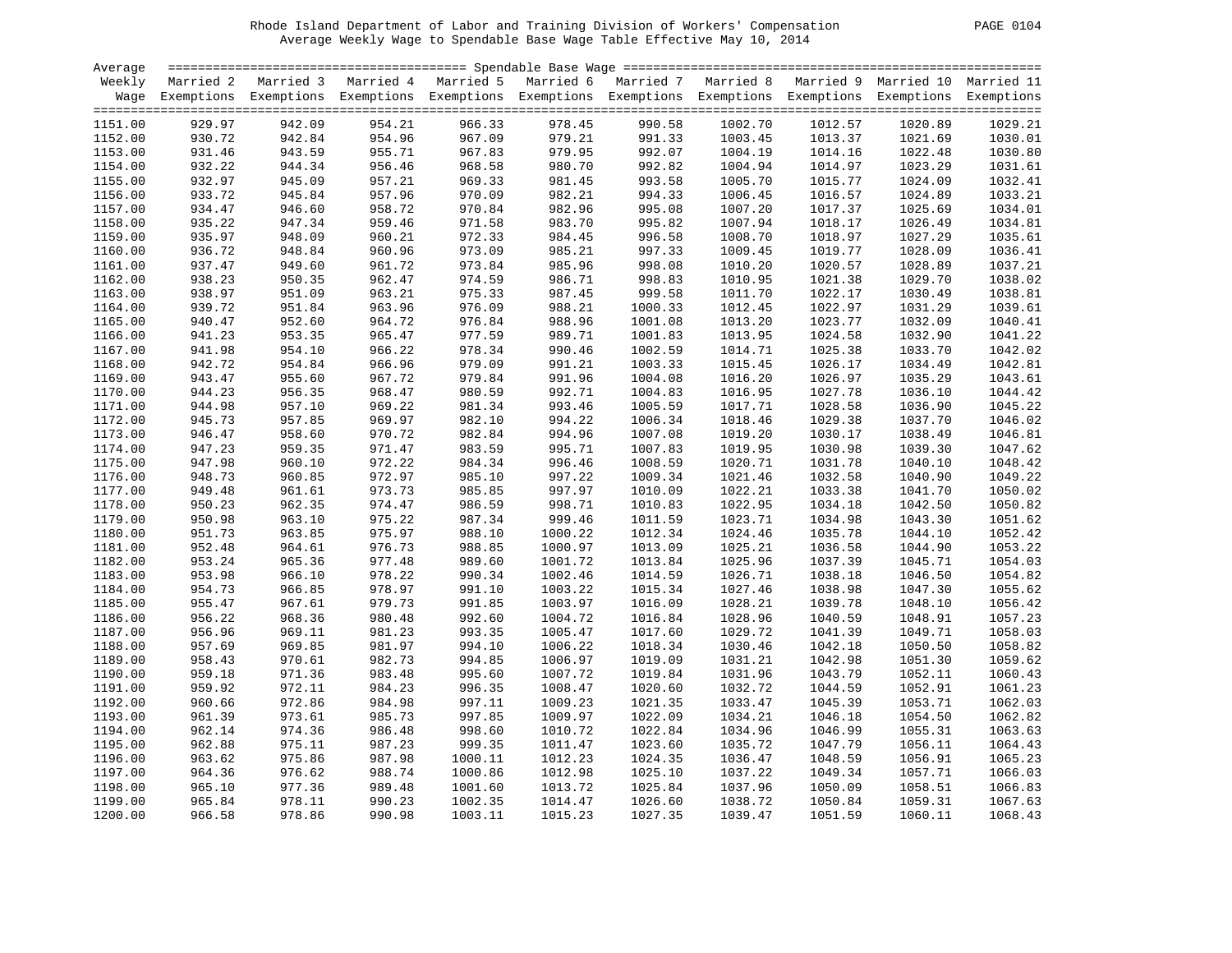| <b>PAGE</b> | 0105 |
|-------------|------|
|-------------|------|

| Average |         |                                                                                                                    |         |         |         |                    |         |         |         |         |
|---------|---------|--------------------------------------------------------------------------------------------------------------------|---------|---------|---------|--------------------|---------|---------|---------|---------|
| Weekly  |         | Married 2 Married 3 Married 4 Married 5 Married 6 Married 7 Married 8 Married 9 Married 10 Married 11              |         |         |         |                    |         |         |         |         |
|         |         | Wage Exemptions Exemptions Exemptions Exemptions Exemptions Exemptions Exemptions Exemptions Exemptions Exemptions |         |         |         |                    |         |         |         |         |
|         |         |                                                                                                                    |         |         |         |                    |         |         |         |         |
| 1201.00 | 967.32  | 979.62                                                                                                             | 991.74  | 1003.86 | 1015.98 | 1028.10            | 1040.22 | 1052.34 | 1060.91 | 1069.23 |
| 1202.00 | 968.07  | 980.37                                                                                                             | 992.49  | 1004.61 | 1016.73 | 1028.85<br>1029.60 | 1040.97 | 1053.10 | 1061.72 | 1070.04 |
| 1203.00 | 968.80  | 981.11                                                                                                             | 993.23  | 1005.35 | 1017.47 |                    | 1041.72 | 1053.84 | 1062.51 | 1070.83 |
| 1204.00 | 969.54  | 981.86                                                                                                             | 993.98  | 1006.11 | 1018.23 | 1030.35            | 1042.47 | 1054.59 | 1063.31 | 1071.63 |
| 1205.00 | 970.28  | 982.60                                                                                                             | 994.74  | 1006.86 | 1018.98 | 1031.10            | 1043.22 | 1055.34 | 1064.11 | 1072.43 |
| 1206.00 | 971.03  | 983.34                                                                                                             | 995.49  | 1007.61 | 1019.73 | 1031.85            | 1043.97 | 1056.10 | 1064.92 | 1073.24 |
| 1207.00 | 971.77  | 984.08                                                                                                             | 996.24  | 1008.36 | 1020.48 | 1032.61            | 1044.73 | 1056.85 | 1065.72 | 1074.04 |
| 1208.00 | 972.50  | 984.82                                                                                                             | 996.98  | 1009.11 | 1021.23 | 1033.35            | 1045.47 | 1057.59 | 1066.51 | 1074.83 |
| 1209.00 | 973.24  | 985.56                                                                                                             | 997.74  | 1009.86 | 1021.98 | 1034.10            | 1046.22 | 1058.34 | 1067.31 | 1075.63 |
| 1210.00 | 973.99  | 986.30                                                                                                             | 998.49  | 1010.61 | 1022.73 | 1034.85            | 1046.97 | 1059.10 | 1068.12 | 1076.44 |
| 1211.00 | 974.73  | 987.04                                                                                                             | 999.24  | 1011.36 | 1023.48 | 1035.61            | 1047.73 | 1059.85 | 1068.92 | 1077.24 |
| 1212.00 | 975.47  | 987.79                                                                                                             | 999.99  | 1012.12 | 1024.24 | 1036.36            | 1048.48 | 1060.60 | 1069.72 | 1078.04 |
| 1213.00 | 976.20  | 988.52                                                                                                             | 1000.74 | 1012.86 | 1024.98 | 1037.10            | 1049.22 | 1061.34 | 1070.51 | 1078.83 |
| 1214.00 | 976.95  | 989.26                                                                                                             | 1001.49 | 1013.61 | 1025.73 | 1037.85            | 1049.97 | 1062.10 | 1071.32 | 1079.64 |
|         |         |                                                                                                                    |         |         |         |                    |         |         |         |         |
| 1215.00 | 977.69  | 990.00                                                                                                             | 1002.24 | 1014.36 | 1026.48 | 1038.61            | 1050.73 | 1062.85 | 1072.12 | 1080.44 |
| 1216.00 | 978.43  | 990.75                                                                                                             | 1002.99 | 1015.12 | 1027.24 | 1039.36            | 1051.48 | 1063.60 | 1072.92 | 1081.24 |
| 1217.00 | 979.17  | 991.49                                                                                                             | 1003.75 | 1015.87 | 1027.99 | 1040.11            | 1052.23 | 1064.35 | 1073.72 | 1082.04 |
| 1218.00 | 979.91  | 992.22                                                                                                             | 1004.49 | 1016.61 | 1028.73 | 1040.85            | 1052.97 | 1065.10 | 1074.52 | 1082.84 |
| 1219.00 | 980.65  | 992.96                                                                                                             | 1005.24 | 1017.36 | 1029.48 | 1041.61            | 1053.73 | 1065.85 | 1075.32 | 1083.64 |
| 1220.00 | 981.39  | 993.71                                                                                                             | 1005.99 | 1018.12 | 1030.24 | 1042.36            | 1054.48 | 1066.60 | 1076.12 | 1084.44 |
| 1221.00 | 982.13  | 994.45                                                                                                             | 1006.75 | 1018.87 | 1030.99 | 1043.11            | 1055.23 | 1067.35 | 1076.92 | 1085.24 |
| 1222.00 | 982.88  | 995.19                                                                                                             | 1007.50 | 1019.62 | 1031.74 | 1043.86            | 1055.98 | 1068.11 | 1077.73 | 1086.05 |
| 1223.00 | 983.61  | 995.92                                                                                                             | 1008.24 | 1020.36 | 1032.48 | 1044.61            | 1056.73 | 1068.85 | 1078.52 | 1086.84 |
| 1224.00 | 984.35  | 996.67                                                                                                             | 1008.98 | 1021.12 | 1033.24 | 1045.36            | 1057.48 | 1069.60 | 1079.32 | 1087.64 |
| 1225.00 | 985.09  | 997.41                                                                                                             | 1009.72 | 1021.87 | 1033.99 | 1046.11            | 1058.23 | 1070.35 | 1080.12 | 1088.44 |
| 1226.00 | 985.84  | 998.15                                                                                                             | 1010.46 | 1022.62 | 1034.74 | 1046.86            | 1058.98 | 1071.11 | 1080.93 | 1089.25 |
| 1227.00 | 986.58  | 998.89                                                                                                             | 1011.21 | 1023.37 | 1035.49 | 1047.62            | 1059.74 | 1071.86 | 1081.73 | 1090.05 |
| 1228.00 | 987.31  | 999.63                                                                                                             | 1011.94 | 1024.12 | 1036.24 | 1048.36            | 1060.48 | 1072.60 | 1082.52 | 1090.84 |
| 1229.00 | 988.05  | 1000.37                                                                                                            | 1012.68 | 1024.87 | 1036.99 | 1049.11            | 1061.23 | 1073.35 | 1083.32 | 1091.64 |
| 1230.00 | 988.80  | 1001.11                                                                                                            | 1013.42 | 1025.62 | 1037.74 | 1049.86            | 1061.98 | 1074.11 | 1084.13 | 1092.45 |
| 1231.00 | 989.54  | 1001.85                                                                                                            | 1014.17 | 1026.37 | 1038.49 | 1050.62            | 1062.74 | 1074.86 | 1084.93 | 1093.25 |
| 1232.00 | 990.28  | 1002.60                                                                                                            | 1014.91 | 1027.13 | 1039.25 | 1051.37            | 1063.49 | 1075.61 | 1085.73 | 1094.05 |
| 1233.00 | 991.01  | 1003.33                                                                                                            | 1015.64 | 1027.87 | 1039.99 | 1052.11            | 1064.23 | 1076.35 | 1086.52 | 1094.84 |
| 1234.00 | 991.76  | 1004.07                                                                                                            | 1016.38 | 1028.62 | 1040.74 | 1052.86            | 1064.98 | 1077.11 | 1087.33 | 1095.65 |
| 1235.00 | 992.50  | 1004.81                                                                                                            | 1017.13 | 1029.37 | 1041.49 | 1053.62            | 1065.74 | 1077.86 | 1088.13 | 1096.45 |
| 1236.00 | 993.24  | 1005.56                                                                                                            | 1017.87 | 1030.13 | 1042.25 | 1054.37            | 1066.49 | 1078.61 | 1088.93 | 1097.25 |
| 1237.00 | 993.98  | 1006.30                                                                                                            | 1018.61 | 1030.88 | 1043.00 | 1055.12            | 1067.24 | 1079.36 | 1089.73 | 1098.05 |
| 1238.00 | 994.72  | 1007.03                                                                                                            | 1019.34 | 1031.62 | 1043.74 | 1055.86            | 1067.98 | 1080.11 | 1090.53 | 1098.85 |
|         |         |                                                                                                                    |         |         |         |                    |         |         |         | 1099.65 |
| 1239.00 | 995.46  | 1007.77                                                                                                            | 1020.09 | 1032.37 | 1044.49 | 1056.62            | 1068.74 | 1080.86 | 1091.33 |         |
| 1240.00 | 996.20  | 1008.52                                                                                                            | 1020.83 | 1033.13 | 1045.25 | 1057.37            | 1069.49 | 1081.61 | 1092.13 | 1100.45 |
| 1241.00 | 996.94  | 1009.26                                                                                                            | 1021.57 | 1033.88 | 1046.00 | 1058.12            | 1070.24 | 1082.36 | 1092.93 | 1101.25 |
| 1242.00 | 997.69  | 1010.00                                                                                                            | 1022.31 | 1034.63 | 1046.75 | 1058.87            | 1070.99 | 1083.12 | 1093.74 | 1102.06 |
| 1243.00 | 998.42  | 1010.73                                                                                                            | 1023.05 | 1035.36 | 1047.49 | 1059.62            | 1071.74 | 1083.86 | 1094.53 | 1102.85 |
| 1244.00 | 999.16  | 1011.48                                                                                                            | 1023.79 | 1036.10 | 1048.25 | 1060.37            | 1072.49 | 1084.61 | 1095.33 | 1103.65 |
| 1245.00 | 999.90  | 1012.22                                                                                                            | 1024.53 | 1036.84 | 1049.00 | 1061.12            | 1073.24 | 1085.36 | 1096.13 | 1104.45 |
| 1246.00 | 1000.65 | 1012.96                                                                                                            | 1025.27 | 1037.59 | 1049.75 | 1061.87            | 1073.99 | 1086.12 | 1096.94 | 1105.26 |
| 1247.00 | 1001.39 | 1013.70                                                                                                            | 1026.02 | 1038.33 | 1050.50 | 1062.63            | 1074.75 | 1086.87 | 1097.74 | 1106.06 |
| 1248.00 | 1002.12 | 1014.44                                                                                                            | 1026.75 | 1039.06 | 1051.25 | 1063.37            | 1075.49 | 1087.61 | 1098.53 | 1106.85 |
| 1249.00 | 1002.86 | 1015.18                                                                                                            | 1027.49 | 1039.80 | 1052.00 | 1064.12            | 1076.24 | 1088.36 | 1099.33 | 1107.65 |
| 1250.00 | 1003.61 | 1015.92                                                                                                            | 1028.23 | 1040.55 | 1052.75 | 1064.87            | 1076.99 | 1089.12 | 1100.14 | 1108.46 |
|         |         |                                                                                                                    |         |         |         |                    |         |         |         |         |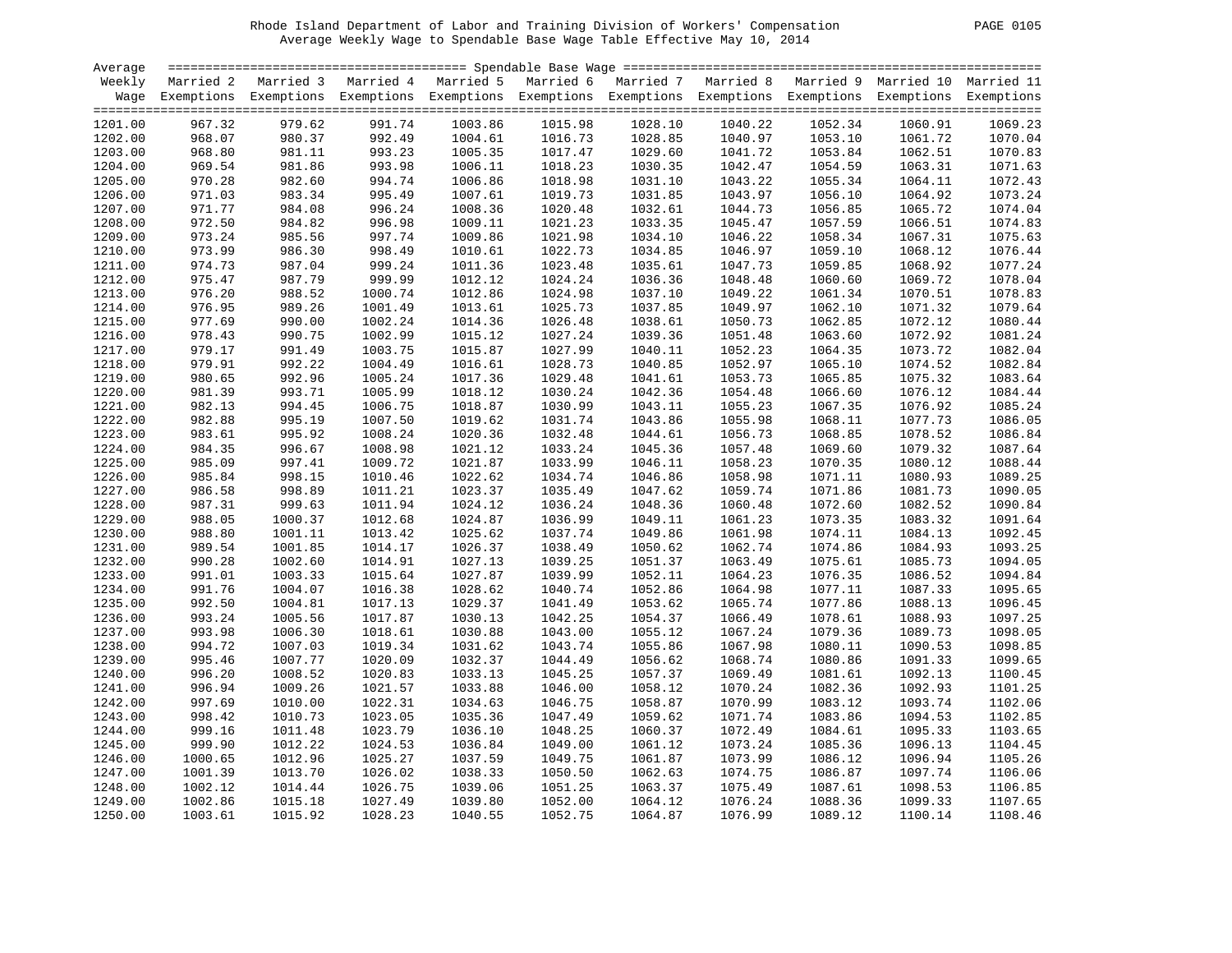| PAGE | 0106 |
|------|------|
|------|------|

| Average |         |                                                                                                                    |         |         |         |         |         |         |         |         |
|---------|---------|--------------------------------------------------------------------------------------------------------------------|---------|---------|---------|---------|---------|---------|---------|---------|
| Weekly  |         | Married 2 Married 3 Married 4 Married 5 Married 6 Married 7 Married 8 Married 9 Married 10 Married 11              |         |         |         |         |         |         |         |         |
|         |         | Wage Exemptions Exemptions Exemptions Exemptions Exemptions Exemptions Exemptions Exemptions Exemptions Exemptions |         |         |         |         |         |         |         |         |
|         |         |                                                                                                                    |         |         |         |         |         |         |         |         |
| 1251.00 | 1004.35 | 1016.66                                                                                                            | 1028.98 | 1041.29 | 1053.50 | 1065.63 | 1077.75 | 1089.87 | 1100.94 | 1109.26 |
| 1252.00 | 1005.09 | 1017.41                                                                                                            | 1029.72 | 1042.03 | 1054.26 | 1066.38 | 1078.50 | 1090.62 | 1101.74 | 1110.06 |
| 1253.00 | 1005.82 | 1018.14                                                                                                            | 1030.45 | 1042.76 | 1055.00 | 1067.12 | 1079.24 | 1091.36 | 1102.53 | 1110.85 |
| 1254.00 | 1006.57 | 1018.88                                                                                                            | 1031.19 | 1043.51 | 1055.75 | 1067.87 | 1079.99 | 1092.12 | 1103.34 | 1111.66 |
|         |         | 1019.62                                                                                                            |         | 1044.25 |         |         |         |         | 1104.14 | 1112.46 |
| 1255.00 | 1007.31 |                                                                                                                    | 1031.94 |         | 1056.50 | 1068.63 | 1080.75 | 1092.87 |         |         |
| 1256.00 | 1008.05 | 1020.37                                                                                                            | 1032.68 | 1044.99 | 1057.26 | 1069.38 | 1081.50 | 1093.62 | 1104.94 | 1113.26 |
| 1257.00 | 1008.79 | 1021.11                                                                                                            | 1033.42 | 1045.73 | 1058.01 | 1070.13 | 1082.25 | 1094.37 | 1105.74 | 1114.06 |
| 1258.00 | 1009.53 | 1021.84                                                                                                            | 1034.15 | 1046.47 | 1058.75 | 1070.87 | 1082.99 | 1095.12 | 1106.54 | 1114.86 |
| 1259.00 | 1010.27 | 1022.58                                                                                                            | 1034.90 | 1047.21 | 1059.50 | 1071.63 | 1083.75 | 1095.87 | 1107.34 | 1115.66 |
| 1260.00 | 1011.01 | 1023.33                                                                                                            | 1035.64 | 1047.95 | 1060.26 | 1072.38 | 1084.50 | 1096.62 | 1108.14 | 1116.46 |
| 1261.00 | 1011.75 | 1024.07                                                                                                            | 1036.38 | 1048.69 | 1061.01 | 1073.13 | 1085.25 | 1097.37 | 1108.94 | 1117.26 |
| 1262.00 | 1012.50 | 1024.81                                                                                                            | 1037.12 | 1049.44 | 1061.75 | 1073.88 | 1086.00 | 1098.13 | 1109.75 | 1118.07 |
| 1263.00 | 1013.23 | 1025.54                                                                                                            | 1037.86 | 1050.17 | 1062.48 | 1074.63 | 1086.75 | 1098.87 | 1110.54 | 1118.86 |
| 1264.00 | 1013.97 | 1026.29                                                                                                            | 1038.60 | 1050.91 | 1063.23 | 1075.38 | 1087.50 | 1099.62 | 1111.34 | 1119.66 |
| 1265.00 | 1014.71 | 1027.03                                                                                                            | 1039.34 | 1051.65 | 1063.97 | 1076.13 | 1088.25 | 1100.37 | 1112.14 | 1120.46 |
| 1266.00 | 1015.46 | 1027.77                                                                                                            | 1040.08 | 1052.40 | 1064.71 | 1076.88 | 1089.00 | 1101.13 | 1112.95 | 1121.27 |
| 1267.00 | 1016.20 | 1028.51                                                                                                            | 1040.83 | 1053.14 | 1065.45 | 1077.64 | 1089.76 | 1101.88 | 1113.75 | 1122.07 |
| 1268.00 | 1016.93 | 1029.25                                                                                                            | 1041.56 | 1053.87 | 1066.19 | 1078.38 | 1090.50 | 1102.62 | 1114.54 | 1122.86 |
| 1269.00 | 1017.67 | 1029.99                                                                                                            | 1042.30 | 1054.61 | 1066.93 | 1079.13 | 1091.25 | 1103.37 | 1115.34 | 1123.66 |
| 1270.00 | 1018.42 | 1030.73                                                                                                            | 1043.04 | 1055.36 | 1067.67 | 1079.88 | 1092.00 | 1104.13 | 1116.15 | 1124.47 |
| 1271.00 | 1019.16 | 1031.47                                                                                                            | 1043.79 | 1056.10 | 1068.41 | 1080.64 | 1092.76 | 1104.88 | 1116.95 | 1125.27 |
| 1272.00 | 1019.90 | 1032.22                                                                                                            | 1044.53 | 1056.84 | 1069.16 | 1081.39 | 1093.51 | 1105.63 | 1117.75 | 1126.07 |
| 1273.00 | 1020.63 | 1032.95                                                                                                            | 1045.26 | 1057.57 | 1069.89 | 1082.13 | 1094.25 | 1106.37 | 1118.49 | 1126.86 |
| 1274.00 | 1021.38 | 1033.69                                                                                                            | 1046.00 | 1058.32 | 1070.63 | 1082.88 | 1095.00 | 1107.13 | 1119.25 | 1127.67 |
| 1275.00 | 1022.12 | 1034.43                                                                                                            | 1046.75 | 1059.06 | 1071.37 | 1083.64 | 1095.76 | 1107.88 | 1120.00 | 1128.47 |
| 1276.00 | 1022.86 | 1035.18                                                                                                            | 1047.49 | 1059.80 | 1072.12 | 1084.39 | 1096.51 | 1108.63 | 1120.75 | 1129.27 |
| 1277.00 | 1023.60 | 1035.92                                                                                                            | 1048.23 | 1060.54 | 1072.86 | 1085.14 | 1097.26 | 1109.38 | 1121.50 | 1130.07 |
| 1278.00 | 1024.34 | 1036.65                                                                                                            | 1048.96 | 1061.28 | 1073.59 | 1085.88 | 1098.00 | 1110.13 | 1122.25 | 1130.87 |
| 1279.00 | 1025.08 | 1037.39                                                                                                            | 1049.71 | 1062.02 | 1074.33 | 1086.64 | 1098.76 | 1110.88 | 1123.00 | 1131.67 |
|         |         | 1038.14                                                                                                            |         |         |         |         |         |         |         | 1132.47 |
| 1280.00 | 1025.82 |                                                                                                                    | 1050.45 | 1062.76 | 1075.08 | 1087.39 | 1099.51 | 1111.63 | 1123.75 |         |
| 1281.00 | 1026.56 | 1038.88                                                                                                            | 1051.19 | 1063.50 | 1075.82 | 1088.13 | 1100.26 | 1112.38 | 1124.50 | 1133.27 |
| 1282.00 | 1027.31 | 1039.62                                                                                                            | 1051.93 | 1064.25 | 1076.56 | 1088.87 | 1101.01 | 1113.14 | 1125.26 | 1134.08 |
| 1283.00 | 1028.04 | 1040.35                                                                                                            | 1052.67 | 1064.98 | 1077.29 | 1089.61 | 1101.76 | 1113.88 | 1126.00 | 1134.87 |
| 1284.00 | 1028.78 | 1041.10                                                                                                            | 1053.41 | 1065.72 | 1078.04 | 1090.35 | 1102.51 | 1114.63 | 1126.75 | 1135.67 |
| 1285.00 | 1029.52 | 1041.84                                                                                                            | 1054.15 | 1066.46 | 1078.78 | 1091.09 | 1103.26 | 1115.38 | 1127.50 | 1136.47 |
| 1286.00 | 1030.27 | 1042.58                                                                                                            | 1054.89 | 1067.21 | 1079.52 | 1091.83 | 1104.01 | 1116.14 | 1128.26 | 1137.28 |
| 1287.00 | 1031.01 | 1043.32                                                                                                            | 1055.64 | 1067.95 | 1080.26 | 1092.58 | 1104.77 | 1116.89 | 1129.01 | 1138.08 |
| 1288.00 | 1031.74 | 1044.06                                                                                                            | 1056.37 | 1068.68 | 1081.00 | 1093.31 | 1105.51 | 1117.63 | 1129.75 | 1138.87 |
| 1289.00 | 1032.48 | 1044.80                                                                                                            | 1057.11 | 1069.42 | 1081.74 | 1094.05 | 1106.26 | 1118.38 | 1130.50 | 1139.67 |
| 1290.00 | 1033.23 | 1045.54                                                                                                            | 1057.85 | 1070.17 | 1082.48 | 1094.79 | 1107.01 | 1119.14 | 1131.26 | 1140.48 |
| 1291.00 | 1033.97 | 1046.28                                                                                                            | 1058.60 | 1070.91 | 1083.22 | 1095.54 | 1107.77 | 1119.89 | 1132.01 | 1141.28 |
| 1292.00 | 1034.71 | 1047.03                                                                                                            | 1059.34 | 1071.65 | 1083.97 | 1096.28 | 1108.52 | 1120.64 | 1132.76 | 1142.08 |
| 1293.00 | 1035.44 | 1047.76                                                                                                            | 1060.07 | 1072.38 | 1084.70 | 1097.01 | 1109.26 | 1121.38 | 1133.50 | 1142.87 |
| 1294.00 | 1036.19 | 1048.50                                                                                                            | 1060.81 | 1073.13 | 1085.44 | 1097.75 | 1110.01 | 1122.14 | 1134.26 | 1143.68 |
| 1295.00 | 1036.93 | 1049.24                                                                                                            | 1061.56 | 1073.87 | 1086.18 | 1098.50 | 1110.77 | 1122.89 | 1135.01 | 1144.48 |
| 1296.00 | 1037.67 | 1049.99                                                                                                            | 1062.30 | 1074.61 | 1086.93 | 1099.24 | 1111.52 | 1123.64 | 1135.76 | 1145.28 |
| 1297.00 | 1038.41 | 1050.73                                                                                                            | 1063.04 | 1075.35 | 1087.67 | 1099.98 | 1112.27 | 1124.39 | 1136.51 | 1146.08 |
| 1298.00 | 1039.15 | 1051.46                                                                                                            | 1063.77 | 1076.09 | 1088.40 | 1100.71 | 1113.01 | 1125.14 | 1137.26 | 1146.88 |
| 1299.00 | 1039.89 | 1052.20                                                                                                            | 1064.52 | 1076.83 | 1089.14 | 1101.46 | 1113.77 | 1125.89 | 1138.01 | 1147.68 |
| 1300.00 | 1040.63 | 1052.95                                                                                                            | 1065.26 | 1077.57 | 1089.89 | 1102.20 | 1114.51 | 1126.64 | 1138.76 | 1148.48 |
|         |         |                                                                                                                    |         |         |         |         |         |         |         |         |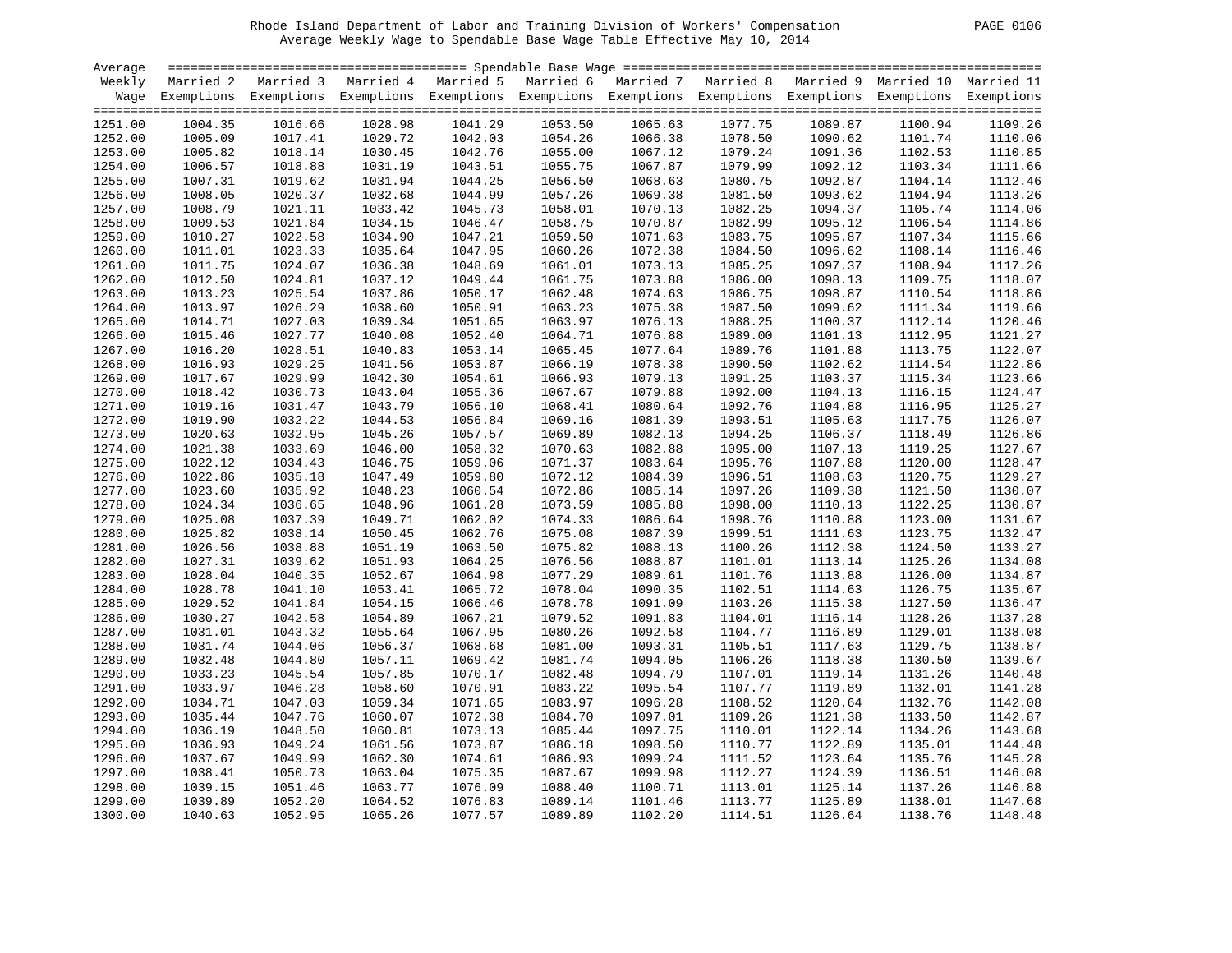| 0107<br>PAGE |
|--------------|
|--------------|

| Average |         |                                                                                                                    |         |         |         |         |         |         |         |         |
|---------|---------|--------------------------------------------------------------------------------------------------------------------|---------|---------|---------|---------|---------|---------|---------|---------|
| Weekly  |         | Married 2 Married 3 Married 4 Married 5 Married 6 Married 7 Married 8 Married 9 Married 10 Married 11              |         |         |         |         |         |         |         |         |
|         |         | Wage Exemptions Exemptions Exemptions Exemptions Exemptions Exemptions Exemptions Exemptions Exemptions Exemptions |         |         |         |         |         |         |         |         |
|         |         |                                                                                                                    |         |         |         |         |         |         |         |         |
| 1301.00 | 1041.37 | 1053.69                                                                                                            | 1066.00 | 1078.31 | 1090.63 | 1102.94 | 1115.25 | 1127.39 | 1139.51 | 1149.28 |
| 1302.00 | 1042.12 | 1054.43                                                                                                            | 1066.74 | 1079.06 | 1091.37 | 1103.68 | 1116.00 | 1128.15 | 1140.27 | 1150.09 |
| 1303.00 | 1042.85 | 1055.16                                                                                                            | 1067.48 | 1079.79 | 1092.10 | 1104.42 | 1116.73 | 1128.89 | 1141.01 | 1150.88 |
| 1304.00 | 1043.59 | 1055.91                                                                                                            | 1068.22 | 1080.53 | 1092.85 | 1105.16 | 1117.47 | 1129.64 | 1141.76 | 1151.68 |
|         |         | 1056.65                                                                                                            |         | 1081.27 |         | 1105.90 | 1118.21 |         |         | 1152.48 |
| 1305.00 | 1044.33 |                                                                                                                    | 1068.96 |         | 1093.59 |         |         | 1130.39 | 1142.51 |         |
| 1306.00 | 1045.08 | 1057.39                                                                                                            | 1069.70 | 1082.02 | 1094.33 | 1106.64 | 1118.96 | 1131.15 | 1143.27 | 1153.29 |
| 1307.00 | 1045.82 | 1058.13                                                                                                            | 1070.45 | 1082.76 | 1095.07 | 1107.39 | 1119.70 | 1131.90 | 1144.02 | 1154.09 |
| 1308.00 | 1046.55 | 1058.87                                                                                                            | 1071.18 | 1083.49 | 1095.81 | 1108.12 | 1120.43 | 1132.64 | 1144.76 | 1154.88 |
| 1309.00 | 1047.29 | 1059.61                                                                                                            | 1071.92 | 1084.23 | 1096.55 | 1108.86 | 1121.17 | 1133.39 | 1145.51 | 1155.68 |
| 1310.00 | 1048.04 | 1060.35                                                                                                            | 1072.66 | 1084.98 | 1097.29 | 1109.60 | 1121.92 | 1134.15 | 1146.27 | 1156.49 |
| 1311.00 | 1048.78 | 1061.09                                                                                                            | 1073.41 | 1085.72 | 1098.03 | 1110.35 | 1122.66 | 1134.90 | 1147.02 | 1157.29 |
| 1312.00 | 1049.52 | 1061.84                                                                                                            | 1074.15 | 1086.46 | 1098.78 | 1111.09 | 1123.40 | 1135.65 | 1147.77 | 1158.09 |
| 1313.00 | 1050.25 | 1062.57                                                                                                            | 1074.88 | 1087.19 | 1099.51 | 1111.82 | 1124.13 | 1136.39 | 1148.51 | 1158.88 |
| 1314.00 | 1051.00 | 1063.31                                                                                                            | 1075.62 | 1087.94 | 1100.25 | 1112.56 | 1124.88 | 1137.15 | 1149.27 | 1159.69 |
| 1315.00 | 1051.74 | 1064.05                                                                                                            | 1076.37 | 1088.68 | 1100.99 | 1113.31 | 1125.62 | 1137.90 | 1150.02 | 1160.49 |
| 1316.00 | 1052.48 | 1064.80                                                                                                            | 1077.11 | 1089.42 | 1101.74 | 1114.05 | 1126.36 | 1138.65 | 1150.77 | 1161.29 |
| 1317.00 | 1053.22 | 1065.54                                                                                                            | 1077.85 | 1090.16 | 1102.48 | 1114.79 | 1127.10 | 1139.40 | 1151.52 | 1162.09 |
| 1318.00 | 1053.96 | 1066.27                                                                                                            | 1078.58 | 1090.90 | 1103.21 | 1115.52 | 1127.84 | 1140.15 | 1152.27 | 1162.89 |
| 1319.00 | 1054.70 | 1067.01                                                                                                            | 1079.33 | 1091.64 | 1103.95 | 1116.27 | 1128.58 | 1140.90 | 1153.02 | 1163.69 |
| 1320.00 | 1055.44 | 1067.76                                                                                                            | 1080.07 | 1092.38 | 1104.70 | 1117.01 | 1129.32 | 1141.64 | 1153.77 | 1164.49 |
| 1321.00 | 1056.18 | 1068.50                                                                                                            | 1080.81 | 1093.12 | 1105.44 | 1117.75 | 1130.06 | 1142.38 | 1154.52 | 1165.29 |
| 1322.00 | 1056.93 | 1069.24                                                                                                            | 1081.55 | 1093.87 | 1106.18 | 1118.49 | 1130.81 | 1143.12 | 1155.28 | 1166.10 |
| 1323.00 | 1057.66 | 1069.97                                                                                                            | 1082.29 | 1094.60 | 1106.91 | 1119.23 | 1131.54 | 1143.85 | 1156.02 | 1166.89 |
| 1324.00 | 1058.40 | 1070.72                                                                                                            | 1083.03 | 1095.34 | 1107.66 | 1119.97 | 1132.28 | 1144.60 | 1156.77 | 1167.69 |
| 1325.00 | 1059.14 | 1071.46                                                                                                            | 1083.77 | 1096.08 | 1108.40 | 1120.71 | 1133.02 | 1145.34 | 1157.52 | 1168.49 |
| 1326.00 | 1059.89 | 1072.20                                                                                                            | 1084.51 | 1096.83 | 1109.14 | 1121.45 | 1133.77 | 1146.08 | 1158.28 | 1169.30 |
| 1327.00 | 1060.63 | 1072.94                                                                                                            | 1085.26 | 1097.57 | 1109.88 | 1122.20 | 1134.51 | 1146.82 | 1159.03 | 1170.10 |
| 1328.00 | 1061.36 | 1073.68                                                                                                            | 1085.99 | 1098.30 | 1110.62 | 1122.93 | 1135.24 | 1147.56 | 1159.77 | 1170.89 |
|         |         | 1074.42                                                                                                            |         |         |         |         |         |         |         | 1171.69 |
| 1329.00 | 1062.10 |                                                                                                                    | 1086.73 | 1099.04 | 1111.36 | 1123.67 | 1135.98 | 1148.30 | 1160.52 |         |
| 1330.00 | 1062.85 | 1075.16                                                                                                            | 1087.47 | 1099.79 | 1112.10 | 1124.41 | 1136.73 | 1149.04 | 1161.28 | 1172.50 |
| 1331.00 | 1063.59 | 1075.90                                                                                                            | 1088.22 | 1100.53 | 1112.84 | 1125.16 | 1137.47 | 1149.78 | 1162.03 | 1173.30 |
| 1332.00 | 1064.33 | 1076.65                                                                                                            | 1088.96 | 1101.27 | 1113.59 | 1125.90 | 1138.21 | 1150.53 | 1162.78 | 1174.10 |
| 1333.00 | 1065.06 | 1077.38                                                                                                            | 1089.69 | 1102.00 | 1114.32 | 1126.63 | 1138.94 | 1151.26 | 1163.52 | 1174.89 |
| 1334.00 | 1065.81 | 1078.12                                                                                                            | 1090.43 | 1102.75 | 1115.06 | 1127.37 | 1139.69 | 1152.00 | 1164.28 | 1175.70 |
| 1335.00 | 1066.55 | 1078.86                                                                                                            | 1091.18 | 1103.49 | 1115.80 | 1128.12 | 1140.43 | 1152.74 | 1165.03 | 1176.50 |
| 1336.00 | 1067.29 | 1079.61                                                                                                            | 1091.92 | 1104.23 | 1116.55 | 1128.86 | 1141.17 | 1153.49 | 1165.78 | 1177.30 |
| 1337.00 | 1068.03 | 1080.35                                                                                                            | 1092.66 | 1104.97 | 1117.29 | 1129.60 | 1141.91 | 1154.23 | 1166.53 | 1178.10 |
| 1338.00 | 1068.77 | 1081.08                                                                                                            | 1093.39 | 1105.71 | 1118.02 | 1130.33 | 1142.65 | 1154.96 | 1167.28 | 1178.90 |
| 1339.00 | 1069.51 | 1081.82                                                                                                            | 1094.14 | 1106.45 | 1118.76 | 1131.08 | 1143.39 | 1155.70 | 1168.02 | 1179.70 |
| 1340.00 | 1070.25 | 1082.57                                                                                                            | 1094.88 | 1107.19 | 1119.51 | 1131.82 | 1144.13 | 1156.45 | 1168.76 | 1180.50 |
| 1341.00 | 1070.99 | 1083.31                                                                                                            | 1095.62 | 1107.93 | 1120.25 | 1132.56 | 1144.87 | 1157.19 | 1169.50 | 1181.30 |
| 1342.00 | 1071.74 | 1084.05                                                                                                            | 1096.36 | 1108.68 | 1120.99 | 1133.30 | 1145.62 | 1157.93 | 1170.24 | 1182.11 |
| 1343.00 | 1072.47 | 1084.78                                                                                                            | 1097.10 | 1109.41 | 1121.72 | 1134.04 | 1146.35 | 1158.66 | 1170.98 | 1182.90 |
| 1344.00 | 1073.21 | 1085.53                                                                                                            | 1097.84 | 1110.15 | 1122.47 | 1134.78 | 1147.09 | 1159.41 | 1171.72 | 1183.70 |
| 1345.00 | 1073.95 | 1086.27                                                                                                            | 1098.58 | 1110.89 | 1123.21 | 1135.52 | 1147.83 | 1160.15 | 1172.46 | 1184.50 |
| 1346.00 | 1074.70 | 1087.01                                                                                                            | 1099.32 | 1111.64 | 1123.95 | 1136.26 | 1148.58 | 1160.89 | 1173.20 | 1185.31 |
| 1347.00 | 1075.44 | 1087.75                                                                                                            | 1100.07 | 1112.38 | 1124.69 | 1137.01 | 1149.32 | 1161.63 | 1173.95 | 1186.11 |
| 1348.00 | 1076.17 | 1088.49                                                                                                            | 1100.80 | 1113.11 | 1125.43 | 1137.74 | 1150.05 | 1162.37 | 1174.68 | 1186.90 |
| 1349.00 | 1076.91 | 1089.23                                                                                                            | 1101.54 | 1113.85 | 1126.17 | 1138.48 | 1150.79 | 1163.11 | 1175.42 | 1187.65 |
| 1350.00 | 1077.66 | 1089.97                                                                                                            | 1102.28 | 1114.60 | 1126.91 | 1139.22 | 1151.54 | 1163.85 | 1176.16 | 1188.41 |
|         |         |                                                                                                                    |         |         |         |         |         |         |         |         |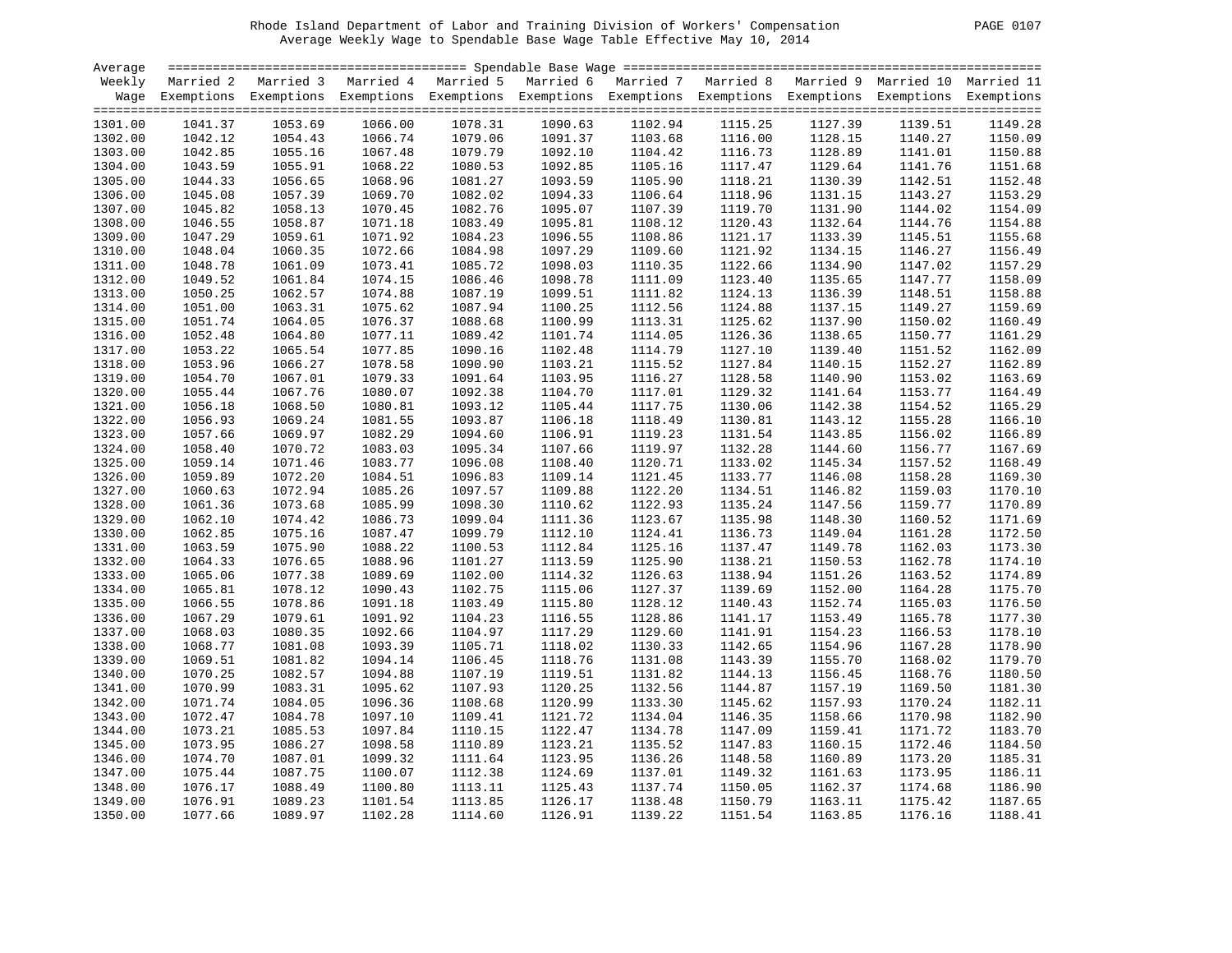| 0108<br>PAGE |
|--------------|
|--------------|

| Average |         |                                                                                                                    |         |         |         |         |         |         |         |         |
|---------|---------|--------------------------------------------------------------------------------------------------------------------|---------|---------|---------|---------|---------|---------|---------|---------|
| Weekly  |         | Married 2 Married 3 Married 4 Married 5 Married 6 Married 7 Married 8 Married 9 Married 10 Married 11              |         |         |         |         |         |         |         |         |
|         |         | Wage Exemptions Exemptions Exemptions Exemptions Exemptions Exemptions Exemptions Exemptions Exemptions Exemptions |         |         |         |         |         |         |         |         |
|         |         |                                                                                                                    |         |         |         |         |         |         |         |         |
| 1351.00 | 1078.40 | 1090.71                                                                                                            | 1103.03 | 1115.34 | 1127.65 | 1139.97 | 1152.28 | 1164.59 | 1176.91 | 1189.16 |
| 1352.00 | 1079.14 | 1091.46                                                                                                            | 1103.77 | 1116.08 | 1128.40 | 1140.71 | 1153.02 | 1165.34 | 1177.65 | 1189.91 |
| 1353.00 | 1079.87 | 1092.19                                                                                                            | 1104.50 | 1116.81 | 1129.13 | 1141.44 | 1153.75 | 1166.07 | 1178.38 | 1190.65 |
| 1354.00 | 1080.62 | 1092.93                                                                                                            | 1105.24 | 1117.56 | 1129.87 | 1142.18 | 1154.50 | 1166.81 | 1179.12 | 1191.41 |
|         |         | 1093.67                                                                                                            |         | 1118.30 |         |         | 1155.24 |         |         | 1192.16 |
| 1355.00 | 1081.36 |                                                                                                                    | 1105.99 |         | 1130.61 | 1142.93 |         | 1167.55 | 1179.87 |         |
| 1356.00 | 1082.10 | 1094.42                                                                                                            | 1106.73 | 1119.04 | 1131.36 | 1143.67 | 1155.98 | 1168.30 | 1180.61 | 1192.91 |
| 1357.00 | 1082.84 | 1095.16                                                                                                            | 1107.47 | 1119.78 | 1132.10 | 1144.41 | 1156.72 | 1169.04 | 1181.35 | 1193.66 |
| 1358.00 | 1083.58 | 1095.89                                                                                                            | 1108.20 | 1120.52 | 1132.83 | 1145.14 | 1157.46 | 1169.77 | 1182.08 | 1194.40 |
| 1359.00 | 1084.32 | 1096.63                                                                                                            | 1108.95 | 1121.26 | 1133.57 | 1145.89 | 1158.20 | 1170.51 | 1182.83 | 1195.14 |
| 1360.00 | 1085.06 | 1097.38                                                                                                            | 1109.69 | 1122.00 | 1134.32 | 1146.63 | 1158.94 | 1171.26 | 1183.57 | 1195.88 |
| 1361.00 | 1085.80 | 1098.12                                                                                                            | 1110.43 | 1122.74 | 1135.06 | 1147.37 | 1159.68 | 1172.00 | 1184.31 | 1196.63 |
| 1362.00 | 1086.55 | 1098.86                                                                                                            | 1111.17 | 1123.49 | 1135.80 | 1148.11 | 1160.43 | 1172.74 | 1185.05 | 1197.37 |
| 1363.00 | 1087.28 | 1099.59                                                                                                            | 1111.91 | 1124.22 | 1136.53 | 1148.85 | 1161.16 | 1173.47 | 1185.79 | 1198.10 |
| 1364.00 | 1088.02 | 1100.34                                                                                                            | 1112.65 | 1124.96 | 1137.28 | 1149.59 | 1161.90 | 1174.22 | 1186.53 | 1198.84 |
| 1365.00 | 1088.76 | 1101.08                                                                                                            | 1113.39 | 1125.70 | 1138.02 | 1150.33 | 1162.64 | 1174.96 | 1187.27 | 1199.59 |
| 1366.00 | 1089.51 | 1101.82                                                                                                            | 1114.13 | 1126.45 | 1138.76 | 1151.07 | 1163.39 | 1175.70 | 1188.01 | 1200.33 |
| 1367.00 | 1090.25 | 1102.56                                                                                                            | 1114.88 | 1127.19 | 1139.50 | 1151.82 | 1164.13 | 1176.44 | 1188.76 | 1201.07 |
| 1368.00 | 1090.98 | 1103.30                                                                                                            | 1115.61 | 1127.92 | 1140.24 | 1152.55 | 1164.86 | 1177.18 | 1189.49 | 1201.80 |
| 1369.00 | 1091.72 | 1104.04                                                                                                            | 1116.35 | 1128.66 | 1140.98 | 1153.29 | 1165.60 | 1177.92 | 1190.23 | 1202.55 |
| 1370.00 | 1092.47 | 1104.78                                                                                                            | 1117.09 | 1129.41 | 1141.72 | 1154.03 | 1166.35 | 1178.66 | 1190.97 | 1203.29 |
| 1371.00 | 1093.21 | 1105.52                                                                                                            | 1117.84 | 1130.15 | 1142.46 | 1154.78 | 1167.09 | 1179.40 | 1191.72 | 1204.03 |
| 1372.00 | 1093.95 | 1106.27                                                                                                            | 1118.58 | 1130.89 | 1143.21 | 1155.52 | 1167.83 | 1180.15 | 1192.46 | 1204.77 |
| 1373.00 | 1094.68 | 1107.00                                                                                                            | 1119.31 | 1131.62 | 1143.94 | 1156.25 | 1168.56 | 1180.88 | 1193.19 | 1205.51 |
| 1374.00 | 1095.43 | 1107.74                                                                                                            | 1120.05 | 1132.37 | 1144.68 | 1156.99 | 1169.31 | 1181.62 | 1193.93 | 1206.25 |
| 1375.00 | 1096.17 | 1108.48                                                                                                            | 1120.80 | 1133.11 | 1145.42 | 1157.74 | 1170.05 | 1182.36 | 1194.68 | 1206.99 |
| 1376.00 | 1096.91 | 1109.23                                                                                                            | 1121.54 | 1133.85 | 1146.17 | 1158.48 | 1170.79 | 1183.11 | 1195.42 | 1207.73 |
| 1377.00 | 1097.65 | 1109.97                                                                                                            | 1122.28 | 1134.59 | 1146.91 | 1159.22 | 1171.53 | 1183.85 | 1196.16 | 1208.48 |
| 1378.00 | 1098.39 | 1110.70                                                                                                            |         | 1135.33 | 1147.64 | 1159.95 | 1172.27 |         | 1196.89 | 1209.21 |
|         |         |                                                                                                                    | 1123.01 |         |         |         |         | 1184.58 |         |         |
| 1379.00 | 1099.13 | 1111.44                                                                                                            | 1123.76 | 1136.07 | 1148.38 | 1160.70 | 1173.01 | 1185.32 | 1197.64 | 1209.95 |
| 1380.00 | 1099.87 | 1112.19                                                                                                            | 1124.50 | 1136.81 | 1149.13 | 1161.44 | 1173.75 | 1186.07 | 1198.38 | 1210.69 |
| 1381.00 | 1100.61 | 1112.93                                                                                                            | 1125.24 | 1137.55 | 1149.87 | 1162.18 | 1174.49 | 1186.81 | 1199.12 | 1211.44 |
| 1382.00 | 1101.36 | 1113.67                                                                                                            | 1125.98 | 1138.30 | 1150.61 | 1162.92 | 1175.24 | 1187.55 | 1199.86 | 1212.18 |
| 1383.00 | 1102.09 | 1114.40                                                                                                            | 1126.72 | 1139.03 | 1151.34 | 1163.66 | 1175.97 | 1188.28 | 1200.60 | 1212.91 |
| 1384.00 | 1102.83 | 1115.15                                                                                                            | 1127.46 | 1139.77 | 1152.09 | 1164.40 | 1176.71 | 1189.03 | 1201.34 | 1213.65 |
| 1385.00 | 1103.57 | 1115.89                                                                                                            | 1128.20 | 1140.51 | 1152.83 | 1165.14 | 1177.45 | 1189.77 | 1202.08 | 1214.40 |
| 1386.00 | 1104.32 | 1116.63                                                                                                            | 1128.94 | 1141.26 | 1153.57 | 1165.88 | 1178.20 | 1190.51 | 1202.82 | 1215.14 |
| 1387.00 | 1105.06 | 1117.37                                                                                                            | 1129.69 | 1142.00 | 1154.31 | 1166.63 | 1178.94 | 1191.25 | 1203.57 | 1215.88 |
| 1388.00 | 1105.79 | 1118.11                                                                                                            | 1130.42 | 1142.73 | 1155.05 | 1167.36 | 1179.67 | 1191.99 | 1204.30 | 1216.61 |
| 1389.00 | 1106.53 | 1118.85                                                                                                            | 1131.16 | 1143.47 | 1155.79 | 1168.10 | 1180.41 | 1192.73 | 1205.04 | 1217.36 |
| 1390.00 | 1107.28 | 1119.59                                                                                                            | 1131.90 | 1144.22 | 1156.53 | 1168.84 | 1181.16 | 1193.47 | 1205.78 | 1218.10 |
| 1391.00 | 1108.02 | 1120.33                                                                                                            | 1132.65 | 1144.96 | 1157.27 | 1169.59 | 1181.90 | 1194.21 | 1206.53 | 1218.84 |
| 1392.00 | 1108.76 | 1121.08                                                                                                            | 1133.39 | 1145.70 | 1158.02 | 1170.33 | 1182.64 | 1194.96 | 1207.27 | 1219.58 |
| 1393.00 | 1109.49 | 1121.81                                                                                                            | 1134.12 | 1146.43 | 1158.75 | 1171.06 | 1183.37 | 1195.69 | 1208.00 | 1220.32 |
| 1394.00 | 1110.24 | 1122.55                                                                                                            | 1134.86 | 1147.18 | 1159.49 | 1171.80 | 1184.12 | 1196.43 | 1208.74 | 1221.06 |
| 1395.00 | 1110.98 | 1123.29                                                                                                            | 1135.61 | 1147.92 | 1160.23 | 1172.55 | 1184.86 | 1197.17 | 1209.49 | 1221.80 |
| 1396.00 | 1111.72 | 1124.04                                                                                                            | 1136.35 | 1148.66 | 1160.98 | 1173.29 | 1185.60 | 1197.92 | 1210.23 | 1222.54 |
| 1397.00 | 1112.46 | 1124.78                                                                                                            | 1137.09 | 1149.40 | 1161.72 | 1174.03 | 1186.34 | 1198.66 | 1210.97 | 1223.29 |
| 1398.00 | 1113.20 | 1125.51                                                                                                            | 1137.82 | 1150.14 | 1162.45 | 1174.76 | 1187.08 | 1199.39 | 1211.70 | 1224.02 |
| 1399.00 | 1113.94 | 1126.25                                                                                                            | 1138.57 | 1150.88 | 1163.19 | 1175.51 | 1187.82 | 1200.13 | 1212.45 | 1224.76 |
| 1400.00 | 1114.68 | 1127.00                                                                                                            | 1139.31 | 1151.62 | 1163.94 | 1176.25 | 1188.56 | 1200.88 | 1213.19 | 1225.50 |
|         |         |                                                                                                                    |         |         |         |         |         |         |         |         |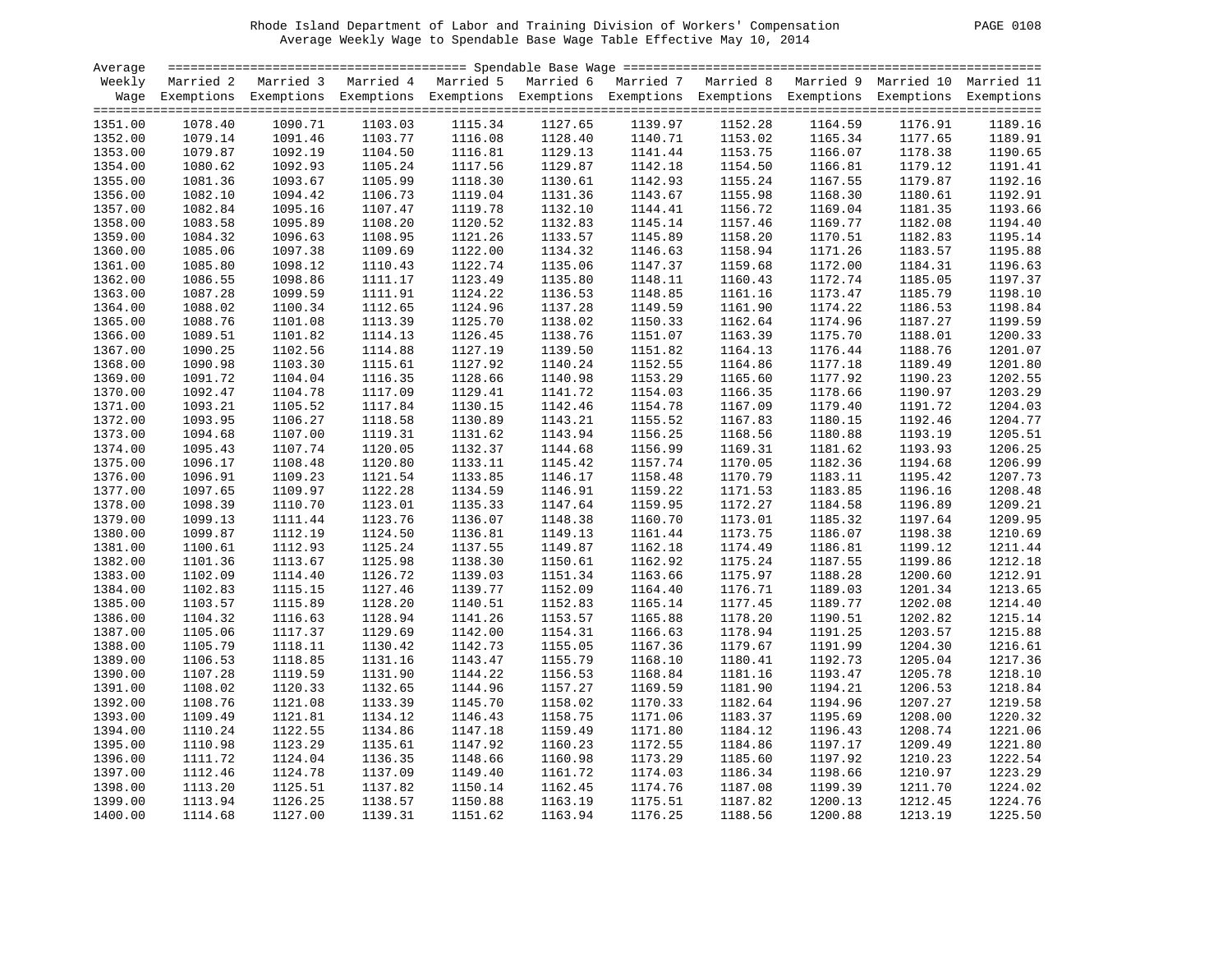| PAGE 0109 |  |
|-----------|--|
|-----------|--|

| Average |         |                                                                                                                    |         |         |         |         |         |         |         |         |
|---------|---------|--------------------------------------------------------------------------------------------------------------------|---------|---------|---------|---------|---------|---------|---------|---------|
| Weekly  |         | Married 2 Married 3 Married 4 Married 5 Married 6 Married 7 Married 8 Married 9 Married 10 Married 11              |         |         |         |         |         |         |         |         |
|         |         | Wage Exemptions Exemptions Exemptions Exemptions Exemptions Exemptions Exemptions Exemptions Exemptions Exemptions |         |         |         |         |         |         |         |         |
|         |         |                                                                                                                    |         |         |         |         |         |         |         |         |
| 1401.00 | 1115.42 | 1127.74                                                                                                            | 1140.05 | 1152.36 | 1164.68 | 1176.99 | 1189.30 | 1201.62 | 1213.93 | 1226.25 |
| 1402.00 | 1116.17 | 1128.48                                                                                                            | 1140.79 | 1153.11 | 1165.42 | 1177.73 | 1190.05 | 1202.36 | 1214.67 | 1226.99 |
| 1403.00 | 1116.90 | 1129.21                                                                                                            | 1141.53 | 1153.84 | 1166.15 | 1178.47 | 1190.78 | 1203.09 | 1215.41 | 1227.72 |
| 1404.00 | 1117.64 | 1129.96                                                                                                            | 1142.27 | 1154.58 | 1166.90 | 1179.21 | 1191.52 | 1203.84 | 1216.15 | 1228.46 |
| 1405.00 | 1118.38 | 1130.70                                                                                                            | 1143.01 | 1155.32 | 1167.64 | 1179.95 | 1192.26 | 1204.58 | 1216.89 | 1229.21 |
| 1406.00 | 1119.13 | 1131.44                                                                                                            | 1143.75 | 1156.07 | 1168.38 | 1180.69 | 1193.01 | 1205.32 | 1217.63 | 1229.95 |
| 1407.00 | 1119.87 | 1132.18                                                                                                            | 1144.50 | 1156.81 | 1169.12 | 1181.44 | 1193.75 | 1206.06 | 1218.38 | 1230.69 |
| 1408.00 | 1120.60 | 1132.92                                                                                                            | 1145.23 | 1157.54 | 1169.86 | 1182.17 | 1194.48 | 1206.80 | 1219.11 | 1231.42 |
| 1409.00 | 1121.34 | 1133.66                                                                                                            | 1145.97 | 1158.28 | 1170.60 | 1182.91 | 1195.22 | 1207.54 | 1219.85 | 1232.17 |
| 1410.00 | 1122.09 | 1134.40                                                                                                            | 1146.71 | 1159.03 | 1171.34 | 1183.65 | 1195.97 | 1208.28 | 1220.59 | 1232.91 |
| 1411.00 | 1122.83 | 1135.14                                                                                                            | 1147.46 | 1159.77 | 1172.08 | 1184.40 | 1196.71 | 1209.02 | 1221.34 | 1233.65 |
| 1412.00 | 1123.57 | 1135.89                                                                                                            | 1148.20 | 1160.51 | 1172.83 | 1185.14 | 1197.45 | 1209.77 | 1222.08 | 1234.39 |
| 1413.00 | 1124.30 | 1136.62                                                                                                            | 1148.93 | 1161.24 | 1173.56 | 1185.87 | 1198.18 | 1210.50 | 1222.81 | 1235.13 |
| 1414.00 | 1125.05 | 1137.36                                                                                                            | 1149.67 | 1161.99 | 1174.30 | 1186.61 | 1198.93 | 1211.24 | 1223.55 | 1235.87 |
| 1415.00 | 1125.79 | 1138.10                                                                                                            | 1150.42 | 1162.73 | 1175.04 | 1187.36 | 1199.67 | 1211.98 | 1224.30 | 1236.61 |
|         |         | 1138.85                                                                                                            |         |         |         |         |         |         |         | 1237.35 |
| 1416.00 | 1126.53 |                                                                                                                    | 1151.16 | 1163.47 | 1175.79 | 1188.10 | 1200.41 | 1212.73 | 1225.04 |         |
| 1417.00 | 1127.27 | 1139.59                                                                                                            | 1151.90 | 1164.21 | 1176.53 | 1188.84 | 1201.15 | 1213.47 | 1225.78 | 1238.10 |
| 1418.00 | 1128.01 | 1140.32                                                                                                            | 1152.63 | 1164.95 | 1177.26 | 1189.57 | 1201.89 | 1214.20 | 1226.51 | 1238.83 |
| 1419.00 | 1128.75 | 1141.06                                                                                                            | 1153.38 | 1165.69 | 1178.00 | 1190.32 | 1202.63 | 1214.94 | 1227.26 | 1239.57 |
| 1420.00 | 1129.49 | 1141.81                                                                                                            | 1154.12 | 1166.43 | 1178.75 | 1191.06 | 1203.37 | 1215.69 | 1228.00 | 1240.31 |
| 1421.00 | 1130.23 | 1142.55                                                                                                            | 1154.86 | 1167.17 | 1179.49 | 1191.80 | 1204.11 | 1216.43 | 1228.74 | 1241.06 |
| 1422.00 | 1130.98 | 1143.29                                                                                                            | 1155.60 | 1167.92 | 1180.23 | 1192.54 | 1204.86 | 1217.17 | 1229.48 | 1241.80 |
| 1423.00 | 1131.71 | 1144.02                                                                                                            | 1156.34 | 1168.65 | 1180.96 | 1193.28 | 1205.59 | 1217.90 | 1230.22 | 1242.53 |
| 1424.00 | 1132.45 | 1144.77                                                                                                            | 1157.08 | 1169.39 | 1181.71 | 1194.02 | 1206.33 | 1218.65 | 1230.96 | 1243.27 |
| 1425.00 | 1133.19 | 1145.51                                                                                                            | 1157.82 | 1170.13 | 1182.45 | 1194.76 | 1207.07 | 1219.39 | 1231.70 | 1244.02 |
| 1426.00 | 1133.94 | 1146.25                                                                                                            | 1158.56 | 1170.88 | 1183.19 | 1195.50 | 1207.82 | 1220.13 | 1232.44 | 1244.76 |
| 1427.00 | 1134.68 | 1146.99                                                                                                            | 1159.31 | 1171.62 | 1183.93 | 1196.25 | 1208.56 | 1220.87 | 1233.19 | 1245.50 |
| 1428.00 | 1135.41 | 1147.73                                                                                                            | 1160.04 | 1172.35 | 1184.67 | 1196.98 | 1209.29 | 1221.61 | 1233.92 | 1246.23 |
| 1429.00 | 1136.15 | 1148.47                                                                                                            | 1160.78 | 1173.09 | 1185.41 | 1197.72 | 1210.03 | 1222.35 | 1234.66 | 1246.98 |
| 1430.00 | 1136.90 | 1149.21                                                                                                            | 1161.52 | 1173.84 | 1186.15 | 1198.46 | 1210.78 | 1223.09 | 1235.40 | 1247.72 |
| 1431.00 | 1137.64 | 1149.95                                                                                                            | 1162.27 | 1174.58 | 1186.89 | 1199.21 | 1211.52 | 1223.83 | 1236.15 | 1248.46 |
| 1432.00 | 1138.38 | 1150.70                                                                                                            | 1163.01 | 1175.32 | 1187.64 | 1199.95 | 1212.26 | 1224.58 | 1236.89 | 1249.20 |
| 1433.00 | 1139.11 | 1151.43                                                                                                            | 1163.74 | 1176.05 | 1188.37 | 1200.68 | 1212.99 | 1225.31 | 1237.62 | 1249.94 |
| 1434.00 | 1139.86 | 1152.17                                                                                                            | 1164.48 | 1176.80 | 1189.11 | 1201.42 | 1213.74 | 1226.05 | 1238.36 | 1250.68 |
| 1435.00 | 1140.60 | 1152.91                                                                                                            | 1165.23 | 1177.54 | 1189.85 | 1202.17 | 1214.48 | 1226.79 | 1239.11 | 1251.42 |
| 1436.00 | 1141.34 | 1153.66                                                                                                            | 1165.97 | 1178.28 | 1190.60 | 1202.91 | 1215.22 | 1227.54 | 1239.85 | 1252.16 |
| 1437.00 | 1142.08 | 1154.40                                                                                                            | 1166.71 | 1179.02 | 1191.34 | 1203.65 | 1215.96 | 1228.28 | 1240.59 | 1252.91 |
| 1438.00 | 1142.82 | 1155.13                                                                                                            | 1167.44 | 1179.76 | 1192.07 | 1204.38 | 1216.70 | 1229.01 | 1241.32 | 1253.64 |
| 1439.00 | 1143.56 | 1155.87                                                                                                            | 1168.19 | 1180.50 | 1192.81 | 1205.13 | 1217.44 | 1229.75 | 1242.07 | 1254.38 |
| 1440.00 | 1144.30 | 1156.62                                                                                                            | 1168.93 | 1181.24 | 1193.56 | 1205.87 | 1218.18 | 1230.50 | 1242.81 | 1255.12 |
| 1441.00 | 1145.04 | 1157.36                                                                                                            | 1169.67 | 1181.98 | 1194.30 | 1206.61 | 1218.92 | 1231.24 | 1243.55 | 1255.87 |
| 1442.00 | 1145.79 | 1158.10                                                                                                            | 1170.41 | 1182.73 | 1195.04 | 1207.35 | 1219.67 | 1231.98 | 1244.29 | 1256.61 |
| 1443.00 | 1146.52 | 1158.83                                                                                                            | 1171.15 | 1183.46 | 1195.77 | 1208.09 | 1220.40 | 1232.71 | 1245.03 | 1257.34 |
| 1444.00 | 1147.26 | 1159.58                                                                                                            | 1171.89 | 1184.20 | 1196.52 | 1208.83 | 1221.14 | 1233.46 | 1245.77 | 1258.08 |
| 1445.00 | 1148.00 | 1160.32                                                                                                            | 1172.63 | 1184.94 | 1197.26 | 1209.57 | 1221.88 | 1234.20 | 1246.51 | 1258.83 |
| 1446.00 | 1148.75 | 1161.06                                                                                                            | 1173.37 | 1185.69 | 1198.00 | 1210.31 | 1222.63 | 1234.94 | 1247.25 | 1259.57 |
| 1447.00 | 1149.49 | 1161.80                                                                                                            | 1174.12 | 1186.43 | 1198.74 | 1211.06 | 1223.37 | 1235.68 | 1248.00 | 1260.31 |
|         |         |                                                                                                                    |         |         |         |         |         |         |         | 1261.04 |
| 1448.00 | 1150.22 | 1162.54                                                                                                            | 1174.85 | 1187.16 | 1199.48 | 1211.79 | 1224.10 | 1236.42 | 1248.73 |         |
| 1449.00 | 1150.96 | 1163.28                                                                                                            | 1175.59 | 1187.90 | 1200.22 | 1212.53 | 1224.84 | 1237.16 | 1249.47 | 1261.79 |
| 1450.00 | 1151.71 | 1164.02                                                                                                            | 1176.33 | 1188.65 | 1200.96 | 1213.27 | 1225.59 | 1237.90 | 1250.21 | 1262.53 |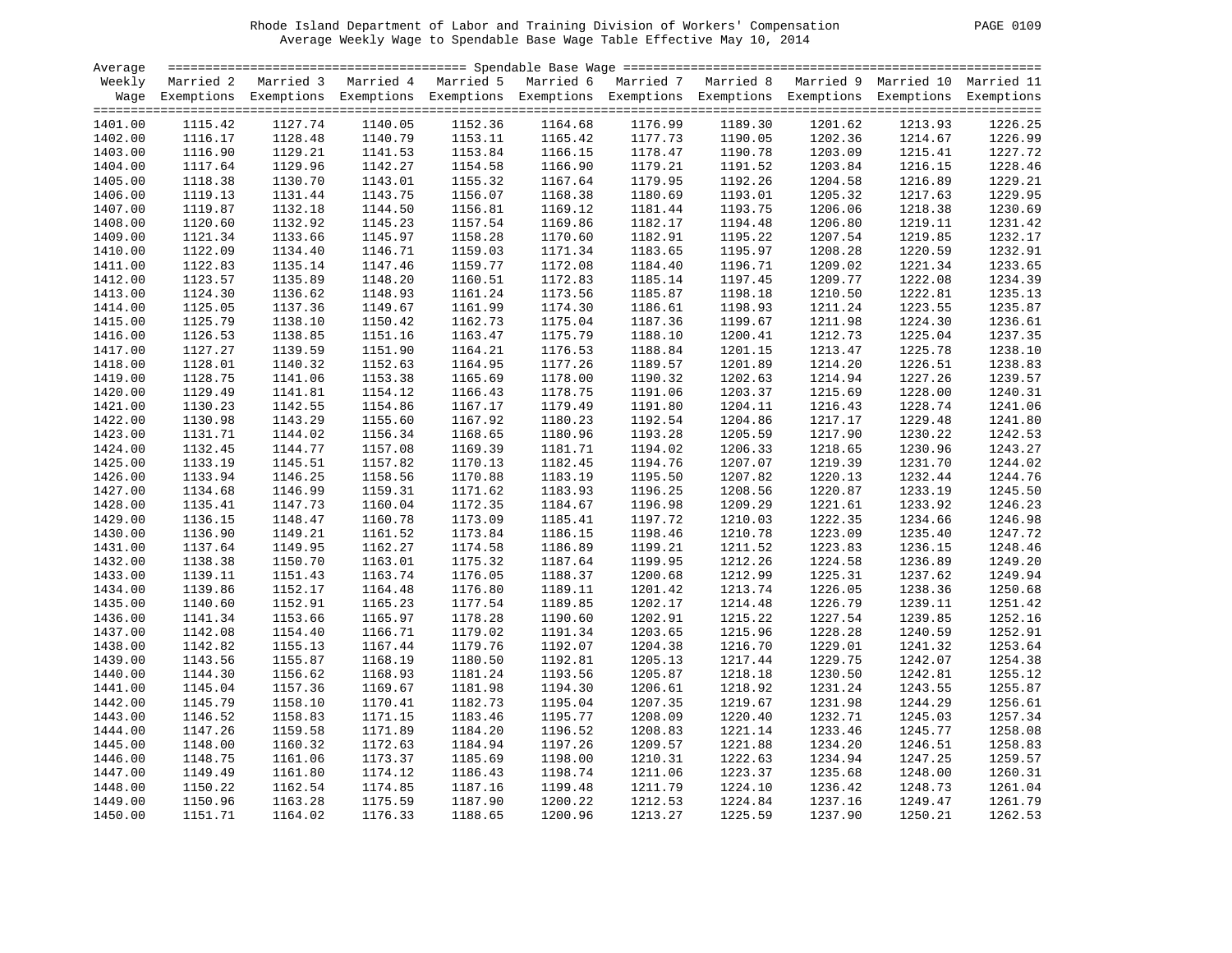| Average            |                    |                                                                                                                    |                    |         |                    |                    |                    |                    |                    |         |
|--------------------|--------------------|--------------------------------------------------------------------------------------------------------------------|--------------------|---------|--------------------|--------------------|--------------------|--------------------|--------------------|---------|
| Weekly             |                    | Married 2 Married 3 Married 4 Married 5 Married 6 Married 7 Married 8 Married 9 Married 10 Married 11              |                    |         |                    |                    |                    |                    |                    |         |
|                    |                    | Wage Exemptions Exemptions Exemptions Exemptions Exemptions Exemptions Exemptions Exemptions Exemptions Exemptions |                    |         |                    |                    |                    |                    |                    |         |
| 1451.00            | 1152.45            | 1164.76                                                                                                            | 1177.08            | 1189.39 | 1201.70            | 1214.02            | 1226.33            | 1238.64            | 1250.96            | 1263.27 |
| 1452.00            | 1153.19            | 1165.51                                                                                                            | 1177.82            | 1190.13 | 1202.45            | 1214.76            | 1227.07            | 1239.39            | 1251.70            | 1264.01 |
|                    |                    |                                                                                                                    |                    | 1190.86 |                    |                    |                    |                    |                    | 1264.75 |
| 1453.00<br>1454.00 | 1153.92<br>1154.67 | 1166.24<br>1166.98                                                                                                 | 1178.55<br>1179.29 | 1191.61 | 1203.18<br>1203.92 | 1215.49<br>1216.23 | 1227.80<br>1228.55 | 1240.12<br>1240.86 | 1252.43<br>1253.17 | 1265.49 |
|                    |                    |                                                                                                                    |                    |         |                    |                    |                    |                    |                    |         |
| 1455.00            | 1155.41            | 1167.72                                                                                                            | 1180.04            | 1192.35 | 1204.66            | 1216.98            | 1229.29            | 1241.60            | 1253.92            | 1266.23 |
| 1456.00            | 1156.15            | 1168.47                                                                                                            | 1180.78            | 1193.09 | 1205.41            | 1217.72            | 1230.03            | 1242.35            | 1254.66            | 1266.97 |
| 1457.00            | 1156.89            | 1169.21                                                                                                            | 1181.52            | 1193.83 | 1206.15            | 1218.46            | 1230.77            | 1243.09            | 1255.40            | 1267.72 |
| 1458.00            | 1157.63            | 1169.94                                                                                                            | 1182.25            | 1194.57 | 1206.88            | 1219.19            | 1231.51            | 1243.82            | 1256.13            | 1268.45 |
| 1459.00            | 1158.37            | 1170.68                                                                                                            | 1183.00            | 1195.31 | 1207.62            | 1219.94            | 1232.25            | 1244.56            | 1256.88            | 1269.19 |
| 1460.00            | 1159.11            | 1171.43                                                                                                            | 1183.74            | 1196.05 | 1208.37            | 1220.68            | 1232.99            | 1245.31            | 1257.62            | 1269.93 |
| 1461.00            | 1159.85            | 1172.17                                                                                                            | 1184.48            | 1196.79 | 1209.11            | 1221.42            | 1233.73            | 1246.05            | 1258.36            | 1270.68 |
| 1462.00            | 1160.60            | 1172.91                                                                                                            | 1185.22            | 1197.54 | 1209.85            | 1222.16            | 1234.48            | 1246.79            | 1259.10            | 1271.42 |
| 1463.00            | 1161.33            | 1173.64                                                                                                            | 1185.96            | 1198.27 | 1210.58            | 1222.90            | 1235.21            | 1247.52            | 1259.84            | 1272.15 |
| 1464.00            | 1162.07            | 1174.39                                                                                                            | 1186.70            | 1199.01 | 1211.33            | 1223.64            | 1235.95            | 1248.27            | 1260.58            | 1272.89 |
| 1465.00            | 1162.81            | 1175.13                                                                                                            | 1187.44            | 1199.75 | 1212.07            | 1224.38            | 1236.69            | 1249.01            | 1261.32            | 1273.64 |
| 1466.00            | 1163.56            | 1175.87                                                                                                            | 1188.18            | 1200.50 | 1212.81            | 1225.12            | 1237.44            | 1249.75            | 1262.06            | 1274.38 |
| 1467.00            | 1164.30            | 1176.61                                                                                                            | 1188.93            | 1201.24 | 1213.55            | 1225.87            | 1238.18            | 1250.49            | 1262.81            | 1275.12 |
| 1468.00            | 1165.03            | 1177.35                                                                                                            | 1189.66            | 1201.97 | 1214.29            | 1226.60            | 1238.91            | 1251.23            | 1263.54            | 1275.85 |
| 1469.00            | 1165.77            | 1178.09                                                                                                            | 1190.40            | 1202.71 | 1215.03            | 1227.34            | 1239.65            | 1251.97            | 1264.28            | 1276.60 |
| 1470.00            | 1166.52            | 1178.83                                                                                                            | 1191.14            | 1203.46 | 1215.77            | 1228.08            | 1240.40            | 1252.71            | 1265.02            | 1277.34 |
| 1471.00            | 1167.26            | 1179.57                                                                                                            | 1191.89            | 1204.20 | 1216.51            | 1228.83            | 1241.14            | 1253.45            | 1265.77            | 1278.08 |
| 1472.00            | 1168.00            | 1180.32                                                                                                            | 1192.63            | 1204.94 | 1217.26            | 1229.57            | 1241.88            | 1254.20            | 1266.51            | 1278.82 |
| 1473.00            | 1168.73            | 1181.05                                                                                                            | 1193.36            | 1205.67 | 1217.99            | 1230.30            | 1242.61            | 1254.93            | 1267.24            | 1279.56 |
| 1474.00            | 1169.48            | 1181.79                                                                                                            | 1194.10            | 1206.42 | 1218.73            | 1231.04            | 1243.36            | 1255.67            | 1267.98            | 1280.30 |
| 1475.00            | 1170.22            | 1182.53                                                                                                            | 1194.85            | 1207.16 | 1219.47            | 1231.79            | 1244.10            | 1256.41            | 1268.73            | 1281.04 |
| 1476.00            | 1170.96            | 1183.28                                                                                                            | 1195.59            | 1207.90 | 1220.22            | 1232.53            | 1244.84            | 1257.16            | 1269.47            | 1281.78 |
| 1477.00            | 1171.70            | 1184.02                                                                                                            | 1196.33            | 1208.64 | 1220.96            | 1233.27            | 1245.58            | 1257.90            | 1270.21            | 1282.53 |
| 1478.00            | 1172.44            | 1184.75                                                                                                            | 1197.06            | 1209.38 | 1221.69            | 1234.00            | 1246.32            | 1258.63            | 1270.94            | 1283.26 |
| 1479.00            | 1173.18            | 1185.49                                                                                                            | 1197.81            | 1210.12 | 1222.43            | 1234.75            | 1247.06            | 1259.37            | 1271.69            | 1284.00 |
| 1480.00            | 1173.92            | 1186.24                                                                                                            | 1198.55            | 1210.86 | 1223.18            | 1235.49            | 1247.80            | 1260.12            | 1272.43            | 1284.74 |
| 1481.00            | 1174.66            | 1186.98                                                                                                            | 1199.29            | 1211.60 | 1223.92            | 1236.23            | 1248.54            | 1260.86            | 1273.17            | 1285.49 |
| 1482.00            | 1175.41            | 1187.72                                                                                                            | 1200.03            | 1212.35 | 1224.66            | 1236.97            | 1249.29            | 1261.60            | 1273.91            | 1286.23 |
| 1483.00            | 1176.14            | 1188.45                                                                                                            | 1200.77            | 1213.08 | 1225.39            | 1237.71            | 1250.02            | 1262.33            | 1274.65            | 1286.96 |
| 1484.00            | 1176.88            | 1189.20                                                                                                            | 1201.51            | 1213.82 | 1226.14            | 1238.45            | 1250.76            | 1263.08            | 1275.39            | 1287.70 |
| 1485.00            | 1177.62            | 1189.94                                                                                                            | 1202.25            | 1214.56 | 1226.88            | 1239.19            | 1251.50            | 1263.82            | 1276.13            | 1288.45 |
| 1486.00            | 1178.37            | 1190.68                                                                                                            | 1202.99            | 1215.31 | 1227.62            | 1239.93            | 1252.25            | 1264.56            | 1276.87            | 1289.19 |
| 1487.00            | 1179.11            | 1191.42                                                                                                            | 1203.74            | 1216.05 | 1228.36            | 1240.68            | 1252.99            | 1265.30            | 1277.62            | 1289.93 |
| 1488.00            | 1179.84            | 1192.16                                                                                                            | 1204.47            | 1216.78 | 1229.10            | 1241.41            | 1253.72            | 1266.04            | 1278.35            | 1290.66 |
| 1489.00            | 1180.58            | 1192.90                                                                                                            | 1205.21            | 1217.52 | 1229.84            | 1242.15            | 1254.46            | 1266.78            | 1279.09            | 1291.41 |
| 1490.00            | 1181.33            | 1193.64                                                                                                            | 1205.95            | 1218.27 | 1230.58            | 1242.89            | 1255.21            | 1267.52            | 1279.83            | 1292.15 |
| 1491.00            | 1182.07            | 1194.38                                                                                                            | 1206.70            | 1219.01 | 1231.32            | 1243.64            | 1255.95            | 1268.26            | 1280.58            | 1292.89 |
| 1492.00            | 1182.81            | 1195.13                                                                                                            | 1207.44            | 1219.75 | 1232.07            | 1244.38            | 1256.69            | 1269.01            | 1281.32            | 1293.63 |
| 1493.00            | 1183.54            | 1195.86                                                                                                            | 1208.17            | 1220.48 | 1232.80            | 1245.11            | 1257.42            | 1269.74            | 1282.05            | 1294.37 |
| 1494.00            | 1184.29            | 1196.60                                                                                                            | 1208.91            | 1221.23 | 1233.54            | 1245.85            | 1258.17            | 1270.48            | 1282.79            | 1295.11 |
| 1495.00            | 1185.03            | 1197.34                                                                                                            | 1209.66            | 1221.97 | 1234.28            | 1246.60            | 1258.91            | 1271.22            | 1283.54            | 1295.85 |
| 1496.00            | 1185.77            | 1198.09                                                                                                            | 1210.40            | 1222.71 | 1235.03            | 1247.34            | 1259.65            | 1271.97            | 1284.28            | 1296.59 |
| 1497.00            | 1186.51            | 1198.83                                                                                                            | 1211.14            | 1223.45 | 1235.77            | 1248.08            | 1260.39            | 1272.71            | 1285.02            | 1297.34 |
| 1498.00            | 1187.25            | 1199.56                                                                                                            | 1211.87            | 1224.19 | 1236.50            | 1248.81            | 1261.13            | 1273.44            | 1285.75            | 1298.07 |
| 1499.00            | 1187.99            | 1200.30                                                                                                            | 1212.62            | 1224.93 | 1237.24            | 1249.56            | 1261.87            | 1274.18            | 1286.50            | 1298.81 |
| 1500.00            | 1188.73            | 1201.05                                                                                                            | 1213.36            | 1225.67 | 1237.99            | 1250.30            | 1262.61            | 1274.93            | 1287.24            | 1299.55 |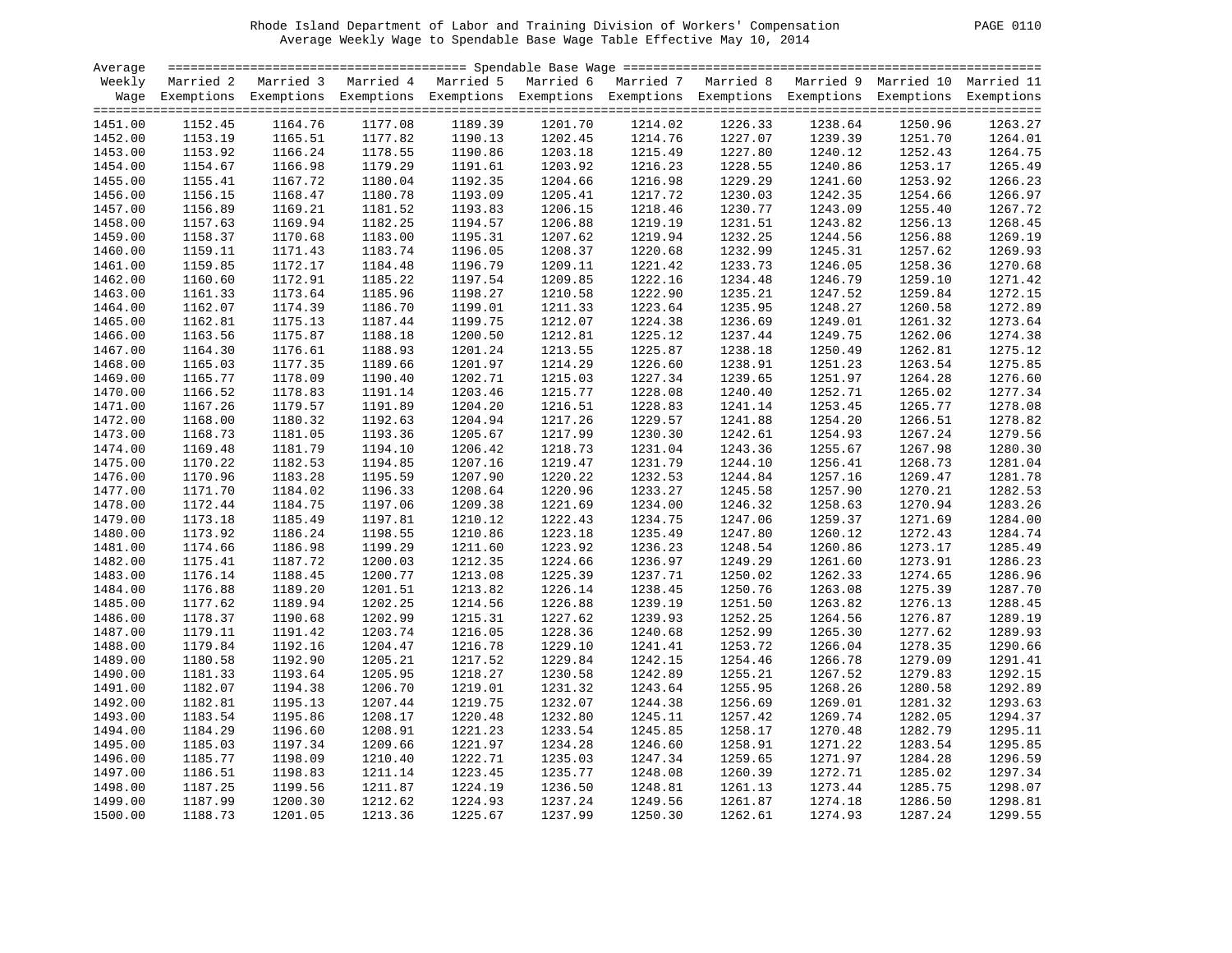| 2ACF. | 1.<br>C |
|-------|---------|
|       |         |

| Average |         |                                                                                                                    |         |         |         |         |         |         |         |         |
|---------|---------|--------------------------------------------------------------------------------------------------------------------|---------|---------|---------|---------|---------|---------|---------|---------|
| Weekly  |         | Married 2 Married 3 Married 4 Married 5 Married 6 Married 7 Married 8 Married 9 Married 10 Married 11              |         |         |         |         |         |         |         |         |
|         |         | Wage Exemptions Exemptions Exemptions Exemptions Exemptions Exemptions Exemptions Exemptions Exemptions Exemptions |         |         |         |         |         |         |         |         |
|         |         |                                                                                                                    |         |         |         |         |         |         |         |         |
| 1501.00 | 1189.47 | 1201.79                                                                                                            | 1214.10 | 1226.41 | 1238.73 | 1251.04 | 1263.35 | 1275.67 | 1287.98 | 1300.30 |
| 1502.00 | 1190.22 | 1202.53                                                                                                            | 1214.84 | 1227.16 | 1239.47 | 1251.78 | 1264.10 | 1276.41 | 1288.72 | 1301.04 |
| 1503.00 | 1190.95 | 1203.26                                                                                                            | 1215.58 | 1227.89 | 1240.20 | 1252.52 | 1264.83 | 1277.14 | 1289.46 | 1301.77 |
| 1504.00 | 1191.69 | 1204.01                                                                                                            | 1216.32 | 1228.63 | 1240.95 | 1253.26 | 1265.57 | 1277.89 | 1290.20 | 1302.51 |
| 1505.00 | 1192.43 | 1204.75                                                                                                            | 1217.06 | 1229.37 | 1241.69 | 1254.00 | 1266.31 | 1278.63 | 1290.94 | 1303.26 |
| 1506.00 | 1193.18 | 1205.49                                                                                                            | 1217.80 | 1230.12 | 1242.43 | 1254.74 | 1267.06 | 1279.37 | 1291.68 | 1304.00 |
| 1507.00 | 1193.92 | 1206.23                                                                                                            | 1218.55 | 1230.86 | 1243.17 | 1255.49 | 1267.80 | 1280.11 | 1292.43 | 1304.74 |
| 1508.00 | 1194.65 | 1206.97                                                                                                            | 1219.28 | 1231.59 | 1243.91 | 1256.22 | 1268.53 | 1280.85 | 1293.16 | 1305.47 |
| 1509.00 | 1195.39 | 1207.71                                                                                                            | 1220.02 | 1232.33 | 1244.65 | 1256.96 | 1269.27 | 1281.59 | 1293.90 | 1306.22 |
| 1510.00 | 1196.14 | 1208.45                                                                                                            | 1220.76 | 1233.08 | 1245.39 | 1257.70 | 1270.02 | 1282.33 | 1294.64 | 1306.96 |
| 1511.00 | 1196.88 | 1209.19                                                                                                            | 1221.51 | 1233.82 | 1246.13 | 1258.45 | 1270.76 | 1283.07 | 1295.39 | 1307.70 |
| 1512.00 | 1197.62 | 1209.94                                                                                                            | 1222.25 | 1234.56 | 1246.88 | 1259.19 | 1271.50 | 1283.82 | 1296.13 | 1308.44 |
| 1513.00 | 1198.35 | 1210.67                                                                                                            | 1222.98 | 1235.29 | 1247.61 | 1259.92 | 1272.23 | 1284.55 | 1296.86 | 1309.18 |
| 1514.00 | 1199.10 | 1211.41                                                                                                            | 1223.72 | 1236.04 | 1248.35 | 1260.66 | 1272.98 | 1285.29 | 1297.60 | 1309.92 |
|         |         |                                                                                                                    |         | 1236.78 | 1249.09 |         |         |         |         | 1310.66 |
| 1515.00 | 1199.84 | 1212.15                                                                                                            | 1224.47 |         |         | 1261.41 | 1273.72 | 1286.03 | 1298.35 |         |
| 1516.00 | 1200.58 | 1212.90                                                                                                            | 1225.21 | 1237.52 | 1249.84 | 1262.15 | 1274.46 | 1286.78 | 1299.09 | 1311.40 |
| 1517.00 | 1201.32 | 1213.64                                                                                                            | 1225.95 | 1238.26 | 1250.58 | 1262.89 | 1275.20 | 1287.52 | 1299.83 | 1312.15 |
| 1518.00 | 1202.06 | 1214.37                                                                                                            | 1226.68 | 1239.00 | 1251.31 | 1263.62 | 1275.94 | 1288.25 | 1300.56 | 1312.88 |
| 1519.00 | 1202.80 | 1215.11                                                                                                            | 1227.43 | 1239.74 | 1252.05 | 1264.37 | 1276.68 | 1288.99 | 1301.31 | 1313.62 |
| 1520.00 | 1203.54 | 1215.86                                                                                                            | 1228.17 | 1240.48 | 1252.80 | 1265.11 | 1277.42 | 1289.74 | 1302.05 | 1314.36 |
| 1521.00 | 1204.28 | 1216.60                                                                                                            | 1228.91 | 1241.22 | 1253.54 | 1265.85 | 1278.16 | 1290.48 | 1302.79 | 1315.11 |
| 1522.00 | 1205.03 | 1217.34                                                                                                            | 1229.65 | 1241.97 | 1254.28 | 1266.59 | 1278.91 | 1291.22 | 1303.53 | 1315.85 |
| 1523.00 | 1205.76 | 1218.07                                                                                                            | 1230.39 | 1242.70 | 1255.01 | 1267.33 | 1279.64 | 1291.95 | 1304.27 | 1316.58 |
| 1524.00 | 1206.50 | 1218.82                                                                                                            | 1231.13 | 1243.44 | 1255.76 | 1268.07 | 1280.38 | 1292.70 | 1305.01 | 1317.32 |
| 1525.00 | 1207.24 | 1219.56                                                                                                            | 1231.87 | 1244.18 | 1256.50 | 1268.81 | 1281.12 | 1293.44 | 1305.75 | 1318.07 |
| 1526.00 | 1207.99 | 1220.30                                                                                                            | 1232.61 | 1244.93 | 1257.24 | 1269.55 | 1281.87 | 1294.18 | 1306.49 | 1318.81 |
| 1527.00 | 1208.73 | 1221.04                                                                                                            | 1233.36 | 1245.67 | 1257.98 | 1270.30 | 1282.61 | 1294.92 | 1307.24 | 1319.55 |
| 1528.00 | 1209.46 | 1221.78                                                                                                            | 1234.09 | 1246.40 | 1258.72 | 1271.03 | 1283.34 | 1295.66 | 1307.97 | 1320.28 |
| 1529.00 | 1210.20 | 1222.52                                                                                                            | 1234.83 | 1247.14 | 1259.46 | 1271.77 | 1284.08 | 1296.40 | 1308.71 | 1321.03 |
| 1530.00 | 1210.95 | 1223.26                                                                                                            | 1235.57 | 1247.89 | 1260.20 | 1272.51 | 1284.83 | 1297.14 | 1309.45 | 1321.77 |
| 1531.00 | 1211.69 | 1224.00                                                                                                            | 1236.32 | 1248.63 | 1260.94 | 1273.26 | 1285.57 | 1297.88 | 1310.20 | 1322.51 |
| 1532.00 | 1212.43 | 1224.75                                                                                                            | 1237.06 | 1249.37 | 1261.69 | 1274.00 | 1286.31 | 1298.63 | 1310.94 | 1323.25 |
| 1533.00 | 1213.16 | 1225.48                                                                                                            | 1237.79 | 1250.10 | 1262.42 | 1274.73 | 1287.04 | 1299.36 | 1311.67 | 1323.99 |
| 1534.00 | 1213.91 | 1226.22                                                                                                            | 1238.53 | 1250.85 | 1263.16 | 1275.47 | 1287.79 | 1300.10 | 1312.41 | 1324.73 |
| 1535.00 | 1214.65 | 1226.96                                                                                                            | 1239.28 | 1251.59 | 1263.90 | 1276.22 | 1288.53 | 1300.84 | 1313.16 | 1325.47 |
| 1536.00 | 1215.39 | 1227.71                                                                                                            | 1240.02 | 1252.33 | 1264.65 | 1276.96 | 1289.27 | 1301.59 | 1313.90 | 1326.21 |
| 1537.00 | 1216.13 | 1228.45                                                                                                            | 1240.76 | 1253.07 | 1265.39 | 1277.70 | 1290.01 | 1302.33 | 1314.64 | 1326.96 |
| 1538.00 | 1216.87 | 1229.18                                                                                                            | 1241.49 | 1253.81 | 1266.12 | 1278.43 | 1290.75 | 1303.06 | 1315.37 | 1327.69 |
| 1539.00 | 1217.61 | 1229.92                                                                                                            | 1242.24 | 1254.55 | 1266.86 | 1279.18 | 1291.49 | 1303.80 | 1316.12 | 1328.43 |
| 1540.00 | 1218.35 | 1230.67                                                                                                            | 1242.98 | 1255.29 | 1267.61 | 1279.92 | 1292.23 | 1304.55 | 1316.86 | 1329.17 |
| 1541.00 | 1219.09 | 1231.41                                                                                                            | 1243.72 | 1256.03 | 1268.35 | 1280.66 | 1292.97 | 1305.29 | 1317.60 | 1329.92 |
| 1542.00 | 1219.84 | 1232.15                                                                                                            | 1244.46 | 1256.78 | 1269.09 | 1281.40 | 1293.72 | 1306.03 | 1318.34 | 1330.66 |
| 1543.00 | 1220.57 | 1232.88                                                                                                            | 1245.20 | 1257.51 | 1269.82 | 1282.14 | 1294.45 | 1306.76 | 1319.08 | 1331.39 |
| 1544.00 | 1221.31 | 1233.63                                                                                                            | 1245.94 | 1258.25 | 1270.57 | 1282.88 | 1295.19 | 1307.51 | 1319.82 | 1332.13 |
| 1545.00 | 1222.05 | 1234.37                                                                                                            | 1246.68 | 1258.99 | 1271.31 | 1283.62 | 1295.93 | 1308.25 | 1320.56 | 1332.88 |
|         |         |                                                                                                                    |         |         |         |         |         |         |         |         |
| 1546.00 | 1222.80 | 1235.11                                                                                                            | 1247.42 | 1259.74 | 1272.05 | 1284.36 | 1296.68 | 1308.99 | 1321.30 | 1333.62 |
| 1547.00 | 1223.54 | 1235.85                                                                                                            | 1248.17 | 1260.48 | 1272.79 | 1285.11 | 1297.42 | 1309.73 | 1322.05 | 1334.36 |
| 1548.00 | 1224.27 | 1236.59                                                                                                            | 1248.90 | 1261.21 | 1273.53 | 1285.84 | 1298.15 | 1310.47 | 1322.78 | 1335.09 |
| 1549.00 | 1225.01 | 1237.33                                                                                                            | 1249.64 | 1261.95 | 1274.27 | 1286.58 | 1298.89 | 1311.21 | 1323.52 | 1335.84 |
| 1550.00 | 1225.76 | 1238.07                                                                                                            | 1250.38 | 1262.70 | 1275.01 | 1287.32 | 1299.64 | 1311.95 | 1324.26 | 1336.58 |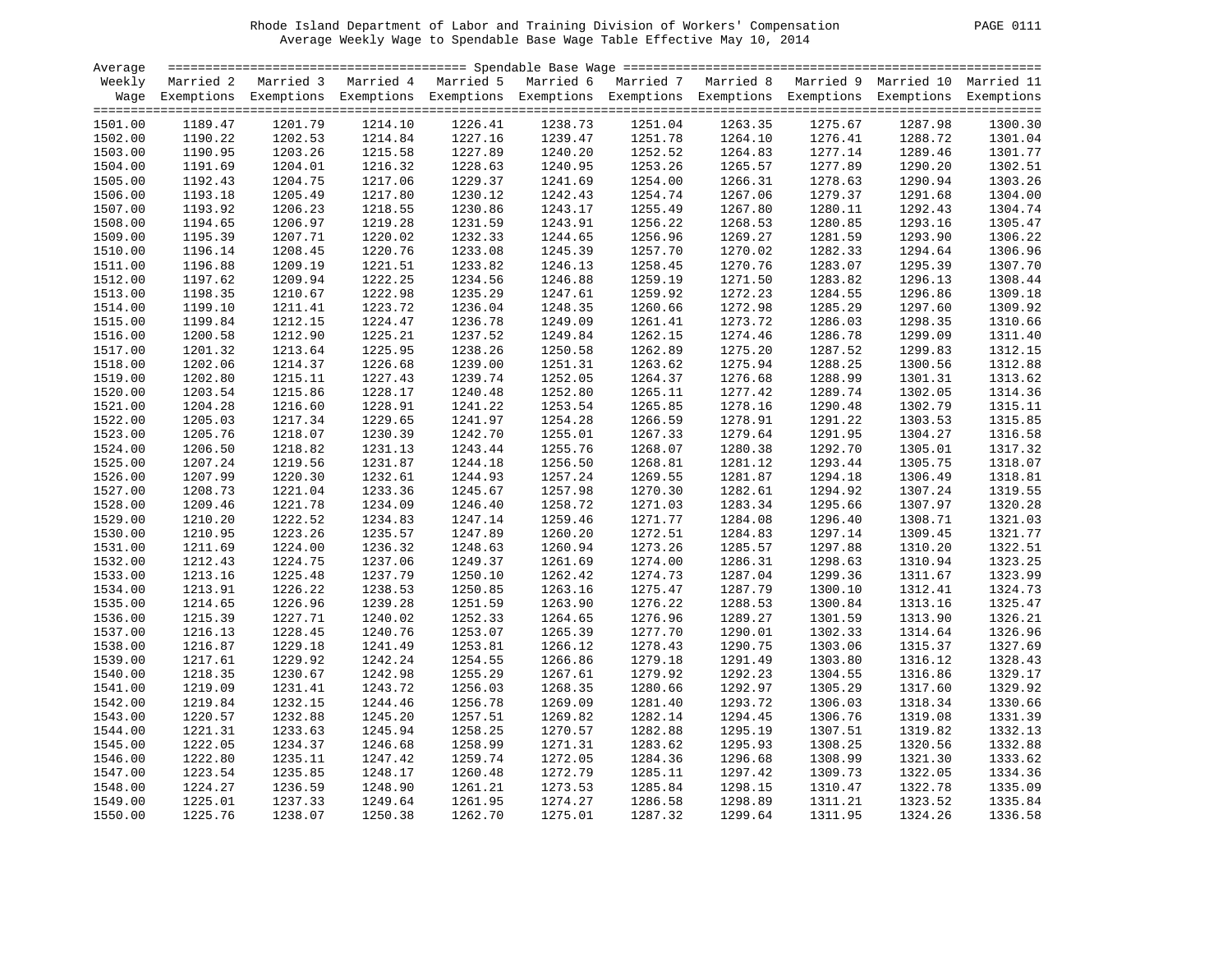| PAGE | 011 |  |
|------|-----|--|
|      |     |  |

| Average |           |                                                                                                                    |         |         |         |         |         |         |         |         |
|---------|-----------|--------------------------------------------------------------------------------------------------------------------|---------|---------|---------|---------|---------|---------|---------|---------|
| Weekly  | Married 2 | Married 3 Married 4 Married 5 Married 6 Married 7 Married 8 Married 9 Married 10 Married 11                        |         |         |         |         |         |         |         |         |
|         |           | Wage Exemptions Exemptions Exemptions Exemptions Exemptions Exemptions Exemptions Exemptions Exemptions Exemptions |         |         |         |         |         |         |         |         |
|         |           |                                                                                                                    |         |         |         |         |         |         |         |         |
| 1551.00 | 1226.50   | 1238.81                                                                                                            | 1251.13 | 1263.44 | 1275.75 | 1288.07 | 1300.38 | 1312.69 | 1325.01 | 1337.32 |
| 1552.00 | 1227.24   | 1239.56                                                                                                            | 1251.87 | 1264.18 | 1276.50 | 1288.81 | 1301.12 | 1313.44 | 1325.75 | 1338.06 |
| 1553.00 | 1227.97   | 1240.29                                                                                                            | 1252.60 | 1264.91 | 1277.23 | 1289.54 | 1301.85 | 1314.17 | 1326.48 | 1338.80 |
| 1554.00 | 1228.72   | 1241.03                                                                                                            | 1253.34 | 1265.66 | 1277.97 | 1290.28 | 1302.60 | 1314.91 | 1327.22 | 1339.54 |
| 1555.00 | 1229.46   | 1241.77                                                                                                            | 1254.09 | 1266.40 | 1278.71 | 1291.03 | 1303.34 | 1315.65 | 1327.97 | 1340.28 |
| 1556.00 | 1230.20   | 1242.52                                                                                                            | 1254.83 | 1267.14 | 1279.46 | 1291.77 | 1304.08 | 1316.40 | 1328.71 | 1341.02 |
| 1557.00 | 1230.94   | 1243.26                                                                                                            | 1255.57 | 1267.88 | 1280.20 | 1292.51 | 1304.82 | 1317.14 | 1329.45 | 1341.77 |
| 1558.00 | 1231.68   | 1243.99                                                                                                            | 1256.30 | 1268.62 | 1280.93 | 1293.24 | 1305.56 | 1317.87 | 1330.18 | 1342.50 |
| 1559.00 | 1232.42   | 1244.73                                                                                                            | 1257.05 | 1269.36 | 1281.67 | 1293.99 | 1306.30 | 1318.61 | 1330.93 | 1343.24 |
| 1560.00 | 1233.16   | 1245.48                                                                                                            | 1257.79 | 1270.10 | 1282.42 | 1294.73 | 1307.04 | 1319.36 | 1331.67 | 1343.98 |
| 1561.00 | 1233.90   | 1246.22                                                                                                            | 1258.53 | 1270.84 | 1283.16 | 1295.47 | 1307.78 | 1320.10 | 1332.41 | 1344.73 |
| 1562.00 | 1234.65   | 1246.96                                                                                                            | 1259.27 | 1271.59 | 1283.90 | 1296.21 | 1308.53 | 1320.84 | 1333.15 | 1345.47 |
| 1563.00 | 1235.38   | 1247.69                                                                                                            | 1260.01 | 1272.32 | 1284.63 | 1296.95 | 1309.26 | 1321.57 | 1333.89 | 1346.20 |
| 1564.00 | 1236.12   | 1248.44                                                                                                            | 1260.75 | 1273.06 | 1285.38 | 1297.69 | 1310.00 | 1322.32 | 1334.63 | 1346.94 |
|         |           |                                                                                                                    |         |         |         |         |         |         |         |         |
| 1565.00 | 1236.86   | 1249.18                                                                                                            | 1261.49 | 1273.80 | 1286.12 | 1298.43 | 1310.74 | 1323.06 | 1335.37 | 1347.69 |
| 1566.00 | 1237.61   | 1249.92                                                                                                            | 1262.23 | 1274.55 | 1286.86 | 1299.17 | 1311.49 | 1323.80 | 1336.11 | 1348.43 |
| 1567.00 | 1238.35   | 1250.66                                                                                                            | 1262.98 | 1275.29 | 1287.60 | 1299.92 | 1312.23 | 1324.54 | 1336.86 | 1349.17 |
| 1568.00 | 1239.08   | 1251.40                                                                                                            | 1263.71 | 1276.02 | 1288.34 | 1300.65 | 1312.96 | 1325.28 | 1337.59 | 1349.90 |
| 1569.00 | 1239.82   | 1252.14                                                                                                            | 1264.45 | 1276.76 | 1289.08 | 1301.39 | 1313.70 | 1326.02 | 1338.33 | 1350.65 |
| 1570.00 | 1240.57   | 1252.88                                                                                                            | 1265.19 | 1277.51 | 1289.82 | 1302.13 | 1314.45 | 1326.76 | 1339.07 | 1351.39 |
| 1571.00 | 1241.31   | 1253.62                                                                                                            | 1265.94 | 1278.25 | 1290.56 | 1302.88 | 1315.19 | 1327.50 | 1339.82 | 1352.13 |
| 1572.00 | 1242.05   | 1254.37                                                                                                            | 1266.68 | 1278.99 | 1291.31 | 1303.62 | 1315.93 | 1328.25 | 1340.56 | 1352.87 |
| 1573.00 | 1242.78   | 1255.10                                                                                                            | 1267.41 | 1279.72 | 1292.04 | 1304.35 | 1316.66 | 1328.98 | 1341.29 | 1353.61 |
| 1574.00 | 1243.53   | 1255.84                                                                                                            | 1268.15 | 1280.47 | 1292.78 | 1305.09 | 1317.41 | 1329.72 | 1342.03 | 1354.35 |
| 1575.00 | 1244.27   | 1256.58                                                                                                            | 1268.90 | 1281.21 | 1293.52 | 1305.84 | 1318.15 | 1330.46 | 1342.78 | 1355.09 |
| 1576.00 | 1245.01   | 1257.33                                                                                                            | 1269.64 | 1281.95 | 1294.27 | 1306.58 | 1318.89 | 1331.21 | 1343.52 | 1355.83 |
| 1577.00 | 1245.75   | 1258.07                                                                                                            | 1270.38 | 1282.69 | 1295.01 | 1307.32 | 1319.63 | 1331.95 | 1344.26 | 1356.58 |
| 1578.00 | 1246.49   | 1258.80                                                                                                            | 1271.11 | 1283.43 | 1295.74 | 1308.05 | 1320.37 | 1332.68 | 1344.99 | 1357.31 |
| 1579.00 | 1247.23   | 1259.54                                                                                                            | 1271.86 | 1284.17 | 1296.48 | 1308.80 | 1321.11 | 1333.42 | 1345.74 | 1358.05 |
| 1580.00 | 1247.97   | 1260.29                                                                                                            | 1272.60 | 1284.91 | 1297.23 | 1309.54 | 1321.85 | 1334.17 | 1346.48 | 1358.79 |
| 1581.00 | 1248.71   | 1261.03                                                                                                            | 1273.34 | 1285.65 | 1297.97 | 1310.28 | 1322.59 | 1334.91 | 1347.22 | 1359.54 |
| 1582.00 | 1249.46   | 1261.77                                                                                                            | 1274.08 | 1286.40 | 1298.71 | 1311.02 | 1323.34 | 1335.65 | 1347.96 | 1360.28 |
| 1583.00 | 1250.19   | 1262.50                                                                                                            | 1274.82 | 1287.13 | 1299.44 | 1311.76 | 1324.07 | 1336.38 | 1348.70 | 1361.01 |
| 1584.00 | 1250.93   | 1263.25                                                                                                            | 1275.56 | 1287.87 | 1300.19 | 1312.50 | 1324.81 | 1337.13 | 1349.44 | 1361.75 |
| 1585.00 | 1251.67   | 1263.99                                                                                                            | 1276.30 | 1288.61 | 1300.93 | 1313.24 | 1325.55 | 1337.87 | 1350.18 | 1362.50 |
| 1586.00 | 1252.42   | 1264.73                                                                                                            | 1277.04 | 1289.36 | 1301.67 | 1313.98 | 1326.30 | 1338.61 | 1350.92 | 1363.24 |
| 1587.00 | 1253.16   | 1265.47                                                                                                            | 1277.79 | 1290.10 | 1302.41 | 1314.73 | 1327.04 | 1339.35 | 1351.67 | 1363.98 |
| 1588.00 | 1253.89   | 1266.21                                                                                                            | 1278.52 | 1290.83 | 1303.15 | 1315.46 | 1327.77 | 1340.09 | 1352.40 | 1364.71 |
| 1589.00 | 1254.63   | 1266.95                                                                                                            | 1279.26 | 1291.57 | 1303.89 | 1316.20 | 1328.51 | 1340.83 | 1353.14 | 1365.46 |
| 1590.00 | 1255.38   | 1267.69                                                                                                            | 1280.00 | 1292.32 | 1304.63 | 1316.94 | 1329.26 | 1341.57 | 1353.88 | 1366.20 |
| 1591.00 | 1256.12   | 1268.43                                                                                                            | 1280.75 | 1293.06 | 1305.37 | 1317.69 | 1330.00 | 1342.31 | 1354.63 | 1366.94 |
| 1592.00 | 1256.86   | 1269.18                                                                                                            | 1281.49 | 1293.80 | 1306.12 | 1318.43 | 1330.74 | 1343.06 | 1355.37 | 1367.68 |
| 1593.00 | 1257.59   | 1269.91                                                                                                            | 1282.22 | 1294.53 | 1306.85 | 1319.16 | 1331.47 | 1343.79 | 1356.10 | 1368.42 |
| 1594.00 | 1258.34   | 1270.65                                                                                                            | 1282.96 | 1295.28 | 1307.59 | 1319.90 | 1332.22 | 1344.53 | 1356.84 | 1369.16 |
| 1595.00 | 1259.08   | 1271.39                                                                                                            | 1283.71 | 1296.02 | 1308.33 | 1320.65 | 1332.96 | 1345.27 | 1357.59 | 1369.90 |
| 1596.00 | 1259.82   | 1272.14                                                                                                            | 1284.45 | 1296.76 | 1309.08 | 1321.39 | 1333.70 | 1346.02 | 1358.33 | 1370.64 |
| 1597.00 | 1260.56   | 1272.88                                                                                                            | 1285.19 | 1297.50 | 1309.82 | 1322.13 | 1334.44 | 1346.76 | 1359.07 | 1371.39 |
| 1598.00 | 1261.30   | 1273.61                                                                                                            | 1285.92 | 1298.24 | 1310.55 | 1322.86 | 1335.18 | 1347.49 | 1359.80 | 1372.12 |
| 1599.00 | 1262.04   | 1274.35                                                                                                            | 1286.67 | 1298.98 | 1311.29 | 1323.61 | 1335.92 | 1348.23 | 1360.55 | 1372.86 |
| 1600.00 | 1262.78   | 1275.10                                                                                                            | 1287.41 | 1299.72 | 1312.04 | 1324.35 | 1336.66 | 1348.98 | 1361.29 | 1373.60 |
|         |           |                                                                                                                    |         |         |         |         |         |         |         |         |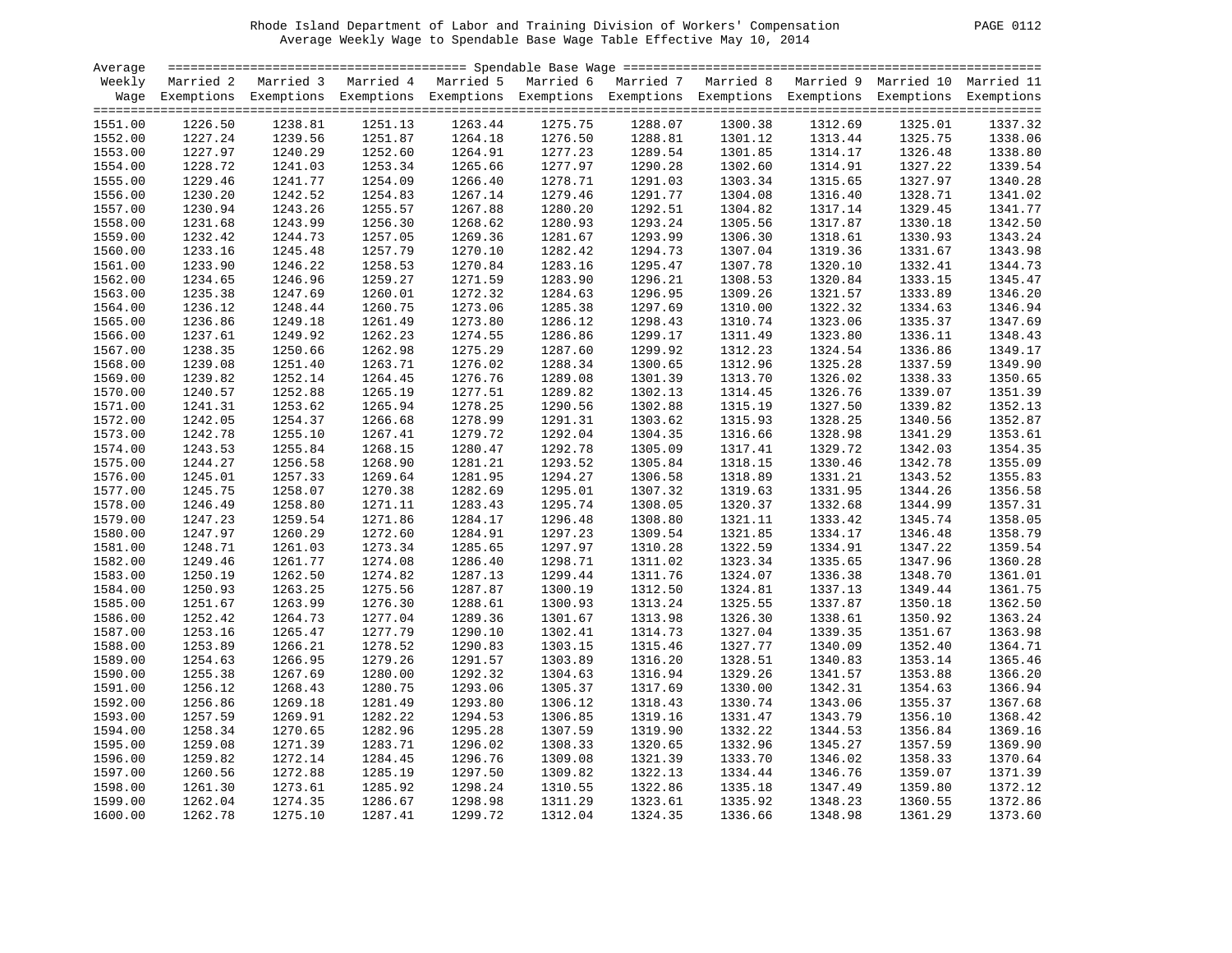| AGE. |
|------|
|------|

| Average |         |                                                                                                                    |         |         |         |         |         |         |         |         |
|---------|---------|--------------------------------------------------------------------------------------------------------------------|---------|---------|---------|---------|---------|---------|---------|---------|
| Weekly  |         | Married 2 Married 3 Married 4 Married 5 Married 6 Married 7 Married 8 Married 9 Married 10 Married 11              |         |         |         |         |         |         |         |         |
|         |         | Wage Exemptions Exemptions Exemptions Exemptions Exemptions Exemptions Exemptions Exemptions Exemptions Exemptions |         |         |         |         |         |         |         |         |
|         |         |                                                                                                                    |         |         |         |         |         |         |         |         |
| 1601.00 | 1263.52 | 1275.84                                                                                                            | 1288.15 | 1300.46 | 1312.78 | 1325.09 | 1337.40 | 1349.72 | 1362.03 | 1374.35 |
| 1602.00 | 1264.27 | 1276.58                                                                                                            | 1288.89 | 1301.21 | 1313.52 | 1325.83 | 1338.15 | 1350.46 | 1362.77 | 1375.09 |
| 1603.00 | 1265.00 | 1277.31                                                                                                            | 1289.63 | 1301.94 | 1314.25 | 1326.57 | 1338.88 | 1351.19 | 1363.51 | 1375.82 |
| 1604.00 | 1265.74 | 1278.06                                                                                                            | 1290.37 | 1302.68 | 1315.00 | 1327.31 | 1339.62 | 1351.94 | 1364.25 | 1376.56 |
| 1605.00 | 1266.48 | 1278.80                                                                                                            | 1291.11 | 1303.42 | 1315.74 | 1328.05 | 1340.36 | 1352.68 | 1364.99 | 1377.31 |
| 1606.00 | 1267.23 | 1279.54                                                                                                            | 1291.85 | 1304.17 | 1316.48 | 1328.79 | 1341.11 | 1353.42 | 1365.73 | 1378.05 |
| 1607.00 | 1267.97 | 1280.28                                                                                                            | 1292.60 | 1304.91 | 1317.22 | 1329.54 | 1341.85 | 1354.16 | 1366.48 | 1378.79 |
| 1608.00 | 1268.70 | 1281.02                                                                                                            | 1293.33 | 1305.64 | 1317.96 | 1330.27 | 1342.58 | 1354.90 | 1367.21 | 1379.52 |
| 1609.00 | 1269.44 | 1281.76                                                                                                            | 1294.07 | 1306.38 | 1318.70 | 1331.01 | 1343.32 | 1355.64 | 1367.95 | 1380.27 |
| 1610.00 | 1270.19 | 1282.50                                                                                                            | 1294.81 | 1307.13 | 1319.44 | 1331.75 | 1344.07 | 1356.38 | 1368.69 | 1381.01 |
| 1611.00 | 1270.93 | 1283.24                                                                                                            | 1295.56 | 1307.87 | 1320.18 | 1332.50 | 1344.81 | 1357.12 | 1369.44 | 1381.75 |
| 1612.00 | 1271.67 | 1283.99                                                                                                            | 1296.30 | 1308.61 | 1320.93 | 1333.24 | 1345.55 | 1357.87 | 1370.18 | 1382.49 |
| 1613.00 | 1272.40 | 1284.72                                                                                                            | 1297.03 | 1309.34 | 1321.66 | 1333.97 | 1346.28 | 1358.60 | 1370.91 | 1383.23 |
| 1614.00 | 1273.15 | 1285.46                                                                                                            | 1297.77 | 1310.09 | 1322.40 | 1334.71 | 1347.03 | 1359.34 | 1371.65 | 1383.97 |
| 1615.00 | 1273.89 | 1286.20                                                                                                            | 1298.52 | 1310.83 | 1323.14 | 1335.46 | 1347.77 | 1360.08 | 1372.40 | 1384.71 |
|         |         |                                                                                                                    |         |         |         |         |         |         |         | 1385.45 |
| 1616.00 | 1274.63 | 1286.95                                                                                                            | 1299.26 | 1311.57 | 1323.89 | 1336.20 | 1348.51 | 1360.83 | 1373.14 |         |
| 1617.00 | 1275.37 | 1287.69                                                                                                            | 1300.00 | 1312.31 | 1324.63 | 1336.94 | 1349.25 | 1361.57 | 1373.88 | 1386.20 |
| 1618.00 | 1276.11 | 1288.42                                                                                                            | 1300.73 | 1313.05 | 1325.36 | 1337.67 | 1349.99 | 1362.30 | 1374.61 | 1386.93 |
| 1619.00 | 1276.85 | 1289.16                                                                                                            | 1301.48 | 1313.79 | 1326.10 | 1338.42 | 1350.73 | 1363.04 | 1375.36 | 1387.67 |
| 1620.00 | 1277.59 | 1289.91                                                                                                            | 1302.22 | 1314.53 | 1326.85 | 1339.16 | 1351.47 | 1363.79 | 1376.10 | 1388.41 |
| 1621.00 | 1278.33 | 1290.65                                                                                                            | 1302.96 | 1315.27 | 1327.59 | 1339.90 | 1352.21 | 1364.53 | 1376.84 | 1389.16 |
| 1622.00 | 1279.08 | 1291.39                                                                                                            | 1303.70 | 1316.02 | 1328.33 | 1340.64 | 1352.96 | 1365.27 | 1377.58 | 1389.90 |
| 1623.00 | 1279.81 | 1292.12                                                                                                            | 1304.44 | 1316.75 | 1329.06 | 1341.38 | 1353.69 | 1366.00 | 1378.32 | 1390.63 |
| 1624.00 | 1280.55 | 1292.87                                                                                                            | 1305.18 | 1317.49 | 1329.81 | 1342.12 | 1354.43 | 1366.75 | 1379.06 | 1391.37 |
| 1625.00 | 1281.29 | 1293.61                                                                                                            | 1305.92 | 1318.23 | 1330.55 | 1342.86 | 1355.17 | 1367.49 | 1379.80 | 1392.12 |
| 1626.00 | 1282.04 | 1294.35                                                                                                            | 1306.66 | 1318.98 | 1331.29 | 1343.60 | 1355.92 | 1368.23 | 1380.54 | 1392.86 |
| 1627.00 | 1282.78 | 1295.09                                                                                                            | 1307.41 | 1319.72 | 1332.03 | 1344.35 | 1356.66 | 1368.97 | 1381.29 | 1393.60 |
| 1628.00 | 1283.51 | 1295.83                                                                                                            | 1308.14 | 1320.45 | 1332.77 | 1345.08 | 1357.39 | 1369.71 | 1382.02 | 1394.33 |
| 1629.00 | 1284.25 | 1296.57                                                                                                            | 1308.88 | 1321.19 | 1333.51 | 1345.82 | 1358.13 | 1370.45 | 1382.76 | 1395.08 |
| 1630.00 | 1285.00 | 1297.31                                                                                                            | 1309.62 | 1321.94 | 1334.25 | 1346.56 | 1358.88 | 1371.19 | 1383.50 | 1395.82 |
| 1631.00 | 1285.74 | 1298.05                                                                                                            | 1310.37 | 1322.68 | 1334.99 | 1347.31 | 1359.62 | 1371.93 | 1384.25 | 1396.56 |
| 1632.00 | 1286.48 | 1298.80                                                                                                            | 1311.11 | 1323.42 | 1335.74 | 1348.05 | 1360.36 | 1372.68 | 1384.99 | 1397.30 |
| 1633.00 | 1287.21 | 1299.53                                                                                                            | 1311.84 | 1324.15 | 1336.47 | 1348.78 | 1361.09 | 1373.41 | 1385.72 | 1398.04 |
| 1634.00 | 1287.96 | 1300.27                                                                                                            | 1312.58 | 1324.90 | 1337.21 | 1349.52 | 1361.84 | 1374.15 | 1386.46 | 1398.78 |
| 1635.00 | 1288.70 | 1301.01                                                                                                            | 1313.33 | 1325.64 | 1337.95 | 1350.27 | 1362.58 | 1374.89 | 1387.21 | 1399.52 |
| 1636.00 | 1289.44 | 1301.76                                                                                                            | 1314.07 | 1326.38 | 1338.70 | 1351.01 | 1363.32 | 1375.64 | 1387.95 | 1400.26 |
| 1637.00 | 1290.18 | 1302.50                                                                                                            | 1314.81 | 1327.12 | 1339.44 | 1351.75 | 1364.06 | 1376.38 | 1388.69 | 1401.01 |
| 1638.00 | 1290.92 | 1303.23                                                                                                            | 1315.54 | 1327.86 | 1340.17 | 1352.48 | 1364.80 | 1377.11 | 1389.42 | 1401.74 |
| 1639.00 | 1291.66 | 1303.97                                                                                                            | 1316.29 | 1328.60 | 1340.91 | 1353.23 | 1365.54 | 1377.85 | 1390.17 | 1402.48 |
| 1640.00 | 1292.40 | 1304.72                                                                                                            | 1317.03 | 1329.34 | 1341.66 | 1353.97 | 1366.28 | 1378.60 | 1390.91 | 1403.22 |
| 1641.00 | 1293.14 | 1305.46                                                                                                            | 1317.77 | 1330.08 | 1342.40 | 1354.71 | 1367.02 | 1379.34 | 1391.65 | 1403.97 |
| 1642.00 | 1293.89 | 1306.20                                                                                                            | 1318.51 | 1330.83 | 1343.14 | 1355.45 | 1367.77 | 1380.08 | 1392.39 | 1404.71 |
| 1643.00 | 1294.62 | 1306.93                                                                                                            | 1319.25 | 1331.56 | 1343.87 | 1356.19 | 1368.50 | 1380.81 | 1393.13 | 1405.44 |
| 1644.00 | 1295.36 | 1307.68                                                                                                            | 1319.99 | 1332.30 | 1344.62 | 1356.93 | 1369.24 | 1381.56 | 1393.87 | 1406.18 |
| 1645.00 | 1296.10 | 1308.42                                                                                                            | 1320.73 | 1333.04 | 1345.36 | 1357.67 | 1369.98 | 1382.30 | 1394.61 | 1406.93 |
| 1646.00 | 1296.85 | 1309.16                                                                                                            | 1321.47 | 1333.79 | 1346.10 | 1358.41 | 1370.73 | 1383.04 | 1395.35 | 1407.67 |
|         |         |                                                                                                                    |         |         |         |         |         |         |         |         |
| 1647.00 | 1297.59 | 1309.90                                                                                                            | 1322.22 | 1334.53 | 1346.84 | 1359.16 | 1371.47 | 1383.78 | 1396.10 | 1408.41 |
| 1648.00 | 1298.32 | 1310.64                                                                                                            | 1322.95 | 1335.26 | 1347.58 | 1359.89 | 1372.20 | 1384.52 | 1396.83 | 1409.14 |
| 1649.00 | 1299.06 | 1311.38                                                                                                            | 1323.69 | 1336.00 | 1348.32 | 1360.63 | 1372.94 | 1385.26 | 1397.57 | 1409.89 |
| 1650.00 | 1299.81 | 1312.12                                                                                                            | 1324.43 | 1336.75 | 1349.06 | 1361.37 | 1373.69 | 1386.00 | 1398.31 | 1410.63 |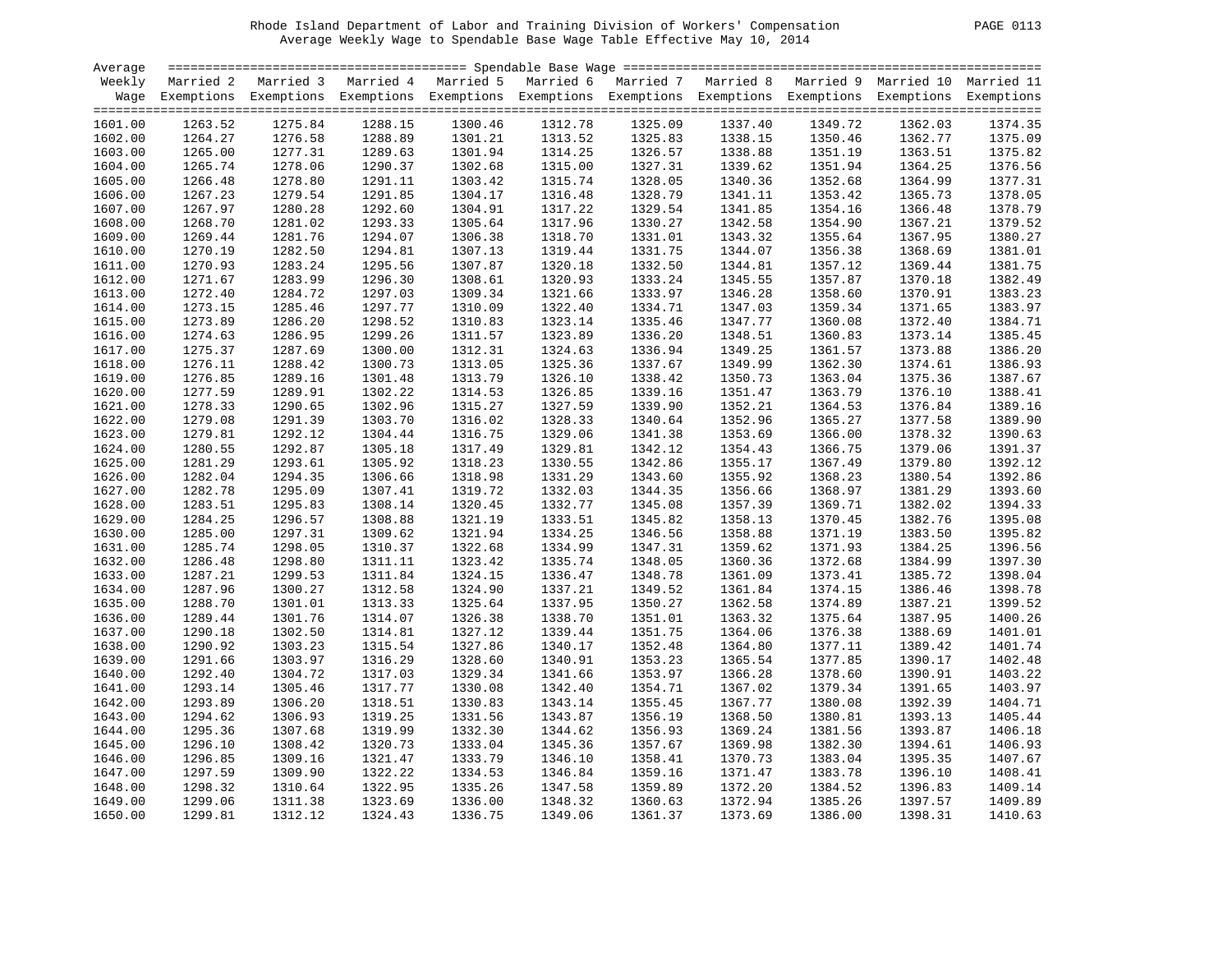| Average |         |                                                                                                                    |         |         |         |         |         |         |         |         |
|---------|---------|--------------------------------------------------------------------------------------------------------------------|---------|---------|---------|---------|---------|---------|---------|---------|
| Weekly  |         | Married 2 Married 3 Married 4 Married 5 Married 6 Married 7 Married 8 Married 9 Married 10 Married 11              |         |         |         |         |         |         |         |         |
|         |         | Wage Exemptions Exemptions Exemptions Exemptions Exemptions Exemptions Exemptions Exemptions Exemptions Exemptions |         |         |         |         |         |         |         |         |
|         |         |                                                                                                                    |         |         |         |         |         |         |         |         |
| 1651.00 | 1300.55 | 1312.86                                                                                                            | 1325.18 | 1337.49 | 1349.80 | 1362.12 | 1374.43 | 1386.74 | 1399.06 | 1411.37 |
| 1652.00 | 1301.29 | 1313.61                                                                                                            | 1325.92 | 1338.23 | 1350.55 | 1362.86 | 1375.17 | 1387.49 | 1399.80 | 1412.11 |
| 1653.00 | 1302.02 | 1314.34                                                                                                            | 1326.65 | 1338.96 | 1351.28 | 1363.59 | 1375.90 | 1388.22 | 1400.53 | 1412.85 |
| 1654.00 | 1302.77 | 1315.08                                                                                                            | 1327.39 | 1339.71 | 1352.02 | 1364.33 | 1376.65 | 1388.96 | 1401.27 | 1413.59 |
| 1655.00 | 1303.51 | 1315.82                                                                                                            | 1328.14 | 1340.45 | 1352.76 | 1365.08 | 1377.39 | 1389.70 | 1402.02 | 1414.33 |
| 1656.00 | 1304.25 | 1316.57                                                                                                            | 1328.88 | 1341.19 | 1353.51 | 1365.82 | 1378.13 | 1390.45 | 1402.76 | 1415.07 |
| 1657.00 | 1304.99 | 1317.31                                                                                                            | 1329.62 | 1341.93 | 1354.25 | 1366.56 | 1378.87 | 1391.19 | 1403.50 | 1415.82 |
| 1658.00 | 1305.73 | 1318.04                                                                                                            | 1330.35 | 1342.67 | 1354.98 | 1367.29 | 1379.61 | 1391.92 | 1404.23 | 1416.55 |
| 1659.00 | 1306.47 | 1318.78                                                                                                            | 1331.10 | 1343.41 | 1355.72 | 1368.04 | 1380.35 | 1392.66 | 1404.98 | 1417.29 |
| 1660.00 | 1307.21 | 1319.53                                                                                                            | 1331.84 | 1344.15 | 1356.47 | 1368.78 | 1381.09 | 1393.41 | 1405.72 | 1418.03 |
| 1661.00 | 1307.95 | 1320.27                                                                                                            | 1332.58 | 1344.89 | 1357.21 | 1369.52 | 1381.83 | 1394.15 | 1406.46 | 1418.78 |
| 1662.00 | 1308.70 | 1321.01                                                                                                            | 1333.32 | 1345.64 | 1357.95 | 1370.26 | 1382.58 | 1394.89 | 1407.20 | 1419.52 |
| 1663.00 | 1309.43 | 1321.74                                                                                                            | 1334.06 | 1346.37 | 1358.68 | 1371.00 | 1383.31 | 1395.62 | 1407.94 | 1420.25 |
| 1664.00 | 1310.17 | 1322.49                                                                                                            | 1334.80 | 1347.11 | 1359.43 | 1371.74 | 1384.05 | 1396.37 | 1408.68 | 1420.99 |
| 1665.00 | 1310.91 | 1323.23                                                                                                            | 1335.54 | 1347.85 | 1360.17 | 1372.48 | 1384.79 | 1397.11 | 1409.42 | 1421.74 |
| 1666.00 | 1311.66 | 1323.97                                                                                                            | 1336.28 | 1348.60 | 1360.91 | 1373.22 | 1385.54 | 1397.85 | 1410.16 | 1422.48 |
| 1667.00 | 1312.40 | 1324.71                                                                                                            | 1337.03 | 1349.34 | 1361.65 | 1373.97 | 1386.28 | 1398.59 | 1410.91 | 1423.22 |
| 1668.00 | 1313.13 | 1325.45                                                                                                            | 1337.76 | 1350.07 | 1362.39 | 1374.70 | 1387.01 | 1399.33 | 1411.64 | 1423.95 |
| 1669.00 | 1313.87 | 1326.19                                                                                                            | 1338.50 | 1350.81 | 1363.13 | 1375.44 | 1387.75 | 1400.07 | 1412.38 | 1424.70 |
| 1670.00 | 1314.62 | 1326.93                                                                                                            | 1339.24 | 1351.56 | 1363.87 | 1376.18 | 1388.50 | 1400.81 | 1413.12 | 1425.44 |
| 1671.00 | 1315.36 | 1327.67                                                                                                            | 1339.99 | 1352.30 | 1364.61 | 1376.93 | 1389.24 | 1401.55 | 1413.87 | 1426.18 |
| 1672.00 | 1316.10 | 1328.42                                                                                                            | 1340.73 | 1353.04 | 1365.36 | 1377.67 | 1389.98 | 1402.30 | 1414.61 | 1426.92 |
| 1673.00 | 1316.83 | 1329.15                                                                                                            | 1341.46 | 1353.77 | 1366.09 | 1378.40 | 1390.71 | 1403.03 | 1415.34 | 1427.66 |
| 1674.00 | 1317.58 | 1329.89                                                                                                            | 1342.20 | 1354.52 | 1366.83 | 1379.14 | 1391.46 | 1403.77 | 1416.08 | 1428.40 |
| 1675.00 | 1318.32 | 1330.63                                                                                                            | 1342.95 | 1355.26 | 1367.57 | 1379.89 | 1392.20 | 1404.51 | 1416.83 | 1429.14 |
| 1676.00 | 1319.06 | 1331.38                                                                                                            | 1343.69 | 1356.00 | 1368.32 | 1380.63 | 1392.94 | 1405.26 | 1417.57 | 1429.88 |
| 1677.00 | 1319.80 | 1332.12                                                                                                            | 1344.43 | 1356.74 | 1369.06 | 1381.37 | 1393.68 | 1406.00 | 1418.31 | 1430.63 |
| 1678.00 | 1320.54 | 1332.85                                                                                                            | 1345.16 | 1357.48 | 1369.79 | 1382.10 | 1394.42 | 1406.73 | 1419.04 | 1431.36 |
| 1679.00 | 1321.28 | 1333.59                                                                                                            | 1345.91 | 1358.22 | 1370.53 | 1382.85 | 1395.16 | 1407.47 | 1419.79 | 1432.10 |
| 1680.00 | 1322.02 | 1334.34                                                                                                            | 1346.65 | 1358.96 | 1371.28 | 1383.59 | 1395.90 | 1408.22 | 1420.53 | 1432.84 |
| 1681.00 | 1322.76 | 1335.08                                                                                                            | 1347.39 | 1359.70 | 1372.02 | 1384.33 | 1396.64 | 1408.96 | 1421.27 | 1433.59 |
| 1682.00 | 1323.51 | 1335.82                                                                                                            | 1348.13 | 1360.45 | 1372.76 | 1385.07 | 1397.39 | 1409.70 | 1422.01 | 1434.33 |
| 1683.00 | 1324.24 | 1336.55                                                                                                            | 1348.87 | 1361.18 | 1373.49 | 1385.81 | 1398.12 | 1410.43 | 1422.75 | 1435.06 |
| 1684.00 | 1324.98 | 1337.30                                                                                                            | 1349.61 | 1361.92 | 1374.24 | 1386.55 | 1398.86 | 1411.18 | 1423.49 | 1435.80 |
| 1685.00 | 1325.72 | 1338.04                                                                                                            | 1350.35 | 1362.66 | 1374.98 | 1387.29 | 1399.60 | 1411.92 | 1424.23 | 1436.55 |
| 1686.00 | 1326.47 | 1338.78                                                                                                            | 1351.09 | 1363.41 | 1375.72 | 1388.03 | 1400.35 | 1412.66 | 1424.97 | 1437.29 |
| 1687.00 | 1327.21 | 1339.52                                                                                                            | 1351.84 | 1364.15 | 1376.46 | 1388.78 | 1401.09 | 1413.40 | 1425.72 | 1438.03 |
| 1688.00 | 1327.94 | 1340.26                                                                                                            | 1352.57 | 1364.88 | 1377.20 | 1389.51 | 1401.82 | 1414.14 | 1426.45 | 1438.76 |
| 1689.00 | 1328.68 | 1341.00                                                                                                            | 1353.31 | 1365.62 | 1377.94 | 1390.25 | 1402.56 | 1414.88 | 1427.19 | 1439.51 |
| 1690.00 | 1329.43 | 1341.74                                                                                                            | 1354.05 | 1366.37 | 1378.68 | 1390.99 | 1403.31 | 1415.62 | 1427.93 | 1440.25 |
| 1691.00 | 1330.17 | 1342.48                                                                                                            | 1354.80 | 1367.11 | 1379.42 | 1391.74 | 1404.05 | 1416.36 | 1428.68 | 1440.99 |
| 1692.00 | 1330.91 | 1343.23                                                                                                            | 1355.54 | 1367.85 | 1380.17 | 1392.48 | 1404.79 | 1417.11 | 1429.42 | 1441.73 |
| 1693.00 | 1331.64 | 1343.96                                                                                                            | 1356.27 | 1368.58 | 1380.90 | 1393.21 | 1405.52 | 1417.84 | 1430.15 | 1442.47 |
| 1694.00 | 1332.39 | 1344.70                                                                                                            | 1357.01 | 1369.33 | 1381.64 | 1393.95 | 1406.27 | 1418.58 | 1430.89 | 1443.21 |
| 1695.00 | 1333.13 | 1345.44                                                                                                            | 1357.76 | 1370.07 | 1382.38 | 1394.70 | 1407.01 | 1419.32 | 1431.64 | 1443.95 |
| 1696.00 | 1333.87 | 1346.19                                                                                                            | 1358.50 | 1370.81 | 1383.13 | 1395.44 | 1407.75 | 1420.07 | 1432.38 | 1444.69 |
| 1697.00 | 1334.61 | 1346.93                                                                                                            | 1359.24 | 1371.55 | 1383.87 | 1396.18 | 1408.49 | 1420.81 | 1433.12 | 1445.44 |
| 1698.00 | 1335.35 | 1347.66                                                                                                            | 1359.97 | 1372.29 | 1384.60 | 1396.91 | 1409.23 | 1421.54 | 1433.85 | 1446.17 |
| 1699.00 | 1336.09 | 1348.40                                                                                                            | 1360.72 | 1373.03 | 1385.34 | 1397.66 | 1409.97 | 1422.28 | 1434.60 | 1446.91 |
| 1700.00 | 1336.83 | 1349.15                                                                                                            | 1361.46 | 1373.77 | 1386.09 | 1398.40 | 1410.71 | 1423.03 | 1435.34 | 1447.65 |
|         |         |                                                                                                                    |         |         |         |         |         |         |         |         |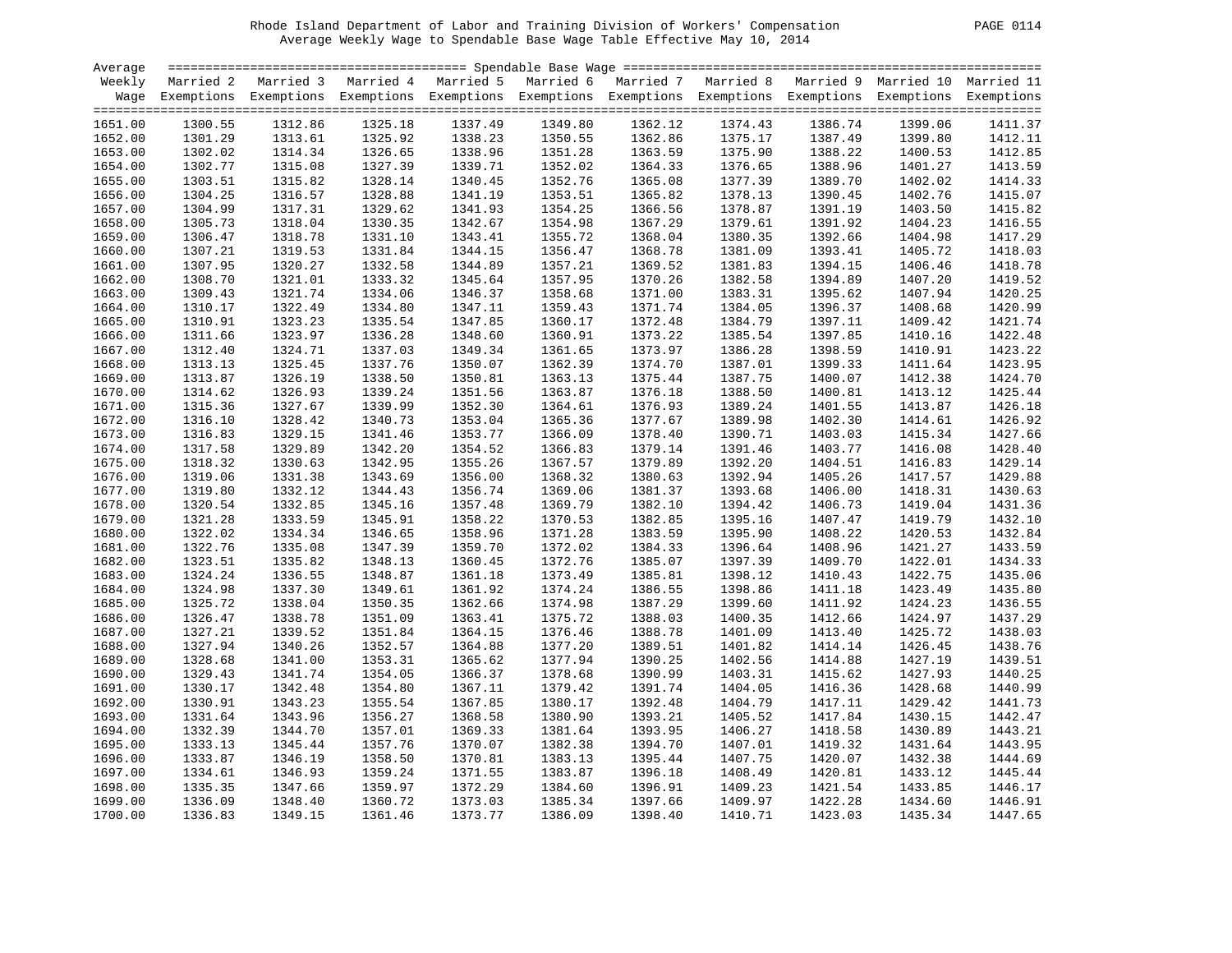| PAGE. |  |
|-------|--|
|       |  |

| Average |         |                                                                                                                    |         |         |         |         |         |         |         |         |
|---------|---------|--------------------------------------------------------------------------------------------------------------------|---------|---------|---------|---------|---------|---------|---------|---------|
| Weekly  |         | Married 2 Married 3 Married 4 Married 5 Married 6 Married 7 Married 8 Married 9 Married 10 Married 11              |         |         |         |         |         |         |         |         |
|         |         | Wage Exemptions Exemptions Exemptions Exemptions Exemptions Exemptions Exemptions Exemptions Exemptions Exemptions |         |         |         |         |         |         |         |         |
|         |         |                                                                                                                    |         |         |         |         |         |         |         |         |
| 1701.00 | 1337.57 | 1349.89                                                                                                            | 1362.20 | 1374.51 | 1386.83 | 1399.14 | 1411.45 | 1423.77 | 1436.08 | 1448.40 |
| 1702.00 | 1338.32 | 1350.63                                                                                                            | 1362.94 | 1375.26 | 1387.57 | 1399.88 | 1412.20 | 1424.51 | 1436.82 | 1449.14 |
| 1703.00 | 1339.05 | 1351.36                                                                                                            | 1363.68 | 1375.99 | 1388.30 | 1400.62 | 1412.93 | 1425.24 | 1437.56 | 1449.87 |
| 1704.00 | 1339.79 | 1352.11                                                                                                            | 1364.42 | 1376.73 | 1389.05 | 1401.36 | 1413.67 | 1425.99 | 1438.30 | 1450.61 |
| 1705.00 | 1340.53 | 1352.85                                                                                                            | 1365.16 | 1377.47 | 1389.79 | 1402.10 | 1414.41 | 1426.73 | 1439.04 | 1451.36 |
| 1706.00 | 1341.28 | 1353.59                                                                                                            | 1365.90 | 1378.22 | 1390.53 | 1402.84 | 1415.16 | 1427.47 | 1439.78 | 1452.10 |
| 1707.00 | 1342.02 | 1354.33                                                                                                            | 1366.65 | 1378.96 | 1391.27 | 1403.59 | 1415.90 | 1428.21 | 1440.53 | 1452.84 |
| 1708.00 | 1342.75 | 1355.07                                                                                                            | 1367.38 | 1379.69 | 1392.01 | 1404.32 | 1416.63 | 1428.95 | 1441.26 | 1453.57 |
| 1709.00 | 1343.49 | 1355.81                                                                                                            | 1368.12 | 1380.43 | 1392.75 | 1405.06 | 1417.37 | 1429.69 | 1442.00 | 1454.32 |
| 1710.00 | 1344.24 | 1356.55                                                                                                            | 1368.86 | 1381.18 | 1393.49 | 1405.80 | 1418.12 | 1430.43 | 1442.74 | 1455.06 |
| 1711.00 | 1344.98 | 1357.29                                                                                                            | 1369.61 | 1381.92 | 1394.23 | 1406.55 | 1418.86 | 1431.17 | 1443.49 | 1455.80 |
| 1712.00 | 1345.72 | 1358.04                                                                                                            | 1370.35 | 1382.66 | 1394.98 | 1407.29 | 1419.60 | 1431.92 | 1444.23 | 1456.54 |
| 1713.00 | 1346.45 | 1358.77                                                                                                            | 1371.08 | 1383.39 | 1395.71 | 1408.02 | 1420.33 | 1432.65 | 1444.96 | 1457.28 |
| 1714.00 | 1347.20 | 1359.51                                                                                                            | 1371.82 | 1384.14 | 1396.45 | 1408.76 | 1421.08 | 1433.39 | 1445.70 | 1458.02 |
| 1715.00 | 1347.94 | 1360.25                                                                                                            | 1372.57 | 1384.88 | 1397.19 | 1409.51 | 1421.82 | 1434.13 | 1446.45 | 1458.76 |
| 1716.00 | 1348.68 | 1361.00                                                                                                            | 1373.31 | 1385.62 | 1397.94 | 1410.25 | 1422.56 | 1434.88 | 1447.19 | 1459.50 |
| 1717.00 | 1349.42 | 1361.74                                                                                                            | 1374.05 | 1386.36 | 1398.68 | 1410.99 | 1423.30 | 1435.62 | 1447.93 | 1460.25 |
| 1718.00 | 1350.16 | 1362.47                                                                                                            | 1374.78 | 1387.10 | 1399.41 | 1411.72 | 1424.04 | 1436.35 | 1448.66 | 1460.98 |
| 1719.00 | 1350.90 | 1363.21                                                                                                            | 1375.53 | 1387.84 | 1400.15 | 1412.47 | 1424.78 | 1437.09 | 1449.41 | 1461.72 |
| 1720.00 | 1351.64 | 1363.96                                                                                                            | 1376.27 | 1388.58 | 1400.90 | 1413.21 | 1425.52 | 1437.84 | 1450.15 | 1462.46 |
| 1721.00 | 1352.38 | 1364.70                                                                                                            | 1377.01 | 1389.32 | 1401.64 | 1413.95 | 1426.26 | 1438.58 | 1450.89 | 1463.21 |
| 1722.00 | 1353.13 | 1365.44                                                                                                            | 1377.75 | 1390.07 | 1402.38 | 1414.69 | 1427.01 | 1439.32 | 1451.63 | 1463.95 |
| 1723.00 | 1353.86 | 1366.17                                                                                                            | 1378.49 | 1390.80 | 1403.11 | 1415.43 | 1427.74 | 1440.05 | 1452.37 | 1464.68 |
| 1724.00 | 1354.60 | 1366.92                                                                                                            | 1379.23 | 1391.54 | 1403.86 | 1416.17 | 1428.48 | 1440.80 | 1453.11 | 1465.42 |
| 1725.00 | 1355.34 | 1367.66                                                                                                            | 1379.97 | 1392.28 | 1404.60 | 1416.91 | 1429.22 | 1441.54 | 1453.85 | 1466.17 |
| 1726.00 | 1356.09 | 1368.40                                                                                                            | 1380.71 | 1393.03 | 1405.34 | 1417.65 | 1429.97 | 1442.28 | 1454.59 | 1466.91 |
| 1727.00 | 1356.83 | 1369.14                                                                                                            | 1381.46 | 1393.77 | 1406.08 | 1418.40 | 1430.71 | 1443.02 | 1455.34 | 1467.65 |
| 1728.00 | 1357.56 | 1369.88                                                                                                            | 1382.19 | 1394.50 | 1406.82 | 1419.13 | 1431.44 | 1443.76 | 1456.07 | 1468.38 |
| 1729.00 | 1358.30 | 1370.62                                                                                                            | 1382.93 | 1395.24 | 1407.56 | 1419.87 | 1432.18 | 1444.50 | 1456.81 | 1469.13 |
| 1730.00 | 1359.05 | 1371.36                                                                                                            | 1383.67 | 1395.99 | 1408.30 | 1420.61 | 1432.93 | 1445.24 | 1457.55 | 1469.87 |
| 1731.00 | 1359.79 | 1372.10                                                                                                            | 1384.42 | 1396.73 | 1409.04 | 1421.36 | 1433.67 | 1445.98 | 1458.30 | 1470.61 |
| 1732.00 | 1360.53 | 1372.85                                                                                                            | 1385.16 | 1397.47 | 1409.79 | 1422.10 | 1434.41 | 1446.73 | 1459.04 | 1471.35 |
| 1733.00 | 1361.26 | 1373.58                                                                                                            | 1385.89 | 1398.20 | 1410.52 | 1422.83 | 1435.14 | 1447.46 | 1459.77 | 1472.09 |
| 1734.00 | 1362.01 | 1374.32                                                                                                            | 1386.63 | 1398.95 | 1411.26 | 1423.57 | 1435.89 | 1448.20 | 1460.51 | 1472.83 |
| 1735.00 | 1362.65 | 1375.06                                                                                                            | 1387.38 | 1399.69 | 1412.00 | 1424.32 | 1436.63 | 1448.94 | 1461.26 | 1473.57 |
| 1736.00 | 1363.29 | 1375.81                                                                                                            | 1388.12 | 1400.43 | 1412.75 | 1425.06 | 1437.37 | 1449.69 | 1462.00 | 1474.31 |
| 1737.00 | 1363.93 | 1376.55                                                                                                            | 1388.86 | 1401.17 | 1413.49 | 1425.80 | 1438.11 | 1450.43 | 1462.74 | 1475.06 |
| 1738.00 | 1364.57 | 1377.28                                                                                                            | 1389.59 | 1401.91 | 1414.22 | 1426.53 | 1438.85 | 1451.16 | 1463.47 | 1475.79 |
| 1739.00 | 1365.21 | 1378.02                                                                                                            | 1390.34 | 1402.65 | 1414.96 | 1427.28 | 1439.59 | 1451.90 | 1464.22 | 1476.53 |
| 1740.00 | 1365.85 | 1378.77                                                                                                            | 1391.08 | 1403.39 | 1415.71 | 1428.02 | 1440.33 | 1452.65 | 1464.96 | 1477.27 |
| 1741.00 | 1366.49 | 1379.51                                                                                                            | 1391.82 | 1404.13 | 1416.45 | 1428.76 | 1441.07 | 1453.39 | 1465.70 | 1478.02 |
| 1742.00 | 1367.14 | 1380.25                                                                                                            | 1392.56 | 1404.88 | 1417.19 | 1429.50 | 1441.82 | 1454.13 | 1466.44 | 1478.76 |
| 1743.00 | 1367.77 | 1380.98                                                                                                            | 1393.30 | 1405.61 | 1417.92 | 1430.24 | 1442.55 | 1454.86 | 1467.18 | 1479.49 |
| 1744.00 | 1368.41 | 1381.73                                                                                                            | 1394.04 | 1406.35 | 1418.67 | 1430.98 | 1443.29 | 1455.61 | 1467.92 | 1480.23 |
| 1745.00 | 1369.05 | 1382.47                                                                                                            | 1394.78 | 1407.09 | 1419.41 | 1431.72 | 1444.03 | 1456.35 | 1468.66 | 1480.98 |
| 1746.00 | 1369.70 | 1383.21                                                                                                            | 1395.52 | 1407.84 | 1420.15 | 1432.46 | 1444.78 | 1457.09 | 1469.40 | 1481.72 |
| 1747.00 | 1370.34 | 1383.95                                                                                                            | 1396.27 | 1408.58 | 1420.89 | 1433.21 | 1445.52 | 1457.83 | 1470.15 | 1482.46 |
| 1748.00 | 1370.97 | 1384.69                                                                                                            | 1397.00 | 1409.31 | 1421.63 | 1433.94 | 1446.25 | 1458.57 | 1470.88 | 1483.19 |
| 1749.00 | 1371.61 | 1385.43                                                                                                            | 1397.74 | 1410.05 | 1422.37 | 1434.68 | 1446.99 | 1459.31 | 1471.62 | 1483.94 |
| 1750.00 | 1372.26 | 1386.17                                                                                                            | 1398.48 | 1410.80 | 1423.11 | 1435.42 | 1447.74 | 1460.05 | 1472.36 | 1484.68 |
|         |         |                                                                                                                    |         |         |         |         |         |         |         |         |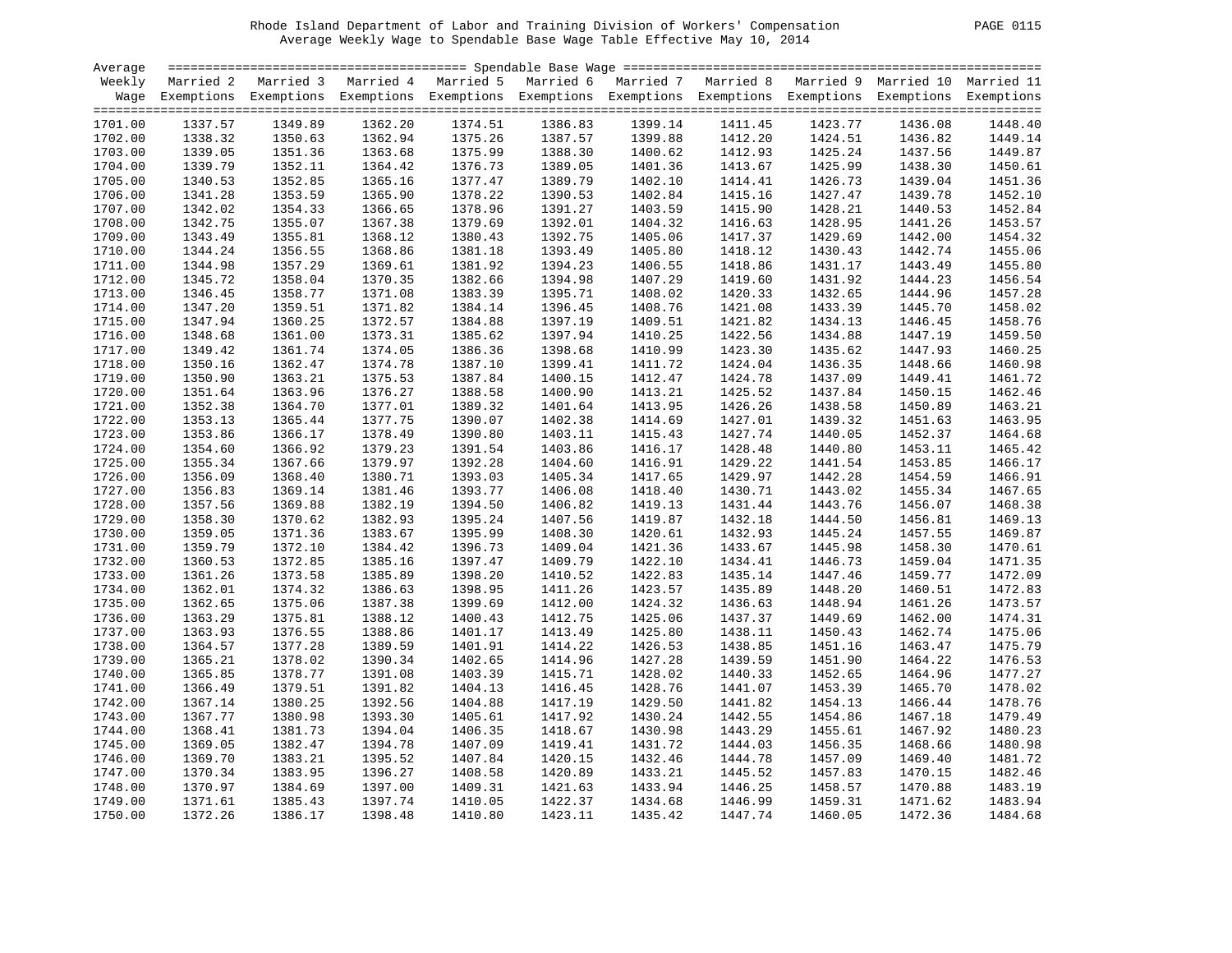| <b>PAGE</b><br>0116 |
|---------------------|
|---------------------|

| Average |         |                                                                                                                    |         |         |         |         |                 |         |                 |         |
|---------|---------|--------------------------------------------------------------------------------------------------------------------|---------|---------|---------|---------|-----------------|---------|-----------------|---------|
| Weekly  |         | Married 2 Married 3 Married 4 Married 5 Married 6 Married 7 Married 8 Married 9 Married 10 Married 11              |         |         |         |         |                 |         |                 |         |
|         |         | Wage Exemptions Exemptions Exemptions Exemptions Exemptions Exemptions Exemptions Exemptions Exemptions Exemptions |         |         |         |         |                 |         |                 |         |
|         |         |                                                                                                                    |         |         |         |         |                 |         |                 |         |
| 1751.00 | 1372.90 | 1386.91                                                                                                            | 1399.23 | 1411.54 | 1423.85 | 1436.17 | 1448.48         | 1460.79 | 1473.11         | 1485.42 |
| 1752.00 | 1373.54 | 1387.66                                                                                                            | 1399.97 | 1412.28 | 1424.60 |         | 1436.91 1449.22 | 1461.54 | 1473.85         | 1486.16 |
| 1753.00 | 1374.17 | 1388.39                                                                                                            | 1400.70 | 1413.01 | 1425.33 | 1437.64 | 1449.95         |         | 1462.27 1474.58 | 1486.90 |
| 1754.00 | 1374.82 | 1389.13                                                                                                            | 1401.44 | 1413.76 | 1426.07 | 1438.38 | 1450.70         | 1463.01 | 1475.32         | 1487.64 |
| 1755.00 | 1375.46 | 1389.87                                                                                                            | 1402.19 | 1414.50 | 1426.81 | 1439.13 | 1451.44         | 1463.75 | 1476.07         | 1488.38 |
| 1756.00 | 1376.10 | 1390.62                                                                                                            | 1402.93 | 1415.24 | 1427.56 | 1439.87 | 1452.18         | 1464.50 | 1476.81         | 1489.12 |
| 1757.00 | 1376.74 | 1391.36                                                                                                            | 1403.67 | 1415.98 | 1428.30 | 1440.61 | 1452.92         | 1465.24 | 1477.55         | 1489.87 |
| 1758.00 | 1377.38 | 1392.09                                                                                                            | 1404.40 | 1416.72 | 1429.03 | 1441.34 | 1453.66         | 1465.97 | 1478.28         | 1490.60 |
| 1759.00 | 1378.02 | 1392.83                                                                                                            | 1405.15 | 1417.46 | 1429.77 | 1442.09 | 1454.40         | 1466.71 | 1479.03         | 1491.34 |
| 1760.00 | 1378.66 | 1393.58                                                                                                            | 1405.89 | 1418.20 | 1430.52 | 1442.83 | 1455.14         | 1467.46 | 1479.77         | 1492.08 |
| 1761.00 | 1379.30 | 1394.32                                                                                                            | 1406.63 | 1418.94 | 1431.26 | 1443.57 | 1455.88         | 1468.20 | 1480.51         | 1492.83 |
| 1762.00 | 1379.95 | 1395.06                                                                                                            | 1407.37 | 1419.69 | 1432.00 | 1444.31 | 1456.63         | 1468.94 | 1481.25         | 1493.57 |
| 1763.00 | 1380.58 | 1395.79                                                                                                            | 1408.11 | 1420.42 | 1432.73 | 1445.05 | 1457.36         | 1469.67 | 1481.99         | 1494.30 |
| 1764.00 | 1381.22 | 1396.54                                                                                                            | 1408.85 | 1421.16 | 1433.48 | 1445.79 | 1458.10         | 1470.42 | 1482.73         | 1495.04 |
| 1765.00 | 1381.86 | 1397.28                                                                                                            | 1409.59 | 1421.90 | 1434.22 | 1446.53 | 1458.84         | 1471.16 | 1483.47         | 1495.79 |
| 1766.00 | 1382.51 | 1398.02                                                                                                            | 1410.33 | 1422.65 | 1434.96 | 1447.27 | 1459.59         | 1471.90 | 1484.21         | 1496.53 |
| 1767.00 | 1383.15 | 1398.76                                                                                                            | 1411.08 | 1423.39 | 1435.70 | 1448.02 | 1460.33         | 1472.64 | 1484.96         | 1497.27 |
| 1768.00 | 1383.78 | 1399.50                                                                                                            | 1411.81 | 1424.12 | 1436.44 | 1448.75 | 1461.06         | 1473.38 | 1485.69         | 1498.00 |
| 1769.00 | 1384.42 | 1400.24                                                                                                            | 1412.55 | 1424.86 | 1437.18 | 1449.49 | 1461.80         | 1474.12 | 1486.43         | 1498.75 |
| 1770.00 | 1385.07 | 1400.98                                                                                                            | 1413.29 | 1425.61 | 1437.92 | 1450.23 | 1462.55         | 1474.86 | 1487.17         | 1499.49 |
| 1771.00 | 1385.71 | 1401.72                                                                                                            | 1414.04 | 1426.35 | 1438.66 | 1450.98 | 1463.29         | 1475.60 | 1487.92         | 1500.23 |
| 1772.00 | 1386.35 | 1402.47                                                                                                            | 1414.78 | 1427.09 | 1439.41 | 1451.72 | 1464.03         | 1476.35 | 1488.66         | 1500.97 |
| 1773.00 | 1386.98 | 1403.20                                                                                                            | 1415.51 | 1427.82 | 1440.14 | 1452.45 | 1464.76         | 1477.08 | 1489.39         | 1501.71 |
| 1774.00 | 1387.63 | 1403.94                                                                                                            | 1416.25 | 1428.57 | 1440.88 | 1453.19 | 1465.51         | 1477.82 | 1490.13         | 1502.45 |
| 1775.00 | 1388.27 | 1404.68                                                                                                            | 1417.00 | 1429.31 | 1441.62 | 1453.94 | 1466.25         | 1478.56 | 1490.88         | 1503.19 |
| 1776.00 | 1388.91 | 1405.43                                                                                                            | 1417.74 | 1430.05 | 1442.37 | 1454.68 | 1466.99         | 1479.31 | 1491.62         | 1503.93 |
| 1777.00 | 1389.55 | 1406.17                                                                                                            | 1418.48 | 1430.79 | 1443.11 | 1455.42 | 1467.73         | 1480.05 | 1492.36         | 1504.68 |
| 1778.00 | 1390.19 | 1406.90                                                                                                            | 1419.21 | 1431.53 | 1443.84 | 1456.15 | 1468.47         | 1480.78 | 1493.09         | 1505.41 |
| 1779.00 | 1390.83 | 1407.64                                                                                                            | 1419.96 | 1432.27 | 1444.58 | 1456.90 | 1469.21         | 1481.52 | 1493.84         | 1506.15 |
| 1780.00 | 1391.47 | 1408.39                                                                                                            | 1420.70 | 1433.01 | 1445.33 | 1457.64 | 1469.95         | 1482.27 | 1494.58         | 1506.89 |
| 1781.00 | 1392.11 | 1409.13                                                                                                            | 1421.44 | 1433.75 | 1446.07 | 1458.38 | 1470.69         | 1483.01 | 1495.32         | 1507.64 |
| 1782.00 | 1392.76 | 1409.87                                                                                                            | 1422.18 | 1434.50 | 1446.81 | 1459.12 | 1471.44         | 1483.75 | 1496.06         | 1508.38 |
| 1783.00 | 1393.39 | 1410.60                                                                                                            | 1422.92 | 1435.23 | 1447.54 | 1459.86 | 1472.17         | 1484.48 | 1496.80         | 1509.11 |
| 1784.00 | 1394.03 | 1411.35                                                                                                            | 1423.66 | 1435.97 | 1448.29 | 1460.60 | 1472.91         | 1485.23 | 1497.54         | 1509.85 |
| 1785.00 | 1394.67 | 1412.09                                                                                                            | 1424.40 | 1436.71 | 1449.03 | 1461.34 | 1473.65         | 1485.97 | 1498.28         | 1510.60 |
| 1786.00 | 1395.32 | 1412.83                                                                                                            | 1425.14 | 1437.46 | 1449.77 | 1462.08 | 1474.40         | 1486.71 | 1499.02         | 1511.34 |
| 1787.00 | 1395.96 | 1413.57                                                                                                            | 1425.89 | 1438.20 | 1450.51 | 1462.83 | 1475.14         | 1487.45 | 1499.77         | 1512.08 |
| 1788.00 | 1396.59 | 1414.31                                                                                                            | 1426.62 | 1438.93 | 1451.25 | 1463.56 | 1475.87         | 1488.19 | 1500.50         | 1512.81 |
| 1789.00 | 1397.23 | 1415.05                                                                                                            | 1427.36 | 1439.67 | 1451.99 | 1464.30 | 1476.61         | 1488.93 | 1501.24         | 1513.56 |
| 1790.00 | 1397.88 | 1415.79                                                                                                            | 1428.10 | 1440.42 | 1452.73 | 1465.04 | 1477.36         | 1489.67 | 1501.98         | 1514.30 |
| 1791.00 | 1398.52 | 1416.53                                                                                                            | 1428.85 | 1441.16 | 1453.47 | 1465.79 | 1478.10         | 1490.41 | 1502.73         | 1515.04 |
| 1792.00 | 1399.16 | 1417.28                                                                                                            | 1429.59 | 1441.90 | 1454.22 | 1466.53 | 1478.84         | 1491.16 | 1503.47         | 1515.78 |
| 1793.00 | 1399.79 | 1418.01                                                                                                            | 1430.32 | 1442.63 | 1454.95 | 1467.26 | 1479.57         | 1491.89 | 1504.20         | 1516.52 |
| 1794.00 | 1400.44 | 1418.75                                                                                                            | 1431.06 | 1443.38 | 1455.69 | 1468.00 | 1480.32         | 1492.63 | 1504.94         | 1517.26 |
| 1795.00 | 1401.08 | 1419.49                                                                                                            | 1431.81 | 1444.12 | 1456.43 | 1468.75 | 1481.06         | 1493.37 | 1505.69         | 1518.00 |
| 1796.00 | 1401.72 | 1420.24                                                                                                            | 1432.55 | 1444.86 | 1457.18 | 1469.49 | 1481.80         | 1494.12 | 1506.43         | 1518.74 |
| 1797.00 | 1402.36 | 1420.98                                                                                                            | 1433.29 | 1445.60 | 1457.92 | 1470.23 | 1482.54         | 1494.86 | 1507.17         | 1519.49 |
| 1798.00 | 1403.00 | 1421.71                                                                                                            | 1434.02 | 1446.34 | 1458.65 | 1470.96 | 1483.28         | 1495.59 | 1507.90         | 1520.22 |
| 1799.00 | 1403.64 | 1422.45                                                                                                            | 1434.77 | 1447.08 | 1459.39 | 1471.71 | 1484.02         | 1496.33 | 1508.65         | 1520.96 |
| 1800.00 | 1404.28 | 1423.20                                                                                                            | 1435.51 | 1447.82 | 1460.14 | 1472.45 | 1484.76         | 1497.08 | 1509.39         | 1521.70 |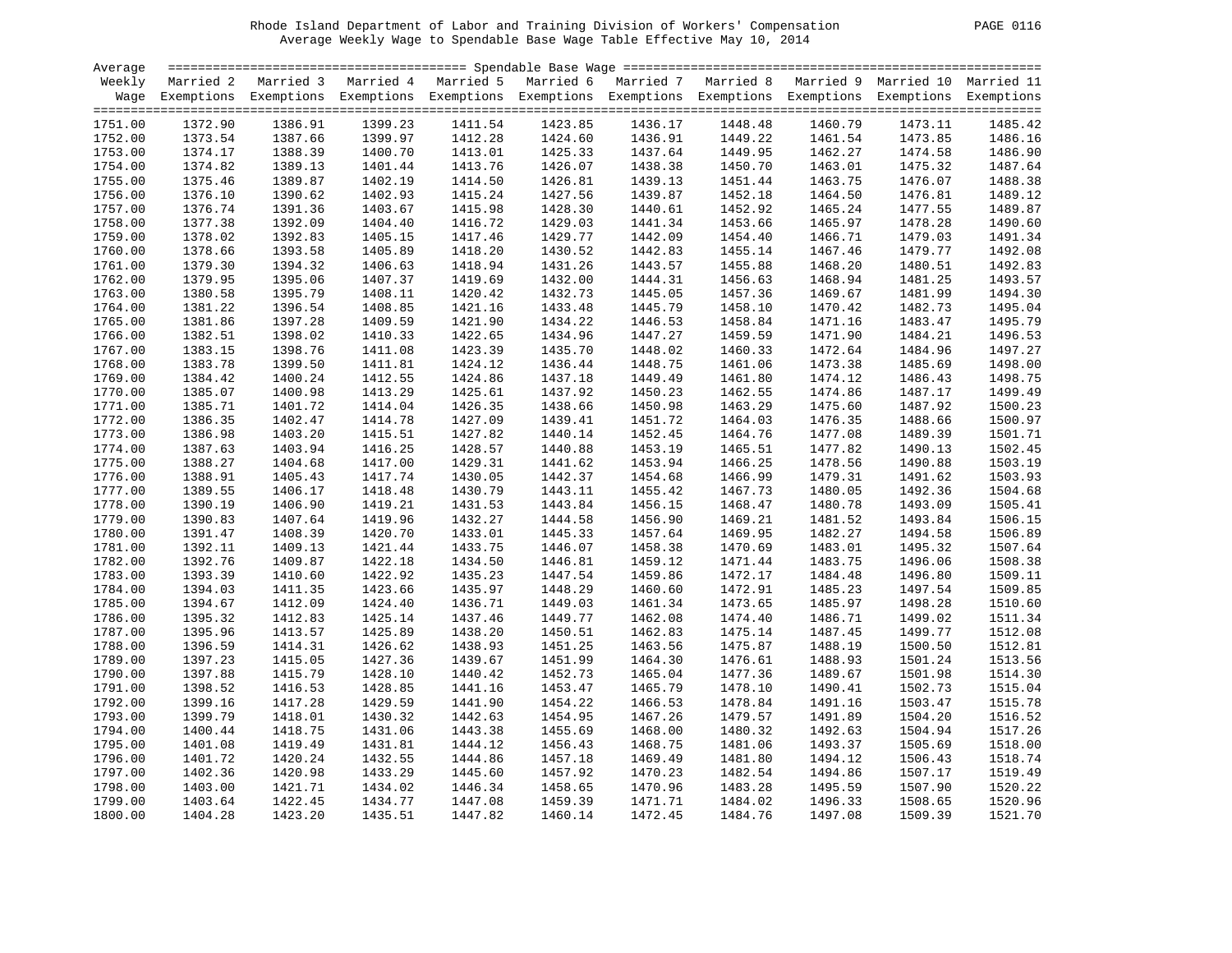| >ACF. |  |
|-------|--|
|       |  |

| Average |         |                                                                                                                    |         |         |         |                    |         |         |         |         |
|---------|---------|--------------------------------------------------------------------------------------------------------------------|---------|---------|---------|--------------------|---------|---------|---------|---------|
| Weekly  |         | Married 2 Married 3 Married 4 Married 5 Married 6 Married 7 Married 8 Married 9 Married 10 Married 11              |         |         |         |                    |         |         |         |         |
|         |         | Wage Exemptions Exemptions Exemptions Exemptions Exemptions Exemptions Exemptions Exemptions Exemptions Exemptions |         |         |         |                    |         |         |         |         |
|         |         |                                                                                                                    |         |         |         |                    |         |         |         |         |
| 1801.00 | 1404.92 | 1423.94                                                                                                            | 1436.25 | 1448.56 | 1460.88 | 1473.19            | 1485.50 | 1497.82 | 1510.13 | 1522.45 |
| 1802.00 | 1405.57 | 1424.68                                                                                                            | 1436.99 | 1449.31 | 1461.62 | 1473.93<br>1474.67 | 1486.25 | 1498.56 | 1510.87 | 1523.19 |
| 1803.00 | 1406.20 | 1425.41                                                                                                            | 1437.73 | 1450.04 | 1462.35 |                    | 1486.98 | 1499.29 | 1511.61 | 1523.92 |
| 1804.00 | 1406.84 | 1426.16                                                                                                            | 1438.47 | 1450.78 | 1463.10 | 1475.41            | 1487.72 | 1500.04 | 1512.35 | 1524.66 |
| 1805.00 | 1407.48 | 1426.90                                                                                                            | 1439.21 | 1451.52 | 1463.84 | 1476.15            | 1488.46 | 1500.78 | 1513.09 | 1525.41 |
| 1806.00 | 1408.13 | 1427.64                                                                                                            | 1439.95 | 1452.27 | 1464.58 | 1476.89            | 1489.21 | 1501.52 | 1513.83 | 1526.15 |
| 1807.00 | 1408.77 | 1428.38                                                                                                            | 1440.70 | 1453.01 | 1465.32 | 1477.64            | 1489.95 | 1502.26 | 1514.58 | 1526.89 |
| 1808.00 | 1409.40 | 1429.12                                                                                                            | 1441.43 | 1453.74 | 1466.06 | 1478.37            | 1490.68 | 1503.00 | 1515.31 | 1527.62 |
| 1809.00 | 1410.04 | 1429.86                                                                                                            | 1442.17 | 1454.48 | 1466.80 | 1479.11            | 1491.42 | 1503.74 | 1516.05 | 1528.37 |
| 1810.00 | 1410.69 | 1430.60                                                                                                            | 1442.91 | 1455.23 | 1467.54 | 1479.85            | 1492.17 | 1504.48 | 1516.79 | 1529.11 |
| 1811.00 | 1411.33 | 1431.24                                                                                                            | 1443.66 | 1455.97 | 1468.28 | 1480.60            | 1492.91 | 1505.22 | 1517.54 | 1529.85 |
| 1812.00 | 1411.97 | 1431.89                                                                                                            | 1444.40 | 1456.71 | 1469.03 | 1481.34            | 1493.65 | 1505.97 | 1518.28 | 1530.59 |
| 1813.00 | 1412.60 | 1432.52                                                                                                            | 1445.13 | 1457.44 | 1469.76 | 1482.07            | 1494.38 | 1506.70 | 1519.01 | 1531.33 |
| 1814.00 | 1413.25 | 1433.16                                                                                                            | 1445.87 | 1458.19 | 1470.50 | 1482.81            | 1495.13 | 1507.44 | 1519.75 | 1532.07 |
| 1815.00 | 1413.89 | 1433.80                                                                                                            | 1446.62 | 1458.93 | 1471.24 | 1483.56            | 1495.87 | 1508.18 | 1520.50 | 1532.81 |
| 1816.00 | 1414.53 | 1434.45                                                                                                            | 1447.36 | 1459.67 | 1471.99 | 1484.30            | 1496.61 | 1508.93 | 1521.24 | 1533.55 |
| 1817.00 | 1415.17 | 1435.09                                                                                                            | 1448.10 | 1460.41 | 1472.73 | 1485.04            | 1497.35 | 1509.67 | 1521.98 | 1534.30 |
| 1818.00 | 1415.81 | 1435.72                                                                                                            | 1448.83 | 1461.15 | 1473.46 | 1485.77            | 1498.09 | 1510.40 | 1522.71 | 1535.03 |
| 1819.00 | 1416.45 | 1436.36                                                                                                            | 1449.58 | 1461.89 | 1474.20 | 1486.52            | 1498.83 | 1511.14 | 1523.46 | 1535.77 |
| 1820.00 | 1417.09 | 1437.01                                                                                                            | 1450.32 | 1462.63 | 1474.95 | 1487.26            | 1499.57 | 1511.89 | 1524.20 | 1536.51 |
| 1821.00 | 1417.73 | 1437.65                                                                                                            | 1451.06 | 1463.37 | 1475.69 | 1488.00            | 1500.31 | 1512.63 | 1524.94 | 1537.26 |
| 1822.00 | 1418.38 | 1438.29                                                                                                            | 1451.80 | 1464.12 | 1476.43 | 1488.74            | 1501.06 | 1513.37 | 1525.68 | 1538.00 |
| 1823.00 | 1419.01 | 1438.92                                                                                                            | 1452.54 | 1464.85 | 1477.16 | 1489.48            | 1501.79 | 1514.10 | 1526.42 | 1538.73 |
| 1824.00 | 1419.65 | 1439.57                                                                                                            | 1453.28 | 1465.59 | 1477.91 | 1490.22            | 1502.53 | 1514.85 | 1527.16 | 1539.47 |
| 1825.00 | 1420.29 | 1440.21                                                                                                            | 1454.02 | 1466.33 | 1478.65 | 1490.96            | 1503.27 | 1515.59 | 1527.90 | 1540.22 |
| 1826.00 | 1420.94 | 1440.85                                                                                                            | 1454.76 | 1467.08 | 1479.39 | 1491.70            | 1504.02 | 1516.33 | 1528.64 | 1540.96 |
| 1827.00 | 1421.58 | 1441.49                                                                                                            | 1455.51 | 1467.82 | 1480.13 | 1492.45            | 1504.76 | 1517.07 | 1529.39 | 1541.70 |
| 1828.00 | 1422.21 | 1442.13                                                                                                            | 1456.24 | 1468.55 | 1480.87 | 1493.18            | 1505.49 | 1517.81 | 1530.12 | 1542.43 |
| 1829.00 | 1422.85 | 1442.77                                                                                                            | 1456.98 | 1469.29 | 1481.61 | 1493.92            | 1506.23 | 1518.55 | 1530.86 | 1543.18 |
| 1830.00 | 1423.50 | 1443.41                                                                                                            | 1457.72 | 1470.04 | 1482.35 | 1494.66            | 1506.98 | 1519.29 | 1531.60 | 1543.92 |
| 1831.00 | 1424.14 | 1444.05                                                                                                            | 1458.47 | 1470.78 | 1483.09 | 1495.41            | 1507.72 | 1520.03 | 1532.35 | 1544.66 |
| 1832.00 | 1424.78 | 1444.70                                                                                                            | 1459.21 | 1471.52 | 1483.84 | 1496.15            | 1508.46 | 1520.78 | 1533.09 | 1545.40 |
| 1833.00 | 1425.41 | 1445.33                                                                                                            | 1459.94 | 1472.25 | 1484.57 | 1496.88            | 1509.19 | 1521.51 | 1533.82 | 1546.14 |
| 1834.00 | 1426.06 | 1445.97                                                                                                            | 1460.68 | 1473.00 | 1485.31 | 1497.62            | 1509.94 | 1522.25 | 1534.56 | 1546.88 |
| 1835.00 | 1426.70 | 1446.61                                                                                                            | 1461.43 | 1473.74 | 1486.05 | 1498.37            | 1510.68 | 1522.99 | 1535.31 | 1547.62 |
| 1836.00 | 1427.34 | 1447.26                                                                                                            | 1462.17 | 1474.48 | 1486.80 | 1499.11            | 1511.42 | 1523.74 | 1536.05 | 1548.36 |
| 1837.00 | 1427.98 | 1447.90                                                                                                            | 1462.91 | 1475.22 | 1487.54 | 1499.85            | 1512.16 | 1524.48 | 1536.79 | 1549.11 |
| 1838.00 | 1428.62 | 1448.53                                                                                                            | 1463.64 | 1475.96 | 1488.27 | 1500.58            | 1512.90 | 1525.21 | 1537.52 | 1549.84 |
| 1839.00 | 1429.26 | 1449.17                                                                                                            | 1464.39 | 1476.70 | 1489.01 | 1501.33            | 1513.64 | 1525.95 | 1538.27 | 1550.58 |
| 1840.00 | 1429.90 | 1449.82                                                                                                            | 1465.13 | 1477.44 | 1489.76 | 1502.07            | 1514.38 | 1526.70 | 1539.01 | 1551.32 |
| 1841.00 | 1430.54 | 1450.46                                                                                                            | 1465.87 | 1478.18 | 1490.50 | 1502.81            | 1515.12 | 1527.44 | 1539.75 | 1552.07 |
| 1842.00 | 1431.19 | 1451.10                                                                                                            | 1466.61 | 1478.93 | 1491.24 | 1503.55            | 1515.87 | 1528.18 | 1540.49 | 1552.81 |
| 1843.00 | 1431.82 | 1451.73                                                                                                            | 1467.35 | 1479.66 | 1491.97 | 1504.29            | 1516.60 | 1528.91 | 1541.23 | 1553.54 |
| 1844.00 | 1432.46 | 1452.38                                                                                                            | 1468.09 | 1480.40 | 1492.72 | 1505.03            | 1517.34 | 1529.66 | 1541.97 | 1554.28 |
| 1845.00 | 1433.10 | 1453.02                                                                                                            | 1468.83 | 1481.14 | 1493.46 | 1505.77            | 1518.08 | 1530.40 | 1542.71 | 1555.03 |
| 1846.00 | 1433.75 | 1453.66                                                                                                            | 1469.57 | 1481.89 | 1494.20 | 1506.51            | 1518.83 | 1531.14 | 1543.45 | 1555.77 |
| 1847.00 | 1434.39 | 1454.30                                                                                                            | 1470.32 | 1482.63 | 1494.94 | 1507.26            | 1519.57 | 1531.88 | 1544.20 | 1556.51 |
| 1848.00 | 1435.02 | 1454.94                                                                                                            | 1471.05 | 1483.36 | 1495.68 | 1507.99            | 1520.30 | 1532.62 | 1544.93 | 1557.24 |
| 1849.00 | 1435.66 | 1455.58                                                                                                            | 1471.79 | 1484.10 | 1496.42 | 1508.73            | 1521.04 | 1533.36 | 1545.67 | 1557.99 |
| 1850.00 | 1436.31 | 1456.22                                                                                                            | 1472.53 | 1484.85 | 1497.16 | 1509.47            | 1521.79 | 1534.10 | 1546.41 | 1558.73 |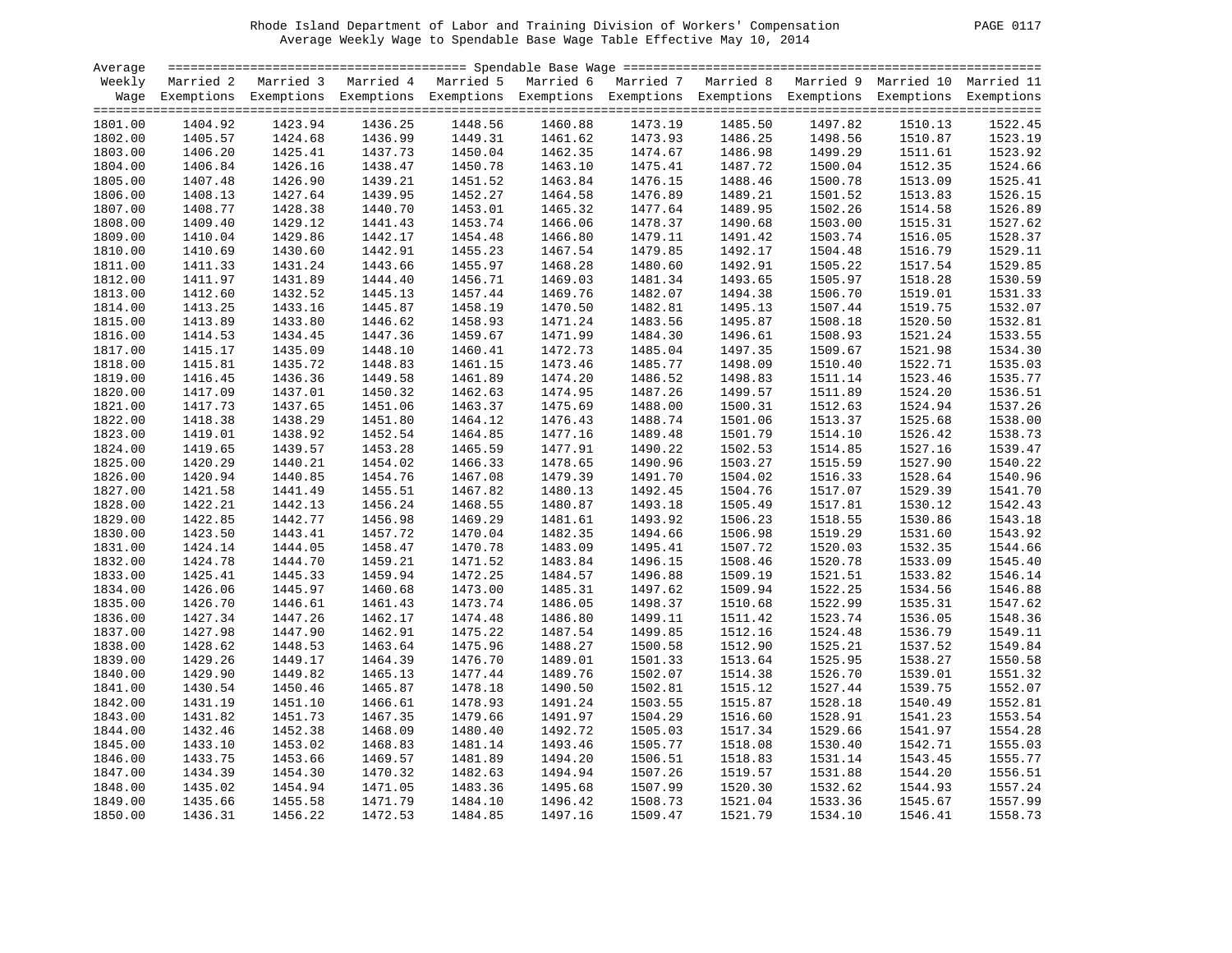| Average |         |                                                                                                                    |         |         |         |         |         |         |         |         |
|---------|---------|--------------------------------------------------------------------------------------------------------------------|---------|---------|---------|---------|---------|---------|---------|---------|
| Weekly  |         | Married 2 Married 3 Married 4 Married 5 Married 6 Married 7 Married 8 Married 9 Married 10 Married 11              |         |         |         |         |         |         |         |         |
|         |         | Wage Exemptions Exemptions Exemptions Exemptions Exemptions Exemptions Exemptions Exemptions Exemptions Exemptions |         |         |         |         |         |         |         |         |
|         |         |                                                                                                                    |         |         |         |         |         |         |         |         |
| 1851.00 | 1436.95 | 1456.86                                                                                                            | 1473.28 | 1485.59 | 1497.90 | 1510.22 | 1522.53 | 1534.84 | 1547.16 | 1559.47 |
| 1852.00 | 1437.59 | 1457.51                                                                                                            | 1474.02 | 1486.33 | 1498.65 | 1510.96 | 1523.27 | 1535.59 | 1547.90 | 1560.21 |
| 1853.00 | 1438.22 | 1458.14                                                                                                            | 1474.75 | 1487.06 | 1499.38 | 1511.69 | 1524.00 | 1536.32 | 1548.63 | 1560.95 |
| 1854.00 | 1438.87 | 1458.78                                                                                                            | 1475.49 | 1487.81 | 1500.12 | 1512.43 | 1524.75 | 1537.06 | 1549.37 | 1561.69 |
| 1855.00 | 1439.51 | 1459.42                                                                                                            | 1476.24 | 1488.55 | 1500.86 | 1513.18 | 1525.49 | 1537.80 | 1550.12 | 1562.43 |
| 1856.00 | 1440.15 | 1460.07                                                                                                            | 1476.98 | 1489.29 | 1501.61 | 1513.92 | 1526.23 | 1538.55 | 1550.86 | 1563.17 |
| 1857.00 | 1440.79 | 1460.71                                                                                                            | 1477.72 | 1490.03 | 1502.35 | 1514.66 | 1526.97 | 1539.29 | 1551.60 | 1563.92 |
|         |         | 1461.34                                                                                                            |         |         |         |         |         |         |         |         |
| 1858.00 | 1441.43 |                                                                                                                    | 1478.45 | 1490.77 | 1503.08 | 1515.39 | 1527.71 | 1540.02 | 1552.33 | 1564.65 |
| 1859.00 | 1442.07 | 1461.98                                                                                                            | 1479.20 | 1491.51 | 1503.82 | 1516.14 | 1528.45 | 1540.76 | 1553.08 | 1565.39 |
| 1860.00 | 1442.71 | 1462.63                                                                                                            | 1479.94 | 1492.25 | 1504.57 | 1516.88 | 1529.19 | 1541.51 | 1553.82 | 1566.13 |
| 1861.00 | 1443.35 | 1463.27                                                                                                            | 1480.68 | 1492.99 | 1505.31 | 1517.62 | 1529.93 | 1542.25 | 1554.56 | 1566.88 |
| 1862.00 | 1444.00 | 1463.91                                                                                                            | 1481.42 | 1493.74 | 1506.05 | 1518.36 | 1530.68 | 1542.99 | 1555.30 | 1567.62 |
| 1863.00 | 1444.63 | 1464.54                                                                                                            | 1482.16 | 1494.47 | 1506.78 | 1519.10 | 1531.41 | 1543.72 | 1556.04 | 1568.35 |
| 1864.00 | 1445.27 | 1465.19                                                                                                            | 1482.90 | 1495.21 | 1507.53 | 1519.84 | 1532.15 | 1544.47 | 1556.78 | 1569.09 |
| 1865.00 | 1445.91 | 1465.83                                                                                                            | 1483.64 | 1495.95 | 1508.27 | 1520.58 | 1532.89 | 1545.21 | 1557.52 | 1569.84 |
| 1866.00 | 1446.56 | 1466.47                                                                                                            | 1484.38 | 1496.70 | 1509.01 | 1521.32 | 1533.64 | 1545.95 | 1558.26 | 1570.58 |
| 1867.00 | 1447.20 | 1467.11                                                                                                            | 1485.13 | 1497.44 | 1509.75 | 1522.07 | 1534.38 | 1546.69 | 1559.01 | 1571.32 |
| 1868.00 | 1447.83 | 1467.75                                                                                                            | 1485.86 | 1498.17 | 1510.49 | 1522.80 | 1535.11 | 1547.43 | 1559.74 | 1572.05 |
| 1869.00 | 1448.47 | 1468.39                                                                                                            | 1486.60 | 1498.91 | 1511.23 | 1523.54 | 1535.85 | 1548.17 | 1560.48 | 1572.80 |
| 1870.00 | 1449.12 | 1469.03                                                                                                            | 1487.34 | 1499.66 | 1511.97 | 1524.28 | 1536.60 | 1548.91 | 1561.22 | 1573.54 |
| 1871.00 | 1449.76 | 1469.67                                                                                                            | 1488.09 | 1500.40 | 1512.71 | 1525.03 | 1537.34 | 1549.65 | 1561.97 | 1574.28 |
| 1872.00 | 1450.40 | 1470.32                                                                                                            | 1488.83 | 1501.14 | 1513.46 | 1525.77 | 1538.08 | 1550.40 | 1562.71 | 1575.02 |
| 1873.00 | 1451.03 | 1470.95                                                                                                            | 1489.56 | 1501.87 | 1514.19 | 1526.50 | 1538.81 | 1551.13 | 1563.44 | 1575.76 |
| 1874.00 | 1451.68 | 1471.59                                                                                                            | 1490.30 | 1502.62 | 1514.93 | 1527.24 | 1539.56 | 1551.87 | 1564.18 | 1576.50 |
| 1875.00 | 1452.32 | 1472.23                                                                                                            | 1491.05 | 1503.36 | 1515.67 | 1527.99 | 1540.30 | 1552.61 | 1564.93 | 1577.24 |
| 1876.00 | 1452.96 | 1472.88                                                                                                            | 1491.79 | 1504.10 | 1516.42 | 1528.73 | 1541.04 | 1553.36 | 1565.67 | 1577.98 |
| 1877.00 | 1453.60 | 1473.52                                                                                                            | 1492.53 | 1504.84 | 1517.16 | 1529.47 | 1541.78 | 1554.10 | 1566.41 | 1578.73 |
| 1878.00 | 1454.24 | 1474.15                                                                                                            | 1493.26 | 1505.58 | 1517.89 | 1530.20 | 1542.52 | 1554.83 | 1567.14 | 1579.46 |
| 1879.00 | 1454.88 | 1474.79                                                                                                            | 1494.01 | 1506.32 | 1518.63 | 1530.95 | 1543.26 | 1555.57 | 1567.89 | 1580.20 |
| 1880.00 | 1455.52 | 1475.44                                                                                                            | 1494.75 | 1507.06 | 1519.38 | 1531.69 | 1544.00 | 1556.32 | 1568.63 | 1580.94 |
| 1881.00 | 1456.16 | 1476.08                                                                                                            | 1495.49 | 1507.80 | 1520.12 | 1532.43 | 1544.74 | 1557.06 | 1569.37 | 1581.69 |
| 1882.00 | 1456.81 | 1476.72                                                                                                            | 1496.23 | 1508.55 | 1520.86 | 1533.17 | 1545.49 | 1557.80 | 1570.11 | 1582.43 |
| 1883.00 | 1457.44 | 1477.35                                                                                                            | 1496.97 | 1509.28 | 1521.59 | 1533.91 | 1546.22 | 1558.53 | 1570.85 | 1583.16 |
| 1884.00 | 1458.08 | 1478.00                                                                                                            | 1497.71 | 1510.02 | 1522.34 | 1534.65 | 1546.96 | 1559.28 | 1571.59 | 1583.90 |
| 1885.00 | 1458.72 | 1478.64                                                                                                            | 1498.45 | 1510.76 | 1523.08 | 1535.39 | 1547.70 | 1560.02 | 1572.33 | 1584.65 |
|         | 1459.37 | 1479.28                                                                                                            | 1499.19 | 1511.51 | 1523.82 | 1536.13 | 1548.45 | 1560.76 | 1573.07 | 1585.39 |
| 1886.00 |         |                                                                                                                    |         |         |         |         |         |         |         | 1586.13 |
| 1887.00 | 1460.01 | 1479.92                                                                                                            | 1499.84 | 1512.25 | 1524.56 | 1536.88 | 1549.19 | 1561.50 | 1573.82 |         |
| 1888.00 | 1460.64 | 1480.56                                                                                                            | 1500.47 | 1512.98 | 1525.30 | 1537.61 | 1549.92 | 1562.24 | 1574.55 | 1586.86 |
| 1889.00 | 1461.28 | 1481.20                                                                                                            | 1501.11 | 1513.72 | 1526.04 | 1538.35 | 1550.66 | 1562.98 | 1575.29 | 1587.61 |
| 1890.00 | 1461.93 | 1481.84                                                                                                            | 1501.75 | 1514.47 | 1526.78 | 1539.09 | 1551.41 | 1563.72 | 1576.03 | 1588.35 |
| 1891.00 | 1462.57 | 1482.48                                                                                                            | 1502.40 | 1515.21 | 1527.52 | 1539.84 | 1552.15 | 1564.46 | 1576.78 | 1589.09 |
| 1892.00 | 1463.21 | 1483.13                                                                                                            | 1503.04 | 1515.95 | 1528.27 | 1540.58 | 1552.89 | 1565.21 | 1577.52 | 1589.83 |
| 1893.00 | 1463.84 | 1483.76                                                                                                            | 1503.67 | 1516.68 | 1529.00 | 1541.31 | 1553.62 | 1565.94 | 1578.25 | 1590.57 |
| 1894.00 | 1464.49 | 1484.40                                                                                                            | 1504.31 | 1517.43 | 1529.74 | 1542.05 | 1554.37 | 1566.68 | 1578.99 | 1591.31 |
| 1895.00 | 1465.13 | 1485.04                                                                                                            | 1504.96 | 1518.17 | 1530.48 | 1542.80 | 1555.11 | 1567.42 | 1579.74 | 1592.05 |
| 1896.00 | 1465.77 | 1485.69                                                                                                            | 1505.60 | 1518.91 | 1531.23 | 1543.54 | 1555.85 | 1568.17 | 1580.48 | 1592.79 |
| 1897.00 | 1466.41 | 1486.33                                                                                                            | 1506.24 | 1519.65 | 1531.97 | 1544.28 | 1556.59 | 1568.91 | 1581.22 | 1593.54 |
| 1898.00 | 1467.05 | 1486.96                                                                                                            | 1506.87 | 1520.39 | 1532.70 | 1545.01 | 1557.33 | 1569.64 | 1581.95 | 1594.27 |
| 1899.00 | 1467.69 | 1487.60                                                                                                            | 1507.52 | 1521.13 | 1533.44 | 1545.76 | 1558.07 | 1570.38 | 1582.70 | 1595.01 |
| 1900.00 | 1468.33 | 1488.25                                                                                                            | 1508.16 | 1521.87 | 1534.19 | 1546.50 | 1558.81 | 1571.13 | 1583.44 | 1595.75 |
|         |         |                                                                                                                    |         |         |         |         |         |         |         |         |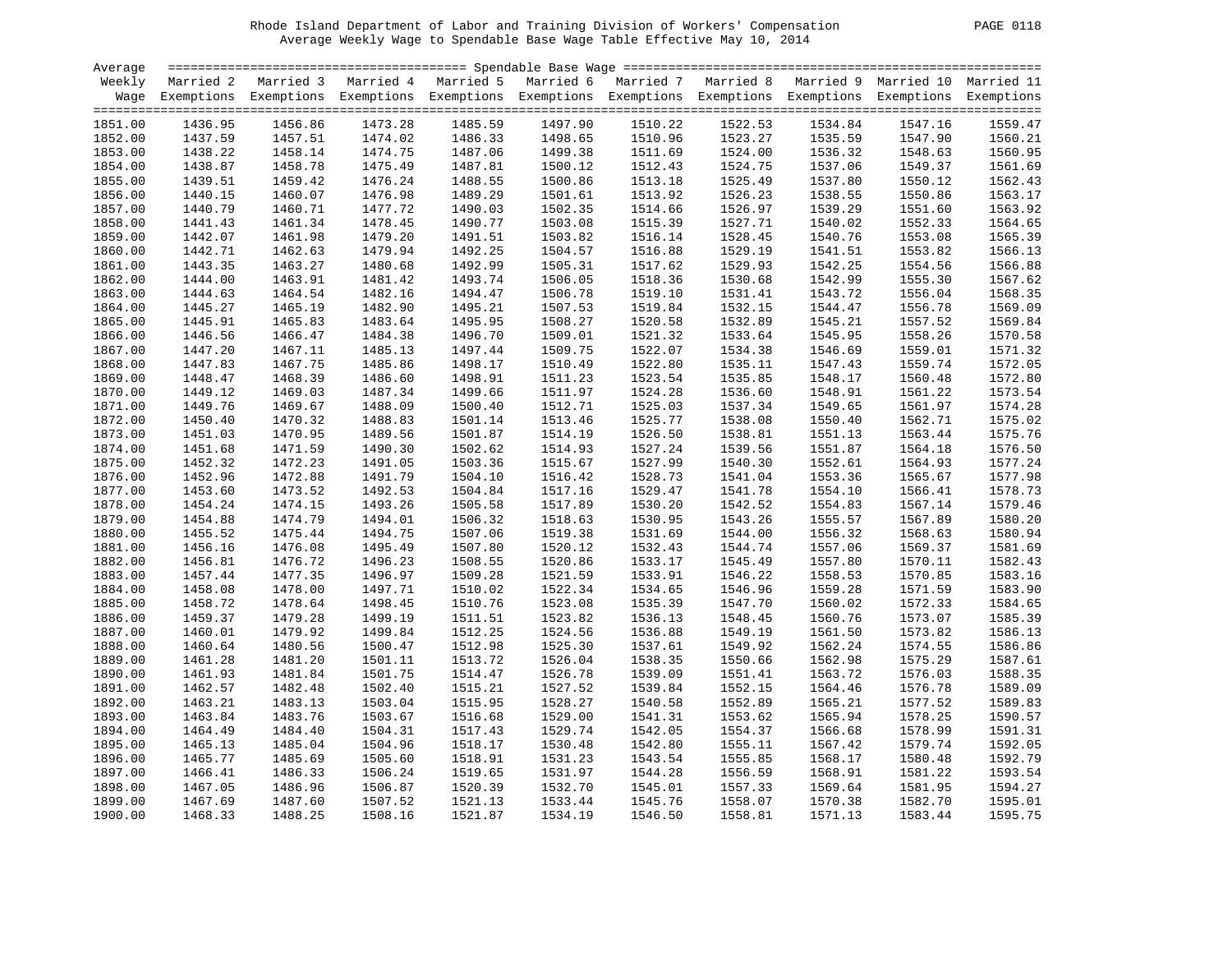| PAGE. |  |
|-------|--|
|       |  |

| Average |         |                                                                                                       |         |         |         |         |         |         |         |                                                                                                                    |
|---------|---------|-------------------------------------------------------------------------------------------------------|---------|---------|---------|---------|---------|---------|---------|--------------------------------------------------------------------------------------------------------------------|
| Weekly  |         | Married 2 Married 3 Married 4 Married 5 Married 6 Married 7 Married 8 Married 9 Married 10 Married 11 |         |         |         |         |         |         |         |                                                                                                                    |
|         |         |                                                                                                       |         |         |         |         |         |         |         | Wage Exemptions Exemptions Exemptions Exemptions Exemptions Exemptions Exemptions Exemptions Exemptions Exemptions |
|         |         |                                                                                                       |         |         |         |         |         |         |         |                                                                                                                    |
| 1901.00 | 1468.97 | 1488.89                                                                                               | 1508.80 | 1522.61 | 1534.93 | 1547.24 | 1559.55 | 1571.87 | 1584.18 | 1596.50                                                                                                            |
| 1902.00 | 1469.62 | 1489.53                                                                                               | 1509.44 | 1523.36 | 1535.67 | 1547.98 | 1560.30 | 1572.61 | 1584.92 | 1597.24                                                                                                            |
| 1903.00 | 1470.25 | 1490.16                                                                                               | 1510.08 | 1524.09 | 1536.40 | 1548.72 | 1561.03 | 1573.34 | 1585.66 | 1597.97                                                                                                            |
| 1904.00 | 1470.89 | 1490.81                                                                                               | 1510.72 | 1524.83 | 1537.15 | 1549.46 | 1561.77 | 1574.09 | 1586.40 | 1598.71                                                                                                            |
| 1905.00 | 1471.53 | 1491.45                                                                                               | 1511.36 | 1525.57 | 1537.89 | 1550.20 | 1562.51 | 1574.83 | 1587.14 | 1599.46                                                                                                            |
| 1906.00 | 1472.18 | 1492.09                                                                                               | 1512.00 | 1526.32 | 1538.63 | 1550.94 | 1563.26 | 1575.57 | 1587.88 | 1600.20                                                                                                            |
| 1907.00 | 1472.82 | 1492.73                                                                                               | 1512.65 | 1527.06 | 1539.37 | 1551.69 | 1564.00 | 1576.31 | 1588.63 | 1600.94                                                                                                            |
| 1908.00 | 1473.45 | 1493.37                                                                                               | 1513.28 | 1527.79 | 1540.11 | 1552.42 | 1564.73 | 1577.05 | 1589.36 | 1601.67                                                                                                            |
| 1909.00 | 1474.09 | 1494.01                                                                                               | 1513.92 | 1528.53 | 1540.85 | 1553.16 | 1565.47 | 1577.79 | 1590.10 | 1602.42                                                                                                            |
| 1910.00 | 1474.74 | 1494.65                                                                                               | 1514.56 | 1529.28 | 1541.59 | 1553.90 | 1566.22 | 1578.53 | 1590.84 | 1603.16                                                                                                            |
| 1911.00 | 1475.38 | 1495.29                                                                                               | 1515.21 | 1530.02 | 1542.33 | 1554.65 | 1566.96 | 1579.27 | 1591.59 | 1603.90                                                                                                            |
| 1912.00 | 1476.02 | 1495.94                                                                                               | 1515.85 | 1530.76 | 1543.08 | 1555.39 | 1567.70 | 1580.02 | 1592.33 | 1604.64                                                                                                            |
| 1913.00 | 1476.65 | 1496.57                                                                                               | 1516.48 | 1531.49 | 1543.81 | 1556.12 | 1568.43 | 1580.75 | 1593.06 | 1605.38                                                                                                            |
| 1914.00 | 1477.30 | 1497.21                                                                                               | 1517.12 | 1532.24 | 1544.55 | 1556.86 | 1569.18 | 1581.49 | 1593.80 | 1606.12                                                                                                            |
| 1915.00 | 1477.94 | 1497.85                                                                                               | 1517.77 | 1532.98 | 1545.29 | 1557.61 | 1569.92 | 1582.23 | 1594.55 | 1606.86                                                                                                            |
| 1916.00 | 1478.58 | 1498.50                                                                                               | 1518.41 | 1533.72 | 1546.04 | 1558.35 | 1570.66 | 1582.98 | 1595.29 | 1607.60                                                                                                            |
| 1917.00 | 1479.22 | 1499.14                                                                                               | 1519.05 | 1534.46 | 1546.78 | 1559.09 | 1571.40 | 1583.72 | 1596.03 | 1608.35                                                                                                            |
| 1918.00 | 1479.86 | 1499.77                                                                                               | 1519.68 | 1535.20 | 1547.51 | 1559.82 | 1572.14 | 1584.45 | 1596.76 | 1609.08                                                                                                            |
| 1919.00 | 1480.50 | 1500.41                                                                                               | 1520.33 | 1535.94 | 1548.25 | 1560.57 | 1572.88 | 1585.19 | 1597.51 | 1609.82                                                                                                            |
| 1920.00 | 1481.14 | 1501.06                                                                                               | 1520.97 | 1536.68 | 1549.00 | 1561.31 | 1573.62 | 1585.94 | 1598.25 | 1610.56                                                                                                            |
| 1921.00 | 1481.78 | 1501.70                                                                                               | 1521.61 | 1537.42 | 1549.74 | 1562.05 | 1574.36 | 1586.68 | 1598.99 | 1611.31                                                                                                            |
| 1922.00 | 1482.43 | 1502.34                                                                                               | 1522.25 | 1538.17 | 1550.48 | 1562.79 | 1575.11 | 1587.42 | 1599.73 | 1612.05                                                                                                            |
| 1923.00 | 1483.06 | 1502.97                                                                                               | 1522.89 | 1538.90 | 1551.21 | 1563.53 | 1575.84 | 1588.15 | 1600.47 | 1612.78                                                                                                            |
| 1924.00 | 1483.70 | 1503.62                                                                                               | 1523.53 | 1539.64 | 1551.96 | 1564.27 | 1576.58 | 1588.90 | 1601.21 | 1613.52                                                                                                            |
| 1925.00 | 1484.34 | 1504.26                                                                                               | 1524.17 | 1540.38 | 1552.70 | 1565.01 | 1577.32 | 1589.64 | 1601.95 | 1614.27                                                                                                            |
| 1926.00 | 1484.99 | 1504.90                                                                                               | 1524.81 | 1541.13 | 1553.44 | 1565.75 | 1578.07 | 1590.38 | 1602.69 | 1615.01                                                                                                            |
| 1927.00 | 1485.63 | 1505.54                                                                                               | 1525.46 | 1541.87 | 1554.18 | 1566.50 | 1578.81 | 1591.12 | 1603.44 | 1615.75                                                                                                            |
| 1928.00 | 1486.26 | 1506.18                                                                                               | 1526.09 | 1542.60 | 1554.92 | 1567.23 | 1579.54 | 1591.86 | 1604.17 | 1616.48                                                                                                            |
| 1929.00 | 1486.90 | 1506.82                                                                                               | 1526.73 | 1543.34 | 1555.66 | 1567.97 | 1580.28 | 1592.60 | 1604.91 | 1617.23                                                                                                            |
| 1930.00 | 1487.55 | 1507.46                                                                                               | 1527.37 | 1544.09 | 1556.40 | 1568.71 | 1581.03 | 1593.34 | 1605.65 | 1617.97                                                                                                            |
| 1931.00 | 1488.19 | 1508.10                                                                                               | 1528.02 | 1544.83 | 1557.14 | 1569.46 | 1581.77 | 1594.08 | 1606.40 | 1618.71                                                                                                            |
| 1932.00 | 1488.83 | 1508.75                                                                                               | 1528.66 | 1545.57 | 1557.89 | 1570.20 | 1582.51 | 1594.83 | 1607.14 | 1619.45                                                                                                            |
| 1933.00 | 1489.46 | 1509.38                                                                                               | 1529.29 | 1546.30 | 1558.62 | 1570.93 | 1583.24 | 1595.56 | 1607.87 | 1620.19                                                                                                            |
| 1934.00 | 1490.11 | 1510.02                                                                                               | 1529.93 | 1547.05 | 1559.36 | 1571.67 | 1583.99 | 1596.30 | 1608.61 | 1620.93                                                                                                            |
| 1935.00 | 1490.75 | 1510.66                                                                                               | 1530.58 | 1547.79 | 1560.10 | 1572.42 | 1584.73 | 1597.04 | 1609.36 | 1621.67                                                                                                            |
| 1936.00 | 1491.39 | 1511.31                                                                                               | 1531.22 | 1548.53 | 1560.85 | 1573.16 | 1585.47 | 1597.79 | 1610.10 | 1622.41                                                                                                            |
| 1937.00 | 1492.03 | 1511.95                                                                                               | 1531.86 | 1549.27 | 1561.59 | 1573.90 | 1586.21 | 1598.53 | 1610.84 | 1623.16                                                                                                            |
| 1938.00 | 1492.67 | 1512.58                                                                                               | 1532.49 | 1550.01 | 1562.32 | 1574.63 | 1586.95 | 1599.26 | 1611.57 | 1623.89                                                                                                            |
| 1939.00 | 1493.31 | 1513.22                                                                                               | 1533.14 | 1550.75 | 1563.06 | 1575.38 | 1587.69 | 1600.00 | 1612.32 | 1624.63                                                                                                            |
| 1940.00 | 1493.95 | 1513.87                                                                                               | 1533.78 | 1551.49 | 1563.81 | 1576.12 | 1588.43 | 1600.75 | 1613.06 | 1625.37                                                                                                            |
| 1941.00 | 1494.59 | 1514.51                                                                                               | 1534.42 | 1552.23 | 1564.55 | 1576.86 | 1589.17 | 1601.49 | 1613.80 | 1626.12                                                                                                            |
| 1942.00 | 1495.24 | 1515.15                                                                                               | 1535.06 | 1552.98 | 1565.29 | 1577.60 | 1589.92 | 1602.23 | 1614.54 | 1626.86                                                                                                            |
| 1943.00 | 1495.87 | 1515.78                                                                                               | 1535.70 | 1553.71 | 1566.02 | 1578.34 | 1590.65 | 1602.96 | 1615.28 | 1627.59                                                                                                            |
| 1944.00 | 1496.51 | 1516.43                                                                                               | 1536.34 | 1554.45 | 1566.77 | 1579.08 | 1591.39 | 1603.71 | 1616.02 | 1628.33                                                                                                            |
| 1945.00 | 1497.15 | 1517.07                                                                                               | 1536.98 | 1555.19 | 1567.51 | 1579.82 | 1592.13 | 1604.45 | 1616.76 | 1629.08                                                                                                            |
| 1946.00 | 1497.80 | 1517.71                                                                                               | 1537.62 | 1555.94 | 1568.25 | 1580.56 | 1592.88 | 1605.19 | 1617.50 | 1629.82                                                                                                            |
| 1947.00 | 1498.44 | 1518.35                                                                                               | 1538.27 | 1556.68 | 1568.99 | 1581.31 | 1593.62 | 1605.93 | 1618.25 | 1630.56                                                                                                            |
| 1948.00 | 1499.07 | 1518.99                                                                                               | 1538.90 | 1557.41 | 1569.73 | 1582.04 | 1594.35 | 1606.67 | 1618.98 | 1631.29                                                                                                            |
| 1949.00 | 1499.71 | 1519.63                                                                                               | 1539.54 | 1558.15 | 1570.47 | 1582.78 | 1595.09 | 1607.41 | 1619.72 | 1632.04                                                                                                            |
| 1950.00 | 1500.36 | 1520.27                                                                                               | 1540.18 | 1558.90 | 1571.21 | 1583.52 | 1595.84 | 1608.15 | 1620.46 | 1632.78                                                                                                            |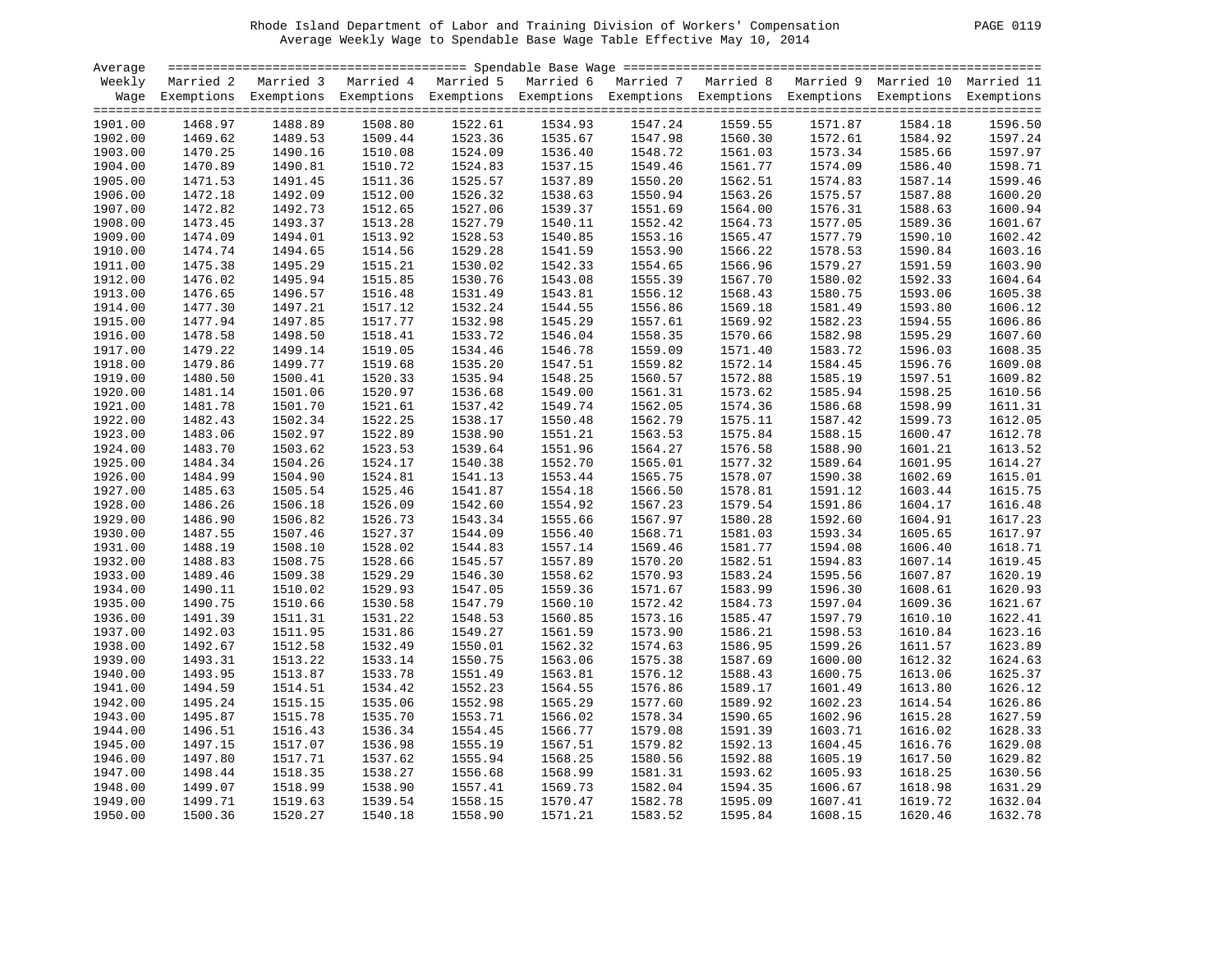| PAGE. | 0120 |
|-------|------|
|       |      |

| Average |         |                                                                                                                    |         |         |         |         |         |         |         |         |
|---------|---------|--------------------------------------------------------------------------------------------------------------------|---------|---------|---------|---------|---------|---------|---------|---------|
| Weekly  |         | Married 2 Married 3 Married 4 Married 5 Married 6 Married 7 Married 8 Married 9 Married 10 Married 11              |         |         |         |         |         |         |         |         |
|         |         | Wage Exemptions Exemptions Exemptions Exemptions Exemptions Exemptions Exemptions Exemptions Exemptions Exemptions |         |         |         |         |         |         |         |         |
| 1951.00 | 1501.00 | 1520.91                                                                                                            | 1540.83 | 1559.64 | 1571.95 | 1584.27 | 1596.58 | 1608.89 | 1621.21 | 1633.52 |
| 1952.00 | 1501.64 | 1521.56                                                                                                            | 1541.47 | 1560.38 | 1572.70 | 1585.01 | 1597.32 | 1609.64 | 1621.95 | 1634.26 |
| 1953.00 | 1502.27 | 1522.19                                                                                                            | 1542.10 | 1561.11 | 1573.43 | 1585.74 | 1598.05 | 1610.37 | 1622.68 | 1635.00 |
| 1954.00 | 1502.92 | 1522.83                                                                                                            | 1542.74 | 1561.86 | 1574.17 | 1586.48 | 1598.80 | 1611.11 | 1623.42 | 1635.74 |
| 1955.00 | 1503.56 | 1523.47                                                                                                            | 1543.39 | 1562.60 | 1574.91 | 1587.23 | 1599.54 | 1611.85 | 1624.17 | 1636.48 |
| 1956.00 | 1504.20 | 1524.12                                                                                                            | 1544.03 | 1563.34 | 1575.66 | 1587.97 | 1600.28 | 1612.60 | 1624.91 | 1637.22 |
| 1957.00 | 1504.84 | 1524.76                                                                                                            | 1544.67 | 1564.08 | 1576.40 | 1588.71 | 1601.02 | 1613.34 | 1625.65 | 1637.97 |
| 1958.00 | 1505.48 | 1525.39                                                                                                            | 1545.30 | 1564.82 | 1577.13 | 1589.44 | 1601.76 | 1614.07 | 1626.38 | 1638.70 |
| 1959.00 | 1506.12 | 1526.03                                                                                                            | 1545.95 | 1565.56 | 1577.87 | 1590.19 | 1602.50 | 1614.81 | 1627.13 | 1639.44 |
| 1960.00 | 1506.76 | 1526.68                                                                                                            | 1546.59 | 1566.30 | 1578.62 | 1590.93 | 1603.24 | 1615.56 | 1627.87 | 1640.18 |
| 1961.00 | 1507.40 | 1527.32                                                                                                            | 1547.23 | 1567.04 | 1579.36 | 1591.67 | 1603.98 | 1616.30 | 1628.61 | 1640.93 |
| 1962.00 | 1508.05 | 1527.96                                                                                                            | 1547.87 | 1567.79 | 1580.10 | 1592.41 | 1604.73 | 1617.04 | 1629.35 | 1641.67 |
| 1963.00 | 1508.68 | 1528.59                                                                                                            | 1548.51 | 1568.42 | 1580.83 | 1593.15 | 1605.46 | 1617.77 | 1630.09 | 1642.40 |
| 1964.00 | 1509.32 | 1529.24                                                                                                            | 1549.15 | 1569.06 | 1581.58 | 1593.89 | 1606.20 | 1618.52 | 1630.83 | 1643.14 |
| 1965.00 | 1509.96 | 1529.88                                                                                                            | 1549.79 | 1569.70 | 1582.32 | 1594.63 | 1606.94 | 1619.26 | 1631.57 | 1643.89 |
| 1966.00 | 1510.61 | 1530.52                                                                                                            | 1550.43 | 1570.35 | 1583.06 | 1595.37 | 1607.69 | 1620.00 | 1632.31 | 1644.63 |
| 1967.00 | 1511.25 | 1531.16                                                                                                            | 1551.08 | 1570.99 | 1583.80 | 1596.12 | 1608.43 | 1620.74 | 1633.06 | 1645.37 |
| 1968.00 | 1511.88 | 1531.80                                                                                                            | 1551.71 | 1571.62 | 1584.54 | 1596.85 | 1609.16 | 1621.48 | 1633.79 | 1646.10 |
| 1969.00 | 1512.52 | 1532.44                                                                                                            | 1552.35 | 1572.26 | 1585.28 | 1597.59 | 1609.90 | 1622.22 | 1634.53 | 1646.85 |
| 1970.00 | 1513.17 | 1533.08                                                                                                            | 1552.99 | 1572.91 | 1586.02 | 1598.33 | 1610.65 | 1622.96 | 1635.27 | 1647.59 |
| 1971.00 | 1513.81 | 1533.72                                                                                                            | 1553.64 | 1573.55 | 1586.76 | 1599.08 | 1611.39 | 1623.70 | 1636.02 | 1648.33 |
| 1972.00 | 1514.45 | 1534.37                                                                                                            | 1554.28 | 1574.19 | 1587.51 | 1599.82 | 1612.13 | 1624.45 | 1636.76 | 1649.07 |
| 1973.00 | 1515.08 | 1535.00                                                                                                            | 1554.91 | 1574.82 | 1588.24 | 1600.55 | 1612.86 | 1625.18 | 1637.49 | 1649.81 |
| 1974.00 | 1515.73 | 1535.64                                                                                                            | 1555.55 | 1575.47 | 1588.98 | 1601.29 | 1613.61 | 1625.92 | 1638.23 | 1650.55 |
| 1975.00 | 1516.37 | 1536.28                                                                                                            | 1556.20 | 1576.11 | 1589.72 | 1602.04 | 1614.35 | 1626.66 | 1638.98 | 1651.29 |
| 1976.00 | 1517.01 | 1536.93                                                                                                            | 1556.84 | 1576.75 | 1590.47 | 1602.78 | 1615.09 | 1627.41 | 1639.72 | 1652.03 |
| 1977.00 | 1517.65 | 1537.57                                                                                                            | 1557.48 | 1577.39 | 1591.21 | 1603.52 | 1615.83 | 1628.15 | 1640.46 | 1652.78 |
| 1978.00 | 1518.29 | 1538.20                                                                                                            | 1558.11 | 1578.03 | 1591.94 | 1604.25 | 1616.57 | 1628.88 | 1641.19 | 1653.51 |
| 1979.00 | 1518.93 | 1538.84                                                                                                            | 1558.76 | 1578.67 | 1592.68 | 1605.00 | 1617.31 | 1629.62 | 1641.94 | 1654.25 |
| 1980.00 | 1519.57 | 1539.49                                                                                                            | 1559.40 | 1579.31 | 1593.43 | 1605.74 | 1618.05 | 1630.37 | 1642.68 | 1654.99 |
| 1981.00 | 1520.21 | 1540.13                                                                                                            | 1560.04 | 1579.95 | 1594.17 | 1606.48 | 1618.79 | 1631.11 | 1643.42 | 1655.74 |
| 1982.00 | 1520.86 | 1540.77                                                                                                            | 1560.68 | 1580.60 | 1594.91 | 1607.22 | 1619.54 | 1631.85 | 1644.16 | 1656.48 |
| 1983.00 | 1521.49 | 1541.40                                                                                                            | 1561.32 | 1581.23 | 1595.64 | 1607.96 | 1620.27 | 1632.58 | 1644.90 | 1657.21 |
| 1984.00 | 1522.13 | 1542.05                                                                                                            | 1561.96 | 1581.87 | 1596.39 | 1608.70 | 1621.01 | 1633.33 | 1645.64 | 1657.95 |
| 1985.00 | 1522.77 | 1542.69                                                                                                            | 1562.60 | 1582.51 | 1597.13 | 1609.44 | 1621.75 | 1634.07 | 1646.38 | 1658.70 |
| 1986.00 | 1523.42 | 1543.33                                                                                                            | 1563.24 | 1583.16 | 1597.87 | 1610.18 | 1622.50 | 1634.81 | 1647.12 | 1659.44 |
| 1987.00 | 1524.06 | 1543.97                                                                                                            | 1563.89 | 1583.80 | 1598.61 | 1610.93 | 1623.24 | 1635.55 | 1647.87 | 1660.18 |
| 1988.00 | 1524.69 | 1544.61                                                                                                            | 1564.52 | 1584.43 | 1599.35 | 1611.66 | 1623.97 | 1636.29 | 1648.60 | 1660.91 |
| 1989.00 | 1525.33 | 1545.25                                                                                                            | 1565.16 | 1585.07 | 1600.09 | 1612.40 | 1624.71 | 1637.03 | 1649.34 | 1661.66 |
|         | 1525.98 | 1545.89                                                                                                            | 1565.80 | 1585.72 | 1600.83 | 1613.14 | 1625.46 |         |         | 1662.40 |
| 1990.00 |         |                                                                                                                    |         |         |         |         |         | 1637.77 | 1650.08 |         |
| 1991.00 | 1526.62 | 1546.53                                                                                                            | 1566.45 | 1586.36 | 1601.57 | 1613.89 | 1626.20 | 1638.51 | 1650.83 | 1663.14 |
| 1992.00 | 1527.26 | 1547.18                                                                                                            | 1567.09 | 1587.00 | 1602.32 | 1614.63 | 1626.94 | 1639.26 | 1651.57 | 1663.88 |
| 1993.00 | 1527.89 | 1547.81                                                                                                            | 1567.72 | 1587.63 | 1603.05 | 1615.36 | 1627.67 | 1639.99 | 1652.30 | 1664.62 |
| 1994.00 | 1528.54 | 1548.45                                                                                                            | 1568.36 | 1588.28 | 1603.79 | 1616.10 | 1628.42 | 1640.73 | 1653.04 | 1665.36 |
| 1995.00 | 1529.18 | 1549.09                                                                                                            | 1569.01 | 1588.92 | 1604.53 | 1616.85 | 1629.16 | 1641.47 | 1653.79 | 1666.10 |
| 1996.00 | 1529.82 | 1549.74                                                                                                            | 1569.65 | 1589.56 | 1605.28 | 1617.59 | 1629.90 | 1642.22 | 1654.53 | 1666.84 |
| 1997.00 | 1530.46 | 1550.38                                                                                                            | 1570.29 | 1590.20 | 1606.02 | 1618.33 | 1630.64 | 1642.96 | 1655.27 | 1667.59 |
| 1998.00 | 1531.10 | 1551.01                                                                                                            | 1570.92 | 1590.84 | 1606.75 | 1619.06 | 1631.38 | 1643.69 | 1656.00 | 1668.32 |
| 1999.00 | 1531.74 | 1551.65                                                                                                            | 1571.57 | 1591.48 | 1607.49 | 1619.81 | 1632.12 | 1644.43 | 1656.75 | 1669.06 |
| 2000.00 | 1532.38 | 1552.30                                                                                                            | 1572.21 | 1592.12 | 1608.24 | 1620.55 | 1632.86 | 1645.18 | 1657.49 | 1669.80 |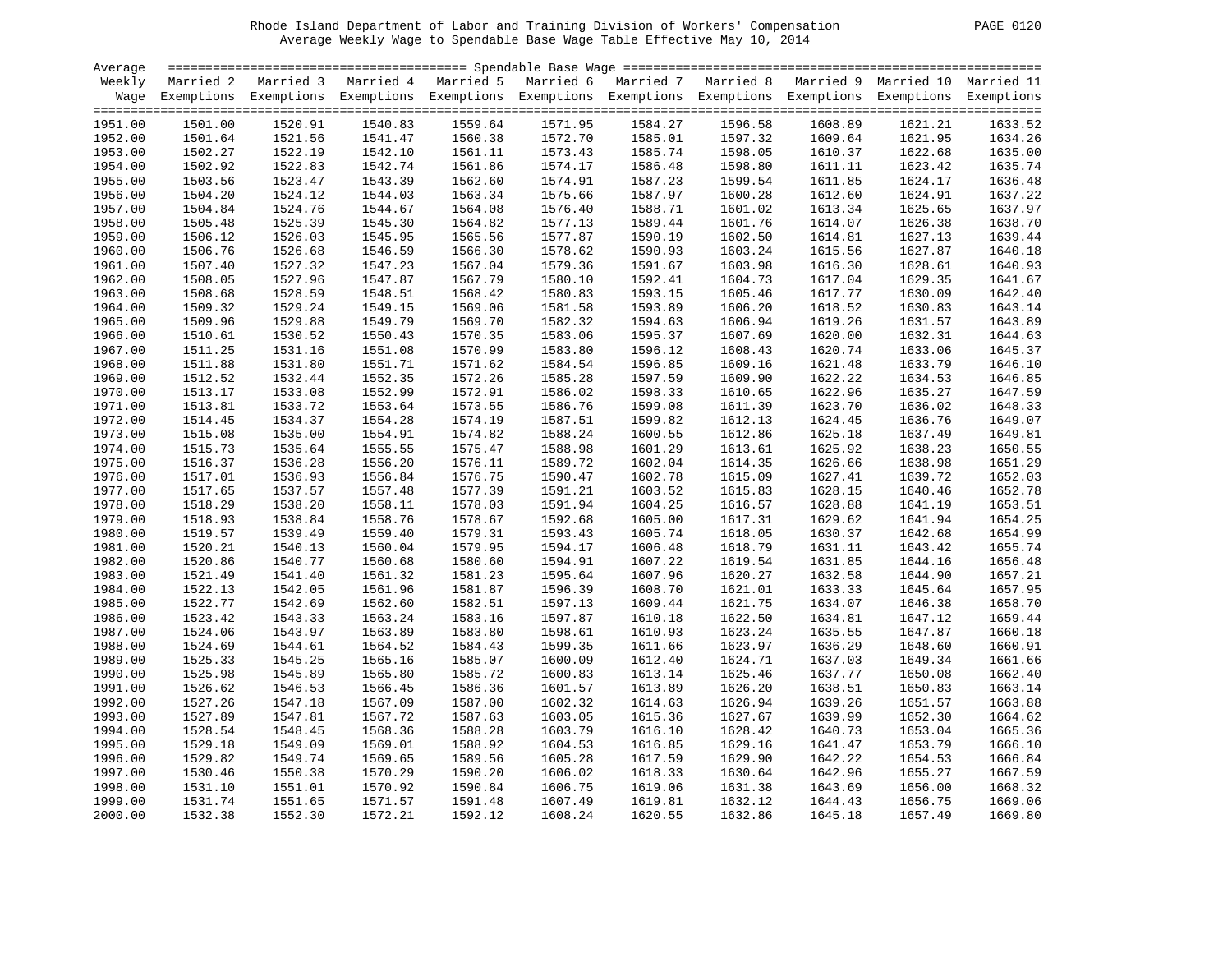| PAGE | 01<br>2 |
|------|---------|
|      |         |

| Average |         |                                                                                                                    |         |         |         |                    |         |         |         |         |
|---------|---------|--------------------------------------------------------------------------------------------------------------------|---------|---------|---------|--------------------|---------|---------|---------|---------|
| Weekly  |         | Married 2 Married 3 Married 4 Married 5 Married 6 Married 7 Married 8 Married 9 Married 10 Married 11              |         |         |         |                    |         |         |         |         |
|         |         | Wage Exemptions Exemptions Exemptions Exemptions Exemptions Exemptions Exemptions Exemptions Exemptions Exemptions |         |         |         |                    |         |         |         |         |
| 2001.00 | 1533.02 | 1552.94                                                                                                            | 1572.85 | 1592.76 | 1608.98 | 1621.29            | 1633.60 | 1645.92 | 1658.23 | 1670.55 |
| 2002.00 | 1533.67 | 1553.58                                                                                                            | 1573.49 | 1593.41 | 1609.72 |                    | 1634.35 | 1646.66 | 1658.97 | 1671.29 |
| 2003.00 | 1534.30 | 1554.21                                                                                                            | 1574.13 | 1594.04 | 1610.45 | 1622.03<br>1622.77 | 1635.08 | 1647.39 | 1659.71 | 1672.02 |
| 2004.00 | 1534.94 | 1554.86                                                                                                            | 1574.77 | 1594.68 | 1611.20 | 1623.51            | 1635.82 | 1648.14 | 1660.45 | 1672.76 |
| 2005.00 | 1535.58 | 1555.50                                                                                                            | 1575.41 | 1595.32 | 1611.94 | 1624.25            | 1636.56 | 1648.88 | 1661.19 | 1673.51 |
| 2006.00 | 1536.23 | 1556.14                                                                                                            | 1576.05 | 1595.97 | 1612.68 | 1624.99            | 1637.31 | 1649.62 | 1661.93 | 1674.25 |
| 2007.00 | 1536.87 | 1556.78                                                                                                            | 1576.70 | 1596.61 | 1613.42 | 1625.74            | 1638.05 | 1650.36 | 1662.68 | 1674.99 |
| 2008.00 | 1537.50 | 1557.42                                                                                                            | 1577.33 | 1597.24 | 1614.16 | 1626.47            | 1638.78 | 1651.10 | 1663.41 | 1675.72 |
| 2009.00 | 1538.14 | 1558.06                                                                                                            | 1577.97 | 1597.88 | 1614.90 | 1627.21            | 1639.52 | 1651.84 | 1664.15 | 1676.47 |
| 2010.00 | 1538.79 | 1558.70                                                                                                            | 1578.61 | 1598.53 | 1615.64 | 1627.95            | 1640.27 | 1652.58 | 1664.89 | 1677.21 |
| 2011.00 | 1539.43 | 1559.34                                                                                                            | 1579.26 | 1599.17 | 1616.38 | 1628.70            | 1641.01 | 1653.32 | 1665.64 | 1677.95 |
| 2012.00 | 1540.07 | 1559.99                                                                                                            | 1579.90 | 1599.81 | 1617.13 | 1629.44            | 1641.75 | 1654.07 | 1666.38 | 1678.69 |
| 2013.00 | 1540.70 | 1560.62                                                                                                            | 1580.53 | 1600.44 | 1617.86 | 1630.17            | 1642.48 | 1654.80 | 1667.11 | 1679.43 |
| 2014.00 | 1541.35 | 1561.26                                                                                                            | 1581.17 | 1601.09 | 1618.60 | 1630.91            | 1643.23 | 1655.54 | 1667.85 | 1680.17 |
| 2015.00 | 1541.99 | 1561.90                                                                                                            | 1581.82 | 1601.73 | 1619.34 | 1631.66            | 1643.97 | 1656.28 | 1668.60 | 1680.91 |
| 2016.00 | 1542.63 | 1562.55                                                                                                            | 1582.46 | 1602.37 | 1620.09 | 1632.40            | 1644.71 | 1657.03 | 1669.34 | 1681.65 |
| 2017.00 | 1543.27 | 1563.19                                                                                                            | 1583.10 | 1603.01 | 1620.83 | 1633.14            | 1645.45 | 1657.77 | 1670.08 | 1682.40 |
| 2018.00 | 1543.91 | 1563.82                                                                                                            | 1583.73 | 1603.65 | 1621.56 | 1633.87            | 1646.19 | 1658.50 | 1670.81 | 1683.13 |
| 2019.00 | 1544.55 | 1564.46                                                                                                            | 1584.38 | 1604.29 | 1622.30 | 1634.62            | 1646.93 | 1659.24 | 1671.56 | 1683.87 |
| 2020.00 | 1545.19 | 1565.11                                                                                                            | 1585.02 | 1604.93 | 1623.05 | 1635.36            | 1647.67 | 1659.99 | 1672.30 | 1684.61 |
| 2021.00 | 1545.83 | 1565.75                                                                                                            | 1585.66 | 1605.57 | 1623.79 | 1636.10            | 1648.41 | 1660.73 | 1673.04 | 1685.36 |
| 2022.00 | 1546.48 | 1566.39                                                                                                            | 1586.30 | 1606.22 | 1624.53 | 1636.84            | 1649.16 | 1661.47 | 1673.78 | 1686.10 |
| 2023.00 | 1547.11 | 1567.02                                                                                                            | 1586.94 | 1606.85 | 1625.26 | 1637.58            | 1649.89 | 1662.20 | 1674.52 | 1686.83 |
| 2024.00 | 1547.75 | 1567.67                                                                                                            | 1587.58 | 1607.49 | 1626.01 | 1638.32            | 1650.63 | 1662.95 | 1675.26 | 1687.57 |
| 2025.00 | 1548.39 | 1568.31                                                                                                            | 1588.22 | 1608.13 | 1626.75 | 1639.06            | 1651.37 | 1663.69 | 1676.00 | 1688.32 |
| 2026.00 | 1549.04 | 1568.95                                                                                                            | 1588.86 | 1608.78 | 1627.49 | 1639.80            | 1652.12 | 1664.43 | 1676.74 | 1689.06 |
| 2027.00 | 1549.68 | 1569.59                                                                                                            | 1589.51 | 1609.42 | 1628.23 | 1640.55            | 1652.86 | 1665.17 | 1677.49 | 1689.80 |
| 2028.00 | 1550.31 | 1570.23                                                                                                            | 1590.14 | 1610.05 | 1628.97 | 1641.28            | 1653.59 | 1665.91 | 1678.22 | 1690.53 |
| 2029.00 | 1550.95 | 1570.87                                                                                                            | 1590.78 | 1610.69 | 1629.71 | 1642.02            | 1654.33 | 1666.65 | 1678.96 | 1691.28 |
| 2030.00 | 1551.60 | 1571.51                                                                                                            | 1591.42 | 1611.34 | 1630.45 | 1642.76            | 1655.08 | 1667.39 | 1679.70 | 1692.02 |
| 2031.00 | 1552.24 | 1572.15                                                                                                            | 1592.07 | 1611.98 | 1631.19 | 1643.51            | 1655.82 | 1668.13 | 1680.45 | 1692.76 |
| 2032.00 | 1552.88 | 1572.80                                                                                                            | 1592.71 | 1612.62 | 1631.94 | 1644.25            | 1656.56 | 1668.88 | 1681.19 | 1693.50 |
| 2033.00 | 1553.51 | 1573.43                                                                                                            | 1593.34 | 1613.25 | 1632.67 | 1644.98            | 1657.29 | 1669.61 | 1681.92 | 1694.24 |
| 2034.00 | 1554.16 | 1574.07                                                                                                            | 1593.98 | 1613.90 | 1633.41 | 1645.72            | 1658.04 | 1670.35 | 1682.66 | 1694.98 |
| 2035.00 | 1554.80 | 1574.71                                                                                                            | 1594.63 | 1614.54 | 1634.15 | 1646.47            | 1658.78 | 1671.09 | 1683.41 | 1695.72 |
| 2036.00 | 1555.44 | 1575.36                                                                                                            | 1595.27 | 1615.18 | 1634.90 | 1647.21            | 1659.52 | 1671.84 | 1684.15 | 1696.46 |
| 2037.00 | 1556.08 | 1576.00                                                                                                            | 1595.91 | 1615.82 | 1635.64 | 1647.95            | 1660.26 | 1672.58 | 1684.89 | 1697.21 |
| 2038.00 | 1556.72 | 1576.63                                                                                                            | 1596.54 | 1616.46 | 1636.37 | 1648.68            | 1661.00 | 1673.31 | 1685.62 | 1697.94 |
| 2039.00 | 1557.36 | 1577.27                                                                                                            | 1597.19 | 1617.10 | 1637.01 | 1649.43            | 1661.74 | 1674.05 | 1686.37 | 1698.68 |
| 2040.00 | 1558.00 | 1577.92                                                                                                            | 1597.83 | 1617.74 | 1637.66 | 1650.17            | 1662.48 | 1674.80 | 1687.11 | 1699.42 |
| 2041.00 | 1558.64 | 1578.56                                                                                                            | 1598.47 | 1618.38 | 1638.30 | 1650.91            | 1663.22 | 1675.54 | 1687.85 | 1700.17 |
| 2042.00 | 1559.29 | 1579.20                                                                                                            | 1599.11 | 1619.03 | 1638.94 | 1651.65            | 1663.97 | 1676.28 | 1688.59 | 1700.91 |
| 2043.00 | 1559.92 | 1579.83                                                                                                            | 1599.75 | 1619.66 | 1639.57 | 1652.39            | 1664.70 | 1677.01 | 1689.33 | 1701.64 |
| 2044.00 | 1560.56 | 1580.48                                                                                                            | 1600.39 | 1620.30 | 1640.22 | 1653.13            | 1665.44 | 1677.76 | 1690.07 | 1702.38 |
| 2045.00 | 1561.20 | 1581.12                                                                                                            | 1601.03 | 1620.94 | 1640.86 | 1653.87            | 1666.18 | 1678.50 | 1690.81 | 1703.13 |
| 2046.00 | 1561.85 | 1581.76                                                                                                            | 1601.67 | 1621.59 | 1641.50 | 1654.61            | 1666.93 | 1679.24 | 1691.55 | 1703.87 |
| 2047.00 | 1562.49 | 1582.40                                                                                                            | 1602.32 | 1622.23 | 1642.14 | 1655.36            | 1667.67 | 1679.98 | 1692.30 | 1704.61 |
| 2048.00 | 1563.12 | 1583.04                                                                                                            | 1602.95 | 1622.86 | 1642.78 | 1656.09            | 1668.40 | 1680.72 | 1693.03 | 1705.34 |
| 2049.00 | 1563.76 | 1583.68                                                                                                            | 1603.59 | 1623.50 | 1643.42 | 1656.83            | 1669.14 | 1681.46 | 1693.77 | 1706.09 |
| 2050.00 | 1564.41 | 1584.32                                                                                                            | 1604.23 | 1624.15 | 1644.06 | 1657.57            | 1669.89 | 1682.20 | 1694.51 | 1706.83 |
|         |         |                                                                                                                    |         |         |         |                    |         |         |         |         |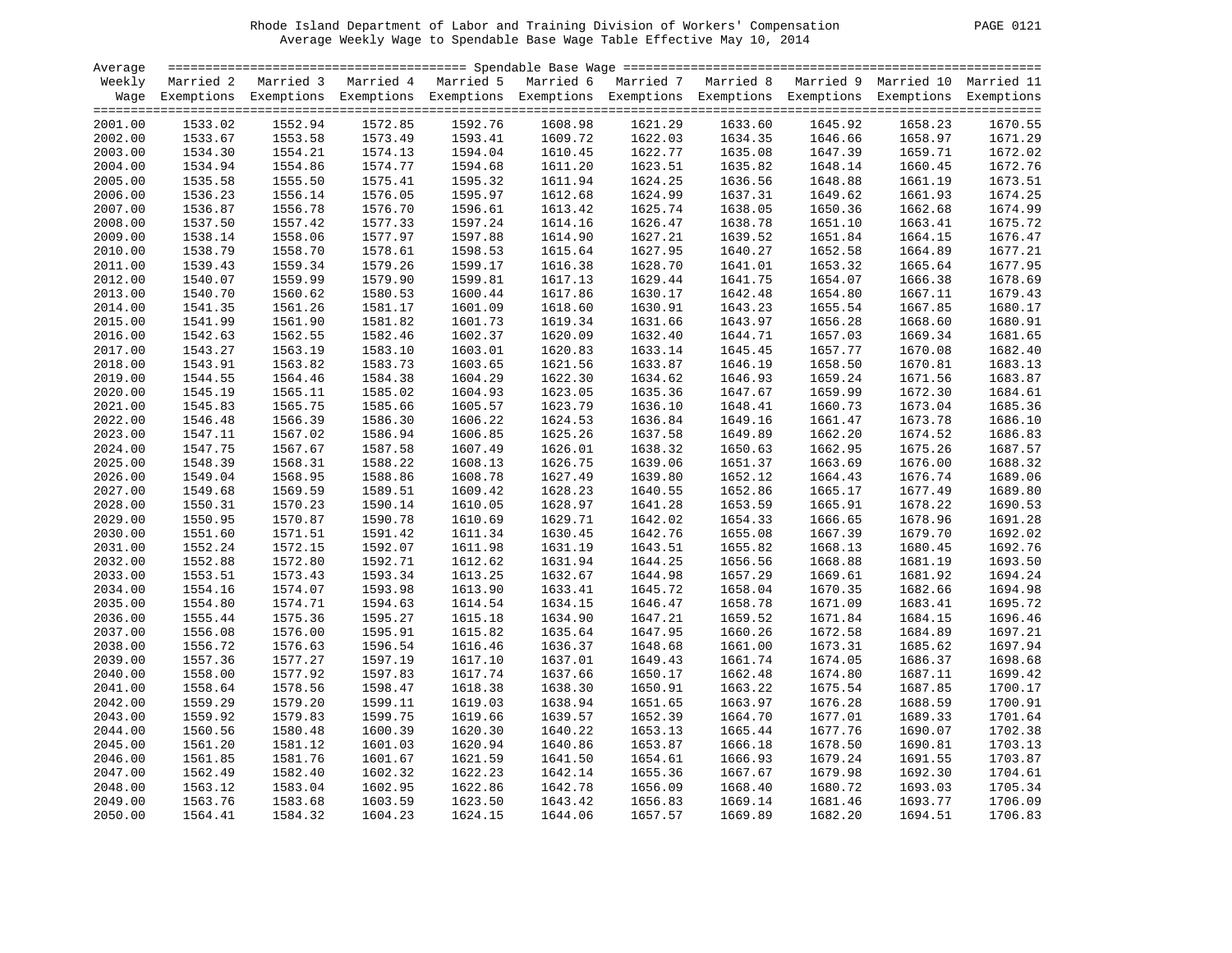| PAGE. | 0 |
|-------|---|
|       |   |

| Average            |                    |                                                                                                                    |                    |                    |                    |                    |                    |                    |                    |                    |
|--------------------|--------------------|--------------------------------------------------------------------------------------------------------------------|--------------------|--------------------|--------------------|--------------------|--------------------|--------------------|--------------------|--------------------|
| Weekly             |                    | Married 2 Married 3 Married 4 Married 5 Married 6 Married 7 Married 8 Married 9 Married 10 Married 11              |                    |                    |                    |                    |                    |                    |                    |                    |
|                    |                    | Wage Exemptions Exemptions Exemptions Exemptions Exemptions Exemptions Exemptions Exemptions Exemptions Exemptions |                    |                    |                    |                    |                    |                    |                    |                    |
| 2051.00            | 1565.05            | 1584.96                                                                                                            | 1604.88            | 1624.79            | 1644.70            | 1658.32            | 1670.63            | 1682.94            | 1695.26            | 1707.57            |
| 2052.00            | 1565.69            | 1585.61                                                                                                            | 1605.52            | 1625.43            | 1645.35            | 1659.06            | 1671.37            | 1683.69            | 1696.00            | 1708.31            |
| 2053.00            | 1566.32            | 1586.24                                                                                                            | 1606.15            | 1626.06            | 1645.98            | 1659.79            | 1672.10            | 1684.42            | 1696.73            | 1709.05            |
| 2054.00            | 1566.97            | 1586.88                                                                                                            | 1606.79            | 1626.71            | 1646.62            | 1660.53            | 1672.85            | 1685.16            | 1697.47            | 1709.79            |
| 2055.00            | 1567.61            | 1587.52                                                                                                            | 1607.44            | 1627.35            | 1647.26            | 1661.28            | 1673.59            | 1685.90            | 1698.22            | 1710.53            |
| 2056.00            | 1568.25            | 1588.17                                                                                                            | 1608.08            | 1627.99            | 1647.91            | 1662.02            | 1674.33            | 1686.65            | 1698.96            | 1711.27            |
| 2057.00            | 1568.89            | 1588.81                                                                                                            | 1608.72            | 1628.63            | 1648.55            | 1662.76            | 1675.07            | 1687.39            | 1699.70            | 1712.02            |
| 2058.00            | 1569.53            | 1589.44                                                                                                            | 1609.35            | 1629.27            | 1649.18            | 1663.49            | 1675.81            | 1688.12            | 1700.43            | 1712.75            |
| 2059.00            | 1570.17            | 1590.08                                                                                                            | 1610.00            | 1629.91            | 1649.82            | 1664.24            | 1676.55            | 1688.86            | 1701.18            | 1713.49            |
| 2060.00            | 1570.81            | 1590.73                                                                                                            | 1610.64            | 1630.55            | 1650.47            | 1664.98            | 1677.29            | 1689.61            | 1701.92            | 1714.23            |
| 2061.00            | 1571.45            | 1591.37                                                                                                            | 1611.28            | 1631.19            | 1651.11            | 1665.72            | 1678.03            | 1690.35            | 1702.66            | 1714.98            |
| 2062.00            | 1572.10            | 1592.01                                                                                                            | 1611.92            | 1631.84            | 1651.75            | 1666.46            | 1678.78            | 1691.09            | 1703.40            | 1715.72            |
| 2063.00            | 1572.73            | 1592.64                                                                                                            | 1612.56            | 1632.47            | 1652.38            | 1667.20            | 1679.51            | 1691.82            | 1704.14            | 1716.45            |
| 2064.00            | 1573.37            | 1593.29                                                                                                            | 1613.20            | 1633.11            | 1653.03            | 1667.94            | 1680.25            | 1692.57            | 1704.88            | 1717.19            |
| 2065.00            | 1574.01            | 1593.93                                                                                                            | 1613.84            | 1633.75            | 1653.67            | 1668.68            | 1680.99            | 1693.31            | 1705.62            | 1717.94            |
| 2066.00            | 1574.66            | 1594.57                                                                                                            | 1614.48            | 1634.40            | 1654.31            | 1669.42            | 1681.74            | 1694.05            | 1706.36            | 1718.68            |
| 2067.00            | 1575.30            | 1595.21                                                                                                            | 1615.13            | 1635.04            | 1654.95            | 1670.17            | 1682.48            | 1694.79            | 1707.11            | 1719.42            |
| 2068.00            | 1575.93            | 1595.85                                                                                                            | 1615.76            | 1635.67            | 1655.59            | 1670.90            | 1683.21            | 1695.53            | 1707.84            | 1720.15            |
| 2069.00            | 1576.57            | 1596.49                                                                                                            | 1616.40            | 1636.31            | 1656.23            | 1671.64            | 1683.95            | 1696.27            | 1708.58            | 1720.90            |
| 2070.00            | 1577.22            | 1597.13                                                                                                            | 1617.04            | 1636.96            | 1656.87            | 1672.38            | 1684.70            | 1697.01            | 1709.32            | 1721.64            |
| 2071.00            | 1577.86            | 1597.77                                                                                                            | 1617.69            | 1637.60            | 1657.51            | 1673.13            | 1685.44            | 1697.75            | 1710.07            | 1722.38            |
| 2072.00            | 1578.50            | 1598.42                                                                                                            | 1618.33            | 1638.24            | 1658.16            | 1673.87            | 1686.18            | 1698.50            | 1710.81            | 1723.12            |
| 2073.00            | 1579.13            | 1599.05                                                                                                            | 1618.96            | 1638.87            | 1658.79            | 1674.60            | 1686.91            | 1699.23            | 1711.54            | 1723.86            |
| 2074.00            |                    | 1599.69                                                                                                            | 1619.60            | 1639.52            | 1659.43            |                    |                    | 1699.97            |                    | 1724.60            |
| 2075.00            | 1579.78<br>1580.42 | 1600.33                                                                                                            | 1620.25            | 1640.16            | 1660.07            | 1675.34<br>1676.09 | 1687.66<br>1688.40 | 1700.71            | 1712.28<br>1713.03 | 1725.34            |
| 2076.00            | 1581.06            | 1600.98                                                                                                            | 1620.89            | 1640.80            | 1660.72            | 1676.83            | 1689.14            | 1701.46            | 1713.77            | 1726.08            |
| 2077.00            |                    |                                                                                                                    |                    |                    | 1661.36            | 1677.57            | 1689.88            |                    |                    |                    |
|                    | 1581.70<br>1582.34 | 1601.62<br>1602.25                                                                                                 | 1621.53            | 1641.44<br>1642.08 |                    |                    | 1690.62            | 1702.20            | 1714.51<br>1715.24 | 1726.83<br>1727.56 |
| 2078.00            |                    | 1602.89                                                                                                            | 1622.16            | 1642.72            | 1661.99            | 1678.30            | 1691.36            | 1702.93            |                    | 1728.30            |
| 2079.00<br>2080.00 | 1582.98<br>1583.62 | 1603.54                                                                                                            | 1622.81<br>1623.45 | 1643.36            | 1662.63<br>1663.28 | 1679.05<br>1679.79 | 1692.10            | 1703.67<br>1704.42 | 1715.99<br>1716.73 | 1729.04            |
|                    |                    |                                                                                                                    |                    |                    |                    |                    |                    |                    |                    | 1729.79            |
| 2081.00            | 1584.26<br>1584.91 | 1604.18<br>1604.82                                                                                                 | 1624.09            | 1644.00<br>1644.65 | 1663.92<br>1664.56 | 1680.53<br>1681.27 | 1692.84<br>1693.59 | 1705.16<br>1705.90 | 1717.47<br>1718.21 | 1730.53            |
| 2082.00            |                    | 1605.45                                                                                                            | 1624.73            |                    |                    |                    |                    |                    |                    | 1731.26            |
| 2083.00            | 1585.54<br>1586.18 | 1606.10                                                                                                            | 1625.37            | 1645.28<br>1645.92 | 1665.19<br>1665.84 | 1682.01<br>1682.75 | 1694.32<br>1695.06 | 1706.63<br>1707.38 | 1718.95<br>1719.69 | 1732.00            |
| 2084.00            |                    | 1606.74                                                                                                            | 1626.01            | 1646.56            |                    | 1683.49            | 1695.80            |                    |                    | 1732.75            |
| 2085.00            | 1586.82            |                                                                                                                    | 1626.65            |                    | 1666.48            |                    |                    | 1708.12            | 1720.43            |                    |
| 2086.00            | 1587.47            | 1607.38                                                                                                            | 1627.29            | 1647.21            | 1667.12            | 1684.23            | 1696.55            | 1708.86            | 1721.17            | 1733.49            |
| 2087.00            | 1588.11            | 1608.02<br>1608.66                                                                                                 | 1627.94            | 1647.85            | 1667.76            | 1684.98<br>1685.71 | 1697.29            | 1709.60            | 1721.92            | 1734.23<br>1734.96 |
| 2088.00            | 1588.74            |                                                                                                                    | 1628.57            | 1648.48            | 1668.40            |                    | 1698.02            | 1710.34            | 1722.65            |                    |
| 2089.00            | 1589.38            | 1609.30                                                                                                            | 1629.21            | 1649.12            | 1669.04            | 1686.45            | 1698.76            | 1711.08            | 1723.39            | 1735.71            |
| 2090.00            | 1590.03            | 1609.94                                                                                                            | 1629.85            | 1649.77            | 1669.68            | 1687.19            | 1699.51            | 1711.82            | 1724.13            | 1736.45            |
| 2091.00            | 1590.67            | 1610.58                                                                                                            | 1630.50            | 1650.41            | 1670.32            | 1687.94            | 1700.25            | 1712.56            | 1724.88            | 1737.19            |
| 2092.00            | 1591.31            | 1611.23                                                                                                            | 1631.14            | 1651.05            | 1670.97            | 1688.68            | 1700.99            | 1713.31            | 1725.62            | 1737.93            |
| 2093.00            | 1591.94            | 1611.86                                                                                                            | 1631.77            | 1651.68            | 1671.60            | 1689.41            | 1701.72            | 1714.04            | 1726.35            | 1738.67            |
| 2094.00            | 1592.59            | 1612.50                                                                                                            | 1632.41            | 1652.33            | 1672.24            | 1690.15            | 1702.47            | 1714.78            | 1727.09            | 1739.41            |
| 2095.00            | 1593.23            | 1613.14                                                                                                            | 1633.06            | 1652.97            | 1672.88            | 1690.90            | 1703.21            | 1715.52            | 1727.84            | 1740.15            |
| 2096.00            | 1593.87            | 1613.79                                                                                                            | 1633.70            | 1653.61            | 1673.53            | 1691.64            | 1703.95            | 1716.27            | 1728.58            | 1740.89            |
| 2097.00            | 1594.51            | 1614.43                                                                                                            | 1634.34            | 1654.25            | 1674.17            | 1692.38            | 1704.69            | 1717.01            | 1729.32            | 1741.64            |
| 2098.00            | 1595.15            | 1615.06                                                                                                            | 1634.97            | 1654.89            | 1674.80            | 1693.11            | 1705.43            | 1717.74            | 1730.05            | 1742.37            |
| 2099.00            | 1595.79            | 1615.70                                                                                                            | 1635.62            | 1655.53            | 1675.44            | 1693.86            | 1706.17            | 1718.48            | 1730.80            | 1743.11            |
| 2100.00            | 1596.43            | 1616.35                                                                                                            | 1636.26            | 1656.17            | 1676.09            | 1694.60            | 1706.91            | 1719.23            | 1731.54            | 1743.85            |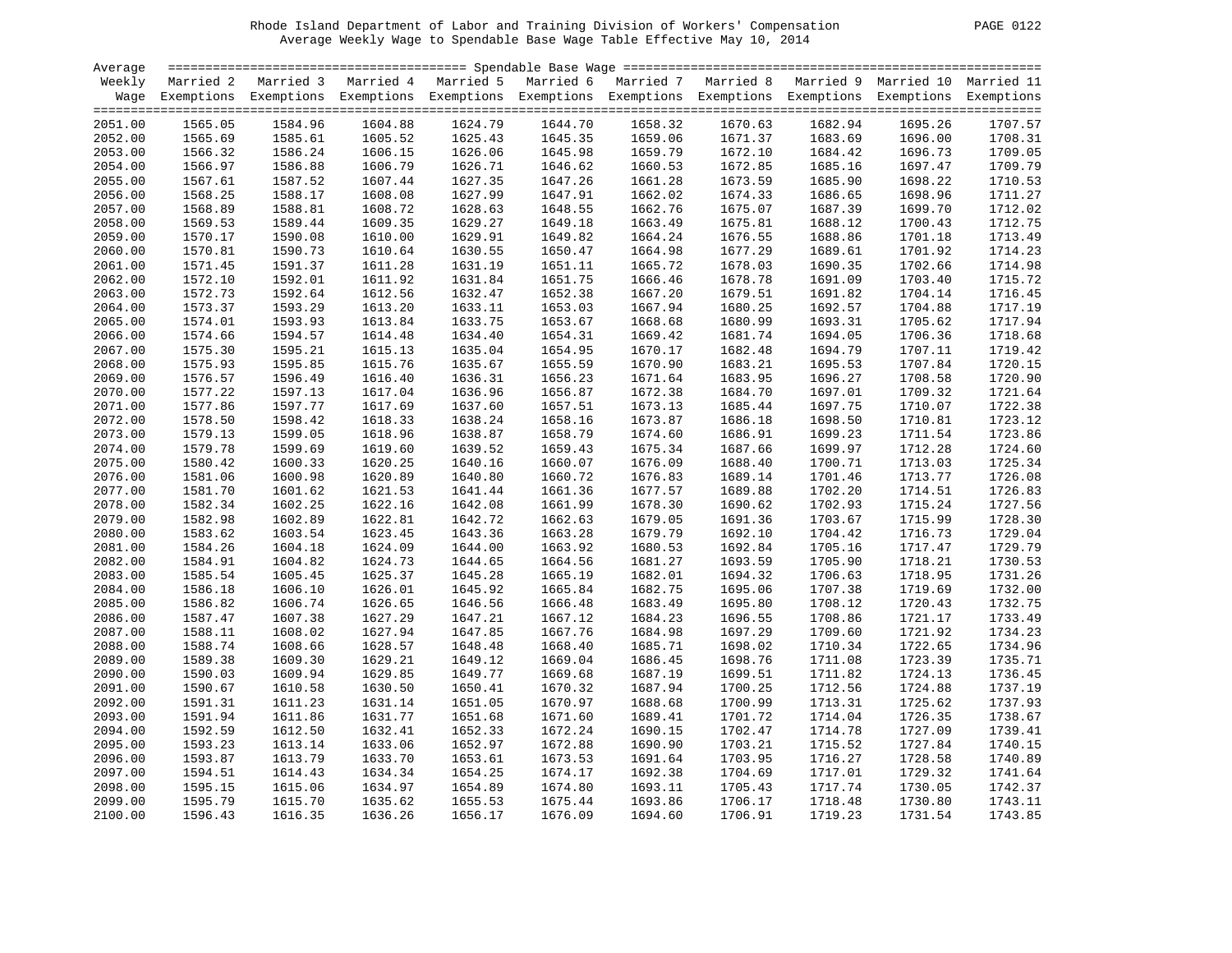| PAGE. | 01 |
|-------|----|
|       |    |

| Average |         |                                                                                                                    |         |         |         |         |         |                                                     |         |         |
|---------|---------|--------------------------------------------------------------------------------------------------------------------|---------|---------|---------|---------|---------|-----------------------------------------------------|---------|---------|
| Weekly  |         | Married 2 Married 3 Married 4 Married 5 Married 6                                                                  |         |         |         |         |         | Married 7 Married 8 Married 9 Married 10 Married 11 |         |         |
|         |         | Wage Exemptions Exemptions Exemptions Exemptions Exemptions Exemptions Exemptions Exemptions Exemptions Exemptions |         |         |         |         |         |                                                     |         |         |
|         |         |                                                                                                                    |         |         |         |         |         |                                                     |         |         |
| 2101.00 | 1597.07 | 1616.99                                                                                                            | 1636.90 | 1656.81 | 1676.73 | 1695.34 | 1707.65 | 1719.97                                             | 1732.28 | 1744.60 |
| 2102.00 | 1597.72 | 1617.63                                                                                                            | 1637.54 | 1657.46 | 1677.37 | 1696.08 | 1708.40 | 1720.71                                             | 1733.02 | 1745.34 |
| 2103.00 | 1598.35 | 1618.26                                                                                                            | 1638.18 | 1658.09 | 1678.00 | 1696.82 | 1709.13 | 1721.44                                             | 1733.76 | 1746.07 |
| 2104.00 | 1598.99 | 1618.91                                                                                                            | 1638.82 | 1658.73 | 1678.65 | 1697.56 | 1709.87 | 1722.19                                             | 1734.50 | 1746.81 |
| 2105.00 | 1599.63 | 1619.55                                                                                                            | 1639.46 | 1659.37 | 1679.29 | 1698.30 | 1710.61 | 1722.93                                             | 1735.24 | 1747.56 |
| 2106.00 | 1600.28 | 1620.19                                                                                                            | 1640.10 | 1660.02 | 1679.93 | 1699.04 | 1711.36 | 1723.67                                             | 1735.98 | 1748.30 |
| 2107.00 | 1600.92 | 1620.83                                                                                                            | 1640.75 | 1660.66 | 1680.57 | 1699.79 | 1712.10 | 1724.41                                             | 1736.73 | 1749.04 |
| 2108.00 | 1601.55 | 1621.47                                                                                                            | 1641.38 | 1661.29 | 1681.21 | 1700.52 | 1712.83 | 1725.15                                             | 1737.46 | 1749.77 |
| 2109.00 | 1602.19 | 1622.11                                                                                                            | 1642.02 | 1661.93 | 1681.85 | 1701.26 | 1713.57 | 1725.89                                             | 1738.20 | 1750.52 |
| 2110.00 | 1602.84 | 1622.75                                                                                                            | 1642.66 | 1662.58 | 1682.49 | 1702.00 | 1714.32 | 1726.63                                             | 1738.94 | 1751.26 |
| 2111.00 | 1603.48 | 1623.39                                                                                                            | 1643.31 | 1663.22 | 1683.13 | 1702.75 | 1715.06 | 1727.37                                             | 1739.69 | 1752.00 |
| 2112.00 | 1604.12 | 1624.04                                                                                                            | 1643.95 | 1663.86 | 1683.78 | 1703.49 | 1715.80 | 1728.12                                             | 1740.43 | 1752.74 |
| 2113.00 | 1604.75 | 1624.67                                                                                                            | 1644.58 | 1664.49 | 1684.41 | 1704.22 | 1716.53 | 1728.85                                             | 1741.16 | 1753.48 |
| 2114.00 | 1605.40 | 1625.31                                                                                                            | 1645.22 | 1665.14 | 1685.05 | 1704.96 | 1717.28 | 1729.59                                             | 1741.90 | 1754.22 |
| 2115.00 | 1606.04 | 1625.95                                                                                                            | 1645.87 | 1665.78 | 1685.69 | 1705.61 | 1718.02 | 1730.33                                             | 1742.65 | 1754.96 |
| 2116.00 | 1606.68 | 1626.60                                                                                                            | 1646.51 | 1666.42 | 1686.34 | 1706.25 | 1718.76 | 1731.08                                             | 1743.39 | 1755.70 |
| 2117.00 | 1607.32 | 1627.24                                                                                                            | 1647.15 | 1667.06 | 1686.98 | 1706.89 | 1719.50 | 1731.82                                             | 1744.13 | 1756.45 |
| 2118.00 | 1607.96 | 1627.87                                                                                                            | 1647.78 | 1667.70 | 1687.61 | 1707.52 | 1720.24 | 1732.55                                             | 1744.86 | 1757.18 |
| 2119.00 | 1608.60 | 1628.51                                                                                                            | 1648.43 | 1668.34 | 1688.25 | 1708.17 | 1720.98 | 1733.29                                             | 1745.61 | 1757.92 |
| 2120.00 | 1609.24 | 1629.16                                                                                                            | 1649.07 | 1668.98 | 1688.90 | 1708.81 | 1721.72 | 1734.04                                             | 1746.35 | 1758.66 |
|         |         | 1629.80                                                                                                            |         |         | 1689.54 |         |         |                                                     |         | 1759.41 |
| 2121.00 | 1609.88 |                                                                                                                    | 1649.71 | 1669.62 |         | 1709.45 | 1722.46 | 1734.78                                             | 1747.09 |         |
| 2122.00 | 1610.53 | 1630.44                                                                                                            | 1650.35 | 1670.27 | 1690.18 | 1710.09 | 1723.21 | 1735.52                                             | 1747.83 | 1760.15 |
| 2123.00 | 1611.16 | 1631.07                                                                                                            | 1650.99 | 1670.90 | 1690.81 | 1710.73 | 1723.94 | 1736.25                                             | 1748.57 | 1760.88 |
| 2124.00 | 1611.80 | 1631.72                                                                                                            | 1651.63 | 1671.54 | 1691.46 | 1711.37 | 1724.68 | 1737.00                                             | 1749.31 | 1761.62 |
| 2125.00 | 1612.44 | 1632.36                                                                                                            | 1652.27 | 1672.18 | 1692.10 | 1712.01 | 1725.42 | 1737.74                                             | 1750.05 | 1762.37 |
| 2126.00 | 1613.09 | 1633.00                                                                                                            | 1652.91 | 1672.83 | 1692.74 | 1712.65 | 1726.17 | 1738.48                                             | 1750.79 | 1763.11 |
| 2127.00 | 1613.73 | 1633.64                                                                                                            | 1653.56 | 1673.47 | 1693.38 | 1713.30 | 1726.91 | 1739.22                                             | 1751.54 | 1763.85 |
| 2128.00 | 1614.36 | 1634.28                                                                                                            | 1654.19 | 1674.10 | 1694.02 | 1713.93 | 1727.64 | 1739.96                                             | 1752.27 | 1764.58 |
| 2129.00 | 1615.00 | 1634.92                                                                                                            | 1654.83 | 1674.74 | 1694.66 | 1714.57 | 1728.38 | 1740.70                                             | 1753.01 | 1765.33 |
| 2130.00 | 1615.65 | 1635.56                                                                                                            | 1655.47 | 1675.39 | 1695.30 | 1715.21 | 1729.13 | 1741.44                                             | 1753.75 | 1766.07 |
| 2131.00 | 1616.29 | 1636.20                                                                                                            | 1656.12 | 1676.03 | 1695.94 | 1715.86 | 1729.87 | 1742.18                                             | 1754.50 | 1766.81 |
| 2132.00 | 1616.93 | 1636.85                                                                                                            | 1656.76 | 1676.67 | 1696.59 | 1716.50 | 1730.61 | 1742.93                                             | 1755.24 | 1767.55 |
| 2133.00 | 1617.56 | 1637.48                                                                                                            | 1657.39 | 1677.30 | 1697.22 | 1717.13 | 1731.34 | 1743.66                                             | 1755.97 | 1768.29 |
| 2134.00 | 1618.21 | 1638.12                                                                                                            | 1658.03 | 1677.95 | 1697.86 | 1717.77 | 1732.09 | 1744.40                                             | 1756.71 | 1769.03 |
| 2135.00 | 1618.85 | 1638.76                                                                                                            | 1658.68 | 1678.59 | 1698.50 | 1718.42 | 1732.83 | 1745.14                                             | 1757.46 | 1769.77 |
| 2136.00 | 1619.49 | 1639.41                                                                                                            | 1659.32 | 1679.23 | 1699.15 | 1719.06 | 1733.57 | 1745.89                                             | 1758.20 | 1770.51 |
| 2137.00 | 1620.13 | 1640.05                                                                                                            | 1659.96 | 1679.87 | 1699.79 | 1719.70 | 1734.31 | 1746.63                                             | 1758.94 | 1771.26 |
| 2138.00 | 1620.77 | 1640.68                                                                                                            | 1660.59 | 1680.51 | 1700.42 | 1720.33 | 1735.05 | 1747.36                                             | 1759.67 | 1771.99 |
| 2139.00 | 1621.41 | 1641.32                                                                                                            | 1661.24 | 1681.15 | 1701.06 | 1720.98 | 1735.79 | 1748.10                                             | 1760.42 | 1772.73 |
| 2140.00 | 1622.05 | 1641.97                                                                                                            | 1661.88 | 1681.79 | 1701.71 | 1721.62 | 1736.53 | 1748.85                                             | 1761.16 | 1773.47 |
| 2141.00 | 1622.69 | 1642.61                                                                                                            | 1662.52 | 1682.43 | 1702.35 | 1722.26 | 1737.27 | 1749.59                                             | 1761.90 | 1774.22 |
| 2142.00 | 1623.34 | 1643.25                                                                                                            | 1663.16 | 1683.08 | 1702.99 | 1722.90 | 1738.02 | 1750.33                                             | 1762.64 | 1774.96 |
| 2143.00 | 1623.97 | 1643.88                                                                                                            | 1663.80 | 1683.71 | 1703.62 | 1723.54 | 1738.75 | 1751.06                                             | 1763.38 | 1775.69 |
| 2144.00 | 1624.61 | 1644.53                                                                                                            | 1664.44 | 1684.35 | 1704.27 | 1724.18 | 1739.49 | 1751.81                                             | 1764.12 | 1776.43 |
| 2145.00 | 1625.25 | 1645.17                                                                                                            | 1665.08 | 1684.99 | 1704.91 | 1724.82 | 1740.23 | 1752.55                                             | 1764.86 | 1777.18 |
| 2146.00 | 1625.90 | 1645.81                                                                                                            | 1665.72 | 1685.64 | 1705.55 | 1725.46 | 1740.98 | 1753.29                                             | 1765.60 | 1777.92 |
| 2147.00 | 1626.54 | 1646.45                                                                                                            | 1666.37 | 1686.28 | 1706.19 | 1726.11 | 1741.72 | 1754.03                                             | 1766.35 | 1778.66 |
| 2148.00 | 1627.17 | 1647.09                                                                                                            | 1667.00 | 1686.91 | 1706.83 | 1726.74 | 1742.45 | 1754.77                                             | 1767.08 | 1779.39 |
| 2149.00 | 1627.81 | 1647.73                                                                                                            | 1667.64 | 1687.55 | 1707.47 | 1727.38 | 1743.19 | 1755.51                                             | 1767.82 | 1780.14 |
| 2150.00 | 1628.46 | 1648.37                                                                                                            | 1668.28 | 1688.20 | 1708.11 | 1728.02 | 1743.94 | 1756.25                                             | 1768.56 | 1780.88 |
|         |         |                                                                                                                    |         |         |         |         |         |                                                     |         |         |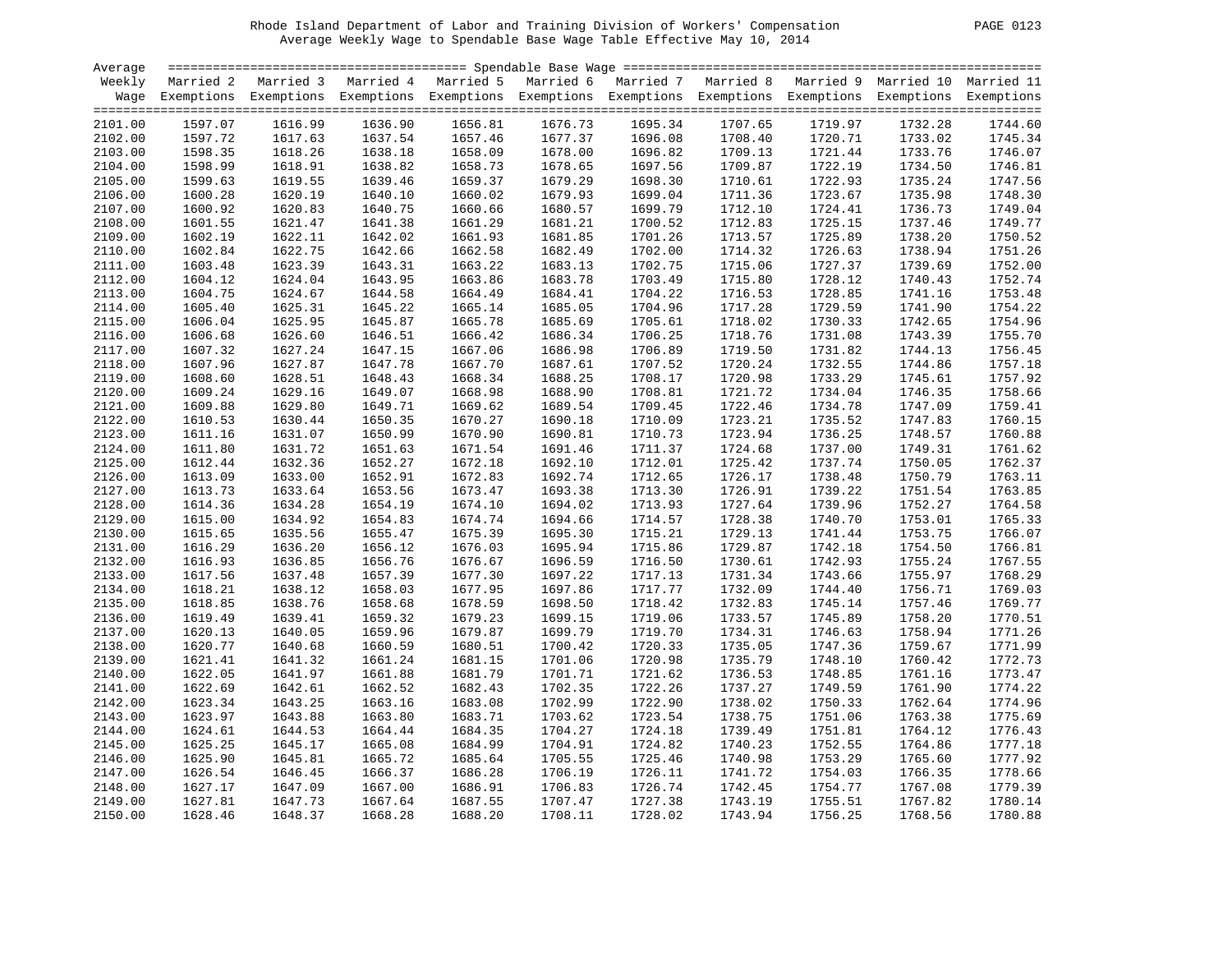| <sup>ን</sup> AGE | 1 |
|------------------|---|
|                  |   |

| Average |         |                                                                                                                    |         |         |         |         |         |         |         |                                                     |
|---------|---------|--------------------------------------------------------------------------------------------------------------------|---------|---------|---------|---------|---------|---------|---------|-----------------------------------------------------|
| Weekly  |         | Married 2 Married 3 Married 4 Married 5 Married 6                                                                  |         |         |         |         |         |         |         | Married 7 Married 8 Married 9 Married 10 Married 11 |
|         |         | Wage Exemptions Exemptions Exemptions Exemptions Exemptions Exemptions Exemptions Exemptions Exemptions Exemptions |         |         |         |         |         |         |         |                                                     |
| 2151.00 | 1629.10 | 1649.01                                                                                                            | 1668.93 | 1688.84 | 1708.75 | 1728.67 | 1744.68 | 1756.99 | 1769.31 | 1781.62                                             |
| 2152.00 | 1629.74 | 1649.66                                                                                                            | 1669.57 | 1689.48 | 1709.40 | 1729.31 | 1745.42 | 1757.74 | 1770.05 | 1782.36                                             |
| 2153.00 | 1630.37 | 1650.29                                                                                                            | 1670.20 | 1690.11 | 1710.03 | 1729.94 | 1746.15 | 1758.47 | 1770.78 | 1783.10                                             |
| 2154.00 | 1631.02 | 1650.93                                                                                                            | 1670.84 | 1690.76 | 1710.67 | 1730.58 | 1746.90 | 1759.21 | 1771.52 | 1783.84                                             |
| 2155.00 | 1631.66 | 1651.57                                                                                                            | 1671.49 | 1691.40 | 1711.31 | 1731.23 | 1747.64 | 1759.95 | 1772.27 | 1784.58                                             |
| 2156.00 | 1632.30 | 1652.22                                                                                                            | 1672.13 | 1692.04 | 1711.96 | 1731.87 | 1748.38 | 1760.70 | 1773.01 | 1785.32                                             |
| 2157.00 | 1632.94 | 1652.86                                                                                                            | 1672.77 | 1692.68 | 1712.60 | 1732.51 | 1749.12 | 1761.44 | 1773.75 | 1786.07                                             |
| 2158.00 | 1633.58 | 1653.49                                                                                                            | 1673.40 | 1693.32 | 1713.23 | 1733.14 | 1749.86 | 1762.17 | 1774.48 | 1786.80                                             |
| 2159.00 | 1634.22 | 1654.13                                                                                                            | 1674.05 | 1693.96 | 1713.87 | 1733.79 | 1750.60 | 1762.91 | 1775.23 | 1787.54                                             |
| 2160.00 | 1634.86 | 1654.78                                                                                                            | 1674.69 | 1694.60 | 1714.52 | 1734.43 | 1751.34 | 1763.66 | 1775.97 | 1788.28                                             |
| 2161.00 | 1635.50 | 1655.42                                                                                                            | 1675.33 | 1695.24 | 1715.16 | 1735.07 | 1752.08 | 1764.40 | 1776.71 | 1789.03                                             |
| 2162.00 | 1636.15 | 1656.06                                                                                                            | 1675.97 | 1695.89 | 1715.80 | 1735.71 | 1752.83 | 1765.14 | 1777.45 | 1789.77                                             |
| 2163.00 | 1636.78 | 1656.69                                                                                                            | 1676.61 | 1696.52 | 1716.43 | 1736.35 | 1753.56 | 1765.87 | 1778.19 | 1790.50                                             |
| 2164.00 | 1637.42 | 1657.34                                                                                                            | 1677.25 | 1697.16 | 1717.08 | 1736.99 | 1754.30 | 1766.62 | 1778.93 | 1791.24                                             |
| 2165.00 | 1638.06 | 1657.98                                                                                                            | 1677.89 | 1697.80 | 1717.72 | 1737.63 | 1755.04 | 1767.36 | 1779.67 | 1791.99                                             |
| 2166.00 | 1638.71 | 1658.62                                                                                                            | 1678.53 | 1698.45 | 1718.36 | 1738.27 | 1755.79 | 1768.10 | 1780.41 | 1792.73                                             |
| 2167.00 | 1639.35 | 1659.26                                                                                                            | 1679.18 | 1699.09 | 1719.00 | 1738.92 | 1756.53 | 1768.84 | 1781.16 | 1793.47                                             |
| 2168.00 | 1639.98 | 1659.90                                                                                                            | 1679.81 | 1699.72 | 1719.64 | 1739.55 | 1757.26 | 1769.58 | 1781.89 | 1794.20                                             |
| 2169.00 | 1640.62 | 1660.54                                                                                                            | 1680.45 | 1700.36 | 1720.28 | 1740.19 | 1758.00 | 1770.32 | 1782.63 | 1794.95                                             |
| 2170.00 | 1641.27 | 1661.18                                                                                                            | 1681.09 | 1701.01 | 1720.92 | 1740.83 | 1758.75 | 1771.06 | 1783.37 | 1795.69                                             |
| 2171.00 | 1641.91 | 1661.82                                                                                                            | 1681.74 | 1701.65 | 1721.56 | 1741.48 | 1759.49 | 1771.80 | 1784.12 | 1796.43                                             |
| 2172.00 | 1642.55 | 1662.47                                                                                                            | 1682.38 | 1702.29 | 1722.21 | 1742.12 | 1760.23 | 1772.55 | 1784.86 | 1797.17                                             |
| 2173.00 | 1643.18 | 1663.10                                                                                                            | 1683.01 | 1702.92 | 1722.84 | 1742.75 | 1760.96 | 1773.28 | 1785.59 | 1797.91                                             |
| 2174.00 | 1643.83 | 1663.74                                                                                                            | 1683.65 | 1703.57 | 1723.48 | 1743.39 | 1761.71 | 1774.02 | 1786.33 | 1798.65                                             |
| 2175.00 | 1644.47 | 1664.38                                                                                                            | 1684.30 | 1704.21 | 1724.12 | 1744.04 | 1762.45 | 1774.76 | 1787.08 | 1799.39                                             |
| 2176.00 | 1645.11 | 1665.03                                                                                                            | 1684.94 | 1704.85 | 1724.77 | 1744.68 | 1763.19 | 1775.51 | 1787.82 | 1800.13                                             |
| 2177.00 | 1645.75 | 1665.67                                                                                                            | 1685.58 | 1705.49 | 1725.41 | 1745.32 | 1763.93 | 1776.25 | 1788.56 | 1800.88                                             |
| 2178.00 | 1646.39 | 1666.30                                                                                                            | 1686.21 | 1706.13 | 1726.04 | 1745.95 | 1764.67 | 1776.98 | 1789.29 | 1801.61                                             |
| 2179.00 | 1647.03 | 1666.94                                                                                                            | 1686.86 | 1706.77 | 1726.68 | 1746.60 | 1765.41 | 1777.72 | 1790.04 | 1802.35                                             |
| 2180.00 | 1647.67 | 1667.59                                                                                                            | 1687.50 | 1707.41 | 1727.33 | 1747.24 | 1766.15 | 1778.47 | 1790.78 | 1803.09                                             |
| 2181.00 | 1648.31 | 1668.23                                                                                                            | 1688.14 | 1708.05 | 1727.97 | 1747.88 | 1766.89 | 1779.21 | 1791.52 | 1803.84                                             |
| 2182.00 | 1648.96 | 1668.87                                                                                                            | 1688.78 | 1708.70 | 1728.61 | 1748.52 | 1767.64 | 1779.95 | 1792.26 | 1804.58                                             |
| 2183.00 | 1649.59 | 1669.50                                                                                                            | 1689.42 | 1709.33 | 1729.24 | 1749.16 | 1768.37 | 1780.68 | 1793.00 | 1805.31                                             |
| 2184.00 | 1650.23 | 1670.15                                                                                                            | 1690.06 | 1709.97 | 1729.89 | 1749.80 | 1769.11 | 1781.43 | 1793.74 | 1806.05                                             |
| 2185.00 | 1650.87 | 1670.79                                                                                                            | 1690.70 | 1710.61 | 1730.53 | 1750.44 | 1769.85 | 1782.17 | 1794.48 | 1806.80                                             |
| 2186.00 | 1651.52 | 1671.43                                                                                                            | 1691.34 | 1711.26 | 1731.17 | 1751.08 | 1770.60 | 1782.91 | 1795.22 | 1807.54                                             |
| 2187.00 | 1652.16 | 1672.07                                                                                                            | 1691.99 | 1711.90 | 1731.81 | 1751.73 | 1771.34 | 1783.65 | 1795.97 | 1808.28                                             |
| 2188.00 | 1652.79 | 1672.71                                                                                                            | 1692.62 | 1712.53 | 1732.45 | 1752.36 | 1772.07 | 1784.39 | 1796.70 | 1809.01                                             |
| 2189.00 | 1653.43 | 1673.35                                                                                                            | 1693.26 | 1713.17 | 1733.09 | 1753.00 | 1772.81 | 1785.13 | 1797.44 | 1809.76                                             |
| 2190.00 | 1654.08 | 1673.99                                                                                                            | 1693.90 | 1713.82 | 1733.73 | 1753.64 | 1773.56 | 1785.87 | 1798.18 | 1810.50                                             |
| 2191.00 | 1654.72 | 1674.63                                                                                                            | 1694.55 | 1714.46 | 1734.37 | 1754.29 | 1774.20 | 1786.61 | 1798.93 | 1811.24                                             |
| 2192.00 | 1655.36 | 1675.28                                                                                                            | 1695.19 | 1715.10 | 1735.02 | 1754.93 | 1774.84 | 1787.36 | 1799.67 | 1811.98                                             |
| 2193.00 | 1655.99 | 1675.91                                                                                                            | 1695.82 | 1715.73 | 1735.65 | 1755.56 | 1775.47 | 1788.09 | 1800.40 | 1812.72                                             |
| 2194.00 | 1656.64 | 1676.55                                                                                                            | 1696.46 | 1716.38 | 1736.29 | 1756.20 | 1776.12 | 1788.83 | 1801.14 | 1813.46                                             |
| 2195.00 | 1657.28 | 1677.19                                                                                                            | 1697.11 | 1717.02 | 1736.93 | 1756.85 | 1776.76 | 1789.57 | 1801.89 | 1814.20                                             |
| 2196.00 | 1657.92 | 1677.84                                                                                                            | 1697.75 | 1717.66 | 1737.58 | 1757.49 | 1777.40 | 1790.32 | 1802.63 | 1814.94                                             |
| 2197.00 | 1658.56 | 1678.48                                                                                                            | 1698.39 | 1718.30 | 1738.22 | 1758.13 | 1778.04 | 1791.06 | 1803.37 | 1815.69                                             |
| 2198.00 | 1659.20 | 1679.11                                                                                                            | 1699.02 | 1718.94 | 1738.85 | 1758.76 | 1778.68 | 1791.79 | 1804.10 | 1816.42                                             |
| 2199.00 | 1659.84 | 1679.75                                                                                                            | 1699.67 | 1719.58 | 1739.49 | 1759.41 | 1779.32 | 1792.53 | 1804.85 | 1817.16                                             |
| 2200.00 | 1660.48 | 1680.40                                                                                                            | 1700.31 | 1720.22 | 1740.14 | 1760.05 | 1779.96 | 1793.28 | 1805.59 | 1817.90                                             |
|         |         |                                                                                                                    |         |         |         |         |         |         |         |                                                     |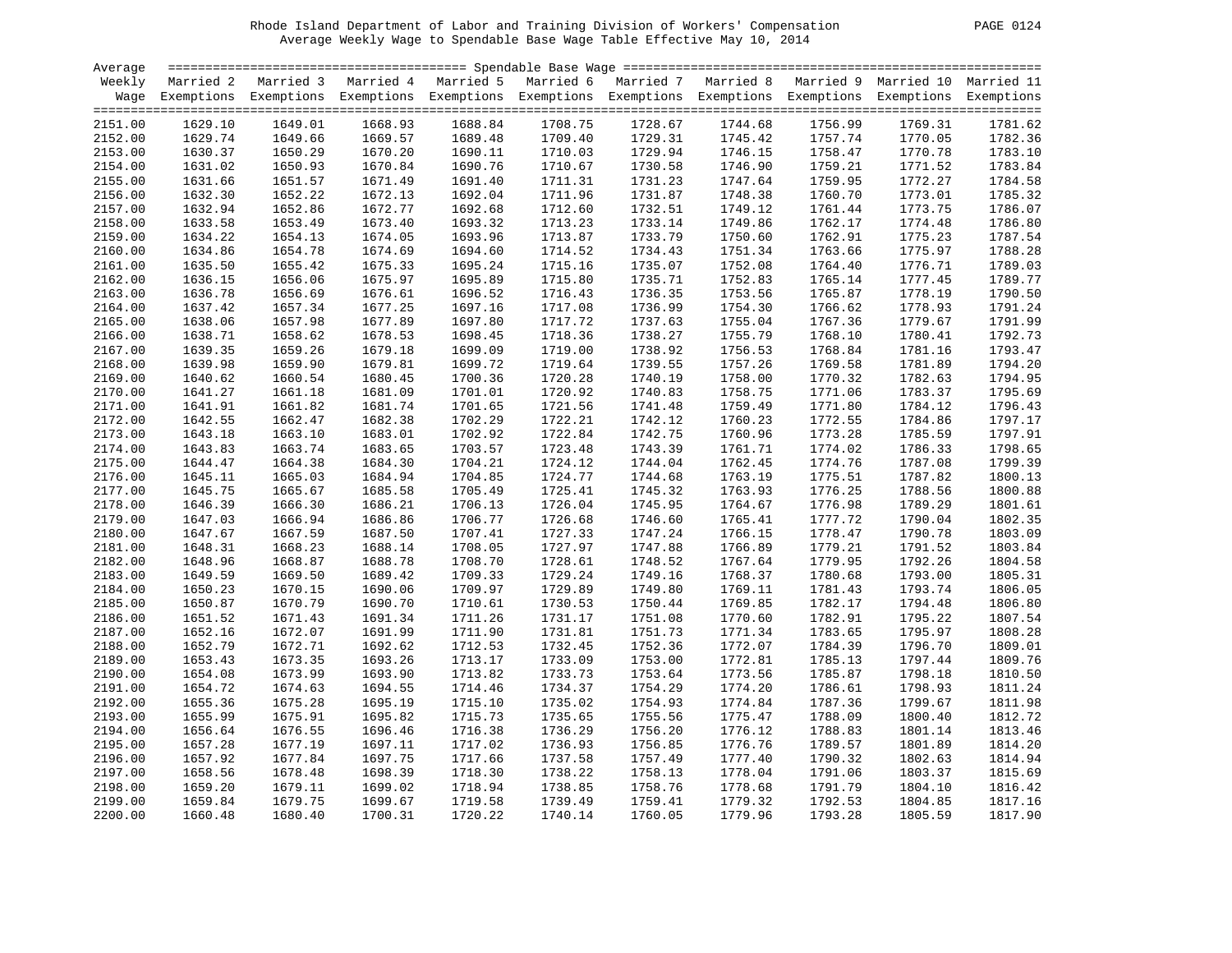| PAGE. | 01 |
|-------|----|
|       |    |

| Average |           |                                                                                                                    |         |         |                                                                                   |                    |         |         |         |         |
|---------|-----------|--------------------------------------------------------------------------------------------------------------------|---------|---------|-----------------------------------------------------------------------------------|--------------------|---------|---------|---------|---------|
| Weekly  | Married 2 | Married 3                                                                                                          |         |         | Married 4 Married 5 Married 6 Married 7 Married 8 Married 9 Married 10 Married 11 |                    |         |         |         |         |
|         |           | Wage Exemptions Exemptions Exemptions Exemptions Exemptions Exemptions Exemptions Exemptions Exemptions Exemptions |         |         |                                                                                   |                    |         |         |         |         |
|         |           |                                                                                                                    |         |         |                                                                                   |                    |         |         |         |         |
| 2201.00 | 1661.12   | 1681.04                                                                                                            | 1700.95 | 1720.86 | 1740.78                                                                           | 1760.69            | 1780.60 | 1794.02 | 1806.33 | 1818.65 |
| 2202.00 | 1661.77   | 1681.68                                                                                                            | 1701.59 | 1721.51 | 1741.42                                                                           | 1761.33            | 1781.25 | 1794.76 | 1807.07 | 1819.39 |
| 2203.00 | 1662.40   | 1682.31                                                                                                            | 1702.23 | 1722.14 | 1742.05                                                                           | 1761.97            | 1781.88 | 1795.49 | 1807.81 | 1820.12 |
| 2204.00 | 1663.04   | 1682.96                                                                                                            | 1702.87 | 1722.78 | 1742.70                                                                           | 1762.61            | 1782.52 | 1796.24 | 1808.55 | 1820.86 |
| 2205.00 | 1663.68   | 1683.60                                                                                                            | 1703.51 | 1723.42 | 1743.34                                                                           | 1763.25            | 1783.16 | 1796.98 | 1809.29 | 1821.61 |
| 2206.00 | 1664.33   | 1684.24                                                                                                            | 1704.15 | 1724.07 | 1743.98                                                                           | 1763.89            | 1783.81 | 1797.72 | 1810.03 | 1822.35 |
| 2207.00 | 1664.97   | 1684.88                                                                                                            | 1704.80 | 1724.71 | 1744.62                                                                           | 1764.54            | 1784.45 | 1798.46 | 1810.78 | 1823.09 |
| 2208.00 | 1665.60   | 1685.52                                                                                                            | 1705.43 | 1725.34 | 1745.26                                                                           | 1765.17            | 1785.08 | 1799.20 | 1811.51 | 1823.82 |
| 2209.00 | 1666.24   | 1686.16                                                                                                            | 1706.07 | 1725.98 | 1745.90                                                                           | 1765.81            | 1785.72 | 1799.94 | 1812.25 | 1824.57 |
| 2210.00 | 1666.89   | 1686.80                                                                                                            | 1706.71 | 1726.63 | 1746.54                                                                           | 1766.45            | 1786.37 | 1800.68 | 1812.99 | 1825.31 |
| 2211.00 | 1667.53   | 1687.44                                                                                                            | 1707.36 | 1727.27 | 1747.18                                                                           | 1767.10            | 1787.01 | 1801.42 | 1813.74 | 1826.05 |
| 2212.00 | 1668.17   | 1688.09                                                                                                            | 1708.00 | 1727.91 | 1747.83                                                                           | 1767.74            | 1787.65 | 1802.17 | 1814.48 | 1826.79 |
| 2213.00 | 1668.80   | 1688.72                                                                                                            | 1708.63 | 1728.54 | 1748.46                                                                           | 1768.37            | 1788.28 | 1802.90 | 1815.21 | 1827.53 |
| 2214.00 | 1669.45   | 1689.36                                                                                                            | 1709.27 | 1729.19 | 1749.10                                                                           | 1769.01            | 1788.93 | 1803.64 | 1815.95 | 1828.27 |
| 2215.00 | 1670.09   | 1690.00                                                                                                            | 1709.92 | 1729.83 | 1749.74                                                                           | 1769.66            | 1789.57 | 1804.38 | 1816.70 | 1829.01 |
| 2216.00 | 1670.73   | 1690.65                                                                                                            | 1710.56 | 1730.47 | 1750.39                                                                           | 1770.30            | 1790.21 | 1805.13 | 1817.44 | 1829.75 |
| 2217.00 | 1671.37   | 1691.29                                                                                                            | 1711.20 | 1731.11 | 1751.03                                                                           | 1770.94            | 1790.85 | 1805.87 | 1818.18 | 1830.50 |
| 2218.00 | 1672.01   | 1691.92                                                                                                            | 1711.83 | 1731.75 | 1751.66                                                                           | 1771.57            | 1791.49 | 1806.60 | 1818.91 | 1831.23 |
| 2219.00 | 1672.65   | 1692.56                                                                                                            | 1712.48 | 1732.39 | 1752.30                                                                           | 1772.22            | 1792.13 | 1807.34 | 1819.66 | 1831.97 |
| 2220.00 | 1673.29   | 1693.21                                                                                                            | 1713.12 | 1733.03 | 1752.95                                                                           | 1772.86            | 1792.77 | 1808.09 | 1820.40 | 1832.71 |
| 2221.00 | 1673.93   | 1693.85                                                                                                            | 1713.76 | 1733.67 | 1753.59                                                                           | 1773.50            | 1793.41 | 1808.83 | 1821.14 | 1833.46 |
|         | 1674.58   | 1694.49                                                                                                            | 1714.40 | 1734.32 | 1754.23                                                                           | 1774.14            | 1794.06 | 1809.57 | 1821.88 | 1834.20 |
| 2222.00 | 1675.21   | 1695.12                                                                                                            | 1715.04 | 1734.95 | 1754.86                                                                           | 1774.78            | 1794.69 | 1810.30 |         | 1834.93 |
| 2223.00 |           | 1695.77                                                                                                            | 1715.68 | 1735.59 |                                                                                   |                    |         |         | 1822.62 | 1835.67 |
| 2224.00 | 1675.85   |                                                                                                                    |         | 1736.23 | 1755.51                                                                           | 1775.42<br>1776.06 | 1795.33 | 1811.05 | 1823.36 | 1836.42 |
| 2225.00 | 1676.49   | 1696.41                                                                                                            | 1716.32 |         | 1756.15                                                                           |                    | 1795.97 | 1811.79 | 1824.10 |         |
| 2226.00 | 1677.14   | 1697.05                                                                                                            | 1716.96 | 1736.88 | 1756.79                                                                           | 1776.70            | 1796.62 | 1812.53 | 1824.84 | 1837.16 |
| 2227.00 | 1677.78   | 1697.69                                                                                                            | 1717.61 | 1737.52 | 1757.43                                                                           | 1777.35            | 1797.26 | 1813.27 | 1825.59 | 1837.90 |
| 2228.00 | 1678.41   | 1698.33                                                                                                            | 1718.24 | 1738.15 | 1758.07                                                                           | 1777.98            | 1797.89 | 1814.01 | 1826.32 | 1838.63 |
| 2229.00 | 1679.05   | 1698.97                                                                                                            | 1718.88 | 1738.79 | 1758.71                                                                           | 1778.62            | 1798.53 | 1814.75 | 1827.06 | 1839.38 |
| 2230.00 | 1679.70   | 1699.61                                                                                                            | 1719.52 | 1739.44 | 1759.35                                                                           | 1779.26            | 1799.18 | 1815.49 | 1827.80 | 1840.12 |
| 2231.00 | 1680.34   | 1700.25                                                                                                            | 1720.17 | 1740.08 | 1759.99                                                                           | 1779.91            | 1799.82 | 1816.23 | 1828.55 | 1840.86 |
| 2232.00 | 1680.98   | 1700.90                                                                                                            | 1720.81 | 1740.72 | 1760.64                                                                           | 1780.55            | 1800.46 | 1816.98 | 1829.29 | 1841.60 |
| 2233.00 | 1681.61   | 1701.53                                                                                                            | 1721.44 | 1741.35 | 1761.27                                                                           | 1781.18            | 1801.09 | 1817.71 | 1830.02 | 1842.34 |
| 2234.00 | 1682.26   | 1702.17                                                                                                            | 1722.08 | 1742.00 | 1761.91                                                                           | 1781.82            | 1801.74 | 1818.45 | 1830.76 | 1843.08 |
| 2235.00 | 1682.90   | 1702.81                                                                                                            | 1722.73 | 1742.64 | 1762.55                                                                           | 1782.47            | 1802.38 | 1819.19 | 1831.51 | 1843.82 |
| 2236.00 | 1683.54   | 1703.46                                                                                                            | 1723.37 | 1743.28 | 1763.20                                                                           | 1783.11            | 1803.02 | 1819.94 | 1832.25 | 1844.56 |
| 2237.00 | 1684.18   | 1704.10                                                                                                            | 1724.01 | 1743.92 | 1763.84                                                                           | 1783.75            | 1803.66 | 1820.68 | 1832.99 | 1845.31 |
| 2238.00 | 1684.82   | 1704.73                                                                                                            | 1724.64 | 1744.56 | 1764.47                                                                           | 1784.38            | 1804.30 | 1821.41 | 1833.72 | 1846.04 |
| 2239.00 | 1685.46   | 1705.37                                                                                                            | 1725.29 | 1745.20 | 1765.11                                                                           | 1785.03            | 1804.94 | 1822.15 | 1834.47 | 1846.78 |
| 2240.00 | 1686.10   | 1706.02                                                                                                            | 1725.93 | 1745.84 | 1765.76                                                                           | 1785.67            | 1805.58 | 1822.90 | 1835.21 | 1847.52 |
| 2241.00 | 1686.74   | 1706.66                                                                                                            | 1726.57 | 1746.48 | 1766.40                                                                           | 1786.31            | 1806.22 | 1823.64 | 1835.95 | 1848.27 |
| 2242.00 | 1687.39   | 1707.30                                                                                                            | 1727.21 | 1747.13 | 1767.04                                                                           | 1786.95            | 1806.87 | 1824.38 | 1836.69 | 1849.01 |
| 2243.00 | 1688.02   | 1707.93                                                                                                            | 1727.85 | 1747.76 | 1767.67                                                                           | 1787.59            | 1807.50 | 1825.11 | 1837.43 | 1849.74 |
| 2244.00 | 1688.66   | 1708.58                                                                                                            | 1728.49 | 1748.40 | 1768.32                                                                           | 1788.23            | 1808.14 | 1825.86 | 1838.17 | 1850.48 |
| 2245.00 | 1689.30   | 1709.22                                                                                                            | 1729.13 | 1749.04 | 1768.96                                                                           | 1788.87            | 1808.78 | 1826.60 | 1838.91 | 1851.23 |
| 2246.00 | 1689.95   | 1709.86                                                                                                            | 1729.77 | 1749.69 | 1769.60                                                                           | 1789.51            | 1809.43 | 1827.34 | 1839.65 | 1851.97 |
| 2247.00 | 1690.59   | 1710.50                                                                                                            | 1730.42 | 1750.33 | 1770.24                                                                           | 1790.16            | 1810.07 | 1828.08 | 1840.40 | 1852.71 |
| 2248.00 | 1691.22   | 1711.14                                                                                                            | 1731.05 | 1750.96 | 1770.88                                                                           | 1790.79            | 1810.70 | 1828.82 | 1841.13 | 1853.44 |
| 2249.00 | 1691.86   | 1711.78                                                                                                            | 1731.69 | 1751.60 | 1771.52                                                                           | 1791.43            | 1811.34 | 1829.56 | 1841.87 | 1854.19 |
| 2250.00 | 1692.51   | 1712.42                                                                                                            | 1732.33 | 1752.25 | 1772.16                                                                           | 1792.07            | 1811.99 | 1830.30 | 1842.61 | 1854.93 |
|         |           |                                                                                                                    |         |         |                                                                                   |                    |         |         |         |         |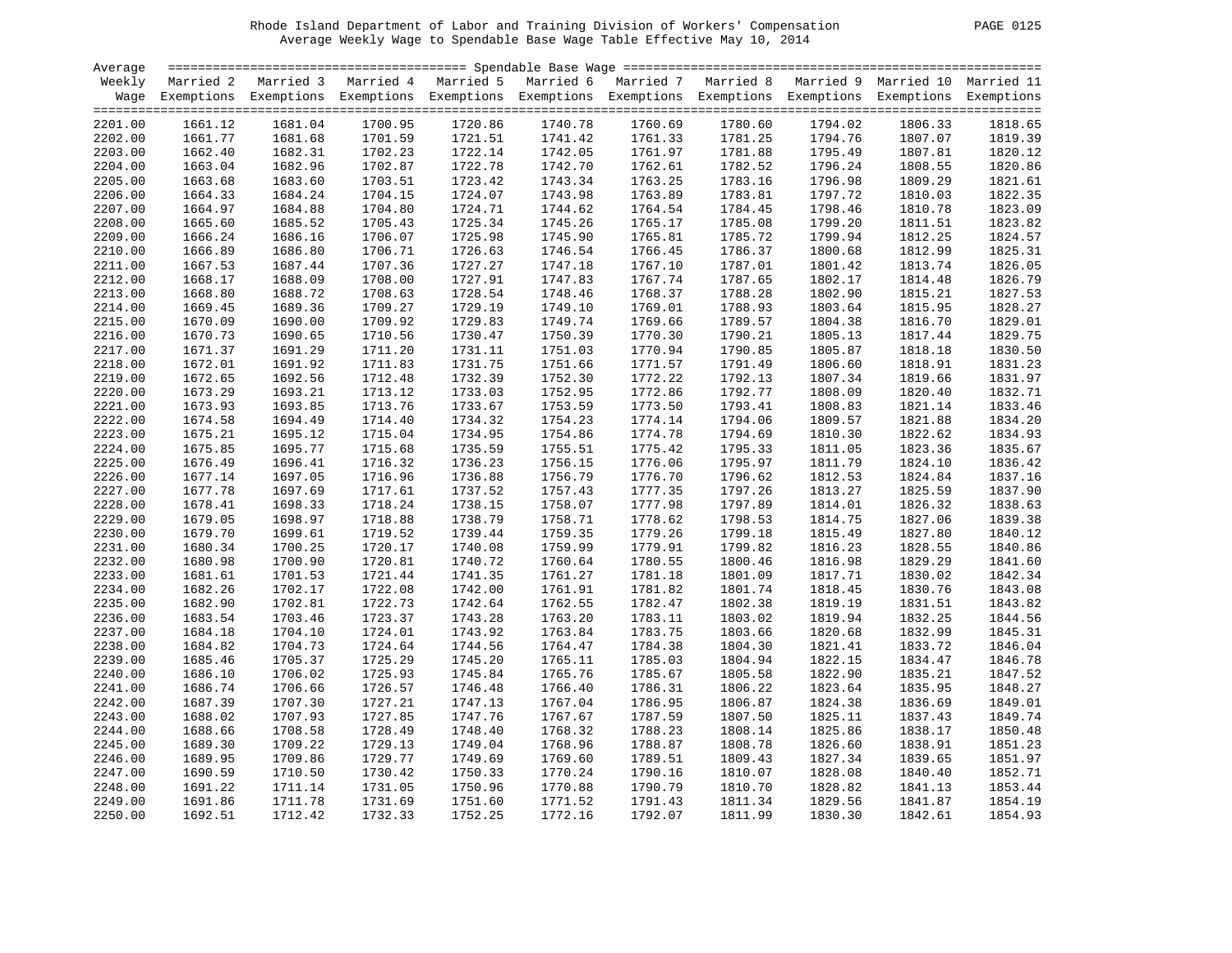| <b>PAGE</b> | 0126 |
|-------------|------|
|             |      |

| Average |           |                                                                                                                    |         |         |         |         |                    |         |         |         |
|---------|-----------|--------------------------------------------------------------------------------------------------------------------|---------|---------|---------|---------|--------------------|---------|---------|---------|
| Weekly  | Married 2 | Married 3 Married 4 Married 5 Married 6 Married 7 Married 8 Married 9 Married 10 Married 11                        |         |         |         |         |                    |         |         |         |
|         |           | Wage Exemptions Exemptions Exemptions Exemptions Exemptions Exemptions Exemptions Exemptions Exemptions Exemptions |         |         |         |         |                    |         |         |         |
|         |           |                                                                                                                    |         |         |         |         |                    |         |         |         |
| 2251.00 | 1693.15   | 1713.06                                                                                                            | 1732.98 | 1752.89 | 1772.80 | 1792.72 | 1812.63            | 1831.04 | 1843.36 | 1855.67 |
| 2252.00 | 1693.79   | 1713.71                                                                                                            | 1733.62 | 1753.53 | 1773.45 | 1793.36 | 1813.27            | 1831.79 | 1844.10 | 1856.41 |
| 2253.00 | 1694.42   | 1714.34                                                                                                            | 1734.25 | 1754.16 | 1774.08 | 1793.99 | 1813.90            | 1832.52 | 1844.83 | 1857.15 |
| 2254.00 | 1695.07   | 1714.98                                                                                                            | 1734.89 | 1754.81 | 1774.72 | 1794.63 | 1814.55            | 1833.26 | 1845.57 | 1857.89 |
| 2255.00 | 1695.71   | 1715.62                                                                                                            | 1735.54 | 1755.45 | 1775.36 | 1795.28 | 1815.19            | 1834.00 | 1846.32 | 1858.63 |
| 2256.00 | 1696.35   | 1716.27                                                                                                            | 1736.18 | 1756.09 | 1776.01 | 1795.92 | 1815.83            | 1834.75 | 1847.06 | 1859.37 |
| 2257.00 | 1696.99   | 1716.91                                                                                                            | 1736.82 | 1756.73 | 1776.65 | 1796.56 | 1816.47            | 1835.49 | 1847.80 | 1860.12 |
| 2258.00 | 1697.63   | 1717.54                                                                                                            | 1737.45 | 1757.37 | 1777.28 | 1797.19 | 1817.11            | 1836.22 | 1848.53 | 1860.85 |
| 2259.00 | 1698.27   | 1718.18                                                                                                            | 1738.10 | 1758.01 | 1777.92 | 1797.84 | 1817.75            | 1836.96 | 1849.28 | 1861.59 |
| 2260.00 | 1698.91   | 1718.83                                                                                                            | 1738.74 | 1758.65 | 1778.57 | 1798.48 | 1818.39            | 1837.71 | 1850.02 | 1862.33 |
| 2261.00 | 1699.55   | 1719.47                                                                                                            | 1739.38 | 1759.29 | 1779.21 | 1799.12 | 1819.03            | 1838.45 | 1850.76 | 1863.08 |
| 2262.00 | 1700.20   | 1720.11                                                                                                            | 1740.02 | 1759.94 | 1779.85 | 1799.76 | 1819.68            | 1839.19 | 1851.50 | 1863.82 |
| 2263.00 | 1700.83   | 1720.74                                                                                                            | 1740.66 | 1760.57 | 1780.48 | 1800.40 | 1820.31            | 1839.92 | 1852.24 | 1864.55 |
| 2264.00 | 1701.47   | 1721.39                                                                                                            | 1741.30 | 1761.21 | 1781.13 | 1801.04 | 1820.95            | 1840.67 | 1852.98 | 1865.29 |
| 2265.00 | 1702.11   | 1722.03                                                                                                            | 1741.94 | 1761.85 | 1781.77 | 1801.68 | 1821.59            | 1841.41 | 1853.72 | 1866.04 |
| 2266.00 | 1702.76   | 1722.67                                                                                                            | 1742.58 | 1762.50 | 1782.41 | 1802.32 | 1822.24            | 1842.15 | 1854.46 | 1866.78 |
| 2267.00 | 1703.40   | 1723.31                                                                                                            | 1743.23 | 1763.14 | 1783.05 | 1802.97 | 1822.88            | 1842.79 | 1855.21 | 1867.52 |
| 2268.00 | 1704.03   | 1723.95                                                                                                            | 1743.86 | 1763.77 | 1783.69 | 1803.60 | 1823.51            | 1843.43 | 1855.94 | 1868.25 |
| 2269.00 | 1704.67   | 1724.59                                                                                                            | 1744.50 | 1764.41 | 1784.33 | 1804.24 | 1824.15            | 1844.07 | 1856.68 | 1869.00 |
| 2270.00 | 1705.32   | 1725.23                                                                                                            | 1745.14 | 1765.06 | 1784.97 | 1804.88 | 1824.80            | 1844.71 | 1857.42 | 1869.74 |
| 2271.00 | 1705.96   | 1725.87                                                                                                            | 1745.79 | 1765.70 | 1785.61 | 1805.53 | 1825.44            | 1845.35 | 1858.17 | 1870.48 |
| 2272.00 | 1706.60   | 1726.52                                                                                                            | 1746.43 | 1766.34 | 1786.26 | 1806.17 | 1826.08            | 1846.00 | 1858.91 | 1871.22 |
| 2273.00 | 1707.23   | 1727.15                                                                                                            | 1747.06 | 1766.97 | 1786.89 | 1806.80 | 1826.71            | 1846.63 | 1859.64 | 1871.96 |
| 2274.00 | 1707.88   | 1727.79                                                                                                            | 1747.70 | 1767.62 | 1787.53 | 1807.44 | 1827.36            | 1847.27 | 1860.38 | 1872.70 |
| 2275.00 | 1708.52   | 1728.43                                                                                                            | 1748.35 | 1768.26 | 1788.17 | 1808.09 | 1828.00            | 1847.91 | 1861.13 | 1873.44 |
|         | 1709.16   | 1729.08                                                                                                            | 1748.99 | 1768.90 | 1788.82 |         | 1828.64            | 1848.56 |         | 1874.18 |
| 2276.00 |           |                                                                                                                    |         |         |         | 1808.73 |                    |         | 1861.87 | 1874.93 |
| 2277.00 | 1709.80   | 1729.72<br>1730.35                                                                                                 | 1749.63 | 1769.54 | 1789.46 | 1809.37 | 1829.28<br>1829.92 | 1849.20 | 1862.61 |         |
| 2278.00 | 1710.44   |                                                                                                                    | 1750.26 | 1770.18 | 1790.09 | 1810.00 |                    | 1849.83 | 1863.34 | 1875.66 |
| 2279.00 | 1711.08   | 1730.99                                                                                                            | 1750.91 | 1770.82 | 1790.73 | 1810.65 | 1830.56            | 1850.47 | 1864.09 | 1876.40 |
| 2280.00 | 1711.72   | 1731.64                                                                                                            | 1751.55 | 1771.46 | 1791.38 | 1811.29 | 1831.20            | 1851.12 | 1864.83 | 1877.14 |
| 2281.00 | 1712.36   | 1732.28                                                                                                            | 1752.19 | 1772.10 | 1792.02 | 1811.93 | 1831.84            | 1851.76 | 1865.57 | 1877.89 |
| 2282.00 | 1713.01   | 1732.92                                                                                                            | 1752.83 | 1772.75 | 1792.66 | 1812.57 | 1832.49            | 1852.40 | 1866.31 | 1878.63 |
| 2283.00 | 1713.64   | 1733.55                                                                                                            | 1753.47 | 1773.38 | 1793.29 | 1813.21 | 1833.12            | 1853.03 | 1867.05 | 1879.36 |
| 2284.00 | 1714.28   | 1734.20                                                                                                            | 1754.11 | 1774.02 | 1793.94 | 1813.85 | 1833.76            | 1853.68 | 1867.79 | 1880.10 |
| 2285.00 | 1714.92   | 1734.84                                                                                                            | 1754.75 | 1774.66 | 1794.58 | 1814.49 | 1834.40            | 1854.32 | 1868.53 | 1880.85 |
| 2286.00 | 1715.57   | 1735.48                                                                                                            | 1755.39 | 1775.31 | 1795.22 | 1815.13 | 1835.05            | 1854.96 | 1869.27 | 1881.59 |
| 2287.00 | 1716.21   | 1736.12                                                                                                            | 1756.04 | 1775.95 | 1795.86 | 1815.78 | 1835.69            | 1855.60 | 1870.02 | 1882.33 |
| 2288.00 | 1716.84   | 1736.76                                                                                                            | 1756.67 | 1776.58 | 1796.50 | 1816.41 | 1836.32            | 1856.24 | 1870.75 | 1883.06 |
| 2289.00 | 1717.48   | 1737.40                                                                                                            | 1757.31 | 1777.22 | 1797.14 | 1817.05 | 1836.96            | 1856.88 | 1871.49 | 1883.81 |
| 2290.00 | 1718.13   | 1738.04                                                                                                            | 1757.95 | 1777.87 | 1797.78 | 1817.69 | 1837.61            | 1857.52 | 1872.23 | 1884.55 |
| 2291.00 | 1718.77   | 1738.68                                                                                                            | 1758.60 | 1778.51 | 1798.42 | 1818.34 | 1838.25            | 1858.16 | 1872.98 | 1885.29 |
| 2292.00 | 1719.41   | 1739.33                                                                                                            | 1759.24 | 1779.15 | 1799.07 | 1818.98 | 1838.89            | 1858.81 | 1873.72 | 1886.03 |
| 2293.00 | 1720.04   | 1739.96                                                                                                            | 1759.87 | 1779.78 | 1799.70 | 1819.61 | 1839.52            | 1859.44 | 1874.45 | 1886.77 |
| 2294.00 | 1720.69   | 1740.60                                                                                                            | 1760.51 | 1780.43 | 1800.34 | 1820.25 | 1840.17            | 1860.08 | 1875.19 | 1887.51 |
| 2295.00 | 1721.33   | 1741.24                                                                                                            | 1761.16 | 1781.07 | 1800.98 | 1820.90 | 1840.81            | 1860.72 | 1875.94 | 1888.25 |
| 2296.00 | 1721.97   | 1741.89                                                                                                            | 1761.80 | 1781.71 | 1801.63 | 1821.54 | 1841.45            | 1861.37 | 1876.68 | 1888.99 |
| 2297.00 | 1722.61   | 1742.53                                                                                                            | 1762.44 | 1782.35 | 1802.27 | 1822.18 | 1842.09            | 1862.01 | 1877.42 | 1889.74 |
| 2298.00 | 1723.25   | 1743.16                                                                                                            | 1763.07 | 1782.99 | 1802.90 | 1822.81 | 1842.73            | 1862.64 | 1878.15 | 1890.47 |
| 2299.00 | 1723.89   | 1743.80                                                                                                            | 1763.72 | 1783.63 | 1803.54 | 1823.46 | 1843.37            | 1863.28 | 1878.90 | 1891.21 |
| 2300.00 | 1724.53   | 1744.45                                                                                                            | 1764.36 | 1784.27 | 1804.19 | 1824.10 | 1844.01            | 1863.93 | 1879.64 | 1891.95 |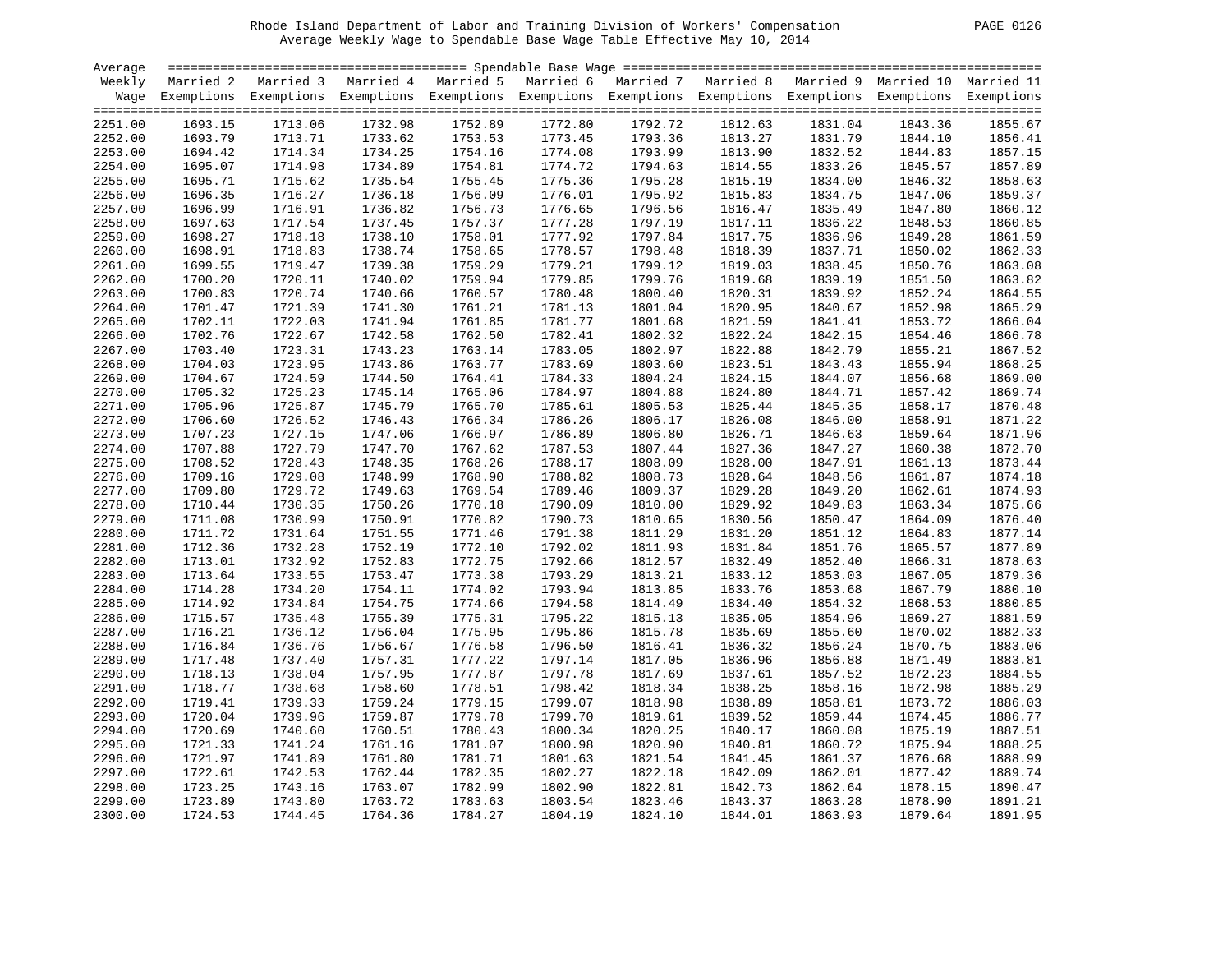| Average |         |                                                                                                                    |         |         |         |         |         |         |         |                                                     |
|---------|---------|--------------------------------------------------------------------------------------------------------------------|---------|---------|---------|---------|---------|---------|---------|-----------------------------------------------------|
| Weekly  |         | Married 2 Married 3 Married 4 Married 5 Married 6                                                                  |         |         |         |         |         |         |         | Married 7 Married 8 Married 9 Married 10 Married 11 |
|         |         | Wage Exemptions Exemptions Exemptions Exemptions Exemptions Exemptions Exemptions Exemptions Exemptions Exemptions |         |         |         |         |         |         |         |                                                     |
|         |         |                                                                                                                    |         |         |         |         |         |         |         |                                                     |
| 2301.00 | 1725.17 | 1745.09                                                                                                            | 1765.00 | 1784.91 | 1804.83 | 1824.74 | 1844.65 | 1864.57 | 1880.38 | 1892.70                                             |
| 2302.00 | 1725.82 | 1745.73                                                                                                            | 1765.64 | 1785.56 | 1805.47 | 1825.38 | 1845.30 | 1865.21 | 1881.12 | 1893.44                                             |
| 2303.00 | 1726.45 | 1746.36                                                                                                            | 1766.28 | 1786.19 | 1806.10 | 1826.02 | 1845.93 | 1865.84 | 1881.86 | 1894.17                                             |
| 2304.00 | 1727.09 | 1747.01                                                                                                            | 1766.92 | 1786.83 | 1806.75 | 1826.66 | 1846.57 | 1866.49 | 1882.60 | 1894.91                                             |
| 2305.00 | 1727.73 | 1747.65                                                                                                            | 1767.56 | 1787.47 | 1807.39 | 1827.30 | 1847.21 | 1867.13 | 1883.34 | 1895.66                                             |
| 2306.00 | 1728.38 | 1748.29                                                                                                            | 1768.20 | 1788.12 | 1808.03 | 1827.94 | 1847.86 | 1867.77 | 1884.08 | 1896.40                                             |
| 2307.00 | 1729.02 | 1748.93                                                                                                            | 1768.85 | 1788.76 | 1808.67 | 1828.59 | 1848.50 | 1868.41 | 1884.83 | 1897.14                                             |
| 2308.00 | 1729.65 | 1749.57                                                                                                            | 1769.48 | 1789.39 | 1809.31 | 1829.22 | 1849.13 | 1869.05 | 1885.56 | 1897.87                                             |
| 2309.00 | 1730.29 | 1750.21                                                                                                            | 1770.12 | 1790.03 | 1809.95 | 1829.86 | 1849.77 | 1869.69 | 1886.30 | 1898.62                                             |
| 2310.00 | 1730.94 | 1750.85                                                                                                            | 1770.76 | 1790.68 | 1810.59 | 1830.50 | 1850.42 | 1870.33 | 1887.04 | 1899.36                                             |
| 2311.00 | 1731.58 | 1751.49                                                                                                            | 1771.41 | 1791.32 | 1811.23 | 1831.15 | 1851.06 | 1870.97 | 1887.79 | 1900.10                                             |
| 2312.00 | 1732.22 | 1752.14                                                                                                            | 1772.05 | 1791.96 | 1811.88 | 1831.79 | 1851.70 | 1871.62 | 1888.53 | 1900.84                                             |
| 2313.00 | 1732.85 | 1752.77                                                                                                            | 1772.68 | 1792.59 | 1812.51 | 1832.42 | 1852.33 | 1872.25 | 1889.26 | 1901.58                                             |
| 2314.00 | 1733.50 | 1753.41                                                                                                            | 1773.32 | 1793.24 | 1813.15 | 1833.06 | 1852.98 | 1872.89 | 1890.00 | 1902.32                                             |
| 2315.00 | 1734.14 | 1754.05                                                                                                            | 1773.97 | 1793.88 | 1813.79 | 1833.71 | 1853.62 | 1873.53 | 1890.75 | 1903.06                                             |
| 2316.00 | 1734.78 | 1754.70                                                                                                            | 1774.61 | 1794.52 | 1814.44 | 1834.35 | 1854.26 | 1874.18 | 1891.49 | 1903.80                                             |
| 2317.00 | 1735.42 | 1755.34                                                                                                            | 1775.25 | 1795.16 | 1815.08 | 1834.99 | 1854.90 | 1874.82 | 1892.23 | 1904.55                                             |
| 2318.00 | 1736.06 | 1755.97                                                                                                            | 1775.88 | 1795.80 | 1815.71 | 1835.62 | 1855.54 | 1875.45 | 1892.96 | 1905.28                                             |
| 2319.00 | 1736.70 | 1756.61                                                                                                            | 1776.53 | 1796.44 | 1816.35 | 1836.27 | 1856.18 | 1876.09 | 1893.71 | 1906.02                                             |
| 2320.00 | 1737.34 | 1757.26                                                                                                            | 1777.17 | 1797.08 | 1817.00 | 1836.91 | 1856.82 | 1876.74 | 1894.45 | 1906.76                                             |
| 2321.00 | 1737.98 | 1757.90                                                                                                            | 1777.81 | 1797.72 | 1817.64 | 1837.55 | 1857.46 | 1877.38 | 1895.19 | 1907.51                                             |
| 2322.00 | 1738.63 | 1758.54                                                                                                            | 1778.45 | 1798.37 | 1818.28 | 1838.19 | 1858.11 | 1878.02 | 1895.93 | 1908.25                                             |
| 2323.00 | 1739.26 | 1759.17                                                                                                            | 1779.09 | 1799.00 | 1818.91 | 1838.83 | 1858.74 | 1878.65 | 1896.67 | 1908.98                                             |
| 2324.00 | 1739.90 | 1759.82                                                                                                            | 1779.73 | 1799.64 | 1819.56 | 1839.47 | 1859.38 | 1879.30 | 1897.41 | 1909.72                                             |
| 2325.00 | 1740.54 | 1760.46                                                                                                            | 1780.37 | 1800.28 | 1820.20 | 1840.11 | 1860.02 | 1879.94 | 1898.15 | 1910.47                                             |
| 2326.00 | 1741.19 | 1761.10                                                                                                            | 1781.01 | 1800.93 | 1820.84 | 1840.75 | 1860.67 | 1880.58 | 1898.89 | 1911.21                                             |
| 2327.00 | 1741.83 | 1761.74                                                                                                            | 1781.66 | 1801.57 | 1821.48 | 1841.40 | 1861.31 | 1881.22 | 1899.64 | 1911.95                                             |
| 2328.00 | 1742.46 | 1762.38                                                                                                            | 1782.29 | 1802.20 | 1822.12 | 1842.03 | 1861.94 | 1881.86 | 1900.37 | 1912.68                                             |
| 2329.00 | 1743.10 | 1763.02                                                                                                            | 1782.93 | 1802.84 | 1822.76 | 1842.67 | 1862.58 | 1882.50 | 1901.11 | 1913.43                                             |
| 2330.00 | 1743.75 | 1763.66                                                                                                            | 1783.57 | 1803.49 | 1823.40 | 1843.31 | 1863.23 | 1883.14 | 1901.85 | 1914.17                                             |
| 2331.00 | 1744.39 | 1764.30                                                                                                            | 1784.22 | 1804.13 | 1824.04 | 1843.96 | 1863.87 | 1883.78 | 1902.60 | 1914.91                                             |
| 2332.00 | 1745.03 | 1764.95                                                                                                            | 1784.86 | 1804.77 | 1824.69 | 1844.60 | 1864.51 | 1884.43 | 1903.34 | 1915.65                                             |
| 2333.00 | 1745.66 | 1765.58                                                                                                            | 1785.49 | 1805.40 | 1825.32 | 1845.23 | 1865.14 | 1885.06 | 1904.07 | 1916.39                                             |
| 2334.00 | 1746.31 | 1766.22                                                                                                            | 1786.13 | 1806.05 | 1825.96 | 1845.87 | 1865.79 | 1885.70 | 1904.81 | 1917.13                                             |
|         | 1746.95 | 1766.86                                                                                                            | 1786.78 | 1806.69 | 1826.60 | 1846.52 | 1866.43 | 1886.34 | 1905.56 | 1917.87                                             |
| 2335.00 | 1747.59 | 1767.51                                                                                                            | 1787.42 | 1807.33 | 1827.25 | 1847.16 | 1867.07 | 1886.99 | 1906.30 | 1918.61                                             |
| 2336.00 | 1748.23 | 1768.15                                                                                                            |         | 1807.97 | 1827.89 |         |         |         |         | 1919.36                                             |
| 2337.00 |         |                                                                                                                    | 1788.06 |         |         | 1847.80 | 1867.71 | 1887.63 | 1907.04 | 1920.09                                             |
| 2338.00 | 1748.87 | 1768.78                                                                                                            | 1788.69 | 1808.61 | 1828.52 | 1848.43 | 1868.35 | 1888.26 | 1907.77 |                                                     |
| 2339.00 | 1749.51 | 1769.42                                                                                                            | 1789.34 | 1809.25 | 1829.16 | 1849.08 | 1868.99 | 1888.90 | 1908.52 | 1920.83                                             |
| 2340.00 | 1750.15 | 1770.07                                                                                                            | 1789.98 | 1809.89 | 1829.81 | 1849.72 | 1869.63 | 1889.55 | 1909.26 | 1921.57                                             |
| 2341.00 | 1750.79 | 1770.71                                                                                                            | 1790.62 | 1810.53 | 1830.45 | 1850.36 | 1870.27 | 1890.19 | 1910.00 | 1922.32                                             |
| 2342.00 | 1751.44 | 1771.35                                                                                                            | 1791.26 | 1811.18 | 1831.09 | 1851.00 | 1870.92 | 1890.83 | 1910.74 | 1923.06                                             |
| 2343.00 | 1752.07 | 1771.98                                                                                                            | 1791.90 | 1811.81 | 1831.72 | 1851.64 | 1871.55 | 1891.46 | 1911.38 | 1923.79                                             |
| 2344.00 | 1752.71 | 1772.63                                                                                                            | 1792.54 | 1812.45 | 1832.37 | 1852.28 | 1872.19 | 1892.11 | 1912.02 | 1924.53                                             |
| 2345.00 | 1753.35 | 1773.27                                                                                                            | 1793.18 | 1813.09 | 1833.01 | 1852.92 | 1872.83 | 1892.75 | 1912.66 | 1925.28                                             |
| 2346.00 | 1754.00 | 1773.91                                                                                                            | 1793.82 | 1813.74 | 1833.65 | 1853.56 | 1873.48 | 1893.39 | 1913.30 | 1926.02                                             |
| 2347.00 | 1754.64 | 1774.55                                                                                                            | 1794.47 | 1814.38 | 1834.29 | 1854.21 | 1874.12 | 1894.03 | 1913.95 | 1926.76                                             |
| 2348.00 | 1755.27 | 1775.19                                                                                                            | 1795.10 | 1815.01 | 1834.93 | 1854.84 | 1874.75 | 1894.67 | 1914.58 | 1927.49                                             |
| 2349.00 | 1755.91 | 1775.83                                                                                                            | 1795.74 | 1815.65 | 1835.57 | 1855.48 | 1875.39 | 1895.31 | 1915.22 | 1928.24                                             |
| 2350.00 | 1756.56 | 1776.47                                                                                                            | 1796.38 | 1816.30 | 1836.21 | 1856.12 | 1876.04 | 1895.95 | 1915.86 | 1928.98                                             |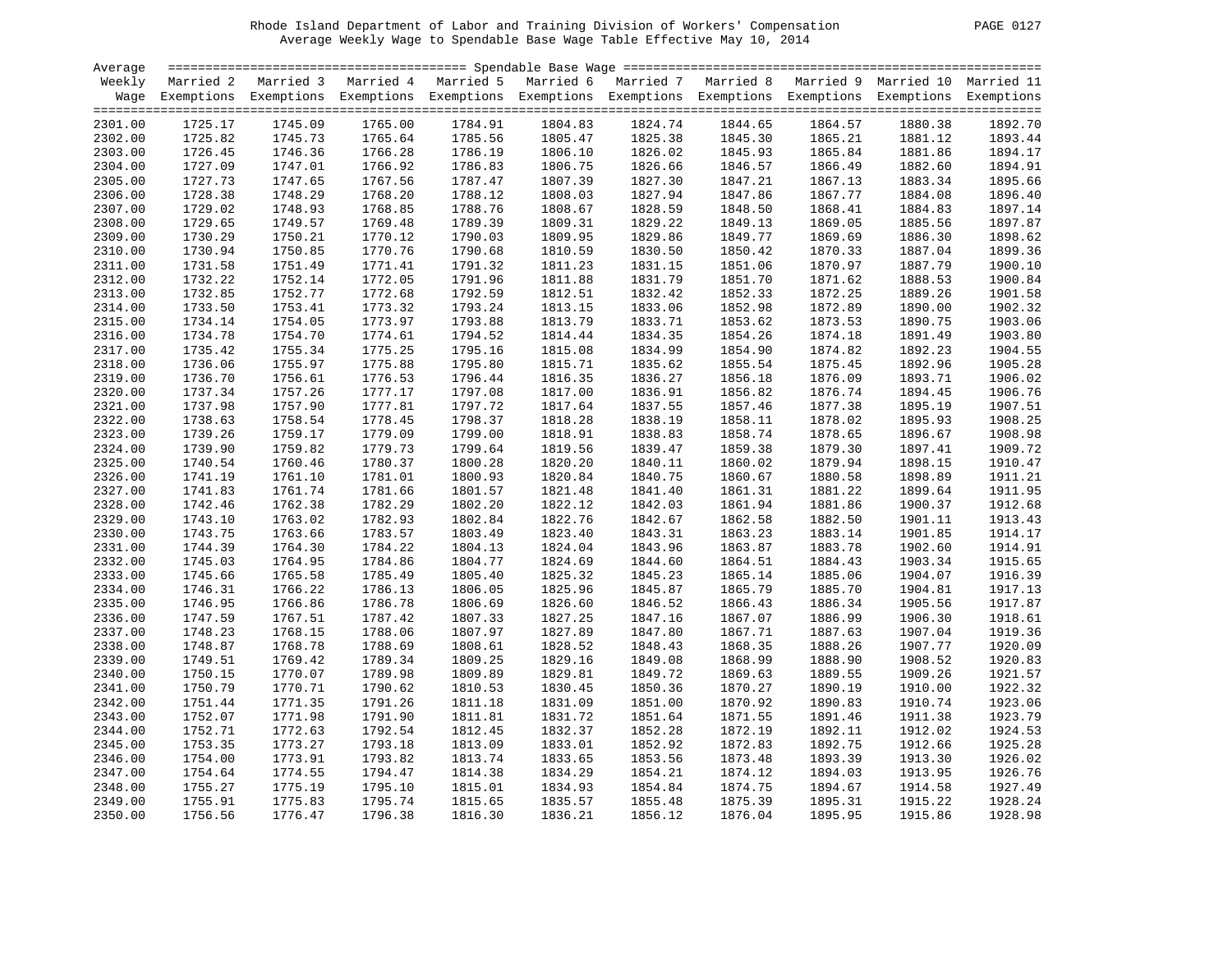| PAGE | 0128 |
|------|------|
|      |      |

| Average |         |                                                                                                                    |         |         |         |         |         |         |         |         |
|---------|---------|--------------------------------------------------------------------------------------------------------------------|---------|---------|---------|---------|---------|---------|---------|---------|
| Weekly  |         | Married 2 Married 3 Married 4 Married 5 Married 6 Married 7 Married 8 Married 9 Married 10 Married 11              |         |         |         |         |         |         |         |         |
|         |         | Wage Exemptions Exemptions Exemptions Exemptions Exemptions Exemptions Exemptions Exemptions Exemptions Exemptions |         |         |         |         |         |         |         |         |
| 2351.00 | 1757.20 | 1777.11                                                                                                            | 1797.03 | 1816.94 | 1836.85 | 1856.77 | 1876.68 | 1896.59 | 1916.51 | 1929.72 |
| 2352.00 | 1757.84 | 1777.76                                                                                                            | 1797.67 | 1817.58 | 1837.50 | 1857.41 | 1877.32 | 1897.24 | 1917.15 | 1930.46 |
| 2353.00 | 1758.47 | 1778.39                                                                                                            | 1798.30 | 1818.21 | 1838.13 | 1858.04 | 1877.95 | 1897.87 | 1917.78 | 1931.20 |
| 2354.00 | 1759.12 | 1779.03                                                                                                            | 1798.94 | 1818.86 | 1838.77 | 1858.68 | 1878.60 | 1898.51 | 1918.42 | 1931.94 |
| 2355.00 | 1759.76 | 1779.67                                                                                                            | 1799.59 | 1819.50 | 1839.41 | 1859.33 | 1879.24 | 1899.15 | 1919.07 | 1932.68 |
| 2356.00 | 1760.40 | 1780.32                                                                                                            | 1800.23 | 1820.14 | 1840.06 | 1859.97 | 1879.88 | 1899.80 | 1919.71 | 1933.42 |
| 2357.00 | 1761.04 | 1780.96                                                                                                            | 1800.87 | 1820.78 | 1840.70 | 1860.61 | 1880.52 | 1900.44 | 1920.35 | 1934.17 |
| 2358.00 | 1761.68 | 1781.59                                                                                                            | 1801.50 | 1821.42 | 1841.33 | 1861.24 | 1881.16 | 1901.07 | 1920.98 | 1934.90 |
| 2359.00 | 1762.32 | 1782.23                                                                                                            | 1802.15 | 1822.06 | 1841.97 | 1861.89 | 1881.80 | 1901.71 | 1921.63 | 1935.64 |
| 2360.00 | 1762.96 | 1782.88                                                                                                            | 1802.79 | 1822.70 | 1842.62 | 1862.53 | 1882.44 | 1902.36 | 1922.27 | 1936.38 |
| 2361.00 | 1763.60 | 1783.52                                                                                                            | 1803.43 | 1823.34 | 1843.26 | 1863.17 | 1883.08 | 1903.00 | 1922.91 | 1937.13 |
| 2362.00 | 1764.25 | 1784.16                                                                                                            | 1804.07 | 1823.99 | 1843.90 | 1863.81 | 1883.73 | 1903.64 | 1923.55 | 1937.87 |
| 2363.00 | 1764.88 | 1784.79                                                                                                            | 1804.71 | 1824.62 | 1844.53 | 1864.45 | 1884.36 | 1904.27 | 1924.19 | 1938.60 |
| 2364.00 | 1765.52 | 1785.44                                                                                                            | 1805.35 | 1825.26 | 1845.18 | 1865.09 | 1885.00 | 1904.92 | 1924.83 | 1939.34 |
| 2365.00 | 1766.16 | 1786.08                                                                                                            | 1805.99 | 1825.90 | 1845.82 | 1865.73 | 1885.64 | 1905.56 | 1925.47 | 1940.09 |
| 2366.00 | 1766.81 | 1786.72                                                                                                            | 1806.63 | 1826.55 | 1846.46 | 1866.37 | 1886.29 | 1906.20 | 1926.11 | 1940.83 |
| 2367.00 | 1767.45 | 1787.36                                                                                                            | 1807.28 | 1827.19 | 1847.10 | 1867.02 | 1886.93 | 1906.84 | 1926.76 | 1941.57 |
| 2368.00 | 1768.08 | 1788.00                                                                                                            | 1807.91 | 1827.82 | 1847.74 | 1867.65 | 1887.56 | 1907.48 | 1927.39 | 1942.30 |
| 2369.00 | 1768.72 | 1788.64                                                                                                            | 1808.55 | 1828.46 | 1848.38 | 1868.29 | 1888.20 | 1908.12 | 1928.03 | 1943.05 |
| 2370.00 | 1769.37 | 1789.28                                                                                                            | 1809.19 | 1829.11 | 1849.02 | 1868.93 | 1888.85 | 1908.76 | 1928.67 | 1943.79 |
| 2371.00 | 1770.01 | 1789.92                                                                                                            | 1809.84 | 1829.75 | 1849.66 | 1869.58 | 1889.49 | 1909.40 | 1929.32 | 1944.53 |
| 2372.00 | 1770.65 | 1790.57                                                                                                            | 1810.48 | 1830.39 | 1850.31 | 1870.22 | 1890.13 | 1910.05 | 1929.96 | 1945.27 |
| 2373.00 | 1771.28 | 1791.20                                                                                                            | 1811.11 | 1831.02 | 1850.94 | 1870.85 | 1890.76 | 1910.68 | 1930.59 | 1946.01 |
| 2374.00 | 1771.93 | 1791.84                                                                                                            | 1811.75 | 1831.67 | 1851.58 | 1871.49 | 1891.41 | 1911.32 | 1931.23 | 1946.75 |
| 2375.00 | 1772.57 | 1792.48                                                                                                            | 1812.40 | 1832.31 | 1852.22 | 1872.14 | 1892.05 | 1911.96 | 1931.88 | 1947.49 |
| 2376.00 | 1773.21 | 1793.13                                                                                                            | 1813.04 | 1832.95 | 1852.87 | 1872.78 | 1892.69 | 1912.61 | 1932.52 | 1948.23 |
| 2377.00 | 1773.85 | 1793.77                                                                                                            | 1813.68 | 1833.59 | 1853.51 | 1873.42 | 1893.33 | 1913.25 | 1933.16 | 1948.98 |
| 2378.00 | 1774.49 | 1794.40                                                                                                            | 1814.31 | 1834.23 | 1854.14 | 1874.05 | 1893.97 | 1913.88 | 1933.79 | 1949.71 |
| 2379.00 | 1775.13 | 1795.04                                                                                                            | 1814.96 | 1834.87 | 1854.78 | 1874.70 | 1894.61 | 1914.52 | 1934.44 | 1950.45 |
| 2380.00 | 1775.77 | 1795.69                                                                                                            | 1815.60 | 1835.51 | 1855.43 | 1875.34 | 1895.25 | 1915.17 | 1935.08 | 1951.19 |
| 2381.00 | 1776.41 | 1796.33                                                                                                            | 1816.24 | 1836.15 | 1856.07 | 1875.98 | 1895.89 | 1915.81 | 1935.72 | 1951.94 |
| 2382.00 | 1777.06 | 1796.97                                                                                                            | 1816.88 | 1836.80 | 1856.71 | 1876.62 | 1896.54 | 1916.45 | 1936.36 | 1952.68 |
| 2383.00 | 1777.69 | 1797.60                                                                                                            | 1817.52 | 1837.43 | 1857.34 | 1877.26 | 1897.17 | 1917.08 | 1937.00 | 1953.41 |
| 2384.00 | 1778.33 | 1798.25                                                                                                            | 1818.16 | 1838.07 | 1857.99 | 1877.90 | 1897.81 | 1917.73 | 1937.64 | 1954.15 |
| 2385.00 | 1778.97 | 1798.89                                                                                                            | 1818.80 | 1838.71 | 1858.63 | 1878.54 | 1898.45 | 1918.37 | 1938.28 | 1954.90 |
| 2386.00 | 1779.62 | 1799.53                                                                                                            | 1819.44 | 1839.36 | 1859.27 | 1879.18 | 1899.10 | 1919.01 | 1938.92 | 1955.64 |
| 2387.00 | 1780.26 | 1800.17                                                                                                            | 1820.09 | 1840.00 | 1859.91 | 1879.83 | 1899.74 | 1919.65 | 1939.57 | 1956.38 |
| 2388.00 | 1780.89 | 1800.81                                                                                                            | 1820.72 | 1840.63 | 1860.55 | 1880.46 | 1900.37 | 1920.29 | 1940.20 | 1957.11 |
| 2389.00 | 1781.53 | 1801.45                                                                                                            | 1821.36 | 1841.27 | 1861.19 | 1881.10 | 1901.01 | 1920.93 | 1940.84 | 1957.86 |
| 2390.00 | 1782.18 | 1802.09                                                                                                            | 1822.00 | 1841.92 | 1861.83 | 1881.74 | 1901.66 | 1921.57 | 1941.48 | 1958.60 |
| 2391.00 | 1782.82 | 1802.73                                                                                                            | 1822.65 | 1842.56 | 1862.47 | 1882.39 | 1902.30 | 1922.21 | 1942.13 | 1959.34 |
| 2392.00 | 1783.46 | 1803.38                                                                                                            | 1823.29 | 1843.20 | 1863.12 | 1883.03 | 1902.94 | 1922.86 | 1942.77 | 1960.08 |
| 2393.00 | 1784.09 | 1804.01                                                                                                            | 1823.92 | 1843.83 | 1863.75 | 1883.66 | 1903.57 | 1923.49 | 1943.40 | 1960.82 |
| 2394.00 | 1784.74 | 1804.65                                                                                                            | 1824.56 | 1844.48 | 1864.39 | 1884.30 | 1904.22 | 1924.13 | 1944.04 | 1961.56 |
| 2395.00 | 1785.38 | 1805.29                                                                                                            | 1825.21 | 1845.12 | 1865.03 | 1884.95 | 1904.86 | 1924.77 | 1944.69 | 1962.30 |
| 2396.00 | 1786.02 | 1805.94                                                                                                            | 1825.85 | 1845.76 | 1865.68 | 1885.59 | 1905.50 | 1925.42 | 1945.33 | 1963.04 |
| 2397.00 | 1786.66 | 1806.58                                                                                                            | 1826.49 | 1846.40 | 1866.32 | 1886.23 | 1906.14 | 1926.06 | 1945.97 | 1963.79 |
| 2398.00 | 1787.30 | 1807.21                                                                                                            | 1827.12 | 1847.04 | 1866.95 | 1886.86 | 1906.78 | 1926.69 | 1946.60 | 1964.52 |
| 2399.00 | 1787.94 | 1807.85                                                                                                            | 1827.77 | 1847.68 | 1867.59 | 1887.51 | 1907.42 | 1927.33 | 1947.25 | 1965.26 |
| 2400.00 | 1788.58 | 1808.50                                                                                                            | 1828.41 | 1848.32 | 1868.24 | 1888.15 | 1908.06 | 1927.98 | 1947.89 | 1966.00 |
|         |         |                                                                                                                    |         |         |         |         |         |         |         |         |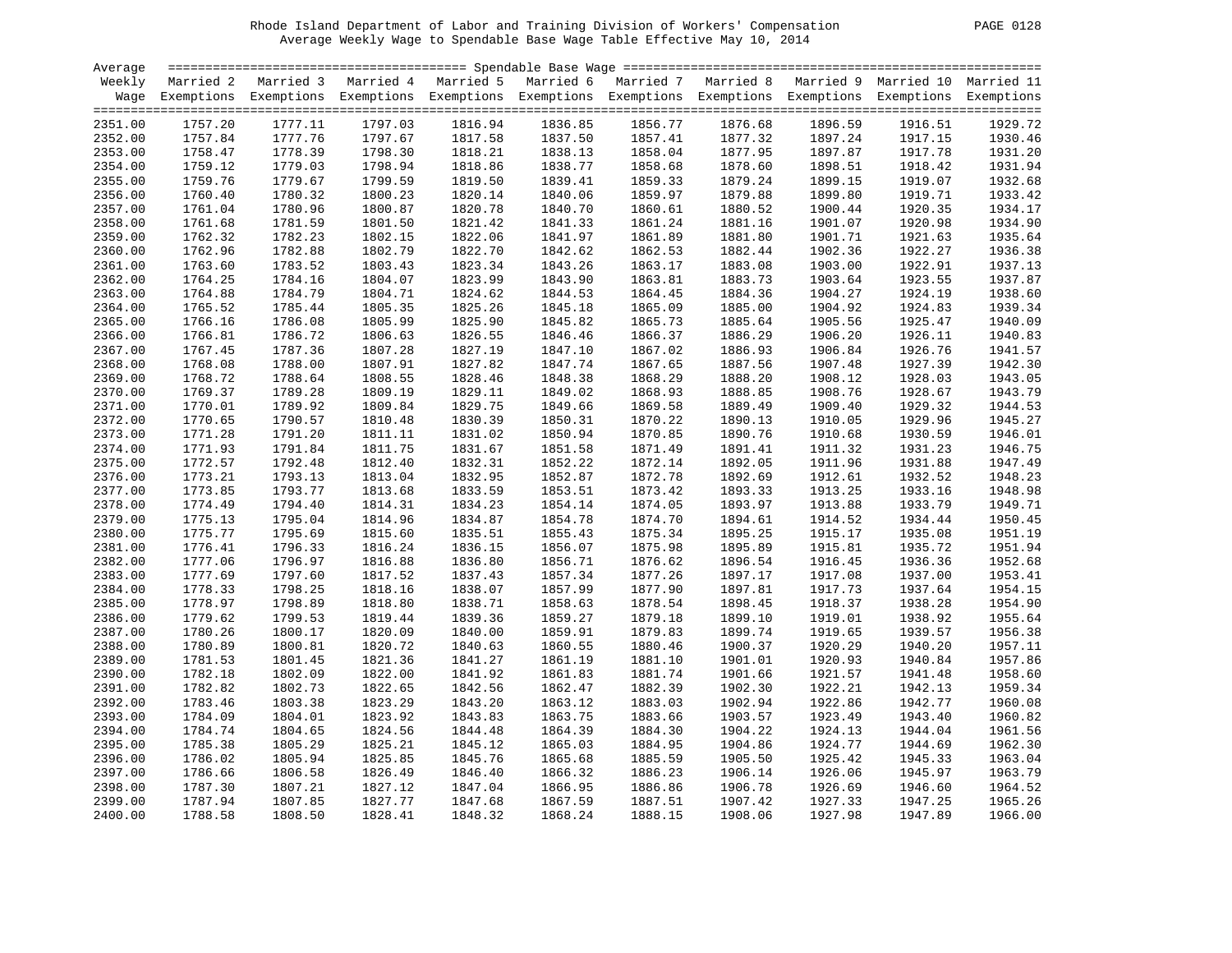| PAGE. | 29<br>01 |
|-------|----------|
|       |          |

| Average |         |                                                                                                                    |         |         |         |         |         |                                                     |         |         |
|---------|---------|--------------------------------------------------------------------------------------------------------------------|---------|---------|---------|---------|---------|-----------------------------------------------------|---------|---------|
| Weekly  |         | Married 2 Married 3 Married 4 Married 5 Married 6                                                                  |         |         |         |         |         | Married 7 Married 8 Married 9 Married 10 Married 11 |         |         |
|         |         | Wage Exemptions Exemptions Exemptions Exemptions Exemptions Exemptions Exemptions Exemptions Exemptions Exemptions |         |         |         |         |         |                                                     |         |         |
| 2401.00 | 1789.22 | 1809.14                                                                                                            | 1829.05 | 1848.96 | 1868.88 | 1888.79 | 1908.70 | 1928.62                                             | 1948.53 | 1966.75 |
| 2402.00 | 1789.87 | 1809.78                                                                                                            | 1829.69 | 1849.61 | 1869.52 | 1889.43 | 1909.35 | 1929.26                                             | 1949.17 | 1967.49 |
| 2403.00 | 1790.50 | 1810.41                                                                                                            | 1830.33 | 1850.24 | 1870.15 | 1890.07 | 1909.98 | 1929.89                                             | 1949.81 | 1968.22 |
| 2404.00 | 1791.14 | 1811.06                                                                                                            | 1830.97 | 1850.88 | 1870.80 | 1890.71 | 1910.62 | 1930.54                                             | 1950.45 | 1968.96 |
| 2405.00 | 1791.78 | 1811.70                                                                                                            | 1831.61 | 1851.52 | 1871.44 | 1891.35 | 1911.26 | 1931.18                                             | 1951.09 | 1969.71 |
| 2406.00 | 1792.43 | 1812.34                                                                                                            | 1832.25 | 1852.17 | 1872.08 | 1891.99 | 1911.91 | 1931.82                                             | 1951.73 | 1970.45 |
| 2407.00 | 1793.07 | 1812.98                                                                                                            | 1832.90 | 1852.81 | 1872.72 | 1892.64 | 1912.55 | 1932.46                                             | 1952.38 | 1971.19 |
| 2408.00 | 1793.70 | 1813.62                                                                                                            | 1833.53 | 1853.44 | 1873.36 | 1893.27 | 1913.18 | 1933.10                                             | 1953.01 | 1971.92 |
| 2409.00 | 1794.34 | 1814.26                                                                                                            | 1834.17 | 1854.08 | 1874.00 | 1893.91 | 1913.82 | 1933.74                                             | 1953.65 | 1972.67 |
| 2410.00 | 1794.99 | 1814.90                                                                                                            | 1834.81 | 1854.73 | 1874.64 | 1894.55 | 1914.47 | 1934.38                                             | 1954.29 | 1973.41 |
| 2411.00 | 1795.63 | 1815.54                                                                                                            | 1835.46 | 1855.37 | 1875.28 | 1895.20 | 1915.11 | 1935.02                                             | 1954.94 | 1974.15 |
| 2412.00 | 1796.27 | 1816.19                                                                                                            | 1836.10 | 1856.01 | 1875.93 | 1895.84 | 1915.75 | 1935.67                                             | 1955.58 | 1974.89 |
| 2413.00 | 1796.90 | 1816.82                                                                                                            | 1836.73 | 1856.64 | 1876.56 | 1896.47 | 1916.38 | 1936.30                                             | 1956.21 | 1975.63 |
| 2414.00 | 1797.55 | 1817.46                                                                                                            | 1837.37 | 1857.29 | 1877.20 | 1897.11 | 1917.03 | 1936.94                                             | 1956.85 | 1976.37 |
| 2415.00 | 1798.19 | 1818.10                                                                                                            | 1838.02 | 1857.93 | 1877.84 | 1897.76 | 1917.67 | 1937.58                                             | 1957.50 | 1977.11 |
| 2416.00 | 1798.83 | 1818.75                                                                                                            | 1838.66 | 1858.57 | 1878.49 | 1898.40 | 1918.31 | 1938.23                                             | 1958.14 | 1977.85 |
| 2417.00 | 1799.47 | 1819.39                                                                                                            | 1839.30 | 1859.21 | 1879.13 | 1899.04 | 1918.95 | 1938.87                                             | 1958.78 | 1978.60 |
| 2418.00 | 1800.11 | 1820.02                                                                                                            | 1839.93 | 1859.85 | 1879.76 | 1899.67 | 1919.59 | 1939.50                                             | 1959.41 | 1979.33 |
| 2419.00 | 1800.75 | 1820.66                                                                                                            | 1840.58 | 1860.49 | 1880.40 | 1900.32 | 1920.23 | 1940.14                                             | 1960.06 | 1979.97 |
| 2420.00 | 1801.39 | 1821.31                                                                                                            | 1841.22 | 1861.13 | 1881.05 | 1900.96 | 1920.87 | 1940.79                                             | 1960.70 | 1980.61 |
| 2421.00 | 1802.03 | 1821.95                                                                                                            | 1841.86 | 1861.77 | 1881.69 | 1901.60 | 1921.51 | 1941.43                                             | 1961.34 | 1981.26 |
| 2422.00 | 1802.68 | 1822.59                                                                                                            | 1842.50 | 1862.42 | 1882.33 | 1902.24 | 1922.16 | 1942.07                                             | 1961.98 | 1981.90 |
| 2423.00 | 1803.31 | 1823.22                                                                                                            | 1843.14 | 1863.05 | 1882.96 | 1902.88 | 1922.79 | 1942.70                                             | 1962.62 | 1982.53 |
| 2424.00 | 1803.95 | 1823.87                                                                                                            | 1843.78 | 1863.69 | 1883.61 | 1903.52 | 1923.43 | 1943.35                                             | 1963.26 | 1983.17 |
| 2425.00 | 1804.59 | 1824.51                                                                                                            | 1844.42 | 1864.33 | 1884.25 | 1904.16 | 1924.07 | 1943.99                                             | 1963.90 | 1983.82 |
| 2426.00 | 1805.24 | 1825.15                                                                                                            | 1845.06 | 1864.98 | 1884.89 | 1904.80 | 1924.72 | 1944.63                                             | 1964.54 | 1984.46 |
| 2427.00 | 1805.88 | 1825.79                                                                                                            | 1845.71 | 1865.62 | 1885.53 | 1905.45 | 1925.36 | 1945.27                                             | 1965.19 | 1985.10 |
| 2428.00 | 1806.51 | 1826.43                                                                                                            | 1846.34 | 1866.25 | 1886.17 | 1906.08 | 1925.99 | 1945.91                                             | 1965.82 | 1985.73 |
| 2429.00 | 1807.15 | 1827.07                                                                                                            | 1846.98 | 1866.89 | 1886.81 | 1906.72 | 1926.63 | 1946.55                                             | 1966.46 | 1986.38 |
| 2430.00 | 1807.80 | 1827.71                                                                                                            | 1847.62 | 1867.54 | 1887.45 | 1907.36 | 1927.28 | 1947.19                                             | 1967.10 | 1987.02 |
| 2431.00 | 1808.44 | 1828.35                                                                                                            | 1848.27 | 1868.18 | 1888.09 | 1908.01 | 1927.92 | 1947.83                                             | 1967.75 | 1987.66 |
| 2432.00 | 1809.08 | 1829.00                                                                                                            | 1848.91 | 1868.82 | 1888.74 | 1908.65 | 1928.56 | 1948.48                                             | 1968.39 | 1988.30 |
| 2433.00 | 1809.71 | 1829.63                                                                                                            | 1849.54 | 1869.45 | 1889.37 | 1909.28 | 1929.19 | 1949.11                                             | 1969.02 | 1988.94 |
| 2434.00 | 1810.36 | 1830.27                                                                                                            | 1850.18 | 1870.10 | 1890.01 | 1909.92 | 1929.84 | 1949.75                                             | 1969.66 | 1989.58 |
| 2435.00 | 1811.00 | 1830.91                                                                                                            | 1850.83 | 1870.74 | 1890.65 | 1910.57 | 1930.48 | 1950.39                                             | 1970.31 | 1990.22 |
| 2436.00 | 1811.64 | 1831.56                                                                                                            | 1851.47 | 1871.38 | 1891.30 | 1911.21 | 1931.12 | 1951.04                                             | 1970.95 | 1990.86 |
| 2437.00 | 1812.28 | 1832.20                                                                                                            | 1852.11 | 1872.02 | 1891.94 | 1911.85 | 1931.76 | 1951.68                                             | 1971.59 | 1991.51 |
| 2438.00 | 1812.92 | 1832.83                                                                                                            | 1852.74 | 1872.66 | 1892.57 | 1912.48 | 1932.40 | 1952.31                                             | 1972.22 | 1992.14 |
| 2439.00 | 1813.56 | 1833.47                                                                                                            | 1853.39 | 1873.30 | 1893.21 | 1913.13 | 1933.04 | 1952.95                                             | 1972.87 | 1992.78 |
| 2440.00 | 1814.20 | 1834.12                                                                                                            | 1854.03 | 1873.94 | 1893.86 | 1913.77 | 1933.68 | 1953.60                                             | 1973.51 | 1993.42 |
| 2441.00 | 1814.84 | 1834.76                                                                                                            | 1854.67 | 1874.58 | 1894.50 | 1914.41 | 1934.32 | 1954.24                                             | 1974.15 | 1994.07 |
| 2442.00 | 1815.49 | 1835.40                                                                                                            | 1855.31 | 1875.23 | 1895.14 | 1915.05 | 1934.97 | 1954.88                                             | 1974.79 | 1994.71 |
| 2443.00 | 1816.12 | 1836.03                                                                                                            | 1855.95 | 1875.86 | 1895.77 | 1915.69 | 1935.60 | 1955.51                                             | 1975.43 | 1995.34 |
| 2444.00 | 1816.76 | 1836.68                                                                                                            | 1856.59 | 1876.50 | 1896.42 | 1916.33 | 1936.24 | 1956.16                                             | 1976.07 | 1995.98 |
| 2445.00 | 1817.40 | 1837.32                                                                                                            | 1857.23 | 1877.14 | 1897.06 | 1916.97 | 1936.88 | 1956.80                                             | 1976.71 | 1996.63 |
| 2446.00 | 1818.05 | 1837.96                                                                                                            | 1857.87 | 1877.79 | 1897.70 | 1917.61 | 1937.53 | 1957.44                                             | 1977.35 | 1997.27 |
| 2447.00 | 1818.69 | 1838.60                                                                                                            | 1858.52 | 1878.43 | 1898.34 | 1918.26 | 1938.17 | 1958.08                                             | 1978.00 | 1997.91 |
| 2448.00 | 1819.32 | 1839.24                                                                                                            | 1859.15 | 1879.06 | 1898.98 | 1918.89 | 1938.80 | 1958.72                                             | 1978.63 | 1998.54 |
| 2449.00 | 1819.96 | 1839.88                                                                                                            | 1859.79 | 1879.70 | 1899.62 | 1919.53 | 1939.44 | 1959.36                                             | 1979.27 | 1999.19 |
| 2450.00 | 1820.61 | 1840.52                                                                                                            | 1860.43 | 1880.35 | 1900.26 | 1920.17 | 1940.09 | 1960.00                                             | 1979.91 | 1999.83 |
|         |         |                                                                                                                    |         |         |         |         |         |                                                     |         |         |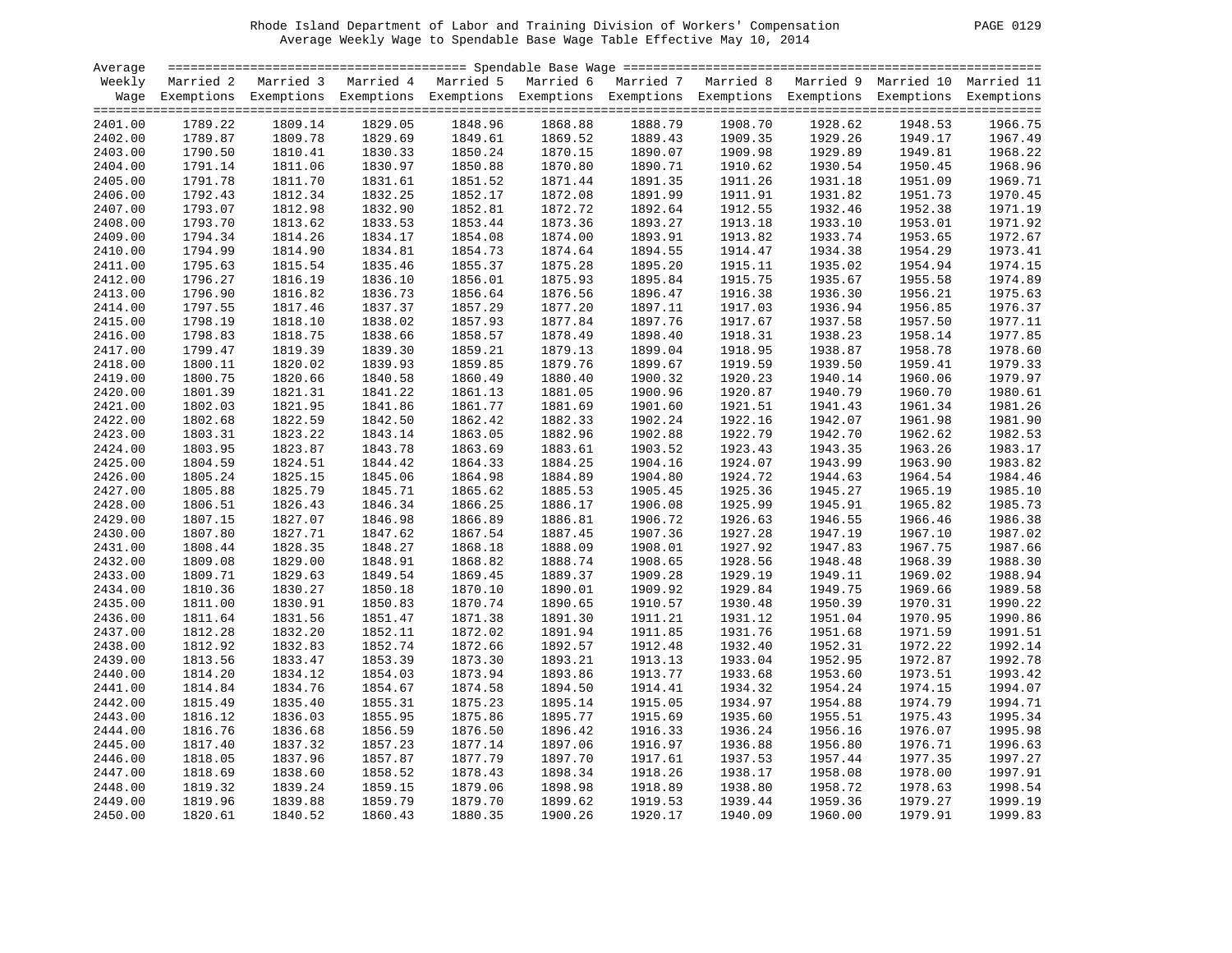| 0130<br><b>PAGE</b> |  |  |
|---------------------|--|--|
|---------------------|--|--|

| Average |         |                                                   |         |         |         |         |         |         |         |                                                                                                                    |
|---------|---------|---------------------------------------------------|---------|---------|---------|---------|---------|---------|---------|--------------------------------------------------------------------------------------------------------------------|
| Weekly  |         | Married 2 Married 3 Married 4 Married 5 Married 6 |         |         |         |         |         |         |         | Married 7 Married 8 Married 9 Married 10 Married 11                                                                |
|         |         |                                                   |         |         |         |         |         |         |         | Wage Exemptions Exemptions Exemptions Exemptions Exemptions Exemptions Exemptions Exemptions Exemptions Exemptions |
|         |         |                                                   |         |         |         |         |         |         |         |                                                                                                                    |
| 2451.00 | 1821.25 | 1841.16                                           | 1861.08 | 1880.99 | 1900.90 | 1920.82 | 1940.73 | 1960.64 | 1980.56 | 2000.47                                                                                                            |
| 2452.00 | 1821.89 | 1841.81                                           | 1861.72 | 1881.63 | 1901.55 | 1921.46 | 1941.37 | 1961.29 | 1981.20 | 2001.11                                                                                                            |
| 2453.00 | 1822.52 | 1842.44                                           | 1862.35 | 1882.26 | 1902.18 | 1922.09 | 1942.00 | 1961.92 | 1981.83 | 2001.75                                                                                                            |
| 2454.00 | 1823.17 | 1843.08                                           | 1862.99 | 1882.91 | 1902.82 | 1922.73 | 1942.65 | 1962.56 | 1982.47 | 2002.39                                                                                                            |
| 2455.00 | 1823.81 | 1843.72                                           | 1863.64 | 1883.55 | 1903.46 | 1923.38 | 1943.29 | 1963.20 | 1983.12 | 2003.03                                                                                                            |
| 2456.00 | 1824.45 | 1844.37                                           | 1864.28 | 1884.19 | 1904.11 | 1924.02 | 1943.93 | 1963.85 | 1983.76 | 2003.67                                                                                                            |
| 2457.00 | 1825.09 | 1845.01                                           | 1864.92 | 1884.83 | 1904.75 | 1924.66 | 1944.57 | 1964.49 | 1984.40 | 2004.32                                                                                                            |
| 2458.00 | 1825.73 | 1845.64                                           | 1865.55 | 1885.47 | 1905.38 | 1925.29 | 1945.21 | 1965.12 | 1985.03 | 2004.95                                                                                                            |
| 2459.00 | 1826.37 | 1846.28                                           | 1866.20 | 1886.11 | 1906.02 | 1925.94 | 1945.85 | 1965.76 | 1985.68 | 2005.59                                                                                                            |
| 2460.00 | 1827.01 | 1846.93                                           | 1866.84 | 1886.75 | 1906.67 | 1926.58 | 1946.49 | 1966.41 | 1986.32 | 2006.23                                                                                                            |
| 2461.00 | 1827.65 | 1847.57                                           | 1867.48 | 1887.39 | 1907.31 | 1927.22 | 1947.13 | 1967.05 | 1986.96 | 2006.88                                                                                                            |
| 2462.00 | 1828.30 | 1848.21                                           | 1868.12 | 1888.04 | 1907.95 | 1927.86 | 1947.78 | 1967.69 | 1987.60 | 2007.52                                                                                                            |
| 2463.00 | 1828.93 | 1848.84                                           | 1868.76 | 1888.67 | 1908.58 | 1928.50 | 1948.41 | 1968.32 | 1988.24 | 2008.15                                                                                                            |
| 2464.00 | 1829.57 | 1849.49                                           | 1869.40 | 1889.31 | 1909.23 | 1929.14 | 1949.05 | 1968.97 | 1988.88 | 2008.79                                                                                                            |
| 2465.00 | 1830.21 | 1850.13                                           | 1870.04 | 1889.95 | 1909.87 | 1929.78 | 1949.69 | 1969.61 | 1989.52 | 2009.44                                                                                                            |
| 2466.00 | 1830.86 | 1850.77                                           | 1870.68 | 1890.60 | 1910.51 | 1930.42 | 1950.34 | 1970.25 | 1990.16 | 2010.08                                                                                                            |
| 2467.00 | 1831.50 | 1851.41                                           | 1871.33 | 1891.24 | 1911.15 | 1931.07 | 1950.98 | 1970.89 | 1990.81 | 2010.72                                                                                                            |
| 2468.00 | 1832.13 | 1852.05                                           | 1871.96 | 1891.87 | 1911.79 | 1931.70 | 1951.61 | 1971.53 | 1991.44 | 2011.35                                                                                                            |
| 2469.00 | 1832.77 | 1852.69                                           | 1872.60 | 1892.51 | 1912.43 | 1932.34 | 1952.25 | 1972.17 | 1992.08 | 2012.00                                                                                                            |
| 2470.00 | 1833.42 | 1853.33                                           | 1873.24 | 1893.16 | 1913.07 | 1932.98 | 1952.90 | 1972.81 | 1992.72 | 2012.64                                                                                                            |
| 2471.00 | 1834.06 | 1853.97                                           | 1873.89 | 1893.80 | 1913.71 | 1933.63 | 1953.54 | 1973.45 | 1993.37 | 2013.28                                                                                                            |
|         |         |                                                   |         |         |         |         |         |         |         | 2013.92                                                                                                            |
| 2472.00 | 1834.70 | 1854.62<br>1855.25                                | 1874.53 | 1894.44 | 1914.36 | 1934.27 | 1954.18 | 1974.10 | 1994.01 | 2014.56                                                                                                            |
| 2473.00 | 1835.33 |                                                   | 1875.16 | 1895.07 | 1914.99 | 1934.90 | 1954.81 | 1974.73 | 1994.64 |                                                                                                                    |
| 2474.00 | 1835.98 | 1855.89                                           | 1875.80 | 1895.72 | 1915.63 | 1935.54 | 1955.46 | 1975.37 | 1995.28 | 2015.20<br>2015.84                                                                                                 |
| 2475.00 | 1836.62 | 1856.53                                           | 1876.45 | 1896.36 | 1916.27 | 1936.19 | 1956.10 | 1976.01 | 1995.93 |                                                                                                                    |
| 2476.00 | 1837.26 | 1857.18                                           | 1877.09 | 1897.00 | 1916.92 | 1936.83 | 1956.74 | 1976.66 | 1996.57 | 2016.48                                                                                                            |
| 2477.00 | 1837.90 | 1857.82                                           | 1877.73 | 1897.64 | 1917.56 | 1937.47 | 1957.38 | 1977.30 | 1997.21 | 2017.13                                                                                                            |
| 2478.00 | 1838.54 | 1858.45                                           | 1878.36 | 1898.28 | 1918.19 | 1938.10 | 1958.02 | 1977.93 | 1997.84 | 2017.76                                                                                                            |
| 2479.00 | 1839.18 | 1859.09                                           | 1879.01 | 1898.92 | 1918.83 | 1938.75 | 1958.66 | 1978.57 | 1998.49 | 2018.40                                                                                                            |
| 2480.00 | 1839.82 | 1859.74                                           | 1879.65 | 1899.56 | 1919.48 | 1939.39 | 1959.30 | 1979.22 | 1999.13 | 2019.04                                                                                                            |
| 2481.00 | 1840.46 | 1860.38                                           | 1880.29 | 1900.20 | 1920.12 | 1940.03 | 1959.94 | 1979.86 | 1999.77 | 2019.69                                                                                                            |
| 2482.00 | 1841.11 | 1861.02                                           | 1880.93 | 1900.85 | 1920.76 | 1940.67 | 1960.59 | 1980.50 | 2000.41 | 2020.33                                                                                                            |
| 2483.00 | 1841.74 | 1861.65                                           | 1881.57 | 1901.48 | 1921.39 | 1941.31 | 1961.22 | 1981.13 | 2001.05 | 2020.96                                                                                                            |
| 2484.00 | 1842.38 | 1862.30                                           | 1882.21 | 1902.12 | 1922.04 | 1941.95 | 1961.86 | 1981.78 | 2001.69 | 2021.60                                                                                                            |
| 2485.00 | 1843.02 | 1862.94                                           | 1882.85 | 1902.76 | 1922.68 | 1942.59 | 1962.50 | 1982.42 | 2002.33 | 2022.25                                                                                                            |
| 2486.00 | 1843.67 | 1863.58                                           | 1883.49 | 1903.41 | 1923.32 | 1943.23 | 1963.15 | 1983.06 | 2002.97 | 2022.89                                                                                                            |
| 2487.00 | 1844.31 | 1864.22                                           | 1884.14 | 1904.05 | 1923.96 | 1943.88 | 1963.79 | 1983.70 | 2003.62 | 2023.53                                                                                                            |
| 2488.00 | 1844.94 | 1864.86                                           | 1884.77 | 1904.68 | 1924.60 | 1944.51 | 1964.42 | 1984.34 | 2004.25 | 2024.16                                                                                                            |
| 2489.00 | 1845.58 | 1865.50                                           | 1885.41 | 1905.32 | 1925.24 | 1945.15 | 1965.06 | 1984.98 | 2004.89 | 2024.81                                                                                                            |
| 2490.00 | 1846.23 | 1866.14                                           | 1886.05 | 1905.97 | 1925.88 | 1945.79 | 1965.71 | 1985.62 | 2005.53 | 2025.45                                                                                                            |
| 2491.00 | 1846.87 | 1866.78                                           | 1886.70 | 1906.61 | 1926.52 | 1946.44 | 1966.35 | 1986.26 | 2006.18 | 2026.09                                                                                                            |
| 2492.00 | 1847.51 | 1867.43                                           | 1887.34 | 1907.25 | 1927.17 | 1947.08 | 1966.99 | 1986.91 | 2006.82 | 2026.73                                                                                                            |
| 2493.00 | 1848.14 | 1868.06                                           | 1887.97 | 1907.88 | 1927.80 | 1947.71 | 1967.62 | 1987.54 | 2007.45 | 2027.37                                                                                                            |
| 2494.00 | 1848.79 | 1868.70                                           | 1888.61 | 1908.53 | 1928.44 | 1948.35 | 1968.27 | 1988.18 | 2008.09 | 2028.01                                                                                                            |
| 2495.00 | 1849.43 | 1869.34                                           | 1889.26 | 1909.17 | 1929.08 | 1949.00 | 1968.91 | 1988.82 | 2008.74 | 2028.65                                                                                                            |
| 2496.00 | 1850.07 | 1869.99                                           | 1889.90 | 1909.81 | 1929.73 | 1949.64 | 1969.55 | 1989.47 | 2009.38 | 2029.29                                                                                                            |
| 2497.00 | 1850.71 | 1870.63                                           | 1890.54 | 1910.45 | 1930.37 | 1950.28 | 1970.19 | 1990.11 | 2010.02 | 2029.94                                                                                                            |
| 2498.00 | 1851.35 | 1871.26                                           | 1891.17 | 1911.09 | 1931.00 | 1950.91 | 1970.83 | 1990.74 | 2010.65 | 2030.57                                                                                                            |
| 2499.00 | 1851.99 | 1871.90                                           | 1891.82 | 1911.73 | 1931.64 | 1951.56 | 1971.47 | 1991.38 | 2011.30 | 2031.21                                                                                                            |
| 2500.00 | 1852.63 | 1872.55                                           | 1892.46 | 1912.37 | 1932.29 | 1952.20 | 1972.11 | 1992.03 | 2011.94 | 2031.85                                                                                                            |
|         |         |                                                   |         |         |         |         |         |         |         |                                                                                                                    |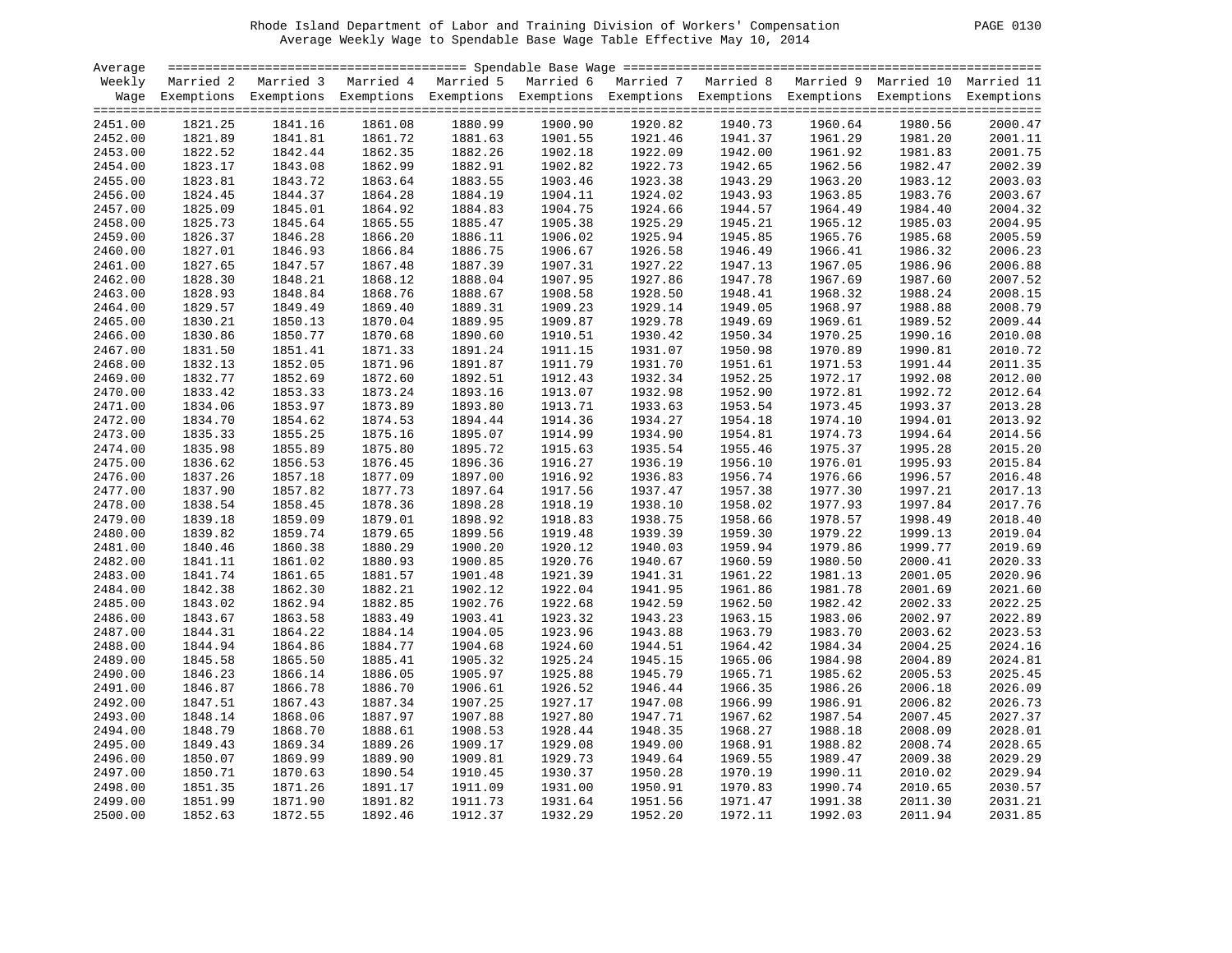| PAGE. | 0 |
|-------|---|
|       |   |

| Average |         |                                                                                                                    |                    |         |         |                    |         |         |         |         |
|---------|---------|--------------------------------------------------------------------------------------------------------------------|--------------------|---------|---------|--------------------|---------|---------|---------|---------|
| Weekly  |         | Married 2 Married 3 Married 4 Married 5 Married 6 Married 7 Married 8 Married 9 Married 10 Married 11              |                    |         |         |                    |         |         |         |         |
|         |         | Wage Exemptions Exemptions Exemptions Exemptions Exemptions Exemptions Exemptions Exemptions Exemptions Exemptions |                    |         |         |                    |         |         |         |         |
|         |         |                                                                                                                    |                    |         |         |                    |         |         |         |         |
| 2501.00 | 1853.27 | 1873.19                                                                                                            | 1893.10            | 1913.01 | 1932.93 | 1952.84            | 1972.75 | 1992.67 | 2012.58 | 2032.50 |
| 2502.00 | 1853.92 | 1873.83                                                                                                            | 1893.74            | 1913.66 | 1933.57 | 1953.48<br>1954.12 | 1973.40 | 1993.31 | 2013.22 | 2033.14 |
| 2503.00 | 1854.55 | 1874.46                                                                                                            | 1894.38            | 1914.29 | 1934.20 |                    | 1974.03 | 1993.94 | 2013.86 | 2033.77 |
| 2504.00 | 1855.19 | 1875.11                                                                                                            | 1895.02            | 1914.93 | 1934.85 | 1954.76            | 1974.67 | 1994.59 | 2014.50 | 2034.41 |
| 2505.00 | 1855.83 | 1875.75                                                                                                            | 1895.66            | 1915.57 | 1935.49 | 1955.40            | 1975.31 | 1995.23 | 2015.14 | 2035.06 |
| 2506.00 | 1856.48 | 1876.39                                                                                                            | 1896.30            | 1916.22 | 1936.13 | 1956.04            | 1975.96 | 1995.87 | 2015.78 | 2035.70 |
| 2507.00 | 1857.12 | 1877.03                                                                                                            | 1896.95            | 1916.86 | 1936.77 | 1956.69            | 1976.60 | 1996.51 | 2016.43 | 2036.34 |
| 2508.00 | 1857.75 | 1877.67                                                                                                            | 1897.58            | 1917.49 | 1937.41 | 1957.32            | 1977.23 | 1997.15 | 2017.06 | 2036.97 |
| 2509.00 | 1858.39 | 1878.31                                                                                                            | 1898.22            | 1918.13 | 1938.05 | 1957.96            | 1977.87 | 1997.79 | 2017.70 | 2037.62 |
| 2510.00 | 1859.04 | 1878.95                                                                                                            | 1898.86            | 1918.78 | 1938.69 | 1958.60            | 1978.52 | 1998.43 | 2018.34 | 2038.26 |
| 2511.00 | 1859.68 | 1879.59                                                                                                            | 1899.51            | 1919.42 | 1939.33 | 1959.25            | 1979.16 | 1999.07 | 2018.99 | 2038.90 |
| 2512.00 | 1860.32 | 1880.24                                                                                                            | 1900.15            | 1920.06 | 1939.98 | 1959.89            | 1979.80 | 1999.72 | 2019.63 | 2039.54 |
| 2513.00 | 1860.95 | 1880.87                                                                                                            | 1900.78            | 1920.69 | 1940.61 | 1960.52            | 1980.43 | 2000.35 | 2020.26 | 2040.18 |
| 2514.00 | 1861.60 | 1881.51                                                                                                            | 1901.42            | 1921.34 | 1941.25 | 1961.16            | 1981.08 | 2000.99 | 2020.90 | 2040.82 |
| 2515.00 | 1862.24 | 1882.15                                                                                                            | 1902.07            | 1921.98 | 1941.89 | 1961.81            | 1981.72 | 2001.63 | 2021.55 | 2041.46 |
| 2516.00 | 1862.88 | 1882.80                                                                                                            | 1902.71            | 1922.62 | 1942.54 | 1962.45            | 1982.36 | 2002.28 | 2022.19 | 2042.10 |
| 2517.00 | 1863.52 | 1883.44                                                                                                            | 1903.35            | 1923.26 | 1943.18 | 1963.09            | 1983.00 | 2002.92 | 2022.83 | 2042.75 |
| 2518.00 | 1864.16 | 1884.07                                                                                                            | 1903.98            | 1923.90 | 1943.81 | 1963.72            | 1983.64 | 2003.55 | 2023.46 | 2043.38 |
| 2519.00 | 1864.80 | 1884.71                                                                                                            | 1904.63            | 1924.54 | 1944.45 | 1964.37            | 1984.28 | 2004.19 | 2024.11 | 2044.02 |
| 2520.00 | 1865.44 | 1885.36                                                                                                            | 1905.27            | 1925.18 | 1945.10 | 1965.01            | 1984.92 | 2004.84 | 2024.75 | 2044.66 |
| 2521.00 | 1866.08 | 1886.00                                                                                                            | 1905.91            | 1925.82 | 1945.74 | 1965.65            | 1985.56 | 2005.48 | 2025.39 | 2045.31 |
|         |         |                                                                                                                    |                    | 1926.47 |         |                    |         |         |         | 2045.95 |
| 2522.00 | 1866.73 | 1886.64                                                                                                            | 1906.55<br>1907.19 | 1927.10 | 1946.38 | 1966.29            | 1986.21 | 2006.12 | 2026.03 | 2046.58 |
| 2523.00 | 1867.36 | 1887.27                                                                                                            |                    |         | 1947.01 | 1966.93            | 1986.84 | 2006.75 | 2026.67 |         |
| 2524.00 | 1868.00 | 1887.92                                                                                                            | 1907.83            | 1927.74 | 1947.66 | 1967.57            | 1987.48 | 2007.40 | 2027.31 | 2047.22 |
| 2525.00 | 1868.64 | 1888.56                                                                                                            | 1908.47            | 1928.38 | 1948.30 | 1968.21            | 1988.12 | 2008.04 | 2027.95 | 2047.87 |
| 2526.00 | 1869.29 | 1889.20                                                                                                            | 1909.11            | 1929.03 | 1948.94 | 1968.85            | 1988.77 | 2008.68 | 2028.59 | 2048.51 |
| 2527.00 | 1869.93 | 1889.84                                                                                                            | 1909.76            | 1929.67 | 1949.58 | 1969.50            | 1989.41 | 2009.32 | 2029.24 | 2049.15 |
| 2528.00 | 1870.56 | 1890.48                                                                                                            | 1910.39            | 1930.30 | 1950.22 | 1970.13            | 1990.04 | 2009.96 | 2029.87 | 2049.78 |
| 2529.00 | 1871.20 | 1891.12                                                                                                            | 1911.03            | 1930.94 | 1950.86 | 1970.77            | 1990.68 | 2010.60 | 2030.51 | 2050.43 |
| 2530.00 | 1871.85 | 1891.76                                                                                                            | 1911.67            | 1931.59 | 1951.50 | 1971.41            | 1991.33 | 2011.24 | 2031.15 | 2051.07 |
| 2531.00 | 1872.49 | 1892.40                                                                                                            | 1912.32            | 1932.23 | 1952.14 | 1972.06            | 1991.97 | 2011.88 | 2031.80 | 2051.71 |
| 2532.00 | 1873.13 | 1893.05                                                                                                            | 1912.96            | 1932.87 | 1952.79 | 1972.70            | 1992.61 | 2012.53 | 2032.44 | 2052.35 |
| 2533.00 | 1873.76 | 1893.68                                                                                                            | 1913.59            | 1933.50 | 1953.42 | 1973.33            | 1993.24 | 2013.16 | 2033.07 | 2052.99 |
| 2534.00 | 1874.41 | 1894.32                                                                                                            | 1914.23            | 1934.15 | 1954.06 | 1973.97            | 1993.89 | 2013.80 | 2033.71 | 2053.63 |
| 2535.00 | 1875.05 | 1894.96                                                                                                            | 1914.88            | 1934.79 | 1954.70 | 1974.62            | 1994.53 | 2014.44 | 2034.36 | 2054.27 |
| 2536.00 | 1875.69 | 1895.61                                                                                                            | 1915.52            | 1935.43 | 1955.35 | 1975.26            | 1995.17 | 2015.09 | 2035.00 | 2054.91 |
| 2537.00 | 1876.33 | 1896.25                                                                                                            | 1916.16            | 1936.07 | 1955.99 | 1975.90            | 1995.81 | 2015.73 | 2035.64 | 2055.56 |
| 2538.00 | 1876.97 | 1896.88                                                                                                            | 1916.79            | 1936.71 | 1956.62 | 1976.53            | 1996.45 | 2016.36 | 2036.27 | 2056.19 |
| 2539.00 | 1877.61 | 1897.52                                                                                                            | 1917.44            | 1937.35 | 1957.26 | 1977.18            | 1997.09 | 2017.00 | 2036.92 | 2056.83 |
| 2540.00 | 1878.25 | 1898.17                                                                                                            | 1918.08            | 1937.99 | 1957.91 | 1977.82            | 1997.73 | 2017.65 | 2037.56 | 2057.47 |
| 2541.00 | 1878.89 | 1898.81                                                                                                            | 1918.72            | 1938.63 | 1958.55 | 1978.46            | 1998.37 | 2018.29 | 2038.20 | 2058.12 |
| 2542.00 | 1879.54 | 1899.45                                                                                                            | 1919.36            | 1939.28 | 1959.19 | 1979.10            | 1999.02 | 2018.93 | 2038.84 | 2058.76 |
| 2543.00 | 1880.17 | 1900.08                                                                                                            | 1920.00            | 1939.91 | 1959.82 | 1979.74            | 1999.65 | 2019.56 | 2039.48 | 2059.39 |
| 2544.00 | 1880.81 | 1900.73                                                                                                            | 1920.64            | 1940.55 | 1960.47 | 1980.38            | 2000.29 | 2020.21 | 2040.12 | 2060.03 |
| 2545.00 | 1881.45 | 1901.37                                                                                                            | 1921.28            | 1941.19 | 1961.11 | 1981.02            | 2000.93 | 2020.85 | 2040.76 | 2060.68 |
| 2546.00 | 1882.10 | 1902.01                                                                                                            | 1921.92            | 1941.84 | 1961.75 | 1981.66            | 2001.58 | 2021.49 | 2041.40 | 2061.32 |
| 2547.00 | 1882.74 | 1902.65                                                                                                            | 1922.57            | 1942.48 | 1962.39 | 1982.31            | 2002.22 | 2022.13 | 2042.05 | 2061.96 |
| 2548.00 | 1883.37 | 1903.29                                                                                                            | 1923.20            | 1943.11 | 1963.03 | 1982.94            | 2002.85 | 2022.77 | 2042.68 | 2062.59 |
| 2549.00 | 1884.01 | 1903.93                                                                                                            | 1923.84            | 1943.75 | 1963.67 | 1983.58            | 2003.49 | 2023.41 | 2043.32 | 2063.24 |
| 2550.00 | 1884.66 | 1904.57                                                                                                            | 1924.48            | 1944.40 | 1964.31 | 1984.22            | 2004.14 | 2024.05 | 2043.96 | 2063.88 |
|         |         |                                                                                                                    |                    |         |         |                    |         |         |         |         |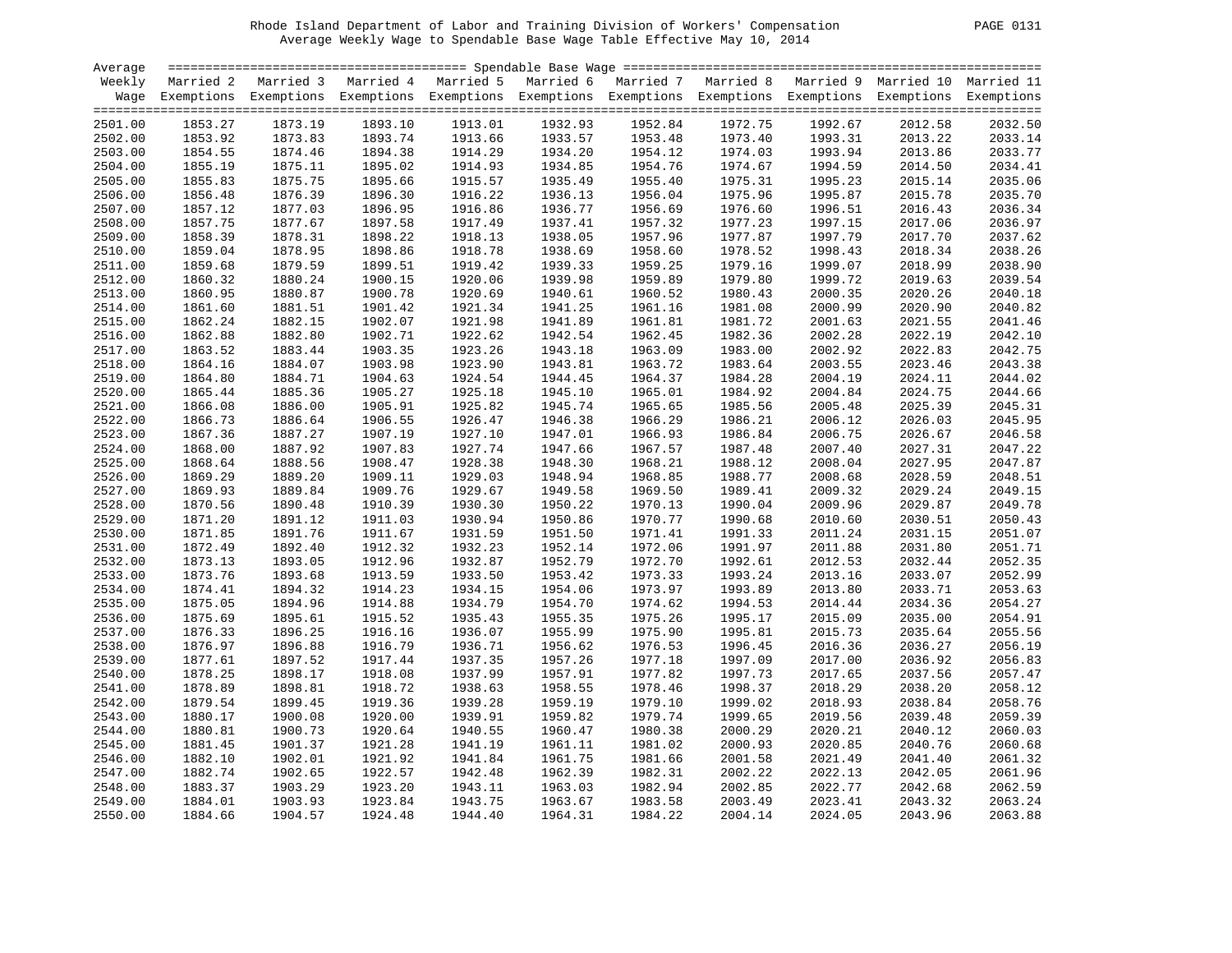| PAGE. |  |
|-------|--|
|       |  |

| Average |         |                                                                                                                    |                    |         |                    |         |         |         |         |         |
|---------|---------|--------------------------------------------------------------------------------------------------------------------|--------------------|---------|--------------------|---------|---------|---------|---------|---------|
| Weekly  |         | Married 2 Married 3 Married 4 Married 5 Married 6 Married 7 Married 8 Married 9 Married 10 Married 11              |                    |         |                    |         |         |         |         |         |
|         |         | Wage Exemptions Exemptions Exemptions Exemptions Exemptions Exemptions Exemptions Exemptions Exemptions Exemptions |                    |         |                    |         |         |         |         |         |
| 2551.00 | 1885.30 | 1905.21                                                                                                            | 1925.13            | 1945.04 | 1964.95            | 1984.87 | 2004.78 | 2024.69 | 2044.61 | 2064.52 |
| 2552.00 | 1885.94 | 1905.86                                                                                                            | 1925.77            | 1945.68 | 1965.60            | 1985.51 | 2005.42 | 2025.34 | 2045.25 | 2065.16 |
| 2553.00 | 1886.57 | 1906.49                                                                                                            | 1926.40            | 1946.31 | 1966.23            | 1986.14 | 2006.05 | 2025.97 | 2045.88 | 2065.80 |
| 2554.00 | 1887.22 | 1907.13                                                                                                            | 1927.04            | 1946.96 | 1966.87            | 1986.78 | 2006.70 | 2026.61 | 2046.52 | 2066.44 |
| 2555.00 | 1887.86 | 1907.77                                                                                                            | 1927.69            | 1947.60 | 1967.51            | 1987.43 | 2007.34 | 2027.25 | 2047.17 | 2067.08 |
| 2556.00 | 1888.50 | 1908.42                                                                                                            | 1928.33            | 1948.24 | 1968.16            | 1988.07 | 2007.98 | 2027.90 | 2047.81 | 2067.72 |
| 2557.00 | 1889.14 | 1909.06                                                                                                            | 1928.97            | 1948.88 | 1968.80            | 1988.71 | 2008.62 | 2028.54 | 2048.45 | 2068.37 |
| 2558.00 | 1889.78 | 1909.69                                                                                                            | 1929.60            | 1949.52 | 1969.43            | 1989.34 | 2009.26 | 2029.17 | 2049.08 | 2069.00 |
| 2559.00 | 1890.42 | 1910.33                                                                                                            | 1930.25            | 1950.16 | 1970.07            | 1989.99 | 2009.90 | 2029.81 | 2049.73 | 2069.64 |
|         |         | 1910.98                                                                                                            |                    | 1950.80 |                    |         |         |         |         | 2070.28 |
| 2560.00 | 1891.06 | 1911.62                                                                                                            | 1930.89<br>1931.53 | 1951.44 | 1970.72<br>1971.36 | 1990.63 | 2010.54 | 2030.46 | 2050.37 |         |
| 2561.00 | 1891.70 |                                                                                                                    |                    |         |                    | 1991.27 | 2011.18 | 2031.10 | 2051.01 | 2070.93 |
| 2562.00 | 1892.35 | 1912.26                                                                                                            | 1932.17            | 1952.09 | 1972.00            | 1991.91 | 2011.83 | 2031.74 | 2051.65 | 2071.57 |
| 2563.00 | 1892.98 | 1912.89                                                                                                            | 1932.81            | 1952.72 | 1972.63            | 1992.55 | 2012.46 | 2032.37 | 2052.29 | 2072.20 |
| 2564.00 | 1893.62 | 1913.54                                                                                                            | 1933.45            | 1953.36 | 1973.28            | 1993.19 | 2013.10 | 2033.02 | 2052.93 | 2072.84 |
| 2565.00 | 1894.26 | 1914.18                                                                                                            | 1934.09            | 1954.00 | 1973.92            | 1993.83 | 2013.74 | 2033.66 | 2053.57 | 2073.49 |
| 2566.00 | 1894.91 | 1914.82                                                                                                            | 1934.73            | 1954.65 | 1974.56            | 1994.47 | 2014.39 | 2034.30 | 2054.21 | 2074.13 |
| 2567.00 | 1895.55 | 1915.46                                                                                                            | 1935.38            | 1955.29 | 1975.20            | 1995.12 | 2015.03 | 2034.94 | 2054.86 | 2074.77 |
| 2568.00 | 1896.18 | 1916.10                                                                                                            | 1936.01            | 1955.92 | 1975.84            | 1995.75 | 2015.66 | 2035.58 | 2055.49 | 2075.40 |
| 2569.00 | 1896.82 | 1916.74                                                                                                            | 1936.65            | 1956.56 | 1976.48            | 1996.39 | 2016.30 | 2036.22 | 2056.13 | 2076.05 |
| 2570.00 | 1897.47 | 1917.38                                                                                                            | 1937.29            | 1957.21 | 1977.12            | 1997.03 | 2016.95 | 2036.86 | 2056.77 | 2076.69 |
| 2571.00 | 1898.11 | 1918.02                                                                                                            | 1937.94            | 1957.85 | 1977.76            | 1997.68 | 2017.59 | 2037.50 | 2057.42 | 2077.33 |
| 2572.00 | 1898.75 | 1918.67                                                                                                            | 1938.58            | 1958.49 | 1978.41            | 1998.32 | 2018.23 | 2038.15 | 2058.06 | 2077.97 |
| 2573.00 | 1899.38 | 1919.30                                                                                                            | 1939.21            | 1959.12 | 1979.04            | 1998.95 | 2018.86 | 2038.78 | 2058.69 | 2078.61 |
| 2574.00 | 1900.03 | 1919.94                                                                                                            | 1939.85            | 1959.77 | 1979.68            | 1999.59 | 2019.51 | 2039.42 | 2059.33 | 2079.25 |
| 2575.00 | 1900.67 | 1920.58                                                                                                            | 1940.50            | 1960.41 | 1980.32            | 2000.24 | 2020.15 | 2040.06 | 2059.98 | 2079.89 |
| 2576.00 | 1901.31 | 1921.23                                                                                                            | 1941.14            | 1961.05 | 1980.97            | 2000.88 | 2020.79 | 2040.71 | 2060.62 | 2080.53 |
| 2577.00 | 1901.95 | 1921.87                                                                                                            | 1941.78            | 1961.69 | 1981.61            | 2001.52 | 2021.43 | 2041.35 | 2061.26 | 2081.18 |
| 2578.00 | 1902.59 | 1922.50                                                                                                            | 1942.41            | 1962.33 | 1982.24            | 2002.15 | 2022.07 | 2041.98 | 2061.89 | 2081.81 |
| 2579.00 | 1903.23 | 1923.14                                                                                                            | 1943.06            | 1962.97 | 1982.88            | 2002.80 | 2022.71 | 2042.62 | 2062.54 | 2082.45 |
| 2580.00 | 1903.87 | 1923.79                                                                                                            | 1943.70            | 1963.61 | 1983.53            | 2003.44 | 2023.35 | 2043.27 | 2063.18 | 2083.09 |
| 2581.00 | 1904.51 | 1924.43                                                                                                            | 1944.34            | 1964.25 | 1984.17            | 2004.08 | 2023.99 | 2043.91 | 2063.82 | 2083.74 |
| 2582.00 | 1905.16 | 1925.07                                                                                                            | 1944.98            | 1964.90 | 1984.81            | 2004.72 | 2024.64 | 2044.55 | 2064.46 | 2084.38 |
| 2583.00 | 1905.79 | 1925.70                                                                                                            | 1945.62            | 1965.53 | 1985.44            | 2005.36 | 2025.27 | 2045.18 | 2065.10 | 2085.01 |
| 2584.00 | 1906.43 | 1926.35                                                                                                            | 1946.26            | 1966.17 | 1986.09            | 2006.00 | 2025.91 | 2045.83 | 2065.74 | 2085.65 |
| 2585.00 | 1907.07 | 1926.99                                                                                                            | 1946.90            | 1966.81 | 1986.73            | 2006.64 | 2026.55 | 2046.47 | 2066.38 | 2086.30 |
| 2586.00 | 1907.72 | 1927.63                                                                                                            | 1947.54            | 1967.46 | 1987.37            | 2007.28 | 2027.20 | 2047.11 | 2067.02 | 2086.94 |
| 2587.00 | 1908.36 | 1928.27                                                                                                            | 1948.19            | 1968.10 | 1988.01            | 2007.93 | 2027.84 | 2047.75 | 2067.67 | 2087.58 |
| 2588.00 | 1908.99 | 1928.91                                                                                                            | 1948.82            | 1968.73 | 1988.65            | 2008.56 | 2028.47 | 2048.39 | 2068.30 | 2088.21 |
| 2589.00 | 1909.63 | 1929.55                                                                                                            | 1949.46            | 1969.37 | 1989.29            | 2009.20 | 2029.11 | 2049.03 | 2068.94 | 2088.86 |
| 2590.00 | 1910.28 | 1930.19                                                                                                            | 1950.10            | 1970.02 | 1989.93            | 2009.84 | 2029.76 | 2049.67 | 2069.58 | 2089.50 |
| 2591.00 | 1910.92 | 1930.83                                                                                                            | 1950.75            | 1970.66 | 1990.57            | 2010.49 | 2030.40 | 2050.31 | 2070.23 | 2090.14 |
| 2592.00 | 1911.56 | 1931.48                                                                                                            | 1951.39            | 1971.30 | 1991.22            | 2011.13 | 2031.04 | 2050.96 | 2070.87 | 2090.78 |
| 2593.00 | 1912.19 | 1932.11                                                                                                            | 1952.02            | 1971.93 | 1991.85            | 2011.76 | 2031.67 | 2051.59 | 2071.50 | 2091.42 |
| 2594.00 | 1912.84 | 1932.75                                                                                                            | 1952.66            | 1972.58 | 1992.49            | 2012.40 | 2032.32 | 2052.23 | 2072.14 | 2092.06 |
| 2595.00 | 1913.48 | 1933.39                                                                                                            | 1953.31            | 1973.22 | 1993.13            | 2013.05 | 2032.96 | 2052.87 | 2072.79 | 2092.70 |
| 2596.00 | 1914.12 | 1934.04                                                                                                            | 1953.95            | 1973.86 | 1993.78            | 2013.69 | 2033.60 | 2053.52 | 2073.43 | 2093.34 |
| 2597.00 | 1914.76 | 1934.68                                                                                                            | 1954.59            | 1974.50 | 1994.42            | 2014.33 | 2034.24 | 2054.16 | 2074.07 | 2093.99 |
| 2598.00 | 1915.40 | 1935.31                                                                                                            | 1955.22            | 1975.14 | 1995.05            | 2014.96 | 2034.88 | 2054.79 | 2074.70 | 2094.62 |
| 2599.00 | 1916.04 | 1935.95                                                                                                            | 1955.87            | 1975.78 | 1995.69            | 2015.61 | 2035.52 | 2055.43 | 2075.35 | 2095.26 |
| 2600.00 | 1916.68 | 1936.60                                                                                                            | 1956.51            | 1976.42 | 1996.34            | 2016.25 | 2036.16 | 2056.08 | 2075.99 | 2095.90 |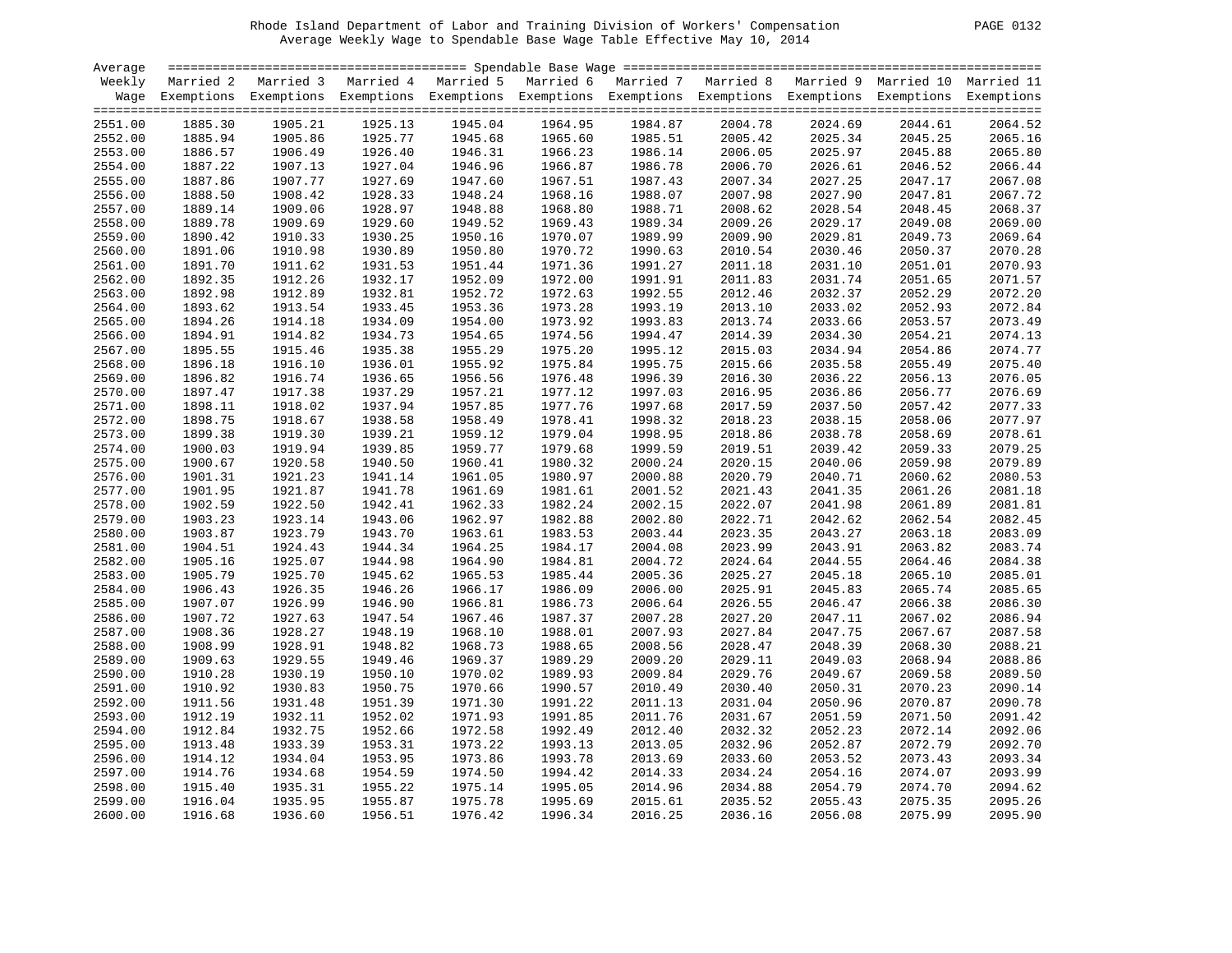| PAGE |  |
|------|--|
|      |  |

| Average |         |                                                                                                                    |         |         |         |         |         |         |         |         |
|---------|---------|--------------------------------------------------------------------------------------------------------------------|---------|---------|---------|---------|---------|---------|---------|---------|
| Weekly  |         | Married 2 Married 3 Married 4 Married 5 Married 6 Married 7 Married 8 Married 9 Married 10 Married 11              |         |         |         |         |         |         |         |         |
|         |         | Wage Exemptions Exemptions Exemptions Exemptions Exemptions Exemptions Exemptions Exemptions Exemptions Exemptions |         |         |         |         |         |         |         |         |
| 2601.00 | 1917.32 | 1937.24                                                                                                            | 1957.15 | 1977.06 | 1996.98 | 2016.89 | 2036.80 | 2056.72 | 2076.63 | 2096.55 |
| 2602.00 | 1917.97 | 1937.88                                                                                                            | 1957.79 | 1977.71 | 1997.62 | 2017.53 | 2037.45 | 2057.36 | 2077.27 | 2097.19 |
| 2603.00 | 1918.60 | 1938.51                                                                                                            | 1958.43 | 1978.34 | 1998.25 | 2018.17 | 2038.08 | 2057.99 | 2077.91 | 2097.82 |
| 2604.00 | 1919.24 | 1939.16                                                                                                            | 1959.07 | 1978.98 | 1998.90 | 2018.81 | 2038.72 | 2058.64 | 2078.55 | 2098.46 |
| 2605.00 | 1919.88 | 1939.80                                                                                                            | 1959.71 | 1979.62 | 1999.54 | 2019.45 | 2039.36 | 2059.28 | 2079.19 | 2099.11 |
| 2606.00 | 1920.53 | 1940.44                                                                                                            | 1960.35 | 1980.27 | 2000.18 | 2020.09 | 2040.01 | 2059.92 | 2079.83 | 2099.75 |
| 2607.00 | 1921.17 | 1941.08                                                                                                            | 1961.00 | 1980.91 | 2000.82 | 2020.74 | 2040.65 | 2060.56 | 2080.48 | 2100.39 |
| 2608.00 | 1921.80 | 1941.72                                                                                                            | 1961.63 | 1981.54 | 2001.46 | 2021.37 | 2041.28 | 2061.20 | 2081.11 | 2101.02 |
| 2609.00 | 1922.44 | 1942.36                                                                                                            | 1962.27 | 1982.18 | 2002.10 | 2022.01 | 2041.92 | 2061.84 | 2081.75 | 2101.67 |
| 2610.00 | 1923.09 | 1943.00                                                                                                            | 1962.91 | 1982.83 | 2002.74 | 2022.65 | 2042.57 | 2062.48 | 2082.39 | 2102.31 |
| 2611.00 | 1923.73 | 1943.64                                                                                                            | 1963.56 | 1983.47 | 2003.38 | 2023.30 | 2043.21 | 2063.12 | 2083.04 | 2102.95 |
| 2612.00 | 1924.37 | 1944.29                                                                                                            | 1964.20 | 1984.11 | 2004.03 | 2023.94 | 2043.85 | 2063.77 | 2083.68 | 2103.59 |
| 2613.00 | 1925.00 | 1944.92                                                                                                            | 1964.83 | 1984.74 | 2004.66 | 2024.57 | 2044.48 | 2064.40 | 2084.31 | 2104.23 |
| 2614.00 | 1925.65 | 1945.56                                                                                                            | 1965.47 | 1985.39 | 2005.30 | 2025.21 | 2045.13 | 2065.04 | 2084.95 | 2104.87 |
| 2615.00 | 1926.29 | 1946.20                                                                                                            | 1966.12 | 1986.03 | 2005.94 | 2025.86 | 2045.77 | 2065.68 | 2085.60 | 2105.51 |
| 2616.00 | 1926.93 | 1946.85                                                                                                            | 1966.76 | 1986.67 | 2006.59 | 2026.50 | 2046.41 | 2066.33 | 2086.24 | 2106.15 |
| 2617.00 | 1927.57 | 1947.49                                                                                                            | 1967.40 | 1987.31 | 2007.23 | 2027.14 | 2047.05 | 2066.97 | 2086.88 | 2106.80 |
| 2618.00 | 1928.21 | 1948.12                                                                                                            | 1968.03 | 1987.95 | 2007.86 | 2027.77 | 2047.69 | 2067.60 | 2087.51 | 2107.43 |
| 2619.00 | 1928.85 | 1948.76                                                                                                            | 1968.68 | 1988.59 | 2008.50 | 2028.42 | 2048.33 | 2068.24 | 2088.16 | 2108.07 |
| 2620.00 | 1929.49 | 1949.41                                                                                                            | 1969.32 | 1989.23 | 2009.15 | 2029.06 | 2048.97 | 2068.89 | 2088.80 | 2108.71 |
| 2621.00 | 1930.13 | 1950.05                                                                                                            | 1969.96 | 1989.87 | 2009.79 | 2029.70 | 2049.61 | 2069.53 | 2089.44 | 2109.36 |
| 2622.00 | 1930.78 | 1950.69                                                                                                            | 1970.60 | 1990.52 | 2010.43 | 2030.34 | 2050.26 | 2070.17 | 2090.08 | 2110.00 |
| 2623.00 | 1931.41 | 1951.32                                                                                                            | 1971.24 | 1991.15 | 2011.06 | 2030.98 | 2050.89 | 2070.80 | 2090.72 | 2110.63 |
| 2624.00 | 1932.05 | 1951.97                                                                                                            | 1971.88 | 1991.79 | 2011.71 | 2031.62 | 2051.53 | 2071.45 | 2091.36 | 2111.27 |
| 2625.00 | 1932.69 | 1952.61                                                                                                            | 1972.52 | 1992.43 | 2012.35 | 2032.26 | 2052.17 | 2072.09 | 2092.00 | 2111.92 |
| 2626.00 | 1933.34 | 1953.25                                                                                                            | 1973.16 | 1993.08 | 2012.99 | 2032.90 | 2052.82 | 2072.73 | 2092.64 | 2112.56 |
| 2627.00 | 1933.98 | 1953.89                                                                                                            | 1973.81 | 1993.72 | 2013.63 | 2033.55 | 2053.46 | 2073.37 | 2093.29 | 2113.20 |
| 2628.00 | 1934.61 | 1954.53                                                                                                            | 1974.44 | 1994.35 | 2014.27 | 2034.18 | 2054.09 | 2074.01 | 2093.92 | 2113.83 |
| 2629.00 | 1935.25 | 1955.17                                                                                                            | 1975.08 | 1994.99 | 2014.91 | 2034.82 | 2054.73 | 2074.65 | 2094.56 | 2114.48 |
| 2630.00 | 1935.90 | 1955.81                                                                                                            | 1975.72 | 1995.64 | 2015.55 | 2035.46 | 2055.38 | 2075.29 | 2095.20 | 2115.12 |
| 2631.00 | 1936.54 | 1956.45                                                                                                            | 1976.37 | 1996.28 | 2016.19 | 2036.11 | 2056.02 | 2075.93 | 2095.85 | 2115.76 |
| 2632.00 | 1937.18 | 1957.10                                                                                                            | 1977.01 | 1996.92 | 2016.84 | 2036.75 | 2056.66 | 2076.58 | 2096.49 | 2116.40 |
| 2633.00 | 1937.81 | 1957.73                                                                                                            | 1977.64 | 1997.55 | 2017.47 | 2037.38 | 2057.29 | 2077.21 | 2097.12 | 2117.04 |
| 2634.00 | 1938.46 | 1958.37                                                                                                            | 1978.28 | 1998.20 | 2018.11 | 2038.02 | 2057.94 | 2077.85 | 2097.76 | 2117.68 |
| 2635.00 | 1939.10 | 1959.01                                                                                                            | 1978.93 | 1998.84 | 2018.75 | 2038.67 | 2058.58 | 2078.49 | 2098.41 | 2118.32 |
| 2636.00 | 1939.74 | 1959.66                                                                                                            | 1979.57 | 1999.48 | 2019.40 | 2039.31 | 2059.22 | 2079.14 | 2099.05 | 2118.96 |
| 2637.00 | 1940.38 | 1960.30                                                                                                            | 1980.21 | 2000.12 | 2020.04 | 2039.95 | 2059.86 | 2079.78 | 2099.69 | 2119.61 |
| 2638.00 | 1941.02 | 1960.93                                                                                                            | 1980.84 | 2000.76 | 2020.67 | 2040.58 | 2060.50 | 2080.41 | 2100.32 | 2120.24 |
| 2639.00 | 1941.66 | 1961.57                                                                                                            | 1981.49 | 2001.40 | 2021.31 | 2041.23 | 2061.14 | 2081.05 | 2100.97 | 2120.88 |
| 2640.00 | 1942.30 | 1962.22                                                                                                            | 1982.13 | 2002.04 | 2021.96 | 2041.87 | 2061.78 | 2081.70 | 2101.61 | 2121.52 |
| 2641.00 | 1942.94 | 1962.86                                                                                                            | 1982.77 | 2002.68 | 2022.60 | 2042.51 | 2062.42 | 2082.34 | 2102.25 | 2122.17 |
| 2642.00 | 1943.59 | 1963.50                                                                                                            | 1983.41 | 2003.33 | 2023.24 | 2043.15 | 2063.07 | 2082.98 | 2102.89 | 2122.81 |
| 2643.00 | 1944.22 | 1964.13                                                                                                            | 1984.05 | 2003.96 | 2023.87 | 2043.79 | 2063.70 | 2083.61 | 2103.53 | 2123.44 |
| 2644.00 | 1944.86 | 1964.78                                                                                                            | 1984.69 | 2004.60 | 2024.52 | 2044.43 | 2064.34 | 2084.26 | 2104.17 | 2124.08 |
| 2645.00 | 1945.50 | 1965.42                                                                                                            | 1985.33 | 2005.24 | 2025.16 | 2045.07 | 2064.98 | 2084.90 | 2104.81 | 2124.73 |
| 2646.00 | 1946.13 | 1966.06                                                                                                            | 1985.97 | 2005.89 | 2025.80 | 2045.71 | 2065.63 | 2085.54 | 2105.45 | 2125.37 |
| 2647.00 | 1946.76 | 1966.70                                                                                                            | 1986.62 | 2006.53 | 2026.44 | 2046.36 | 2066.27 | 2086.18 | 2106.10 | 2126.01 |
| 2648.00 | 1947.38 | 1967.34                                                                                                            | 1987.25 | 2007.16 | 2027.08 | 2046.99 | 2066.90 | 2086.82 | 2106.73 | 2126.64 |
| 2649.00 | 1948.01 | 1967.98                                                                                                            | 1987.89 | 2007.80 | 2027.72 | 2047.63 | 2067.54 | 2087.46 | 2107.37 | 2127.29 |
| 2650.00 | 1948.64 | 1968.62                                                                                                            | 1988.53 | 2008.45 | 2028.36 | 2048.27 | 2068.19 | 2088.10 | 2108.01 | 2127.93 |
|         |         |                                                                                                                    |         |         |         |         |         |         |         |         |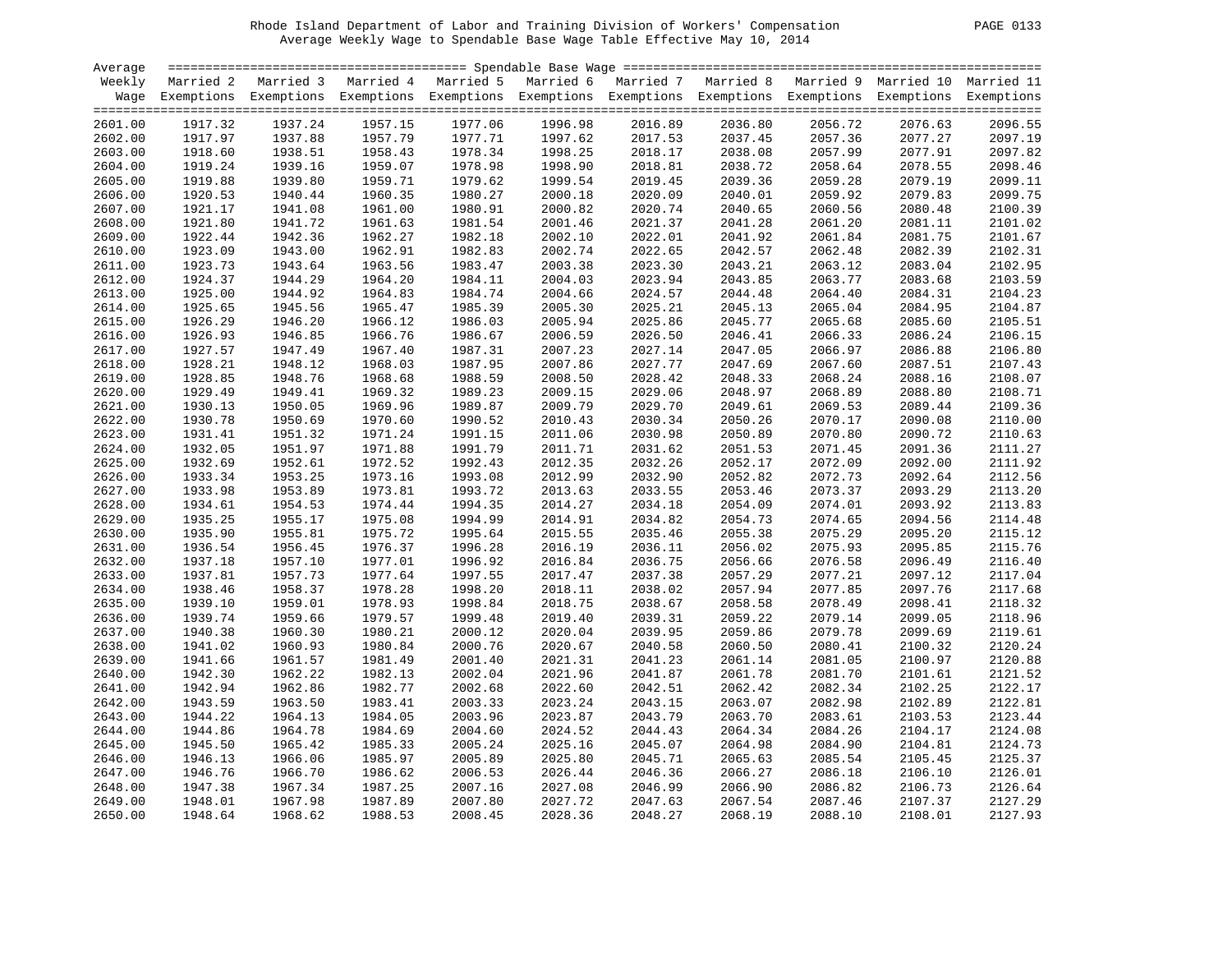| PAGE. | 01 |
|-------|----|
|       |    |

| Average            |                    |                                                                                                                    |                    |                    |                    |                    |                    |                    |                    |                    |
|--------------------|--------------------|--------------------------------------------------------------------------------------------------------------------|--------------------|--------------------|--------------------|--------------------|--------------------|--------------------|--------------------|--------------------|
| Weekly             |                    | Married 2 Married 3 Married 4 Married 5 Married 6 Married 7 Married 8 Married 9 Married 10 Married 11              |                    |                    |                    |                    |                    |                    |                    |                    |
|                    |                    | Wage Exemptions Exemptions Exemptions Exemptions Exemptions Exemptions Exemptions Exemptions Exemptions Exemptions |                    |                    |                    |                    |                    |                    |                    |                    |
| 2651.00            | 1949.27            | 1969.26                                                                                                            | 1989.18            | 2009.09            | 2029.00            | 2048.92            | 2068.83            | 2088.74            | 2108.66            | 2128.57            |
| 2652.00            | 1949.90            | 1969.91                                                                                                            | 1989.82            | 2009.73            | 2029.65            | 2049.56            | 2069.47            | 2089.39            | 2109.30            | 2129.21            |
| 2653.00            | 1950.52            | 1970.54                                                                                                            | 1990.45            | 2010.36            | 2030.28            | 2049.56<br>2050.19 | 2070.10            | 2090.02            | 2109.93            | 2129.85            |
| 2654.00            | 1951.15            | 1971.18                                                                                                            | 1991.09            | 2011.01            | 2030.92            | 2050.83            | 2070.75            | 2090.66            | 2110.57            | 2130.49            |
| 2655.00            | 1951.78            | 1971.82                                                                                                            | 1991.74            | 2011.65            | 2031.56            | 2051.48            | 2071.39            | 2091.30            | 2111.22            | 2131.13            |
| 2656.00            | 1952.41            | 1972.47                                                                                                            | 1992.38            | 2012.29            | 2032.21            | 2052.12            | 2072.03            | 2091.95            | 2111.86            | 2131.77            |
| 2657.00            | 1953.04            | 1973.11                                                                                                            | 1993.02            | 2012.93            | 2032.85            | 2052.76            | 2072.67            | 2092.59            | 2112.50            | 2132.42            |
| 2658.00            | 1953.66            | 1973.74                                                                                                            | 1993.65            | 2013.57            | 2033.48            | 2053.39            | 2073.31            | 2093.22            | 2113.13            | 2133.05            |
| 2659.00            | 1954.29            | 1974.38                                                                                                            | 1994.30            | 2014.21            | 2034.12            | 2054.04            | 2073.95            | 2093.86            | 2113.78            | 2133.69            |
| 2660.00            | 1954.92            | 1975.03                                                                                                            | 1994.94            | 2014.85            | 2034.77            | 2054.68            | 2074.59            | 2094.51            | 2114.42            | 2134.33            |
| 2661.00            | 1955.55            | 1975.67                                                                                                            | 1995.58            | 2015.49            | 2035.41            | 2055.32            | 2075.23            | 2095.15            | 2115.06            | 2134.98            |
| 2662.00            | 1956.18            | 1976.31                                                                                                            | 1996.22            | 2016.14            | 2036.05            | 2055.96            | 2075.88            | 2095.79            | 2115.70            | 2135.62            |
| 2663.00            | 1956.80            | 1976.94                                                                                                            | 1996.86            | 2016.77            | 2036.68            | 2056.60            | 2076.51            | 2096.42            | 2116.34            | 2136.25            |
| 2664.00            | 1957.43            | 1977.58                                                                                                            | 1997.50            | 2017.41            | 2037.33            | 2057.24            | 2077.15            | 2097.07            | 2116.98            | 2136.89            |
|                    | 1958.06            | 1978.21                                                                                                            | 1998.14            | 2018.05            | 2037.97            |                    | 2077.79            |                    |                    | 2137.54            |
| 2665.00            | 1958.69            | 1978.84                                                                                                            | 1998.78            |                    | 2038.61            | 2057.88<br>2058.52 | 2078.44            | 2097.71<br>2098.35 | 2117.62            | 2138.18            |
| 2666.00            | 1959.32            | 1979.47                                                                                                            | 1999.43            | 2018.70<br>2019.34 | 2039.25            | 2059.17            | 2079.08            | 2098.99            | 2118.26            | 2138.82            |
| 2667.00<br>2668.00 | 1959.94            | 1980.09                                                                                                            | 2000.06            | 2019.97            | 2039.89            | 2059.80            | 2079.71            | 2099.63            | 2118.91<br>2119.54 | 2139.45            |
| 2669.00            | 1960.57            | 1980.72                                                                                                            | 2000.70            | 2020.61            | 2040.53            | 2060.44            | 2080.35            | 2100.27            | 2120.18            | 2140.10            |
| 2670.00            | 1961.20            | 1981.35                                                                                                            | 2001.34            | 2021.26            | 2041.17            | 2061.08            | 2081.00            | 2100.91            | 2120.82            | 2140.74            |
| 2671.00            | 1961.83            | 1981.98                                                                                                            | 2001.99            | 2021.90            | 2041.81            | 2061.73            | 2081.64            | 2101.55            | 2121.47            | 2141.38            |
| 2672.00            | 1962.46            | 1982.61                                                                                                            | 2002.63            | 2022.54            | 2042.46            | 2062.37            | 2082.28            | 2102.20            | 2122.11            | 2142.02            |
| 2673.00            | 1963.08            | 1983.23                                                                                                            | 2003.26            | 2023.17            | 2043.09            | 2063.00            | 2082.91            | 2102.83            | 2122.74            | 2142.66            |
| 2674.00            | 1963.71            | 1983.86                                                                                                            | 2003.90            | 2023.82            | 2043.73            | 2063.64            | 2083.56            | 2103.47            | 2123.38            | 2143.30            |
| 2675.00            | 1964.34            | 1984.49                                                                                                            | 2004.55            | 2024.46            | 2044.37            | 2064.29            | 2084.20            | 2104.11            | 2124.03            | 2143.94            |
| 2676.00            | 1964.97            | 1985.12                                                                                                            | 2005.19            | 2025.10            | 2045.02            | 2064.93            | 2084.84            | 2104.76            | 2124.67            | 2144.58            |
| 2677.00            | 1965.60            | 1985.75                                                                                                            | 2005.83            | 2025.74            | 2045.66            | 2065.57            | 2085.48            | 2105.40            | 2125.31            | 2145.23            |
| 2678.00            | 1966.22            | 1986.37                                                                                                            | 2006.46            | 2026.38            | 2046.29            | 2066.20            | 2086.12            | 2106.03            | 2125.94            | 2145.86            |
| 2679.00            | 1966.85            | 1987.00                                                                                                            | 2007.11            | 2027.02            | 2046.93            | 2066.85            | 2086.76            | 2106.67            | 2126.59            | 2146.50            |
| 2680.00            | 1967.48            | 1987.63                                                                                                            | 2007.75            | 2027.66            | 2047.58            | 2067.49            | 2087.40            | 2107.32            | 2127.23            | 2147.14            |
| 2681.00            | 1968.11            | 1988.26                                                                                                            | 2008.39            | 2028.30            | 2048.22            | 2068.13            | 2088.04            | 2107.96            | 2127.87            | 2147.79            |
| 2682.00            | 1968.74            | 1988.89                                                                                                            | 2009.03            | 2028.95            | 2048.86            | 2068.77            | 2088.69            | 2108.60            | 2128.51            | 2148.43            |
| 2683.00            | 1969.36            | 1989.51                                                                                                            | 2009.67            | 2029.58            | 2049.49            | 2069.41            | 2089.32            | 2109.23            | 2129.15            | 2149.06            |
| 2684.00            | 1969.99            | 1990.14                                                                                                            | 2010.30            | 2030.22            | 2050.14            | 2070.05            | 2089.96            | 2109.88            | 2129.79            | 2149.70            |
| 2685.00            | 1970.62            | 1990.77                                                                                                            | 2010.93            | 2030.86            | 2050.78            | 2070.69            | 2090.60            | 2110.52            | 2130.43            | 2150.35            |
| 2686.00            | 1971.25            | 1991.40                                                                                                            | 2011.56            | 2031.51            | 2051.42            | 2071.33            | 2091.25            | 2111.16            | 2131.07            | 2150.99            |
| 2687.00            | 1971.88            | 1992.03                                                                                                            | 2012.19            | 2032.15            | 2052.06            | 2071.98            | 2091.89            | 2111.80            | 2131.72            | 2151.63            |
| 2688.00            | 1972.50            | 1992.65                                                                                                            | 2012.81            | 2032.78            | 2052.70            | 2072.61            | 2092.52            | 2112.44            | 2132.35            | 2152.26            |
|                    | 1973.13            | 1993.28                                                                                                            |                    | 2033.42            | 2053.34            | 2073.25            | 2093.16            |                    |                    |                    |
| 2689.00            |                    |                                                                                                                    | 2013.44            |                    |                    |                    |                    | 2113.08            | 2132.99            | 2152.91<br>2153.55 |
| 2690.00            | 1973.76            | 1993.91                                                                                                            | 2014.07            | 2034.07            | 2053.98            | 2073.89            | 2093.81            | 2113.72            | 2133.63            | 2154.19            |
| 2691.00<br>2692.00 | 1974.39<br>1975.02 | 1994.54<br>1995.17                                                                                                 | 2014.70            | 2034.71<br>2035.35 | 2054.62<br>2055.27 | 2074.54            | 2094.45            | 2114.36            | 2134.28            |                    |
| 2693.00            | 1975.64            | 1995.79                                                                                                            | 2015.33<br>2015.95 | 2035.98            | 2055.90            | 2075.18<br>2075.81 | 2095.09<br>2095.72 | 2115.01<br>2115.64 | 2134.92<br>2135.55 | 2154.83<br>2155.47 |
| 2694.00            | 1976.27            | 1996.42                                                                                                            | 2016.58            | 2036.63            | 2056.54            | 2076.45            | 2096.37            | 2116.28            | 2136.19            | 2156.11            |
|                    |                    | 1997.05                                                                                                            |                    | 2037.27            |                    | 2077.10            |                    | 2116.92            |                    | 2156.75            |
| 2695.00            | 1976.90            | 1997.68                                                                                                            | 2017.21            |                    | 2057.18            |                    | 2097.01            |                    | 2136.84            | 2157.39            |
| 2696.00<br>2697.00 | 1977.53<br>1978.16 | 1998.31                                                                                                            | 2017.84            | 2037.91<br>2038.55 | 2057.83            | 2077.74            | 2097.65<br>2098.29 | 2117.57            | 2137.48            | 2158.04            |
|                    |                    |                                                                                                                    | 2018.47            | 2039.19            | 2058.47            | 2078.38            |                    | 2118.21            | 2138.12            | 2158.67            |
| 2698.00            | 1978.78<br>1979.41 | 1998.93<br>1999.56                                                                                                 | 2019.09            | 2039.83            | 2059.10<br>2059.74 | 2079.01<br>2079.66 | 2098.93<br>2099.57 | 2118.84<br>2119.48 | 2138.75<br>2139.40 | 2159.31            |
| 2699.00            |                    |                                                                                                                    | 2019.72            |                    |                    |                    |                    |                    |                    |                    |
| 2700.00            | 1980.04            | 2000.20                                                                                                            | 2020.35            | 2040.47            | 2060.39            | 2080.30            | 2100.21            | 2120.13            | 2140.04            | 2159.95            |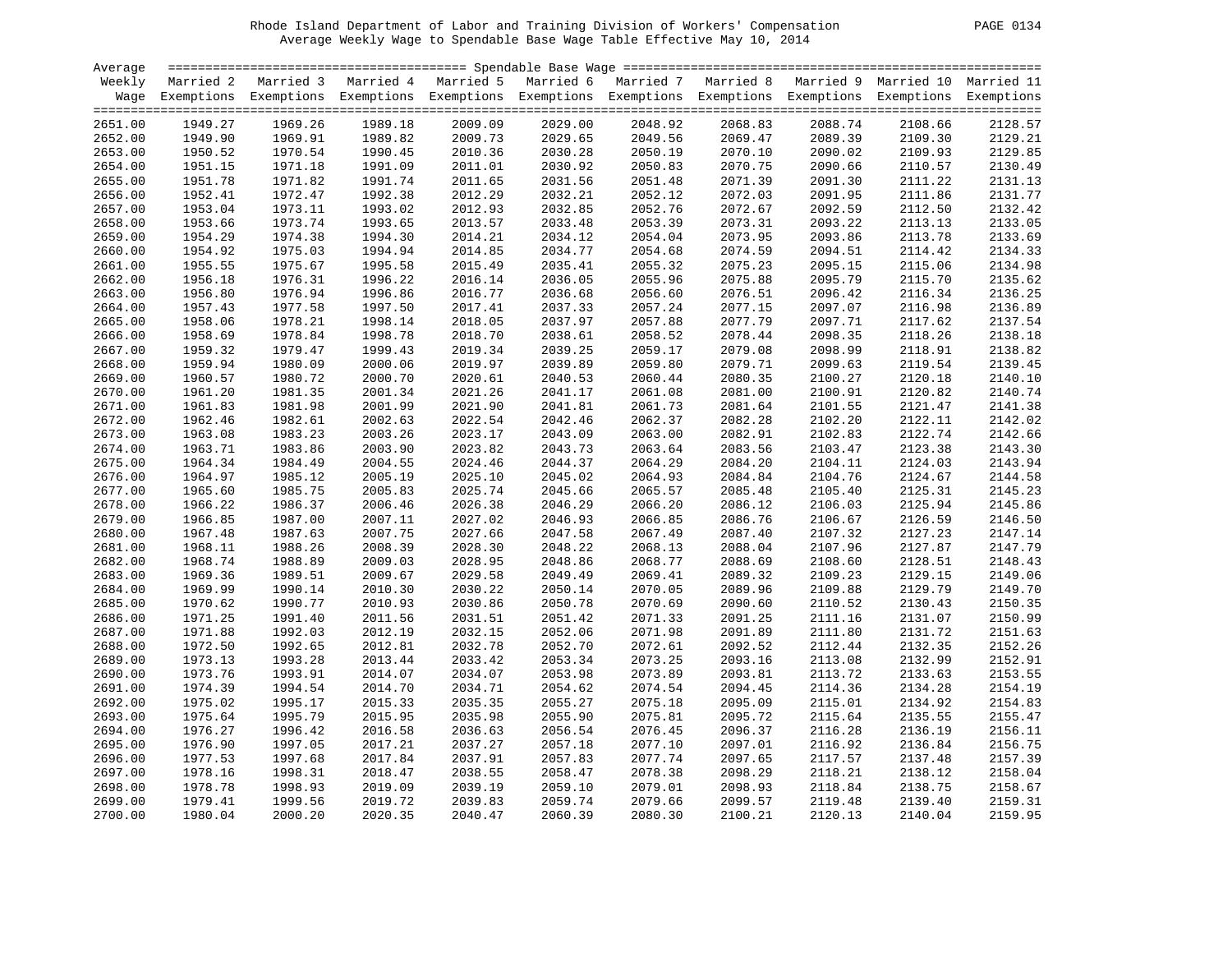| <b>PAGE</b> | 0135 |
|-------------|------|
|             |      |

| Average |         |                                                                                                                    |         |         |         |         |         |         |         |         |
|---------|---------|--------------------------------------------------------------------------------------------------------------------|---------|---------|---------|---------|---------|---------|---------|---------|
| Weekly  |         | Married 2 Married 3 Married 4 Married 5 Married 6 Married 7 Married 8 Married 9 Married 10 Married 11              |         |         |         |         |         |         |         |         |
|         |         | Wage Exemptions Exemptions Exemptions Exemptions Exemptions Exemptions Exemptions Exemptions Exemptions Exemptions |         |         |         |         |         |         |         |         |
|         |         |                                                                                                                    |         |         |         |         |         |         |         |         |
| 2701.00 | 1980.67 | 2000.83                                                                                                            | 2020.98 | 2041.11 | 2061.03 | 2080.94 | 2100.85 | 2120.77 | 2140.68 | 2160.60 |
| 2702.00 | 1981.30 | 2001.46                                                                                                            | 2021.61 | 2041.76 | 2061.67 | 2081.58 | 2101.50 | 2121.41 | 2141.32 | 2161.24 |
| 2703.00 | 1981.92 | 2002.08                                                                                                            | 2022.23 | 2042.38 | 2062.30 | 2082.22 | 2102.13 | 2122.04 | 2141.96 | 2161.87 |
| 2704.00 | 1982.55 | 2002.71                                                                                                            | 2022.86 | 2043.01 | 2062.95 | 2082.86 | 2102.77 | 2122.69 | 2142.60 | 2162.51 |
| 2705.00 | 1983.18 | 2003.34                                                                                                            | 2023.49 | 2043.64 | 2063.59 | 2083.50 | 2103.41 | 2123.33 | 2143.24 | 2163.16 |
| 2706.00 | 1983.81 | 2003.97                                                                                                            | 2024.12 | 2044.27 | 2064.23 | 2084.14 | 2104.06 | 2123.97 | 2143.88 | 2163.80 |
| 2707.00 | 1984.44 | 2004.60                                                                                                            | 2024.75 | 2044.90 | 2064.87 | 2084.79 | 2104.70 | 2124.61 | 2144.53 | 2164.44 |
| 2708.00 | 1985.06 | 2005.22                                                                                                            | 2025.37 | 2045.52 | 2065.51 | 2085.42 | 2105.33 | 2125.25 | 2145.16 | 2165.07 |
| 2709.00 | 1985.69 | 2005.85                                                                                                            | 2026.00 | 2046.15 | 2066.15 | 2086.06 | 2105.97 | 2125.89 | 2145.80 | 2165.72 |
| 2710.00 | 1986.32 | 2006.48                                                                                                            | 2026.63 | 2046.78 | 2066.79 | 2086.70 | 2106.62 | 2126.53 | 2146.44 | 2166.36 |
| 2711.00 | 1986.95 | 2007.11                                                                                                            | 2027.26 | 2047.41 | 2067.43 | 2087.35 | 2107.26 | 2127.17 | 2147.09 | 2167.00 |
| 2712.00 | 1987.58 | 2007.74                                                                                                            | 2027.89 | 2048.04 | 2068.08 | 2087.99 | 2107.90 | 2127.82 | 2147.73 | 2167.64 |
| 2713.00 | 1988.20 | 2008.36                                                                                                            | 2028.51 | 2048.66 | 2068.71 | 2088.62 | 2108.53 | 2128.45 | 2148.36 | 2168.28 |
| 2714.00 | 1988.83 | 2008.99                                                                                                            | 2029.14 | 2049.29 | 2069.35 | 2089.26 | 2109.18 | 2129.09 | 2149.00 | 2168.92 |
| 2715.00 | 1989.46 | 2009.62                                                                                                            | 2029.77 | 2049.92 | 2069.99 | 2089.91 | 2109.82 | 2129.73 | 2149.65 | 2169.56 |
| 2716.00 | 1990.09 | 2010.25                                                                                                            | 2030.40 | 2050.55 | 2070.64 | 2090.55 | 2110.46 | 2130.38 | 2150.29 | 2170.20 |
| 2717.00 | 1990.72 | 2010.88                                                                                                            | 2031.03 | 2051.18 | 2071.28 | 2091.19 | 2111.10 | 2131.02 | 2150.93 | 2170.85 |
| 2718.00 | 1991.34 | 2011.50                                                                                                            | 2031.65 | 2051.80 | 2071.91 | 2091.82 | 2111.74 | 2131.65 | 2151.56 | 2171.48 |
| 2719.00 | 1991.98 | 2012.13                                                                                                            | 2032.28 | 2052.43 | 2072.55 | 2092.47 | 2112.38 | 2132.29 | 2152.21 | 2172.12 |
| 2720.00 | 1992.61 | 2012.76                                                                                                            | 2032.91 | 2053.06 | 2073.20 | 2093.11 | 2113.02 | 2132.94 | 2152.85 | 2172.76 |
| 2721.00 | 1993.24 | 2013.39                                                                                                            | 2033.54 | 2053.69 | 2073.84 | 2093.75 | 2113.66 | 2133.58 | 2153.49 | 2173.41 |
| 2722.00 | 1993.87 | 2014.02                                                                                                            | 2034.17 | 2054.32 | 2074.47 | 2094.39 | 2114.31 | 2134.22 | 2154.13 | 2174.05 |
| 2723.00 | 1994.49 | 2014.64                                                                                                            | 2034.79 | 2054.94 | 2075.09 | 2095.03 | 2114.94 | 2134.85 | 2154.77 | 2174.68 |
| 2724.00 | 1995.12 | 2015.27                                                                                                            | 2035.42 | 2055.57 | 2075.72 | 2095.67 | 2115.58 | 2135.50 | 2155.41 | 2175.32 |
| 2725.00 | 1995.75 | 2015.90                                                                                                            | 2036.05 | 2056.20 | 2076.35 | 2096.31 | 2116.22 | 2136.14 | 2156.05 | 2175.97 |
| 2726.00 | 1996.38 | 2016.53                                                                                                            | 2036.68 | 2056.83 | 2076.98 | 2096.95 | 2116.87 | 2136.78 | 2156.69 | 2176.61 |
| 2727.00 | 1997.01 | 2017.16                                                                                                            | 2037.31 | 2057.46 | 2077.61 | 2097.60 | 2117.51 | 2137.42 | 2157.34 | 2177.25 |
| 2728.00 | 1997.63 | 2017.78                                                                                                            | 2037.93 | 2058.08 | 2078.23 | 2098.23 | 2118.14 | 2138.06 | 2157.97 | 2177.88 |
| 2729.00 | 1998.26 | 2018.41                                                                                                            | 2038.56 | 2058.71 | 2078.86 | 2098.87 | 2118.78 | 2138.70 | 2158.61 | 2178.53 |
| 2730.00 | 1998.89 | 2019.04                                                                                                            | 2039.19 | 2059.34 | 2079.49 | 2099.51 | 2119.43 | 2139.34 | 2159.25 | 2179.17 |
| 2731.00 | 1999.52 | 2019.67                                                                                                            | 2039.82 | 2059.97 | 2080.12 | 2100.16 | 2120.07 | 2139.98 | 2159.90 | 2179.81 |
| 2732.00 | 2000.15 | 2020.30                                                                                                            | 2040.45 | 2060.60 | 2080.75 | 2100.80 | 2120.71 | 2140.63 | 2160.54 | 2180.45 |
| 2733.00 | 2000.77 | 2020.92                                                                                                            | 2041.07 | 2061.22 | 2081.37 | 2101.43 | 2121.34 | 2141.26 | 2161.17 | 2181.09 |
| 2734.00 | 2001.40 | 2021.55                                                                                                            | 2041.70 | 2061.85 | 2082.00 | 2102.07 | 2121.99 | 2141.90 | 2161.81 | 2181.73 |
| 2735.00 | 2002.03 | 2022.18                                                                                                            | 2042.33 | 2062.48 | 2082.63 | 2102.72 | 2122.63 | 2142.54 | 2162.46 | 2182.37 |
| 2736.00 | 2002.66 | 2022.81                                                                                                            | 2042.96 | 2063.11 | 2083.26 | 2103.36 | 2123.27 | 2143.19 | 2163.10 | 2183.01 |
| 2737.00 | 2003.29 | 2023.44                                                                                                            | 2043.59 | 2063.74 | 2083.89 | 2104.00 | 2123.91 | 2143.83 | 2163.74 | 2183.66 |
| 2738.00 | 2003.91 | 2024.06                                                                                                            | 2044.21 | 2064.36 | 2084.51 | 2104.63 | 2124.55 | 2144.46 | 2164.37 | 2184.29 |
| 2739.00 | 2004.54 | 2024.69                                                                                                            | 2044.84 | 2064.99 | 2085.14 | 2105.28 | 2125.19 | 2145.10 | 2165.02 | 2184.93 |
| 2740.00 | 2005.17 | 2025.32                                                                                                            | 2045.47 | 2065.62 | 2085.77 | 2105.92 | 2125.83 | 2145.75 | 2165.66 | 2185.57 |
| 2741.00 | 2005.80 | 2025.95                                                                                                            | 2046.10 | 2066.25 | 2086.40 | 2106.56 | 2126.47 | 2146.39 | 2166.30 | 2186.22 |
| 2742.00 | 2006.43 | 2026.58                                                                                                            | 2046.73 | 2066.88 | 2087.03 | 2107.19 | 2127.12 | 2147.03 | 2166.94 | 2186.86 |
| 2743.00 | 2007.05 | 2027.20                                                                                                            | 2047.35 | 2067.50 | 2087.65 | 2107.81 | 2127.75 | 2147.66 | 2167.58 | 2187.49 |
| 2744.00 | 2007.68 | 2027.83                                                                                                            | 2047.98 | 2068.13 | 2088.29 | 2108.44 | 2128.39 | 2148.31 | 2168.22 | 2188.13 |
| 2745.00 | 2008.31 | 2028.46                                                                                                            | 2048.61 | 2068.76 | 2088.92 | 2109.07 | 2129.03 | 2148.95 | 2168.86 | 2188.78 |
| 2746.00 |         | 2029.09                                                                                                            | 2049.24 | 2069.39 | 2089.55 |         | 2129.68 |         |         | 2189.42 |
|         | 2008.94 |                                                                                                                    |         |         |         | 2109.70 |         | 2149.59 | 2169.50 |         |
| 2747.00 | 2009.57 | 2029.72                                                                                                            | 2049.87 | 2070.02 | 2090.18 | 2110.33 | 2130.32 | 2150.23 | 2170.15 | 2190.06 |
| 2748.00 | 2010.19 | 2030.34                                                                                                            | 2050.49 | 2070.64 | 2090.80 | 2110.95 | 2130.95 | 2150.87 | 2170.78 | 2190.69 |
| 2749.00 | 2010.82 | 2030.97                                                                                                            | 2051.12 | 2071.27 | 2091.43 | 2111.58 | 2131.59 | 2151.51 | 2171.42 | 2191.34 |
| 2750.00 | 2011.45 | 2031.60                                                                                                            | 2051.75 | 2071.90 | 2092.06 | 2112.21 | 2132.24 | 2152.15 | 2172.06 | 2191.98 |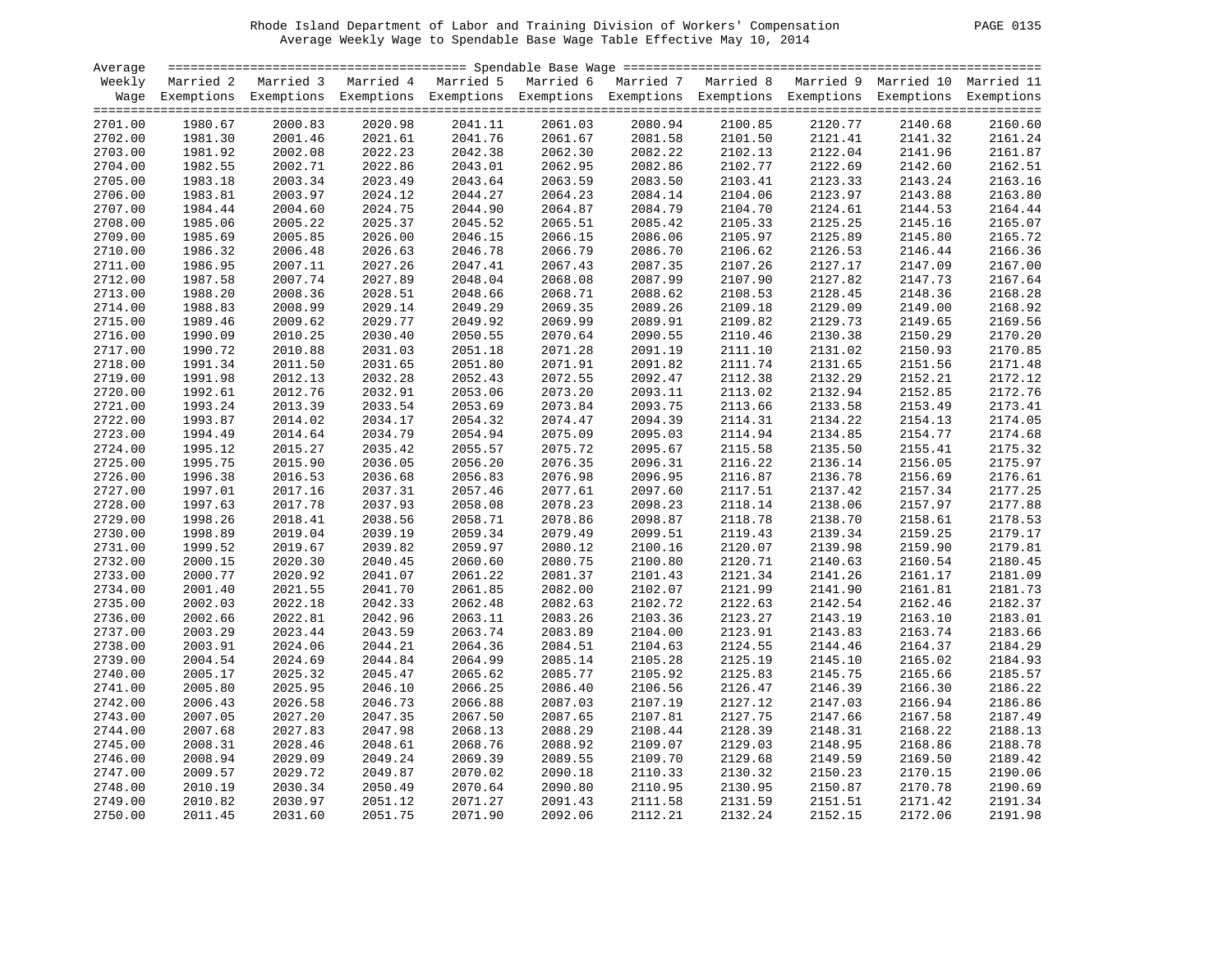| <b>PAGE</b> | 0136 |
|-------------|------|
|             |      |

| Average |         |                                                                                                                    |                    |                    |         |         |         |         |                    |         |
|---------|---------|--------------------------------------------------------------------------------------------------------------------|--------------------|--------------------|---------|---------|---------|---------|--------------------|---------|
| Weekly  |         | Married 2 Married 3 Married 4 Married 5 Married 6 Married 7 Married 8 Married 9 Married 10 Married 11              |                    |                    |         |         |         |         |                    |         |
|         |         | Wage Exemptions Exemptions Exemptions Exemptions Exemptions Exemptions Exemptions Exemptions Exemptions Exemptions |                    |                    |         |         |         |         |                    |         |
| 2751.00 | 2012.08 | 2032.23                                                                                                            | 2052.38            | 2072.53            | 2092.69 | 2112.84 | 2132.88 | 2152.79 | 2172.71            | 2192.62 |
| 2752.00 | 2012.71 | 2032.86                                                                                                            | 2053.01            | 2073.16            | 2093.32 | 2113.47 | 2133.52 | 2153.44 | 2173.35            | 2193.26 |
| 2753.00 | 2013.33 | 2033.48                                                                                                            |                    |                    | 2093.94 | 2114.09 | 2134.15 | 2154.07 |                    | 2193.90 |
| 2754.00 | 2013.96 | 2034.11                                                                                                            | 2053.63<br>2054.26 | 2073.78<br>2074.41 | 2094.57 | 2114.72 | 2134.80 | 2154.71 | 2173.98<br>2174.62 | 2194.54 |
| 2755.00 | 2014.59 | 2034.74                                                                                                            | 2054.89            | 2075.04            | 2095.20 | 2115.35 | 2135.44 | 2155.35 | 2175.27            | 2195.18 |
| 2756.00 | 2015.22 | 2035.37                                                                                                            | 2055.52            | 2075.67            | 2095.83 | 2115.98 | 2136.08 | 2156.00 | 2175.91            | 2195.82 |
| 2757.00 | 2015.85 | 2036.00                                                                                                            | 2056.15            | 2076.30            | 2096.46 | 2116.61 | 2136.72 | 2156.64 | 2176.55            | 2196.47 |
| 2758.00 |         | 2036.62                                                                                                            | 2056.77            | 2076.92            | 2097.08 |         | 2137.36 | 2157.27 |                    | 2197.10 |
|         | 2016.47 |                                                                                                                    |                    |                    |         | 2117.23 |         |         | 2177.18            |         |
| 2759.00 | 2017.10 | 2037.25                                                                                                            | 2057.40            | 2077.55            | 2097.71 | 2117.86 | 2138.00 | 2157.91 | 2177.83            | 2197.74 |
| 2760.00 | 2017.73 | 2037.88                                                                                                            | 2058.03            | 2078.18            | 2098.34 | 2118.49 | 2138.64 | 2158.56 | 2178.47            | 2198.38 |
| 2761.00 | 2018.36 | 2038.51                                                                                                            | 2058.66            | 2078.81            | 2098.97 | 2119.12 | 2139.27 | 2159.20 | 2179.11            | 2199.03 |
| 2762.00 | 2018.99 | 2039.14                                                                                                            | 2059.29            | 2079.44            | 2099.60 | 2119.75 | 2139.90 | 2159.84 | 2179.75            | 2199.67 |
| 2763.00 | 2019.61 | 2039.76                                                                                                            | 2059.91            | 2080.07            | 2100.22 | 2120.37 | 2140.52 | 2160.47 | 2180.39            | 2200.30 |
| 2764.00 | 2020.24 | 2040.39                                                                                                            | 2060.54            | 2080.70            | 2100.85 | 2121.00 | 2141.15 | 2161.12 | 2181.03            | 2200.94 |
| 2765.00 | 2020.87 | 2041.02                                                                                                            | 2061.17            | 2081.33            | 2101.48 | 2121.63 | 2141.78 | 2161.76 | 2181.67            | 2201.59 |
| 2766.00 | 2021.50 | 2041.65                                                                                                            | 2061.80            | 2081.96            | 2102.11 | 2122.26 | 2142.41 | 2162.40 | 2182.31            | 2202.23 |
| 2767.00 | 2022.13 | 2042.28                                                                                                            | 2062.43            | 2082.59            | 2102.74 | 2122.89 | 2143.04 | 2163.04 | 2182.96            | 2202.87 |
| 2768.00 | 2022.75 | 2042.90                                                                                                            | 2063.05            | 2083.21            | 2103.36 | 2123.51 | 2143.66 | 2163.68 | 2183.59            | 2203.50 |
| 2769.00 | 2023.38 | 2043.53                                                                                                            | 2063.68            | 2083.84            | 2103.99 | 2124.14 | 2144.29 | 2164.32 | 2184.23            | 2204.15 |
| 2770.00 | 2024.01 | 2044.16                                                                                                            | 2064.31            | 2084.47            | 2104.62 | 2124.77 | 2144.92 | 2164.96 | 2184.87            | 2204.79 |
| 2771.00 | 2024.64 | 2044.79                                                                                                            | 2064.94            | 2085.10            | 2105.25 | 2125.40 | 2145.55 | 2165.60 | 2185.52            | 2205.43 |
| 2772.00 | 2025.27 | 2045.42                                                                                                            | 2065.57            | 2085.73            | 2105.88 | 2126.03 | 2146.18 | 2166.25 | 2186.16            | 2206.07 |
| 2773.00 | 2025.89 | 2046.04                                                                                                            | 2066.19            | 2086.35            | 2106.50 | 2126.65 | 2146.80 | 2166.88 | 2186.79            | 2206.71 |
| 2774.00 | 2026.52 | 2046.67                                                                                                            | 2066.82            | 2086.98            | 2107.13 | 2127.28 | 2147.43 | 2167.52 | 2187.43            | 2207.35 |
| 2775.00 | 2027.15 | 2047.30                                                                                                            | 2067.45            | 2087.61            | 2107.76 | 2127.91 | 2148.06 | 2168.16 | 2188.08            | 2207.99 |
| 2776.00 | 2027.78 | 2047.93                                                                                                            | 2068.08            | 2088.24            | 2108.39 | 2128.54 | 2148.69 | 2168.81 | 2188.72            | 2208.63 |
| 2777.00 | 2028.41 | 2048.56                                                                                                            | 2068.71            | 2088.87            | 2109.02 | 2129.17 | 2149.32 | 2169.45 | 2189.36            | 2209.28 |
| 2778.00 | 2029.03 | 2049.18                                                                                                            | 2069.33            | 2089.49            | 2109.64 | 2129.79 | 2149.94 | 2170.08 | 2189.99            | 2209.91 |
| 2779.00 | 2029.66 | 2049.81                                                                                                            | 2069.96            | 2090.12            | 2110.27 | 2130.42 | 2150.57 | 2170.72 | 2190.64            | 2210.55 |
| 2780.00 | 2030.29 | 2050.44                                                                                                            | 2070.59            | 2090.75            | 2110.90 | 2131.05 | 2151.20 | 2171.35 | 2191.28            | 2211.19 |
| 2781.00 | 2030.92 | 2051.07                                                                                                            | 2071.23            | 2091.38            | 2111.53 | 2131.68 | 2151.83 | 2171.98 | 2191.92            | 2211.84 |
| 2782.00 | 2031.55 | 2051.70                                                                                                            | 2071.86            | 2092.01            | 2112.16 | 2132.31 | 2152.46 | 2172.61 | 2192.56            | 2212.48 |
| 2783.00 | 2032.17 | 2052.32                                                                                                            | 2072.48            | 2092.63            | 2112.78 | 2132.93 | 2153.08 | 2173.23 | 2193.20            | 2213.11 |
| 2784.00 | 2032.80 | 2052.95                                                                                                            | 2073.11            | 2093.26            | 2113.41 | 2133.56 | 2153.71 | 2173.86 | 2193.84            | 2213.75 |
| 2785.00 | 2033.43 | 2053.58                                                                                                            | 2073.74            | 2093.89            | 2114.04 | 2134.19 | 2154.34 | 2174.49 | 2194.48            | 2214.40 |
| 2786.00 | 2034.06 | 2054.21                                                                                                            | 2074.37            | 2094.52            | 2114.67 | 2134.82 | 2154.97 | 2175.12 | 2195.12            | 2215.04 |
| 2787.00 | 2034.69 | 2054.84                                                                                                            | 2075.00            | 2095.15            | 2115.30 | 2135.45 | 2155.60 | 2175.75 | 2195.77            | 2215.68 |
| 2788.00 | 2035.31 | 2055.46                                                                                                            | 2075.62            | 2095.77            | 2115.92 | 2136.07 | 2156.22 | 2176.38 | 2196.40            | 2216.31 |
| 2789.00 | 2035.94 | 2056.09                                                                                                            | 2076.25            | 2096.40            | 2116.55 | 2136.70 | 2156.85 | 2177.01 | 2197.04            | 2216.96 |
| 2790.00 | 2036.57 | 2056.72                                                                                                            | 2076.88            | 2097.03            | 2117.18 | 2137.33 | 2157.48 | 2177.64 | 2197.68            | 2217.60 |
| 2791.00 | 2037.20 | 2057.35                                                                                                            | 2077.51            | 2097.66            | 2117.81 | 2137.96 | 2158.11 | 2178.27 | 2198.33            | 2218.24 |
| 2792.00 | 2037.83 | 2057.98                                                                                                            | 2078.14            | 2098.29            | 2118.44 | 2138.59 | 2158.74 | 2178.90 | 2198.97            | 2218.88 |
| 2793.00 | 2038.45 | 2058.60                                                                                                            | 2078.76            | 2098.91            | 2119.06 | 2139.21 | 2159.36 | 2179.52 | 2199.60            | 2219.52 |
| 2794.00 | 2039.08 | 2059.23                                                                                                            | 2079.39            | 2099.54            | 2119.69 | 2139.84 | 2159.99 | 2180.15 | 2200.24            | 2220.16 |
| 2795.00 | 2039.71 | 2059.86                                                                                                            | 2080.02            | 2100.17            | 2120.32 | 2140.47 | 2160.62 | 2180.78 | 2200.89            | 2220.80 |
| 2796.00 | 2040.34 | 2060.49                                                                                                            | 2080.65            | 2100.80            | 2120.95 | 2141.10 | 2161.25 | 2181.41 | 2201.53            | 2221.44 |
| 2797.00 | 2040.97 | 2061.12                                                                                                            | 2081.28            | 2101.43            | 2121.58 | 2141.73 | 2161.88 | 2182.04 | 2202.17            | 2222.09 |
| 2798.00 | 2041.59 | 2061.74                                                                                                            | 2081.90            | 2102.05            | 2122.20 | 2142.35 | 2162.50 | 2182.66 | 2202.80            | 2222.72 |
| 2799.00 | 2042.22 | 2062.37                                                                                                            | 2082.53            | 2102.68            | 2122.83 | 2142.98 | 2163.13 | 2183.29 | 2203.44            | 2223.36 |
| 2800.00 | 2042.85 | 2063.01                                                                                                            | 2083.16            | 2103.31            | 2123.46 | 2143.61 | 2163.76 | 2183.92 | 2204.07            | 2224.00 |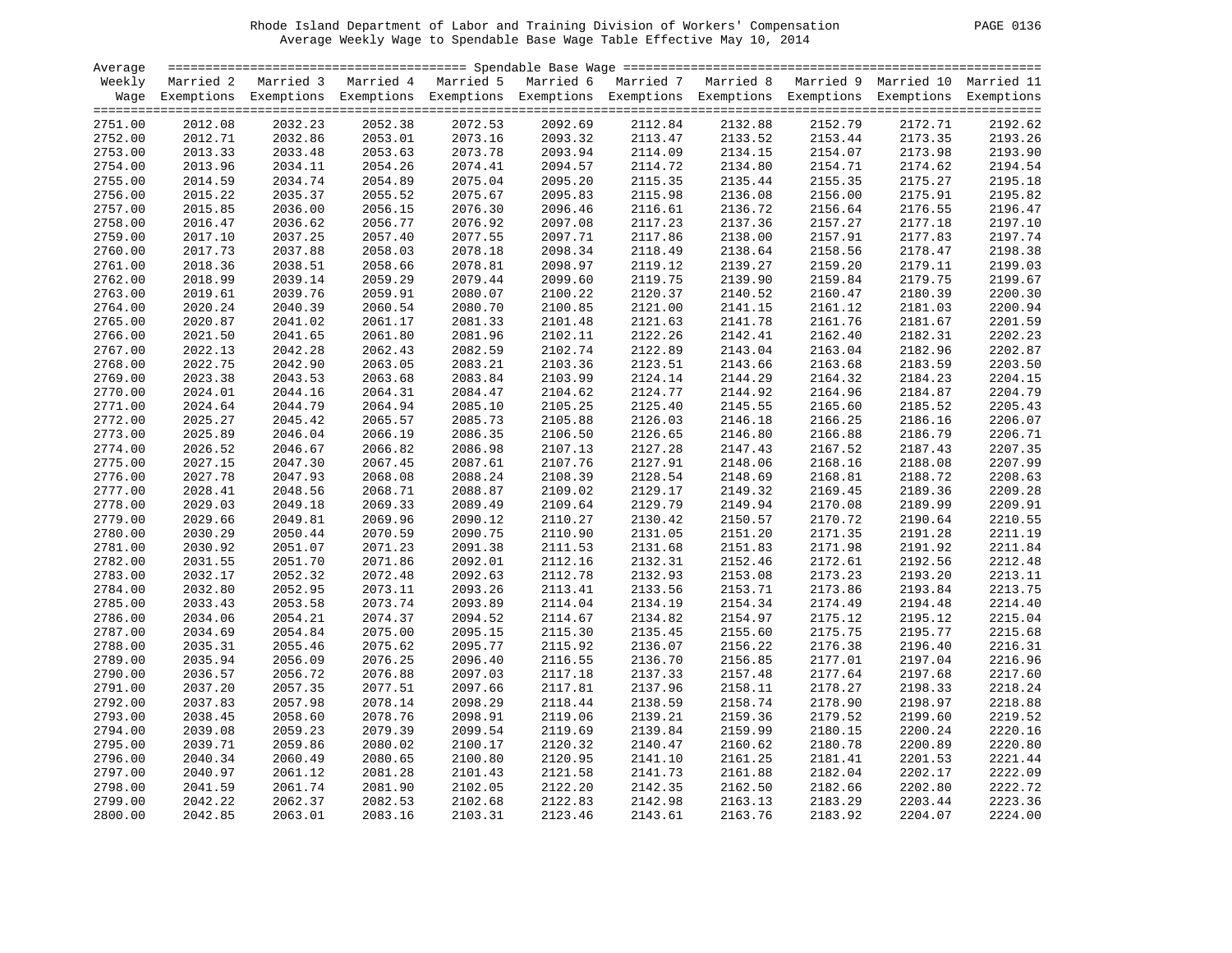| PAGE |  |
|------|--|
|      |  |

| Average            |         |                                                                                                                    |         |         |         |                    |         |         |         |         |
|--------------------|---------|--------------------------------------------------------------------------------------------------------------------|---------|---------|---------|--------------------|---------|---------|---------|---------|
| Weekly             |         | Married 2 Married 3 Married 4 Married 5 Married 6 Married 7 Married 8 Married 9 Married 10 Married 11              |         |         |         |                    |         |         |         |         |
|                    |         | Wage Exemptions Exemptions Exemptions Exemptions Exemptions Exemptions Exemptions Exemptions Exemptions Exemptions |         |         |         |                    |         |         |         |         |
| 2801.00            | 2043.48 | 2063.64                                                                                                            | 2083.79 | 2103.94 | 2124.09 | 2144.24            | 2164.39 | 2184.55 | 2204.70 | 2224.65 |
| 2802.00            | 2044.11 | 2064.27                                                                                                            | 2084.42 | 2104.57 | 2124.72 | 2144.87            | 2165.02 | 2185.18 | 2205.33 | 2225.29 |
| 2803.00            | 2044.73 | 2064.89                                                                                                            | 2085.04 | 2105.19 | 2125.34 | 2144.87<br>2145.49 | 2165.64 | 2185.80 | 2205.95 | 2225.92 |
| 2804.00            | 2045.36 | 2065.52                                                                                                            | 2085.67 | 2105.82 | 2125.97 | 2146.12            | 2166.27 | 2186.43 | 2206.58 | 2226.56 |
|                    | 2045.99 | 2066.15                                                                                                            | 2086.30 | 2106.45 | 2126.60 | 2146.75            | 2166.90 | 2187.06 | 2207.21 | 2227.21 |
| 2805.00<br>2806.00 | 2046.62 | 2066.78                                                                                                            | 2086.93 | 2107.08 | 2127.23 | 2147.38            | 2167.54 | 2187.69 | 2207.84 | 2227.85 |
|                    |         |                                                                                                                    |         |         |         |                    | 2168.17 |         |         | 2228.49 |
| 2807.00            | 2047.25 | 2067.41                                                                                                            | 2087.56 | 2107.71 | 2127.86 | 2148.01            |         | 2188.32 | 2208.47 | 2229.12 |
| 2808.00            | 2047.87 | 2068.03                                                                                                            | 2088.18 | 2108.33 | 2128.48 | 2148.63            | 2168.79 | 2188.94 | 2209.09 |         |
| 2809.00            | 2048.50 | 2068.66                                                                                                            | 2088.81 | 2108.96 | 2129.11 | 2149.26            | 2169.42 | 2189.57 | 2209.72 | 2229.77 |
| 2810.00            | 2049.13 | 2069.29                                                                                                            | 2089.44 | 2109.59 | 2129.74 | 2149.89            | 2170.05 | 2190.20 | 2210.35 | 2230.41 |
| 2811.00            | 2049.76 | 2069.92                                                                                                            | 2090.07 | 2110.22 | 2130.37 | 2150.52            | 2170.68 | 2190.83 | 2210.98 | 2231.05 |
| 2812.00            | 2050.39 | 2070.55                                                                                                            | 2090.70 | 2110.85 | 2131.00 | 2151.15            | 2171.31 | 2191.46 | 2211.61 | 2231.69 |
| 2813.00            | 2051.01 | 2071.17                                                                                                            | 2091.32 | 2111.47 | 2131.62 | 2151.77            | 2171.93 | 2192.08 | 2212.23 | 2232.33 |
| 2814.00            | 2051.64 | 2071.80                                                                                                            | 2091.95 | 2112.10 | 2132.25 | 2152.40            | 2172.56 | 2192.71 | 2212.86 | 2232.97 |
| 2815.00            | 2052.27 | 2072.43                                                                                                            | 2092.58 | 2112.73 | 2132.88 | 2153.03            | 2173.19 | 2193.34 | 2213.49 | 2233.61 |
| 2816.00            | 2052.90 | 2073.06                                                                                                            | 2093.21 | 2113.36 | 2133.51 | 2153.66            | 2173.82 | 2193.97 | 2214.12 | 2234.25 |
| 2817.00            | 2053.53 | 2073.69                                                                                                            | 2093.84 | 2113.99 | 2134.14 | 2154.29            | 2174.45 | 2194.60 | 2214.75 | 2234.90 |
| 2818.00            | 2054.15 | 2074.31                                                                                                            | 2094.46 | 2114.61 | 2134.76 | 2154.91            | 2175.07 | 2195.22 | 2215.37 | 2235.52 |
| 2819.00            | 2054.79 | 2074.94                                                                                                            | 2095.09 | 2115.24 | 2135.39 | 2155.54            | 2175.70 | 2195.85 | 2216.00 | 2236.15 |
| 2820.00            | 2055.42 | 2075.57                                                                                                            | 2095.72 | 2115.87 | 2136.02 | 2156.17            | 2176.33 | 2196.48 | 2216.63 | 2236.78 |
| 2821.00            | 2056.05 | 2076.20                                                                                                            | 2096.35 | 2116.50 | 2136.65 | 2156.80            | 2176.96 | 2197.11 | 2217.26 | 2237.41 |
| 2822.00            | 2056.68 | 2076.83                                                                                                            | 2096.98 | 2117.13 | 2137.28 | 2157.43            | 2177.59 | 2197.74 | 2217.89 | 2238.04 |
| 2823.00            | 2057.30 | 2077.45                                                                                                            | 2097.60 | 2117.75 | 2137.90 | 2158.05            | 2178.21 | 2198.36 | 2218.51 | 2238.66 |
| 2824.00            | 2057.93 | 2078.08                                                                                                            | 2098.23 | 2118.38 | 2138.53 | 2158.68            | 2178.84 | 2198.99 | 2219.14 | 2239.29 |
| 2825.00            | 2058.56 | 2078.71                                                                                                            | 2098.86 | 2119.01 | 2139.16 | 2159.32            | 2179.47 | 2199.62 | 2219.77 | 2239.92 |
| 2826.00            | 2059.19 | 2079.34                                                                                                            | 2099.49 | 2119.64 | 2139.79 | 2159.95            | 2180.10 | 2200.25 | 2220.40 | 2240.55 |
| 2827.00            | 2059.82 | 2079.97                                                                                                            | 2100.12 | 2120.27 | 2140.42 | 2160.58            | 2180.73 | 2200.88 | 2221.03 | 2241.18 |
| 2828.00            | 2060.44 | 2080.59                                                                                                            | 2100.74 | 2120.89 | 2141.04 | 2161.20            | 2181.35 | 2201.50 | 2221.65 | 2241.80 |
| 2829.00            | 2061.07 | 2081.22                                                                                                            | 2101.37 | 2121.52 | 2141.67 | 2161.83            | 2181.98 | 2202.13 | 2222.28 | 2242.43 |
| 2830.00            | 2061.70 | 2081.85                                                                                                            | 2102.00 | 2122.15 | 2142.30 | 2162.46            | 2182.61 | 2202.76 | 2222.91 | 2243.06 |
| 2831.00            | 2062.33 | 2082.48                                                                                                            | 2102.63 | 2122.78 | 2142.93 | 2163.09            | 2183.24 | 2203.39 | 2223.54 | 2243.69 |
| 2832.00            | 2062.96 | 2083.11                                                                                                            | 2103.26 | 2123.41 | 2143.56 | 2163.72            | 2183.87 | 2204.02 | 2224.17 | 2244.32 |
| 2833.00            | 2063.58 | 2083.73                                                                                                            | 2103.88 | 2124.03 | 2144.18 | 2164.34            | 2184.49 | 2204.64 | 2224.79 | 2244.94 |
| 2834.00            | 2064.21 | 2084.36                                                                                                            | 2104.51 | 2124.66 | 2144.81 | 2164.97            | 2185.12 | 2205.27 | 2225.42 | 2245.57 |
| 2835.00            | 2064.84 | 2084.99                                                                                                            | 2105.14 | 2125.29 | 2145.44 | 2165.60            | 2185.75 | 2205.90 | 2226.05 | 2246.20 |
| 2836.00            | 2065.47 | 2085.62                                                                                                            | 2105.77 | 2125.92 | 2146.07 | 2166.23            | 2186.38 | 2206.53 | 2226.68 | 2246.83 |
| 2837.00            | 2066.10 | 2086.25                                                                                                            | 2106.40 | 2126.55 | 2146.70 | 2166.86            | 2187.01 | 2207.16 | 2227.31 | 2247.46 |
| 2838.00            | 2066.72 | 2086.87                                                                                                            | 2107.02 | 2127.17 | 2147.32 | 2167.48            | 2187.63 | 2207.78 | 2227.93 | 2248.08 |
| 2839.00            | 2067.35 | 2087.50                                                                                                            | 2107.65 | 2127.80 | 2147.95 | 2168.11            | 2188.26 | 2208.41 | 2228.56 | 2248.71 |
| 2840.00            | 2067.98 | 2088.13                                                                                                            | 2108.28 | 2128.43 | 2148.58 | 2168.74            | 2188.89 | 2209.04 | 2229.19 | 2249.34 |
| 2841.00            | 2068.61 | 2088.76                                                                                                            | 2108.91 | 2129.06 | 2149.21 | 2169.37            | 2189.52 | 2209.67 | 2229.82 | 2249.97 |
| 2842.00            | 2069.24 | 2089.39                                                                                                            | 2109.54 | 2129.69 | 2149.84 | 2170.00            | 2190.15 | 2210.30 | 2230.45 | 2250.60 |
| 2843.00            | 2069.86 | 2090.01                                                                                                            | 2110.16 | 2130.31 | 2150.46 | 2170.62            | 2190.77 | 2210.92 | 2231.07 | 2251.22 |
| 2844.00            | 2070.49 | 2090.64                                                                                                            | 2110.79 | 2130.94 | 2151.10 | 2171.25            | 2191.40 | 2211.55 | 2231.70 | 2251.85 |
| 2845.00            | 2071.12 | 2091.27                                                                                                            | 2111.42 | 2131.57 | 2151.73 | 2171.88            | 2192.03 | 2212.18 | 2232.33 | 2252.48 |
| 2846.00            | 2071.75 | 2091.90                                                                                                            | 2112.05 | 2132.20 | 2152.36 | 2172.51            | 2192.66 | 2212.81 | 2232.96 | 2253.11 |
| 2847.00            | 2072.38 | 2092.53                                                                                                            | 2112.68 | 2132.83 | 2152.99 | 2173.14            | 2193.29 | 2213.44 | 2233.59 | 2253.74 |
| 2848.00            | 2073.00 | 2093.15                                                                                                            | 2113.30 | 2133.45 | 2153.61 | 2173.76            | 2193.91 | 2214.06 | 2234.21 | 2254.36 |
| 2849.00            | 2073.63 | 2093.78                                                                                                            | 2113.93 | 2134.08 | 2154.24 | 2174.39            | 2194.54 | 2214.69 | 2234.84 | 2254.99 |
| 2850.00            | 2074.26 | 2094.41                                                                                                            | 2114.56 | 2134.71 | 2154.87 | 2175.02            | 2195.17 | 2215.32 | 2235.47 | 2255.63 |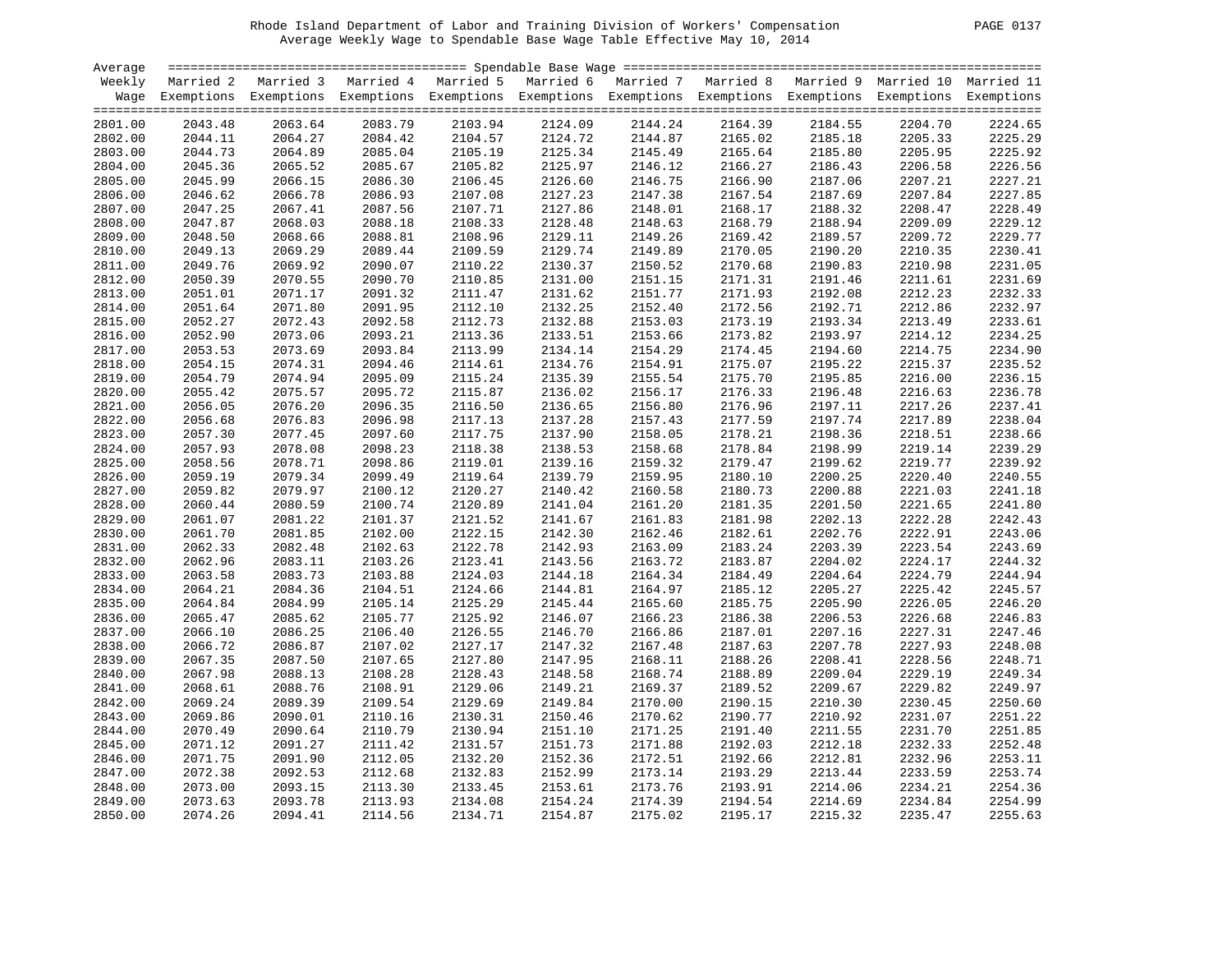| PAGE | 0138 |
|------|------|
|      |      |

| Average |         |                                                                                                       |         |         |         |                    |         |         |         |                                                                                                                    |
|---------|---------|-------------------------------------------------------------------------------------------------------|---------|---------|---------|--------------------|---------|---------|---------|--------------------------------------------------------------------------------------------------------------------|
| Weekly  |         | Married 2 Married 3 Married 4 Married 5 Married 6 Married 7 Married 8 Married 9 Married 10 Married 11 |         |         |         |                    |         |         |         |                                                                                                                    |
|         |         |                                                                                                       |         |         |         |                    |         |         |         | Wage Exemptions Exemptions Exemptions Exemptions Exemptions Exemptions Exemptions Exemptions Exemptions Exemptions |
|         |         |                                                                                                       |         |         |         |                    |         |         |         |                                                                                                                    |
| 2851.00 | 2074.89 | 2095.04                                                                                               | 2115.19 | 2135.34 | 2155.50 | 2175.65            | 2195.80 | 2215.95 | 2236.10 | 2256.26                                                                                                            |
| 2852.00 | 2075.52 | 2095.67                                                                                               | 2115.82 | 2135.97 | 2156.13 |                    | 2196.43 | 2216.58 | 2236.73 | 2256.89                                                                                                            |
| 2853.00 | 2076.14 | 2096.29                                                                                               | 2116.44 | 2136.59 | 2156.75 | 2176.28<br>2176.90 | 2197.05 | 2217.20 | 2237.35 | 2257.51                                                                                                            |
| 2854.00 | 2076.77 | 2096.92                                                                                               | 2117.07 | 2137.22 | 2157.38 | 2177.53            | 2197.68 | 2217.83 | 2237.98 | 2258.14                                                                                                            |
| 2855.00 | 2077.40 | 2097.55                                                                                               | 2117.70 | 2137.85 | 2158.01 | 2178.16            | 2198.31 | 2218.46 | 2238.61 | 2258.77                                                                                                            |
| 2856.00 | 2078.03 | 2098.18                                                                                               | 2118.33 | 2138.48 | 2158.64 | 2178.79            | 2198.94 | 2219.09 | 2239.24 | 2259.40                                                                                                            |
| 2857.00 | 2078.66 | 2098.81                                                                                               | 2118.96 | 2139.11 | 2159.27 | 2179.42            | 2199.57 | 2219.72 | 2239.87 | 2260.03                                                                                                            |
| 2858.00 | 2079.28 | 2099.43                                                                                               | 2119.58 | 2139.73 | 2159.89 | 2180.04            | 2200.19 | 2220.34 | 2240.49 | 2260.65                                                                                                            |
| 2859.00 | 2079.91 | 2100.06                                                                                               | 2120.21 | 2140.36 | 2160.52 | 2180.67            | 2200.82 | 2220.97 | 2241.12 | 2261.28                                                                                                            |
| 2860.00 | 2080.54 | 2100.69                                                                                               | 2120.84 | 2140.99 | 2161.15 | 2181.30            | 2201.45 | 2221.60 | 2241.75 | 2261.91                                                                                                            |
| 2861.00 | 2081.17 | 2101.32                                                                                               | 2121.47 | 2141.62 | 2161.78 | 2181.93            | 2202.08 | 2222.23 | 2242.38 | 2262.54                                                                                                            |
| 2862.00 | 2081.80 | 2101.95                                                                                               | 2122.10 | 2142.25 | 2162.41 | 2182.56            | 2202.71 | 2222.86 | 2243.01 | 2263.17                                                                                                            |
| 2863.00 | 2082.42 | 2102.57                                                                                               | 2122.72 | 2142.88 | 2163.03 | 2183.18            | 2203.33 | 2223.48 | 2243.63 | 2263.79                                                                                                            |
| 2864.00 | 2083.05 | 2103.20                                                                                               | 2123.35 | 2143.51 | 2163.66 | 2183.81            | 2203.96 | 2224.11 | 2244.26 | 2264.42                                                                                                            |
| 2865.00 | 2083.68 | 2103.83                                                                                               | 2123.98 | 2144.14 | 2164.29 | 2184.44            | 2204.59 | 2224.74 | 2244.89 | 2265.05                                                                                                            |
| 2866.00 | 2084.31 | 2104.46                                                                                               | 2124.61 | 2144.77 | 2164.92 | 2185.07            | 2205.22 | 2225.37 | 2245.52 | 2265.68                                                                                                            |
|         | 2084.94 | 2105.09                                                                                               | 2125.24 | 2145.40 | 2165.55 | 2185.70            | 2205.85 | 2226.00 | 2246.15 | 2266.31                                                                                                            |
| 2867.00 |         |                                                                                                       |         |         |         |                    |         |         |         | 2266.93                                                                                                            |
| 2868.00 | 2085.56 | 2105.71                                                                                               | 2125.86 | 2146.02 | 2166.17 | 2186.32            | 2206.47 | 2226.62 | 2246.77 | 2267.56                                                                                                            |
| 2869.00 | 2086.19 | 2106.34                                                                                               | 2126.49 | 2146.65 | 2166.80 | 2186.95            | 2207.10 | 2227.25 | 2247.41 |                                                                                                                    |
| 2870.00 | 2086.82 | 2106.97                                                                                               | 2127.12 | 2147.28 | 2167.43 | 2187.58            | 2207.73 | 2227.88 | 2248.04 | 2268.19                                                                                                            |
| 2871.00 | 2087.45 | 2107.60                                                                                               | 2127.75 | 2147.91 | 2168.06 | 2188.21            | 2208.36 | 2228.51 | 2248.67 | 2268.82                                                                                                            |
| 2872.00 | 2088.08 | 2108.23                                                                                               | 2128.38 | 2148.54 | 2168.69 | 2188.84            | 2208.99 | 2229.14 | 2249.30 | 2269.45                                                                                                            |
| 2873.00 | 2088.70 | 2108.85                                                                                               | 2129.00 | 2149.16 | 2169.31 | 2189.46            | 2209.61 | 2229.76 | 2249.92 | 2270.07                                                                                                            |
| 2874.00 | 2089.33 | 2109.48                                                                                               | 2129.63 | 2149.79 | 2169.94 | 2190.09            | 2210.24 | 2230.39 | 2250.55 | 2270.70                                                                                                            |
| 2875.00 | 2089.96 | 2110.11                                                                                               | 2130.26 | 2150.42 | 2170.57 | 2190.72            | 2210.87 | 2231.02 | 2251.18 | 2271.33                                                                                                            |
| 2876.00 | 2090.59 | 2110.74                                                                                               | 2130.89 | 2151.05 | 2171.20 | 2191.35            | 2211.50 | 2231.65 | 2251.81 | 2271.96                                                                                                            |
| 2877.00 | 2091.22 | 2111.37                                                                                               | 2131.52 | 2151.68 | 2171.83 | 2191.98            | 2212.13 | 2232.28 | 2252.44 | 2272.59                                                                                                            |
| 2878.00 | 2091.84 | 2111.99                                                                                               | 2132.14 | 2152.30 | 2172.45 | 2192.60            | 2212.75 | 2232.90 | 2253.06 | 2273.21                                                                                                            |
| 2879.00 | 2092.47 | 2112.62                                                                                               | 2132.77 | 2152.93 | 2173.08 | 2193.23            | 2213.38 | 2233.53 | 2253.69 | 2273.84                                                                                                            |
| 2880.00 | 2093.10 | 2113.25                                                                                               | 2133.40 | 2153.56 | 2173.71 | 2193.86            | 2214.01 | 2234.16 | 2254.32 | 2274.47                                                                                                            |
| 2881.00 | 2093.73 | 2113.88                                                                                               | 2134.04 | 2154.19 | 2174.34 | 2194.49            | 2214.64 | 2234.79 | 2254.95 | 2275.10                                                                                                            |
| 2882.00 | 2094.36 | 2114.51                                                                                               | 2134.67 | 2154.82 | 2174.97 | 2195.12            | 2215.27 | 2235.42 | 2255.58 | 2275.73                                                                                                            |
| 2883.00 | 2094.98 | 2115.13                                                                                               | 2135.29 | 2155.44 | 2175.59 | 2195.74            | 2215.89 | 2236.04 | 2256.20 | 2276.35                                                                                                            |
| 2884.00 | 2095.61 | 2115.76                                                                                               | 2135.92 | 2156.07 | 2176.22 | 2196.37            | 2216.52 | 2236.67 | 2256.83 | 2276.98                                                                                                            |
| 2885.00 | 2096.24 | 2116.39                                                                                               | 2136.55 | 2156.70 | 2176.85 | 2197.00            | 2217.15 | 2237.30 | 2257.46 | 2277.61                                                                                                            |
| 2886.00 | 2096.87 | 2117.02                                                                                               | 2137.18 | 2157.33 | 2177.48 | 2197.63            | 2217.78 | 2237.93 | 2258.09 | 2278.24                                                                                                            |
| 2887.00 | 2097.50 | 2117.65                                                                                               | 2137.81 | 2157.96 | 2178.11 | 2198.26            | 2218.41 | 2238.56 | 2258.72 | 2278.87                                                                                                            |
| 2888.00 | 2098.12 | 2118.27                                                                                               | 2138.43 | 2158.58 | 2178.73 | 2198.88            | 2219.03 | 2239.19 | 2259.34 | 2279.49                                                                                                            |
| 2889.00 | 2098.75 | 2118.90                                                                                               | 2139.06 | 2159.21 | 2179.36 | 2199.51            | 2219.66 | 2239.82 | 2259.97 | 2280.12                                                                                                            |
| 2890.00 | 2099.38 | 2119.53                                                                                               | 2139.69 | 2159.84 | 2179.99 | 2200.14            | 2220.29 | 2240.45 | 2260.60 | 2280.75                                                                                                            |
| 2891.00 | 2100.01 | 2120.16                                                                                               | 2140.32 | 2160.47 | 2180.62 | 2200.77            | 2220.92 | 2241.08 | 2261.23 | 2281.38                                                                                                            |
| 2892.00 | 2100.64 | 2120.79                                                                                               | 2140.95 | 2161.10 | 2181.25 | 2201.40            | 2221.55 | 2241.71 | 2261.86 | 2282.01                                                                                                            |
| 2893.00 | 2101.26 | 2121.41                                                                                               | 2141.57 | 2161.72 | 2181.87 | 2202.02            | 2222.17 | 2242.33 | 2262.48 | 2282.63                                                                                                            |
| 2894.00 | 2101.89 | 2122.04                                                                                               | 2142.20 | 2162.35 | 2182.50 | 2202.65            | 2222.80 | 2242.96 | 2263.11 | 2283.26                                                                                                            |
| 2895.00 | 2102.52 | 2122.67                                                                                               | 2142.83 | 2162.98 | 2183.13 | 2203.28            | 2223.43 | 2243.59 | 2263.74 | 2283.89                                                                                                            |
| 2896.00 | 2103.15 | 2123.30                                                                                               | 2143.46 | 2163.61 | 2183.76 | 2203.91            | 2224.06 | 2244.22 | 2264.37 | 2284.52                                                                                                            |
| 2897.00 | 2103.78 | 2123.93                                                                                               | 2144.09 | 2164.24 | 2184.39 | 2204.54            | 2224.69 | 2244.85 | 2265.00 | 2285.15                                                                                                            |
| 2898.00 | 2104.40 | 2124.55                                                                                               | 2144.71 | 2164.86 | 2185.01 | 2205.16            | 2225.31 | 2245.47 | 2265.62 | 2285.77                                                                                                            |
| 2899.00 | 2105.03 | 2125.18                                                                                               | 2145.34 | 2165.49 | 2185.64 | 2205.79            | 2225.94 | 2246.10 | 2266.25 | 2286.40                                                                                                            |
| 2900.00 | 2105.66 | 2125.82                                                                                               | 2145.97 | 2166.12 | 2186.27 | 2206.42            | 2226.57 | 2246.73 | 2266.88 | 2287.03                                                                                                            |
|         |         |                                                                                                       |         |         |         |                    |         |         |         |                                                                                                                    |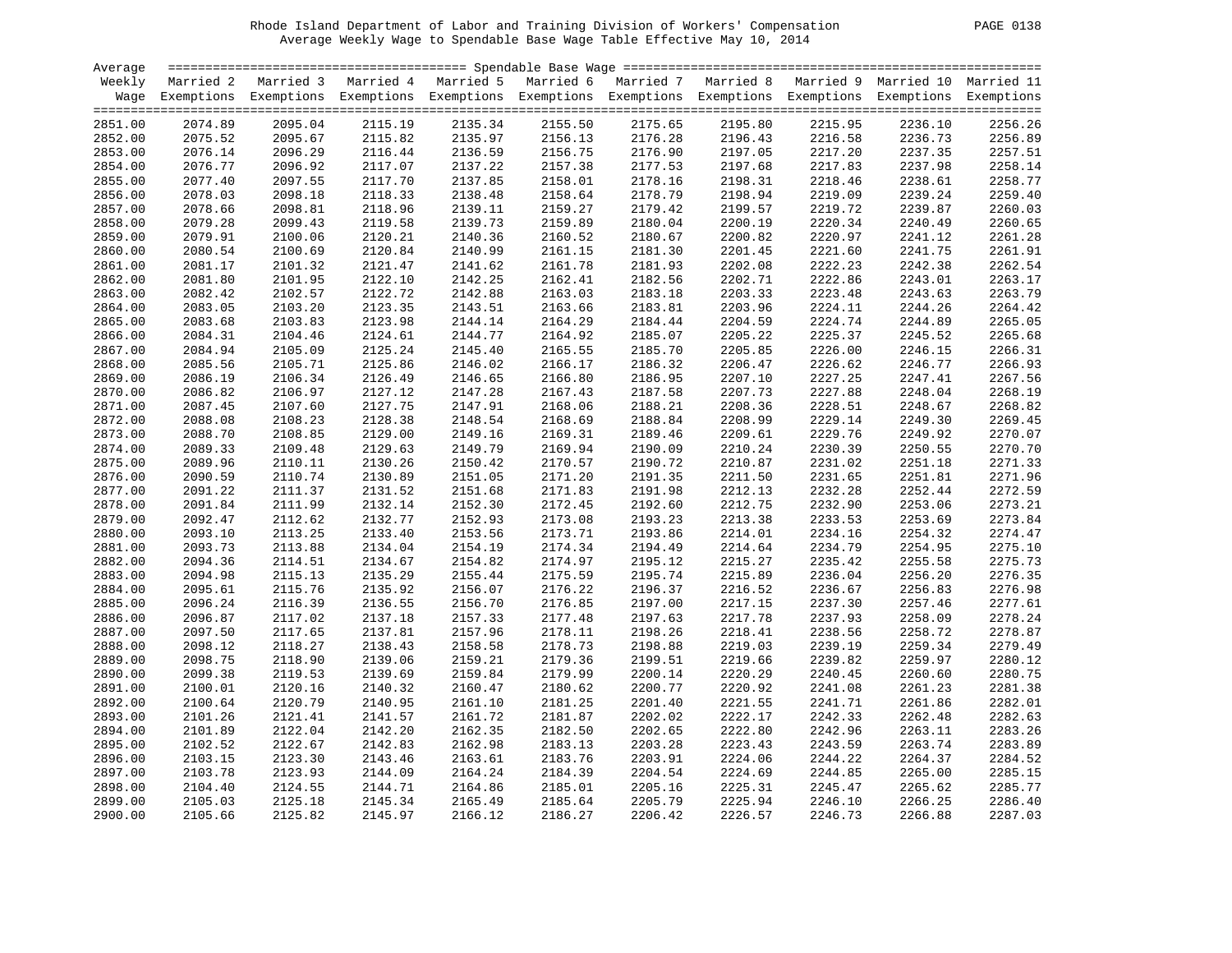|  | <b>PAGE</b> | 0139 |  |
|--|-------------|------|--|
|--|-------------|------|--|

| Average |           |                                                                                                                    |         |         |                                                                                   |                    |         |         |         |         |
|---------|-----------|--------------------------------------------------------------------------------------------------------------------|---------|---------|-----------------------------------------------------------------------------------|--------------------|---------|---------|---------|---------|
| Weekly  | Married 2 | Married 3                                                                                                          |         |         | Married 4 Married 5 Married 6 Married 7 Married 8 Married 9 Married 10 Married 11 |                    |         |         |         |         |
|         |           | Wage Exemptions Exemptions Exemptions Exemptions Exemptions Exemptions Exemptions Exemptions Exemptions Exemptions |         |         |                                                                                   |                    |         |         |         |         |
|         |           |                                                                                                                    |         |         |                                                                                   |                    |         |         |         |         |
| 2901.00 | 2106.29   | 2126.45                                                                                                            | 2146.60 | 2166.75 | 2186.90                                                                           | 2207.05            | 2227.20 | 2247.36 | 2267.51 | 2287.66 |
| 2902.00 | 2106.92   | 2127.08                                                                                                            | 2147.23 | 2167.38 | 2187.53                                                                           |                    | 2227.83 | 2247.99 | 2268.14 | 2288.29 |
| 2903.00 | 2107.54   | 2127.70                                                                                                            | 2147.85 | 2168.00 | 2188.15                                                                           | 2207.68<br>2208.30 | 2228.45 | 2248.61 | 2268.76 | 2288.91 |
| 2904.00 | 2108.17   | 2128.33                                                                                                            | 2148.48 | 2168.63 | 2188.78                                                                           | 2208.93            | 2229.08 | 2249.24 | 2269.39 | 2289.54 |
| 2905.00 | 2108.80   | 2128.96                                                                                                            | 2149.11 | 2169.26 | 2189.41                                                                           | 2209.56            | 2229.71 | 2249.87 | 2270.02 | 2290.17 |
| 2906.00 | 2109.43   | 2129.59                                                                                                            | 2149.74 | 2169.89 | 2190.04                                                                           | 2210.19            | 2230.35 | 2250.50 | 2270.65 | 2290.80 |
| 2907.00 | 2110.06   | 2130.22                                                                                                            | 2150.37 | 2170.52 | 2190.67                                                                           | 2210.82            | 2230.98 | 2251.13 | 2271.28 | 2291.43 |
| 2908.00 | 2110.68   | 2130.84                                                                                                            | 2150.99 | 2171.14 | 2191.29                                                                           | 2211.44            | 2231.60 | 2251.75 | 2271.90 | 2292.05 |
| 2909.00 | 2111.31   | 2131.47                                                                                                            | 2151.62 | 2171.77 | 2191.92                                                                           | 2212.07            | 2232.23 | 2252.38 | 2272.53 | 2292.68 |
| 2910.00 | 2111.94   | 2132.10                                                                                                            | 2152.25 | 2172.40 | 2192.55                                                                           | 2212.70            | 2232.86 | 2253.01 | 2273.16 | 2293.31 |
| 2911.00 | 2112.57   | 2132.73                                                                                                            | 2152.88 | 2173.03 | 2193.18                                                                           | 2213.33            | 2233.49 | 2253.64 | 2273.79 | 2293.94 |
| 2912.00 | 2113.20   | 2133.36                                                                                                            | 2153.51 | 2173.66 | 2193.81                                                                           | 2213.96            | 2234.12 | 2254.27 | 2274.42 | 2294.57 |
| 2913.00 | 2113.82   | 2133.98                                                                                                            | 2154.13 | 2174.28 | 2194.43                                                                           | 2214.58            | 2234.74 | 2254.89 | 2275.04 | 2295.19 |
| 2914.00 | 2114.45   | 2134.61                                                                                                            | 2154.76 | 2174.91 | 2195.06                                                                           | 2215.21            | 2235.37 | 2255.52 | 2275.67 | 2295.82 |
| 2915.00 | 2115.08   | 2135.24                                                                                                            | 2155.39 | 2175.54 | 2195.69                                                                           | 2215.84            | 2236.00 | 2256.15 | 2276.30 | 2296.45 |
|         | 2115.71   | 2135.87                                                                                                            | 2156.02 | 2176.17 |                                                                                   | 2216.47            |         |         |         | 2297.08 |
| 2916.00 |           |                                                                                                                    |         |         | 2196.32                                                                           |                    | 2236.63 | 2256.78 | 2276.93 | 2297.71 |
| 2917.00 | 2116.34   | 2136.50                                                                                                            | 2156.65 | 2176.80 | 2196.95                                                                           | 2217.10            | 2237.26 | 2257.41 | 2277.56 | 2298.33 |
| 2918.00 | 2116.96   | 2137.12                                                                                                            | 2157.27 | 2177.42 | 2197.57                                                                           | 2217.72            | 2237.88 | 2258.03 | 2278.18 | 2298.96 |
| 2919.00 | 2117.60   | 2137.75                                                                                                            | 2157.90 | 2178.05 | 2198.20                                                                           | 2218.35            | 2238.51 | 2258.66 | 2278.81 |         |
| 2920.00 | 2118.23   | 2138.38                                                                                                            | 2158.53 | 2178.68 | 2198.83                                                                           | 2218.98            | 2239.14 | 2259.29 | 2279.44 | 2299.59 |
| 2921.00 | 2118.86   | 2139.01                                                                                                            | 2159.16 | 2179.31 | 2199.46                                                                           | 2219.61            | 2239.77 | 2259.92 | 2280.07 | 2300.22 |
| 2922.00 | 2119.49   | 2139.64                                                                                                            | 2159.79 | 2179.94 | 2200.09                                                                           | 2220.24            | 2240.40 | 2260.55 | 2280.70 | 2300.85 |
| 2923.00 | 2120.11   | 2140.26                                                                                                            | 2160.41 | 2180.56 | 2200.71                                                                           | 2220.86            | 2241.02 | 2261.17 | 2281.32 | 2301.47 |
| 2924.00 | 2120.74   | 2140.89                                                                                                            | 2161.04 | 2181.19 | 2201.34                                                                           | 2221.49            | 2241.65 | 2261.80 | 2281.95 | 2302.10 |
| 2925.00 | 2121.37   | 2141.52                                                                                                            | 2161.67 | 2181.82 | 2201.97                                                                           | 2222.13            | 2242.28 | 2262.43 | 2282.58 | 2302.73 |
| 2926.00 | 2122.00   | 2142.15                                                                                                            | 2162.30 | 2182.45 | 2202.60                                                                           | 2222.76            | 2242.91 | 2263.06 | 2283.21 | 2303.36 |
| 2927.00 | 2122.63   | 2142.78                                                                                                            | 2162.93 | 2183.08 | 2203.23                                                                           | 2223.39            | 2243.54 | 2263.69 | 2283.84 | 2303.99 |
| 2928.00 | 2123.25   | 2143.40                                                                                                            | 2163.55 | 2183.70 | 2203.85                                                                           | 2224.01            | 2244.16 | 2264.31 | 2284.46 | 2304.61 |
| 2929.00 | 2123.88   | 2144.03                                                                                                            | 2164.18 | 2184.33 | 2204.48                                                                           | 2224.64            | 2244.79 | 2264.94 | 2285.09 | 2305.24 |
| 2930.00 | 2124.51   | 2144.66                                                                                                            | 2164.81 | 2184.96 | 2205.11                                                                           | 2225.27            | 2245.42 | 2265.57 | 2285.72 | 2305.87 |
| 2931.00 | 2125.14   | 2145.29                                                                                                            | 2165.44 | 2185.59 | 2205.74                                                                           | 2225.90            | 2246.05 | 2266.20 | 2286.35 | 2306.50 |
| 2932.00 | 2125.77   | 2145.92                                                                                                            | 2166.07 | 2186.22 | 2206.37                                                                           | 2226.53            | 2246.68 | 2266.83 | 2286.98 | 2307.13 |
| 2933.00 | 2126.39   | 2146.54                                                                                                            | 2166.69 | 2186.84 | 2206.99                                                                           | 2227.15            | 2247.30 | 2267.45 | 2287.60 | 2307.75 |
| 2934.00 | 2127.02   | 2147.17                                                                                                            | 2167.32 | 2187.47 | 2207.62                                                                           | 2227.78            | 2247.93 | 2268.08 | 2288.23 | 2308.38 |
| 2935.00 | 2127.65   | 2147.80                                                                                                            | 2167.95 | 2188.10 | 2208.25                                                                           | 2228.41            | 2248.56 | 2268.71 | 2288.86 | 2309.01 |
| 2936.00 | 2128.28   | 2148.43                                                                                                            | 2168.58 | 2188.73 | 2208.88                                                                           | 2229.04            | 2249.19 | 2269.34 | 2289.49 | 2309.64 |
| 2937.00 | 2128.91   | 2149.06                                                                                                            | 2169.21 | 2189.36 | 2209.51                                                                           | 2229.67            | 2249.82 | 2269.97 | 2290.12 | 2310.27 |
| 2938.00 | 2129.53   | 2149.68                                                                                                            | 2169.83 | 2189.98 | 2210.13                                                                           | 2230.29            | 2250.44 | 2270.59 | 2290.74 | 2310.89 |
| 2939.00 | 2130.16   | 2150.31                                                                                                            | 2170.46 | 2190.61 | 2210.76                                                                           | 2230.92            | 2251.07 | 2271.22 | 2291.37 | 2311.52 |
| 2940.00 | 2130.79   | 2150.94                                                                                                            | 2171.09 | 2191.24 | 2211.39                                                                           | 2231.55            | 2251.70 | 2271.85 | 2292.00 | 2312.15 |
| 2941.00 | 2131.42   | 2151.57                                                                                                            | 2171.72 | 2191.87 | 2212.02                                                                           | 2232.18            | 2252.33 | 2272.48 | 2292.63 | 2312.78 |
| 2942.00 | 2132.05   | 2152.20                                                                                                            | 2172.35 | 2192.50 | 2212.65                                                                           | 2232.81            | 2252.96 | 2273.11 | 2293.26 | 2313.41 |
| 2943.00 | 2132.67   | 2152.82                                                                                                            | 2172.97 | 2193.12 | 2213.27                                                                           | 2233.43            | 2253.58 | 2273.73 | 2293.88 | 2314.03 |
| 2944.00 | 2133.30   | 2153.45                                                                                                            | 2173.60 | 2193.75 | 2213.91                                                                           | 2234.06            | 2254.21 | 2274.36 | 2294.51 | 2314.66 |
| 2945.00 | 2133.93   | 2154.08                                                                                                            | 2174.23 | 2194.38 | 2214.54                                                                           | 2234.69            | 2254.84 | 2274.99 | 2295.14 | 2315.29 |
| 2946.00 | 2134.56   | 2154.71                                                                                                            | 2174.86 | 2195.01 | 2215.17                                                                           | 2235.32            | 2255.47 | 2275.62 | 2295.77 | 2315.92 |
| 2947.00 | 2135.19   | 2155.34                                                                                                            | 2175.49 | 2195.64 | 2215.80                                                                           | 2235.95            | 2256.10 | 2276.25 | 2296.40 | 2316.55 |
| 2948.00 | 2135.81   | 2155.96                                                                                                            | 2176.11 | 2196.26 | 2216.42                                                                           | 2236.57            | 2256.72 | 2276.87 | 2297.02 | 2317.17 |
| 2949.00 | 2136.44   | 2156.59                                                                                                            | 2176.74 | 2196.89 | 2217.05                                                                           | 2237.20            | 2257.35 | 2277.50 | 2297.65 | 2317.80 |
| 2950.00 | 2137.07   | 2157.22                                                                                                            | 2177.37 | 2197.52 | 2217.68                                                                           | 2237.83            | 2257.98 | 2278.13 | 2298.28 | 2318.44 |
|         |           |                                                                                                                    |         |         |                                                                                   |                    |         |         |         |         |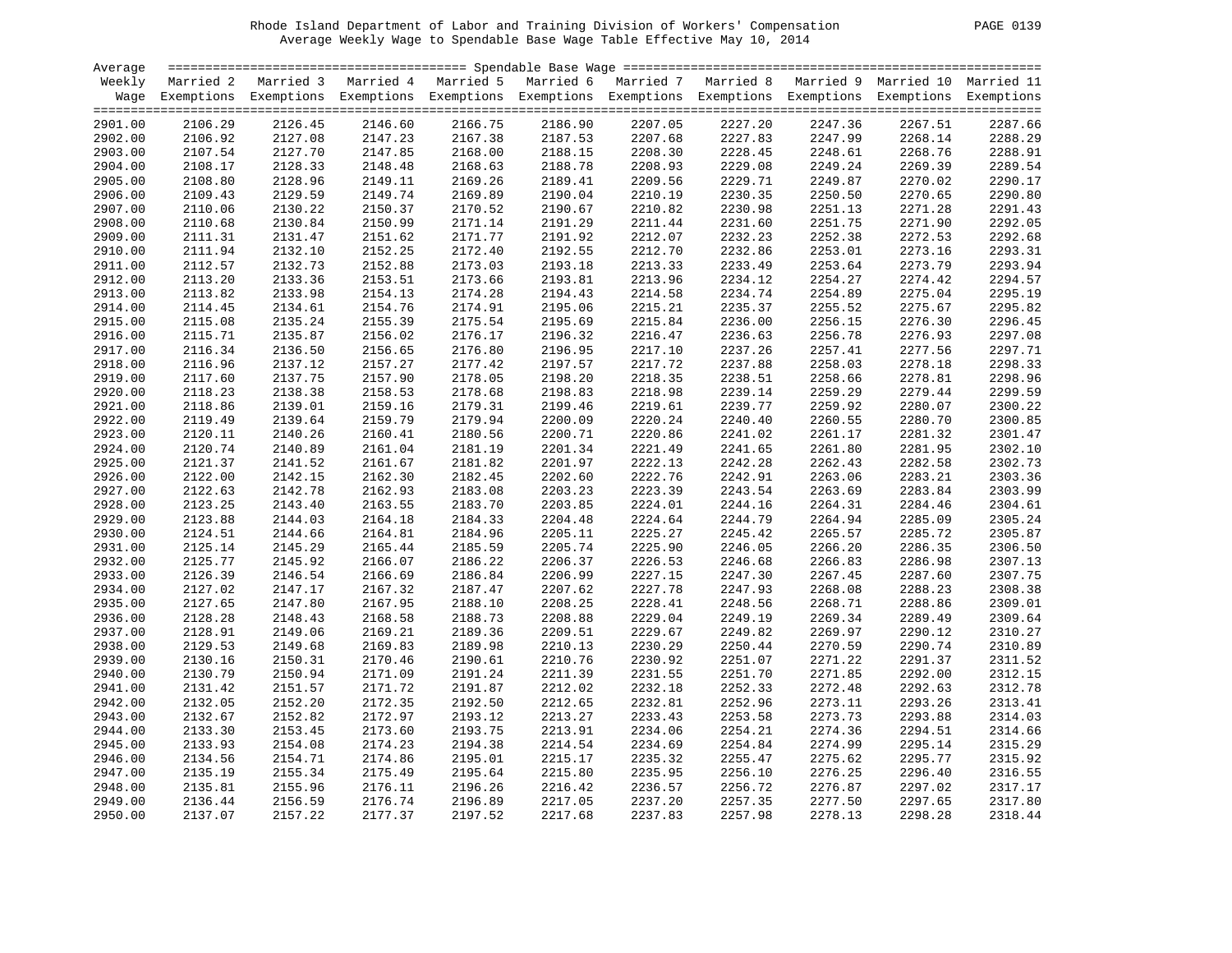|  | <b>PAGE</b> | 0140 |
|--|-------------|------|
|--|-------------|------|

| Average |         |                                                                                                                    |         |                    |         |                    |                    |         |         |         |
|---------|---------|--------------------------------------------------------------------------------------------------------------------|---------|--------------------|---------|--------------------|--------------------|---------|---------|---------|
| Weekly  |         | Married 2 Married 3 Married 4 Married 5 Married 6 Married 7 Married 8 Married 9 Married 10 Married 11              |         |                    |         |                    |                    |         |         |         |
|         |         | Wage Exemptions Exemptions Exemptions Exemptions Exemptions Exemptions Exemptions Exemptions Exemptions Exemptions |         |                    |         |                    |                    |         |         |         |
|         |         |                                                                                                                    |         |                    |         |                    |                    |         |         |         |
| 2951.00 | 2137.70 | 2157.85                                                                                                            | 2178.00 | 2198.15            | 2218.31 | 2238.46            | 2258.61            | 2278.76 | 2298.91 | 2319.07 |
| 2952.00 | 2138.33 | 2158.48                                                                                                            | 2178.63 | 2198.78            | 2218.94 | 2239.09            | 2259.24            | 2279.39 | 2299.54 | 2319.70 |
| 2953.00 | 2138.95 | 2159.10                                                                                                            | 2179.25 | 2199.40            | 2219.56 | 2239.09<br>2239.71 | 2259.86            | 2280.01 | 2300.16 | 2320.32 |
| 2954.00 | 2139.58 | 2159.73                                                                                                            | 2179.88 | 2200.03            | 2220.19 | 2240.34            | 2260.49            | 2280.64 | 2300.79 | 2320.95 |
| 2955.00 | 2140.21 | 2160.36                                                                                                            | 2180.51 | 2200.66            | 2220.82 | 2240.97            | 2261.12            | 2281.27 | 2301.42 | 2321.58 |
| 2956.00 | 2140.84 | 2160.99                                                                                                            | 2181.14 | 2201.29            | 2221.45 | 2241.60            | 2261.75            | 2281.90 | 2302.05 | 2322.21 |
| 2957.00 | 2141.47 | 2161.62                                                                                                            | 2181.77 | 2201.92            | 2222.08 | 2242.23            | 2262.38            | 2282.53 | 2302.68 | 2322.84 |
| 2958.00 | 2142.09 | 2162.24                                                                                                            | 2182.39 | 2202.54            | 2222.70 | 2242.85            | 2263.00            | 2283.15 | 2303.30 | 2323.46 |
| 2959.00 | 2142.72 | 2162.87                                                                                                            | 2183.02 | 2203.17            | 2223.33 | 2243.48            | 2263.63            | 2283.78 | 2303.93 | 2324.09 |
| 2960.00 | 2143.35 | 2163.50                                                                                                            | 2183.65 | 2203.80            | 2223.96 | 2244.11            | 2264.26            | 2284.41 | 2304.56 | 2324.72 |
| 2961.00 | 2143.98 | 2164.13                                                                                                            | 2184.28 | 2204.43            | 2224.59 | 2244.74            | 2264.89            | 2285.04 | 2305.19 | 2325.35 |
| 2962.00 | 2144.61 | 2164.76                                                                                                            | 2184.91 | 2205.06            | 2225.22 | 2245.37            | 2265.52            | 2285.67 | 2305.82 | 2325.98 |
| 2963.00 | 2145.23 | 2165.38                                                                                                            | 2185.53 | 2205.69            | 2225.84 | 2245.99            | 2266.14            | 2286.29 | 2306.44 | 2326.60 |
| 2964.00 | 2145.86 | 2166.01                                                                                                            | 2186.16 | 2206.32            | 2226.47 | 2246.62            | 2266.77            | 2286.92 | 2307.07 | 2327.23 |
| 2965.00 | 2146.49 | 2166.64                                                                                                            | 2186.79 | 2206.95            | 2227.10 | 2247.25            | 2267.40            | 2287.55 | 2307.70 | 2327.86 |
| 2966.00 | 2147.12 | 2167.27                                                                                                            | 2187.42 | 2207.58            | 2227.73 | 2247.88            | 2268.03            | 2288.18 | 2308.33 | 2328.49 |
| 2967.00 | 2147.75 | 2167.90                                                                                                            | 2188.05 | 2208.21            | 2228.36 | 2248.51            | 2268.66            | 2288.81 | 2308.96 | 2329.12 |
| 2968.00 | 2148.37 | 2168.52                                                                                                            | 2188.67 | 2208.83            | 2228.98 | 2249.13            | 2269.28            | 2289.43 | 2309.58 | 2329.74 |
| 2969.00 | 2149.00 | 2169.15                                                                                                            | 2189.30 | 2209.46            | 2229.61 | 2249.76            | 2269.91            | 2290.06 | 2310.22 | 2330.37 |
| 2970.00 | 2149.63 | 2169.78                                                                                                            | 2189.93 | 2210.09            | 2230.24 | 2250.39            | 2270.54            | 2290.69 | 2310.85 | 2331.00 |
| 2971.00 | 2150.26 | 2170.41                                                                                                            | 2190.56 | 2210.72            | 2230.87 | 2251.02            | 2271.17            | 2291.32 | 2311.48 | 2331.63 |
|         |         |                                                                                                                    |         |                    |         |                    |                    |         |         | 2332.26 |
| 2972.00 | 2150.89 | 2171.04<br>2171.66                                                                                                 | 2191.19 | 2211.35<br>2211.97 | 2231.50 | 2251.65<br>2252.27 | 2271.80<br>2272.42 | 2291.95 | 2312.11 | 2332.88 |
| 2973.00 | 2151.51 |                                                                                                                    | 2191.81 |                    | 2232.12 |                    |                    | 2292.57 | 2312.73 |         |
| 2974.00 | 2152.14 | 2172.29                                                                                                            | 2192.44 | 2212.60            | 2232.75 | 2252.90            | 2273.05            | 2293.20 | 2313.36 | 2333.51 |
| 2975.00 | 2152.77 | 2172.92                                                                                                            | 2193.07 | 2213.23            | 2233.38 | 2253.53            | 2273.68            | 2293.83 | 2313.99 | 2334.14 |
| 2976.00 | 2153.40 | 2173.55                                                                                                            | 2193.70 | 2213.86            | 2234.01 | 2254.16            | 2274.31            | 2294.46 | 2314.62 | 2334.77 |
| 2977.00 | 2154.03 | 2174.18                                                                                                            | 2194.33 | 2214.49            | 2234.64 | 2254.79            | 2274.94            | 2295.09 | 2315.25 | 2335.40 |
| 2978.00 | 2154.65 | 2174.80                                                                                                            | 2194.95 | 2215.11            | 2235.26 | 2255.41            | 2275.56            | 2295.71 | 2315.87 | 2336.02 |
| 2979.00 | 2155.28 | 2175.43                                                                                                            | 2195.58 | 2215.74            | 2235.89 | 2256.04            | 2276.19            | 2296.34 | 2316.50 | 2336.65 |
| 2980.00 | 2155.91 | 2176.06                                                                                                            | 2196.21 | 2216.37            | 2236.52 | 2256.67            | 2276.82            | 2296.97 | 2317.13 | 2337.28 |
| 2981.00 | 2156.54 | 2176.69                                                                                                            | 2196.85 | 2217.00            | 2237.15 | 2257.30            | 2277.45            | 2297.60 | 2317.76 | 2337.91 |
| 2982.00 | 2157.17 | 2177.32                                                                                                            | 2197.48 | 2217.63            | 2237.78 | 2257.93            | 2278.08            | 2298.23 | 2318.39 | 2338.54 |
| 2983.00 | 2157.79 | 2177.94                                                                                                            | 2198.10 | 2218.25            | 2238.40 | 2258.55            | 2278.70            | 2298.85 | 2319.01 | 2339.16 |
| 2984.00 | 2158.42 | 2178.57                                                                                                            | 2198.73 | 2218.88            | 2239.03 | 2259.18            | 2279.33            | 2299.48 | 2319.64 | 2339.79 |
| 2985.00 | 2159.05 | 2179.20                                                                                                            | 2199.36 | 2219.51            | 2239.66 | 2259.81            | 2279.96            | 2300.11 | 2320.27 | 2340.42 |
| 2986.00 | 2159.68 | 2179.83                                                                                                            | 2199.99 | 2220.14            | 2240.29 | 2260.44            | 2280.59            | 2300.74 | 2320.90 | 2341.05 |
| 2987.00 | 2160.31 | 2180.46                                                                                                            | 2200.62 | 2220.77            | 2240.92 | 2261.07            | 2281.22            | 2301.37 | 2321.53 | 2341.68 |
| 2988.00 | 2160.93 | 2181.08                                                                                                            | 2201.24 | 2221.39            | 2241.54 | 2261.69            | 2281.84            | 2302.00 | 2322.15 | 2342.30 |
| 2989.00 | 2161.56 | 2181.71                                                                                                            | 2201.87 | 2222.02            | 2242.17 | 2262.32            | 2282.47            | 2302.63 | 2322.78 | 2342.93 |
| 2990.00 | 2162.19 | 2182.34                                                                                                            | 2202.50 | 2222.65            | 2242.80 | 2262.95            | 2283.10            | 2303.26 | 2323.41 | 2343.56 |
| 2991.00 | 2162.82 | 2182.97                                                                                                            | 2203.13 | 2223.28            | 2243.43 | 2263.58            | 2283.73            | 2303.89 | 2324.04 | 2344.19 |
| 2992.00 | 2163.45 | 2183.60                                                                                                            | 2203.76 | 2223.91            | 2244.06 | 2264.21            | 2284.36            | 2304.52 | 2324.67 | 2344.82 |
| 2993.00 | 2164.07 | 2184.22                                                                                                            | 2204.38 | 2224.53            | 2244.68 | 2264.83            | 2284.98            | 2305.14 | 2325.29 | 2345.44 |
| 2994.00 | 2164.70 | 2184.85                                                                                                            | 2205.01 | 2225.16            | 2245.31 | 2265.46            | 2285.61            | 2305.77 | 2325.92 | 2346.07 |
| 2995.00 | 2165.33 | 2185.48                                                                                                            | 2205.64 | 2225.79            | 2245.94 | 2266.09            | 2286.24            | 2306.40 | 2326.55 | 2346.70 |
| 2996.00 | 2165.96 | 2186.11                                                                                                            | 2206.27 | 2226.42            | 2246.57 | 2266.72            | 2286.87            | 2307.03 | 2327.18 | 2347.33 |
| 2997.00 | 2166.59 | 2186.74                                                                                                            | 2206.90 | 2227.05            | 2247.20 | 2267.35            | 2287.50            | 2307.66 | 2327.81 | 2347.96 |
| 2998.00 | 2167.21 | 2187.36                                                                                                            | 2207.52 | 2227.67            | 2247.82 | 2267.97            | 2288.12            | 2308.28 | 2328.43 | 2348.58 |
| 2999.00 | 2167.84 | 2187.99                                                                                                            | 2208.15 | 2228.30            | 2248.45 | 2268.60            | 2288.75            | 2308.91 | 2329.06 | 2349.21 |
| 3000.00 | 2168.47 | 2188.63                                                                                                            | 2208.78 | 2228.93            | 2249.08 | 2269.23            | 2289.38            | 2309.54 | 2329.69 | 2349.84 |
|         |         |                                                                                                                    |         |                    |         |                    |                    |         |         |         |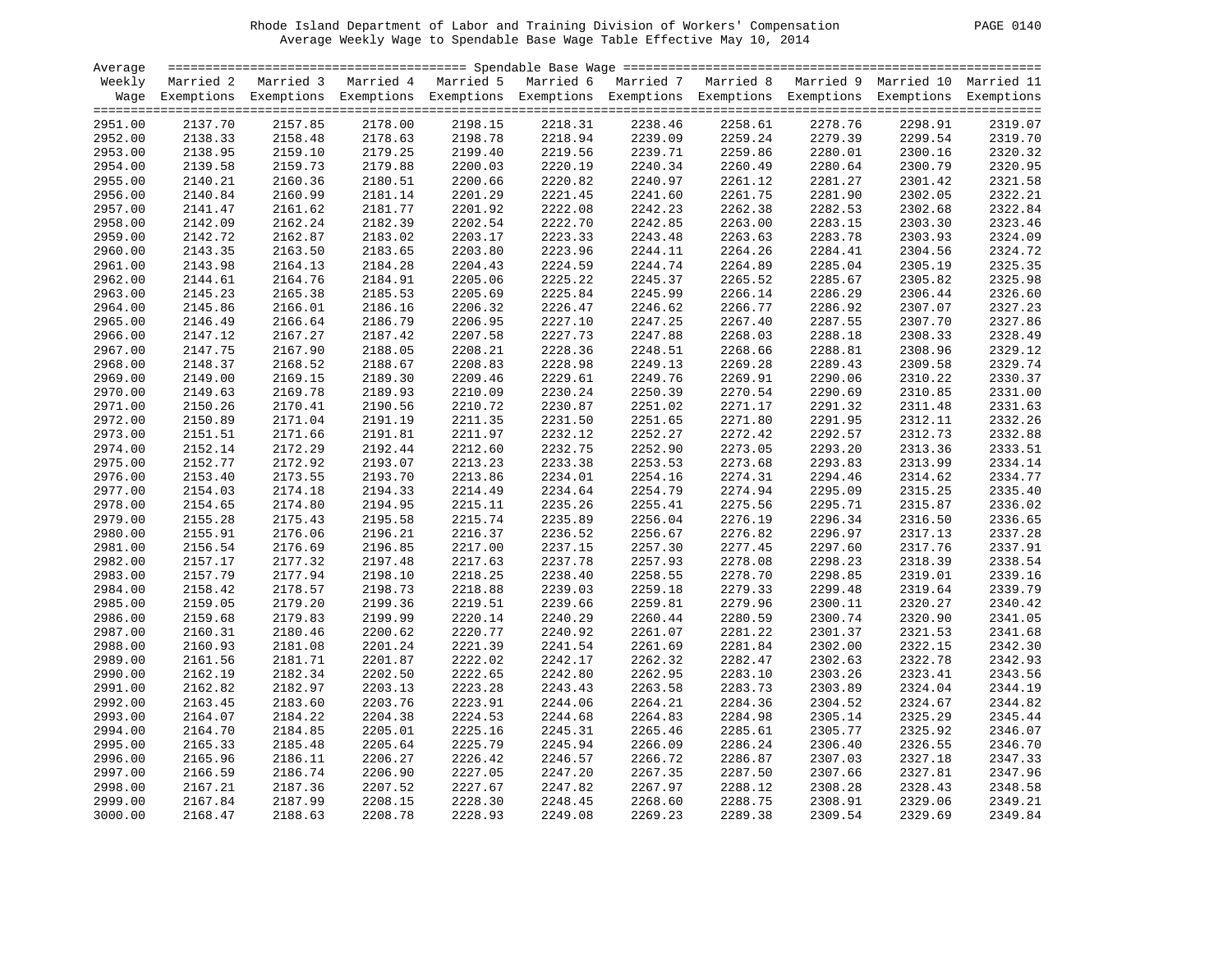| Average            |         |                                                                                                                    |         |         |         |                    |         |         |         |         |
|--------------------|---------|--------------------------------------------------------------------------------------------------------------------|---------|---------|---------|--------------------|---------|---------|---------|---------|
| Weekly             |         | Married 2 Married 3 Married 4 Married 5 Married 6 Married 7 Married 8 Married 9 Married 10 Married 11              |         |         |         |                    |         |         |         |         |
|                    |         | Wage Exemptions Exemptions Exemptions Exemptions Exemptions Exemptions Exemptions Exemptions Exemptions Exemptions |         |         |         |                    |         |         |         |         |
| 3001.00            | 2169.10 | 2189.26                                                                                                            | 2209.41 | 2229.56 | 2249.71 | 2269.86            | 2290.01 | 2310.17 | 2330.32 | 2350.47 |
| 3002.00            | 2169.73 | 2189.89                                                                                                            | 2210.04 | 2230.19 | 2250.34 | 2270.49            | 2290.64 | 2310.80 | 2330.95 | 2351.10 |
| 3003.00            | 2170.35 | 2190.51                                                                                                            | 2210.66 | 2230.81 | 2250.96 | 2270.49<br>2271.11 | 2291.26 | 2311.42 | 2331.57 | 2351.72 |
| 3004.00            | 2170.98 | 2191.14                                                                                                            | 2211.29 | 2231.44 | 2251.59 | 2271.74            | 2291.89 | 2312.05 | 2332.20 | 2352.35 |
| 3005.00            | 2171.61 | 2191.77                                                                                                            | 2211.92 | 2232.07 | 2252.22 | 2272.37            | 2292.52 | 2312.68 | 2332.83 | 2352.98 |
| 3006.00            | 2172.24 | 2192.40                                                                                                            | 2212.55 | 2232.70 | 2252.85 | 2273.00            | 2293.16 | 2313.31 | 2333.46 | 2353.61 |
| 3007.00            | 2172.87 | 2193.03                                                                                                            | 2213.18 | 2233.33 | 2253.48 | 2273.63            | 2293.79 | 2313.94 | 2334.09 | 2354.24 |
| 3008.00            | 2173.49 | 2193.65                                                                                                            | 2213.80 | 2233.95 | 2254.10 | 2274.25            | 2294.41 | 2314.56 | 2334.71 | 2354.86 |
| 3009.00            | 2174.12 | 2194.28                                                                                                            | 2214.43 | 2234.58 | 2254.73 | 2274.88            | 2295.04 | 2315.19 | 2335.34 | 2355.49 |
| 3010.00            | 2174.75 | 2194.91                                                                                                            | 2215.06 | 2235.21 | 2255.36 | 2275.51            | 2295.67 | 2315.82 | 2335.97 | 2356.12 |
| 3011.00            | 2175.38 | 2195.54                                                                                                            | 2215.69 | 2235.84 | 2255.99 | 2276.14            | 2296.30 | 2316.45 | 2336.60 | 2356.75 |
| 3012.00            | 2176.01 | 2196.17                                                                                                            | 2216.32 | 2236.47 | 2256.62 | 2276.77            | 2296.93 | 2317.08 | 2337.23 | 2357.38 |
| 3013.00            | 2176.63 | 2196.79                                                                                                            | 2216.94 | 2237.09 | 2257.24 | 2277.39            | 2297.55 | 2317.70 | 2337.85 | 2358.00 |
| 3014.00            | 2177.26 | 2197.42                                                                                                            | 2217.57 | 2237.72 | 2257.87 | 2278.02            | 2298.18 | 2318.33 | 2338.48 | 2358.63 |
| 3015.00            | 2177.89 | 2198.05                                                                                                            | 2218.20 | 2238.35 | 2258.50 | 2278.65            | 2298.81 | 2318.96 | 2339.11 | 2359.26 |
| 3016.00            | 2178.52 | 2198.68                                                                                                            | 2218.83 | 2238.98 | 2259.13 | 2279.28            | 2299.44 | 2319.59 | 2339.74 | 2359.89 |
| 3017.00            | 2179.15 | 2199.31                                                                                                            | 2219.46 | 2239.61 | 2259.76 | 2279.91            | 2300.07 | 2320.22 | 2340.37 | 2360.52 |
| 3018.00            | 2179.77 | 2199.93                                                                                                            | 2220.08 | 2240.23 | 2260.38 | 2280.53            | 2300.69 | 2320.84 | 2340.99 | 2361.14 |
| 3019.00            | 2180.41 | 2200.56                                                                                                            | 2220.71 | 2240.86 | 2261.01 | 2281.16            | 2301.32 | 2321.47 | 2341.62 | 2361.77 |
| 3020.00            | 2181.04 | 2201.19                                                                                                            | 2221.34 | 2241.49 | 2261.64 | 2281.79            | 2301.95 | 2322.10 | 2342.25 | 2362.40 |
| 3021.00            | 2181.67 | 2201.82                                                                                                            | 2221.97 | 2242.12 | 2262.27 | 2282.42            | 2302.58 | 2322.73 | 2342.88 | 2363.03 |
| 3022.00            | 2182.30 | 2202.45                                                                                                            | 2222.60 | 2242.75 | 2262.90 | 2283.05            | 2303.21 | 2323.36 | 2343.51 | 2363.66 |
| 3023.00            | 2182.92 | 2203.07                                                                                                            | 2223.22 | 2243.37 | 2263.52 | 2283.67            | 2303.83 | 2323.98 | 2344.13 | 2364.28 |
| 3024.00            | 2183.55 | 2203.70                                                                                                            | 2223.85 | 2244.00 | 2264.15 | 2284.30            | 2304.46 | 2324.61 | 2344.76 | 2364.91 |
| 3025.00            | 2184.18 | 2204.33                                                                                                            | 2224.48 | 2244.63 | 2264.78 | 2284.94            | 2305.09 | 2325.24 | 2345.39 | 2365.54 |
| 3026.00            | 2184.81 | 2204.96                                                                                                            | 2225.11 | 2245.26 | 2265.41 | 2285.57            | 2305.72 | 2325.87 | 2346.02 | 2366.17 |
| 3027.00            | 2185.44 | 2205.59                                                                                                            | 2225.74 | 2245.89 | 2266.04 | 2286.20            | 2306.35 | 2326.50 | 2346.65 | 2366.80 |
| 3028.00            | 2186.06 | 2206.21                                                                                                            | 2226.36 | 2246.51 | 2266.66 | 2286.82            | 2306.97 | 2327.12 | 2347.27 | 2367.42 |
| 3029.00            | 2186.69 | 2206.84                                                                                                            | 2226.99 | 2247.14 | 2267.29 | 2287.45            | 2307.60 | 2327.75 | 2347.90 | 2368.05 |
| 3030.00            | 2187.32 | 2207.47                                                                                                            | 2227.62 | 2247.77 | 2267.92 | 2288.08            | 2308.23 | 2328.38 | 2348.53 | 2368.68 |
| 3031.00            | 2187.95 | 2208.10                                                                                                            | 2228.25 | 2248.40 | 2268.55 | 2288.71            | 2308.86 | 2329.01 | 2349.16 | 2369.31 |
| 3032.00            | 2188.58 | 2208.73                                                                                                            | 2228.88 | 2249.03 | 2269.18 | 2289.34            | 2309.49 | 2329.64 | 2349.79 | 2369.94 |
| 3033.00            | 2189.20 | 2209.35                                                                                                            | 2229.50 | 2249.65 | 2269.80 | 2289.96            | 2310.11 | 2330.26 | 2350.41 | 2370.56 |
| 3034.00            | 2189.83 | 2209.98                                                                                                            | 2230.13 | 2250.28 | 2270.43 | 2290.59            | 2310.74 | 2330.89 | 2351.04 | 2371.19 |
| 3035.00            | 2190.46 | 2210.61                                                                                                            | 2230.76 | 2250.91 | 2271.06 | 2291.22            | 2311.37 | 2331.52 | 2351.67 | 2371.82 |
| 3036.00            | 2191.09 | 2211.24                                                                                                            | 2231.39 | 2251.54 | 2271.69 | 2291.85            | 2312.00 | 2332.15 | 2352.30 | 2372.45 |
| 3037.00            | 2191.72 | 2211.87                                                                                                            | 2232.02 | 2252.17 | 2272.32 | 2292.48            | 2312.63 | 2332.78 | 2352.93 | 2373.08 |
| 3038.00            | 2192.34 | 2212.49                                                                                                            | 2232.64 | 2252.79 | 2272.94 | 2293.10            | 2313.25 | 2333.40 | 2353.55 | 2373.70 |
| 3039.00            | 2192.97 | 2213.12                                                                                                            | 2233.27 | 2253.42 | 2273.57 | 2293.73            | 2313.88 | 2334.03 | 2354.18 | 2374.33 |
| 3040.00            | 2193.60 | 2213.75                                                                                                            | 2233.90 | 2254.05 | 2274.20 | 2294.36            | 2314.51 | 2334.66 | 2354.81 | 2374.96 |
| 3041.00            | 2194.23 | 2214.38                                                                                                            | 2234.53 | 2254.68 | 2274.83 | 2294.99            | 2315.14 | 2335.29 | 2355.44 | 2375.59 |
| 3042.00            | 2194.86 | 2215.01                                                                                                            | 2235.16 | 2255.31 | 2275.46 | 2295.62            | 2315.77 | 2335.92 | 2356.07 | 2376.22 |
| 3043.00            | 2195.48 | 2215.63                                                                                                            | 2235.78 | 2255.93 | 2276.08 | 2296.24            | 2316.39 | 2336.54 | 2356.69 | 2376.84 |
| 3044.00            | 2196.11 | 2216.26                                                                                                            | 2236.41 | 2256.56 | 2276.72 | 2296.87            | 2317.02 | 2337.17 | 2357.32 | 2377.47 |
| 3045.00            | 2196.74 | 2216.89                                                                                                            | 2237.04 | 2257.19 | 2277.35 | 2297.50            | 2317.65 | 2337.80 | 2357.95 | 2378.10 |
| 3046.00            | 2197.37 | 2217.52                                                                                                            | 2237.67 | 2257.82 | 2277.98 | 2298.13            | 2318.28 | 2338.43 | 2358.58 | 2378.73 |
| 3047.00            | 2198.00 | 2218.15                                                                                                            | 2238.30 | 2258.45 | 2278.61 | 2298.76            | 2318.91 | 2339.06 | 2359.21 | 2379.36 |
|                    | 2198.62 | 2218.77                                                                                                            | 2238.92 | 2259.07 | 2279.23 | 2299.38            | 2319.53 | 2339.68 | 2359.83 | 2379.98 |
| 3048.00<br>3049.00 | 2199.25 | 2219.40                                                                                                            | 2239.55 | 2259.70 | 2279.86 | 2300.01            | 2320.16 | 2340.31 | 2360.46 | 2380.61 |
| 3050.00            | 2199.88 | 2220.03                                                                                                            | 2240.18 | 2260.33 | 2280.49 | 2300.64            | 2320.79 | 2340.94 | 2361.09 | 2381.25 |
|                    |         |                                                                                                                    |         |         |         |                    |         |         |         |         |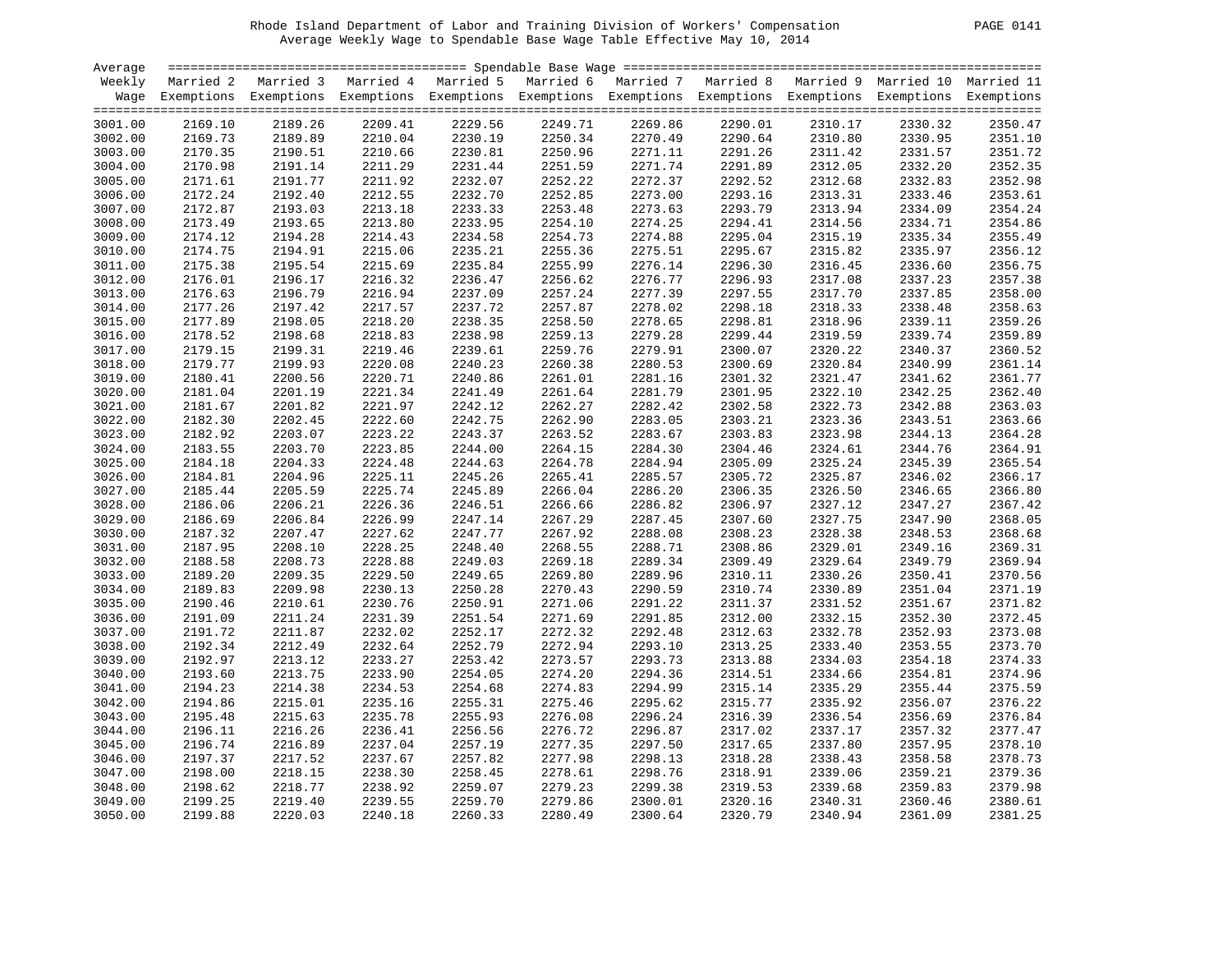| ›AGF.<br>0 |  |
|------------|--|
|            |  |

| Average            |         |                                                                                                                    |                    |         |         |         |         |         |         |         |
|--------------------|---------|--------------------------------------------------------------------------------------------------------------------|--------------------|---------|---------|---------|---------|---------|---------|---------|
| Weekly             |         | Married 2 Married 3 Married 4 Married 5 Married 6 Married 7 Married 8 Married 9 Married 10 Married 11              |                    |         |         |         |         |         |         |         |
|                    |         | Wage Exemptions Exemptions Exemptions Exemptions Exemptions Exemptions Exemptions Exemptions Exemptions Exemptions |                    |         |         |         |         |         |         |         |
|                    |         |                                                                                                                    |                    |         |         |         |         |         |         |         |
| 3051.00            | 2200.51 | 2220.66                                                                                                            | 2240.81            | 2260.96 | 2281.12 | 2301.27 | 2321.42 | 2341.57 | 2361.72 | 2381.88 |
| 3052.00            | 2201.14 | 2221.29                                                                                                            | 2241.44            | 2261.59 | 2281.75 | 2301.90 | 2322.05 | 2342.20 | 2362.35 | 2382.51 |
| 3053.00            | 2201.76 | 2221.91                                                                                                            | 2242.06            | 2262.21 | 2282.37 | 2302.52 | 2322.67 | 2342.82 | 2362.97 | 2383.13 |
| 3054.00            | 2202.39 | 2222.54                                                                                                            | 2242.69            | 2262.84 | 2283.00 | 2303.15 | 2323.30 | 2343.45 | 2363.60 | 2383.76 |
| 3055.00            | 2203.02 | 2223.17                                                                                                            | 2243.32            | 2263.47 | 2283.63 | 2303.78 | 2323.93 | 2344.08 | 2364.23 | 2384.39 |
| 3056.00            | 2203.65 | 2223.80                                                                                                            | 2243.95            | 2264.10 | 2284.26 | 2304.41 | 2324.56 | 2344.71 | 2364.86 | 2385.02 |
| 3057.00            | 2204.28 | 2224.43                                                                                                            | 2244.58            | 2264.73 | 2284.89 | 2305.04 | 2325.19 | 2345.34 | 2365.49 | 2385.65 |
| 3058.00            | 2204.90 | 2225.05                                                                                                            | 2245.20            | 2265.35 | 2285.51 | 2305.66 | 2325.81 | 2345.96 | 2366.11 | 2386.27 |
| 3059.00            | 2205.53 | 2225.68                                                                                                            | 2245.83            | 2265.98 | 2286.14 | 2306.29 | 2326.44 | 2346.59 | 2366.74 | 2386.90 |
| 3060.00            | 2206.16 | 2226.31                                                                                                            | 2246.46            | 2266.61 | 2286.77 | 2306.92 | 2327.07 | 2347.22 | 2367.37 | 2387.53 |
| 3061.00            | 2206.79 | 2226.94                                                                                                            | 2247.09            | 2267.24 | 2287.40 | 2307.55 | 2327.70 | 2347.85 | 2368.00 | 2388.16 |
| 3062.00            | 2207.42 | 2227.57                                                                                                            | 2247.72            | 2267.87 | 2288.03 | 2308.18 | 2328.33 | 2348.48 | 2368.63 | 2388.79 |
| 3063.00            | 2208.04 | 2228.19                                                                                                            | 2248.34            | 2268.50 | 2288.65 | 2308.80 | 2328.95 | 2349.10 | 2369.25 | 2389.41 |
| 3064.00            | 2208.67 | 2228.82                                                                                                            | 2248.97            | 2269.13 | 2289.28 | 2309.43 | 2329.58 | 2349.73 | 2369.88 | 2390.04 |
| 3065.00            | 2209.30 | 2229.45                                                                                                            | 2249.60            | 2269.76 | 2289.91 | 2310.06 | 2330.21 | 2350.36 | 2370.51 | 2390.67 |
| 3066.00            | 2209.93 | 2230.08                                                                                                            | 2250.23            | 2270.39 | 2290.54 | 2310.69 | 2330.84 | 2350.99 | 2371.14 | 2391.30 |
| 3067.00            | 2210.56 | 2230.71                                                                                                            | 2250.86            | 2271.02 | 2291.17 | 2311.32 | 2331.47 | 2351.62 | 2371.77 | 2391.93 |
| 3068.00            | 2211.18 | 2231.33                                                                                                            | 2251.48            | 2271.64 | 2291.79 | 2311.94 | 2332.09 | 2352.24 | 2372.39 | 2392.55 |
| 3069.00            | 2211.81 | 2231.96                                                                                                            | 2252.11            | 2272.27 | 2292.42 | 2312.57 | 2332.72 | 2352.87 | 2373.03 | 2393.18 |
| 3070.00            | 2212.44 | 2232.59                                                                                                            | 2252.74            | 2272.90 | 2293.05 | 2313.20 | 2333.35 | 2353.50 | 2373.66 | 2393.81 |
| 3071.00            | 2213.07 | 2233.22                                                                                                            | 2253.37            | 2273.53 | 2293.68 | 2313.83 | 2333.98 | 2354.13 | 2374.29 | 2394.44 |
| 3072.00            | 2213.70 | 2233.85                                                                                                            | 2254.00            | 2274.16 | 2294.31 | 2314.46 | 2334.61 | 2354.76 | 2374.92 | 2395.07 |
| 3073.00            | 2214.32 | 2234.47                                                                                                            | 2254.62            | 2274.78 | 2294.93 | 2315.08 | 2335.23 | 2355.38 | 2375.54 | 2395.69 |
| 3074.00            | 2214.95 | 2235.10                                                                                                            | 2255.25            | 2275.41 | 2295.56 | 2315.71 | 2335.86 | 2356.01 | 2376.17 | 2396.32 |
| 3075.00            | 2215.58 | 2235.73                                                                                                            | 2255.88            | 2276.04 | 2296.19 | 2316.34 | 2336.49 | 2356.64 | 2376.80 | 2396.95 |
| 3076.00            | 2216.21 | 2236.36                                                                                                            | 2256.51            | 2276.67 | 2296.82 | 2316.97 | 2337.12 | 2357.27 | 2377.43 | 2397.58 |
| 3077.00            | 2216.84 | 2236.99                                                                                                            | 2257.14            | 2277.30 | 2297.45 | 2317.60 | 2337.75 | 2357.90 | 2378.06 | 2398.21 |
|                    |         |                                                                                                                    |                    | 2277.92 |         | 2318.22 |         | 2358.52 |         | 2398.83 |
| 3078.00<br>3079.00 | 2217.46 | 2237.61                                                                                                            | 2257.76<br>2258.39 | 2278.55 | 2298.07 |         | 2338.37 | 2359.15 | 2378.68 | 2399.46 |
|                    | 2218.09 | 2238.24                                                                                                            |                    |         | 2298.70 | 2318.85 | 2339.00 |         | 2379.31 | 2400.09 |
| 3080.00            | 2218.72 | 2238.87                                                                                                            | 2259.02            | 2279.18 | 2299.33 | 2319.48 | 2339.63 | 2359.78 | 2379.94 |         |
| 3081.00            | 2219.35 | 2239.50                                                                                                            | 2259.66            | 2279.81 | 2299.96 | 2320.11 | 2340.26 | 2360.41 | 2380.57 | 2400.72 |
| 3082.00            | 2219.98 | 2240.13                                                                                                            | 2260.29            | 2280.44 | 2300.59 | 2320.74 | 2340.89 | 2361.04 | 2381.20 | 2401.35 |
| 3083.00            | 2220.60 | 2240.75                                                                                                            | 2260.91            | 2281.06 | 2301.21 | 2321.36 | 2341.51 | 2361.66 | 2381.82 | 2401.97 |
| 3084.00            | 2221.23 | 2241.38                                                                                                            | 2261.54            | 2281.69 | 2301.84 | 2321.99 | 2342.14 | 2362.29 | 2382.45 | 2402.60 |
| 3085.00            | 2221.86 | 2242.01                                                                                                            | 2262.17            | 2282.32 | 2302.47 | 2322.62 | 2342.77 | 2362.92 | 2383.08 | 2403.23 |
| 3086.00            | 2222.49 | 2242.64                                                                                                            | 2262.80            | 2282.95 | 2303.10 | 2323.25 | 2343.40 | 2363.55 | 2383.71 | 2403.86 |
| 3087.00            | 2223.12 | 2243.27                                                                                                            | 2263.43            | 2283.58 | 2303.73 | 2323.88 | 2344.03 | 2364.18 | 2384.34 | 2404.49 |
| 3088.00            | 2223.74 | 2243.89                                                                                                            | 2264.05            | 2284.20 | 2304.35 | 2324.50 | 2344.65 | 2364.81 | 2384.96 | 2405.11 |
| 3089.00            | 2224.37 | 2244.52                                                                                                            | 2264.68            | 2284.83 | 2304.98 | 2325.13 | 2345.28 | 2365.44 | 2385.59 | 2405.74 |
| 3090.00            | 2225.00 | 2245.15                                                                                                            | 2265.31            | 2285.46 | 2305.61 | 2325.76 | 2345.91 | 2366.07 | 2386.22 | 2406.37 |
| 3091.00            | 2225.63 | 2245.78                                                                                                            | 2265.94            | 2286.09 | 2306.24 | 2326.39 | 2346.54 | 2366.70 | 2386.85 | 2407.00 |
| 3092.00            | 2226.26 | 2246.41                                                                                                            | 2266.57            | 2286.72 | 2306.87 | 2327.02 | 2347.17 | 2367.33 | 2387.48 | 2407.63 |
| 3093.00            | 2226.88 | 2247.03                                                                                                            | 2267.19            | 2287.34 | 2307.49 | 2327.64 | 2347.79 | 2367.95 | 2388.10 | 2408.25 |
| 3094.00            | 2227.51 | 2247.66                                                                                                            | 2267.82            | 2287.97 | 2308.12 | 2328.27 | 2348.42 | 2368.58 | 2388.73 | 2408.88 |
| 3095.00            | 2228.14 | 2248.29                                                                                                            | 2268.45            | 2288.60 | 2308.75 | 2328.90 | 2349.05 | 2369.21 | 2389.36 | 2409.51 |
| 3096.00            | 2228.77 | 2248.92                                                                                                            | 2269.08            | 2289.23 | 2309.38 | 2329.53 | 2349.68 | 2369.84 | 2389.99 | 2410.14 |
| 3097.00            | 2229.40 | 2249.55                                                                                                            | 2269.71            | 2289.86 | 2310.01 | 2330.16 | 2350.31 | 2370.47 | 2390.62 | 2410.77 |
| 3098.00            | 2230.02 | 2250.17                                                                                                            | 2270.33            | 2290.48 | 2310.63 | 2330.78 | 2350.93 | 2371.09 | 2391.24 | 2411.39 |
| 3099.00            | 2230.65 | 2250.80                                                                                                            | 2270.96            | 2291.11 | 2311.26 | 2331.41 | 2351.56 | 2371.72 | 2391.87 | 2412.02 |
| 3100.00            | 2231.28 | 2251.44                                                                                                            | 2271.59            | 2291.74 | 2311.89 | 2332.04 | 2352.19 | 2372.35 | 2392.50 | 2412.65 |
|                    |         |                                                                                                                    |                    |         |         |         |         |         |         |         |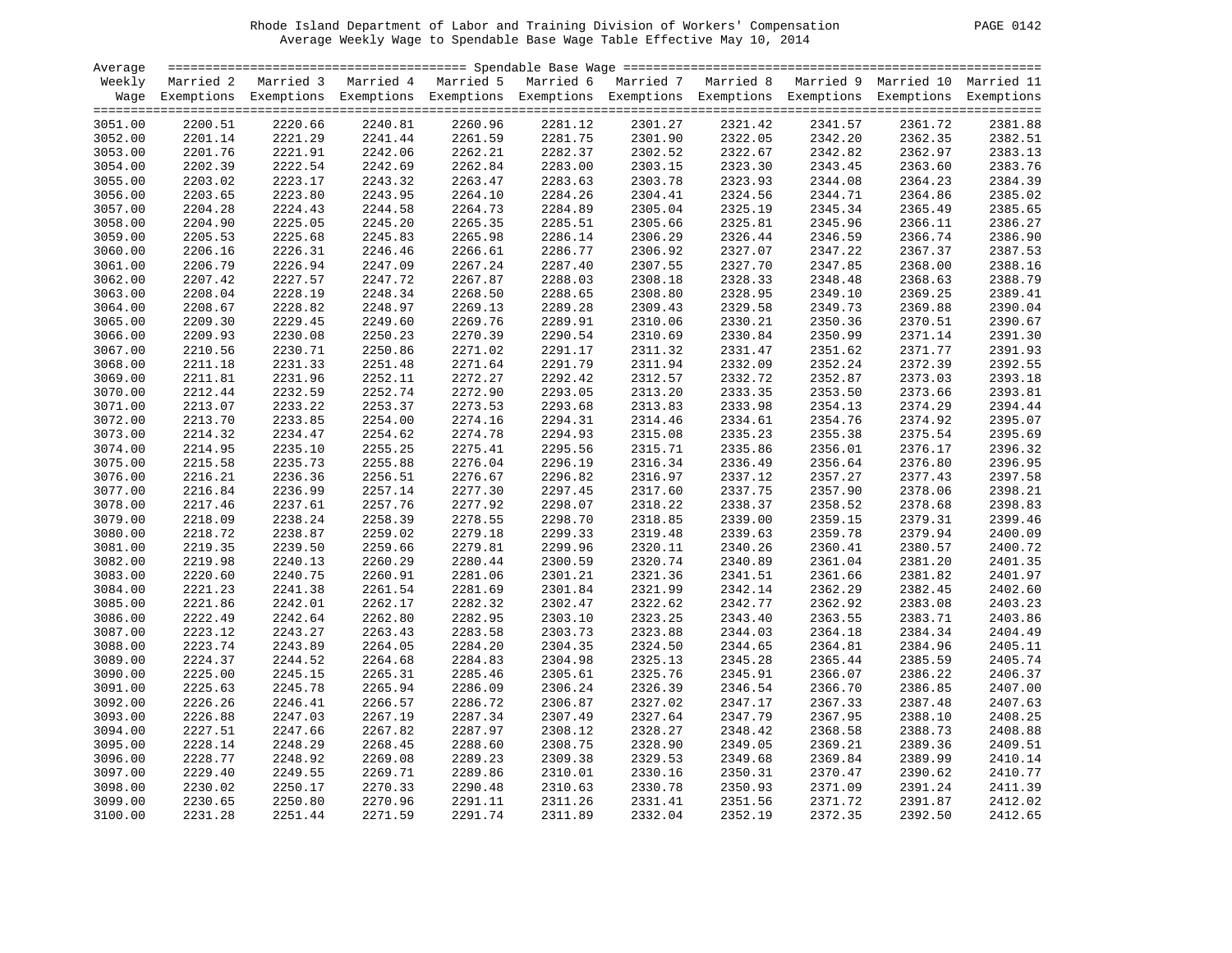| PAGE. | . በ1 - |
|-------|--------|
|       |        |

| Average |         |                                                                                                                    |         |         |         |                               |         |         |         |         |
|---------|---------|--------------------------------------------------------------------------------------------------------------------|---------|---------|---------|-------------------------------|---------|---------|---------|---------|
| Weekly  |         | Married 2 Married 3 Married 4 Married 5 Married 6 Married 7 Married 8 Married 9 Married 10 Married 11              |         |         |         |                               |         |         |         |         |
|         |         | Wage Exemptions Exemptions Exemptions Exemptions Exemptions Exemptions Exemptions Exemptions Exemptions Exemptions |         |         |         |                               |         |         |         |         |
|         |         |                                                                                                                    |         |         |         |                               |         |         |         |         |
| 3101.00 | 2231.91 | 2252.07                                                                                                            | 2272.22 | 2292.37 | 2312.52 | 2332.67                       | 2352.82 | 2372.98 | 2393.13 | 2413.28 |
| 3102.00 | 2232.54 | 2252.70                                                                                                            | 2272.85 | 2293.00 | 2313.15 | 2333.30<br>2333.30<br>2333.92 | 2353.45 | 2373.61 | 2393.76 | 2413.91 |
| 3103.00 | 2233.16 | 2253.32                                                                                                            | 2273.47 | 2293.62 | 2313.77 |                               | 2354.07 | 2374.23 | 2394.38 | 2414.53 |
| 3104.00 | 2233.79 | 2253.95                                                                                                            | 2274.10 | 2294.25 | 2314.40 | 2334.55                       | 2354.70 | 2374.86 | 2395.01 | 2415.16 |
| 3105.00 | 2234.42 | 2254.58                                                                                                            | 2274.73 | 2294.88 | 2315.03 | 2335.18                       | 2355.33 | 2375.49 | 2395.64 | 2415.79 |
| 3106.00 | 2235.05 | 2255.21                                                                                                            | 2275.36 | 2295.51 | 2315.66 | 2335.81                       | 2355.97 | 2376.12 | 2396.27 | 2416.42 |
| 3107.00 | 2235.68 | 2255.84                                                                                                            | 2275.99 | 2296.14 | 2316.29 | 2336.44                       | 2356.60 | 2376.75 | 2396.90 | 2417.05 |
| 3108.00 | 2236.30 | 2256.46                                                                                                            | 2276.61 | 2296.76 | 2316.91 | 2337.06                       | 2357.22 | 2377.37 | 2397.52 | 2417.67 |
| 3109.00 | 2236.93 | 2257.09                                                                                                            | 2277.24 | 2297.39 | 2317.54 | 2337.69                       | 2357.85 | 2378.00 | 2398.15 | 2418.30 |
| 3110.00 | 2237.56 | 2257.72                                                                                                            | 2277.87 | 2298.02 | 2318.17 | 2338.32                       | 2358.48 | 2378.63 | 2398.78 | 2418.93 |
| 3111.00 | 2238.19 | 2258.35                                                                                                            | 2278.50 | 2298.65 | 2318.80 | 2338.95                       | 2359.11 | 2379.26 | 2399.41 | 2419.56 |
| 3112.00 | 2238.82 | 2258.98                                                                                                            | 2279.13 | 2299.28 | 2319.43 | 2339.58                       | 2359.74 | 2379.89 | 2400.04 | 2420.19 |
| 3113.00 | 2239.44 | 2259.60                                                                                                            | 2279.75 | 2299.90 | 2320.05 | 2340.20                       | 2360.36 | 2380.51 | 2400.66 | 2420.81 |
| 3114.00 | 2240.07 | 2260.23                                                                                                            | 2280.38 | 2300.53 | 2320.68 | 2340.83                       | 2360.99 | 2381.14 | 2401.29 | 2421.44 |
| 3115.00 | 2240.70 | 2260.86                                                                                                            | 2281.01 | 2301.16 | 2321.31 | 2341.46                       | 2361.62 | 2381.77 | 2401.92 | 2422.07 |
| 3116.00 | 2241.33 | 2261.49                                                                                                            | 2281.64 | 2301.79 | 2321.94 | 2342.09                       | 2362.25 | 2382.40 | 2402.55 | 2422.70 |
| 3117.00 | 2241.96 | 2262.12                                                                                                            | 2282.27 | 2302.42 | 2322.57 | 2342.72                       | 2362.88 | 2383.03 | 2403.18 | 2423.33 |
| 3118.00 | 2242.58 | 2262.74                                                                                                            | 2282.89 | 2303.04 | 2323.19 | 2343.34                       | 2363.50 | 2383.65 | 2403.80 | 2423.95 |
| 3119.00 | 2243.22 | 2263.37                                                                                                            | 2283.52 | 2303.67 | 2323.82 | 2343.97                       | 2364.13 | 2384.28 | 2404.43 | 2424.58 |
| 3120.00 | 2243.85 | 2264.00                                                                                                            | 2284.15 | 2304.30 | 2324.45 | 2344.60                       | 2364.76 | 2384.91 | 2405.06 | 2425.21 |
| 3121.00 | 2244.48 | 2264.63                                                                                                            | 2284.78 | 2304.93 | 2325.08 | 2345.23                       | 2365.39 | 2385.54 | 2405.69 | 2425.84 |
| 3122.00 | 2245.11 | 2265.26                                                                                                            | 2285.41 | 2305.56 | 2325.71 | 2345.86                       | 2366.02 | 2386.17 | 2406.32 | 2426.47 |
| 3123.00 | 2245.73 | 2265.88                                                                                                            | 2286.03 | 2306.18 | 2326.33 | 2346.48                       | 2366.64 | 2386.79 | 2406.94 | 2427.09 |
| 3124.00 | 2246.36 | 2266.51                                                                                                            | 2286.66 | 2306.81 | 2326.96 | 2347.11                       | 2367.27 | 2387.42 | 2407.57 | 2427.72 |
| 3125.00 | 2246.99 | 2267.14                                                                                                            | 2287.29 | 2307.44 | 2327.59 | 2347.75                       | 2367.90 | 2388.05 | 2408.20 | 2428.35 |
| 3126.00 | 2247.62 | 2267.77                                                                                                            | 2287.92 | 2308.07 | 2328.22 | 2348.38                       | 2368.53 | 2388.68 | 2408.83 | 2428.98 |
| 3127.00 | 2248.25 | 2268.40                                                                                                            | 2288.55 | 2308.70 | 2328.85 | 2349.01                       | 2369.16 | 2389.31 | 2409.46 | 2429.61 |
| 3128.00 | 2248.87 | 2269.02                                                                                                            | 2289.17 | 2309.32 | 2329.47 | 2349.63                       | 2369.78 | 2389.93 | 2410.08 | 2430.23 |
| 3129.00 | 2249.50 | 2269.65                                                                                                            | 2289.80 | 2309.95 | 2330.10 | 2350.26                       | 2370.41 | 2390.56 | 2410.71 | 2430.86 |
| 3130.00 | 2250.13 | 2270.28                                                                                                            | 2290.43 | 2310.58 | 2330.73 | 2350.89                       | 2371.04 | 2391.19 | 2411.34 | 2431.49 |
| 3131.00 | 2250.76 | 2270.91                                                                                                            | 2291.06 | 2311.21 | 2331.36 | 2351.52                       | 2371.67 | 2391.82 | 2411.97 | 2432.12 |
| 3132.00 | 2251.39 | 2271.54                                                                                                            | 2291.69 | 2311.84 | 2331.99 | 2352.15                       | 2372.30 | 2392.45 | 2412.60 | 2432.75 |
| 3133.00 | 2252.01 | 2272.16                                                                                                            | 2292.31 | 2312.46 | 2332.61 | 2352.77                       | 2372.92 | 2393.07 | 2413.22 | 2433.37 |
| 3134.00 | 2252.64 | 2272.79                                                                                                            | 2292.94 | 2313.09 | 2333.24 | 2353.40                       | 2373.55 | 2393.70 | 2413.85 | 2434.00 |
| 3135.00 | 2253.27 | 2273.42                                                                                                            | 2293.57 | 2313.72 | 2333.87 | 2354.03                       | 2374.18 | 2394.33 | 2414.48 | 2434.63 |
| 3136.00 | 2253.90 | 2274.05                                                                                                            | 2294.20 | 2314.35 | 2334.50 | 2354.66                       | 2374.81 | 2394.96 | 2415.11 | 2435.26 |
| 3137.00 | 2254.53 | 2274.68                                                                                                            | 2294.83 | 2314.98 | 2335.13 | 2355.29                       | 2375.44 | 2395.59 | 2415.74 | 2435.89 |
| 3138.00 | 2255.15 | 2275.30                                                                                                            | 2295.45 | 2315.60 | 2335.75 | 2355.91                       | 2376.06 | 2396.21 | 2416.36 | 2436.51 |
| 3139.00 | 2255.78 | 2275.93                                                                                                            | 2296.08 | 2316.23 | 2336.38 | 2356.54                       | 2376.69 | 2396.84 | 2416.99 | 2437.14 |
| 3140.00 | 2256.41 | 2276.56                                                                                                            | 2296.71 | 2316.86 | 2337.01 | 2357.17                       | 2377.32 | 2397.47 | 2417.62 | 2437.77 |
| 3141.00 | 2257.04 | 2277.19                                                                                                            | 2297.34 | 2317.49 | 2337.64 | 2357.80                       | 2377.95 | 2398.10 | 2418.25 | 2438.40 |
| 3142.00 | 2257.67 | 2277.82                                                                                                            | 2297.97 | 2318.12 | 2338.27 | 2358.43                       | 2378.58 | 2398.73 | 2418.88 | 2439.03 |
| 3143.00 | 2258.29 | 2278.44                                                                                                            | 2298.59 | 2318.74 | 2338.89 | 2359.05                       | 2379.20 | 2399.35 | 2419.50 | 2439.65 |
| 3144.00 | 2258.92 | 2279.07                                                                                                            | 2299.22 | 2319.37 | 2339.53 | 2359.68                       | 2379.83 | 2399.98 | 2420.13 | 2440.28 |
| 3145.00 | 2259.55 | 2279.70                                                                                                            | 2299.85 | 2320.00 | 2340.16 | 2360.31                       | 2380.46 | 2400.61 | 2420.76 | 2440.91 |
| 3146.00 | 2260.18 | 2280.33                                                                                                            | 2300.48 | 2320.63 | 2340.79 | 2360.94                       | 2381.09 | 2401.24 | 2421.39 | 2441.54 |
| 3147.00 | 2260.81 | 2280.96                                                                                                            | 2301.11 | 2321.26 | 2341.42 | 2361.57                       | 2381.72 | 2401.87 | 2422.02 | 2442.17 |
| 3148.00 | 2261.43 | 2281.58                                                                                                            | 2301.73 | 2321.88 | 2342.04 | 2362.19                       | 2382.34 | 2402.49 | 2422.64 | 2442.79 |
| 3149.00 | 2262.06 | 2282.21                                                                                                            | 2302.36 | 2322.51 | 2342.67 | 2362.82                       | 2382.97 | 2403.12 | 2423.27 | 2443.42 |
| 3150.00 | 2262.69 | 2282.84                                                                                                            | 2302.99 | 2323.14 | 2343.30 | 2363.45                       | 2383.60 | 2403.75 | 2423.90 | 2444.06 |
|         |         |                                                                                                                    |         |         |         |                               |         |         |         |         |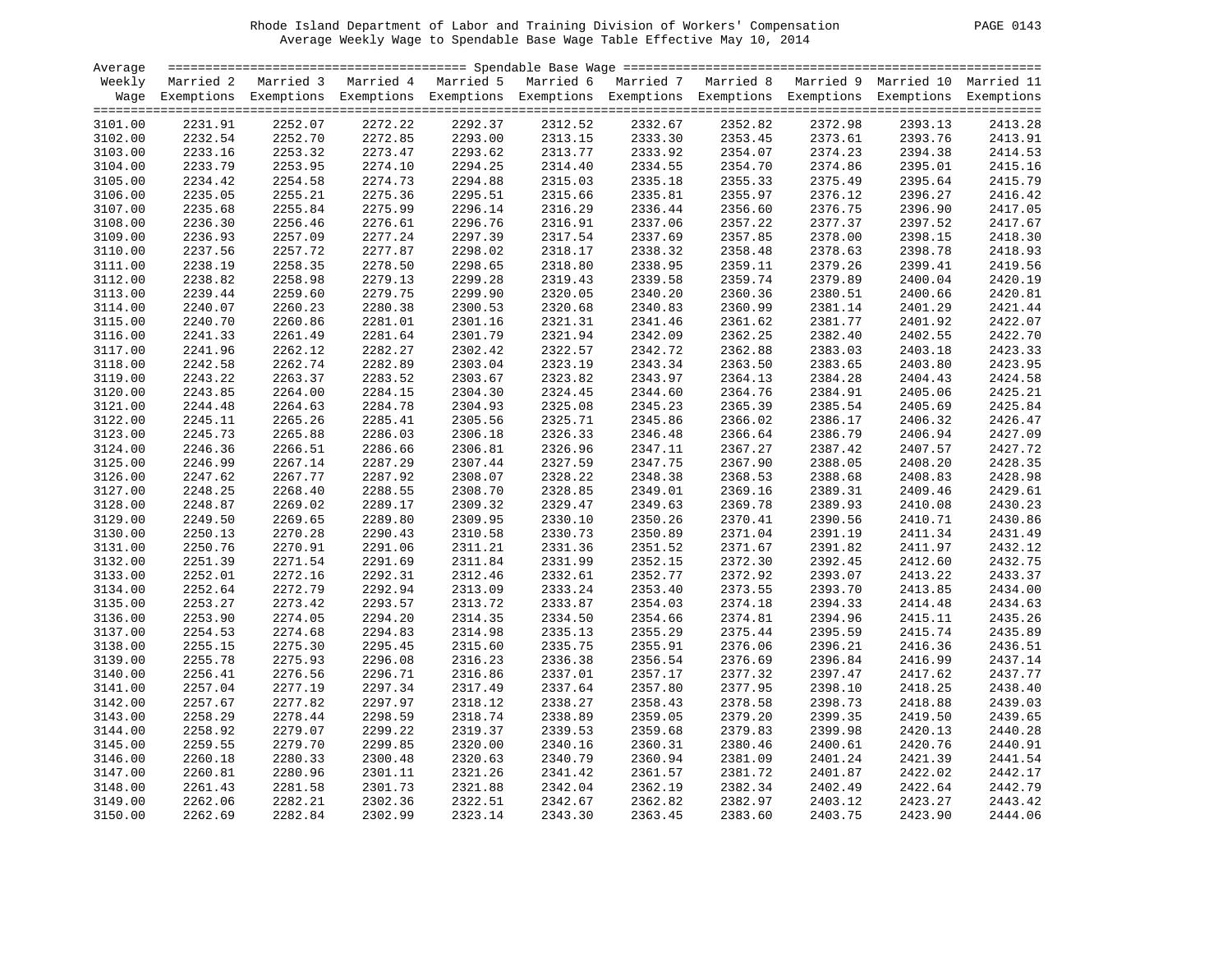| Average |         |                                                                                                                    |         |         |                    |                               |         |                    |         |                    |
|---------|---------|--------------------------------------------------------------------------------------------------------------------|---------|---------|--------------------|-------------------------------|---------|--------------------|---------|--------------------|
| Weekly  |         | Married 2 Married 3 Married 4 Married 5 Married 6 Married 7 Married 8 Married 9 Married 10 Married 11              |         |         |                    |                               |         |                    |         |                    |
|         |         | Wage Exemptions Exemptions Exemptions Exemptions Exemptions Exemptions Exemptions Exemptions Exemptions Exemptions |         |         |                    |                               |         |                    |         |                    |
| 3151.00 | 2263.32 | 2283.47                                                                                                            | 2303.62 | 2323.77 | 2343.93            | 2364.08                       | 2384.23 | 2404.38            | 2424.53 | 2444.69            |
| 3152.00 | 2263.95 | 2284.10                                                                                                            | 2304.25 | 2324.40 | 2344.56            |                               | 2384.86 | 2405.01            | 2425.16 | 2445.32            |
|         | 2264.57 | 2284.72                                                                                                            |         | 2325.02 |                    | 2364.71<br>2365.33            | 2385.48 |                    | 2425.78 | 2445.94            |
| 3153.00 | 2265.20 | 2285.35                                                                                                            | 2304.87 | 2325.65 | 2345.18<br>2345.81 |                               | 2386.11 | 2405.63<br>2406.26 |         |                    |
| 3154.00 |         |                                                                                                                    | 2305.50 |         |                    | 2365.96<br>2366.59            |         |                    | 2426.41 | 2446.57<br>2447.20 |
| 3155.00 | 2265.83 | 2285.98                                                                                                            | 2306.13 | 2326.28 | 2346.44            |                               | 2386.74 | 2406.89            | 2427.04 |                    |
| 3156.00 | 2266.46 | 2286.61                                                                                                            | 2306.76 | 2326.91 | 2347.07            | 2367.22                       | 2387.37 | 2407.52            | 2427.67 | 2447.83<br>2448.46 |
| 3157.00 | 2267.09 | 2287.24                                                                                                            | 2307.39 | 2327.54 | 2347.70            | 2367.85                       | 2388.00 | 2408.15            | 2428.30 |                    |
| 3158.00 | 2267.71 | 2287.86                                                                                                            | 2308.01 | 2328.16 | 2348.32            | 2368.47                       | 2388.62 | 2408.77            | 2428.92 | 2449.08            |
| 3159.00 | 2268.34 | 2288.49                                                                                                            | 2308.64 | 2328.79 | 2348.95            | 2369.10                       | 2389.25 | 2409.40            | 2429.55 | 2449.71            |
| 3160.00 | 2268.97 | 2289.12                                                                                                            | 2309.27 | 2329.42 | 2349.58            | 2369.73                       | 2389.88 | 2410.03            | 2430.18 | 2450.34            |
| 3161.00 | 2269.60 | 2289.75                                                                                                            | 2309.90 | 2330.05 | 2350.21            | 2370.36                       | 2390.51 | 2410.66            | 2430.81 | 2450.97            |
| 3162.00 | 2270.23 | 2290.38                                                                                                            | 2310.53 | 2330.68 | 2350.84            | 2370.99<br>2370.99<br>2371.61 | 2391.14 | 2411.29            | 2431.44 | 2451.60            |
| 3163.00 | 2270.85 | 2291.00                                                                                                            | 2311.15 | 2331.31 | 2351.46            |                               | 2391.76 | 2411.91            | 2432.06 | 2452.22            |
| 3164.00 | 2271.48 | 2291.63                                                                                                            | 2311.78 | 2331.94 | 2352.09            | 2372.24                       | 2392.39 | 2412.54            | 2432.69 | 2452.85            |
| 3165.00 | 2272.11 | 2292.26                                                                                                            | 2312.41 | 2332.57 | 2352.72            | 2372.87                       | 2393.02 | 2413.17            | 2433.32 | 2453.48            |
| 3166.00 | 2272.74 | 2292.89                                                                                                            | 2313.04 | 2333.20 | 2353.35            | 2373.50                       | 2393.65 | 2413.80            | 2433.95 | 2454.11            |
| 3167.00 | 2273.37 | 2293.52                                                                                                            | 2313.67 | 2333.83 | 2353.98            | 2374.13                       | 2394.28 | 2414.43            | 2434.58 | 2454.74            |
| 3168.00 | 2273.99 | 2294.14                                                                                                            | 2314.29 | 2334.45 | 2354.60            | 2374.75                       | 2394.90 | 2415.05            | 2435.20 | 2455.36            |
| 3169.00 | 2274.62 | 2294.77                                                                                                            | 2314.92 | 2335.08 | 2355.23            | 2375.38                       | 2395.53 | 2415.68            | 2435.84 | 2455.99            |
| 3170.00 | 2275.25 | 2295.40                                                                                                            | 2315.55 | 2335.71 | 2355.86            | 2376.01                       | 2396.16 | 2416.31            | 2436.47 | 2456.62            |
| 3171.00 | 2275.88 | 2296.03                                                                                                            | 2316.18 | 2336.34 | 2356.49            | 2376.64                       | 2396.79 | 2416.94            | 2437.10 | 2457.25            |
| 3172.00 | 2276.51 | 2296.66                                                                                                            | 2316.81 | 2336.97 | 2357.12            | 2377.27                       | 2397.42 | 2417.57            | 2437.73 | 2457.88            |
| 3173.00 | 2277.13 | 2297.28                                                                                                            | 2317.43 | 2337.59 | 2357.74            | 2377.89                       | 2398.04 | 2418.19            | 2438.35 | 2458.50            |
| 3174.00 | 2277.76 | 2297.91                                                                                                            | 2318.06 | 2338.22 | 2358.37            | 2378.52                       | 2398.67 | 2418.82            | 2438.98 | 2459.13            |
| 3175.00 | 2278.39 | 2298.54                                                                                                            | 2318.69 | 2338.85 | 2359.00            | 2379.15                       | 2399.30 | 2419.45            | 2439.61 | 2459.76            |
| 3176.00 | 2279.02 | 2299.17                                                                                                            | 2319.32 | 2339.48 | 2359.63            | 2379.78                       | 2399.93 | 2420.08            | 2440.24 | 2460.39            |
| 3177.00 | 2279.65 | 2299.80                                                                                                            | 2319.95 | 2340.11 | 2360.26            | 2380.41                       | 2400.56 | 2420.71            | 2440.87 | 2461.02            |
| 3178.00 | 2280.24 | 2300.42                                                                                                            | 2320.57 | 2340.73 | 2360.88            | 2381.03                       | 2401.18 | 2421.33            | 2441.49 | 2461.64            |
| 3179.00 | 2280.84 | 2301.05                                                                                                            | 2321.20 | 2341.36 | 2361.51            | 2381.66                       | 2401.81 | 2421.96            | 2442.12 | 2462.27            |
| 3180.00 | 2281.44 | 2301.68                                                                                                            | 2321.83 | 2341.99 | 2362.14            | 2382.29                       | 2402.44 | 2422.59            | 2442.75 | 2462.90            |
| 3181.00 | 2282.04 | 2302.31                                                                                                            | 2322.47 | 2342.62 | 2362.77            | 2382.92                       | 2403.07 | 2423.22            | 2443.38 | 2463.53            |
| 3182.00 | 2282.64 | 2302.94                                                                                                            | 2323.10 | 2343.25 | 2363.40            | 2383.55                       | 2403.70 | 2423.85            | 2444.01 | 2464.16            |
| 3183.00 | 2283.23 | 2303.56                                                                                                            | 2323.72 | 2343.87 | 2364.02            | 2384.17                       | 2404.32 | 2424.47            | 2444.63 | 2464.78            |
| 3184.00 | 2283.83 | 2304.19                                                                                                            | 2324.35 | 2344.50 | 2364.65            | 2384.80                       | 2404.95 | 2425.10            | 2445.26 | 2465.41            |
| 3185.00 | 2284.43 | 2304.82                                                                                                            | 2324.98 | 2345.13 | 2365.28            | 2385.43                       | 2405.58 | 2425.73            | 2445.89 | 2466.04            |
| 3186.00 | 2285.03 | 2305.45                                                                                                            | 2325.61 | 2345.76 | 2365.91            | 2386.06                       | 2406.21 | 2426.36            | 2446.52 | 2466.67            |
| 3187.00 | 2285.63 | 2306.08                                                                                                            | 2326.24 | 2346.39 | 2366.54            | 2386.69                       | 2406.84 | 2426.99            | 2447.15 | 2467.30            |
| 3188.00 | 2286.22 | 2306.70                                                                                                            | 2326.86 | 2347.01 | 2367.16            | 2387.31                       | 2407.46 | 2427.62            | 2447.77 | 2467.92            |
| 3189.00 | 2286.82 | 2307.33                                                                                                            | 2327.49 | 2347.64 | 2367.79            | 2387.94                       | 2408.09 | 2428.25            | 2448.40 | 2468.55            |
| 3190.00 | 2287.42 | 2307.96                                                                                                            | 2328.12 | 2348.27 | 2368.42            | 2388.57                       | 2408.72 | 2428.88            | 2449.03 | 2469.18            |
| 3191.00 | 2288.02 | 2308.59                                                                                                            | 2328.75 | 2348.90 | 2369.05            | 2389.20                       | 2409.35 | 2429.51            | 2449.66 | 2469.81            |
| 3192.00 | 2288.62 | 2309.22                                                                                                            | 2329.38 | 2349.53 | 2369.68            | 2389.83                       | 2409.98 | 2430.14            | 2450.29 | 2470.44            |
| 3193.00 | 2289.21 | 2309.84                                                                                                            | 2330.00 | 2350.15 | 2370.30            | 2390.45                       | 2410.60 | 2430.76            | 2450.91 | 2471.06            |
| 3194.00 | 2289.81 | 2310.47                                                                                                            | 2330.63 | 2350.78 | 2370.93            | 2391.08                       | 2411.23 | 2431.39            | 2451.54 | 2471.69            |
| 3195.00 | 2290.41 | 2311.10                                                                                                            | 2331.26 | 2351.41 | 2371.56            | 2391.71                       | 2411.86 | 2432.02            | 2452.17 | 2472.32            |
| 3196.00 | 2291.01 | 2311.73                                                                                                            | 2331.89 | 2352.04 | 2372.19            | 2392.34                       | 2412.49 | 2432.65            | 2452.80 | 2472.95            |
| 3197.00 | 2291.61 | 2312.36                                                                                                            | 2332.52 | 2352.67 | 2372.82            | 2392.97                       | 2413.12 | 2433.28            | 2453.43 | 2473.58            |
| 3198.00 | 2292.20 | 2312.98                                                                                                            | 2333.14 | 2353.29 | 2373.44            | 2393.59                       | 2413.74 | 2433.90            | 2454.05 | 2474.20            |
| 3199.00 | 2292.80 | 2313.61                                                                                                            | 2333.77 | 2353.92 | 2374.07            | 2394.22                       | 2414.37 | 2434.53            | 2454.68 | 2474.83            |
| 3200.00 | 2293.40 | 2314.25                                                                                                            | 2334.40 | 2354.55 | 2374.70            | 2394.85                       | 2415.00 | 2435.16            | 2455.31 | 2475.46            |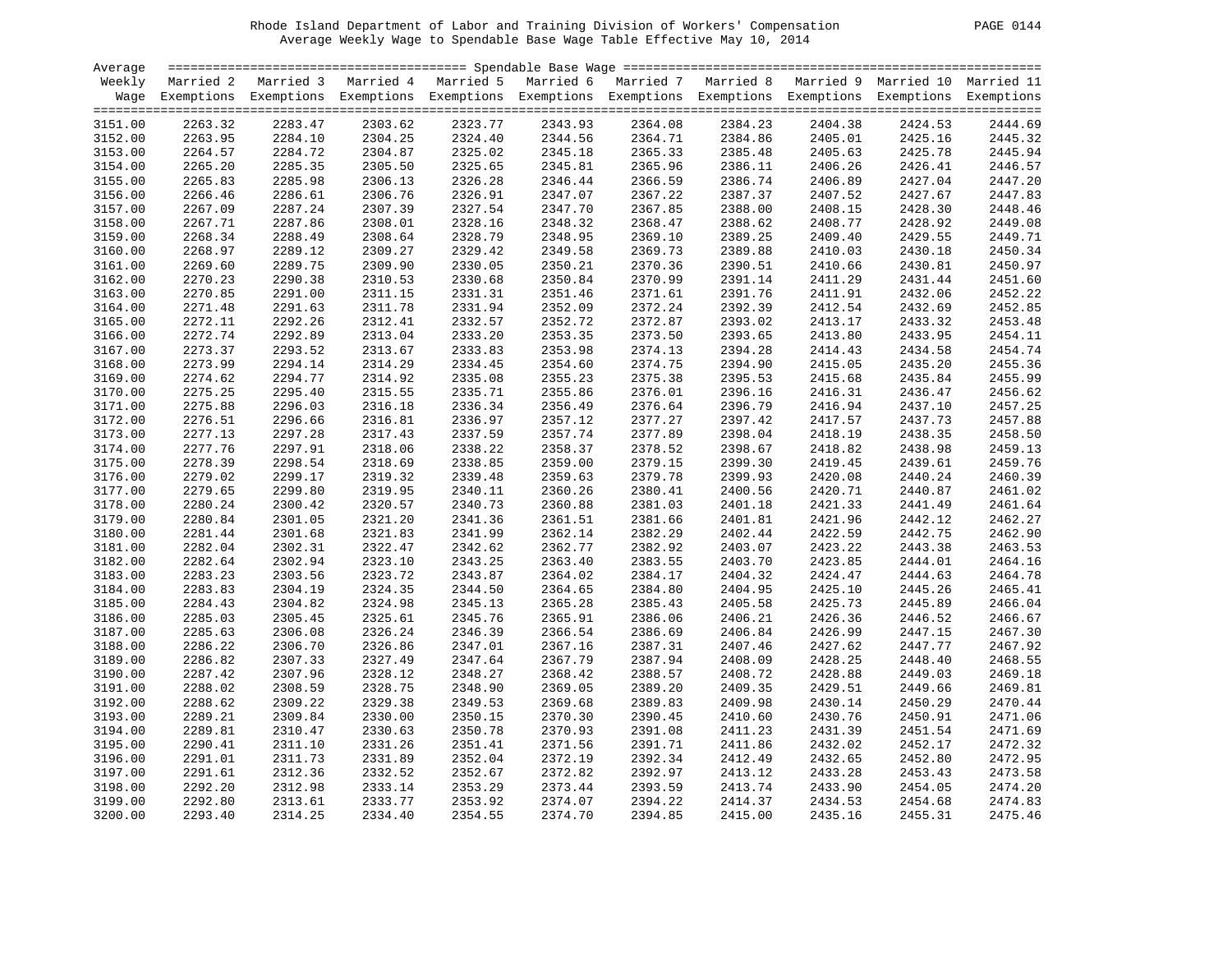| Average |         |                                                                                                                    |         |         |         |                    |         |         |         |         |
|---------|---------|--------------------------------------------------------------------------------------------------------------------|---------|---------|---------|--------------------|---------|---------|---------|---------|
| Weekly  |         | Married 2 Married 3 Married 4 Married 5 Married 6 Married 7 Married 8 Married 9 Married 10 Married 11              |         |         |         |                    |         |         |         |         |
|         |         | Wage Exemptions Exemptions Exemptions Exemptions Exemptions Exemptions Exemptions Exemptions Exemptions Exemptions |         |         |         |                    |         |         |         |         |
|         |         |                                                                                                                    |         |         |         |                    |         |         |         |         |
| 3201.00 | 2294.00 | 2314.88                                                                                                            | 2335.03 | 2355.18 | 2375.33 | 2395.48            | 2415.63 | 2435.79 | 2455.94 | 2476.09 |
| 3202.00 | 2294.60 | 2315.51                                                                                                            | 2335.66 | 2355.81 | 2375.96 | 2396.11            | 2416.26 | 2436.42 | 2456.57 | 2476.72 |
| 3203.00 | 2295.19 | 2316.13                                                                                                            | 2336.28 | 2356.43 | 2376.58 | 2396.11<br>2396.73 | 2416.88 | 2437.04 | 2457.19 | 2477.34 |
| 3204.00 | 2295.79 | 2316.76                                                                                                            | 2336.91 | 2357.06 | 2377.21 | 2397.36<br>2397.99 | 2417.51 | 2437.67 | 2457.82 | 2477.97 |
| 3205.00 | 2296.39 | 2317.39                                                                                                            | 2337.54 | 2357.69 | 2377.84 |                    | 2418.14 | 2438.30 | 2458.45 | 2478.60 |
| 3206.00 | 2296.99 | 2318.02                                                                                                            | 2338.17 | 2358.32 | 2378.47 | 2398.62            | 2418.78 | 2438.93 | 2459.08 | 2479.23 |
| 3207.00 | 2297.59 | 2318.65                                                                                                            | 2338.80 | 2358.95 | 2379.10 | 2399.25            | 2419.41 | 2439.56 | 2459.71 | 2479.86 |
| 3208.00 | 2298.18 | 2319.27                                                                                                            | 2339.42 | 2359.57 | 2379.72 | 2399.87            | 2420.03 | 2440.18 | 2460.33 | 2480.48 |
| 3209.00 | 2298.78 | 2319.90                                                                                                            | 2340.05 | 2360.20 | 2380.35 | 2400.50            | 2420.66 | 2440.81 | 2460.96 | 2481.11 |
| 3210.00 | 2299.38 | 2320.53                                                                                                            | 2340.68 | 2360.83 | 2380.98 | 2401.13            | 2421.29 | 2441.44 | 2461.59 | 2481.74 |
| 3211.00 | 2299.98 | 2321.16                                                                                                            | 2341.31 | 2361.46 | 2381.61 | 2401.76            | 2421.92 | 2442.07 | 2462.22 | 2482.37 |
| 3212.00 | 2300.58 | 2321.79                                                                                                            | 2341.94 | 2362.09 | 2382.24 | 2402.39            | 2422.55 | 2442.70 | 2462.85 | 2483.00 |
| 3213.00 | 2301.17 | 2322.41                                                                                                            | 2342.56 | 2362.71 | 2382.86 | 2403.01            | 2423.17 | 2443.32 | 2463.47 | 2483.62 |
| 3214.00 | 2301.77 | 2323.04                                                                                                            | 2343.19 | 2363.34 | 2383.49 | 2403.64            | 2423.80 | 2443.95 | 2464.10 | 2484.25 |
| 3215.00 | 2302.37 | 2323.67                                                                                                            | 2343.82 | 2363.97 | 2384.12 | 2404.27            | 2424.43 | 2444.58 | 2464.73 | 2484.88 |
| 3216.00 | 2302.97 | 2324.30                                                                                                            | 2344.45 | 2364.60 | 2384.75 | 2404.90            | 2425.06 | 2445.21 | 2465.36 | 2485.51 |
| 3217.00 | 2303.57 | 2324.93                                                                                                            | 2345.08 | 2365.23 | 2385.38 | 2405.53            | 2425.69 | 2445.84 | 2465.99 | 2486.14 |
| 3218.00 | 2304.16 | 2325.55                                                                                                            | 2345.70 | 2365.85 | 2386.00 | 2406.15            | 2426.31 | 2446.46 | 2466.61 | 2486.76 |
| 3219.00 | 2304.77 | 2326.18                                                                                                            | 2346.33 | 2366.48 | 2386.63 | 2406.78            | 2426.94 | 2447.09 | 2467.24 | 2487.39 |
| 3220.00 | 2305.37 | 2326.81                                                                                                            | 2346.96 | 2367.11 | 2387.26 | 2407.41            | 2427.57 | 2447.72 | 2467.87 | 2488.02 |
|         |         |                                                                                                                    |         |         |         |                    |         |         |         | 2488.65 |
| 3221.00 | 2305.97 | 2327.44                                                                                                            | 2347.59 | 2367.74 | 2387.89 | 2408.04            | 2428.20 | 2448.35 | 2468.50 |         |
| 3222.00 | 2306.57 | 2328.07                                                                                                            | 2348.22 | 2368.37 | 2388.52 | 2408.67            | 2428.83 | 2448.98 | 2469.13 | 2489.28 |
| 3223.00 | 2307.16 | 2328.69                                                                                                            | 2348.84 | 2368.99 | 2389.14 | 2409.29            | 2429.45 | 2449.60 | 2469.75 | 2489.90 |
| 3224.00 | 2307.76 | 2329.32                                                                                                            | 2349.47 | 2369.62 | 2389.77 | 2409.92            | 2430.08 | 2450.23 | 2470.38 | 2490.53 |
| 3225.00 | 2308.36 | 2329.95                                                                                                            | 2350.10 | 2370.25 | 2390.40 | 2410.56            | 2430.71 | 2450.86 | 2471.01 | 2491.16 |
| 3226.00 | 2308.96 | 2330.58                                                                                                            | 2350.73 | 2370.88 | 2391.03 | 2411.19            | 2431.34 | 2451.49 | 2471.64 | 2491.79 |
| 3227.00 | 2309.56 | 2331.21                                                                                                            | 2351.36 | 2371.51 | 2391.66 | 2411.82            | 2431.97 | 2452.12 | 2472.27 | 2492.42 |
| 3228.00 | 2310.15 | 2331.83                                                                                                            | 2351.98 | 2372.13 | 2392.28 | 2412.44            | 2432.59 | 2452.74 | 2472.89 | 2493.04 |
| 3229.00 | 2310.75 | 2332.46                                                                                                            | 2352.61 | 2372.76 | 2392.91 | 2413.07            | 2433.22 | 2453.37 | 2473.52 | 2493.67 |
| 3230.00 | 2311.35 | 2333.09                                                                                                            | 2353.24 | 2373.39 | 2393.54 | 2413.70            | 2433.85 | 2454.00 | 2474.15 | 2494.30 |
| 3231.00 | 2311.95 | 2333.72                                                                                                            | 2353.87 | 2374.02 | 2394.17 | 2414.33            | 2434.48 | 2454.63 | 2474.78 | 2494.93 |
| 3232.00 | 2312.55 | 2334.35                                                                                                            | 2354.50 | 2374.65 | 2394.80 | 2414.96            | 2435.11 | 2455.26 | 2475.41 | 2495.56 |
| 3233.00 | 2313.14 | 2334.97                                                                                                            | 2355.12 | 2375.27 | 2395.42 | 2415.58            | 2435.73 | 2455.88 | 2476.03 | 2496.18 |
| 3234.00 | 2313.74 | 2335.60                                                                                                            | 2355.75 | 2375.90 | 2396.05 | 2416.21            | 2436.36 | 2456.51 | 2476.66 | 2496.81 |
| 3235.00 | 2314.34 | 2336.23                                                                                                            | 2356.38 | 2376.53 | 2396.68 | 2416.84            | 2436.99 | 2457.14 | 2477.29 | 2497.44 |
| 3236.00 | 2314.94 | 2336.86                                                                                                            | 2357.01 | 2377.16 | 2397.31 | 2417.47            | 2437.62 | 2457.77 | 2477.92 | 2498.07 |
| 3237.00 | 2315.54 | 2337.49                                                                                                            | 2357.64 | 2377.79 | 2397.94 | 2418.10            | 2438.25 | 2458.40 | 2478.55 | 2498.70 |
| 3238.00 | 2316.13 | 2338.11                                                                                                            | 2358.26 | 2378.41 | 2398.56 | 2418.72            | 2438.87 | 2459.02 | 2479.17 | 2499.32 |
| 3239.00 | 2316.73 | 2338.74                                                                                                            | 2358.89 | 2379.04 | 2399.19 | 2419.35            | 2439.50 | 2459.65 | 2479.80 | 2499.95 |
| 3240.00 | 2317.33 | 2339.37                                                                                                            | 2359.52 | 2379.67 | 2399.82 | 2419.98            | 2440.13 | 2460.28 | 2480.43 | 2500.58 |
| 3241.00 | 2317.93 | 2340.00                                                                                                            | 2360.15 | 2380.30 | 2400.45 | 2420.61            | 2440.76 | 2460.91 | 2481.06 | 2501.21 |
| 3242.00 | 2318.53 | 2340.63                                                                                                            | 2360.78 | 2380.93 | 2401.08 | 2421.24            | 2441.39 | 2461.54 | 2481.69 | 2501.84 |
| 3243.00 | 2319.12 | 2341.25                                                                                                            | 2361.40 | 2381.55 | 2401.70 | 2421.86            | 2442.01 | 2462.16 | 2482.31 | 2502.46 |
| 3244.00 | 2319.72 | 2341.88                                                                                                            | 2362.03 | 2382.18 | 2402.34 | 2422.49            | 2442.64 | 2462.79 | 2482.94 | 2503.09 |
| 3245.00 | 2320.32 | 2342.51                                                                                                            | 2362.66 | 2382.81 | 2402.97 | 2423.12            | 2443.27 | 2463.42 | 2483.57 | 2503.72 |
| 3246.00 | 2320.92 | 2343.14                                                                                                            | 2363.29 | 2383.44 | 2403.60 | 2423.75            | 2443.90 | 2464.05 | 2484.20 | 2504.35 |
| 3247.00 | 2321.52 | 2343.77                                                                                                            | 2363.92 | 2384.07 | 2404.23 | 2424.38            | 2444.53 | 2464.68 | 2484.83 | 2504.98 |
| 3248.00 | 2322.11 | 2344.39                                                                                                            | 2364.54 | 2384.69 | 2404.85 | 2425.00            | 2445.15 | 2465.30 | 2485.45 | 2505.60 |
| 3249.00 | 2322.71 | 2345.02                                                                                                            | 2365.17 | 2385.32 | 2405.48 | 2425.63            | 2445.78 | 2465.93 | 2486.08 | 2506.23 |
| 3250.00 | 2323.31 | 2345.65                                                                                                            | 2365.80 | 2385.95 | 2406.11 | 2426.26            | 2446.41 | 2466.56 | 2486.71 | 2506.87 |
|         |         |                                                                                                                    |         |         |         |                    |         |         |         |         |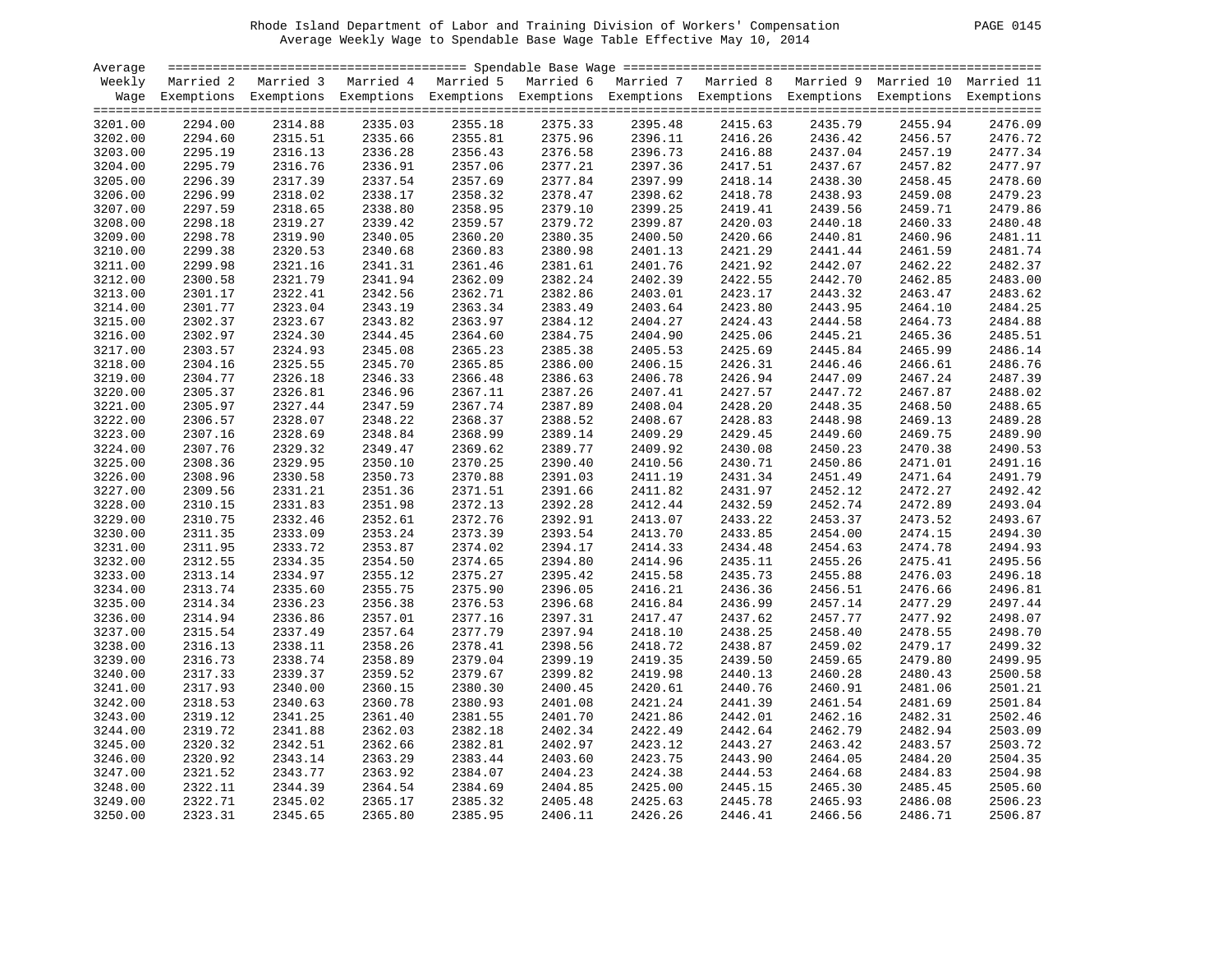| PAGE | 0146 |
|------|------|
|      |      |

| Average            |                    |                                                                                                                    |                    |                    |                    |                    |                    |                    |                    |                    |
|--------------------|--------------------|--------------------------------------------------------------------------------------------------------------------|--------------------|--------------------|--------------------|--------------------|--------------------|--------------------|--------------------|--------------------|
| Weekly             |                    | Married 2 Married 3 Married 4 Married 5 Married 6 Married 7 Married 8 Married 9 Married 10 Married 11              |                    |                    |                    |                    |                    |                    |                    |                    |
|                    |                    | Wage Exemptions Exemptions Exemptions Exemptions Exemptions Exemptions Exemptions Exemptions Exemptions Exemptions |                    |                    |                    |                    |                    |                    |                    |                    |
| 3251.00            | 2323.91            | 2346.28                                                                                                            | 2366.43            | 2386.58            | 2406.74            | 2426.89            | 2447.04            | 2467.19            | 2487.34            | 2507.50            |
| 3252.00            | 2324.51            | 2346.91                                                                                                            | 2367.06            | 2387.21            | 2407.37            |                    | 2447.67            | 2467.82            | 2487.97            | 2508.13            |
| 3253.00            | 2325.10            | 2347.53                                                                                                            | 2367.68            | 2387.83            | 2407.99            | 2427.52<br>2428.14 | 2448.29            | 2468.44            | 2488.59            | 2508.75            |
| 3254.00            | 2325.70            | 2348.13                                                                                                            | 2368.31            | 2388.46            | 2408.62            | 2428.77            | 2448.92            | 2469.07            | 2489.22            | 2509.38            |
|                    | 2326.30            | 2348.73                                                                                                            | 2368.94            | 2389.09            | 2409.25            | 2429.40            | 2449.55            | 2469.70            | 2489.85            | 2510.01            |
| 3255.00<br>3256.00 | 2326.90            | 2349.33                                                                                                            | 2369.57            | 2389.72            | 2409.88            | 2430.03            | 2450.18            | 2470.33            | 2490.48            | 2510.64            |
| 3257.00            | 2327.50            | 2349.93                                                                                                            | 2370.20            | 2390.35            | 2410.51            | 2430.66            | 2450.81            | 2470.96            | 2491.11            | 2511.27            |
| 3258.00            | 2328.09            | 2350.52                                                                                                            | 2370.82            | 2390.97            | 2411.13            | 2431.28            | 2451.43            | 2471.58            |                    | 2511.89            |
|                    |                    |                                                                                                                    |                    |                    |                    |                    |                    |                    | 2491.73            |                    |
| 3259.00            | 2328.69<br>2329.29 | 2351.12<br>2351.72                                                                                                 | 2371.45<br>2372.08 | 2391.60<br>2392.23 | 2411.76            | 2431.91<br>2432.54 | 2452.06<br>2452.69 | 2472.21            | 2492.36            | 2512.52<br>2513.15 |
| 3260.00            |                    |                                                                                                                    |                    |                    | 2412.39            |                    |                    | 2472.84            | 2492.99            |                    |
| 3261.00            | 2329.89            | 2352.32                                                                                                            | 2372.71            | 2392.86            | 2413.02            | 2433.17            | 2453.32            | 2473.47            | 2493.62            | 2513.78            |
| 3262.00            | 2330.49            | 2352.92                                                                                                            | 2373.34            | 2393.49            | 2413.65            | 2433.80            | 2453.95            | 2474.10            | 2494.25            | 2514.41            |
| 3263.00            | 2331.08            | 2353.51                                                                                                            | 2373.96            | 2394.12            | 2414.27            | 2434.42            | 2454.57            | 2474.72            | 2494.87            | 2515.03            |
| 3264.00            | 2331.68            | 2354.11                                                                                                            | 2374.59            | 2394.75            | 2414.90            | 2435.05            | 2455.20            | 2475.35            | 2495.50            | 2515.66            |
| 3265.00            | 2332.28            | 2354.71                                                                                                            | 2375.22            | 2395.38            | 2415.53            | 2435.68            | 2455.83            | 2475.98            | 2496.13            | 2516.29            |
| 3266.00            | 2332.88            | 2355.31                                                                                                            | 2375.85            | 2396.01            | 2416.16            | 2436.31            | 2456.46            | 2476.61            | 2496.76            | 2516.92            |
| 3267.00            | 2333.48            | 2355.91                                                                                                            | 2376.48            | 2396.64            | 2416.79            | 2436.94            | 2457.09            | 2477.24            | 2497.39            | 2517.55            |
| 3268.00            | 2334.07            | 2356.50                                                                                                            | 2377.10            | 2397.26            | 2417.41            | 2437.56            | 2457.71            | 2477.86            | 2498.01            | 2518.17            |
| 3269.00            | 2334.67            | 2357.10                                                                                                            | 2377.73            | 2397.89            | 2418.04            | 2438.19            | 2458.34            | 2478.49            | 2498.65            | 2518.80            |
| 3270.00            | 2335.27            | 2357.70                                                                                                            | 2378.36            | 2398.52            | 2418.67            | 2438.82            | 2458.97            | 2479.12            | 2499.28            | 2519.43<br>2520.06 |
| 3271.00            | 2335.87            | 2358.30                                                                                                            | 2378.99            | 2399.15            | 2419.30            | 2439.45            | 2459.60            | 2479.75            | 2499.91            |                    |
| 3272.00            | 2336.47            | 2358.90                                                                                                            | 2379.62            | 2399.78            | 2419.93            | 2440.08<br>2440.70 | 2460.23            | 2480.38            | 2500.54            | 2520.69            |
| 3273.00            | 2337.06            | 2359.49                                                                                                            | 2380.24            | 2400.40            | 2420.55            |                    | 2460.85            | 2481.00            | 2501.16            | 2521.31            |
| 3274.00            | 2337.66            | 2360.09                                                                                                            | 2380.87            | 2401.03            | 2421.18            | 2441.33            | 2461.48            | 2481.63            | 2501.79            | 2521.94            |
| 3275.00            | 2338.26            | 2360.69                                                                                                            | 2381.50            | 2401.66            | 2421.81            | 2441.96            | 2462.11            | 2482.26            | 2502.42            | 2522.57            |
| 3276.00            | 2338.86            | 2361.29                                                                                                            | 2382.13            | 2402.29            | 2422.44            | 2442.59            | 2462.74            | 2482.89            | 2503.05            | 2523.20<br>2523.83 |
| 3277.00            | 2339.46            | 2361.89<br>2362.48                                                                                                 | 2382.76            | 2402.92<br>2403.54 | 2423.07            | 2443.22<br>2443.84 | 2463.37<br>2463.99 | 2483.52            | 2503.68<br>2504.30 | 2524.45            |
| 3278.00            | 2340.05            |                                                                                                                    | 2383.38            | 2404.17            | 2423.69<br>2424.32 |                    | 2464.62            | 2484.14            |                    |                    |
| 3279.00<br>3280.00 | 2340.65<br>2341.25 | 2363.08<br>2363.68                                                                                                 | 2384.01<br>2384.64 | 2404.80            | 2424.95            | 2444.47<br>2445.10 | 2465.25            | 2484.77<br>2485.40 | 2504.93<br>2505.56 | 2525.08<br>2525.71 |
|                    | 2341.85            | 2364.28                                                                                                            | 2385.28            | 2405.43            | 2425.58            | 2445.73            | 2465.88            | 2486.03            | 2506.19            | 2526.34            |
| 3281.00<br>3282.00 | 2342.45            | 2364.88                                                                                                            | 2385.91            | 2406.06            | 2426.21            | 2446.36            | 2466.51            | 2486.66            | 2506.82            | 2526.97            |
|                    |                    |                                                                                                                    |                    |                    |                    | 2446.98            | 2467.13            |                    |                    | 2527.59            |
| 3283.00<br>3284.00 | 2343.04<br>2343.64 | 2365.47<br>2366.07                                                                                                 | 2386.53<br>2387.16 | 2406.68<br>2407.31 | 2426.83<br>2427.46 | 2447.61            | 2467.76            | 2487.28<br>2487.91 | 2507.44<br>2508.07 | 2528.22            |
| 3285.00            | 2344.24            | 2366.67                                                                                                            | 2387.79            | 2407.94            | 2428.09            | 2448.24            | 2468.39            | 2488.54            | 2508.70            | 2528.85            |
|                    |                    | 2367.27                                                                                                            | 2388.42            | 2408.57            | 2428.72            | 2448.87            | 2469.02            | 2489.17            |                    | 2529.48            |
| 3286.00<br>3287.00 | 2344.84<br>2345.44 | 2367.87                                                                                                            | 2389.05            | 2409.20            | 2429.35            | 2449.50            | 2469.65            | 2489.80            | 2509.33<br>2509.96 | 2530.11            |
| 3288.00            | 2346.03            | 2368.46                                                                                                            | 2389.67            | 2409.82            | 2429.97            | 2450.12            | 2470.27            | 2490.43            | 2510.58            | 2530.73            |
| 3289.00            | 2346.63            | 2369.06                                                                                                            | 2390.30            | 2410.45            | 2430.60            | 2450.75            | 2470.90            | 2491.06            | 2511.21            | 2531.36            |
|                    |                    |                                                                                                                    |                    |                    |                    |                    |                    |                    |                    | 2531.99            |
| 3290.00            | 2347.23            | 2369.66                                                                                                            | 2390.93            | 2411.08            | 2431.23            | 2451.38            | 2471.53            | 2491.69            | 2511.84            |                    |
| 3291.00            | 2347.83            | 2370.26                                                                                                            | 2391.56            | 2411.71            | 2431.86            | 2452.01            | 2472.16            | 2492.32            | 2512.47            | 2532.62<br>2533.25 |
| 3292.00            | 2348.43            | 2370.86                                                                                                            | 2392.19            | 2412.34            | 2432.49            | 2452.64            | 2472.79            | 2492.95            | 2513.10            |                    |
| 3293.00            | 2349.02            | 2371.45                                                                                                            | 2392.81            | 2412.96            | 2433.11            | 2453.26            | 2473.41            | 2493.57            | 2513.72            | 2533.87            |
| 3294.00            | 2349.62            | 2372.05                                                                                                            | 2393.44            | 2413.59            | 2433.74            | 2453.89            | 2474.04            | 2494.20            | 2514.35            | 2534.50<br>2535.13 |
| 3295.00            | 2350.22            | 2372.65                                                                                                            | 2394.07            | 2414.22            | 2434.37            | 2454.52            | 2474.67            | 2494.83            | 2514.98            |                    |
| 3296.00            | 2350.82            | 2373.25                                                                                                            | 2394.70            | 2414.85            | 2435.00            | 2455.15            | 2475.30            | 2495.46            | 2515.61            | 2535.76            |
| 3297.00            | 2351.42            | 2373.85                                                                                                            | 2395.33<br>2395.95 | 2415.48<br>2416.10 | 2435.63<br>2436.25 | 2455.78            | 2475.93            | 2496.09            | 2516.24            | 2536.39            |
| 3298.00            | 2352.01            | 2374.44<br>2375.04                                                                                                 |                    |                    |                    | 2456.40            | 2476.55            | 2496.71            | 2516.86            | 2537.01<br>2537.64 |
| 3299.00            | 2352.61            |                                                                                                                    | 2396.58            | 2416.73            | 2436.88            | 2457.03            | 2477.18            | 2497.34            | 2517.49            |                    |
| 3300.00            | 2353.21            | 2375.65                                                                                                            | 2397.21            | 2417.36            | 2437.51            | 2457.66            | 2477.81            | 2497.97            | 2518.12            | 2538.27            |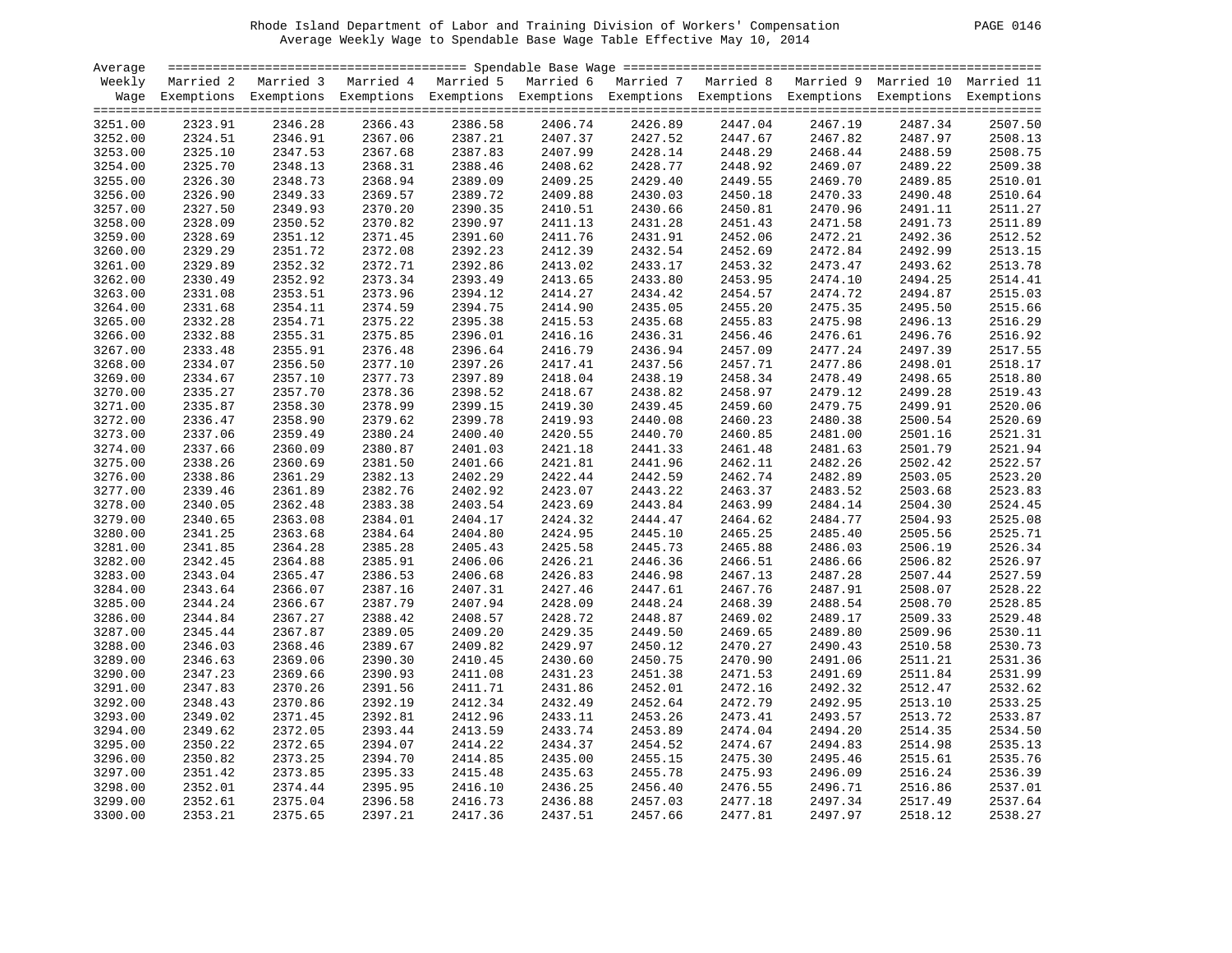| PAGE | 0147 |
|------|------|
|      |      |

| Average |         |                                                                                                                    |         |         |         |                    |         |         |         |         |
|---------|---------|--------------------------------------------------------------------------------------------------------------------|---------|---------|---------|--------------------|---------|---------|---------|---------|
| Weekly  |         | Married 2 Married 3 Married 4 Married 5 Married 6 Married 7 Married 8 Married 9 Married 10 Married 11              |         |         |         |                    |         |         |         |         |
|         |         | Wage Exemptions Exemptions Exemptions Exemptions Exemptions Exemptions Exemptions Exemptions Exemptions Exemptions |         |         |         |                    |         |         |         |         |
|         |         |                                                                                                                    |         |         |         |                    |         |         |         |         |
| 3301.00 | 2353.81 | 2376.25                                                                                                            | 2397.84 | 2417.99 | 2438.14 | 2458.29            | 2478.44 | 2498.60 | 2518.75 | 2538.90 |
| 3302.00 | 2354.41 | 2376.85                                                                                                            | 2398.47 | 2418.62 | 2438.77 | 2458.92            | 2479.07 | 2499.23 | 2519.38 | 2539.53 |
| 3303.00 | 2355.00 | 2377.44                                                                                                            | 2399.09 | 2419.24 | 2439.39 | 2458.92<br>2459.54 | 2479.69 | 2499.85 | 2520.00 | 2540.15 |
| 3304.00 | 2355.60 | 2378.04                                                                                                            | 2399.72 | 2419.87 | 2440.02 | 2460.17            | 2480.32 | 2500.48 | 2520.63 | 2540.78 |
| 3305.00 | 2356.20 | 2378.64                                                                                                            | 2400.35 | 2420.50 | 2440.65 | 2460.80            | 2480.95 | 2501.11 | 2521.26 | 2541.41 |
| 3306.00 | 2356.80 | 2379.24                                                                                                            | 2400.98 | 2421.13 | 2441.28 | 2461.43            | 2481.59 | 2501.74 | 2521.89 | 2542.04 |
| 3307.00 | 2357.40 | 2379.84                                                                                                            | 2401.61 | 2421.76 | 2441.91 | 2462.06            | 2482.22 | 2502.37 | 2522.52 | 2542.67 |
| 3308.00 | 2357.99 | 2380.43                                                                                                            | 2402.23 | 2422.38 | 2442.53 | 2462.68            | 2482.84 | 2502.99 | 2523.14 | 2543.29 |
| 3309.00 | 2358.59 | 2381.03                                                                                                            | 2402.86 | 2423.01 | 2443.16 | 2463.31            | 2483.47 | 2503.62 | 2523.77 | 2543.92 |
| 3310.00 | 2359.19 | 2381.63                                                                                                            | 2403.49 | 2423.64 | 2443.79 | 2463.94            | 2484.10 | 2504.25 | 2524.40 | 2544.55 |
| 3311.00 | 2359.79 | 2382.23                                                                                                            | 2404.12 | 2424.27 | 2444.42 | 2464.57            | 2484.73 | 2504.88 | 2525.03 | 2545.18 |
|         |         |                                                                                                                    |         |         |         |                    |         |         |         |         |
| 3312.00 | 2360.39 | 2382.83                                                                                                            | 2404.75 | 2424.90 | 2445.05 | 2465.20            | 2485.36 | 2505.51 | 2525.66 | 2545.81 |
| 3313.00 | 2360.98 | 2383.42                                                                                                            | 2405.37 | 2425.52 | 2445.67 | 2465.82            | 2485.98 | 2506.13 | 2526.28 | 2546.43 |
| 3314.00 | 2361.58 | 2384.02                                                                                                            | 2406.00 | 2426.15 | 2446.30 | 2466.45            | 2486.61 | 2506.76 | 2526.91 | 2547.06 |
| 3315.00 | 2362.18 | 2384.62                                                                                                            | 2406.63 | 2426.78 | 2446.93 | 2467.08            | 2487.24 | 2507.39 | 2527.54 | 2547.69 |
| 3316.00 | 2362.78 | 2385.22                                                                                                            | 2407.26 | 2427.41 | 2447.56 | 2467.71            | 2487.87 | 2508.02 | 2528.17 | 2548.32 |
| 3317.00 | 2363.38 | 2385.82                                                                                                            | 2407.89 | 2428.04 | 2448.19 | 2468.34            | 2488.50 | 2508.65 | 2528.80 | 2548.95 |
| 3318.00 | 2363.97 | 2386.41                                                                                                            | 2408.51 | 2428.66 | 2448.81 | 2468.96            | 2489.12 | 2509.27 | 2529.42 | 2549.57 |
| 3319.00 | 2364.58 | 2387.01                                                                                                            | 2409.14 | 2429.29 | 2449.44 | 2469.59            | 2489.75 | 2509.90 | 2530.05 | 2550.20 |
| 3320.00 | 2365.18 | 2387.61                                                                                                            | 2409.77 | 2429.92 | 2450.07 | 2470.22            | 2490.38 | 2510.53 | 2530.68 | 2550.83 |
| 3321.00 | 2365.78 | 2388.21                                                                                                            | 2410.40 | 2430.55 | 2450.70 | 2470.85            | 2491.01 | 2511.16 | 2531.31 | 2551.46 |
| 3322.00 | 2366.38 | 2388.81                                                                                                            | 2411.03 | 2431.18 | 2451.33 | 2471.48            | 2491.64 | 2511.79 | 2531.94 | 2552.09 |
| 3323.00 | 2366.97 | 2389.40                                                                                                            | 2411.65 | 2431.80 | 2451.95 | 2472.10            | 2492.26 | 2512.41 | 2532.56 | 2552.71 |
| 3324.00 | 2367.57 | 2390.00                                                                                                            | 2412.28 | 2432.43 | 2452.58 | 2472.73            | 2492.89 | 2513.04 | 2533.19 | 2553.34 |
| 3325.00 | 2368.17 | 2390.60                                                                                                            | 2412.91 | 2433.06 | 2453.21 | 2473.37            | 2493.52 | 2513.67 | 2533.82 | 2553.97 |
| 3326.00 | 2368.77 | 2391.20                                                                                                            | 2413.54 | 2433.69 | 2453.84 | 2474.00            | 2494.15 | 2514.30 | 2534.45 | 2554.60 |
| 3327.00 | 2369.37 | 2391.80                                                                                                            | 2414.17 | 2434.32 | 2454.47 | 2474.63            | 2494.78 | 2514.93 | 2535.08 | 2555.23 |
| 3328.00 | 2369.96 | 2392.39                                                                                                            | 2414.79 | 2434.94 | 2455.09 | 2475.25            | 2495.40 | 2515.55 | 2535.70 | 2555.85 |
| 3329.00 | 2370.56 | 2392.99                                                                                                            | 2415.42 | 2435.57 | 2455.72 | 2475.88            | 2496.03 | 2516.18 | 2536.33 | 2556.48 |
| 3330.00 | 2371.16 | 2393.59                                                                                                            | 2416.02 | 2436.20 | 2456.35 | 2476.51            | 2496.66 | 2516.81 | 2536.96 | 2557.11 |
| 3331.00 | 2371.76 | 2394.19                                                                                                            | 2416.62 | 2436.83 | 2456.98 | 2477.14            | 2497.29 | 2517.44 | 2537.59 | 2557.74 |
| 3332.00 | 2372.36 | 2394.79                                                                                                            | 2417.22 | 2437.46 | 2457.61 | 2477.77            | 2497.92 | 2518.07 | 2538.22 | 2558.37 |
| 3333.00 | 2372.95 | 2395.38                                                                                                            | 2417.81 | 2438.08 | 2458.23 | 2478.39            | 2498.54 | 2518.69 | 2538.84 | 2558.99 |
| 3334.00 | 2373.55 | 2395.98                                                                                                            | 2418.41 | 2438.71 | 2458.86 | 2479.02            | 2499.17 | 2519.32 | 2539.47 | 2559.62 |
|         |         |                                                                                                                    |         |         |         |                    |         |         |         |         |
| 3335.00 | 2374.15 | 2396.58                                                                                                            | 2419.01 | 2439.34 | 2459.49 | 2479.65            | 2499.80 | 2519.95 | 2540.10 | 2560.25 |
| 3336.00 | 2374.75 | 2397.18                                                                                                            | 2419.61 | 2439.97 | 2460.12 | 2480.28            | 2500.43 | 2520.58 | 2540.73 | 2560.88 |
| 3337.00 | 2375.35 | 2397.78                                                                                                            | 2420.21 | 2440.60 | 2460.75 | 2480.91            | 2501.06 | 2521.21 | 2541.36 | 2561.51 |
| 3338.00 | 2375.94 | 2398.37                                                                                                            | 2420.80 | 2441.22 | 2461.37 | 2481.53            | 2501.68 | 2521.83 | 2541.98 | 2562.13 |
| 3339.00 | 2376.54 | 2398.97                                                                                                            | 2421.40 | 2441.85 | 2462.00 | 2482.16            | 2502.31 | 2522.46 | 2542.61 | 2562.76 |
| 3340.00 | 2377.14 | 2399.57                                                                                                            | 2422.00 | 2442.48 | 2462.63 | 2482.79            | 2502.94 | 2523.09 | 2543.24 | 2563.39 |
| 3341.00 | 2377.74 | 2400.17                                                                                                            | 2422.60 | 2443.11 | 2463.26 | 2483.42            | 2503.57 | 2523.72 | 2543.87 | 2564.02 |
| 3342.00 | 2378.34 | 2400.77                                                                                                            | 2423.20 | 2443.74 | 2463.89 | 2484.05            | 2504.20 | 2524.35 | 2544.50 | 2564.65 |
| 3343.00 | 2378.93 | 2401.36                                                                                                            | 2423.79 | 2444.36 | 2464.51 | 2484.67            | 2504.82 | 2524.97 | 2545.12 | 2565.27 |
| 3344.00 | 2379.53 | 2401.96                                                                                                            | 2424.39 | 2444.99 | 2465.15 | 2485.30            | 2505.45 | 2525.60 | 2545.75 | 2565.90 |
| 3345.00 | 2380.13 | 2402.56                                                                                                            | 2424.99 | 2445.62 | 2465.78 | 2485.93            | 2506.08 | 2526.23 | 2546.38 | 2566.53 |
| 3346.00 | 2380.73 | 2403.16                                                                                                            | 2425.59 | 2446.25 | 2466.41 | 2486.56            | 2506.71 | 2526.86 | 2547.01 | 2567.16 |
| 3347.00 | 2381.33 | 2403.76                                                                                                            | 2426.19 | 2446.88 | 2467.04 | 2487.19            | 2507.34 | 2527.49 | 2547.64 | 2567.79 |
| 3348.00 | 2381.92 | 2404.35                                                                                                            | 2426.78 | 2447.50 | 2467.66 | 2487.81            | 2507.96 | 2528.11 | 2548.26 | 2568.41 |
| 3349.00 | 2382.52 | 2404.95                                                                                                            | 2427.38 | 2448.13 | 2468.29 | 2488.44            | 2508.59 | 2528.74 | 2548.89 | 2569.04 |
| 3350.00 | 2383.12 | 2405.55                                                                                                            | 2427.98 | 2448.76 | 2468.92 | 2489.07            | 2509.22 | 2529.37 | 2549.52 | 2569.68 |
|         |         |                                                                                                                    |         |         |         |                    |         |         |         |         |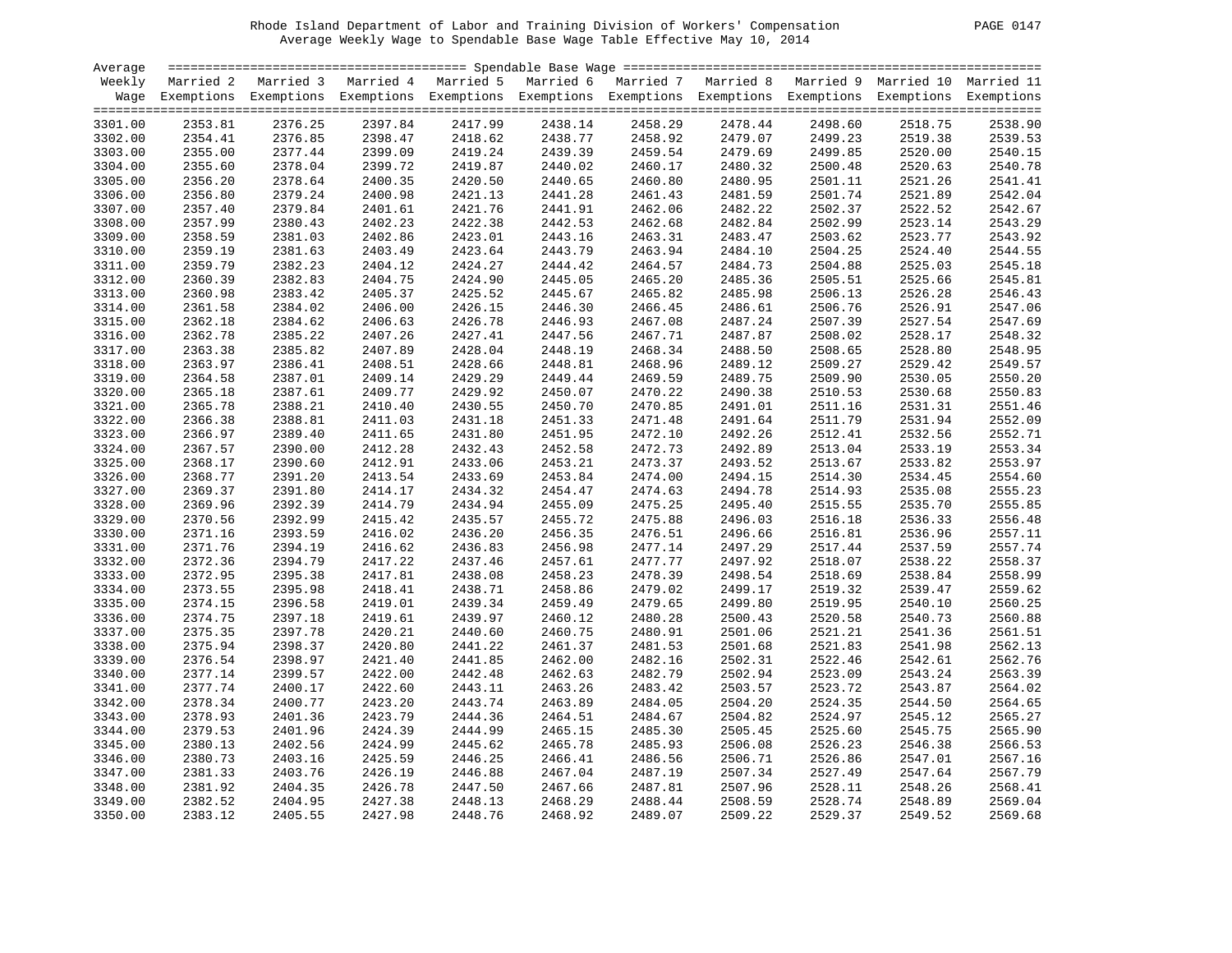| 0148<br><b>PAGE</b> |
|---------------------|
|---------------------|

| Average |           |                                                                                                                    |         |         |         |                               |         |         |         |         |
|---------|-----------|--------------------------------------------------------------------------------------------------------------------|---------|---------|---------|-------------------------------|---------|---------|---------|---------|
| Weekly  | Married 2 | Married 3 Married 4 Married 5 Married 6 Married 7 Married 8 Married 9 Married 10 Married 11                        |         |         |         |                               |         |         |         |         |
|         |           | Wage Exemptions Exemptions Exemptions Exemptions Exemptions Exemptions Exemptions Exemptions Exemptions Exemptions |         |         |         |                               |         |         |         |         |
|         |           |                                                                                                                    |         |         |         |                               |         |         |         |         |
| 3351.00 | 2383.72   | 2406.15                                                                                                            | 2428.58 | 2449.39 | 2469.55 | 2489.70                       | 2509.85 | 2530.00 | 2550.15 | 2570.31 |
| 3352.00 | 2384.32   | 2406.75                                                                                                            | 2429.18 | 2450.02 | 2470.18 | 2490.33<br>2490.95<br>2490.33 | 2510.48 | 2530.63 | 2550.78 | 2570.94 |
| 3353.00 | 2384.91   | 2407.34                                                                                                            | 2429.77 | 2450.64 | 2470.80 |                               | 2511.10 | 2531.25 | 2551.40 | 2571.56 |
| 3354.00 | 2385.51   | 2407.94                                                                                                            | 2430.37 | 2451.27 | 2471.43 |                               | 2511.73 | 2531.88 | 2552.03 | 2572.19 |
| 3355.00 | 2386.11   | 2408.54                                                                                                            | 2430.97 | 2451.90 | 2472.06 | 2491.58<br>2492.21            | 2512.36 | 2532.51 | 2552.66 | 2572.82 |
| 3356.00 | 2386.71   | 2409.14                                                                                                            | 2431.57 | 2452.53 | 2472.69 | 2492.84                       | 2512.99 | 2533.14 | 2553.29 | 2573.45 |
| 3357.00 | 2387.31   | 2409.74                                                                                                            | 2432.17 | 2453.16 | 2473.32 | 2493.47                       | 2513.62 | 2533.77 | 2553.92 | 2574.08 |
| 3358.00 | 2387.90   | 2410.33                                                                                                            | 2432.76 | 2453.78 | 2473.94 | 2494.09                       | 2514.24 | 2534.39 | 2554.54 | 2574.70 |
| 3359.00 | 2388.50   | 2410.93                                                                                                            | 2433.36 | 2454.41 | 2474.57 | 2494.72                       | 2514.87 | 2535.02 | 2555.17 | 2575.33 |
| 3360.00 | 2389.10   | 2411.53                                                                                                            | 2433.96 | 2455.04 | 2475.20 | 2495.35                       | 2515.50 | 2535.65 | 2555.80 | 2575.96 |
| 3361.00 | 2389.70   | 2412.13                                                                                                            | 2434.56 | 2455.67 | 2475.83 | 2495.98                       | 2516.13 | 2536.28 | 2556.43 | 2576.59 |
| 3362.00 | 2390.30   | 2412.73                                                                                                            | 2435.16 | 2456.30 | 2476.46 | 2496.61                       | 2516.76 | 2536.91 | 2557.06 | 2577.22 |
| 3363.00 | 2390.89   | 2413.32                                                                                                            | 2435.75 | 2456.93 | 2477.08 | 2497.23                       | 2517.38 | 2537.53 | 2557.68 | 2577.84 |
| 3364.00 | 2391.49   | 2413.92                                                                                                            | 2436.35 | 2457.56 | 2477.71 | 2497.86                       | 2518.01 | 2538.16 | 2558.31 | 2578.47 |
| 3365.00 | 2392.09   | 2414.52                                                                                                            | 2436.95 | 2458.19 | 2478.34 | 2498.49                       | 2518.64 | 2538.79 | 2558.94 | 2579.10 |
| 3366.00 | 2392.69   | 2415.12                                                                                                            | 2437.55 | 2458.82 | 2478.97 | 2499.12                       | 2519.27 | 2539.42 | 2559.57 | 2579.73 |
| 3367.00 | 2393.29   | 2415.72                                                                                                            | 2438.15 | 2459.45 | 2479.60 | 2499.75                       | 2519.90 | 2540.05 | 2560.20 | 2580.36 |
| 3368.00 | 2393.88   | 2416.31                                                                                                            | 2438.74 | 2460.07 | 2480.22 | 2500.37                       | 2520.52 | 2540.67 | 2560.82 | 2580.98 |
| 3369.00 | 2394.48   | 2416.91                                                                                                            | 2439.34 | 2460.70 | 2480.85 | 2501.00                       | 2521.15 | 2541.30 | 2561.46 | 2581.61 |
| 3370.00 | 2395.08   | 2417.51                                                                                                            | 2439.94 | 2461.33 | 2481.48 | 2501.63                       | 2521.78 | 2541.93 | 2562.09 | 2582.24 |
| 3371.00 | 2395.68   | 2418.11                                                                                                            | 2440.54 | 2461.96 | 2482.11 | 2502.26                       | 2522.41 | 2542.56 | 2562.72 | 2582.87 |
| 3372.00 | 2396.28   | 2418.71                                                                                                            | 2441.14 | 2462.59 | 2482.74 | 2502.89                       | 2523.04 | 2543.19 | 2563.35 | 2583.50 |
| 3373.00 | 2396.87   | 2419.30                                                                                                            | 2441.73 | 2463.21 | 2483.36 | 2503.51                       | 2523.66 | 2543.81 | 2563.97 | 2584.12 |
| 3374.00 | 2397.47   | 2419.90                                                                                                            | 2442.33 | 2463.84 | 2483.99 | 2504.14                       | 2524.29 | 2544.44 | 2564.60 | 2584.75 |
| 3375.00 | 2398.07   | 2420.50                                                                                                            | 2442.93 | 2464.47 | 2484.62 | 2504.77                       | 2524.92 | 2545.07 | 2565.23 | 2585.38 |
| 3376.00 | 2398.67   | 2421.10                                                                                                            | 2443.53 | 2465.10 | 2485.25 | 2505.40                       | 2525.55 | 2545.70 | 2565.86 | 2586.01 |
|         |           |                                                                                                                    |         |         |         |                               |         |         |         | 2586.64 |
| 3377.00 | 2399.27   | 2421.70                                                                                                            | 2444.13 | 2465.73 | 2485.88 | 2506.03                       | 2526.18 | 2546.33 | 2566.49 |         |
| 3378.00 | 2399.86   | 2422.29                                                                                                            | 2444.72 | 2466.35 | 2486.50 | 2506.65                       | 2526.80 | 2546.95 | 2567.11 | 2587.26 |
| 3379.00 | 2400.46   | 2422.89                                                                                                            | 2445.32 | 2466.98 | 2487.13 | 2507.28                       | 2527.43 | 2547.58 | 2567.74 | 2587.89 |
| 3380.00 | 2401.06   | 2423.49                                                                                                            | 2445.92 | 2467.61 | 2487.76 | 2507.91                       | 2528.06 | 2548.21 | 2568.37 | 2588.52 |
| 3381.00 | 2401.66   | 2424.09                                                                                                            | 2446.53 | 2468.24 | 2488.39 | 2508.54                       | 2528.69 | 2548.84 | 2569.00 | 2589.15 |
| 3382.00 | 2402.26   | 2424.69                                                                                                            | 2447.13 | 2468.87 | 2489.02 | 2509.17                       | 2529.32 | 2549.47 | 2569.63 | 2589.78 |
| 3383.00 | 2402.85   | 2425.28                                                                                                            | 2447.72 | 2469.49 | 2489.64 | 2509.79                       | 2529.94 | 2550.09 | 2570.25 | 2590.40 |
| 3384.00 | 2403.45   | 2425.88                                                                                                            | 2448.32 | 2470.12 | 2490.27 | 2510.42                       | 2530.57 | 2550.72 | 2570.88 | 2591.03 |
| 3385.00 | 2404.05   | 2426.48                                                                                                            | 2448.92 | 2470.75 | 2490.90 | 2511.05                       | 2531.20 | 2551.35 | 2571.51 | 2591.66 |
| 3386.00 | 2404.65   | 2427.08                                                                                                            | 2449.52 | 2471.38 | 2491.53 | 2511.68                       | 2531.83 | 2551.98 | 2572.14 | 2592.29 |
| 3387.00 | 2405.25   | 2427.68                                                                                                            | 2450.12 | 2472.01 | 2492.16 | 2512.31                       | 2532.46 | 2552.61 | 2572.77 | 2592.92 |
| 3388.00 | 2405.84   | 2428.27                                                                                                            | 2450.71 | 2472.63 | 2492.78 | 2512.93                       | 2533.08 | 2553.24 | 2573.39 | 2593.54 |
| 3389.00 | 2406.44   | 2428.87                                                                                                            | 2451.31 | 2473.26 | 2493.41 | 2513.56                       | 2533.71 | 2553.87 | 2574.02 | 2594.17 |
| 3390.00 | 2407.04   | 2429.47                                                                                                            | 2451.91 | 2473.89 | 2494.04 | 2514.19                       | 2534.34 | 2554.50 | 2574.65 | 2594.80 |
| 3391.00 | 2407.64   | 2430.07                                                                                                            | 2452.51 | 2474.52 | 2494.67 | 2514.82                       | 2534.97 | 2555.13 | 2575.28 | 2595.43 |
| 3392.00 | 2408.24   | 2430.67                                                                                                            | 2453.11 | 2475.15 | 2495.30 | 2515.45                       | 2535.60 | 2555.76 | 2575.91 | 2596.06 |
| 3393.00 | 2408.83   | 2431.26                                                                                                            | 2453.70 | 2475.77 | 2495.92 | 2516.07                       | 2536.22 | 2556.38 | 2576.53 | 2596.68 |
| 3394.00 | 2409.43   | 2431.86                                                                                                            | 2454.30 | 2476.40 | 2496.55 | 2516.70                       | 2536.85 | 2557.01 | 2577.16 | 2597.31 |
| 3395.00 | 2410.03   | 2432.46                                                                                                            | 2454.90 | 2477.03 | 2497.18 | 2517.33                       | 2537.48 | 2557.64 | 2577.79 | 2597.94 |
| 3396.00 | 2410.63   | 2433.06                                                                                                            | 2455.50 | 2477.66 | 2497.81 | 2517.96                       | 2538.11 | 2558.27 | 2578.42 | 2598.57 |
| 3397.00 | 2411.23   | 2433.66                                                                                                            | 2456.10 | 2478.29 | 2498.44 | 2518.59                       | 2538.74 | 2558.90 | 2579.05 | 2599.20 |
| 3398.00 | 2411.82   | 2434.25                                                                                                            | 2456.69 | 2478.91 | 2499.06 | 2519.21                       | 2539.36 | 2559.52 | 2579.67 | 2599.82 |
| 3399.00 | 2412.42   | 2434.85                                                                                                            | 2457.29 | 2479.54 | 2499.69 | 2519.84                       | 2539.99 | 2560.15 | 2580.30 | 2600.45 |
| 3400.00 | 2413.02   | 2435.46                                                                                                            | 2457.89 | 2480.17 | 2500.32 | 2520.47                       | 2540.62 | 2560.78 | 2580.93 | 2601.08 |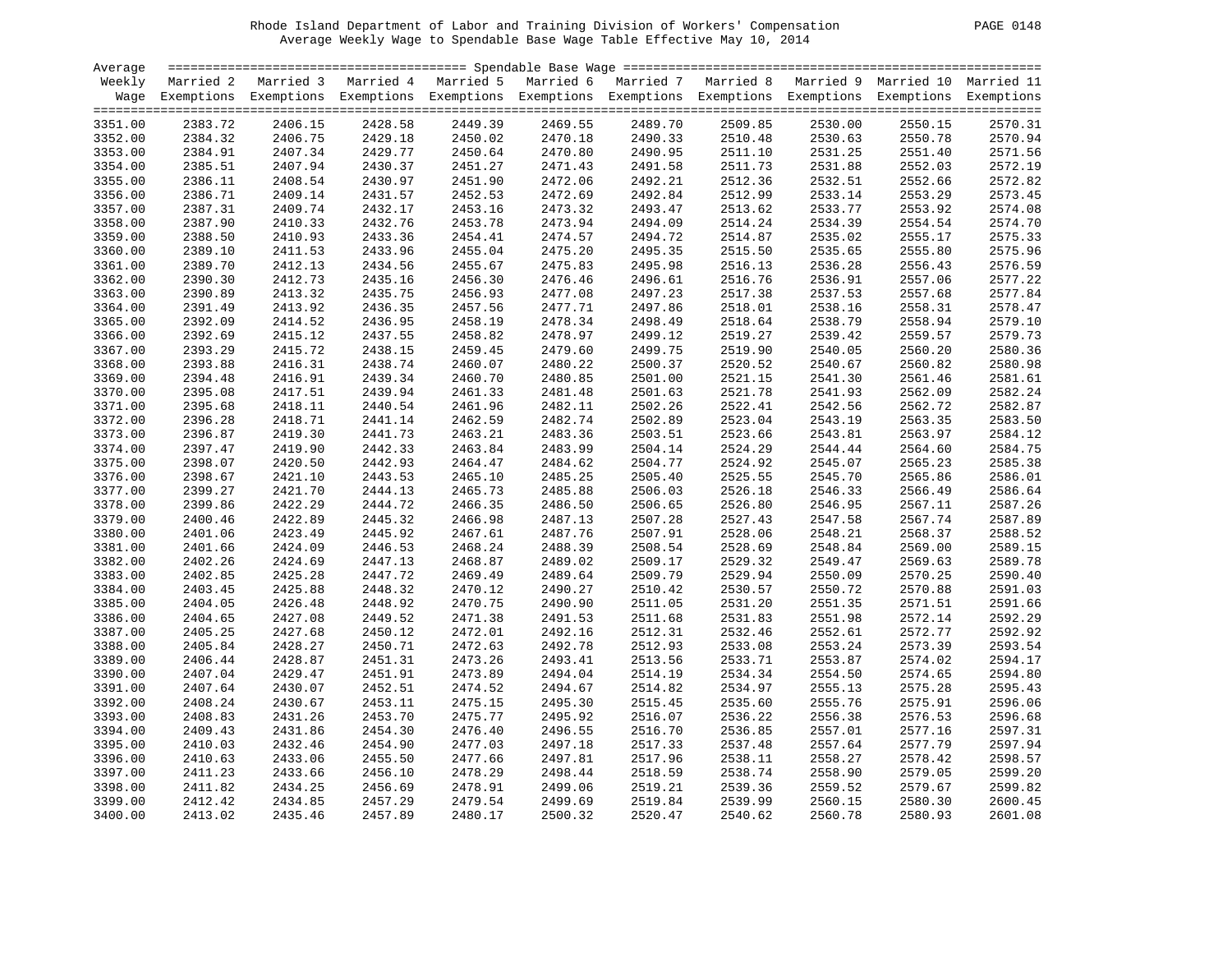| 0149<br>PAGE. |
|---------------|
|---------------|

| Average |         |                                                                                                                    |         |         |         |                    |         |         |         |         |
|---------|---------|--------------------------------------------------------------------------------------------------------------------|---------|---------|---------|--------------------|---------|---------|---------|---------|
| Weekly  |         | Married 2 Married 3 Married 4 Married 5 Married 6 Married 7 Married 8 Married 9 Married 10 Married 11              |         |         |         |                    |         |         |         |         |
|         |         | Wage Exemptions Exemptions Exemptions Exemptions Exemptions Exemptions Exemptions Exemptions Exemptions Exemptions |         |         |         |                    |         |         |         |         |
|         |         |                                                                                                                    |         |         |         |                    |         |         |         |         |
| 3401.00 | 2413.62 | 2436.06                                                                                                            | 2458.49 | 2480.80 | 2500.95 | 2521.10            | 2541.25 | 2561.41 | 2581.56 | 2601.71 |
| 3402.00 | 2414.22 | 2436.66                                                                                                            | 2459.09 | 2481.43 | 2501.58 | 2521.73<br>2522.35 | 2541.88 | 2562.04 | 2582.19 | 2602.34 |
| 3403.00 | 2414.81 | 2437.25                                                                                                            | 2459.68 | 2482.05 | 2502.20 |                    | 2542.50 | 2562.66 | 2582.81 | 2602.96 |
| 3404.00 | 2415.41 | 2437.85                                                                                                            | 2460.28 | 2482.68 | 2502.83 | 2522.98            | 2543.13 | 2563.29 | 2583.44 | 2603.59 |
| 3405.00 | 2416.01 | 2438.45                                                                                                            | 2460.88 | 2483.31 | 2503.46 | 2523.61            | 2543.76 | 2563.92 | 2584.07 | 2604.22 |
| 3406.00 | 2416.61 | 2439.05                                                                                                            | 2461.48 | 2483.91 | 2504.09 | 2524.24            | 2544.40 | 2564.55 | 2584.70 | 2604.85 |
| 3407.00 | 2417.21 | 2439.65                                                                                                            | 2462.08 | 2484.51 | 2504.72 | 2524.87            | 2545.03 | 2565.18 | 2585.33 | 2605.48 |
| 3408.00 | 2417.80 | 2440.24                                                                                                            | 2462.67 | 2485.10 | 2505.34 | 2525.49            | 2545.65 | 2565.80 | 2585.95 | 2606.10 |
| 3409.00 | 2418.40 | 2440.84                                                                                                            | 2463.27 | 2485.70 | 2505.97 | 2526.12            | 2546.28 | 2566.43 | 2586.58 | 2606.73 |
| 3410.00 | 2419.00 | 2441.44                                                                                                            | 2463.87 | 2486.30 | 2506.60 | 2526.75            | 2546.91 | 2567.06 | 2587.21 | 2607.36 |
| 3411.00 | 2419.60 | 2442.04                                                                                                            | 2464.47 | 2486.90 | 2507.23 | 2527.38            | 2547.54 | 2567.69 | 2587.84 | 2607.99 |
| 3412.00 | 2420.20 | 2442.64                                                                                                            | 2465.07 | 2487.50 | 2507.86 | 2528.01            | 2548.17 | 2568.32 | 2588.47 | 2608.62 |
| 3413.00 | 2420.79 | 2443.23                                                                                                            | 2465.66 | 2488.09 | 2508.48 | 2528.63            | 2548.79 | 2568.94 | 2589.09 | 2609.24 |
| 3414.00 | 2421.39 | 2443.83                                                                                                            | 2466.26 | 2488.69 | 2509.11 | 2529.26            | 2549.42 | 2569.57 | 2589.72 | 2609.87 |
| 3415.00 | 2421.99 | 2444.43                                                                                                            | 2466.86 | 2489.29 | 2509.74 | 2529.89            | 2550.05 | 2570.20 | 2590.35 | 2610.50 |
|         |         |                                                                                                                    |         |         |         |                    |         |         |         | 2611.13 |
| 3416.00 | 2422.59 | 2445.03                                                                                                            | 2467.46 | 2489.89 | 2510.37 | 2530.52            | 2550.68 | 2570.83 | 2590.98 |         |
| 3417.00 | 2423.19 | 2445.63                                                                                                            | 2468.06 | 2490.49 | 2511.00 | 2531.15            | 2551.31 | 2571.46 | 2591.61 | 2611.76 |
| 3418.00 | 2423.78 | 2446.22                                                                                                            | 2468.65 | 2491.08 | 2511.62 | 2531.77            | 2551.93 | 2572.08 | 2592.23 | 2612.38 |
| 3419.00 | 2424.39 | 2446.82                                                                                                            | 2469.25 | 2491.68 | 2512.25 | 2532.40            | 2552.56 | 2572.71 | 2592.86 | 2613.01 |
| 3420.00 | 2424.99 | 2447.42                                                                                                            | 2469.85 | 2492.28 | 2512.88 | 2533.03            | 2553.19 | 2573.34 | 2593.49 | 2613.64 |
| 3421.00 | 2425.59 | 2448.02                                                                                                            | 2470.45 | 2492.88 | 2513.51 | 2533.66            | 2553.82 | 2573.97 | 2594.12 | 2614.27 |
| 3422.00 | 2426.19 | 2448.62                                                                                                            | 2471.05 | 2493.48 | 2514.14 | 2534.29            | 2554.45 | 2574.60 | 2594.75 | 2614.90 |
| 3423.00 | 2426.78 | 2449.21                                                                                                            | 2471.64 | 2494.07 | 2514.76 | 2534.91            | 2555.07 | 2575.22 | 2595.37 | 2615.52 |
| 3424.00 | 2427.38 | 2449.81                                                                                                            | 2472.24 | 2494.67 | 2515.39 | 2535.54            | 2555.70 | 2575.85 | 2596.00 | 2616.15 |
| 3425.00 | 2427.98 | 2450.41                                                                                                            | 2472.84 | 2495.27 | 2516.02 | 2536.18            | 2556.33 | 2576.48 | 2596.63 | 2616.78 |
| 3426.00 | 2428.58 | 2451.01                                                                                                            | 2473.44 | 2495.87 | 2516.65 | 2536.81            | 2556.96 | 2577.11 | 2597.26 | 2617.41 |
| 3427.00 | 2429.18 | 2451.61                                                                                                            | 2474.04 | 2496.47 | 2517.28 | 2537.44            | 2557.59 | 2577.74 | 2597.89 | 2618.04 |
| 3428.00 | 2429.77 | 2452.20                                                                                                            | 2474.63 | 2497.06 | 2517.90 | 2538.06            | 2558.21 | 2578.36 | 2598.51 | 2618.66 |
| 3429.00 | 2430.37 | 2452.80                                                                                                            | 2475.23 | 2497.66 | 2518.53 | 2538.69            | 2558.84 | 2578.99 | 2599.14 | 2619.29 |
| 3430.00 | 2430.97 | 2453.40                                                                                                            | 2475.83 | 2498.26 | 2519.16 | 2539.32            | 2559.47 | 2579.62 | 2599.77 | 2619.92 |
| 3431.00 | 2431.57 | 2454.00                                                                                                            | 2476.43 | 2498.86 | 2519.79 | 2539.95            | 2560.10 | 2580.25 | 2600.40 | 2620.55 |
| 3432.00 | 2432.17 | 2454.60                                                                                                            | 2477.03 | 2499.46 | 2520.42 | 2540.58            | 2560.73 | 2580.88 | 2601.03 | 2621.18 |
| 3433.00 | 2432.76 | 2455.19                                                                                                            | 2477.62 | 2500.05 | 2521.04 | 2541.20            | 2561.35 | 2581.50 | 2601.65 | 2621.80 |
| 3434.00 | 2433.36 | 2455.79                                                                                                            | 2478.22 | 2500.65 | 2521.67 | 2541.83            | 2561.98 | 2582.13 | 2602.28 | 2622.43 |
| 3435.00 | 2433.96 | 2456.39                                                                                                            | 2478.82 | 2501.25 | 2522.30 | 2542.46            | 2562.61 | 2582.76 | 2602.91 | 2623.06 |
| 3436.00 | 2434.56 | 2456.99                                                                                                            | 2479.42 | 2501.85 | 2522.93 | 2543.09            | 2563.24 | 2583.39 | 2603.54 | 2623.69 |
| 3437.00 | 2435.16 | 2457.59                                                                                                            | 2480.02 | 2502.45 | 2523.56 | 2543.72            | 2563.87 | 2584.02 | 2604.17 | 2624.32 |
| 3438.00 | 2435.75 | 2458.18                                                                                                            | 2480.61 | 2503.04 | 2524.18 | 2544.34            | 2564.49 | 2584.64 | 2604.79 | 2624.94 |
| 3439.00 | 2436.35 | 2458.78                                                                                                            | 2481.21 | 2503.64 | 2524.81 | 2544.97            | 2565.12 | 2585.27 | 2605.42 | 2625.57 |
| 3440.00 | 2436.95 | 2459.38                                                                                                            | 2481.81 | 2504.24 | 2525.44 | 2545.60            | 2565.75 | 2585.90 | 2606.05 | 2626.20 |
| 3441.00 | 2437.55 | 2459.98                                                                                                            | 2482.41 | 2504.84 | 2526.07 | 2546.23            | 2566.38 | 2586.53 | 2606.68 | 2626.83 |
| 3442.00 | 2438.15 | 2460.58                                                                                                            | 2483.01 | 2505.44 | 2526.70 | 2546.86            | 2567.01 | 2587.16 | 2607.31 | 2627.46 |
| 3443.00 | 2438.74 | 2461.17                                                                                                            | 2483.60 | 2506.03 | 2527.32 | 2547.48            | 2567.63 | 2587.78 | 2607.93 | 2628.08 |
| 3444.00 | 2439.34 | 2461.77                                                                                                            | 2484.20 | 2506.63 | 2527.96 | 2548.11            | 2568.26 | 2588.41 | 2608.56 | 2628.71 |
| 3445.00 | 2439.94 | 2462.37                                                                                                            | 2484.80 | 2507.23 | 2528.59 | 2548.74            | 2568.89 | 2589.04 | 2609.19 | 2629.34 |
| 3446.00 | 2440.54 | 2462.97                                                                                                            | 2485.40 | 2507.83 | 2529.22 | 2549.37            | 2569.52 | 2589.67 | 2609.82 | 2629.97 |
| 3447.00 | 2441.14 | 2463.57                                                                                                            | 2486.00 | 2508.43 | 2529.85 | 2550.00            | 2570.15 | 2590.30 | 2610.45 | 2630.60 |
| 3448.00 | 2441.73 | 2464.16                                                                                                            | 2486.59 | 2509.02 | 2530.47 | 2550.62            | 2570.77 | 2590.92 | 2611.07 | 2631.22 |
|         | 2442.33 | 2464.76                                                                                                            | 2487.19 |         |         | 2551.25            |         | 2591.55 |         | 2631.85 |
| 3449.00 |         |                                                                                                                    |         | 2509.62 | 2531.10 |                    | 2571.40 |         | 2611.70 |         |
| 3450.00 | 2442.93 | 2465.36                                                                                                            | 2487.79 | 2510.22 | 2531.73 | 2551.88            | 2572.03 | 2592.18 | 2612.33 | 2632.49 |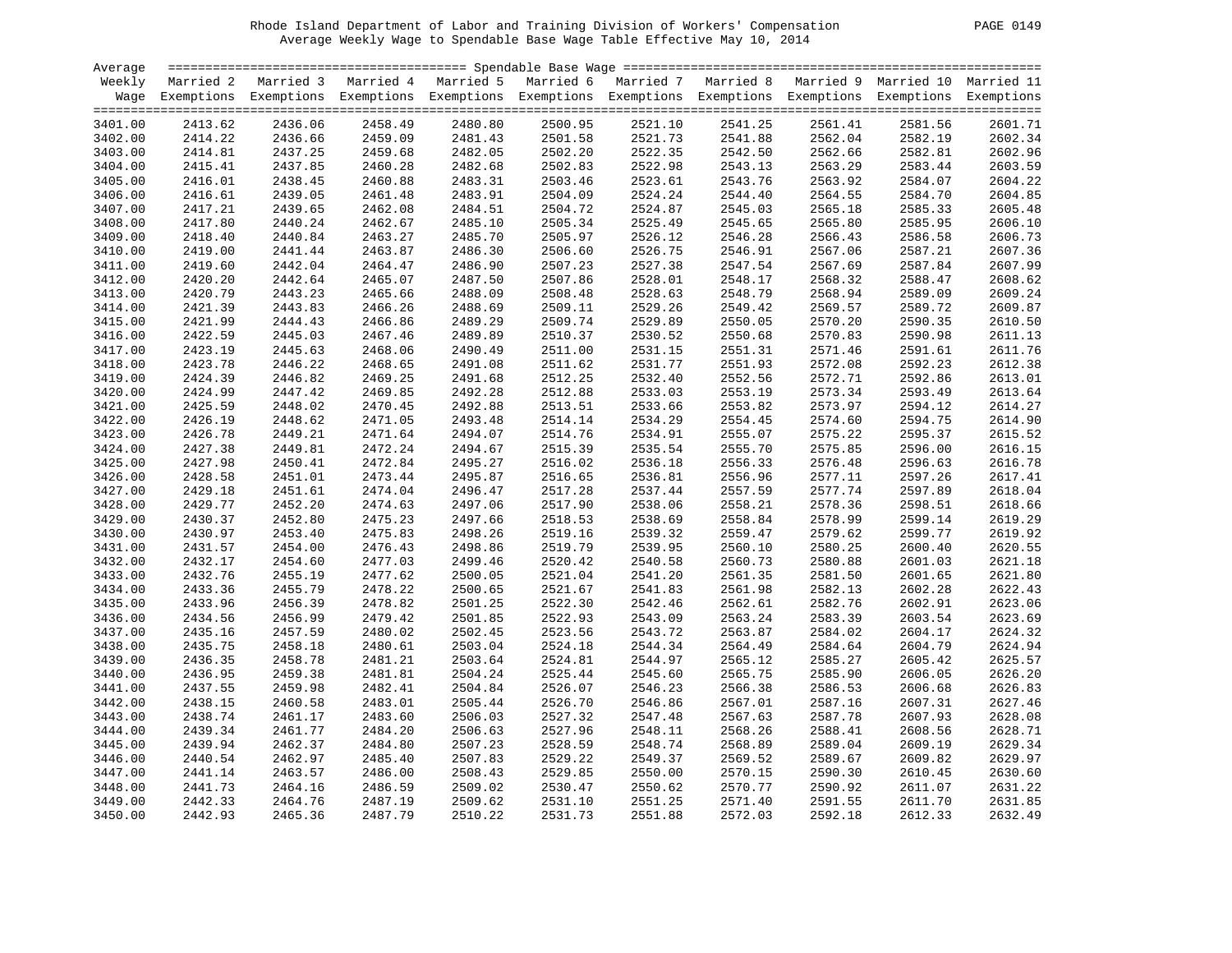|  | <b>PAGE</b> | 0150 |
|--|-------------|------|
|--|-------------|------|

| Average |           |                                                                                                                    |         |         |                                                                                   |                               |         |         |         |         |
|---------|-----------|--------------------------------------------------------------------------------------------------------------------|---------|---------|-----------------------------------------------------------------------------------|-------------------------------|---------|---------|---------|---------|
| Weekly  | Married 2 | Married 3                                                                                                          |         |         | Married 4 Married 5 Married 6 Married 7 Married 8 Married 9 Married 10 Married 11 |                               |         |         |         |         |
|         |           | Wage Exemptions Exemptions Exemptions Exemptions Exemptions Exemptions Exemptions Exemptions Exemptions Exemptions |         |         |                                                                                   |                               |         |         |         |         |
|         |           |                                                                                                                    |         |         |                                                                                   |                               |         |         |         |         |
| 3451.00 | 2443.53   | 2465.96                                                                                                            | 2488.39 | 2510.82 | 2532.36                                                                           | 2552.51                       | 2572.66 | 2592.81 | 2612.96 | 2633.12 |
| 3452.00 | 2444.13   | 2466.56                                                                                                            | 2488.99 | 2511.42 | 2532.99                                                                           | 2553.14<br>2553.14<br>2553.76 | 2573.29 | 2593.44 | 2613.59 | 2633.75 |
| 3453.00 | 2444.72   | 2467.15                                                                                                            | 2489.58 | 2512.01 | 2533.61                                                                           |                               | 2573.91 | 2594.06 | 2614.21 | 2634.37 |
| 3454.00 | 2445.32   | 2467.75                                                                                                            | 2490.18 | 2512.61 | 2534.24                                                                           | 2554.39                       | 2574.54 | 2594.69 | 2614.84 | 2635.00 |
| 3455.00 | 2445.92   | 2468.35                                                                                                            | 2490.78 | 2513.21 | 2534.87                                                                           | 2555.02                       | 2575.17 | 2595.32 | 2615.47 | 2635.63 |
| 3456.00 | 2446.52   | 2468.95                                                                                                            | 2491.38 | 2513.81 | 2535.50                                                                           | 2555.65                       | 2575.80 | 2595.95 | 2616.10 | 2636.26 |
| 3457.00 | 2447.12   | 2469.55                                                                                                            | 2491.98 | 2514.41 | 2536.13                                                                           | 2556.28                       | 2576.43 | 2596.58 | 2616.73 | 2636.89 |
| 3458.00 | 2447.71   | 2470.14                                                                                                            | 2492.57 | 2515.00 | 2536.75                                                                           | 2556.90                       | 2577.05 | 2597.20 | 2617.35 | 2637.51 |
| 3459.00 | 2448.31   | 2470.74                                                                                                            | 2493.17 | 2515.60 | 2537.38                                                                           | 2557.53                       | 2577.68 | 2597.83 | 2617.98 | 2638.14 |
| 3460.00 | 2448.91   | 2471.34                                                                                                            | 2493.77 | 2516.20 | 2538.01                                                                           | 2558.16                       | 2578.31 | 2598.46 | 2618.61 | 2638.77 |
| 3461.00 | 2449.51   | 2471.94                                                                                                            | 2494.37 | 2516.80 | 2538.64                                                                           | 2558.79                       | 2578.94 | 2599.09 | 2619.24 | 2639.40 |
|         | 2450.11   | 2472.54                                                                                                            | 2494.97 | 2517.40 | 2539.27                                                                           | 2559.42                       | 2579.57 | 2599.72 | 2619.87 | 2640.03 |
| 3462.00 |           |                                                                                                                    | 2495.56 | 2518.00 | 2539.89                                                                           | 2560.04                       | 2580.19 | 2600.34 |         | 2640.65 |
| 3463.00 | 2450.70   | 2473.13                                                                                                            |         |         |                                                                                   |                               |         |         | 2620.49 |         |
| 3464.00 | 2451.30   | 2473.73                                                                                                            | 2496.16 | 2518.60 | 2540.52                                                                           | 2560.67                       | 2580.82 | 2600.97 | 2621.12 | 2641.28 |
| 3465.00 | 2451.90   | 2474.33                                                                                                            | 2496.76 | 2519.20 | 2541.15                                                                           | 2561.30                       | 2581.45 | 2601.60 | 2621.75 | 2641.91 |
| 3466.00 | 2452.50   | 2474.93                                                                                                            | 2497.36 | 2519.80 | 2541.78                                                                           | 2561.93                       | 2582.08 | 2602.23 | 2622.38 | 2642.54 |
| 3467.00 | 2453.10   | 2475.53                                                                                                            | 2497.96 | 2520.40 | 2542.41                                                                           | 2562.56                       | 2582.71 | 2602.86 | 2623.01 | 2643.17 |
| 3468.00 | 2453.69   | 2476.12                                                                                                            | 2498.55 | 2520.99 | 2543.03                                                                           | 2563.18                       | 2583.33 | 2603.48 | 2623.63 | 2643.79 |
| 3469.00 | 2454.29   | 2476.72                                                                                                            | 2499.15 | 2521.59 | 2543.66                                                                           | 2563.81                       | 2583.96 | 2604.11 | 2624.27 | 2644.42 |
| 3470.00 | 2454.89   | 2477.32                                                                                                            | 2499.75 | 2522.19 | 2544.29                                                                           | 2564.44                       | 2584.59 | 2604.74 | 2624.90 | 2645.05 |
| 3471.00 | 2455.49   | 2477.92                                                                                                            | 2500.35 | 2522.79 | 2544.92                                                                           | 2565.07                       | 2585.22 | 2605.37 | 2625.53 | 2645.68 |
| 3472.00 | 2456.09   | 2478.52                                                                                                            | 2500.95 | 2523.39 | 2545.55                                                                           | 2565.70                       | 2585.85 | 2606.00 | 2626.16 | 2646.31 |
| 3473.00 | 2456.68   | 2479.11                                                                                                            | 2501.54 | 2523.98 | 2546.17                                                                           | 2566.32                       | 2586.47 | 2606.62 | 2626.78 | 2646.93 |
| 3474.00 | 2457.28   | 2479.71                                                                                                            | 2502.14 | 2524.58 | 2546.80                                                                           | 2566.95                       | 2587.10 | 2607.25 | 2627.41 | 2647.56 |
| 3475.00 | 2457.88   | 2480.31                                                                                                            | 2502.74 | 2525.18 | 2547.43                                                                           | 2567.58                       | 2587.73 | 2607.88 | 2628.04 | 2648.19 |
| 3476.00 | 2458.48   | 2480.91                                                                                                            | 2503.34 | 2525.78 | 2548.06                                                                           | 2568.21                       | 2588.36 | 2608.51 | 2628.67 | 2648.82 |
| 3477.00 | 2459.08   | 2481.51                                                                                                            | 2503.94 | 2526.38 | 2548.69                                                                           | 2568.84                       | 2588.99 | 2609.14 | 2629.30 | 2649.45 |
| 3478.00 | 2459.67   | 2482.10                                                                                                            | 2504.53 | 2526.97 | 2549.31                                                                           | 2569.46                       | 2589.61 | 2609.76 | 2629.92 | 2650.07 |
| 3479.00 | 2460.27   | 2482.70                                                                                                            | 2505.13 | 2527.57 | 2549.94                                                                           | 2570.09                       | 2590.24 | 2610.39 | 2630.55 | 2650.70 |
| 3480.00 | 2460.87   | 2483.30                                                                                                            | 2505.73 | 2528.17 | 2550.57                                                                           | 2570.72                       | 2590.87 | 2611.02 | 2631.18 | 2651.33 |
| 3481.00 | 2461.47   | 2483.90                                                                                                            | 2506.34 | 2528.77 | 2551.20                                                                           | 2571.35                       | 2591.50 | 2611.65 | 2631.81 | 2651.96 |
| 3482.00 | 2462.07   | 2484.50                                                                                                            | 2506.94 | 2529.37 | 2551.80                                                                           | 2571.98                       | 2592.13 | 2612.28 | 2632.44 | 2652.59 |
| 3483.00 | 2462.66   | 2485.09                                                                                                            | 2507.53 | 2529.96 | 2552.39                                                                           | 2572.60                       | 2592.75 | 2612.90 | 2633.06 | 2653.21 |
| 3484.00 | 2463.26   | 2485.69                                                                                                            | 2508.13 | 2530.56 | 2552.99                                                                           | 2573.23                       | 2593.38 | 2613.53 | 2633.69 | 2653.84 |
| 3485.00 | 2463.86   | 2486.29                                                                                                            | 2508.73 | 2531.16 | 2553.59                                                                           | 2573.86                       | 2594.01 | 2614.16 | 2634.32 | 2654.47 |
| 3486.00 | 2464.46   | 2486.89                                                                                                            | 2509.33 | 2531.76 | 2554.19                                                                           | 2574.49                       | 2594.64 | 2614.79 | 2634.95 | 2655.10 |
| 3487.00 | 2465.06   | 2487.49                                                                                                            | 2509.93 | 2532.36 | 2554.79                                                                           | 2575.12                       | 2595.27 | 2615.42 | 2635.58 | 2655.73 |
| 3488.00 | 2465.65   | 2488.08                                                                                                            | 2510.52 | 2532.95 | 2555.38                                                                           | 2575.74                       | 2595.89 | 2616.05 | 2636.20 | 2656.35 |
| 3489.00 | 2466.25   | 2488.68                                                                                                            | 2511.12 | 2533.55 | 2555.98                                                                           | 2576.37                       | 2596.52 | 2616.68 | 2636.83 | 2656.98 |
| 3490.00 | 2466.85   | 2489.28                                                                                                            | 2511.72 | 2534.15 | 2556.58                                                                           | 2577.00                       | 2597.15 | 2617.31 | 2637.46 | 2657.61 |
| 3491.00 | 2467.45   | 2489.88                                                                                                            | 2512.32 | 2534.75 | 2557.18                                                                           | 2577.63                       | 2597.78 | 2617.94 | 2638.09 | 2658.24 |
| 3492.00 | 2468.05   | 2490.48                                                                                                            | 2512.92 | 2535.35 | 2557.78                                                                           | 2578.26                       | 2598.41 | 2618.57 | 2638.72 | 2658.87 |
| 3493.00 | 2468.64   | 2491.07                                                                                                            | 2513.51 | 2535.94 | 2558.37                                                                           | 2578.88                       | 2599.03 | 2619.19 | 2639.34 | 2659.49 |
| 3494.00 | 2469.24   | 2491.67                                                                                                            | 2514.11 | 2536.54 | 2558.97                                                                           | 2579.51                       | 2599.66 | 2619.82 | 2639.97 | 2660.12 |
| 3495.00 | 2469.84   | 2492.27                                                                                                            | 2514.71 | 2537.14 | 2559.57                                                                           | 2580.14                       | 2600.29 | 2620.45 | 2640.60 | 2660.75 |
|         |           |                                                                                                                    |         |         |                                                                                   |                               |         |         |         |         |
| 3496.00 | 2470.44   | 2492.87                                                                                                            | 2515.31 | 2537.74 | 2560.17                                                                           | 2580.77                       | 2600.92 | 2621.08 | 2641.23 | 2661.38 |
| 3497.00 | 2471.04   | 2493.47                                                                                                            | 2515.91 | 2538.34 | 2560.77                                                                           | 2581.40                       | 2601.55 | 2621.71 | 2641.86 | 2662.01 |
| 3498.00 | 2471.63   | 2494.06                                                                                                            | 2516.50 | 2538.93 | 2561.36                                                                           | 2582.02                       | 2602.17 | 2622.33 | 2642.48 | 2662.63 |
| 3499.00 | 2472.23   | 2494.66                                                                                                            | 2517.10 | 2539.53 | 2561.96                                                                           | 2582.65                       | 2602.80 | 2622.96 | 2643.11 | 2663.26 |
| 3500.00 | 2472.83   | 2495.27                                                                                                            | 2517.70 | 2540.13 | 2562.56                                                                           | 2583.28                       | 2603.43 | 2623.59 | 2643.74 | 2663.89 |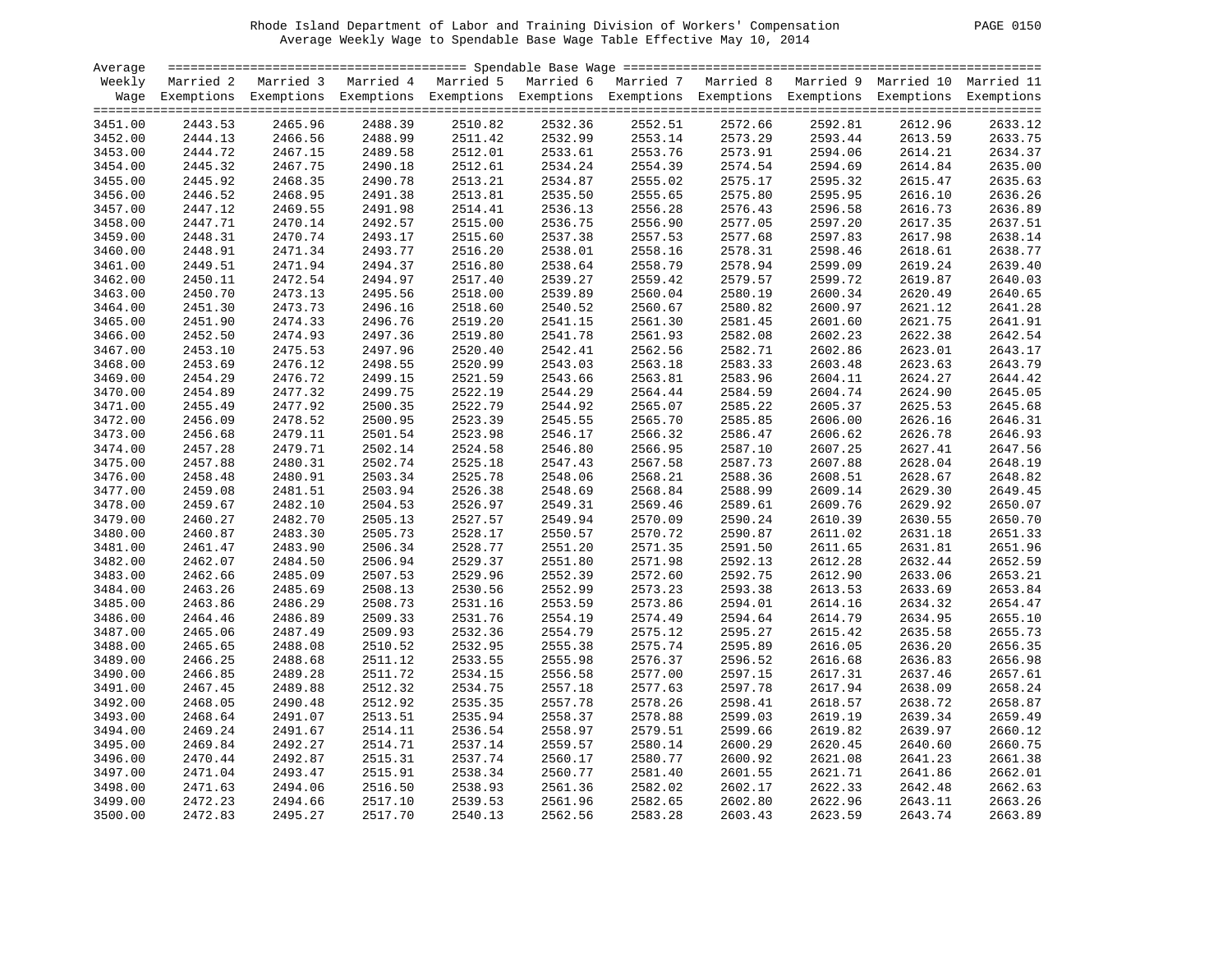| PAGE. |  |
|-------|--|
|       |  |

| Average |         |                                                                                                       |         |         |         |                    |         |         |         |                                                                                                                    |
|---------|---------|-------------------------------------------------------------------------------------------------------|---------|---------|---------|--------------------|---------|---------|---------|--------------------------------------------------------------------------------------------------------------------|
| Weekly  |         | Married 2 Married 3 Married 4 Married 5 Married 6 Married 7 Married 8 Married 9 Married 10 Married 11 |         |         |         |                    |         |         |         |                                                                                                                    |
|         |         |                                                                                                       |         |         |         |                    |         |         |         | Wage Exemptions Exemptions Exemptions Exemptions Exemptions Exemptions Exemptions Exemptions Exemptions Exemptions |
| 3501.00 | 2473.43 | 2495.87                                                                                               | 2518.30 | 2540.73 | 2563.16 | 2583.91            | 2604.06 | 2624.22 | 2644.37 | 2664.52                                                                                                            |
| 3502.00 | 2474.03 | 2496.47                                                                                               | 2518.90 | 2541.33 | 2563.76 | 2584.54            | 2604.69 | 2624.85 | 2645.00 | 2665.15                                                                                                            |
| 3503.00 | 2474.62 | 2497.06                                                                                               | 2519.49 | 2541.92 | 2564.35 | 2584.54<br>2585.16 | 2605.31 | 2625.47 | 2645.62 | 2665.77                                                                                                            |
| 3504.00 | 2475.22 | 2497.66                                                                                               | 2520.09 | 2542.52 | 2564.95 | 2585.79            | 2605.94 | 2626.10 | 2646.25 | 2666.40                                                                                                            |
| 3505.00 | 2475.82 | 2498.26                                                                                               | 2520.69 | 2543.12 | 2565.55 | 2586.42            | 2606.57 | 2626.73 | 2646.88 | 2667.03                                                                                                            |
| 3506.00 | 2476.42 | 2498.86                                                                                               | 2521.29 | 2543.72 | 2566.15 | 2587.05            | 2607.21 | 2627.36 | 2647.51 | 2667.66                                                                                                            |
| 3507.00 | 2477.02 | 2499.46                                                                                               | 2521.89 | 2544.32 | 2566.75 | 2587.68            | 2607.84 | 2627.99 | 2648.14 | 2668.29                                                                                                            |
| 3508.00 | 2477.61 | 2500.05                                                                                               | 2522.48 | 2544.91 | 2567.34 | 2588.30            | 2608.46 | 2628.61 | 2648.76 | 2668.91                                                                                                            |
| 3509.00 | 2478.21 | 2500.65                                                                                               | 2523.08 | 2545.51 | 2567.94 | 2588.93            | 2609.09 | 2629.24 | 2649.39 | 2669.54                                                                                                            |
| 3510.00 | 2478.81 | 2501.25                                                                                               | 2523.68 | 2546.11 | 2568.54 | 2589.56            | 2609.72 | 2629.87 | 2650.02 | 2670.17                                                                                                            |
| 3511.00 | 2479.41 | 2501.85                                                                                               | 2524.28 | 2546.71 | 2569.14 | 2590.19            | 2610.35 | 2630.50 | 2650.65 | 2670.80                                                                                                            |
| 3512.00 | 2480.01 | 2502.45                                                                                               | 2524.88 | 2547.31 | 2569.74 | 2590.82            | 2610.98 | 2631.13 | 2651.28 | 2671.43                                                                                                            |
| 3513.00 | 2480.60 | 2503.04                                                                                               | 2525.47 | 2547.90 | 2570.33 | 2591.44            | 2611.60 | 2631.75 | 2651.90 | 2672.05                                                                                                            |
| 3514.00 | 2481.20 | 2503.64                                                                                               | 2526.07 | 2548.50 | 2570.93 | 2592.07            | 2612.23 | 2632.38 | 2652.53 | 2672.68                                                                                                            |
| 3515.00 | 2481.80 | 2504.24                                                                                               | 2526.67 | 2549.10 | 2571.53 | 2592.70            | 2612.86 | 2633.01 | 2653.16 | 2673.31                                                                                                            |
| 3516.00 | 2482.40 | 2504.84                                                                                               | 2527.27 | 2549.70 | 2572.13 | 2593.33            | 2613.49 | 2633.64 | 2653.79 | 2673.94                                                                                                            |
| 3517.00 | 2483.00 | 2505.44                                                                                               | 2527.87 | 2550.30 | 2572.73 | 2593.96            | 2614.12 | 2634.27 | 2654.42 | 2674.57                                                                                                            |
| 3518.00 | 2483.59 | 2506.03                                                                                               | 2528.46 | 2550.89 | 2573.32 | 2594.58            | 2614.74 | 2634.89 | 2655.04 | 2675.19                                                                                                            |
| 3519.00 | 2484.20 | 2506.63                                                                                               | 2529.06 | 2551.49 | 2573.92 | 2595.21            | 2615.37 | 2635.52 | 2655.67 | 2675.82                                                                                                            |
| 3520.00 | 2484.80 | 2507.23                                                                                               | 2529.66 | 2552.09 | 2574.52 | 2595.84            | 2616.00 | 2636.15 | 2656.30 | 2676.45                                                                                                            |
| 3521.00 | 2485.40 | 2507.83                                                                                               | 2530.26 |         |         | 2596.47            |         | 2636.78 |         | 2677.08                                                                                                            |
|         |         |                                                                                                       |         | 2552.69 | 2575.12 |                    | 2616.63 |         | 2656.93 |                                                                                                                    |
| 3522.00 | 2486.00 | 2508.43                                                                                               | 2530.86 | 2553.29 | 2575.72 | 2597.10            | 2617.26 | 2637.41 | 2657.56 | 2677.71                                                                                                            |
| 3523.00 | 2486.59 | 2509.02                                                                                               | 2531.45 | 2553.88 | 2576.31 | 2597.72            | 2617.88 | 2638.03 | 2658.18 | 2678.33                                                                                                            |
| 3524.00 | 2487.19 | 2509.62                                                                                               | 2532.05 | 2554.48 | 2576.91 | 2598.35            | 2618.51 | 2638.66 | 2658.81 | 2678.96<br>2679.59                                                                                                 |
| 3525.00 | 2487.79 | 2510.22                                                                                               | 2532.65 | 2555.08 | 2577.51 | 2598.99            | 2619.14 | 2639.29 | 2659.44 |                                                                                                                    |
| 3526.00 | 2488.39 | 2510.82                                                                                               | 2533.25 | 2555.68 | 2578.11 | 2599.62            | 2619.77 | 2639.92 | 2660.07 | 2680.22                                                                                                            |
| 3527.00 | 2488.99 | 2511.42                                                                                               | 2533.85 | 2556.28 | 2578.71 | 2600.25            | 2620.40 | 2640.55 | 2660.70 | 2680.85                                                                                                            |
| 3528.00 | 2489.58 | 2512.01                                                                                               | 2534.44 | 2556.87 | 2579.30 | 2600.87            | 2621.02 | 2641.17 | 2661.32 | 2681.47                                                                                                            |
| 3529.00 | 2490.18 | 2512.61                                                                                               | 2535.04 | 2557.47 | 2579.90 | 2601.50            | 2621.65 | 2641.80 | 2661.95 | 2682.10                                                                                                            |
| 3530.00 | 2490.78 | 2513.21                                                                                               | 2535.64 | 2558.07 | 2580.50 | 2602.13            | 2622.28 | 2642.43 | 2662.58 | 2682.73                                                                                                            |
| 3531.00 | 2491.38 | 2513.81                                                                                               | 2536.24 | 2558.67 | 2581.10 | 2602.76            | 2622.91 | 2643.06 | 2663.21 | 2683.36                                                                                                            |
| 3532.00 | 2491.98 | 2514.41                                                                                               | 2536.84 | 2559.27 | 2581.70 | 2603.39            | 2623.54 | 2643.69 | 2663.84 | 2683.99                                                                                                            |
| 3533.00 | 2492.57 | 2515.00                                                                                               | 2537.43 | 2559.86 | 2582.29 | 2604.01            | 2624.16 | 2644.31 | 2664.46 | 2684.61                                                                                                            |
| 3534.00 | 2493.17 | 2515.60                                                                                               | 2538.03 | 2560.46 | 2582.89 | 2604.64            | 2624.79 | 2644.94 | 2665.09 | 2685.24                                                                                                            |
| 3535.00 | 2493.77 | 2516.20                                                                                               | 2538.63 | 2561.06 | 2583.49 | 2605.27            | 2625.42 | 2645.57 | 2665.72 | 2685.87                                                                                                            |
| 3536.00 | 2494.37 | 2516.80                                                                                               | 2539.23 | 2561.66 | 2584.09 | 2605.90            | 2626.05 | 2646.20 | 2666.35 | 2686.50                                                                                                            |
| 3537.00 | 2494.97 | 2517.40                                                                                               | 2539.83 | 2562.26 | 2584.69 | 2606.53            | 2626.68 | 2646.83 | 2666.98 | 2687.13                                                                                                            |
| 3538.00 | 2495.56 | 2517.99                                                                                               | 2540.42 | 2562.85 | 2585.28 | 2607.15            | 2627.30 | 2647.45 | 2667.60 | 2687.75                                                                                                            |
| 3539.00 | 2496.16 | 2518.59                                                                                               | 2541.02 | 2563.45 | 2585.88 | 2607.78            | 2627.93 | 2648.08 | 2668.23 | 2688.38                                                                                                            |
| 3540.00 | 2496.76 | 2519.19                                                                                               | 2541.62 | 2564.05 | 2586.48 | 2608.41            | 2628.56 | 2648.71 | 2668.86 | 2689.01                                                                                                            |
| 3541.00 | 2497.36 | 2519.79                                                                                               | 2542.22 | 2564.65 | 2587.08 | 2609.04            | 2629.19 | 2649.34 | 2669.49 | 2689.64                                                                                                            |
| 3542.00 | 2497.96 | 2520.39                                                                                               | 2542.82 | 2565.25 | 2587.68 | 2609.67            | 2629.82 | 2649.97 | 2670.12 | 2690.27                                                                                                            |
| 3543.00 | 2498.55 | 2520.98                                                                                               | 2543.41 | 2565.84 | 2588.27 | 2610.29            | 2630.44 | 2650.59 | 2670.74 | 2690.89                                                                                                            |
| 3544.00 | 2499.15 | 2521.58                                                                                               | 2544.01 | 2566.44 | 2588.88 | 2610.92            | 2631.07 | 2651.22 | 2671.37 | 2691.52                                                                                                            |
| 3545.00 | 2499.75 | 2522.18                                                                                               | 2544.61 | 2567.04 | 2589.48 | 2611.55            | 2631.70 | 2651.85 | 2672.00 | 2692.15                                                                                                            |
| 3546.00 | 2500.35 | 2522.78                                                                                               | 2545.21 | 2567.64 | 2590.08 | 2612.18            | 2632.33 | 2652.48 | 2672.63 | 2692.78                                                                                                            |
| 3547.00 | 2500.95 | 2523.38                                                                                               | 2545.81 | 2568.24 | 2590.68 | 2612.81            | 2632.96 | 2653.11 | 2673.26 | 2693.41                                                                                                            |
| 3548.00 | 2501.54 | 2523.97                                                                                               | 2546.40 | 2568.83 | 2591.27 | 2613.43            | 2633.58 | 2653.73 | 2673.88 | 2694.03                                                                                                            |
| 3549.00 | 2502.14 | 2524.57                                                                                               | 2547.00 | 2569.43 | 2591.87 | 2614.06            | 2634.21 | 2654.36 | 2674.51 | 2694.66                                                                                                            |
| 3550.00 | 2502.74 | 2525.17                                                                                               | 2547.60 | 2570.03 | 2592.47 | 2614.69            | 2634.84 | 2654.99 | 2675.14 | 2695.30                                                                                                            |
|         |         |                                                                                                       |         |         |         |                    |         |         |         |                                                                                                                    |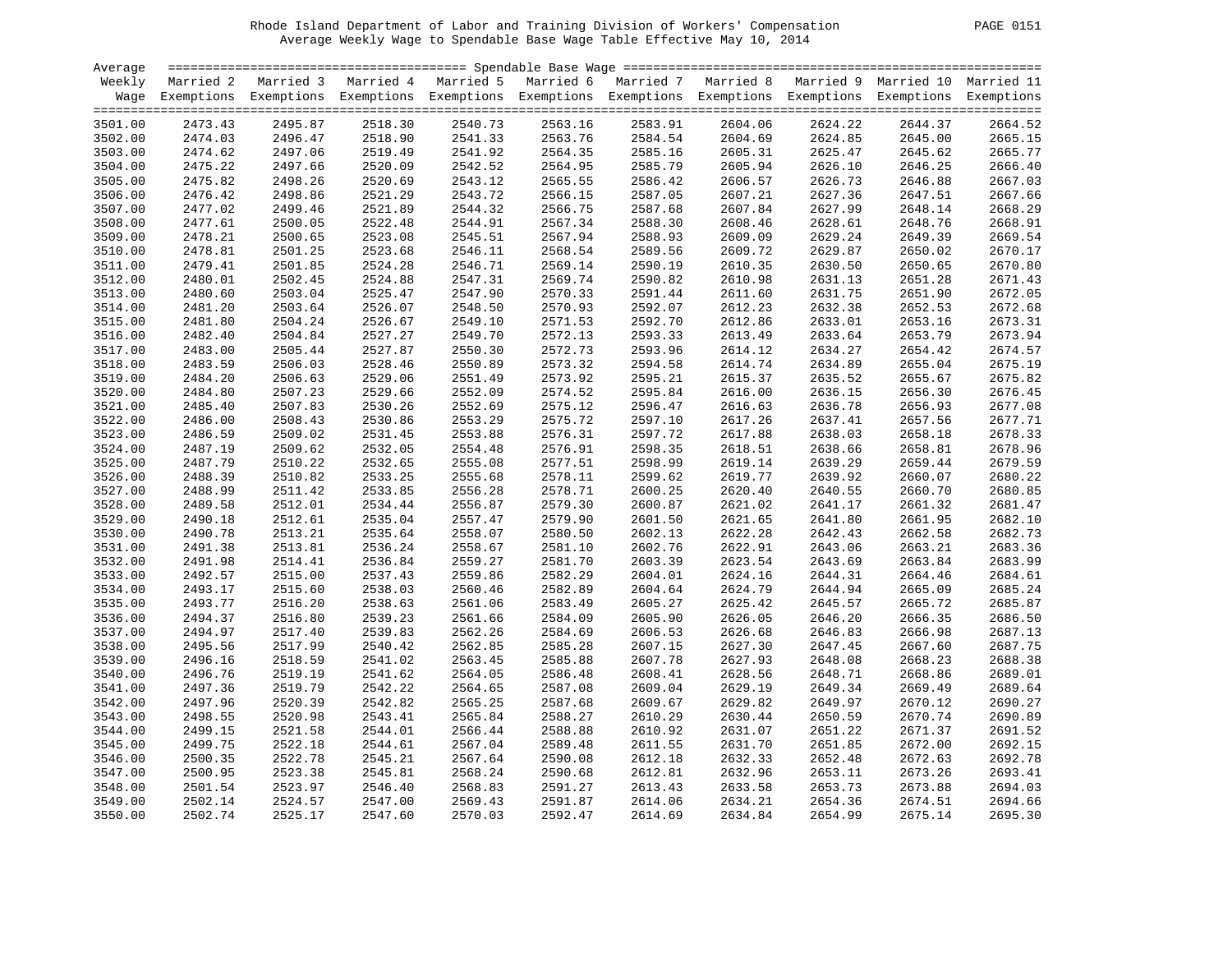|  | PAGE. | 52<br>በ1 ¤ |
|--|-------|------------|
|--|-------|------------|

| Average |           |                                                                                                                    |         |         |                                                                                   |                    |         |         |         |         |
|---------|-----------|--------------------------------------------------------------------------------------------------------------------|---------|---------|-----------------------------------------------------------------------------------|--------------------|---------|---------|---------|---------|
| Weekly  | Married 2 | Married 3                                                                                                          |         |         | Married 4 Married 5 Married 6 Married 7 Married 8 Married 9 Married 10 Married 11 |                    |         |         |         |         |
|         |           | Wage Exemptions Exemptions Exemptions Exemptions Exemptions Exemptions Exemptions Exemptions Exemptions Exemptions |         |         |                                                                                   |                    |         |         |         |         |
|         |           |                                                                                                                    |         |         |                                                                                   |                    |         |         |         |         |
| 3551.00 | 2503.34   | 2525.77                                                                                                            | 2548.20 | 2570.63 | 2593.07                                                                           | 2615.32            | 2635.47 | 2655.62 | 2675.77 | 2695.93 |
| 3552.00 | 2503.94   | 2526.37                                                                                                            | 2548.80 | 2571.23 | 2593.67                                                                           |                    | 2636.10 | 2656.25 | 2676.40 | 2696.56 |
| 3553.00 | 2504.53   | 2526.96                                                                                                            | 2549.39 | 2571.82 | 2594.26                                                                           | 2615.95<br>2616.57 | 2636.72 | 2656.87 | 2677.02 | 2697.18 |
| 3554.00 | 2505.13   | 2527.56                                                                                                            | 2549.99 | 2572.42 | 2594.86                                                                           | 2617.20            | 2637.35 | 2657.50 | 2677.65 | 2697.81 |
| 3555.00 | 2505.73   | 2528.16                                                                                                            | 2550.59 | 2573.02 | 2595.46                                                                           | 2617.83            | 2637.98 | 2658.13 | 2678.28 | 2698.44 |
| 3556.00 | 2506.33   | 2528.76                                                                                                            | 2551.19 | 2573.62 | 2596.06                                                                           | 2618.46            | 2638.61 | 2658.76 | 2678.91 | 2699.07 |
| 3557.00 | 2506.93   | 2529.36                                                                                                            | 2551.79 | 2574.22 | 2596.66                                                                           | 2619.09            | 2639.24 | 2659.39 | 2679.54 | 2699.70 |
| 3558.00 | 2507.52   | 2529.95                                                                                                            | 2552.38 | 2574.81 | 2597.25                                                                           | 2619.68            | 2639.86 | 2660.01 | 2680.16 | 2700.32 |
| 3559.00 | 2508.12   | 2530.55                                                                                                            | 2552.98 | 2575.41 | 2597.85                                                                           | 2620.28            | 2640.49 | 2660.64 | 2680.79 | 2700.95 |
| 3560.00 | 2508.72   | 2531.15                                                                                                            | 2553.58 | 2576.01 | 2598.45                                                                           | 2620.88            | 2641.12 | 2661.27 | 2681.42 | 2701.58 |
| 3561.00 | 2509.32   | 2531.75                                                                                                            | 2554.18 | 2576.61 | 2599.05                                                                           | 2621.48            | 2641.75 | 2661.90 | 2682.05 | 2702.21 |
|         |           |                                                                                                                    |         |         |                                                                                   |                    |         |         |         | 2702.84 |
| 3562.00 | 2509.92   | 2532.35                                                                                                            | 2554.78 | 2577.21 | 2599.65                                                                           | 2622.08            | 2642.38 | 2662.53 | 2682.68 |         |
| 3563.00 | 2510.51   | 2532.94                                                                                                            | 2555.37 | 2577.81 | 2600.24                                                                           | 2622.67            | 2643.00 | 2663.15 | 2683.30 | 2703.46 |
| 3564.00 | 2511.11   | 2533.54                                                                                                            | 2555.97 | 2578.41 | 2600.84                                                                           | 2623.27            | 2643.63 | 2663.78 | 2683.93 | 2704.09 |
| 3565.00 | 2511.71   | 2534.14                                                                                                            | 2556.57 | 2579.01 | 2601.44                                                                           | 2623.87            | 2644.26 | 2664.41 | 2684.56 | 2704.72 |
| 3566.00 | 2512.31   | 2534.74                                                                                                            | 2557.17 | 2579.61 | 2602.04                                                                           | 2624.47            | 2644.89 | 2665.04 | 2685.19 | 2705.35 |
| 3567.00 | 2512.91   | 2535.34                                                                                                            | 2557.77 | 2580.21 | 2602.64                                                                           | 2625.07            | 2645.52 | 2665.67 | 2685.82 | 2705.98 |
| 3568.00 | 2513.50   | 2535.93                                                                                                            | 2558.36 | 2580.80 | 2603.23                                                                           | 2625.66            | 2646.14 | 2666.29 | 2686.44 | 2706.60 |
| 3569.00 | 2514.10   | 2536.53                                                                                                            | 2558.96 | 2581.40 | 2603.83                                                                           | 2626.26            | 2646.77 | 2666.92 | 2687.08 | 2707.23 |
| 3570.00 | 2514.70   | 2537.13                                                                                                            | 2559.56 | 2582.00 | 2604.43                                                                           | 2626.86            | 2647.40 | 2667.55 | 2687.71 | 2707.86 |
| 3571.00 | 2515.30   | 2537.73                                                                                                            | 2560.16 | 2582.60 | 2605.03                                                                           | 2627.46            | 2648.03 | 2668.18 | 2688.34 | 2708.49 |
| 3572.00 | 2515.90   | 2538.33                                                                                                            | 2560.76 | 2583.20 | 2605.63                                                                           | 2628.06            | 2648.66 | 2668.81 | 2688.97 | 2709.12 |
| 3573.00 | 2516.49   | 2538.92                                                                                                            | 2561.35 | 2583.79 | 2606.22                                                                           | 2628.65            | 2649.28 | 2669.43 | 2689.59 | 2709.74 |
| 3574.00 | 2517.09   | 2539.52                                                                                                            | 2561.95 | 2584.39 | 2606.82                                                                           | 2629.25            | 2649.91 | 2670.06 | 2690.22 | 2710.37 |
| 3575.00 | 2517.69   | 2540.12                                                                                                            | 2562.55 | 2584.99 | 2607.42                                                                           | 2629.85            | 2650.54 | 2670.69 | 2690.85 | 2711.00 |
| 3576.00 | 2518.29   | 2540.72                                                                                                            | 2563.15 | 2585.59 | 2608.02                                                                           | 2630.45            | 2651.17 | 2671.32 | 2691.48 | 2711.63 |
| 3577.00 | 2518.89   | 2541.32                                                                                                            | 2563.75 | 2586.19 | 2608.62                                                                           | 2631.05            | 2651.80 | 2671.95 | 2692.11 | 2712.26 |
| 3578.00 | 2519.48   | 2541.91                                                                                                            | 2564.34 | 2586.78 | 2609.21                                                                           | 2631.64            | 2652.42 | 2672.57 | 2692.73 | 2712.88 |
| 3579.00 | 2520.08   | 2542.51                                                                                                            | 2564.94 | 2587.38 | 2609.81                                                                           | 2632.24            | 2653.05 | 2673.20 | 2693.36 | 2713.51 |
| 3580.00 | 2520.68   | 2543.11                                                                                                            | 2565.54 | 2587.98 | 2610.41                                                                           | 2632.84            | 2653.68 | 2673.83 | 2693.99 | 2714.14 |
| 3581.00 | 2521.28   | 2543.71                                                                                                            | 2566.15 | 2588.58 | 2611.01                                                                           | 2633.44            | 2654.31 | 2674.46 | 2694.62 | 2714.77 |
| 3582.00 | 2521.88   | 2544.31                                                                                                            | 2566.75 | 2589.18 | 2611.61                                                                           | 2634.04            | 2654.94 | 2675.09 | 2695.25 | 2715.40 |
| 3583.00 | 2522.47   | 2544.90                                                                                                            | 2567.34 | 2589.77 | 2612.20                                                                           | 2634.63            | 2655.56 | 2675.71 | 2695.87 | 2716.02 |
| 3584.00 | 2523.07   | 2545.50                                                                                                            | 2567.94 | 2590.37 | 2612.80                                                                           | 2635.23            | 2656.19 | 2676.34 | 2696.50 | 2716.65 |
| 3585.00 | 2523.67   | 2546.10                                                                                                            | 2568.54 | 2590.97 | 2613.40                                                                           | 2635.83            | 2656.82 | 2676.97 | 2697.13 | 2717.28 |
| 3586.00 | 2524.27   | 2546.70                                                                                                            | 2569.14 | 2591.57 | 2614.00                                                                           | 2636.43            | 2657.45 | 2677.60 | 2697.76 | 2717.91 |
| 3587.00 | 2524.87   | 2547.30                                                                                                            | 2569.74 | 2592.17 | 2614.60                                                                           | 2637.03            | 2658.08 | 2678.23 | 2698.39 | 2718.54 |
| 3588.00 | 2525.46   | 2547.89                                                                                                            | 2570.33 | 2592.76 | 2615.19                                                                           | 2637.62            | 2658.70 | 2678.86 | 2699.01 | 2719.16 |
| 3589.00 | 2526.06   | 2548.49                                                                                                            | 2570.93 | 2593.36 | 2615.79                                                                           | 2638.22            | 2659.33 | 2679.49 | 2699.64 | 2719.79 |
|         |           | 2549.09                                                                                                            | 2571.53 | 2593.96 |                                                                                   | 2638.82            | 2659.96 |         |         | 2720.42 |
| 3590.00 | 2526.66   |                                                                                                                    |         |         | 2616.39                                                                           |                    |         | 2680.12 | 2700.27 |         |
| 3591.00 | 2527.26   | 2549.69                                                                                                            | 2572.13 | 2594.56 | 2616.99                                                                           | 2639.42            | 2660.59 | 2680.75 | 2700.90 | 2721.05 |
| 3592.00 | 2527.86   | 2550.29                                                                                                            | 2572.73 | 2595.16 | 2617.59                                                                           | 2640.02            | 2661.22 | 2681.38 | 2701.53 | 2721.68 |
| 3593.00 | 2528.45   | 2550.88                                                                                                            | 2573.32 | 2595.75 | 2618.18                                                                           | 2640.61            | 2661.84 | 2682.00 | 2702.15 | 2722.30 |
| 3594.00 | 2529.05   | 2551.48                                                                                                            | 2573.92 | 2596.35 | 2618.78                                                                           | 2641.21            | 2662.47 | 2682.63 | 2702.78 | 2722.93 |
| 3595.00 | 2529.65   | 2552.08                                                                                                            | 2574.52 | 2596.95 | 2619.38                                                                           | 2641.81            | 2663.10 | 2683.26 | 2703.41 | 2723.56 |
| 3596.00 | 2530.25   | 2552.68                                                                                                            | 2575.12 | 2597.55 | 2619.98                                                                           | 2642.41            | 2663.73 | 2683.89 | 2704.04 | 2724.19 |
| 3597.00 | 2530.85   | 2553.28                                                                                                            | 2575.72 | 2598.15 | 2620.58                                                                           | 2643.01            | 2664.36 | 2684.52 | 2704.67 | 2724.82 |
| 3598.00 | 2531.44   | 2553.87                                                                                                            | 2576.31 | 2598.74 | 2621.17                                                                           | 2643.60            | 2664.98 | 2685.14 | 2705.29 | 2725.44 |
| 3599.00 | 2532.04   | 2554.47                                                                                                            | 2576.91 | 2599.34 | 2621.77                                                                           | 2644.20            | 2665.61 | 2685.77 | 2705.92 | 2726.07 |
| 3600.00 | 2532.64   | 2555.08                                                                                                            | 2577.51 | 2599.94 | 2622.37                                                                           | 2644.80            | 2666.24 | 2686.40 | 2706.55 | 2726.70 |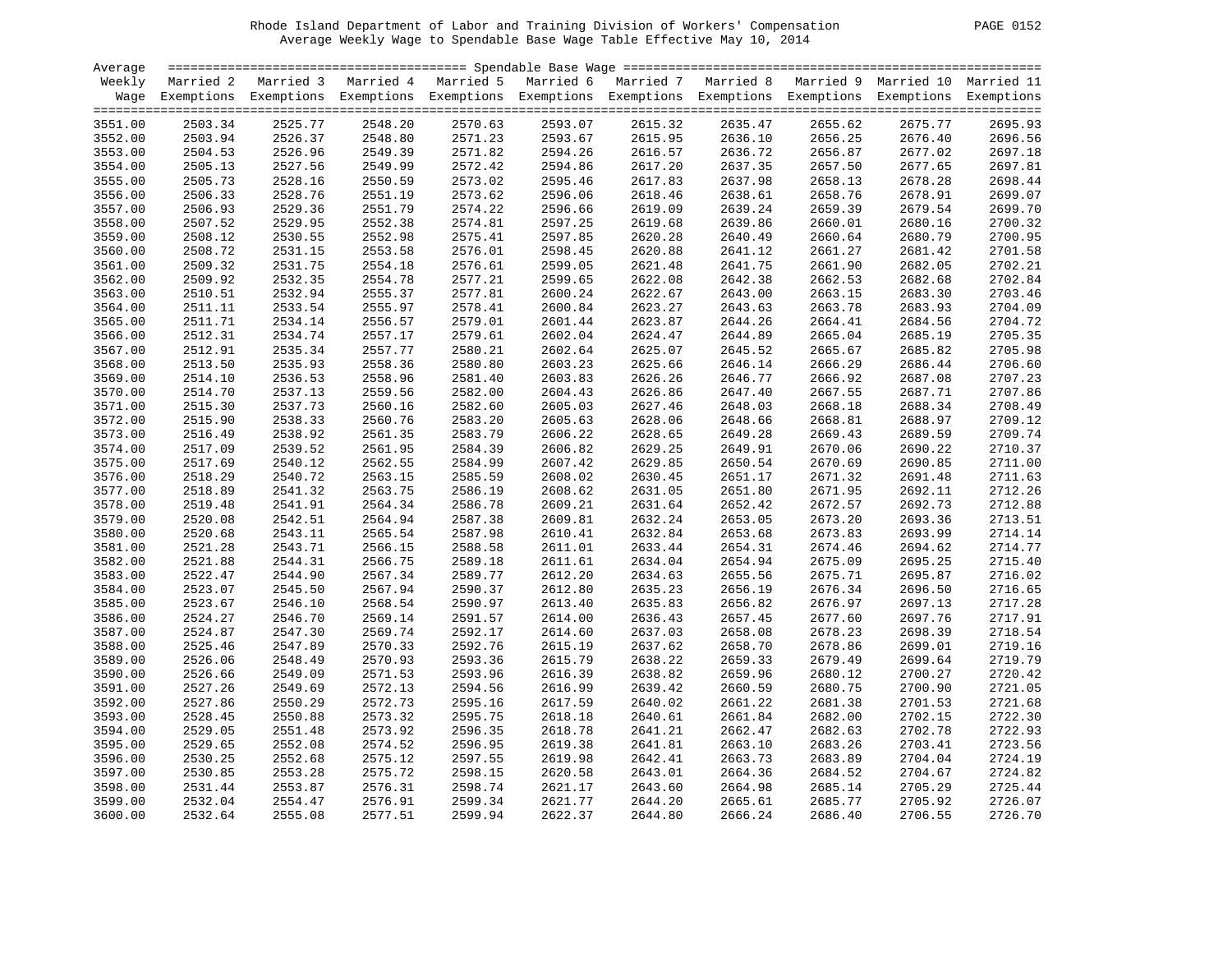| <b>PAGE 0153</b> |  |
|------------------|--|
|                  |  |

| Average |           |         |         |         |         |                    |         |         |         |                                                                                                                    |
|---------|-----------|---------|---------|---------|---------|--------------------|---------|---------|---------|--------------------------------------------------------------------------------------------------------------------|
| Weekly  | Married 2 |         |         |         |         |                    |         |         |         | Married 3 Married 4 Married 5 Married 6 Married 7 Married 8 Married 9 Married 10 Married 11                        |
|         |           |         |         |         |         |                    |         |         |         | Wage Exemptions Exemptions Exemptions Exemptions Exemptions Exemptions Exemptions Exemptions Exemptions Exemptions |
|         |           |         |         |         |         |                    |         |         |         |                                                                                                                    |
| 3601.00 | 2533.24   | 2555.68 | 2578.11 | 2600.54 | 2622.97 | 2645.40            | 2666.87 | 2687.03 | 2707.18 | 2727.33                                                                                                            |
| 3602.00 | 2533.84   | 2556.28 | 2578.71 | 2601.14 | 2623.57 | 2646.00            | 2667.50 | 2687.66 | 2707.81 | 2727.96                                                                                                            |
| 3603.00 | 2534.43   | 2556.87 | 2579.30 | 2601.73 | 2624.16 | 2646.59            | 2668.12 | 2688.28 | 2708.43 | 2728.58                                                                                                            |
| 3604.00 | 2535.03   | 2557.47 | 2579.90 | 2602.33 | 2624.76 |                    | 2668.75 | 2688.91 | 2709.06 | 2729.21                                                                                                            |
| 3605.00 | 2535.63   | 2558.07 | 2580.50 | 2602.93 | 2625.36 | 2647.19<br>2647.79 | 2669.38 | 2689.54 | 2709.69 | 2729.84                                                                                                            |
| 3606.00 | 2536.23   | 2558.67 | 2581.10 | 2603.53 | 2625.96 | 2648.39            | 2670.02 | 2690.17 | 2710.32 | 2730.47                                                                                                            |
| 3607.00 | 2536.83   | 2559.27 | 2581.70 | 2604.13 | 2626.56 | 2648.99            | 2670.65 | 2690.80 | 2710.95 | 2731.10                                                                                                            |
| 3608.00 | 2537.42   | 2559.86 | 2582.29 | 2604.72 | 2627.15 | 2649.58            | 2671.27 | 2691.42 | 2711.57 | 2731.72                                                                                                            |
| 3609.00 | 2538.02   | 2560.46 | 2582.89 | 2605.32 | 2627.75 | 2650.18            | 2671.90 | 2692.05 | 2712.20 | 2732.35                                                                                                            |
| 3610.00 | 2538.62   | 2561.06 | 2583.49 | 2605.92 | 2628.35 | 2650.78            | 2672.53 | 2692.68 | 2712.83 | 2732.98                                                                                                            |
| 3611.00 | 2539.22   | 2561.66 | 2584.09 | 2606.52 | 2628.95 | 2651.38            | 2673.16 | 2693.31 | 2713.46 | 2733.61                                                                                                            |
| 3612.00 | 2539.82   | 2562.26 | 2584.69 | 2607.12 | 2629.55 | 2651.98            | 2673.79 | 2693.94 | 2714.09 | 2734.24                                                                                                            |
| 3613.00 | 2540.41   | 2562.85 | 2585.28 | 2607.71 | 2630.14 | 2652.57            | 2674.41 | 2694.56 | 2714.71 | 2734.86                                                                                                            |
| 3614.00 | 2541.01   | 2563.45 | 2585.88 | 2608.31 | 2630.74 | 2653.17            | 2675.04 | 2695.19 | 2715.34 | 2735.49                                                                                                            |
| 3615.00 | 2541.61   | 2564.05 | 2586.48 | 2608.91 | 2631.34 | 2653.77            | 2675.67 | 2695.82 | 2715.97 | 2736.12                                                                                                            |
| 3616.00 | 2542.21   | 2564.65 | 2587.08 | 2609.51 | 2631.94 | 2654.37            | 2676.30 | 2696.45 | 2716.60 | 2736.75                                                                                                            |
| 3617.00 | 2542.81   | 2565.25 | 2587.68 | 2610.11 | 2632.54 | 2654.97            | 2676.93 | 2697.08 | 2717.23 | 2737.38                                                                                                            |
| 3618.00 | 2543.40   | 2565.84 | 2588.27 | 2610.70 | 2633.13 | 2655.56            | 2677.55 | 2697.70 | 2717.85 | 2738.00                                                                                                            |
| 3619.00 | 2544.01   | 2566.44 | 2588.87 | 2611.30 | 2633.73 | 2656.16            | 2678.18 | 2698.33 | 2718.48 | 2738.63                                                                                                            |
| 3620.00 | 2544.61   | 2567.04 | 2589.47 | 2611.90 | 2634.33 | 2656.76            | 2678.81 | 2698.96 | 2719.11 | 2739.26                                                                                                            |
| 3621.00 | 2545.21   | 2567.64 | 2590.07 | 2612.50 | 2634.93 | 2657.36            | 2679.44 | 2699.59 | 2719.74 | 2739.89                                                                                                            |
|         | 2545.81   | 2568.24 | 2590.67 | 2613.10 | 2635.53 | 2657.96            | 2680.07 | 2700.22 | 2720.37 | 2740.52                                                                                                            |
| 3622.00 | 2546.40   | 2568.83 | 2591.26 | 2613.69 | 2636.12 | 2658.55            | 2680.69 | 2700.84 | 2720.99 | 2741.14                                                                                                            |
| 3623.00 |           |         |         |         |         |                    |         |         |         | 2741.77                                                                                                            |
| 3624.00 | 2547.00   | 2569.43 | 2591.86 | 2614.29 | 2636.72 | 2659.15<br>2659.76 | 2681.32 | 2701.47 | 2721.62 |                                                                                                                    |
| 3625.00 | 2547.60   | 2570.03 | 2592.46 | 2614.89 | 2637.32 |                    | 2681.95 | 2702.10 | 2722.25 | 2742.40                                                                                                            |
| 3626.00 | 2548.20   | 2570.63 | 2593.06 | 2615.49 | 2637.92 | 2660.36            | 2682.58 | 2702.73 | 2722.88 | 2743.03                                                                                                            |
| 3627.00 | 2548.80   | 2571.23 | 2593.66 | 2616.09 | 2638.52 | 2660.96            | 2683.21 | 2703.36 | 2723.51 | 2743.66                                                                                                            |
| 3628.00 | 2549.39   | 2571.82 | 2594.25 | 2616.68 | 2639.11 | 2661.55            | 2683.83 | 2703.98 | 2724.13 | 2744.28                                                                                                            |
| 3629.00 | 2549.99   | 2572.42 | 2594.85 | 2617.28 | 2639.71 | 2662.15            | 2684.46 | 2704.61 | 2724.76 | 2744.91                                                                                                            |
| 3630.00 | 2550.59   | 2573.02 | 2595.45 | 2617.88 | 2640.31 | 2662.75            | 2685.09 | 2705.24 | 2725.39 | 2745.54                                                                                                            |
| 3631.00 | 2551.19   | 2573.62 | 2596.05 | 2618.48 | 2640.91 | 2663.35            | 2685.72 | 2705.87 | 2726.02 | 2746.17                                                                                                            |
| 3632.00 | 2551.79   | 2574.22 | 2596.65 | 2619.08 | 2641.51 | 2663.95            | 2686.35 | 2706.50 | 2726.65 | 2746.80                                                                                                            |
| 3633.00 | 2552.38   | 2574.81 | 2597.24 | 2619.67 | 2642.10 | 2664.54            | 2686.97 | 2707.12 | 2727.27 | 2747.42                                                                                                            |
| 3634.00 | 2552.98   | 2575.41 | 2597.84 | 2620.27 | 2642.70 | 2665.14            | 2687.57 | 2707.75 | 2727.90 | 2748.05                                                                                                            |
| 3635.00 | 2553.58   | 2576.01 | 2598.44 | 2620.87 | 2643.30 | 2665.74            | 2688.17 | 2708.38 | 2728.53 | 2748.68                                                                                                            |
| 3636.00 | 2554.18   | 2576.61 | 2599.04 | 2621.47 | 2643.90 | 2666.34            | 2688.77 | 2709.01 | 2729.16 | 2749.31                                                                                                            |
| 3637.00 | 2554.78   | 2577.21 | 2599.64 | 2622.07 | 2644.50 | 2666.94            | 2689.37 | 2709.64 | 2729.79 | 2749.94                                                                                                            |
| 3638.00 | 2555.37   | 2577.80 | 2600.23 | 2622.66 | 2645.09 | 2667.53            | 2689.96 | 2710.26 | 2730.41 | 2750.56                                                                                                            |
| 3639.00 | 2555.97   | 2578.40 | 2600.83 | 2623.26 | 2645.69 | 2668.13            | 2690.56 | 2710.89 | 2731.04 | 2751.19                                                                                                            |
| 3640.00 | 2556.57   | 2579.00 | 2601.43 | 2623.86 | 2646.29 | 2668.73            | 2691.16 | 2711.52 | 2731.67 | 2751.82                                                                                                            |
| 3641.00 | 2557.17   | 2579.60 | 2602.03 | 2624.46 | 2646.89 | 2669.33            | 2691.76 | 2712.15 | 2732.30 | 2752.45                                                                                                            |
| 3642.00 | 2557.77   | 2580.20 | 2602.63 | 2625.06 | 2647.49 | 2669.93            | 2692.36 | 2712.78 | 2732.93 | 2753.08                                                                                                            |
| 3643.00 | 2558.36   | 2580.79 | 2603.22 | 2625.65 | 2648.08 | 2670.52            | 2692.95 | 2713.40 | 2733.55 | 2753.70                                                                                                            |
| 3644.00 | 2558.96   | 2581.39 | 2603.82 | 2626.25 | 2648.69 | 2671.12            | 2693.55 | 2714.03 | 2734.18 | 2754.33                                                                                                            |
| 3645.00 | 2559.56   | 2581.99 | 2604.42 | 2626.85 | 2649.29 | 2671.72            | 2694.15 | 2714.66 | 2734.81 | 2754.96                                                                                                            |
| 3646.00 | 2560.16   | 2582.59 | 2605.02 | 2627.45 | 2649.89 | 2672.32            | 2694.75 | 2715.29 | 2735.44 | 2755.59                                                                                                            |
| 3647.00 | 2560.76   | 2583.19 | 2605.62 | 2628.05 | 2650.49 | 2672.92            | 2695.35 | 2715.92 | 2736.07 | 2756.22                                                                                                            |
| 3648.00 | 2561.35   | 2583.78 | 2606.21 | 2628.64 | 2651.08 | 2673.51            | 2695.94 | 2716.54 | 2736.69 | 2756.84                                                                                                            |
| 3649.00 | 2561.95   | 2584.38 | 2606.81 | 2629.24 | 2651.68 | 2674.11            | 2696.54 | 2717.17 | 2737.32 | 2757.47                                                                                                            |
| 3650.00 | 2562.55   | 2584.98 | 2607.41 | 2629.84 | 2652.28 | 2674.71            | 2697.14 | 2717.80 | 2737.95 | 2758.11                                                                                                            |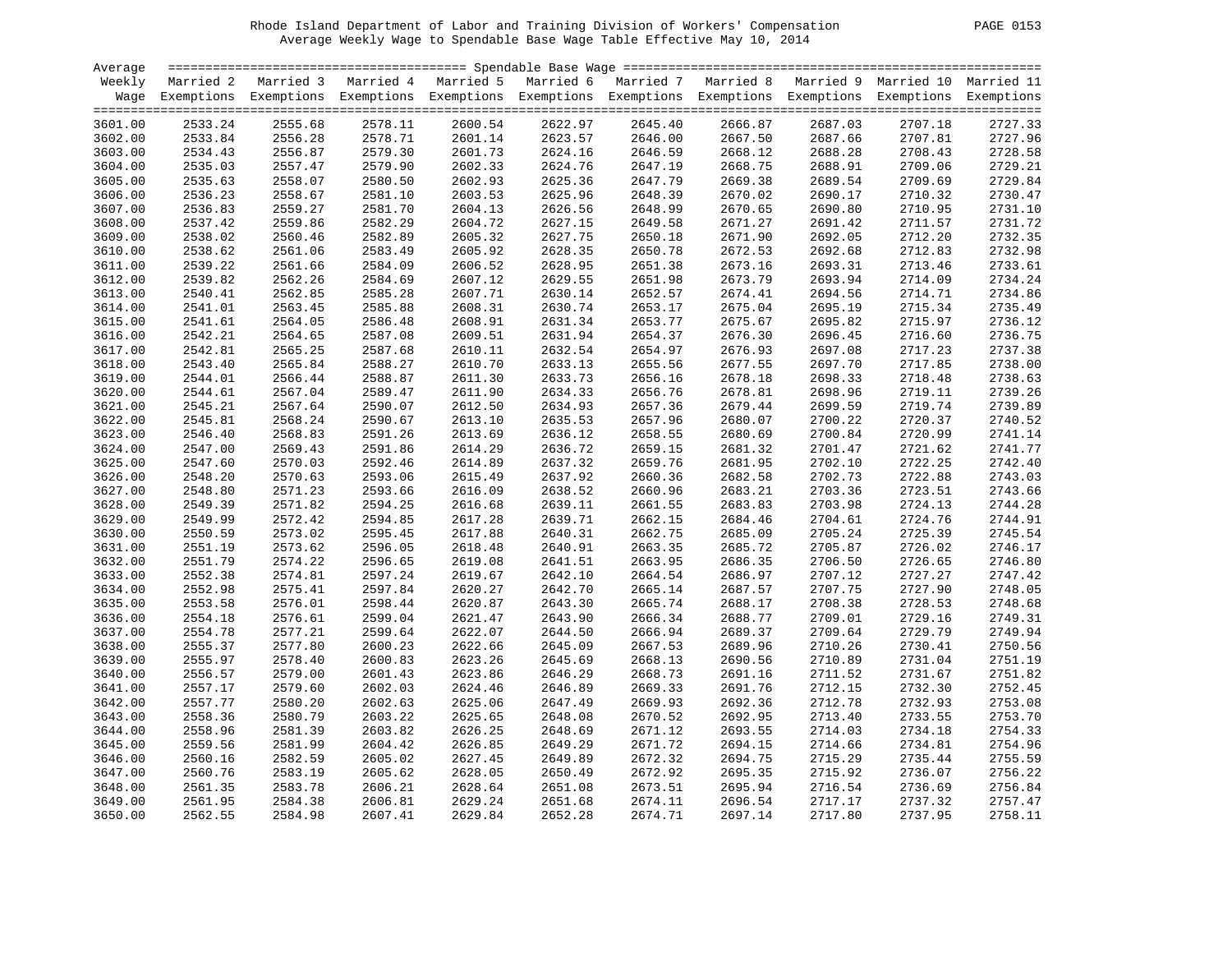| Average |         |                                                                                                                    |         |         |         |         |         |         |         |         |
|---------|---------|--------------------------------------------------------------------------------------------------------------------|---------|---------|---------|---------|---------|---------|---------|---------|
| Weekly  |         | Married 2 Married 3 Married 4 Married 5 Married 6 Married 7 Married 8 Married 9 Married 10 Married 11              |         |         |         |         |         |         |         |         |
|         |         | Wage Exemptions Exemptions Exemptions Exemptions Exemptions Exemptions Exemptions Exemptions Exemptions Exemptions |         |         |         |         |         |         |         |         |
|         |         |                                                                                                                    |         |         |         |         |         |         |         |         |
| 3651.00 | 2563.15 | 2585.58                                                                                                            | 2608.01 | 2630.44 | 2652.88 | 2675.31 | 2697.74 | 2718.43 | 2738.58 | 2758.74 |
| 3652.00 | 2563.75 | 2586.18                                                                                                            | 2608.61 | 2631.04 | 2653.48 | 2675.91 | 2698.34 | 2719.06 | 2739.21 | 2759.37 |
| 3653.00 | 2564.34 | 2586.77                                                                                                            | 2609.20 | 2631.63 | 2654.07 | 2676.50 | 2698.93 | 2719.68 | 2739.83 | 2759.99 |
| 3654.00 | 2564.94 | 2587.37                                                                                                            | 2609.80 | 2632.23 | 2654.67 | 2677.10 | 2699.53 | 2720.31 | 2740.46 | 2760.62 |
| 3655.00 | 2565.54 | 2587.97                                                                                                            | 2610.40 | 2632.83 | 2655.27 | 2677.70 | 2700.13 | 2720.94 | 2741.09 | 2761.25 |
| 3656.00 | 2566.14 | 2588.57                                                                                                            | 2611.00 | 2633.43 | 2655.87 | 2678.30 | 2700.73 | 2721.57 | 2741.72 | 2761.88 |
| 3657.00 | 2566.74 | 2589.17                                                                                                            | 2611.60 | 2634.03 | 2656.47 | 2678.90 | 2701.33 | 2722.20 | 2742.35 | 2762.51 |
| 3658.00 | 2567.33 | 2589.76                                                                                                            | 2612.19 | 2634.62 | 2657.06 | 2679.49 | 2701.92 | 2722.82 | 2742.97 | 2763.13 |
| 3659.00 | 2567.93 | 2590.36                                                                                                            | 2612.79 | 2635.22 | 2657.66 | 2680.09 | 2702.52 | 2723.45 | 2743.60 | 2763.76 |
| 3660.00 | 2568.53 | 2590.96                                                                                                            | 2613.39 | 2635.82 | 2658.26 | 2680.69 | 2703.12 | 2724.08 | 2744.23 | 2764.39 |
| 3661.00 | 2569.13 | 2591.56                                                                                                            | 2613.99 | 2636.42 | 2658.86 | 2681.29 | 2703.72 | 2724.71 | 2744.86 | 2765.02 |
| 3662.00 | 2569.73 | 2592.16                                                                                                            | 2614.59 | 2637.02 | 2659.46 | 2681.89 | 2704.32 | 2725.34 | 2745.49 | 2765.65 |
| 3663.00 | 2570.32 | 2592.75                                                                                                            | 2615.18 | 2637.62 | 2660.05 | 2682.48 | 2704.91 | 2725.96 | 2746.11 | 2766.27 |
| 3664.00 | 2570.92 | 2593.35                                                                                                            | 2615.78 | 2638.22 | 2660.65 | 2683.08 | 2705.51 | 2726.59 | 2746.74 | 2766.90 |
| 3665.00 | 2571.52 | 2593.95                                                                                                            | 2616.38 | 2638.82 | 2661.25 | 2683.68 | 2706.11 | 2727.22 | 2747.37 | 2767.53 |
| 3666.00 | 2572.12 | 2594.55                                                                                                            | 2616.98 | 2639.42 | 2661.85 | 2684.28 | 2706.71 | 2727.85 | 2748.00 | 2768.16 |
| 3667.00 | 2572.72 | 2595.15                                                                                                            | 2617.58 | 2640.02 | 2662.45 | 2684.88 | 2707.31 | 2728.48 | 2748.63 | 2768.79 |
| 3668.00 | 2573.31 | 2595.74                                                                                                            | 2618.17 | 2640.61 | 2663.04 | 2685.47 | 2707.90 | 2729.10 | 2749.25 | 2769.41 |
| 3669.00 | 2573.91 | 2596.34                                                                                                            | 2618.77 | 2641.21 | 2663.64 | 2686.07 | 2708.50 | 2729.73 | 2749.89 | 2770.04 |
| 3670.00 | 2574.51 | 2596.94                                                                                                            | 2619.37 | 2641.81 | 2664.24 | 2686.67 | 2709.10 | 2730.36 | 2750.52 | 2770.67 |
| 3671.00 | 2575.11 | 2597.54                                                                                                            | 2619.97 | 2642.41 | 2664.84 | 2687.27 | 2709.70 | 2730.99 | 2751.15 | 2771.30 |
| 3672.00 | 2575.71 | 2598.14                                                                                                            | 2620.57 | 2643.01 | 2665.44 | 2687.87 | 2710.30 | 2731.62 | 2751.78 | 2771.93 |
| 3673.00 | 2576.30 | 2598.73                                                                                                            | 2621.16 | 2643.60 | 2666.03 | 2688.46 | 2710.89 | 2732.24 | 2752.40 | 2772.55 |
| 3674.00 | 2576.90 | 2599.33                                                                                                            | 2621.76 | 2644.20 | 2666.63 | 2689.06 | 2711.49 | 2732.87 | 2753.03 | 2773.18 |
| 3675.00 | 2577.50 | 2599.93                                                                                                            | 2622.36 | 2644.80 | 2667.23 | 2689.66 | 2712.09 | 2733.50 | 2753.66 | 2773.81 |
| 3676.00 | 2578.10 | 2600.53                                                                                                            | 2622.96 | 2645.40 | 2667.83 | 2690.26 | 2712.69 | 2734.13 | 2754.29 | 2774.44 |
| 3677.00 | 2578.70 | 2601.13                                                                                                            | 2623.56 | 2646.00 | 2668.43 | 2690.86 | 2713.29 | 2734.76 | 2754.92 | 2775.07 |
| 3678.00 | 2579.29 | 2601.72                                                                                                            | 2624.15 | 2646.59 | 2669.02 | 2691.45 | 2713.88 | 2735.38 | 2755.54 | 2775.69 |
| 3679.00 | 2579.89 | 2602.32                                                                                                            | 2624.75 | 2647.19 | 2669.62 | 2692.05 | 2714.48 | 2736.01 | 2756.17 | 2776.32 |
| 3680.00 | 2580.49 | 2602.92                                                                                                            | 2625.35 | 2647.79 | 2670.22 | 2692.65 | 2715.08 | 2736.64 | 2756.80 | 2776.95 |
| 3681.00 | 2581.09 | 2603.52                                                                                                            | 2625.96 | 2648.39 | 2670.82 | 2693.25 | 2715.68 | 2737.27 | 2757.43 | 2777.58 |
| 3682.00 | 2581.69 | 2604.12                                                                                                            | 2626.56 | 2648.99 | 2671.42 | 2693.85 | 2716.28 | 2737.90 | 2758.06 | 2778.21 |
| 3683.00 | 2582.28 | 2604.71                                                                                                            | 2627.15 | 2649.58 | 2672.01 | 2694.44 | 2716.87 | 2738.52 | 2758.68 | 2778.83 |
| 3684.00 | 2582.88 | 2605.31                                                                                                            | 2627.75 | 2650.18 | 2672.61 | 2695.04 | 2717.47 | 2739.15 | 2759.31 | 2779.46 |
| 3685.00 | 2583.48 | 2605.91                                                                                                            | 2628.35 | 2650.78 | 2673.21 | 2695.64 | 2718.07 | 2739.78 | 2759.94 | 2780.09 |
| 3686.00 | 2584.08 | 2606.51                                                                                                            | 2628.95 | 2651.38 | 2673.81 | 2696.24 | 2718.67 | 2740.41 | 2760.57 | 2780.72 |
| 3687.00 | 2584.68 | 2607.11                                                                                                            | 2629.55 | 2651.98 | 2674.41 | 2696.84 | 2719.27 | 2741.04 | 2761.20 | 2781.35 |
| 3688.00 | 2585.27 | 2607.70                                                                                                            | 2630.14 | 2652.57 | 2675.00 | 2697.43 | 2719.86 | 2741.67 | 2761.82 | 2781.97 |
| 3689.00 | 2585.87 | 2608.30                                                                                                            | 2630.74 | 2653.17 | 2675.60 | 2698.03 | 2720.46 | 2742.30 | 2762.45 | 2782.60 |
| 3690.00 | 2586.47 | 2608.90                                                                                                            | 2631.34 | 2653.77 | 2676.20 | 2698.63 | 2721.06 | 2742.93 | 2763.08 | 2783.23 |
| 3691.00 | 2587.07 | 2609.50                                                                                                            | 2631.94 | 2654.37 | 2676.80 | 2699.23 | 2721.66 | 2743.56 | 2763.71 | 2783.86 |
| 3692.00 | 2587.67 | 2610.10                                                                                                            | 2632.54 | 2654.97 | 2677.40 | 2699.83 | 2722.26 | 2744.19 | 2764.34 | 2784.49 |
| 3693.00 | 2588.26 | 2610.69                                                                                                            | 2633.13 | 2655.56 | 2677.99 | 2700.42 | 2722.85 | 2744.81 | 2764.96 | 2785.11 |
| 3694.00 | 2588.86 | 2611.29                                                                                                            | 2633.73 | 2656.16 | 2678.59 | 2701.02 | 2723.45 | 2745.44 | 2765.59 | 2785.74 |
| 3695.00 | 2589.46 | 2611.89                                                                                                            | 2634.33 | 2656.76 | 2679.19 | 2701.62 | 2724.05 | 2746.07 | 2766.22 | 2786.37 |
| 3696.00 | 2590.06 | 2612.49                                                                                                            | 2634.93 | 2657.36 | 2679.79 | 2702.22 | 2724.65 | 2746.70 | 2766.85 | 2787.00 |
| 3697.00 | 2590.66 | 2613.09                                                                                                            | 2635.53 | 2657.96 | 2680.39 | 2702.82 | 2725.25 | 2747.33 | 2767.48 | 2787.63 |
| 3698.00 | 2591.25 | 2613.68                                                                                                            | 2636.12 | 2658.55 | 2680.98 | 2703.41 | 2725.84 | 2747.95 | 2768.10 | 2788.25 |
| 3699.00 | 2591.85 | 2614.28                                                                                                            | 2636.72 | 2659.15 | 2681.58 | 2704.01 | 2726.44 | 2748.58 | 2768.73 | 2788.88 |
| 3700.00 | 2592.45 | 2614.89                                                                                                            | 2637.32 | 2659.75 | 2682.18 | 2704.61 | 2727.04 | 2749.21 | 2769.36 | 2789.51 |
|         |         |                                                                                                                    |         |         |         |         |         |         |         |         |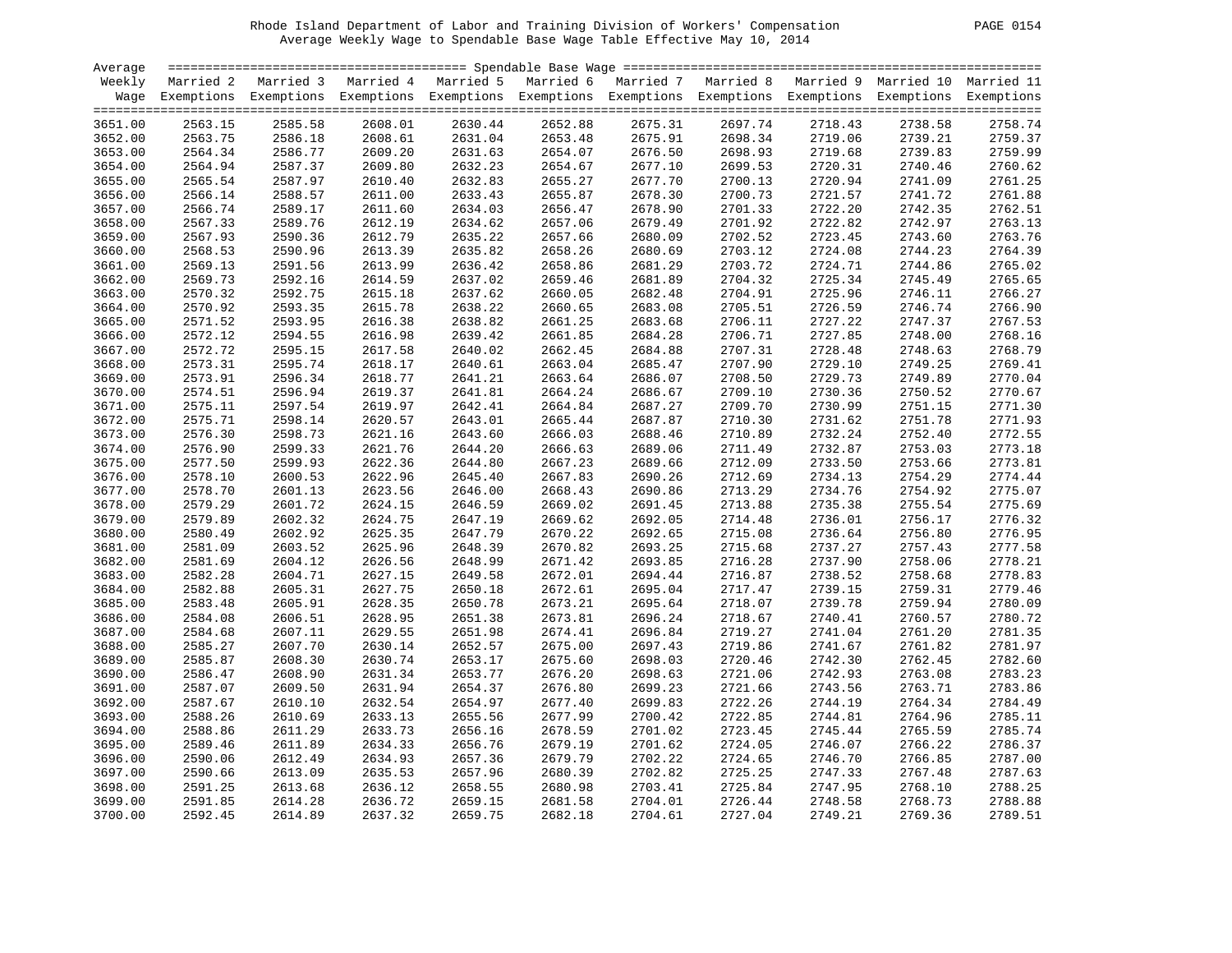| <b>PAGE</b> | 0155 |
|-------------|------|
|             |      |

| Average |         |                                                                                                                    |         |         |         |                    |         |         |         |         |
|---------|---------|--------------------------------------------------------------------------------------------------------------------|---------|---------|---------|--------------------|---------|---------|---------|---------|
| Weekly  |         | Married 2 Married 3 Married 4 Married 5 Married 6 Married 7 Married 8 Married 9 Married 10 Married 11              |         |         |         |                    |         |         |         |         |
|         |         | Wage Exemptions Exemptions Exemptions Exemptions Exemptions Exemptions Exemptions Exemptions Exemptions Exemptions |         |         |         |                    |         |         |         |         |
|         |         |                                                                                                                    |         |         |         |                    |         |         |         |         |
| 3701.00 | 2593.05 | 2615.49                                                                                                            | 2637.92 | 2660.35 | 2682.78 | 2705.21            | 2727.64 | 2749.84 | 2769.99 | 2790.14 |
| 3702.00 | 2593.65 | 2616.09                                                                                                            | 2638.52 | 2660.95 | 2683.38 | 2705.81            | 2728.24 | 2750.47 | 2770.62 | 2790.77 |
| 3703.00 | 2594.24 | 2616.68                                                                                                            | 2639.11 | 2661.54 | 2683.97 | 2706.40            | 2728.83 | 2751.09 | 2771.24 | 2791.39 |
| 3704.00 | 2594.84 | 2617.28                                                                                                            | 2639.71 | 2662.14 | 2684.57 | 2707.00            | 2729.43 | 2751.72 | 2771.87 | 2792.02 |
| 3705.00 | 2595.44 | 2617.88                                                                                                            | 2640.31 | 2662.74 | 2685.17 | 2707.60            | 2730.03 | 2752.35 | 2772.50 | 2792.65 |
| 3706.00 | 2596.04 | 2618.48                                                                                                            | 2640.91 | 2663.34 | 2685.77 | 2708.20            | 2730.64 | 2752.98 | 2773.13 | 2793.28 |
| 3707.00 | 2596.64 | 2619.08                                                                                                            | 2641.51 | 2663.94 | 2686.37 | 2708.80            | 2731.24 | 2753.61 | 2773.76 | 2793.91 |
| 3708.00 | 2597.23 | 2619.67                                                                                                            | 2642.10 | 2664.53 | 2686.96 | 2709.39            | 2731.83 | 2754.23 | 2774.38 | 2794.53 |
| 3709.00 | 2597.83 | 2620.27                                                                                                            | 2642.70 | 2665.13 | 2687.56 | 2709.99            | 2732.43 | 2754.86 | 2775.01 | 2795.16 |
| 3710.00 | 2598.43 | 2620.87                                                                                                            | 2643.30 | 2665.73 | 2688.16 | 2710.59            | 2733.03 | 2755.46 | 2775.64 | 2795.79 |
| 3711.00 | 2599.03 | 2621.47                                                                                                            | 2643.90 | 2666.33 | 2688.76 | 2711.19            | 2733.63 | 2756.06 | 2776.27 | 2796.42 |
| 3712.00 | 2599.63 | 2622.07                                                                                                            | 2644.50 | 2666.93 | 2689.36 | 2711.79            | 2734.23 | 2756.66 | 2776.90 | 2797.05 |
| 3713.00 | 2600.22 | 2622.66                                                                                                            | 2645.09 | 2667.52 | 2689.95 | 2712.38            | 2734.82 | 2757.25 | 2777.52 | 2797.67 |
| 3714.00 | 2600.82 | 2623.26                                                                                                            | 2645.69 | 2668.12 | 2690.55 | 2712.98            | 2735.42 | 2757.85 | 2778.15 | 2798.30 |
| 3715.00 | 2601.42 | 2623.86                                                                                                            | 2646.29 | 2668.72 | 2691.15 | 2713.58            | 2736.02 | 2758.45 | 2778.78 | 2798.93 |
| 3716.00 | 2602.02 | 2624.46                                                                                                            | 2646.89 | 2669.32 | 2691.75 | 2714.18            | 2736.62 | 2759.05 | 2779.41 | 2799.56 |
| 3717.00 | 2602.62 | 2625.06                                                                                                            | 2647.49 | 2669.92 | 2692.35 | 2714.78            | 2737.22 | 2759.65 | 2780.04 | 2800.19 |
| 3718.00 | 2603.21 | 2625.65                                                                                                            | 2648.08 | 2670.51 | 2692.94 | 2715.37            | 2737.81 | 2760.24 | 2780.66 | 2800.81 |
| 3719.00 | 2603.82 | 2626.25                                                                                                            | 2648.68 | 2671.11 | 2693.54 | 2715.97            | 2738.41 | 2760.84 | 2781.29 | 2801.44 |
| 3720.00 | 2604.42 | 2626.85                                                                                                            | 2649.28 | 2671.71 | 2694.14 | 2716.57            | 2739.01 | 2761.44 | 2781.92 | 2802.07 |
| 3721.00 | 2605.02 | 2627.45                                                                                                            | 2649.88 | 2672.31 | 2694.74 | 2717.17            | 2739.61 | 2762.04 | 2782.55 | 2802.70 |
| 3722.00 | 2605.62 | 2628.05                                                                                                            | 2650.48 | 2672.91 | 2695.34 | 2717.77            | 2740.21 | 2762.64 | 2783.18 | 2803.33 |
| 3723.00 | 2606.21 | 2628.64                                                                                                            | 2651.07 | 2673.50 | 2695.93 | 2718.36            | 2740.80 | 2763.23 | 2783.80 | 2803.95 |
| 3724.00 | 2606.81 | 2629.24                                                                                                            | 2651.67 | 2674.10 | 2696.53 | 2718.96            | 2741.40 | 2763.83 | 2784.43 | 2804.58 |
|         |         | 2629.84                                                                                                            |         | 2674.70 |         |                    |         | 2764.43 |         | 2805.21 |
| 3725.00 | 2607.41 | 2630.44                                                                                                            | 2652.27 | 2675.30 | 2697.13 | 2719.57<br>2720.17 | 2742.00 |         | 2785.06 | 2805.84 |
| 3726.00 | 2608.01 |                                                                                                                    | 2652.87 |         | 2697.73 |                    | 2742.60 | 2765.03 | 2785.69 |         |
| 3727.00 | 2608.61 | 2631.04                                                                                                            | 2653.47 | 2675.90 | 2698.33 | 2720.77            | 2743.20 | 2765.63 | 2786.32 | 2806.47 |
| 3728.00 | 2609.20 | 2631.63                                                                                                            | 2654.06 | 2676.49 | 2698.92 | 2721.36            | 2743.79 | 2766.22 | 2786.94 | 2807.09 |
| 3729.00 | 2609.80 | 2632.23                                                                                                            | 2654.66 | 2677.09 | 2699.52 | 2721.96            | 2744.39 | 2766.82 | 2787.57 | 2807.72 |
| 3730.00 | 2610.40 | 2632.83                                                                                                            | 2655.26 | 2677.69 | 2700.12 | 2722.56            | 2744.99 | 2767.42 | 2788.20 | 2808.35 |
| 3731.00 | 2611.00 | 2633.43                                                                                                            | 2655.86 | 2678.29 | 2700.72 | 2723.16            | 2745.59 | 2768.02 | 2788.83 | 2808.98 |
| 3732.00 | 2611.60 | 2634.03                                                                                                            | 2656.46 | 2678.89 | 2701.32 | 2723.76            | 2746.19 | 2768.62 | 2789.46 | 2809.61 |
| 3733.00 | 2612.19 | 2634.62                                                                                                            | 2657.05 | 2679.48 | 2701.91 | 2724.35            | 2746.78 | 2769.21 | 2790.08 | 2810.23 |
| 3734.00 | 2612.79 | 2635.22                                                                                                            | 2657.65 | 2680.08 | 2702.51 | 2724.95            | 2747.38 | 2769.81 | 2790.71 | 2810.86 |
| 3735.00 | 2613.39 | 2635.82                                                                                                            | 2658.25 | 2680.68 | 2703.11 | 2725.55            | 2747.98 | 2770.41 | 2791.34 | 2811.49 |
| 3736.00 | 2613.99 | 2636.42                                                                                                            | 2658.85 | 2681.28 | 2703.71 | 2726.15            | 2748.58 | 2771.01 | 2791.97 | 2812.12 |
| 3737.00 | 2614.59 | 2637.02                                                                                                            | 2659.45 | 2681.88 | 2704.31 | 2726.75            | 2749.18 | 2771.61 | 2792.60 | 2812.75 |
| 3738.00 | 2615.18 | 2637.61                                                                                                            | 2660.04 | 2682.47 | 2704.90 | 2727.34            | 2749.77 | 2772.20 | 2793.22 | 2813.37 |
| 3739.00 | 2615.78 | 2638.21                                                                                                            | 2660.64 | 2683.07 | 2705.50 | 2727.94            | 2750.37 | 2772.80 | 2793.85 | 2814.00 |
| 3740.00 | 2616.38 | 2638.81                                                                                                            | 2661.24 | 2683.67 | 2706.10 | 2728.54            | 2750.97 | 2773.40 | 2794.48 | 2814.63 |
| 3741.00 | 2616.98 | 2639.41                                                                                                            | 2661.84 | 2684.27 | 2706.70 | 2729.14            | 2751.57 | 2774.00 | 2795.11 | 2815.26 |
| 3742.00 | 2617.58 | 2640.01                                                                                                            | 2662.44 | 2684.87 | 2707.30 | 2729.74            | 2752.17 | 2774.60 | 2795.74 | 2815.89 |
| 3743.00 | 2618.17 | 2640.60                                                                                                            | 2663.03 | 2685.46 | 2707.89 | 2730.33            | 2752.76 | 2775.19 | 2796.36 | 2816.51 |
| 3744.00 | 2618.77 | 2641.20                                                                                                            | 2663.63 | 2686.06 | 2708.50 | 2730.93            | 2753.36 | 2775.79 | 2796.99 | 2817.14 |
| 3745.00 | 2619.37 | 2641.80                                                                                                            | 2664.23 | 2686.66 | 2709.10 | 2731.53            | 2753.96 | 2776.39 | 2797.62 | 2817.77 |
| 3746.00 | 2619.97 | 2642.40                                                                                                            | 2664.83 | 2687.26 | 2709.70 | 2732.13            | 2754.56 | 2776.99 | 2798.25 | 2818.40 |
| 3747.00 | 2620.57 | 2643.00                                                                                                            | 2665.43 | 2687.86 | 2710.30 | 2732.73            | 2755.16 | 2777.59 | 2798.88 | 2819.03 |
| 3748.00 | 2621.16 | 2643.59                                                                                                            | 2666.02 | 2688.45 | 2710.89 | 2733.32            | 2755.75 | 2778.18 | 2799.50 | 2819.65 |
| 3749.00 | 2621.76 | 2644.19                                                                                                            | 2666.62 | 2689.05 | 2711.49 | 2733.92            | 2756.35 | 2778.78 | 2800.13 | 2820.28 |
| 3750.00 | 2622.36 | 2644.79                                                                                                            | 2667.22 | 2689.65 | 2712.09 | 2734.52            | 2756.95 | 2779.38 | 2800.76 | 2820.92 |
|         |         |                                                                                                                    |         |         |         |                    |         |         |         |         |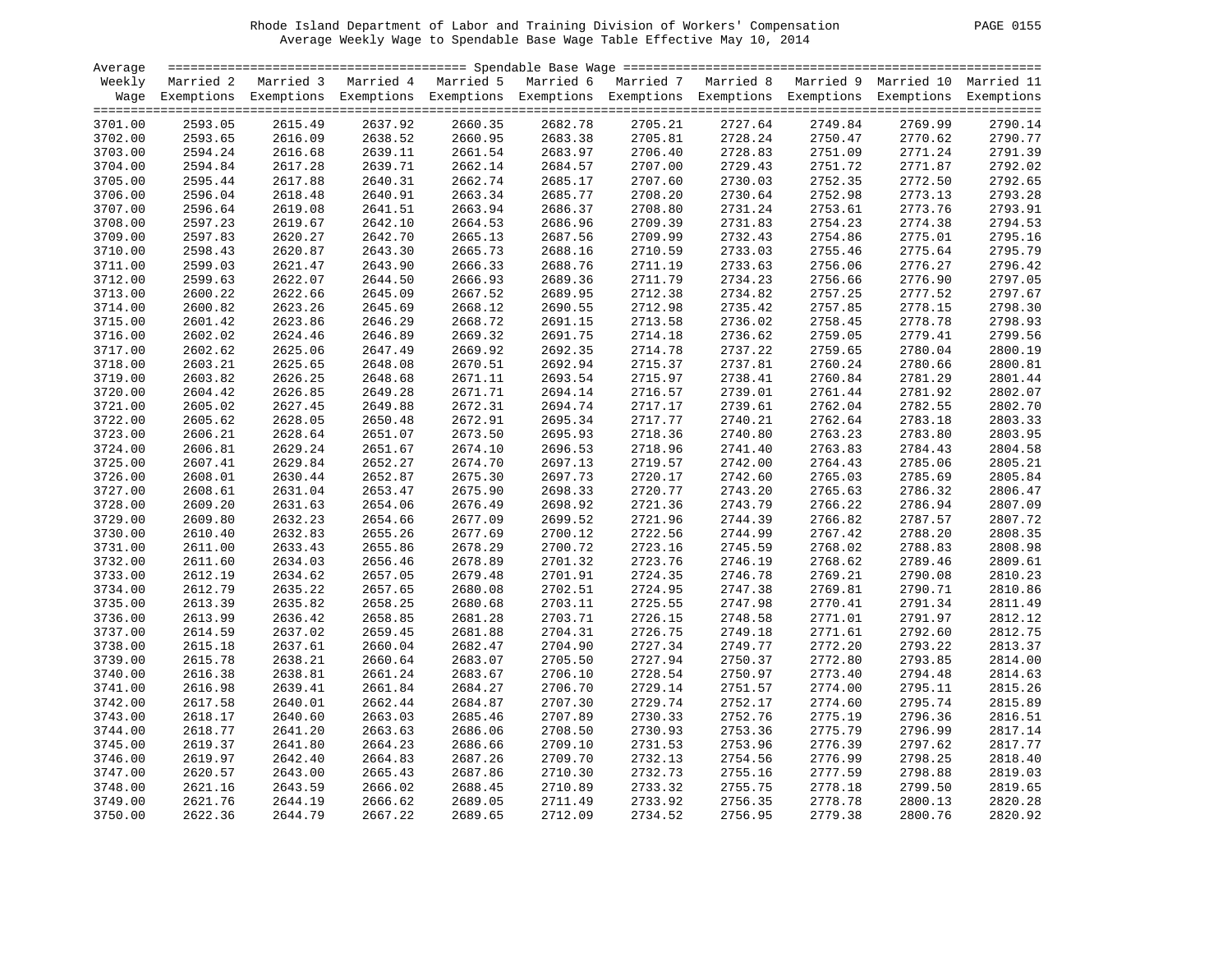| <b>PAGE</b> | 0156 |  |
|-------------|------|--|
|-------------|------|--|

| Average |         |                                                                                                                    |         |         |         |                    |         |         |         |         |
|---------|---------|--------------------------------------------------------------------------------------------------------------------|---------|---------|---------|--------------------|---------|---------|---------|---------|
| Weekly  |         | Married 2 Married 3 Married 4 Married 5 Married 6 Married 7 Married 8 Married 9 Married 10 Married 11              |         |         |         |                    |         |         |         |         |
|         |         | Wage Exemptions Exemptions Exemptions Exemptions Exemptions Exemptions Exemptions Exemptions Exemptions Exemptions |         |         |         |                    |         |         |         |         |
|         |         |                                                                                                                    |         |         |         |                    |         |         |         |         |
| 3751.00 | 2622.96 | 2645.39                                                                                                            | 2667.82 | 2690.25 | 2712.69 | 2735.12            | 2757.55 | 2779.98 | 2801.39 | 2821.55 |
| 3752.00 | 2623.56 | 2645.99                                                                                                            | 2668.42 | 2690.85 | 2713.29 | 2735.72            | 2758.15 | 2780.58 | 2802.02 | 2822.18 |
| 3753.00 | 2624.15 | 2646.58                                                                                                            | 2669.01 | 2691.44 | 2713.88 | 2735.72<br>2736.31 | 2758.74 | 2781.17 | 2802.64 | 2822.80 |
| 3754.00 | 2624.75 | 2647.18                                                                                                            | 2669.61 | 2692.04 | 2714.48 | 2736.91            | 2759.34 | 2781.77 | 2803.27 | 2823.43 |
| 3755.00 | 2625.35 | 2647.78                                                                                                            | 2670.21 | 2692.64 | 2715.08 | 2737.51            | 2759.94 | 2782.37 | 2803.90 | 2824.06 |
| 3756.00 | 2625.95 | 2648.38                                                                                                            | 2670.81 | 2693.24 | 2715.68 | 2738.11            | 2760.54 | 2782.97 | 2804.53 | 2824.69 |
| 3757.00 | 2626.55 | 2648.98                                                                                                            | 2671.41 | 2693.84 | 2716.28 | 2738.71            | 2761.14 | 2783.57 | 2805.16 | 2825.32 |
| 3758.00 | 2627.14 | 2649.57                                                                                                            | 2672.00 | 2694.43 | 2716.87 | 2739.30            | 2761.73 | 2784.16 | 2805.78 | 2825.94 |
| 3759.00 | 2627.74 | 2650.17                                                                                                            | 2672.60 | 2695.03 | 2717.47 | 2739.90            | 2762.33 | 2784.76 | 2806.41 | 2826.57 |
| 3760.00 | 2628.34 | 2650.77                                                                                                            | 2673.20 | 2695.63 | 2718.07 | 2740.50            | 2762.93 | 2785.36 | 2807.04 | 2827.20 |
| 3761.00 | 2628.94 | 2651.37                                                                                                            | 2673.80 | 2696.23 | 2718.67 | 2741.10            | 2763.53 | 2785.96 | 2807.67 | 2827.83 |
| 3762.00 | 2629.54 | 2651.97                                                                                                            | 2674.40 | 2696.83 | 2719.27 | 2741.70            | 2764.13 | 2786.56 | 2808.30 | 2828.46 |
| 3763.00 | 2630.13 | 2652.56                                                                                                            | 2674.99 | 2697.43 | 2719.86 | 2742.29            | 2764.72 | 2787.15 | 2808.92 | 2829.08 |
| 3764.00 | 2630.73 | 2653.16                                                                                                            | 2675.59 | 2698.03 | 2720.46 | 2742.89            | 2765.32 | 2787.75 | 2809.55 | 2829.71 |
| 3765.00 | 2631.33 | 2653.76                                                                                                            | 2676.19 | 2698.63 | 2721.06 | 2743.49            | 2765.92 | 2788.35 | 2810.18 | 2830.34 |
| 3766.00 | 2631.93 | 2654.36                                                                                                            | 2676.79 | 2699.23 | 2721.66 | 2744.09            | 2766.52 | 2788.95 | 2810.81 | 2830.97 |
| 3767.00 | 2632.53 | 2654.96                                                                                                            | 2677.39 | 2699.83 | 2722.26 | 2744.69            | 2767.12 | 2789.55 | 2811.44 | 2831.60 |
| 3768.00 | 2633.12 | 2655.55                                                                                                            | 2677.98 | 2700.42 | 2722.85 | 2745.28            | 2767.71 | 2790.14 | 2812.06 | 2832.22 |
| 3769.00 | 2633.72 | 2656.15                                                                                                            | 2678.58 | 2701.02 | 2723.45 | 2745.88            | 2768.31 | 2790.74 | 2812.70 | 2832.85 |
| 3770.00 | 2634.32 | 2656.75                                                                                                            | 2679.18 | 2701.62 | 2724.05 | 2746.48            | 2768.91 | 2791.34 | 2813.33 | 2833.48 |
| 3771.00 | 2634.92 | 2657.35                                                                                                            | 2679.78 | 2702.22 | 2724.65 | 2747.08            | 2769.51 | 2791.94 | 2813.96 | 2834.11 |
| 3772.00 | 2635.52 | 2657.95                                                                                                            | 2680.38 | 2702.82 | 2725.25 | 2747.68            | 2770.11 | 2792.54 | 2814.59 | 2834.74 |
| 3773.00 | 2636.11 | 2658.54                                                                                                            | 2680.97 | 2703.41 | 2725.84 | 2748.27            | 2770.70 | 2793.13 | 2815.21 | 2835.36 |
| 3774.00 | 2636.71 | 2659.14                                                                                                            | 2681.57 | 2704.01 | 2726.44 | 2748.87            | 2771.30 | 2793.73 | 2815.84 | 2835.99 |
| 3775.00 | 2637.31 | 2659.74                                                                                                            | 2682.17 | 2704.61 | 2727.04 | 2749.47            | 2771.90 | 2794.33 | 2816.47 | 2836.62 |
| 3776.00 | 2637.91 | 2660.34                                                                                                            | 2682.77 | 2705.21 | 2727.64 | 2750.07            | 2772.50 | 2794.93 | 2817.10 | 2837.25 |
| 3777.00 | 2638.51 | 2660.94                                                                                                            | 2683.37 | 2705.81 | 2728.24 | 2750.67            | 2773.10 | 2795.53 | 2817.73 | 2837.88 |
| 3778.00 | 2639.10 | 2661.53                                                                                                            | 2683.96 | 2706.40 | 2728.83 | 2751.26            | 2773.69 | 2796.12 | 2818.35 | 2838.50 |
| 3779.00 | 2639.70 | 2662.13                                                                                                            | 2684.56 | 2707.00 | 2729.43 | 2751.86            | 2774.29 | 2796.72 | 2818.98 | 2839.13 |
| 3780.00 | 2640.30 | 2662.73                                                                                                            | 2685.16 | 2707.60 | 2730.03 | 2752.46            | 2774.89 | 2797.32 | 2819.61 | 2839.76 |
| 3781.00 | 2640.90 | 2663.33                                                                                                            | 2685.77 | 2708.20 | 2730.63 | 2753.06            | 2775.49 | 2797.92 | 2820.24 | 2840.39 |
| 3782.00 | 2641.50 | 2663.93                                                                                                            | 2686.37 | 2708.80 | 2731.23 | 2753.66            | 2776.09 | 2798.52 | 2820.87 | 2841.02 |
| 3783.00 | 2642.09 | 2664.52                                                                                                            | 2686.96 | 2709.39 | 2731.82 | 2754.25            | 2776.68 | 2799.11 | 2821.49 | 2841.64 |
| 3784.00 | 2642.69 | 2665.12                                                                                                            | 2687.56 | 2709.99 | 2732.42 | 2754.85            | 2777.28 | 2799.71 | 2822.12 | 2842.27 |
| 3785.00 | 2643.29 | 2665.72                                                                                                            | 2688.16 | 2710.59 | 2733.02 | 2755.45            | 2777.88 | 2800.31 | 2822.75 | 2842.90 |
| 3786.00 | 2643.89 | 2666.32                                                                                                            | 2688.76 | 2711.19 | 2733.62 | 2756.05            | 2778.48 | 2800.91 | 2823.35 | 2843.53 |
| 3787.00 | 2644.49 | 2666.92                                                                                                            | 2689.36 | 2711.79 | 2734.22 | 2756.65            | 2779.08 | 2801.51 | 2823.95 | 2844.16 |
| 3788.00 | 2645.08 | 2667.51                                                                                                            | 2689.95 | 2712.38 | 2734.81 | 2757.24            | 2779.67 | 2802.11 | 2824.54 | 2844.78 |
| 3789.00 | 2645.68 | 2668.11                                                                                                            | 2690.55 | 2712.98 | 2735.41 | 2757.84            | 2780.27 | 2802.71 | 2825.14 | 2845.41 |
| 3790.00 | 2646.28 | 2668.71                                                                                                            | 2691.15 | 2713.58 | 2736.01 | 2758.44            | 2780.87 | 2803.31 | 2825.74 | 2846.04 |
| 3791.00 | 2646.88 | 2669.31                                                                                                            | 2691.75 | 2714.18 | 2736.61 | 2759.04            | 2781.47 | 2803.91 | 2826.34 | 2846.67 |
| 3792.00 | 2647.48 | 2669.91                                                                                                            | 2692.35 | 2714.78 | 2737.21 | 2759.64            | 2782.07 | 2804.51 | 2826.94 | 2847.30 |
| 3793.00 | 2648.07 | 2670.50                                                                                                            | 2692.94 | 2715.37 | 2737.80 | 2760.23            | 2782.66 | 2805.10 | 2827.53 | 2847.92 |
| 3794.00 | 2648.67 | 2671.10                                                                                                            | 2693.54 | 2715.97 | 2738.40 | 2760.83            | 2783.26 | 2805.70 | 2828.13 | 2848.55 |
| 3795.00 | 2649.27 | 2671.70                                                                                                            | 2694.14 | 2716.57 | 2739.00 | 2761.43            | 2783.86 | 2806.30 | 2828.73 | 2849.18 |
| 3796.00 | 2649.87 | 2672.30                                                                                                            | 2694.74 | 2717.17 | 2739.60 | 2762.03            | 2784.46 | 2806.90 |         | 2849.81 |
|         |         |                                                                                                                    |         |         |         |                    |         |         | 2829.33 | 2850.44 |
| 3797.00 | 2650.47 | 2672.90                                                                                                            | 2695.34 | 2717.77 | 2740.20 | 2762.63            | 2785.06 | 2807.50 | 2829.93 | 2851.06 |
| 3798.00 | 2651.06 | 2673.49                                                                                                            | 2695.93 | 2718.36 | 2740.79 | 2763.22            | 2785.65 | 2808.09 | 2830.52 |         |
| 3799.00 | 2651.66 | 2674.09                                                                                                            | 2696.53 | 2718.96 | 2741.39 | 2763.82            | 2786.25 | 2808.69 | 2831.12 | 2851.69 |
| 3800.00 | 2652.26 | 2674.70                                                                                                            | 2697.13 | 2719.56 | 2741.99 | 2764.42            | 2786.85 | 2809.29 | 2831.72 | 2852.32 |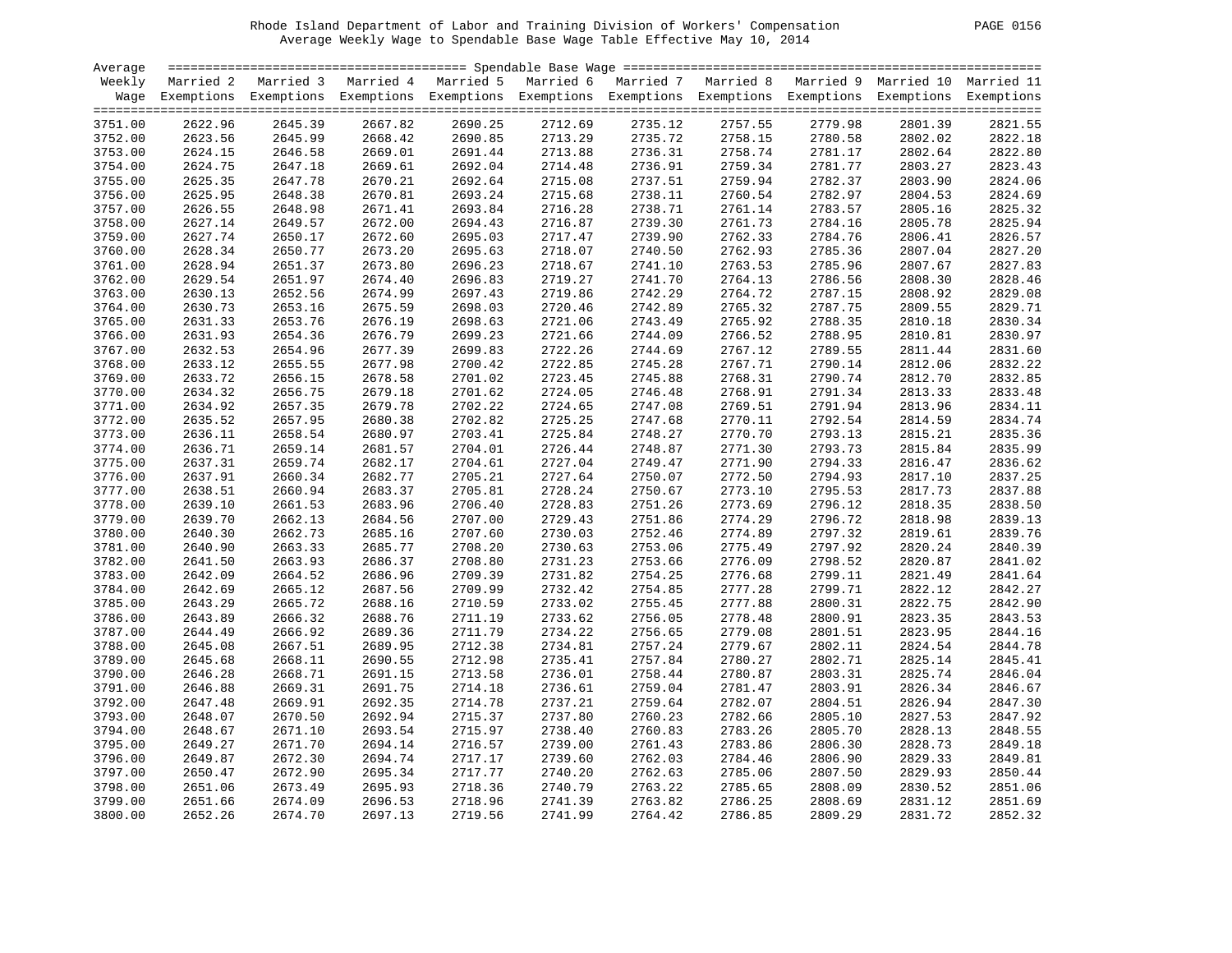| PAGE. | 0157 |
|-------|------|
|       |      |

| Average |         |                                                                                                       |         |         |         |                    |         |         |         |                                                                                                                    |
|---------|---------|-------------------------------------------------------------------------------------------------------|---------|---------|---------|--------------------|---------|---------|---------|--------------------------------------------------------------------------------------------------------------------|
| Weekly  |         | Married 2 Married 3 Married 4 Married 5 Married 6 Married 7 Married 8 Married 9 Married 10 Married 11 |         |         |         |                    |         |         |         |                                                                                                                    |
|         |         |                                                                                                       |         |         |         |                    |         |         |         | Wage Exemptions Exemptions Exemptions Exemptions Exemptions Exemptions Exemptions Exemptions Exemptions Exemptions |
|         |         |                                                                                                       |         |         |         |                    |         |         |         |                                                                                                                    |
| 3801.00 | 2652.86 | 2675.30                                                                                               | 2697.73 | 2720.16 | 2742.59 | 2765.02            | 2787.45 | 2809.89 | 2832.32 | 2852.95                                                                                                            |
| 3802.00 | 2653.46 | 2675.90                                                                                               | 2698.33 | 2720.76 | 2743.19 | 2765.62            | 2788.05 | 2810.49 | 2832.92 | 2853.58                                                                                                            |
| 3803.00 | 2654.05 | 2676.49                                                                                               | 2698.92 | 2721.35 | 2743.78 | 2765.62<br>2766.21 | 2788.64 | 2811.08 | 2833.51 | 2854.20                                                                                                            |
| 3804.00 | 2654.65 | 2677.09                                                                                               | 2699.52 | 2721.95 | 2744.38 | 2766.81            | 2789.24 | 2811.68 | 2834.11 | 2854.83                                                                                                            |
| 3805.00 | 2655.25 | 2677.69                                                                                               | 2700.12 | 2722.55 | 2744.98 | 2767.41            | 2789.84 | 2812.28 | 2834.71 | 2855.46                                                                                                            |
| 3806.00 | 2655.85 | 2678.29                                                                                               | 2700.72 | 2723.15 | 2745.58 | 2768.01            | 2790.45 | 2812.88 | 2835.31 | 2856.09                                                                                                            |
| 3807.00 | 2656.45 | 2678.89                                                                                               | 2701.32 | 2723.75 | 2746.18 | 2768.61            | 2791.05 | 2813.48 | 2835.91 | 2856.72                                                                                                            |
| 3808.00 | 2657.04 | 2679.48                                                                                               | 2701.91 | 2724.34 | 2746.77 | 2769.20            | 2791.64 | 2814.07 | 2836.50 | 2857.34                                                                                                            |
| 3809.00 | 2657.64 | 2680.08                                                                                               | 2702.51 | 2724.94 | 2747.37 | 2769.80            | 2792.24 | 2814.67 | 2837.10 | 2857.97                                                                                                            |
| 3810.00 | 2658.24 | 2680.68                                                                                               | 2703.11 | 2725.54 | 2747.97 | 2770.40            | 2792.84 | 2815.27 | 2837.70 | 2858.60                                                                                                            |
| 3811.00 | 2658.84 | 2681.28                                                                                               | 2703.71 | 2726.14 | 2748.57 | 2771.00            | 2793.44 | 2815.87 | 2838.30 | 2859.23                                                                                                            |
| 3812.00 | 2659.44 | 2681.88                                                                                               | 2704.31 | 2726.74 | 2749.17 | 2771.60            | 2794.04 | 2816.47 | 2838.90 | 2859.86                                                                                                            |
| 3813.00 | 2660.03 | 2682.47                                                                                               | 2704.90 | 2727.33 | 2749.76 | 2772.19            | 2794.63 | 2817.06 | 2839.49 | 2860.48                                                                                                            |
| 3814.00 | 2660.63 | 2683.07                                                                                               | 2705.50 | 2727.93 | 2750.36 | 2772.79            | 2795.23 | 2817.66 | 2840.09 | 2861.11                                                                                                            |
| 3815.00 | 2661.23 | 2683.67                                                                                               | 2706.10 | 2728.53 | 2750.96 | 2773.39            | 2795.83 | 2818.26 | 2840.69 | 2861.74                                                                                                            |
| 3816.00 | 2661.83 | 2684.27                                                                                               | 2706.70 | 2729.13 | 2751.56 | 2773.99            | 2796.43 | 2818.86 | 2841.29 | 2862.37                                                                                                            |
| 3817.00 | 2662.43 | 2684.87                                                                                               | 2707.30 | 2729.73 | 2752.16 | 2774.59            | 2797.03 | 2819.46 | 2841.89 | 2863.00                                                                                                            |
| 3818.00 | 2663.02 | 2685.46                                                                                               | 2707.89 | 2730.32 | 2752.75 | 2775.18            | 2797.62 | 2820.05 | 2842.48 | 2863.62                                                                                                            |
| 3819.00 | 2663.63 | 2686.06                                                                                               | 2708.49 | 2730.92 | 2753.35 | 2775.78            | 2798.22 | 2820.65 | 2843.08 | 2864.25                                                                                                            |
| 3820.00 | 2664.23 | 2686.66                                                                                               | 2709.09 | 2731.52 | 2753.95 | 2776.38            | 2798.82 | 2821.25 | 2843.68 | 2864.88                                                                                                            |
| 3821.00 | 2664.83 | 2687.26                                                                                               | 2709.69 | 2732.12 | 2754.55 | 2776.98            | 2799.42 | 2821.85 | 2844.28 | 2865.51                                                                                                            |
|         |         |                                                                                                       |         |         |         |                    |         |         |         |                                                                                                                    |
| 3822.00 | 2665.43 | 2687.86                                                                                               | 2710.29 | 2732.72 | 2755.15 | 2777.58            | 2800.02 | 2822.45 | 2844.88 | 2866.14                                                                                                            |
| 3823.00 | 2666.02 | 2688.45                                                                                               | 2710.88 | 2733.31 | 2755.74 | 2778.17            | 2800.61 | 2823.04 | 2845.47 | 2866.76                                                                                                            |
| 3824.00 | 2666.62 | 2689.05                                                                                               | 2711.48 | 2733.91 | 2756.34 | 2778.77            | 2801.21 | 2823.64 | 2846.07 | 2867.39                                                                                                            |
| 3825.00 | 2667.22 | 2689.65                                                                                               | 2712.08 | 2734.51 | 2756.94 | 2779.38            | 2801.81 | 2824.24 | 2846.67 | 2868.02                                                                                                            |
| 3826.00 | 2667.82 | 2690.25                                                                                               | 2712.68 | 2735.11 | 2757.54 | 2779.98            | 2802.41 | 2824.84 | 2847.27 | 2868.65                                                                                                            |
| 3827.00 | 2668.42 | 2690.85                                                                                               | 2713.28 | 2735.71 | 2758.14 | 2780.58            | 2803.01 | 2825.44 | 2847.87 | 2869.28                                                                                                            |
| 3828.00 | 2669.01 | 2691.44                                                                                               | 2713.87 | 2736.30 | 2758.73 | 2781.17            | 2803.60 | 2826.03 | 2848.46 | 2869.90                                                                                                            |
| 3829.00 | 2669.61 | 2692.04                                                                                               | 2714.47 | 2736.90 | 2759.33 | 2781.77            | 2804.20 | 2826.63 | 2849.06 | 2870.53                                                                                                            |
| 3830.00 | 2670.21 | 2692.64                                                                                               | 2715.07 | 2737.50 | 2759.93 | 2782.37            | 2804.80 | 2827.23 | 2849.66 | 2871.16                                                                                                            |
| 3831.00 | 2670.81 | 2693.24                                                                                               | 2715.67 | 2738.10 | 2760.53 | 2782.97            | 2805.40 | 2827.83 | 2850.26 | 2871.79                                                                                                            |
| 3832.00 | 2671.41 | 2693.84                                                                                               | 2716.27 | 2738.70 | 2761.13 | 2783.57            | 2806.00 | 2828.43 | 2850.86 | 2872.42                                                                                                            |
| 3833.00 | 2672.00 | 2694.43                                                                                               | 2716.86 | 2739.29 | 2761.72 | 2784.16            | 2806.59 | 2829.02 | 2851.45 | 2873.04                                                                                                            |
| 3834.00 | 2672.60 | 2695.03                                                                                               | 2717.46 | 2739.89 | 2762.32 | 2784.76            | 2807.19 | 2829.62 | 2852.05 | 2873.67                                                                                                            |
| 3835.00 | 2673.20 | 2695.63                                                                                               | 2718.06 | 2740.49 | 2762.92 | 2785.36            | 2807.79 | 2830.22 | 2852.65 | 2874.30                                                                                                            |
| 3836.00 | 2673.80 | 2696.23                                                                                               | 2718.66 | 2741.09 | 2763.52 | 2785.96            | 2808.39 | 2830.82 | 2853.25 | 2874.93                                                                                                            |
| 3837.00 | 2674.40 | 2696.83                                                                                               | 2719.26 | 2741.69 | 2764.12 | 2786.56            | 2808.99 | 2831.42 | 2853.85 | 2875.56                                                                                                            |
| 3838.00 | 2674.99 | 2697.42                                                                                               | 2719.85 | 2742.28 | 2764.71 | 2787.15            | 2809.58 | 2832.01 | 2854.44 | 2876.18                                                                                                            |
| 3839.00 | 2675.59 | 2698.02                                                                                               | 2720.45 | 2742.88 | 2765.31 | 2787.75            | 2810.18 | 2832.61 | 2855.04 | 2876.81                                                                                                            |
| 3840.00 | 2676.19 | 2698.62                                                                                               | 2721.05 | 2743.48 | 2765.91 | 2788.35            | 2810.78 | 2833.21 | 2855.64 | 2877.44                                                                                                            |
| 3841.00 | 2676.79 | 2699.22                                                                                               | 2721.65 | 2744.08 | 2766.51 | 2788.95            | 2811.38 | 2833.81 | 2856.24 | 2878.07                                                                                                            |
| 3842.00 | 2677.39 | 2699.82                                                                                               | 2722.25 | 2744.68 | 2767.11 | 2789.55            | 2811.98 | 2834.41 | 2856.84 | 2878.70                                                                                                            |
| 3843.00 | 2677.98 | 2700.41                                                                                               | 2722.84 | 2745.27 | 2767.70 | 2790.14            | 2812.57 | 2835.00 | 2857.43 | 2879.32                                                                                                            |
| 3844.00 | 2678.58 | 2701.01                                                                                               | 2723.44 | 2745.87 | 2768.31 | 2790.74            | 2813.17 | 2835.60 | 2858.03 | 2879.95                                                                                                            |
| 3845.00 | 2679.18 | 2701.61                                                                                               | 2724.04 | 2746.47 | 2768.91 | 2791.34            | 2813.77 | 2836.20 | 2858.63 | 2880.58                                                                                                            |
| 3846.00 | 2679.78 | 2702.21                                                                                               | 2724.64 | 2747.07 | 2769.51 | 2791.94            | 2814.37 | 2836.80 | 2859.23 | 2881.21                                                                                                            |
| 3847.00 | 2680.38 | 2702.81                                                                                               | 2725.24 | 2747.67 | 2770.11 | 2792.54            | 2814.97 | 2837.40 | 2859.83 | 2881.84                                                                                                            |
| 3848.00 | 2680.97 | 2703.40                                                                                               | 2725.83 | 2748.26 | 2770.70 | 2793.13            | 2815.56 | 2837.99 | 2860.42 | 2882.46                                                                                                            |
| 3849.00 | 2681.57 | 2704.00                                                                                               | 2726.43 | 2748.86 | 2771.30 | 2793.73            | 2816.16 | 2838.59 | 2861.02 | 2883.09                                                                                                            |
| 3850.00 | 2682.17 | 2704.60                                                                                               | 2727.03 | 2749.46 | 2771.90 | 2794.33            | 2816.76 | 2839.19 | 2861.62 | 2883.73                                                                                                            |
|         |         |                                                                                                       |         |         |         |                    |         |         |         |                                                                                                                    |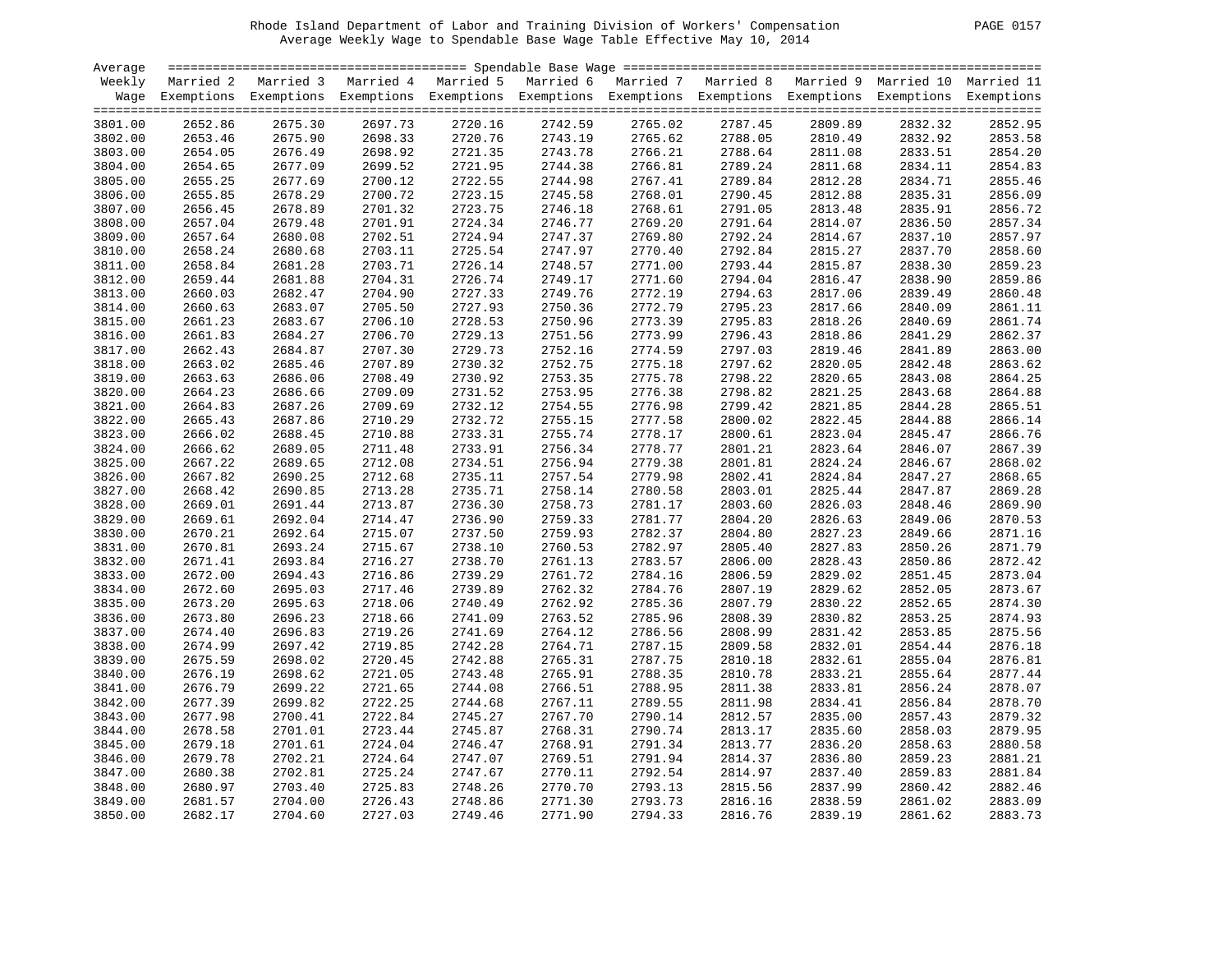| PAGE. | 0158 |  |
|-------|------|--|
|-------|------|--|

| Average |           |                                                                                                                    |         |         |         |                                                                                   |         |         |         |         |
|---------|-----------|--------------------------------------------------------------------------------------------------------------------|---------|---------|---------|-----------------------------------------------------------------------------------|---------|---------|---------|---------|
| Weekly  | Married 2 | Married 3                                                                                                          |         |         |         | Married 4 Married 5 Married 6 Married 7 Married 8 Married 9 Married 10 Married 11 |         |         |         |         |
|         |           | Wage Exemptions Exemptions Exemptions Exemptions Exemptions Exemptions Exemptions Exemptions Exemptions Exemptions |         |         |         |                                                                                   |         |         |         |         |
|         |           |                                                                                                                    |         |         |         |                                                                                   |         |         |         |         |
| 3851.00 | 2682.77   | 2705.20                                                                                                            | 2727.63 | 2750.06 | 2772.50 | 2794.93                                                                           | 2817.36 | 2839.79 | 2862.22 | 2884.36 |
| 3852.00 | 2683.37   | 2705.80                                                                                                            | 2728.23 | 2750.66 | 2773.10 | 2795.53                                                                           | 2817.96 | 2840.39 | 2862.82 | 2884.99 |
| 3853.00 | 2683.96   | 2706.39                                                                                                            | 2728.82 | 2751.25 | 2773.69 | 2796.12                                                                           | 2818.55 | 2840.98 | 2863.41 | 2885.61 |
| 3854.00 | 2684.56   | 2706.99                                                                                                            | 2729.42 | 2751.85 | 2774.29 | 2796.72                                                                           | 2819.15 | 2841.58 | 2864.01 | 2886.24 |
| 3855.00 | 2685.16   | 2707.59                                                                                                            | 2730.02 | 2752.45 | 2774.89 | 2797.32                                                                           | 2819.75 | 2842.18 | 2864.61 | 2886.87 |
| 3856.00 | 2685.76   | 2708.19                                                                                                            | 2730.62 | 2753.05 | 2775.49 | 2797.92                                                                           | 2820.35 | 2842.78 | 2865.21 | 2887.50 |
| 3857.00 | 2686.36   | 2708.79                                                                                                            | 2731.22 | 2753.65 | 2776.09 | 2798.52                                                                           | 2820.95 | 2843.38 | 2865.81 | 2888.13 |
| 3858.00 | 2686.95   | 2709.38                                                                                                            | 2731.81 | 2754.24 | 2776.68 | 2799.11                                                                           | 2821.54 | 2843.97 | 2866.40 | 2888.75 |
| 3859.00 | 2687.55   | 2709.98                                                                                                            | 2732.41 | 2754.84 | 2777.28 | 2799.71                                                                           | 2822.14 | 2844.57 | 2867.00 | 2889.38 |
| 3860.00 | 2688.15   | 2710.58                                                                                                            | 2733.01 | 2755.44 | 2777.88 | 2800.31                                                                           | 2822.74 | 2845.17 | 2867.60 | 2890.01 |
| 3861.00 | 2688.75   | 2711.18                                                                                                            | 2733.61 | 2756.04 | 2778.48 | 2800.91                                                                           | 2823.34 | 2845.77 | 2868.20 | 2890.64 |
|         | 2689.35   | 2711.78                                                                                                            | 2734.21 | 2756.64 | 2779.08 | 2801.51                                                                           | 2823.94 | 2846.37 | 2868.80 | 2891.24 |
| 3862.00 | 2689.94   | 2712.37                                                                                                            |         | 2757.24 | 2779.67 | 2802.10                                                                           | 2824.53 | 2846.96 | 2869.39 | 2891.83 |
| 3863.00 |           |                                                                                                                    | 2734.80 |         |         |                                                                                   |         |         |         | 2892.43 |
| 3864.00 | 2690.54   | 2712.97                                                                                                            | 2735.40 | 2757.84 | 2780.27 | 2802.70                                                                           | 2825.13 | 2847.56 | 2869.99 |         |
| 3865.00 | 2691.14   | 2713.57                                                                                                            | 2736.00 | 2758.44 | 2780.87 | 2803.30                                                                           | 2825.73 | 2848.16 | 2870.59 | 2893.03 |
| 3866.00 | 2691.74   | 2714.17                                                                                                            | 2736.60 | 2759.04 | 2781.47 | 2803.90                                                                           | 2826.33 | 2848.76 | 2871.19 | 2893.63 |
| 3867.00 | 2692.34   | 2714.77                                                                                                            | 2737.20 | 2759.64 | 2782.07 | 2804.50                                                                           | 2826.93 | 2849.36 | 2871.79 | 2894.23 |
| 3868.00 | 2692.93   | 2715.36                                                                                                            | 2737.79 | 2760.23 | 2782.66 | 2805.09                                                                           | 2827.52 | 2849.95 | 2872.38 | 2894.82 |
| 3869.00 | 2693.53   | 2715.96                                                                                                            | 2738.39 | 2760.83 | 2783.26 | 2805.69                                                                           | 2828.12 | 2850.55 | 2872.99 | 2895.42 |
| 3870.00 | 2694.13   | 2716.56                                                                                                            | 2738.99 | 2761.43 | 2783.86 | 2806.29                                                                           | 2828.72 | 2851.15 | 2873.59 | 2896.02 |
| 3871.00 | 2694.73   | 2717.16                                                                                                            | 2739.59 | 2762.03 | 2784.46 | 2806.89                                                                           | 2829.32 | 2851.75 | 2874.19 | 2896.62 |
| 3872.00 | 2695.33   | 2717.76                                                                                                            | 2740.19 | 2762.63 | 2785.06 | 2807.49                                                                           | 2829.92 | 2852.35 | 2874.79 | 2897.22 |
| 3873.00 | 2695.92   | 2718.35                                                                                                            | 2740.78 | 2763.22 | 2785.65 | 2808.08                                                                           | 2830.51 | 2852.94 | 2875.38 | 2897.81 |
| 3874.00 | 2696.52   | 2718.95                                                                                                            | 2741.38 | 2763.82 | 2786.25 | 2808.68                                                                           | 2831.11 | 2853.54 | 2875.98 | 2898.41 |
| 3875.00 | 2697.12   | 2719.55                                                                                                            | 2741.98 | 2764.42 | 2786.85 | 2809.28                                                                           | 2831.71 | 2854.14 | 2876.58 | 2899.01 |
| 3876.00 | 2697.72   | 2720.15                                                                                                            | 2742.58 | 2765.02 | 2787.45 | 2809.88                                                                           | 2832.31 | 2854.74 | 2877.18 | 2899.61 |
| 3877.00 | 2698.32   | 2720.75                                                                                                            | 2743.18 | 2765.62 | 2788.05 | 2810.48                                                                           | 2832.91 | 2855.34 | 2877.78 | 2900.21 |
| 3878.00 | 2698.91   | 2721.34                                                                                                            | 2743.77 | 2766.21 | 2788.64 | 2811.07                                                                           | 2833.50 | 2855.93 | 2878.37 | 2900.80 |
| 3879.00 | 2699.51   | 2721.94                                                                                                            | 2744.37 | 2766.81 | 2789.24 | 2811.67                                                                           | 2834.10 | 2856.53 | 2878.97 | 2901.40 |
| 3880.00 | 2700.11   | 2722.54                                                                                                            | 2744.97 | 2767.41 | 2789.84 | 2812.27                                                                           | 2834.70 | 2857.13 | 2879.57 | 2902.00 |
| 3881.00 | 2700.71   | 2723.14                                                                                                            | 2745.58 | 2768.01 | 2790.44 | 2812.87                                                                           | 2835.30 | 2857.73 | 2880.17 | 2902.60 |
| 3882.00 | 2701.31   | 2723.74                                                                                                            | 2746.18 | 2768.61 | 2791.04 | 2813.47                                                                           | 2835.90 | 2858.33 | 2880.77 | 2903.20 |
| 3883.00 | 2701.90   | 2724.33                                                                                                            | 2746.77 | 2769.20 | 2791.63 | 2814.06                                                                           | 2836.49 | 2858.92 | 2881.36 | 2903.79 |
| 3884.00 | 2702.50   | 2724.93                                                                                                            | 2747.37 | 2769.80 | 2792.23 | 2814.66                                                                           | 2837.09 | 2859.52 | 2881.96 | 2904.39 |
| 3885.00 | 2703.10   | 2725.53                                                                                                            | 2747.97 | 2770.40 | 2792.83 | 2815.26                                                                           | 2837.69 | 2860.12 | 2882.56 | 2904.99 |
| 3886.00 | 2703.70   | 2726.13                                                                                                            | 2748.57 | 2771.00 | 2793.43 | 2815.86                                                                           | 2838.29 | 2860.72 | 2883.16 | 2905.59 |
| 3887.00 | 2704.30   | 2726.73                                                                                                            | 2749.17 | 2771.60 | 2794.03 | 2816.46                                                                           | 2838.89 | 2861.32 | 2883.76 | 2906.19 |
| 3888.00 | 2704.89   | 2727.32                                                                                                            | 2749.76 | 2772.19 | 2794.62 | 2817.05                                                                           | 2839.48 | 2861.92 | 2884.35 | 2906.78 |
| 3889.00 | 2705.49   | 2727.92                                                                                                            | 2750.36 | 2772.79 | 2795.22 | 2817.65                                                                           | 2840.08 | 2862.52 | 2884.95 | 2907.38 |
| 3890.00 | 2706.09   | 2728.52                                                                                                            | 2750.96 | 2773.39 | 2795.82 | 2818.25                                                                           | 2840.68 | 2863.12 | 2885.55 | 2907.98 |
| 3891.00 | 2706.69   | 2729.12                                                                                                            | 2751.56 | 2773.99 | 2796.42 | 2818.85                                                                           | 2841.28 | 2863.72 | 2886.15 | 2908.58 |
| 3892.00 | 2707.29   | 2729.72                                                                                                            | 2752.16 | 2774.59 | 2797.02 | 2819.45                                                                           | 2841.88 | 2864.32 | 2886.75 | 2909.18 |
| 3893.00 | 2707.88   | 2730.31                                                                                                            | 2752.75 | 2775.18 | 2797.61 | 2820.04                                                                           | 2842.47 | 2864.91 | 2887.34 | 2909.77 |
| 3894.00 | 2708.48   | 2730.91                                                                                                            | 2753.35 | 2775.78 | 2798.21 | 2820.64                                                                           | 2843.07 | 2865.51 | 2887.94 | 2910.37 |
| 3895.00 | 2709.08   | 2731.51                                                                                                            | 2753.95 | 2776.38 | 2798.81 | 2821.24                                                                           | 2843.67 | 2866.11 | 2888.54 | 2910.97 |
|         |           |                                                                                                                    |         |         |         |                                                                                   |         |         |         | 2911.57 |
| 3896.00 | 2709.68   | 2732.11                                                                                                            | 2754.55 | 2776.98 | 2799.41 | 2821.84                                                                           | 2844.27 | 2866.71 | 2889.14 |         |
| 3897.00 | 2710.28   | 2732.71                                                                                                            | 2755.15 | 2777.58 | 2800.01 | 2822.44                                                                           | 2844.87 | 2867.31 | 2889.74 | 2912.17 |
| 3898.00 | 2710.87   | 2733.30                                                                                                            | 2755.74 | 2778.17 | 2800.60 | 2823.03                                                                           | 2845.46 | 2867.90 | 2890.33 | 2912.76 |
| 3899.00 | 2711.47   | 2733.90                                                                                                            | 2756.34 | 2778.77 | 2801.20 | 2823.63                                                                           | 2846.06 | 2868.50 | 2890.93 | 2913.36 |
| 3900.00 | 2712.07   | 2734.51                                                                                                            | 2756.94 | 2779.37 | 2801.80 | 2824.23                                                                           | 2846.66 | 2869.10 | 2891.53 | 2913.96 |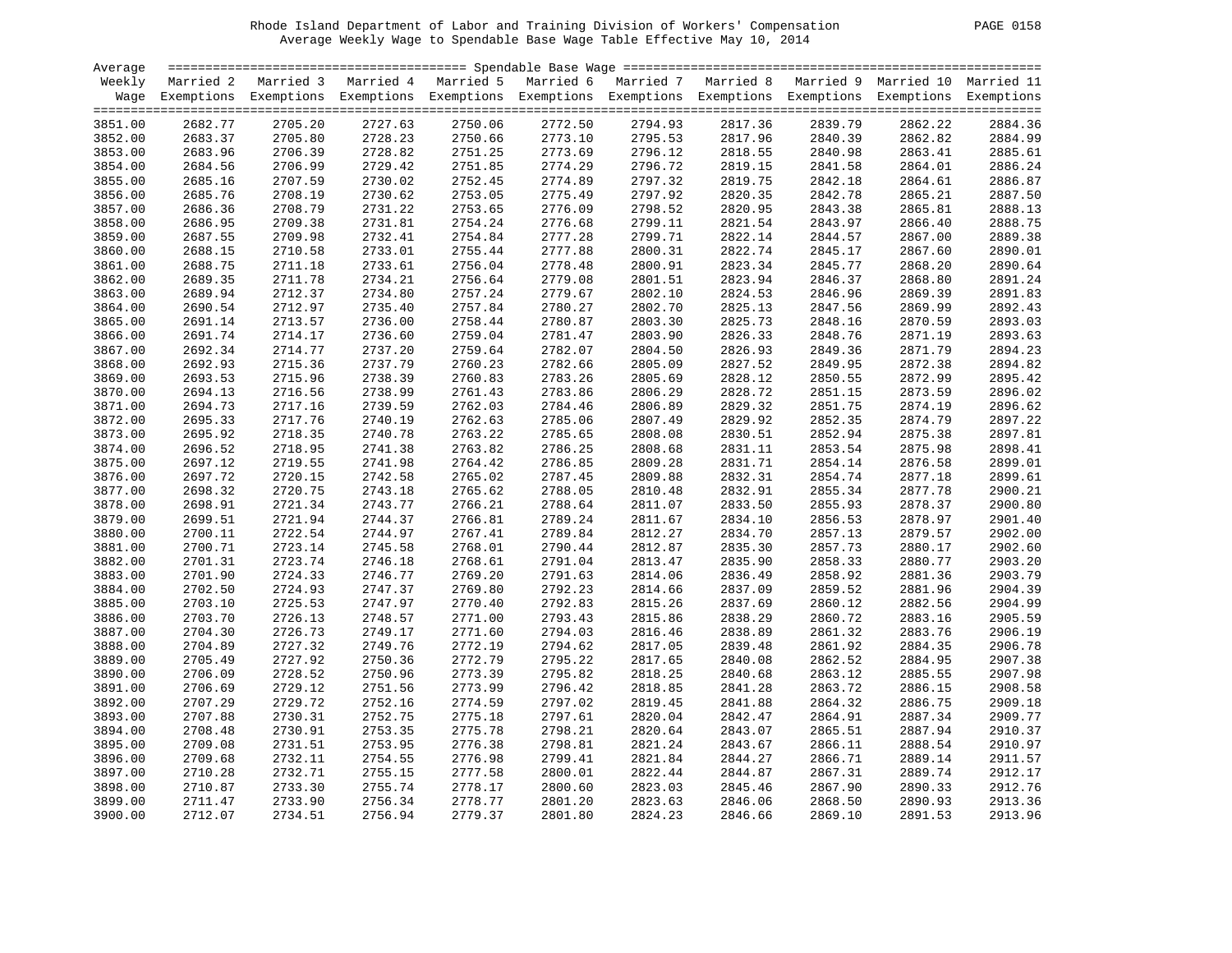| PAGE. | 59<br>01 |
|-------|----------|
|       |          |

| Average |         |                                                                                                                    |         |         |         |         |         |         |         |                    |
|---------|---------|--------------------------------------------------------------------------------------------------------------------|---------|---------|---------|---------|---------|---------|---------|--------------------|
| Weekly  |         | Married 2 Married 3 Married 4 Married 5 Married 6 Married 7 Married 8 Married 9 Married 10 Married 11              |         |         |         |         |         |         |         |                    |
|         |         | Wage Exemptions Exemptions Exemptions Exemptions Exemptions Exemptions Exemptions Exemptions Exemptions Exemptions |         |         |         |         |         |         |         |                    |
|         |         |                                                                                                                    |         |         |         |         |         |         |         |                    |
| 3901.00 | 2712.67 | 2735.11                                                                                                            | 2757.54 | 2779.97 | 2802.40 | 2824.83 | 2847.26 | 2869.70 | 2892.13 | 2914.56            |
| 3902.00 | 2713.27 | 2735.71                                                                                                            | 2758.14 | 2780.57 | 2803.00 | 2825.43 | 2847.86 | 2870.30 | 2892.73 | 2915.16            |
| 3903.00 | 2713.86 | 2736.30                                                                                                            | 2758.73 | 2781.16 | 2803.59 | 2826.02 | 2848.45 | 2870.89 | 2893.32 | 2915.75            |
| 3904.00 | 2714.46 | 2736.90                                                                                                            | 2759.33 | 2781.76 | 2804.19 | 2826.62 | 2849.05 | 2871.49 | 2893.92 | 2916.35            |
| 3905.00 | 2715.06 | 2737.50                                                                                                            | 2759.93 | 2782.36 | 2804.79 | 2827.22 | 2849.65 | 2872.09 | 2894.52 | 2916.95            |
| 3906.00 | 2715.66 | 2738.10                                                                                                            | 2760.53 | 2782.96 | 2805.39 | 2827.82 | 2850.26 | 2872.69 | 2895.12 | 2917.55            |
| 3907.00 | 2716.26 | 2738.70                                                                                                            | 2761.13 | 2783.56 | 2805.99 | 2828.42 | 2850.86 | 2873.29 | 2895.72 | 2918.15            |
| 3908.00 | 2716.85 | 2739.29                                                                                                            | 2761.72 | 2784.15 | 2806.58 | 2829.01 | 2851.45 | 2873.88 | 2896.31 | 2918.74            |
| 3909.00 | 2717.45 | 2739.89                                                                                                            | 2762.32 | 2784.75 | 2807.18 | 2829.61 | 2852.05 | 2874.48 | 2896.91 | 2919.34            |
| 3910.00 | 2718.05 | 2740.49                                                                                                            | 2762.92 | 2785.35 | 2807.78 | 2830.21 | 2852.65 | 2875.08 | 2897.51 | 2919.94            |
| 3911.00 | 2718.65 | 2741.09                                                                                                            | 2763.52 | 2785.95 | 2808.38 | 2830.81 | 2853.25 | 2875.68 | 2898.11 | 2920.54            |
| 3912.00 | 2719.25 | 2741.69                                                                                                            | 2764.12 | 2786.55 | 2808.98 | 2831.41 | 2853.85 | 2876.28 | 2898.71 | 2921.14            |
| 3913.00 | 2719.84 | 2742.28                                                                                                            | 2764.71 | 2787.14 | 2809.57 | 2832.00 | 2854.44 | 2876.87 | 2899.30 | 2921.73            |
| 3914.00 | 2720.44 | 2742.88                                                                                                            | 2765.31 | 2787.74 | 2810.17 | 2832.60 | 2855.04 | 2877.47 | 2899.90 | 2922.33            |
| 3915.00 | 2721.04 | 2743.48                                                                                                            | 2765.91 | 2788.34 | 2810.77 | 2833.20 | 2855.64 | 2878.07 | 2900.50 | 2922.93            |
| 3916.00 | 2721.64 | 2744.08                                                                                                            | 2766.51 | 2788.94 | 2811.37 | 2833.80 | 2856.24 | 2878.67 | 2901.10 | 2923.53            |
| 3917.00 | 2722.24 | 2744.68                                                                                                            | 2767.11 | 2789.54 | 2811.97 | 2834.40 | 2856.84 | 2879.27 | 2901.70 | 2924.13            |
| 3918.00 | 2722.83 | 2745.27                                                                                                            | 2767.70 | 2790.13 | 2812.56 | 2834.99 | 2857.43 | 2879.86 | 2902.29 | 2924.72            |
| 3919.00 | 2723.44 | 2745.87                                                                                                            | 2768.30 | 2790.73 | 2813.16 | 2835.59 | 2858.03 | 2880.46 | 2902.89 | 2925.32            |
| 3920.00 | 2724.04 | 2746.47                                                                                                            | 2768.90 | 2791.33 | 2813.76 | 2836.19 | 2858.63 | 2881.06 | 2903.49 | 2925.92            |
| 3921.00 | 2724.64 | 2747.07                                                                                                            | 2769.50 | 2791.93 | 2814.36 | 2836.79 | 2859.23 | 2881.66 | 2904.09 | 2926.52            |
| 3922.00 | 2725.24 | 2747.67                                                                                                            | 2770.10 | 2792.53 | 2814.96 | 2837.39 | 2859.83 | 2882.26 | 2904.69 | 2927.12            |
| 3923.00 | 2725.83 | 2748.26                                                                                                            | 2770.69 | 2793.12 | 2815.55 | 2837.98 | 2860.42 | 2882.85 | 2905.28 | 2927.71            |
| 3924.00 | 2726.43 | 2748.86                                                                                                            | 2771.29 | 2793.72 | 2816.15 | 2838.58 | 2861.02 | 2883.45 | 2905.88 | 2928.31            |
| 3925.00 | 2727.03 | 2749.46                                                                                                            | 2771.89 | 2794.32 | 2816.75 | 2839.19 | 2861.62 | 2884.05 | 2906.48 | 2928.91            |
| 3926.00 | 2727.63 | 2750.06                                                                                                            | 2772.49 | 2794.92 | 2817.35 | 2839.79 | 2862.22 | 2884.65 | 2907.08 | 2929.51            |
| 3927.00 | 2728.23 | 2750.66                                                                                                            | 2773.09 | 2795.52 | 2817.95 | 2840.39 | 2862.82 | 2885.25 | 2907.68 | 2930.11            |
| 3928.00 | 2728.82 | 2751.25                                                                                                            | 2773.68 | 2796.11 | 2818.54 | 2840.98 | 2863.41 | 2885.84 | 2908.27 | 2930.70            |
| 3929.00 | 2729.42 | 2751.85                                                                                                            | 2774.28 | 2796.71 | 2819.14 | 2841.58 | 2864.01 | 2886.44 | 2908.87 | 2931.30            |
| 3930.00 | 2730.02 | 2752.45                                                                                                            | 2774.88 | 2797.31 | 2819.74 | 2842.18 | 2864.61 | 2887.04 | 2909.47 | 2931.90            |
| 3931.00 | 2730.62 | 2753.05                                                                                                            | 2775.48 | 2797.91 | 2820.34 | 2842.78 | 2865.21 | 2887.64 | 2910.07 | 2932.50            |
| 3932.00 | 2731.22 | 2753.65                                                                                                            | 2776.08 | 2798.51 | 2820.94 | 2843.38 | 2865.81 | 2888.24 | 2910.67 | 2933.10            |
| 3933.00 | 2731.81 | 2754.24                                                                                                            | 2776.67 | 2799.10 | 2821.53 | 2843.97 | 2866.40 | 2888.83 | 2911.26 | 2933.69            |
| 3934.00 | 2732.41 | 2754.84                                                                                                            | 2777.27 | 2799.70 | 2822.13 | 2844.57 | 2867.00 | 2889.43 | 2911.86 | 2934.29            |
| 3935.00 | 2733.01 | 2755.44                                                                                                            | 2777.87 | 2800.30 | 2822.73 | 2845.17 | 2867.60 | 2890.03 | 2912.46 | 2934.89            |
| 3936.00 | 2733.61 | 2756.04                                                                                                            | 2778.47 | 2800.90 | 2823.33 | 2845.77 | 2868.20 | 2890.63 | 2913.06 | 2935.49            |
| 3937.00 | 2734.21 | 2756.64                                                                                                            | 2779.07 | 2801.50 | 2823.93 | 2846.37 | 2868.80 | 2891.23 | 2913.66 | 2936.09            |
| 3938.00 | 2734.80 | 2757.23                                                                                                            | 2779.66 | 2802.09 | 2824.52 | 2846.96 | 2869.39 | 2891.82 | 2914.25 | 2936.68            |
| 3939.00 | 2735.40 | 2757.83                                                                                                            | 2780.26 | 2802.69 | 2825.12 | 2847.56 | 2869.99 | 2892.42 | 2914.85 | 2937.28            |
|         |         | 2758.43                                                                                                            |         |         |         |         |         |         |         |                    |
| 3940.00 | 2736.00 |                                                                                                                    | 2780.86 | 2803.29 | 2825.72 | 2848.16 | 2870.59 | 2893.02 | 2915.45 | 2937.88<br>2938.48 |
| 3941.00 | 2736.60 | 2759.03                                                                                                            | 2781.46 | 2803.89 | 2826.32 | 2848.76 | 2871.19 | 2893.62 | 2916.05 |                    |
| 3942.00 | 2737.20 | 2759.63                                                                                                            | 2782.06 | 2804.49 | 2826.92 | 2849.36 | 2871.79 | 2894.22 | 2916.65 | 2939.08            |
| 3943.00 | 2737.79 | 2760.22                                                                                                            | 2782.65 | 2805.08 | 2827.51 | 2849.95 | 2872.38 | 2894.81 | 2917.24 | 2939.67            |
| 3944.00 | 2738.39 | 2760.82                                                                                                            | 2783.25 | 2805.68 | 2828.12 | 2850.55 | 2872.98 | 2895.41 | 2917.84 | 2940.27            |
| 3945.00 | 2738.99 | 2761.42                                                                                                            | 2783.85 | 2806.28 | 2828.72 | 2851.15 | 2873.58 | 2896.01 | 2918.44 | 2940.87            |
| 3946.00 | 2739.59 | 2762.02                                                                                                            | 2784.45 | 2806.88 | 2829.32 | 2851.75 | 2874.18 | 2896.61 | 2919.04 | 2941.47            |
| 3947.00 | 2740.19 | 2762.62                                                                                                            | 2785.05 | 2807.48 | 2829.92 | 2852.35 | 2874.78 | 2897.21 | 2919.64 | 2942.07            |
| 3948.00 | 2740.78 | 2763.21                                                                                                            | 2785.64 | 2808.07 | 2830.51 | 2852.94 | 2875.37 | 2897.80 | 2920.23 | 2942.66            |
| 3949.00 | 2741.38 | 2763.81                                                                                                            | 2786.24 | 2808.67 | 2831.11 | 2853.54 | 2875.97 | 2898.40 | 2920.83 | 2943.26            |
| 3950.00 | 2741.98 | 2764.41                                                                                                            | 2786.84 | 2809.27 | 2831.71 | 2854.14 | 2876.57 | 2899.00 | 2921.43 | 2943.87            |